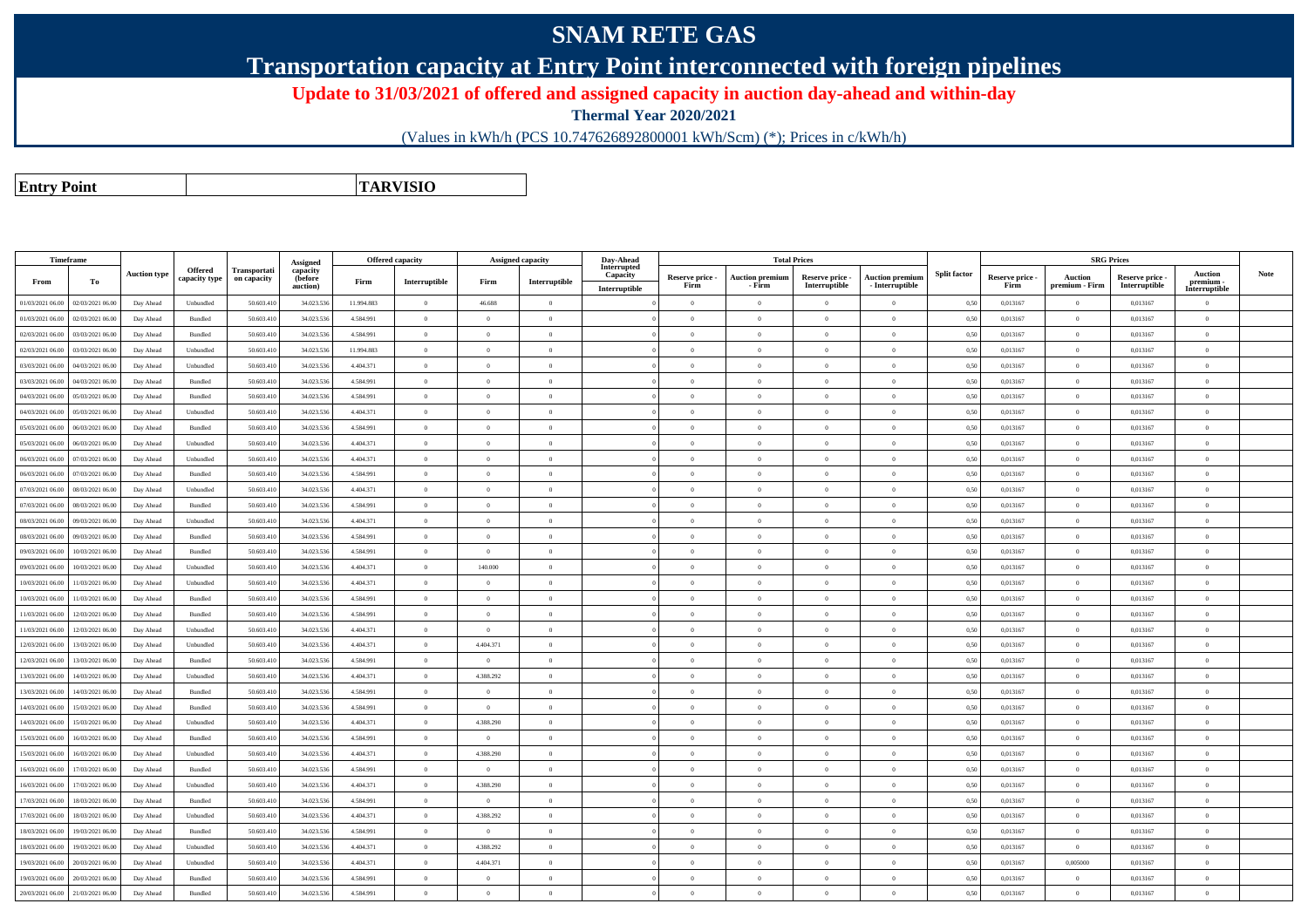| 20/03/2021 06:00 21/03/2021 06:00            | Day Ahead  | Unbundled          | 50.603.410 | 34.023.536 | 4.404.371  | $\overline{0}$ | 4.404.371      |                |                | $\theta$       | $\theta$          |                | 0,50 | 0,013167 | 0,005000       | 0,013167       |                |  |
|----------------------------------------------|------------|--------------------|------------|------------|------------|----------------|----------------|----------------|----------------|----------------|-------------------|----------------|------|----------|----------------|----------------|----------------|--|
|                                              |            |                    |            |            |            |                |                |                |                |                |                   |                |      |          |                |                |                |  |
| 21/03/2021 06:00<br>22/03/2021 06:00         | Day Ahead  | Bundled            | 50.603.41  | 34.023.536 | 4.584.991  | $\overline{0}$ | $\overline{0}$ | $\overline{0}$ | $\Omega$       | $\bf{0}$       | $\overline{0}$    | $\overline{0}$ | 0,50 | 0,013167 | $\overline{0}$ | 0,013167       | $\theta$       |  |
| 21/03/2021 06:00<br>22/03/2021 06:00         | Day Ahead  | Unbundled          | 50.603.410 | 34.023.536 | 4.404.371  | $\overline{0}$ | 4.404.371      | $\overline{0}$ | $\overline{0}$ | $\,$ 0 $\,$    | $\overline{0}$    | $\overline{0}$ | 0.50 | 0.013167 | 0,005000       | 0.013167       | $\bf{0}$       |  |
| 22/03/2021 06:00<br>23/03/2021 06:00         | Day Ahead  | Bundled            | 50.603.410 | 34.023.536 | 4.584.991  | $\overline{0}$ | $\overline{0}$ | $\overline{0}$ | $\overline{0}$ | $\,$ 0 $\,$    | $\overline{0}$    | $\overline{0}$ | 0,50 | 0,013167 | $\overline{0}$ | 0,013167       | $\overline{0}$ |  |
| 22/03/2021 06:00<br>23/03/2021 06:00         | Day Ahead  | Unbundled          | 50.603.41  | 34.023.536 | 4.404.371  | $\overline{0}$ | 4.404.371      | $\overline{0}$ | $\Omega$       | $\bf{0}$       | $\overline{0}$    | $\bf{0}$       | 0,50 | 0,013167 | 0,120000       | 0,013167       |                |  |
| 23/03/2021 06:00<br>24/03/2021 06:00         | Day Ahead  | Bundled            | 50,603.41  | 34.023.536 | 4.584.991  | $\overline{0}$ | $\overline{0}$ | $\Omega$       | $\overline{0}$ | $\bf{0}$       | $\overline{0}$    | $\mathbf{0}$   | 0.50 | 0.013167 | $\overline{0}$ | 0.013167       | $\bf{0}$       |  |
| 23/03/2021 06:00<br>24/03/2021 06:00         | Day Ahead  | Unbundled          | 50.603.410 | 34.023.536 | 4.404.371  | $\overline{0}$ | 4.404.371      | $\overline{0}$ | $\overline{0}$ | $\bf{0}$       | $\overline{0}$    | $\overline{0}$ | 0,50 | 0,013167 | 0,005000       | 0,013167       | $\overline{0}$ |  |
| 24/03/2021 06:00<br>25/03/2021 06.00         | Day Ahead  | Unbundled          | 50.603.41  | 34.023.536 | 4.404.371  | $\overline{0}$ | 4.404.371      | $\overline{0}$ | $\Omega$       | $\bf{0}$       | $\overline{0}$    | $\bf{0}$       | 0,50 | 0,013167 | 0,010000       | 0,013167       |                |  |
|                                              |            |                    |            |            |            |                |                |                |                |                |                   |                |      |          |                |                |                |  |
| 24/03/2021 06:00<br>25/03/2021 06:00         | Day Ahead  | Bundled            | 50.603.410 | 34.023.536 | 4.584.991  | $\overline{0}$ | $\overline{0}$ | $\overline{0}$ | $\overline{0}$ | $\bf{0}$       | $\overline{0}$    | $\overline{0}$ | 0.50 | 0.013167 | $\overline{0}$ | 0.013167       | $\bf{0}$       |  |
| 25/03/2021 06:00<br>26/03/2021 06:00         | Day Ahead  | Unbundled          | 50.603.410 | 34.023.536 | 4.404.371  | $\overline{0}$ | 4.404.371      | $\overline{0}$ | $\overline{0}$ | $\bf{0}$       | $\overline{0}$    | $\overline{0}$ | 0,50 | 0,013167 | 0,125000       | 0,013167       | $\overline{0}$ |  |
| 25/03/2021 06:00<br>26/03/2021 06:00         | Day Ahead  | Bundled            | 50.603.41  | 34.023.536 | 4.584.991  | $\overline{0}$ | $\overline{0}$ | $\overline{0}$ | $\Omega$       | $\overline{0}$ | $\overline{0}$    | $\bf{0}$       | 0,50 | 0,013167 | $\overline{0}$ | 0,013167       | $\theta$       |  |
| 26/03/2021 06:00<br>27/03/2021 06:00         | Day Ahead  | Bundled            | 50.603.410 | 34.023.536 | 4.584.991  | $\overline{0}$ | $\overline{0}$ | $\overline{0}$ | $\overline{0}$ | $\bf{0}$       | $\overline{0}$    | $\overline{0}$ | 0.50 | 0.013167 | $\overline{0}$ | 0.013167       | $\bf{0}$       |  |
| 26/03/2021 06:00<br>27/03/2021 06:00         | Day Ahead  | Unbundled          | 50.603.410 | 34.023.536 | 4.404.371  | $\overline{0}$ | 4.404.371      | $\overline{0}$ | $\overline{0}$ | $\bf{0}$       | $\overline{0}$    | $\overline{0}$ | 0,50 | 0,013167 | 0,005000       | 0,013167       | $\overline{0}$ |  |
| 27/03/2021 06:00<br>28/03/2021 06:00         | Day Ahead  | Bundled            | 50.603.41  | 34.023.536 | 4.584.991  | $\overline{0}$ | $\overline{0}$ | $\overline{0}$ | $\Omega$       | $\bf{0}$       | $\overline{0}$    | $\overline{0}$ | 0,50 | 0,013167 | $\overline{0}$ | 0,013167       |                |  |
| 27/03/2021 06:00<br>28/03/2021 06:00         | Day Ahead  | Unbundled          | 50.603.410 | 34.023.536 | 4.795.213  | $\overline{0}$ | 4.579.086      | $\overline{0}$ | $\overline{0}$ | $\bf{0}$       | $\overline{0}$    | $\overline{0}$ | 0.50 | 0.013167 |                | 0.013167       | $\bf{0}$       |  |
|                                              |            |                    |            |            |            |                |                |                |                |                |                   |                |      |          | $\overline{0}$ |                |                |  |
| 28/03/2021 06:00<br>29/03/2021 06:00         | Day Ahead  | Bundled            | 50.603.410 | 34.023.536 | 4.438.595  | $\overline{0}$ | $\overline{0}$ | $\overline{0}$ | $\overline{0}$ | $\bf{0}$       | $\overline{0}$    | $\overline{0}$ | 0,50 | 0,013167 | $\overline{0}$ | 0,013167       | $\overline{0}$ |  |
| 28/03/2021 06:00<br>29/03/2021 06:00         | Day Ahead  | Unbundled          | 50.603.41  | 34.023.536 | 4.550.767  | $\overline{0}$ | 4.388.292      | $\overline{0}$ | $\Omega$       | $\bf{0}$       | $\overline{0}$    | $\bf{0}$       | 0,50 | 0,013167 | $\overline{0}$ | 0,013167       | $\bf{0}$       |  |
| 29/03/2021 06:00<br>30/03/2021 06:00         | Day Ahead  | Unbundled          | 50.603.410 | 34.023.536 | 4.404.371  | $\overline{0}$ | 4.388.292      | $\overline{0}$ | $\overline{0}$ | $\bf{0}$       | $\overline{0}$    | $\overline{0}$ | 0.50 | 0.013167 | $\overline{0}$ | 0.013167       | $\bf{0}$       |  |
| 29/03/2021 06:00<br>30/03/2021 06:00         | Day Ahead  | Bundled            | 50.603.410 | 34.023.536 | 4.584.991  | $\overline{0}$ | $\overline{0}$ | $\overline{0}$ | $\overline{0}$ | $\bf{0}$       | $\overline{0}$    | $\overline{0}$ | 0,50 | 0,013167 | $\overline{0}$ | 0,013167       | $\overline{0}$ |  |
| 30/03/2021 06:00<br>31/03/2021 06:00         | Day Ahead  | Unbundled          | 50.603.41  | 34.023.536 | 4.404.371  | $\overline{0}$ | 4.388.292      | $\overline{0}$ | $\Omega$       | $\bf{0}$       | $\overline{0}$    | $\overline{0}$ | 0,50 | 0,013167 | $\overline{0}$ | 0,013167       | $\theta$       |  |
| 30/03/2021 06:00<br>31/03/2021 06:00         | Day Ahead  | Bundled            | 50,603.41  | 34.023.536 | 4.584.991  | $\overline{0}$ | $\overline{0}$ | $\overline{0}$ | $\Omega$       | $\bf{0}$       | $\overline{0}$    | $\mathbf{0}$   | 0.50 | 0.013167 | $\overline{0}$ | 0.013167       | $\bf{0}$       |  |
| 31/03/2021 06:00<br>01/04/2021 06:00         | Day Ahead  | Bundled            | 50.603.410 | 34.023.536 | 4.584.991  | $\overline{0}$ | 3.000          | $\overline{0}$ | 3,104416       | $\bf{0}$       | $\overline{0}$    | $\overline{0}$ | 0,50 | 0,013167 | $\overline{0}$ | 0,013167       | $\overline{0}$ |  |
|                                              |            |                    |            |            |            |                |                |                |                |                |                   |                |      |          |                |                |                |  |
| 31/03/2021 06:00<br>01/04/2021 06.00         | Day Ahead  | Unbundled          | 50.603.41  | 34.023.536 | 4.404.371  | $\overline{0}$ | 4.388.292      | $\overline{0}$ |                | $\bf{0}$       | $\overline{0}$    | $\bf{0}$       | 0,50 | 0,013167 | $\overline{0}$ | 0,013167       |                |  |
| 01/03/2021 06:00<br>02/03/2021 06:00         | Within Day | Unbundled          | 50.603.410 | 34.070.223 | 11.948.195 | $\overline{0}$ | $\overline{0}$ | $\overline{0}$ | $\overline{0}$ | $\bf{0}$       | $\overline{0}$    | $\overline{0}$ | 0.50 | 1.316716 | $\overline{0}$ | $\overline{0}$ | $\overline{0}$ |  |
| 01/03/2021 06:00<br>02/03/2021 06:00         | Within Day | Bundled            | 50.603.410 | 34.070.223 | 4.584.991  | $\overline{0}$ | $\overline{0}$ | $\overline{0}$ | $\overline{0}$ | $\bf{0}$       | $\overline{0}$    | $\overline{0}$ | 0,50 | 1,316716 | $\overline{0}$ | $\overline{0}$ | $\overline{0}$ |  |
| 01/03/2021 07:00<br>02/03/2021 06:00         | Within Day | Bundled            | 50.603.41  | 34.070.223 | 4.584.991  | $\overline{0}$ | $\overline{0}$ | $\overline{0}$ | $\Omega$       | $\bf{0}$       | $\overline{0}$    | $\overline{0}$ | 0,50 | 1,261853 | $\overline{0}$ | $\bf{0}$       | $\theta$       |  |
| 01/03/2021 07:00<br>02/03/2021 06:00         | Within Day | Unbundled          | 50.603.410 | 34.070.223 | 11.948.195 | $\overline{0}$ | $\overline{0}$ | $\overline{0}$ | $\overline{0}$ | $\bf{0}$       | $\overline{0}$    | $\overline{0}$ | 0.50 | 1,261853 | $\overline{0}$ | $\Omega$       | $\bf{0}$       |  |
| 01/03/2021 08:00<br>02/03/2021 06:00         | Within Day | Unbundled          | 50.603.410 | 34.070.223 | 11.948.195 | $\overline{0}$ | $\overline{0}$ | $\overline{0}$ | $\overline{0}$ | $\bf{0}$       | $\overline{0}$    | $\overline{0}$ | 0,50 | 1,206990 | $\overline{0}$ | $\overline{0}$ | $\overline{0}$ |  |
| 01/03/2021 08:00<br>02/03/2021 06:00         | Within Day | Bundled            | 50.603.41  | 34.070.223 | 4.584.991  | $\overline{0}$ | $\overline{0}$ | $\overline{0}$ | $\Omega$       | $\overline{0}$ | $\overline{0}$    | $\overline{0}$ | 0,50 | 1,206990 | $\bf{0}$       | $\bf{0}$       | $\theta$       |  |
|                                              |            |                    |            |            |            |                |                |                |                |                |                   |                |      |          |                |                |                |  |
| 01/03/2021 09:00<br>02/03/2021 06:00         | Within Day | Unbundled          | 50.603.410 | 34.070.223 | 11.948.195 | $\overline{0}$ | $\overline{0}$ | $\overline{0}$ | $\overline{0}$ | $\bf{0}$       | $\overline{0}$    | $\overline{0}$ | 0.50 | 1,152127 | $\overline{0}$ | $\overline{0}$ | $\overline{0}$ |  |
| 01/03/2021 09:00<br>02/03/2021 06:00         | Within Day | Bundled            | 50.603.410 | 34.070.223 | 4.584.991  | $\overline{0}$ | $\overline{0}$ | $\overline{0}$ | $\theta$       | $\overline{0}$ | $\overline{0}$    | $\overline{0}$ | 0,50 | 1,152127 | $\overline{0}$ | $\overline{0}$ | $\theta$       |  |
| 01/03/2021 10:00<br>02/03/2021 06.00         | Within Day | Unbundled          | 50.603.41  | 34.070.223 | 11.948.195 | $\overline{0}$ | $\overline{0}$ | $\overline{0}$ | $\overline{0}$ | $\bf{0}$       | $\overline{0}$    | $\bf{0}$       | 0,50 | 1,097263 | $\overline{0}$ | $\bf{0}$       | $\bf{0}$       |  |
| 01/03/2021 10:00<br>02/03/2021 06:00         | Within Day | Bundled            | 50.603.410 | 34.070.223 | 4.584.991  | $\overline{0}$ | $\overline{0}$ | $\overline{0}$ | $\overline{0}$ | $\,$ 0 $\,$    | $\overline{0}$    | $\overline{0}$ | 0.50 | 1.097263 | $\overline{0}$ | $\overline{0}$ | $\bf{0}$       |  |
| 01/03/2021 11:00<br>02/03/2021 06:00         | Within Day | Unbundled          | 50.603.410 | 34.070.223 | 11.948.195 | $\overline{0}$ | $\overline{0}$ | $\overline{0}$ | $\Omega$       | $\overline{0}$ | $\overline{0}$    | $\overline{0}$ | 0,50 | 1,042400 | $\overline{0}$ | $\overline{0}$ | $\theta$       |  |
| 01/03/2021 11:00<br>02/03/2021 06:00         | Within Day | Bundled            | 50.603.41  | 34.070.223 | 4.584.991  | $\overline{0}$ | $\overline{0}$ | $\overline{0}$ | $\Omega$       | $\overline{0}$ | $\overline{0}$    | $\overline{0}$ | 0,50 | 1,042400 | $\overline{0}$ | $\bf{0}$       | $\theta$       |  |
| 01/03/2021 12:00<br>02/03/2021 06:00         | Within Day | Unbundled          | 50,603.41  | 34.070.223 | 11.948.195 | $\overline{0}$ | $\overline{0}$ | $\overline{0}$ | $\overline{0}$ | $\bf{0}$       | $\overline{0}$    | $\mathbf{0}$   | 0.50 | 0.987537 | $\overline{0}$ | $\Omega$       | $\bf{0}$       |  |
| 01/03/2021 12:00<br>02/03/2021 06:00         | Within Day | Bundled            | 50.603.410 | 34.070.223 | 4.584.991  | $\overline{0}$ | $\overline{0}$ | $\overline{0}$ | $\theta$       | $\overline{0}$ | $\overline{0}$    | $\overline{0}$ | 0,50 | 0,987537 | $\overline{0}$ | $\overline{0}$ | $\theta$       |  |
|                                              |            |                    |            |            |            |                |                |                |                |                |                   |                |      |          |                |                |                |  |
| 01/03/2021 13:00<br>02/03/2021 06:00         | Within Day | Unbundled          | 50.603.41  | 34.070.223 | 11.948.195 | $\overline{0}$ | $\overline{0}$ | $\overline{0}$ | $\overline{0}$ | $\bf{0}$       | $\overline{0}$    | $\bf{0}$       | 0,50 | 0,932674 | $\overline{0}$ | $\bf{0}$       | $\bf{0}$       |  |
| 01/03/2021 13:00<br>02/03/2021 06:00         | Within Day | Bundled            | 50.603.410 | 34.070.223 | 4.584.991  | $\overline{0}$ | $\overline{0}$ | $\overline{0}$ | $\overline{0}$ | $\bf{0}$       | $\overline{0}$    | $\overline{0}$ | 0.50 | 0.932674 | $\overline{0}$ | $\overline{0}$ | $\overline{0}$ |  |
| 01/03/2021 14:00<br>02/03/2021 06:00         | Within Day | Bundled            | 50.603.410 | 34.070.223 | 4.584.991  | $\overline{0}$ | $\overline{0}$ | $\overline{0}$ | $\theta$       | $\overline{0}$ | $\overline{0}$    | $\overline{0}$ | 0,50 | 0,877811 | $\overline{0}$ | $\overline{0}$ | $\theta$       |  |
| 01/03/2021 14:00<br>02/03/2021 06:00         | Within Day | Unbundled          | 50.603.41  | 34.070.223 | 11.948.195 | $\overline{0}$ | $\overline{0}$ | $\overline{0}$ | $\overline{0}$ | $\bf{0}$       | $\overline{0}$    | $\bf{0}$       | 0,50 | 0,877811 | $\overline{0}$ | $\bf{0}$       | $\bf{0}$       |  |
| 01/03/2021 15:00<br>02/03/2021 06:00         | Within Day | Unbundled          | 50.603.410 | 34.070.223 | 11.948.195 | $\overline{0}$ | $\overline{0}$ | $\overline{0}$ | $\overline{0}$ | $\bf{0}$       | $\overline{0}$    | $\overline{0}$ | 0.50 | 0,822948 | $\overline{0}$ | $\Omega$       | $\bf{0}$       |  |
| 01/03/2021 15:00<br>02/03/2021 06:00         | Within Day | Bundled            | 50.603.410 | 34.070.223 | 4.584.991  | $\overline{0}$ | $\overline{0}$ | $\overline{0}$ | $\theta$       | $\overline{0}$ | $\overline{0}$    | $\theta$       | 0.50 | 0,822948 | $\overline{0}$ | $\overline{0}$ | $\theta$       |  |
| 01/03/2021 16:00<br>02/03/2021 06:00         | Within Day | Unbundled          | 50.603.41  | 34.070.223 | 11.948.195 | $\overline{0}$ | $\overline{0}$ | $\overline{0}$ | $\overline{0}$ | $\bf{0}$       | $\bf{0}$          | $\bf{0}$       | 0,50 | 0,768084 | $\overline{0}$ | $\bf{0}$       | $\overline{0}$ |  |
| $01/03/2021\ 16.00 \qquad 02/03/2021\ 06.00$ | Within Day | $\mathbf B$ undled | 50.603.410 | 34.070.223 | 4 584 991  |                | $\bf{0}$       |                | $\bf{0}$       | $\theta$       |                   |                | 0,50 | 0.768084 | $\bf{0}$       |                |                |  |
|                                              |            |                    |            |            |            | $\overline{0}$ |                |                |                |                |                   |                |      |          |                |                |                |  |
| 01/03/2021 17:00 02/03/2021 06:00            | Within Dav | Unbundled          | 50.603.410 | 34.070.223 | 11.948.195 | $\Omega$       | $\overline{0}$ | $\overline{0}$ | $\Omega$       | $\overline{0}$ | $\overline{0}$    | $\overline{0}$ | 0,50 | 0,713221 | $\overline{0}$ | $\overline{0}$ | $\theta$       |  |
| 01/03/2021 17:00<br>02/03/2021 06:00         | Within Day | Bundled            | 50.603.41  | 34.070.223 | 4.584.991  | $\overline{0}$ | $\overline{0}$ | $\overline{0}$ | $\overline{0}$ | $\bf{0}$       | $\overline{0}$    | $\overline{0}$ | 0,50 | 0,713221 | $\overline{0}$ | $\overline{0}$ | $\overline{0}$ |  |
| 01/03/2021 18:00 02/03/2021 06:00            | Within Day | Unbundled          | 50.603.410 | 34.070.223 | 11.948.195 | $\overline{0}$ | 14.000         | $\overline{0}$ | $\overline{0}$ | $\,$ 0 $\,$    | $\overline{0}$    | $\overline{0}$ | 0.50 | 0,658358 | $\overline{0}$ | $\overline{0}$ | $\overline{0}$ |  |
| 01/03/2021 18:00 02/03/2021 06:00            | Within Dav | Bundled            | 50.603.410 | 34.070.223 | 4.584.991  | $\overline{0}$ | $\overline{0}$ | $\overline{0}$ | $\Omega$       | $\overline{0}$ | $\overline{0}$    | $\overline{0}$ | 0,50 | 0,658358 | $\overline{0}$ | $\overline{0}$ | $\theta$       |  |
| 01/03/2021 19:00<br>02/03/2021 06:00         | Within Day | Unbundled          | 50.603.41  | 34.084.223 | 11.934.195 | $\overline{0}$ | $\overline{0}$ | $\overline{0}$ | $\overline{0}$ | $\bf{0}$       | $\overline{0}$    | $\overline{0}$ | 0,50 | 0,603495 | $\overline{0}$ | $\bf{0}$       | $\overline{0}$ |  |
| 01/03/2021 19:00 02/03/2021 06:00            | Within Day | Bundled            | 50.603.410 | 34.084.223 | 4.584.991  | $\overline{0}$ | $\overline{0}$ | $\overline{0}$ | $\overline{0}$ | $\bf{0}$       | $\overline{0}$    | $\overline{0}$ | 0.50 | 0.603495 | $\overline{0}$ | $\Omega$       | $\overline{0}$ |  |
| 01/03/2021 20:00<br>02/03/2021 06:00         | Within Dav | Unbundled          | 50.603.410 | 34.084.223 | 11.934.195 | $\overline{0}$ | $\overline{0}$ | $\overline{0}$ | $\overline{0}$ | $\overline{0}$ | $\overline{0}$    | $\overline{0}$ | 0,50 | 0,548632 | $\overline{0}$ | $\overline{0}$ | $\overline{0}$ |  |
|                                              |            |                    |            |            |            |                |                |                |                |                |                   |                |      |          |                |                |                |  |
| 02/03/2021 06:00<br>01/03/2021 20:00         | Within Day | Bundled            | 50.603.41  | 34.084.223 | 4.584.991  | $\overline{0}$ | $\overline{0}$ | $\overline{0}$ | $\overline{0}$ | $\bf{0}$       | $\overline{0}$    | $\overline{0}$ | 0,50 | 0,548632 | $\overline{0}$ | $\overline{0}$ | $\overline{0}$ |  |
| 01/03/2021 21:00 02/03/2021 06:00            | Within Day | Unbundled          | 50.603.410 | 34,084.223 | 11.934.195 | $\overline{0}$ | 177.000        | $\overline{0}$ | $\overline{0}$ | $\mathbf{0}$   | $\hspace{0.1cm}0$ | $\overline{0}$ | 0.50 | 0.493769 | $\overline{0}$ | $\overline{0}$ | $\overline{0}$ |  |
| 01/03/2021 21:00 02/03/2021 06:00            | Within Dav | Bundled            | 50.603.410 | 34.084.223 | 4.584.991  | $\overline{0}$ | $\overline{0}$ | $\overline{0}$ | $\theta$       | $\overline{0}$ | $\overline{0}$    | $\mathbf{0}$   | 0,50 | 0,493769 | $\overline{0}$ | $\overline{0}$ | $\theta$       |  |
| 01/03/2021 22:00<br>02/03/2021 06:00         | Within Day | Unbundled          | 50.603.41  | 34.261.223 | 11.757.195 | $\overline{0}$ | $\overline{0}$ | $\overline{0}$ | $\overline{0}$ | $\bf{0}$       | $\overline{0}$    | $\overline{0}$ | 0,50 | 0,438905 | $\overline{0}$ | $\bf{0}$       | $\overline{0}$ |  |
| 01/03/2021 22:00 02/03/2021 06:00            | Within Day | Bundled            | 50.603.410 | 34.261.223 | 4.584.991  | $\overline{0}$ | $\overline{0}$ | $\overline{0}$ | $\overline{0}$ | $\,$ 0 $\,$    | $\,$ 0 $\,$       | $\overline{0}$ | 0,50 | 0,438905 | $\overline{0}$ | $\overline{0}$ | $\overline{0}$ |  |
|                                              |            |                    |            |            |            |                |                |                |                |                |                   |                |      |          |                |                |                |  |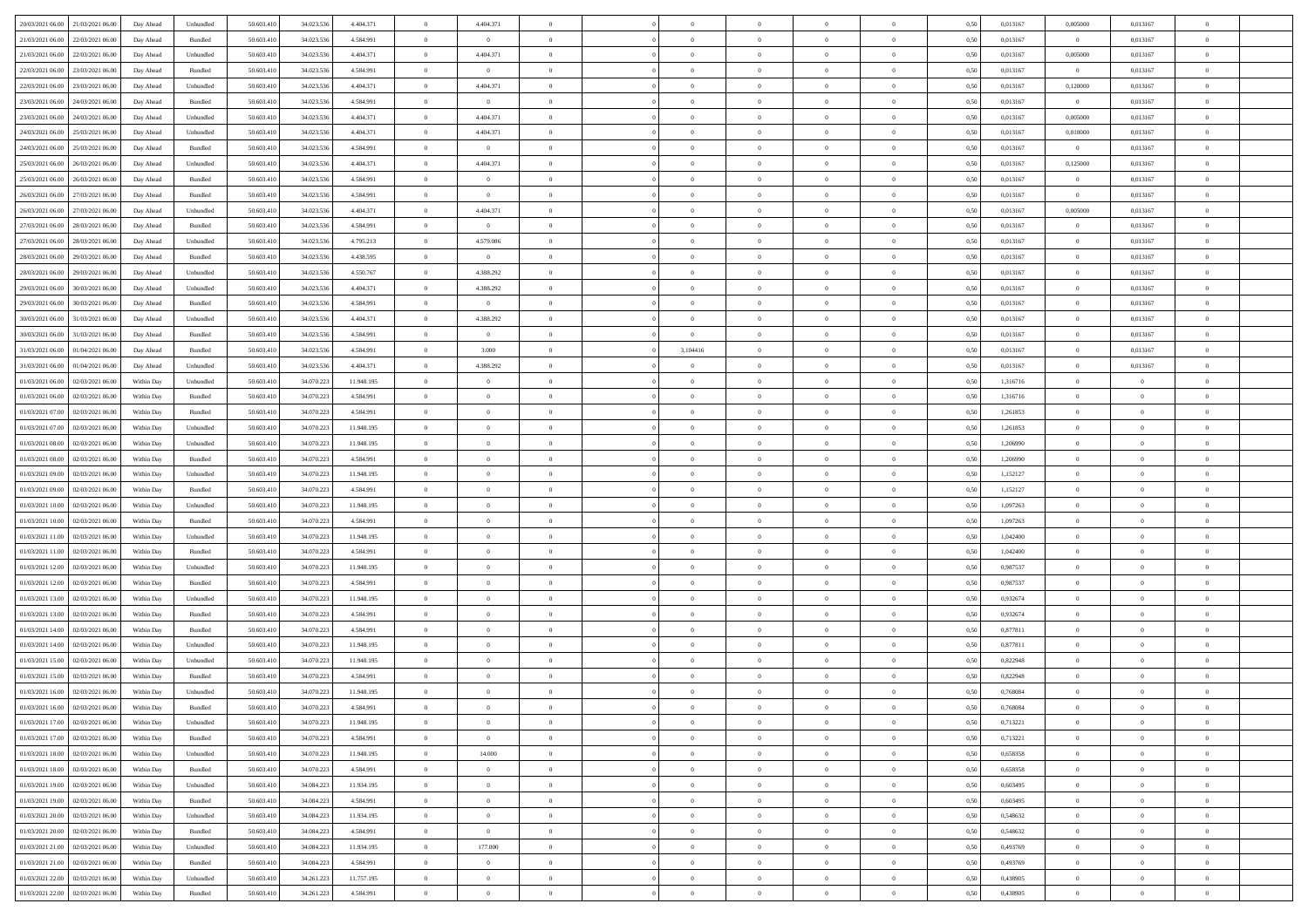| 01/03/2021 23:00 02/03/2021 06:00                       |            |                             | 50.603.410 |            |            | $\overline{0}$ | $\overline{0}$ |                | $\overline{0}$ | $\theta$       |                | $\theta$       |      | 0,384042 | $\theta$       | $\theta$       | $\overline{0}$ |  |
|---------------------------------------------------------|------------|-----------------------------|------------|------------|------------|----------------|----------------|----------------|----------------|----------------|----------------|----------------|------|----------|----------------|----------------|----------------|--|
|                                                         | Within Day | Bundled                     |            | 34.261.223 | 4.584.991  |                |                |                |                |                |                |                | 0,50 |          |                |                |                |  |
| 01/03/2021 23:00<br>02/03/2021 06:00                    | Within Day | Unbundled                   | 50.603.41  | 34.261.22  | 11.757.195 | $\bf{0}$       | 53.000         | $\bf{0}$       | $\overline{0}$ | $\overline{0}$ | $\overline{0}$ | $\bf{0}$       | 0,50 | 0,384042 | $\,$ 0 $\,$    | $\bf{0}$       | $\overline{0}$ |  |
| 02/03/2021 00:00<br>02/03/2021 06:00                    | Within Day | Unbundled                   | 50.603.41  | 34.314.223 | 11.704.195 | $\overline{0}$ | $\overline{0}$ | $\overline{0}$ | $\bf{0}$       | $\bf{0}$       | $\overline{0}$ | $\bf{0}$       | 0.50 | 0,329179 | $\bf{0}$       | $\overline{0}$ | $\overline{0}$ |  |
| 02/03/2021 00:00<br>02/03/2021 06:00                    | Within Day | Bundled                     | 50.603.41  | 34.314.223 | 4.584.991  | $\overline{0}$ | $\bf{0}$       | $\overline{0}$ | $\theta$       | $\theta$       | $\overline{0}$ | $\bf{0}$       | 0,50 | 0,329179 | $\theta$       | $\theta$       | $\overline{0}$ |  |
| 02/03/2021 01:00<br>02/03/2021 06.00                    | Within Day | Unbundled                   | 50.603.41  | 34.314.223 | 11.704.195 | $\bf{0}$       | $\overline{0}$ | $\bf{0}$       | $\overline{0}$ | $\theta$       | $\overline{0}$ | $\bf{0}$       | 0,50 | 0,274316 | $\,$ 0 $\,$    | $\bf{0}$       | $\overline{0}$ |  |
| 02/03/2021 01:00<br>02/03/2021 06:00                    |            | Bundled                     | 50.603.41  | 34.314.223 | 4.584.991  | $\overline{0}$ | $\overline{0}$ | $\overline{0}$ | $\bf{0}$       | $\overline{0}$ | $\theta$       | $\bf{0}$       | 0.50 | 0,274316 | $\,$ 0 $\,$    | $\theta$       | $\overline{0}$ |  |
|                                                         | Within Day |                             |            |            |            |                |                |                |                |                |                |                |      |          |                |                |                |  |
| 02/03/2021 02:00<br>02/03/2021 06:00                    | Within Day | Unbundled                   | 50.603.41  | 34.314.223 | 11.704.195 | $\overline{0}$ | $\overline{0}$ | $\overline{0}$ | $\overline{0}$ | $\overline{0}$ | $\overline{0}$ | $\bf{0}$       | 0,50 | 0,219453 | $\,$ 0 $\,$    | $\theta$       | $\overline{0}$ |  |
| 02/03/2021 02:00<br>02/03/2021 06.00                    | Within Day | Bundled                     | 50.603.41  | 34.314.22  | 4.584.991  | $\bf{0}$       | $\bf{0}$       | $\bf{0}$       | $\overline{0}$ | $\overline{0}$ | $\overline{0}$ | $\bf{0}$       | 0,50 | 0,219453 | $\,$ 0 $\,$    | $\bf{0}$       | $\overline{0}$ |  |
| 02/03/2021 03:00<br>02/03/2021 06:00                    | Within Day | Unbundled                   | 50.603.41  | 34.314.22  | 11.704.195 | $\overline{0}$ | $\bf{0}$       | $\overline{0}$ | $\bf{0}$       | $\overline{0}$ | $\overline{0}$ | $\bf{0}$       | 0.50 | 0.164590 | $\bf{0}$       | $\overline{0}$ | $\overline{0}$ |  |
| 02/03/2021 03:00<br>02/03/2021 06:00                    | Within Day | Bundled                     | 50.603.410 | 34.314.223 | 4.584.991  | $\bf{0}$       | $\bf{0}$       | $\overline{0}$ | $\overline{0}$ | $\overline{0}$ | $\overline{0}$ | $\bf{0}$       | 0,50 | 0,164590 | $\,$ 0 $\,$    | $\bf{0}$       | $\overline{0}$ |  |
| 02/03/2021 04:00<br>02/03/2021 06.00                    | Within Day | Unbundled                   | 50.603.41  | 34.314.223 | 11.704.195 | $\bf{0}$       | $\overline{0}$ | $\bf{0}$       | $\bf{0}$       | $\bf{0}$       | $\overline{0}$ | $\bf{0}$       | 0,50 | 0,109726 | $\,$ 0 $\,$    | $\bf{0}$       | $\overline{0}$ |  |
| 02/03/2021 04:00<br>02/03/2021 06:00                    | Within Day | Bundled                     | 50.603.41  | 34.314.223 | 4.584.991  | $\overline{0}$ | $\bf{0}$       | $\overline{0}$ | $\overline{0}$ | $\bf{0}$       | $\overline{0}$ | $\bf{0}$       | 0.50 | 0.109726 | $\bf{0}$       | $\overline{0}$ | $\bf{0}$       |  |
| 02/03/2021 05:00<br>02/03/2021 06:00                    | Within Day | Unbundled                   | 50.603.41  | 34.314.223 | 11.704.195 | $\overline{0}$ | $\overline{0}$ | $\overline{0}$ | $\theta$       | $\theta$       | $\overline{0}$ | $\bf{0}$       | 0,50 | 0,054863 | $\,$ 0 $\,$    | $\theta$       | $\overline{0}$ |  |
|                                                         |            |                             |            |            |            |                |                |                |                |                |                |                |      |          |                |                |                |  |
| 02/03/2021 05:00<br>02/03/2021 06.00                    | Within Day | Bundled                     | 50.603.41  | 34.314.223 | 4.584.991  | $\bf{0}$       | $\overline{0}$ | $\bf{0}$       | $\overline{0}$ | $\theta$       | $\overline{0}$ | $\bf{0}$       | 0,50 | 0,054863 | $\,$ 0 $\,$    | $\bf{0}$       | $\overline{0}$ |  |
| 02/03/2021 06:00<br>03/03/2021 06:00                    | Within Day | Unbundled                   | 50.603.41  | 34.023.53  | 11.994.883 | $\overline{0}$ | $\overline{0}$ | $\overline{0}$ | $\bf{0}$       | $\overline{0}$ | $\Omega$       | $\bf{0}$       | 0.50 | 1.316716 | $\,$ 0 $\,$    | $\theta$       | $\overline{0}$ |  |
| 02/03/2021 06:00<br>03/03/2021 06:00                    | Within Day | Bundled                     | 50.603.410 | 34.023.535 | 4.584.991  | $\overline{0}$ | $\overline{0}$ | $\overline{0}$ | $\overline{0}$ | $\overline{0}$ | $\overline{0}$ | $\bf{0}$       | 0,50 | 1,316716 | $\theta$       | $\theta$       | $\overline{0}$ |  |
| 02/03/2021 07:00<br>03/03/2021 06.00                    | Within Day | Unbundled                   | 50.603.41  | 34.023.53  | 11.994.883 | $\bf{0}$       | $\overline{0}$ | $\bf{0}$       | $\overline{0}$ | $\bf{0}$       | $\overline{0}$ | $\bf{0}$       | 0,50 | 1,261853 | $\,$ 0 $\,$    | $\bf{0}$       | $\overline{0}$ |  |
| 02/03/2021 07:00<br>03/03/2021 06:00                    | Within Day | Bundled                     | 50.603.41  | 34.023.53  | 4.584.991  | $\overline{0}$ | $\bf{0}$       | $\overline{0}$ | $\bf{0}$       | $\overline{0}$ | $\overline{0}$ | $\bf{0}$       | 0.50 | 1.261853 | $\bf{0}$       | $\overline{0}$ | $\overline{0}$ |  |
| 02/03/2021 08:00<br>03/03/2021 06:00                    | Within Day | Unbundled                   | 50.603.410 | 34.023.535 | 11.994.883 | $\bf{0}$       | $\bf{0}$       | $\overline{0}$ | $\overline{0}$ | $\overline{0}$ | $\overline{0}$ | $\bf{0}$       | 0,50 | 1,206990 | $\,$ 0 $\,$    | $\bf{0}$       | $\overline{0}$ |  |
| 02/03/2021 08:00<br>03/03/2021 06.00                    | Within Day | Bundled                     | 50.603.41  | 34.023.53  | 4.584.991  | $\bf{0}$       | $\bf{0}$       | $\bf{0}$       | $\bf{0}$       | $\overline{0}$ | $\overline{0}$ | $\bf{0}$       | 0,50 | 1,206990 | $\,$ 0 $\,$    | $\bf{0}$       | $\overline{0}$ |  |
| 02/03/2021 09:00<br>03/03/2021 06:00                    | Within Day | Bundled                     | 50,603.41  | 34.023.535 | 4.584.991  | $\overline{0}$ | $\bf{0}$       | $\overline{0}$ | $\overline{0}$ | $\bf{0}$       | $\overline{0}$ | $\bf{0}$       | 0.50 | 1,152127 | $\bf{0}$       | $\overline{0}$ | $\bf{0}$       |  |
|                                                         |            |                             |            |            |            |                |                |                |                |                |                |                |      |          |                |                |                |  |
| 02/03/2021 09:00<br>03/03/2021 06:00                    | Within Day | Unbundled                   | 50.603.410 | 34.023.535 | 11.994.883 | $\overline{0}$ | $\overline{0}$ | $\overline{0}$ | $\theta$       | $\theta$       | $\overline{0}$ | $\bf{0}$       | 0,50 | 1,152127 | $\theta$       | $\theta$       | $\overline{0}$ |  |
| 02/03/2021 10:00<br>03/03/2021 06.00                    | Within Day | Unbundled                   | 50.603.41  | 34.023.53  | 11.994.883 | $\bf{0}$       | $\overline{0}$ | $\bf{0}$       | $\bf{0}$       | $\overline{0}$ | $\overline{0}$ | $\bf{0}$       | 0,50 | 1,097263 | $\,$ 0 $\,$    | $\bf{0}$       | $\overline{0}$ |  |
| 02/03/2021 10:00<br>03/03/2021 06:00                    | Within Day | Bundled                     | 50.603.41  | 34.023.53  | 4.584.991  | $\overline{0}$ | $\overline{0}$ | $\overline{0}$ | $\overline{0}$ | $\overline{0}$ | $\theta$       | $\bf{0}$       | 0.50 | 1.097263 | $\,$ 0 $\,$    | $\theta$       | $\overline{0}$ |  |
| 02/03/2021 11:00<br>03/03/2021 06:00                    | Within Day | Unbundled                   | 50.603.410 | 34.023.535 | 11.994.883 | $\overline{0}$ | $\overline{0}$ | $\overline{0}$ | $\overline{0}$ | $\overline{0}$ | $\overline{0}$ | $\bf{0}$       | 0,50 | 1,042400 | $\,$ 0 $\,$    | $\theta$       | $\overline{0}$ |  |
| 02/03/2021 11:00<br>03/03/2021 06.00                    | Within Day | Bundled                     | 50.603.41  | 34.023.53  | 4.584.991  | $\bf{0}$       | $\overline{0}$ | $\bf{0}$       | $\overline{0}$ | $\bf{0}$       | $\overline{0}$ | $\bf{0}$       | 0,50 | 1,042400 | $\,$ 0 $\,$    | $\bf{0}$       | $\overline{0}$ |  |
| 02/03/2021 12:00<br>03/03/2021 06:00                    | Within Day | Unbundled                   | 50,603.41  | 34.023.53  | 11.994.883 | $\overline{0}$ | $\bf{0}$       | $\overline{0}$ | $\bf{0}$       | $\overline{0}$ | $\overline{0}$ | $\bf{0}$       | 0.50 | 0.987537 | $\bf{0}$       | $\overline{0}$ | $\overline{0}$ |  |
| 02/03/2021 12:00<br>03/03/2021 06:00                    | Within Day | Bundled                     | 50.603.410 | 34.023.535 | 4.584.991  | $\overline{0}$ | $\bf{0}$       | $\overline{0}$ | $\overline{0}$ | $\overline{0}$ | $\overline{0}$ | $\bf{0}$       | 0,50 | 0,987537 | $\theta$       | $\theta$       | $\overline{0}$ |  |
|                                                         |            |                             |            |            |            |                |                |                |                |                |                |                |      |          |                |                |                |  |
| 02/03/2021 13:00<br>03/03/2021 06.00                    | Within Day | Unbundled                   | 50.603.41  | 34.023.535 | 11.994.883 | $\bf{0}$       | $\bf{0}$       | $\bf{0}$       | $\bf{0}$       | $\overline{0}$ | $\overline{0}$ | $\bf{0}$       | 0,50 | 0,932674 | $\,$ 0 $\,$    | $\bf{0}$       | $\overline{0}$ |  |
| 02/03/2021 13:00<br>03/03/2021 06:00                    | Within Day | Bundled                     | 50.603.41  | 34.023.53  | 4.584.991  | $\overline{0}$ | $\bf{0}$       | $\overline{0}$ | $\bf{0}$       | $\bf{0}$       | $\overline{0}$ | $\bf{0}$       | 0.50 | 0.932674 | $\bf{0}$       | $\overline{0}$ | $\bf{0}$       |  |
| 02/03/2021 14:00<br>03/03/2021 06:00                    | Within Day | Unbundled                   | 50.603.41  | 34.023.535 | 11.994.883 | $\overline{0}$ | $\overline{0}$ | $\overline{0}$ | $\overline{0}$ | $\overline{0}$ | $\overline{0}$ | $\bf{0}$       | 0.5( | 0,877811 | $\theta$       | $\theta$       | $\overline{0}$ |  |
| 02/03/2021 14:00<br>03/03/2021 06.00                    | Within Day | Bundled                     | 50.603.41  | 34.023.53  | 4.584.991  | $\bf{0}$       | $\overline{0}$ | $\bf{0}$       | $\bf{0}$       | $\overline{0}$ | $\overline{0}$ | $\bf{0}$       | 0,50 | 0,877811 | $\,$ 0 $\,$    | $\bf{0}$       | $\overline{0}$ |  |
| 02/03/2021 15:00<br>03/03/2021 06:00                    | Within Day | Unbundled                   | 50,603.41  | 34.023.53  | 11.994.883 | $\overline{0}$ | $\bf{0}$       | $\overline{0}$ | $\bf{0}$       | $\overline{0}$ | $\Omega$       | $\bf{0}$       | 0.50 | 0.822948 | $\,$ 0 $\,$    | $\theta$       | $\overline{0}$ |  |
| 02/03/2021 15:00<br>03/03/2021 06:00                    | Within Dav | Bundled                     | 50.603.41  | 34.023.535 | 4.584.991  | $\overline{0}$ | $\overline{0}$ | $\overline{0}$ | $\overline{0}$ | $\theta$       | $\overline{0}$ | $\bf{0}$       | 0.50 | 0,822948 | $\theta$       | $\theta$       | $\overline{0}$ |  |
| 02/03/2021 16:00<br>03/03/2021 06.00                    | Within Day | Unbundled                   | 50.603.41  | 34.023.53  | 11.994.883 | $\bf{0}$       | $\bf{0}$       | $\bf{0}$       | $\bf{0}$       | $\bf{0}$       | $\overline{0}$ | $\bf{0}$       | 0,50 | 0,768084 | $\,$ 0 $\,$    | $\bf{0}$       | $\overline{0}$ |  |
| 02/03/2021 16:00<br>03/03/2021 06:00                    | Within Day | Bundled                     | 50,603.41  | 34.023.53  | 4.584.991  | $\overline{0}$ | $\bf{0}$       | $\overline{0}$ | $\bf{0}$       | $\overline{0}$ | $\overline{0}$ | $\bf{0}$       | 0.50 | 0.768084 | $\bf{0}$       | $\overline{0}$ | $\overline{0}$ |  |
| 02/03/2021 17:00<br>03/03/2021 06:00                    | Within Day | Unbundled                   | 50.603.41  | 34.023.535 | 11.994.883 | $\overline{0}$ | $\overline{0}$ | $\overline{0}$ | $\overline{0}$ | $\overline{0}$ | $\overline{0}$ | $\bf{0}$       | 0.50 | 0,713221 | $\theta$       | $\theta$       | $\overline{0}$ |  |
|                                                         |            |                             |            |            |            |                |                |                |                |                |                |                |      |          |                |                |                |  |
| 02/03/2021 17:00<br>03/03/2021 06.00                    | Within Day | Bundled                     | 50.603.41  | 34.023.53  | 4.584.991  | $\bf{0}$       | $\bf{0}$       | $\bf{0}$       | $\bf{0}$       | $\overline{0}$ | $\overline{0}$ | $\bf{0}$       | 0,50 | 0,713221 | $\,$ 0 $\,$    | $\bf{0}$       | $\overline{0}$ |  |
| 02/03/2021 18:00<br>03/03/2021 06:00                    | Within Day | Unbundled                   | 50.603.41  | 34.023.53  | 11.994.883 | $\overline{0}$ | $\bf{0}$       | $\overline{0}$ | $\overline{0}$ | $\bf{0}$       | $\overline{0}$ | $\bf{0}$       | 0.50 | 0.658358 | $\bf{0}$       | $\overline{0}$ | $\overline{0}$ |  |
| 02/03/2021 18:00<br>03/03/2021 06:00                    | Within Day | Bundled                     | 50.603.41  | 34.023.535 | 4.584.991  | $\overline{0}$ | $\overline{0}$ | $\overline{0}$ | $\overline{0}$ | $\overline{0}$ | $\overline{0}$ | $\bf{0}$       | 0.5( | 0,658358 | $\theta$       | $\theta$       | $\overline{0}$ |  |
| 02/03/2021 19:00<br>03/03/2021 06.00                    | Within Day | Bundled                     | 50.603.41  | 34.023.53  | 4.584.991  | $\bf{0}$       | $\bf{0}$       | $\bf{0}$       | $\bf{0}$       | $\overline{0}$ | $\overline{0}$ | $\bf{0}$       | 0,50 | 0,603495 | $\,$ 0 $\,$    | $\bf{0}$       | $\overline{0}$ |  |
| 02/03/2021 19:00<br>03/03/2021 06:00                    | Within Day | Unbundled                   | 50.603.41  | 34.023.53  | 11.994.883 | $\overline{0}$ | $\overline{0}$ | $\overline{0}$ | $\bf{0}$       | $\overline{0}$ | $\Omega$       | $\bf{0}$       | 0.50 | 0.603495 | $\bf{0}$       | $\theta$       | $\overline{0}$ |  |
| 02/03/2021 20:00<br>03/03/2021 06:00                    | Within Dav | Unbundled                   | 50.603.41  | 34.023.535 | 11.994.883 | $\overline{0}$ | $\overline{0}$ | $\Omega$       | $\overline{0}$ | $\theta$       | $\Omega$       | $\overline{0}$ | 0.5( | 0,548632 | $\theta$       | $\theta$       | $\overline{0}$ |  |
| 02/03/2021 20:00<br>03/03/2021 06:00                    | Within Day | Bundled                     | 50.603.41  | 34.023.53  | 4.584.991  | $\bf{0}$       | $\bf{0}$       | $\overline{0}$ | $\bf{0}$       | $\bf{0}$       | $\overline{0}$ | $\bf{0}$       | 0,50 | 0,548632 | $\,$ 0 $\,$    | $\bf{0}$       | $\overline{0}$ |  |
| $02/03/2021\,\, 21.00 \quad \  \  03/03/2021\,\, 06.00$ | Within Day | $\ensuremath{\mathsf{Unb}}$ | 50.603.410 | 34.023.535 | 11 994 883 | $\bf{0}$       | $\Omega$       |                | $\Omega$       |                |                |                | 0,50 | 0.493769 | $\theta$       | $\overline{0}$ |                |  |
| 02/03/2021 21:00 03/03/2021 06:00                       | Within Day | Bundled                     | 50.603.410 | 34.023.535 | 4.584.991  | $\overline{0}$ | $\overline{0}$ | $\Omega$       | $\theta$       | $\overline{0}$ | $\overline{0}$ | $\bf{0}$       | 0,50 | 0,493769 | $\theta$       | $\theta$       | $\overline{0}$ |  |
|                                                         |            |                             |            |            |            |                |                |                |                |                |                |                |      |          |                |                |                |  |
| 02/03/2021 22:00<br>03/03/2021 06:00                    | Within Day | Unbundled                   | 50.603.41  | 34.023.535 | 11.994.883 | $\overline{0}$ | $\bf{0}$       | $\overline{0}$ | $\overline{0}$ | $\bf{0}$       | $\overline{0}$ | $\bf{0}$       | 0,50 | 0,438905 | $\bf{0}$       | $\overline{0}$ | $\bf{0}$       |  |
| 02/03/2021 22:00 03/03/2021 06:00                       | Within Day | Bundled                     | 50,603.410 | 34.023.535 | 4.584.991  | $\overline{0}$ | $\bf{0}$       | $\overline{0}$ | $\overline{0}$ | $\mathbf{0}$   | $\overline{0}$ | $\,$ 0 $\,$    | 0.50 | 0.438905 | $\overline{0}$ | $\bf{0}$       | $\,$ 0 $\,$    |  |
| 02/03/2021 23:00 03/03/2021 06:00                       | Within Day | Unbundled                   | 50.603.410 | 34.023.535 | 11.994.883 | $\overline{0}$ | $\overline{0}$ | $\overline{0}$ | $\overline{0}$ | $\overline{0}$ | $\overline{0}$ | $\bf{0}$       | 0,50 | 0,384042 | $\overline{0}$ | $\theta$       | $\overline{0}$ |  |
| 02/03/2021 23:00<br>03/03/2021 06:00                    | Within Day | Bundled                     | 50.603.41  | 34.023.535 | 4.584.991  | $\overline{0}$ | $\bf{0}$       | $\overline{0}$ | $\overline{0}$ | $\overline{0}$ | $\bf{0}$       | $\bf{0}$       | 0,50 | 0,384042 | $\bf{0}$       | $\overline{0}$ | $\overline{0}$ |  |
| 03/03/2021 00:00<br>03/03/2021 06:00                    | Within Day | Unbundled                   | 50,603.410 | 34.023.535 | 11.994.883 | $\overline{0}$ | $\bf{0}$       | $\overline{0}$ | $\overline{0}$ | $\overline{0}$ | $\overline{0}$ | $\bf{0}$       | 0.50 | 0,329179 | $\,$ 0 $\,$    | $\theta$       | $\,$ 0         |  |
| 03/03/2021 00:00<br>03/03/2021 06:00                    | Within Dav | Bundled                     | 50.603.410 | 34.023.535 | 4.584.991  | $\overline{0}$ | $\overline{0}$ | $\overline{0}$ | $\overline{0}$ | $\overline{0}$ | $\overline{0}$ | $\bf{0}$       | 0,50 | 0,329179 | $\overline{0}$ | $\theta$       | $\overline{0}$ |  |
| 03/03/2021 06:00<br>03/03/2021 01:00                    | Within Day | Unbundled                   | 50.603.41  | 34.023.535 | 11.994.883 | $\overline{0}$ | $\overline{0}$ | $\overline{0}$ | $\overline{0}$ | $\overline{0}$ | $\overline{0}$ | $\bf{0}$       | 0,50 | 0,274316 | $\bf{0}$       | $\overline{0}$ | $\overline{0}$ |  |
|                                                         |            |                             |            |            |            |                |                |                |                |                |                |                |      |          |                |                |                |  |
| 03/03/2021 01:00 03/03/2021 06:00                       | Within Day | Bundled                     | 50,603.410 | 34.023.535 | 4.584.991  | $\overline{0}$ | $\overline{0}$ | $\overline{0}$ | $\overline{0}$ | $\overline{0}$ | $\overline{0}$ | $\bf{0}$       | 0.50 | 0,274316 | $\mathbf{0}$   | $\bf{0}$       | $\,$ 0         |  |
| 03/03/2021 02:00 03/03/2021 06:00                       | Within Dav | Unbundled                   | 50.603.410 | 34.023.535 | 11.994.883 | $\overline{0}$ | $\overline{0}$ | $\overline{0}$ | $\overline{0}$ | $\overline{0}$ | $\overline{0}$ | $\bf{0}$       | 0,50 | 0,219453 | $\overline{0}$ | $\theta$       | $\overline{0}$ |  |
| 03/03/2021 02:00<br>03/03/2021 06:00                    | Within Day | Bundled                     | 50.603.41  | 34.023.535 | 4.584.991  | $\overline{0}$ | $\bf{0}$       | $\overline{0}$ | $\bf{0}$       | $\overline{0}$ | $\bf{0}$       | $\bf{0}$       | 0,50 | 0,219453 | $\bf{0}$       | $\bf{0}$       | $\bf{0}$       |  |
| 03/03/2021 03:00 03/03/2021 06:00                       | Within Day | Unbundled                   | 50.603.410 | 34.023.535 | 11.994.883 | $\overline{0}$ | $\bf{0}$       | $\overline{0}$ | $\overline{0}$ | $\,$ 0 $\,$    | $\overline{0}$ | $\bf{0}$       | 0,50 | 0,164590 | $\overline{0}$ | $\,$ 0 $\,$    | $\,$ 0 $\,$    |  |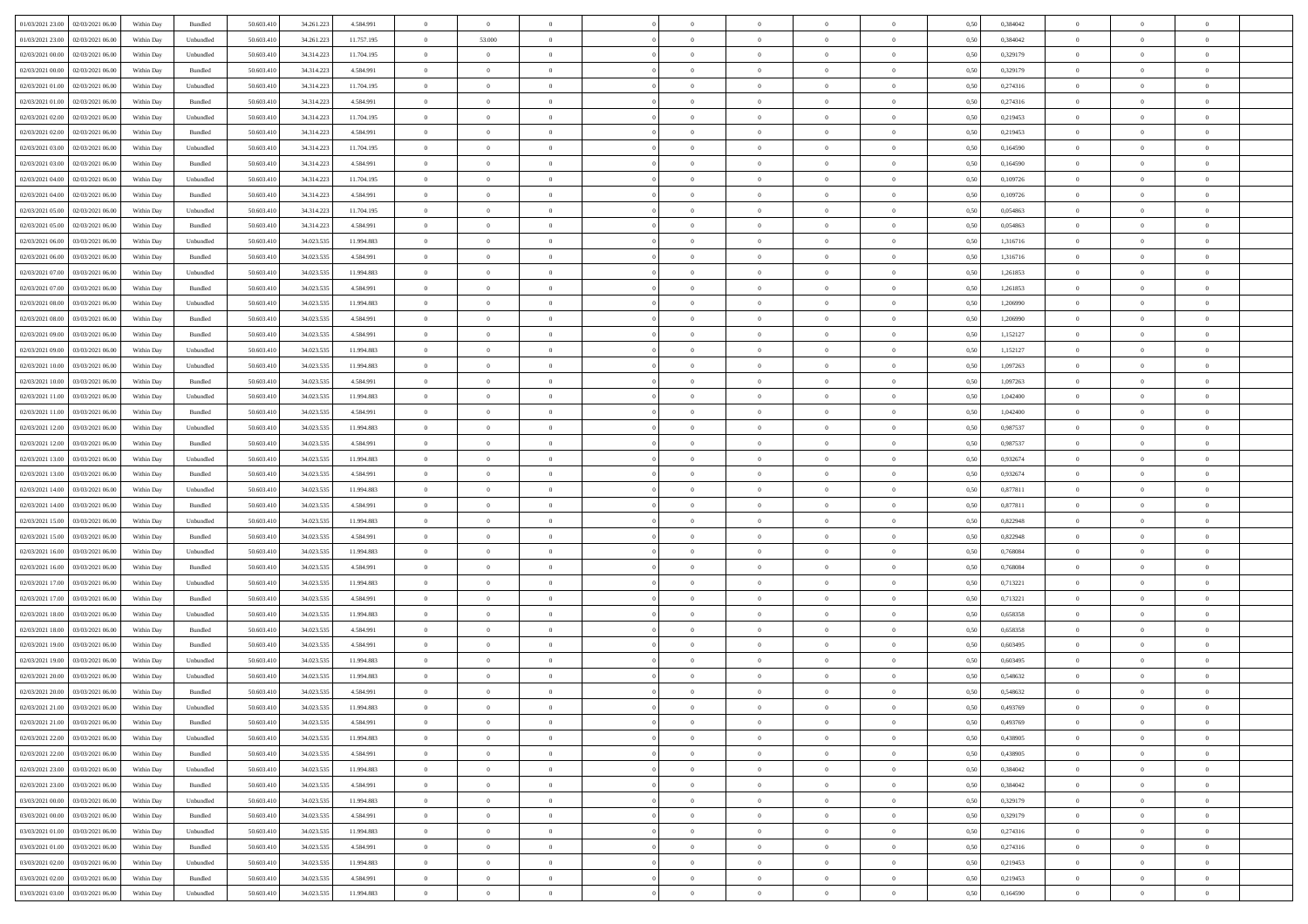| 03/03/2021 03:00                  | 03/03/2021 06:00 | Within Day | Bundled            | 50.603.410 | 34.023.535 | 4.584.991  | $\overline{0}$ | $\theta$       |                | $\overline{0}$ | $\overline{0}$ | $\overline{0}$ | $\theta$       | 0,50 | 0,164590 | $\theta$       | $\theta$       | $\overline{0}$           |  |
|-----------------------------------|------------------|------------|--------------------|------------|------------|------------|----------------|----------------|----------------|----------------|----------------|----------------|----------------|------|----------|----------------|----------------|--------------------------|--|
| 03/03/2021 04:00                  | 03/03/2021 06.00 | Within Day | Unbundled          | 50.603.41  | 34.023.535 | 11.994.883 | $\overline{0}$ | $\overline{0}$ | $\overline{0}$ | $\overline{0}$ | $\,$ 0         | $\overline{0}$ | $\bf{0}$       | 0,50 | 0,109726 | $\,$ 0 $\,$    | $\overline{0}$ | $\overline{0}$           |  |
|                                   |                  |            |                    |            |            |            |                |                |                |                |                |                |                |      |          |                |                |                          |  |
| 03/03/2021 04:00                  | 03/03/2021 06:00 | Within Day | Bundled            | 50.603.410 | 34.023.535 | 4.584.991  | $\overline{0}$ | $\overline{0}$ | $\overline{0}$ | $\overline{0}$ | $\bf{0}$       | $\overline{0}$ | $\mathbf{0}$   | 0.50 | 0.109726 | $\bf{0}$       | $\overline{0}$ | $\overline{0}$           |  |
| 03/03/2021 05:00                  | 03/03/2021 06:00 | Within Day | Bundled            | 50.603.410 | 34.023.535 | 4.584.991  | $\overline{0}$ | $\overline{0}$ | $\overline{0}$ | $\overline{0}$ | $\,$ 0         | $\overline{0}$ | $\overline{0}$ | 0,50 | 0,054863 | $\,$ 0 $\,$    | $\overline{0}$ | $\overline{0}$           |  |
| 03/03/2021 05:00                  | 03/03/2021 06.00 | Within Day | Unbundled          | 50.603.41  | 34.023.535 | 11.994.883 | $\overline{0}$ | $\theta$       | $\overline{0}$ |                | $\bf{0}$       | $\overline{0}$ | $\bf{0}$       | 0,50 | 0,054863 | $\,$ 0 $\,$    | $\overline{0}$ | $\overline{0}$           |  |
| 03/03/2021 06:00                  | 04/03/2021 06:00 | Within Day | Unbundled          | 50.603.410 | 34.023.535 | 4.404.371  | $\overline{0}$ | $\overline{0}$ | $\overline{0}$ | $\overline{0}$ | $\bf{0}$       | $\overline{0}$ | $\bf{0}$       | 0.50 | 1.316716 | $\,0\,$        | $\theta$       | $\overline{0}$           |  |
| 03/03/2021 06:00                  | 04/03/2021 06.00 | Within Day | Bundled            | 50.603.410 | 34.023.535 | 4.584.991  | $\overline{0}$ | $\overline{0}$ | $\overline{0}$ | $\overline{0}$ | $\bf{0}$       | $\overline{0}$ | $\overline{0}$ | 0,50 | 1,316716 | $\,$ 0 $\,$    | $\theta$       | $\overline{0}$           |  |
| 03/03/2021 07:00                  | 04/03/2021 06.00 | Within Day | Unbundled          | 50.603.41  | 34.023.535 | 4.404.371  | $\overline{0}$ | $\theta$       | $\overline{0}$ |                | $\,$ 0         | $\overline{0}$ | $\bf{0}$       | 0,50 | 1,261853 | $\,$ 0 $\,$    | $\overline{0}$ | $\overline{0}$           |  |
| 03/03/2021 07:00                  | 04/03/2021 06:00 | Within Day | Bundled            | 50.603.410 | 34.023.535 | 4.584.991  | $\overline{0}$ | $\overline{0}$ | $\overline{0}$ | $\overline{0}$ | $\bf{0}$       | $\overline{0}$ | $\bf{0}$       | 0.50 | 1.261853 | $\,0\,$        | $\overline{0}$ | $\overline{0}$           |  |
| 03/03/2021 08:00                  | 04/03/2021 06.00 | Within Day | Unbundled          | 50.603.410 | 34.023.535 | 4.404.371  | $\overline{0}$ | $\overline{0}$ | $\overline{0}$ | $\overline{0}$ | $\bf{0}$       | $\overline{0}$ | $\bf{0}$       | 0,50 | 1,206990 | $\,$ 0 $\,$    | $\overline{0}$ | $\overline{0}$           |  |
| 03/03/2021 08:00                  | 04/03/2021 06.00 | Within Day | Bundled            | 50.603.41  | 34.023.535 | 4.584.991  | $\overline{0}$ | $\theta$       | $\overline{0}$ | $\overline{0}$ | $\,$ 0         | $\overline{0}$ | $\bf{0}$       | 0,50 | 1,206990 | $\,$ 0 $\,$    | $\overline{0}$ | $\overline{0}$           |  |
|                                   |                  |            |                    |            |            |            |                |                |                |                |                |                |                |      |          |                |                |                          |  |
| 03/03/2021 09:00                  | 04/03/2021 06:00 | Within Day | Unbundled          | 50.603.410 | 34.023.535 | 4.404.371  | $\overline{0}$ | $\overline{0}$ | $\overline{0}$ | $\overline{0}$ | $\bf{0}$       | $\overline{0}$ | $\mathbf{0}$   | 0.50 | 1,152127 | $\,$ 0 $\,$    | $\overline{0}$ | $\bf{0}$                 |  |
| 03/03/2021 09:00                  | 04/03/2021 06.00 | Within Day | Bundled            | 50.603.410 | 34.023.535 | 4.584.991  | $\overline{0}$ | $\overline{0}$ | $\overline{0}$ | $\overline{0}$ | $\,$ 0         | $\overline{0}$ | $\overline{0}$ | 0,50 | 1,152127 | $\,$ 0 $\,$    | $\overline{0}$ | $\overline{0}$           |  |
| 03/03/2021 10:00                  | 04/03/2021 06.00 | Within Day | Unbundled          | 50.603.41  | 34.023.535 | 4.404.371  | $\overline{0}$ | $\theta$       | $\overline{0}$ |                | $\bf{0}$       | $\overline{0}$ | $\bf{0}$       | 0,50 | 1,097263 | $\,$ 0 $\,$    | $\overline{0}$ | $\overline{0}$           |  |
| 03/03/2021 10:00                  | 04/03/2021 06:00 | Within Day | Bundled            | 50.603.410 | 34.023.535 | 4.584.991  | $\overline{0}$ | $\overline{0}$ | $\overline{0}$ | $\overline{0}$ | $\bf{0}$       | $\overline{0}$ | $\bf{0}$       | 0.50 | 1.097263 | $\,0\,$        | $\theta$       | $\overline{0}$           |  |
| 03/03/2021 11:00                  | 04/03/2021 06.00 | Within Day | Unbundled          | 50.603.410 | 34.023.535 | 4.404.371  | $\overline{0}$ | $\overline{0}$ | $\overline{0}$ | $\overline{0}$ | $\,$ 0         | $\overline{0}$ | $\overline{0}$ | 0,50 | 1,042400 | $\,$ 0 $\,$    | $\theta$       | $\overline{0}$           |  |
| 03/03/2021 11:00                  | 04/03/2021 06.00 | Within Day | Bundled            | 50.603.41  | 34.023.535 | 4.584.991  | $\overline{0}$ | $\theta$       | $\overline{0}$ |                | $\,$ 0         | $\overline{0}$ | $\bf{0}$       | 0,50 | 1,042400 | $\,$ 0 $\,$    | $\overline{0}$ | $\overline{0}$           |  |
| 03/03/2021 12:00                  | 04/03/2021 06:00 | Within Day | Unbundled          | 50.603.410 | 34.023.535 | 4.404.371  | $\overline{0}$ | $\overline{0}$ | $\overline{0}$ | $\overline{0}$ | $\bf{0}$       | $\overline{0}$ | $\bf{0}$       | 0.50 | 0.987537 | $\,0\,$        | $\overline{0}$ | $\bf{0}$                 |  |
| 03/03/2021 12:00                  | 04/03/2021 06.00 | Within Day | Bundled            | 50.603.410 | 34.023.535 | 4.584.991  | $\overline{0}$ | $\overline{0}$ | $\overline{0}$ | $\overline{0}$ | $\,$ 0         | $\overline{0}$ | $\bf{0}$       | 0,50 | 0,987537 | $\,$ 0 $\,$    | $\overline{0}$ | $\overline{0}$           |  |
| 03/03/2021 13:00                  | 04/03/2021 06.00 | Within Day | Unbundled          | 50.603.41  | 34.023.535 | 4.404.371  | $\bf{0}$       | $\,$ 0 $\,$    | $\overline{0}$ | $\overline{0}$ | $\,$ 0         | $\overline{0}$ | $\bf{0}$       | 0,50 | 0,932674 | $\,$ 0 $\,$    | $\overline{0}$ | $\overline{0}$           |  |
|                                   |                  |            |                    |            |            |            |                |                |                |                |                |                |                |      |          |                |                |                          |  |
| 03/03/2021 13:00                  | 04/03/2021 06:00 | Within Day | Bundled            | 50.603.410 | 34.023.535 | 4.584.991  | $\overline{0}$ | $\overline{0}$ | $\overline{0}$ | $\overline{0}$ | $\bf{0}$       | $\overline{0}$ | $\mathbf{0}$   | 0.50 | 0.932674 | $\,$ 0 $\,$    | $\overline{0}$ | $\bf{0}$                 |  |
| 03/03/2021 14:00                  | 04/03/2021 06.00 | Within Day | Bundled            | 50.603.410 | 34.023.535 | 4.584.991  | $\overline{0}$ | $\overline{0}$ | $\overline{0}$ | $\overline{0}$ | $\,$ 0         | $\overline{0}$ | $\overline{0}$ | 0,50 | 0,877811 | $\,$ 0 $\,$    | $\overline{0}$ | $\overline{0}$           |  |
| 03/03/2021 14:00                  | 04/03/2021 06.00 | Within Day | Unbundled          | 50.603.41  | 34.023.535 | 4.404.371  | $\overline{0}$ | $\theta$       | $\overline{0}$ | $\overline{0}$ | $\,$ 0         | $\overline{0}$ | $\bf{0}$       | 0,50 | 0,877811 | $\,$ 0 $\,$    | $\overline{0}$ | $\overline{0}$           |  |
| 03/03/2021 15:00                  | 04/03/2021 06:00 | Within Day | Unbundled          | 50.603.410 | 34.023.535 | 4.404.371  | $\overline{0}$ | $\overline{0}$ | $\overline{0}$ | $\overline{0}$ | $\bf{0}$       | $\overline{0}$ | $\bf{0}$       | 0.50 | 0.822948 | $\,0\,$        | $\theta$       | $\overline{0}$           |  |
| 03/03/2021 15:00                  | 04/03/2021 06.00 | Within Day | Bundled            | 50.603.410 | 34.023.535 | 4.584.991  | $\overline{0}$ | $\overline{0}$ | $\overline{0}$ | $\overline{0}$ | $\,$ 0         | $\overline{0}$ | $\overline{0}$ | 0,50 | 0,822948 | $\,0\,$        | $\theta$       | $\overline{0}$           |  |
| 03/03/2021 16:00                  | 04/03/2021 06.00 | Within Day | Unbundled          | 50.603.41  | 34.023.535 | 4.404.371  | $\overline{0}$ | $\theta$       | $\overline{0}$ |                | $\,$ 0         | $\overline{0}$ | $\bf{0}$       | 0,50 | 0,768084 | $\,$ 0 $\,$    | $\overline{0}$ | $\overline{0}$           |  |
| 03/03/2021 16:00                  | 04/03/2021 06:00 | Within Day | Bundled            | 50.603.410 | 34.023.535 | 4.584.991  | $\overline{0}$ | $\overline{0}$ | $\overline{0}$ | $\overline{0}$ | $\bf{0}$       | $\overline{0}$ | $\bf{0}$       | 0.50 | 0.768084 | $\,0\,$        | $\overline{0}$ | $\overline{0}$           |  |
| 03/03/2021 17:00                  | 04/03/2021 06.00 | Within Day | Unbundled          | 50.603.410 | 34.023.535 | 4.404.371  | $\overline{0}$ | $\overline{0}$ | $\overline{0}$ | $\overline{0}$ | $\bf{0}$       | $\overline{0}$ | $\bf{0}$       | 0,50 | 0,713221 | $\,$ 0 $\,$    | $\overline{0}$ | $\overline{0}$           |  |
| 03/03/2021 17:00                  | 04/03/2021 06.00 | Within Day | Bundled            | 50.603.41  | 34.023.535 | 4.584.991  | $\overline{0}$ | $\overline{0}$ | $\overline{0}$ | $\overline{0}$ | $\bf{0}$       | $\overline{0}$ | $\bf{0}$       | 0,50 | 0,713221 | $\,$ 0 $\,$    | $\overline{0}$ | $\overline{0}$           |  |
|                                   |                  |            |                    |            |            |            |                |                |                |                |                |                |                |      |          |                |                |                          |  |
| 03/03/2021 18:00                  | 04/03/2021 06:00 | Within Day | Unbundled          | 50.603.410 | 34.023.535 | 4.404.371  | $\overline{0}$ | $\bf{0}$       | $\overline{0}$ | $\overline{0}$ | $\bf{0}$       | $\overline{0}$ | $\mathbf{0}$   | 0.50 | 0.658358 | $\,$ 0 $\,$    | $\overline{0}$ | $\bf{0}$                 |  |
| 03/03/2021 18:00                  | 04/03/2021 06:00 | Within Dav | Bundled            | 50.603.410 | 34.023.535 | 4.584.991  | $\overline{0}$ | $\overline{0}$ | $\overline{0}$ | $\overline{0}$ | $\overline{0}$ | $\overline{0}$ | $\overline{0}$ | 0.50 | 0,658358 | $\theta$       | $\overline{0}$ | $\overline{0}$           |  |
| 03/03/2021 19:00                  | 04/03/2021 06.00 | Within Day | Unbundled          | 50.603.41  | 34.023.535 | 4.404.371  | $\overline{0}$ | $\theta$       | $\overline{0}$ |                | $\,$ 0         | $\overline{0}$ | $\bf{0}$       | 0,50 | 0,603495 | $\,$ 0 $\,$    | $\overline{0}$ | $\overline{0}$           |  |
| 03/03/2021 19:00                  | 04/03/2021 06:00 | Within Day | Bundled            | 50.603.410 | 34.023.535 | 4.584.991  | $\overline{0}$ | $\overline{0}$ | $\overline{0}$ | $\overline{0}$ | $\bf{0}$       | $\overline{0}$ | $\bf{0}$       | 0.50 | 0.603495 | $\,0\,$        | $\theta$       | $\overline{0}$           |  |
| 03/03/2021 20:00                  | 04/03/2021 06:00 | Within Dav | Unbundled          | 50.603.410 | 34.023.535 | 4.404.371  | $\overline{0}$ | $\overline{0}$ | $\Omega$       | $\Omega$       | $\mathbf{0}$   | $\overline{0}$ | $\overline{0}$ | 0.50 | 0,548632 | $\theta$       | $\overline{0}$ | $\overline{0}$           |  |
| 03/03/2021 20:00                  | 04/03/2021 06.00 | Within Day | Bundled            | 50.603.41  | 34.023.535 | 4.584.991  | $\overline{0}$ | $\theta$       | $\overline{0}$ |                | $\,$ 0         | $\overline{0}$ | $\bf{0}$       | 0,50 | 0,548632 | $\,$ 0 $\,$    | $\overline{0}$ | $\overline{0}$           |  |
| 03/03/2021 21:00                  | 04/03/2021 06:00 | Within Day | Unbundled          | 50.603.410 | 34.023.535 | 4.404.371  | $\overline{0}$ | $\overline{0}$ | $\overline{0}$ | $\overline{0}$ | $\bf{0}$       | $\overline{0}$ | $\bf{0}$       | 0.50 | 0.493769 | $\,0\,$        | $\overline{0}$ | $\overline{\phantom{a}}$ |  |
| 03/03/2021 21:00                  | 04/03/2021 06:00 | Within Dav | Bundled            | 50.603.410 | 34.023.535 | 4.584.991  | $\overline{0}$ | $\overline{0}$ | $\overline{0}$ | $\overline{0}$ | $\overline{0}$ | $\overline{0}$ | $\overline{0}$ | 0.50 | 0,493769 | $\theta$       | $\overline{0}$ | $\overline{0}$           |  |
| 03/03/2021 22.00                  | 04/03/2021 06.00 | Within Day | Unbundled          | 50.603.41  | 34.023.535 | 4.404.371  | $\overline{0}$ | $\overline{0}$ | $\overline{0}$ | $\overline{0}$ | $\bf{0}$       | $\overline{0}$ | $\bf{0}$       | 0,50 | 0,438905 | $\,$ 0 $\,$    | $\overline{0}$ | $\overline{0}$           |  |
| 03/03/2021 22:00                  | 04/03/2021 06:00 | Within Day | Bundled            | 50.603.410 | 34.023.535 | 4.584.991  | $\overline{0}$ | $\overline{0}$ | $\overline{0}$ | $\overline{0}$ | $\bf{0}$       | $\overline{0}$ | $\mathbf{0}$   | 0.50 | 0.438905 | $\,$ 0 $\,$    | $\overline{0}$ | $\bf{0}$                 |  |
|                                   |                  |            |                    |            |            |            |                |                |                |                |                |                |                |      |          |                |                |                          |  |
| 03/03/2021 23:00                  | 04/03/2021 06:00 | Within Dav | Unbundled          | 50.603.410 | 34.023.535 | 4.404.371  | $\overline{0}$ | $\overline{0}$ | $\Omega$       | $\Omega$       | $\mathbf{0}$   | $\overline{0}$ | $\overline{0}$ | 0.50 | 0,384042 | $\theta$       | $\overline{0}$ | $\overline{0}$           |  |
| 03/03/2021 23.00                  | 04/03/2021 06.00 | Within Day | Bundled            | 50.603.41  | 34.023.535 | 4.584.991  | $\overline{0}$ | $\overline{0}$ | $\overline{0}$ | $\overline{0}$ | $\,$ 0         | $\overline{0}$ | $\bf{0}$       | 0,50 | 0,384042 | $\,$ 0 $\,$    | $\overline{0}$ | $\overline{0}$           |  |
| 04/03/2021 00:00                  | 04/03/2021 06:00 | Within Day | Bundled            | 50.603.410 | 34.023.535 | 4.584.991  | $\overline{0}$ | $\overline{0}$ | $\overline{0}$ | $\overline{0}$ | $\bf{0}$       | $\overline{0}$ | $\overline{0}$ | 0.50 | 0,329179 | $\,0\,$        | $\theta$       | $\overline{0}$           |  |
| 04/03/2021 00:00                  | 04/03/2021 06:00 | Within Dav | Unbundled          | 50.603.410 | 34.023.535 | 4.404.371  | $\overline{0}$ | $\Omega$       | $\Omega$       | $\Omega$       | $\bf{0}$       | $\overline{0}$ | $\overline{0}$ | 0.50 | 0,329179 | $\theta$       | $\overline{0}$ | $\overline{0}$           |  |
| 04/03/2021 01:00                  | 04/03/2021 06.00 | Within Day | Unbundled          | 50.603.410 | 34.023.535 | 4.404.371  | $\bf{0}$       | $\overline{0}$ | $\overline{0}$ | $\bf{0}$       | $\,$ 0         | $\bf{0}$       | $\bf{0}$       | 0,50 | 0,274316 | $\overline{0}$ | $\overline{0}$ | $\overline{0}$           |  |
| 04/03/2021 01:00                  | 04/03/2021 06:00 | Within Day | $\mathbf B$ undled | 50.603.410 | 34.023.535 | 4 584 991  | $\bf{0}$       | $\bf{0}$       |                |                |                |                |                | 0,50 | 0,274316 | $\,$ 0         | $\theta$       |                          |  |
| 04/03/2021 02:00                  | 04/03/2021 06:00 | Within Day | Unbundled          | 50.603.410 | 34.023.535 | 4.404.371  | $\Omega$       | $\overline{0}$ | $\overline{0}$ | $\Omega$       | $\mathbf{0}$   | $\overline{0}$ | $\mathbf{0}$   | 0,50 | 0,219453 | $\theta$       | $\overline{0}$ | $\overline{0}$           |  |
| 04/03/2021 02:00                  | 04/03/2021 06.00 | Within Day | Bundled            | 50.603.41  | 34.023.535 | 4.584.991  | $\overline{0}$ | $\bf{0}$       | $\overline{0}$ | $\bf{0}$       | $\overline{0}$ | $\overline{0}$ | $\mathbf{0}$   | 0,50 | 0,219453 | $\bf{0}$       | $\overline{0}$ | $\bf{0}$                 |  |
| 04/03/2021 03:00                  | 04/03/2021 06:00 | Within Day | Unbundled          | 50,603.410 | 34.023.535 | 4.404.371  | $\overline{0}$ | $\overline{0}$ | $\overline{0}$ | $\overline{0}$ | $\overline{0}$ | $\overline{0}$ | $\mathbf{0}$   | 0.50 | 0.164590 | $\overline{0}$ | $\bf{0}$       | $\bf{0}$                 |  |
|                                   |                  |            |                    |            |            |            |                |                |                |                |                |                |                |      |          |                |                |                          |  |
| 04/03/2021 03:00                  | 04/03/2021 06:00 | Within Dav | Bundled            | 50.603.410 | 34.023.535 | 4.584.991  | $\overline{0}$ | $\overline{0}$ | $\overline{0}$ | $\overline{0}$ | $\overline{0}$ | $\overline{0}$ | $\mathbf{0}$   | 0.50 | 0,164590 | $\overline{0}$ | $\theta$       | $\overline{0}$           |  |
| 04/03/2021 04:00                  | 04/03/2021 06.00 | Within Day | Unbundled          | 50.603.410 | 34.023.535 | 4.404.371  | $\bf{0}$       | $\overline{0}$ | $\overline{0}$ | $\overline{0}$ | $\bf{0}$       | $\bf{0}$       | $\bf{0}$       | 0,50 | 0,109726 | $\bf{0}$       | $\overline{0}$ | $\overline{0}$           |  |
| 04/03/2021 04:00                  | 04/03/2021 06:00 | Within Day | Bundled            | 50.603.410 | 34.023.535 | 4.584.991  | $\overline{0}$ | $\overline{0}$ | $\overline{0}$ | $\overline{0}$ | $\bf{0}$       | $\overline{0}$ | $\mathbf{0}$   | 0.50 | 0.109726 | $\,$ 0 $\,$    | $\overline{0}$ | $\overline{0}$           |  |
| 04/03/2021 05:00                  | 04/03/2021 06:00 | Within Day | Unbundled          | 50.603.410 | 34.023.535 | 4.404.371  | $\overline{0}$ | $\overline{0}$ | $\overline{0}$ | $\overline{0}$ | $\overline{0}$ | $\overline{0}$ | $\overline{0}$ | 0.50 | 0,054863 | $\overline{0}$ | $\theta$       | $\overline{0}$           |  |
| 04/03/2021 05:00                  | 04/03/2021 06.00 | Within Day | Bundled            | 50.603.41  | 34.023.535 | 4.584.991  | $\overline{0}$ | $\,$ 0         | $\overline{0}$ | $\bf{0}$       | $\,$ 0 $\,$    | $\bf{0}$       | $\bf{0}$       | 0,50 | 0,054863 | $\,$ 0 $\,$    | $\overline{0}$ | $\,$ 0                   |  |
| 04/03/2021 06:00                  | 05/03/2021 06:00 | Within Day | Unbundled          | 50.603.410 | 34.023.535 | 4.404.371  | $\overline{0}$ | $\overline{0}$ | $\overline{0}$ | $\overline{0}$ | $\bf{0}$       | $\overline{0}$ | $\mathbf{0}$   | 0.50 | 1.316716 | $\mathbf{0}$   | $\bf{0}$       | $\overline{0}$           |  |
| 04/03/2021 06:00                  | 05/03/2021 06:00 | Within Dav | Bundled            | 50.603.410 | 34.023.535 | 4.584.991  | $\overline{0}$ | $\overline{0}$ | $\overline{0}$ | $\overline{0}$ | $\overline{0}$ | $\overline{0}$ | $\overline{0}$ | 0,50 | 1,316716 | $\overline{0}$ | $\theta$       | $\overline{0}$           |  |
| 04/03/2021 07:00                  | 05/03/2021 06:00 | Within Day | Unbundled          | 50.603.41  | 34.023.535 | 4.404.371  | $\overline{0}$ | $\overline{0}$ | $\overline{0}$ | $\bf{0}$       | $\bf{0}$       | $\bf{0}$       | $\bf{0}$       | 0,50 | 1,261853 | $\bf{0}$       | $\overline{0}$ | $\bf{0}$                 |  |
|                                   |                  |            |                    |            |            |            |                |                |                |                |                |                |                |      |          |                |                |                          |  |
| 04/03/2021 07:00 05/03/2021 06:00 |                  | Within Day | Bundled            | 50.603.410 | 34.023.535 | 4.584.991  | $\overline{0}$ | $\,$ 0 $\,$    | $\overline{0}$ | $\overline{0}$ | $\bf{0}$       | $\overline{0}$ | $\,$ 0 $\,$    | 0,50 | 1,261853 | $\overline{0}$ | $\,$ 0 $\,$    | $\,$ 0 $\,$              |  |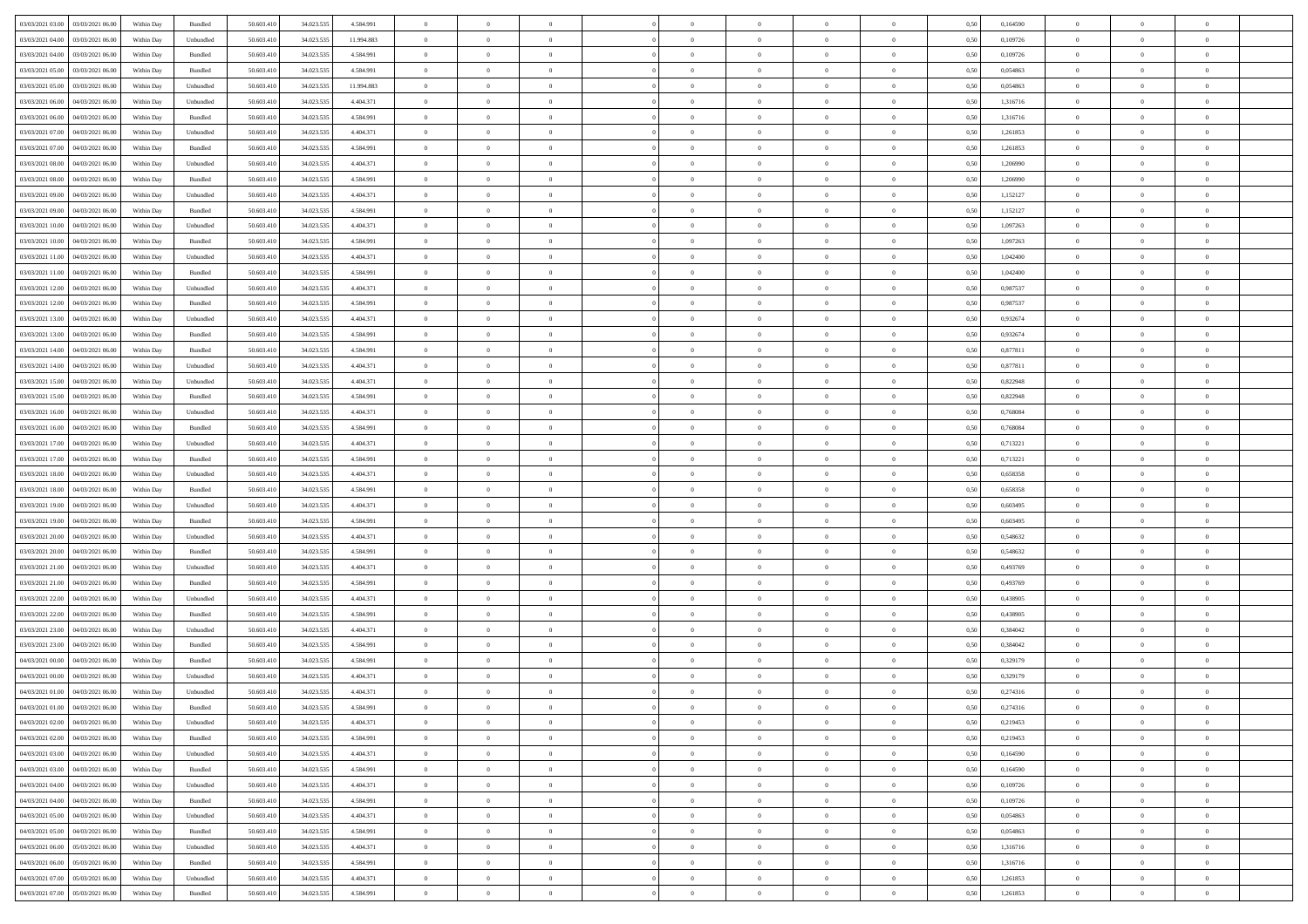| 04/03/2021 08:00 05/03/2021 06:00    |            |           | 50.603.410 |            |           | $\overline{0}$ | $\theta$       |                | $\overline{0}$ | $\theta$       |                | $\theta$       |      | 1,206990 | $\theta$       | $\theta$       | $\theta$       |  |
|--------------------------------------|------------|-----------|------------|------------|-----------|----------------|----------------|----------------|----------------|----------------|----------------|----------------|------|----------|----------------|----------------|----------------|--|
|                                      | Within Day | Unbundled |            | 34.023.535 | 4.404.371 |                |                |                |                |                |                |                | 0,50 |          |                |                |                |  |
| 04/03/2021 08:00<br>05/03/2021 06:00 | Within Day | Bundled   | 50.603.41  | 34.023.53  | 4.584.991 | $\bf{0}$       | $\bf{0}$       | $\bf{0}$       | $\bf{0}$       | $\overline{0}$ | $\overline{0}$ | $\bf{0}$       | 0,50 | 1,206990 | $\,$ 0 $\,$    | $\bf{0}$       | $\overline{0}$ |  |
| 04/03/2021 09:00<br>05/03/2021 06:00 | Within Day | Unbundled | 50.603.41  | 34.023.53  | 4.404.371 | $\overline{0}$ | $\bf{0}$       | $\overline{0}$ | $\bf{0}$       | $\bf{0}$       | $\overline{0}$ | $\bf{0}$       | 0.50 | 1,152127 | $\bf{0}$       | $\overline{0}$ | $\overline{0}$ |  |
| 04/03/2021 09:00<br>05/03/2021 06:00 | Within Day | Bundled   | 50.603.410 | 34.023.535 | 4.584.991 | $\overline{0}$ | $\overline{0}$ | $\overline{0}$ | $\theta$       | $\theta$       | $\overline{0}$ | $\bf{0}$       | 0,50 | 1,152127 | $\theta$       | $\theta$       | $\overline{0}$ |  |
| 04/03/2021 10:00<br>05/03/2021 06.00 | Within Day | Bundled   | 50.603.41  | 34.023.53  | 4.584.991 | $\bf{0}$       | $\overline{0}$ | $\bf{0}$       | $\overline{0}$ | $\theta$       | $\overline{0}$ | $\bf{0}$       | 0,50 | 1,097263 | $\,$ 0 $\,$    | $\bf{0}$       | $\overline{0}$ |  |
| 04/03/2021 10:00<br>05/03/2021 06:00 |            | Unbundled | 50.603.41  | 34.023.53  | 4.404.371 | $\overline{0}$ | $\overline{0}$ | $\overline{0}$ | $\bf{0}$       | $\overline{0}$ | $\theta$       | $\bf{0}$       | 0.50 | 1.097263 | $\,$ 0 $\,$    | $\theta$       | $\overline{0}$ |  |
|                                      | Within Day |           |            |            |           |                |                |                |                |                |                |                |      |          |                |                |                |  |
| 04/03/2021 11:00<br>05/03/2021 06:00 | Within Day | Unbundled | 50.603.41  | 34.023.535 | 4.404.371 | $\overline{0}$ | $\overline{0}$ | $\overline{0}$ | $\overline{0}$ | $\overline{0}$ | $\overline{0}$ | $\bf{0}$       | 0,50 | 1,042400 | $\,$ 0 $\,$    | $\theta$       | $\overline{0}$ |  |
| 04/03/2021 11:00<br>05/03/2021 06.00 | Within Day | Bundled   | 50.603.41  | 34.023.53  | 4.584.991 | $\bf{0}$       | $\overline{0}$ | $\bf{0}$       | $\overline{0}$ | $\overline{0}$ | $\overline{0}$ | $\bf{0}$       | 0,50 | 1,042400 | $\,$ 0 $\,$    | $\bf{0}$       | $\overline{0}$ |  |
| 04/03/2021 12:00<br>05/03/2021 06:00 | Within Day | Unbundled | 50.603.41  | 34.023.53  | 4.404.371 | $\overline{0}$ | $\bf{0}$       | $\overline{0}$ | $\bf{0}$       | $\overline{0}$ | $\overline{0}$ | $\bf{0}$       | 0.50 | 0.987537 | $\bf{0}$       | $\overline{0}$ | $\overline{0}$ |  |
| 04/03/2021 12:00<br>05/03/2021 06:00 | Within Day | Bundled   | 50.603.410 | 34.023.535 | 4.584.991 | $\overline{0}$ | $\bf{0}$       | $\overline{0}$ | $\overline{0}$ | $\overline{0}$ | $\overline{0}$ | $\bf{0}$       | 0,50 | 0,987537 | $\,$ 0 $\,$    | $\bf{0}$       | $\overline{0}$ |  |
| 04/03/2021 13:00<br>05/03/2021 06.00 | Within Day | Unbundled | 50.603.41  | 34.023.53  | 4.404.371 | $\bf{0}$       | $\overline{0}$ | $\bf{0}$       | $\bf{0}$       | $\bf{0}$       | $\overline{0}$ | $\bf{0}$       | 0,50 | 0,932674 | $\,$ 0 $\,$    | $\bf{0}$       | $\overline{0}$ |  |
| 04/03/2021 13:00<br>05/03/2021 06:00 | Within Day | Bundled   | 50.603.41  | 34.023.53  | 4.584.991 | $\overline{0}$ | $\bf{0}$       | $\overline{0}$ | $\overline{0}$ | $\bf{0}$       | $\overline{0}$ | $\bf{0}$       | 0.50 | 0.932674 | $\bf{0}$       | $\overline{0}$ | $\,$ 0         |  |
| 04/03/2021 14:00<br>05/03/2021 06:00 | Within Day | Unbundled | 50.603.41  | 34.023.535 | 4.404.371 | $\overline{0}$ | $\overline{0}$ | $\overline{0}$ | $\theta$       | $\theta$       | $\overline{0}$ | $\bf{0}$       | 0,50 | 0,877811 | $\,$ 0 $\,$    | $\theta$       | $\overline{0}$ |  |
|                                      |            |           |            |            |           |                |                |                |                |                |                |                |      |          |                |                |                |  |
| 04/03/2021 14:00<br>05/03/2021 06.00 | Within Day | Bundled   | 50.603.41  | 34.023.53  | 4.584.991 | $\bf{0}$       | $\overline{0}$ | $\bf{0}$       | $\overline{0}$ | $\bf{0}$       | $\overline{0}$ | $\bf{0}$       | 0,50 | 0,877811 | $\,$ 0 $\,$    | $\bf{0}$       | $\overline{0}$ |  |
| 04/03/2021 15:00<br>05/03/2021 06:00 | Within Day | Unbundled | 50.603.41  | 34.023.53  | 4.404.371 | $\overline{0}$ | $\overline{0}$ | $\overline{0}$ | $\bf{0}$       | $\overline{0}$ | $\theta$       | $\bf{0}$       | 0.50 | 0.822948 | $\,$ 0 $\,$    | $\theta$       | $\overline{0}$ |  |
| 04/03/2021 15:00<br>05/03/2021 06:00 | Within Day | Bundled   | 50.603.410 | 34.023.535 | 4.584.991 | $\overline{0}$ | $\overline{0}$ | $\overline{0}$ | $\overline{0}$ | $\overline{0}$ | $\overline{0}$ | $\bf{0}$       | 0,50 | 0,822948 | $\theta$       | $\theta$       | $\overline{0}$ |  |
| 04/03/2021 16:00<br>05/03/2021 06.00 | Within Day | Unbundled | 50.603.41  | 34.023.53  | 4.404.371 | $\bf{0}$       | $\overline{0}$ | $\bf{0}$       | $\overline{0}$ | $\bf{0}$       | $\overline{0}$ | $\bf{0}$       | 0,50 | 0,768084 | $\,$ 0 $\,$    | $\bf{0}$       | $\overline{0}$ |  |
| 04/03/2021 16:00<br>05/03/2021 06:00 | Within Day | Bundled   | 50.603.41  | 34.023.53  | 4.584.991 | $\overline{0}$ | $\bf{0}$       | $\overline{0}$ | $\bf{0}$       | $\overline{0}$ | $\overline{0}$ | $\bf{0}$       | 0.50 | 0.768084 | $\bf{0}$       | $\overline{0}$ | $\overline{0}$ |  |
| 04/03/2021 17:00<br>05/03/2021 06:00 | Within Day | Unbundled | 50.603.410 | 34.023.535 | 4.404.371 | $\bf{0}$       | $\bf{0}$       | $\overline{0}$ | $\overline{0}$ | $\overline{0}$ | $\overline{0}$ | $\bf{0}$       | 0,50 | 0,713221 | $\,$ 0 $\,$    | $\bf{0}$       | $\overline{0}$ |  |
| 04/03/2021 17:00<br>05/03/2021 06.00 | Within Day | Bundled   | 50.603.41  | 34.023.53  | 4.584.991 | $\bf{0}$       | $\bf{0}$       | $\bf{0}$       | $\bf{0}$       | $\overline{0}$ | $\overline{0}$ | $\bf{0}$       | 0,50 | 0,713221 | $\,$ 0 $\,$    | $\bf{0}$       | $\overline{0}$ |  |
| 05/03/2021 06:00                     |            |           | 50.603.41  | 34.023.53  | 4.404.371 |                |                | $\overline{0}$ |                |                | $\overline{0}$ |                | 0.50 | 0.658358 |                |                | $\,$ 0         |  |
| 04/03/2021 18:00                     | Within Day | Unbundled |            |            |           | $\overline{0}$ | $\bf{0}$       |                | $\overline{0}$ | $\bf{0}$       |                | $\bf{0}$       |      |          | $\bf{0}$       | $\overline{0}$ |                |  |
| 04/03/2021 18:00<br>05/03/2021 06:00 | Within Day | Bundled   | 50.603.41  | 34.023.535 | 4.584.991 | $\overline{0}$ | $\overline{0}$ | $\overline{0}$ | $\overline{0}$ | $\theta$       | $\overline{0}$ | $\bf{0}$       | 0,50 | 0,658358 | $\theta$       | $\theta$       | $\overline{0}$ |  |
| 04/03/2021 19:00<br>05/03/2021 06.00 | Within Day | Unbundled | 50.603.41  | 34.023.53  | 4.404.371 | $\bf{0}$       | $\bf{0}$       | $\bf{0}$       | $\bf{0}$       | $\,$ 0 $\,$    | $\overline{0}$ | $\bf{0}$       | 0,50 | 0,603495 | $\,$ 0 $\,$    | $\bf{0}$       | $\overline{0}$ |  |
| 04/03/2021 19:00<br>05/03/2021 06:00 | Within Day | Bundled   | 50,603.41  | 34.023.53  | 4.584.991 | $\overline{0}$ | $\bf{0}$       | $\overline{0}$ | $\bf{0}$       | $\overline{0}$ | $\theta$       | $\bf{0}$       | 0.50 | 0.603495 | $\,$ 0 $\,$    | $\theta$       | $\overline{0}$ |  |
| 04/03/2021 20:00<br>05/03/2021 06:00 | Within Day | Bundled   | 50.603.41  | 34.023.535 | 4.584.991 | $\overline{0}$ | $\overline{0}$ | $\overline{0}$ | $\overline{0}$ | $\overline{0}$ | $\overline{0}$ | $\bf{0}$       | 0,50 | 0,548632 | $\,$ 0 $\,$    | $\theta$       | $\overline{0}$ |  |
| 04/03/2021 20:00<br>05/03/2021 06.00 | Within Day | Unbundled | 50.603.41  | 34.023.53  | 4.404.371 | $\bf{0}$       | 46.688         | $\bf{0}$       | $\overline{0}$ | $\bf{0}$       | $\overline{0}$ | $\bf{0}$       | 0,50 | 0,548632 | $\,$ 0 $\,$    | $\bf{0}$       | $\overline{0}$ |  |
| 04/03/2021 21:00<br>05/03/2021 06:00 | Within Day | Unbundled | 50,603.41  | 34,070.22  | 4.357.683 | $\overline{0}$ | $\bf{0}$       | $\overline{0}$ | $\bf{0}$       | $\overline{0}$ | $\overline{0}$ | $\bf{0}$       | 0.50 | 0.493769 | $\bf{0}$       | $\overline{0}$ | $\overline{0}$ |  |
| 04/03/2021 21:00<br>05/03/2021 06:00 | Within Day | Bundled   | 50.603.410 | 34.070.223 | 4.584.991 | $\overline{0}$ | $\bf{0}$       | $\overline{0}$ | $\overline{0}$ | $\overline{0}$ | $\overline{0}$ | $\bf{0}$       | 0,50 | 0,493769 | $\theta$       | $\theta$       | $\overline{0}$ |  |
|                                      |            |           |            |            |           |                |                |                |                |                |                |                |      |          |                |                |                |  |
| 04/03/2021 22.00<br>05/03/2021 06.00 | Within Day | Bundled   | 50.603.41  | 34.070.223 | 4.584.991 | $\bf{0}$       | $\bf{0}$       | $\bf{0}$       | $\bf{0}$       | $\overline{0}$ | $\overline{0}$ | $\bf{0}$       | 0,50 | 0,438905 | $\,$ 0 $\,$    | $\bf{0}$       | $\overline{0}$ |  |
| 04/03/2021 22:00<br>05/03/2021 06:00 | Within Day | Unbundled | 50.603.41  | 34.070.223 | 8.942.674 | $\overline{0}$ | $\bf{0}$       | $\overline{0}$ | $\bf{0}$       | $\bf{0}$       | $\overline{0}$ | $\bf{0}$       | 0.50 | 0.438905 | $\bf{0}$       | $\overline{0}$ | $\bf{0}$       |  |
| 04/03/2021 23:00<br>05/03/2021 06:00 | Within Day | Bundled   | 50.603.41  | 34.070.223 | 4.584.991 | $\overline{0}$ | $\overline{0}$ | $\overline{0}$ | $\overline{0}$ | $\overline{0}$ | $\overline{0}$ | $\bf{0}$       | 0.5( | 0.384042 | $\theta$       | $\theta$       | $\overline{0}$ |  |
| 04/03/2021 23:00<br>05/03/2021 06.00 | Within Day | Unbundled | 50.603.41  | 34.070.223 | 4.357.683 | $\bf{0}$       | $\overline{0}$ | $\bf{0}$       | $\bf{0}$       | $\,$ 0 $\,$    | $\overline{0}$ | $\bf{0}$       | 0,50 | 0,384042 | $\,$ 0 $\,$    | $\bf{0}$       | $\overline{0}$ |  |
| 05/03/2021 00:00<br>05/03/2021 06:00 | Within Day | Bundled   | 50,603.41  | 34.070.223 | 4.584.991 | $\overline{0}$ | $\bf{0}$       | $\overline{0}$ | $\bf{0}$       | $\overline{0}$ | $\Omega$       | $\bf{0}$       | 0.50 | 0,329179 | $\,$ 0 $\,$    | $\bf{0}$       | $\overline{0}$ |  |
| 05/03/2021 00:00<br>05/03/2021 06:00 | Within Dav | Unbundled | 50.603.41  | 34.070.223 | 4.357.683 | $\overline{0}$ | $\overline{0}$ | $\overline{0}$ | $\overline{0}$ | $\theta$       | $\overline{0}$ | $\bf{0}$       | 0.50 | 0,329179 | $\theta$       | $\theta$       | $\overline{0}$ |  |
| 05/03/2021 01:00<br>05/03/2021 06.00 | Within Day | Bundled   | 50.603.41  | 34.070.22  | 4.584.991 | $\bf{0}$       | $\bf{0}$       | $\bf{0}$       | $\bf{0}$       | $\bf{0}$       | $\overline{0}$ | $\bf{0}$       | 0,50 | 0,274316 | $\,$ 0 $\,$    | $\bf{0}$       | $\overline{0}$ |  |
| 05/03/2021 01:00<br>05/03/2021 06:00 | Within Day | Unbundled | 50,603.41  | 34,070.22  | 4.357.683 | $\overline{0}$ | $\bf{0}$       | $\overline{0}$ | $\bf{0}$       | $\overline{0}$ | $\overline{0}$ | $\bf{0}$       | 0.50 | 0,274316 | $\bf{0}$       | $\overline{0}$ | $\overline{0}$ |  |
| 05/03/2021 02:00<br>05/03/2021 06:00 | Within Day | Unbundled | 50.603.41  | 34.070.223 | 4.357.683 | $\overline{0}$ | $\overline{0}$ | $\overline{0}$ | $\overline{0}$ | $\overline{0}$ | $\overline{0}$ | $\bf{0}$       | 0.50 | 0,219453 | $\theta$       | $\theta$       | $\overline{0}$ |  |
|                                      |            |           |            |            |           |                |                |                |                |                |                |                |      |          |                |                |                |  |
| 05/03/2021 02:00<br>05/03/2021 06.00 | Within Day | Bundled   | 50.603.41  | 34.070.223 | 4.584.991 | $\bf{0}$       | $\bf{0}$       | $\bf{0}$       | $\bf{0}$       | $\overline{0}$ | $\overline{0}$ | $\bf{0}$       | 0,50 | 0,219453 | $\,$ 0 $\,$    | $\bf{0}$       | $\overline{0}$ |  |
| 05/03/2021 03:00<br>05/03/2021 06:00 | Within Day | Unbundled | 50.603.41  | 34,070,223 | 4.357.683 | $\overline{0}$ | $\bf{0}$       | $\overline{0}$ | $\overline{0}$ | $\bf{0}$       | $\overline{0}$ | $\bf{0}$       | 0.50 | 0.164590 | $\bf{0}$       | $\overline{0}$ | $\bf{0}$       |  |
| 05/03/2021 03:00<br>05/03/2021 06:00 | Within Day | Bundled   | 50.603.41  | 34.070.223 | 4.584.991 | $\overline{0}$ | $\overline{0}$ | $\overline{0}$ | $\overline{0}$ | $\overline{0}$ | $\overline{0}$ | $\bf{0}$       | 0.50 | 0,164590 | $\theta$       | $\theta$       | $\overline{0}$ |  |
| 05/03/2021 04:00<br>05/03/2021 06.00 | Within Day | Unbundled | 50.603.41  | 34.070.223 | 4.357.683 | $\bf{0}$       | $\bf{0}$       | $\bf{0}$       | $\bf{0}$       | $\overline{0}$ | $\overline{0}$ | $\bf{0}$       | 0,50 | 0,109726 | $\,$ 0 $\,$    | $\bf{0}$       | $\overline{0}$ |  |
| 05/03/2021 04:00<br>05/03/2021 06:00 | Within Day | Bundled   | 50.603.41  | 34,070.22  | 4.584.991 | $\overline{0}$ | $\overline{0}$ | $\overline{0}$ | $\bf{0}$       | $\overline{0}$ | $\Omega$       | $\bf{0}$       | 0.50 | 0.109726 | $\bf{0}$       | $\theta$       | $\overline{0}$ |  |
| 05/03/2021 05:00<br>05/03/2021 06:00 | Within Dav | Unbundled | 50.603.41  | 34.070.223 | 4.357.683 | $\overline{0}$ | $\overline{0}$ | $\Omega$       | $\overline{0}$ | $\theta$       | $\overline{0}$ | $\overline{0}$ | 0.5( | 0,054863 | $\theta$       | $\theta$       | $\overline{0}$ |  |
| 05/03/2021 05:00<br>05/03/2021 06:00 | Within Day | Bundled   | 50.603.41  | 34.070.223 | 4.584.991 | $\bf{0}$       | $\bf{0}$       | $\overline{0}$ | $\bf{0}$       | $\bf{0}$       | $\overline{0}$ | $\bf{0}$       | 0,50 | 0,054863 | $\,$ 0 $\,$    | $\bf{0}$       | $\overline{0}$ |  |
|                                      | Within Day | Bundled   | 50.603.410 | 34.023.535 | 4 584 991 | $\bf{0}$       | $\Omega$       |                | $\Omega$       |                |                |                | 0,50 | 1,316716 | $\theta$       | $\overline{0}$ |                |  |
|                                      |            |           |            |            |           | $\overline{0}$ | $\overline{0}$ |                |                | $\overline{0}$ |                |                |      |          | $\theta$       | $\overline{0}$ | $\overline{0}$ |  |
| 05/03/2021 06:00 06/03/2021 06:00    | Within Day | Unbundled | 50.603.410 | 34.023.535 | 4.404.371 |                |                | $\overline{0}$ | $\theta$       |                | $\overline{0}$ | $\bf{0}$       | 0,50 | 1,316716 |                |                |                |  |
| 05/03/2021 07:00<br>06/03/2021 06:00 | Within Day | Unbundled | 50.603.41  | 34.023.535 | 4.404.371 | $\overline{0}$ | $\bf{0}$       | $\overline{0}$ | $\overline{0}$ | $\bf{0}$       | $\overline{0}$ | $\bf{0}$       | 0,50 | 1,261853 | $\bf{0}$       | $\overline{0}$ | $\bf{0}$       |  |
| 05/03/2021 07:00   06/03/2021 06:00  | Within Day | Bundled   | 50,603.410 | 34.023.535 | 4.584.991 | $\overline{0}$ | $\bf{0}$       | $\overline{0}$ | $\overline{0}$ | $\mathbf{0}$   | $\overline{0}$ | $\,$ 0 $\,$    | 0.50 | 1,261853 | $\overline{0}$ | $\bf{0}$       | $\,$ 0 $\,$    |  |
| 05/03/2021 08:00   06/03/2021 06:00  | Within Day | Unbundled | 50.603.410 | 34.023.535 | 4.404.371 | $\overline{0}$ | $\overline{0}$ | $\overline{0}$ | $\overline{0}$ | $\overline{0}$ | $\overline{0}$ | $\bf{0}$       | 0,50 | 1,206990 | $\overline{0}$ | $\theta$       | $\overline{0}$ |  |
| 05/03/2021 08:00<br>06/03/2021 06:00 | Within Day | Bundled   | 50.603.41  | 34.023.535 | 4.584.991 | $\overline{0}$ | $\bf{0}$       | $\overline{0}$ | $\overline{0}$ | $\overline{0}$ | $\overline{0}$ | $\bf{0}$       | 0,50 | 1,206990 | $\bf{0}$       | $\overline{0}$ | $\overline{0}$ |  |
| 06/03/2021 06:00<br>05/03/2021 09:00 | Within Day | Unbundled | 50.603.410 | 34.023.535 | 4.404.371 | $\overline{0}$ | $\bf{0}$       | $\overline{0}$ | $\overline{0}$ | $\bf{0}$       | $\overline{0}$ | $\bf{0}$       | 0.50 | 1,152127 | $\,$ 0 $\,$    | $\overline{0}$ | $\,$ 0         |  |
| 05/03/2021 09:00<br>06/03/2021 06:00 | Within Dav | Bundled   | 50.603.410 | 34.023.535 | 4.584.991 | $\overline{0}$ | $\overline{0}$ | $\overline{0}$ | $\overline{0}$ | $\overline{0}$ | $\overline{0}$ | $\bf{0}$       | 0,50 | 1,152127 | $\overline{0}$ | $\theta$       | $\overline{0}$ |  |
| 05/03/2021 10:00<br>06/03/2021 06:00 | Within Day | Unbundled | 50.603.41  | 34.023.535 | 4.404.371 | $\overline{0}$ | $\overline{0}$ | $\overline{0}$ | $\overline{0}$ | $\overline{0}$ | $\overline{0}$ | $\bf{0}$       | 0,50 | 1,097263 | $\bf{0}$       | $\overline{0}$ | $\overline{0}$ |  |
|                                      |            |           |            |            |           |                |                |                |                |                |                |                |      |          |                |                |                |  |
| 05/03/2021 10:00<br>06/03/2021 06:00 | Within Day | Bundled   | 50,603.410 | 34.023.535 | 4.584.991 | $\overline{0}$ | $\overline{0}$ | $\overline{0}$ | $\overline{0}$ | $\overline{0}$ | $\overline{0}$ | $\bf{0}$       | 0.50 | 1.097263 | $\mathbf{0}$   | $\bf{0}$       | $\,$ 0         |  |
| 05/03/2021 11:00<br>06/03/2021 06:00 | Within Dav | Unbundled | 50.603.410 | 34.023.535 | 4.404.371 | $\overline{0}$ | $\overline{0}$ | $\overline{0}$ | $\overline{0}$ | $\overline{0}$ | $\overline{0}$ | $\bf{0}$       | 0,50 | 1,042400 | $\overline{0}$ | $\theta$       | $\overline{0}$ |  |
| 05/03/2021 11:00<br>06/03/2021 06:00 | Within Day | Bundled   | 50.603.41  | 34.023.535 | 4.584.991 | $\overline{0}$ | $\bf{0}$       | $\overline{0}$ | $\overline{0}$ | $\overline{0}$ | $\overline{0}$ | $\bf{0}$       | 0,50 | 1,042400 | $\bf{0}$       | $\,$ 0 $\,$    | $\bf{0}$       |  |
| 05/03/2021 12:00 06/03/2021 06:00    | Within Day | Unbundled | 50.603.410 | 34.023.535 | 4.404.371 | $\overline{0}$ | $\bf{0}$       | $\overline{0}$ | $\overline{0}$ | $\,$ 0 $\,$    | $\overline{0}$ | $\bf{0}$       | 0,50 | 0,987537 | $\overline{0}$ | $\,$ 0 $\,$    | $\,$ 0 $\,$    |  |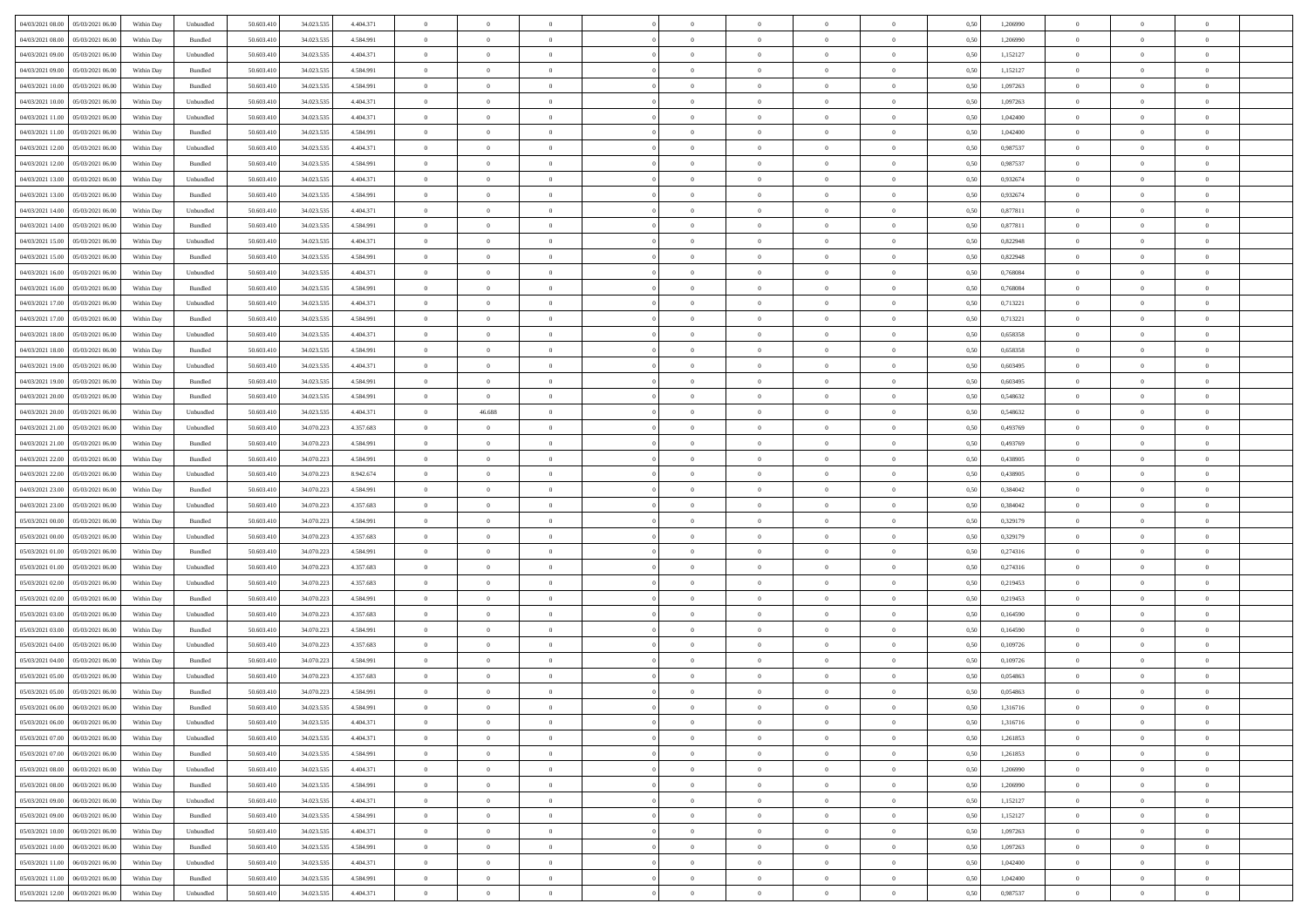| 05/03/2021 12:00   06/03/2021 06:00          |            |           | 50.603.410 |            |           | $\overline{0}$ | $\theta$       |                | $\overline{0}$ | $\theta$       |                | $\bf{0}$       |      | 0,987537 | $\theta$       | $\theta$       | $\theta$       |  |
|----------------------------------------------|------------|-----------|------------|------------|-----------|----------------|----------------|----------------|----------------|----------------|----------------|----------------|------|----------|----------------|----------------|----------------|--|
|                                              | Within Day | Bundled   |            | 34.023.535 | 4.584.991 |                |                |                |                |                |                |                | 0,50 |          |                |                |                |  |
| 05/03/2021 13:00<br>06/03/2021 06:00         | Within Day | Unbundled | 50.603.41  | 34.023.53  | 4.404.371 | $\bf{0}$       | $\bf{0}$       | $\bf{0}$       | $\bf{0}$       | $\overline{0}$ | $\overline{0}$ | $\bf{0}$       | 0,50 | 0,932674 | $\,$ 0 $\,$    | $\bf{0}$       | $\overline{0}$ |  |
| 05/03/2021 13:00<br>06/03/2021 06:00         | Within Day | Bundled   | 50,603,410 | 34.023.53  | 4.584.991 | $\overline{0}$ | $\bf{0}$       | $\overline{0}$ | $\bf{0}$       | $\bf{0}$       | $\overline{0}$ | $\bf{0}$       | 0.50 | 0.932674 | $\bf{0}$       | $\overline{0}$ | $\bf{0}$       |  |
| 05/03/2021 14:00<br>06/03/2021 06:00         | Within Day | Unbundled | 50.603.41  | 34.023.535 | 4.404.371 | $\overline{0}$ | $\overline{0}$ | $\overline{0}$ | $\overline{0}$ | $\theta$       | $\overline{0}$ | $\bf{0}$       | 0,50 | 0,877811 | $\theta$       | $\theta$       | $\overline{0}$ |  |
| 05/03/2021 14:00<br>06/03/2021 06.00         | Within Day | Bundled   | 50.603.41  | 34.023.53  | 4.584.991 | $\bf{0}$       | $\overline{0}$ | $\bf{0}$       | $\overline{0}$ | $\theta$       | $\overline{0}$ | $\bf{0}$       | 0,50 | 0,877811 | $\,$ 0 $\,$    | $\bf{0}$       | $\overline{0}$ |  |
| 05/03/2021 15:00<br>06/03/2021 06:00         |            | Unbundled | 50,603.41  | 34.023.53  | 4.404.371 | $\overline{0}$ | $\bf{0}$       | $\overline{0}$ | $\bf{0}$       | $\overline{0}$ | $\theta$       | $\bf{0}$       | 0.50 | 0.822948 | $\,$ 0 $\,$    | $\theta$       | $\overline{0}$ |  |
|                                              | Within Day |           |            |            |           |                |                |                |                |                |                |                |      |          |                |                |                |  |
| 05/03/2021 15:00<br>06/03/2021 06:00         | Within Day | Bundled   | 50.603.41  | 34.023.535 | 4.584.991 | $\overline{0}$ | $\overline{0}$ | $\overline{0}$ | $\overline{0}$ | $\overline{0}$ | $\overline{0}$ | $\bf{0}$       | 0,50 | 0,822948 | $\theta$       | $\theta$       | $\overline{0}$ |  |
| 05/03/2021 16:00<br>06/03/2021 06:00         | Within Day | Bundled   | 50.603.41  | 34.023.53  | 4.584.991 | $\bf{0}$       | $\bf{0}$       | $\bf{0}$       | $\overline{0}$ | $\overline{0}$ | $\overline{0}$ | $\bf{0}$       | 0,50 | 0,768084 | $\,$ 0 $\,$    | $\bf{0}$       | $\overline{0}$ |  |
| 05/03/2021 16:00<br>06/03/2021 06:00         | Within Day | Unbundled | 50.603.41  | 34.023.53  | 4.404.371 | $\overline{0}$ | $\bf{0}$       | $\overline{0}$ | $\bf{0}$       | $\overline{0}$ | $\overline{0}$ | $\bf{0}$       | 0.50 | 0.768084 | $\bf{0}$       | $\overline{0}$ | $\overline{0}$ |  |
| 05/03/2021 20:00<br>06/03/2021 06:00         | Within Day | Unbundled | 50.603.410 | 34.023.535 | 4.404.371 | $\bf{0}$       | $\bf{0}$       | $\overline{0}$ | $\overline{0}$ | $\overline{0}$ | $\overline{0}$ | $\bf{0}$       | 0,50 | 0,548632 | $\,$ 0 $\,$    | $\bf{0}$       | $\overline{0}$ |  |
| 05/03/2021 20:00<br>06/03/2021 06.00         | Within Day | Bundled   | 50.603.41  | 34.023.53  | 4.584.991 | $\bf{0}$       | $\bf{0}$       | $\bf{0}$       | $\bf{0}$       | $\overline{0}$ | $\overline{0}$ | $\bf{0}$       | 0,50 | 0,548632 | $\,$ 0 $\,$    | $\bf{0}$       | $\overline{0}$ |  |
| 05/03/2021 21:00<br>06/03/2021 06:00         | Within Day | Unbundled | 50,603.41  | 34.023.53  | 4.404.371 | $\overline{0}$ | $\bf{0}$       | $\overline{0}$ | $\overline{0}$ | $\bf{0}$       | $\overline{0}$ | $\bf{0}$       | 0.50 | 0.493769 | $\bf{0}$       | $\overline{0}$ | $\,$ 0         |  |
|                                              |            |           |            |            |           | $\overline{0}$ | $\overline{0}$ | $\overline{0}$ | $\theta$       | $\theta$       | $\overline{0}$ |                |      |          | $\,$ 0 $\,$    | $\theta$       |                |  |
| 05/03/2021 21:00<br>06/03/2021 06:00         | Within Day | Bundled   | 50.603.41  | 34.023.535 | 4.584.991 |                |                |                |                |                |                | $\bf{0}$       | 0,50 | 0,493769 |                |                | $\overline{0}$ |  |
| 05/03/2021 22.00<br>06/03/2021 06:00         | Within Day | Unbundled | 50.603.41  | 34.023.53  | 4.404.371 | $\bf{0}$       | $\overline{0}$ | $\bf{0}$       | $\bf{0}$       | $\bf{0}$       | $\overline{0}$ | $\bf{0}$       | 0,50 | 0,438905 | $\,$ 0 $\,$    | $\bf{0}$       | $\overline{0}$ |  |
| 05/03/2021 22:00<br>06/03/2021 06:00         | Within Day | Bundled   | 50.603.41  | 34.023.53  | 4.584.991 | $\overline{0}$ | $\bf{0}$       | $\overline{0}$ | $\bf{0}$       | $\overline{0}$ | $\theta$       | $\bf{0}$       | 0.50 | 0.438905 | $\,$ 0 $\,$    | $\theta$       | $\overline{0}$ |  |
| 05/03/2021 23:00<br>06/03/2021 06:00         | Within Day | Unbundled | 50.603.410 | 34.023.535 | 4.404.371 | $\overline{0}$ | $\overline{0}$ | $\overline{0}$ | $\overline{0}$ | $\overline{0}$ | $\overline{0}$ | $\bf{0}$       | 0,50 | 0,384042 | $\theta$       | $\theta$       | $\overline{0}$ |  |
| 05/03/2021 23:00<br>06/03/2021 06.00         | Within Day | Bundled   | 50.603.41  | 34.023.53  | 4.584.991 | $\bf{0}$       | $\bf{0}$       | $\bf{0}$       | $\overline{0}$ | $\overline{0}$ | $\overline{0}$ | $\bf{0}$       | 0,50 | 0,384042 | $\,$ 0 $\,$    | $\bf{0}$       | $\overline{0}$ |  |
| 06/03/2021 00:00<br>06/03/2021 06:00         | Within Day | Unbundled | 50,603.41  | 34.023.53  | 4.404.371 | $\overline{0}$ | $\bf{0}$       | $\overline{0}$ | $\bf{0}$       | $\overline{0}$ | $\overline{0}$ | $\bf{0}$       | 0.50 | 0,329179 | $\bf{0}$       | $\overline{0}$ | $\bf{0}$       |  |
| 06/03/2021 00:00<br>06/03/2021 06:00         | Within Day | Bundled   | 50.603.410 | 34.023.535 | 4.584.991 | $\bf{0}$       | $\bf{0}$       | $\overline{0}$ | $\overline{0}$ | $\overline{0}$ | $\overline{0}$ | $\bf{0}$       | 0,50 | 0,329179 | $\,$ 0 $\,$    | $\bf{0}$       | $\overline{0}$ |  |
|                                              |            |           |            |            |           |                |                |                |                |                |                |                |      |          |                |                |                |  |
| 06/03/2021 01:00<br>06/03/2021 06.00         | Within Day | Unbundled | 50.603.41  | 34.023.53  | 4.404.371 | $\bf{0}$       | $\bf{0}$       | $\bf{0}$       | $\bf{0}$       | $\overline{0}$ | $\overline{0}$ | $\bf{0}$       | 0,50 | 0,274316 | $\,$ 0 $\,$    | $\bf{0}$       | $\overline{0}$ |  |
| 06/03/2021 01:00<br>06/03/2021 06:00         | Within Day | Bundled   | 50,603.41  | 34.023.535 | 4.584.991 | $\overline{0}$ | $\bf{0}$       | $\overline{0}$ | $\overline{0}$ | $\bf{0}$       | $\overline{0}$ | $\bf{0}$       | 0.50 | 0,274316 | $\bf{0}$       | $\overline{0}$ | $\,$ 0         |  |
| 06/03/2021 02:00<br>06/03/2021 06:00         | Within Day | Unbundled | 50.603.41  | 34.023.535 | 4.404.371 | $\overline{0}$ | $\overline{0}$ | $\overline{0}$ | $\overline{0}$ | $\theta$       | $\overline{0}$ | $\bf{0}$       | 0,50 | 0,219453 | $\theta$       | $\theta$       | $\overline{0}$ |  |
| 06/03/2021 02:00<br>06/03/2021 06.00         | Within Day | Bundled   | 50.603.41  | 34.023.53  | 4.584.991 | $\bf{0}$       | $\bf{0}$       | $\bf{0}$       | $\bf{0}$       | $\overline{0}$ | $\overline{0}$ | $\bf{0}$       | 0,50 | 0,219453 | $\,$ 0 $\,$    | $\bf{0}$       | $\overline{0}$ |  |
| 06/03/2021 03:00<br>06/03/2021 06:00         | Within Day | Unbundled | 50.603.41  | 34.023.53  | 4.404.371 | $\overline{0}$ | $\bf{0}$       | $\overline{0}$ | $\bf{0}$       | $\overline{0}$ | $\theta$       | $\bf{0}$       | 0.50 | 0.164590 | $\,$ 0 $\,$    | $\theta$       | $\overline{0}$ |  |
| 06/03/2021 03:00<br>06/03/2021 06:00         | Within Day | Bundled   | 50.603.41  | 34.023.535 | 4.584.991 | $\overline{0}$ | $\overline{0}$ | $\overline{0}$ | $\overline{0}$ | $\overline{0}$ | $\overline{0}$ | $\bf{0}$       | 0,50 | 0,164590 | $\,$ 0 $\,$    | $\theta$       | $\overline{0}$ |  |
| 06/03/2021 04:00<br>06/03/2021 06:00         | Within Day | Unbundled | 50.603.41  | 34.023.53  | 4.404.371 | $\bf{0}$       | $\overline{0}$ | $\bf{0}$       | $\overline{0}$ | $\bf{0}$       | $\overline{0}$ | $\bf{0}$       | 0,50 | 0,109726 | $\,$ 0 $\,$    | $\bf{0}$       | $\overline{0}$ |  |
|                                              |            |           |            |            |           |                |                |                |                |                |                |                |      |          |                |                |                |  |
| 06/03/2021 04:00<br>06/03/2021 06:00         | Within Day | Bundled   | 50,603.41  | 34.023.53  | 4.584.991 | $\overline{0}$ | $\bf{0}$       | $\overline{0}$ | $\bf{0}$       | $\overline{0}$ | $\overline{0}$ | $\bf{0}$       | 0.50 | 0.109726 | $\bf{0}$       | $\overline{0}$ | $\overline{0}$ |  |
| 06/03/2021 05:00<br>06/03/2021 06:00         | Within Day | Bundled   | 50.603.410 | 34.023.535 | 4.584.991 | $\overline{0}$ | $\bf{0}$       | $\overline{0}$ | $\overline{0}$ | $\overline{0}$ | $\overline{0}$ | $\bf{0}$       | 0,50 | 0,054863 | $\theta$       | $\bf{0}$       | $\overline{0}$ |  |
| 06/03/2021 05:00<br>06/03/2021 06.00         | Within Day | Unbundled | 50.603.41  | 34.023.53  | 4.404.371 | $\bf{0}$       | $\bf{0}$       | $\bf{0}$       | $\bf{0}$       | $\overline{0}$ | $\overline{0}$ | $\bf{0}$       | 0,50 | 0,054863 | $\,$ 0 $\,$    | $\bf{0}$       | $\overline{0}$ |  |
| 06/03/2021 06:00<br>07/03/2021 06:00         | Within Day | Unbundled | 50.603.41  | 34.023.53  | 4.404.371 | $\overline{0}$ | $\bf{0}$       | $\overline{0}$ | $\bf{0}$       | $\bf{0}$       | $\overline{0}$ | $\bf{0}$       | 0.50 | 1.316716 | $\bf{0}$       | $\overline{0}$ | $\,$ 0         |  |
| 06/03/2021 06:00<br>07/03/2021 06:00         | Within Day | Bundled   | 50.603.41  | 34.023.535 | 4.584.991 | $\overline{0}$ | $\overline{0}$ | $\overline{0}$ | $\overline{0}$ | $\overline{0}$ | $\overline{0}$ | $\bf{0}$       | 0.50 | 1,316716 | $\theta$       | $\theta$       | $\overline{0}$ |  |
| 06/03/2021 07:00<br>07/03/2021 06.00         | Within Day | Unbundled | 50.603.41  | 34.023.53  | 4.404.371 | $\bf{0}$       | $\bf{0}$       | $\bf{0}$       | $\bf{0}$       | $\overline{0}$ | $\overline{0}$ | $\bf{0}$       | 0,50 | 1,261853 | $\,$ 0 $\,$    | $\bf{0}$       | $\overline{0}$ |  |
| 06/03/2021 07:00<br>07/03/2021 06:00         | Within Day | Bundled   | 50,603.41  | 34.023.53  | 4.584.991 | $\overline{0}$ | $\bf{0}$       | $\overline{0}$ | $\bf{0}$       | $\overline{0}$ | $\overline{0}$ | $\bf{0}$       | 0.50 | 1.261853 | $\,$ 0 $\,$    | $\bf{0}$       | $\overline{0}$ |  |
| 06/03/2021 08:00<br>07/03/2021 06:00         | Within Dav | Unbundled | 50.603.41  | 34.023.535 | 4.404.371 | $\overline{0}$ | $\overline{0}$ | $\overline{0}$ | $\overline{0}$ | $\overline{0}$ | $\overline{0}$ | $\bf{0}$       | 0.50 | 1.206990 | $\theta$       | $\theta$       | $\overline{0}$ |  |
|                                              |            |           |            |            |           |                |                |                |                |                |                |                |      |          |                |                |                |  |
| 06/03/2021 08:00<br>07/03/2021 06.00         | Within Day | Bundled   | 50.603.41  | 34.023.53  | 4.584.991 | $\bf{0}$       | $\bf{0}$       | $\bf{0}$       | $\bf{0}$       | $\overline{0}$ | $\overline{0}$ | $\bf{0}$       | 0,50 | 1,206990 | $\,$ 0 $\,$    | $\bf{0}$       | $\overline{0}$ |  |
| 06/03/2021 09:00<br>07/03/2021 06:00         | Within Day | Unbundled | 50,603.41  | 34.023.53  | 4.404.371 | $\overline{0}$ | $\bf{0}$       | $\overline{0}$ | $\bf{0}$       | $\overline{0}$ | $\overline{0}$ | $\bf{0}$       | 0.50 | 1.152127 | $\bf{0}$       | $\overline{0}$ | $\bf{0}$       |  |
| 06/03/2021 09:00<br>07/03/2021 06:00         | Within Day | Bundled   | 50.603.41  | 34.023.535 | 4.584.991 | $\overline{0}$ | $\overline{0}$ | $\overline{0}$ | $\overline{0}$ | $\overline{0}$ | $\overline{0}$ | $\bf{0}$       | 0.50 | 1,152127 | $\theta$       | $\theta$       | $\overline{0}$ |  |
| 06/03/2021 10:00<br>07/03/2021 06.00         | Within Day | Unbundled | 50.603.41  | 34.023.53  | 4.404.371 | $\bf{0}$       | $\bf{0}$       | $\bf{0}$       | $\bf{0}$       | $\overline{0}$ | $\overline{0}$ | $\bf{0}$       | 0,50 | 1,097263 | $\,$ 0 $\,$    | $\bf{0}$       | $\overline{0}$ |  |
| 06/03/2021 10:00<br>07/03/2021 06:00         | Within Day | Bundled   | 50.603.41  | 34.023.535 | 4.584.991 | $\overline{0}$ | $\bf{0}$       | $\overline{0}$ | $\overline{0}$ | $\bf{0}$       | $\overline{0}$ | $\bf{0}$       | 0.50 | 1.097263 | $\bf{0}$       | $\,$ 0 $\,$    | $\,$ 0         |  |
| 06/03/2021 11:00<br>07/03/2021 06:00         | Within Dav | Unbundled | 50.603.41  | 34.023.535 | 4.404.371 | $\overline{0}$ | $\overline{0}$ | $\overline{0}$ | $\overline{0}$ | $\overline{0}$ | $\overline{0}$ | $\bf{0}$       | 0.50 | 1,042400 | $\theta$       | $\theta$       | $\overline{0}$ |  |
| 06/03/2021 11:00<br>07/03/2021 06.00         | Within Day | Bundled   | 50.603.41  | 34.023.53  | 4.584.991 | $\bf{0}$       | $\bf{0}$       | $\bf{0}$       | $\bf{0}$       | $\overline{0}$ | $\overline{0}$ | $\bf{0}$       | 0,50 | 1,042400 | $\,$ 0 $\,$    | $\bf{0}$       | $\overline{0}$ |  |
|                                              |            |           | 50.603.41  | 34.023.53  | 4.404.371 |                | $\overline{0}$ | $\overline{0}$ |                | $\overline{0}$ | $\Omega$       |                | 0.50 | 0.987537 | $\bf{0}$       | $\theta$       | $\overline{0}$ |  |
| 06/03/2021 12:00<br>07/03/2021 06:00         | Within Day | Unbundled |            |            |           | $\overline{0}$ |                |                | $\bf{0}$       |                |                | $\bf{0}$       |      |          |                |                |                |  |
| 06/03/2021 12:00<br>07/03/2021 06:00         | Within Dav | Bundled   | 50.603.41  | 34.023.535 | 4.584.991 | $\overline{0}$ | $\overline{0}$ | $\Omega$       | $\theta$       | $\theta$       | $\overline{0}$ | $\overline{0}$ | 0.5( | 0,987537 | $\theta$       | $\theta$       | $\overline{0}$ |  |
| 06/03/2021 13:00<br>07/03/2021 06:00         | Within Day | Unbundled | 50.603.41  | 34.023.535 | 4.404.371 | $\bf{0}$       | $\bf{0}$       | $\bf{0}$       | $\bf{0}$       | $\bf{0}$       | $\overline{0}$ | $\bf{0}$       | 0,50 | 0,932674 | $\overline{0}$ | $\bf{0}$       | $\overline{0}$ |  |
| $06/03/2021\ 13.00 \qquad 07/03/2021\ 06.00$ | Within Day | Bundled   | 50.603.410 | 34.023.535 | 4 584 991 | $\bf{0}$       | $\Omega$       |                | $\Omega$       |                |                |                | 0,50 | 0,932674 | $\bf{0}$       | $\overline{0}$ |                |  |
| 06/03/2021 14:00 07/03/2021 06:00            | Within Day | Unbundled | 50.603.410 | 34.023.535 | 4.404.371 | $\overline{0}$ | $\overline{0}$ | $\overline{0}$ | $\theta$       | $\overline{0}$ | $\overline{0}$ | $\bf{0}$       | 0,50 | 0,877811 | $\theta$       | $\overline{0}$ | $\overline{0}$ |  |
| 06/03/2021 14:00<br>07/03/2021 06:00         | Within Day | Bundled   | 50.603.41  | 34.023.535 | 4.584.991 | $\overline{0}$ | $\bf{0}$       | $\overline{0}$ | $\overline{0}$ | $\bf{0}$       | $\overline{0}$ | $\bf{0}$       | 0,50 | 0,877811 | $\bf{0}$       | $\overline{0}$ | $\bf{0}$       |  |
| 06/03/2021 15:00 07/03/2021 06:00            | Within Day | Bundled   | 50,603.410 | 34.023.535 | 4.584.991 | $\overline{0}$ | $\bf{0}$       | $\overline{0}$ | $\overline{0}$ | $\mathbf{0}$   | $\overline{0}$ | $\,$ 0 $\,$    | 0.50 | 0,822948 | $\overline{0}$ | $\bf{0}$       | $\,$ 0 $\,$    |  |
| 06/03/2021 15:00 07/03/2021 06:00            | Within Day | Unbundled | 50.603.410 | 34.023.535 | 4.404.371 | $\overline{0}$ | $\overline{0}$ | $\overline{0}$ | $\overline{0}$ | $\overline{0}$ | $\overline{0}$ | $\bf{0}$       | 0,50 | 0,822948 | $\overline{0}$ | $\theta$       | $\overline{0}$ |  |
|                                              |            |           |            |            |           |                |                |                |                |                |                |                |      |          |                |                |                |  |
| 06/03/2021 16:00<br>07/03/2021 06:00         | Within Day | Unbundled | 50.603.41  | 34.023.535 | 4.404.371 | $\overline{0}$ | $\bf{0}$       | $\overline{0}$ | $\overline{0}$ | $\bf{0}$       | $\overline{0}$ | $\bf{0}$       | 0,50 | 0,768084 | $\bf{0}$       | $\overline{0}$ | $\overline{0}$ |  |
| 06/03/2021 16:00 07/03/2021 06:00            | Within Day | Bundled   | 50.603.410 | 34.023.535 | 4.584.991 | $\overline{0}$ | $\bf{0}$       | $\overline{0}$ | $\overline{0}$ | $\bf{0}$       | $\overline{0}$ | $\bf{0}$       | 0.50 | 0.768084 | $\,$ 0 $\,$    | $\overline{0}$ | $\,$ 0         |  |
| 06/03/2021 17:00<br>07/03/2021 06:00         | Within Dav | Unbundled | 50.603.410 | 34.023.535 | 4.404.371 | $\overline{0}$ | $\overline{0}$ | $\overline{0}$ | $\overline{0}$ | $\overline{0}$ | $\overline{0}$ | $\bf{0}$       | 0.50 | 0,713221 | $\overline{0}$ | $\theta$       | $\overline{0}$ |  |
| 07/03/2021 06:00<br>06/03/2021 17:00         | Within Day | Bundled   | 50.603.41  | 34.023.535 | 4.584.991 | $\overline{0}$ | $\overline{0}$ | $\overline{0}$ | $\overline{0}$ | $\overline{0}$ | $\overline{0}$ | $\bf{0}$       | 0,50 | 0,713221 | $\bf{0}$       | $\overline{0}$ | $\overline{0}$ |  |
| 06/03/2021 18:00 07/03/2021 06:00            | Within Day | Unbundled | 50,603.410 | 34.023.535 | 4.404.371 | $\overline{0}$ | $\overline{0}$ | $\overline{0}$ | $\overline{0}$ | $\overline{0}$ | $\overline{0}$ | $\bf{0}$       | 0.50 | 0.658358 | $\mathbf{0}$   | $\bf{0}$       | $\,$ 0         |  |
| 06/03/2021 18:00 07/03/2021 06:00            | Within Dav | Bundled   | 50.603.410 | 34.023.535 | 4.584.991 | $\overline{0}$ | $\overline{0}$ | $\overline{0}$ | $\overline{0}$ | $\overline{0}$ | $\overline{0}$ | $\bf{0}$       | 0,50 | 0,658358 | $\overline{0}$ | $\theta$       | $\overline{0}$ |  |
|                                              |            |           |            |            |           |                |                |                |                |                |                |                |      |          |                |                |                |  |
| 06/03/2021 19:00<br>07/03/2021 06:00         | Within Day | Unbundled | 50.603.41  | 34.023.535 | 4.404.371 | $\overline{0}$ | $\bf{0}$       | $\overline{0}$ | $\bf{0}$       | $\overline{0}$ | $\overline{0}$ | $\bf{0}$       | 0,50 | 0,603495 | $\bf{0}$       | $\overline{0}$ | $\bf{0}$       |  |
| 06/03/2021 19:00 07/03/2021 06:00            | Within Day | Bundled   | 50.603.410 | 34.023.535 | 4.584.991 | $\overline{0}$ | $\bf{0}$       | $\overline{0}$ | $\overline{0}$ | $\,$ 0 $\,$    | $\overline{0}$ | $\bf{0}$       | 0,50 | 0,603495 | $\overline{0}$ | $\,$ 0 $\,$    | $\,$ 0 $\,$    |  |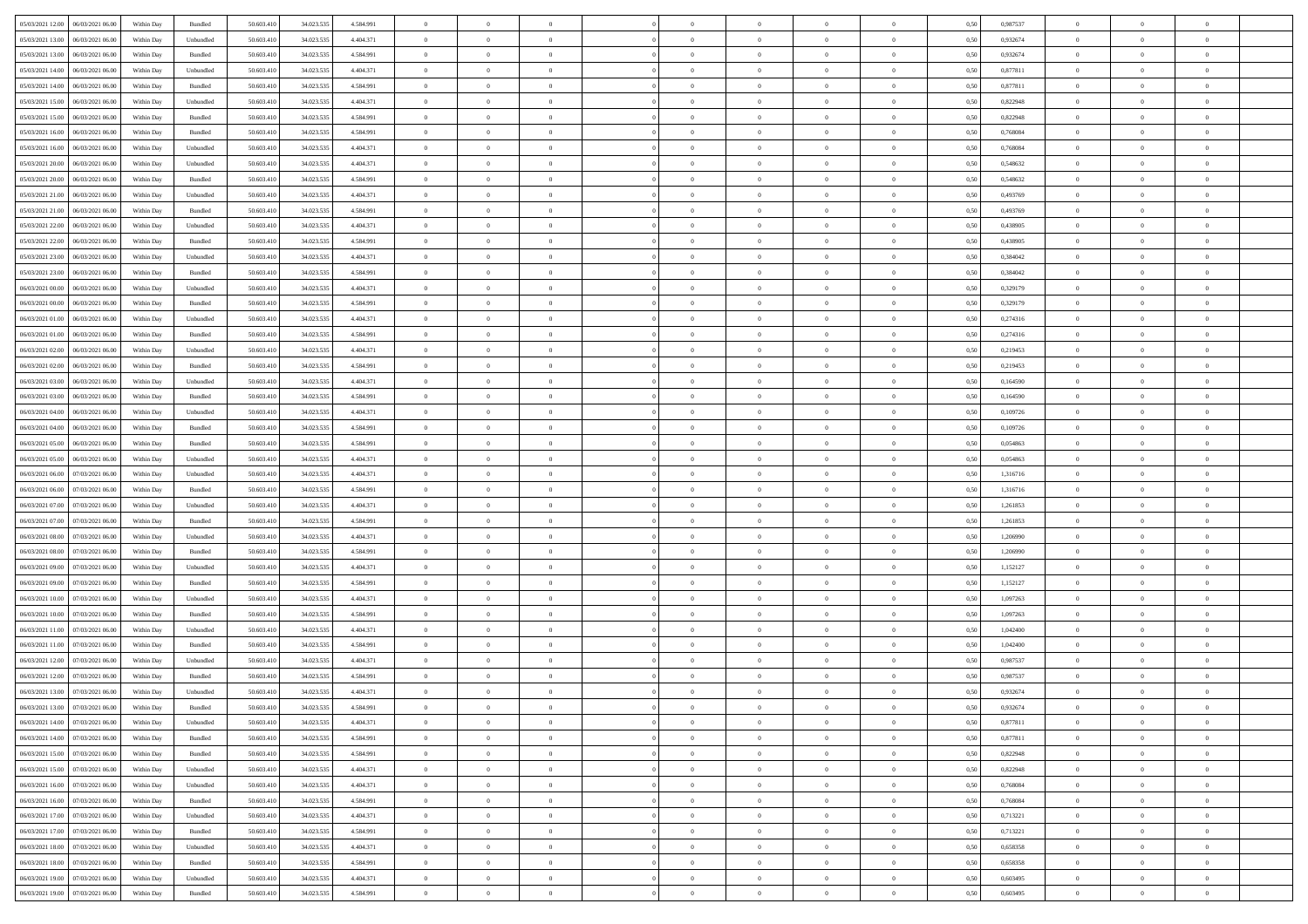| 06/03/2021 20:00 07/03/2021 06:00                                                       | Within Day | Unbundled                   | 50.603.410 | 34.023.535 | 4.404.371 | $\overline{0}$ | $\theta$       |                | $\overline{0}$ | $\theta$       |                | $\theta$       | 0,50 | 0,548632 | $\theta$       | $\theta$       | $\theta$       |  |
|-----------------------------------------------------------------------------------------|------------|-----------------------------|------------|------------|-----------|----------------|----------------|----------------|----------------|----------------|----------------|----------------|------|----------|----------------|----------------|----------------|--|
| 06/03/2021 20:00<br>07/03/2021 06:00                                                    | Within Day | Bundled                     | 50.603.41  | 34.023.53  | 4.584.991 | $\bf{0}$       | $\bf{0}$       | $\bf{0}$       | $\bf{0}$       | $\overline{0}$ | $\overline{0}$ | $\bf{0}$       | 0,50 | 0,548632 | $\,$ 0 $\,$    | $\bf{0}$       | $\overline{0}$ |  |
| 06/03/2021 21:00<br>07/03/2021 06:00                                                    | Within Day | Unbundled                   | 50.603.41  | 34.023.53  | 4.404.371 | $\overline{0}$ | $\bf{0}$       | $\overline{0}$ | $\bf{0}$       | $\bf{0}$       | $\overline{0}$ | $\bf{0}$       | 0.50 | 0.493769 | $\bf{0}$       | $\overline{0}$ | $\overline{0}$ |  |
| 06/03/2021 21:00<br>07/03/2021 06:00                                                    |            |                             | 50.603.410 |            |           | $\overline{0}$ | $\overline{0}$ | $\overline{0}$ | $\theta$       | $\theta$       | $\overline{0}$ |                |      | 0,493769 | $\theta$       | $\theta$       | $\overline{0}$ |  |
|                                                                                         | Within Day | Bundled                     |            | 34.023.535 | 4.584.991 |                |                |                |                |                |                | $\bf{0}$       | 0,50 |          |                |                |                |  |
| 06/03/2021 22:00<br>07/03/2021 06.00                                                    | Within Day | Unbundled                   | 50.603.41  | 34.023.53  | 4.404.371 | $\bf{0}$       | $\overline{0}$ | $\bf{0}$       | $\overline{0}$ | $\theta$       | $\overline{0}$ | $\bf{0}$       | 0,50 | 0,438905 | $\,$ 0 $\,$    | $\bf{0}$       | $\overline{0}$ |  |
| 06/03/2021 22:00<br>07/03/2021 06:00                                                    | Within Day | Bundled                     | 50.603.41  | 34.023.53  | 4.584.991 | $\overline{0}$ | $\overline{0}$ | $\overline{0}$ | $\bf{0}$       | $\overline{0}$ | $\theta$       | $\bf{0}$       | 0.50 | 0.438905 | $\,$ 0 $\,$    | $\theta$       | $\overline{0}$ |  |
| 06/03/2021 23:00<br>07/03/2021 06:00                                                    | Within Day | Unbundled                   | 50.603.41  | 34.023.535 | 4.404.371 | $\overline{0}$ | $\overline{0}$ | $\overline{0}$ | $\overline{0}$ | $\overline{0}$ | $\overline{0}$ | $\bf{0}$       | 0,50 | 0,384042 | $\,$ 0 $\,$    | $\theta$       | $\overline{0}$ |  |
|                                                                                         |            |                             |            |            |           |                |                |                |                |                |                |                |      |          |                |                |                |  |
| 06/03/2021 23:00<br>07/03/2021 06.00                                                    | Within Day | Bundled                     | 50.603.41  | 34.023.53  | 4.584.991 | $\bf{0}$       | $\bf{0}$       | $\bf{0}$       | $\overline{0}$ | $\overline{0}$ | $\overline{0}$ | $\bf{0}$       | 0,50 | 0,384042 | $\,$ 0 $\,$    | $\bf{0}$       | $\overline{0}$ |  |
| 07/03/2021 00:00<br>07/03/2021 06:00                                                    | Within Day | Bundled                     | 50,603.41  | 34.023.53  | 4.584.991 | $\overline{0}$ | $\bf{0}$       | $\overline{0}$ | $\bf{0}$       | $\overline{0}$ | $\overline{0}$ | $\bf{0}$       | 0.50 | 0,329179 | $\bf{0}$       | $\overline{0}$ | $\overline{0}$ |  |
| 07/03/2021 00:00<br>07/03/2021 06:00                                                    | Within Day | Unbundled                   | 50.603.410 | 34.023.535 | 4.404.371 | $\overline{0}$ | $\bf{0}$       | $\overline{0}$ | $\overline{0}$ | $\overline{0}$ | $\overline{0}$ | $\bf{0}$       | 0,50 | 0,329179 | $\,$ 0 $\,$    | $\bf{0}$       | $\overline{0}$ |  |
| 07/03/2021 01:00<br>07/03/2021 06:00                                                    | Within Day | Unbundled                   | 50.603.41  | 34.023.535 | 4.404.371 | $\bf{0}$       | $\overline{0}$ | $\bf{0}$       | $\bf{0}$       | $\bf{0}$       | $\overline{0}$ | $\bf{0}$       | 0,50 | 0,274316 | $\,$ 0 $\,$    | $\bf{0}$       | $\overline{0}$ |  |
|                                                                                         |            |                             |            |            |           |                |                |                |                |                |                |                |      |          |                |                |                |  |
| 07/03/2021 01:00<br>07/03/2021 06:00                                                    | Within Day | Bundled                     | 50.603.41  | 34.023.53  | 4.584.991 | $\overline{0}$ | $\bf{0}$       | $\overline{0}$ | $\overline{0}$ | $\bf{0}$       | $\overline{0}$ | $\bf{0}$       | 0.50 | 0,274316 | $\bf{0}$       | $\overline{0}$ | $\,$ 0         |  |
| 07/03/2021 02:00<br>07/03/2021 06:00                                                    | Within Day | Unbundled                   | 50.603.41  | 34.023.535 | 4.404.371 | $\overline{0}$ | $\overline{0}$ | $\overline{0}$ | $\theta$       | $\theta$       | $\overline{0}$ | $\bf{0}$       | 0,50 | 0,219453 | $\,$ 0 $\,$    | $\theta$       | $\overline{0}$ |  |
| 07/03/2021 02:00<br>07/03/2021 06:00                                                    | Within Day | Bundled                     | 50.603.41  | 34.023.53  | 4.584.991 | $\bf{0}$       | $\overline{0}$ | $\bf{0}$       | $\overline{0}$ | $\bf{0}$       | $\overline{0}$ | $\bf{0}$       | 0,50 | 0,219453 | $\,$ 0 $\,$    | $\bf{0}$       | $\overline{0}$ |  |
|                                                                                         |            |                             |            |            |           |                |                |                |                |                | $\theta$       |                |      |          |                |                |                |  |
| 07/03/2021 03:00<br>07/03/2021 06:00                                                    | Within Day | Unbundled                   | 50.603.41  | 34.023.53  | 4.404.371 | $\overline{0}$ | $\overline{0}$ | $\overline{0}$ | $\bf{0}$       | $\overline{0}$ |                | $\bf{0}$       | 0.50 | 0.164590 | $\,$ 0 $\,$    | $\theta$       | $\overline{0}$ |  |
| 07/03/2021 03:00<br>07/03/2021 06:00                                                    | Within Day | Bundled                     | 50.603.410 | 34.023.535 | 4.584.991 | $\overline{0}$ | $\overline{0}$ | $\overline{0}$ | $\overline{0}$ | $\overline{0}$ | $\overline{0}$ | $\bf{0}$       | 0,50 | 0,164590 | $\theta$       | $\theta$       | $\overline{0}$ |  |
| 07/03/2021 04:00<br>07/03/2021 06.00                                                    | Within Day | Unbundled                   | 50.603.41  | 34.023.53  | 4.404.371 | $\bf{0}$       | $\overline{0}$ | $\bf{0}$       | $\overline{0}$ | $\bf{0}$       | $\overline{0}$ | $\bf{0}$       | 0,50 | 0,109726 | $\,$ 0 $\,$    | $\bf{0}$       | $\overline{0}$ |  |
| 07/03/2021 04:00<br>07/03/2021 06:00                                                    | Within Day | Bundled                     | 50,603.41  | 34.023.53  | 4.584.991 | $\overline{0}$ | $\bf{0}$       | $\overline{0}$ | $\bf{0}$       | $\overline{0}$ | $\overline{0}$ | $\bf{0}$       | 0.50 | 0.109726 | $\bf{0}$       | $\overline{0}$ | $\overline{0}$ |  |
|                                                                                         |            |                             |            |            |           |                |                | $\overline{0}$ | $\overline{0}$ | $\overline{0}$ | $\overline{0}$ |                |      |          | $\,$ 0 $\,$    |                |                |  |
| 07/03/2021 05:00<br>07/03/2021 06:00                                                    | Within Day | Unbundled                   | 50.603.410 | 34.023.535 | 4.404.371 | $\bf{0}$       | $\bf{0}$       |                |                |                |                | $\bf{0}$       | 0,50 | 0,054863 |                | $\bf{0}$       | $\overline{0}$ |  |
| 07/03/2021 05:00<br>07/03/2021 06.00                                                    | Within Day | Bundled                     | 50.603.41  | 34.023.53  | 4.584.991 | $\bf{0}$       | $\bf{0}$       | $\bf{0}$       | $\bf{0}$       | $\overline{0}$ | $\overline{0}$ | $\bf{0}$       | 0,50 | 0,054863 | $\,$ 0 $\,$    | $\bf{0}$       | $\overline{0}$ |  |
| 07/03/2021 06:00<br>08/03/2021 06:00                                                    | Within Day | Unbundled                   | 50.603.41  | 34.023.53  | 4.404.371 | $\overline{0}$ | $\bf{0}$       | $\overline{0}$ | $\overline{0}$ | $\bf{0}$       | $\overline{0}$ | $\bf{0}$       | 0.50 | 1.316716 | $\bf{0}$       | $\overline{0}$ | $\,$ 0         |  |
| 07/03/2021 06:00<br>08/03/2021 06:00                                                    | Within Day | Bundled                     | 50.603.410 | 34.023.535 | 4.584.991 | $\overline{0}$ | $\overline{0}$ | $\overline{0}$ | $\overline{0}$ | $\theta$       | $\overline{0}$ | $\bf{0}$       | 0,50 | 1,316716 | $\theta$       | $\theta$       | $\overline{0}$ |  |
| 07/03/2021 07:00<br>08/03/2021 06:00                                                    | Within Day | Unbundled                   | 50.603.41  | 34.023.53  | 4.404.371 | $\bf{0}$       | $\overline{0}$ | $\bf{0}$       | $\bf{0}$       | $\overline{0}$ | $\overline{0}$ | $\bf{0}$       | 0,50 | 1,261853 | $\,$ 0 $\,$    | $\bf{0}$       | $\overline{0}$ |  |
|                                                                                         |            |                             |            |            |           |                |                |                |                |                |                |                |      |          |                |                |                |  |
| 07/03/2021 07:00<br>08/03/2021 06:00                                                    | Within Day | Bundled                     | 50.603.41  | 34.023.53  | 4.584.991 | $\overline{0}$ | $\overline{0}$ | $\overline{0}$ | $\bf{0}$       | $\overline{0}$ | $\theta$       | $\bf{0}$       | 0.50 | 1.261853 | $\,$ 0 $\,$    | $\theta$       | $\overline{0}$ |  |
| 07/03/2021 08:00<br>08/03/2021 06:00                                                    | Within Day | Unbundled                   | 50.603.41  | 34.023.535 | 4.404.371 | $\overline{0}$ | $\overline{0}$ | $\overline{0}$ | $\overline{0}$ | $\overline{0}$ | $\overline{0}$ | $\bf{0}$       | 0,50 | 1,206990 | $\,$ 0 $\,$    | $\theta$       | $\overline{0}$ |  |
| 07/03/2021 08:00<br>08/03/2021 06:00                                                    | Within Day | Bundled                     | 50.603.41  | 34.023.53  | 4.584.991 | $\bf{0}$       | $\overline{0}$ | $\bf{0}$       | $\overline{0}$ | $\bf{0}$       | $\overline{0}$ | $\bf{0}$       | 0,50 | 1,206990 | $\,$ 0 $\,$    | $\bf{0}$       | $\overline{0}$ |  |
| 07/03/2021 09:00<br>08/03/2021 06:00                                                    | Within Day | Unbundled                   | 50,603.41  | 34.023.53  | 4.404.371 | $\overline{0}$ | $\bf{0}$       | $\overline{0}$ | $\bf{0}$       | $\overline{0}$ | $\overline{0}$ | $\bf{0}$       | 0.50 | 1,152127 | $\bf{0}$       | $\overline{0}$ | $\overline{0}$ |  |
|                                                                                         |            |                             |            |            |           |                |                |                |                |                |                |                |      |          |                |                |                |  |
| 07/03/2021 09:00<br>08/03/2021 06:00                                                    | Within Day | Bundled                     | 50.603.410 | 34.023.535 | 4.584.991 | $\overline{0}$ | $\bf{0}$       | $\overline{0}$ | $\overline{0}$ | $\overline{0}$ | $\overline{0}$ | $\bf{0}$       | 0,50 | 1,152127 | $\,$ 0 $\,$    | $\theta$       | $\overline{0}$ |  |
| 07/03/2021 11:00<br>08/03/2021 06:00                                                    | Within Day | Bundled                     | 50.603.41  | 34.023.53  | 4.584.991 | $\bf{0}$       | $\bf{0}$       | $\bf{0}$       | $\bf{0}$       | $\overline{0}$ | $\overline{0}$ | $\bf{0}$       | 0,50 | 1,042400 | $\,$ 0 $\,$    | $\bf{0}$       | $\overline{0}$ |  |
| 07/03/2021 11:00<br>08/03/2021 06:00                                                    | Within Day | Unbundled                   | 50.603.41  | 34.023.53  | 4.404.371 | $\overline{0}$ | $\bf{0}$       | $\overline{0}$ | $\bf{0}$       | $\bf{0}$       | $\overline{0}$ | $\bf{0}$       | 0.50 | 1.042400 | $\bf{0}$       | $\overline{0}$ | $\bf{0}$       |  |
| 07/03/2021 12:00<br>08/03/2021 06:00                                                    | Within Day | Unbundled                   | 50.603.41  | 34.023.535 | 4.404.371 | $\overline{0}$ | $\overline{0}$ | $\overline{0}$ | $\overline{0}$ | $\overline{0}$ | $\overline{0}$ | $\bf{0}$       | 0.5( | 0,987537 | $\theta$       | $\theta$       | $\overline{0}$ |  |
|                                                                                         |            |                             |            |            |           |                |                |                |                |                |                |                |      |          |                |                |                |  |
| 07/03/2021 12:00<br>08/03/2021 06:00                                                    | Within Day | Bundled                     | 50.603.41  | 34.023.53  | 4.584.991 | $\bf{0}$       | $\bf{0}$       | $\bf{0}$       | $\bf{0}$       | $\,$ 0 $\,$    | $\overline{0}$ | $\bf{0}$       | 0,50 | 0,987537 | $\,$ 0 $\,$    | $\bf{0}$       | $\overline{0}$ |  |
| 07/03/2021 13:00<br>08/03/2021 06:00                                                    | Within Day | Unbundled                   | 50,603.41  | 34.023.53  | 4.404.371 | $\overline{0}$ | $\bf{0}$       | $\overline{0}$ | $\bf{0}$       | $\overline{0}$ | $\Omega$       | $\bf{0}$       | 0.50 | 0.932674 | $\,$ 0 $\,$    | $\bf{0}$       | $\overline{0}$ |  |
| 07/03/2021 13:00<br>08/03/2021 06:00                                                    | Within Day | Bundled                     | 50.603.410 | 34.023.535 | 4.584.991 | $\overline{0}$ | $\overline{0}$ | $\overline{0}$ | $\overline{0}$ | $\theta$       | $\overline{0}$ | $\bf{0}$       | 0.5( | 0,932674 | $\theta$       | $\theta$       | $\overline{0}$ |  |
| 07/03/2021 14:00<br>08/03/2021 06:00                                                    | Within Day | Unbundled                   | 50.603.41  | 34.023.53  | 4.404.371 | $\bf{0}$       | $\bf{0}$       | $\bf{0}$       | $\bf{0}$       | $\overline{0}$ | $\overline{0}$ | $\bf{0}$       | 0,50 | 0,877811 | $\,$ 0 $\,$    | $\bf{0}$       | $\overline{0}$ |  |
|                                                                                         |            |                             |            |            |           |                |                |                |                |                |                |                |      |          |                |                |                |  |
| 07/03/2021 14:00<br>08/03/2021 06:00                                                    | Within Day | Bundled                     | 50,603.41  | 34.023.53  | 4.584.991 | $\overline{0}$ | $\bf{0}$       | $\overline{0}$ | $\bf{0}$       | $\overline{0}$ | $\overline{0}$ | $\bf{0}$       | 0.50 | 0.877811 | $\bf{0}$       | $\overline{0}$ | $\overline{0}$ |  |
| 07/03/2021 15:00<br>08/03/2021 06:00                                                    | Within Day | Unbundled                   | 50.603.41  | 34.023.535 | 4.404.371 | $\overline{0}$ | $\overline{0}$ | $\overline{0}$ | $\overline{0}$ | $\overline{0}$ | $\overline{0}$ | $\bf{0}$       | 0.50 | 0,822948 | $\theta$       | $\theta$       | $\overline{0}$ |  |
| 07/03/2021 15:00<br>08/03/2021 06:00                                                    | Within Day | Bundled                     | 50.603.41  | 34.023.53  | 4.584.991 | $\bf{0}$       | $\bf{0}$       | $\bf{0}$       | $\bf{0}$       | $\overline{0}$ | $\overline{0}$ | $\bf{0}$       | 0,50 | 0,822948 | $\,$ 0 $\,$    | $\bf{0}$       | $\overline{0}$ |  |
| 07/03/2021 16:00<br>08/03/2021 06:00                                                    | Within Day | Unbundled                   | 50.603.41  | 34.023.53  | 4.404.371 | $\overline{0}$ | $\bf{0}$       | $\overline{0}$ | $\overline{0}$ | $\bf{0}$       | $\overline{0}$ | $\bf{0}$       | 0.50 | 0.768084 | $\bf{0}$       | $\overline{0}$ | $\bf{0}$       |  |
| 07/03/2021 16:00<br>08/03/2021 06:00                                                    | Within Day | Bundled                     | 50.603.41  | 34.023.535 | 4.584.991 | $\overline{0}$ | $\overline{0}$ | $\overline{0}$ | $\overline{0}$ | $\overline{0}$ | $\overline{0}$ | $\bf{0}$       | 0.5( | 0,768084 | $\theta$       | $\theta$       | $\overline{0}$ |  |
|                                                                                         |            |                             |            |            |           |                |                |                |                |                |                |                |      |          |                |                |                |  |
| 07/03/2021 17:00<br>08/03/2021 06:00                                                    | Within Day | Unbundled                   | 50.603.41  | 34.023.53  | 4.404.371 | $\bf{0}$       | $\bf{0}$       | $\bf{0}$       | $\bf{0}$       | $\overline{0}$ | $\overline{0}$ | $\bf{0}$       | 0,50 | 0,713221 | $\,$ 0 $\,$    | $\bf{0}$       | $\overline{0}$ |  |
| 07/03/2021 17:00<br>08/03/2021 06:00                                                    | Within Day | Bundled                     | 50,603.41  | 34.023.53  | 4.584.991 | $\overline{0}$ | $\overline{0}$ | $\overline{0}$ | $\bf{0}$       | $\overline{0}$ | $\Omega$       | $\bf{0}$       | 0.50 | 0,713221 | $\bf{0}$       | $\theta$       | $\overline{0}$ |  |
| 07/03/2021 18:00<br>08/03/2021 06:00                                                    | Within Dav | Unbundled                   | 50.603.41  | 34.023.535 | 4.404.371 | $\overline{0}$ | $\overline{0}$ | $\overline{0}$ | $\overline{0}$ | $\theta$       | $\overline{0}$ | $\overline{0}$ | 0.50 | 0,658358 | $\theta$       | $\theta$       | $\overline{0}$ |  |
| 07/03/2021 18:00<br>08/03/2021 06:00                                                    | Within Day | Bundled                     | 50.603.41  | 34.023.53  | 4.584.991 | $\bf{0}$       | $\bf{0}$       | $\bf{0}$       | $\bf{0}$       | $\bf{0}$       | $\overline{0}$ | $\bf{0}$       | 0,50 | 0,658358 | $\,$ 0 $\,$    | $\bf{0}$       | $\overline{0}$ |  |
|                                                                                         |            |                             |            |            |           |                |                |                |                |                |                |                |      |          |                |                |                |  |
| ${\color{red} 07/03/2021}\,\, 19.00 {\color{red} 08/03/2021}\,\, 06.00 {\color{red} 0}$ | Within Day | $\ensuremath{\mathsf{Unb}}$ | 50.603.410 | 34.023.535 | 4.404.371 | $\bf{0}$       | 53.000         |                | $\Omega$       |                |                |                | 0,50 | 0.603495 | $\bf{0}$       | $\overline{0}$ |                |  |
| 07/03/2021 19:00 08/03/2021 06:00                                                       | Within Day | Bundled                     | 50.603.410 | 34.023.535 | 4.584.991 | $\overline{0}$ | $\overline{0}$ | $\Omega$       | $\theta$       | $\overline{0}$ | $\overline{0}$ | $\bf{0}$       | 0,50 | 0,603495 | $\theta$       | $\overline{0}$ | $\overline{0}$ |  |
| 07/03/2021 20:00<br>08/03/2021 06:00                                                    | Within Day | Unbundled                   | 50.603.41  | 34.076.535 | 4.351.371 | $\overline{0}$ | $\bf{0}$       | $\overline{0}$ | $\overline{0}$ | $\bf{0}$       | $\overline{0}$ | $\bf{0}$       | 0,50 | 0,548632 | $\bf{0}$       | $\overline{0}$ | $\bf{0}$       |  |
| 07/03/2021 20:00   08/03/2021 06:00                                                     | Within Day | Bundled                     | 50,603.410 | 34.076.535 | 4.584.991 | $\overline{0}$ | $\overline{0}$ | $\overline{0}$ | $\overline{0}$ | $\mathbf{0}$   | $\overline{0}$ | $\,$ 0 $\,$    | 0.50 | 0.548632 | $\overline{0}$ | $\bf{0}$       | $\bf{0}$       |  |
|                                                                                         |            |                             |            |            |           |                |                |                |                |                |                |                |      |          |                |                |                |  |
| 07/03/2021 21:00  08/03/2021 06:00                                                      | Within Dav | Bundled                     | 50.603.410 | 34.076.535 | 4.584.991 | $\overline{0}$ | $\overline{0}$ | $\overline{0}$ | $\overline{0}$ | $\overline{0}$ | $\overline{0}$ | $\bf{0}$       | 0,50 | 0,493769 | $\overline{0}$ | $\theta$       | $\overline{0}$ |  |
| 07/03/2021 21:00<br>08/03/2021 06:00                                                    | Within Day | Unbundled                   | 50.603.41  | 34.076.535 | 4.351.371 | $\overline{0}$ | $\bf{0}$       | $\overline{0}$ | $\overline{0}$ | $\bf{0}$       | $\overline{0}$ | $\bf{0}$       | 0,50 | 0,493769 | $\bf{0}$       | $\overline{0}$ | $\overline{0}$ |  |
| 07/03/2021 22:00<br>08/03/2021 06:00                                                    | Within Day | Unbundled                   | 50.603.410 | 34,076,535 | 4.351.371 | $\overline{0}$ | 100,000        | $\overline{0}$ | $\overline{0}$ | $\overline{0}$ | $\overline{0}$ | $\bf{0}$       | 0.50 | 0.438905 | $\,$ 0 $\,$    | $\overline{0}$ | $\,$ 0         |  |
| 07/03/2021 22:00<br>08/03/2021 06:00                                                    | Within Dav | Bundled                     | 50.603.410 | 34.076.535 | 4.584.991 | $\overline{0}$ | $\overline{0}$ | $\overline{0}$ | $\overline{0}$ | $\overline{0}$ | $\overline{0}$ | $\bf{0}$       | 0.50 | 0,438905 | $\overline{0}$ | $\theta$       | $\overline{0}$ |  |
|                                                                                         |            |                             |            |            |           |                |                |                |                |                |                |                |      |          |                |                |                |  |
| 07/03/2021 23:00<br>08/03/2021 06:00                                                    | Within Day | Unbundled                   | 50.603.41  | 34.176.535 | 4.251.371 | $\overline{0}$ | $\bf{0}$       | $\overline{0}$ | $\overline{0}$ | $\overline{0}$ | $\overline{0}$ | $\bf{0}$       | 0,50 | 0,384042 | $\bf{0}$       | $\overline{0}$ | $\overline{0}$ |  |
| 07/03/2021 23:00<br>08/03/2021 06:00                                                    | Within Day | Bundled                     | 50,603.410 | 34.176.535 | 4.584.991 | $\overline{0}$ | $\overline{0}$ | $\overline{0}$ | $\overline{0}$ | $\overline{0}$ | $\overline{0}$ | $\bf{0}$       | 0.50 | 0.384042 | $\mathbf{0}$   | $\bf{0}$       | $\,$ 0         |  |
| 08/03/2021 00:00 08/03/2021 06:00                                                       | Within Dav | Unbundled                   | 50.603.410 | 34.176.535 | 4.251.371 | $\overline{0}$ | $\overline{0}$ | $\overline{0}$ | $\overline{0}$ | $\overline{0}$ | $\overline{0}$ | $\bf{0}$       | 0,50 | 0,329179 | $\overline{0}$ | $\theta$       | $\overline{0}$ |  |
| 08/03/2021 00:00<br>08/03/2021 06:00                                                    | Within Day | Bundled                     | 50.603.41  | 34.176.535 | 4.584.991 | $\overline{0}$ | $\bf{0}$       | $\overline{0}$ | $\overline{0}$ | $\overline{0}$ | $\overline{0}$ | $\bf{0}$       | 0,50 | 0,329179 | $\bf{0}$       | $\,0\,$        | $\bf{0}$       |  |
|                                                                                         |            |                             |            |            |           |                |                |                |                |                |                |                |      |          |                |                |                |  |
| 08/03/2021 01:00 08/03/2021 06:00                                                       | Within Day | Unbundled                   | 50.603.410 | 34.176.535 | 4.251.371 | $\,$ 0 $\,$    | $\bf{0}$       | $\overline{0}$ | $\overline{0}$ | $\,$ 0 $\,$    | $\overline{0}$ | $\bf{0}$       | 0,50 | 0,274316 | $\overline{0}$ | $\,$ 0 $\,$    | $\,$ 0 $\,$    |  |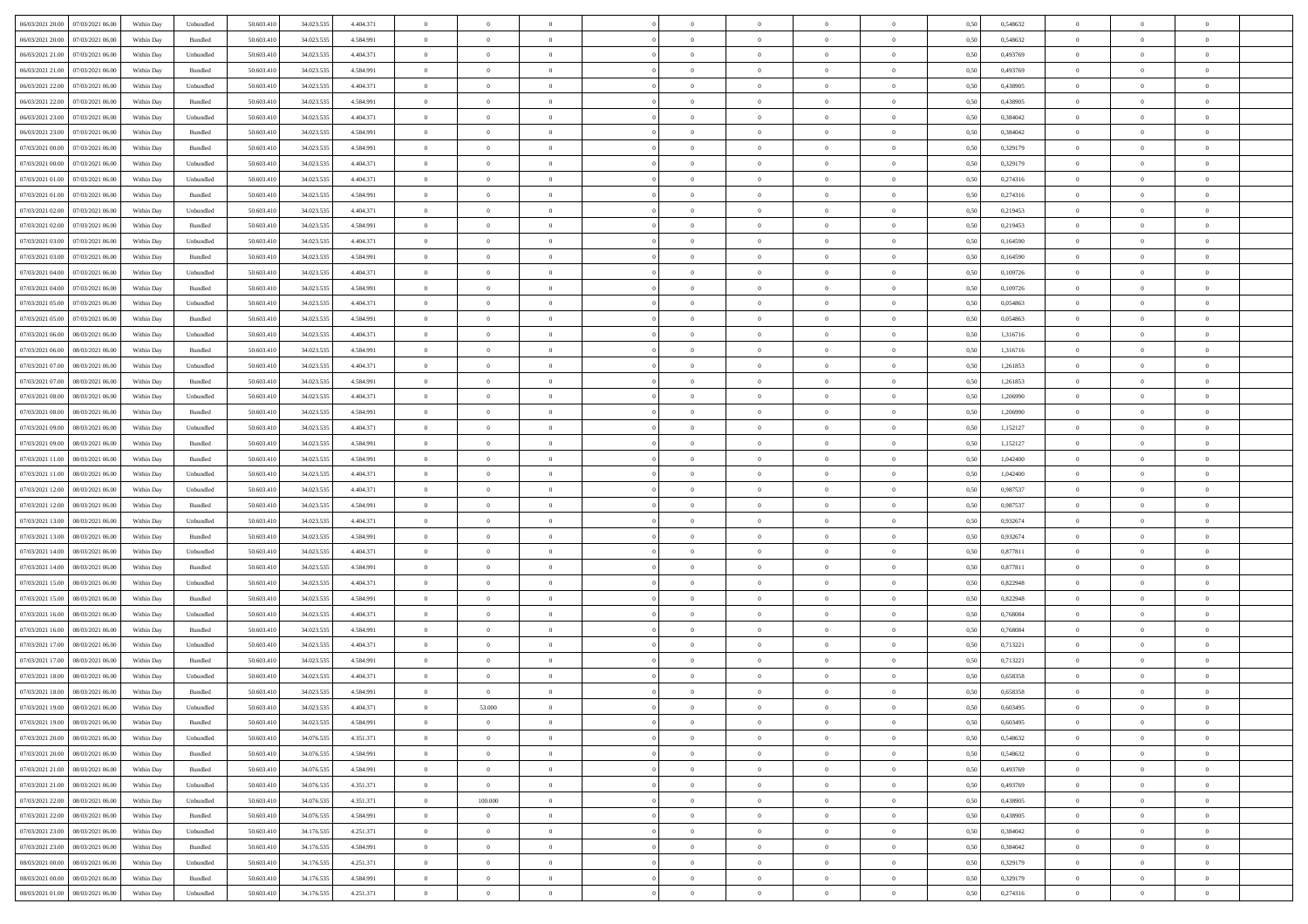| 08/03/2021 01:00 08/03/2021 06:00                                                                  | Within Day | Bundled   | 50.603.410 | 34.176.535 | 4.584.991 | $\overline{0}$ | $\overline{0}$ |                | $\overline{0}$ | $\theta$       |                | $\theta$       | 0,50 | 0,274316 | $\theta$       | $\theta$       | $\overline{0}$ |  |
|----------------------------------------------------------------------------------------------------|------------|-----------|------------|------------|-----------|----------------|----------------|----------------|----------------|----------------|----------------|----------------|------|----------|----------------|----------------|----------------|--|
| 08/03/2021 02:00<br>08/03/2021 06:00                                                               | Within Day | Unbundled | 50.603.41  | 34.176.53  | 4.251.371 | $\bf{0}$       | $\bf{0}$       | $\bf{0}$       | $\bf{0}$       | $\overline{0}$ | $\overline{0}$ | $\bf{0}$       | 0,50 | 0,219453 | $\,$ 0 $\,$    | $\bf{0}$       | $\overline{0}$ |  |
| 08/03/2021 02:00<br>08/03/2021 06:00                                                               | Within Day | Bundled   | 50.603.41  | 34.176.535 | 4.584.991 | $\overline{0}$ | $\bf{0}$       | $\overline{0}$ | $\bf{0}$       | $\bf{0}$       | $\overline{0}$ | $\bf{0}$       | 0.50 | 0,219453 | $\bf{0}$       | $\overline{0}$ | $\overline{0}$ |  |
| 08/03/2021 03:00<br>08/03/2021 06:00                                                               | Within Day | Unbundled | 50.603.41  | 34.176.535 | 4.251.371 | $\overline{0}$ | $\overline{0}$ | $\overline{0}$ | $\overline{0}$ | $\theta$       | $\overline{0}$ | $\bf{0}$       | 0,50 | 0,164590 | $\theta$       | $\theta$       | $\overline{0}$ |  |
|                                                                                                    |            |           |            |            |           |                |                |                |                |                |                |                |      |          |                |                |                |  |
| 08/03/2021 03:00<br>08/03/2021 06:00                                                               | Within Day | Bundled   | 50.603.41  | 34.176.535 | 4.584.991 | $\bf{0}$       | $\overline{0}$ | $\bf{0}$       | $\overline{0}$ | $\theta$       | $\overline{0}$ | $\bf{0}$       | 0,50 | 0,164590 | $\,$ 0 $\,$    | $\bf{0}$       | $\overline{0}$ |  |
| 08/03/2021 04:00<br>08/03/2021 06:00                                                               | Within Day | Unbundled | 50,603.41  | 34.176.53  | 4.251.371 | $\overline{0}$ | $\overline{0}$ | $\overline{0}$ | $\bf{0}$       | $\overline{0}$ | $\theta$       | $\bf{0}$       | 0.50 | 0.109726 | $\,$ 0 $\,$    | $\theta$       | $\overline{0}$ |  |
| 08/03/2021 04:00<br>08/03/2021 06:00                                                               | Within Day | Bundled   | 50.603.41  | 34.176.535 | 4.584.991 | $\overline{0}$ | $\overline{0}$ | $\overline{0}$ | $\overline{0}$ | $\overline{0}$ | $\overline{0}$ | $\bf{0}$       | 0,50 | 0,109726 | $\,$ 0 $\,$    | $\theta$       | $\overline{0}$ |  |
| 08/03/2021 05:00<br>08/03/2021 06:00                                                               | Within Day | Unbundled | 50.603.41  | 34.176.53  | 4.251.371 | $\bf{0}$       | $\bf{0}$       | $\bf{0}$       | $\overline{0}$ | $\overline{0}$ | $\overline{0}$ | $\bf{0}$       | 0,50 | 0,054863 | $\,$ 0 $\,$    | $\bf{0}$       | $\overline{0}$ |  |
| 08/03/2021 05:00<br>08/03/2021 06:00                                                               | Within Day | Bundled   | 50.603.41  | 34.176.53  | 4.584.991 | $\overline{0}$ | $\bf{0}$       | $\overline{0}$ | $\bf{0}$       | $\overline{0}$ | $\overline{0}$ | $\bf{0}$       | 0.50 | 0.054863 | $\bf{0}$       | $\overline{0}$ | $\overline{0}$ |  |
| 08/03/2021 06:00<br>09/03/2021 06:00                                                               | Within Day | Unbundled | 50.603.410 | 34.023.535 | 4.404.371 | $\bf{0}$       | $\bf{0}$       | $\overline{0}$ | $\overline{0}$ | $\overline{0}$ | $\overline{0}$ | $\bf{0}$       | 0,50 | 1,316716 | $\,$ 0 $\,$    | $\,$ 0 $\,$    | $\overline{0}$ |  |
|                                                                                                    |            |           |            |            |           |                |                |                |                |                |                |                |      |          |                |                |                |  |
| 08/03/2021 06:00<br>09/03/2021 06.00                                                               | Within Day | Bundled   | 50.603.41  | 34.023.53  | 4.584.991 | $\bf{0}$       | $\bf{0}$       | $\bf{0}$       | $\bf{0}$       | $\overline{0}$ | $\overline{0}$ | $\bf{0}$       | 0,50 | 1,316716 | $\,$ 0 $\,$    | $\bf{0}$       | $\overline{0}$ |  |
| 08/03/2021 07:00<br>09/03/2021 06:00                                                               | Within Day | Bundled   | 50,603.41  | 34.023.53  | 4.584.991 | $\overline{0}$ | $\bf{0}$       | $\overline{0}$ | $\overline{0}$ | $\bf{0}$       | $\overline{0}$ | $\bf{0}$       | 0.50 | 1.261853 | $\bf{0}$       | $\overline{0}$ | $\,$ 0         |  |
| 08/03/2021 07:00<br>09/03/2021 06:00                                                               | Within Day | Unbundled | 50.603.41  | 34.023.535 | 4.404.371 | $\overline{0}$ | $\overline{0}$ | $\overline{0}$ | $\theta$       | $\theta$       | $\overline{0}$ | $\bf{0}$       | 0,50 | 1,261853 | $\,$ 0 $\,$    | $\theta$       | $\overline{0}$ |  |
| 08/03/2021 08:00<br>09/03/2021 06.00                                                               | Within Day | Unbundled | 50.603.41  | 34.023.53  | 4.404.371 | $\bf{0}$       | $\overline{0}$ | $\bf{0}$       | $\overline{0}$ | $\bf{0}$       | $\overline{0}$ | $\bf{0}$       | 0,50 | 1,206990 | $\,$ 0 $\,$    | $\bf{0}$       | $\overline{0}$ |  |
| 08/03/2021 08:00<br>09/03/2021 06:00                                                               | Within Day | Bundled   | 50,603.41  | 34.023.53  | 4.584.991 | $\overline{0}$ | $\bf{0}$       | $\overline{0}$ | $\bf{0}$       | $\overline{0}$ | $\theta$       | $\bf{0}$       | 0.50 | 1.206990 | $\,$ 0 $\,$    | $\theta$       | $\overline{0}$ |  |
|                                                                                                    |            |           |            |            |           |                |                |                |                |                |                |                |      |          |                |                |                |  |
| 08/03/2021 09:00<br>09/03/2021 06:00                                                               | Within Day | Bundled   | 50.603.410 | 34.023.535 | 4.584.991 | $\overline{0}$ | $\overline{0}$ | $\overline{0}$ | $\overline{0}$ | $\overline{0}$ | $\overline{0}$ | $\bf{0}$       | 0,50 | 1,152127 | $\theta$       | $\theta$       | $\overline{0}$ |  |
| 08/03/2021 09:00<br>09/03/2021 06.00                                                               | Within Day | Unbundled | 50.603.41  | 34.023.53  | 4.404.371 | $\bf{0}$       | $\bf{0}$       | $\bf{0}$       | $\overline{0}$ | $\bf{0}$       | $\overline{0}$ | $\bf{0}$       | 0,50 | 1,152127 | $\,$ 0 $\,$    | $\bf{0}$       | $\overline{0}$ |  |
| 08/03/2021 10:00<br>09/03/2021 06:00                                                               | Within Day | Bundled   | 50.603.41  | 34.023.53  | 4.584.991 | $\overline{0}$ | $\bf{0}$       | $\overline{0}$ | $\bf{0}$       | $\overline{0}$ | $\overline{0}$ | $\bf{0}$       | 0.50 | 1.097263 | $\bf{0}$       | $\overline{0}$ | $\bf{0}$       |  |
| 08/03/2021 10:00<br>09/03/2021 06:00                                                               | Within Day | Unbundled | 50.603.410 | 34.023.535 | 4.404.371 | $\bf{0}$       | $\bf{0}$       | $\overline{0}$ | $\overline{0}$ | $\overline{0}$ | $\overline{0}$ | $\bf{0}$       | 0,50 | 1,097263 | $\,$ 0 $\,$    | $\bf{0}$       | $\overline{0}$ |  |
| 08/03/2021 11:00<br>09/03/2021 06.00                                                               | Within Day | Bundled   | 50.603.41  | 34.023.53  | 4.584.991 | $\bf{0}$       | $\bf{0}$       | $\bf{0}$       | $\bf{0}$       | $\overline{0}$ | $\overline{0}$ | $\bf{0}$       | 0,50 | 1,042400 | $\,$ 0 $\,$    | $\bf{0}$       | $\overline{0}$ |  |
| 08/03/2021 11:00<br>09/03/2021 06:00                                                               | Within Day | Unbundled | 50.603.41  | 34.023.53  | 4.404.371 | $\overline{0}$ | $\bf{0}$       | $\overline{0}$ | $\overline{0}$ | $\bf{0}$       | $\overline{0}$ | $\bf{0}$       | 0.50 | 1.042400 | $\bf{0}$       | $\overline{0}$ | $\,$ 0         |  |
|                                                                                                    |            |           |            |            |           | $\overline{0}$ | $\overline{0}$ |                |                |                |                |                |      |          | $\theta$       | $\theta$       |                |  |
| 08/03/2021 12:00<br>09/03/2021 06:00                                                               | Within Day | Bundled   | 50.603.41  | 34.023.535 | 4.584.991 |                |                | $\overline{0}$ | $\overline{0}$ | $\theta$       | $\overline{0}$ | $\bf{0}$       | 0,50 | 0,987537 |                |                | $\overline{0}$ |  |
| 08/03/2021 12:00<br>09/03/2021 06.00                                                               | Within Day | Unbundled | 50.603.41  | 34.023.53  | 4.404.371 | $\bf{0}$       | $\bf{0}$       | $\bf{0}$       | $\bf{0}$       | $\overline{0}$ | $\overline{0}$ | $\bf{0}$       | 0,50 | 0,987537 | $\,$ 0 $\,$    | $\bf{0}$       | $\overline{0}$ |  |
| 08/03/2021 13:00<br>09/03/2021 06:00                                                               | Within Day | Unbundled | 50.603.41  | 34.023.53  | 4.404.371 | $\overline{0}$ | $\bf{0}$       | $\overline{0}$ | $\bf{0}$       | $\overline{0}$ | $\theta$       | $\bf{0}$       | 0.50 | 0.932674 | $\,$ 0 $\,$    | $\theta$       | $\overline{0}$ |  |
| 08/03/2021 13:00<br>09/03/2021 06:00                                                               | Within Day | Bundled   | 50.603.41  | 34.023.535 | 4.584.991 | $\overline{0}$ | $\overline{0}$ | $\overline{0}$ | $\overline{0}$ | $\overline{0}$ | $\overline{0}$ | $\bf{0}$       | 0,50 | 0,932674 | $\,$ 0 $\,$    | $\theta$       | $\overline{0}$ |  |
| 08/03/2021 14:00<br>09/03/2021 06.00                                                               | Within Day | Unbundled | 50.603.41  | 34.023.53  | 4.404.371 | $\bf{0}$       | 48.000         | $\bf{0}$       | $\overline{0}$ | $\bf{0}$       | $\overline{0}$ | $\bf{0}$       | 0,50 | 0,877811 | $\,$ 0 $\,$    | $\bf{0}$       | $\overline{0}$ |  |
| 08/03/2021 14:00<br>09/03/2021 06:00                                                               | Within Day | Bundled   | 50,603.41  | 34.023.53  | 4.584.991 | $\overline{0}$ | $\overline{0}$ | $\overline{0}$ | $\bf{0}$       | $\overline{0}$ | $\overline{0}$ | $\bf{0}$       | 0.50 | 0.877811 | $\bf{0}$       | $\overline{0}$ | $\overline{0}$ |  |
| 08/03/2021 15:00<br>09/03/2021 06:00                                                               | Within Day | Unbundled | 50.603.410 | 34.071.535 | 4.356.371 | $\overline{0}$ | 413.000        | $\overline{0}$ | $\overline{0}$ | $\overline{0}$ | $\overline{0}$ | $\bf{0}$       | 0,50 | 0,822948 | $\theta$       | $\theta$       | $\overline{0}$ |  |
|                                                                                                    |            |           |            |            |           |                |                |                |                |                |                |                |      |          |                |                |                |  |
| 08/03/2021 15:00<br>09/03/2021 06.00                                                               | Within Day | Bundled   | 50.603.41  | 34.071.535 | 4.584.991 | $\bf{0}$       | $\bf{0}$       | $\bf{0}$       | $\bf{0}$       | $\overline{0}$ | $\overline{0}$ | $\bf{0}$       | 0,50 | 0,822948 | $\,$ 0 $\,$    | $\bf{0}$       | $\overline{0}$ |  |
| 08/03/2021 16:00<br>09/03/2021 06:00                                                               | Within Day | Unbundled | 50.603.41  | 34.484.535 | 3.943.371 | $\overline{0}$ | $\bf{0}$       | $\overline{0}$ | $\overline{0}$ | $\bf{0}$       | $\overline{0}$ | $\bf{0}$       | 0.50 | 0.768084 | $\bf{0}$       | $\overline{0}$ | $\,$ 0         |  |
| 08/03/2021 16:00<br>09/03/2021 06:00                                                               | Within Day | Bundled   | 50.603.41  | 34,484,53  | 4.584.991 | $\overline{0}$ | $\overline{0}$ | $\overline{0}$ | $\overline{0}$ | $\overline{0}$ | $\overline{0}$ | $\bf{0}$       | 0.5( | 0.768084 | $\theta$       | $\theta$       | $\overline{0}$ |  |
| 08/03/2021 17:00<br>09/03/2021 06.00                                                               | Within Day | Bundled   | 50.603.41  | 34.484.53  | 4.584.991 | $\bf{0}$       | $\bf{0}$       | $\bf{0}$       | $\bf{0}$       | $\,$ 0 $\,$    | $\overline{0}$ | $\bf{0}$       | 0,50 | 0,713221 | $\,$ 0 $\,$    | $\bf{0}$       | $\overline{0}$ |  |
| 08/03/2021 17:00<br>09/03/2021 06:00                                                               | Within Day | Unbundled | 50.603.41  | 34,484,535 | 3.943.371 | $\overline{0}$ | 46.688         | $\overline{0}$ | $\bf{0}$       | $\overline{0}$ | $\Omega$       | $\bf{0}$       | 0.50 | 0,713221 | $\,$ 0 $\,$    | $\bf{0}$       | $\overline{0}$ |  |
| 08/03/2021 18:00<br>09/03/2021 06:00                                                               | Within Dav | Unbundled | 50.603.41  | 34.531.223 | 3.896.683 | $\overline{0}$ | 191.000        | $\overline{0}$ | $\overline{0}$ | $\overline{0}$ | $\overline{0}$ | $\bf{0}$       | 0.50 | 0,658358 | $\theta$       | $\theta$       | $\overline{0}$ |  |
| 09/03/2021 06.00                                                                                   | Within Day | Bundled   | 50.603.41  | 34.531.223 | 4.584.991 | $\bf{0}$       | $\theta$       | $\bf{0}$       | $\bf{0}$       | $\overline{0}$ | $\overline{0}$ | $\bf{0}$       | 0,50 | 0,658358 | $\,$ 0 $\,$    | $\bf{0}$       | $\overline{0}$ |  |
| 08/03/2021 18:00                                                                                   |            |           |            |            |           |                |                |                |                |                |                |                |      |          |                |                |                |  |
| 08/03/2021 19:00<br>09/03/2021 06:00                                                               | Within Day | Unbundled | 50,603.41  | 34.722.22  | 3.705.683 | $\overline{0}$ | $\bf{0}$       | $\overline{0}$ | $\bf{0}$       | $\overline{0}$ | $\overline{0}$ | $\bf{0}$       | 0.50 | 0.603495 | $\bf{0}$       | $\overline{0}$ | $\overline{0}$ |  |
| 08/03/2021 19:00<br>09/03/2021 06:00                                                               | Within Day | Bundled   | 50.603.41  | 34.722.223 | 4.584.991 | $\overline{0}$ | $\overline{0}$ | $\overline{0}$ | $\overline{0}$ | $\overline{0}$ | $\overline{0}$ | $\bf{0}$       | 0.50 | 0,603495 | $\theta$       | $\theta$       | $\overline{0}$ |  |
| 08/03/2021 20:00<br>09/03/2021 06.00                                                               | Within Day | Unbundled | 50.603.41  | 34.722.223 | 3.705.683 | $\bf{0}$       | $\bf{0}$       | $\bf{0}$       | $\bf{0}$       | $\overline{0}$ | $\overline{0}$ | $\bf{0}$       | 0,50 | 0,548632 | $\,$ 0 $\,$    | $\bf{0}$       | $\overline{0}$ |  |
| 08/03/2021 20:00<br>09/03/2021 06:00                                                               | Within Day | Bundled   | 50.603.41  | 34.722.223 | 4.584.991 | $\overline{0}$ | $\bf{0}$       | $\overline{0}$ | $\overline{0}$ | $\bf{0}$       | $\overline{0}$ | $\bf{0}$       | 0.50 | 0.548632 | $\bf{0}$       | $\overline{0}$ | $\,$ 0         |  |
| 08/03/2021 21:00<br>09/03/2021 06:00                                                               | Within Day | Unbundled | 50.603.41  | 34.722.223 | 3.705.683 | $\overline{0}$ | $\overline{0}$ | $\overline{0}$ | $\overline{0}$ | $\overline{0}$ | $\overline{0}$ | $\bf{0}$       | 0.50 | 0,493769 | $\theta$       | $\theta$       | $\overline{0}$ |  |
| 08/03/2021 21:00<br>09/03/2021 06.00                                                               | Within Day | Bundled   | 50.603.41  | 34.722.223 | 4.584.991 | $\bf{0}$       | $\bf{0}$       | $\bf{0}$       | $\bf{0}$       | $\overline{0}$ | $\overline{0}$ | $\bf{0}$       | 0,50 | 0,493769 | $\,$ 0 $\,$    | $\bf{0}$       | $\overline{0}$ |  |
| 08/03/2021 22:00<br>09/03/2021 06:00                                                               |            | Unbundled | 50.603.41  | 34.722.223 | 3.705.683 | $\overline{0}$ | $\overline{0}$ | $\overline{0}$ | $\bf{0}$       | $\overline{0}$ | $\Omega$       | $\bf{0}$       | 0.50 | 0.438905 | $\bf{0}$       | $\theta$       | $\overline{0}$ |  |
|                                                                                                    | Within Day |           |            |            |           |                |                |                |                |                |                |                |      |          |                |                |                |  |
| 08/03/2021 22:00<br>09/03/2021 06:00                                                               | Within Dav | Bundled   | 50.603.41  | 34.722.22  | 4.584.991 | $\overline{0}$ | $\overline{0}$ | $\Omega$       | $\theta$       | $\theta$       | $\overline{0}$ | $\overline{0}$ | 0.5( | 0,438905 | $\theta$       | $\theta$       | $\overline{0}$ |  |
| 08/03/2021 23:00<br>09/03/2021 06:00                                                               | Within Day | Unbundled | 50.603.41  | 34.722.223 | 3.705.683 | $\bf{0}$       | $\bf{0}$       | $\bf{0}$       | $\bf{0}$       | $\bf{0}$       | $\overline{0}$ | $\bf{0}$       | 0,50 | 0,384042 | $\,$ 0 $\,$    | $\bf{0}$       | $\overline{0}$ |  |
| ${\color{red} 08}/03/2021 {\color{red} 23.00} \qquad {\color{red} 09}/03/2021 {\color{red} 06.00}$ | Within Day | Bundled   | 50.603.410 | 34.722.223 | 4 584 991 | $\bf{0}$       | $\Omega$       |                | $\Omega$       |                |                |                | 0,50 | 0,384042 | $\theta$       | $\overline{0}$ |                |  |
| 09/03/2021 00:00 09/03/2021 06:00                                                                  | Within Day | Unbundled | 50.603.410 | 34.722.223 | 3.705.683 | $\overline{0}$ | $\overline{0}$ | $\overline{0}$ | $\theta$       | $\overline{0}$ | $\overline{0}$ | $\bf{0}$       | 0,50 | 0,329179 | $\theta$       | $\overline{0}$ | $\overline{0}$ |  |
| 09/03/2021 00:00<br>09/03/2021 06:00                                                               | Within Day | Bundled   | 50.603.41  | 34.722.223 | 4.584.991 | $\overline{0}$ | $\bf{0}$       | $\overline{0}$ | $\overline{0}$ | $\bf{0}$       | $\overline{0}$ | $\bf{0}$       | 0,50 | 0,329179 | $\bf{0}$       | $\overline{0}$ | $\bf{0}$       |  |
| 09/03/2021 01:00 09/03/2021 06:00                                                                  | Within Day | Unbundled | 50,603.410 | 34.722.223 | 3.705.683 | $\overline{0}$ | $\overline{0}$ | $\overline{0}$ | $\overline{0}$ | $\mathbf{0}$   | $\overline{0}$ | $\,$ 0 $\,$    | 0.50 | 0,274316 | $\overline{0}$ | $\bf{0}$       | $\,$ 0 $\,$    |  |
|                                                                                                    |            |           |            |            |           |                | $\overline{0}$ |                |                | $\overline{0}$ |                |                |      |          | $\overline{0}$ | $\theta$       | $\overline{0}$ |  |
| 09/03/2021 01:00 09/03/2021 06:00                                                                  | Within Dav | Bundled   | 50.603.410 | 34.722.223 | 4.584.991 | $\overline{0}$ |                | $\overline{0}$ | $\overline{0}$ |                | $\overline{0}$ | $\bf{0}$       | 0.50 | 0,274316 |                |                |                |  |
| 09/03/2021 02:00<br>09/03/2021 06:00                                                               | Within Day | Unbundled | 50.603.41  | 34.722.223 | 3.705.683 | $\overline{0}$ | $\bf{0}$       | $\overline{0}$ | $\overline{0}$ | $\bf{0}$       | $\overline{0}$ | $\bf{0}$       | 0,50 | 0,219453 | $\bf{0}$       | $\overline{0}$ | $\overline{0}$ |  |
| 09/03/2021 02:00<br>09/03/2021 06:00                                                               | Within Day | Bundled   | 50.603.410 | 34.722.223 | 4.584.991 | $\overline{0}$ | 1.256.500      | $\overline{0}$ | 0,616753       | $\overline{0}$ | $\overline{0}$ | $\bf{0}$       | 0.50 | 0,219453 | $\,$ 0 $\,$    | $\overline{0}$ | $\overline{0}$ |  |
| 09/03/2021 03:00<br>09/03/2021 06:00                                                               | Within Dav | Bundled   | 50.603.410 | 35.978.723 | 3.328.491 | $\overline{0}$ | $\overline{0}$ | $\overline{0}$ | $\overline{0}$ | $\overline{0}$ | $\overline{0}$ | $\bf{0}$       | 0.50 | 0,164590 | $\overline{0}$ | $\theta$       | $\overline{0}$ |  |
| 09/03/2021 03:00<br>09/03/2021 06:00                                                               | Within Day | Unbundled | 50.603.41  | 35.978.723 | 3.705.683 | $\overline{0}$ | $\bf{0}$       | $\overline{0}$ | $\overline{0}$ | $\overline{0}$ | $\overline{0}$ | $\bf{0}$       | 0,50 | 0,164590 | $\bf{0}$       | $\overline{0}$ | $\overline{0}$ |  |
| 09/03/2021 04:00<br>09/03/2021 06:00                                                               | Within Day | Unbundled | 50,603.410 | 35.978.723 | 3.705.683 | $\overline{0}$ | $\overline{0}$ | $\overline{0}$ | $\overline{0}$ | $\overline{0}$ | $\overline{0}$ | $\bf{0}$       | 0.50 | 0.109726 | $\mathbf{0}$   | $\bf{0}$       | $\,$ 0         |  |
| 09/03/2021 04:00<br>09/03/2021 06:00                                                               | Within Dav | Bundled   | 50.603.410 | 35.978.723 | 3.328.491 | $\overline{0}$ | 297.000        | $\overline{0}$ | 0,308326       | $\overline{0}$ | $\overline{0}$ | $\bf{0}$       | 0,50 | 0,109726 | $\overline{0}$ | $\theta$       | $\overline{0}$ |  |
|                                                                                                    |            |           |            |            |           |                |                |                |                |                |                |                |      |          |                |                |                |  |
| 09/03/2021 05:00<br>09/03/2021 06.00                                                               | Within Day | Unbundled | 50.603.41  | 36.275.723 | 3.705.683 | $\overline{0}$ | $\bf{0}$       | $\overline{0}$ | $\bf{0}$       | $\bf{0}$       | $\overline{0}$ | $\bf{0}$       | 0,50 | 0,054863 | $\bf{0}$       | $\,0\,$        | $\bf{0}$       |  |
| 09/03/2021 05:00 09/03/2021 06:00                                                                  | Within Day | Bundled   | 50.603.410 | 36.275.723 | 3.031.491 | $\overline{0}$ | $\bf{0}$       | $\overline{0}$ | $\overline{0}$ | $\,$ 0 $\,$    | $\overline{0}$ | $\bf{0}$       | 0,50 | 0,054863 | $\overline{0}$ | $\,$ 0 $\,$    | $\,$ 0 $\,$    |  |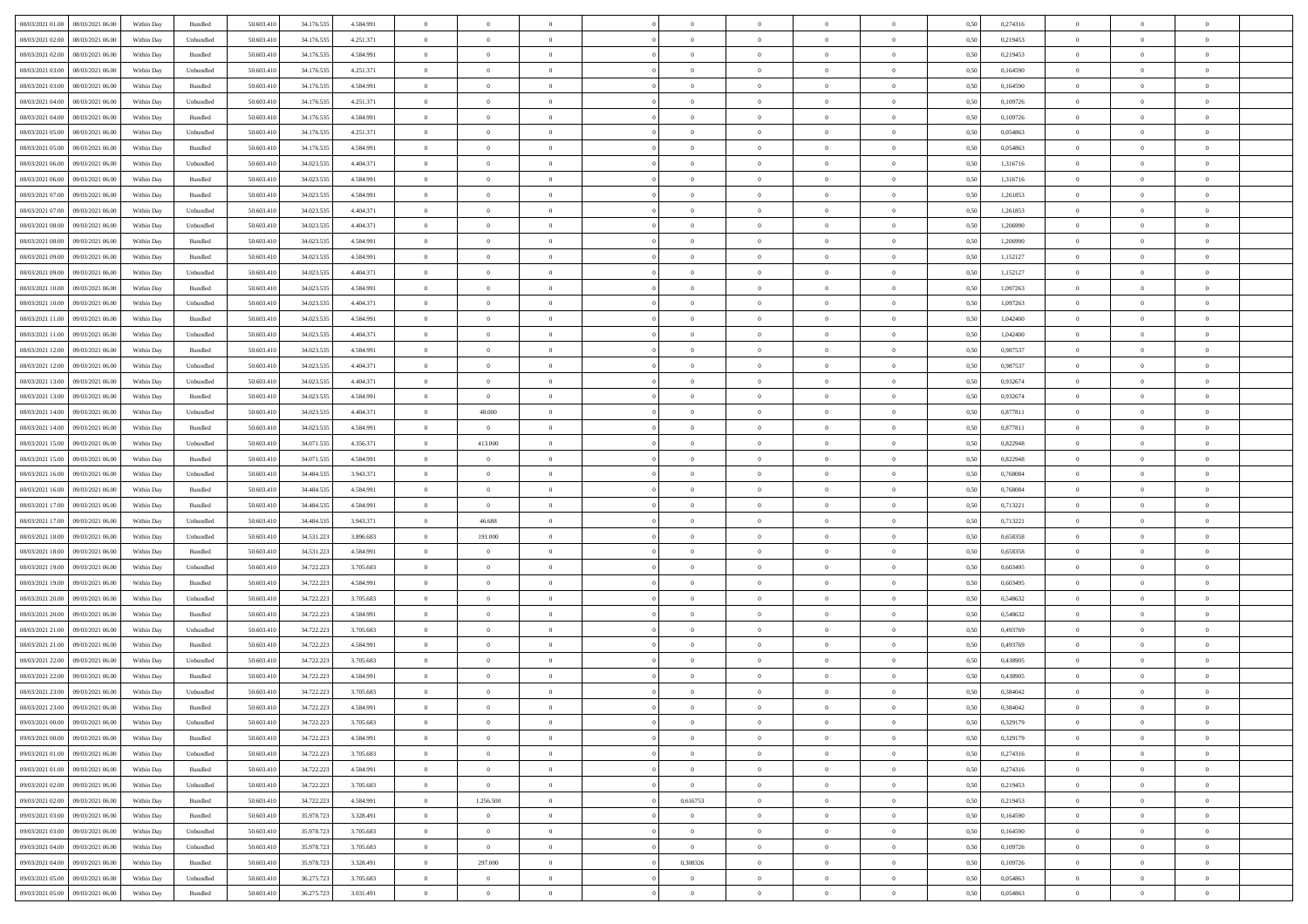| 09/03/2021 06:00<br>10/03/2021 06:00         | Within Day | Unbundled                   | 50.603.410 | 34.163.535 | 4.264.371 | $\overline{0}$ | $\overline{0}$ |                | $\overline{0}$ | $\theta$       |                | $\theta$       | 0,50 | 1,316716 | $\theta$       | $\theta$       | $\overline{0}$ |  |
|----------------------------------------------|------------|-----------------------------|------------|------------|-----------|----------------|----------------|----------------|----------------|----------------|----------------|----------------|------|----------|----------------|----------------|----------------|--|
| 09/03/2021 06:00<br>10/03/2021 06:00         | Within Day | Bundled                     | 50.603.41  | 34.163.53  | 4.584.991 | $\bf{0}$       | $\bf{0}$       | $\bf{0}$       | $\bf{0}$       | $\overline{0}$ | $\overline{0}$ | $\bf{0}$       | 0,50 | 1,316716 | $\,$ 0 $\,$    | $\bf{0}$       | $\overline{0}$ |  |
| 09/03/2021 07:00<br>10/03/2021 06:00         | Within Day | Unbundled                   | 50.603.41  | 34.163.53  | 4.264.371 | $\overline{0}$ | $\bf{0}$       | $\overline{0}$ | $\bf{0}$       | $\bf{0}$       | $\overline{0}$ | $\bf{0}$       | 0.50 | 1,261853 | $\bf{0}$       | $\overline{0}$ | $\overline{0}$ |  |
| 09/03/2021 07:00<br>10/03/2021 06:00         |            |                             | 50.603.41  |            |           | $\overline{0}$ | $\overline{0}$ | $\overline{0}$ | $\overline{0}$ | $\theta$       | $\overline{0}$ |                |      | 1,261853 | $\theta$       | $\theta$       | $\overline{0}$ |  |
|                                              | Within Day | Bundled                     |            | 34.163.535 | 4.584.991 |                |                |                |                |                |                | $\bf{0}$       | 0,50 |          |                |                |                |  |
| 09/03/2021 08:00<br>10/03/2021 06:00         | Within Day | Unbundled                   | 50.603.41  | 34.163.53  | 4.264.371 | $\bf{0}$       | $\overline{0}$ | $\bf{0}$       | $\overline{0}$ | $\theta$       | $\overline{0}$ | $\bf{0}$       | 0,50 | 1,206990 | $\,$ 0 $\,$    | $\bf{0}$       | $\overline{0}$ |  |
| 09/03/2021 08:00<br>10/03/2021 06:00         | Within Day | Bundled                     | 50.603.41  | 34.163.53  | 4.584.991 | $\overline{0}$ | $\overline{0}$ | $\overline{0}$ | $\bf{0}$       | $\overline{0}$ | $\theta$       | $\bf{0}$       | 0.50 | 1.206990 | $\,$ 0 $\,$    | $\theta$       | $\overline{0}$ |  |
| 09/03/2021 09:00<br>10/03/2021 06:00         | Within Day | Unbundled                   | 50.603.41  | 34.163.535 | 4.264.371 | $\overline{0}$ | $\overline{0}$ | $\overline{0}$ | $\overline{0}$ | $\overline{0}$ | $\overline{0}$ | $\bf{0}$       | 0,50 | 1,152127 | $\,$ 0 $\,$    | $\theta$       | $\overline{0}$ |  |
|                                              |            |                             |            |            |           |                |                |                |                |                |                |                |      |          |                |                |                |  |
| 09/03/2021 09:00<br>10/03/2021 06:00         | Within Day | Bundled                     | 50.603.41  | 34.163.53  | 4.584.991 | $\bf{0}$       | $\bf{0}$       | $\bf{0}$       | $\overline{0}$ | $\overline{0}$ | $\overline{0}$ | $\bf{0}$       | 0,50 | 1,152127 | $\,$ 0 $\,$    | $\bf{0}$       | $\overline{0}$ |  |
| 09/03/2021 10:00<br>10/03/2021 06:00         | Within Day | Unbundled                   | 50.603.41  | 34.163.53  | 4.264.371 | $\overline{0}$ | $\bf{0}$       | $\overline{0}$ | $\bf{0}$       | $\overline{0}$ | $\overline{0}$ | $\bf{0}$       | 0.50 | 1.097263 | $\bf{0}$       | $\overline{0}$ | $\overline{0}$ |  |
| 09/03/2021 10:00<br>10/03/2021 06:00         | Within Day | Bundled                     | 50.603.410 | 34.163.535 | 4.584.991 | $\overline{0}$ | $\bf{0}$       | $\overline{0}$ | $\overline{0}$ | $\overline{0}$ | $\overline{0}$ | $\bf{0}$       | 0,50 | 1,097263 | $\,$ 0 $\,$    | $\bf{0}$       | $\overline{0}$ |  |
| 09/03/2021 11:00<br>10/03/2021 06:00         | Within Day | Unbundled                   | 50.603.41  | 34.163.53  | 4.264.371 | $\bf{0}$       | $\overline{0}$ | $\bf{0}$       | $\bf{0}$       | $\bf{0}$       | $\overline{0}$ | $\bf{0}$       | 0,50 | 1,042400 | $\,$ 0 $\,$    | $\bf{0}$       | $\overline{0}$ |  |
|                                              |            |                             |            |            |           |                |                |                |                |                |                |                |      |          |                |                |                |  |
| 09/03/2021 11:00<br>10/03/2021 06:00         | Within Day | Bundled                     | 50.603.41  | 34.163.53  | 4.584.991 | $\overline{0}$ | $\bf{0}$       | $\overline{0}$ | $\overline{0}$ | $\bf{0}$       | $\overline{0}$ | $\bf{0}$       | 0.50 | 1.042400 | $\bf{0}$       | $\overline{0}$ | $\,$ 0         |  |
| 09/03/2021 12:00<br>10/03/2021 06:00         | Within Day | Unbundled                   | 50.603.41  | 34.163.535 | 4.264.371 | $\overline{0}$ | $\overline{0}$ | $\overline{0}$ | $\theta$       | $\theta$       | $\overline{0}$ | $\bf{0}$       | 0,50 | 0,987537 | $\,$ 0 $\,$    | $\theta$       | $\overline{0}$ |  |
| 09/03/2021 12:00<br>10/03/2021 06:00         | Within Day | Bundled                     | 50.603.41  | 34.163.53  | 4.584.991 | $\bf{0}$       | $\overline{0}$ | $\bf{0}$       | $\overline{0}$ | $\bf{0}$       | $\overline{0}$ | $\bf{0}$       | 0,50 | 0,987537 | $\,$ 0 $\,$    | $\bf{0}$       | $\overline{0}$ |  |
|                                              |            |                             |            |            |           |                |                |                |                |                | $\theta$       |                |      |          |                |                |                |  |
| 09/03/2021 13:00<br>10/03/2021 06:00         | Within Day | Bundled                     | 50.603.41  | 34.163.53  | 4.584.991 | $\overline{0}$ | $\overline{0}$ | $\overline{0}$ | $\bf{0}$       | $\overline{0}$ |                | $\bf{0}$       | 0.50 | 0.932674 | $\,$ 0 $\,$    | $\theta$       | $\overline{0}$ |  |
| 09/03/2021 13:00<br>10/03/2021 06:00         | Within Day | Unbundled                   | 50.603.410 | 34.163.535 | 4.264.371 | $\overline{0}$ | $\overline{0}$ | $\overline{0}$ | $\overline{0}$ | $\overline{0}$ | $\overline{0}$ | $\bf{0}$       | 0,50 | 0,932674 | $\theta$       | $\theta$       | $\overline{0}$ |  |
| 09/03/2021 14:00<br>10/03/2021 06:00         | Within Day | Unbundled                   | 50.603.41  | 34.163.53  | 4.264.371 | $\bf{0}$       | $\overline{0}$ | $\bf{0}$       | $\overline{0}$ | $\bf{0}$       | $\overline{0}$ | $\bf{0}$       | 0,50 | 0,877811 | $\,$ 0 $\,$    | $\bf{0}$       | $\overline{0}$ |  |
| 09/03/2021 14:00<br>10/03/2021 06:00         | Within Day | Bundled                     | 50.603.41  | 34.163.53  | 4.584.991 | $\overline{0}$ | $\overline{0}$ | $\overline{0}$ | $\bf{0}$       | $\overline{0}$ | $\overline{0}$ | $\bf{0}$       | 0.50 | 0.877811 | $\bf{0}$       | $\overline{0}$ | $\overline{0}$ |  |
|                                              |            |                             |            |            |           |                |                | $\overline{0}$ | $\overline{0}$ | $\overline{0}$ | $\overline{0}$ |                |      |          | $\,$ 0 $\,$    |                |                |  |
| 09/03/2021 15:00<br>10/03/2021 06:00         | Within Day | Unbundled                   | 50.603.410 | 34.163.535 | 4.264.371 | $\bf{0}$       | 459.000        |                |                |                |                | $\bf{0}$       | 0,50 | 0,822948 |                | $\bf{0}$       | $\overline{0}$ |  |
| 09/03/2021 15:00<br>10/03/2021 06:00         | Within Day | Bundled                     | 50.603.41  | 34.163.53  | 4.584.991 | $\bf{0}$       | $\bf{0}$       | $\bf{0}$       | $\bf{0}$       | $\overline{0}$ | $\overline{0}$ | $\bf{0}$       | 0,50 | 0,822948 | $\,$ 0 $\,$    | $\bf{0}$       | $\overline{0}$ |  |
| 09/03/2021 16:00<br>10/03/2021 06:00         | Within Day | Unbundled                   | 50.603.41  | 34.622.535 | 3.805.371 | $\overline{0}$ | 99.688         | $\overline{0}$ | $\overline{0}$ | $\bf{0}$       | $\overline{0}$ | $\bf{0}$       | 0.50 | 0.768084 | $\bf{0}$       | $\overline{0}$ | $\,$ 0         |  |
| 09/03/2021 16:00<br>10/03/2021 06:00         | Within Day | Bundled                     | 50.603.41  | 34.622.535 | 4.584.991 | $\overline{0}$ | $\overline{0}$ | $\overline{0}$ | $\overline{0}$ | $\theta$       | $\overline{0}$ | $\bf{0}$       | 0,50 | 0,768084 | $\theta$       | $\theta$       | $\overline{0}$ |  |
|                                              |            |                             |            |            |           |                | $\overline{0}$ |                |                | $\overline{0}$ | $\overline{0}$ |                |      |          | $\,$ 0 $\,$    | $\bf{0}$       | $\overline{0}$ |  |
| 09/03/2021 17:00<br>10/03/2021 06:00         | Within Day | Unbundled                   | 50.603.41  | 34.722.223 | 3.705.683 | $\bf{0}$       |                | $\bf{0}$       | $\bf{0}$       |                |                | $\bf{0}$       | 0,50 | 0,713221 |                |                |                |  |
| 09/03/2021 17:00<br>10/03/2021 06:00         | Within Day | Bundled                     | 50.603.41  | 34.722.22  | 4.584.991 | $\overline{0}$ | $\overline{0}$ | $\overline{0}$ | $\bf{0}$       | $\overline{0}$ | $\theta$       | $\bf{0}$       | 0.50 | 0,713221 | $\,$ 0 $\,$    | $\theta$       | $\overline{0}$ |  |
| 09/03/2021 18:00<br>10/03/2021 06:00         | Within Day | Unbundled                   | 50.603.41  | 34.722.223 | 3.705.683 | $\overline{0}$ | $\overline{0}$ | $\overline{0}$ | $\overline{0}$ | $\overline{0}$ | $\overline{0}$ | $\bf{0}$       | 0,50 | 0,658358 | $\,$ 0 $\,$    | $\theta$       | $\overline{0}$ |  |
| 09/03/2021 18:00<br>10/03/2021 06:00         | Within Day | Bundled                     | 50.603.41  | 34.722.22  | 4.584.991 | $\bf{0}$       | $\overline{0}$ | $\bf{0}$       | $\overline{0}$ | $\bf{0}$       | $\overline{0}$ | $\bf{0}$       | 0,50 | 0,658358 | $\,$ 0 $\,$    | $\bf{0}$       | $\overline{0}$ |  |
| 09/03/2021 19:00<br>10/03/2021 06:00         | Within Day | Unbundled                   | 50,603.41  | 34.722.22  | 3.705.683 | $\overline{0}$ | $\bf{0}$       | $\overline{0}$ | $\bf{0}$       | $\overline{0}$ | $\overline{0}$ | $\bf{0}$       | 0.50 | 0.603495 | $\bf{0}$       | $\overline{0}$ | $\overline{0}$ |  |
|                                              |            |                             |            |            |           |                |                |                |                |                |                |                |      |          |                |                |                |  |
| 09/03/2021 19:00<br>10/03/2021 06:00         | Within Day | Bundled                     | 50.603.410 | 34.722.223 | 4.584.991 | $\overline{0}$ | $\bf{0}$       | $\overline{0}$ | $\overline{0}$ | $\overline{0}$ | $\overline{0}$ | $\bf{0}$       | 0,50 | 0,603495 | $\theta$       | $\theta$       | $\overline{0}$ |  |
| 09/03/2021 20:00<br>10/03/2021 06:00         | Within Day | Unbundled                   | 50.603.41  | 34.722.223 | 3.705.683 | $\bf{0}$       | $\bf{0}$       | $\bf{0}$       | $\bf{0}$       | $\overline{0}$ | $\overline{0}$ | $\bf{0}$       | 0,50 | 0,548632 | $\,$ 0 $\,$    | $\bf{0}$       | $\overline{0}$ |  |
| 09/03/2021 20:00<br>10/03/2021 06:00         | Within Day | Bundled                     | 50.603.41  | 34.722.223 | 4.584.991 | $\overline{0}$ | $\bf{0}$       | $\overline{0}$ | $\bf{0}$       | $\bf{0}$       | $\overline{0}$ | $\bf{0}$       | 0.50 | 0.548632 | $\bf{0}$       | $\overline{0}$ | $\bf{0}$       |  |
| 09/03/2021 21:00<br>10/03/2021 06:00         | Within Day | Unbundled                   | 50.603.41  | 34.722.223 | 3.705.683 | $\overline{0}$ | $\overline{0}$ | $\overline{0}$ | $\overline{0}$ | $\overline{0}$ | $\overline{0}$ | $\bf{0}$       | 0.50 | 0,493769 | $\theta$       | $\theta$       | $\overline{0}$ |  |
|                                              |            |                             |            |            |           |                |                |                |                |                |                |                |      |          |                |                |                |  |
| 09/03/2021 21:00<br>10/03/2021 06:00         | Within Day | Bundled                     | 50.603.41  | 34.722.223 | 4.584.991 | $\bf{0}$       | $\overline{0}$ | $\bf{0}$       | $\bf{0}$       | $\,$ 0 $\,$    | $\overline{0}$ | $\bf{0}$       | 0,50 | 0,493769 | $\,$ 0 $\,$    | $\bf{0}$       | $\overline{0}$ |  |
| 09/03/2021 22.00<br>10/03/2021 06:00         | Within Day | Unbundled                   | 50,603.41  | 34.722.22  | 3.705.683 | $\overline{0}$ | $\bf{0}$       | $\overline{0}$ | $\bf{0}$       | $\overline{0}$ | $\Omega$       | $\bf{0}$       | 0.50 | 0.438905 | $\,$ 0 $\,$    | $\bf{0}$       | $\overline{0}$ |  |
| 09/03/2021 22:00<br>10/03/2021 06:00         | Within Dav | Bundled                     | 50.603.41  | 34.722.223 | 4.584.991 | $\overline{0}$ | $\overline{0}$ | $\overline{0}$ | $\overline{0}$ | $\theta$       | $\overline{0}$ | $\bf{0}$       | 0.50 | 0,438905 | $\theta$       | $\theta$       | $\overline{0}$ |  |
| 09/03/2021 23:00<br>10/03/2021 06:00         | Within Day | Bundled                     | 50.603.41  | 34.722.22  | 4.584.991 | $\bf{0}$       | $\bf{0}$       | $\bf{0}$       | $\bf{0}$       | $\bf{0}$       | $\overline{0}$ | $\bf{0}$       | 0,50 | 0,384042 | $\,$ 0 $\,$    | $\bf{0}$       | $\overline{0}$ |  |
| 09/03/2021 23:00<br>10/03/2021 06:00         | Within Day | Unbundled                   | 50,603.41  | 34.722.22  | 3.705.683 | $\overline{0}$ | $\bf{0}$       | $\overline{0}$ | $\bf{0}$       | $\overline{0}$ | $\overline{0}$ | $\bf{0}$       | 0.50 | 0.384042 | $\bf{0}$       | $\overline{0}$ | $\overline{0}$ |  |
|                                              |            |                             |            |            |           |                |                |                |                |                |                |                |      |          |                |                |                |  |
| 10/03/2021 00:00<br>10/03/2021 06:00         | Within Day | Unbundled                   | 50.603.41  | 34.722.223 | 3.705.683 | $\overline{0}$ | $\overline{0}$ | $\overline{0}$ | $\overline{0}$ | $\overline{0}$ | $\overline{0}$ | $\bf{0}$       | 0.50 | 0,329179 | $\theta$       | $\theta$       | $\overline{0}$ |  |
| 10/03/2021 00:00<br>10/03/2021 06:00         | Within Day | Bundled                     | 50.603.41  | 34.722.223 | 4.584.991 | $\bf{0}$       | $\bf{0}$       | $\bf{0}$       | $\bf{0}$       | $\overline{0}$ | $\overline{0}$ | $\bf{0}$       | 0,50 | 0,329179 | $\,$ 0 $\,$    | $\bf{0}$       | $\overline{0}$ |  |
| 10/03/2021 01:00<br>10/03/2021 06:00         | Within Day | Unbundled                   | 50.603.41  | 34.722.223 | 3.705.683 | $\overline{0}$ | $\bf{0}$       | $\overline{0}$ | $\overline{0}$ | $\bf{0}$       | $\overline{0}$ | $\bf{0}$       | 0.50 | 0,274316 | $\bf{0}$       | $\overline{0}$ | $\overline{0}$ |  |
| 10/03/2021 01:00<br>10/03/2021 06:00         | Within Day | Bundled                     | 50.603.41  | 34.722.223 | 4.584.991 | $\overline{0}$ | $\overline{0}$ | $\overline{0}$ | $\overline{0}$ | $\overline{0}$ | $\overline{0}$ | $\bf{0}$       | 0.5( | 0,274316 | $\theta$       | $\theta$       | $\overline{0}$ |  |
|                                              |            |                             |            |            |           |                |                |                |                |                |                |                |      |          |                |                |                |  |
| 10/03/2021 02:00<br>10/03/2021 06:00         | Within Day | Unbundled                   | 50.603.41  | 34.722.223 | 3.705.683 | $\bf{0}$       | $\bf{0}$       | $\bf{0}$       | $\bf{0}$       | $\overline{0}$ | $\overline{0}$ | $\bf{0}$       | 0,50 | 0,219453 | $\,$ 0 $\,$    | $\bf{0}$       | $\overline{0}$ |  |
| 10/03/2021 02:00<br>10/03/2021 06:00         | Within Day | Bundled                     | 50.603.41  | 34.722.22  | 4.584.991 | $\overline{0}$ | $\overline{0}$ | $\overline{0}$ | $\bf{0}$       | $\overline{0}$ | $\Omega$       | $\bf{0}$       | 0.50 | 0,219453 | $\bf{0}$       | $\theta$       | $\overline{0}$ |  |
| 10/03/2021 03:00<br>10/03/2021 06:00         | Within Dav | Unbundled                   | 50.603.41  | 34.722.22  | 3.705.683 | $\overline{0}$ | $\overline{0}$ | $\Omega$       | $\overline{0}$ | $\theta$       | $\overline{0}$ | $\overline{0}$ | 0.5( | 0,164590 | $\theta$       | $\theta$       | $\overline{0}$ |  |
| 10/03/2021 03:00<br>10/03/2021 06:00         | Within Day | Bundled                     | 50.603.41  | 34.722.223 | 4.584.991 | $\bf{0}$       | $\bf{0}$       | $\bf{0}$       | $\bf{0}$       | $\bf{0}$       | $\overline{0}$ | $\bf{0}$       | 0,50 | 0,164590 | $\,$ 0 $\,$    | $\bf{0}$       | $\overline{0}$ |  |
| $10/03/2021\;04.00 \qquad 10/03/2021\;06.00$ |            |                             | 50.603.410 |            | 3.705.683 |                | $\Omega$       |                | $\Omega$       |                |                |                |      | 0,109726 |                |                |                |  |
|                                              | Within Day | $\ensuremath{\mathsf{Unb}}$ |            | 34.722.223 |           | $\overline{0}$ |                |                |                |                |                |                | 0,50 |          | $\theta$       | $\overline{0}$ |                |  |
| 10/03/2021 04:00 10/03/2021 06:00            | Within Day | Bundled                     | 50.603.410 | 34.722.223 | 4.584.991 | $\overline{0}$ | $\overline{0}$ | $\overline{0}$ | $\theta$       | $\overline{0}$ | $\overline{0}$ | $\bf{0}$       | 0,50 | 0,109726 | $\theta$       | $\overline{0}$ | $\overline{0}$ |  |
| 10/03/2021 05:00<br>10/03/2021 06:00         | Within Day | Unbundled                   | 50.603.41  | 34.722.223 | 3.705.683 | $\overline{0}$ | $\bf{0}$       | $\overline{0}$ | $\overline{0}$ | $\bf{0}$       | $\overline{0}$ | $\bf{0}$       | 0,50 | 0,054863 | $\bf{0}$       | $\overline{0}$ | $\bf{0}$       |  |
| 10/03/2021 05:00 10/03/2021 06:00            | Within Day | Bundled                     | 50,603.410 | 34.722.223 | 4.584.991 | $\overline{0}$ | $\bf{0}$       | $\overline{0}$ | $\overline{0}$ | $\mathbf{0}$   | $\overline{0}$ | $\,$ 0 $\,$    | 0.50 | 0.054863 | $\overline{0}$ | $\bf{0}$       | $\,$ 0 $\,$    |  |
|                                              |            |                             |            |            |           |                | $\overline{0}$ |                |                | $\overline{0}$ |                |                |      |          | $\overline{0}$ | $\theta$       | $\overline{0}$ |  |
| 10/03/2021 06:00 11/03/2021 06:00            | Within Day | Unbundled                   | 50.603.410 | 34.023.535 | 4.404.371 | $\overline{0}$ |                | $\overline{0}$ | $\overline{0}$ |                | $\overline{0}$ | $\bf{0}$       | 0,50 | 1,316716 |                |                |                |  |
| 10/03/2021 06:00<br>11/03/2021 06:00         | Within Day | Bundled                     | 50.603.41  | 34.023.535 | 4.584.991 | $\overline{0}$ | $\bf{0}$       | $\overline{0}$ | $\overline{0}$ | $\overline{0}$ | $\overline{0}$ | $\bf{0}$       | 0,50 | 1,316716 | $\bf{0}$       | $\overline{0}$ | $\overline{0}$ |  |
| 10/03/2021 07:00<br>11/03/2021 06:00         | Within Day | Unbundled                   | 50.603.410 | 34.023.535 | 4.404.371 | $\overline{0}$ | $\bf{0}$       | $\overline{0}$ | $\overline{0}$ | $\bf{0}$       | $\overline{0}$ | $\bf{0}$       | 0.50 | 1.261853 | $\,$ 0 $\,$    | $\overline{0}$ | $\,$ 0         |  |
| 10/03/2021 07:00<br>11/03/2021 06:00         | Within Dav | Bundled                     | 50.603.410 | 34.023.535 | 4.584.991 | $\overline{0}$ | $\overline{0}$ | $\overline{0}$ | $\overline{0}$ | $\overline{0}$ | $\overline{0}$ | $\bf{0}$       | 0.50 | 1,261853 | $\overline{0}$ | $\theta$       | $\overline{0}$ |  |
|                                              |            |                             |            |            |           |                | $\overline{0}$ |                |                | $\overline{0}$ |                |                |      |          | $\bf{0}$       | $\overline{0}$ | $\overline{0}$ |  |
| 10/03/2021 08:00<br>11/03/2021 06:00         | Within Day | Bundled                     | 50.603.41  | 34.023.535 | 4.584.991 | $\overline{0}$ |                | $\overline{0}$ | $\overline{0}$ |                | $\overline{0}$ | $\bf{0}$       | 0,50 | 1,206990 |                |                |                |  |
| 10/03/2021 08:00<br>11/03/2021 06:00         | Within Day | Unbundled                   | 50,603.410 | 34.023.535 | 4.404.371 | $\overline{0}$ | $\overline{0}$ | $\overline{0}$ | $\overline{0}$ | $\overline{0}$ | $\overline{0}$ | $\bf{0}$       | 0.50 | 1.206990 | $\mathbf{0}$   | $\bf{0}$       | $\,$ 0         |  |
| 10/03/2021 09:00<br>11/03/2021 06:00         | Within Dav | Unbundled                   | 50.603.410 | 34.023.535 | 4.404.371 | $\overline{0}$ | $\overline{0}$ | $\overline{0}$ | $\overline{0}$ | $\overline{0}$ | $\overline{0}$ | $\bf{0}$       | 0,50 | 1,152127 | $\overline{0}$ | $\theta$       | $\overline{0}$ |  |
| 10/03/2021 09:00<br>11/03/2021 06:00         | Within Day | Bundled                     | 50.603.41  | 34.023.535 | 4.584.991 | $\overline{0}$ | $\bf{0}$       | $\overline{0}$ | $\bf{0}$       | $\overline{0}$ | $\overline{0}$ | $\bf{0}$       | 0,50 | 1,152127 | $\bf{0}$       | $\,$ 0 $\,$    | $\bf{0}$       |  |
|                                              |            | Unbundled                   | 50.603.410 | 34.023.535 | 4.404.371 | $\,$ 0 $\,$    | $\bf{0}$       | $\overline{0}$ |                | $\,$ 0 $\,$    | $\overline{0}$ | $\bf{0}$       | 0,50 | 1,097263 | $\overline{0}$ | $\,$ 0 $\,$    | $\,$ 0 $\,$    |  |
| 10/03/2021 10:00 11/03/2021 06:00            | Within Day |                             |            |            |           |                |                |                | $\overline{0}$ |                |                |                |      |          |                |                |                |  |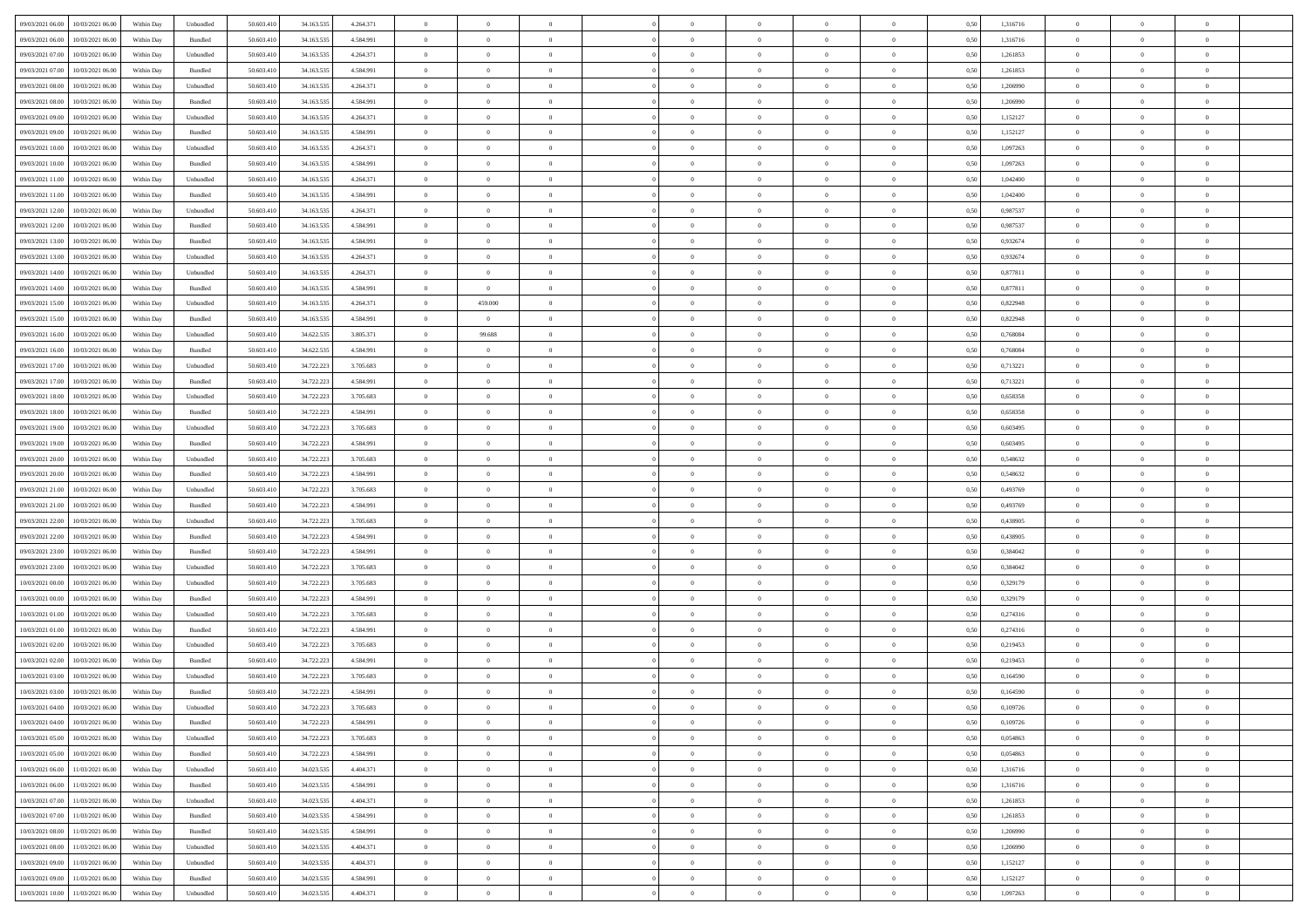| 10/03/2021 10:00 11/03/2021 06:00          | Within Day | Bundled   | 50.603.410 | 34.023.535 | 4.584.991 | $\overline{0}$ | $\theta$       |                | $\overline{0}$ | $\theta$       |                | $\theta$       | 0,50 | 1,097263 | $\theta$       | $\theta$       | $\overline{0}$ |  |
|--------------------------------------------|------------|-----------|------------|------------|-----------|----------------|----------------|----------------|----------------|----------------|----------------|----------------|------|----------|----------------|----------------|----------------|--|
|                                            |            |           |            |            |           |                |                |                |                |                |                |                |      |          |                |                |                |  |
| 10/03/2021 11:00<br>11/03/2021 06:00       | Within Day | Unbundled | 50.603.41  | 34.023.53  | 4.404.371 | $\bf{0}$       | $\bf{0}$       | $\bf{0}$       | $\bf{0}$       | $\overline{0}$ | $\overline{0}$ | $\bf{0}$       | 0,50 | 1,042400 | $\,$ 0 $\,$    | $\bf{0}$       | $\overline{0}$ |  |
| 10/03/2021 11:00<br>11/03/2021 06:00       | Within Day | Bundled   | 50,603,410 | 34.023.535 | 4.584.991 | $\overline{0}$ | $\bf{0}$       | $\overline{0}$ | $\bf{0}$       | $\bf{0}$       | $\overline{0}$ | $\bf{0}$       | 0.50 | 1.042400 | $\bf{0}$       | $\overline{0}$ | $\bf{0}$       |  |
| 10/03/2021 12:00<br>11/03/2021 06:00       | Within Day | Unbundled | 50.603.410 | 34.023.535 | 4.404.371 | $\overline{0}$ | $\overline{0}$ | $\overline{0}$ | $\overline{0}$ | $\theta$       | $\overline{0}$ | $\bf{0}$       | 0,50 | 0,987537 | $\,$ 0 $\,$    | $\,$ 0 $\,$    | $\overline{0}$ |  |
| 10/03/2021 12:00<br>11/03/2021 06:00       | Within Day | Bundled   | 50.603.41  | 34.023.53  | 4.584.991 | $\bf{0}$       | $\overline{0}$ | $\bf{0}$       | $\overline{0}$ | $\bf{0}$       | $\overline{0}$ | $\bf{0}$       | 0,50 | 0,987537 | $\,$ 0 $\,$    | $\bf{0}$       | $\overline{0}$ |  |
| 10/03/2021 13:00<br>11/03/2021 06:00       | Within Day | Unbundled | 50,603.41  | 34.023.53  | 4.404.371 | $\overline{0}$ | $\bf{0}$       | $\overline{0}$ | $\bf{0}$       | $\overline{0}$ | $\overline{0}$ | $\bf{0}$       | 0.50 | 0.932674 | $\,$ 0 $\,$    | $\theta$       | $\overline{0}$ |  |
| 10/03/2021 13:00                           |            |           |            |            |           | $\overline{0}$ | $\bf{0}$       | $\overline{0}$ | $\overline{0}$ | $\overline{0}$ | $\overline{0}$ |                |      |          | $\,$ 0 $\,$    | $\theta$       | $\overline{0}$ |  |
| 11/03/2021 06:00                           | Within Day | Bundled   | 50.603.41  | 34.023.535 | 4.584.991 |                |                |                |                |                |                | $\bf{0}$       | 0,50 | 0,932674 |                |                |                |  |
| 10/03/2021 14:00<br>11/03/2021 06:00       | Within Day | Unbundled | 50.603.41  | 34.023.53  | 4.404.371 | $\bf{0}$       | $\bf{0}$       | $\bf{0}$       | $\bf{0}$       | $\overline{0}$ | $\overline{0}$ | $\bf{0}$       | 0,50 | 0,877811 | $\,$ 0 $\,$    | $\bf{0}$       | $\overline{0}$ |  |
| 10/03/2021 14:00<br>11/03/2021 06:00       | Within Day | Bundled   | 50.603.41  | 34.023.53  | 4.584.991 | $\overline{0}$ | $\bf{0}$       | $\overline{0}$ | $\bf{0}$       | $\overline{0}$ | $\overline{0}$ | $\bf{0}$       | 0.50 | 0.877811 | $\bf{0}$       | $\overline{0}$ | $\overline{0}$ |  |
| 10/03/2021 15:00<br>11/03/2021 06:00       | Within Day | Unbundled | 50.603.410 | 34.023.535 | 4.404.371 | $\bf{0}$       | $\bf{0}$       | $\overline{0}$ | $\overline{0}$ | $\overline{0}$ | $\overline{0}$ | $\bf{0}$       | 0,50 | 0,822948 | $\,$ 0 $\,$    | $\bf{0}$       | $\overline{0}$ |  |
| 10/03/2021 15:00<br>11/03/2021 06:00       | Within Day | Bundled   | 50.603.41  | 34.023.53  | 4.584.991 | $\bf{0}$       | $\bf{0}$       | $\bf{0}$       | $\bf{0}$       | $\overline{0}$ | $\overline{0}$ | $\bf{0}$       | 0,50 | 0,822948 | $\,$ 0 $\,$    | $\bf{0}$       | $\overline{0}$ |  |
| 10/03/2021 16:00<br>11/03/2021 06:00       | Within Day | Unbundled | 50,603.41  | 34.023.53  | 4.404.371 | $\overline{0}$ | $\bf{0}$       | $\overline{0}$ | $\overline{0}$ | $\overline{0}$ | $\overline{0}$ | $\bf{0}$       | 0.50 | 0.768084 | $\bf{0}$       | $\overline{0}$ | $\,$ 0         |  |
| 10/03/2021 16:00<br>11/03/2021 06:00       | Within Day | Bundled   | 50.603.41  | 34.023.535 | 4.584.991 | $\overline{0}$ | $\bf{0}$       | $\overline{0}$ | $\theta$       | $\theta$       | $\overline{0}$ | $\bf{0}$       | 0,50 | 0,768084 | $\,$ 0 $\,$    | $\,$ 0 $\,$    | $\overline{0}$ |  |
| 10/03/2021 17:00<br>11/03/2021 06:00       | Within Day | Unbundled | 50.603.41  | 34.023.53  | 4.404.371 | $\bf{0}$       | $\overline{0}$ | $\bf{0}$       | $\bf{0}$       | $\bf{0}$       | $\overline{0}$ | $\bf{0}$       | 0,50 | 0,713221 | $\,$ 0 $\,$    | $\bf{0}$       | $\overline{0}$ |  |
|                                            |            |           |            |            |           |                |                |                |                |                |                |                |      |          |                |                |                |  |
| 10/03/2021 17:00<br>11/03/2021 06:00       | Within Day | Bundled   | 50,603.41  | 34.023.53  | 4.584.991 | $\overline{0}$ | $\bf{0}$       | $\overline{0}$ | $\bf{0}$       | $\overline{0}$ | $\overline{0}$ | $\bf{0}$       | 0.50 | 0,713221 | $\,$ 0 $\,$    | $\bf{0}$       | $\overline{0}$ |  |
| 10/03/2021 18:00<br>11/03/2021 06:00       | Within Day | Bundled   | 50.603.410 | 34.023.535 | 4.584.991 | $\overline{0}$ | $\bf{0}$       | $\overline{0}$ | $\overline{0}$ | $\overline{0}$ | $\overline{0}$ | $\bf{0}$       | 0,50 | 0,658358 | $\theta$       | $\theta$       | $\overline{0}$ |  |
| 10/03/2021 18:00<br>11/03/2021 06:00       | Within Day | Unbundled | 50.603.41  | 34.023.53  | 4.404.371 | $\bf{0}$       | $\bf{0}$       | $\bf{0}$       | $\overline{0}$ | $\overline{0}$ | $\overline{0}$ | $\bf{0}$       | 0,50 | 0,658358 | $\,$ 0 $\,$    | $\bf{0}$       | $\overline{0}$ |  |
| 10/03/2021 19:00<br>11/03/2021 06:00       | Within Day | Unbundled | 50,603.41  | 34.023.53  | 4.404.371 | $\overline{0}$ | $\bf{0}$       | $\overline{0}$ | $\bf{0}$       | $\bf{0}$       | $\overline{0}$ | $\bf{0}$       | 0.50 | 0.603495 | $\bf{0}$       | $\overline{0}$ | $\bf{0}$       |  |
| 10/03/2021 19:00<br>11/03/2021 06:00       | Within Day | Bundled   | 50.603.410 | 34.023.535 | 4.584.991 | $\bf{0}$       | $\bf{0}$       | $\overline{0}$ | $\overline{0}$ | $\overline{0}$ | $\overline{0}$ | $\bf{0}$       | 0,50 | 0,603495 | $\,$ 0 $\,$    | $\bf{0}$       | $\overline{0}$ |  |
| 10/03/2021 20:00<br>11/03/2021 06:00       | Within Day | Unbundled | 50.603.41  | 34.023.53  | 4.404.371 | $\bf{0}$       | $\bf{0}$       | $\bf{0}$       | $\bf{0}$       | $\overline{0}$ | $\overline{0}$ | $\bf{0}$       | 0,50 | 0,548632 | $\,$ 0 $\,$    | $\bf{0}$       | $\overline{0}$ |  |
| 10/03/2021 20:00<br>11/03/2021 06:00       | Within Day | Bundled   | 50,603.41  | 34.023.53  | 4.584.991 | $\overline{0}$ | $\bf{0}$       | $\overline{0}$ | $\overline{0}$ | $\bf{0}$       | $\overline{0}$ | $\bf{0}$       | 0.50 | 0.548632 | $\bf{0}$       | $\overline{0}$ | $\,$ 0         |  |
|                                            |            |           |            |            |           | $\overline{0}$ | $\overline{0}$ | $\overline{0}$ | $\overline{0}$ | $\theta$       | $\overline{0}$ |                |      |          | $\theta$       | $\theta$       | $\overline{0}$ |  |
| 10/03/2021 21:00<br>11/03/2021 06:00       | Within Day | Unbundled | 50.603.41  | 34.023.535 | 4.404.371 |                |                |                |                |                |                | $\bf{0}$       | 0,50 | 0,493769 |                |                |                |  |
| 10/03/2021 21:00<br>11/03/2021 06:00       | Within Day | Bundled   | 50.603.41  | 34.023.53  | 4.584.991 | $\bf{0}$       | $\bf{0}$       | $\bf{0}$       | $\bf{0}$       | $\overline{0}$ | $\overline{0}$ | $\bf{0}$       | 0,50 | 0,493769 | $\,$ 0 $\,$    | $\bf{0}$       | $\overline{0}$ |  |
| 10/03/2021 22:00<br>11/03/2021 06:00       | Within Day | Unbundled | 50.603.41  | 34.023.53  | 4.404.371 | $\overline{0}$ | $\bf{0}$       | $\overline{0}$ | $\bf{0}$       | $\overline{0}$ | $\overline{0}$ | $\bf{0}$       | 0.50 | 0.438905 | $\,$ 0 $\,$    | $\overline{0}$ | $\overline{0}$ |  |
| 10/03/2021 22:00<br>11/03/2021 06:00       | Within Day | Bundled   | 50.603.410 | 34.023.535 | 4.584.991 | $\overline{0}$ | $\overline{0}$ | $\overline{0}$ | $\overline{0}$ | $\overline{0}$ | $\overline{0}$ | $\bf{0}$       | 0,50 | 0,438905 | $\,$ 0 $\,$    | $\theta$       | $\overline{0}$ |  |
| 10/03/2021 23:00<br>11/03/2021 06:00       | Within Day | Unbundled | 50.603.41  | 34.023.53  | 4.404.371 | $\bf{0}$       | $\overline{0}$ | $\bf{0}$       | $\overline{0}$ | $\overline{0}$ | $\overline{0}$ | $\bf{0}$       | 0,50 | 0,384042 | $\,$ 0 $\,$    | $\bf{0}$       | $\overline{0}$ |  |
| 10/03/2021 23:00<br>11/03/2021 06:00       | Within Day | Bundled   | 50,603.41  | 34.023.53  | 4.584.991 | $\overline{0}$ | $\bf{0}$       | $\overline{0}$ | $\bf{0}$       | $\overline{0}$ | $\overline{0}$ | $\bf{0}$       | 0.50 | 0.384042 | $\bf{0}$       | $\overline{0}$ | $\overline{0}$ |  |
| 11/03/2021 00:00<br>11/03/2021 06:00       | Within Day | Unbundled | 50.603.410 | 34.023.535 | 4.404.371 | $\overline{0}$ | $\bf{0}$       | $\overline{0}$ | $\overline{0}$ | $\overline{0}$ | $\overline{0}$ | $\bf{0}$       | 0,50 | 0,329179 | $\theta$       | $\bf{0}$       | $\overline{0}$ |  |
| 11/03/2021 00:00<br>11/03/2021 06:00       | Within Day | Bundled   | 50.603.41  | 34.023.53  | 4.584.991 | $\bf{0}$       | $\bf{0}$       | $\bf{0}$       | $\bf{0}$       | $\overline{0}$ | $\overline{0}$ | $\bf{0}$       | 0,50 | 0,329179 | $\,$ 0 $\,$    | $\bf{0}$       | $\overline{0}$ |  |
|                                            |            |           |            |            |           |                |                |                |                |                |                |                |      |          |                |                |                |  |
| 11/03/2021 01:00<br>11/03/2021 06:00       | Within Day | Unbundled | 50.603.41  | 34.023.53  | 4.404.371 | $\overline{0}$ | $\bf{0}$       | $\overline{0}$ | $\overline{0}$ | $\bf{0}$       | $\overline{0}$ | $\bf{0}$       | 0.50 | 0,274316 | $\bf{0}$       | $\,$ 0 $\,$    | $\,$ 0         |  |
| 11/03/2021 01:00<br>11/03/2021 06:00       | Within Day | Bundled   | 50.603.41  | 34.023.535 | 4.584.991 | $\overline{0}$ | $\overline{0}$ | $\overline{0}$ | $\overline{0}$ | $\overline{0}$ | $\overline{0}$ | $\bf{0}$       | 0.5( | 0,274316 | $\theta$       | $\theta$       | $\overline{0}$ |  |
| 11/03/2021 02:00<br>11/03/2021 06:00       | Within Day | Unbundled | 50.603.41  | 34.023.53  | 4.404.371 | $\bf{0}$       | $\bf{0}$       | $\bf{0}$       | $\bf{0}$       | $\overline{0}$ | $\overline{0}$ | $\bf{0}$       | 0,50 | 0,219453 | $\,$ 0 $\,$    | $\bf{0}$       | $\overline{0}$ |  |
| 11/03/2021 02:00<br>11/03/2021 06:00       | Within Day | Bundled   | 50,603.41  | 34.023.53  | 4.584.991 | $\overline{0}$ | $\bf{0}$       | $\overline{0}$ | $\bf{0}$       | $\overline{0}$ | $\overline{0}$ | $\bf{0}$       | 0.50 | 0,219453 | $\,$ 0 $\,$    | $\bf{0}$       | $\overline{0}$ |  |
| 11/03/2021 03:00<br>11/03/2021 06:00       | Within Dav | Unbundled | 50.603.41  | 34.023.535 | 4.404.371 | $\overline{0}$ | $\overline{0}$ | $\overline{0}$ | $\overline{0}$ | $\overline{0}$ | $\overline{0}$ | $\bf{0}$       | 0.50 | 0,164590 | $\theta$       | $\theta$       | $\overline{0}$ |  |
| 11/03/2021 03:00<br>11/03/2021 06:00       | Within Day | Bundled   | 50.603.41  | 34.023.53  | 4.584.991 | $\bf{0}$       | $\bf{0}$       | $\bf{0}$       | $\bf{0}$       | $\overline{0}$ | $\overline{0}$ | $\bf{0}$       | 0,50 | 0,164590 | $\,$ 0 $\,$    | $\bf{0}$       | $\overline{0}$ |  |
| 11/03/2021 04:00<br>11/03/2021 06:00       | Within Day | Bundled   | 50,603.41  | 34.023.53  | 4.584.991 | $\overline{0}$ | $\bf{0}$       | $\overline{0}$ | $\bf{0}$       | $\overline{0}$ | $\overline{0}$ | $\bf{0}$       | 0.50 | 0.109726 | $\bf{0}$       | $\overline{0}$ | $\bf{0}$       |  |
| 11/03/2021 04:00<br>11/03/2021 06:00       | Within Day | Unbundled | 50.603.41  | 34.023.535 | 4.404.371 | $\overline{0}$ | $\overline{0}$ | $\overline{0}$ | $\overline{0}$ | $\overline{0}$ | $\overline{0}$ | $\bf{0}$       | 0.50 | 0,109726 | $\theta$       | $\theta$       | $\overline{0}$ |  |
| 11/03/2021 06:00                           | Within Day | Unbundled | 50.603.41  | 34.023.53  | 4.404.371 | $\bf{0}$       | $\bf{0}$       | $\bf{0}$       | $\bf{0}$       | $\overline{0}$ | $\overline{0}$ | $\bf{0}$       | 0,50 | 0,054863 | $\,$ 0 $\,$    | $\bf{0}$       | $\overline{0}$ |  |
| 11/03/2021 05:00                           |            |           |            |            |           |                |                |                |                |                |                |                |      |          |                |                |                |  |
| 11/03/2021 05:00<br>11/03/2021 06:00       | Within Day | Bundled   | 50.603.41  | 34.023.535 | 4.584.991 | $\overline{0}$ | $\bf{0}$       | $\overline{0}$ | $\overline{0}$ | $\bf{0}$       | $\overline{0}$ | $\bf{0}$       | 0.50 | 0.054863 | $\bf{0}$       | $\,$ 0 $\,$    | $\,$ 0         |  |
| 11/03/2021 06:00<br>12/03/2021 06:00       | Within Dav | Unbundled | 50.603.41  | 34.023.535 | 4.404.371 | $\overline{0}$ | $\overline{0}$ | $\overline{0}$ | $\overline{0}$ | $\overline{0}$ | $\overline{0}$ | $\bf{0}$       | 0.5( | 1,316716 | $\theta$       | $\theta$       | $\overline{0}$ |  |
| 11/03/2021 06:00<br>12/03/2021 06:00       | Within Day | Bundled   | 50.603.41  | 34.023.53  | 4.584.991 | $\bf{0}$       | $\bf{0}$       | $\bf{0}$       | $\bf{0}$       | $\overline{0}$ | $\overline{0}$ | $\bf{0}$       | 0,50 | 1,316716 | $\,$ 0 $\,$    | $\bf{0}$       | $\overline{0}$ |  |
| 11/03/2021 07:00<br>12/03/2021 06:00       | Within Day | Unbundled | 50.603.41  | 34.023.53  | 4.404.371 | $\overline{0}$ | $\overline{0}$ | $\overline{0}$ | $\bf{0}$       | $\overline{0}$ | $\overline{0}$ | $\bf{0}$       | 0.50 | 1.261853 | $\bf{0}$       | $\bf{0}$       | $\overline{0}$ |  |
| 11/03/2021 07:00<br>12/03/2021 06:00       | Within Day | Bundled   | 50.603.41  | 34.023.535 | 4.584.991 | $\overline{0}$ | $\overline{0}$ | $\overline{0}$ | $\overline{0}$ | $\theta$       | $\overline{0}$ | $\overline{0}$ | 0.5( | 1,261853 | $\theta$       | $\theta$       | $\overline{0}$ |  |
| 11/03/2021 08:00<br>12/03/2021 06:00       | Within Day | Unbundled | 50.603.41  | 34.023.53  | 4.404.371 | $\bf{0}$       | $\bf{0}$       | $\bf{0}$       | $\bf{0}$       | $\bf{0}$       | $\overline{0}$ | $\bf{0}$       | 0,50 | 1,206990 | $\,$ 0 $\,$    | $\overline{0}$ | $\overline{0}$ |  |
| $11/03/2021~08.00 \qquad 12/03/2021~06.00$ | Within Day | Bundled   | 50.603.410 | 34.023.535 | 4 584 991 | $\bf{0}$       | $\theta$       |                | $\Omega$       |                |                |                | 0,50 | 1.206990 | $\bf{0}$       | $\bf{0}$       |                |  |
| 11/03/2021 09:00 12/03/2021 06:00          | Within Day | Unbundled | 50.603.410 | 34.023.535 | 4.404.371 | $\overline{0}$ | $\overline{0}$ | $\Omega$       | $\theta$       | $\overline{0}$ | $\overline{0}$ | $\bf{0}$       | 0,50 | 1,152127 | $\theta$       | $\overline{0}$ | $\overline{0}$ |  |
|                                            |            |           |            |            |           |                |                |                |                |                |                |                |      |          |                |                |                |  |
| 11/03/2021 09:00<br>12/03/2021 06:00       | Within Day | Bundled   | 50.603.41  | 34.023.535 | 4.584.991 | $\overline{0}$ | $\bf{0}$       | $\overline{0}$ | $\overline{0}$ | $\bf{0}$       | $\overline{0}$ | $\bf{0}$       | 0,50 | 1,152127 | $\bf{0}$       | $\overline{0}$ | $\bf{0}$       |  |
| 11/03/2021 10:00 12/03/2021 06:00          | Within Day | Unbundled | 50,603.410 | 34.023.535 | 4.404.371 | $\overline{0}$ | $\bf{0}$       | $\overline{0}$ | $\overline{0}$ | $\mathbf{0}$   | $\overline{0}$ | $\,$ 0 $\,$    | 0.50 | 1,097263 | $\overline{0}$ | $\bf{0}$       | $\,$ 0 $\,$    |  |
| 11/03/2021 10:00 12/03/2021 06:00          | Within Dav | Bundled   | 50.603.410 | 34.023.535 | 4.584.991 | $\overline{0}$ | $\overline{0}$ | $\overline{0}$ | $\overline{0}$ | $\overline{0}$ | $\overline{0}$ | $\bf{0}$       | 0,50 | 1,097263 | $\overline{0}$ | $\theta$       | $\overline{0}$ |  |
| 11/03/2021 11:00<br>12/03/2021 06:00       | Within Day | Unbundled | 50.603.41  | 34.023.535 | 4.404.371 | $\overline{0}$ | $\bf{0}$       | $\overline{0}$ | $\overline{0}$ | $\overline{0}$ | $\overline{0}$ | $\bf{0}$       | 0,50 | 1,042400 | $\bf{0}$       | $\overline{0}$ | $\overline{0}$ |  |
| 11/03/2021 11:00<br>12/03/2021 06:00       | Within Day | Bundled   | 50.603.410 | 34.023.535 | 4.584.991 | $\overline{0}$ | $\bf{0}$       | $\overline{0}$ | $\overline{0}$ | $\bf{0}$       | $\overline{0}$ | $\bf{0}$       | 0.50 | 1.042400 | $\,$ 0 $\,$    | $\overline{0}$ | $\,$ 0         |  |
| 11/03/2021 12:00<br>12/03/2021 06:00       | Within Dav | Unbundled | 50.603.410 | 34.023.535 | 4.404.371 | $\overline{0}$ | $\overline{0}$ | $\overline{0}$ | $\overline{0}$ | $\overline{0}$ | $\overline{0}$ | $\bf{0}$       | 0.50 | 0,987537 | $\overline{0}$ | $\theta$       | $\overline{0}$ |  |
| 11/03/2021 12:00<br>12/03/2021 06:00       | Within Day | Bundled   | 50.603.41  | 34.023.535 | 4.584.991 | $\overline{0}$ | $\overline{0}$ | $\overline{0}$ | $\overline{0}$ | $\overline{0}$ | $\overline{0}$ | $\bf{0}$       | 0,50 | 0,987537 | $\bf{0}$       | $\overline{0}$ | $\overline{0}$ |  |
| 11/03/2021 13:00<br>12/03/2021 06:00       |            | Unbundled | 50,603.410 | 34.023.535 | 4.404.371 | $\overline{0}$ | $\overline{0}$ |                |                |                | $\overline{0}$ |                | 0.50 | 0.932674 | $\mathbf{0}$   | $\bf{0}$       | $\,$ 0         |  |
|                                            | Within Day |           |            |            |           |                |                | $\overline{0}$ | $\overline{0}$ | $\overline{0}$ |                | $\bf{0}$       |      |          |                |                |                |  |
| 11/03/2021 13:00<br>12/03/2021 06:00       | Within Dav | Bundled   | 50.603.410 | 34.023.535 | 4.584.991 | $\overline{0}$ | $\overline{0}$ | $\overline{0}$ | $\overline{0}$ | $\overline{0}$ | $\overline{0}$ | $\bf{0}$       | 0,50 | 0,932674 | $\overline{0}$ | $\theta$       | $\overline{0}$ |  |
| 11/03/2021 14:00<br>12/03/2021 06:00       | Within Day | Bundled   | 50.603.41  | 34.023.535 | 4.584.991 | $\overline{0}$ | $\bf{0}$       | $\overline{0}$ | $\bf{0}$       | $\overline{0}$ | $\overline{0}$ | $\bf{0}$       | 0,50 | 0,877811 | $\bf{0}$       | $\,$ 0 $\,$    | $\bf{0}$       |  |
| 11/03/2021 14:00 12/03/2021 06:00          | Within Day | Unbundled | 50.603.410 | 34.023.535 | 4.404.371 | $\,$ 0 $\,$    | $\bf{0}$       | $\overline{0}$ | $\overline{0}$ | $\,$ 0 $\,$    | $\overline{0}$ | $\bf{0}$       | 0,50 | 0,877811 | $\overline{0}$ | $\,$ 0 $\,$    | $\,$ 0 $\,$    |  |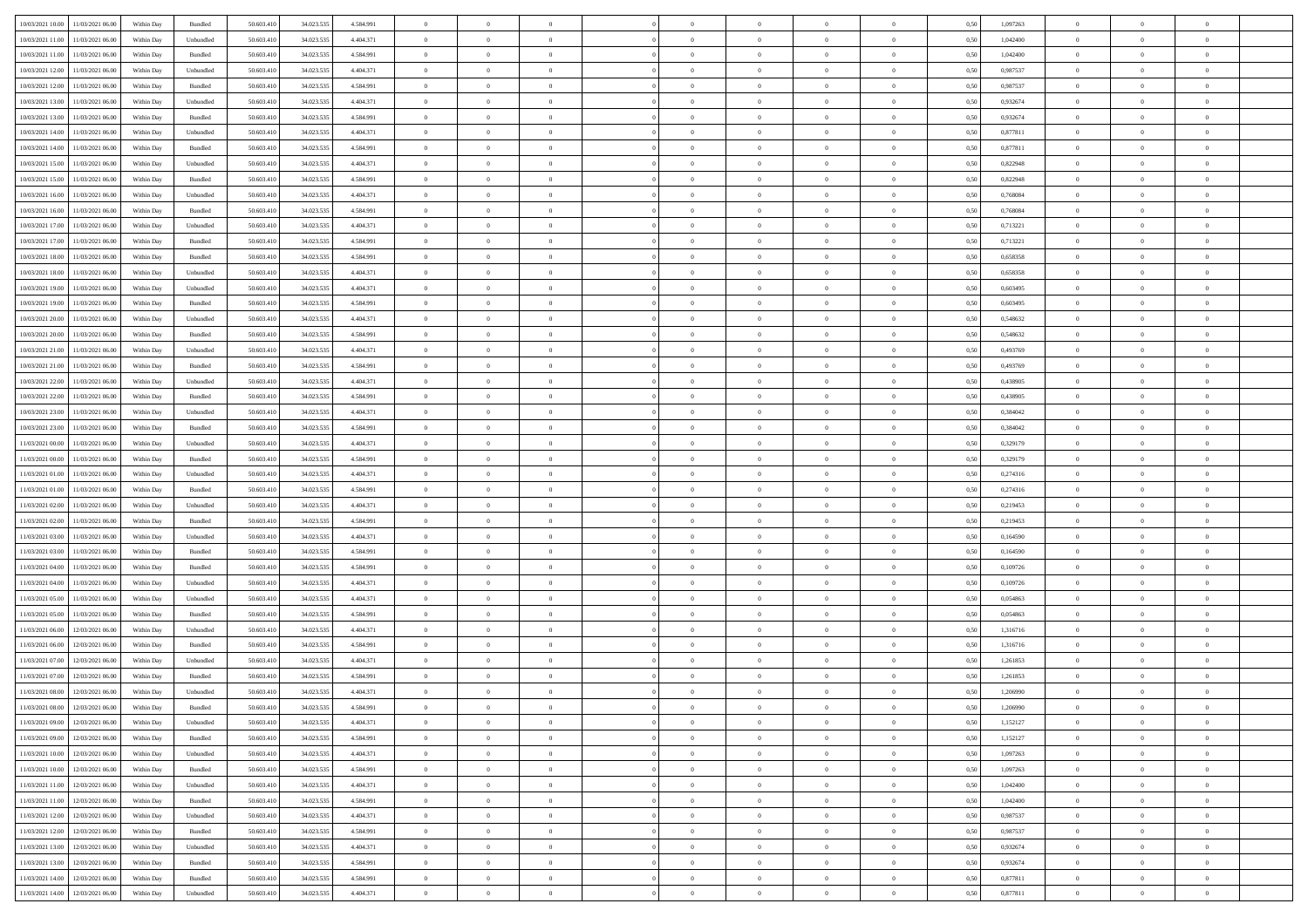| 11/03/2021 15:00 12/03/2021 06:00            | Within Day | Unbundled | 50.603.410 | 34.023.535 | 4.404.371 | $\overline{0}$ | $\overline{0}$ |                | $\overline{0}$ | $\theta$       |                | $\theta$       | 0,50 | 0,822948 | $\theta$       | $\theta$       | $\overline{0}$ |  |
|----------------------------------------------|------------|-----------|------------|------------|-----------|----------------|----------------|----------------|----------------|----------------|----------------|----------------|------|----------|----------------|----------------|----------------|--|
|                                              |            |           |            |            |           |                |                |                |                |                |                |                |      |          |                |                |                |  |
| 11/03/2021 15:00<br>12/03/2021 06:00         | Within Day | Bundled   | 50.603.41  | 34.023.53  | 4.584.991 | $\bf{0}$       | $\bf{0}$       | $\bf{0}$       | $\bf{0}$       | $\overline{0}$ | $\overline{0}$ | $\bf{0}$       | 0,50 | 0,822948 | $\,$ 0 $\,$    | $\bf{0}$       | $\overline{0}$ |  |
| 11/03/2021 16:00<br>12/03/2021 06:00         | Within Day | Unbundled | 50.603.41  | 34.023.53  | 4.404.371 | $\overline{0}$ | 300.319        | $\overline{0}$ | $\bf{0}$       | $\bf{0}$       | $\overline{0}$ | $\bf{0}$       | 0.50 | 0.768084 | $\bf{0}$       | $\overline{0}$ | $\bf{0}$       |  |
| 11/03/2021 16:00<br>12/03/2021 06:00         | Within Day | Bundled   | 50.603.410 | 34.023.535 | 4.584.991 | $\bf{0}$       | $\overline{0}$ | $\overline{0}$ | $\overline{0}$ | $\theta$       | $\overline{0}$ | $\bf{0}$       | 0,50 | 0,768084 | $\theta$       | $\,$ 0 $\,$    | $\overline{0}$ |  |
| 11/03/2021 17:00<br>12/03/2021 06:00         | Within Day | Unbundled | 50.603.41  | 34.323.854 | 4.104.052 | $\bf{0}$       | $\overline{0}$ | $\bf{0}$       | $\overline{0}$ | $\bf{0}$       | $\overline{0}$ | $\bf{0}$       | 0,50 | 0,713221 | $\,$ 0 $\,$    | $\bf{0}$       | $\overline{0}$ |  |
| 11/03/2021 17:00<br>12/03/2021 06:00         | Within Day | Bundled   | 50.603.41  | 34.323.85  | 4.584.991 | $\overline{0}$ | $\bf{0}$       | $\overline{0}$ | $\bf{0}$       | $\overline{0}$ | $\theta$       | $\bf{0}$       | 0.50 | 0,713221 | $\bf{0}$       | $\theta$       | $\overline{0}$ |  |
| 11/03/2021 18:00<br>12/03/2021 06:00         |            |           |            |            |           |                | $\overline{0}$ | $\overline{0}$ | $\overline{0}$ | $\overline{0}$ | $\overline{0}$ |                |      | 0,658358 | $\,$ 0 $\,$    | $\theta$       | $\overline{0}$ |  |
|                                              | Within Day | Unbundled | 50.603.41  | 34.323.854 | 4.104.052 | $\bf{0}$       |                |                |                |                |                | $\bf{0}$       | 0,50 |          |                |                |                |  |
| 11/03/2021 18:00<br>12/03/2021 06:00         | Within Day | Bundled   | 50.603.41  | 34.323.85  | 4.584.991 | $\bf{0}$       | $\bf{0}$       | $\bf{0}$       | $\overline{0}$ | $\overline{0}$ | $\overline{0}$ | $\bf{0}$       | 0,50 | 0,658358 | $\,$ 0 $\,$    | $\bf{0}$       | $\overline{0}$ |  |
| 11/03/2021 19:00<br>12/03/2021 06:00         | Within Day | Unbundled | 50.603.41  | 34.323.85  | 4.104.052 | $\overline{0}$ | $\bf{0}$       | $\overline{0}$ | $\bf{0}$       | $\overline{0}$ | $\overline{0}$ | $\bf{0}$       | 0.50 | 0.603495 | $\bf{0}$       | $\overline{0}$ | $\overline{0}$ |  |
| 11/03/2021 19:00<br>12/03/2021 06:00         | Within Day | Bundled   | 50.603.410 | 34.323.854 | 4.584.991 | $\bf{0}$       | $\bf{0}$       | $\overline{0}$ | $\overline{0}$ | $\overline{0}$ | $\overline{0}$ | $\bf{0}$       | 0,50 | 0,603495 | $\,$ 0 $\,$    | $\bf{0}$       | $\overline{0}$ |  |
| 11/03/2021 20:00<br>12/03/2021 06:00         | Within Day | Unbundled | 50.603.41  | 34.323.854 | 4.104.052 | $\bf{0}$       | $\bf{0}$       | $\bf{0}$       | $\bf{0}$       | $\overline{0}$ | $\overline{0}$ | $\bf{0}$       | 0,50 | 0,548632 | $\,$ 0 $\,$    | $\bf{0}$       | $\overline{0}$ |  |
| 11/03/2021 20:00<br>12/03/2021 06:00         | Within Day | Bundled   | 50.603.41  | 34.323.854 | 4.584.991 | $\overline{0}$ | $\bf{0}$       | $\overline{0}$ | $\overline{0}$ | $\overline{0}$ | $\overline{0}$ | $\bf{0}$       | 0.50 | 0.548632 | $\bf{0}$       | $\overline{0}$ | $\,$ 0         |  |
| 11/03/2021 21:00<br>12/03/2021 06:00         | Within Day | Unbundled | 50.603.41  | 34.323.854 | 4.104.052 | $\overline{0}$ | $\overline{0}$ | $\overline{0}$ | $\theta$       | $\theta$       | $\overline{0}$ | $\bf{0}$       | 0,50 | 0,493769 | $\,$ 0 $\,$    | $\,$ 0 $\,$    | $\overline{0}$ |  |
|                                              |            |           |            |            |           |                | $\overline{0}$ |                |                |                | $\overline{0}$ |                |      |          | $\,$ 0 $\,$    | $\bf{0}$       | $\overline{0}$ |  |
| 11/03/2021 21:00<br>12/03/2021 06:00         | Within Day | Bundled   | 50.603.41  | 34.323.85  | 4.584.991 | $\bf{0}$       |                | $\bf{0}$       | $\bf{0}$       | $\bf{0}$       |                | $\bf{0}$       | 0,50 | 0,493769 |                |                |                |  |
| 11/03/2021 22:00<br>12/03/2021 06:00         | Within Day | Unbundled | 50.603.41  | 34.323.85  | 8.689.043 | $\overline{0}$ | $\bf{0}$       | $\overline{0}$ | $\bf{0}$       | $\overline{0}$ | $\theta$       | $\bf{0}$       | 0.50 | 0.438905 | $\,$ 0 $\,$    | $\theta$       | $\overline{0}$ |  |
| 11/03/2021 23:00<br>12/03/2021 06:00         | Within Day | Unbundled | 50.603.410 | 34.323.854 | 8.689.043 | $\overline{0}$ | $\overline{0}$ | $\overline{0}$ | $\overline{0}$ | $\overline{0}$ | $\overline{0}$ | $\bf{0}$       | 0,50 | 0,384042 | $\theta$       | $\theta$       | $\overline{0}$ |  |
| 12/03/2021 00:00<br>12/03/2021 06:00         | Within Day | Unbundled | 50.603.41  | 34.323.854 | 8.689.043 | $\bf{0}$       | $\bf{0}$       | $\bf{0}$       | $\overline{0}$ | $\overline{0}$ | $\overline{0}$ | $\bf{0}$       | 0,50 | 0,329179 | $\,$ 0 $\,$    | $\bf{0}$       | $\overline{0}$ |  |
| 12/03/2021 01:00<br>12/03/2021 06:00         | Within Day | Unbundled | 50.603.41  | 34.323.85  | 8.689.043 | $\overline{0}$ | $\bf{0}$       | $\overline{0}$ | $\bf{0}$       | $\overline{0}$ | $\overline{0}$ | $\bf{0}$       | 0.50 | 0,274316 | $\bf{0}$       | $\overline{0}$ | $\bf{0}$       |  |
| 12/03/2021 02:00<br>12/03/2021 06:00         | Within Day | Unbundled | 50.603.410 | 34.323.854 | 8.689.043 | $\bf{0}$       | $\bf{0}$       | $\overline{0}$ | $\overline{0}$ | $\overline{0}$ | $\overline{0}$ | $\bf{0}$       | 0,50 | 0,219453 | $\,$ 0 $\,$    | $\bf{0}$       | $\overline{0}$ |  |
| 12/03/2021 03:00<br>12/03/2021 06:00         | Within Day | Unbundled | 50.603.41  | 34.323.854 | 8.689.043 | $\bf{0}$       | $\bf{0}$       | $\bf{0}$       | $\bf{0}$       | $\overline{0}$ | $\overline{0}$ | $\bf{0}$       | 0,50 | 0,164590 | $\,$ 0 $\,$    | $\bf{0}$       | $\overline{0}$ |  |
| 12/03/2021 04:00<br>12/03/2021 06:00         | Within Day | Unbundled | 50.603.41  | 34.323.854 | 8.689.043 | $\overline{0}$ | $\bf{0}$       | $\overline{0}$ | $\overline{0}$ | $\bf{0}$       | $\overline{0}$ | $\bf{0}$       | 0.50 | 0.109726 | $\bf{0}$       | $\overline{0}$ | $\,$ 0         |  |
|                                              |            |           |            |            |           |                |                |                |                |                |                |                |      |          |                |                |                |  |
| 12/03/2021 05:00<br>12/03/2021 06:00         | Within Day | Unbundled | 50.603.41  | 34.323.854 | 8.689.043 | $\overline{0}$ | $\overline{0}$ | $\overline{0}$ | $\overline{0}$ | $\theta$       | $\overline{0}$ | $\bf{0}$       | 0,50 | 0,054863 | $\theta$       | $\theta$       | $\overline{0}$ |  |
| 12/03/2021 06:00<br>13/03/2021 06:00         | Within Day | Bundled   | 50.603.41  | 38.427.90  | 4.584.991 | $\bf{0}$       | $\bf{0}$       | $\bf{0}$       | $\bf{0}$       | $\overline{0}$ | $\overline{0}$ | $\bf{0}$       | 0,50 | 1,316716 | $\,$ 0 $\,$    | $\bf{0}$       | $\overline{0}$ |  |
| 12/03/2021 07:00<br>13/03/2021 06:00         | Within Day | Bundled   | 50.603.41  | 38.427.90  | 4.584.991 | $\overline{0}$ | $\bf{0}$       | $\overline{0}$ | $\bf{0}$       | $\overline{0}$ | $\theta$       | $\bf{0}$       | 0.50 | 1.261853 | $\bf{0}$       | $\theta$       | $\overline{0}$ |  |
| 12/03/2021 08:00<br>13/03/2021 06:00         | Within Day | Bundled   | 50.603.410 | 38.427.906 | 4.584.991 | $\overline{0}$ | $\overline{0}$ | $\overline{0}$ | $\overline{0}$ | $\overline{0}$ | $\overline{0}$ | $\bf{0}$       | 0,50 | 1,206990 | $\,$ 0 $\,$    | $\theta$       | $\overline{0}$ |  |
| 12/03/2021 09:00<br>13/03/2021 06:00         | Within Day | Bundled   | 50.603.41  | 38.427.90  | 4.584.991 | $\bf{0}$       | $\overline{0}$ | $\bf{0}$       | $\overline{0}$ | $\overline{0}$ | $\overline{0}$ | $\bf{0}$       | 0,50 | 1,152127 | $\,$ 0 $\,$    | $\bf{0}$       | $\overline{0}$ |  |
| 12/03/2021 10:00<br>13/03/2021 06:00         | Within Day | Bundled   | 50,603.41  | 38,427,906 | 4.584.991 | $\overline{0}$ | $\bf{0}$       | $\overline{0}$ | $\bf{0}$       | $\overline{0}$ | $\overline{0}$ | $\bf{0}$       | 0.50 | 1.097263 | $\bf{0}$       | $\overline{0}$ | $\overline{0}$ |  |
| 12/03/2021 11:00<br>13/03/2021 06:00         | Within Day | Bundled   | 50.603.410 | 38.427.906 | 4.584.991 | $\overline{0}$ | $\bf{0}$       | $\overline{0}$ | $\overline{0}$ | $\overline{0}$ | $\overline{0}$ | $\bf{0}$       | 0,50 | 1,042400 | $\theta$       | $\bf{0}$       | $\overline{0}$ |  |
| 13/03/2021 06:00                             | Within Day | Bundled   | 50.603.41  | 38.427.906 | 4.584.991 | $\bf{0}$       | $\bf{0}$       | $\bf{0}$       | $\bf{0}$       | $\overline{0}$ | $\overline{0}$ | $\bf{0}$       | 0,50 | 0,987537 | $\,$ 0 $\,$    | $\bf{0}$       | $\overline{0}$ |  |
| 12/03/2021 12:00                             |            |           |            |            |           |                |                |                |                |                |                |                |      |          |                |                |                |  |
| 12/03/2021 13:00<br>13/03/2021 06:00         | Within Day | Bundled   | 50.603.41  | 38,427,906 | 4.584.991 | $\overline{0}$ | $\bf{0}$       | $\overline{0}$ | $\overline{0}$ | $\bf{0}$       | $\overline{0}$ | $\bf{0}$       | 0.50 | 0.932674 | $\bf{0}$       | $\overline{0}$ | $\,$ 0         |  |
| 12/03/2021 14:00<br>13/03/2021 06:00         | Within Day | Bundled   | 50.603.41  | 38,427,906 | 4.584.991 | $\overline{0}$ | $\overline{0}$ | $\overline{0}$ | $\overline{0}$ | $\overline{0}$ | $\overline{0}$ | $\bf{0}$       | 0.5( | 0,877811 | $\theta$       | $\theta$       | $\overline{0}$ |  |
| 12/03/2021 15:00<br>13/03/2021 06:00         | Within Day | Bundled   | 50.603.41  | 38.427.90  | 4.584.991 | $\bf{0}$       | $\bf{0}$       | $\bf{0}$       | $\bf{0}$       | $\overline{0}$ | $\overline{0}$ | $\bf{0}$       | 0,50 | 0,822948 | $\,$ 0 $\,$    | $\bf{0}$       | $\overline{0}$ |  |
| 12/03/2021 16:00<br>13/03/2021 06:00         | Within Day | Bundled   | 50,603.41  | 38,427,906 | 4.584.991 | $\overline{0}$ | $\bf{0}$       | $\overline{0}$ | $\bf{0}$       | $\overline{0}$ | $\overline{0}$ | $\bf{0}$       | 0.50 | 0.768084 | $\,$ 0 $\,$    | $\bf{0}$       | $\overline{0}$ |  |
| 12/03/2021 17:00<br>13/03/2021 06:00         | Within Dav | Bundled   | 50.603.41  | 38.427.906 | 4.584.991 | $\overline{0}$ | $\overline{0}$ | $\overline{0}$ | $\overline{0}$ | $\overline{0}$ | $\overline{0}$ | $\bf{0}$       | 0.50 | 0,713221 | $\theta$       | $\theta$       | $\overline{0}$ |  |
| 12/03/2021 18:00<br>13/03/2021 06:00         | Within Day | Bundled   | 50.603.41  | 38.427.90  | 4.584.991 | $\bf{0}$       | $\bf{0}$       | $\bf{0}$       | $\bf{0}$       | $\overline{0}$ | $\overline{0}$ | $\bf{0}$       | 0,50 | 0,658358 | $\,$ 0 $\,$    | $\bf{0}$       | $\overline{0}$ |  |
| 12/03/2021 19:00<br>13/03/2021 06:00         | Within Day | Bundled   | 50,603.41  | 38.427.90  | 4.584.991 | $\overline{0}$ | $\bf{0}$       | $\overline{0}$ | $\bf{0}$       | $\overline{0}$ | $\overline{0}$ | $\bf{0}$       | 0.50 | 0.603495 | $\bf{0}$       | $\overline{0}$ | $\bf{0}$       |  |
| 12/03/2021 20:00<br>13/03/2021 06:00         | Within Dav | Bundled   | 50.603.41  | 38.427.906 | 4.584.991 | $\overline{0}$ | $\overline{0}$ | $\overline{0}$ | $\overline{0}$ | $\overline{0}$ | $\overline{0}$ | $\bf{0}$       | 0.50 | 0,548632 | $\theta$       | $\theta$       | $\overline{0}$ |  |
|                                              |            |           |            |            |           |                |                |                |                |                |                |                |      |          |                |                |                |  |
| 12/03/2021 21:00<br>13/03/2021 06:00         | Within Day | Bundled   | 50.603.41  | 38.427.906 | 4.584.991 | $\bf{0}$       | $\bf{0}$       | $\bf{0}$       | $\bf{0}$       | $\overline{0}$ | $\overline{0}$ | $\bf{0}$       | 0,50 | 0,493769 | $\,$ 0 $\,$    | $\bf{0}$       | $\overline{0}$ |  |
| 12/03/2021 22:00<br>13/03/2021 06:00         | Within Day | Bundled   | 50.603.41  | 38,427,906 | 4.584.991 | $\overline{0}$ | $\bf{0}$       | $\overline{0}$ | $\overline{0}$ | $\bf{0}$       | $\overline{0}$ | $\bf{0}$       | 0.50 | 0.438905 | $\bf{0}$       | $\overline{0}$ | $\,$ 0         |  |
| 12/03/2021 23:00<br>13/03/2021 06:00         | Within Dav | Bundled   | 50.603.41  | 38.427.906 | 4.584.991 | $\overline{0}$ | $\overline{0}$ | $\overline{0}$ | $\overline{0}$ | $\overline{0}$ | $\overline{0}$ | $\bf{0}$       | 0.50 | 0.384042 | $\theta$       | $\theta$       | $\overline{0}$ |  |
| 13/03/2021 00:00<br>13/03/2021 06:00         | Within Day | Bundled   | 50.603.41  | 38.427.90  | 4.584.991 | $\bf{0}$       | $\bf{0}$       | $\bf{0}$       | $\bf{0}$       | $\overline{0}$ | $\overline{0}$ | $\bf{0}$       | 0,50 | 0,329179 | $\,$ 0 $\,$    | $\bf{0}$       | $\overline{0}$ |  |
| 13/03/2021 01:00<br>13/03/2021 06:00         | Within Day | Bundled   | 50,603.41  | 38.427.90  | 4.584.991 | $\overline{0}$ | $\overline{0}$ | $\overline{0}$ | $\bf{0}$       | $\overline{0}$ | $\overline{0}$ | $\bf{0}$       | 0.50 | 0,274316 | $\bf{0}$       | $\theta$       | $\overline{0}$ |  |
| 13/03/2021 02:00<br>13/03/2021 06:00         | Within Dav | Bundled   | 50.603.41  | 38.427.90  | 4.584.991 | $\overline{0}$ | $\overline{0}$ | $\overline{0}$ | $\overline{0}$ | $\theta$       | $\overline{0}$ | $\overline{0}$ | 0.5( | 0,219453 | $\theta$       | $\theta$       | $\overline{0}$ |  |
| 13/03/2021 03:00<br>13/03/2021 06:00         | Within Day | Bundled   | 50.603.41  | 38.427.906 | 4.584.991 | $\bf{0}$       | $\bf{0}$       | $\bf{0}$       | $\bf{0}$       | $\bf{0}$       | $\overline{0}$ | $\bf{0}$       | 0,50 | 0,164590 | $\,$ 0 $\,$    | $\overline{0}$ | $\overline{0}$ |  |
| $13/03/2021\ 04.00 \qquad 13/03/2021\ 06.00$ | Within Day | Bundled   | 50.603.410 | 38.427.906 | 4 584 991 | $\bf{0}$       | $\theta$       |                | $\Omega$       | $\Omega$       |                |                | 0,50 | 0,109726 | $\bf{0}$       | $\bf{0}$       |                |  |
| 13/03/2021 05:00 13/03/2021 06:00            | Within Day | Bundled   | 50.603.410 | 38.427.906 | 4.584.991 | $\overline{0}$ | $\overline{0}$ | $\Omega$       | $\overline{0}$ | $\overline{0}$ | $\overline{0}$ | $\bf{0}$       | 0,50 | 0,054863 | $\theta$       | $\overline{0}$ | $\overline{0}$ |  |
|                                              |            |           |            |            |           |                |                |                |                |                |                |                |      |          |                |                |                |  |
| 13/03/2021 06:00<br>14/03/2021 06:00         | Within Day | Unbundled | 50.603.41  | 38.411.827 | 16.079    | $\overline{0}$ | $\bf{0}$       | $\overline{0}$ | $\overline{0}$ | $\bf{0}$       | $\overline{0}$ | $\bf{0}$       | 0,50 | 1,316716 | $\bf{0}$       | $\overline{0}$ | $\bf{0}$       |  |
| 13/03/2021 06:00 14/03/2021 06:00            | Within Day | Bundled   | 50,603.410 | 38.411.827 | 4.584.991 | $\overline{0}$ | $\overline{0}$ | $\overline{0}$ | $\overline{0}$ | $\mathbf{0}$   | $\overline{0}$ | $\,$ 0 $\,$    | 0.50 | 1,316716 | $\overline{0}$ | $\bf{0}$       | $\bf{0}$       |  |
| 13/03/2021 07:00 14/03/2021 06:00            | Within Day | Unbundled | 50.603.410 | 38.411.827 | 16,079    | $\overline{0}$ | $\overline{0}$ | $\overline{0}$ | $\overline{0}$ | $\overline{0}$ | $\overline{0}$ | $\bf{0}$       | 0,50 | 1,261853 | $\overline{0}$ | $\theta$       | $\overline{0}$ |  |
| 13/03/2021 07:00<br>14/03/2021 06:00         | Within Day | Bundled   | 50.603.41  | 38.411.827 | 4.584.991 | $\overline{0}$ | $\bf{0}$       | $\overline{0}$ | $\overline{0}$ | $\bf{0}$       | $\overline{0}$ | $\bf{0}$       | 0,50 | 1,261853 | $\bf{0}$       | $\overline{0}$ | $\overline{0}$ |  |
| 13/03/2021 08:00<br>14/03/2021 06:00         | Within Day | Unbundled | 50.603.410 | 38.411.827 | 16,079    | $\overline{0}$ | $\bf{0}$       | $\overline{0}$ | $\overline{0}$ | $\bf{0}$       | $\overline{0}$ | $\bf{0}$       | 0.50 | 1.206990 | $\,$ 0 $\,$    | $\overline{0}$ | $\,$ 0         |  |
| 13/03/2021 08:00<br>14/03/2021 06:00         | Within Dav | Bundled   | 50.603.410 | 38.411.827 | 4.584.991 | $\overline{0}$ | $\overline{0}$ | $\overline{0}$ | $\overline{0}$ | $\overline{0}$ | $\overline{0}$ | $\bf{0}$       | 0.50 | 1,206990 | $\overline{0}$ | $\theta$       | $\overline{0}$ |  |
| 13/03/2021 09:00<br>14/03/2021 06:00         | Within Day | Unbundled | 50.603.41  | 38.411.827 | 16.079    | $\overline{0}$ | $\overline{0}$ | $\overline{0}$ | $\overline{0}$ | $\overline{0}$ | $\overline{0}$ | $\bf{0}$       | 0,50 | 1,152127 | $\bf{0}$       | $\overline{0}$ | $\,$ 0         |  |
|                                              |            |           |            |            |           |                |                |                |                |                |                |                |      |          |                |                |                |  |
| 13/03/2021 09:00<br>14/03/2021 06:00         | Within Day | Bundled   | 50,603.410 | 38.411.827 | 4.584.991 | $\overline{0}$ | $\bf{0}$       | $\overline{0}$ | $\overline{0}$ | $\overline{0}$ | $\overline{0}$ | $\bf{0}$       | 0.50 | 1.152127 | $\mathbf{0}$   | $\bf{0}$       | $\,$ 0         |  |
| 13/03/2021 10:00 14/03/2021 06:00            | Within Dav | Unbundled | 50.603.410 | 38.411.827 | 16.079    | $\overline{0}$ | $\overline{0}$ | $\overline{0}$ | $\overline{0}$ | $\overline{0}$ | $\overline{0}$ | $\bf{0}$       | 0,50 | 1,097263 | $\overline{0}$ | $\theta$       | $\overline{0}$ |  |
| 13/03/2021 10:00<br>14/03/2021 06:00         | Within Day | Bundled   | 50.603.41  | 38.411.827 | 4.584.991 | $\overline{0}$ | $\bf{0}$       | $\overline{0}$ | $\overline{0}$ | $\overline{0}$ | $\overline{0}$ | $\bf{0}$       | 0,50 | 1,097263 | $\bf{0}$       | $\overline{0}$ | $\bf{0}$       |  |
| 13/03/2021 11:00 14/03/2021 06:00            | Within Day | Unbundled | 50.603.410 | 38.411.827 | 16.079    | $\,$ 0 $\,$    | $\bf{0}$       | $\overline{0}$ | $\overline{0}$ | $\,$ 0 $\,$    | $\overline{0}$ | $\,$ 0 $\,$    | 0,50 | 1,042400 | $\overline{0}$ | $\,$ 0 $\,$    | $\,$ 0 $\,$    |  |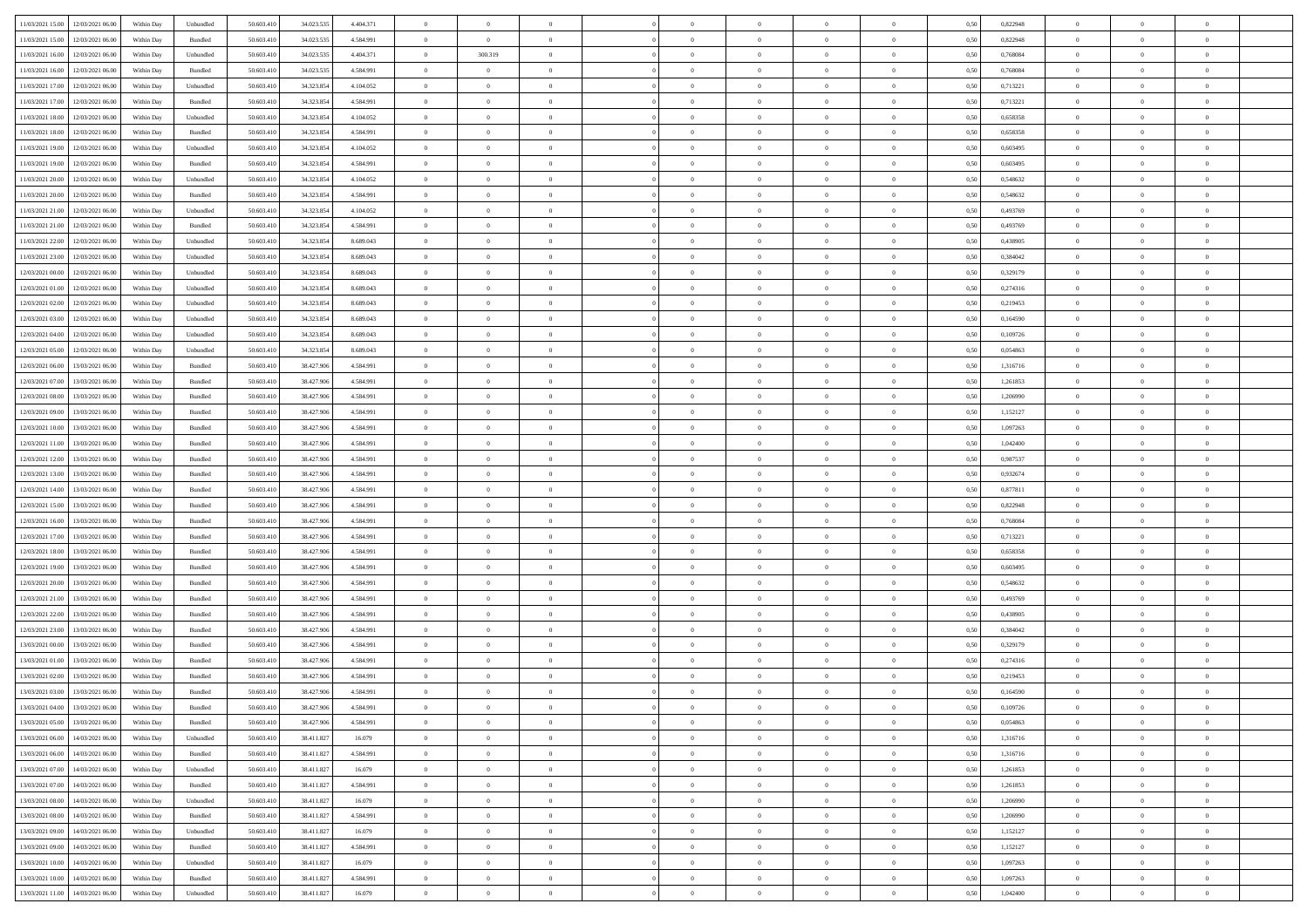| 13/03/2021 11:00 14/03/2021 06:00                                                                                              | Within Day | Bundled   | 50.603.410 | 38.411.827 | 4.584.991 | $\overline{0}$ | $\overline{0}$ |                | $\overline{0}$ | $\theta$       |                | $\theta$       | 0,50 | 1,042400 | $\theta$       | $\theta$       | $\overline{0}$ |  |
|--------------------------------------------------------------------------------------------------------------------------------|------------|-----------|------------|------------|-----------|----------------|----------------|----------------|----------------|----------------|----------------|----------------|------|----------|----------------|----------------|----------------|--|
|                                                                                                                                |            |           |            |            |           |                |                |                |                |                |                |                |      |          |                |                |                |  |
| 13/03/2021 12:00<br>14/03/2021 06:00                                                                                           | Within Day | Bundled   | 50.603.41  | 38.411.827 | 4.584.991 | $\bf{0}$       | $\bf{0}$       | $\bf{0}$       | $\bf{0}$       | $\overline{0}$ | $\overline{0}$ | $\bf{0}$       | 0,50 | 0,987537 | $\,$ 0 $\,$    | $\bf{0}$       | $\overline{0}$ |  |
| 13/03/2021 12:00<br>14/03/2021 06:00                                                                                           | Within Day | Unbundled | 50.603.41  | 38.411.827 | 16.079    | $\overline{0}$ | $\bf{0}$       | $\overline{0}$ | $\bf{0}$       | $\bf{0}$       | $\overline{0}$ | $\bf{0}$       | 0.50 | 0.987537 | $\bf{0}$       | $\overline{0}$ | $\bf{0}$       |  |
| 13/03/2021 13:00<br>14/03/2021 06:00                                                                                           | Within Day | Unbundled | 50.603.410 | 38.411.827 | 16.079    | $\overline{0}$ | $\overline{0}$ | $\overline{0}$ | $\overline{0}$ | $\theta$       | $\overline{0}$ | $\bf{0}$       | 0,50 | 0,932674 | $\theta$       | $\,$ 0 $\,$    | $\overline{0}$ |  |
| 13/03/2021 13:00<br>14/03/2021 06:00                                                                                           | Within Day | Bundled   | 50.603.41  | 38.411.827 | 4.584.991 | $\bf{0}$       | $\overline{0}$ | $\bf{0}$       | $\overline{0}$ | $\bf{0}$       | $\overline{0}$ | $\bf{0}$       | 0,50 | 0,932674 | $\,$ 0 $\,$    | $\bf{0}$       | $\overline{0}$ |  |
| 13/03/2021 14:00<br>14/03/2021 06:00                                                                                           | Within Day | Unbundled | 50.603.41  | 38.411.827 | 16.079    | $\overline{0}$ | $\bf{0}$       | $\overline{0}$ | $\bf{0}$       | $\overline{0}$ | $\overline{0}$ | $\bf{0}$       | 0.50 | 0.877811 | $\,$ 0 $\,$    | $\theta$       | $\overline{0}$ |  |
|                                                                                                                                |            |           |            |            |           | $\overline{0}$ |                | $\overline{0}$ | $\overline{0}$ | $\overline{0}$ | $\overline{0}$ |                |      |          |                | $\theta$       |                |  |
| 13/03/2021 14:00<br>14/03/2021 06:00                                                                                           | Within Day | Bundled   | 50.603.41  | 38.411.827 | 4.584.991 |                | $\bf{0}$       |                |                |                |                | $\bf{0}$       | 0,50 | 0,877811 | $\,$ 0 $\,$    |                | $\overline{0}$ |  |
| 13/03/2021 15:00<br>14/03/2021 06:00                                                                                           | Within Day | Unbundled | 50.603.41  | 38.411.82  | 16.079    | $\bf{0}$       | $\bf{0}$       | $\bf{0}$       | $\overline{0}$ | $\overline{0}$ | $\overline{0}$ | $\bf{0}$       | 0,50 | 0,822948 | $\,$ 0 $\,$    | $\bf{0}$       | $\overline{0}$ |  |
| 13/03/2021 15:00<br>14/03/2021 06:00                                                                                           | Within Day | Bundled   | 50.603.41  | 38.411.827 | 4.584.991 | $\overline{0}$ | $\bf{0}$       | $\overline{0}$ | $\bf{0}$       | $\overline{0}$ | $\overline{0}$ | $\bf{0}$       | 0.50 | 0.822948 | $\bf{0}$       | $\overline{0}$ | $\bf{0}$       |  |
| 13/03/2021 16:00<br>14/03/2021 06:00                                                                                           | Within Day | Unbundled | 50.603.410 | 38.411.827 | 16.079    | $\bf{0}$       | $\bf{0}$       | $\overline{0}$ | $\overline{0}$ | $\overline{0}$ | $\overline{0}$ | $\bf{0}$       | 0,50 | 0,768084 | $\,$ 0 $\,$    | $\,$ 0 $\,$    | $\overline{0}$ |  |
| 13/03/2021 16:00<br>14/03/2021 06:00                                                                                           | Within Day | Bundled   | 50.603.41  | 38.411.827 | 4.584.991 | $\bf{0}$       | $\bf{0}$       | $\bf{0}$       | $\bf{0}$       | $\overline{0}$ | $\overline{0}$ | $\bf{0}$       | 0,50 | 0,768084 | $\,$ 0 $\,$    | $\bf{0}$       | $\overline{0}$ |  |
| 13/03/2021 17:00<br>14/03/2021 06:00                                                                                           | Within Day | Unbundled | 50.603.41  | 38.411.827 | 16.079    | $\overline{0}$ | $\bf{0}$       | $\overline{0}$ | $\overline{0}$ | $\overline{0}$ | $\overline{0}$ | $\bf{0}$       | 0.50 | 0,713221 | $\bf{0}$       | $\,$ 0 $\,$    | $\,$ 0         |  |
| 13/03/2021 17:00<br>14/03/2021 06:00                                                                                           | Within Day | Bundled   | 50.603.41  | 38.411.827 | 4.584.991 | $\overline{0}$ | $\bf{0}$       | $\overline{0}$ | $\theta$       | $\theta$       | $\overline{0}$ | $\bf{0}$       | 0,50 | 0,713221 | $\,$ 0 $\,$    | $\,$ 0 $\,$    | $\overline{0}$ |  |
|                                                                                                                                |            |           |            |            |           |                | $\overline{0}$ |                |                |                | $\overline{0}$ |                |      |          | $\,$ 0 $\,$    | $\bf{0}$       | $\overline{0}$ |  |
| 13/03/2021 18:00<br>14/03/2021 06:00                                                                                           | Within Day | Unbundled | 50.603.41  | 38.411.827 | 16.079    | $\bf{0}$       |                | $\bf{0}$       | $\bf{0}$       | $\bf{0}$       |                | $\bf{0}$       | 0,50 | 0,658358 |                |                |                |  |
| 13/03/2021 18:00<br>14/03/2021 06:00                                                                                           | Within Day | Bundled   | 50.603.41  | 38.411.827 | 4.584.991 | $\overline{0}$ | $\bf{0}$       | $\overline{0}$ | $\bf{0}$       | $\overline{0}$ | $\overline{0}$ | $\bf{0}$       | 0.50 | 0.658358 | $\,$ 0 $\,$    | $\theta$       | $\overline{0}$ |  |
| 13/03/2021 19:00<br>14/03/2021 06:00                                                                                           | Within Day | Unbundled | 50.603.410 | 38.411.827 | 16.079    | $\overline{0}$ | $\bf{0}$       | $\overline{0}$ | $\overline{0}$ | $\overline{0}$ | $\overline{0}$ | $\bf{0}$       | 0,50 | 0,603495 | $\theta$       | $\theta$       | $\overline{0}$ |  |
| 13/03/2021 19:00<br>14/03/2021 06:00                                                                                           | Within Day | Bundled   | 50.603.41  | 38.411.827 | 4.584.991 | $\bf{0}$       | $\bf{0}$       | $\bf{0}$       | $\overline{0}$ | $\overline{0}$ | $\overline{0}$ | $\bf{0}$       | 0,50 | 0,603495 | $\,$ 0 $\,$    | $\bf{0}$       | $\overline{0}$ |  |
| 13/03/2021 20:00<br>14/03/2021 06:00                                                                                           | Within Day | Unbundled | 50,603.41  | 38.411.82  | 16.079    | $\overline{0}$ | $\bf{0}$       | $\overline{0}$ | $\bf{0}$       | $\overline{0}$ | $\overline{0}$ | $\bf{0}$       | 0.50 | 0.548632 | $\bf{0}$       | $\overline{0}$ | $\bf{0}$       |  |
| 13/03/2021 20:00<br>14/03/2021 06:00                                                                                           | Within Day | Bundled   | 50.603.410 | 38.411.827 | 4.584.991 | $\bf{0}$       | $\bf{0}$       | $\overline{0}$ | $\overline{0}$ | $\overline{0}$ | $\overline{0}$ | $\bf{0}$       | 0,50 | 0,548632 | $\,$ 0 $\,$    | $\bf{0}$       | $\overline{0}$ |  |
| 13/03/2021 21:00<br>14/03/2021 06:00                                                                                           | Within Day | Unbundled | 50.603.41  | 38.411.827 | 16.079    | $\bf{0}$       | $\bf{0}$       | $\bf{0}$       | $\bf{0}$       | $\overline{0}$ | $\overline{0}$ | $\bf{0}$       | 0,50 | 0,493769 | $\,$ 0 $\,$    | $\bf{0}$       | $\overline{0}$ |  |
| 13/03/2021 21:00<br>14/03/2021 06:00                                                                                           | Within Day | Bundled   | 50,603.41  | 38.411.827 | 4.584.991 | $\overline{0}$ | $\bf{0}$       | $\overline{0}$ | $\overline{0}$ | $\bf{0}$       | $\overline{0}$ | $\bf{0}$       | 0.50 | 0.493769 | $\bf{0}$       | $\,$ 0 $\,$    | $\,$ 0         |  |
|                                                                                                                                |            |           |            |            |           |                |                |                |                |                |                |                |      |          |                |                |                |  |
| 13/03/2021 22:00<br>14/03/2021 06:00                                                                                           | Within Day | Bundled   | 50.603.41  | 38.411.827 | 4.584.991 | $\overline{0}$ | $\overline{0}$ | $\overline{0}$ | $\overline{0}$ | $\theta$       | $\overline{0}$ | $\bf{0}$       | 0,50 | 0,438905 | $\theta$       | $\theta$       | $\overline{0}$ |  |
| 13/03/2021 22:00<br>14/03/2021 06:00                                                                                           | Within Day | Unbundled | 50.603.41  | 38.411.827 | 16.079    | $\bf{0}$       | $\bf{0}$       | $\bf{0}$       | $\bf{0}$       | $\overline{0}$ | $\overline{0}$ | $\bf{0}$       | 0,50 | 0,438905 | $\,$ 0 $\,$    | $\bf{0}$       | $\overline{0}$ |  |
| 13/03/2021 23:00<br>14/03/2021 06:00                                                                                           | Within Day | Unbundled | 50.603.41  | 38.411.827 | 16.079    | $\overline{0}$ | $\bf{0}$       | $\overline{0}$ | $\bf{0}$       | $\overline{0}$ | $\overline{0}$ | $\bf{0}$       | 0.50 | 0.384042 | $\,$ 0 $\,$    | $\overline{0}$ | $\overline{0}$ |  |
| 13/03/2021 23:00<br>14/03/2021 06:00                                                                                           | Within Day | Bundled   | 50.603.41  | 38.411.827 | 4.584.991 | $\overline{0}$ | $\overline{0}$ | $\overline{0}$ | $\overline{0}$ | $\overline{0}$ | $\overline{0}$ | $\bf{0}$       | 0,50 | 0,384042 | $\,$ 0 $\,$    | $\theta$       | $\overline{0}$ |  |
| 14/03/2021 00:00<br>14/03/2021 06.00                                                                                           | Within Day | Unbundled | 50.603.41  | 38.411.827 | 16.079    | $\bf{0}$       | $\overline{0}$ | $\bf{0}$       | $\overline{0}$ | $\overline{0}$ | $\overline{0}$ | $\bf{0}$       | 0,50 | 0,329179 | $\,$ 0 $\,$    | $\bf{0}$       | $\overline{0}$ |  |
| 14/03/2021 00:00<br>14/03/2021 06:00                                                                                           | Within Day | Bundled   | 50,603.41  | 38.411.827 | 4.584.991 | $\overline{0}$ | $\bf{0}$       | $\overline{0}$ | $\bf{0}$       | $\overline{0}$ | $\overline{0}$ | $\bf{0}$       | 0.50 | 0,329179 | $\bf{0}$       | $\overline{0}$ | $\bf{0}$       |  |
| 14/03/2021 01:00<br>14/03/2021 06:00                                                                                           | Within Day | Unbundled | 50.603.410 | 38.411.827 | 16.079    | $\overline{0}$ | $\bf{0}$       | $\overline{0}$ | $\overline{0}$ | $\overline{0}$ | $\overline{0}$ | $\bf{0}$       | 0,50 | 0,274316 | $\,$ 0 $\,$    | $\,$ 0 $\,$    | $\overline{0}$ |  |
| 14/03/2021 01:00<br>14/03/2021 06:00                                                                                           | Within Day | Bundled   | 50.603.41  | 38.411.827 | 4.584.991 | $\bf{0}$       | $\bf{0}$       | $\bf{0}$       | $\bf{0}$       | $\overline{0}$ | $\overline{0}$ | $\bf{0}$       | 0,50 | 0,274316 | $\,$ 0 $\,$    | $\bf{0}$       | $\overline{0}$ |  |
|                                                                                                                                |            |           |            |            |           |                |                |                |                |                |                |                |      |          |                |                |                |  |
| 14/03/2021 02:00<br>14/03/2021 06:00                                                                                           | Within Day | Unbundled | 50.603.41  | 38.411.827 | 16.079    | $\overline{0}$ | $\bf{0}$       | $\overline{0}$ | $\bf{0}$       | $\bf{0}$       | $\overline{0}$ | $\bf{0}$       | 0.50 | 0,219453 | $\bf{0}$       | $\,$ 0 $\,$    | $\,$ 0         |  |
| 14/03/2021 02:00<br>14/03/2021 06:00                                                                                           | Within Day | Bundled   | 50.603.41  | 38.411.827 | 4.584.991 | $\overline{0}$ | $\overline{0}$ | $\overline{0}$ | $\overline{0}$ | $\overline{0}$ | $\overline{0}$ | $\bf{0}$       | 0.50 | 0,219453 | $\theta$       | $\theta$       | $\overline{0}$ |  |
| 14/03/2021 03:00<br>14/03/2021 06:00                                                                                           | Within Day | Unbundled | 50.603.41  | 38.411.827 | 16.079    | $\bf{0}$       | $\bf{0}$       | $\bf{0}$       | $\bf{0}$       | $\overline{0}$ | $\overline{0}$ | $\bf{0}$       | 0,50 | 0,164590 | $\,$ 0 $\,$    | $\bf{0}$       | $\overline{0}$ |  |
| 14/03/2021 03:00<br>14/03/2021 06:00                                                                                           | Within Day | Bundled   | 50,603.41  | 38.411.827 | 4.584.991 | $\overline{0}$ | $\bf{0}$       | $\overline{0}$ | $\bf{0}$       | $\overline{0}$ | $\overline{0}$ | $\bf{0}$       | 0.50 | 0.164590 | $\,$ 0 $\,$    | $\bf{0}$       | $\overline{0}$ |  |
| 14/03/2021 04:00<br>14/03/2021 06:00                                                                                           | Within Dav | Unbundled | 50.603.41  | 38.411.827 | 16.079    | $\overline{0}$ | $\overline{0}$ | $\overline{0}$ | $\overline{0}$ | $\overline{0}$ | $\overline{0}$ | $\bf{0}$       | 0.50 | 0,109726 | $\theta$       | $\theta$       | $\overline{0}$ |  |
| 14/03/2021 04:00<br>14/03/2021 06:00                                                                                           | Within Day | Bundled   | 50.603.41  | 38.411.827 | 4.584.991 | $\bf{0}$       | $\bf{0}$       | $\bf{0}$       | $\bf{0}$       | $\overline{0}$ | $\overline{0}$ | $\bf{0}$       | 0,50 | 0,109726 | $\,$ 0 $\,$    | $\bf{0}$       | $\overline{0}$ |  |
| 14/03/2021 05:00<br>14/03/2021 06:00                                                                                           | Within Day | Unbundled | 50,603.41  | 38.411.827 | 16.079    | $\overline{0}$ | $\bf{0}$       | $\overline{0}$ | $\bf{0}$       | $\overline{0}$ | $\overline{0}$ | $\bf{0}$       | 0.50 | 0.054863 | $\bf{0}$       | $\overline{0}$ | $\bf{0}$       |  |
| 14/03/2021 05:00<br>14/03/2021 06:00                                                                                           | Within Day | Bundled   | 50.603.41  | 38.411.827 | 4.584.991 | $\overline{0}$ | $\overline{0}$ | $\overline{0}$ | $\overline{0}$ | $\overline{0}$ | $\overline{0}$ | $\bf{0}$       | 0.50 | 0,054863 | $\theta$       | $\theta$       | $\overline{0}$ |  |
| 15/03/2021 06:00                                                                                                               | Within Day | Unbundled | 50.603.41  | 38.411.825 | 16.081    | $\bf{0}$       | $\bf{0}$       | $\bf{0}$       | $\bf{0}$       | $\overline{0}$ | $\overline{0}$ | $\bf{0}$       | 0,50 | 1,316716 | $\,$ 0 $\,$    | $\bf{0}$       | $\overline{0}$ |  |
| 14/03/2021 06:00                                                                                                               |            |           |            |            |           |                |                |                |                |                |                |                |      |          |                |                |                |  |
| 14/03/2021 06:00<br>15/03/2021 06:00                                                                                           | Within Day | Bundled   | 50,603.41  | 38.411.825 | 4.584.991 | $\overline{0}$ | $\bf{0}$       | $\overline{0}$ | $\overline{0}$ | $\bf{0}$       | $\overline{0}$ | $\bf{0}$       | 0.50 | 1.316716 | $\,$ 0 $\,$    | $\,$ 0 $\,$    | $\,$ 0         |  |
| 14/03/2021 07:00<br>15/03/2021 06:00                                                                                           | Within Day | Bundled   | 50.603.41  | 38.411.825 | 4.584.991 | $\overline{0}$ | $\overline{0}$ | $\overline{0}$ | $\overline{0}$ | $\overline{0}$ | $\overline{0}$ | $\bf{0}$       | 0.50 | 1,261853 | $\theta$       | $\theta$       | $\overline{0}$ |  |
| 14/03/2021 07:00<br>15/03/2021 06:00                                                                                           | Within Day | Unbundled | 50.603.41  | 38.411.825 | 16.081    | $\bf{0}$       | $\bf{0}$       | $\bf{0}$       | $\bf{0}$       | $\overline{0}$ | $\overline{0}$ | $\bf{0}$       | 0,50 | 1,261853 | $\,$ 0 $\,$    | $\bf{0}$       | $\overline{0}$ |  |
| 14/03/2021 08:00<br>15/03/2021 06:00                                                                                           | Within Day | Unbundled | 50.603.41  | 38.411.825 | 16.081    | $\overline{0}$ | $\overline{0}$ | $\overline{0}$ | $\bf{0}$       | $\overline{0}$ | $\overline{0}$ | $\bf{0}$       | 0.50 | 1.206990 | $\bf{0}$       | $\theta$       | $\overline{0}$ |  |
| 14/03/2021 08:00<br>15/03/2021 06:00                                                                                           | Within Day | Bundled   | 50.603.41  | 38.411.825 | 4.584.991 | $\overline{0}$ | $\overline{0}$ | $\overline{0}$ | $\theta$       | $\theta$       | $\overline{0}$ | $\overline{0}$ | 0.50 | 1.206990 | $\theta$       | $\theta$       | $\overline{0}$ |  |
| 14/03/2021 09:00<br>15/03/2021 06:00                                                                                           | Within Day | Unbundled | 50.603.41  | 38.411.825 | 16.081    | $\bf{0}$       | $\bf{0}$       | $\bf{0}$       | $\bf{0}$       | $\bf{0}$       | $\overline{0}$ | $\bf{0}$       | 0,50 | 1,152127 | $\overline{0}$ | $\overline{0}$ | $\overline{0}$ |  |
| $\begin{tabular}{ c c c c c } \hline & \multicolumn{1}{ c }{14/03/2021} & 09.00 & 15/03/2021} & 06.00 \\ \hline \end{tabular}$ | Within Day | Bundled   | 50.603.410 | 38.411.825 | 4.584.991 | $\bf{0}$       | $\theta$       |                | $\overline{0}$ | $\Omega$       |                |                | 0,50 | 1,152127 | $\bf{0}$       | $\bf{0}$       |                |  |
| 14/03/2021 11:00 15/03/2021 06:00                                                                                              | Within Day | Unbundled | 50.603.410 | 38.411.825 | 16.081    | $\overline{0}$ | $\overline{0}$ | $\overline{0}$ | $\overline{0}$ | $\overline{0}$ | $\overline{0}$ | $\bf{0}$       | 0,50 | 1,042400 | $\theta$       | $\overline{0}$ | $\overline{0}$ |  |
|                                                                                                                                |            |           |            |            |           |                |                |                |                |                |                |                |      |          |                |                |                |  |
| 14/03/2021 11:00<br>15/03/2021 06:00                                                                                           | Within Day | Bundled   | 50.603.41  | 38.411.825 | 4.584.991 | $\overline{0}$ | $\bf{0}$       | $\overline{0}$ | $\overline{0}$ | $\bf{0}$       | $\overline{0}$ | $\bf{0}$       | 0,50 | 1,042400 | $\bf{0}$       | $\overline{0}$ | $\bf{0}$       |  |
| 14/03/2021 12:00 15/03/2021 06:00                                                                                              | Within Day | Unbundled | 50,603.410 | 38.411.825 | 16.081    | $\overline{0}$ | $\overline{0}$ | $\overline{0}$ | $\overline{0}$ | $\mathbf{0}$   | $\overline{0}$ | $\,$ 0 $\,$    | 0.50 | 0.987537 | $\overline{0}$ | $\bf{0}$       | $\bf{0}$       |  |
| 14/03/2021 12:00 15/03/2021 06:00                                                                                              | Within Day | Bundled   | 50.603.410 | 38.411.825 | 4.584.991 | $\overline{0}$ | $\overline{0}$ | $\overline{0}$ | $\overline{0}$ | $\overline{0}$ | $\overline{0}$ | $\bf{0}$       | 0,50 | 0,987537 | $\overline{0}$ | $\theta$       | $\overline{0}$ |  |
| 14/03/2021 13:00<br>15/03/2021 06:00                                                                                           | Within Day | Unbundled | 50.603.41  | 38.411.825 | 16.081    | $\overline{0}$ | $\bf{0}$       | $\overline{0}$ | $\overline{0}$ | $\bf{0}$       | $\overline{0}$ | $\bf{0}$       | 0,50 | 0,932674 | $\bf{0}$       | $\overline{0}$ | $\overline{0}$ |  |
| 14/03/2021 13:00<br>15/03/2021 06:00                                                                                           | Within Day | Bundled   | 50.603.410 | 38.411.825 | 4.584.991 | $\overline{0}$ | $\bf{0}$       | $\overline{0}$ | $\overline{0}$ | $\bf{0}$       | $\overline{0}$ | $\bf{0}$       | 0.50 | 0.932674 | $\,$ 0 $\,$    | $\overline{0}$ | $\,$ 0         |  |
| 14/03/2021 14:00<br>15/03/2021 06:00                                                                                           | Within Dav | Unbundled | 50.603.410 | 38.411.825 | 16.081    | $\overline{0}$ | $\overline{0}$ | $\overline{0}$ | $\overline{0}$ | $\overline{0}$ | $\overline{0}$ | $\bf{0}$       | 0,50 | 0,877811 | $\overline{0}$ | $\theta$       | $\overline{0}$ |  |
| 14/03/2021 14:00<br>15/03/2021 06:00                                                                                           | Within Day | Bundled   | 50.603.41  | 38.411.825 | 4.584.991 | $\overline{0}$ | $\overline{0}$ | $\overline{0}$ | $\overline{0}$ | $\overline{0}$ | $\overline{0}$ | $\bf{0}$       | 0,50 | 0,877811 | $\bf{0}$       | $\overline{0}$ | $\,$ 0         |  |
|                                                                                                                                |            | Unbundled | 50,603.410 |            | 16.081    |                | $\overline{0}$ |                |                |                | $\overline{0}$ |                | 0.50 | 0.822948 |                |                | $\,$ 0         |  |
| 14/03/2021 15:00<br>15/03/2021 06:00                                                                                           | Within Day |           |            | 38.411.825 |           | $\overline{0}$ |                | $\overline{0}$ | $\overline{0}$ | $\overline{0}$ |                | $\bf{0}$       |      |          | $\mathbf{0}$   | $\bf{0}$       |                |  |
| 14/03/2021 15:00 15/03/2021 06:00                                                                                              | Within Dav | Bundled   | 50.603.410 | 38.411.825 | 4.584.991 | $\overline{0}$ | $\overline{0}$ | $\overline{0}$ | $\overline{0}$ | $\overline{0}$ | $\overline{0}$ | $\bf{0}$       | 0,50 | 0,822948 | $\overline{0}$ | $\overline{0}$ | $\overline{0}$ |  |
| 14/03/2021 16:00<br>15/03/2021 06:00                                                                                           | Within Day | Unbundled | 50.603.41  | 38.411.825 | 16.081    | $\overline{0}$ | $\bf{0}$       | $\overline{0}$ | $\overline{0}$ | $\overline{0}$ | $\overline{0}$ | $\bf{0}$       | 0,50 | 0,768084 | $\bf{0}$       | $\overline{0}$ | $\bf{0}$       |  |
| 14/03/2021 16:00 15/03/2021 06:00                                                                                              | Within Day | Bundled   | 50.603.410 | 38.411.825 | 4.584.991 | $\overline{0}$ | $\bf{0}$       | $\overline{0}$ | $\overline{0}$ | $\,$ 0 $\,$    | $\overline{0}$ | $\,$ 0 $\,$    | 0,50 | 0,768084 | $\overline{0}$ | $\,$ 0 $\,$    | $\,$ 0 $\,$    |  |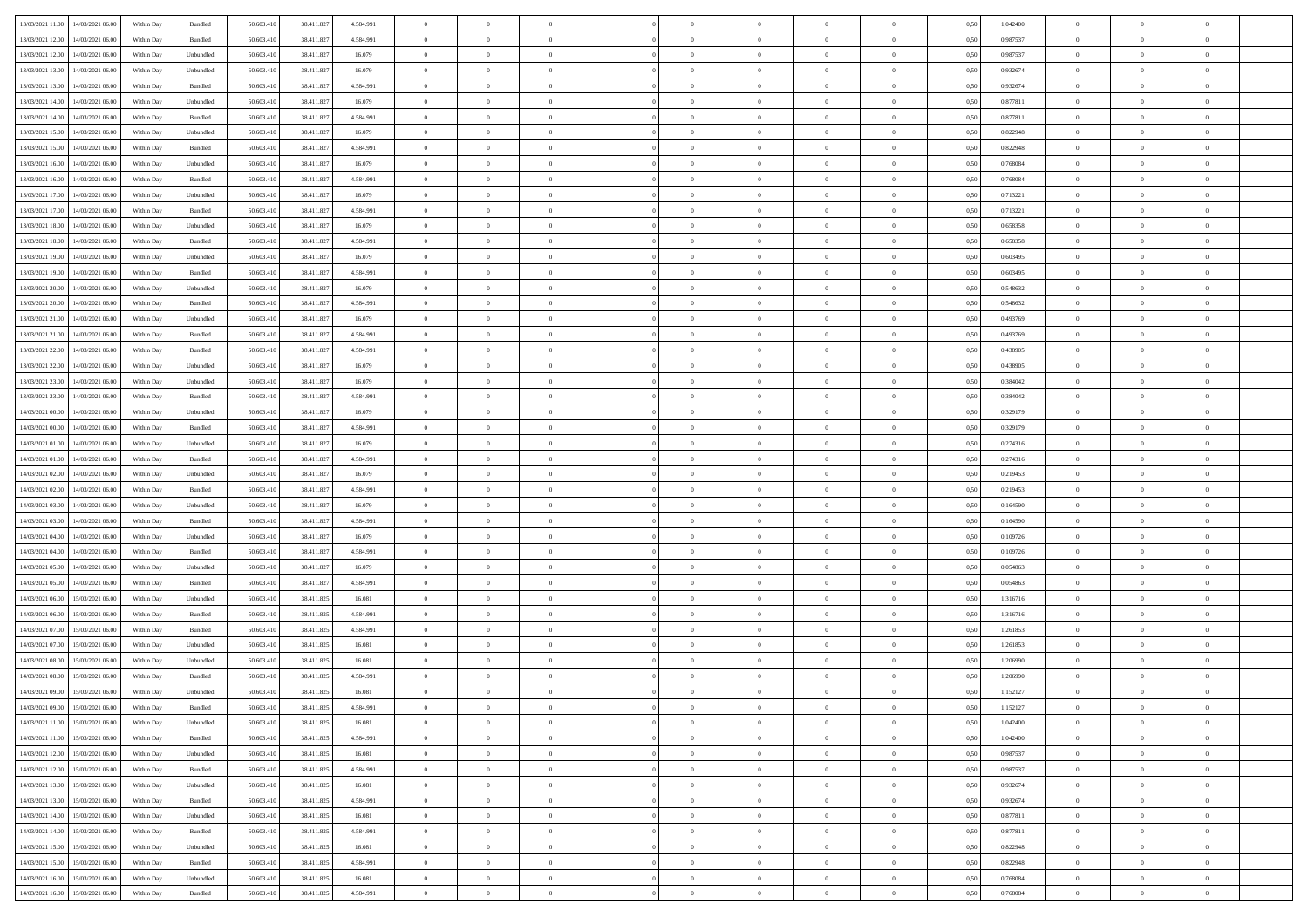| 14/03/2021 17:00 15/03/2021 06:00                                                                 | Within Day | Unbundled         | 50.603.410 | 38.411.825 | 16.081    | $\overline{0}$ | $\theta$         |                | $\overline{0}$ | $\theta$       |                | $\theta$       | 0,50 | 0,713221 | $\theta$       | $\theta$       | $\overline{0}$ |  |
|---------------------------------------------------------------------------------------------------|------------|-------------------|------------|------------|-----------|----------------|------------------|----------------|----------------|----------------|----------------|----------------|------|----------|----------------|----------------|----------------|--|
|                                                                                                   |            |                   |            |            |           |                |                  |                |                |                |                |                |      |          |                |                |                |  |
| 14/03/2021 17:00<br>15/03/2021 06:00                                                              | Within Day | Bundled           | 50.603.41  | 38.411.825 | 4.584.991 | $\bf{0}$       | $\bf{0}$         | $\bf{0}$       | $\bf{0}$       | $\overline{0}$ | $\overline{0}$ | $\bf{0}$       | 0,50 | 0,713221 | $\,$ 0 $\,$    | $\bf{0}$       | $\overline{0}$ |  |
| 14/03/2021 18:00<br>15/03/2021 06:00                                                              | Within Day | Bundled           | 50.603.41  | 38.411.825 | 4.584.991 | $\overline{0}$ | $\bf{0}$         | $\overline{0}$ | $\overline{0}$ | $\overline{0}$ | $\overline{0}$ | $\bf{0}$       | 0.50 | 0.658358 | $\bf{0}$       | $\overline{0}$ | $\bf{0}$       |  |
| 14/03/2021 18:00<br>15/03/2021 06:00                                                              | Within Day | Unbundled         | 50.603.41  | 38.411.825 | 16.081    | $\overline{0}$ | $\overline{0}$   | $\overline{0}$ | $\overline{0}$ | $\theta$       | $\overline{0}$ | $\bf{0}$       | 0,50 | 0,658358 | $\,$ 0 $\,$    | $\,$ 0 $\,$    | $\overline{0}$ |  |
| 14/03/2021 19:00<br>15/03/2021 06:00                                                              | Within Day | Unbundled         | 50.603.41  | 38.411.825 | 16.081    | $\bf{0}$       | $\bf{0}$         | $\bf{0}$       | $\overline{0}$ | $\bf{0}$       | $\overline{0}$ | $\bf{0}$       | 0,50 | 0,603495 | $\,$ 0 $\,$    | $\bf{0}$       | $\overline{0}$ |  |
| 14/03/2021 19:00<br>15/03/2021 06:00                                                              | Within Day | Bundled           | 50.603.41  | 38.411.825 | 4.584.991 | $\overline{0}$ | $\bf{0}$         | $\overline{0}$ | $\bf{0}$       | $\overline{0}$ | $\overline{0}$ | $\bf{0}$       | 0.50 | 0.603495 | $\,$ 0 $\,$    | $\overline{0}$ | $\overline{0}$ |  |
|                                                                                                   |            |                   |            |            |           | $\overline{0}$ |                  | $\overline{0}$ | $\overline{0}$ | $\overline{0}$ | $\overline{0}$ |                |      |          |                |                |                |  |
| 14/03/2021 20:00<br>15/03/2021 06:00                                                              | Within Day | Unbundled         | 50.603.41  | 38.411.825 | 16.081    |                | $\bf{0}$         |                |                |                |                | $\bf{0}$       | 0,50 | 0,548632 | $\,$ 0 $\,$    | $\bf{0}$       | $\overline{0}$ |  |
| 14/03/2021 20:00<br>15/03/2021 06:00                                                              | Within Day | Bundled           | 50.603.41  | 38.411.825 | 4.584.991 | $\bf{0}$       | $\bf{0}$         | $\bf{0}$       | $\bf{0}$       | $\overline{0}$ | $\overline{0}$ | $\bf{0}$       | 0,50 | 0,548632 | $\,$ 0 $\,$    | $\bf{0}$       | $\overline{0}$ |  |
| 14/03/2021 21:00<br>15/03/2021 06:00                                                              | Within Day | Unbundled         | 50,603.41  | 38.411.825 | 16.081    | $\overline{0}$ | $\bf{0}$         | $\overline{0}$ | $\bf{0}$       | $\bf{0}$       | $\overline{0}$ | $\bf{0}$       | 0.50 | 0.493769 | $\bf{0}$       | $\overline{0}$ | $\bf{0}$       |  |
| 14/03/2021 21:00<br>15/03/2021 06:00                                                              | Within Day | Bundled           | 50.603.410 | 38.411.825 | 4.584.991 | $\bf{0}$       | $\bf{0}$         | $\overline{0}$ | $\overline{0}$ | $\overline{0}$ | $\overline{0}$ | $\bf{0}$       | 0,50 | 0,493769 | $\,$ 0 $\,$    | $\,$ 0 $\,$    | $\overline{0}$ |  |
| 14/03/2021 22:00<br>15/03/2021 06:00                                                              | Within Day | Unbundled         | 50.603.41  | 38.411.825 | 16.081    | $\bf{0}$       | $\bf{0}$         | $\bf{0}$       | $\bf{0}$       | $\overline{0}$ | $\overline{0}$ | $\bf{0}$       | 0,50 | 0,438905 | $\,$ 0 $\,$    | $\bf{0}$       | $\overline{0}$ |  |
| 14/03/2021 22:00<br>15/03/2021 06:00                                                              | Within Day | Bundled           | 50.603.41  | 38.411.825 | 4.584.991 | $\overline{0}$ | $\bf{0}$         | $\overline{0}$ | $\overline{0}$ | $\overline{0}$ | $\overline{0}$ | $\bf{0}$       | 0.50 | 0.438905 | $\bf{0}$       | $\,$ 0 $\,$    | $\,$ 0         |  |
| 14/03/2021 23:00<br>15/03/2021 06:00                                                              | Within Day | Unbundled         | 50.603.41  | 38.411.825 | 16.081    | $\overline{0}$ | $\bf{0}$         | $\overline{0}$ | $\theta$       | $\theta$       | $\overline{0}$ | $\bf{0}$       | 0,50 | 0,384042 | $\,$ 0 $\,$    | $\,$ 0 $\,$    | $\overline{0}$ |  |
|                                                                                                   |            |                   |            |            |           |                | $\bf{0}$         |                |                |                | $\overline{0}$ |                |      |          | $\,$ 0 $\,$    | $\bf{0}$       | $\overline{0}$ |  |
| 14/03/2021 23:00<br>15/03/2021 06:00                                                              | Within Day | Bundled           | 50.603.41  | 38.411.825 | 4.584.991 | $\bf{0}$       |                  | $\bf{0}$       | $\bf{0}$       | $\bf{0}$       |                | $\bf{0}$       | 0,50 | 0,384042 |                |                |                |  |
| 15/03/2021 00:00<br>15/03/2021 06:00                                                              | Within Day | Unbundled         | 50.603.41  | 38.411.825 | 16.081    | $\overline{0}$ | $\bf{0}$         | $\overline{0}$ | $\bf{0}$       | $\overline{0}$ | $\overline{0}$ | $\bf{0}$       | 0.50 | 0,329179 | $\bf{0}$       | $\overline{0}$ | $\overline{0}$ |  |
| 15/03/2021 00:00<br>15/03/2021 06:00                                                              | Within Day | Bundled           | 50.603.410 | 38.411.825 | 4.584.991 | $\overline{0}$ | $\bf{0}$         | $\overline{0}$ | $\overline{0}$ | $\overline{0}$ | $\overline{0}$ | $\bf{0}$       | 0,50 | 0,329179 | $\theta$       | $\theta$       | $\overline{0}$ |  |
| 15/03/2021 01:00<br>15/03/2021 06:00                                                              | Within Day | Unbundled         | 50.603.41  | 38.411.825 | 16.081    | $\bf{0}$       | $\bf{0}$         | $\bf{0}$       | $\overline{0}$ | $\overline{0}$ | $\overline{0}$ | $\bf{0}$       | 0,50 | 0,274316 | $\,$ 0 $\,$    | $\bf{0}$       | $\overline{0}$ |  |
| 15/03/2021 01:00<br>15/03/2021 06:00                                                              | Within Day | Bundled           | 50.603.41  | 38.411.825 | 4.584.991 | $\overline{0}$ | $\bf{0}$         | $\overline{0}$ | $\bf{0}$       | $\overline{0}$ | $\overline{0}$ | $\bf{0}$       | 0.50 | 0,274316 | $\bf{0}$       | $\overline{0}$ | $\bf{0}$       |  |
| 15/03/2021 02:00<br>15/03/2021 06:00                                                              | Within Day | Unbundled         | 50.603.410 | 38.411.825 | 16.081    | $\overline{0}$ | $\bf{0}$         | $\overline{0}$ | $\overline{0}$ | $\overline{0}$ | $\overline{0}$ | $\bf{0}$       | 0,50 | 0,219453 | $\,$ 0 $\,$    | $\bf{0}$       | $\overline{0}$ |  |
| 15/03/2021 02:00<br>15/03/2021 06:00                                                              | Within Day | Bundled           | 50.603.41  | 38.411.825 | 4.584.991 | $\bf{0}$       | $\bf{0}$         | $\bf{0}$       | $\bf{0}$       | $\overline{0}$ | $\overline{0}$ | $\bf{0}$       | 0,50 | 0,219453 | $\,$ 0 $\,$    | $\bf{0}$       | $\overline{0}$ |  |
| 15/03/2021 03:00<br>15/03/2021 06:00                                                              | Within Day | Unbundled         | 50.603.41  | 38.411.825 | 16.081    | $\overline{0}$ | $\bf{0}$         | $\overline{0}$ | $\overline{0}$ | $\overline{0}$ | $\overline{0}$ | $\bf{0}$       | 0.50 | 0.164590 | $\bf{0}$       | $\,$ 0 $\,$    | $\,$ 0         |  |
|                                                                                                   |            |                   |            |            |           |                |                  |                |                |                |                |                |      |          |                |                |                |  |
| 15/03/2021 03:00<br>15/03/2021 06:00                                                              | Within Day | Bundled           | 50.603.41  | 38.411.825 | 4.584.991 | $\overline{0}$ | $\overline{0}$   | $\overline{0}$ | $\overline{0}$ | $\theta$       | $\overline{0}$ | $\bf{0}$       | 0,50 | 0,164590 | $\theta$       | $\theta$       | $\overline{0}$ |  |
| 15/03/2021 04:00<br>15/03/2021 06:00                                                              | Within Day | Bundled           | 50.603.41  | 38.411.825 | 4.584.991 | $\bf{0}$       | $\bf{0}$         | $\bf{0}$       | $\bf{0}$       | $\overline{0}$ | $\overline{0}$ | $\bf{0}$       | 0,50 | 0,109726 | $\,$ 0 $\,$    | $\bf{0}$       | $\overline{0}$ |  |
| 15/03/2021 04:00<br>15/03/2021 06:00                                                              | Within Day | Unbundled         | 50.603.41  | 38.411.825 | 16.081    | $\overline{0}$ | $\bf{0}$         | $\overline{0}$ | $\bf{0}$       | $\overline{0}$ | $\overline{0}$ | $\bf{0}$       | 0.50 | 0.109726 | $\bf{0}$       | $\overline{0}$ | $\overline{0}$ |  |
| 15/03/2021 05:00<br>15/03/2021 06:00                                                              | Within Day | Unbundled         | 50.603.410 | 38.411.825 | 16.081    | $\overline{0}$ | $\bf{0}$         | $\overline{0}$ | $\overline{0}$ | $\overline{0}$ | $\overline{0}$ | $\bf{0}$       | 0,50 | 0,054863 | $\,$ 0 $\,$    | $\theta$       | $\overline{0}$ |  |
| 15/03/2021 05:00<br>15/03/2021 06:00                                                              | Within Day | Bundled           | 50.603.41  | 38.411.825 | 4.584.991 | $\bf{0}$       | $\overline{0}$   | $\bf{0}$       | $\bf{0}$       | $\overline{0}$ | $\overline{0}$ | $\bf{0}$       | 0,50 | 0,054863 | $\,$ 0 $\,$    | $\bf{0}$       | $\overline{0}$ |  |
| 15/03/2021 06:00<br>16/03/2021 06:00                                                              | Within Day | Unbundled         | 50,603.41  | 38.411.825 | 16.081    | $\overline{0}$ | $\bf{0}$         | $\overline{0}$ | $\bf{0}$       | $\overline{0}$ | $\overline{0}$ | $\bf{0}$       | 0.50 | 1.316716 | $\bf{0}$       | $\overline{0}$ | $\bf{0}$       |  |
| 15/03/2021 06:00<br>16/03/2021 06:00                                                              | Within Day | Bundled           | 50.603.410 | 38.411.825 | 4.584.991 | $\overline{0}$ | $\bf{0}$         | $\overline{0}$ | $\overline{0}$ | $\overline{0}$ | $\overline{0}$ | $\bf{0}$       | 0,50 | 1,316716 | $\,$ 0 $\,$    | $\overline{0}$ | $\overline{0}$ |  |
| 15/03/2021 07:00<br>16/03/2021 06:00                                                              | Within Day | Unbundled         | 50.603.41  | 38.411.825 | 16.081    | $\bf{0}$       | $\bf{0}$         | $\bf{0}$       | $\bf{0}$       | $\overline{0}$ | $\overline{0}$ | $\bf{0}$       | 0,50 | 1,261853 | $\,$ 0 $\,$    | $\bf{0}$       | $\overline{0}$ |  |
|                                                                                                   |            |                   |            |            |           |                |                  |                |                |                |                |                |      |          |                |                |                |  |
| 15/03/2021 07:00<br>16/03/2021 06:00                                                              | Within Day | Bundled           | 50.603.41  | 38.411.825 | 4.584.991 | $\overline{0}$ | $\bf{0}$         | $\overline{0}$ | $\overline{0}$ | $\overline{0}$ | $\overline{0}$ | $\bf{0}$       | 0.50 | 1.261853 | $\bf{0}$       | $\,$ 0 $\,$    | $\,$ 0         |  |
| 15/03/2021 08:00<br>16/03/2021 06:00                                                              | Within Day | Unbundled         | 50.603.41  | 38.411.825 | 16.081    | $\overline{0}$ | $\overline{0}$   | $\overline{0}$ | $\overline{0}$ | $\overline{0}$ | $\overline{0}$ | $\bf{0}$       | 0.50 | 1.206990 | $\theta$       | $\theta$       | $\overline{0}$ |  |
| 15/03/2021 08:00<br>16/03/2021 06:00                                                              | Within Day | Bundled           | 50.603.41  | 38.411.825 | 4.584.991 | $\bf{0}$       | $\bf{0}$         | $\bf{0}$       | $\bf{0}$       | $\overline{0}$ | $\overline{0}$ | $\bf{0}$       | 0,50 | 1,206990 | $\,$ 0 $\,$    | $\bf{0}$       | $\overline{0}$ |  |
| 15/03/2021 09:00<br>16/03/2021 06:00                                                              | Within Day | Unbundled         | 50.603.41  | 38.411.825 | 16.081    | $\overline{0}$ | $\bf{0}$         | $\overline{0}$ | $\bf{0}$       | $\overline{0}$ | $\overline{0}$ | $\bf{0}$       | 0.50 | 1,152127 | $\bf{0}$       | $\overline{0}$ | $\overline{0}$ |  |
| 15/03/2021 09:00<br>16/03/2021 06:00                                                              | Within Dav | Bundled           | 50.603.41  | 38.411.825 | 4.584.991 | $\overline{0}$ | $\overline{0}$   | $\overline{0}$ | $\overline{0}$ | $\overline{0}$ | $\overline{0}$ | $\bf{0}$       | 0.50 | 1,152127 | $\theta$       | $\theta$       | $\overline{0}$ |  |
| 15/03/2021 10:00<br>16/03/2021 06:00                                                              | Within Day | Unbundled         | 50.603.41  | 38.411.825 | 16.081    | $\bf{0}$       | $\bf{0}$         | $\bf{0}$       | $\bf{0}$       | $\overline{0}$ | $\overline{0}$ | $\bf{0}$       | 0,50 | 1,097263 | $\,$ 0 $\,$    | $\bf{0}$       | $\overline{0}$ |  |
| 15/03/2021 10:00<br>16/03/2021 06:00                                                              | Within Day | Bundled           | 50,603.41  | 38.411.825 | 4.584.991 | $\overline{0}$ | $\bf{0}$         | $\overline{0}$ | $\bf{0}$       | $\overline{0}$ | $\overline{0}$ | $\bf{0}$       | 0.50 | 1.097263 | $\bf{0}$       | $\overline{0}$ | $\bf{0}$       |  |
| 15/03/2021 11:00<br>16/03/2021 06:00                                                              | Within Day | Unbundled         | 50.603.41  | 38.411.825 | 16.081    | $\overline{0}$ | $\overline{0}$   | $\overline{0}$ | $\overline{0}$ | $\overline{0}$ | $\overline{0}$ | $\bf{0}$       | 0.50 | 1,042400 | $\theta$       | $\overline{0}$ | $\overline{0}$ |  |
| 16/03/2021 06:00                                                                                  | Within Day | Bundled           | 50.603.41  | 38.411.825 | 4.584.991 | $\bf{0}$       | $\bf{0}$         | $\bf{0}$       | $\bf{0}$       | $\overline{0}$ | $\overline{0}$ | $\bf{0}$       | 0,50 | 1,042400 | $\,$ 0 $\,$    | $\bf{0}$       | $\overline{0}$ |  |
| 15/03/2021 11:00                                                                                  |            |                   |            |            |           |                |                  |                |                |                |                |                |      |          |                |                |                |  |
| 15/03/2021 12:00<br>16/03/2021 06:00                                                              | Within Day | Unbundled         | 50.603.41  | 38.411.825 | 16.081    | $\overline{0}$ | $\bf{0}$         | $\overline{0}$ | $\overline{0}$ | $\bf{0}$       | $\overline{0}$ | $\bf{0}$       | 0.50 | 0.987537 | $\bf{0}$       | $\,$ 0 $\,$    | $\,$ 0         |  |
| 15/03/2021 12:00<br>16/03/2021 06:00                                                              | Within Day | Bundled           | 50.603.41  | 38.411.825 | 4.584.991 | $\overline{0}$ | $\overline{0}$   | $\overline{0}$ | $\overline{0}$ | $\overline{0}$ | $\overline{0}$ | $\bf{0}$       | 0.5( | 0,987537 | $\theta$       | $\theta$       | $\overline{0}$ |  |
| 15/03/2021 13:00<br>16/03/2021 06:00                                                              | Within Day | Unbundled         | 50.603.41  | 38.411.825 | 16.081    | $\bf{0}$       | $\bf{0}$         | $\bf{0}$       | $\overline{0}$ | $\overline{0}$ | $\overline{0}$ | $\bf{0}$       | 0,50 | 0,932674 | $\,$ 0 $\,$    | $\bf{0}$       | $\overline{0}$ |  |
| 15/03/2021 13:00<br>16/03/2021 06:00                                                              | Within Day | Bundled           | 50,603.41  | 38.411.825 | 4.584.991 | $\overline{0}$ | $\overline{0}$   | $\overline{0}$ | $\bf{0}$       | $\overline{0}$ | $\overline{0}$ | $\bf{0}$       | 0.50 | 0.932674 | $\bf{0}$       | $\overline{0}$ | $\overline{0}$ |  |
| 15/03/2021 14:00<br>16/03/2021 06:00                                                              | Within Dav | Bundled           | 50.603.41  | 38.411.82  | 4.584.991 | $\overline{0}$ | $\overline{0}$   | $\overline{0}$ | $\overline{0}$ | $\theta$       | $\overline{0}$ | $\overline{0}$ | 0.5( | 0,877811 | $\theta$       | $\theta$       | $\overline{0}$ |  |
| 15/03/2021 14:00<br>16/03/2021 06:00                                                              | Within Day | Unbundled         | 50.603.41  | 38.411.825 | 16.081    | $\bf{0}$       | $\bf{0}$         | $\bf{0}$       | $\bf{0}$       | $\overline{0}$ | $\overline{0}$ | $\bf{0}$       | 0,50 | 0,877811 | $\overline{0}$ | $\overline{0}$ | $\overline{0}$ |  |
| $\begin{array}{ c c c c c } \hline 15/03/2021 & 15.00 & 16/03/2021 & 06.00 \\ \hline \end{array}$ | Within Day | ${\sf Unbundred}$ | 50.603.410 | 38.411.825 | 16.081    | $\bf{0}$       | $\boldsymbol{0}$ |                | $\overline{0}$ | $\bf{0}$       |                |                | 0,50 | 0,822948 | $\bf{0}$       | $\bf{0}$       |                |  |
| 15/03/2021 15:00 16/03/2021 06:00                                                                 | Within Day | Bundled           | 50.603.410 | 38.411.825 | 4.584.991 | $\overline{0}$ | $\overline{0}$   | $\overline{0}$ | $\theta$       | $\overline{0}$ | $\overline{0}$ | $\bf{0}$       | 0,50 | 0,822948 | $\theta$       | $\overline{0}$ | $\overline{0}$ |  |
|                                                                                                   |            |                   |            |            |           |                |                  |                |                |                |                |                |      |          |                |                |                |  |
| 15/03/2021 16:00<br>16/03/2021 06:00                                                              | Within Day | Bundled           | 50.603.41  | 38.411.825 | 4.584.991 | $\overline{0}$ | $\bf{0}$         | $\overline{0}$ | $\overline{0}$ | $\bf{0}$       | $\overline{0}$ | $\bf{0}$       | 0,50 | 0,768084 | $\bf{0}$       | $\overline{0}$ | $\bf{0}$       |  |
| 15/03/2021 16:00 16/03/2021 06:00                                                                 | Within Day | Unbundled         | 50,603.410 | 38.411.825 | 16.081    | $\overline{0}$ | $\overline{0}$   | $\overline{0}$ | $\overline{0}$ | $\mathbf{0}$   | $\overline{0}$ | $\,$ 0 $\,$    | 0.50 | 0.768084 | $\overline{0}$ | $\bf{0}$       | $\bf{0}$       |  |
| 15/03/2021 17:00 16/03/2021 06:00                                                                 | Within Day | Bundled           | 50.603.410 | 38.411.825 | 4.584.991 | $\overline{0}$ | $\overline{0}$   | $\overline{0}$ | $\overline{0}$ | $\overline{0}$ | $\overline{0}$ | $\bf{0}$       | 0,50 | 0,713221 | $\overline{0}$ | $\theta$       | $\overline{0}$ |  |
| 15/03/2021 17:00<br>16/03/2021 06:00                                                              | Within Day | Unbundled         | 50.603.41  | 38.411.825 | 16.081    | $\overline{0}$ | $\bf{0}$         | $\overline{0}$ | $\overline{0}$ | $\bf{0}$       | $\overline{0}$ | $\bf{0}$       | 0,50 | 0,713221 | $\bf{0}$       | $\overline{0}$ | $\overline{0}$ |  |
| 15/03/2021 18:00<br>16/03/2021 06:00                                                              | Within Day | Bundled           | 50.603.410 | 38.411.825 | 4.584.991 | $\overline{0}$ | $\bf{0}$         | $\overline{0}$ | $\overline{0}$ | $\bf{0}$       | $\overline{0}$ | $\bf{0}$       | 0.50 | 0.658358 | $\,$ 0 $\,$    | $\overline{0}$ | $\,$ 0         |  |
| 15/03/2021 18:00<br>16/03/2021 06:00                                                              | Within Dav | Unbundled         | 50.603.410 | 38.411.825 | 16.081    | $\overline{0}$ | $\overline{0}$   | $\overline{0}$ | $\overline{0}$ | $\overline{0}$ | $\overline{0}$ | $\bf{0}$       | 0,50 | 0,658358 | $\overline{0}$ | $\theta$       | $\overline{0}$ |  |
| 15/03/2021 19:00<br>16/03/2021 06:00                                                              | Within Day | Bundled           | 50.603.41  | 38.411.825 | 4.584.991 | $\overline{0}$ | $\overline{0}$   | $\overline{0}$ | $\overline{0}$ | $\overline{0}$ | $\overline{0}$ | $\bf{0}$       | 0,50 | 0,603495 | $\bf{0}$       | $\overline{0}$ | $\,$ 0         |  |
|                                                                                                   |            | Unbundled         | 50,603.410 |            | 16.081    |                |                  |                |                |                | $\overline{0}$ |                | 0.50 | 0.603495 |                |                | $\,$ 0         |  |
| 15/03/2021 19:00<br>16/03/2021 06:00                                                              | Within Day |                   |            | 38.411.825 |           | $\overline{0}$ | $\bf{0}$         | $\overline{0}$ | $\overline{0}$ | $\overline{0}$ |                | $\bf{0}$       |      |          | $\mathbf{0}$   | $\bf{0}$       |                |  |
| 15/03/2021 20:00 16/03/2021 06:00                                                                 | Within Dav | Unbundled         | 50.603.410 | 38.411.825 | 16.081    | $\overline{0}$ | $\overline{0}$   | $\overline{0}$ | $\overline{0}$ | $\overline{0}$ | $\overline{0}$ | $\bf{0}$       | 0,50 | 0,548632 | $\overline{0}$ | $\theta$       | $\overline{0}$ |  |
| 15/03/2021 20:00<br>16/03/2021 06:00                                                              | Within Day | Bundled           | 50.603.41  | 38.411.825 | 4.584.991 | $\overline{0}$ | $\bf{0}$         | $\overline{0}$ | $\overline{0}$ | $\overline{0}$ | $\overline{0}$ | $\bf{0}$       | 0,50 | 0,548632 | $\bf{0}$       | $\overline{0}$ | $\bf{0}$       |  |
| 15/03/2021 21:00 16/03/2021 06:00                                                                 | Within Day | Unbundled         | 50.603.410 | 38.411.825 | 16.081    | $\,$ 0 $\,$    | $\bf{0}$         | $\overline{0}$ | $\overline{0}$ | $\,$ 0 $\,$    | $\overline{0}$ | $\,$ 0 $\,$    | 0,50 | 0,493769 | $\overline{0}$ | $\,$ 0 $\,$    | $\,$ 0 $\,$    |  |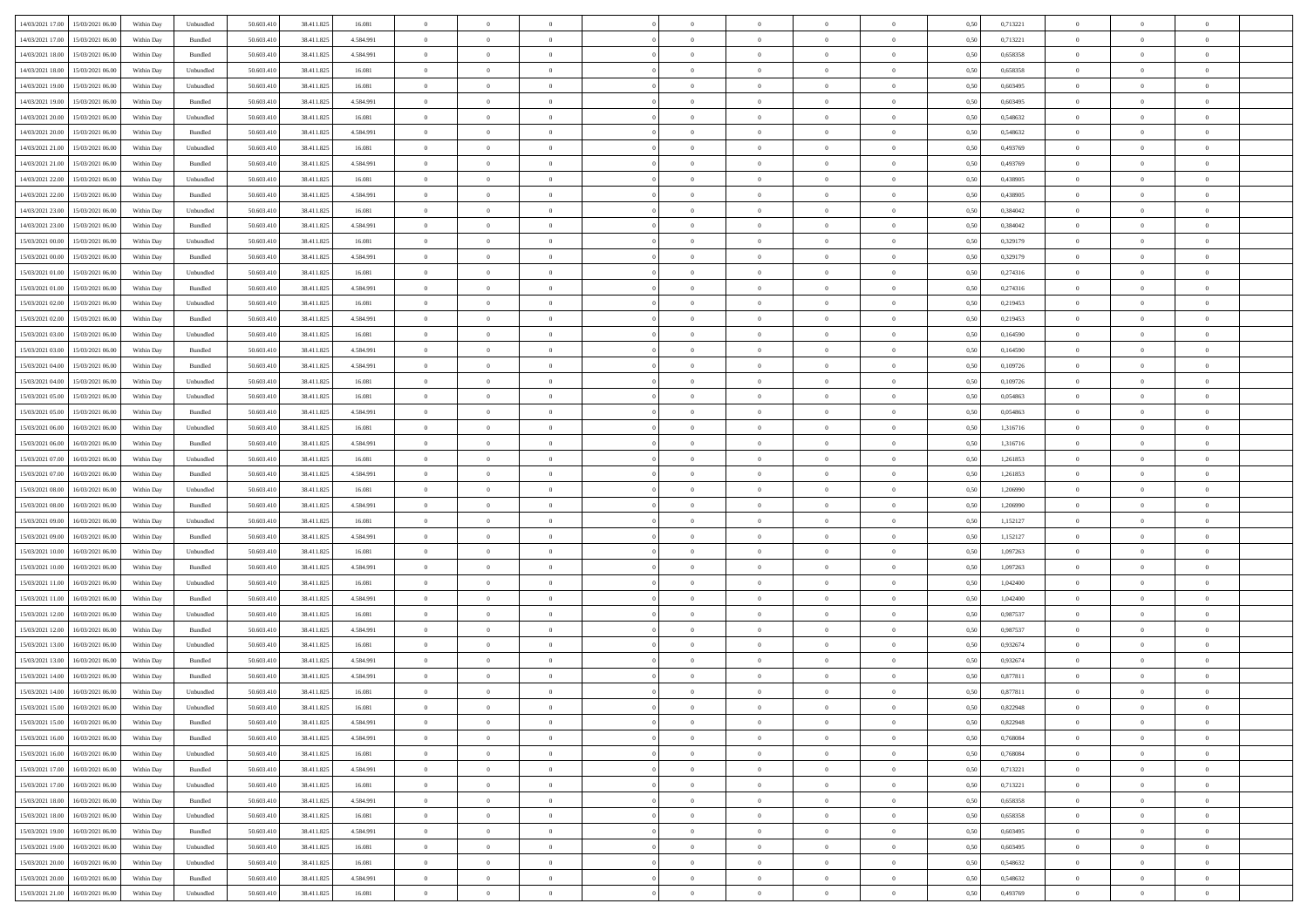| 15/03/2021 21:00<br>16/03/2021 06:00                                                              | Within Day | Bundled   | 50.603.410 | 38.411.825 | 4.584.991 | $\overline{0}$ | $\theta$       |                | $\overline{0}$ | $\theta$       |                | $\theta$       | 0,50 | 0,493769 | $\theta$       | $\theta$       | $\overline{0}$ |  |
|---------------------------------------------------------------------------------------------------|------------|-----------|------------|------------|-----------|----------------|----------------|----------------|----------------|----------------|----------------|----------------|------|----------|----------------|----------------|----------------|--|
|                                                                                                   |            |           |            |            |           |                |                |                |                |                |                |                |      |          |                |                |                |  |
| 15/03/2021 22:00<br>16/03/2021 06:00                                                              | Within Day | Unbundled | 50.603.41  | 38.411.825 | 16.081    | $\bf{0}$       | $\bf{0}$       | $\bf{0}$       | $\bf{0}$       | $\overline{0}$ | $\overline{0}$ | $\bf{0}$       | 0,50 | 0,438905 | $\,$ 0 $\,$    | $\bf{0}$       | $\overline{0}$ |  |
| 15/03/2021 22:00<br>16/03/2021 06:00                                                              | Within Day | Bundled   | 50.603.41  | 38.411.825 | 4.584.991 | $\overline{0}$ | $\bf{0}$       | $\overline{0}$ | $\bf{0}$       | $\bf{0}$       | $\overline{0}$ | $\bf{0}$       | 0.50 | 0.438905 | $\bf{0}$       | $\overline{0}$ | $\bf{0}$       |  |
| 15/03/2021 23:00<br>16/03/2021 06:00                                                              | Within Day | Unbundled | 50.603.410 | 38.411.825 | 16.081    | $\overline{0}$ | $\overline{0}$ | $\overline{0}$ | $\overline{0}$ | $\theta$       | $\overline{0}$ | $\bf{0}$       | 0,50 | 0,384042 | $\theta$       | $\theta$       | $\overline{0}$ |  |
| 15/03/2021 23:00<br>16/03/2021 06:00                                                              | Within Day | Bundled   | 50.603.41  | 38.411.825 | 4.584.991 | $\overline{0}$ | $\overline{0}$ | $\bf{0}$       | $\overline{0}$ | $\bf{0}$       | $\overline{0}$ | $\bf{0}$       | 0,50 | 0,384042 | $\,$ 0 $\,$    | $\bf{0}$       | $\overline{0}$ |  |
| 16/03/2021 00:00<br>16/03/2021 06:00                                                              | Within Day | Bundled   | 50,603.41  | 38.411.825 | 4.584.991 | $\overline{0}$ | $\bf{0}$       | $\overline{0}$ | $\bf{0}$       | $\overline{0}$ | $\theta$       | $\bf{0}$       | 0.50 | 0,329179 | $\,$ 0 $\,$    | $\theta$       | $\overline{0}$ |  |
|                                                                                                   |            |           |            |            |           | $\overline{0}$ | $\overline{0}$ | $\overline{0}$ | $\overline{0}$ | $\overline{0}$ | $\overline{0}$ |                |      |          |                | $\theta$       |                |  |
| 16/03/2021 00:00<br>16/03/2021 06:00                                                              | Within Day | Unbundled | 50.603.41  | 38.411.825 | 16.081    |                |                |                |                |                |                | $\bf{0}$       | 0,50 | 0,329179 | $\,$ 0 $\,$    |                | $\overline{0}$ |  |
| 16/03/2021 01:00<br>16/03/2021 06:00                                                              | Within Day | Unbundled | 50.603.41  | 38.411.825 | 16.081    | $\bf{0}$       | $\bf{0}$       | $\bf{0}$       | $\overline{0}$ | $\overline{0}$ | $\overline{0}$ | $\bf{0}$       | 0,50 | 0,274316 | $\,$ 0 $\,$    | $\bf{0}$       | $\overline{0}$ |  |
| 16/03/2021 01:00<br>16/03/2021 06:00                                                              | Within Day | Bundled   | 50.603.41  | 38.411.825 | 4.584.991 | $\overline{0}$ | $\bf{0}$       | $\overline{0}$ | $\bf{0}$       | $\overline{0}$ | $\overline{0}$ | $\bf{0}$       | 0.50 | 0,274316 | $\bf{0}$       | $\overline{0}$ | $\bf{0}$       |  |
| 16/03/2021 02:00<br>16/03/2021 06:00                                                              | Within Day | Unbundled | 50.603.410 | 38.411.825 | 16.081    | $\overline{0}$ | $\bf{0}$       | $\overline{0}$ | $\overline{0}$ | $\overline{0}$ | $\overline{0}$ | $\bf{0}$       | 0,50 | 0,219453 | $\,$ 0 $\,$    | $\,$ 0 $\,$    | $\overline{0}$ |  |
| 16/03/2021 02:00<br>16/03/2021 06:00                                                              | Within Day | Bundled   | 50.603.41  | 38.411.825 | 4.584.991 | $\bf{0}$       | $\bf{0}$       | $\bf{0}$       | $\bf{0}$       | $\overline{0}$ | $\overline{0}$ | $\bf{0}$       | 0,50 | 0,219453 | $\,$ 0 $\,$    | $\bf{0}$       | $\overline{0}$ |  |
| 16/03/2021 03:00<br>16/03/2021 06:00                                                              | Within Day | Unbundled | 50,603.41  | 38.411.825 | 16.081    | $\overline{0}$ | $\bf{0}$       | $\overline{0}$ | $\overline{0}$ | $\bf{0}$       | $\overline{0}$ | $\bf{0}$       | 0.50 | 0.164590 | $\bf{0}$       | $\,$ 0 $\,$    | $\,$ 0         |  |
| 16/03/2021 03:00<br>16/03/2021 06:00                                                              | Within Day | Bundled   | 50.603.41  | 38.411.825 | 4.584.991 | $\overline{0}$ | $\bf{0}$       | $\overline{0}$ | $\theta$       | $\theta$       | $\overline{0}$ | $\bf{0}$       | 0,50 | 0,164590 | $\,$ 0 $\,$    | $\theta$       | $\overline{0}$ |  |
|                                                                                                   |            |           |            |            |           |                | $\overline{0}$ |                |                |                | $\overline{0}$ |                |      |          | $\,$ 0 $\,$    | $\bf{0}$       | $\overline{0}$ |  |
| 16/03/2021 04:00<br>16/03/2021 06:00                                                              | Within Day | Unbundled | 50.603.41  | 38.411.825 | 16.081    | $\bf{0}$       |                | $\bf{0}$       | $\bf{0}$       | $\bf{0}$       |                | $\bf{0}$       | 0,50 | 0,109726 |                |                |                |  |
| 16/03/2021 04:00<br>16/03/2021 06:00                                                              | Within Day | Bundled   | 50.603.41  | 38.411.825 | 4.584.991 | $\overline{0}$ | $\bf{0}$       | $\overline{0}$ | $\bf{0}$       | $\overline{0}$ | $\theta$       | $\bf{0}$       | 0.50 | 0.109726 | $\,$ 0 $\,$    | $\theta$       | $\overline{0}$ |  |
| 16/03/2021 05:00<br>16/03/2021 06:00                                                              | Within Day | Unbundled | 50.603.410 | 38.411.825 | 16.081    | $\overline{0}$ | $\bf{0}$       | $\overline{0}$ | $\overline{0}$ | $\overline{0}$ | $\overline{0}$ | $\bf{0}$       | 0,50 | 0,054863 | $\theta$       | $\theta$       | $\overline{0}$ |  |
| 16/03/2021 05:00<br>16/03/2021 06:00                                                              | Within Day | Bundled   | 50.603.41  | 38.411.825 | 4.584.991 | $\bf{0}$       | $\bf{0}$       | $\bf{0}$       | $\overline{0}$ | $\overline{0}$ | $\overline{0}$ | $\bf{0}$       | 0,50 | 0,054863 | $\,$ 0 $\,$    | $\bf{0}$       | $\overline{0}$ |  |
| 16/03/2021 06:00<br>17/03/2021 06:00                                                              | Within Day | Unbundled | 50,603.41  | 38.411.825 | 16.081    | $\overline{0}$ | $\bf{0}$       | $\overline{0}$ | $\bf{0}$       | $\overline{0}$ | $\overline{0}$ | $\bf{0}$       | 0.50 | 1.316716 | $\bf{0}$       | $\overline{0}$ | $\bf{0}$       |  |
| 16/03/2021 06:00<br>17/03/2021 06:00                                                              | Within Day | Bundled   | 50.603.410 | 38.411.825 | 4.584.991 | $\overline{0}$ | $\bf{0}$       | $\overline{0}$ | $\overline{0}$ | $\overline{0}$ | $\overline{0}$ | $\bf{0}$       | 0,50 | 1,316716 | $\,$ 0 $\,$    | $\bf{0}$       | $\overline{0}$ |  |
| 16/03/2021 07:00<br>17/03/2021 06:00                                                              | Within Day | Unbundled | 50.603.41  | 38.411.825 | 16.081    | $\bf{0}$       | $\bf{0}$       | $\bf{0}$       | $\bf{0}$       | $\overline{0}$ | $\overline{0}$ | $\bf{0}$       | 0,50 | 1,261853 | $\,$ 0 $\,$    | $\bf{0}$       | $\overline{0}$ |  |
| 16/03/2021 07:00<br>17/03/2021 06:00                                                              | Within Day | Bundled   | 50,603.41  | 38.411.825 | 4.584.991 | $\overline{0}$ | $\bf{0}$       | $\overline{0}$ | $\overline{0}$ | $\bf{0}$       | $\overline{0}$ | $\bf{0}$       | 0.50 | 1.261853 | $\bf{0}$       | $\overline{0}$ | $\,$ 0         |  |
|                                                                                                   |            |           |            |            |           | $\overline{0}$ | $\overline{0}$ | $\overline{0}$ | $\overline{0}$ | $\theta$       | $\overline{0}$ |                |      |          | $\theta$       | $\theta$       | $\overline{0}$ |  |
| 16/03/2021 08:00<br>17/03/2021 06:00                                                              | Within Day | Unbundled | 50.603.41  | 38.411.825 | 16.081    |                |                |                |                |                |                | $\bf{0}$       | 0,50 | 1,206990 |                |                |                |  |
| 16/03/2021 08:00<br>17/03/2021 06:00                                                              | Within Day | Bundled   | 50.603.41  | 38.411.825 | 4.584.991 | $\bf{0}$       | $\bf{0}$       | $\bf{0}$       | $\bf{0}$       | $\overline{0}$ | $\overline{0}$ | $\bf{0}$       | 0,50 | 1,206990 | $\,$ 0 $\,$    | $\bf{0}$       | $\overline{0}$ |  |
| 16/03/2021 09:00<br>17/03/2021 06:00                                                              | Within Day | Unbundled | 50.603.41  | 38.411.825 | 16.081    | $\overline{0}$ | $\bf{0}$       | $\overline{0}$ | $\bf{0}$       | $\overline{0}$ | $\theta$       | $\bf{0}$       | 0.50 | 1,152127 | $\,$ 0 $\,$    | $\theta$       | $\overline{0}$ |  |
| 16/03/2021 09:00<br>17/03/2021 06:00                                                              | Within Day | Bundled   | 50.603.41  | 38.411.825 | 4.584.991 | $\overline{0}$ | $\overline{0}$ | $\overline{0}$ | $\overline{0}$ | $\overline{0}$ | $\overline{0}$ | $\bf{0}$       | 0,50 | 1,152127 | $\,$ 0 $\,$    | $\theta$       | $\overline{0}$ |  |
| 16/03/2021 10:00<br>17/03/2021 06:00                                                              | Within Day | Bundled   | 50.603.41  | 38.411.825 | 4.584.991 | $\bf{0}$       | $\overline{0}$ | $\bf{0}$       | $\overline{0}$ | $\bf{0}$       | $\overline{0}$ | $\bf{0}$       | 0,50 | 1,097263 | $\,$ 0 $\,$    | $\bf{0}$       | $\overline{0}$ |  |
| 16/03/2021 10:00<br>17/03/2021 06:00                                                              | Within Day | Unbundled | 50,603.41  | 38.411.825 | 16.081    | $\overline{0}$ | $\bf{0}$       | $\overline{0}$ | $\bf{0}$       | $\overline{0}$ | $\overline{0}$ | $\bf{0}$       | 0.50 | 1.097263 | $\bf{0}$       | $\overline{0}$ | $\bf{0}$       |  |
| 16/03/2021 11:00<br>17/03/2021 06:00                                                              | Within Day | Unbundled | 50.603.410 | 38.411.825 | 16.081    | $\overline{0}$ | $\bf{0}$       | $\overline{0}$ | $\overline{0}$ | $\overline{0}$ | $\overline{0}$ | $\bf{0}$       | 0,50 | 1,042400 | $\theta$       | $\bf{0}$       | $\overline{0}$ |  |
| 16/03/2021 11:00<br>17/03/2021 06:00                                                              | Within Day | Bundled   | 50.603.41  | 38.411.825 | 4.584.991 | $\bf{0}$       | $\bf{0}$       | $\bf{0}$       | $\bf{0}$       | $\overline{0}$ | $\overline{0}$ | $\bf{0}$       | 0,50 | 1,042400 | $\,$ 0 $\,$    | $\bf{0}$       | $\overline{0}$ |  |
|                                                                                                   |            |           |            |            |           |                |                |                |                |                |                |                |      |          |                |                |                |  |
| 16/03/2021 12:00<br>17/03/2021 06:00                                                              | Within Day | Unbundled | 50.603.41  | 38.411.825 | 16.081    | $\overline{0}$ | $\bf{0}$       | $\overline{0}$ | $\bf{0}$       | $\bf{0}$       | $\overline{0}$ | $\bf{0}$       | 0.50 | 0.987537 | $\bf{0}$       | $\,$ 0 $\,$    | $\,$ 0         |  |
| 16/03/2021 12:00<br>17/03/2021 06:00                                                              | Within Day | Bundled   | 50.603.41  | 38.411.825 | 4.584.991 | $\overline{0}$ | $\overline{0}$ | $\overline{0}$ | $\overline{0}$ | $\overline{0}$ | $\overline{0}$ | $\bf{0}$       | 0.50 | 0,987537 | $\theta$       | $\theta$       | $\overline{0}$ |  |
| 16/03/2021 13:00<br>17/03/2021 06:00                                                              | Within Day | Unbundled | 50.603.41  | 38.411.825 | 16.081    | $\bf{0}$       | $\overline{0}$ | $\bf{0}$       | $\bf{0}$       | $\overline{0}$ | $\overline{0}$ | $\bf{0}$       | 0,50 | 0,932674 | $\,$ 0 $\,$    | $\bf{0}$       | $\overline{0}$ |  |
| 16/03/2021 13:00<br>17/03/2021 06:00                                                              | Within Day | Bundled   | 50,603.41  | 38.411.825 | 4.584.991 | $\overline{0}$ | $\bf{0}$       | $\overline{0}$ | $\bf{0}$       | $\overline{0}$ | $\overline{0}$ | $\bf{0}$       | 0.50 | 0.932674 | $\,$ 0 $\,$    | $\theta$       | $\overline{0}$ |  |
| 16/03/2021 14:00<br>17/03/2021 06:00                                                              | Within Dav | Unbundled | 50.603.41  | 38.411.825 | 16.081    | $\overline{0}$ | $\overline{0}$ | $\overline{0}$ | $\overline{0}$ | $\overline{0}$ | $\overline{0}$ | $\bf{0}$       | 0.50 | 0,877811 | $\theta$       | $\theta$       | $\overline{0}$ |  |
| 16/03/2021 14:00<br>17/03/2021 06:00                                                              | Within Day | Bundled   | 50.603.41  | 38.411.825 | 4.584.991 | $\bf{0}$       | $\bf{0}$       | $\bf{0}$       | $\bf{0}$       | $\overline{0}$ | $\overline{0}$ | $\bf{0}$       | 0,50 | 0,877811 | $\,$ 0 $\,$    | $\bf{0}$       | $\overline{0}$ |  |
| 16/03/2021 15:00<br>17/03/2021 06:00                                                              | Within Day | Unbundled | 50,603.41  | 38.411.825 | 16.081    | $\overline{0}$ | $\bf{0}$       | $\overline{0}$ | $\bf{0}$       | $\overline{0}$ | $\overline{0}$ | $\bf{0}$       | 0.50 | 0.822948 | $\bf{0}$       | $\overline{0}$ | $\bf{0}$       |  |
| 16/03/2021 15:00<br>17/03/2021 06:00                                                              | Within Day | Bundled   | 50.603.41  | 38.411.825 | 4.584.991 | $\overline{0}$ | $\overline{0}$ | $\overline{0}$ | $\overline{0}$ | $\overline{0}$ | $\overline{0}$ | $\bf{0}$       | 0.50 | 0,822948 | $\theta$       | $\theta$       | $\overline{0}$ |  |
| 17/03/2021 06:00                                                                                  | Within Day | Unbundled | 50.603.41  | 38.411.825 | 16.081    | $\bf{0}$       | $\bf{0}$       | $\bf{0}$       | $\bf{0}$       | $\overline{0}$ | $\overline{0}$ | $\bf{0}$       | 0,50 | 0,768084 | $\,$ 0 $\,$    | $\bf{0}$       | $\overline{0}$ |  |
| 16/03/2021 16:00                                                                                  |            |           |            |            |           |                |                |                |                |                |                |                |      |          |                |                |                |  |
| 16/03/2021 16:00<br>17/03/2021 06:00                                                              | Within Day | Bundled   | 50.603.41  | 38.411.825 | 4.584.991 | $\overline{0}$ | $\bf{0}$       | $\overline{0}$ | $\overline{0}$ | $\bf{0}$       | $\overline{0}$ | $\bf{0}$       | 0.50 | 0.768084 | $\,$ 0 $\,$    | $\,$ 0 $\,$    | $\,$ 0         |  |
| 16/03/2021 17:00<br>17/03/2021 06:00                                                              | Within Day | Unbundled | 50.603.41  | 38.411.825 | 16.081    | $\overline{0}$ | $\overline{0}$ | $\overline{0}$ | $\overline{0}$ | $\overline{0}$ | $\overline{0}$ | $\bf{0}$       | 0.5( | 0,713221 | $\theta$       | $\theta$       | $\overline{0}$ |  |
| 16/03/2021 17:00<br>17/03/2021 06:00                                                              | Within Day | Bundled   | 50.603.41  | 38.411.825 | 4.584.991 | $\bf{0}$       | $\bf{0}$       | $\bf{0}$       | $\bf{0}$       | $\overline{0}$ | $\overline{0}$ | $\bf{0}$       | 0,50 | 0,713221 | $\,$ 0 $\,$    | $\bf{0}$       | $\overline{0}$ |  |
| 16/03/2021 18:00<br>17/03/2021 06:00                                                              | Within Day | Unbundled | 50.603.41  | 38.411.825 | 16.081    | $\overline{0}$ | $\overline{0}$ | $\overline{0}$ | $\bf{0}$       | $\overline{0}$ | $\overline{0}$ | $\bf{0}$       | 0.50 | 0.658358 | $\bf{0}$       | $\theta$       | $\overline{0}$ |  |
| 16/03/2021 18:00<br>17/03/2021 06:00                                                              | Within Day | Bundled   | 50.603.41  | 38.411.825 | 4.584.991 | $\overline{0}$ | $\overline{0}$ | $\Omega$       | $\overline{0}$ | $\theta$       | $\overline{0}$ | $\overline{0}$ | 0.5( | 0,658358 | $\theta$       | $\theta$       | $\overline{0}$ |  |
| 16/03/2021 19:00<br>17/03/2021 06:00                                                              | Within Day | Unbundled | 50.603.41  | 38.411.825 | 16.081    | $\bf{0}$       | $\bf{0}$       | $\bf{0}$       | $\bf{0}$       | $\bf{0}$       | $\overline{0}$ | $\bf{0}$       | 0,50 | 0,603495 | $\overline{0}$ | $\overline{0}$ | $\overline{0}$ |  |
| $\begin{array}{ c c c c c } \hline 16/03/2021 & 19.00 & 17/03/2021 & 06.00 \\ \hline \end{array}$ | Within Day | Bundled   | 50.603.410 | 38.411.825 | 4.584.991 | $\bf{0}$       | $\theta$       |                | $\overline{0}$ |                |                |                | 0,50 | 0.603495 | $\bf{0}$       | $\overline{0}$ |                |  |
| 16/03/2021 20:00 17/03/2021 06:00                                                                 | Within Day | Bundled   | 50.603.410 | 38.411.825 | 4.584.991 | $\overline{0}$ | $\overline{0}$ | $\Omega$       | $\theta$       | $\overline{0}$ | $\overline{0}$ | $\bf{0}$       | 0,50 | 0,548632 | $\theta$       | $\overline{0}$ | $\overline{0}$ |  |
|                                                                                                   |            |           |            |            |           |                |                |                |                |                |                |                |      |          |                |                |                |  |
| 16/03/2021 20:00<br>17/03/2021 06:00                                                              | Within Day | Unbundled | 50.603.41  | 38.411.825 | 16.081    | $\overline{0}$ | $\bf{0}$       | $\overline{0}$ | $\overline{0}$ | $\bf{0}$       | $\overline{0}$ | $\bf{0}$       | 0,50 | 0,548632 | $\bf{0}$       | $\overline{0}$ | $\bf{0}$       |  |
| 16/03/2021 21:00 17/03/2021 06:00                                                                 | Within Day | Unbundled | 50,603.410 | 38.411.825 | 16.081    | $\overline{0}$ | $\overline{0}$ | $\overline{0}$ | $\overline{0}$ | $\mathbf{0}$   | $\overline{0}$ | $\,$ 0 $\,$    | 0.50 | 0.493769 | $\overline{0}$ | $\bf{0}$       | $\bf{0}$       |  |
| 16/03/2021 21:00 17/03/2021 06:00                                                                 | Within Day | Bundled   | 50.603.410 | 38.411.825 | 4.584.991 | $\overline{0}$ | $\overline{0}$ | $\overline{0}$ | $\overline{0}$ | $\overline{0}$ | $\overline{0}$ | $\bf{0}$       | 0,50 | 0,493769 | $\overline{0}$ | $\theta$       | $\overline{0}$ |  |
| 16/03/2021 22:00<br>17/03/2021 06:00                                                              | Within Day | Unbundled | 50.603.41  | 38.411.825 | 16.081    | $\overline{0}$ | $\bf{0}$       | $\overline{0}$ | $\overline{0}$ | $\bf{0}$       | $\overline{0}$ | $\bf{0}$       | 0,50 | 0,438905 | $\bf{0}$       | $\overline{0}$ | $\overline{0}$ |  |
| 16/03/2021 22:00<br>17/03/2021 06:00                                                              | Within Day | Bundled   | 50,603.410 | 38.411.825 | 4.584.991 | $\overline{0}$ | $\bf{0}$       | $\overline{0}$ | $\overline{0}$ | $\bf{0}$       | $\overline{0}$ | $\bf{0}$       | 0.50 | 0.438905 | $\,$ 0 $\,$    | $\overline{0}$ | $\,$ 0         |  |
| 16/03/2021 23:00<br>17/03/2021 06:00                                                              | Within Day | Unbundled | 50.603.410 | 38.411.825 | 16.081    | $\overline{0}$ | $\overline{0}$ | $\overline{0}$ | $\overline{0}$ | $\overline{0}$ | $\overline{0}$ | $\bf{0}$       | 0,50 | 0,384042 | $\overline{0}$ | $\theta$       | $\overline{0}$ |  |
| 17/03/2021 06:00<br>16/03/2021 23:00                                                              | Within Day | Bundled   | 50.603.41  | 38.411.825 | 4.584.991 | $\overline{0}$ | $\overline{0}$ | $\overline{0}$ | $\overline{0}$ | $\overline{0}$ | $\overline{0}$ | $\bf{0}$       | 0,50 | 0,384042 | $\bf{0}$       | $\overline{0}$ | $\,$ 0         |  |
|                                                                                                   |            |           |            |            |           |                |                |                |                |                |                |                |      |          |                |                |                |  |
| 17/03/2021 00:00<br>17/03/2021 06:00                                                              | Within Day | Unbundled | 50,603.410 | 38.411.825 | 16.081    | $\overline{0}$ | $\overline{0}$ | $\overline{0}$ | $\overline{0}$ | $\overline{0}$ | $\overline{0}$ | $\bf{0}$       | 0.50 | 0.329179 | $\mathbf{0}$   | $\bf{0}$       | $\,$ 0         |  |
| 17/03/2021 00:00<br>17/03/2021 06:00                                                              | Within Dav | Bundled   | 50.603.410 | 38.411.825 | 4.584.991 | $\overline{0}$ | $\overline{0}$ | $\overline{0}$ | $\overline{0}$ | $\overline{0}$ | $\overline{0}$ | $\bf{0}$       | 0,50 | 0,329179 | $\overline{0}$ | $\theta$       | $\overline{0}$ |  |
| 17/03/2021 01:00<br>17/03/2021 06:00                                                              | Within Day | Unbundled | 50.603.41  | 38.411.825 | 16.081    | $\overline{0}$ | $\bf{0}$       | $\overline{0}$ | $\overline{0}$ | $\overline{0}$ | $\overline{0}$ | $\bf{0}$       | 0,50 | 0,274316 | $\bf{0}$       | $\overline{0}$ | $\bf{0}$       |  |
| 17/03/2021 01:00 17/03/2021 06:00                                                                 | Within Day | Bundled   | 50.603.410 | 38.411.825 | 4.584.991 | $\,$ 0 $\,$    | $\bf{0}$       | $\overline{0}$ | $\overline{0}$ | $\,$ 0 $\,$    | $\overline{0}$ | $\,$ 0 $\,$    | 0,50 | 0,274316 | $\overline{0}$ | $\,$ 0 $\,$    | $\,$ 0 $\,$    |  |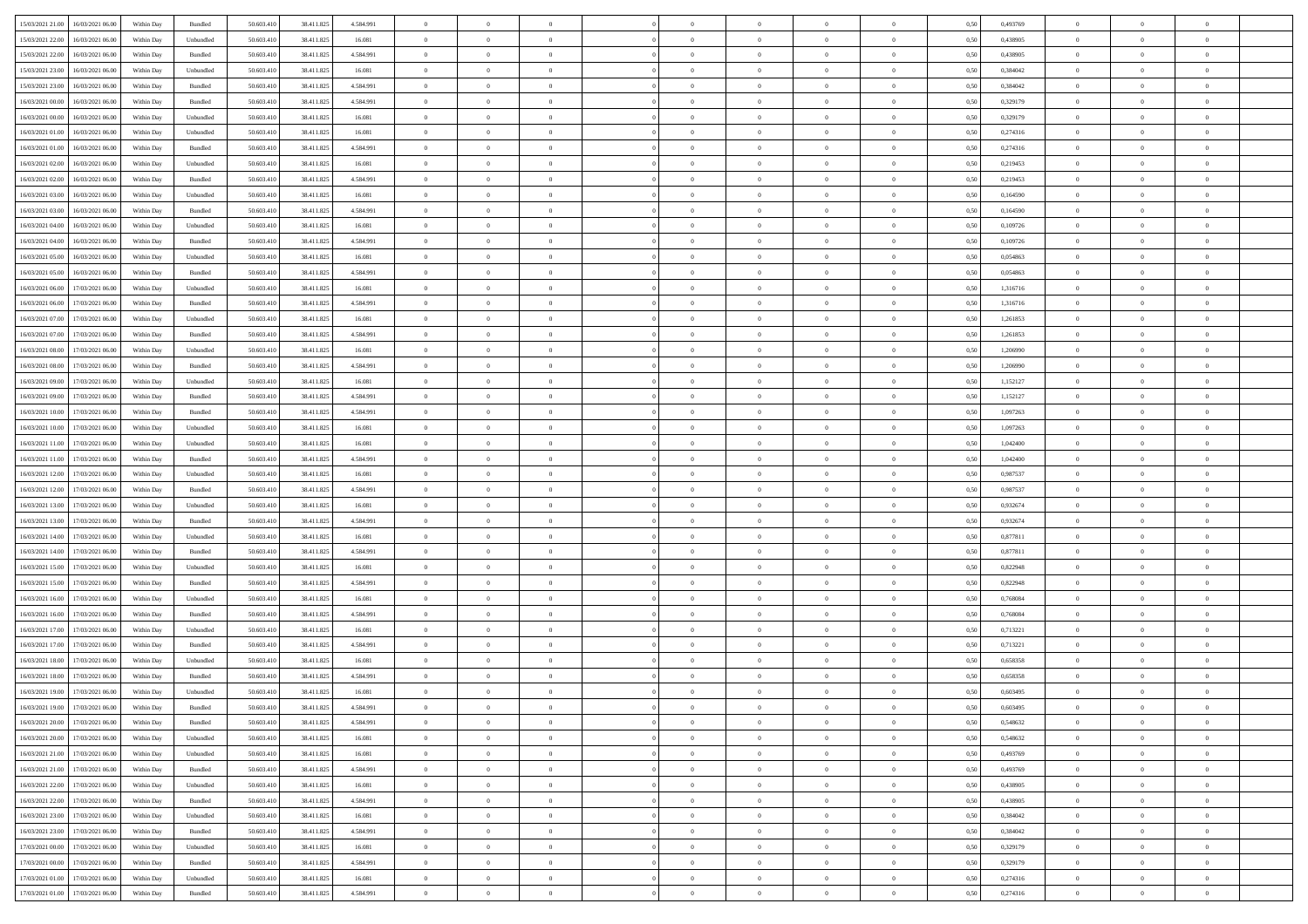| 17/03/2021 02:00 17/03/2021 06:00                                                                   |            |                   | 50.603.410 |            |           | $\overline{0}$ | $\overline{0}$   |                | $\overline{0}$ | $\theta$       |                | $\theta$       |      | 0,219453 | $\theta$       | $\theta$       | $\overline{0}$ |  |
|-----------------------------------------------------------------------------------------------------|------------|-------------------|------------|------------|-----------|----------------|------------------|----------------|----------------|----------------|----------------|----------------|------|----------|----------------|----------------|----------------|--|
|                                                                                                     | Within Day | Unbundled         |            | 38.411.825 | 16.081    |                |                  |                |                |                |                |                | 0,50 |          |                |                |                |  |
| 17/03/2021 02:00<br>17/03/2021 06:00                                                                | Within Day | Bundled           | 50.603.41  | 38.411.825 | 4.584.991 | $\bf{0}$       | $\bf{0}$         | $\bf{0}$       | $\bf{0}$       | $\overline{0}$ | $\overline{0}$ | $\bf{0}$       | 0,50 | 0,219453 | $\,$ 0 $\,$    | $\bf{0}$       | $\overline{0}$ |  |
| 17/03/2021 03:00<br>17/03/2021 06:00                                                                | Within Day | Unbundled         | 50.603.41  | 38.411.825 | 16.081    | $\overline{0}$ | $\bf{0}$         | $\overline{0}$ | $\overline{0}$ | $\overline{0}$ | $\overline{0}$ | $\bf{0}$       | 0.50 | 0.164590 | $\overline{0}$ | $\overline{0}$ | $\bf{0}$       |  |
| 17/03/2021 03:00<br>17/03/2021 06:00                                                                | Within Day | Bundled           | 50.603.41  | 38.411.825 | 4.584.991 | $\overline{0}$ | $\overline{0}$   | $\overline{0}$ | $\overline{0}$ | $\overline{0}$ | $\overline{0}$ | $\bf{0}$       | 0,50 | 0,164590 | $\,$ 0 $\,$    | $\,$ 0 $\,$    | $\overline{0}$ |  |
| 17/03/2021 04:00<br>17/03/2021 06:00                                                                | Within Day | Unbundled         | 50.603.41  | 38.411.825 | 16.081    | $\bf{0}$       | $\bf{0}$         | $\bf{0}$       | $\overline{0}$ | $\bf{0}$       | $\overline{0}$ | $\bf{0}$       | 0,50 | 0,109726 | $\,$ 0 $\,$    | $\bf{0}$       | $\overline{0}$ |  |
| 17/03/2021 04:00<br>17/03/2021 06:00                                                                |            | Bundled           | 50.603.41  | 38.411.825 | 4.584.991 | $\overline{0}$ | $\bf{0}$         | $\overline{0}$ | $\bf{0}$       | $\overline{0}$ | $\overline{0}$ | $\bf{0}$       | 0.50 | 0.109726 | $\,$ 0 $\,$    | $\overline{0}$ | $\overline{0}$ |  |
|                                                                                                     | Within Day |                   |            |            |           |                |                  |                |                |                |                |                |      |          |                |                |                |  |
| 17/03/2021 05:00<br>17/03/2021 06:00                                                                | Within Day | Unbundled         | 50.603.41  | 38.411.825 | 16.081    | $\overline{0}$ | $\bf{0}$         | $\overline{0}$ | $\overline{0}$ | $\overline{0}$ | $\overline{0}$ | $\bf{0}$       | 0,50 | 0,054863 | $\,$ 0 $\,$    | $\bf{0}$       | $\overline{0}$ |  |
| 17/03/2021 05:00<br>17/03/2021 06:00                                                                | Within Day | Bundled           | 50.603.41  | 38.411.825 | 4.584.991 | $\bf{0}$       | $\bf{0}$         | $\bf{0}$       | $\bf{0}$       | $\overline{0}$ | $\overline{0}$ | $\bf{0}$       | 0,50 | 0,054863 | $\,$ 0 $\,$    | $\bf{0}$       | $\overline{0}$ |  |
| 17/03/2021 06:00<br>18/03/2021 06:00                                                                | Within Day | Bundled           | 50.603.41  | 38.411.82  | 4.584.991 | $\overline{0}$ | $\bf{0}$         | $\overline{0}$ | $\bf{0}$       | $\bf{0}$       | $\overline{0}$ | $\bf{0}$       | 0.50 | 1.316716 | $\bf{0}$       | $\overline{0}$ | $\bf{0}$       |  |
| 17/03/2021 06:00<br>18/03/2021 06:00                                                                | Within Day | Unbundled         | 50.603.410 | 38.411.827 | 16.079    | $\bf{0}$       | $\bf{0}$         | $\overline{0}$ | $\overline{0}$ | $\overline{0}$ | $\overline{0}$ | $\bf{0}$       | 0,50 | 1,316716 | $\,$ 0 $\,$    | $\,$ 0 $\,$    | $\overline{0}$ |  |
| 17/03/2021 07:00<br>18/03/2021 06:00                                                                | Within Day | Unbundled         | 50.603.41  | 38.411.827 | 16.079    | $\bf{0}$       | $\bf{0}$         | $\bf{0}$       | $\bf{0}$       | $\overline{0}$ | $\overline{0}$ | $\bf{0}$       | 0,50 | 1,261853 | $\,$ 0 $\,$    | $\bf{0}$       | $\overline{0}$ |  |
| 17/03/2021 07:00<br>18/03/2021 06:00                                                                | Within Day | Bundled           | 50.603.41  | 38.411.827 | 4.584.991 | $\overline{0}$ | $\bf{0}$         | $\overline{0}$ | $\overline{0}$ | $\overline{0}$ | $\overline{0}$ | $\bf{0}$       | 0.50 | 1,261853 | $\bf{0}$       | $\,$ 0 $\,$    | $\,$ 0         |  |
| 17/03/2021 08:00<br>18/03/2021 06:00                                                                | Within Day | Unbundled         | 50.603.41  | 38.411.827 | 16.079    | $\overline{0}$ | $\bf{0}$         | $\overline{0}$ | $\theta$       | $\theta$       | $\overline{0}$ | $\bf{0}$       | 0,50 | 1,206990 | $\,$ 0 $\,$    | $\,$ 0 $\,$    | $\overline{0}$ |  |
|                                                                                                     |            |                   |            |            |           |                |                  |                |                |                |                |                |      |          |                |                |                |  |
| 17/03/2021 08:00<br>18/03/2021 06:00                                                                | Within Day | Bundled           | 50.603.41  | 38.411.827 | 4.584.991 | $\bf{0}$       | $\bf{0}$         | $\bf{0}$       | $\bf{0}$       | $\bf{0}$       | $\overline{0}$ | $\bf{0}$       | 0,50 | 1,206990 | $\,$ 0 $\,$    | $\bf{0}$       | $\overline{0}$ |  |
| 17/03/2021 09:00<br>18/03/2021 06:00                                                                | Within Day | Unbundled         | 50.603.41  | 38.411.82  | 16.079    | $\overline{0}$ | $\bf{0}$         | $\overline{0}$ | $\bf{0}$       | $\overline{0}$ | $\overline{0}$ | $\bf{0}$       | 0.50 | 1,152127 | $\,$ 0 $\,$    | $\bf{0}$       | $\overline{0}$ |  |
| 17/03/2021 09:00<br>18/03/2021 06:00                                                                | Within Day | Bundled           | 50.603.410 | 38.411.827 | 4.584.991 | $\overline{0}$ | $\bf{0}$         | $\overline{0}$ | $\overline{0}$ | $\overline{0}$ | $\overline{0}$ | $\bf{0}$       | 0,50 | 1,152127 | $\theta$       | $\theta$       | $\overline{0}$ |  |
| 17/03/2021 10:00<br>18/03/2021 06:00                                                                | Within Day | Unbundled         | 50.603.41  | 38.411.827 | 16.079    | $\bf{0}$       | $\bf{0}$         | $\bf{0}$       | $\bf{0}$       | $\overline{0}$ | $\overline{0}$ | $\bf{0}$       | 0,50 | 1,097263 | $\,$ 0 $\,$    | $\bf{0}$       | $\overline{0}$ |  |
| 17/03/2021 10:00<br>18/03/2021 06:00                                                                | Within Day | Bundled           | 50.603.41  | 38.411.827 | 4.584.991 | $\overline{0}$ | $\bf{0}$         | $\overline{0}$ | $\bf{0}$       | $\overline{0}$ | $\overline{0}$ | $\bf{0}$       | 0.50 | 1.097263 | $\bf{0}$       | $\overline{0}$ | $\bf{0}$       |  |
| 17/03/2021 11:00<br>18/03/2021 06:00                                                                | Within Day | Unbundled         | 50.603.410 | 38.411.827 | 16.079    | $\bf{0}$       | $\bf{0}$         | $\overline{0}$ | $\overline{0}$ | $\overline{0}$ | $\overline{0}$ | $\bf{0}$       | 0,50 | 1,042400 | $\,$ 0 $\,$    | $\bf{0}$       | $\overline{0}$ |  |
| 17/03/2021 11:00<br>18/03/2021 06:00                                                                | Within Day | Bundled           | 50.603.41  | 38.411.827 | 4.584.991 | $\bf{0}$       | $\bf{0}$         | $\bf{0}$       | $\bf{0}$       | $\overline{0}$ | $\overline{0}$ | $\bf{0}$       | 0,50 | 1,042400 | $\,$ 0 $\,$    | $\bf{0}$       | $\overline{0}$ |  |
| 17/03/2021 12:00<br>18/03/2021 06:00                                                                | Within Day | Unbundled         | 50.603.41  | 38.411.827 | 16.079    | $\overline{0}$ | $\bf{0}$         | $\overline{0}$ | $\overline{0}$ | $\overline{0}$ | $\overline{0}$ | $\bf{0}$       | 0.50 | 0.987537 | $\bf{0}$       | $\,$ 0 $\,$    | $\,$ 0         |  |
|                                                                                                     |            |                   |            |            |           |                |                  |                |                |                |                |                |      |          |                |                |                |  |
| 17/03/2021 12:00<br>18/03/2021 06:00                                                                | Within Day | Bundled           | 50.603.41  | 38.411.827 | 4.584.991 | $\overline{0}$ | $\overline{0}$   | $\overline{0}$ | $\overline{0}$ | $\overline{0}$ | $\overline{0}$ | $\bf{0}$       | 0,50 | 0,987537 | $\theta$       | $\theta$       | $\overline{0}$ |  |
| 17/03/2021 13:00<br>18/03/2021 06:00                                                                | Within Day | Unbundled         | 50.603.41  | 38.411.827 | 16.079    | $\bf{0}$       | $\bf{0}$         | $\bf{0}$       | $\bf{0}$       | $\overline{0}$ | $\overline{0}$ | $\bf{0}$       | 0,50 | 0,932674 | $\,$ 0 $\,$    | $\bf{0}$       | $\overline{0}$ |  |
| 17/03/2021 13:00<br>18/03/2021 06:00                                                                | Within Day | Bundled           | 50.603.41  | 38.411.827 | 4.584.991 | $\overline{0}$ | $\bf{0}$         | $\overline{0}$ | $\bf{0}$       | $\overline{0}$ | $\overline{0}$ | $\bf{0}$       | 0.50 | 0.932674 | $\,$ 0 $\,$    | $\overline{0}$ | $\overline{0}$ |  |
| 17/03/2021 14:00<br>18/03/2021 06:00                                                                | Within Day | Unbundled         | 50.603.410 | 38.411.827 | 16.079    | $\overline{0}$ | $\bf{0}$         | $\overline{0}$ | $\overline{0}$ | $\overline{0}$ | $\overline{0}$ | $\bf{0}$       | 0,50 | 0,877811 | $\,$ 0 $\,$    | $\theta$       | $\overline{0}$ |  |
| 17/03/2021 14:00<br>18/03/2021 06:00                                                                | Within Day | Bundled           | 50.603.41  | 38.411.827 | 4.584.991 | $\bf{0}$       | $\overline{0}$   | $\bf{0}$       | $\bf{0}$       | $\overline{0}$ | $\overline{0}$ | $\bf{0}$       | 0,50 | 0,877811 | $\,$ 0 $\,$    | $\bf{0}$       | $\overline{0}$ |  |
| 17/03/2021 15:00<br>18/03/2021 06:00                                                                | Within Day | Bundled           | 50,603.41  | 38.411.82  | 4.584.991 | $\overline{0}$ | $\bf{0}$         | $\overline{0}$ | $\bf{0}$       | $\overline{0}$ | $\overline{0}$ | $\bf{0}$       | 0.50 | 0.822948 | $\bf{0}$       | $\overline{0}$ | $\bf{0}$       |  |
| 17/03/2021 15:00<br>18/03/2021 06:00                                                                | Within Day | Unbundled         | 50.603.410 | 38.411.827 | 16.079    | $\overline{0}$ | $\bf{0}$         | $\overline{0}$ | $\overline{0}$ | $\overline{0}$ | $\overline{0}$ | $\bf{0}$       | 0,50 | 0,822948 | $\,$ 0 $\,$    | $\bf{0}$       | $\overline{0}$ |  |
| 17/03/2021 16:00<br>18/03/2021 06:00                                                                | Within Day | Unbundled         | 50.603.41  | 38.411.827 | 16.079    | $\bf{0}$       | $\bf{0}$         | $\bf{0}$       | $\bf{0}$       | $\overline{0}$ | $\overline{0}$ | $\bf{0}$       | 0,50 | 0,768084 | $\,$ 0 $\,$    | $\bf{0}$       | $\overline{0}$ |  |
| 17/03/2021 16:00<br>18/03/2021 06:00                                                                | Within Day | Bundled           | 50.603.41  | 38.411.827 | 4.584.991 | $\overline{0}$ | $\bf{0}$         | $\overline{0}$ | $\overline{0}$ | $\overline{0}$ | $\overline{0}$ | $\bf{0}$       | 0.50 | 0.768084 | $\bf{0}$       | $\,$ 0 $\,$    | $\,$ 0         |  |
|                                                                                                     |            |                   |            |            |           |                |                  |                |                |                |                |                |      |          |                |                |                |  |
| 17/03/2021 17:00<br>18/03/2021 06:00                                                                | Within Day | Unbundled         | 50.603.41  | 38.411.827 | 16.079    | $\overline{0}$ | $\overline{0}$   | $\overline{0}$ | $\overline{0}$ | $\overline{0}$ | $\overline{0}$ | $\bf{0}$       | 0.5( | 0,713221 | $\theta$       | $\theta$       | $\overline{0}$ |  |
| 17/03/2021 17:00<br>18/03/2021 06:00                                                                | Within Day | Bundled           | 50.603.41  | 38.411.827 | 4.584.991 | $\bf{0}$       | $\bf{0}$         | $\bf{0}$       | $\bf{0}$       | $\overline{0}$ | $\overline{0}$ | $\bf{0}$       | 0,50 | 0,713221 | $\,$ 0 $\,$    | $\bf{0}$       | $\overline{0}$ |  |
| 17/03/2021 18:00<br>18/03/2021 06:00                                                                | Within Day | Unbundled         | 50.603.41  | 38.411.82  | 16.079    | $\overline{0}$ | $\bf{0}$         | $\overline{0}$ | $\bf{0}$       | $\overline{0}$ | $\overline{0}$ | $\bf{0}$       | 0.50 | 0.658358 | $\,$ 0 $\,$    | $\bf{0}$       | $\overline{0}$ |  |
| 17/03/2021 18:00<br>18/03/2021 06:00                                                                | Within Day | Bundled           | 50.603.41  | 38.411.827 | 4.584.991 | $\overline{0}$ | $\overline{0}$   | $\overline{0}$ | $\overline{0}$ | $\overline{0}$ | $\overline{0}$ | $\bf{0}$       | 0.50 | 0,658358 | $\theta$       | $\theta$       | $\overline{0}$ |  |
| 17/03/2021 19:00<br>18/03/2021 06:00                                                                | Within Day | Unbundled         | 50.603.41  | 38.411.827 | 16.079    | $\bf{0}$       | $\bf{0}$         | $\bf{0}$       | $\bf{0}$       | $\overline{0}$ | $\overline{0}$ | $\bf{0}$       | 0,50 | 0,603495 | $\,$ 0 $\,$    | $\bf{0}$       | $\overline{0}$ |  |
| 17/03/2021 19:00<br>18/03/2021 06:00                                                                | Within Day | Bundled           | 50,603.41  | 38.411.827 | 4.584.991 | $\overline{0}$ | $\bf{0}$         | $\overline{0}$ | $\bf{0}$       | $\overline{0}$ | $\overline{0}$ | $\bf{0}$       | 0.50 | 0.603495 | $\bf{0}$       | $\overline{0}$ | $\bf{0}$       |  |
| 17/03/2021 20:00<br>18/03/2021 06:00                                                                | Within Day | Unbundled         | 50.603.41  | 38.411.827 | 16.079    | $\overline{0}$ | $\overline{0}$   | $\overline{0}$ | $\overline{0}$ | $\overline{0}$ | $\overline{0}$ | $\bf{0}$       | 0.50 | 0,548632 | $\theta$       | $\overline{0}$ | $\overline{0}$ |  |
| 17/03/2021 20:00<br>18/03/2021 06:00                                                                | Within Day | Bundled           | 50.603.41  | 38.411.827 | 4.584.991 | $\bf{0}$       | $\bf{0}$         | $\bf{0}$       | $\bf{0}$       | $\overline{0}$ | $\overline{0}$ | $\bf{0}$       | 0,50 | 0,548632 | $\,$ 0 $\,$    | $\bf{0}$       | $\overline{0}$ |  |
|                                                                                                     |            |                   | 50.603.41  |            | 16.079    |                |                  |                |                |                | $\overline{0}$ |                | 0.50 | 0.493769 |                | $\,$ 0 $\,$    | $\,$ 0         |  |
| 17/03/2021 21:00<br>18/03/2021 06:00                                                                | Within Day | Unbundled         |            | 38.411.827 |           | $\overline{0}$ | $\bf{0}$         | $\overline{0}$ | $\overline{0}$ | $\bf{0}$       |                | $\bf{0}$       |      |          | $\bf{0}$       |                |                |  |
| 17/03/2021 21:00<br>18/03/2021 06:00                                                                | Within Day | Bundled           | 50.603.41  | 38.411.827 | 4.584.991 | $\overline{0}$ | $\overline{0}$   | $\overline{0}$ | $\overline{0}$ | $\overline{0}$ | $\overline{0}$ | $\bf{0}$       | 0.50 | 0,493769 | $\theta$       | $\theta$       | $\overline{0}$ |  |
| 17/03/2021 22:00<br>18/03/2021 06:00                                                                | Within Day | Unbundled         | 50.603.41  | 38.411.827 | 16.079    | $\bf{0}$       | $\bf{0}$         | $\bf{0}$       | $\bf{0}$       | $\overline{0}$ | $\overline{0}$ | $\bf{0}$       | 0,50 | 0,438905 | $\,$ 0 $\,$    | $\bf{0}$       | $\overline{0}$ |  |
| 17/03/2021 22:00<br>18/03/2021 06:00                                                                | Within Day | Bundled           | 50.603.41  | 38.411.827 | 4.584.991 | $\overline{0}$ | $\overline{0}$   | $\overline{0}$ | $\bf{0}$       | $\overline{0}$ | $\overline{0}$ | $\bf{0}$       | 0.50 | 0.438905 | $\bf{0}$       | $\overline{0}$ | $\overline{0}$ |  |
| 17/03/2021 23:00<br>18/03/2021 06:00                                                                | Within Dav | Unbundled         | 50.603.41  | 38.411.827 | 16.079    | $\overline{0}$ | $\overline{0}$   | $\overline{0}$ | $\overline{0}$ | $\theta$       | $\overline{0}$ | $\overline{0}$ | 0.5( | 0,384042 | $\theta$       | $\theta$       | $\overline{0}$ |  |
| 17/03/2021 23:00<br>18/03/2021 06:00                                                                | Within Day | Bundled           | 50.603.41  | 38.411.827 | 4.584.991 | $\bf{0}$       | $\bf{0}$         | $\bf{0}$       | $\bf{0}$       | $\overline{0}$ | $\overline{0}$ | $\bf{0}$       | 0,50 | 0,384042 | $\overline{0}$ | $\overline{0}$ | $\overline{0}$ |  |
| $\begin{array}{ c c c c c } \hline 18/03/2021 & 00.00 & & 18/03/2021 & 06.00 \\ \hline \end{array}$ | Within Day | ${\sf Unbundred}$ | 50.603.410 | 38.411.827 | 16.079    | $\bf{0}$       | $\boldsymbol{0}$ |                | $\overline{0}$ | $\theta$       |                |                | 0,50 | 0.329179 | $\,$ 0         | $\bf{0}$       |                |  |
| 18/03/2021 00:00 18/03/2021 06:00                                                                   | Within Day | Bundled           | 50.603.410 | 38.411.827 | 4.584.991 | $\overline{0}$ | $\overline{0}$   | $\overline{0}$ | $\theta$       | $\overline{0}$ | $\overline{0}$ | $\bf{0}$       | 0,50 | 0,329179 | $\theta$       | $\overline{0}$ | $\overline{0}$ |  |
| 18/03/2021 01:00<br>18/03/2021 06:00                                                                | Within Day | Bundled           | 50.603.41  | 38.411.827 | 4.584.991 | $\overline{0}$ | $\bf{0}$         | $\overline{0}$ | $\overline{0}$ | $\bf{0}$       | $\overline{0}$ |                | 0,50 | 0,274316 | $\bf{0}$       | $\overline{0}$ | $\bf{0}$       |  |
|                                                                                                     |            |                   |            |            |           |                |                  |                |                |                |                | $\bf{0}$       |      |          |                |                |                |  |
| 18/03/2021 01:00 18/03/2021 06:00                                                                   | Within Day | Unbundled         | 50,603.410 | 38.411.827 | 16,079    | $\overline{0}$ | $\overline{0}$   | $\overline{0}$ | $\overline{0}$ | $\mathbf{0}$   | $\overline{0}$ | $\,$ 0 $\,$    | 0.50 | 0,274316 | $\overline{0}$ | $\bf{0}$       | $\overline{0}$ |  |
| 18/03/2021 02:00 18/03/2021 06:00                                                                   | Within Day | Unbundled         | 50.603.410 | 38.411.827 | 16,079    | $\overline{0}$ | $\overline{0}$   | $\overline{0}$ | $\overline{0}$ | $\overline{0}$ | $\overline{0}$ | $\bf{0}$       | 0,50 | 0,219453 | $\overline{0}$ | $\theta$       | $\overline{0}$ |  |
| 18/03/2021 02:00<br>18/03/2021 06:00                                                                | Within Day | Bundled           | 50.603.41  | 38.411.827 | 4.584.991 | $\overline{0}$ | $\bf{0}$         | $\overline{0}$ | $\overline{0}$ | $\bf{0}$       | $\overline{0}$ | $\bf{0}$       | 0,50 | 0,219453 | $\bf{0}$       | $\overline{0}$ | $\overline{0}$ |  |
| 18/03/2021 03:00<br>18/03/2021 06:00                                                                | Within Day | Unbundled         | 50.603.410 | 38.411.827 | 16,079    | $\overline{0}$ | $\bf{0}$         | $\overline{0}$ | $\overline{0}$ | $\bf{0}$       | $\overline{0}$ | $\bf{0}$       | 0.50 | 0.164590 | $\,$ 0 $\,$    | $\overline{0}$ | $\,$ 0         |  |
| 18/03/2021 03:00<br>18/03/2021 06:00                                                                | Within Dav | Bundled           | 50.603.410 | 38.411.827 | 4.584.991 | $\overline{0}$ | $\overline{0}$   | $\overline{0}$ | $\overline{0}$ | $\overline{0}$ | $\overline{0}$ | $\bf{0}$       | 0.50 | 0,164590 | $\overline{0}$ | $\theta$       | $\overline{0}$ |  |
| 18/03/2021 04:00<br>18/03/2021 06:00                                                                | Within Day | Unbundled         | 50.603.41  | 38.411.827 | 16.079    | $\overline{0}$ | $\overline{0}$   | $\overline{0}$ | $\overline{0}$ | $\overline{0}$ | $\overline{0}$ | $\bf{0}$       | 0,50 | 0,109726 | $\bf{0}$       | $\overline{0}$ | $\,$ 0         |  |
| 18/03/2021 04:00<br>18/03/2021 06:00                                                                | Within Day | Bundled           | 50,603.410 | 38.411.827 | 4.584.991 | $\overline{0}$ | $\overline{0}$   | $\overline{0}$ | $\overline{0}$ | $\overline{0}$ | $\overline{0}$ | $\bf{0}$       | 0.50 | 0.109726 | $\mathbf{0}$   | $\bf{0}$       | $\,$ 0         |  |
|                                                                                                     |            |                   |            |            |           |                | $\overline{0}$   |                |                | $\overline{0}$ |                |                |      |          |                | $\theta$       | $\overline{0}$ |  |
| 18/03/2021 05:00 18/03/2021 06:00                                                                   | Within Dav | Unbundled         | 50.603.410 | 38.411.827 | 16.079    | $\overline{0}$ |                  | $\overline{0}$ | $\overline{0}$ |                | $\overline{0}$ | $\bf{0}$       | 0,50 | 0,054863 | $\overline{0}$ |                |                |  |
| 18/03/2021 05:00<br>18/03/2021 06:00                                                                | Within Day | Bundled           | 50.603.41  | 38.411.827 | 4.584.991 | $\overline{0}$ | $\bf{0}$         | $\overline{0}$ | $\overline{0}$ | $\overline{0}$ | $\overline{0}$ | $\bf{0}$       | 0,50 | 0,054863 | $\bf{0}$       | $\overline{0}$ | $\bf{0}$       |  |
| 18/03/2021 06:00 19/03/2021 06:00                                                                   | Within Day | Unbundled         | 50.603.410 | 38.411.827 | 16.079    | $\,$ 0 $\,$    | $\bf{0}$         | $\overline{0}$ | $\overline{0}$ | $\,$ 0 $\,$    | $\overline{0}$ | $\,$ 0 $\,$    | 0,50 | 1,316716 | $\overline{0}$ | $\,$ 0 $\,$    | $\,$ 0 $\,$    |  |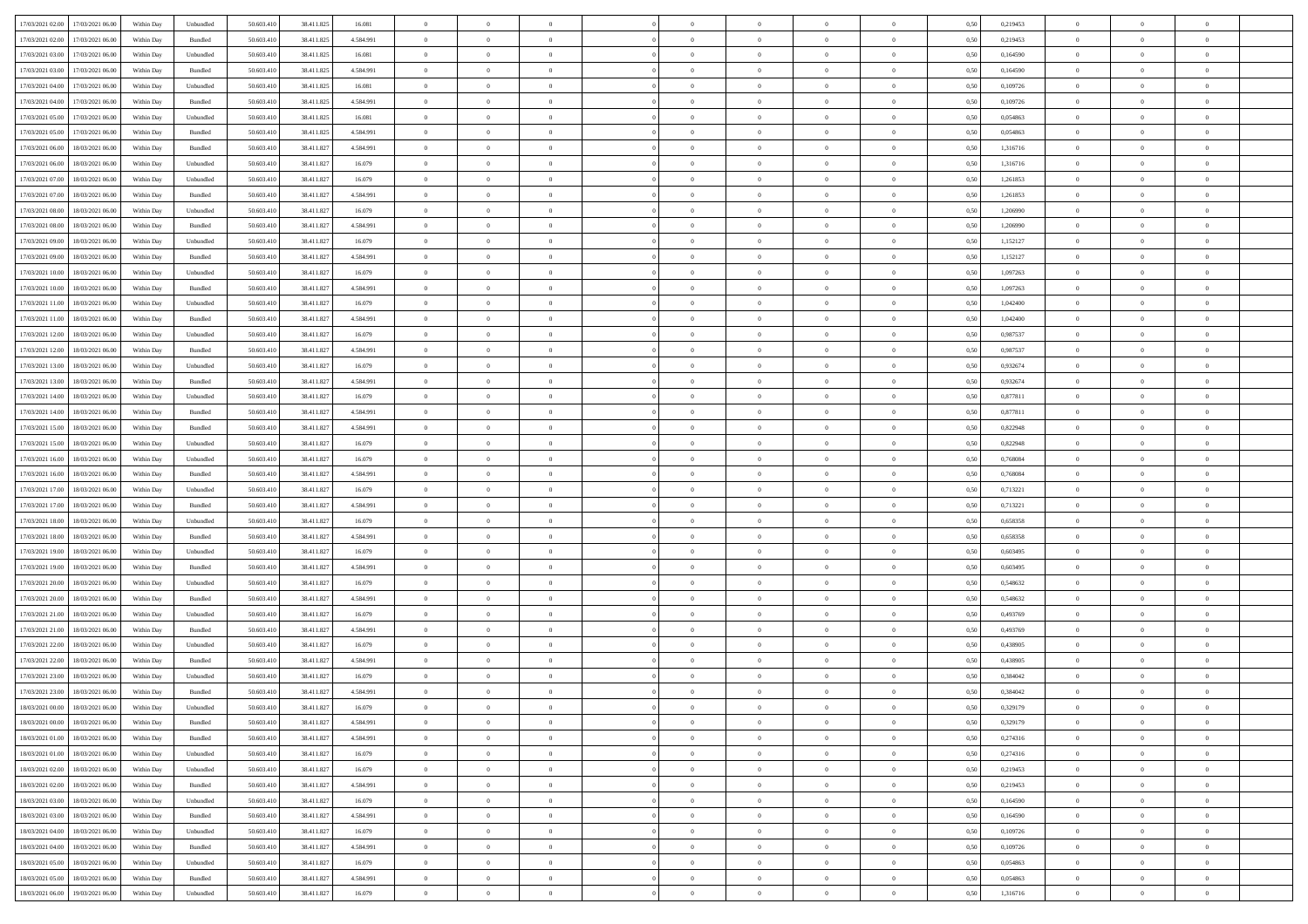|                                                                                                   |            |           |            |            |           | $\overline{0}$ | $\theta$       |                | $\overline{0}$ | $\theta$       |                | $\theta$       |      |          | $\theta$       | $\theta$       | $\overline{0}$ |  |
|---------------------------------------------------------------------------------------------------|------------|-----------|------------|------------|-----------|----------------|----------------|----------------|----------------|----------------|----------------|----------------|------|----------|----------------|----------------|----------------|--|
| 18/03/2021 06:00<br>19/03/2021 06:00                                                              | Within Day | Bundled   | 50.603.410 | 38.411.827 | 4.584.991 |                |                |                |                |                |                |                | 0,50 | 1,316716 |                |                |                |  |
| 18/03/2021 07:00<br>19/03/2021 06:00                                                              | Within Day | Unbundled | 50.603.41  | 38.411.827 | 16.079    | $\bf{0}$       | $\bf{0}$       | $\bf{0}$       | $\bf{0}$       | $\overline{0}$ | $\overline{0}$ | $\bf{0}$       | 0,50 | 1,261853 | $\,$ 0 $\,$    | $\bf{0}$       | $\overline{0}$ |  |
| 18/03/2021 07:00<br>19/03/2021 06:00                                                              | Within Day | Bundled   | 50.603.41  | 38.411.827 | 4.584.991 | $\overline{0}$ | $\bf{0}$       | $\overline{0}$ | $\bf{0}$       | $\bf{0}$       | $\overline{0}$ | $\bf{0}$       | 0.50 | 1,261853 | $\bf{0}$       | $\overline{0}$ | $\overline{0}$ |  |
| 18/03/2021 08:00<br>19/03/2021 06:00                                                              | Within Day | Unbundled | 50.603.41  | 38.411.827 | 16.079    | $\overline{0}$ | $\bf{0}$       | $\overline{0}$ | $\theta$       | $\theta$       | $\overline{0}$ | $\bf{0}$       | 0,50 | 1,206990 | $\theta$       | $\theta$       | $\overline{0}$ |  |
| 18/03/2021 08:00<br>19/03/2021 06:00                                                              | Within Day | Bundled   | 50.603.41  | 38.411.827 | 4.584.991 | $\overline{0}$ | $\overline{0}$ | $\bf{0}$       | $\overline{0}$ | $\theta$       | $\overline{0}$ | $\bf{0}$       | 0,50 | 1,206990 | $\,$ 0 $\,$    | $\bf{0}$       | $\overline{0}$ |  |
|                                                                                                   |            |           |            |            |           |                |                |                |                |                |                |                |      |          |                |                |                |  |
| 18/03/2021 09:00<br>19/03/2021 06:00                                                              | Within Day | Unbundled | 50,603.41  | 38.411.827 | 16.079    | $\overline{0}$ | $\overline{0}$ | $\overline{0}$ | $\bf{0}$       | $\overline{0}$ | $\theta$       | $\bf{0}$       | 0.50 | 1,152127 | $\,$ 0 $\,$    | $\theta$       | $\overline{0}$ |  |
| 18/03/2021 09:00<br>19/03/2021 06:00                                                              | Within Day | Bundled   | 50.603.41  | 38.411.827 | 4.584.991 | $\overline{0}$ | $\overline{0}$ | $\overline{0}$ | $\overline{0}$ | $\overline{0}$ | $\overline{0}$ | $\bf{0}$       | 0,50 | 1,152127 | $\,$ 0 $\,$    | $\theta$       | $\overline{0}$ |  |
| 18/03/2021 10:00<br>19/03/2021 06:00                                                              | Within Day | Unbundled | 50.603.41  | 38.411.827 | 16.079    | $\bf{0}$       | $\overline{0}$ | $\bf{0}$       | $\overline{0}$ | $\overline{0}$ | $\overline{0}$ | $\bf{0}$       | 0,50 | 1,097263 | $\,$ 0 $\,$    | $\bf{0}$       | $\overline{0}$ |  |
| 18/03/2021 10:00<br>19/03/2021 06:00                                                              | Within Day | Bundled   | 50,603.41  | 38.411.827 | 4.584.991 | $\overline{0}$ | $\bf{0}$       | $\overline{0}$ | $\bf{0}$       | $\overline{0}$ | $\overline{0}$ | $\bf{0}$       | 0.50 | 1.097263 | $\bf{0}$       | $\overline{0}$ | $\overline{0}$ |  |
| 18/03/2021 11:00<br>19/03/2021 06:00                                                              | Within Day | Bundled   | 50.603.410 | 38.411.827 | 4.584.991 | $\overline{0}$ | $\bf{0}$       | $\overline{0}$ | $\overline{0}$ | $\overline{0}$ | $\overline{0}$ | $\bf{0}$       | 0,50 | 1,042400 | $\,$ 0 $\,$    | $\bf{0}$       | $\overline{0}$ |  |
|                                                                                                   |            |           |            |            |           |                |                |                |                |                |                |                |      |          |                |                |                |  |
| 18/03/2021 11:00<br>19/03/2021 06:00                                                              | Within Day | Unbundled | 50.603.41  | 38.411.827 | 16.079    | $\bf{0}$       | $\overline{0}$ | $\bf{0}$       | $\bf{0}$       | $\bf{0}$       | $\overline{0}$ | $\bf{0}$       | 0,50 | 1,042400 | $\,$ 0 $\,$    | $\bf{0}$       | $\overline{0}$ |  |
| 18/03/2021 12:00<br>19/03/2021 06:00                                                              | Within Day | Unbundled | 50,603.41  | 38.411.827 | 16.079    | $\overline{0}$ | $\bf{0}$       | $\overline{0}$ | $\bf{0}$       | $\bf{0}$       | $\overline{0}$ | $\bf{0}$       | 0.50 | 0.987537 | $\bf{0}$       | $\overline{0}$ | $\,$ 0         |  |
| 18/03/2021 12:00<br>19/03/2021 06:00                                                              | Within Day | Bundled   | 50.603.41  | 38.411.827 | 4.584.991 | $\overline{0}$ | $\bf{0}$       | $\overline{0}$ | $\theta$       | $\theta$       | $\overline{0}$ | $\bf{0}$       | 0,50 | 0,987537 | $\,$ 0 $\,$    | $\theta$       | $\overline{0}$ |  |
| 18/03/2021 13:00<br>19/03/2021 06:00                                                              | Within Day | Unbundled | 50.603.41  | 38.411.827 | 16.079    | $\bf{0}$       | $\overline{0}$ | $\bf{0}$       | $\overline{0}$ | $\bf{0}$       | $\overline{0}$ | $\bf{0}$       | 0,50 | 0,932674 | $\bf{0}$       | $\bf{0}$       | $\overline{0}$ |  |
| 18/03/2021 13:00<br>19/03/2021 06:00                                                              | Within Day | Bundled   | 50.603.41  | 38.411.827 | 4.584.991 | $\overline{0}$ | $\overline{0}$ | $\overline{0}$ | $\bf{0}$       | $\overline{0}$ | $\theta$       | $\bf{0}$       | 0.50 | 0.932674 | $\theta$       | $\theta$       | $\overline{0}$ |  |
|                                                                                                   |            |           |            |            |           |                |                |                |                |                |                |                |      |          |                |                |                |  |
| 18/03/2021 14:00<br>19/03/2021 06:00                                                              | Within Day | Unbundled | 50.603.410 | 38.411.827 | 16.079    | $\overline{0}$ | $\overline{0}$ | $\overline{0}$ | $\overline{0}$ | $\overline{0}$ | $\overline{0}$ | $\bf{0}$       | 0,50 | 0,877811 | $\theta$       | $\theta$       | $\overline{0}$ |  |
| 18/03/2021 14:00<br>19/03/2021 06:00                                                              | Within Day | Bundled   | 50.603.41  | 38.411.827 | 4.584.991 | $\bf{0}$       | $\bf{0}$       | $\bf{0}$       | $\overline{0}$ | $\bf{0}$       | $\overline{0}$ | $\bf{0}$       | 0,50 | 0,877811 | $\,$ 0 $\,$    | $\bf{0}$       | $\overline{0}$ |  |
| 18/03/2021 15:00<br>19/03/2021 06:00                                                              | Within Day | Unbundled | 50,603.41  | 38.411.82  | 16.079    | $\overline{0}$ | $\bf{0}$       | $\overline{0}$ | $\bf{0}$       | $\overline{0}$ | $\overline{0}$ | $\bf{0}$       | 0.50 | 0.822948 | $\bf{0}$       | $\overline{0}$ | $\bf{0}$       |  |
| 18/03/2021 15:00<br>19/03/2021 06:00                                                              | Within Day | Bundled   | 50.603.410 | 38.411.827 | 4.584.991 | $\overline{0}$ | $\bf{0}$       | $\overline{0}$ | $\overline{0}$ | $\overline{0}$ | $\overline{0}$ | $\bf{0}$       | 0,50 | 0,822948 | $\,$ 0 $\,$    | $\bf{0}$       | $\overline{0}$ |  |
| 18/03/2021 16:00<br>19/03/2021 06:00                                                              | Within Day | Unbundled | 50.603.41  | 38.411.827 | 16.079    | $\bf{0}$       | $\bf{0}$       | $\bf{0}$       | $\bf{0}$       | $\overline{0}$ | $\overline{0}$ | $\bf{0}$       | 0,50 | 0,768084 | $\,$ 0 $\,$    | $\bf{0}$       | $\overline{0}$ |  |
| 18/03/2021 16:00<br>19/03/2021 06:00                                                              | Within Day | Bundled   | 50.603.41  | 38.411.827 | 4.584.991 | $\overline{0}$ | $\bf{0}$       | $\overline{0}$ | $\bf{0}$       | $\bf{0}$       | $\overline{0}$ | $\bf{0}$       | 0.50 | 0.768084 | $\bf{0}$       | $\overline{0}$ | $\,$ 0         |  |
|                                                                                                   |            |           |            |            |           |                |                |                |                |                |                |                |      |          |                |                |                |  |
| 18/03/2021 17:00<br>19/03/2021 06:00                                                              | Within Day | Unbundled | 50.603.41  | 38.411.827 | 16.079    | $\overline{0}$ | $\overline{0}$ | $\overline{0}$ | $\overline{0}$ | $\theta$       | $\overline{0}$ | $\bf{0}$       | 0,50 | 0,713221 | $\theta$       | $\theta$       | $\overline{0}$ |  |
| 18/03/2021 17:00<br>19/03/2021 06:00                                                              | Within Day | Bundled   | 50.603.41  | 38.411.827 | 4.584.991 | $\bf{0}$       | $\bf{0}$       | $\bf{0}$       | $\bf{0}$       | $\overline{0}$ | $\overline{0}$ | $\bf{0}$       | 0,50 | 0,713221 | $\,$ 0 $\,$    | $\bf{0}$       | $\overline{0}$ |  |
| 18/03/2021 18:00<br>19/03/2021 06:00                                                              | Within Day | Unbundled | 50,603.41  | 38.411.827 | 16.079    | $\overline{0}$ | $\overline{0}$ | $\overline{0}$ | $\bf{0}$       | $\overline{0}$ | $\theta$       | $\bf{0}$       | 0.50 | 0.658358 | $\,$ 0 $\,$    | $\theta$       | $\overline{0}$ |  |
| 18/03/2021 18:00<br>19/03/2021 06:00                                                              | Within Day | Bundled   | 50.603.41  | 38.411.827 | 4.584.991 | $\overline{0}$ | $\overline{0}$ | $\overline{0}$ | $\overline{0}$ | $\overline{0}$ | $\overline{0}$ | $\bf{0}$       | 0,50 | 0,658358 | $\theta$       | $\theta$       | $\overline{0}$ |  |
| 18/03/2021 19:00<br>19/03/2021 06:00                                                              | Within Day | Unbundled | 50.603.41  | 38.411.827 | 16.079    | $\bf{0}$       | $\overline{0}$ | $\bf{0}$       | $\overline{0}$ | $\bf{0}$       | $\overline{0}$ | $\bf{0}$       | 0,50 | 0,603495 | $\,$ 0 $\,$    | $\bf{0}$       | $\overline{0}$ |  |
| 18/03/2021 19:00<br>19/03/2021 06:00                                                              | Within Day | Bundled   | 50,603.41  | 38.411.827 | 4.584.991 | $\overline{0}$ | $\bf{0}$       | $\overline{0}$ | $\bf{0}$       | $\overline{0}$ | $\overline{0}$ | $\bf{0}$       | 0.50 | 0.603495 | $\bf{0}$       | $\overline{0}$ | $\overline{0}$ |  |
| 18/03/2021 20:00<br>19/03/2021 06:00                                                              |            |           |            |            |           | $\overline{0}$ | $\bf{0}$       | $\overline{0}$ | $\overline{0}$ | $\overline{0}$ | $\overline{0}$ |                |      |          | $\theta$       | $\bf{0}$       | $\overline{0}$ |  |
|                                                                                                   | Within Day | Unbundled | 50.603.410 | 38.411.827 | 16.079    |                |                |                |                |                |                | $\bf{0}$       | 0,50 | 0,548632 |                |                |                |  |
| 18/03/2021 20:00<br>19/03/2021 06:00                                                              | Within Day | Bundled   | 50.603.41  | 38.411.827 | 4.584.991 | $\bf{0}$       | $\bf{0}$       | $\bf{0}$       | $\bf{0}$       | $\overline{0}$ | $\overline{0}$ | $\bf{0}$       | 0,50 | 0,548632 | $\,$ 0 $\,$    | $\bf{0}$       | $\overline{0}$ |  |
| 18/03/2021 21:00<br>19/03/2021 06:00                                                              | Within Day | Bundled   | 50.603.41  | 38.411.827 | 4.584.991 | $\overline{0}$ | $\bf{0}$       | $\overline{0}$ | $\bf{0}$       | $\bf{0}$       | $\overline{0}$ | $\bf{0}$       | 0.50 | 0.493769 | $\bf{0}$       | $\overline{0}$ | $\,$ 0         |  |
| 18/03/2021 21:00<br>19/03/2021 06:00                                                              | Within Day | Unbundled | 50.603.41  | 38.411.827 | 16.079    | $\overline{0}$ | $\overline{0}$ | $\overline{0}$ | $\overline{0}$ | $\overline{0}$ | $\overline{0}$ | $\bf{0}$       | 0.50 | 0,493769 | $\theta$       | $\theta$       | $\overline{0}$ |  |
| 18/03/2021 22:00<br>19/03/2021 06:00                                                              | Within Day | Unbundled | 50.603.41  | 38.411.827 | 16.079    | $\bf{0}$       | $\overline{0}$ | $\bf{0}$       | $\bf{0}$       | $\,$ 0 $\,$    | $\overline{0}$ | $\bf{0}$       | 0,50 | 0,438905 | $\,$ 0 $\,$    | $\bf{0}$       | $\overline{0}$ |  |
| 18/03/2021 22:00<br>19/03/2021 06:00                                                              | Within Day | Bundled   | 50,603.41  | 38.411.827 | 4.584.991 | $\overline{0}$ | $\bf{0}$       | $\overline{0}$ | $\bf{0}$       | $\overline{0}$ | $\overline{0}$ | $\bf{0}$       | 0.50 | 0.438905 | $\,$ 0 $\,$    | $\theta$       | $\overline{0}$ |  |
| 18/03/2021 23:00<br>19/03/2021 06:00                                                              | Within Dav | Unbundled | 50.603.41  | 38.411.827 | 16.079    | $\overline{0}$ | $\overline{0}$ | $\overline{0}$ | $\overline{0}$ | $\theta$       | $\overline{0}$ | $\bf{0}$       | 0.50 | 0,384042 | $\theta$       | $\theta$       | $\overline{0}$ |  |
|                                                                                                   |            |           |            |            |           |                |                |                |                |                |                |                |      |          |                |                |                |  |
| 18/03/2021 23:00<br>19/03/2021 06:00                                                              | Within Day | Bundled   | 50.603.41  | 38.411.827 | 4.584.991 | $\bf{0}$       | $\bf{0}$       | $\bf{0}$       | $\bf{0}$       | $\bf{0}$       | $\overline{0}$ | $\bf{0}$       | 0,50 | 0,384042 | $\,$ 0 $\,$    | $\bf{0}$       | $\overline{0}$ |  |
| 19/03/2021 00:00<br>19/03/2021 06:00                                                              | Within Day | Unbundled | 50,603.41  | 38.411.827 | 16.079    | $\overline{0}$ | $\bf{0}$       | $\overline{0}$ | $\bf{0}$       | $\overline{0}$ | $\overline{0}$ | $\bf{0}$       | 0.50 | 0,329179 | $\bf{0}$       | $\overline{0}$ | $\overline{0}$ |  |
| 19/03/2021 00:00<br>19/03/2021 06:00                                                              | Within Day | Bundled   | 50.603.41  | 38.411.827 | 4.584.991 | $\overline{0}$ | $\overline{0}$ | $\overline{0}$ | $\overline{0}$ | $\overline{0}$ | $\overline{0}$ | $\bf{0}$       | 0.50 | 0,329179 | $\theta$       | $\theta$       | $\overline{0}$ |  |
| 19/03/2021 01:00<br>19/03/2021 06:00                                                              | Within Day | Unbundled | 50.603.41  | 38.411.827 | 16.079    | $\bf{0}$       | $\bf{0}$       | $\bf{0}$       | $\bf{0}$       | $\overline{0}$ | $\overline{0}$ | $\bf{0}$       | 0,50 | 0,274316 | $\,$ 0 $\,$    | $\bf{0}$       | $\overline{0}$ |  |
| 19/03/2021 01:00<br>19/03/2021 06:00                                                              | Within Day | Bundled   | 50.603.41  | 38.411.827 | 4.584.991 | $\overline{0}$ | $\bf{0}$       | $\overline{0}$ | $\bf{0}$       | $\bf{0}$       | $\overline{0}$ | $\bf{0}$       | 0.50 | 0,274316 | $\bf{0}$       | $\overline{0}$ | $\bf{0}$       |  |
| 19/03/2021 02:00<br>19/03/2021 06:00                                                              | Within Dav | Unbundled | 50.603.41  | 38.411.827 | 16.079    | $\overline{0}$ | $\overline{0}$ | $\overline{0}$ | $\overline{0}$ | $\overline{0}$ | $\overline{0}$ | $\bf{0}$       | 0.50 | 0,219453 | $\theta$       | $\theta$       | $\overline{0}$ |  |
| 19/03/2021 02:00<br>19/03/2021 06:00                                                              | Within Day | Bundled   | 50.603.41  | 38.411.827 | 4.584.991 | $\bf{0}$       | $\bf{0}$       | $\bf{0}$       | $\bf{0}$       | $\overline{0}$ | $\overline{0}$ | $\bf{0}$       | 0,50 | 0,219453 | $\,$ 0 $\,$    | $\bf{0}$       | $\overline{0}$ |  |
|                                                                                                   |            |           |            |            |           |                |                |                |                |                |                |                |      |          |                |                |                |  |
| 19/03/2021 03:00<br>19/03/2021 06:00                                                              | Within Day | Unbundled | 50.603.41  | 38.411.82  | 16.079    | $\overline{0}$ | $\overline{0}$ | $\overline{0}$ | $\bf{0}$       | $\bf{0}$       | $\overline{0}$ | $\bf{0}$       | 0.50 | 0.164590 | $\,$ 0 $\,$    | $\theta$       | $\overline{0}$ |  |
| 19/03/2021 03:00<br>19/03/2021 06:00                                                              | Within Day | Bundled   | 50.603.41  | 38.411.827 | 4.584.991 | $\overline{0}$ | $\overline{0}$ | $\Omega$       | $\overline{0}$ | $\theta$       | $\overline{0}$ | $\overline{0}$ | 0.50 | 0,164590 | $\theta$       | $\theta$       | $\overline{0}$ |  |
| 19/03/2021 04:00<br>19/03/2021 06:00                                                              | Within Day | Unbundled | 50.603.41  | 38.411.827 | 16.079    | $\bf{0}$       | $\bf{0}$       | $\overline{0}$ | $\bf{0}$       | $\bf{0}$       | $\overline{0}$ | $\bf{0}$       | 0,50 | 0,109726 | $\overline{0}$ | $\overline{0}$ | $\overline{0}$ |  |
| $\begin{array}{ c c c c c } \hline 19/03/2021 & 04.00 & 19/03/2021 & 06.00 \\ \hline \end{array}$ | Within Day | Bundled   | 50.603.410 | 38.411.827 | 4.584.991 | $\overline{0}$ | $\Omega$       |                | $\Omega$       |                |                |                | 0,50 | 0,109726 | $\theta$       | $\overline{0}$ |                |  |
| 19/03/2021 05:00 19/03/2021 06:00                                                                 | Within Day | Unbundled | 50.603.410 | 38.411.827 | 16.079    | $\overline{0}$ | $\overline{0}$ | $\overline{0}$ | $\theta$       | $\overline{0}$ | $\overline{0}$ | $\bf{0}$       | 0,50 | 0,054863 | $\theta$       | $\overline{0}$ | $\overline{0}$ |  |
| 19/03/2021 05:00<br>19/03/2021 06:00                                                              | Within Day | Bundled   | 50.603.41  | 38.411.827 | 4.584.991 | $\overline{0}$ | $\bf{0}$       | $\overline{0}$ | $\overline{0}$ | $\bf{0}$       | $\overline{0}$ | $\bf{0}$       | 0,50 | 0,054863 | $\bf{0}$       | $\overline{0}$ | $\bf{0}$       |  |
|                                                                                                   |            |           |            | 38,427,906 | 4.584.991 |                |                |                |                |                | $\overline{0}$ |                | 0.50 | 1,316716 | $\overline{0}$ |                |                |  |
| 19/03/2021 06:00 20/03/2021 06:00                                                                 | Within Day | Bundled   | 50.603.410 |            |           | $\overline{0}$ | $\overline{0}$ | $\overline{0}$ | $\overline{0}$ | $\mathbf{0}$   |                | $\,$ 0 $\,$    |      |          |                | $\bf{0}$       | $\overline{0}$ |  |
| 19/03/2021 07:00 20/03/2021 06:00                                                                 | Within Dav | Bundled   | 50.603.410 | 38.427.906 | 4.584.991 | $\overline{0}$ | $\overline{0}$ | $\overline{0}$ | $\overline{0}$ | $\overline{0}$ | $\overline{0}$ | $\bf{0}$       | 0,50 | 1,261853 | $\overline{0}$ | $\theta$       | $\overline{0}$ |  |
| 19/03/2021 08:00<br>20/03/2021 06:00                                                              | Within Day | Bundled   | 50.603.41  | 38.427.906 | 4.584.991 | $\overline{0}$ | $\bf{0}$       | $\overline{0}$ | $\overline{0}$ | $\bf{0}$       | $\overline{0}$ | $\bf{0}$       | 0,50 | 1,206990 | $\bf{0}$       | $\overline{0}$ | $\overline{0}$ |  |
| 19/03/2021 09:00<br>20/03/2021 06:00                                                              | Within Day | Bundled   | 50.603.410 | 38.427.906 | 4.584.991 | $\overline{0}$ | $\bf{0}$       | $\overline{0}$ | $\overline{0}$ | $\bf{0}$       | $\overline{0}$ | $\bf{0}$       | 0.50 | 1,152127 | $\,$ 0 $\,$    | $\overline{0}$ | $\,$ 0         |  |
| 19/03/2021 10:00 20/03/2021 06:00                                                                 | Within Dav | Bundled   | 50.603.410 | 38.427.906 | 4.584.991 | $\overline{0}$ | $\overline{0}$ | $\overline{0}$ | $\overline{0}$ | $\overline{0}$ | $\overline{0}$ | $\bf{0}$       | 0.50 | 1,097263 | $\overline{0}$ | $\theta$       | $\overline{0}$ |  |
| 19/03/2021 11:00<br>20/03/2021 06:00                                                              | Within Day | Bundled   | 50.603.41  | 38.427.906 | 4.584.991 | $\overline{0}$ | $\overline{0}$ | $\overline{0}$ | $\overline{0}$ | $\overline{0}$ | $\overline{0}$ | $\bf{0}$       | 0,50 | 1,042400 | $\bf{0}$       | $\overline{0}$ | $\overline{0}$ |  |
| 19/03/2021 12:00 20/03/2021 06:00                                                                 |            |           |            |            |           |                |                |                |                |                |                |                |      |          |                |                |                |  |
|                                                                                                   | Within Day | Bundled   | 50,603.410 | 38,427,906 | 4.584.991 | $\overline{0}$ | $\overline{0}$ | $\overline{0}$ | $\overline{0}$ | $\overline{0}$ | $\overline{0}$ | $\bf{0}$       | 0.50 | 0.987537 | $\mathbf{0}$   | $\bf{0}$       | $\,$ 0         |  |
| 19/03/2021 13:00 20/03/2021 06:00                                                                 | Within Dav | Bundled   | 50.603.410 | 38.427.906 | 4.584.991 | $\overline{0}$ | $\overline{0}$ | $\overline{0}$ | $\overline{0}$ | $\overline{0}$ | $\overline{0}$ | $\bf{0}$       | 0,50 | 0,932674 | $\overline{0}$ | $\theta$       | $\overline{0}$ |  |
| 19/03/2021 14:00<br>20/03/2021 06:00                                                              | Within Day | Bundled   | 50.603.41  | 38.427.906 | 4.584.991 | $\overline{0}$ | $\bf{0}$       | $\overline{0}$ | $\overline{0}$ | $\overline{0}$ | $\overline{0}$ | $\bf{0}$       | 0,50 | 0,877811 | $\bf{0}$       | $\overline{0}$ | $\bf{0}$       |  |
| 19/03/2021 15:00 20/03/2021 06:00                                                                 | Within Day | Bundled   | 50.603.410 | 38.427.906 | 4.584.991 | $\,$ 0 $\,$    | $\bf{0}$       | $\overline{0}$ | $\overline{0}$ | $\,$ 0 $\,$    | $\overline{0}$ | $\,$ 0 $\,$    | 0,50 | 0,822948 | $\overline{0}$ | $\,$ 0 $\,$    | $\,$ 0 $\,$    |  |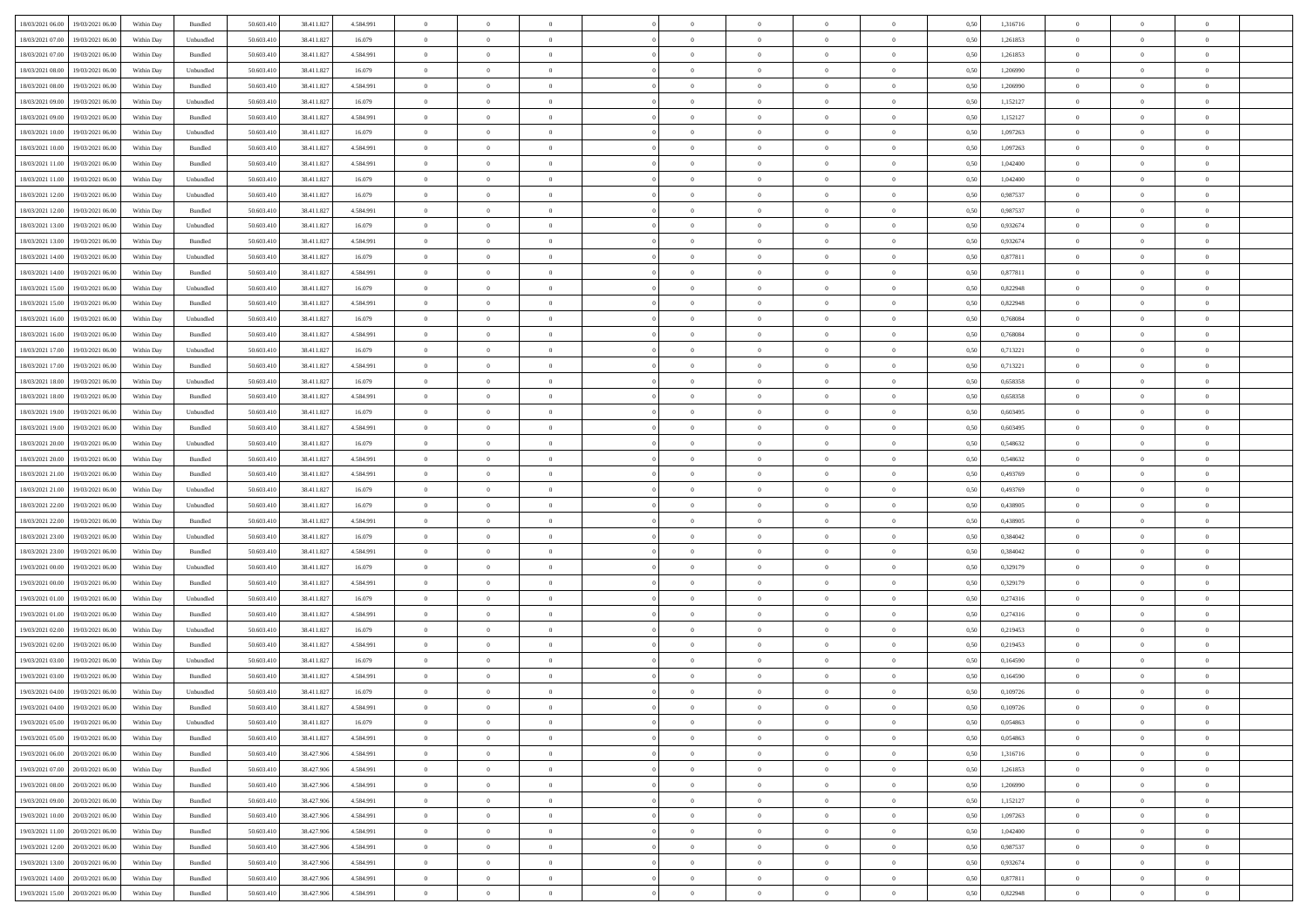| 19/03/2021 16:00                  | 20/03/2021 06:00                  | Within Day | Bundled | 50.603.410 | 38.427.906 | 4.584.991 | $\overline{0}$ | $\theta$       |                | $\overline{0}$ | $\bf{0}$       | $\overline{0}$ | $\theta$       | 0,50 | 0,768084 | $\theta$       | $\theta$       | $\theta$                 |  |
|-----------------------------------|-----------------------------------|------------|---------|------------|------------|-----------|----------------|----------------|----------------|----------------|----------------|----------------|----------------|------|----------|----------------|----------------|--------------------------|--|
| 19/03/2021 17:00                  | 20/03/2021 06:00                  | Within Day | Bundled | 50.603.41  | 38.427.906 | 4.584.991 | $\overline{0}$ | $\overline{0}$ | $\overline{0}$ | $\overline{0}$ | $\,$ 0         | $\bf{0}$       | $\bf{0}$       | 0,50 | 0,713221 | $\,$ 0 $\,$    | $\overline{0}$ | $\overline{0}$           |  |
|                                   |                                   |            |         |            |            |           |                |                |                |                |                |                |                |      |          |                |                |                          |  |
| 19/03/2021 18:00                  | 20/03/2021 06:00                  | Within Day | Bundled | 50.603.410 | 38.427.906 | 4.584.991 | $\overline{0}$ | $\overline{0}$ | $\overline{0}$ | $\overline{0}$ | $\bf{0}$       | $\overline{0}$ | $\mathbf{0}$   | 0.50 | 0.658358 | $\bf{0}$       | $\overline{0}$ | $\overline{0}$           |  |
| 19/03/2021 19:00                  | 20/03/2021 06:00                  | Within Day | Bundled | 50.603.410 | 38.427.906 | 4.584.991 | $\overline{0}$ | $\overline{0}$ | $\overline{0}$ | $\overline{0}$ | $\bf{0}$       | $\overline{0}$ | $\overline{0}$ | 0,50 | 0,603495 | $\,$ 0 $\,$    | $\overline{0}$ | $\overline{0}$           |  |
| 19/03/2021 20:00                  | 20/03/2021 06:00                  | Within Day | Bundled | 50.603.41  | 38.427.906 | 4.584.991 | $\overline{0}$ | $\theta$       | $\overline{0}$ |                | $\overline{0}$ | $\overline{0}$ | $\bf{0}$       | 0,50 | 0,548632 | $\,$ 0 $\,$    | $\overline{0}$ | $\overline{0}$           |  |
| 19/03/2021 21:00                  | 20/03/2021 06:00                  | Within Day | Bundled | 50.603.410 | 38.427.906 | 4.584.991 | $\overline{0}$ | $\overline{0}$ | $\overline{0}$ | $\overline{0}$ | $\bf{0}$       | $\overline{0}$ | $\bf{0}$       | 0.50 | 0.493769 | $\,0\,$        | $\theta$       | $\overline{0}$           |  |
| 19/03/2021 22:00                  | 20/03/2021 06:00                  | Within Day | Bundled | 50.603.410 | 38.427.906 | 4.584.991 | $\overline{0}$ | $\overline{0}$ | $\overline{0}$ | $\overline{0}$ | $\bf{0}$       | $\overline{0}$ | $\overline{0}$ | 0,50 | 0,438905 | $\,$ 0 $\,$    | $\theta$       | $\overline{0}$           |  |
| 19/03/2021 23:00                  | 20/03/2021 06:00                  | Within Day | Bundled | 50.603.41  | 38.427.906 | 4.584.991 | $\overline{0}$ | $\theta$       | $\overline{0}$ |                | $\,$ 0         | $\bf{0}$       | $\bf{0}$       | 0,50 | 0,384042 | $\,$ 0 $\,$    | $\overline{0}$ | $\overline{0}$           |  |
| 20/03/2021 00:00                  | 20/03/2021 06:00                  | Within Day | Bundled | 50.603.410 | 38.427.906 | 4.584.991 | $\overline{0}$ | $\overline{0}$ | $\overline{0}$ | $\overline{0}$ | $\bf{0}$       | $\overline{0}$ | $\bf{0}$       | 0.50 | 0,329179 | $\,0\,$        | $\overline{0}$ | $\overline{0}$           |  |
| 20/03/2021 01:00                  | 20/03/2021 06:00                  | Within Day | Bundled | 50.603.410 | 38.427.906 | 4.584.991 | $\overline{0}$ | $\overline{0}$ | $\overline{0}$ | $\overline{0}$ | $\bf{0}$       | $\overline{0}$ | $\bf{0}$       | 0,50 | 0,274316 | $\,$ 0 $\,$    | $\overline{0}$ | $\overline{0}$           |  |
| 20/03/2021 02:00                  | 20/03/2021 06:00                  | Within Day | Bundled | 50.603.41  | 38.427.906 | 4.584.991 | $\bf{0}$       | $\theta$       | $\overline{0}$ | $\overline{0}$ | $\,$ 0         | $\bf{0}$       | $\bf{0}$       | 0,50 | 0,219453 | $\,$ 0 $\,$    | $\overline{0}$ | $\overline{0}$           |  |
|                                   |                                   |            |         |            |            |           |                |                |                |                |                |                |                |      |          |                |                |                          |  |
| 20/03/2021 03:00                  | 20/03/2021 06:00                  | Within Day | Bundled | 50.603.410 | 38.427.906 | 4.584.991 | $\overline{0}$ | $\overline{0}$ | $\overline{0}$ | $\overline{0}$ | $\bf{0}$       | $\overline{0}$ | $\mathbf{0}$   | 0.50 | 0.164590 | $\bf{0}$       | $\overline{0}$ | $\bf{0}$                 |  |
| 20/03/2021 04:00                  | 20/03/2021 06:00                  | Within Day | Bundled | 50.603.410 | 38.427.906 | 4.584.991 | $\overline{0}$ | $\overline{0}$ | $\overline{0}$ | $\overline{0}$ | $\,$ 0         | $\overline{0}$ | $\overline{0}$ | 0,50 | 0,109726 | $\,$ 0 $\,$    | $\overline{0}$ | $\overline{0}$           |  |
| 20/03/2021 05:00                  | 20/03/2021 06:00                  | Within Day | Bundled | 50.603.41  | 38.427.906 | 4.584.991 | $\overline{0}$ | $\theta$       | $\overline{0}$ |                | $\bf{0}$       | $\overline{0}$ | $\bf{0}$       | 0,50 | 0,054863 | $\,$ 0 $\,$    | $\overline{0}$ | $\overline{0}$           |  |
| 20/03/2021 06:00                  | 21/03/2021 06:00                  | Within Day | Bundled | 50.603.410 | 38.427.906 | 4.584.991 | $\overline{0}$ | $\overline{0}$ | $\overline{0}$ | $\overline{0}$ | $\bf{0}$       | $\overline{0}$ | $\bf{0}$       | 0.50 | 1.316716 | $\,0\,$        | $\theta$       | $\overline{0}$           |  |
| 20/03/2021 07:00                  | 21/03/2021 06:00                  | Within Day | Bundled | 50.603.410 | 38.427.906 | 4.584.991 | $\overline{0}$ | $\overline{0}$ | $\overline{0}$ | $\overline{0}$ | $\,$ 0         | $\overline{0}$ | $\overline{0}$ | 0,50 | 1,261853 | $\,$ 0 $\,$    | $\theta$       | $\overline{0}$           |  |
| 20/03/2021 08:00                  | 21/03/2021 06.00                  | Within Day | Bundled | 50.603.41  | 38.427.906 | 4.584.991 | $\overline{0}$ | $\theta$       | $\overline{0}$ |                | $\,$ 0         | $\overline{0}$ | $\bf{0}$       | 0,50 | 1,206990 | $\,$ 0 $\,$    | $\overline{0}$ | $\overline{0}$           |  |
| 20/03/2021 09:00                  | 21/03/2021 06:00                  | Within Day | Bundled | 50.603.410 | 38.427.906 | 4.584.991 | $\overline{0}$ | $\overline{0}$ | $\overline{0}$ | $\overline{0}$ | $\bf{0}$       | $\overline{0}$ | $\bf{0}$       | 0.50 | 1.152127 | $\,0\,$        | $\overline{0}$ | $\overline{\phantom{a}}$ |  |
| 20/03/2021 10:00                  | 21/03/2021 06:00                  | Within Day | Bundled | 50.603.410 | 38.427.906 | 4.584.991 | $\overline{0}$ | $\overline{0}$ | $\overline{0}$ | $\overline{0}$ | $\bf{0}$       | $\overline{0}$ | $\bf{0}$       | 0,50 | 1,097263 | $\,$ 0 $\,$    | $\overline{0}$ | $\overline{0}$           |  |
| 20/03/2021 11:00                  | 21/03/2021 06.00                  | Within Day | Bundled | 50.603.41  | 38.427.906 | 4.584.991 | $\bf{0}$       | $\overline{0}$ | $\overline{0}$ | $\overline{0}$ | $\,$ 0         | $\bf{0}$       | $\bf{0}$       | 0,50 | 1,042400 | $\,$ 0 $\,$    | $\overline{0}$ | $\overline{0}$           |  |
|                                   |                                   |            |         |            |            |           |                |                |                |                |                |                |                |      |          |                |                |                          |  |
| 20/03/2021 12:00                  | 21/03/2021 06:00                  | Within Day | Bundled | 50.603.410 | 38.427.906 | 4.584.991 | $\overline{0}$ | $\overline{0}$ | $\overline{0}$ | $\overline{0}$ | $\bf{0}$       | $\overline{0}$ | $\mathbf{0}$   | 0.50 | 0.987537 | $\,$ 0 $\,$    | $\overline{0}$ | $\bf{0}$                 |  |
| 20/03/2021 13:00                  | 21/03/2021 06:00                  | Within Day | Bundled | 50.603.410 | 38.427.906 | 4.584.991 | $\overline{0}$ | $\overline{0}$ | $\overline{0}$ | $\overline{0}$ | $\bf{0}$       | $\overline{0}$ | $\overline{0}$ | 0,50 | 0,932674 | $\,$ 0 $\,$    | $\overline{0}$ | $\overline{0}$           |  |
| 20/03/2021 14:00                  | 21/03/2021 06.00                  | Within Day | Bundled | 50.603.41  | 38.427.906 | 4.584.991 | $\overline{0}$ | $\theta$       | $\overline{0}$ | $\overline{0}$ | $\,$ 0         | $\overline{0}$ | $\bf{0}$       | 0,50 | 0,877811 | $\,$ 0 $\,$    | $\overline{0}$ | $\overline{0}$           |  |
| 20/03/2021 15:00                  | 21/03/2021 06:00                  | Within Day | Bundled | 50.603.410 | 38.427.906 | 4.584.991 | $\overline{0}$ | $\overline{0}$ | $\overline{0}$ | $\overline{0}$ | $\bf{0}$       | $\overline{0}$ | $\bf{0}$       | 0.50 | 0.822948 | $\,0\,$        | $\theta$       | $\overline{0}$           |  |
| 20/03/2021 16:00                  | 21/03/2021 06:00                  | Within Day | Bundled | 50.603.410 | 38.427.906 | 4.584.991 | $\overline{0}$ | $\overline{0}$ | $\overline{0}$ | $\overline{0}$ | $\,$ 0         | $\overline{0}$ | $\overline{0}$ | 0,50 | 0,768084 | $\,$ 0 $\,$    | $\theta$       | $\overline{0}$           |  |
| 20/03/2021 17:00                  | 21/03/2021 06.00                  | Within Day | Bundled | 50.603.41  | 38.427.906 | 4.584.991 | $\overline{0}$ | $\theta$       | $\overline{0}$ |                | $\,$ 0         | $\overline{0}$ | $\bf{0}$       | 0,50 | 0,713221 | $\,$ 0 $\,$    | $\overline{0}$ | $\overline{0}$           |  |
| 20/03/2021 18:00                  | 21/03/2021 06:00                  | Within Day | Bundled | 50.603.410 | 38.427.906 | 4.584.991 | $\overline{0}$ | $\overline{0}$ | $\overline{0}$ | $\overline{0}$ | $\bf{0}$       | $\overline{0}$ | $\bf{0}$       | 0.50 | 0.658358 | $\,0\,$        | $\overline{0}$ | $\overline{0}$           |  |
| 20/03/2021 19:00                  | 21/03/2021 06:00                  | Within Day | Bundled | 50.603.410 | 38.427.906 | 4.584.991 | $\overline{0}$ | $\overline{0}$ | $\overline{0}$ | $\overline{0}$ | $\bf{0}$       | $\overline{0}$ | $\bf{0}$       | 0,50 | 0,603495 | $\,$ 0 $\,$    | $\theta$       | $\overline{0}$           |  |
| 20/03/2021 20:00                  | 21/03/2021 06.00                  | Within Day | Bundled | 50.603.41  | 38.427.906 | 4.584.991 | $\overline{0}$ | $\overline{0}$ | $\overline{0}$ | $\overline{0}$ | $\bf{0}$       | $\overline{0}$ | $\bf{0}$       | 0,50 | 0,548632 | $\,$ 0 $\,$    | $\overline{0}$ | $\overline{0}$           |  |
|                                   |                                   |            |         |            |            |           |                |                |                |                |                |                |                |      |          |                |                |                          |  |
| 20/03/2021 21:00                  | 21/03/2021 06:00                  | Within Day | Bundled | 50.603.410 | 38.427.906 | 4.584.991 | $\overline{0}$ | $\bf{0}$       | $\overline{0}$ | $\overline{0}$ | $\bf{0}$       | $\overline{0}$ | $\mathbf{0}$   | 0.50 | 0.493769 | $\bf{0}$       | $\overline{0}$ | $\bf{0}$                 |  |
| 20/03/2021 22:00                  | 21/03/2021 06:00                  | Within Dav | Bundled | 50.603.410 | 38.427.906 | 4.584.991 | $\overline{0}$ | $\overline{0}$ | $\overline{0}$ | $\overline{0}$ | $\mathbf{0}$   | $\overline{0}$ | $\overline{0}$ | 0.50 | 0,438905 | $\theta$       | $\overline{0}$ | $\overline{0}$           |  |
| 20/03/2021 23:00                  | 21/03/2021 06.00                  | Within Day | Bundled | 50.603.41  | 38.427.906 | 4.584.991 | $\overline{0}$ | $\overline{0}$ | $\overline{0}$ | $\overline{0}$ | $\,$ 0         | $\overline{0}$ | $\bf{0}$       | 0,50 | 0,384042 | $\,$ 0 $\,$    | $\overline{0}$ | $\overline{0}$           |  |
| 21/03/2021 00:00                  | 21/03/2021 06:00                  | Within Day | Bundled | 50.603.410 | 38.427.906 | 4.584.991 | $\overline{0}$ | $\overline{0}$ | $\overline{0}$ | $\overline{0}$ | $\bf{0}$       | $\overline{0}$ | $\bf{0}$       | 0.50 | 0,329179 | $\,0\,$        | $\theta$       | $\overline{0}$           |  |
| 21/03/2021 01:00                  | 21/03/2021 06:00                  | Within Dav | Bundled | 50.603.410 | 38.427.906 | 4.584.991 | $\overline{0}$ | 288.000        | $\Omega$       | 0,770916       | $\bf{0}$       | $\overline{0}$ | $\overline{0}$ | 0.50 | 0,274316 | $\theta$       | $\overline{0}$ | $\overline{0}$           |  |
| 21/03/2021 02:00                  | 21/03/2021 06.00                  | Within Day | Bundled | 50.603.41  | 38.715.906 | 4.296.991 | $\overline{0}$ | 726.000        | $\overline{0}$ | 0,616753       | $\,$ 0         | $\overline{0}$ | $\bf{0}$       | 0,50 | 0,219453 | $\,$ 0 $\,$    | $\overline{0}$ | $\overline{0}$           |  |
| 21/03/2021 03:00                  | 21/03/2021 06:00                  | Within Day | Bundled | 50.603.410 | 39,441,906 | 3.570.991 | $\overline{0}$ | 800,000        | $\overline{0}$ | 0.462590       | $\bf{0}$       | $\overline{0}$ | $\bf{0}$       | 0.50 | 0.164590 | $\,0\,$        | $\overline{0}$ | $\overline{\phantom{a}}$ |  |
| 21/03/2021 04:00                  | 21/03/2021 06:00                  | Within Dav | Bundled | 50.603.410 | 40.241.906 | 2.770.991 | $\overline{0}$ | $\overline{0}$ | $\overline{0}$ | $\overline{0}$ | $\overline{0}$ | $\overline{0}$ | $\overline{0}$ | 0.50 | 0,109726 | $\theta$       | $\overline{0}$ | $\overline{0}$           |  |
| 21/03/2021 05:00                  | 21/03/2021 06.00                  | Within Day | Bundled | 50.603.41  | 40.241.906 | 2.770.991 | $\overline{0}$ | $\overline{0}$ | $\overline{0}$ | $\overline{0}$ | $\bf{0}$       | $\overline{0}$ | $\bf{0}$       | 0,50 | 0,054863 | $\,$ 0 $\,$    | $\overline{0}$ | $\overline{0}$           |  |
|                                   |                                   |            |         |            |            |           |                |                |                |                |                |                |                |      |          |                |                |                          |  |
| 21/03/2021 06:00                  | 22/03/2021 06:00                  | Within Day | Bundled | 50.603.410 | 38.427.906 | 4.584.991 | $\overline{0}$ | $\overline{0}$ | $\overline{0}$ | $\overline{0}$ | $\bf{0}$       | $\overline{0}$ | $\mathbf{0}$   | 0.50 | 1,316716 | $\,$ 0 $\,$    | $\overline{0}$ | $\overline{\phantom{a}}$ |  |
| 21/03/2021 07:00                  | 22/03/2021 06:00                  | Within Dav | Bundled | 50.603.410 | 38.427.906 | 4.584.991 | $\overline{0}$ | $\overline{0}$ | $\Omega$       | $\Omega$       | $\mathbf{0}$   | $\overline{0}$ | $\overline{0}$ | 0.50 | 1,261853 | $\theta$       | $\overline{0}$ | $\overline{0}$           |  |
| 21/03/2021 08:00                  | 22/03/2021 06.00                  | Within Day | Bundled | 50.603.41  | 38.427.906 | 4.584.991 | $\overline{0}$ | $\overline{0}$ | $\overline{0}$ | $\overline{0}$ | $\,$ 0         | $\overline{0}$ | $\bf{0}$       | 0,50 | 1,206990 | $\,$ 0 $\,$    | $\overline{0}$ | $\overline{0}$           |  |
| 21/03/2021 09:00                  | 22/03/2021 06:00                  | Within Day | Bundled | 50.603.410 | 38.427.906 | 4.584.991 | $\overline{0}$ | $\overline{0}$ | $\overline{0}$ | $\overline{0}$ | $\bf{0}$       | $\overline{0}$ | $\overline{0}$ | 0.50 | 1,152127 | $\,0\,$        | $\theta$       | $\overline{0}$           |  |
| 21/03/2021 11:00                  | 22/03/2021 06:00                  | Within Dav | Bundled | 50.603.410 | 38.427.906 | 4.584.991 | $\overline{0}$ | $\Omega$       | $\Omega$       | $\Omega$       | $\bf{0}$       | $\overline{0}$ | $\overline{0}$ | 0.50 | 1,042400 | $\theta$       | $\overline{0}$ | $\overline{0}$           |  |
| 21/03/2021 12:00                  | 22/03/2021 06:00                  | Within Day | Bundled | 50.603.410 | 38.427.906 | 4.584.991 | $\overline{0}$ | $\overline{0}$ | $\overline{0}$ | $\bf{0}$       | $\,$ 0         | $\bf{0}$       | $\bf{0}$       | 0,50 | 0,987537 | $\overline{0}$ | $\overline{0}$ | $\overline{0}$           |  |
| 21/03/2021 13:00                  | 22/03/2021 06:00                  | Within Day | Bundled | 50.603.410 | 38.427.906 | 4 584 991 | $\bf{0}$       | $\theta$       |                | $^{\circ}$     |                |                |                | 0,50 | 0.932674 | $\,$ 0         | $\theta$       |                          |  |
| 21/03/2021 14:00 22/03/2021 06:00 |                                   | Within Day | Bundled | 50.603.410 | 38.427.906 | 4.584.991 | $\Omega$       | $\overline{0}$ | $\overline{0}$ | $\Omega$       | $\mathbf{0}$   | $\overline{0}$ | $\mathbf{0}$   | 0,50 | 0,877811 | $\theta$       | $\theta$       | $\overline{0}$           |  |
| 21/03/2021 15:00                  | 22/03/2021 06:00                  | Within Day | Bundled | 50.603.41  | 38.427.906 | 4.584.991 | $\overline{0}$ | $\overline{0}$ | $\overline{0}$ | $\bf{0}$       | $\overline{0}$ | $\overline{0}$ | $\mathbf{0}$   | 0,50 | 0,822948 | $\overline{0}$ | $\overline{0}$ | $\bf{0}$                 |  |
|                                   |                                   |            |         |            |            | 4.584.991 |                |                |                |                |                |                |                | 0.50 | 0.768084 | $\overline{0}$ |                |                          |  |
| 21/03/2021 16:00                  | 22/03/2021 06:00                  | Within Day | Bundled | 50.603.410 | 38.427.906 |           | $\overline{0}$ | $\overline{0}$ | $\overline{0}$ | $\overline{0}$ | $\overline{0}$ | $\overline{0}$ | $\mathbf{0}$   |      |          |                | $\bf{0}$       | $\bf{0}$                 |  |
| 21/03/2021 17:00                  | 22/03/2021 06:00                  | Within Day | Bundled | 50.603.410 | 38.427.906 | 4.584.991 | $\overline{0}$ | $\overline{0}$ | $\overline{0}$ | $\overline{0}$ | $\overline{0}$ | $\overline{0}$ | $\mathbf{0}$   | 0.50 | 0,713221 | $\overline{0}$ | $\theta$       | $\overline{0}$           |  |
| 21/03/2021 18:00                  | 22/03/2021 06:00                  | Within Day | Bundled | 50.603.410 | 38.427.906 | 4.584.991 | $\overline{0}$ | $\overline{0}$ | $\overline{0}$ | $\overline{0}$ | $\bf{0}$       | $\bf{0}$       | $\bf{0}$       | 0,50 | 0,658358 | $\bf{0}$       | $\overline{0}$ | $\overline{0}$           |  |
| 21/03/2021 19:00                  | 22/03/2021 06:00                  | Within Day | Bundled | 50.603.410 | 38.427.906 | 4.584.991 | $\overline{0}$ | $\overline{0}$ | $\overline{0}$ | $\overline{0}$ | $\bf{0}$       | $\overline{0}$ | $\mathbf{0}$   | 0.50 | 0.603495 | $\,$ 0 $\,$    | $\overline{0}$ | $\overline{0}$           |  |
| 21/03/2021 20:00                  | 22/03/2021 06:00                  | Within Day | Bundled | 50.603.410 | 38.427.906 | 4.584.991 | $\overline{0}$ | $\overline{0}$ | $\overline{0}$ | $\overline{0}$ | $\overline{0}$ | $\overline{0}$ | $\overline{0}$ | 0.50 | 0,548632 | $\overline{0}$ | $\theta$       | $\overline{0}$           |  |
| 21/03/2021 21:00                  | 22/03/2021 06:00                  | Within Day | Bundled | 50.603.41  | 38.427.906 | 4.584.991 | $\overline{0}$ | $\overline{0}$ | $\overline{0}$ | $\bf{0}$       | $\,$ 0 $\,$    | $\overline{0}$ | $\bf{0}$       | 0,50 | 0,493769 | $\,$ 0 $\,$    | $\overline{0}$ | $\overline{0}$           |  |
| 21/03/2021 22.00                  | 22/03/2021 06:00                  | Within Day | Bundled | 50.603.410 | 38.427.906 | 4.584.991 | $\overline{0}$ | 200,000        | $\overline{0}$ | 1,233405       | $\bf{0}$       | $\overline{0}$ | $\mathbf{0}$   | 0.50 | 0.438905 | $\mathbf{0}$   | $\bf{0}$       | $\overline{0}$           |  |
| 21/03/2021 23:00                  | 22/03/2021 06:00                  | Within Dav | Bundled | 50.603.410 | 38.627.906 | 4.384.991 | $\overline{0}$ | $\overline{0}$ | $\overline{0}$ | $\overline{0}$ | $\overline{0}$ | $\overline{0}$ | $\overline{0}$ | 0,50 | 0,384042 | $\overline{0}$ | $\theta$       | $\overline{0}$           |  |
| 22/03/2021 00:00                  | 22/03/2021 06:00                  | Within Day | Bundled | 50.603.41  | 38.627.906 | 4.384.991 | $\overline{0}$ | 177.000        | $\overline{0}$ | 0,925079       | $\bf{0}$       | $\bf{0}$       | $\bf{0}$       | 0,50 | 0,329179 | $\overline{0}$ | $\overline{0}$ | $\bf{0}$                 |  |
|                                   |                                   |            |         |            |            |           |                |                |                |                |                |                |                |      |          |                |                |                          |  |
|                                   | 22/03/2021 01:00 22/03/2021 06:00 | Within Day | Bundled | 50.603.410 | 38.804.906 | 4.207.991 | $\overline{0}$ | 56.000         | $\overline{0}$ | 0,770916       | $\bf{0}$       | $\overline{0}$ | $\,$ 0 $\,$    | 0,50 | 0,274316 | $\overline{0}$ | $\,$ 0 $\,$    | $\,$ 0 $\,$              |  |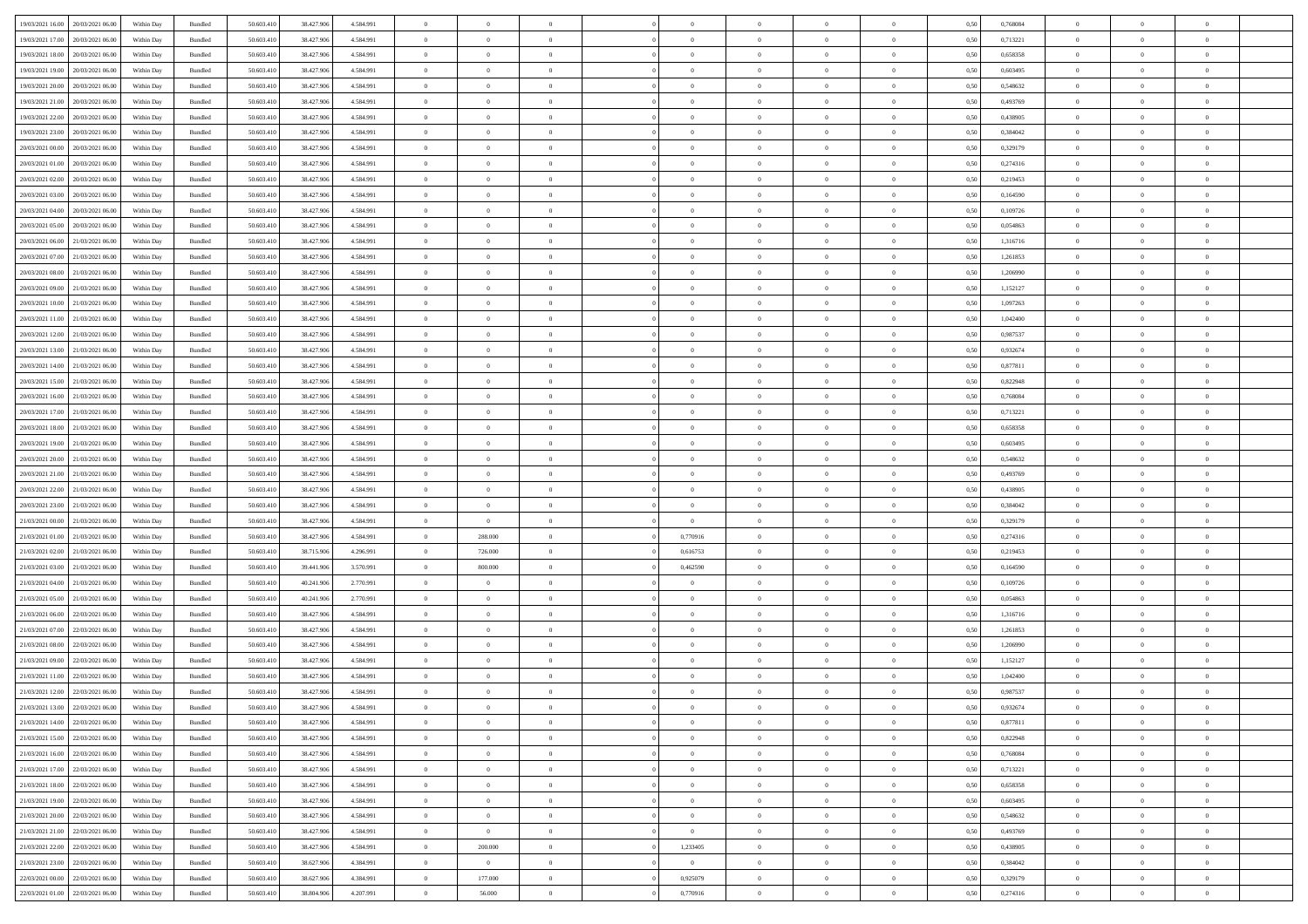| 22/03/2021 02:00 22/03/2021 06:00    | Within Day | Bundled | 50.603.410 | 38.860.906 | 4.151.991 | $\overline{0}$ | $\overline{0}$ | $\Omega$       | $\Omega$       | $\theta$       | $\Omega$       | $\overline{0}$ | 0,50 | 0,219453 | $\theta$       | $\theta$       | $\overline{0}$ |  |
|--------------------------------------|------------|---------|------------|------------|-----------|----------------|----------------|----------------|----------------|----------------|----------------|----------------|------|----------|----------------|----------------|----------------|--|
| 22/03/2021 03:00<br>22/03/2021 06:00 | Within Day | Bundled | 50.603.41  | 38.860.906 | 4.151.991 | $\overline{0}$ | $\overline{0}$ | $\overline{0}$ | $\theta$       | $\theta$       | $\overline{0}$ | $\bf{0}$       | 0,50 | 0,164590 | $\theta$       | $\theta$       | $\overline{0}$ |  |
| 22/03/2021 04:00<br>22/03/2021 06:00 | Within Day | Bundled | 50.603.41  | 38.860.906 | 4.151.991 | $\overline{0}$ | 4.000          | $\overline{0}$ | 0,308326       | $\overline{0}$ | $\overline{0}$ | $\bf{0}$       | 0,50 | 0,109726 | $\bf{0}$       | $\overline{0}$ | $\overline{0}$ |  |
| 22/03/2021 05:00<br>22/03/2021 06:00 | Within Day | Bundled | 50.603.410 | 38,864,906 | 4.147.991 | $\overline{0}$ | $\overline{0}$ | $\overline{0}$ | $\overline{0}$ | $\overline{0}$ | $\overline{0}$ | $\overline{0}$ | 0.50 | 0.054863 | $\theta$       | $\theta$       | $\overline{0}$ |  |
| 22/03/2021 06:00<br>23/03/2021 06:00 | Within Day | Bundled | 50.603.41  | 38.427.906 | 4.584.991 | $\overline{0}$ | $\overline{0}$ | $\overline{0}$ | $\overline{0}$ | $\theta$       | $\overline{0}$ | $\bf{0}$       | 0,50 | 1,316716 | $\theta$       | $\theta$       | $\overline{0}$ |  |
|                                      |            |         |            |            |           |                |                |                |                |                |                |                |      |          |                |                |                |  |
| 22/03/2021 07:00<br>23/03/2021 06:00 | Within Day | Bundled | 50.603.41  | 38.427.906 | 4.584.991 | $\overline{0}$ | $\bf{0}$       | $\overline{0}$ | $\overline{0}$ | $\overline{0}$ | $\overline{0}$ | $\bf{0}$       | 0,50 | 1,261853 | $\overline{0}$ | $\overline{0}$ | $\bf{0}$       |  |
| 22/03/2021 08:00<br>23/03/2021 06:00 | Within Day | Bundled | 50.603.410 | 38,427,906 | 4.584.991 | $\overline{0}$ | $\overline{0}$ | $\overline{0}$ | $\overline{0}$ | $\overline{0}$ | $\overline{0}$ | $\bf{0}$       | 0.5( | 1.206990 | $\theta$       | $\overline{0}$ | $\overline{0}$ |  |
| 22/03/2021 09:00<br>23/03/2021 06:00 | Within Day | Bundled | 50.603.41  | 38.427.906 | 4.584.991 | $\bf{0}$       | $\overline{0}$ | $\overline{0}$ | $\overline{0}$ | $\overline{0}$ | $\overline{0}$ | $\bf{0}$       | 0,50 | 1,152127 | $\theta$       | $\theta$       | $\overline{0}$ |  |
| 22/03/2021 10:00<br>23/03/2021 06:00 | Within Day | Bundled | 50.603.41  | 38.427.906 | 4.584.991 | $\overline{0}$ | $\bf{0}$       | $\overline{0}$ | $\overline{0}$ | $\overline{0}$ | $\overline{0}$ | $\bf{0}$       | 0,50 | 1,097263 | $\bf{0}$       | $\overline{0}$ | $\overline{0}$ |  |
| 22/03/2021 11:00<br>23/03/2021 06:00 | Within Day | Bundled | 50.603.41  | 38.427.906 | 4.584.991 | $\overline{0}$ | $\overline{0}$ | $\overline{0}$ | $\overline{0}$ | $\overline{0}$ | $\overline{0}$ | $\bf{0}$       | 0.5( | 1,042400 | $\theta$       | $\theta$       | $\overline{0}$ |  |
| 22/03/2021 12:00<br>23/03/2021 06:00 | Within Day | Bundled | 50.603.410 | 38.427.906 | 4.584.991 | $\bf{0}$       | $\overline{0}$ | $\overline{0}$ | $\overline{0}$ | $\theta$       | $\overline{0}$ | $\bf{0}$       | 0,50 | 0,987537 | $\theta$       | $\theta$       | $\overline{0}$ |  |
| 22/03/2021 13:00<br>23/03/2021 06:00 | Within Day | Bundled | 50.603.41  | 38.427.906 | 4.584.991 | $\overline{0}$ | $\bf{0}$       | $\overline{0}$ | $\overline{0}$ | $\bf{0}$       | $\overline{0}$ | $\bf{0}$       | 0,50 | 0,932674 | $\bf{0}$       | $\overline{0}$ | $\overline{0}$ |  |
| 22/03/2021 14:00<br>23/03/2021 06:00 | Within Day | Bundled | 50.603.410 | 38,427,906 | 4.584.991 | $\overline{0}$ | $\overline{0}$ | $\overline{0}$ | $\overline{0}$ | $\overline{0}$ | $\overline{0}$ | $\overline{0}$ | 0.5( | 0,877811 | $\theta$       | $\theta$       | $\overline{0}$ |  |
| 22/03/2021 15:00<br>23/03/2021 06:00 | Within Day | Bundled | 50.603.41  | 38.427.906 | 4.584.991 | $\overline{0}$ | $\theta$       | $\overline{0}$ | $\overline{0}$ | $\overline{0}$ | $\overline{0}$ | $\bf{0}$       | 0,50 | 0,822948 | $\theta$       | $\theta$       | $\overline{0}$ |  |
| 22/03/2021 16:00<br>23/03/2021 06:00 | Within Day | Bundled | 50.603.410 | 38.427.906 | 4.584.991 | $\overline{0}$ | $\bf{0}$       | $\overline{0}$ | $\overline{0}$ | $\overline{0}$ | $\overline{0}$ | $\bf{0}$       | 0,50 | 0,768084 | $\overline{0}$ | $\overline{0}$ | $\bf{0}$       |  |
|                                      |            |         |            |            |           |                | $\overline{0}$ |                |                | $\overline{0}$ |                |                |      |          | $\overline{0}$ | $\overline{0}$ | $\overline{0}$ |  |
| 22/03/2021 17:00<br>23/03/2021 06:00 | Within Day | Bundled | 50.603.410 | 38.427.906 | 4.584.991 | $\overline{0}$ |                | $\overline{0}$ | $\overline{0}$ |                | $\overline{0}$ | $\bf{0}$       | 0.5( | 0,713221 |                |                |                |  |
| 22/03/2021 18:00<br>23/03/2021 06:00 | Within Day | Bundled | 50.603.41  | 38.427.906 | 4.584.991 | $\bf{0}$       | <sup>1</sup>   | $\overline{0}$ | 1,850158       | $\theta$       | $\overline{0}$ | $\bf{0}$       | 0,50 | 0,658358 | $\theta$       | $\theta$       | $\overline{0}$ |  |
| 22/03/2021 19:00<br>23/03/2021 06:00 | Within Day | Bundled | 50.603.41  | 38.427.907 | 4.584.990 | $\overline{0}$ | $\bf{0}$       | $\overline{0}$ | $\overline{0}$ | $\overline{0}$ | $\overline{0}$ | $\bf{0}$       | 0,50 | 0,603495 | $\bf{0}$       | $\overline{0}$ | $\overline{0}$ |  |
| 22/03/2021 20:00<br>23/03/2021 06:00 | Within Day | Bundled | 50.603.41  | 38.427.907 | 4.584.990 | $\overline{0}$ | $\overline{0}$ | $\overline{0}$ | $\overline{0}$ | $\overline{0}$ | $\overline{0}$ | $\bf{0}$       | 0.5( | 0,548632 | $\theta$       | $\theta$       | $\overline{0}$ |  |
| 22/03/2021 21:00<br>23/03/2021 06:00 | Within Day | Bundled | 50.603.410 | 38.427.907 | 4.584.990 | $\bf{0}$       | $\overline{0}$ | $\overline{0}$ | $\overline{0}$ | $\theta$       | $\overline{0}$ | $\bf{0}$       | 0,50 | 0,493769 | $\theta$       | $\theta$       | $\overline{0}$ |  |
| 22/03/2021 22:00<br>23/03/2021 06:00 | Within Day | Bundled | 50.603.41  | 38.427.907 | 4.584.990 | $\overline{0}$ | $\bf{0}$       | $\overline{0}$ | $\overline{0}$ | $\overline{0}$ | $\overline{0}$ | $\bf{0}$       | 0,50 | 0,438905 | $\bf{0}$       | $\overline{0}$ | $\overline{0}$ |  |
| 22/03/2021 23:00<br>23/03/2021 06:00 | Within Day | Bundled | 50.603.410 | 38.427.907 | 4.584.990 | $\overline{0}$ | $\overline{0}$ | $\overline{0}$ | $\overline{0}$ | $\overline{0}$ | $\overline{0}$ | $\overline{0}$ | 0.5( | 0.384042 | $\overline{0}$ | $\overline{0}$ | $\overline{0}$ |  |
| 23/03/2021 00:00<br>23/03/2021 06:00 | Within Day | Bundled | 50.603.41  | 38.427.90  | 4.584.990 | $\overline{0}$ | $\theta$       | $\overline{0}$ | $\overline{0}$ | $\theta$       | $\overline{0}$ | $\bf{0}$       | 0,50 | 0,329179 | $\theta$       | $\theta$       | $\overline{0}$ |  |
| 23/03/2021 01:00<br>23/03/2021 06:00 | Within Day | Bundled | 50.603.41  | 38.427.907 | 4.584.990 | $\overline{0}$ | $\bf{0}$       | $\overline{0}$ | $\overline{0}$ | $\overline{0}$ | $\overline{0}$ | $\bf{0}$       | 0,50 | 0,274316 | $\overline{0}$ | $\overline{0}$ | $\bf{0}$       |  |
| 23/03/2021 02:00<br>23/03/2021 06:00 | Within Day | Bundled | 50.603.410 | 38.427.907 | 4.584.990 | $\overline{0}$ | $\overline{0}$ | $\overline{0}$ | $\overline{0}$ | $\overline{0}$ | $\overline{0}$ | $\overline{0}$ | 0.5( | 0,219453 | $\overline{0}$ | $\overline{0}$ | $\overline{0}$ |  |
| 23/03/2021 03:00<br>23/03/2021 06:00 | Within Day | Bundled | 50.603.41  | 38.427.90  | 4.584.990 | $\bf{0}$       | $\overline{0}$ | $\overline{0}$ | $\overline{0}$ | $\overline{0}$ | $\overline{0}$ | $\bf{0}$       | 0,50 | 0,164590 | $\theta$       | $\theta$       | $\overline{0}$ |  |
|                                      |            |         |            |            |           |                | $\bf{0}$       |                |                | $\overline{0}$ |                |                |      |          | $\bf{0}$       | $\bf{0}$       | $\overline{0}$ |  |
| 23/03/2021 04:00<br>23/03/2021 06:00 | Within Day | Bundled | 50.603.41  | 38.427.907 | 4.584.990 | $\overline{0}$ |                | $\overline{0}$ | $\overline{0}$ |                | $\overline{0}$ | $\bf{0}$       | 0,50 | 0,109726 |                |                |                |  |
| 23/03/2021 05:00<br>23/03/2021 06:00 | Within Day | Bundled | 50.603.410 | 38.427.907 | 4.584.990 | $\overline{0}$ | $\overline{0}$ | $\overline{0}$ | $\overline{0}$ | $\overline{0}$ | $\overline{0}$ | $\overline{0}$ | 0.5( | 0.054863 | $\theta$       | $\theta$       | $\overline{0}$ |  |
| 23/03/2021 06:00<br>24/03/2021 06:00 | Within Day | Bundled | 50.603.410 | 38.427.906 | 4.584.991 | $\bf{0}$       | $\overline{0}$ | $\overline{0}$ | $\overline{0}$ | $\theta$       | $\overline{0}$ | $\bf{0}$       | 0,50 | 1,316716 | $\,$ 0 $\,$    | $\theta$       | $\overline{0}$ |  |
| 23/03/2021 07:00<br>24/03/2021 06.00 | Within Day | Bundled | 50.603.41  | 38.427.906 | 4.584.991 | $\overline{0}$ | $\bf{0}$       | $\overline{0}$ | $\overline{0}$ | $\overline{0}$ | $\overline{0}$ | $\bf{0}$       | 0,50 | 1,261853 | $\bf{0}$       | $\overline{0}$ | $\overline{0}$ |  |
| 23/03/2021 08:00<br>24/03/2021 06.00 | Within Day | Bundled | 50.603.41  | 38.427.906 | 4.584.991 | $\overline{0}$ | $\overline{0}$ | $\overline{0}$ | $\Omega$       | $\theta$       | $\Omega$       | $\bf{0}$       | 0,50 | 1,206990 | $\,$ 0 $\,$    | $\theta$       | $\theta$       |  |
| 23/03/2021 09:00<br>24/03/2021 06:00 | Within Day | Bundled | 50.603.41  | 38.427.906 | 4.584.991 | $\bf{0}$       | $\theta$       | $\overline{0}$ | $\overline{0}$ | $\overline{0}$ | $\overline{0}$ | $\bf{0}$       | 0,50 | 1,152127 | $\theta$       | $\theta$       | $\overline{0}$ |  |
| 23/03/2021 10:00<br>24/03/2021 06:00 | Within Day | Bundled | 50.603.410 | 38.427.906 | 4.584.991 | $\overline{0}$ | $\bf{0}$       | $\overline{0}$ | $\overline{0}$ | $\overline{0}$ | $\overline{0}$ | $\bf{0}$       | 0,50 | 1,097263 | $\overline{0}$ | $\overline{0}$ | $\bf{0}$       |  |
| 23/03/2021 11:00<br>24/03/2021 06.00 | Within Day | Bundled | 50.603.41  | 38.427.90  | 4.584.991 | $\overline{0}$ | $\overline{0}$ | $\Omega$       | $\Omega$       | $\overline{0}$ | $\overline{0}$ | $\overline{0}$ | 0.50 | 1.042400 | $\bf{0}$       | $\theta$       | $\overline{0}$ |  |
| 23/03/2021 12:00<br>24/03/2021 06:00 | Within Day | Bundled | 50.603.41  | 38.427.906 | 4.584.991 | $\bf{0}$       | $\overline{0}$ | $\overline{0}$ | $\overline{0}$ | $\theta$       | $\overline{0}$ | $\bf{0}$       | 0,50 | 0,987537 | $\theta$       | $\theta$       | $\overline{0}$ |  |
| 23/03/2021 13:00<br>24/03/2021 06.00 | Within Day | Bundled | 50.603.41  | 38.427.906 | 4.584.991 | $\overline{0}$ | $\bf{0}$       | $\overline{0}$ | $\overline{0}$ | $\overline{0}$ | $\overline{0}$ | $\bf{0}$       | 0,50 | 0,932674 | $\bf{0}$       | $\overline{0}$ | $\overline{0}$ |  |
| 23/03/2021 14:00<br>24/03/2021 06:00 | Within Day | Bundled | 50.603.41  | 38.427.90  | 4.584.991 | $\overline{0}$ | $\overline{1}$ | $\Omega$       | 2.466911       | $\overline{0}$ | $\theta$       | $\overline{0}$ | 0.50 | 0,877811 | $\bf{0}$       | $\theta$       | $\theta$       |  |
| 23/03/2021 15:00<br>24/03/2021 06:00 | Within Day | Bundled | 50.603.41  | 38.427.907 | 4.584.990 | $\bf{0}$       | $\bf{0}$       | $\overline{0}$ | $\overline{0}$ | $\overline{0}$ | $\overline{0}$ | $\bf{0}$       | 0,50 | 0,822948 | $\,$ 0 $\,$    | $\theta$       | $\overline{0}$ |  |
| 23/03/2021 16:00<br>24/03/2021 06:00 | Within Day | Bundled | 50.603.41  | 38.427.907 | 4.584.990 | $\overline{0}$ | $\bf{0}$       | $\overline{0}$ | $\overline{0}$ | $\overline{0}$ | $\overline{0}$ | $\bf{0}$       | 0,50 | 0,768084 | $\bf{0}$       | $\overline{0}$ | $\overline{0}$ |  |
|                                      |            |         |            |            |           |                |                |                |                |                |                |                |      |          |                |                |                |  |
| 23/03/2021 17:00<br>24/03/2021 06.00 | Within Day | Bundled | 50.603.41  | 38.427.907 | 4.584.990 | $\overline{0}$ | $\overline{0}$ | $\overline{0}$ | $\Omega$       | $\theta$       | $\overline{0}$ | $\bf{0}$       | 0.50 | 0,713221 | $\bf{0}$       | $\theta$       | $\overline{0}$ |  |
| 23/03/2021 18:00<br>24/03/2021 06:00 | Within Day | Bundled | 50.603.41  | 38.427.90  | 4.584.990 | $\bf{0}$       | $\overline{0}$ | $\overline{0}$ | $\overline{0}$ | $\theta$       | $\overline{0}$ | $\bf{0}$       | 0,50 | 0,658358 | $\,$ 0 $\,$    | $\theta$       | $\overline{0}$ |  |
| 23/03/2021 19:00<br>24/03/2021 06.00 | Within Day | Bundled | 50.603.410 | 38.427.907 | 4.584.990 | $\overline{0}$ | $\bf{0}$       | $\overline{0}$ | $\overline{0}$ | $\overline{0}$ | $\overline{0}$ | $\bf{0}$       | 0,50 | 0,603495 | $\overline{0}$ | $\overline{0}$ | $\bf{0}$       |  |
| 23/03/2021 20:00<br>24/03/2021 06.00 | Within Day | Bundled | 50.603.41  | 38.427.90  | 4.584.990 | $\overline{0}$ | $\overline{0}$ | $\overline{0}$ | $\Omega$       | $\overline{0}$ | $\theta$       | $\overline{0}$ | 0.50 | 0.548632 | $\bf{0}$       | $\theta$       | $\overline{0}$ |  |
| 23/03/2021 21:00 24/03/2021 06:00    | Within Day | Bundled | 50.603.410 | 38.427.907 | 4.584.990 | $\overline{0}$ | $\bf{0}$       | $\overline{0}$ | $\overline{0}$ | $\overline{0}$ | $\overline{0}$ | $\bf{0}$       | 0,50 | 0,493769 | $\bf{0}$       | $\,$ 0 $\,$    | $\overline{0}$ |  |
| 23/03/2021 22:00 24/03/2021 06:00    | Within Day | Bundled | 50.603.410 | 38.427.907 | 4.584.990 | $\bf{0}$       |                |                |                |                |                |                | 0,50 | 0,438905 | $\bf{0}$       | $\bf{0}$       |                |  |
| 23/03/2021 23:00 24/03/2021 06:00    | Within Day | Bundled | 50.603.41  | 38,427,907 | 4.584.990 | $\Omega$       | $\overline{0}$ | $\Omega$       | $\theta$       | $\Omega$       | $\theta$       | $\overline{0}$ | 0.50 | 0.384042 | $\theta$       | $\Omega$       | $\theta$       |  |
| 24/03/2021 00:00<br>24/03/2021 06:00 | Within Day | Bundled | 50.603.410 | 38.427.907 | 4.584.990 | $\overline{0}$ | $\overline{0}$ | $\overline{0}$ | $\overline{0}$ | $\,$ 0 $\,$    | $\overline{0}$ | $\,$ 0 $\,$    | 0,50 | 0,329179 | $\,$ 0 $\,$    | $\,$ 0 $\,$    | $\bf{0}$       |  |
| 24/03/2021 01:00 24/03/2021 06:00    | Within Day | Bundled | 50.603.410 | 38.427.907 | 4.584.990 | $\overline{0}$ | $\overline{0}$ | $\overline{0}$ | $\overline{0}$ | $\overline{0}$ | $\overline{0}$ | $\bf{0}$       | 0,50 | 0,274316 | $\overline{0}$ | $\bf{0}$       | $\overline{0}$ |  |
| 24/03/2021 02:00<br>24/03/2021 06:00 | Within Day | Bundled | 50.603.410 | 38.427.907 | 4.584.990 | $\overline{0}$ | $\overline{0}$ | $\overline{0}$ | $\overline{0}$ | $\overline{0}$ | $\overline{0}$ | $\bf{0}$       | 0,50 | 0,219453 | $\bf{0}$       | $\theta$       | $\overline{0}$ |  |
| 24/03/2021 03:00<br>24/03/2021 06:00 | Within Day | Bundled | 50.603.410 | 38.427.907 | 4.584.990 | $\overline{0}$ | $\overline{0}$ | $\overline{0}$ | $\overline{0}$ | $\overline{0}$ | $\overline{0}$ | $\bf{0}$       | 0,50 | 0,164590 | $\,$ 0 $\,$    | $\theta$       | $\overline{0}$ |  |
| 24/03/2021 04:00<br>24/03/2021 06:00 | Within Day | Bundled | 50.603.410 | 38.427.907 | 4.584.990 | $\overline{0}$ | 310.567        | $\overline{0}$ | 0,308326       | $\overline{0}$ | $\overline{0}$ | $\bf{0}$       | 0,50 | 0,109726 | $\overline{0}$ | $\overline{0}$ | $\overline{0}$ |  |
|                                      |            |         |            |            |           |                |                |                |                |                |                |                |      |          |                |                |                |  |
| 24/03/2021 06:00<br>24/03/2021 05:00 | Within Day | Bundled | 50.603.41  | 38.738.474 | 4.274.423 | $\overline{0}$ | $\overline{0}$ | $\overline{0}$ | $\overline{0}$ | $\overline{0}$ | $\overline{0}$ | $\bf{0}$       | 0.50 | 0.054863 | $\overline{0}$ | $\theta$       | $\overline{0}$ |  |
| 24/03/2021 06:00<br>25/03/2021 06:00 | Within Day | Bundled | 50.603.410 | 38.427.906 | 4.584.991 | $\overline{0}$ | $\bf{0}$       | $\overline{0}$ | $\overline{0}$ | $\overline{0}$ | $\overline{0}$ | $\bf{0}$       | 0,50 | 1,316716 | $\,$ 0 $\,$    | $\theta$       | $\overline{0}$ |  |
| 25/03/2021 06:00<br>24/03/2021 07:00 | Within Day | Bundled | 50.603.410 | 38.427.906 | 4.584.991 | $\overline{0}$ | $\bf{0}$       | $\overline{0}$ | $\overline{0}$ | $\overline{0}$ | $\overline{0}$ | $\bf{0}$       | 0,50 | 1,261853 | $\bf{0}$       | $\overline{0}$ | $\bf{0}$       |  |
| 25/03/2021 06:00<br>24/03/2021 08:00 | Within Day | Bundled | 50.603.410 | 38.427.906 | 4.584.991 | $\overline{0}$ | $\overline{0}$ | $\overline{0}$ | $\overline{0}$ | $\overline{0}$ | $\overline{0}$ | $\bf{0}$       | 0.50 | 1,206990 | $\overline{0}$ | $\theta$       | $\overline{0}$ |  |
| 24/03/2021 09:00<br>25/03/2021 06:00 | Within Day | Bundled | 50.603.410 | 38.427.906 | 4.584.991 | $\overline{0}$ | $\,$ 0         | $\overline{0}$ | $\overline{0}$ | $\bf{0}$       | $\bf{0}$       | $\bf{0}$       | 0,50 | 1,152127 | $\,$ 0 $\,$    | $\,$ 0 $\,$    | $\bf{0}$       |  |
| 24/03/2021 10:00 25/03/2021 06:00    | Within Day | Bundled | 50.603.410 | 38.427.906 | 4.584.991 | $\overline{0}$ | $\bf{0}$       | $\overline{0}$ | $\overline{0}$ | $\overline{0}$ | $\overline{0}$ | $\bf{0}$       | 0,50 | 1,097263 | $\overline{0}$ | $\bf{0}$       | $\overline{0}$ |  |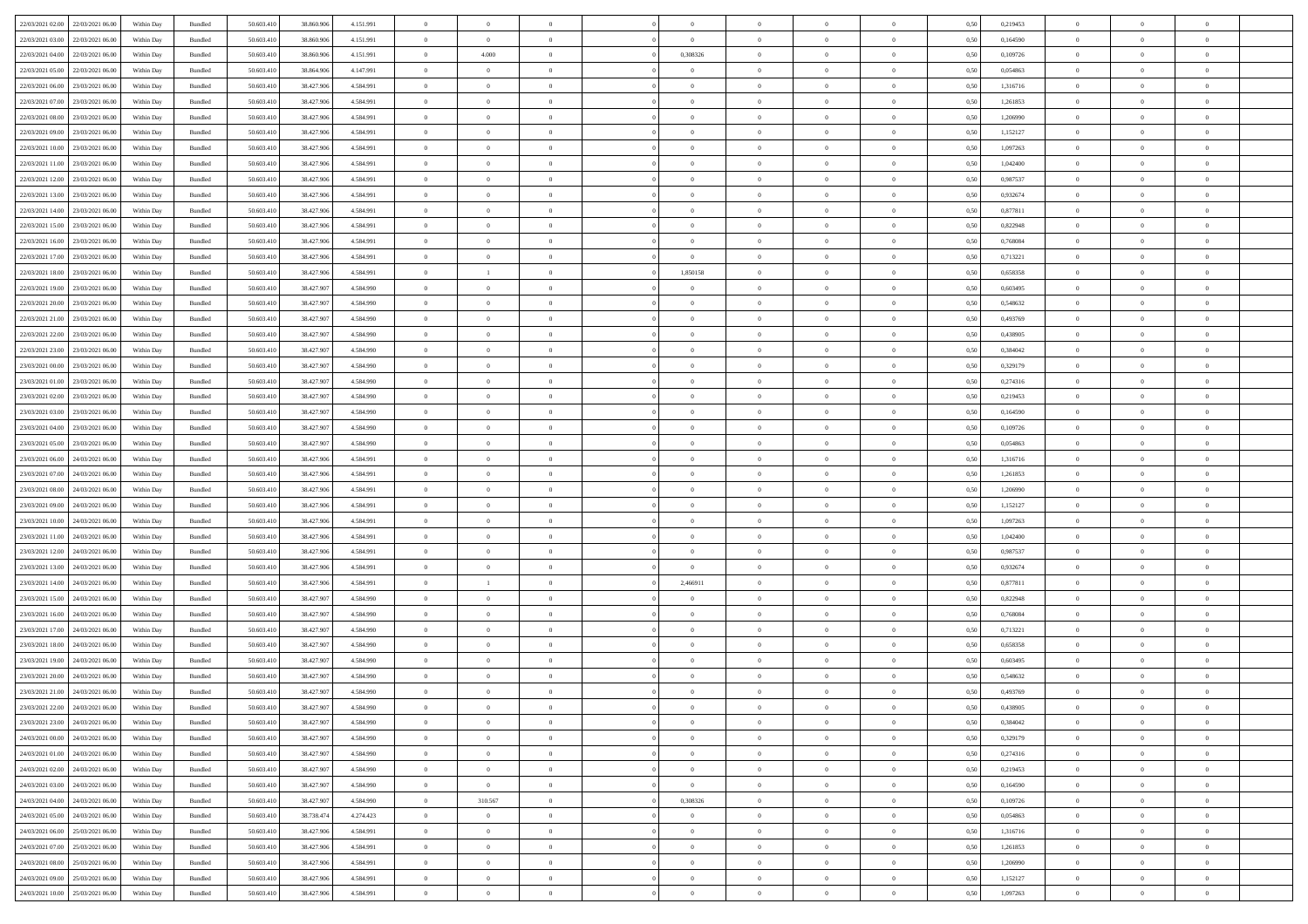| 24/03/2021 11:00 25/03/2021 06:00    | Within Day | Bundled            | 50.603.410 | 38.427.906 | 4.584.991 | $\overline{0}$ | $\overline{0}$   |                | $\overline{0}$ | $\theta$       |                | $\overline{0}$ | 0,50 | 1,042400 | $\theta$       | $\theta$       | $\overline{0}$ |  |
|--------------------------------------|------------|--------------------|------------|------------|-----------|----------------|------------------|----------------|----------------|----------------|----------------|----------------|------|----------|----------------|----------------|----------------|--|
| 24/03/2021 12:00<br>25/03/2021 06.00 | Within Day | Bundled            | 50.603.41  | 38.427.90  | 4.584.991 | $\bf{0}$       | $\bf{0}$         | $\bf{0}$       | $\bf{0}$       | $\overline{0}$ | $\overline{0}$ | $\bf{0}$       | 0,50 | 0,987537 | $\,$ 0 $\,$    | $\bf{0}$       | $\overline{0}$ |  |
| 24/03/2021 13:00<br>25/03/2021 06:00 | Within Day | Bundled            | 50.603.41  | 38.427.906 | 4.584.991 | $\overline{0}$ | $\bf{0}$         | $\overline{0}$ | $\bf{0}$       | $\overline{0}$ | $\overline{0}$ | $\bf{0}$       | 0.50 | 0.932674 | $\bf{0}$       | $\overline{0}$ | $\overline{0}$ |  |
| 24/03/2021 14:00<br>25/03/2021 06:00 |            |                    | 50.603.410 |            |           | $\overline{0}$ | $\overline{0}$   | $\overline{0}$ | $\overline{0}$ | $\theta$       | $\overline{0}$ |                |      | 0,877811 | $\,$ 0 $\,$    | $\,$ 0 $\,$    | $\overline{0}$ |  |
|                                      | Within Day | Bundled            |            | 38.427.906 | 4.584.991 |                |                  |                |                |                |                | $\bf{0}$       | 0,50 |          |                |                |                |  |
| 24/03/2021 15:00<br>25/03/2021 06.00 | Within Day | Bundled            | 50.603.41  | 38.427.90  | 4.584.991 | $\bf{0}$       | $\bf{0}$         | $\bf{0}$       | $\overline{0}$ | $\bf{0}$       | $\overline{0}$ | $\bf{0}$       | 0,50 | 0,822948 | $\,$ 0 $\,$    | $\bf{0}$       | $\overline{0}$ |  |
| 24/03/2021 16:00<br>25/03/2021 06:00 | Within Day | Bundled            | 50,603.41  | 38,427,906 | 4.584.991 | $\overline{0}$ | $\bf{0}$         | $\overline{0}$ | $\bf{0}$       | $\overline{0}$ | $\overline{0}$ | $\bf{0}$       | 0.50 | 0.768084 | $\bf{0}$       | $\bf{0}$       | $\overline{0}$ |  |
| 24/03/2021 17:00<br>25/03/2021 06:00 | Within Day | Bundled            | 50.603.41  | 38.427.906 | 4.584.991 | $\bf{0}$       | $\bf{0}$         | $\overline{0}$ | $\overline{0}$ | $\overline{0}$ | $\overline{0}$ | $\bf{0}$       | 0,50 | 0,713221 | $\,$ 0 $\,$    | $\bf{0}$       | $\overline{0}$ |  |
|                                      |            |                    |            |            |           |                |                  |                |                |                |                |                |      |          |                |                |                |  |
| 24/03/2021 18:00<br>25/03/2021 06.00 | Within Day | Bundled            | 50.603.41  | 38.427.90  | 4.584.991 | $\bf{0}$       | $\bf{0}$         | $\bf{0}$       | $\bf{0}$       | $\overline{0}$ | $\overline{0}$ | $\bf{0}$       | 0,50 | 0,658358 | $\,$ 0 $\,$    | $\bf{0}$       | $\overline{0}$ |  |
| 24/03/2021 19:00<br>25/03/2021 06:00 | Within Day | Bundled            | 50,603.41  | 38.427.90  | 4.584.991 | $\overline{0}$ | $\bf{0}$         | $\overline{0}$ | $\bf{0}$       | $\overline{0}$ | $\overline{0}$ | $\bf{0}$       | 0.50 | 0.603495 | $\bf{0}$       | $\overline{0}$ | $\overline{0}$ |  |
| 24/03/2021 20:00<br>25/03/2021 06:00 | Within Day | Bundled            | 50.603.410 | 38.427.906 | 4.584.991 | $\bf{0}$       | $\bf{0}$         | $\overline{0}$ | $\overline{0}$ | $\overline{0}$ | $\overline{0}$ | $\bf{0}$       | 0,50 | 0,548632 | $\,$ 0 $\,$    | $\,$ 0 $\,$    | $\overline{0}$ |  |
| 24/03/2021 21:00<br>25/03/2021 06.00 | Within Day | Bundled            | 50.603.41  | 38.427.906 | 4.584.991 | $\bf{0}$       | $\bf{0}$         | $\bf{0}$       | $\bf{0}$       | $\overline{0}$ | $\overline{0}$ | $\bf{0}$       | 0,50 | 0,493769 | $\,$ 0 $\,$    | $\bf{0}$       | $\overline{0}$ |  |
|                                      |            |                    |            |            |           |                |                  |                |                |                |                |                |      |          |                |                |                |  |
| 24/03/2021 22:00<br>25/03/2021 06:00 | Within Day | $\mathbf B$ undled | 50,603.41  | 38,427,906 | 4.584.991 | $\overline{0}$ | $\bf{0}$         | $\overline{0}$ | $\overline{0}$ | $\overline{0}$ | $\overline{0}$ | $\bf{0}$       | 0.50 | 0.438905 | $\bf{0}$       | $\,$ 0 $\,$    | $\,$ 0         |  |
| 24/03/2021 23:00<br>25/03/2021 06:00 | Within Day | Bundled            | 50.603.41  | 38.427.906 | 4.584.991 | $\overline{0}$ | $\bf{0}$         | $\overline{0}$ | $\theta$       | $\theta$       | $\overline{0}$ | $\bf{0}$       | 0,50 | 0,384042 | $\,$ 0 $\,$    | $\,$ 0 $\,$    | $\overline{0}$ |  |
| 25/03/2021 00:00<br>25/03/2021 06.00 | Within Day | Bundled            | 50.603.41  | 38.427.90  | 4.584.991 | $\bf{0}$       | $\overline{0}$   | $\bf{0}$       | $\bf{0}$       | $\overline{0}$ | $\overline{0}$ | $\bf{0}$       | 0,50 | 0,329179 | $\,$ 0 $\,$    | $\bf{0}$       | $\overline{0}$ |  |
| 25/03/2021 01:00<br>25/03/2021 06:00 |            | Bundled            | 50.603.41  | 38,427,906 | 4.584.991 | $\overline{0}$ | $\bf{0}$         | $\overline{0}$ | $\bf{0}$       | $\overline{0}$ | $\overline{0}$ | $\bf{0}$       | 0.50 | 0,274316 | $\,$ 0 $\,$    | $\bf{0}$       | $\overline{0}$ |  |
|                                      | Within Day |                    |            |            |           |                |                  |                |                |                |                |                |      |          |                |                |                |  |
| 25/03/2021 02:00<br>25/03/2021 06:00 | Within Day | Bundled            | 50.603.410 | 38.427.906 | 4.584.991 | $\overline{0}$ | $\bf{0}$         | $\overline{0}$ | $\overline{0}$ | $\overline{0}$ | $\overline{0}$ | $\bf{0}$       | 0,50 | 0,219453 | $\,$ 0 $\,$    | $\theta$       | $\overline{0}$ |  |
| 25/03/2021 03:00<br>25/03/2021 06.00 | Within Day | Bundled            | 50.603.41  | 38.427.90  | 4.584.991 | $\bf{0}$       | $\bf{0}$         | $\bf{0}$       | $\overline{0}$ | $\overline{0}$ | $\overline{0}$ | $\bf{0}$       | 0,50 | 0,164590 | $\,$ 0 $\,$    | $\bf{0}$       | $\overline{0}$ |  |
| 25/03/2021 04:00<br>25/03/2021 06:00 | Within Day | Bundled            | 50,603.41  | 38.427.90  | 4.584.991 | $\overline{0}$ | $\bf{0}$         | $\overline{0}$ | $\bf{0}$       | $\bf{0}$       | $\overline{0}$ | $\bf{0}$       | 0.50 | 0.109726 | $\bf{0}$       | $\overline{0}$ | $\bf{0}$       |  |
| 25/03/2021 05:00<br>25/03/2021 06:00 | Within Day | Bundled            | 50.603.410 | 38.427.906 | 4.584.991 | $\bf{0}$       | $\bf{0}$         | $\overline{0}$ | $\overline{0}$ | $\overline{0}$ | $\overline{0}$ | $\bf{0}$       | 0,50 | 0,054863 | $\,$ 0 $\,$    | $\bf{0}$       | $\overline{0}$ |  |
|                                      |            |                    |            |            |           |                |                  |                |                |                |                |                |      |          |                |                |                |  |
| 25/03/2021 06:00<br>26/03/2021 06.00 | Within Day | Bundled            | 50.603.41  | 38.427.906 | 4.584.991 | $\bf{0}$       | $\bf{0}$         | $\bf{0}$       | $\bf{0}$       | $\overline{0}$ | $\overline{0}$ | $\bf{0}$       | 0,50 | 1,316716 | $\,$ 0 $\,$    | $\bf{0}$       | $\overline{0}$ |  |
| 25/03/2021 07:00<br>26/03/2021 06:00 | Within Day | Bundled            | 50.603.41  | 38,427,906 | 4.584.991 | $\overline{0}$ | $\bf{0}$         | $\overline{0}$ | $\overline{0}$ | $\bf{0}$       | $\overline{0}$ | $\bf{0}$       | 0.50 | 1,261853 | $\bf{0}$       | $\,$ 0 $\,$    | $\,$ 0         |  |
| 25/03/2021 08:00<br>26/03/2021 06:00 | Within Day | Bundled            | 50.603.41  | 38.427.906 | 4.584.991 | $\overline{0}$ | $\overline{0}$   | $\overline{0}$ | $\overline{0}$ | $\theta$       | $\overline{0}$ | $\bf{0}$       | 0,50 | 1,206990 | $\,$ 0 $\,$    | $\,$ 0 $\,$    | $\overline{0}$ |  |
| 25/03/2021 09:00<br>26/03/2021 06.00 | Within Day | Bundled            | 50.603.41  | 38.427.90  | 4.584.991 | $\bf{0}$       | $\bf{0}$         | $\bf{0}$       | $\bf{0}$       | $\overline{0}$ | $\overline{0}$ | $\bf{0}$       | 0,50 | 1,152127 | $\,$ 0 $\,$    | $\bf{0}$       | $\overline{0}$ |  |
|                                      |            |                    |            |            |           |                |                  |                |                |                |                |                |      |          |                |                |                |  |
| 25/03/2021 10:00<br>26/03/2021 06:00 | Within Day | Bundled            | 50.603.41  | 38.427.90  | 4.584.991 | $\overline{0}$ | $\bf{0}$         | $\overline{0}$ | $\bf{0}$       | $\overline{0}$ | $\overline{0}$ | $\bf{0}$       | 0.50 | 1.097263 | $\bf{0}$       | $\overline{0}$ | $\overline{0}$ |  |
| 25/03/2021 11:00<br>26/03/2021 06:00 | Within Day | Bundled            | 50.603.410 | 38.427.906 | 4.584.991 | $\bf{0}$       | $\overline{0}$   | $\overline{0}$ | $\overline{0}$ | $\overline{0}$ | $\overline{0}$ | $\bf{0}$       | 0,50 | 1,042400 | $\,$ 0 $\,$    | $\theta$       | $\overline{0}$ |  |
| 25/03/2021 12:00<br>26/03/2021 06.00 | Within Day | Bundled            | 50.603.41  | 38.427.90  | 4.584.991 | $\bf{0}$       | $\overline{0}$   | $\bf{0}$       | $\overline{0}$ | $\overline{0}$ | $\overline{0}$ | $\bf{0}$       | 0,50 | 0,987537 | $\,$ 0 $\,$    | $\bf{0}$       | $\overline{0}$ |  |
| 25/03/2021 13:00<br>26/03/2021 06:00 | Within Day | Bundled            | 50,603.41  | 38,427,906 | 4.584.991 | $\overline{0}$ | $\bf{0}$         | $\overline{0}$ | $\bf{0}$       | $\overline{0}$ | $\overline{0}$ | $\bf{0}$       | 0.50 | 0.932674 | $\bf{0}$       | $\overline{0}$ | $\overline{0}$ |  |
| 25/03/2021 14:00<br>26/03/2021 06:00 | Within Day | Bundled            | 50.603.410 | 38.427.906 | 4.584.991 | $\overline{0}$ | $\bf{0}$         | $\overline{0}$ | $\overline{0}$ | $\overline{0}$ | $\overline{0}$ | $\bf{0}$       | 0,50 | 0,877811 | $\,$ 0 $\,$    | $\bf{0}$       | $\overline{0}$ |  |
|                                      |            |                    |            |            |           |                |                  |                |                |                |                |                |      |          |                |                |                |  |
| 25/03/2021 15:00<br>26/03/2021 06.00 | Within Day | Bundled            | 50.603.41  | 38.427.906 | 4.584.991 | $\bf{0}$       | $\bf{0}$         | $\bf{0}$       | $\bf{0}$       | $\overline{0}$ | $\overline{0}$ | $\bf{0}$       | 0,50 | 0,822948 | $\,$ 0 $\,$    | $\bf{0}$       | $\overline{0}$ |  |
| 25/03/2021 16:00<br>26/03/2021 06:00 | Within Day | Bundled            | 50.603.41  | 38,427,906 | 4.584.991 | $\overline{0}$ | $\bf{0}$         | $\overline{0}$ | $\overline{0}$ | $\bf{0}$       | $\overline{0}$ | $\bf{0}$       | 0.50 | 0.768084 | $\overline{0}$ | $\,$ 0 $\,$    | $\,$ 0         |  |
| 25/03/2021 17:00<br>26/03/2021 06:00 | Within Day | Bundled            | 50.603.41  | 38,427,906 | 4.584.991 | $\overline{0}$ | $\overline{0}$   | $\overline{0}$ | $\overline{0}$ | $\overline{0}$ | $\overline{0}$ | $\bf{0}$       | 0.5( | 0,713221 | $\theta$       | $\theta$       | $\overline{0}$ |  |
| 25/03/2021 18:00<br>26/03/2021 06.00 | Within Day | Bundled            | 50.603.41  | 38.427.90  | 4.584.991 | $\bf{0}$       | $\bf{0}$         | $\bf{0}$       | $\bf{0}$       | $\overline{0}$ | $\overline{0}$ | $\bf{0}$       | 0,50 | 0,658358 | $\,$ 0 $\,$    | $\bf{0}$       | $\overline{0}$ |  |
|                                      |            |                    |            |            |           |                |                  |                |                |                |                |                |      |          |                |                |                |  |
| 25/03/2021 19:00<br>26/03/2021 06:00 | Within Day | Bundled            | 50,603.41  | 38,427,906 | 4.584.991 | $\overline{0}$ | $\bf{0}$         | $\overline{0}$ | $\bf{0}$       | $\overline{0}$ | $\overline{0}$ | $\bf{0}$       | 0.50 | 0.603495 | $\bf{0}$       | $\bf{0}$       | $\overline{0}$ |  |
| 25/03/2021 20:00<br>26/03/2021 06:00 | Within Dav | Bundled            | 50.603.410 | 38.427.906 | 4.584.991 | $\overline{0}$ | $\overline{0}$   | $\overline{0}$ | $\overline{0}$ | $\overline{0}$ | $\overline{0}$ | $\bf{0}$       | 0.50 | 0,548632 | $\theta$       | $\theta$       | $\overline{0}$ |  |
| 25/03/2021 21:00<br>26/03/2021 06.00 | Within Day | Bundled            | 50.603.41  | 38.427.90  | 4.584.991 | $\bf{0}$       | $\bf{0}$         | $\bf{0}$       | $\bf{0}$       | $\overline{0}$ | $\overline{0}$ | $\bf{0}$       | 0,50 | 0,493769 | $\,$ 0 $\,$    | $\bf{0}$       | $\overline{0}$ |  |
| 25/03/2021 22.00<br>26/03/2021 06:00 | Within Day | Bundled            | 50,603.41  | 38.427.90  | 4.584.991 | $\overline{0}$ | $\bf{0}$         | $\overline{0}$ | $\bf{0}$       | $\overline{0}$ | $\overline{0}$ | $\bf{0}$       | 0.50 | 0.438905 | $\bf{0}$       | $\overline{0}$ | $\overline{0}$ |  |
|                                      |            |                    |            |            |           |                | $\overline{0}$   |                |                | $\overline{0}$ |                |                |      |          | $\theta$       | $\theta$       | $\overline{0}$ |  |
| 25/03/2021 23:00<br>26/03/2021 06:00 | Within Day | Bundled            | 50.603.41  | 38.427.906 | 4.584.991 | $\overline{0}$ |                  | $\overline{0}$ | $\overline{0}$ |                | $\overline{0}$ | $\bf{0}$       | 0.50 | 0,384042 |                |                |                |  |
| 26/03/2021 00:00<br>26/03/2021 06.00 | Within Day | Bundled            | 50.603.41  | 38.427.906 | 4.584.991 | $\bf{0}$       | $\bf{0}$         | $\bf{0}$       | $\bf{0}$       | $\overline{0}$ | $\overline{0}$ | $\bf{0}$       | 0,50 | 0,329179 | $\,$ 0 $\,$    | $\bf{0}$       | $\overline{0}$ |  |
| 26/03/2021 01:00<br>26/03/2021 06:00 | Within Day | Bundled            | 50.603.41  | 38,427,906 | 4.584.991 | $\overline{0}$ | $\bf{0}$         | $\overline{0}$ | $\overline{0}$ | $\bf{0}$       | $\overline{0}$ | $\bf{0}$       | 0.50 | 0,274316 | $\,$ 0 $\,$    | $\,$ 0 $\,$    | $\,$ 0         |  |
| 26/03/2021 02:00<br>26/03/2021 06:00 | Within Day | Bundled            | 50.603.41  | 38.427.906 | 4.584.991 | $\overline{0}$ | $\overline{0}$   | $\overline{0}$ | $\overline{0}$ | $\overline{0}$ | $\overline{0}$ | $\bf{0}$       | 0.50 | 0,219453 | $\theta$       | $\theta$       | $\overline{0}$ |  |
| 26/03/2021 03:00<br>26/03/2021 06.00 | Within Day | Bundled            | 50.603.41  | 38.427.90  | 4.584.991 | $\bf{0}$       | $\bf{0}$         | $\bf{0}$       | $\bf{0}$       | $\overline{0}$ | $\overline{0}$ | $\bf{0}$       | 0,50 | 0,164590 | $\,$ 0 $\,$    | $\bf{0}$       | $\overline{0}$ |  |
|                                      |            |                    |            |            |           |                |                  |                |                |                |                |                |      |          |                |                |                |  |
| 26/03/2021 04:00<br>26/03/2021 06.00 | Within Day | Bundled            | 50,603.41  | 38.427.90  | 4.584.991 | $\overline{0}$ | $\bf{0}$         | $\overline{0}$ | $\bf{0}$       | $\overline{0}$ | $\overline{0}$ | $\bf{0}$       | 0.50 | 0.109726 | $\bf{0}$       | $\bf{0}$       | $\overline{0}$ |  |
| 26/03/2021 05:00<br>26/03/2021 06:00 | Within Day | Bundled            | 50.603.41  | 38.427.906 | 4.584.991 | $\overline{0}$ | $\overline{0}$   | $\overline{0}$ | $\overline{0}$ | $\theta$       | $\overline{0}$ | $\overline{0}$ | 0.5( | 0,054863 | $\theta$       | $\theta$       | $\overline{0}$ |  |
| 26/03/2021 06:00<br>27/03/2021 06:00 | Within Day | Bundled            | 50.603.41  | 38.427.906 | 4.584.991 | $\bf{0}$       | $\bf{0}$         | $\bf{0}$       | $\bf{0}$       | $\bf{0}$       | $\overline{0}$ | $\bf{0}$       | 0,50 | 1,316716 | $\overline{0}$ | $\overline{0}$ | $\overline{0}$ |  |
| 26/03/2021 07:00 27/03/2021 06:00    | Within Day | $\mathbf B$ undled | 50.603.410 | 38.427.906 | 4 584 991 | $\bf{0}$       | $\boldsymbol{0}$ |                | $\overline{0}$ | $\bf{0}$       |                | $\bf{0}$       | 0,50 | 1,261853 | $\bf{0}$       | $\,$ 0         |                |  |
|                                      |            |                    |            |            |           | $\overline{0}$ | $\overline{0}$   |                |                | $\overline{0}$ |                |                |      |          | $\theta$       | $\overline{0}$ | $\overline{0}$ |  |
| 26/03/2021 08:00 27/03/2021 06:00    | Within Day | Bundled            | 50.603.410 | 38.427.906 | 4.584.991 |                |                  | $\overline{0}$ | $\theta$       |                | $\overline{0}$ | $\bf{0}$       | 0,50 | 1,206990 |                |                |                |  |
| 26/03/2021 09:00<br>27/03/2021 06:00 | Within Day | Bundled            | 50.603.41  | 38.427.906 | 4.584.991 | $\overline{0}$ | $\bf{0}$         | $\overline{0}$ | $\overline{0}$ | $\bf{0}$       | $\overline{0}$ | $\bf{0}$       | 0,50 | 1,152127 | $\bf{0}$       | $\overline{0}$ | $\bf{0}$       |  |
| 26/03/2021 10:00 27/03/2021 06:00    | Within Day | Bundled            | 50.603.410 | 38,427,906 | 4.584.991 | $\overline{0}$ | $\bf{0}$         | $\overline{0}$ | $\overline{0}$ | $\mathbf{0}$   | $\overline{0}$ | $\,$ 0 $\,$    | 0.50 | 1,097263 | $\overline{0}$ | $\bf{0}$       | $\,$ 0 $\,$    |  |
| 26/03/2021 11:00 27/03/2021 06:00    | Within Dav | Bundled            | 50.603.410 | 38.427.906 | 4.584.991 | $\overline{0}$ | $\overline{0}$   | $\overline{0}$ | $\overline{0}$ | $\overline{0}$ | $\overline{0}$ | $\bf{0}$       | 0,50 | 1,042400 | $\overline{0}$ | $\theta$       | $\overline{0}$ |  |
|                                      |            |                    |            |            |           |                |                  |                |                |                |                |                |      |          |                |                |                |  |
| 26/03/2021 12:00<br>27/03/2021 06:00 | Within Day | Bundled            | 50.603.41  | 38.427.906 | 4.584.991 | $\overline{0}$ | $\bf{0}$         | $\overline{0}$ | $\overline{0}$ | $\bf{0}$       | $\overline{0}$ | $\bf{0}$       | 0,50 | 0,987537 | $\bf{0}$       | $\overline{0}$ | $\overline{0}$ |  |
| 26/03/2021 13:00<br>27/03/2021 06:00 | Within Day | Bundled            | 50.603.410 | 38,427,906 | 4.584.991 | $\overline{0}$ | $\bf{0}$         | $\overline{0}$ | $\overline{0}$ | $\bf{0}$       | $\overline{0}$ | $\bf{0}$       | 0.50 | 0.932674 | $\,$ 0 $\,$    | $\overline{0}$ | $\,$ 0         |  |
| 26/03/2021 14:00<br>27/03/2021 06:00 | Within Dav | Bundled            | 50.603.410 | 38.427.906 | 4.584.991 | $\overline{0}$ | $\overline{0}$   | $\overline{0}$ | $\overline{0}$ | $\overline{0}$ | $\overline{0}$ | $\bf{0}$       | 0,50 | 0,877811 | $\overline{0}$ | $\theta$       | $\overline{0}$ |  |
| 27/03/2021 06:00<br>26/03/2021 15:00 | Within Day | Bundled            | 50.603.41  | 38.427.906 | 4.584.991 | $\overline{0}$ | $\overline{0}$   | $\overline{0}$ | $\overline{0}$ | $\overline{0}$ | $\overline{0}$ | $\bf{0}$       | 0,50 | 0,822948 | $\bf{0}$       | $\overline{0}$ | $\overline{0}$ |  |
| 26/03/2021 16:00 27/03/2021 06:00    |            | Bundled            | 50,603.410 | 38,427,906 | 4.584.991 | $\overline{0}$ | $\overline{0}$   |                |                |                | $\overline{0}$ |                | 0.50 | 0.768084 | $\mathbf{0}$   | $\bf{0}$       | $\,$ 0         |  |
|                                      | Within Day |                    |            |            |           |                |                  | $\overline{0}$ | $\overline{0}$ | $\overline{0}$ |                | $\bf{0}$       |      |          |                |                |                |  |
| 26/03/2021 17:00 27/03/2021 06:00    | Within Dav | Bundled            | 50.603.410 | 38.427.906 | 4.584.991 | $\overline{0}$ | $\overline{0}$   | $\overline{0}$ | $\overline{0}$ | $\overline{0}$ | $\overline{0}$ | $\bf{0}$       | 0,50 | 0,713221 | $\overline{0}$ | $\theta$       | $\overline{0}$ |  |
| 26/03/2021 18:00<br>27/03/2021 06:00 | Within Day | Bundled            | 50.603.41  | 38.427.906 | 4.584.991 | $\overline{0}$ | $\bf{0}$         | $\overline{0}$ | $\bf{0}$       | $\overline{0}$ | $\overline{0}$ | $\bf{0}$       | 0,50 | 0,658358 | $\bf{0}$       | $\overline{0}$ | $\bf{0}$       |  |
| 26/03/2021 19:00 27/03/2021 06:00    | Within Day | Bundled            | 50.603.410 | 38.427.906 | 4.584.991 | $\,$ 0 $\,$    | $\bf{0}$         | $\overline{0}$ | $\overline{0}$ | $\,$ 0 $\,$    | $\overline{0}$ | $\bf{0}$       | 0,50 | 0,603495 | $\overline{0}$ | $\,$ 0 $\,$    | $\,$ 0 $\,$    |  |
|                                      |            |                    |            |            |           |                |                  |                |                |                |                |                |      |          |                |                |                |  |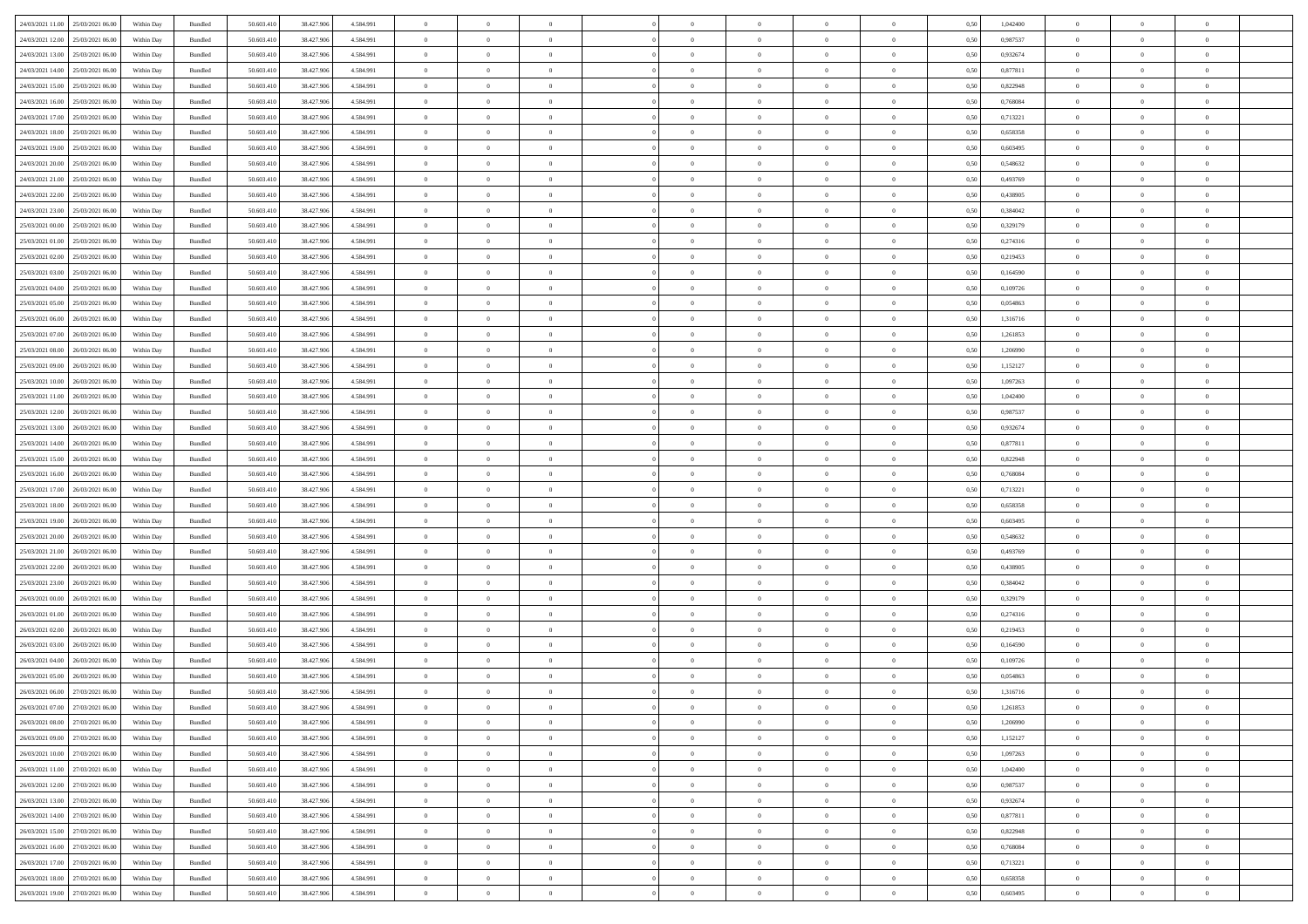| 26/03/2021 20:00 27/03/2021 06:00    | Within Day | Bundled   | 50.603.410 | 38.427.906 | 4.584.991 | $\overline{0}$ | $\overline{0}$   |                | $\overline{0}$ | $\theta$       |                | $\theta$       | 0,50 | 0,548632 | $\theta$       | $\theta$       | $\overline{0}$ |  |
|--------------------------------------|------------|-----------|------------|------------|-----------|----------------|------------------|----------------|----------------|----------------|----------------|----------------|------|----------|----------------|----------------|----------------|--|
| 26/03/2021 21:00<br>27/03/2021 06.00 | Within Day | Bundled   | 50.603.41  | 38.427.90  | 4.584.991 | $\bf{0}$       | $\bf{0}$         | $\bf{0}$       | $\bf{0}$       | $\overline{0}$ | $\overline{0}$ | $\bf{0}$       | 0,50 | 0,493769 | $\,$ 0 $\,$    | $\bf{0}$       | $\overline{0}$ |  |
| 26/03/2021 22:00<br>27/03/2021 06:00 | Within Day | Bundled   | 50.603.41  | 38.427.906 | 4.584.991 | $\overline{0}$ | $\bf{0}$         | $\overline{0}$ | $\bf{0}$       | $\overline{0}$ | $\overline{0}$ | $\bf{0}$       | 0.50 | 0.438905 | $\overline{0}$ | $\overline{0}$ | $\bf{0}$       |  |
| 26/03/2021 23:00<br>27/03/2021 06:00 |            |           |            |            |           | $\overline{0}$ | $\overline{0}$   | $\overline{0}$ | $\overline{0}$ | $\theta$       | $\overline{0}$ |                |      |          | $\,$ 0 $\,$    | $\overline{0}$ | $\overline{0}$ |  |
|                                      | Within Day | Bundled   | 50.603.410 | 38.427.906 | 4.584.991 |                |                  |                |                |                |                | $\bf{0}$       | 0,50 | 0,384042 |                |                |                |  |
| 27/03/2021 00:00<br>27/03/2021 06.00 | Within Day | Bundled   | 50.603.41  | 38.427.90  | 4.584.991 | $\bf{0}$       | $\bf{0}$         | $\bf{0}$       | $\overline{0}$ | $\bf{0}$       | $\overline{0}$ | $\bf{0}$       | 0,50 | 0,329179 | $\,$ 0 $\,$    | $\bf{0}$       | $\overline{0}$ |  |
| 27/03/2021 01:00<br>27/03/2021 06:00 | Within Day | Bundled   | 50.603.41  | 38.427.90  | 4.584.991 | $\overline{0}$ | $\bf{0}$         | $\overline{0}$ | $\bf{0}$       | $\overline{0}$ | $\overline{0}$ | $\bf{0}$       | 0.50 | 0,274316 | $\bf{0}$       | $\bf{0}$       | $\overline{0}$ |  |
| 27/03/2021 02:00<br>27/03/2021 06:00 | Within Day | Bundled   | 50.603.41  | 38.427.906 | 4.584.991 | $\overline{0}$ | $\bf{0}$         | $\overline{0}$ | $\overline{0}$ | $\overline{0}$ | $\overline{0}$ | $\bf{0}$       | 0,50 | 0,219453 | $\,$ 0 $\,$    | $\bf{0}$       | $\overline{0}$ |  |
|                                      |            |           |            |            |           |                |                  |                |                |                |                |                |      |          |                |                |                |  |
| 27/03/2021 03:00<br>27/03/2021 06.00 | Within Day | Bundled   | 50.603.41  | 38.427.90  | 4.584.991 | $\bf{0}$       | $\bf{0}$         | $\bf{0}$       | $\bf{0}$       | $\overline{0}$ | $\overline{0}$ | $\bf{0}$       | 0,50 | 0,164590 | $\,$ 0 $\,$    | $\bf{0}$       | $\overline{0}$ |  |
| 27/03/2021 04:00<br>27/03/2021 06:00 | Within Day | Bundled   | 50,603.41  | 38.427.90  | 4.584.991 | $\overline{0}$ | $\bf{0}$         | $\overline{0}$ | $\bf{0}$       | $\overline{0}$ | $\overline{0}$ | $\bf{0}$       | 0.50 | 0.109726 | $\bf{0}$       | $\overline{0}$ | $\overline{0}$ |  |
| 27/03/2021 05:00<br>27/03/2021 06:00 | Within Day | Bundled   | 50.603.410 | 38.427.906 | 4.584.991 | $\bf{0}$       | $\bf{0}$         | $\overline{0}$ | $\overline{0}$ | $\overline{0}$ | $\overline{0}$ | $\bf{0}$       | 0,50 | 0,054863 | $\,$ 0 $\,$    | $\,$ 0 $\,$    | $\overline{0}$ |  |
| 27/03/2021 06:00<br>28/03/2021 06:00 | Within Day | Unbundled | 52.803.55  | 40.081.90  | 216.127   | $\bf{0}$       | $\bf{0}$         | $\bf{0}$       | $\bf{0}$       | $\overline{0}$ | $\overline{0}$ | $\bf{0}$       | 0,50 | 1,316716 | $\,$ 0 $\,$    | $\bf{0}$       | $\overline{0}$ |  |
|                                      |            |           |            |            |           |                |                  |                |                |                |                |                |      |          |                |                |                |  |
| 27/03/2021 06:00<br>28/03/2021 06:00 | Within Day | Bundled   | 52.803.558 | 40.081.905 | 4.584.991 | $\overline{0}$ | $\bf{0}$         | $\overline{0}$ | $\overline{0}$ | $\overline{0}$ | $\overline{0}$ | $\bf{0}$       | 0.50 | 1.316716 | $\overline{0}$ | $\,$ 0 $\,$    | $\,$ 0         |  |
| 27/03/2021 07:00<br>28/03/2021 06:00 | Within Day | Unbundled | 52.803.55  | 40.081.905 | 216.127   | $\bf{0}$       | $\bf{0}$         | $\overline{0}$ | $\theta$       | $\theta$       | $\overline{0}$ | $\bf{0}$       | 0,50 | 1,259467 | $\,$ 0 $\,$    | $\,$ 0 $\,$    | $\overline{0}$ |  |
| 27/03/2021 07:00<br>28/03/2021 06:00 | Within Day | Bundled   | 52.803.55  | 40.081.90  | 4.584.991 | $\bf{0}$       | $\bf{0}$         | $\bf{0}$       | $\bf{0}$       | $\overline{0}$ | $\overline{0}$ | $\bf{0}$       | 0,50 | 1,259467 | $\,$ 0 $\,$    | $\bf{0}$       | $\overline{0}$ |  |
|                                      |            |           |            |            |           |                |                  |                |                |                |                |                |      |          |                |                |                |  |
| 27/03/2021 08:00<br>28/03/2021 06:00 | Within Day | Unbundled | 52,803,55  | 40.081.90  | 216.127   | $\overline{0}$ | $\bf{0}$         | $\overline{0}$ | $\bf{0}$       | $\overline{0}$ | $\overline{0}$ | $\bf{0}$       | 0.50 | 1.202219 | $\,$ 0 $\,$    | $\bf{0}$       | $\overline{0}$ |  |
| 27/03/2021 08:00<br>28/03/2021 06:00 | Within Day | Bundled   | 52.803.558 | 40.081.905 | 4.584.991 | $\overline{0}$ | $\bf{0}$         | $\overline{0}$ | $\overline{0}$ | $\overline{0}$ | $\overline{0}$ | $\bf{0}$       | 0,50 | 1,202219 | $\,$ 0 $\,$    | $\theta$       | $\overline{0}$ |  |
| 27/03/2021 09:00<br>28/03/2021 06:00 | Within Day | Unbundled | 52.803.55  | 40.081.90  | 216.127   | $\bf{0}$       | $\bf{0}$         | $\bf{0}$       | $\bf{0}$       | $\overline{0}$ | $\overline{0}$ | $\bf{0}$       | 0,50 | 1,144970 | $\,$ 0 $\,$    | $\bf{0}$       | $\overline{0}$ |  |
| 27/03/2021 09:00<br>28/03/2021 06:00 | Within Day | Bundled   | 52,803,55  | 40.081.905 | 4.584.991 | $\overline{0}$ | $\bf{0}$         | $\overline{0}$ | $\bf{0}$       | $\overline{0}$ | $\overline{0}$ | $\bf{0}$       | 0.50 | 1.144970 | $\bf{0}$       | $\overline{0}$ | $\bf{0}$       |  |
| 27/03/2021 10:00<br>28/03/2021 06:00 | Within Day | Bundled   | 52.803.558 | 40.081.905 | 4.584.991 | $\bf{0}$       | $\bf{0}$         | $\overline{0}$ | $\overline{0}$ | $\overline{0}$ | $\overline{0}$ | $\bf{0}$       | 0,50 | 1,087722 | $\,$ 0 $\,$    | $\bf{0}$       | $\overline{0}$ |  |
|                                      |            |           |            |            |           |                |                  |                |                |                |                |                |      |          |                |                |                |  |
| 27/03/2021 10:00<br>28/03/2021 06:00 | Within Day | Unbundled | 52.803.55  | 40.081.90  | 216.127   | $\bf{0}$       | $\bf{0}$         | $\bf{0}$       | $\bf{0}$       | $\overline{0}$ | $\overline{0}$ | $\bf{0}$       | 0,50 | 1,087722 | $\,$ 0 $\,$    | $\bf{0}$       | $\overline{0}$ |  |
| 27/03/2021 11:00<br>28/03/2021 06:00 | Within Day | Unbundled | 52.803.558 | 40.081.905 | 216.127   | $\overline{0}$ | $\bf{0}$         | $\overline{0}$ | $\overline{0}$ | $\,$ 0 $\,$    | $\overline{0}$ | $\bf{0}$       | 0.50 | 1.030473 | $\,$ 0 $\,$    | $\,$ 0 $\,$    | $\,$ 0         |  |
| 27/03/2021 11:00<br>28/03/2021 06:00 | Within Day | Bundled   | 52.803.55  | 40.081.905 | 4.584.991 | $\overline{0}$ | $\overline{0}$   | $\overline{0}$ | $\overline{0}$ | $\theta$       | $\overline{0}$ | $\bf{0}$       | 0,50 | 1,030473 | $\,$ 0 $\,$    | $\theta$       | $\overline{0}$ |  |
|                                      |            |           |            |            |           |                | $\bf{0}$         |                |                | $\overline{0}$ | $\overline{0}$ |                |      |          | $\,$ 0 $\,$    | $\bf{0}$       | $\overline{0}$ |  |
| 27/03/2021 12:00<br>28/03/2021 06:00 | Within Day | Unbundled | 52.803.55  | 40.081.90  | 216.127   | $\bf{0}$       |                  | $\bf{0}$       | $\bf{0}$       |                |                | $\bf{0}$       | 0,50 | 0,973225 |                |                |                |  |
| 27/03/2021 12:00<br>28/03/2021 06:00 | Within Day | Bundled   | 52,803,55  | 40.081.905 | 4.584.991 | $\overline{0}$ | $\bf{0}$         | $\overline{0}$ | $\bf{0}$       | $\overline{0}$ | $\overline{0}$ | $\bf{0}$       | 0.50 | 0.973225 | $\bf{0}$       | $\overline{0}$ | $\overline{0}$ |  |
| 27/03/2021 13:00<br>28/03/2021 06:00 | Within Day | Unbundled | 52.803.55  | 40.081.905 | 216.127   | $\overline{0}$ | $\overline{0}$   | $\overline{0}$ | $\overline{0}$ | $\overline{0}$ | $\overline{0}$ | $\bf{0}$       | 0,50 | 0,915976 | $\,$ 0 $\,$    | $\theta$       | $\overline{0}$ |  |
| 27/03/2021 13:00<br>28/03/2021 06:00 | Within Day | Bundled   | 52.803.55  | 40.081.90  | 4.584.991 | $\bf{0}$       | $\overline{0}$   | $\bf{0}$       | $\bf{0}$       | $\overline{0}$ | $\overline{0}$ | $\bf{0}$       | 0,50 | 0,915976 | $\,$ 0 $\,$    | $\bf{0}$       | $\overline{0}$ |  |
| 27/03/2021 14:00<br>28/03/2021 06:00 | Within Day | Unbundled | 52,803,55  | 40.081.90  | 216.127   | $\overline{0}$ | $\bf{0}$         | $\overline{0}$ | $\bf{0}$       | $\overline{0}$ | $\overline{0}$ | $\bf{0}$       | 0.50 | 0.858728 | $\bf{0}$       | $\overline{0}$ | $\overline{0}$ |  |
|                                      |            |           |            |            |           |                |                  |                |                |                |                |                |      |          |                |                |                |  |
| 27/03/2021 14:00<br>28/03/2021 06:00 | Within Day | Bundled   | 52.803.558 | 40.081.905 | 4.584.991 | $\overline{0}$ | $\bf{0}$         | $\overline{0}$ | $\overline{0}$ | $\overline{0}$ | $\overline{0}$ | $\bf{0}$       | 0,50 | 0,858728 | $\,$ 0 $\,$    | $\,$ 0 $\,$    | $\overline{0}$ |  |
| 27/03/2021 15:00<br>28/03/2021 06:00 | Within Day | Unbundled | 52.803.55  | 40.081.90  | 216.127   | $\bf{0}$       | $\bf{0}$         | $\bf{0}$       | $\bf{0}$       | $\overline{0}$ | $\bf{0}$       | $\bf{0}$       | 0,50 | 0,801479 | $\,$ 0 $\,$    | $\bf{0}$       | $\overline{0}$ |  |
| 27/03/2021 15:00<br>28/03/2021 06:00 | Within Day | Bundled   | 52.803.558 | 40.081.905 | 4.584.991 | $\overline{0}$ | $\bf{0}$         | $\overline{0}$ | $\overline{0}$ | $\overline{0}$ | $\overline{0}$ | $\bf{0}$       | 0.50 | 0.801479 | $\overline{0}$ | $\,$ 0 $\,$    | $\,$ 0         |  |
| 27/03/2021 16:00<br>28/03/2021 06:00 | Within Day | Unbundled | 52.803.558 | 40.081.90  | 216.127   | $\overline{0}$ | $\overline{0}$   | $\overline{0}$ | $\overline{0}$ | $\overline{0}$ | $\overline{0}$ | $\bf{0}$       | 0.5( | 0,744231 | $\theta$       | $\theta$       | $\overline{0}$ |  |
|                                      |            |           |            |            |           |                |                  |                |                |                |                |                |      |          |                |                |                |  |
| 27/03/2021 16:00<br>28/03/2021 06:00 | Within Day | Bundled   | 52.803.55  | 40.081.90  | 4.584.991 | $\bf{0}$       | $\bf{0}$         | $\bf{0}$       | $\bf{0}$       | $\overline{0}$ | $\overline{0}$ | $\bf{0}$       | 0,50 | 0,744231 | $\,$ 0 $\,$    | $\bf{0}$       | $\overline{0}$ |  |
| 27/03/2021 17:00<br>28/03/2021 06:00 | Within Day | Unbundled | 52,803,55  | 40.081.905 | 216.127   | $\overline{0}$ | $\bf{0}$         | $\overline{0}$ | $\bf{0}$       | $\overline{0}$ | $\overline{0}$ | $\bf{0}$       | 0.50 | 0.686982 | $\bf{0}$       | $\bf{0}$       | $\overline{0}$ |  |
| 27/03/2021 17:00<br>28/03/2021 06:00 | Within Day | Bundled   | 52.803.558 | 40.081.905 | 4.584.991 | $\overline{0}$ | $\overline{0}$   | $\overline{0}$ | $\overline{0}$ | $\overline{0}$ | $\overline{0}$ | $\bf{0}$       | 0.50 | 0,686982 | $\theta$       | $\theta$       | $\overline{0}$ |  |
| 27/03/2021 18:00<br>28/03/2021 06:00 | Within Day | Unbundled | 52.803.55  | 40.081.90  | 216.127   | $\bf{0}$       | $\bf{0}$         | $\bf{0}$       | $\bf{0}$       | $\overline{0}$ | $\overline{0}$ | $\bf{0}$       | 0,50 | 0,629734 | $\,$ 0 $\,$    | $\bf{0}$       | $\overline{0}$ |  |
| 27/03/2021 18:00<br>28/03/2021 06:00 |            | Bundled   | 52,803,55  | 40.081.905 | 4.584.991 |                | $\bf{0}$         | $\overline{0}$ |                | $\overline{0}$ | $\overline{0}$ |                | 0.50 | 0.629734 | $\bf{0}$       | $\overline{0}$ | $\bf{0}$       |  |
|                                      | Within Day |           |            |            |           | $\overline{0}$ |                  |                | $\bf{0}$       |                |                | $\bf{0}$       |      |          |                |                |                |  |
| 27/03/2021 19:00<br>28/03/2021 06:00 | Within Day | Unbundled | 52.803.558 | 40.081.90  | 216.127   | $\overline{0}$ | $\overline{0}$   | $\overline{0}$ | $\overline{0}$ | $\overline{0}$ | $\overline{0}$ | $\bf{0}$       | 0.50 | 0,572485 | $\theta$       | $\theta$       | $\overline{0}$ |  |
| 27/03/2021 19:00<br>28/03/2021 06:00 | Within Day | Bundled   | 52.803.55  | 40.081.90  | 4.584.991 | $\bf{0}$       | $\bf{0}$         | $\bf{0}$       | $\bf{0}$       | $\overline{0}$ | $\bf{0}$       | $\bf{0}$       | 0,50 | 0,572485 | $\,$ 0 $\,$    | $\bf{0}$       | $\overline{0}$ |  |
| 27/03/2021 20:00<br>28/03/2021 06:00 | Within Day | Bundled   | 52.803.558 | 40.081.905 | 4.584.991 | $\overline{0}$ | $\bf{0}$         | $\overline{0}$ | $\overline{0}$ | $\bf{0}$       | $\overline{0}$ | $\bf{0}$       | 0.50 | 0,515237 | $\,$ 0 $\,$    | $\,$ 0 $\,$    | $\,$ 0         |  |
| 27/03/2021 20:00<br>28/03/2021 06:00 | Within Day | Unbundled | 52.803.558 | 40.081.905 | 216.127   | $\overline{0}$ | $\overline{0}$   | $\overline{0}$ | $\overline{0}$ | $\overline{0}$ | $\overline{0}$ | $\bf{0}$       | 0.5( | 0,515237 | $\theta$       | $\theta$       | $\overline{0}$ |  |
|                                      |            |           |            |            |           |                |                  |                |                |                |                |                |      |          |                |                |                |  |
| 27/03/2021 21:00<br>28/03/2021 06:00 | Within Day | Unbundled | 52.803.55  | 40.081.90  | 216.127   | $\bf{0}$       | $\bf{0}$         | $\bf{0}$       | $\bf{0}$       | $\overline{0}$ | $\overline{0}$ | $\bf{0}$       | 0,50 | 0,457988 | $\,$ 0 $\,$    | $\bf{0}$       | $\overline{0}$ |  |
| 27/03/2021 21:00<br>28/03/2021 06:00 | Within Day | Bundled   | 52.803.558 | 40.081.905 | 4.584.991 | $\overline{0}$ | $\bf{0}$         | $\overline{0}$ | $\bf{0}$       | $\overline{0}$ | $\overline{0}$ | $\bf{0}$       | 0.50 | 0.457988 | $\bf{0}$       | $\bf{0}$       | $\overline{0}$ |  |
| 27/03/2021 22:00<br>28/03/2021 06:00 | Within Day | Bundled   | 52.803.558 | 40.081.90  | 4.584.991 | $\overline{0}$ | $\overline{0}$   | $\overline{0}$ | $\overline{0}$ | $\theta$       | $\overline{0}$ | $\overline{0}$ | 0.5( | 0,400740 | $\theta$       | $\theta$       | $\overline{0}$ |  |
| 27/03/2021 22:00<br>28/03/2021 06:00 | Within Day | Unbundled | 52.803.55  | 40.081.905 | 216.127   | $\bf{0}$       | $\bf{0}$         | $\bf{0}$       | $\bf{0}$       | $\bf{0}$       | $\overline{0}$ | $\bf{0}$       | 0,50 | 0,400740 | $\overline{0}$ | $\bf{0}$       | $\overline{0}$ |  |
| 27/03/2021 23:00 28/03/2021 06:00    | Within Day | Bundled   |            | 40.081.905 | 4 584 991 |                |                  |                |                |                |                |                |      |          |                |                |                |  |
|                                      |            |           | 52.803.558 |            |           | $\bf{0}$       | $\boldsymbol{0}$ |                | $\overline{0}$ | $\bf{0}$       |                | $\bf{0}$       | 0,50 | 0,343491 | $\bf{0}$       | $\bf{0}$       |                |  |
| 27/03/2021 23:00 28/03/2021 06:00    | Within Day | Unbundled | 52.803.558 | 40.081.905 | 216.127   | $\overline{0}$ | $\overline{0}$   | $\overline{0}$ | $\theta$       | $\overline{0}$ | $\overline{0}$ | $\bf{0}$       | 0,50 | 0,343491 | $\theta$       | $\theta$       | $\overline{0}$ |  |
| 28/03/2021 00:00<br>28/03/2021 06:00 | Within Day | Bundled   | 52.803.55  | 40.081.905 | 4.584.991 | $\overline{0}$ | $\bf{0}$         | $\overline{0}$ | $\overline{0}$ | $\bf{0}$       | $\overline{0}$ | $\bf{0}$       | 0,50 | 0,286243 | $\bf{0}$       | $\overline{0}$ | $\bf{0}$       |  |
| 28/03/2021 00:00 28/03/2021 06:00    | Within Day | Unbundled | 52.803.558 | 40.081.905 | 216.127   | $\overline{0}$ | $\bf{0}$         | $\overline{0}$ | $\overline{0}$ | $\mathbf{0}$   | $\overline{0}$ | $\,$ 0 $\,$    | 0.50 | 0,286243 | $\overline{0}$ | $\bf{0}$       | $\,$ 0 $\,$    |  |
|                                      |            |           |            |            |           |                | $\overline{0}$   |                |                | $\overline{0}$ |                |                |      |          |                | $\theta$       | $\overline{0}$ |  |
| 28/03/2021 01:00 28/03/2021 06:00    | Within Dav | Bundled   | 52.803.558 | 40.081.905 | 4.584.991 | $\overline{0}$ |                  | $\overline{0}$ | $\overline{0}$ |                | $\overline{0}$ | $\bf{0}$       | 0,50 | 0,228994 | $\overline{0}$ |                |                |  |
| 28/03/2021 01:00<br>28/03/2021 06:00 | Within Day | Unbundled | 52.803.558 | 40.081.905 | 216.127   | $\overline{0}$ | $\bf{0}$         | $\overline{0}$ | $\overline{0}$ | $\bf{0}$       | $\overline{0}$ | $\bf{0}$       | 0,50 | 0,228994 | $\bf{0}$       | $\overline{0}$ | $\overline{0}$ |  |
| 28/03/2021 03:00<br>28/03/2021 06:00 | Within Day | Unbundled | 52.803.558 | 40.081.905 | 216.127   | $\overline{0}$ | $\bf{0}$         | $\overline{0}$ | $\overline{0}$ | $\bf{0}$       | $\overline{0}$ | $\bf{0}$       | 0.50 | 0,171746 | $\,$ 0 $\,$    | $\overline{0}$ | $\,$ 0         |  |
| 28/03/2021 03:00 28/03/2021 06:00    | Within Dav | Bundled   | 52.803.558 | 40.081.905 | 4.584.991 | $\overline{0}$ | $\overline{0}$   | $\overline{0}$ | $\overline{0}$ | $\overline{0}$ | $\overline{0}$ | $\bf{0}$       | 0.50 | 0,171746 | $\overline{0}$ | $\theta$       | $\overline{0}$ |  |
|                                      |            |           |            |            |           |                | $\overline{0}$   |                |                | $\overline{0}$ |                |                |      |          | $\bf{0}$       | $\overline{0}$ | $\overline{0}$ |  |
| 28/03/2021 04:00<br>28/03/2021 06:00 | Within Day | Unbundled | 52.803.55  | 40.081.905 | 216.127   | $\overline{0}$ |                  | $\overline{0}$ | $\overline{0}$ |                | $\overline{0}$ | $\bf{0}$       | 0,50 | 0,114497 |                |                |                |  |
| 28/03/2021 04:00<br>28/03/2021 06:00 | Within Day | Bundled   | 52.803.558 | 40.081.905 | 4.584.991 | $\overline{0}$ | $\overline{0}$   | $\overline{0}$ | $\overline{0}$ | $\overline{0}$ | $\overline{0}$ | $\bf{0}$       | 0.50 | 0.114497 | $\mathbf{0}$   | $\bf{0}$       | $\,$ 0         |  |
| 28/03/2021 05:00 28/03/2021 06:00    | Within Dav | Unbundled | 52.803.558 | 40.081.905 | 216.127   | $\overline{0}$ | $\overline{0}$   | $\overline{0}$ | $\overline{0}$ | $\overline{0}$ | $\overline{0}$ | $\bf{0}$       | 0,50 | 0,057249 | $\overline{0}$ | $\theta$       | $\overline{0}$ |  |
| 28/03/2021 05:00<br>28/03/2021 06:00 | Within Day | Bundled   | 52.803.55  | 40.081.905 | 4.584.991 | $\overline{0}$ | $\bf{0}$         | $\overline{0}$ | $\bf{0}$       | $\overline{0}$ | $\overline{0}$ | $\bf{0}$       | 0,50 | 0,057249 | $\bf{0}$       | $\,$ 0 $\,$    | $\bf{0}$       |  |
|                                      |            |           |            |            |           |                |                  |                |                |                |                |                |      |          |                |                |                |  |
| 28/03/2021 06:00 29/03/2021 06:00    | Within Day | Unbundled | 50.603.410 | 38.411.827 | 162.475   | $\,$ 0 $\,$    | $\bf{0}$         | $\overline{0}$ | $\overline{0}$ | $\,$ 0 $\,$    | $\overline{0}$ | $\,$ 0 $\,$    | 0,50 | 1,316716 | $\overline{0}$ | $\,$ 0 $\,$    | $\,$ 0 $\,$    |  |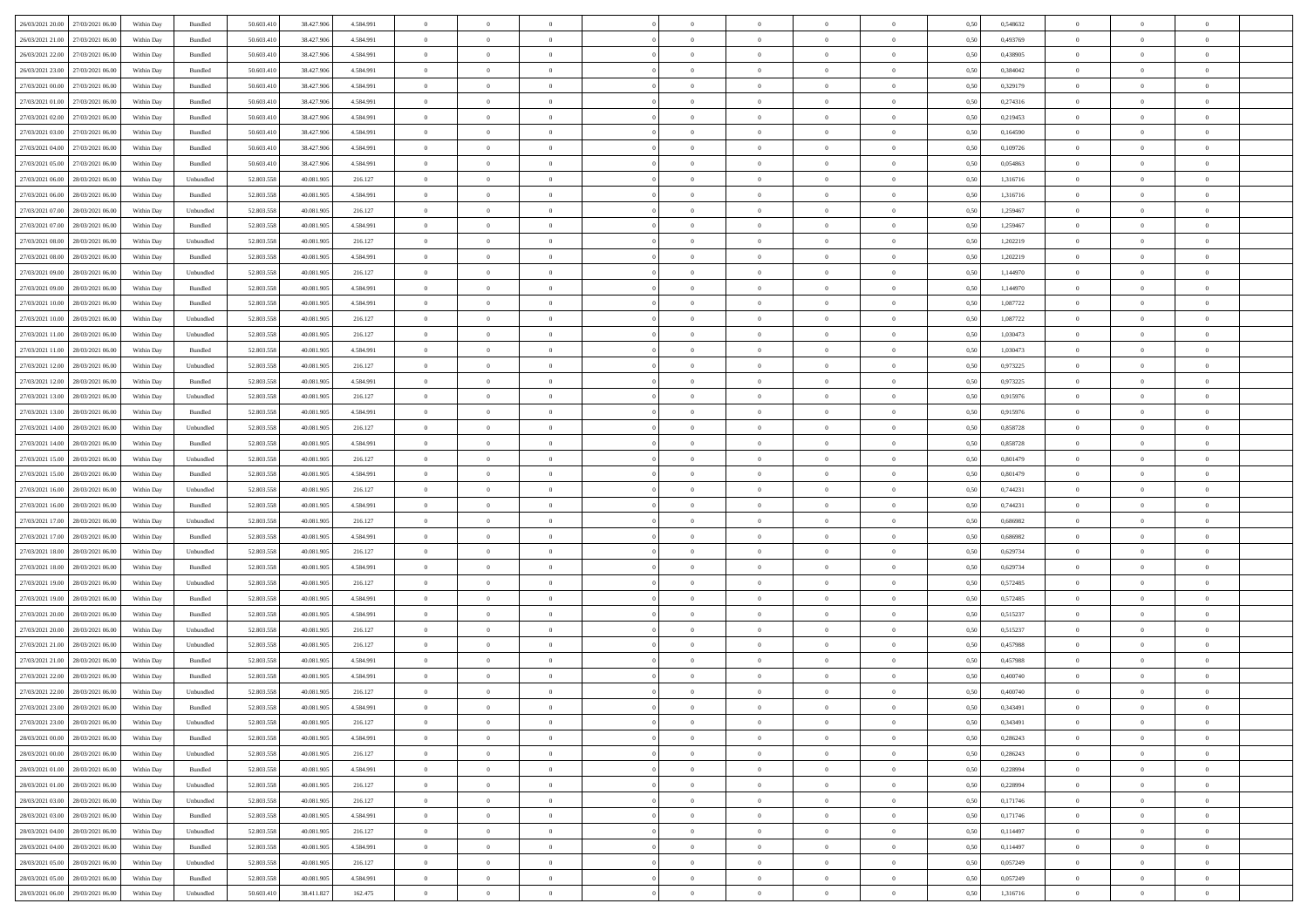|                                                    |            |                    |            |            |           | $\overline{0}$ | $\theta$       |                | $\overline{0}$ | $\theta$       |                | $\theta$       |      |          | $\theta$       | $\theta$       | $\overline{0}$ |  |
|----------------------------------------------------|------------|--------------------|------------|------------|-----------|----------------|----------------|----------------|----------------|----------------|----------------|----------------|------|----------|----------------|----------------|----------------|--|
| 28/03/2021 06:00 29/03/2021 06:00                  | Within Day | Bundled            | 50.603.410 | 38.411.827 | 4.438.595 |                |                |                |                |                |                |                | 0,50 | 1,316716 |                |                |                |  |
| 28/03/2021 07:00<br>29/03/2021 06.00               | Within Day | Bundled            | 50.603.41  | 38.411.827 | 4.438.595 | $\bf{0}$       | $\bf{0}$       | $\bf{0}$       | $\bf{0}$       | $\overline{0}$ | $\overline{0}$ | $\bf{0}$       | 0,50 | 1,261853 | $\,$ 0 $\,$    | $\bf{0}$       | $\overline{0}$ |  |
| 28/03/2021 07:00<br>29/03/2021 06:00               | Within Day | Unbundled          | 50.603.41  | 38.411.827 | 162.475   | $\overline{0}$ | $\bf{0}$       | $\overline{0}$ | $\bf{0}$       | $\bf{0}$       | $\overline{0}$ | $\bf{0}$       | 0.50 | 1,261853 | $\bf{0}$       | $\overline{0}$ | $\overline{0}$ |  |
| 28/03/2021 08:00<br>29/03/2021 06:00               | Within Day | Unbundled          | 50.603.410 | 38.411.827 | 162.475   | $\overline{0}$ | $\bf{0}$       | $\overline{0}$ | $\theta$       | $\theta$       | $\overline{0}$ | $\bf{0}$       | 0,50 | 1,206990 | $\theta$       | $\theta$       | $\overline{0}$ |  |
| 28/03/2021 08:00<br>29/03/2021 06.00               | Within Day | Bundled            | 50.603.41  | 38.411.827 | 4.438.595 | $\overline{0}$ | $\overline{0}$ | $\bf{0}$       | $\overline{0}$ | $\theta$       | $\overline{0}$ | $\bf{0}$       | 0,50 | 1,206990 | $\,$ 0 $\,$    | $\bf{0}$       | $\overline{0}$ |  |
|                                                    |            |                    |            |            |           |                |                |                |                |                |                |                |      |          |                |                |                |  |
| 28/03/2021 09:00<br>29/03/2021 06:00               | Within Day | Unbundled          | 50,603.41  | 38.411.827 | 162.475   | $\overline{0}$ | $\overline{0}$ | $\overline{0}$ | $\bf{0}$       | $\overline{0}$ | $\theta$       | $\bf{0}$       | 0.50 | 1,152127 | $\,$ 0 $\,$    | $\theta$       | $\overline{0}$ |  |
| 28/03/2021 09:00<br>29/03/2021 06:00               | Within Day | Bundled            | 50.603.41  | 38.411.827 | 4.438.595 | $\overline{0}$ | $\overline{0}$ | $\overline{0}$ | $\overline{0}$ | $\overline{0}$ | $\overline{0}$ | $\bf{0}$       | 0,50 | 1,152127 | $\,$ 0 $\,$    | $\theta$       | $\overline{0}$ |  |
| 28/03/2021 11:00<br>29/03/2021 06.00               | Within Day | Unbundled          | 50.603.41  | 38.411.82  | 162.475   | $\bf{0}$       | $\overline{0}$ | $\bf{0}$       | $\overline{0}$ | $\overline{0}$ | $\overline{0}$ | $\bf{0}$       | 0,50 | 1,042400 | $\,$ 0 $\,$    | $\bf{0}$       | $\overline{0}$ |  |
| 28/03/2021 11:00<br>29/03/2021 06:00               | Within Day | Bundled            | 50.603.41  | 38.411.827 | 4.438.595 | $\overline{0}$ | $\bf{0}$       | $\overline{0}$ | $\bf{0}$       | $\overline{0}$ | $\overline{0}$ | $\bf{0}$       | 0.50 | 1.042400 | $\bf{0}$       | $\overline{0}$ | $\overline{0}$ |  |
| 28/03/2021 12:00<br>29/03/2021 06:00               | Within Day | Unbundled          | 50.603.410 | 38.411.827 | 162.475   | $\overline{0}$ | $\bf{0}$       | $\overline{0}$ | $\overline{0}$ | $\overline{0}$ | $\overline{0}$ | $\bf{0}$       | 0,50 | 0,987537 | $\,$ 0 $\,$    | $\bf{0}$       | $\overline{0}$ |  |
| 28/03/2021 12:00<br>29/03/2021 06.00               | Within Day | Bundled            | 50.603.41  | 38.411.827 | 4.438.595 | $\bf{0}$       | $\overline{0}$ | $\bf{0}$       | $\bf{0}$       | $\bf{0}$       | $\overline{0}$ | $\bf{0}$       | 0,50 | 0,987537 | $\,$ 0 $\,$    | $\bf{0}$       | $\overline{0}$ |  |
| 28/03/2021 13:00<br>29/03/2021 06:00               | Within Day | Unbundled          | 50,603.41  | 38.411.827 | 162.475   | $\overline{0}$ | $\bf{0}$       | $\overline{0}$ | $\overline{0}$ | $\bf{0}$       | $\overline{0}$ | $\bf{0}$       | 0.50 | 0.932674 | $\bf{0}$       | $\overline{0}$ | $\bf{0}$       |  |
|                                                    |            |                    |            |            |           |                |                |                |                |                |                |                |      |          |                |                |                |  |
| 28/03/2021 13:00<br>29/03/2021 06:00               | Within Day | Bundled            | 50.603.41  | 38.411.827 | 4.438.595 | $\overline{0}$ | $\overline{0}$ | $\overline{0}$ | $\theta$       | $\theta$       | $\overline{0}$ | $\bf{0}$       | 0,50 | 0,932674 | $\,$ 0 $\,$    | $\theta$       | $\overline{0}$ |  |
| 28/03/2021 14:00<br>29/03/2021 06.00               | Within Day | Unbundled          | 50.603.41  | 38.411.827 | 162.475   | $\bf{0}$       | $\overline{0}$ | $\bf{0}$       | $\overline{0}$ | $\bf{0}$       | $\overline{0}$ | $\bf{0}$       | 0,50 | 0,877811 | $\,$ 0 $\,$    | $\bf{0}$       | $\overline{0}$ |  |
| 28/03/2021 14:00<br>29/03/2021 06:00               | Within Day | Bundled            | 50.603.41  | 38.411.827 | 4.438.595 | $\overline{0}$ | $\overline{0}$ | $\overline{0}$ | $\bf{0}$       | $\overline{0}$ | $\theta$       | $\bf{0}$       | 0.50 | 0.877811 | $\,$ 0 $\,$    | $\theta$       | $\overline{0}$ |  |
| 28/03/2021 15:00<br>29/03/2021 06:00               | Within Day | Unbundled          | 50.603.410 | 38.411.827 | 162.475   | $\overline{0}$ | $\overline{0}$ | $\overline{0}$ | $\overline{0}$ | $\theta$       | $\overline{0}$ | $\bf{0}$       | 0,50 | 0,822948 | $\theta$       | $\theta$       | $\overline{0}$ |  |
| 28/03/2021 15:00<br>29/03/2021 06.00               | Within Day | Bundled            | 50.603.41  | 38.411.827 | 4.438.595 | $\bf{0}$       | $\bf{0}$       | $\bf{0}$       | $\overline{0}$ | $\bf{0}$       | $\overline{0}$ | $\bf{0}$       | 0,50 | 0,822948 | $\,$ 0 $\,$    | $\bf{0}$       | $\overline{0}$ |  |
| 28/03/2021 16:00<br>29/03/2021 06:00               | Within Day | Unbundled          | 50,603.41  | 38.411.82  | 162.475   | $\overline{0}$ | $\bf{0}$       | $\overline{0}$ | $\bf{0}$       | $\overline{0}$ | $\overline{0}$ | $\bf{0}$       | 0.50 | 0.768084 | $\bf{0}$       | $\overline{0}$ | $\overline{0}$ |  |
| 28/03/2021 16:00<br>29/03/2021 06:00               | Within Day | Bundled            | 50.603.410 | 38.411.827 | 4.438.595 | $\overline{0}$ | $\bf{0}$       | $\overline{0}$ | $\overline{0}$ | $\overline{0}$ | $\overline{0}$ | $\bf{0}$       | 0,50 | 0,768084 | $\,$ 0 $\,$    | $\bf{0}$       | $\overline{0}$ |  |
|                                                    |            |                    |            |            |           |                |                |                |                |                |                |                |      |          |                |                |                |  |
| 28/03/2021 17:00<br>29/03/2021 06.00               | Within Day | Unbundled          | 50.603.41  | 38.411.827 | 162.475   | $\bf{0}$       | $\bf{0}$       | $\bf{0}$       | $\bf{0}$       | $\overline{0}$ | $\overline{0}$ | $\bf{0}$       | 0,50 | 0,713221 | $\,$ 0 $\,$    | $\bf{0}$       | $\overline{0}$ |  |
| 28/03/2021 17:00<br>29/03/2021 06:00               | Within Day | Bundled            | 50,603.41  | 38.411.827 | 4.438.595 | $\overline{0}$ | $\bf{0}$       | $\overline{0}$ | $\bf{0}$       | $\bf{0}$       | $\overline{0}$ | $\bf{0}$       | 0.50 | 0,713221 | $\bf{0}$       | $\overline{0}$ | $\overline{0}$ |  |
| 28/03/2021 18:00<br>29/03/2021 06:00               | Within Day | Bundled            | 50.603.41  | 38.411.827 | 4.438.595 | $\overline{0}$ | $\overline{0}$ | $\overline{0}$ | $\overline{0}$ | $\theta$       | $\overline{0}$ | $\bf{0}$       | 0,50 | 0,658358 | $\theta$       | $\theta$       | $\overline{0}$ |  |
| 28/03/2021 18:00<br>29/03/2021 06.00               | Within Day | Unbundled          | 50.603.41  | 38.411.827 | 162.475   | $\bf{0}$       | $\overline{0}$ | $\bf{0}$       | $\bf{0}$       | $\overline{0}$ | $\overline{0}$ | $\bf{0}$       | 0,50 | 0,658358 | $\,$ 0 $\,$    | $\bf{0}$       | $\overline{0}$ |  |
| 28/03/2021 19:00<br>29/03/2021 06:00               | Within Day | Unbundled          | 50.603.41  | 38.411.827 | 162.475   | $\overline{0}$ | $\overline{0}$ | $\overline{0}$ | $\bf{0}$       | $\overline{0}$ | $\theta$       | $\bf{0}$       | 0.50 | 0.603495 | $\,$ 0 $\,$    | $\theta$       | $\overline{0}$ |  |
| 28/03/2021 19:00<br>29/03/2021 06:00               | Within Day | Bundled            | 50.603.41  | 38.411.827 | 4.438.595 | $\overline{0}$ | $\overline{0}$ | $\overline{0}$ | $\overline{0}$ | $\overline{0}$ | $\overline{0}$ | $\bf{0}$       | 0,50 | 0,603495 | $\,$ 0 $\,$    | $\theta$       | $\overline{0}$ |  |
| 28/03/2021 20:00<br>29/03/2021 06.00               | Within Day | Unbundled          | 50.603.41  | 38.411.827 | 162.475   | $\bf{0}$       | $\overline{0}$ | $\bf{0}$       | $\overline{0}$ | $\bf{0}$       | $\overline{0}$ | $\bf{0}$       | 0,50 | 0,548632 | $\,$ 0 $\,$    | $\bf{0}$       | $\overline{0}$ |  |
| 28/03/2021 20:00<br>29/03/2021 06:00               | Within Day | Bundled            | 50,603.41  | 38.411.827 | 4.438.595 | $\overline{0}$ | $\bf{0}$       | $\overline{0}$ | $\bf{0}$       | $\overline{0}$ | $\overline{0}$ | $\bf{0}$       | 0.50 | 0.548632 | $\bf{0}$       | $\overline{0}$ | $\overline{0}$ |  |
| 28/03/2021 21:00<br>29/03/2021 06:00               | Within Day | Unbundled          | 50.603.410 | 38.411.827 | 162.475   | $\overline{0}$ | $\bf{0}$       | $\overline{0}$ | $\overline{0}$ | $\overline{0}$ | $\overline{0}$ | $\bf{0}$       | 0,50 | 0,493769 | $\theta$       | $\theta$       | $\overline{0}$ |  |
|                                                    |            |                    |            |            |           |                |                |                |                |                |                |                |      |          |                |                |                |  |
| 28/03/2021 21:00<br>29/03/2021 06.00               | Within Day | Bundled            | 50.603.41  | 38.411.827 | 4.438.595 | $\bf{0}$       | $\bf{0}$       | $\bf{0}$       | $\bf{0}$       | $\overline{0}$ | $\overline{0}$ | $\bf{0}$       | 0,50 | 0,493769 | $\,$ 0 $\,$    | $\bf{0}$       | $\overline{0}$ |  |
| 28/03/2021 22:00<br>29/03/2021 06:00               | Within Day | Unbundled          | 50.603.41  | 38.411.827 | 162.475   | $\overline{0}$ | $\bf{0}$       | $\overline{0}$ | $\bf{0}$       | $\bf{0}$       | $\overline{0}$ | $\bf{0}$       | 0.50 | 0.438905 | $\bf{0}$       | $\overline{0}$ | $\bf{0}$       |  |
| 28/03/2021 22:00<br>29/03/2021 06:00               | Within Day | Bundled            | 50.603.41  | 38.411.827 | 4.438.595 | $\overline{0}$ | $\overline{0}$ | $\overline{0}$ | $\overline{0}$ | $\overline{0}$ | $\overline{0}$ | $\bf{0}$       | 0.50 | 0,438905 | $\theta$       | $\theta$       | $\overline{0}$ |  |
| 28/03/2021 23:00<br>29/03/2021 06.00               | Within Day | Unbundled          | 50.603.41  | 38.411.827 | 162.475   | $\bf{0}$       | $\overline{0}$ | $\bf{0}$       | $\bf{0}$       | $\,$ 0 $\,$    | $\overline{0}$ | $\bf{0}$       | 0,50 | 0,384042 | $\,$ 0 $\,$    | $\bf{0}$       | $\overline{0}$ |  |
| 28/03/2021 23:00<br>29/03/2021 06:00               | Within Day | Bundled            | 50,603.41  | 38.411.827 | 4.438.595 | $\overline{0}$ | $\bf{0}$       | $\overline{0}$ | $\bf{0}$       | $\overline{0}$ | $\Omega$       | $\bf{0}$       | 0.50 | 0.384042 | $\,$ 0 $\,$    | $\theta$       | $\overline{0}$ |  |
| 29/03/2021 00:00<br>29/03/2021 06:00               | Within Dav | Unbundled          | 50.603.41  | 38.411.827 | 162.475   | $\overline{0}$ | $\overline{0}$ | $\overline{0}$ | $\overline{0}$ | $\theta$       | $\overline{0}$ | $\bf{0}$       | 0.50 | 0,329179 | $\theta$       | $\theta$       | $\overline{0}$ |  |
| 29/03/2021 00:00<br>29/03/2021 06.00               | Within Day | Bundled            | 50.603.41  | 38.411.827 | 4.438.595 | $\bf{0}$       | $\bf{0}$       | $\bf{0}$       | $\bf{0}$       | $\bf{0}$       | $\overline{0}$ | $\bf{0}$       | 0,50 | 0,329179 | $\,$ 0 $\,$    | $\bf{0}$       | $\overline{0}$ |  |
| 29/03/2021 01:00<br>29/03/2021 06:00               | Within Day | Unbundled          | 50,603.41  | 38.411.82  | 162.475   | $\overline{0}$ | $\bf{0}$       | $\overline{0}$ | $\bf{0}$       | $\overline{0}$ | $\overline{0}$ | $\bf{0}$       | 0.50 | 0,274316 | $\bf{0}$       | $\overline{0}$ | $\overline{0}$ |  |
|                                                    |            |                    |            |            |           |                |                |                |                |                |                |                |      |          |                |                |                |  |
| 29/03/2021 01:00<br>29/03/2021 06:00               | Within Day | Bundled            | 50.603.41  | 38.411.827 | 4.438.595 | $\overline{0}$ | $\overline{0}$ | $\overline{0}$ | $\overline{0}$ | $\overline{0}$ | $\overline{0}$ | $\bf{0}$       | 0.50 | 0,274316 | $\theta$       | $\theta$       | $\overline{0}$ |  |
| 29/03/2021 02:00<br>29/03/2021 06.00               | Within Day | Unbundled          | 50.603.41  | 38.411.827 | 162.475   | $\bf{0}$       | $\bf{0}$       | $\bf{0}$       | $\bf{0}$       | $\overline{0}$ | $\overline{0}$ | $\bf{0}$       | 0,50 | 0,219453 | $\,$ 0 $\,$    | $\bf{0}$       | $\overline{0}$ |  |
| 29/03/2021 02:00<br>29/03/2021 06:00               | Within Day | Bundled            | 50.603.41  | 38.411.827 | 4.438.595 | $\overline{0}$ | $\bf{0}$       | $\overline{0}$ | $\bf{0}$       | $\bf{0}$       | $\overline{0}$ | $\bf{0}$       | 0.50 | 0,219453 | $\bf{0}$       | $\overline{0}$ | $\overline{0}$ |  |
| 29/03/2021 03:00<br>29/03/2021 06:00               | Within Day | Unbundled          | 50.603.41  | 38.411.827 | 162.475   | $\overline{0}$ | $\overline{0}$ | $\overline{0}$ | $\overline{0}$ | $\theta$       | $\overline{0}$ | $\bf{0}$       | 0.50 | 0,164590 | $\theta$       | $\theta$       | $\overline{0}$ |  |
| 29/03/2021 03:00<br>29/03/2021 06.00               | Within Day | Bundled            | 50.603.41  | 38.411.827 | 4.438.595 | $\bf{0}$       | $\bf{0}$       | $\bf{0}$       | $\bf{0}$       | $\overline{0}$ | $\overline{0}$ | $\bf{0}$       | 0,50 | 0,164590 | $\,$ 0 $\,$    | $\bf{0}$       | $\overline{0}$ |  |
| 29/03/2021 04:00<br>29/03/2021 06.00               | Within Day | Bundled            | 50,603.41  | 38.411.82  | 4.438.595 | $\overline{0}$ | $\overline{0}$ | $\overline{0}$ | $\bf{0}$       | $\theta$       | $\Omega$       | $\bf{0}$       | 0.50 | 0.109726 | $\bf{0}$       | $\theta$       | $\overline{0}$ |  |
| 29/03/2021 04:00<br>29/03/2021 06:00               | Within Dav | Unbundled          | 50.603.41  | 38.411.827 | 162.475   | $\overline{0}$ | $\overline{0}$ | $\Omega$       | $\overline{0}$ | $\theta$       | $\overline{0}$ | $\overline{0}$ | 0.50 | 0,109726 | $\theta$       | $\theta$       | $\overline{0}$ |  |
| 29/03/2021 05:00<br>29/03/2021 06:00               | Within Day | Unbundled          | 50.603.41  | 38.411.827 | 162.475   | $\bf{0}$       | $\bf{0}$       | $\overline{0}$ | $\bf{0}$       | $\bf{0}$       | $\overline{0}$ | $\bf{0}$       | 0,50 | 0,054863 | $\overline{0}$ | $\bf{0}$       | $\overline{0}$ |  |
| $29/03/2021\;05.00 \qquad \  \  29/03/2021\;06.00$ | Within Day | $\mathbf B$ undled | 50.603.410 | 38.411.827 | 4.438.595 | $\overline{0}$ |                |                | $\Omega$       |                |                |                | 0,50 | 0.054863 | $\theta$       | $\overline{0}$ |                |  |
|                                                    |            |                    |            |            |           |                |                |                |                |                |                |                |      |          |                |                |                |  |
| 29/03/2021 06:00 30/03/2021 06:00                  | Within Day | Unbundled          | 50.603.410 | 38.411.827 | 16.079    | $\overline{0}$ | $\overline{0}$ | $\overline{0}$ | $\overline{0}$ | $\overline{0}$ | $\overline{0}$ | $\bf{0}$       | 0,50 | 1,316716 | $\theta$       | $\overline{0}$ | $\overline{0}$ |  |
| 29/03/2021 06:00<br>30/03/2021 06:00               | Within Day | Bundled            | 50.603.41  | 38.411.827 | 4.584.991 | $\overline{0}$ | $\bf{0}$       | $\overline{0}$ | $\overline{0}$ | $\bf{0}$       | $\overline{0}$ | $\bf{0}$       | 0,50 | 1,316716 | $\overline{0}$ | $\overline{0}$ | $\bf{0}$       |  |
| 29/03/2021 07:00 30/03/2021 06:00                  | Within Day | Unbundled          | 50,603.410 | 38.411.827 | 16,079    | $\overline{0}$ | $\overline{0}$ | $\overline{0}$ | $\overline{0}$ | $\mathbf{0}$   | $\overline{0}$ | $\,$ 0 $\,$    | 0.50 | 1,261853 | $\overline{0}$ | $\bf{0}$       | $\bf{0}$       |  |
| 29/03/2021 07:00 30/03/2021 06:00                  | Within Dav | Bundled            | 50.603.410 | 38.411.827 | 4.584.991 | $\overline{0}$ | $\overline{0}$ | $\overline{0}$ | $\overline{0}$ | $\overline{0}$ | $\overline{0}$ | $\bf{0}$       | 0,50 | 1,261853 | $\overline{0}$ | $\theta$       | $\overline{0}$ |  |
| 29/03/2021 08:00<br>30/03/2021 06:00               | Within Day | Unbundled          | 50.603.41  | 38.411.827 | 16.079    | $\overline{0}$ | $\bf{0}$       | $\overline{0}$ | $\overline{0}$ | $\bf{0}$       | $\overline{0}$ | $\bf{0}$       | 0,50 | 1,206990 | $\bf{0}$       | $\overline{0}$ | $\overline{0}$ |  |
| 29/03/2021 08:00<br>30/03/2021 06:00               | Within Day | Bundled            | 50.603.410 | 38.411.827 | 4.584.991 | $\overline{0}$ | $\bf{0}$       | $\overline{0}$ | $\overline{0}$ | $\bf{0}$       | $\overline{0}$ | $\bf{0}$       | 0.50 | 1.206990 | $\,$ 0 $\,$    | $\overline{0}$ | $\,$ 0         |  |
| 29/03/2021 09:00<br>30/03/2021 06:00               | Within Dav | Unbundled          | 50.603.410 | 38.411.827 | 16.079    | $\overline{0}$ | $\overline{0}$ | $\overline{0}$ | $\overline{0}$ | $\overline{0}$ | $\overline{0}$ | $\bf{0}$       | 0.50 | 1,152127 | $\overline{0}$ | $\theta$       | $\overline{0}$ |  |
|                                                    |            |                    |            |            |           |                |                |                |                |                |                |                |      |          |                |                |                |  |
| 29/03/2021 09:00<br>30/03/2021 06:00               | Within Day | Bundled            | 50.603.41  | 38.411.827 | 4.584.991 | $\overline{0}$ | $\overline{0}$ | $\overline{0}$ | $\overline{0}$ | $\overline{0}$ | $\overline{0}$ | $\bf{0}$       | 0,50 | 1,152127 | $\bf{0}$       | $\overline{0}$ | $\overline{0}$ |  |
| 29/03/2021 10:00<br>30/03/2021 06:00               | Within Day | Unbundled          | 50,603.410 | 38.411.827 | 16,079    | $\overline{0}$ | $\overline{0}$ | $\overline{0}$ | $\overline{0}$ | $\overline{0}$ | $\overline{0}$ | $\bf{0}$       | 0.50 | 1.097263 | $\mathbf{0}$   | $\bf{0}$       | $\,$ 0         |  |
| 29/03/2021 10:00<br>30/03/2021 06:00               | Within Dav | Bundled            | 50.603.410 | 38.411.827 | 4.584.991 | $\overline{0}$ | $\overline{0}$ | $\overline{0}$ | $\overline{0}$ | $\overline{0}$ | $\overline{0}$ | $\bf{0}$       | 0,50 | 1,097263 | $\overline{0}$ | $\theta$       | $\overline{0}$ |  |
| 29/03/2021 11:00<br>30/03/2021 06:00               | Within Day | Unbundled          | 50.603.41  | 38.411.827 | 16.079    | $\overline{0}$ | $\bf{0}$       | $\overline{0}$ | $\overline{0}$ | $\overline{0}$ | $\overline{0}$ | $\bf{0}$       | 0,50 | 1,042400 | $\bf{0}$       | $\overline{0}$ | $\bf{0}$       |  |
| 29/03/2021 11:00 30/03/2021 06:00                  | Within Day | Bundled            | 50.603.410 | 38.411.827 | 4.584.991 | $\,$ 0 $\,$    | $\bf{0}$       | $\overline{0}$ | $\overline{0}$ | $\,$ 0 $\,$    | $\overline{0}$ | $\,$ 0 $\,$    | 0,50 | 1,042400 | $\overline{0}$ | $\,$ 0 $\,$    | $\,$ 0 $\,$    |  |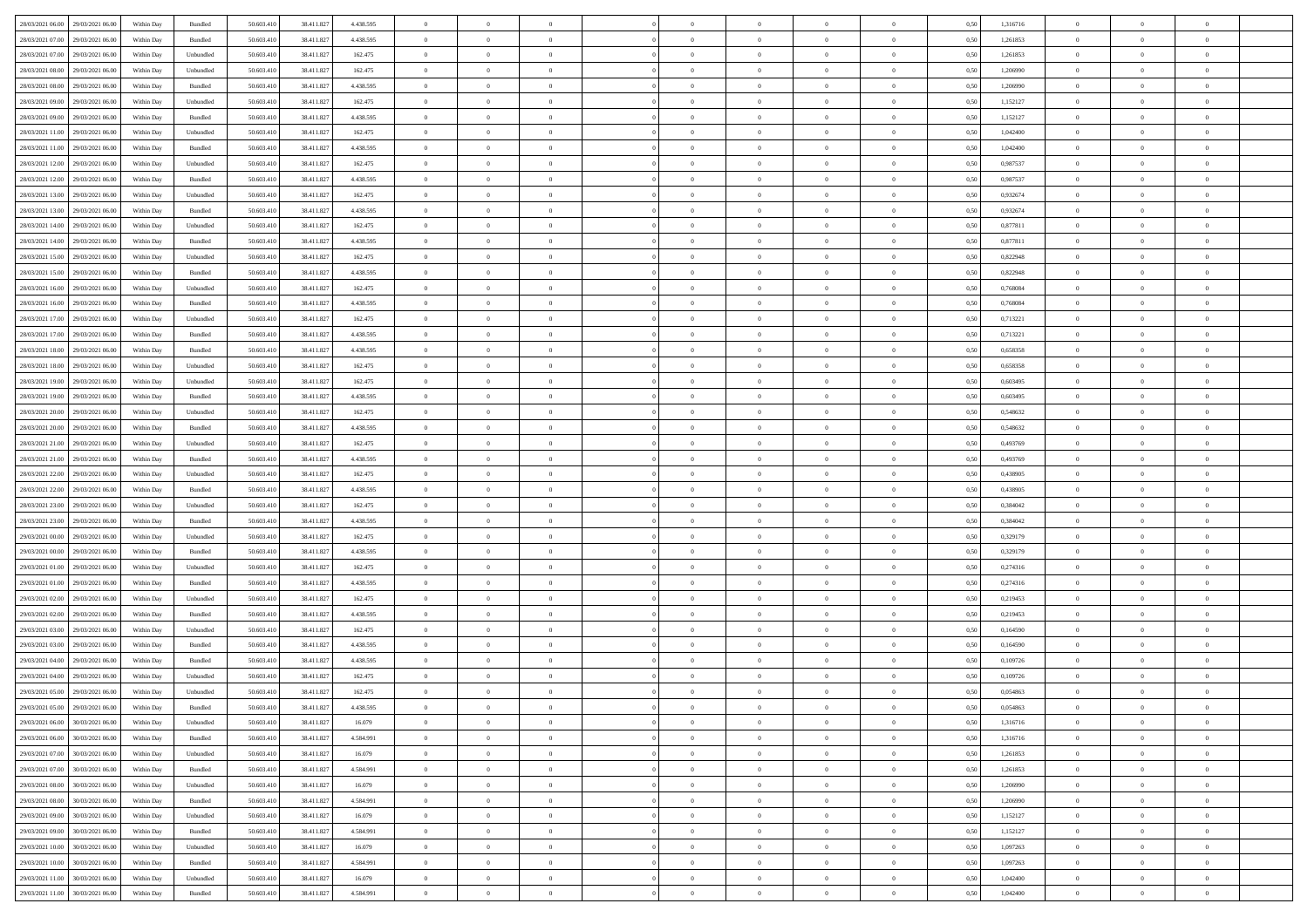| 29/03/2021 12:00 | 30/03/2021 06:00                  | Within Day | Unbundled          | 50.603.410 | 38.411.827 | 16.079    | $\overline{0}$ | $\theta$       |                | $\overline{0}$ | $\bf{0}$       | $\overline{0}$ | $\theta$       | 0,50 | 0,987537 | $\theta$       | $\theta$       | $\theta$                 |  |
|------------------|-----------------------------------|------------|--------------------|------------|------------|-----------|----------------|----------------|----------------|----------------|----------------|----------------|----------------|------|----------|----------------|----------------|--------------------------|--|
| 29/03/2021 12:00 | 30/03/2021 06.00                  | Within Day | Bundled            | 50.603.41  | 38.411.827 | 4.584.991 | $\overline{0}$ | $\overline{0}$ | $\overline{0}$ | $\overline{0}$ | $\bf{0}$       | $\bf{0}$       | $\bf{0}$       | 0,50 | 0,987537 | $\,$ 0 $\,$    | $\overline{0}$ | $\overline{0}$           |  |
|                  |                                   |            |                    |            |            |           |                |                |                |                |                |                |                |      |          |                |                |                          |  |
| 29/03/2021 13:00 | 30/03/2021 06:00                  | Within Day | Unbundled          | 50.603.410 | 38.411.827 | 16.079    | $\overline{0}$ | $\overline{0}$ | $\overline{0}$ | $\overline{0}$ | $\bf{0}$       | $\overline{0}$ | $\mathbf{0}$   | 0.50 | 0.932674 | $\mathbf{0}$   | $\,$ 0 $\,$    | $\bf{0}$                 |  |
| 29/03/2021 13:00 | 30/03/2021 06:00                  | Within Day | Bundled            | 50.603.410 | 38.411.827 | 4.584.991 | $\overline{0}$ | $\overline{0}$ | $\overline{0}$ | $\overline{0}$ | $\,0\,$        | $\overline{0}$ | $\overline{0}$ | 0,50 | 0,932674 | $\,$ 0 $\,$    | $\overline{0}$ | $\overline{0}$           |  |
| 29/03/2021 14:00 | 30/03/2021 06.00                  | Within Day | Bundled            | 50.603.41  | 38.411.827 | 4.584.991 | $\overline{0}$ | $\overline{0}$ | $\overline{0}$ | $\overline{0}$ | $\,$ 0         | $\overline{0}$ | $\bf{0}$       | 0,50 | 0,877811 | $\,$ 0 $\,$    | $\overline{0}$ | $\overline{0}$           |  |
| 29/03/2021 14:00 | 30/03/2021 06:00                  | Within Day | Unbundled          | 50.603.410 | 38.411.827 | 16.079    | $\overline{0}$ | $\overline{0}$ | $\overline{0}$ | $\overline{0}$ | $\bf{0}$       | $\overline{0}$ | $\bf{0}$       | 0.50 | 0.877811 | $\,0\,$        | $\overline{0}$ | $\overline{0}$           |  |
| 29/03/2021 15:00 | 30/03/2021 06:00                  | Within Day | Unbundled          | 50.603.410 | 38.411.827 | 16.079    | $\overline{0}$ | $\overline{0}$ | $\overline{0}$ | $\overline{0}$ | $\bf{0}$       | $\overline{0}$ | $\overline{0}$ | 0,50 | 0,822948 | $\,$ 0 $\,$    | $\theta$       | $\overline{0}$           |  |
| 29/03/2021 15:00 | 30/03/2021 06.00                  | Within Day | Bundled            | 50.603.41  | 38.411.827 | 4.584.991 | $\overline{0}$ | $\overline{0}$ | $\overline{0}$ | $\overline{0}$ | $\,$ 0         | $\bf{0}$       | $\bf{0}$       | 0,50 | 0,822948 | $\,$ 0 $\,$    | $\overline{0}$ | $\overline{0}$           |  |
| 29/03/2021 16:00 | 30/03/2021 06:00                  | Within Day | Unbundled          | 50.603.410 | 38.411.827 | 16.079    | $\overline{0}$ | $\overline{0}$ | $\overline{0}$ | $\overline{0}$ | $\bf{0}$       | $\overline{0}$ | $\mathbf{0}$   | 0.50 | 0.768084 | $\bf{0}$       | $\overline{0}$ | $\bf{0}$                 |  |
| 29/03/2021 16:00 | 30/03/2021 06:00                  | Within Day | Bundled            | 50.603.410 | 38.411.827 | 4.584.991 | $\overline{0}$ | $\overline{0}$ | $\overline{0}$ | $\overline{0}$ | $\bf{0}$       | $\overline{0}$ | $\bf{0}$       | 0,50 | 0,768084 | $\,$ 0 $\,$    | $\overline{0}$ | $\overline{0}$           |  |
| 29/03/2021 17:00 | 30/03/2021 06.00                  | Within Day | Unbundled          | 50.603.41  | 38.411.827 | 16.079    | $\bf{0}$       | $\overline{0}$ | $\overline{0}$ | $\overline{0}$ | $\,$ 0         | $\bf{0}$       | $\bf{0}$       | 0,50 | 0,713221 | $\,$ 0 $\,$    | $\overline{0}$ | $\overline{0}$           |  |
|                  |                                   |            |                    |            |            |           |                |                |                |                |                |                |                |      |          |                |                |                          |  |
| 29/03/2021 17:00 | 30/03/2021 06:00                  | Within Day | Bundled            | 50.603.410 | 38.411.827 | 4.584.991 | $\overline{0}$ | $\overline{0}$ | $\overline{0}$ | $\overline{0}$ | $\bf{0}$       | $\overline{0}$ | $\mathbf{0}$   | 0.50 | 0,713221 | $\overline{0}$ | $\,$ 0 $\,$    | $\overline{0}$           |  |
| 29/03/2021 18:00 | 30/03/2021 06:00                  | Within Day | Unbundled          | 50.603.410 | 38.411.827 | 16.079    | $\overline{0}$ | $\overline{0}$ | $\overline{0}$ | $\overline{0}$ | $\,0\,$        | $\overline{0}$ | $\overline{0}$ | 0,50 | 0,658358 | $\,$ 0 $\,$    | $\overline{0}$ | $\overline{0}$           |  |
| 29/03/2021 18:00 | 30/03/2021 06:00                  | Within Day | Bundled            | 50.603.41  | 38.411.827 | 4.584.991 | $\overline{0}$ | $\overline{0}$ | $\overline{0}$ | $\overline{0}$ | $\,$ 0         | $\bf{0}$       | $\bf{0}$       | 0,50 | 0,658358 | $\,$ 0 $\,$    | $\overline{0}$ | $\overline{0}$           |  |
| 29/03/2021 19:00 | 30/03/2021 06:00                  | Within Day | Unbundled          | 50.603.410 | 38.411.827 | 16.079    | $\overline{0}$ | $\overline{0}$ | $\overline{0}$ | $\overline{0}$ | $\bf{0}$       | $\overline{0}$ | $\bf{0}$       | 0.50 | 0.603495 | $\,0\,$        | $\overline{0}$ | $\overline{0}$           |  |
| 29/03/2021 19:00 | 30/03/2021 06:00                  | Within Day | Bundled            | 50.603.410 | 38.411.827 | 4.584.991 | $\overline{0}$ | $\overline{0}$ | $\overline{0}$ | $\overline{0}$ | $\bf{0}$       | $\overline{0}$ | $\bf{0}$       | 0,50 | 0,603495 | $\,$ 0 $\,$    | $\theta$       | $\overline{0}$           |  |
| 29/03/2021 20:00 | 30/03/2021 06.00                  | Within Day | Unbundled          | 50.603.41  | 38.411.827 | 16.079    | $\overline{0}$ | $\overline{0}$ | $\overline{0}$ | $\overline{0}$ | $\,$ 0         | $\bf{0}$       | $\bf{0}$       | 0,50 | 0,548632 | $\,$ 0 $\,$    | $\overline{0}$ | $\overline{0}$           |  |
| 29/03/2021 20:00 | 30/03/2021 06:00                  | Within Day | Bundled            | 50.603.410 | 38.411.827 | 4.584.991 | $\overline{0}$ | $\overline{0}$ | $\overline{0}$ | $\overline{0}$ | $\overline{0}$ | $\overline{0}$ | $\mathbf{0}$   | 0.50 | 0.548632 | $\bf{0}$       | $\overline{0}$ | $\bf{0}$                 |  |
| 29/03/2021 21:00 | 30/03/2021 06:00                  | Within Day | Unbundled          | 50.603.410 | 38.411.827 | 16.079    | $\overline{0}$ | $\overline{0}$ | $\overline{0}$ | $\overline{0}$ | $\bf{0}$       | $\overline{0}$ | $\bf{0}$       | 0,50 | 0,493769 | $\,$ 0 $\,$    | $\overline{0}$ | $\overline{0}$           |  |
| 29/03/2021 21:00 | 30/03/2021 06.00                  | Within Day | Bundled            | 50.603.41  | 38.411.827 | 4.584.991 | $\overline{0}$ | $\overline{0}$ | $\overline{0}$ | $\overline{0}$ | $\bf{0}$       | $\overline{0}$ | $\bf{0}$       | 0,50 | 0,493769 | $\,$ 0 $\,$    | $\overline{0}$ | $\overline{0}$           |  |
|                  |                                   |            |                    |            |            |           |                |                |                |                |                |                |                |      |          |                |                |                          |  |
| 29/03/2021 22:00 | 30/03/2021 06:00                  | Within Day | Unbundled          | 50.603.410 | 38.411.827 | 16.079    | $\overline{0}$ | $\overline{0}$ | $\overline{0}$ | $\overline{0}$ | $\bf{0}$       | $\overline{0}$ | $\mathbf{0}$   | 0.50 | 0.438905 | $\overline{0}$ | $\,$ 0 $\,$    | $\overline{0}$           |  |
| 29/03/2021 22:00 | 30/03/2021 06:00                  | Within Day | Bundled            | 50.603.410 | 38.411.827 | 4.584.991 | $\overline{0}$ | $\overline{0}$ | $\overline{0}$ | $\overline{0}$ | $\,$ 0 $\,$    | $\overline{0}$ | $\overline{0}$ | 0,50 | 0,438905 | $\,$ 0 $\,$    | $\overline{0}$ | $\overline{0}$           |  |
| 29/03/2021 23:00 | 30/03/2021 06.00                  | Within Day | Unbundled          | 50.603.41  | 38.411.827 | 16.079    | $\overline{0}$ | $\overline{0}$ | $\overline{0}$ | $\overline{0}$ | $\bf{0}$       | $\overline{0}$ | $\bf{0}$       | 0,50 | 0,384042 | $\,$ 0 $\,$    | $\overline{0}$ | $\overline{0}$           |  |
| 29/03/2021 23:00 | 30/03/2021 06:00                  | Within Day | Bundled            | 50.603.410 | 38.411.827 | 4.584.991 | $\overline{0}$ | $\overline{0}$ | $\overline{0}$ | $\overline{0}$ | $\bf{0}$       | $\overline{0}$ | $\bf{0}$       | 0.50 | 0.384042 | $\,0\,$        | $\overline{0}$ | $\overline{0}$           |  |
| 30/03/2021 00:00 | 30/03/2021 06:00                  | Within Day | Bundled            | 50.603.410 | 38.411.827 | 4.584.991 | $\overline{0}$ | $\overline{0}$ | $\overline{0}$ | $\overline{0}$ | $\bf{0}$       | $\overline{0}$ | $\overline{0}$ | 0,50 | 0,329179 | $\,$ 0 $\,$    | $\theta$       | $\overline{0}$           |  |
| 30/03/2021 00:00 | 30/03/2021 06.00                  | Within Day | Unbundled          | 50.603.41  | 38.411.827 | 16.079    | $\overline{0}$ | $\overline{0}$ | $\overline{0}$ | $\overline{0}$ | $\,$ 0         | $\overline{0}$ | $\bf{0}$       | 0,50 | 0,329179 | $\,$ 0 $\,$    | $\overline{0}$ | $\overline{0}$           |  |
| 30/03/2021 01:00 | 30/03/2021 06:00                  | Within Day | Unbundled          | 50.603.410 | 38.411.827 | 16.079    | $\overline{0}$ | $\overline{0}$ | $\overline{0}$ | $\overline{0}$ | $\bf{0}$       | $\overline{0}$ | $\mathbf{0}$   | 0.50 | 0,274316 | $\bf{0}$       | $\overline{0}$ | $\bf{0}$                 |  |
| 30/03/2021 01:00 | 30/03/2021 06:00                  | Within Day | Bundled            | 50.603.410 | 38.411.827 | 4.584.991 | $\overline{0}$ | $\overline{0}$ | $\overline{0}$ | $\overline{0}$ | $\bf{0}$       | $\overline{0}$ | $\bf{0}$       | 0,50 | 0,274316 | $\,$ 0 $\,$    | $\overline{0}$ | $\overline{0}$           |  |
| 30/03/2021 02:00 | 30/03/2021 06.00                  | Within Day | Unbundled          | 50.603.41  | 38.411.827 | 16.079    | $\overline{0}$ | $\overline{0}$ | $\overline{0}$ | $\overline{0}$ | $\bf{0}$       | $\overline{0}$ | $\bf{0}$       | 0,50 | 0,219453 | $\,$ 0 $\,$    | $\overline{0}$ | $\overline{0}$           |  |
|                  |                                   |            |                    |            |            |           |                |                |                |                |                |                |                |      |          |                |                |                          |  |
| 30/03/2021 02:00 | 30/03/2021 06:00                  | Within Day | Bundled            | 50.603.410 | 38.411.827 | 4.584.991 | $\overline{0}$ | $\overline{0}$ | $\overline{0}$ | $\overline{0}$ | $\bf{0}$       | $\overline{0}$ | $\mathbf{0}$   | 0.50 | 0,219453 | $\overline{0}$ | $\,$ 0 $\,$    | $\overline{0}$           |  |
| 30/03/2021 03:00 | 30/03/2021 06:00                  | Within Dav | Unbundled          | 50.603.410 | 38.411.827 | 16.079    | $\overline{0}$ | $\overline{0}$ | $\overline{0}$ | $\overline{0}$ | $\overline{0}$ | $\overline{0}$ | $\overline{0}$ | 0.50 | 0,164590 | $\theta$       | $\overline{0}$ | $\overline{0}$           |  |
| 30/03/2021 03:00 | 30/03/2021 06.00                  | Within Day | Bundled            | 50.603.41  | 38.411.827 | 4.584.991 | $\overline{0}$ | $\overline{0}$ | $\overline{0}$ | $\overline{0}$ | $\,$ 0         | $\bf{0}$       | $\bf{0}$       | 0,50 | 0,164590 | $\,$ 0 $\,$    | $\overline{0}$ | $\overline{0}$           |  |
| 30/03/2021 04:00 | 30/03/2021 06:00                  | Within Day | Unbundled          | 50.603.410 | 38.411.827 | 16.079    | $\overline{0}$ | $\bf{0}$       | $\overline{0}$ | $\overline{0}$ | $\bf{0}$       | $\overline{0}$ | $\bf{0}$       | 0.50 | 0.109726 | $\,0\,$        | $\overline{0}$ | $\overline{0}$           |  |
| 30/03/2021 04:00 | 30/03/2021 06:00                  | Within Dav | Bundled            | 50.603.410 | 38.411.827 | 4.584.991 | $\overline{0}$ | $\overline{0}$ | $\Omega$       | $\overline{0}$ | $\overline{0}$ | $\overline{0}$ | $\overline{0}$ | 0.50 | 0,109726 | $\theta$       | $\overline{0}$ | $\overline{0}$           |  |
| 30/03/2021 05:00 | 30/03/2021 06.00                  | Within Day | Unbundled          | 50.603.41  | 38.411.827 | 16.079    | $\overline{0}$ | $\overline{0}$ | $\overline{0}$ | $\overline{0}$ | $\,$ 0         | $\bf{0}$       | $\bf{0}$       | 0,50 | 0,054863 | $\,$ 0 $\,$    | $\overline{0}$ | $\overline{0}$           |  |
| 30/03/2021 05:00 | 30/03/2021 06:00                  | Within Day | Bundled            | 50.603.410 | 38.411.827 | 4.584.991 | $\overline{0}$ | $\overline{0}$ | $\overline{0}$ | $\overline{0}$ | $\bf{0}$       | $\overline{0}$ | $\mathbf{0}$   | 0.50 | 0.054863 | $\bf{0}$       | $\overline{0}$ | $\bf{0}$                 |  |
| 30/03/2021 06:00 | 31/03/2021 06:00                  | Within Dav | Unbundled          | 50.603.410 | 38.411.827 | 16.079    | $\overline{0}$ | $\overline{0}$ | $\overline{0}$ | $\overline{0}$ | $\overline{0}$ | $\overline{0}$ | $\overline{0}$ | 0,50 | 1,316716 | $\theta$       | $\overline{0}$ | $\overline{0}$           |  |
| 30/03/2021 06:00 | 31/03/2021 06.00                  | Within Day | Bundled            | 50.603.41  | 38.411.827 | 4.584.991 | $\overline{0}$ | $\overline{0}$ | $\overline{0}$ | $\bf{0}$       | $\bf{0}$       | $\bf{0}$       | $\bf{0}$       | 0,50 | 1,316716 | $\,$ 0 $\,$    | $\overline{0}$ | $\overline{\phantom{a}}$ |  |
|                  | 31/03/2021 06:00                  |            |                    | 50.603.410 |            | 16.079    |                |                |                |                |                | $\overline{0}$ |                | 0.50 | 1.261853 |                | $\,$ 0 $\,$    | $\overline{0}$           |  |
| 30/03/2021 07:00 |                                   | Within Day | Unbundled          |            | 38.411.827 |           | $\overline{0}$ | $\overline{0}$ | $\overline{0}$ | $\overline{0}$ | $\bf{0}$       |                | $\mathbf{0}$   |      |          | $\overline{0}$ |                |                          |  |
| 30/03/2021 07:00 | 31/03/2021 06:00                  | Within Dav | Bundled            | 50.603.410 | 38.411.827 | 4.584.991 | $\overline{0}$ | $\overline{0}$ | $\overline{0}$ | $\overline{0}$ | $\overline{0}$ | $\overline{0}$ | $\mathbf{0}$   | 0.50 | 1,261853 | $\theta$       | $\overline{0}$ | $\overline{0}$           |  |
| 30/03/2021 08:00 | 31/03/2021 06.00                  | Within Day | Unbundled          | 50.603.41  | 38.411.827 | 16.079    | $\overline{0}$ | $\overline{0}$ | $\overline{0}$ | $\overline{0}$ | $\bf{0}$       | $\bf{0}$       | $\bf{0}$       | 0,50 | 1,206990 | $\,$ 0 $\,$    | $\overline{0}$ | $\overline{0}$           |  |
| 30/03/2021 08:00 | 31/03/2021 06:00                  | Within Day | Bundled            | 50.603.410 | 38.411.827 | 4.584.991 | $\overline{0}$ | $\overline{0}$ | $\overline{0}$ | $\overline{0}$ | $\bf{0}$       | $\overline{0}$ | $\bf{0}$       | 0.50 | 1.206990 | $\,0\,$        | $\overline{0}$ | $\overline{0}$           |  |
| 30/03/2021 09:00 | 31/03/2021 06:00                  | Within Dav | Unbundled          | 50.603.410 | 38.411.827 | 16.079    | $\overline{0}$ | $\theta$       | $\Omega$       | $\Omega$       | $\bf{0}$       | $\overline{0}$ | $\overline{0}$ | 0.50 | 1,152127 | $\theta$       | $\overline{0}$ | $\overline{0}$           |  |
| 30/03/2021 09:00 | 31/03/2021 06:00                  | Within Day | Bundled            | 50.603.410 | 38.411.827 | 4.584.991 | $\overline{0}$ | $\overline{0}$ | $\overline{0}$ | $\bf{0}$       | $\,$ 0         | $\bf{0}$       | $\bf{0}$       | 0,50 | 1,152127 | $\bf{0}$       | $\overline{0}$ | $\overline{0}$           |  |
| 30/03/2021 10:00 | 31/03/2021 06:00                  | Within Day | $\mathbf B$ undled | 50.603.410 | 38.411.827 | 4 584 991 | $\bf{0}$       | $\bf{0}$       |                |                | $\theta$       |                |                | 0.50 | 1,097263 | $\,0\,$        | $\theta$       |                          |  |
| 30/03/2021 10:00 | 31/03/2021 06:00                  | Within Day | Unbundled          | 50.603.410 | 38.411.827 | 16.079    | $\Omega$       | $\overline{0}$ | $\overline{0}$ | $\overline{0}$ | $\overline{0}$ | $\overline{0}$ | $\mathbf{0}$   | 0,50 | 1,097263 | $\theta$       | $\theta$       | $\overline{0}$           |  |
| 30/03/2021 11:00 | 31/03/2021 06:00                  | Within Day | Unbundled          | 50.603.410 | 38.411.827 | 16.079    | $\overline{0}$ | $\overline{0}$ | $\overline{0}$ | $\overline{0}$ | $\overline{0}$ | $\overline{0}$ | $\mathbf{0}$   | 0,50 | 1,042400 | $\overline{0}$ | $\overline{0}$ | $\bf{0}$                 |  |
| 30/03/2021 11:00 | 31/03/2021 06:00                  | Within Day | Bundled            | 50.603.410 | 38.411.827 | 4.584.991 | $\overline{0}$ | $\overline{0}$ | $\overline{0}$ | $\overline{0}$ | $\overline{0}$ | $\overline{0}$ | $\mathbf{0}$   | 0.50 | 1.042400 | $\overline{0}$ | $\bf{0}$       | $\bf{0}$                 |  |
|                  |                                   |            |                    |            |            |           |                |                |                |                |                |                |                |      |          |                |                |                          |  |
| 30/03/2021 12:00 | 31/03/2021 06:00                  | Within Day | Unbundled          | 50.603.410 | 38.411.827 | 16.079    | $\overline{0}$ | $\overline{0}$ | $\overline{0}$ | $\overline{0}$ | $\overline{0}$ | $\overline{0}$ | $\overline{0}$ | 0.50 | 0,987537 | $\overline{0}$ | $\theta$       | $\overline{0}$           |  |
| 30/03/2021 12:00 | 31/03/2021 06:00                  | Within Day | Bundled            | 50.603.410 | 38.411.827 | 4.584.991 | $\overline{0}$ | $\overline{0}$ | $\overline{0}$ | $\overline{0}$ | $\bf{0}$       | $\overline{0}$ | $\bf{0}$       | 0,50 | 0,987537 | $\bf{0}$       | $\overline{0}$ | $\bf{0}$                 |  |
| 30/03/2021 13:00 | 31/03/2021 06:00                  | Within Day | Unbundled          | 50.603.410 | 38.411.827 | 16.079    | $\overline{0}$ | $\overline{0}$ | $\overline{0}$ | $\overline{0}$ | $\bf{0}$       | $\overline{0}$ | $\mathbf{0}$   | 0.50 | 0.932674 | $\,$ 0 $\,$    | $\overline{0}$ | $\overline{0}$           |  |
| 30/03/2021 13:00 | 31/03/2021 06:00                  | Within Day | Bundled            | 50.603.410 | 38.411.827 | 4.584.991 | $\overline{0}$ | $\overline{0}$ | $\overline{0}$ | $\overline{0}$ | $\overline{0}$ | $\overline{0}$ | $\overline{0}$ | 0,50 | 0,932674 | $\overline{0}$ | $\theta$       | $\overline{0}$           |  |
| 30/03/2021 14:00 | 31/03/2021 06:00                  | Within Day | Unbundled          | 50.603.41  | 38.411.827 | 16.079    | $\overline{0}$ | $\,$ 0         | $\overline{0}$ | $\bf{0}$       | $\,$ 0 $\,$    | $\overline{0}$ | $\bf{0}$       | 0,50 | 0,877811 | $\,$ 0 $\,$    | $\overline{0}$ | $\overline{0}$           |  |
| 30/03/2021 14:00 | 31/03/2021 06:00                  | Within Day | Bundled            | 50.603.410 | 38.411.827 | 4.584.991 | $\overline{0}$ | $\overline{0}$ | $\overline{0}$ | $\overline{0}$ | $\bf{0}$       | $\overline{0}$ | $\mathbf{0}$   | 0.50 | 0.877811 | $\mathbf{0}$   | $\bf{0}$       | $\bf{0}$                 |  |
| 30/03/2021 15:00 | 31/03/2021 06:00                  | Within Day | Unbundled          | 50.603.410 | 38.411.827 | 16.079    | $\overline{0}$ | $\overline{0}$ | $\overline{0}$ | $\overline{0}$ | $\overline{0}$ | $\overline{0}$ | $\overline{0}$ | 0,50 | 0,822948 | $\overline{0}$ | $\overline{0}$ | $\overline{0}$           |  |
| 30/03/2021 15:00 | 31/03/2021 06:00                  | Within Day | Bundled            | 50.603.41  | 38.411.827 | 4.584.991 | $\overline{0}$ | $\bf{0}$       | $\overline{0}$ | $\bf{0}$       | $\bf{0}$       | $\overline{0}$ | $\bf{0}$       | 0,50 | 0,822948 | $\overline{0}$ | $\overline{0}$ | $\bf{0}$                 |  |
|                  |                                   |            |                    |            |            |           |                |                |                |                |                |                |                |      |          |                |                |                          |  |
|                  | 30/03/2021 16:00 31/03/2021 06:00 | Within Day | Unbundled          | 50.603.410 | 38.411.827 | 16.079    | $\overline{0}$ | $\,$ 0 $\,$    | $\overline{0}$ | $\overline{0}$ | $\,$ 0 $\,$    | $\overline{0}$ | $\,$ 0 $\,$    | 0,50 | 0,768084 | $\overline{0}$ | $\,$ 0 $\,$    | $\,$ 0 $\,$              |  |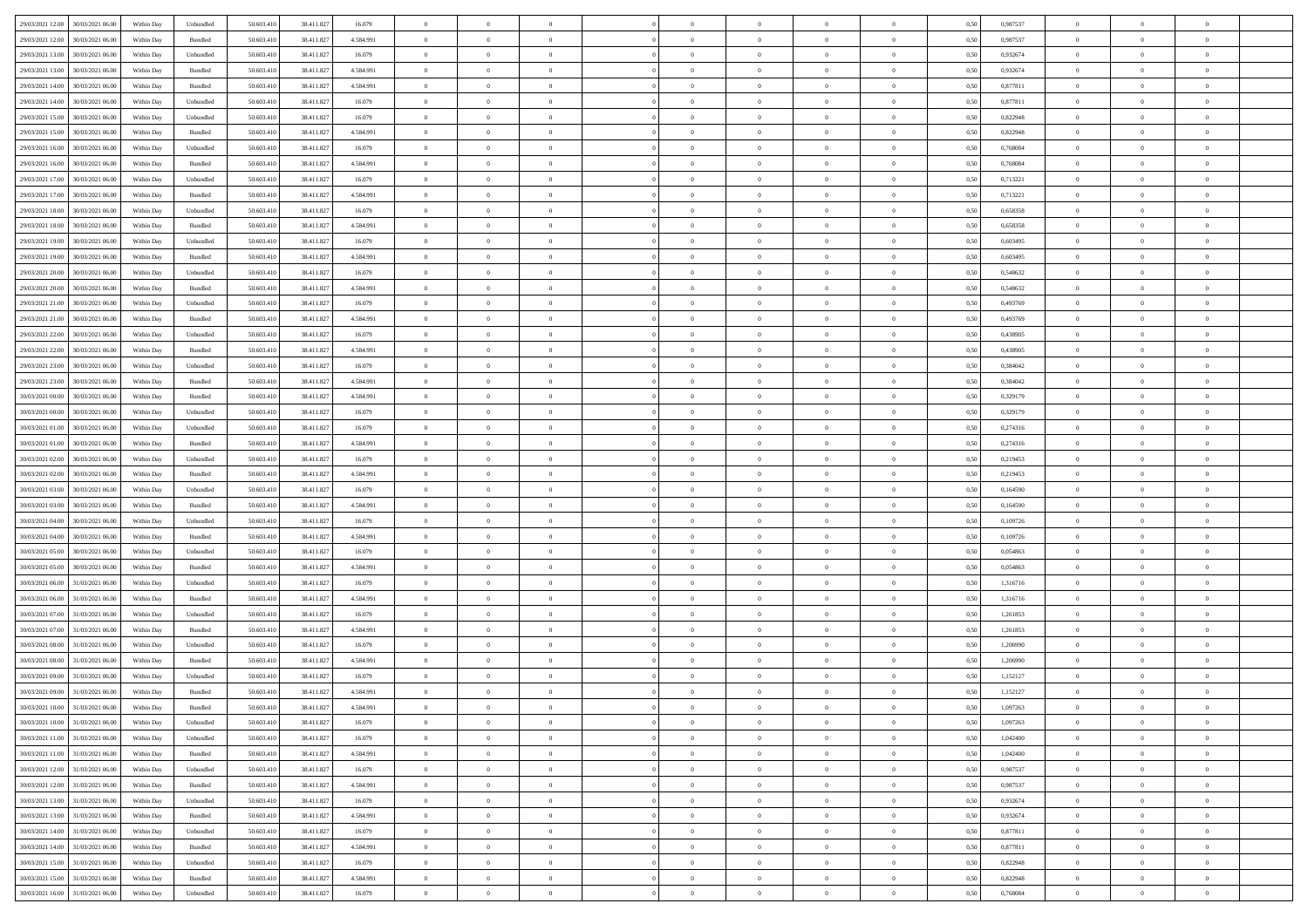| 30/03/2021 16:00<br>31/03/2021 06:00 | Within Day | Bundled   | 50.603.410 | 38.411.827 | 4.584.991 | $\overline{0}$ | $\theta$       | $\overline{0}$ | $\Omega$       | $\Omega$   | $\Omega$       | $\overline{0}$ | 0,50 | 0,768084 | $\Omega$       | $\Omega$ | $\theta$       |  |
|--------------------------------------|------------|-----------|------------|------------|-----------|----------------|----------------|----------------|----------------|------------|----------------|----------------|------|----------|----------------|----------|----------------|--|
| 30/03/2021 17:00<br>31/03/2021 06:00 | Within Day | Unbundled | 50.603.410 | 38.411.82  | 16.079    | $\overline{0}$ | $\Omega$       | $\overline{0}$ | $\Omega$       | $\Omega$   | $\overline{0}$ | $\overline{0}$ | 0,50 | 0,713221 | $\Omega$       |          | $\bf{0}$       |  |
| 30/03/2021 17:00<br>31/03/2021 06:00 | Within Day | Bundled   | 50.603.410 | 38.411.82  | 4.584.991 | $\overline{0}$ | $\Omega$       | $\Omega$       | $\Omega$       |            | $\Omega$       | $\theta$       | 0,50 | 0,713221 | $\Omega$       |          | $\Omega$       |  |
| 30/03/2021 18:00 31/03/2021 06:00    | Within Day | Unbundled | 50.603.410 | 38.411.82  | 16.079    | $\overline{0}$ | $\theta$       | $\overline{0}$ | $\Omega$       | $\Omega$   | $\Omega$       | $\overline{0}$ | 0,50 | 0,658358 | $\theta$       | $\Omega$ | $\theta$       |  |
| 30/03/2021 18:00<br>31/03/2021 06:00 | Within Day | Bundled   | 50.603.410 | 38.411.827 | 4.584.991 | $\overline{0}$ | $\overline{0}$ | $\overline{0}$ | $\theta$       | $\Omega$   | $\theta$       | $\overline{0}$ | 0.50 | 0.658358 | $\Omega$       | $\Omega$ | $\theta$       |  |
| 30/03/2021 19:00<br>31/03/2021 06:00 | Within Day | Unbundled | 50.603.410 | 38.411.82  | 16.079    | $\overline{0}$ | $\Omega$       | $\overline{0}$ | $\theta$       | $\Omega$   | $\Omega$       | $\overline{0}$ | 0.50 | 0.603495 | $\theta$       |          | $\theta$       |  |
| 30/03/2021 19:00<br>31/03/2021 06:00 | Within Day | Bundled   | 50.603.410 | 38.411.827 | 4.584.991 | $\overline{0}$ | $\overline{0}$ | $\overline{0}$ | $\overline{0}$ | $\Omega$   | $\overline{0}$ | $\overline{0}$ | 0,50 | 0.603495 | $\overline{0}$ | $\Omega$ | $\overline{0}$ |  |
| 30/03/2021 20:00 31/03/2021 06:00    | Within Day | Bundled   | 50.603.410 | 38.411.82  | 4.584.991 | $\Omega$       | $\Omega$       | $\Omega$       | $\Omega$       | $\Omega$   | $\Omega$       | $\overline{0}$ | 0.50 | 0,548632 | $\Omega$       | $\Omega$ | $\theta$       |  |
| 30/03/2021 20:00<br>31/03/2021 06:00 | Within Day | Unbundled | 50.603.410 | 38.411.82  | 16.079    | $\theta$       | $\theta$       | $\overline{0}$ | $\Omega$       |            | $\Omega$       | $\theta$       | 0,50 | 0,548632 | $\Omega$       |          | $\Omega$       |  |
| 30/03/2021 21:00<br>31/03/2021 06:00 | Within Day | Unbundled | 50.603.410 | 38.411.82  | 16.079    | $\overline{0}$ | $\theta$       | $\Omega$       | $\theta$       |            | $\Omega$       | $\theta$       | 0,50 | 0.493769 | $\theta$       | $\Omega$ | $\theta$       |  |
| 30/03/2021 21:00<br>31/03/2021 06:00 | Within Day | Bundled   | 50.603.410 | 38.411.827 | 4.584.991 | $\overline{0}$ | $\theta$       | $\overline{0}$ | $\Omega$       | $\Omega$   | $\Omega$       | $\overline{0}$ | 0,50 | 0.493769 | $\theta$       | $\Omega$ | $\theta$       |  |
| 30/03/2021 22:00<br>31/03/2021 06:00 | Within Day | Unbundled | 50.603.410 | 38.411.827 | 16.079    | $\overline{0}$ | $\sqrt{0}$     | $\overline{0}$ | $\overline{0}$ | $\Omega$   | $\Omega$       | $\overline{0}$ | 0.50 | 0.438905 | $\Omega$       | $\Omega$ | $\theta$       |  |
| 30/03/2021 22:00<br>31/03/2021 06:00 | Within Day | Bundled   | 50.603.410 | 38.411.827 | 4.584.991 | $\overline{0}$ | $\theta$       | $\overline{0}$ | $\theta$       | $\Omega$   | $\Omega$       | $\overline{0}$ | 0,50 | 0,438905 | $\theta$       | $\Omega$ | $\theta$       |  |
| 30/03/2021 23:00<br>31/03/2021 06:00 | Within Day | Unbundled | 50.603.410 | 38.411.82  | 16.079    | $\overline{0}$ | $\theta$       | $\overline{0}$ | $\Omega$       |            | $\Omega$       | $\overline{0}$ | 0,50 | 0,384042 | $\theta$       | $\Omega$ | $\theta$       |  |
| 30/03/2021 23:00<br>31/03/2021 06:00 | Within Day | Bundled   | 50.603.410 | 38.411.82  | 4.584.991 | $\theta$       | $\theta$       | $\Omega$       | $\Omega$       | $\sqrt{2}$ | $\Omega$       | $\overline{0}$ | 0,50 | 0,384042 | $\theta$       | $\Omega$ | $\theta$       |  |
| 31/03/2021 00:00<br>31/03/2021 06:00 | Within Day | Unbundled | 50.603.410 | 38.411.827 | 16.079    | $\overline{0}$ | $\overline{0}$ | $\overline{0}$ | $\Omega$       |            | $\overline{0}$ | $\overline{0}$ | 0,50 | 0,329179 | $\Omega$       | $\Omega$ | $\overline{0}$ |  |
| 31/03/2021 06:00<br>31/03/2021 00:00 | Within Day | Bundled   | 50.603.41  | 38.411.82  | 4.584.991 | $\overline{0}$ | $\Omega$       | $\Omega$       | $\Omega$       |            | $\Omega$       | $\theta$       | 0.50 | 0,329179 | $\Omega$       |          | $\Omega$       |  |
| 31/03/2021 01:00<br>31/03/2021 06:00 | Within Day | Unbundled | 50.603.410 | 38.411.82  | 16.079    | $\overline{0}$ | $\overline{0}$ | $\overline{0}$ | $\Omega$       | $\Omega$   | $\overline{0}$ | $\overline{0}$ | 0,50 | 0,274316 | $\overline{0}$ | $\Omega$ | $\bf{0}$       |  |
| 31/03/2021 01:00<br>31/03/2021 06:00 | Within Day | Bundled   | 50.603.410 | 38.411.82  | 4.584.991 | $\overline{0}$ | $\theta$       | $\overline{0}$ | $\overline{0}$ | $\Omega$   | $\theta$       | $\overline{0}$ | 0.50 | 0.274316 | $\theta$       | $\Omega$ | $\overline{0}$ |  |
| 31/03/2021 02:00<br>31/03/2021 06:00 | Within Day | Unbundled | 50.603.410 | 38.411.82  | 16.079    | $\overline{0}$ | $\Omega$       | $\Omega$       | $\Omega$       |            | $\Omega$       | $\theta$       | 0,50 | 0,219453 | $\Omega$       |          | $\Omega$       |  |
| 31/03/2021 02:00<br>31/03/2021 06:00 | Within Day | Bundled   | 50.603.410 | 38.411.82  | 4.584.991 | $\overline{0}$ | $\theta$       | $\overline{0}$ | $\overline{0}$ | $\Omega$   | $\Omega$       | $\overline{0}$ | 0.50 | 0.219453 | $\theta$       | $\Omega$ | $\theta$       |  |
| 31/03/2021 03:00<br>31/03/2021 06:00 | Within Day | Unbundled | 50.603.41  | 38.411.82  | 16.079    | $\overline{0}$ | $\Omega$       | $\overline{0}$ | $\Omega$       |            | $\overline{0}$ | $\overline{0}$ | 0.50 | 0,164590 | $\Omega$       | $\Omega$ | $\theta$       |  |
| 31/03/2021 03:00<br>31/03/2021 06:00 | Within Day | Bundled   | 50.603.410 | 38.411.827 | 4.584.991 | $\overline{0}$ | $\overline{0}$ | $\overline{0}$ | $\theta$       | $\theta$   | $\theta$       | $\overline{0}$ | 0.50 | 0,164590 | $\theta$       | $\Omega$ | $\theta$       |  |
| 31/03/2021 04:00<br>31/03/2021 06:00 | Within Day | Unbundled | 50.603.410 | 38.411.82  | 16.079    | $\theta$       | $\theta$       | $\Omega$       | $\Omega$       |            | $\Omega$       | $\theta$       | 0,50 | 0,109726 | $\Omega$       | $\Omega$ | $\theta$       |  |
| 31/03/2021 04:00<br>31/03/2021 06:00 | Within Day | Bundled   | 50.603.410 | 38.411.82  | 4.584.991 | $\overline{0}$ | $\overline{0}$ | $\Omega$       | $\Omega$       | $\Omega$   | $\overline{0}$ | $\overline{0}$ | 0.50 | 0.109726 | $\overline{0}$ | $\Omega$ | $\theta$       |  |
| 31/03/2021 06:00<br>01/04/2021 06:00 | Within Day | Unbundled | 50.603.410 | 38.414.82  | 16.079    | $\overline{0}$ | $\Omega$       | $\Omega$       | $\Omega$       |            | $\Omega$       | $\Omega$       | 0.50 | 1,316716 | $\Omega$       | $\Omega$ | $\Omega$       |  |
| 31/03/2021 06:00 01/04/2021 06:00    | Within Day | Bundled   | 50.603.410 | 38.414.82  | 4.581.991 | $\Omega$       | $\Omega$       | $\overline{0}$ | $\overline{0}$ |            | $\Omega$       | $\Omega$       | 0.50 | 1,316716 |                |          | $\Omega$       |  |
|                                      |            |           |            |            |           |                |                |                |                |            |                |                |      |          |                |          |                |  |

(\*) GCV used for the purpose of the conversion does not corresponding to the actual GCV of the Gas Day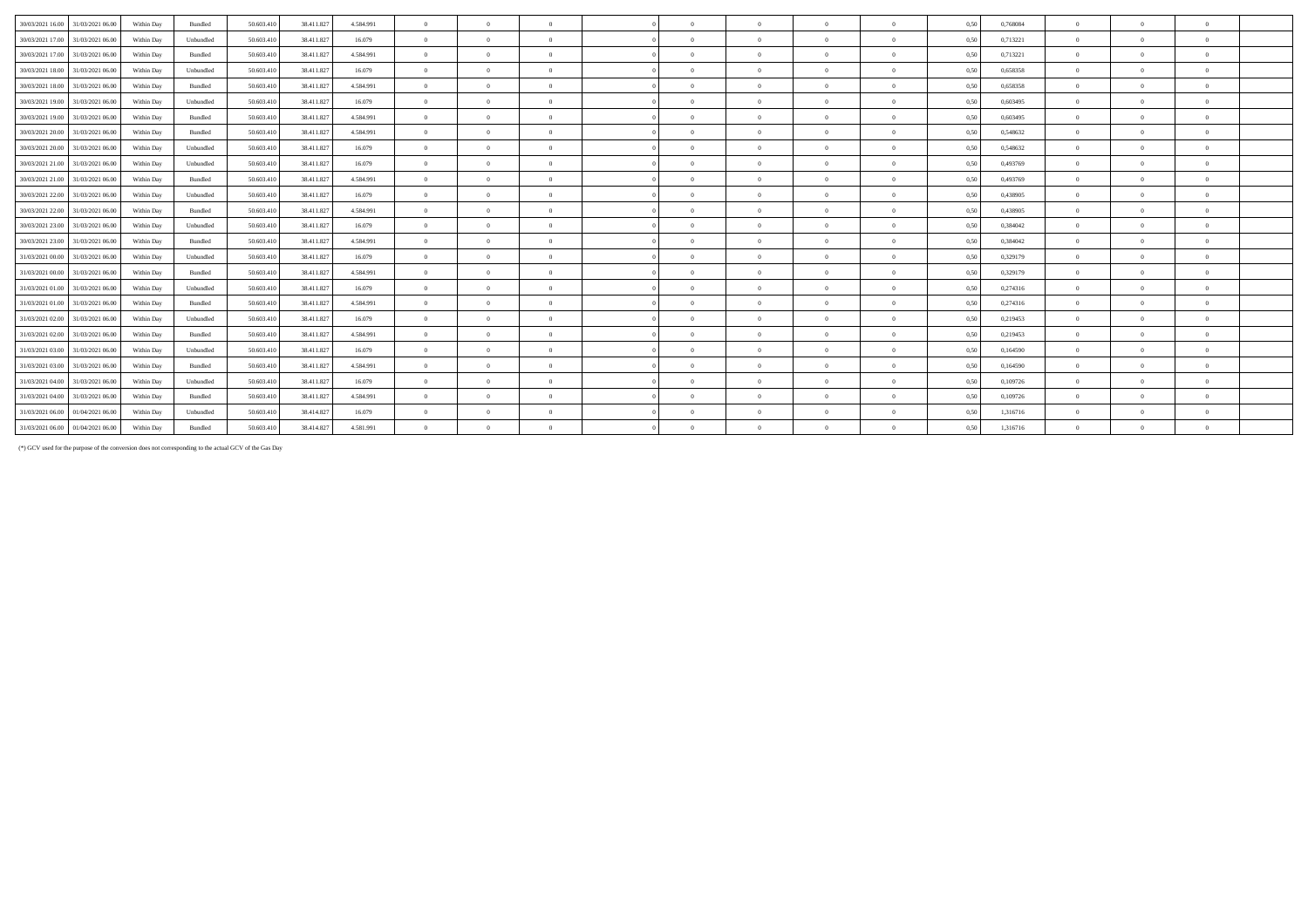## **SNAM RETE GAS**

**Transportation capacity at Entry Point interconnected with foreign pipelines**

**Update to 31/03/2021 of offered and assigned capacity in auction day-ahead and within-day**

**Thermal Year 2020/2021**

(Values in Scm/day (15° C; 1,01325 bar); Prices in c/Scm)

**Entry Point**

**TARVISIO**

|                  | Timeframe        |                     |                |              |                      |            | Offered capacity |                | <b>Assigned capacity</b> | Day-Ahead               |                         | <b>Total Prices</b>              |                                  |                                           |                     |                         | <b>SRG Prices</b>                |                                  |                          |             |
|------------------|------------------|---------------------|----------------|--------------|----------------------|------------|------------------|----------------|--------------------------|-------------------------|-------------------------|----------------------------------|----------------------------------|-------------------------------------------|---------------------|-------------------------|----------------------------------|----------------------------------|--------------------------|-------------|
|                  |                  | <b>Auction type</b> | Offered        | Transportati | Assigned<br>capacity |            |                  |                |                          | Interrupted<br>Capacity |                         |                                  |                                  |                                           | <b>Split factor</b> |                         |                                  |                                  | Auction                  | <b>Note</b> |
| From             | To               |                     | capacity type  | on capacity  | (before<br>auction)  | Firm       | Interruptible    | Firm           | Interruptible            | Interruptible           | Reserve price -<br>Firm | <b>Auction premium</b><br>- Firm | Reserve price -<br>Interruptible | <b>Auction premiun</b><br>- Interruptible |                     | Reserve price -<br>Firm | <b>Auction</b><br>premium - Firm | Reserve price -<br>Interruptible | premium<br>Interruptible |             |
| 01/03/2021 06:00 | 02/03/2021 06:00 | Day Ahead           | Unbundled      | 113.000.000  | 75.976.29            | 26.785.187 | $\overline{0}$   | 104.257        | $\overline{0}$           |                         | $\Omega$                | $\theta$                         | $\Omega$                         | $\theta$                                  | 0.50                | 0.005896                | $\theta$                         | 0.005896                         | $\Omega$                 |             |
| 01/03/2021 06:00 | 02/03/2021 06:00 | Day Ahead           | Bundled        | 113.000.000  | 75.976.29            | 10.238.519 | $\overline{0}$   | $\Omega$       | $\overline{0}$           |                         | $\Omega$                | $\theta$                         | $\overline{0}$                   | $\theta$                                  | 0,50                | 0,005896                | $\overline{0}$                   | 0,005896                         | $\bf{0}$                 |             |
| 02/03/2021 06:00 | 03/03/2021 06:00 | Day Ahead           | <b>Bundled</b> | 113,000,000  | 75.976.294           | 10.238.519 | $\overline{0}$   | $\theta$       | $\Omega$                 |                         | $\Omega$                | $\sqrt{2}$                       | $\Omega$                         | $\Omega$                                  | 0.50                | 0.005896                | $\overline{0}$                   | 0.005896                         | $\Omega$                 |             |
| 02/03/2021 06:00 | 03/03/2021 06:00 | Day Ahead           | Unbundled      | 113,000,000  | 75.976.29            | 26.785.187 | $\overline{0}$   | $\overline{0}$ | $\overline{0}$           |                         | $\overline{0}$          | $\theta$                         | $\overline{0}$                   | $\overline{0}$                            | 0.50                | 0.005896                | $\overline{0}$                   | 0.005896                         | $\Omega$                 |             |
| 03/03/2021 06:00 | 04/03/2021 06:00 | Day Ahead           | Unbundled      | 113.000.000  | 75.976.294           | 9.835.185  | $\overline{0}$   | $\overline{0}$ | $\overline{0}$           |                         | $\overline{0}$          | $\bf{0}$                         | $\overline{0}$                   | $\mathbf{0}$                              | 0,50                | 0,005896                | $\overline{0}$                   | 0,005896                         | $\bf{0}$                 |             |
| 03/03/2021 06:00 | 04/03/2021 06:00 | Day Ahead           | Bundled        | 113,000,000  | 75.976.29            | 10.238.519 | $\overline{0}$   | $\theta$       | $\theta$                 |                         | $\Omega$                | $\theta$                         | $\overline{0}$                   | $\Omega$                                  | 0.50                | 0.005896                | $\overline{0}$                   | 0.005896                         | $\Omega$                 |             |
| 04/03/2021 06:00 | 05/03/2021 06:00 | Day Ahead           | Bundled        | 113.000.000  | 75.976.29            | 10.238.519 | $\overline{0}$   | $\theta$       | $\Omega$                 |                         | $\Omega$                |                                  | $\Omega$                         | $\Omega$                                  | 0.50                | 0,005896                | $\Omega$                         | 0.005896                         | $\Omega$                 |             |
| 04/03/2021 06:00 | 05/03/2021 06:00 | Day Ahead           | Unbundled      | 113.000.000  | 75.976.294           | 9.835.185  | $\overline{0}$   | $\Omega$       | $\Omega$                 |                         | $\Omega$                | $\theta$                         | $\Omega$                         | $\Omega$                                  | 0,50                | 0,005896                | $\Omega$                         | 0,005896                         | $\Omega$                 |             |
| 05/03/2021 06:00 | 06/03/2021 06:00 | Day Ahead           | <b>Bundled</b> | 113,000,000  | 75.976.294           | 10.238.519 | $\overline{0}$   | $\theta$       | $\Omega$                 |                         | $\Omega$                | $\theta$                         | $\Omega$                         | $\theta$                                  | 0.50                | 0.005896                | $\overline{0}$                   | 0.005896                         | $\Omega$                 |             |
| 05/03/2021 06:00 | 06/03/2021 06.00 | Day Ahead           | Unbundled      | 113.000.000  | 75.976.29            | 9.835.185  | $\overline{0}$   | $\overline{0}$ | $\overline{0}$           |                         | $\theta$                |                                  | $\theta$                         | $\theta$                                  | 0,50                | 0,005896                | $\overline{0}$                   | 0,005896                         | $\bf{0}$                 |             |
| 06/03/2021 06:00 | 07/03/2021 06:00 | Day Ahead           | Unbundled      | 113.000.000  | 75.976.294           | 9.835.185  | $\overline{0}$   | $\overline{0}$ | $\overline{0}$           |                         | $\overline{0}$          | $\theta$                         | $\overline{0}$                   | $\overline{0}$                            | 0,50                | 0,005896                | $\overline{0}$                   | 0,005896                         | $\Omega$                 |             |
| 06/03/2021 06:00 | 07/03/2021 06:00 | Day Ahead           | Bundled        | 113.000.000  | 75.976.29            | 10.238.519 | $\overline{0}$   | $\theta$       | $\theta$                 |                         | $\overline{0}$          | $\theta$                         | $\overline{0}$                   | $\overline{0}$                            | 0.50                | 0.005896                | $\,$ 0 $\,$                      | 0.005896                         | $\Omega$                 |             |
| 07/03/2021 06:00 | 08/03/2021 06:00 | Day Ahead           | Unbundled      | 113.000.000  | 75.976.29            | 9.835.185  | $\overline{0}$   | $\theta$       | $\Omega$                 |                         | $\Omega$                |                                  | $\Omega$                         | $\Omega$                                  | 0.50                | 0,005896                | $\overline{0}$                   | 0,005896                         | $\Omega$                 |             |
| 07/03/2021 06:00 | 08/03/2021 06:00 | Day Ahead           | Bundled        | 113,000,000  | 75.976.294           | 10.238.519 | $\overline{0}$   | $\overline{0}$ | $\overline{0}$           |                         | $\overline{0}$          | $\theta$                         | $\overline{0}$                   | $\mathbf{0}$                              | 0.50                | 0.005896                | $\overline{0}$                   | 0.005896                         | $\bf{0}$                 |             |
| 08/03/2021 06:00 | 09/03/2021 06:00 | Day Ahead           | Bundled        | 113.000.000  | 75.976.29            | 10.238.519 | $\overline{0}$   | $\overline{0}$ | $\Omega$                 |                         | $\overline{0}$          | $\theta$                         | $\overline{0}$                   | $\mathbf{0}$                              | 0,50                | 0,005896                | $\overline{0}$                   | 0.005896                         | $\overline{0}$           |             |
| 08/03/2021 06:00 | 09/03/2021 06:00 | Day Ahead           | Unbundled      | 113.000.000  | 75.976.29            | 9.835.185  | $\overline{0}$   | $\Omega$       | $\Omega$                 |                         | $\Omega$                |                                  | $\overline{0}$                   | $\theta$                                  | 0,50                | 0,005896                | $\overline{0}$                   | 0,005896                         | $\Omega$                 |             |
| 09/03/2021 06:00 | 10/03/2021 06:00 | Day Ahead           | Bundled        | 113.000.000  | 75.976.294           | 10.238.519 | $\overline{0}$   | $\overline{0}$ | $\overline{0}$           |                         | $\Omega$                | $\theta$                         | $\theta$                         | $\overline{0}$                            | 0.50                | 0.005896                | $\overline{0}$                   | 0.005896                         | $\theta$                 |             |
| 09/03/2021 06:00 | 10/03/2021 06:00 | Day Ahead           | Unbundled      | 113.000.000  | 75.976.294           | 9.835.185  | $\overline{0}$   | 312.627        | $\overline{0}$           |                         | $\overline{0}$          | $\theta$                         | $\overline{0}$                   | $\mathbf{0}$                              | 0,50                | 0,005896                | $\overline{0}$                   | 0,005896                         | $\Omega$                 |             |
| 10/03/2021 06:00 | 11/03/2021 06:00 | Day Ahead           | Unbundled      | 113,000,000  | 75.976.29            | 9.835.185  | $\overline{0}$   | $\Omega$       | $\Omega$                 |                         | $\Omega$                |                                  | $\Omega$                         | $\theta$                                  | 0.50                | 0.005896                | $\Omega$                         | 0.005896                         | $\theta$                 |             |
| 10/03/2021 06:00 | 11/03/2021 06:00 | Day Ahead           | Bundled        | 113.000.000  | 75.976.294           | 10.238.519 | $\overline{0}$   | $\overline{0}$ | $\overline{0}$           |                         | $\Omega$                | $\theta$                         | $\overline{0}$                   | $\overline{0}$                            | 0,50                | 0,005896                | $\overline{0}$                   | 0,005896                         | $\Omega$                 |             |
| 11/03/2021 06:00 | 12/03/2021 06:00 | Day Ahead           | Bundled        | 113.000.000  | 75.976.294           | 10.238.519 | $\overline{0}$   | $\overline{0}$ | $\overline{0}$           |                         | $\overline{0}$          | $\theta$                         | $\overline{0}$                   | $\mathbf{0}$                              | 0,50                | 0,005896                | $\overline{0}$                   | 0,005896                         | $\Omega$                 |             |
| 11/03/2021 06:00 | 12/03/2021 06:00 | Day Ahead           | Unbundled      | 113,000,000  | 75.976.29            | 9.835.185  | $\overline{0}$   | $\Omega$       | $\Omega$                 |                         | $\Omega$                |                                  | $\theta$                         | $\Omega$                                  | 0.50                | 0.005896                | $\Omega$                         | 0.005896                         | $\Omega$                 |             |
| 12/03/2021 06:00 | 13/03/2021 06:00 | Day Ahead           | Unbundled      | 113.000.000  | 75.976.29            | 9.835.185  | $\overline{0}$   | 9.835.185      | $\overline{0}$           |                         | $\Omega$                | $\theta$                         | $\theta$                         | $\overline{0}$                            | 0.50                | 0,005896                | $\overline{0}$                   | 0.005896                         | $\Omega$                 |             |
| 12/03/2021 06:00 | 13/03/2021 06:00 | Day Ahead           | Bundled        | 113.000.000  | 75.976.294           | 10.238.519 | $\overline{0}$   | $\overline{0}$ | $\overline{0}$           |                         | $\overline{0}$          | $\overline{0}$                   | $\overline{0}$                   | $\mathbf{0}$                              | 0.50                | 0,005896                | $\overline{0}$                   | 0,005896                         | $\bf{0}$                 |             |
| 13/03/2021 06:00 | 14/03/2021 06:00 | Day Ahead           | Unbundled      | 113,000,000  | 75.976.29            | 9835185    | $\overline{0}$   | 9.799.280      | $\overline{0}$           |                         | $\overline{0}$          | $\theta$                         | $\overline{0}$                   | $\overline{0}$                            | 0.50                | 0.005896                | $\overline{0}$                   | 0.005896                         | $\Omega$                 |             |
| 13/03/2021 06:00 | 14/03/2021 06.00 | Day Ahead           | Bundled        | 113.000.000  | 75.976.29            | 10.238.519 | $\overline{0}$   | $\overline{0}$ | $\Omega$                 |                         | $\Omega$                | $\theta$                         | $\Omega$                         | $\theta$                                  | 0.50                | 0,005896                | $\overline{0}$                   | 0,005896                         | $\Omega$                 |             |
| 14/03/2021 06:00 | 15/03/2021 06:00 | Day Ahead           | Bundled        | 113.000.000  | 75.976.294           | 10.238.519 | $\overline{0}$   | $\Omega$       | $\Omega$                 |                         | $\Omega$                |                                  | $\Omega$                         | $\theta$                                  | 0,50                | 0,005896                | $\overline{0}$                   | 0,005896                         | $\Omega$                 |             |
| 14/03/2021 06:00 | 15/03/2021 06:00 | Day Ahead           | Unbundled      | 113.000.000  | 75.976.294           | 9.835.185  | $\overline{0}$   | 9.799.276      | $\Omega$                 |                         | $\Omega$                | $\sqrt{2}$                       | $\Omega$                         | $\Omega$                                  | 0.50                | 0.005896                | $\overline{0}$                   | 0.005896                         | $\theta$                 |             |
| 15/03/2021 06:00 | 16/03/2021 06.0  | Day Ahead           | Bundled        | 113.000.000  | 75.976.29            | 10.238.519 | $\overline{0}$   | $\overline{0}$ | $\overline{0}$           |                         | $\overline{0}$          | $\Omega$                         | $\overline{0}$                   | $\mathbf{0}$                              | 0,50                | 0,005896                | $\overline{0}$                   | 0,005896                         | $\bf{0}$                 |             |
| 15/03/2021 06:00 | 16/03/2021 06:00 | Day Ahead           | Unbundled      | 113.000.000  | 75.976.294           | 9.835.185  | $\overline{0}$   | 9.799.276      | $\overline{0}$           |                         | $\overline{0}$          | $\theta$                         | $\overline{0}$                   | $\overline{0}$                            | 0,50                | 0,005896                | $\overline{0}$                   | 0,005896                         | $\bf{0}$                 |             |
| 16/03/2021 06:00 | 17/03/2021 06:00 | Day Ahead           | Unbundled      | 113.000.000  | 75.976.29            | 9.835.185  | $\,$ 0 $\,$      | 9.799.276      | $\overline{0}$           |                         | $\overline{0}$          | $\theta$                         | $\overline{0}$                   | $\overline{0}$                            | 0.50                | 0,005896                | $\overline{0}$                   | 0.005896                         | $\Omega$                 |             |
| 16/03/2021 06:00 | 17/03/2021 06.00 | Day Ahead           | Bundled        | 113.000.000  | 75.976.29            | 10.238.519 | $\overline{0}$   | $\overline{0}$ | $\overline{0}$           |                         | $\overline{0}$          | $\theta$                         | $\overline{0}$                   | $\overline{0}$                            | 0,50                | 0,005896                | $\overline{0}$                   | 0,005896                         | $\bf{0}$                 |             |
| 17/03/2021 06:00 | 18/03/2021 06:00 | Day Ahead           | Unbundled      | 113,000,000  | 75.976.294           | 9.835.185  | $\overline{0}$   | 9.799.280      | $\Omega$                 |                         | $\Omega$                | $\theta$                         | $\Omega$                         | $\theta$                                  | 0.50                | 0.005896                | $\Omega$                         | 0.005896                         | $\Omega$                 |             |
| 17/03/2021 06:00 | 18/03/2021 06:00 | Day Ahead           | Bundled        | 113.000.000  | 75.976.294           | 10.238.519 | $\overline{0}$   | $\theta$       | $\Omega$                 |                         | $\Omega$                | $\theta$                         | $\Omega$                         | $\Omega$                                  | 0,50                | 0,005896                | $\overline{0}$                   | 0,005896                         | $\Omega$                 |             |
| 18/03/2021 06:00 | 19/03/2021 06:00 | Day Ahead           | Bundled        | 113.000.000  | 75.976.29            | 10.238.519 | $\overline{0}$   | $\overline{0}$ | $\overline{0}$           |                         | $\overline{0}$          | $\theta$                         | $\overline{0}$                   | $\mathbf{0}$                              | 0,50                | 0,005896                | $\overline{0}$                   | 0,005896                         | $\bf{0}$                 |             |
| 18/03/2021 06:00 | 19/03/2021 06:00 | Day Ahead           | Unbundled      | 113.000.000  | 75.976.29            | 9.835.185  | $\overline{0}$   | 9.799.280      | $\theta$                 |                         | $\Omega$                | $\theta$                         | $\Omega$                         | $\Omega$                                  | 0,50                | 0,005896                | $\overline{0}$                   | 0.005896                         | $\Omega$                 |             |
| 19/03/2021 06:00 | 20/03/2021 06:00 | Day Ahead           | Bundled        | 113.000.000  | 75.976.294           | 10.238.519 | $\overline{0}$   | $\Omega$       | $\Omega$                 |                         | $\Omega$                | $\Omega$                         | $\Omega$                         | $\Omega$                                  | 0,50                | 0,005896                | $\overline{0}$                   | 0,005896                         | $\Omega$                 |             |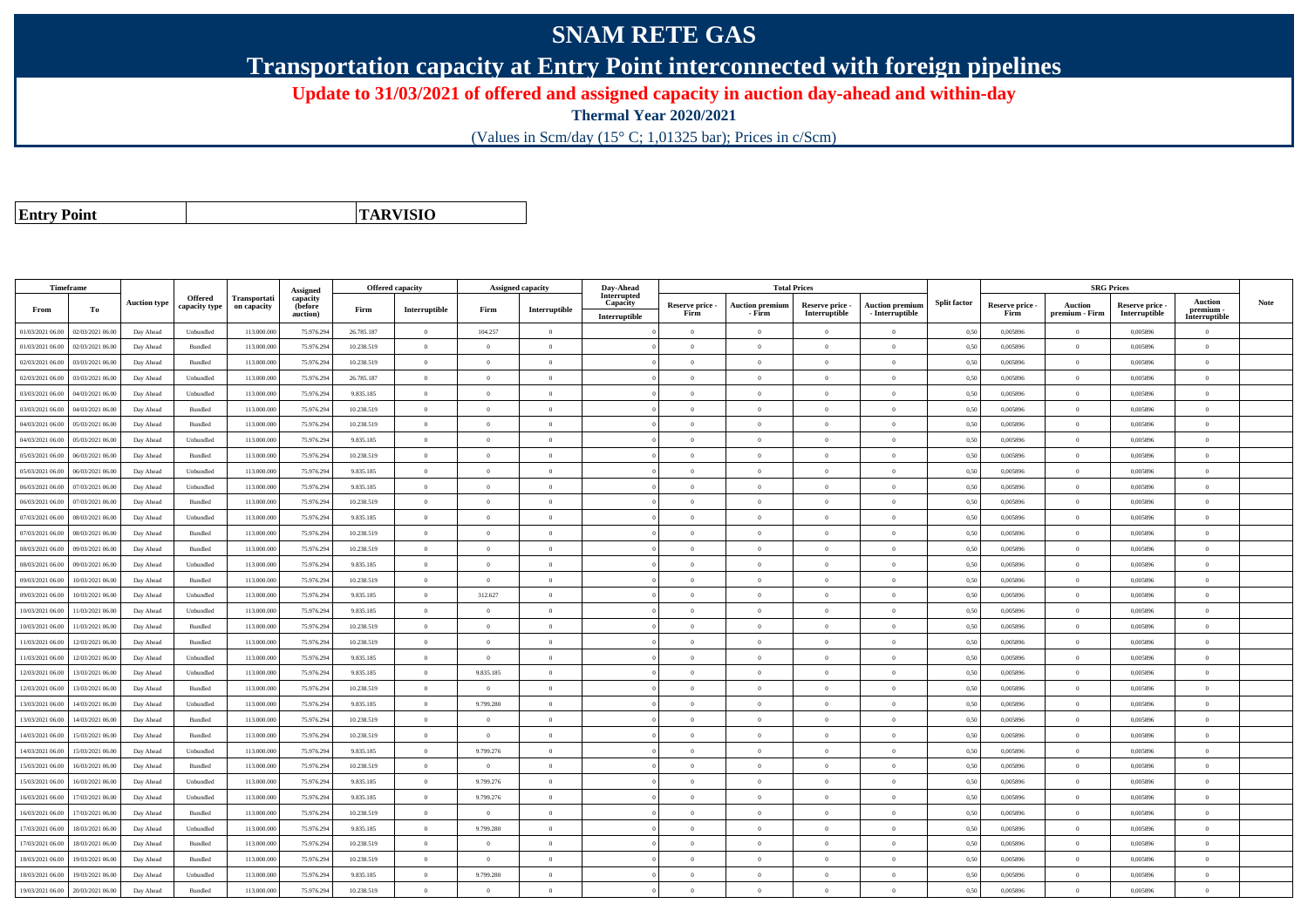| 19/03/2021 06:00 20/03/2021 06:00            | Day Ahead  | Unbundled | 113.000.000 | 75.976.294 | 9.835.185  | $\overline{0}$ | 9.835.185      |                |                |                |                          |                | 0,50 | 0,005896 | 0,002239       | 0,005896       |                |  |
|----------------------------------------------|------------|-----------|-------------|------------|------------|----------------|----------------|----------------|----------------|----------------|--------------------------|----------------|------|----------|----------------|----------------|----------------|--|
| 21/03/2021 06:00<br>20/03/2021 06:00         | Day Ahead  | Unbundled | 113.000.000 | 75.976.294 | 9.835.185  | $\overline{0}$ | 9.835.185      | $\Omega$       | $\Omega$       | $\overline{0}$ | $\overline{0}$           | $\bf{0}$       | 0.50 | 0.005896 | 0.002239       | 0.005896       | $\theta$       |  |
|                                              |            |           |             |            |            |                |                |                |                |                |                          |                |      |          |                |                |                |  |
| 20/03/2021 06:00<br>21/03/2021 06:00         | Day Ahead  | Bundled   | 113.000.000 | 75.976.294 | 10.238.519 | $\overline{0}$ | $\overline{0}$ | $\overline{0}$ | $\Omega$       | $\overline{0}$ | $\overline{0}$           | $\overline{0}$ | 0.50 | 0,005896 | $\overline{0}$ | 0.005896       | $\theta$       |  |
| 21/03/2021 06:00<br>22/03/2021 06:00         | Day Ahead  | Bundled   | 113.000.000 | 75.976.294 | 10.238.519 | $\overline{0}$ | $\overline{0}$ | $\overline{0}$ | $\overline{0}$ | $\bf{0}$       | $\overline{0}$           | $\overline{0}$ | 0,50 | 0,005896 | $\overline{0}$ | 0,005896       | $\bf{0}$       |  |
| 21/03/2021 06:00<br>22/03/2021 06:00         | Day Ahead  | Unbundled | 113.000.000 | 75.976.294 | 9.835.185  | $\overline{0}$ | 9.835.185      | $\overline{0}$ | $\Omega$       | $\bf{0}$       | $\overline{0}$           | $\bf{0}$       | 0,50 | 0.005896 | 0,002239       | 0,005896       | $\theta$       |  |
| 22/03/2021 06:00<br>23/03/2021 06:00         | Day Ahead  | Unbundled | 113.000.000 | 75.976.294 | 9.835.185  | $\overline{0}$ | 9.835.185      | $\overline{0}$ | $\overline{0}$ | $\overline{0}$ | $\overline{0}$           | $\bf{0}$       | 0.50 | 0,005896 | 0,053738       | 0,005896       | $\theta$       |  |
| 22/03/2021 06:00<br>23/03/2021 06:00         | Day Ahead  | Bundled   | 113.000.000 | 75.976.294 | 10.238.519 | $\overline{0}$ | $\overline{0}$ | $\Omega$       | $\Omega$       | $\bf{0}$       | $\overline{0}$           | $\theta$       | 0,50 | 0,005896 | $\overline{0}$ | 0,005896       | $\theta$       |  |
| 23/03/2021 06:00<br>24/03/2021 06:00         | Day Ahead  | Unbundled | 113.000.000 | 75.976.294 | 9.835.185  | $\overline{0}$ | 9.835.185      | $\mathbf{0}$   | $\Omega$       | $\overline{0}$ | $\overline{0}$           | $\theta$       | 0.50 | 0.005896 | 0.002239       | 0.005896       | $\theta$       |  |
| 23/03/2021 06:00<br>24/03/2021 06.00         | Day Ahead  | Bundled   | 113.000.000 | 75.976.294 | 10.238.519 | $\overline{0}$ | $\overline{0}$ | $\overline{0}$ | $\overline{0}$ | $\overline{0}$ | $\overline{0}$           | $\overline{0}$ | 0.50 | 0,005896 | $\overline{0}$ | 0,005896       | $\theta$       |  |
| 24/03/2021 06:00<br>25/03/2021 06:00         | Day Ahead  | Bundled   | 113.000.000 | 75.976.294 | 10.238.519 | $\overline{0}$ | $\overline{0}$ | $\overline{0}$ | $\overline{0}$ | $\bf{0}$       | $\overline{0}$           | $\overline{0}$ | 0,50 | 0,005896 | $\overline{0}$ | 0,005896       | $\bf{0}$       |  |
| 24/03/2021 06:00<br>25/03/2021 06.00         | Day Ahead  | Unbundled | 113.000.000 | 75.976.294 | 9.835.185  | $\overline{0}$ | 9.835.185      | $\overline{0}$ | $\Omega$       | $\bf{0}$       | $\overline{0}$           | $\bf{0}$       | 0,50 | 0.005896 | 0.004478       | 0.005896       | $\theta$       |  |
| 25/03/2021 06:00<br>26/03/2021 06:00         | Day Ahead  | Unbundled | 113.000.000 | 75.976.294 | 9.835.185  | $\overline{0}$ | 9.835.185      | $\overline{0}$ | $\overline{0}$ | $\overline{0}$ | $\overline{0}$           | $\bf{0}$       | 0.50 | 0,005896 | 0,055977       | 0.005896       | $\theta$       |  |
| 25/03/2021 06:00<br>26/03/2021 06:00         | Day Ahead  | Bundled   | 113.000.000 | 75.976.294 | 10.238.519 | $\overline{0}$ | $\overline{0}$ | $\overline{0}$ | $\overline{0}$ | $\bf{0}$       | $\overline{0}$           | $\theta$       | 0,50 | 0,005896 | $\overline{0}$ | 0,005896       | $\theta$       |  |
|                                              |            |           |             |            |            |                |                |                |                |                |                          |                |      |          |                |                |                |  |
| 26/03/2021 06:00<br>27/03/2021 06:00         | Day Ahead  | Bundled   | 113.000.000 | 75.976.294 | 10.238.519 | $\overline{0}$ | $\overline{0}$ | $\overline{0}$ | $\Omega$       | $\overline{0}$ | $\overline{0}$           | $\bf{0}$       | 0.50 | 0.005896 | $\overline{0}$ | 0.005896       | $\theta$       |  |
| 26/03/2021 06:00<br>27/03/2021 06:00         | Day Ahead  | Unbundled | 113.000.000 | 75.976.294 | 9.835.185  | $\overline{0}$ | 9.835.185      | $\overline{0}$ | $\Omega$       | $\overline{0}$ | $\overline{0}$           | $\overline{0}$ | 0.50 | 0,005896 | 0,002239       | 0,005896       | $\theta$       |  |
| 27/03/2021 06:00<br>28/03/2021 06:00         | Day Ahead  | Bundled   | 113.000.000 | 75.976.294 | 10.238.519 | $\overline{0}$ | $\overline{0}$ | $\Omega$       | $\Omega$       | $\bf{0}$       | $\overline{0}$           | $\theta$       | 0,50 | 0,005896 | $\overline{0}$ | 0,005896       | $\theta$       |  |
| 27/03/2021 06:00<br>28/03/2021 06:00         | Day Ahead  | Unbundled | 113.000.000 | 75.976.294 | 10,707.956 | $\overline{0}$ | 9.799.277      | $\overline{0}$ | $\Omega$       | $\overline{0}$ | $\overline{0}$           | $\bf{0}$       | 0.50 | 0.005896 | $\overline{0}$ | 0.005896       | $\theta$       |  |
| 28/03/2021 06:00<br>29/03/2021 06:00         | Day Ahead  | Bundled   | 113.000.000 | 75.976.294 | 9.911.609  | $\overline{0}$ | $\overline{0}$ | $\overline{0}$ | $\overline{0}$ | $\overline{0}$ | $\overline{0}$           | $\overline{0}$ | 0.50 | 0,005896 | $\overline{0}$ | 0.005896       | $\theta$       |  |
| 28/03/2021 06:00<br>29/03/2021 06:00         | Day Ahead  | Unbundled | 113.000.000 | 75.976.294 | 10.162.095 | $\overline{0}$ | 9.799.280      | $\overline{0}$ | $\overline{0}$ | $\bf{0}$       | $\bf{0}$                 | $\overline{0}$ | 0,50 | 0,005896 | $\overline{0}$ | 0,005896       | $\bf{0}$       |  |
| 29/03/2021 06:00<br>30/03/2021 06:00         | Day Ahead  | Unbundled | 113.000.000 | 75.976.294 | 9.835.185  | $\overline{0}$ | 9.799.280      | $\overline{0}$ | $\Omega$       | $\bf{0}$       | $\overline{0}$           | $\bf{0}$       | 0,50 | 0,005896 | $\overline{0}$ | 0,005896       | $\theta$       |  |
| 29/03/2021 06:00<br>30/03/2021 06:00         | Day Ahead  | Bundled   | 113.000.000 | 75.976.294 | 10.238.519 | $\overline{0}$ | $\overline{0}$ | $\overline{0}$ | $^{\circ}$     | $\overline{0}$ | $\overline{0}$           | $\bf{0}$       | 0.50 | 0,005896 | $\overline{0}$ | 0,005896       | $\theta$       |  |
| 30/03/2021 06:00<br>31/03/2021 06:00         | Day Ahead  | Unbundled | 113.000.000 | 75.976.294 | 9.835.185  | $\overline{0}$ | 9.799.280      | $\theta$       | $\Omega$       | $\bf{0}$       | $\overline{0}$           | $\theta$       | 0,50 | 0,005896 | $\overline{0}$ | 0,005896       | $\theta$       |  |
| 30/03/2021 06:00<br>31/03/2021 06:00         | Day Ahead  | Bundled   | 113.000.000 | 75.976.294 | 10.238.519 | $\overline{0}$ | $\overline{0}$ | $\overline{0}$ | $\Omega$       | $\overline{0}$ | $\overline{0}$           | $\theta$       | 0.50 | 0.005896 | $\overline{0}$ | 0.005896       | $\theta$       |  |
| 31/03/2021 06:00<br>01/04/2021 06:00         | Day Ahead  | Bundled   | 113.000.000 | 75.976.294 | 10.238.519 | $\overline{0}$ | 6.699          | $\overline{0}$ | 1,390213       | $\overline{0}$ | $\overline{0}$           | $\overline{0}$ | 0.50 | 0,005896 | $\overline{0}$ | 0,005896       | $\theta$       |  |
| 31/03/2021 06:00<br>01/04/2021 06:00         | Day Ahead  | Unbundled | 113.000.000 | 75.976.294 | 9.835.185  | $\overline{0}$ | 9.799.280      | $\overline{0}$ | $\overline{0}$ | $\bf{0}$       | $\overline{0}$           | $\overline{0}$ | 0,50 | 0,005896 | $\overline{0}$ | 0,005896       | $\bf{0}$       |  |
|                                              |            |           |             |            |            |                |                |                |                |                |                          |                |      |          |                |                |                |  |
| 01/03/2021 06:00<br>02/03/2021 06:00         | Within Day | Unbundled | 113.000.000 | 76,080.55  | 26.680.929 | $\overline{0}$ | $\overline{0}$ | $\overline{0}$ | $\Omega$       | $\bf{0}$       | $\overline{0}$           | $\bf{0}$       | 0,50 | 0,589649 | $\overline{0}$ | $\overline{0}$ | $\theta$       |  |
| 01/03/2021 06:00<br>02/03/2021 06:00         | Within Dav | Bundled   | 113.000.000 | 76.080.551 | 10.238.519 | $\overline{0}$ | $\overline{0}$ | $\overline{0}$ | $\overline{0}$ | $\overline{0}$ | $\overline{0}$           | $\bf{0}$       | 0.50 | 0,589649 | $\overline{0}$ | $\overline{0}$ | $\theta$       |  |
| 01/03/2021 07:00<br>02/03/2021 06:00         | Within Day | Bundled   | 113.000.000 | 76.080.551 | 9.811.914  | $\overline{0}$ | $\overline{0}$ | $\Omega$       | $\Omega$       | $\bf{0}$       | $\overline{0}$           | $\theta$       | 0,50 | 0,589649 | $\overline{0}$ | $\overline{0}$ | $\theta$       |  |
| 01/03/2021 07:00<br>02/03/2021 06:00         | Within Day | Unbundled | 113.000.000 | 76,080.55  | 25.569.224 | $\overline{0}$ | $\overline{0}$ | $\overline{0}$ | $\Omega$       | $\overline{0}$ | $\overline{0}$           | $\bf{0}$       | 0.50 | 0,589649 | $\overline{0}$ | $\overline{0}$ | $\theta$       |  |
| 01/03/2021 08:00<br>02/03/2021 06:00         | Within Dav | Unbundled | 113.000.000 | 76.080.551 | 24.457.519 | $\overline{0}$ | $\overline{0}$ | $\overline{0}$ | $\Omega$       | $\overline{0}$ | $\overline{0}$           | $\overline{0}$ | 0.50 | 0,589649 | $\overline{0}$ | $^{\circ}$     | $^{\circ}$     |  |
| 01/03/2021 08:00<br>02/03/2021 06:00         | Within Day | Bundled   | 113.000.000 | 76.080.55  | 9.385.309  | $\overline{0}$ | $\overline{0}$ | $\overline{0}$ | $\overline{0}$ | $\overline{0}$ | $\theta$                 | $\overline{0}$ | 0,50 | 0,589649 | $\overline{0}$ | $\overline{0}$ |                |  |
| 01/03/2021 09:00<br>02/03/2021 06:00         | Within Day | Unbundled | 113.000.000 | 76,080.55  | 23.345.813 | $\overline{0}$ | $\overline{0}$ | $\overline{0}$ | $\Omega$       | $\bf{0}$       | $\overline{0}$           | $\bf{0}$       | 0,50 | 0,589649 | $\overline{0}$ | $\overline{0}$ | $\theta$       |  |
| 01/03/2021 09:00<br>02/03/2021 06:00         | Within Dav | Bundled   | 113.000.000 | 76.080.551 | 8.958.704  | $\overline{0}$ | $\overline{0}$ | $\overline{0}$ | $\Omega$       | $\overline{0}$ | $\overline{0}$           | $\overline{0}$ | 0.50 | 0,589649 | $\overline{0}$ | $^{\circ}$     | $\theta$       |  |
| 01/03/2021 10:00<br>02/03/2021 06:00         | Within Day | Unbundled | 113.000.000 | 76.080.551 | 22.234.108 | $\overline{0}$ | $\overline{0}$ | $\overline{0}$ | $\overline{0}$ | $\overline{0}$ | $\theta$                 | $\overline{0}$ | 0,50 | 0,589649 | $\overline{0}$ | $\overline{0}$ |                |  |
| 01/03/2021 10:00<br>02/03/2021 06:00         | Within Day | Bundled   | 113.000.000 | 76,080.55  | 8.532.099  | $\overline{0}$ | $\overline{0}$ | $\overline{0}$ | $\Omega$       | $\bf{0}$       | $\overline{0}$           | $\bf{0}$       | 0,50 | 0,589649 | $\overline{0}$ | $\overline{0}$ | $\theta$       |  |
| 01/03/2021 11:00<br>02/03/2021 06:00         | Within Dav | Unbundled | 113.000.000 | 76.080.551 | 21.122.402 | $\overline{0}$ | $\overline{0}$ | $\overline{0}$ | $\overline{0}$ | $\overline{0}$ | $\overline{0}$           | $\bf{0}$       | 0.50 | 0,589649 | $\overline{0}$ | $^{\circ}$     | $\theta$       |  |
| 01/03/2021 11:00<br>02/03/2021 06:00         | Within Day | Bundled   | 113.000.000 | 76.080.551 | 8.105.494  | $\overline{0}$ | $\overline{0}$ | $\overline{0}$ | $\overline{0}$ | $\overline{0}$ | $\theta$                 | $\theta$       | 0,50 | 0,589649 | $\overline{0}$ | $\overline{0}$ |                |  |
| 01/03/2021 12:00<br>02/03/2021 06:00         | Within Day | Unbundled | 113.000.000 | 76,080.55  | 20.010.697 | $\overline{0}$ | $\overline{0}$ | $\overline{0}$ | $\Omega$       | $\overline{0}$ | $\overline{0}$           | $\bf{0}$       | 0.50 | 0,589649 | $\overline{0}$ | $\overline{0}$ | $\theta$       |  |
| 01/03/2021 12:00<br>02/03/2021 06:00         | Within Dav | Bundled   | 113.000.000 | 76.080.551 | 7.678.889  | $\overline{0}$ | $\overline{0}$ | $\overline{0}$ | $\Omega$       | $\overline{0}$ | $\overline{0}$           | $\overline{0}$ | 0,50 | 0,589649 | $\overline{0}$ | $^{\circ}$     | $\theta$       |  |
|                                              |            |           |             |            |            |                |                |                |                |                |                          |                |      |          |                |                |                |  |
| 01/03/2021 13:00<br>02/03/2021 06:00         | Within Day | Unbundled | 113.000.000 | 76.080.551 | 18.898.992 | $\overline{0}$ | $\overline{0}$ | $\overline{0}$ | $\overline{0}$ | $\overline{0}$ | $\overline{0}$           | $\overline{0}$ | 0,50 | 0,589649 | $\overline{0}$ | $\overline{0}$ |                |  |
| 01/03/2021 13:00<br>02/03/2021 06:00         | Within Day | Bundled   | 113.000.000 | 76,080.55  | 7.252.284  | $\overline{0}$ | $\overline{0}$ | $\overline{0}$ | $\Omega$       | $\bf{0}$       | $\overline{0}$           | $\bf{0}$       | 0,50 | 0,589649 | $\overline{0}$ | $\overline{0}$ | $\theta$       |  |
| 01/03/2021 14:00<br>02/03/2021 06:00         | Within Dav | Bundled   | 113.000.000 | 76.080.551 | 6.825.679  | $\overline{0}$ | $\overline{0}$ | $\overline{0}$ | $\Omega$       | $\overline{0}$ | $\overline{0}$           | $\bf{0}$       | 0.50 | 0,589649 | $\overline{0}$ | $^{\circ}$     | $\theta$       |  |
| 01/03/2021 14:00<br>02/03/2021 06:00         | Within Day | Unbundled | 113.000.000 | 76.080.551 | 17.787.286 | $\overline{0}$ | $\overline{0}$ |                |                | $\theta$       | $\theta$                 |                | 0,50 | 0,589649 | $\overline{0}$ |                |                |  |
| 02/03/2021 06:00<br>01/03/2021 15:00         | Within Day | Unbundled | 113.000.000 | 76,080.55  | 16.675.581 | $\overline{0}$ | $\overline{0}$ | $\overline{0}$ | $\overline{0}$ | $\bf{0}$       | $\bf{0}$                 | $\bf{0}$       | 0,50 | 0,589649 | $\overline{0}$ | $\overline{0}$ | $\theta$       |  |
| 01/03/2021 15:00 02/03/2021 06:00            | Within Day | Bundled   | 113.000.000 | 76.080.551 | 6.399.074  | $\overline{0}$ | $\overline{0}$ |                |                | $\Omega$       |                          |                | 0,50 | 0,589649 | $\theta$       |                |                |  |
| 01/03/2021 16:00 02/03/2021 06:00            | Within Day | Unbundled | 113.000.000 | 76.080.551 | 15.563.875 | $\overline{0}$ | $\overline{0}$ | $\overline{0}$ | $\overline{0}$ | $\overline{0}$ | $\overline{0}$           | $\overline{0}$ | 0,50 | 0,589649 | $\overline{0}$ | $\overline{0}$ | $\overline{0}$ |  |
| 01/03/2021 16:00 02/03/2021 06:00            | Within Day | Bundled   | 113.000.000 | 76,080.55  | 5.972.469  | $\overline{0}$ | $\overline{0}$ | $\overline{0}$ | $\overline{0}$ | $\overline{0}$ | $\overline{0}$           | $\overline{0}$ | 0,50 | 0,589649 | $\overline{0}$ | $\overline{0}$ | $\bf{0}$       |  |
| 01/03/2021 17:00<br>02/03/2021 06:00         | Within Dav | Unbundled | 113.000.000 | 76.080.551 | 14.452.170 | $\overline{0}$ | $\overline{0}$ | $\overline{0}$ | $\overline{0}$ | $\overline{0}$ | $\overline{0}$           | $\overline{0}$ | 0,50 | 0,589649 | $\overline{0}$ | $\overline{0}$ | $\overline{0}$ |  |
| 01/03/2021 17:00 02/03/2021 06:00            | Within Day | Bundled   | 113.000.000 | 76.080.551 | 5.545.864  | $\overline{0}$ | $\overline{0}$ | $\overline{0}$ | $\overline{0}$ | $\overline{0}$ | $\overline{0}$           | $\overline{0}$ | 0,50 | 0,589649 | $\overline{0}$ | $\overline{0}$ | $\overline{0}$ |  |
| $01/03/2021\ 18.00 \qquad 02/03/2021\ 06.00$ | Within Day | Unbundled | 113.000.000 | 76.080.551 | 13.340.464 | $\overline{0}$ | 15.631         | $\overline{0}$ | $\overline{0}$ | $\overline{0}$ | $\overline{\phantom{0}}$ | $\bf{0}$       | 0,50 | 0,589649 | $\overline{0}$ | $\overline{0}$ | $\bf{0}$       |  |
| 01/03/2021 18:00<br>02/03/2021 06:00         | Within Dav | Bundled   | 113.000.000 | 76.080.551 | 5.119.259  | $\overline{0}$ | $\overline{0}$ | $\overline{0}$ | $\overline{0}$ | $\overline{0}$ | $\overline{0}$           | $\overline{0}$ | 0,50 | 0,589649 | $\overline{0}$ | $\overline{0}$ | $\overline{0}$ |  |
| 01/03/2021 19:00<br>02/03/2021 06:00         | Within Day | Unbundled | 113.000.000 | 76.096.182 | 12.214.430 | $\overline{0}$ | $\overline{0}$ | $\overline{0}$ | $\overline{0}$ | $\overline{0}$ | $\overline{0}$           | $\overline{0}$ | 0,50 | 0,589649 | $\overline{0}$ | $\overline{0}$ | $\overline{0}$ |  |
|                                              |            |           |             |            |            |                |                |                |                |                |                          |                |      |          |                |                |                |  |
| 01/03/2021 19:00 02/03/2021 06:00            | Within Day | Bundled   | 113.000.000 | 76.096.182 | 4.692.654  | $\overline{0}$ | $\overline{0}$ | $\overline{0}$ | $\Omega$       | $\bf{0}$       | $\overline{0}$           | $\mathbf{0}$   | 0.50 | 0.589649 | $\overline{0}$ | $\overline{0}$ | $\theta$       |  |
| 01/03/2021 20:00<br>02/03/2021 06:00         | Within Dav | Unbundled | 113.000.000 | 76.096.182 | 11.104.028 | $\overline{0}$ | $\overline{0}$ | $\overline{0}$ | $\overline{0}$ | $\overline{0}$ | $\overline{0}$           | $\overline{0}$ | 0,50 | 0,589649 | $\overline{0}$ | $\overline{0}$ | $\overline{0}$ |  |
| 01/03/2021 20:00 02/03/2021 06:00            | Within Day | Bundled   | 113.000.000 | 76.096.182 | 4.266.049  | $\overline{0}$ | $\overline{0}$ | $\overline{0}$ | $\overline{0}$ | $\,$ 0 $\,$    | $\overline{0}$           | $\overline{0}$ | 0,50 | 0,589649 | $\overline{0}$ | $\overline{0}$ | $\overline{0}$ |  |
| 01/03/2021 21.00 02/03/2021 06:00            | Within Day | Unbundled | 113.000.000 | 76.096.182 | 9.993.625  | $\overline{0}$ | 148.219        | $\overline{0}$ | $\overline{0}$ | $\bf{0}$       | $\overline{0}$           | $\bf{0}$       | 0,50 | 0,589649 | $\overline{0}$ | $\overline{0}$ | $\bf{0}$       |  |
| 01/03/2021 21:00 02/03/2021 06:00            | Within Day | Bundled   | 113.000.000 | 76.096.182 | 3.839.444  | $\overline{0}$ | $\overline{0}$ | $\overline{0}$ | $\overline{0}$ | $\overline{0}$ | $\overline{0}$           | $\mathbf{0}$   | 0,50 | 0,589649 | $\overline{0}$ | $\overline{0}$ | $\overline{0}$ |  |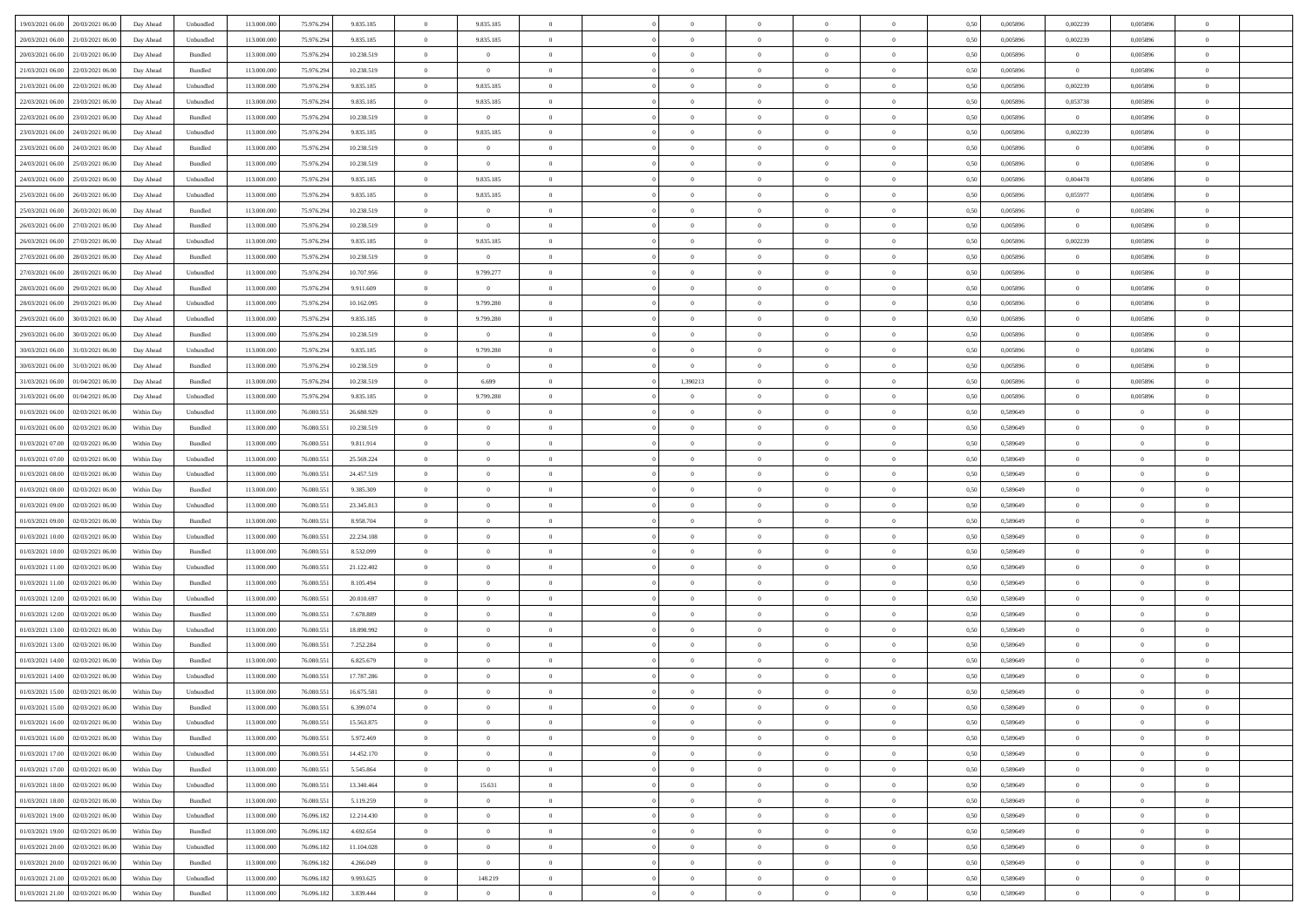| 01/03/2021 22:00 02/03/2021 06:00            |            |                             | 113.000.000 |            |            | $\overline{0}$ | $\overline{0}$ |                | $\overline{0}$ | $\theta$       |                | $\theta$       |      | 0,589648 | $\theta$       | $\theta$       | $\overline{0}$ |  |
|----------------------------------------------|------------|-----------------------------|-------------|------------|------------|----------------|----------------|----------------|----------------|----------------|----------------|----------------|------|----------|----------------|----------------|----------------|--|
|                                              | Within Day | Unbundled                   |             | 76.244.401 | 8.751.472  |                |                |                |                |                |                |                | 0,50 |          |                |                |                |  |
| 01/03/2021 22.00<br>02/03/2021 06:00         | Within Day | Bundled                     | 113.000.00  | 76.244.40  | 3.412.839  | $\bf{0}$       | $\bf{0}$       | $\bf{0}$       | $\overline{0}$ | $\overline{0}$ | $\overline{0}$ | $\bf{0}$       | 0,50 | 0,589648 | $\,$ 0 $\,$    | $\bf{0}$       | $\overline{0}$ |  |
| 01/03/2021 23:00<br>02/03/2021 06:00         | Within Day | Bundled                     | 113,000,000 | 76.244.40  | 2.986.234  | $\overline{0}$ | $\overline{0}$ | $\overline{0}$ | $\bf{0}$       | $\bf{0}$       | $\overline{0}$ | $\bf{0}$       | 0.50 | 0.589649 | $\bf{0}$       | $\overline{0}$ | $\overline{0}$ |  |
| 01/03/2021 23:00<br>02/03/2021 06:00         | Within Day | Unbundled                   | 113.000.000 | 76.244.401 | 7.657.538  | $\overline{0}$ | 34.519         | $\overline{0}$ | $\theta$       | $\theta$       | $\overline{0}$ | $\bf{0}$       | 0,50 | 0,589649 | $\theta$       | $\theta$       | $\overline{0}$ |  |
|                                              |            |                             |             |            |            |                |                |                |                |                |                |                |      |          |                |                |                |  |
| 02/03/2021 00:00<br>02/03/2021 06.00         | Within Day | Unbundled                   | 113.000.00  | 76.278.920 | 6.534.016  | $\bf{0}$       | $\theta$       | $\bf{0}$       | $\overline{0}$ | $\theta$       | $\overline{0}$ | $\bf{0}$       | 0,50 | 0,589649 | $\,$ 0 $\,$    | $\bf{0}$       | $\overline{0}$ |  |
| 02/03/2021 00:00<br>02/03/2021 06:00         | Within Day | Bundled                     | 113,000,000 | 76.278.920 | 2.559.629  | $\overline{0}$ | $\overline{0}$ | $\overline{0}$ | $\bf{0}$       | $\overline{0}$ | $\theta$       | $\bf{0}$       | 0.50 | 0.589649 | $\,$ 0 $\,$    | $\theta$       | $\overline{0}$ |  |
| 02/03/2021 01:00<br>02/03/2021 06:00         | Within Day | Unbundled                   | 113.000.000 | 76.278.920 | 5.445.013  | $\overline{0}$ | $\overline{0}$ | $\overline{0}$ | $\overline{0}$ | $\overline{0}$ | $\overline{0}$ | $\bf{0}$       | 0,50 | 0,589649 | $\theta$       | $\theta$       | $\overline{0}$ |  |
| 02/03/2021 01:00<br>02/03/2021 06.00         | Within Day | Bundled                     | 113.000.00  | 76.278.92  | 2.133.024  | $\bf{0}$       | $\bf{0}$       | $\bf{0}$       | $\overline{0}$ | $\overline{0}$ | $\overline{0}$ | $\bf{0}$       | 0,50 | 0,589649 | $\,$ 0 $\,$    | $\bf{0}$       | $\overline{0}$ |  |
| 02/03/2021 06:00                             |            | Unbundled                   | 113,000,000 | 76.278.92  |            |                |                |                |                |                | $\overline{0}$ |                |      |          |                |                |                |  |
| 02/03/2021 02:00                             | Within Day |                             |             |            | 4.356.010  | $\overline{0}$ | $\bf{0}$       | $\overline{0}$ | $\bf{0}$       | $\overline{0}$ |                | $\bf{0}$       | 0.50 | 0.589650 | $\bf{0}$       | $\overline{0}$ | $\overline{0}$ |  |
| 02/03/2021 02:00<br>02/03/2021 06:00         | Within Day | Bundled                     | 113.000.000 | 76.278.920 | 1.706.419  | $\bf{0}$       | $\bf{0}$       | $\overline{0}$ | $\overline{0}$ | $\overline{0}$ | $\overline{0}$ | $\bf{0}$       | 0,50 | 0,589650 | $\,$ 0 $\,$    | $\bf{0}$       | $\overline{0}$ |  |
| 02/03/2021 03:00<br>02/03/2021 06.00         | Within Day | Unbundled                   | 113.000.00  | 76.278.920 | 3.267.008  | $\bf{0}$       | $\overline{0}$ | $\bf{0}$       | $\bf{0}$       | $\bf{0}$       | $\overline{0}$ | $\bf{0}$       | 0,50 | 0,589651 | $\,$ 0 $\,$    | $\bf{0}$       | $\overline{0}$ |  |
| 02/03/2021 03:00<br>02/03/2021 06:00         | Within Day | Bundled                     | 113,000,000 | 76.278.920 | 1.279.814  | $\overline{0}$ | $\bf{0}$       | $\overline{0}$ | $\overline{0}$ | $\bf{0}$       | $\overline{0}$ | $\bf{0}$       | 0.50 | 0.589651 | $\bf{0}$       | $\overline{0}$ | $\bf{0}$       |  |
| 02/03/2021 04:00<br>02/03/2021 06:00         | Within Day | Unbundled                   | 113.000.000 | 76.278.920 | 2.178.005  | $\overline{0}$ | $\overline{0}$ | $\overline{0}$ | $\theta$       | $\theta$       | $\overline{0}$ | $\overline{0}$ | 0,50 | 0,589647 | $\,$ 0 $\,$    | $\theta$       | $\overline{0}$ |  |
|                                              |            |                             |             |            |            |                |                |                |                |                |                |                |      |          |                |                |                |  |
| 02/03/2021 04:00<br>02/03/2021 06.00         | Within Day | Bundled                     | 113.000.00  | 76.278.92  | 853.209    | $\bf{0}$       | $\overline{0}$ | $\bf{0}$       | $\overline{0}$ | $\theta$       | $\overline{0}$ | $\bf{0}$       | 0,50 | 0,589647 | $\,$ 0 $\,$    | $\bf{0}$       | $\overline{0}$ |  |
| 02/03/2021 05:00<br>02/03/2021 06:00         | Within Day | Unbundled                   | 113,000,000 | 76.278.920 | 1.089.002  | $\overline{0}$ | $\overline{0}$ | $\overline{0}$ | $\bf{0}$       | $\overline{0}$ | $\Omega$       | $\bf{0}$       | 0.50 | 0.589647 | $\,$ 0 $\,$    | $\theta$       | $\overline{0}$ |  |
| 02/03/2021 05:00<br>02/03/2021 06:00         | Within Day | Bundled                     | 113.000.000 | 76.278.920 | 426.604    | $\overline{0}$ | $\overline{0}$ | $\overline{0}$ | $\overline{0}$ | $\overline{0}$ | $\overline{0}$ | $\bf{0}$       | 0,50 | 0,589647 | $\theta$       | $\theta$       | $\overline{0}$ |  |
| 02/03/2021 06:00<br>03/03/2021 06.00         | Within Day | Unbundled                   | 113.000.00  | 75.976.29  | 26.785.186 | $\bf{0}$       | $\overline{0}$ | $\bf{0}$       | $\overline{0}$ | $\bf{0}$       | $\overline{0}$ | $\bf{0}$       | 0,50 | 0,589649 | $\,$ 0 $\,$    | $\bf{0}$       | $\overline{0}$ |  |
| 02/03/2021 06:00<br>03/03/2021 06:00         | Within Day | Bundled                     | 113,000,00  | 75.976.294 | 10.238.519 | $\overline{0}$ | $\bf{0}$       | $\overline{0}$ | $\bf{0}$       | $\overline{0}$ | $\overline{0}$ | $\bf{0}$       | 0.50 | 0.589649 | $\bf{0}$       | $\overline{0}$ | $\overline{0}$ |  |
|                                              |            |                             |             |            |            |                |                |                |                |                |                |                |      |          |                |                |                |  |
| 02/03/2021 07:00<br>03/03/2021 06:00         | Within Day | Unbundled                   | 113.000.000 | 75.976.294 | 25.669.137 | $\bf{0}$       | $\bf{0}$       | $\overline{0}$ | $\overline{0}$ | $\overline{0}$ | $\overline{0}$ | $\bf{0}$       | 0,50 | 0,589649 | $\,$ 0 $\,$    | $\bf{0}$       | $\overline{0}$ |  |
| 02/03/2021 07:00<br>03/03/2021 06.00         | Within Day | Bundled                     | 113.000.00  | 75.976.294 | 9.811.914  | $\bf{0}$       | $\bf{0}$       | $\bf{0}$       | $\bf{0}$       | $\overline{0}$ | $\overline{0}$ | $\bf{0}$       | 0,50 | 0,589649 | $\,$ 0 $\,$    | $\bf{0}$       | $\overline{0}$ |  |
| 02/03/2021 08:00<br>03/03/2021 06:00         | Within Day | Unbundled                   | 113,000,000 | 75.976.294 | 24.553.087 | $\overline{0}$ | $\bf{0}$       | $\overline{0}$ | $\overline{0}$ | $\bf{0}$       | $\overline{0}$ | $\bf{0}$       | 0.50 | 0.589649 | $\bf{0}$       | $\overline{0}$ | $\overline{0}$ |  |
| 02/03/2021 08:00<br>03/03/2021 06:00         | Within Day | Bundled                     | 113.000.000 | 75.976.294 | 9.385.309  | $\overline{0}$ | $\overline{0}$ | $\overline{0}$ | $\theta$       | $\theta$       | $\overline{0}$ | $\bf{0}$       | 0,50 | 0,589649 | $\theta$       | $\theta$       | $\overline{0}$ |  |
|                                              |            |                             |             |            |            |                | $\overline{0}$ |                |                | $\overline{0}$ | $\overline{0}$ |                |      |          | $\,$ 0 $\,$    | $\bf{0}$       | $\overline{0}$ |  |
| 02/03/2021 09:00<br>03/03/2021 06.00         | Within Day | Bundled                     | 113.000.00  | 75.976.294 | 8.958.704  | $\bf{0}$       |                | $\bf{0}$       | $\bf{0}$       |                |                | $\bf{0}$       | 0,50 | 0,589649 |                |                |                |  |
| 02/03/2021 09:00<br>03/03/2021 06:00         | Within Day | Unbundled                   | 113,000,000 | 75.976.294 | 23.437.038 | $\overline{0}$ | $\overline{0}$ | $\overline{0}$ | $\overline{0}$ | $\overline{0}$ | $\theta$       | $\bf{0}$       | 0.50 | 0.589649 | $\,$ 0 $\,$    | $\theta$       | $\overline{0}$ |  |
| 02/03/2021 10:00<br>03/03/2021 06:00         | Within Day | Unbundled                   | 113.000.000 | 75.976.294 | 22.320.988 | $\overline{0}$ | $\overline{0}$ | $\overline{0}$ | $\overline{0}$ | $\theta$       | $\overline{0}$ | $\bf{0}$       | 0,50 | 0,589649 | $\,$ 0 $\,$    | $\theta$       | $\overline{0}$ |  |
| 02/03/2021 10:00<br>03/03/2021 06.00         | Within Day | Bundled                     | 113.000.00  | 75.976.29  | 8.532.099  | $\bf{0}$       | $\overline{0}$ | $\bf{0}$       | $\overline{0}$ | $\theta$       | $\overline{0}$ | $\bf{0}$       | 0,50 | 0,589649 | $\,$ 0 $\,$    | $\bf{0}$       | $\overline{0}$ |  |
| 02/03/2021 11:00<br>03/03/2021 06:00         | Within Day | Unbundled                   | 113,000,000 | 75.976.294 | 21.204.939 | $\overline{0}$ | $\bf{0}$       | $\overline{0}$ | $\bf{0}$       | $\overline{0}$ | $\overline{0}$ | $\bf{0}$       | 0.50 | 0.589649 | $\bf{0}$       | $\overline{0}$ | $\overline{0}$ |  |
|                                              |            |                             |             |            |            |                |                |                |                |                |                |                |      |          |                |                |                |  |
| 02/03/2021 11:00<br>03/03/2021 06:00         | Within Day | Bundled                     | 113.000.000 | 75.976.294 | 8.105.494  | $\overline{0}$ | $\overline{0}$ | $\overline{0}$ | $\overline{0}$ | $\overline{0}$ | $\overline{0}$ | $\bf{0}$       | 0,50 | 0,589649 | $\theta$       | $\theta$       | $\overline{0}$ |  |
| 02/03/2021 12:00<br>03/03/2021 06.00         | Within Day | Unbundled                   | 113.000.00  | 75.976.294 | 20.088.889 | $\bf{0}$       | $\bf{0}$       | $\bf{0}$       | $\bf{0}$       | $\overline{0}$ | $\overline{0}$ | $\bf{0}$       | 0,50 | 0,589649 | $\,$ 0 $\,$    | $\bf{0}$       | $\overline{0}$ |  |
| 02/03/2021 12:00<br>03/03/2021 06:00         | Within Day | Bundled                     | 113,000,000 | 75.976.294 | 7.678.889  | $\overline{0}$ | $\bf{0}$       | $\overline{0}$ | $\bf{0}$       | $\bf{0}$       | $\overline{0}$ | $\bf{0}$       | 0.50 | 0.589649 | $\bf{0}$       | $\overline{0}$ | $\overline{0}$ |  |
| 02/03/2021 13:00<br>03/03/2021 06:00         | Within Day | Unbundled                   | 113.000.000 | 75.976.294 | 18.972.840 | $\overline{0}$ | $\overline{0}$ | $\overline{0}$ | $\overline{0}$ | $\overline{0}$ | $\overline{0}$ | $\bf{0}$       | 0.50 | 0.589649 | $\theta$       | $\theta$       | $\overline{0}$ |  |
| 02/03/2021 13:00<br>03/03/2021 06.00         | Within Day | Bundled                     | 113.000.00  | 75.976.29  | 7.252.284  | $\bf{0}$       | $\overline{0}$ | $\bf{0}$       | $\bf{0}$       | $\overline{0}$ | $\overline{0}$ | $\bf{0}$       | 0,50 | 0,589649 | $\,$ 0 $\,$    | $\bf{0}$       | $\overline{0}$ |  |
|                                              |            |                             |             |            |            |                |                |                |                |                |                |                |      |          |                |                |                |  |
| 02/03/2021 14:00<br>03/03/2021 06:00         | Within Day | Unbundled                   | 113,000,000 | 75.976.294 | 17.856.791 | $\overline{0}$ | $\bf{0}$       | $\overline{0}$ | $\bf{0}$       | $\overline{0}$ | $\Omega$       | $\bf{0}$       | 0.50 | 0.589649 | $\,$ 0 $\,$    | $\theta$       | $\overline{0}$ |  |
| 02/03/2021 14:00<br>03/03/2021 06:00         | Within Dav | Bundled                     | 113.000.000 | 75.976.294 | 6.825.679  | $\overline{0}$ | $\overline{0}$ | $\overline{0}$ | $\overline{0}$ | $\overline{0}$ | $\overline{0}$ | $\bf{0}$       | 0.5( | 0.589649 | $\theta$       | $\theta$       | $\overline{0}$ |  |
| 02/03/2021 15:00<br>03/03/2021 06.00         | Within Day | Unbundled                   | 113.000.00  | 75.976.29  | 16.740.741 | $\bf{0}$       | $\bf{0}$       | $\bf{0}$       | $\bf{0}$       | $\bf{0}$       | $\overline{0}$ | $\bf{0}$       | 0,50 | 0,589649 | $\,$ 0 $\,$    | $\bf{0}$       | $\overline{0}$ |  |
| 02/03/2021 15:00<br>03/03/2021 06:00         | Within Day | Bundled                     | 113,000,000 | 75.976.294 | 6.399.074  | $\overline{0}$ | $\bf{0}$       | $\overline{0}$ | $\bf{0}$       | $\overline{0}$ | $\overline{0}$ | $\bf{0}$       | 0.50 | 0.589649 | $\bf{0}$       | $\overline{0}$ | $\overline{0}$ |  |
| 02/03/2021 16:00<br>03/03/2021 06:00         | Within Day | Unbundled                   | 113.000.000 | 75.976.294 | 15.624.692 | $\overline{0}$ | $\overline{0}$ | $\overline{0}$ | $\overline{0}$ | $\overline{0}$ | $\overline{0}$ | $\overline{0}$ | 0.50 | 0.589649 | $\theta$       | $\theta$       | $\overline{0}$ |  |
|                                              |            |                             |             |            |            |                |                |                |                |                |                |                |      |          |                |                |                |  |
| 02/03/2021 16:00<br>03/03/2021 06.00         | Within Day | Bundled                     | 113.000.00  | 75.976.29  | 5.972.469  | $\bf{0}$       | $\bf{0}$       | $\bf{0}$       | $\bf{0}$       | $\overline{0}$ | $\overline{0}$ | $\bf{0}$       | 0,50 | 0,589649 | $\,$ 0 $\,$    | $\bf{0}$       | $\overline{0}$ |  |
| 02/03/2021 17:00<br>03/03/2021 06:00         | Within Day | Unbundled                   | 113,000,000 | 75.976.294 | 14,508,642 | $\overline{0}$ | $\bf{0}$       | $\overline{0}$ | $\overline{0}$ | $\bf{0}$       | $\overline{0}$ | $\bf{0}$       | 0.50 | 0.589649 | $\bf{0}$       | $\overline{0}$ | $\overline{0}$ |  |
| 02/03/2021 17:00<br>03/03/2021 06:00         | Within Day | Bundled                     | 113.000.000 | 75.976.294 | 5.545.864  | $\overline{0}$ | $\overline{0}$ | $\overline{0}$ | $\overline{0}$ | $\overline{0}$ | $\overline{0}$ | $\bf{0}$       | 0.50 | 0.589649 | $\theta$       | $\theta$       | $\overline{0}$ |  |
| 02/03/2021 18:00<br>03/03/2021 06.00         | Within Day | Unbundled                   | 113.000.00  | 75.976.29  | 13.392.593 | $\bf{0}$       | $\bf{0}$       | $\bf{0}$       | $\bf{0}$       | $\overline{0}$ | $\overline{0}$ | $\bf{0}$       | 0,50 | 0,589649 | $\,$ 0 $\,$    | $\bf{0}$       | $\overline{0}$ |  |
| 02/03/2021 18:00<br>03/03/2021 06:00         | Within Day | Bundled                     | 113,000,00  | 75.976.294 | 5.119.259  | $\overline{0}$ | $\overline{0}$ | $\overline{0}$ | $\bf{0}$       | $\overline{0}$ | $\Omega$       | $\bf{0}$       | 0.50 | 0.589649 | $\,$ 0 $\,$    | $\theta$       | $\overline{0}$ |  |
|                                              |            |                             |             |            |            |                |                |                |                |                |                |                |      |          |                |                |                |  |
| 02/03/2021 19:00<br>03/03/2021 06:00         | Within Dav | Bundled                     | 113.000.000 | 75.976.294 | 4.692.654  | $\overline{0}$ | $\overline{0}$ | $\Omega$       | $\overline{0}$ | $\theta$       | $\Omega$       | $\overline{0}$ | 0.5( | 0.589649 | $\theta$       | $\theta$       | $\overline{0}$ |  |
| 02/03/2021 19:00<br>03/03/2021 06:00         | Within Day | Unbundled                   | 113.000.000 | 75.976.294 | 12.276.543 | $\bf{0}$       | $\bf{0}$       | $\bf{0}$       | $\bf{0}$       | $\bf{0}$       | $\overline{0}$ | $\bf{0}$       | 0,50 | 0,589649 | $\,$ 0 $\,$    | $\bf{0}$       | $\overline{0}$ |  |
| $02/03/2021\ 20.00 \qquad 03/03/2021\ 06.00$ | Within Day | $\ensuremath{\mathsf{Unb}}$ | 113.000.000 | 75.976.294 | 11.160.494 | $\overline{0}$ | $\theta$       |                | $\Omega$       |                |                |                | 0,50 | 0.589649 | $\theta$       | $\overline{0}$ |                |  |
| 02/03/2021 20:00 03/03/2021 06:00            | Within Day | Bundled                     | 113.000.000 | 75.976.294 | 4.266.049  | $\overline{0}$ | $\overline{0}$ | $\Omega$       | $\theta$       | $\overline{0}$ | $\overline{0}$ | $\bf{0}$       | 0,50 | 0,589649 | $\theta$       | $\theta$       | $\overline{0}$ |  |
| 02/03/2021 21:00<br>03/03/2021 06:00         | Within Day | Unbundled                   | 113.000.00  | 75.976.294 | 10.044.444 | $\overline{0}$ | $\bf{0}$       | $\overline{0}$ | $\overline{0}$ | $\bf{0}$       | $\overline{0}$ | $\bf{0}$       | 0,50 | 0,589649 | $\bf{0}$       | $\overline{0}$ | $\bf{0}$       |  |
|                                              |            |                             |             |            |            |                |                |                |                |                |                |                |      |          |                |                |                |  |
| 02/03/2021 21:00 03/03/2021 06:00            | Within Day | Bundled                     | 113,000,000 | 75.976.294 | 3.839.444  | $\overline{0}$ | $\bf{0}$       | $\overline{0}$ | $\overline{0}$ | $\mathbf{0}$   | $\overline{0}$ | $\,$ 0 $\,$    | 0.50 | 0.589649 | $\overline{0}$ | $\bf{0}$       | $\,$ 0 $\,$    |  |
| 02/03/2021 22:00 03/03/2021 06:00            | Within Day | Unbundled                   | 113.000.000 | 75.976.294 | 8.928.395  | $\overline{0}$ | $\overline{0}$ | $\overline{0}$ | $\overline{0}$ | $\overline{0}$ | $\overline{0}$ | $\bf{0}$       | 0,50 | 0.589648 | $\theta$       | $\theta$       | $\overline{0}$ |  |
| 02/03/2021 22:00<br>03/03/2021 06:00         | Within Day | Bundled                     | 113.000.000 | 75.976.294 | 3.412.839  | $\overline{0}$ | $\bf{0}$       | $\overline{0}$ | $\overline{0}$ | $\overline{0}$ | $\bf{0}$       | $\bf{0}$       | 0,50 | 0,589648 | $\bf{0}$       | $\overline{0}$ | $\overline{0}$ |  |
| 02/03/2021 23:00 03/03/2021 06:00            | Within Day | Unbundled                   | 113,000,000 | 75.976.294 | 7.812.346  | $\overline{0}$ | $\bf{0}$       | $\overline{0}$ | $\overline{0}$ | $\overline{0}$ | $\overline{0}$ | $\bf{0}$       | 0.50 | 0.589649 | $\,$ 0 $\,$    | $\theta$       | $\,$ 0         |  |
|                                              |            |                             |             |            |            |                |                |                |                |                |                |                |      |          |                |                |                |  |
| 02/03/2021 23:00<br>03/03/2021 06:00         | Within Dav | Bundled                     | 113.000.000 | 75.976.294 | 2.986.234  | $\overline{0}$ | $\overline{0}$ | $\overline{0}$ | $\overline{0}$ | $\overline{0}$ | $\overline{0}$ | $\bf{0}$       | 0,50 | 0.589649 | $\overline{0}$ | $\theta$       | $\overline{0}$ |  |
| 03/03/2021 06:00<br>03/03/2021 00:00         | Within Day | Unbundled                   | 113.000.00  | 75.976.294 | 6.696.296  | $\overline{0}$ | $\overline{0}$ | $\overline{0}$ | $\overline{0}$ | $\overline{0}$ | $\overline{0}$ | $\bf{0}$       | 0,50 | 0,589649 | $\bf{0}$       | $\overline{0}$ | $\overline{0}$ |  |
| 03/03/2021 00:00 03/03/2021 06:00            | Within Day | Bundled                     | 113,000,000 | 75.976.294 | 2.559.629  | $\overline{0}$ | $\overline{0}$ | $\overline{0}$ | $\overline{0}$ | $\overline{0}$ | $\overline{0}$ | $\bf{0}$       | 0.50 | 0.589649 | $\mathbf{0}$   | $\bf{0}$       | $\,$ 0         |  |
| 03/03/2021 01:00 03/03/2021 06:00            | Within Dav | Unbundled                   | 113.000.000 | 75.976.294 | 5.580.247  | $\overline{0}$ | $\overline{0}$ | $\overline{0}$ | $\overline{0}$ | $\overline{0}$ | $\overline{0}$ | $\bf{0}$       | 0,50 | 0.589649 | $\overline{0}$ | $\theta$       | $\overline{0}$ |  |
| 03/03/2021 01:00<br>03/03/2021 06:00         | Within Day | Bundled                     | 113.000.00  | 75.976.294 | 2.133.024  | $\overline{0}$ | $\bf{0}$       | $\overline{0}$ | $\bf{0}$       | $\overline{0}$ | $\bf{0}$       | $\bf{0}$       | 0,50 | 0,589649 | $\bf{0}$       | $\bf{0}$       | $\bf{0}$       |  |
|                                              |            |                             |             |            |            |                |                |                |                |                |                |                |      |          |                |                |                |  |
| 03/03/2021 02:00 03/03/2021 06:00            | Within Day | Unbundled                   | 113.000.000 | 75.976.294 | 4.464.197  | $\overline{0}$ | $\bf{0}$       | $\overline{0}$ | $\overline{0}$ | $\,$ 0 $\,$    | $\overline{0}$ | $\bf{0}$       | 0,50 | 0,589650 | $\overline{0}$ | $\,$ 0 $\,$    | $\,$ 0 $\,$    |  |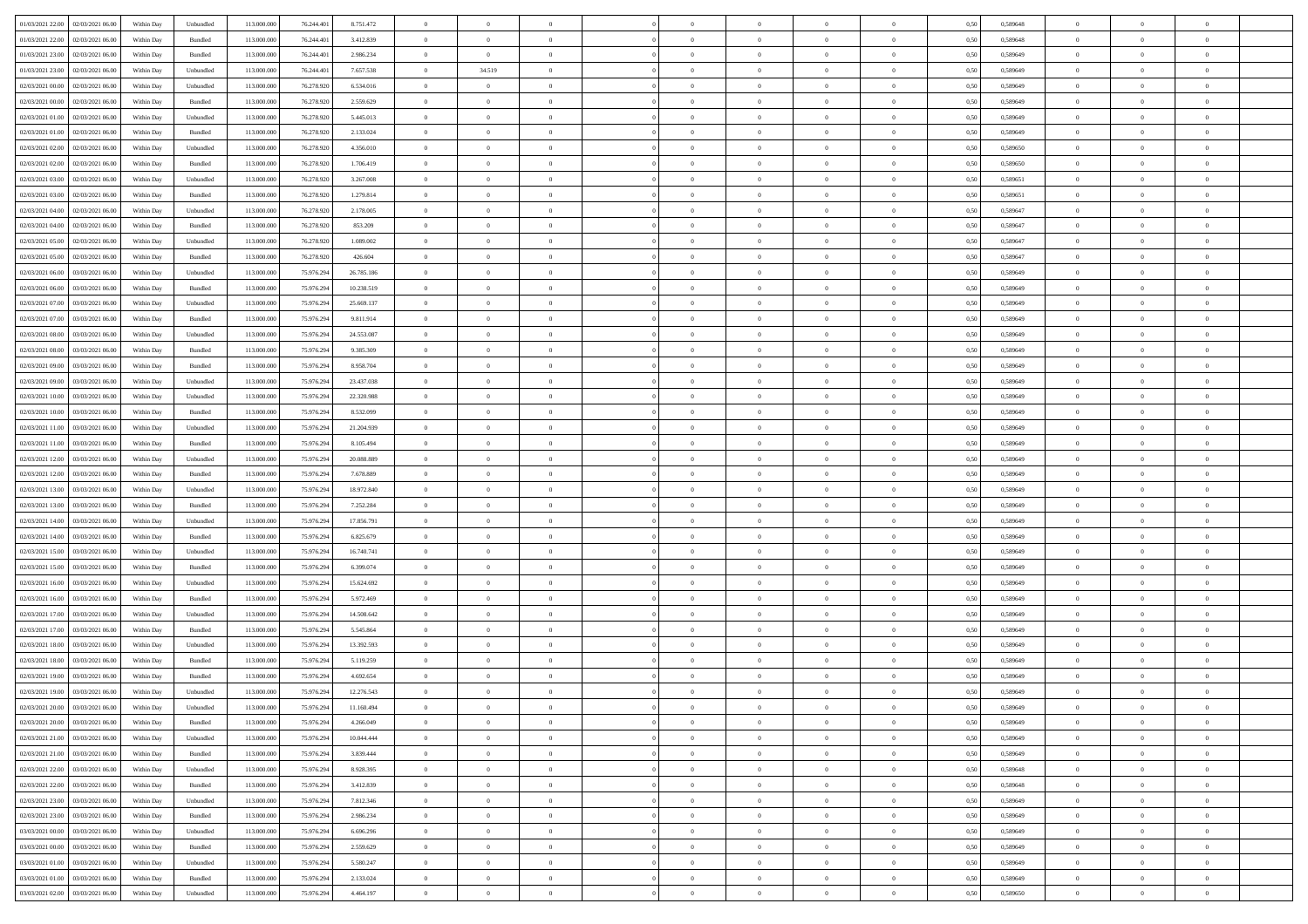| 03/03/2021 02:00 03/03/2021 06:00            | Within Day | Bundled   | 113.000.000 | 75.976.294 | 1.706.419  | $\overline{0}$ | $\overline{0}$ |                | $\overline{0}$ | $\theta$       |                | $\theta$       | 0,50 | 0,589650 | $\theta$       | $\theta$       | $\overline{0}$ |  |
|----------------------------------------------|------------|-----------|-------------|------------|------------|----------------|----------------|----------------|----------------|----------------|----------------|----------------|------|----------|----------------|----------------|----------------|--|
| 03/03/2021 03:00<br>03/03/2021 06:00         | Within Day | Unbundled | 113.000.00  | 75.976.29  | 3.348.148  | $\bf{0}$       | $\bf{0}$       | $\bf{0}$       | $\bf{0}$       | $\overline{0}$ | $\overline{0}$ | $\bf{0}$       | 0,50 | 0,589651 | $\,$ 0 $\,$    | $\bf{0}$       | $\overline{0}$ |  |
| 03/03/2021 03:00<br>03/03/2021 06:00         | Within Day | Bundled   | 113,000,000 | 75.976.294 | 1.279.814  | $\overline{0}$ | $\bf{0}$       | $\overline{0}$ | $\bf{0}$       | $\bf{0}$       | $\overline{0}$ | $\bf{0}$       | 0.50 | 0.589651 | $\bf{0}$       | $\overline{0}$ | $\bf{0}$       |  |
|                                              |            |           |             |            |            | $\overline{0}$ | $\overline{0}$ | $\overline{0}$ | $\overline{0}$ | $\theta$       | $\overline{0}$ |                |      |          | $\theta$       | $\theta$       | $\overline{0}$ |  |
| 03/03/2021 04:00<br>03/03/2021 06:00         | Within Day | Unbundled | 113.000.000 | 75.976.294 | 2.232.098  |                |                |                |                |                |                | $\bf{0}$       | 0,50 | 0,589647 |                |                |                |  |
| 03/03/2021 04:00<br>03/03/2021 06.00         | Within Day | Bundled   | 113.000.00  | 75.976.294 | 853.209    | $\bf{0}$       | $\overline{0}$ | $\bf{0}$       | $\overline{0}$ | $\theta$       | $\overline{0}$ | $\bf{0}$       | 0,50 | 0,589647 | $\,$ 0 $\,$    | $\bf{0}$       | $\overline{0}$ |  |
| 03/03/2021 05:00<br>03/03/2021 06:00         | Within Day | Bundled   | 113,000,000 | 75.976.294 | 426.604    | $\overline{0}$ | $\overline{0}$ | $\overline{0}$ | $\bf{0}$       | $\overline{0}$ | $\theta$       | $\bf{0}$       | 0.50 | 0.589647 | $\,$ 0 $\,$    | $\theta$       | $\overline{0}$ |  |
| 03/03/2021 05:00<br>03/03/2021 06:00         | Within Day | Unbundled | 113.000.000 | 75.976.294 | 1.116.049  | $\overline{0}$ | $\overline{0}$ | $\overline{0}$ | $\overline{0}$ | $\overline{0}$ | $\overline{0}$ | $\bf{0}$       | 0,50 | 0,589647 | $\theta$       | $\theta$       | $\overline{0}$ |  |
|                                              |            |           |             |            |            |                | $\bf{0}$       | $\bf{0}$       | $\overline{0}$ | $\overline{0}$ | $\overline{0}$ |                |      |          | $\,$ 0 $\,$    | $\bf{0}$       | $\overline{0}$ |  |
| 03/03/2021 06:00<br>04/03/2021 06.00         | Within Day | Unbundled | 113.000.00  | 75.976.29  | 9.835.185  | $\bf{0}$       |                |                |                |                |                | $\bf{0}$       | 0,50 | 0,589649 |                |                |                |  |
| 03/03/2021 06:00<br>04/03/2021 06:00         | Within Day | Bundled   | 113,000,000 | 75.976.294 | 10.238.519 | $\overline{0}$ | $\bf{0}$       | $\overline{0}$ | $\bf{0}$       | $\overline{0}$ | $\overline{0}$ | $\bf{0}$       | 0.50 | 0.589649 | $\bf{0}$       | $\overline{0}$ | $\overline{0}$ |  |
| 03/03/2021 07:00<br>04/03/2021 06:00         | Within Day | Unbundled | 113.000.000 | 75.976.294 | 9.425.386  | $\bf{0}$       | $\bf{0}$       | $\overline{0}$ | $\overline{0}$ | $\overline{0}$ | $\overline{0}$ | $\bf{0}$       | 0,50 | 0,589649 | $\,$ 0 $\,$    | $\bf{0}$       | $\overline{0}$ |  |
| 03/03/2021 07:00<br>04/03/2021 06.00         | Within Day | Bundled   | 113.000.00  | 75.976.29  | 9.811.914  | $\bf{0}$       | $\bf{0}$       | $\bf{0}$       | $\bf{0}$       | $\overline{0}$ | $\overline{0}$ | $\bf{0}$       | 0,50 | 0,589649 | $\,$ 0 $\,$    | $\bf{0}$       | $\overline{0}$ |  |
| 03/03/2021 08:00<br>04/03/2021 06:00         | Within Day | Unbundled | 113,000,000 | 75.976.294 | 9.015.586  | $\overline{0}$ | $\bf{0}$       | $\overline{0}$ | $\overline{0}$ | $\bf{0}$       | $\overline{0}$ | $\bf{0}$       | 0.50 | 0.589649 | $\bf{0}$       | $\overline{0}$ | $\,$ 0         |  |
|                                              |            |           |             |            |            |                |                |                |                |                |                |                |      |          |                |                |                |  |
| 03/03/2021 08:00<br>04/03/2021 06:00         | Within Day | Bundled   | 113.000.000 | 75.976.294 | 9.385.309  | $\overline{0}$ | $\overline{0}$ | $\overline{0}$ | $\theta$       | $\theta$       | $\overline{0}$ | $\bf{0}$       | 0,50 | 0,589649 | $\theta$       | $\theta$       | $\overline{0}$ |  |
| 03/03/2021 09:00<br>04/03/2021 06.00         | Within Day | Unbundled | 113.000.00  | 75.976.29  | 8.605.787  | $\bf{0}$       | $\overline{0}$ | $\bf{0}$       | $\bf{0}$       | $\bf{0}$       | $\overline{0}$ | $\bf{0}$       | 0,50 | 0,589649 | $\,$ 0 $\,$    | $\bf{0}$       | $\overline{0}$ |  |
| 03/03/2021 09:00<br>04/03/2021 06:00         | Within Day | Bundled   | 113,000,000 | 75.976.294 | 8.958.704  | $\overline{0}$ | $\overline{0}$ | $\overline{0}$ | $\bf{0}$       | $\overline{0}$ | $\theta$       | $\bf{0}$       | 0.50 | 0.589649 | $\,$ 0 $\,$    | $\theta$       | $\overline{0}$ |  |
| 03/03/2021 10:00<br>04/03/2021 06:00         | Within Day | Unbundled | 113.000.000 | 75.976.294 | 8.195.987  | $\overline{0}$ | $\overline{0}$ | $\overline{0}$ | $\overline{0}$ | $\overline{0}$ | $\overline{0}$ | $\bf{0}$       | 0,50 | 0,589649 | $\theta$       | $\theta$       | $\overline{0}$ |  |
| 03/03/2021 10:00<br>04/03/2021 06.00         | Within Day | Bundled   | 113.000.00  | 75.976.29  | 8.532.099  | $\bf{0}$       | $\bf{0}$       | $\bf{0}$       | $\overline{0}$ | $\overline{0}$ | $\overline{0}$ | $\bf{0}$       | 0,50 | 0,589649 | $\,$ 0 $\,$    | $\bf{0}$       | $\overline{0}$ |  |
|                                              |            |           |             |            |            |                |                |                |                |                |                |                |      |          |                |                |                |  |
| 03/03/2021 11:00<br>04/03/2021 06:00         | Within Day | Unbundled | 113,000,000 | 75.976.294 | 7.786.188  | $\overline{0}$ | $\bf{0}$       | $\overline{0}$ | $\bf{0}$       | $\overline{0}$ | $\overline{0}$ | $\bf{0}$       | 0.50 | 0.589649 | $\bf{0}$       | $\overline{0}$ | $\bf{0}$       |  |
| 03/03/2021 11:00<br>04/03/2021 06:00         | Within Day | Bundled   | 113.000.000 | 75.976.294 | 8.105.494  | $\overline{0}$ | $\bf{0}$       | $\overline{0}$ | $\overline{0}$ | $\overline{0}$ | $\overline{0}$ | $\bf{0}$       | 0,50 | 0,589649 | $\,$ 0 $\,$    | $\bf{0}$       | $\overline{0}$ |  |
| 03/03/2021 12:00<br>04/03/2021 06.00         | Within Day | Unbundled | 113.000.00  | 75.976.294 | 7.376.389  | $\bf{0}$       | $\bf{0}$       | $\bf{0}$       | $\bf{0}$       | $\overline{0}$ | $\overline{0}$ | $\bf{0}$       | 0,50 | 0,589649 | $\,$ 0 $\,$    | $\bf{0}$       | $\overline{0}$ |  |
| 03/03/2021 12:00<br>04/03/2021 06:00         | Within Day | Bundled   | 113,000,000 | 75.976.294 | 7.678.889  | $\overline{0}$ | $\bf{0}$       | $\overline{0}$ | $\overline{0}$ | $\bf{0}$       | $\overline{0}$ | $\bf{0}$       | 0.50 | 0.589649 | $\bf{0}$       | $\overline{0}$ | $\,$ 0         |  |
| 03/03/2021 13:00<br>04/03/2021 06:00         | Within Day | Unbundled | 113.000.000 | 75.976.294 | 6.966.589  | $\overline{0}$ | $\overline{0}$ | $\overline{0}$ | $\theta$       | $\theta$       | $\overline{0}$ | $\bf{0}$       | 0,50 | 0,589649 | $\theta$       | $\theta$       | $\overline{0}$ |  |
|                                              |            |           |             |            |            |                |                |                |                |                |                |                |      |          |                |                |                |  |
| 03/03/2021 13:00<br>04/03/2021 06.00         | Within Day | Bundled   | 113.000.00  | 75.976.29  | 7.252.284  | $\bf{0}$       | $\bf{0}$       | $\bf{0}$       | $\bf{0}$       | $\overline{0}$ | $\overline{0}$ | $\bf{0}$       | 0,50 | 0,589649 | $\,$ 0 $\,$    | $\bf{0}$       | $\overline{0}$ |  |
| 03/03/2021 14:00<br>04/03/2021 06:00         | Within Day | Bundled   | 113,000,000 | 75.976.294 | 6.825.679  | $\overline{0}$ | $\overline{0}$ | $\overline{0}$ | $\bf{0}$       | $\overline{0}$ | $\theta$       | $\bf{0}$       | 0.50 | 0.589649 | $\,$ 0 $\,$    | $\theta$       | $\overline{0}$ |  |
| 03/03/2021 14:00<br>04/03/2021 06:00         | Within Day | Unbundled | 113.000.000 | 75.976.294 | 6.556.790  | $\overline{0}$ | $\overline{0}$ | $\overline{0}$ | $\overline{0}$ | $\overline{0}$ | $\overline{0}$ | $\bf{0}$       | 0,50 | 0,589649 | $\theta$       | $\theta$       | $\overline{0}$ |  |
| 03/03/2021 15:00<br>04/03/2021 06.00         | Within Day | Unbundled | 113.000.00  | 75.976.29  | 6.146.990  | $\bf{0}$       | $\overline{0}$ | $\bf{0}$       | $\overline{0}$ | $\bf{0}$       | $\overline{0}$ | $\bf{0}$       | 0,50 | 0,589649 | $\,$ 0 $\,$    | $\bf{0}$       | $\overline{0}$ |  |
| 03/03/2021 15:00<br>04/03/2021 06:00         |            | Bundled   | 113,000,000 | 75.976.294 |            |                |                |                |                |                | $\overline{0}$ |                |      |          |                |                |                |  |
|                                              | Within Day |           |             |            | 6.399.074  | $\overline{0}$ | $\bf{0}$       | $\overline{0}$ | $\bf{0}$       | $\overline{0}$ |                | $\bf{0}$       | 0.50 | 0.589649 | $\bf{0}$       | $\overline{0}$ | $\overline{0}$ |  |
| 03/03/2021 16:00<br>04/03/2021 06:00         | Within Day | Unbundled | 113.000.000 | 75.976.294 | 5.737.191  | $\overline{0}$ | $\bf{0}$       | $\overline{0}$ | $\overline{0}$ | $\overline{0}$ | $\overline{0}$ | $\bf{0}$       | 0,50 | 0,589649 | $\theta$       | $\theta$       | $\overline{0}$ |  |
| 03/03/2021 16:00<br>04/03/2021 06.00         | Within Day | Bundled   | 113.000.00  | 75.976.294 | 5.972.469  | $\bf{0}$       | $\bf{0}$       | $\bf{0}$       | $\bf{0}$       | $\overline{0}$ | $\overline{0}$ | $\bf{0}$       | 0,50 | 0,589649 | $\,$ 0 $\,$    | $\bf{0}$       | $\overline{0}$ |  |
| 03/03/2021 17:00<br>04/03/2021 06:00         | Within Day | Unbundled | 113,000,000 | 75.976.294 | 5.327.392  | $\overline{0}$ | $\bf{0}$       | $\overline{0}$ | $\overline{0}$ | $\bf{0}$       | $\overline{0}$ | $\bf{0}$       | 0.50 | 0.589649 | $\bf{0}$       | $\overline{0}$ | $\,$ 0         |  |
| 03/03/2021 17:00<br>04/03/2021 06:00         | Within Day | Bundled   | 113.000.000 | 75.976.294 | 5.545.864  | $\overline{0}$ | $\overline{0}$ | $\overline{0}$ | $\overline{0}$ | $\overline{0}$ | $\overline{0}$ | $\bf{0}$       | 0.50 | 0.589649 | $\theta$       | $\theta$       | $\overline{0}$ |  |
|                                              |            |           |             |            |            |                | $\bf{0}$       | $\bf{0}$       |                | $\overline{0}$ | $\overline{0}$ |                |      |          | $\,$ 0 $\,$    | $\bf{0}$       | $\overline{0}$ |  |
| 03/03/2021 18:00<br>04/03/2021 06.00         | Within Day | Unbundled | 113.000.00  | 75.976.29  | 4.917.592  | $\bf{0}$       |                |                | $\bf{0}$       |                |                | $\bf{0}$       | 0,50 | 0,589649 |                |                |                |  |
| 03/03/2021 18:00<br>04/03/2021 06:00         | Within Day | Bundled   | 113,000,000 | 75.976.294 | 5.119.259  | $\overline{0}$ | $\bf{0}$       | $\overline{0}$ | $\bf{0}$       | $\overline{0}$ | $\Omega$       | $\bf{0}$       | 0.50 | 0.589649 | $\,$ 0 $\,$    | $\theta$       | $\overline{0}$ |  |
| 03/03/2021 19:00<br>04/03/2021 06:00         | Within Dav | Unbundled | 113.000.000 | 75.976.294 | 4.507.793  | $\overline{0}$ | $\overline{0}$ | $\overline{0}$ | $\overline{0}$ | $\overline{0}$ | $\overline{0}$ | $\bf{0}$       | 0.5( | 0.589649 | $\theta$       | $\theta$       | $\overline{0}$ |  |
| 03/03/2021 19:00<br>04/03/2021 06.00         | Within Day | Bundled   | 113.000.00  | 75.976.29  | 4.692.654  | $\bf{0}$       | $\bf{0}$       | $\bf{0}$       | $\bf{0}$       | $\overline{0}$ | $\overline{0}$ | $\bf{0}$       | 0,50 | 0,589649 | $\,$ 0 $\,$    | $\bf{0}$       | $\overline{0}$ |  |
| 03/03/2021 20:00<br>04/03/2021 06:00         | Within Day | Unbundled | 113,000,000 | 75.976.294 | 4.097.993  | $\overline{0}$ | $\bf{0}$       | $\overline{0}$ | $\bf{0}$       | $\overline{0}$ | $\overline{0}$ | $\bf{0}$       | 0.50 | 0.589649 | $\bf{0}$       | $\overline{0}$ | $\bf{0}$       |  |
| 03/03/2021 20:00<br>04/03/2021 06:00         | Within Day | Bundled   | 113.000.000 | 75.976.294 | 4.266.049  | $\overline{0}$ | $\overline{0}$ | $\overline{0}$ | $\overline{0}$ | $\overline{0}$ | $\overline{0}$ | $\bf{0}$       | 0.50 | 0.589649 | $\theta$       | $\theta$       | $\overline{0}$ |  |
|                                              |            |           |             |            |            |                |                |                |                |                |                |                |      |          |                |                |                |  |
| 03/03/2021 21:00<br>04/03/2021 06.00         | Within Day | Unbundled | 113.000.00  | 75.976.29  | 3.688.194  | $\bf{0}$       | $\bf{0}$       | $\bf{0}$       | $\bf{0}$       | $\overline{0}$ | $\overline{0}$ | $\bf{0}$       | 0,50 | 0,589649 | $\,$ 0 $\,$    | $\bf{0}$       | $\overline{0}$ |  |
| 03/03/2021 21:00<br>04/03/2021 06:00         | Within Day | Bundled   | 113,000,000 | 75.976.294 | 3.839.444  | $\overline{0}$ | $\bf{0}$       | $\overline{0}$ | $\overline{0}$ | $\bf{0}$       | $\overline{0}$ | $\bf{0}$       | 0.50 | 0.589649 | $\bf{0}$       | $\overline{0}$ | $\,$ 0         |  |
| 03/03/2021 22:00<br>04/03/2021 06:00         | Within Dav | Unbundled | 113.000.000 | 75.976.294 | 3.278.395  | $\overline{0}$ | $\overline{0}$ | $\overline{0}$ | $\overline{0}$ | $\overline{0}$ | $\overline{0}$ | $\bf{0}$       | 0.50 | 0.589648 | $\theta$       | $\theta$       | $\overline{0}$ |  |
| 03/03/2021 22:00<br>04/03/2021 06.00         | Within Day | Bundled   | 113.000.00  | 75.976.294 | 3.412.839  | $\bf{0}$       | $\bf{0}$       | $\bf{0}$       | $\bf{0}$       | $\overline{0}$ | $\overline{0}$ | $\bf{0}$       | 0,50 | 0,589648 | $\,$ 0 $\,$    | $\bf{0}$       | $\overline{0}$ |  |
| 03/03/2021 23:00<br>04/03/2021 06:00         | Within Day | Unbundled | 113,000,000 | 75.976.294 | 2.868.595  | $\overline{0}$ | $\overline{0}$ | $\overline{0}$ | $\bf{0}$       | $\overline{0}$ | $\Omega$       | $\bf{0}$       | 0.50 | 0.589649 | $\bf{0}$       | $\theta$       | $\overline{0}$ |  |
|                                              |            |           |             |            |            |                |                |                |                |                |                |                |      |          |                |                |                |  |
| 03/03/2021 23:00<br>04/03/2021 06:00         | Within Dav | Bundled   | 113.000.000 | 75.976.294 | 2.986.234  | $\overline{0}$ | $\overline{0}$ | $\Omega$       | $\theta$       | $\theta$       | $\overline{0}$ | $\overline{0}$ | 0.5( | 0.589649 | $\theta$       | $\theta$       | $\overline{0}$ |  |
| 04/03/2021 00:00<br>04/03/2021 06:00         | Within Day | Bundled   | 113.000.000 | 75.976.294 | 2.559.629  | $\bf{0}$       | $\bf{0}$       | $\bf{0}$       | $\bf{0}$       | $\bf{0}$       | $\overline{0}$ | $\bf{0}$       | 0,50 | 0,589649 | $\overline{0}$ | $\overline{0}$ | $\overline{0}$ |  |
| $04/03/2021\ 00.00 \qquad 04/03/2021\ 06.00$ | Within Day | Unbundled | 113.000.000 | 75.976.294 | 2.458.796  | $\bf{0}$       | $\theta$       |                | $\overline{0}$ |                |                |                | 0,50 | 0.589649 | $\bf{0}$       | $\overline{0}$ |                |  |
| 04/03/2021 01:00 04/03/2021 06:00            | Within Day | Unbundled | 113.000.000 | 75.976.294 | 2.048.996  | $\overline{0}$ | $\overline{0}$ | $\Omega$       | $\theta$       | $\overline{0}$ | $\overline{0}$ | $\bf{0}$       | 0,50 | 0,589649 | $\theta$       | $\overline{0}$ | $\overline{0}$ |  |
| 04/03/2021 01:00<br>04/03/2021 06:00         | Within Day | Bundled   | 113.000.00  | 75.976.294 | 2.133.024  | $\overline{0}$ | $\bf{0}$       | $\overline{0}$ | $\overline{0}$ | $\bf{0}$       | $\overline{0}$ | $\bf{0}$       | 0,50 | 0,589649 | $\bf{0}$       | $\overline{0}$ | $\bf{0}$       |  |
|                                              |            |           |             |            |            |                |                |                |                |                |                |                |      |          |                |                |                |  |
| 04/03/2021 02:00 04/03/2021 06:00            | Within Day | Unbundled | 113,000,000 | 75.976.294 | 1.639.197  | $\overline{0}$ | $\bf{0}$       | $\overline{0}$ | $\overline{0}$ | $\mathbf{0}$   | $\overline{0}$ | $\,$ 0 $\,$    | 0.50 | 0.589650 | $\overline{0}$ | $\bf{0}$       | $\,$ 0 $\,$    |  |
| 04/03/2021 02:00 04/03/2021 06:00            | Within Day | Bundled   | 113.000.000 | 75.976.294 | 1.706.419  | $\overline{0}$ | $\overline{0}$ | $\overline{0}$ | $\overline{0}$ | $\overline{0}$ | $\overline{0}$ | $\bf{0}$       | 0,50 | 0,589650 | $\overline{0}$ | $\theta$       | $\overline{0}$ |  |
| 04/03/2021 03:00<br>04/03/2021 06:00         | Within Day | Unbundled | 113.000.000 | 75.976.294 | 1.229.398  | $\overline{0}$ | $\bf{0}$       | $\overline{0}$ | $\overline{0}$ | $\bf{0}$       | $\overline{0}$ | $\bf{0}$       | 0,50 | 0,589651 | $\bf{0}$       | $\overline{0}$ | $\overline{0}$ |  |
| 04/03/2021 03:00<br>04/03/2021 06:00         | Within Day | Bundled   | 113,000,000 | 75.976.294 | 1.279.814  | $\overline{0}$ | $\bf{0}$       | $\overline{0}$ | $\overline{0}$ | $\overline{0}$ | $\overline{0}$ | $\bf{0}$       | 0.50 | 0.589651 | $\,$ 0 $\,$    | $\overline{0}$ | $\,$ 0         |  |
| 04/03/2021 04:00<br>04/03/2021 06:00         | Within Dav | Unbundled | 113.000.000 | 75.976.294 | 819,598    | $\overline{0}$ | $\overline{0}$ | $\overline{0}$ | $\overline{0}$ | $\overline{0}$ | $\overline{0}$ | $\bf{0}$       | 0.50 | 0,589647 | $\overline{0}$ | $\theta$       | $\overline{0}$ |  |
|                                              |            |           |             |            |            |                |                |                |                |                |                |                |      |          |                |                |                |  |
| 04/03/2021 04:00<br>04/03/2021 06:00         | Within Day | Bundled   | 113.000.00  | 75.976.294 | 853.209    | $\overline{0}$ | $\overline{0}$ | $\overline{0}$ | $\overline{0}$ | $\overline{0}$ | $\overline{0}$ | $\bf{0}$       | 0,50 | 0,589647 | $\bf{0}$       | $\overline{0}$ | $\overline{0}$ |  |
| 04/03/2021 05:00 04/03/2021 06:00            | Within Day | Unbundled | 113,000,000 | 75.976.294 | 409,799    | $\overline{0}$ | $\overline{0}$ | $\overline{0}$ | $\overline{0}$ | $\overline{0}$ | $\overline{0}$ | $\bf{0}$       | 0.50 | 0.589647 | $\mathbf{0}$   | $\bf{0}$       | $\,$ 0         |  |
| 04/03/2021 05:00 04/03/2021 06:00            | Within Dav | Bundled   | 113.000.000 | 75.976.294 | 426.604    | $\overline{0}$ | $\overline{0}$ | $\overline{0}$ | $\overline{0}$ | $\overline{0}$ | $\overline{0}$ | $\bf{0}$       | 0,50 | 0,589647 | $\overline{0}$ | $\theta$       | $\overline{0}$ |  |
| 04/03/2021 06:00<br>05/03/2021 06:00         | Within Day | Unbundled | 113.000.00  | 75.976.294 | 9.835.185  | $\overline{0}$ | $\bf{0}$       | $\overline{0}$ | $\bf{0}$       | $\overline{0}$ | $\overline{0}$ | $\bf{0}$       | 0,50 | 0,589649 | $\bf{0}$       | $\,0\,$        | $\bf{0}$       |  |
|                                              |            |           |             |            |            |                |                |                |                |                |                |                |      |          |                |                |                |  |
| 04/03/2021 06:00 05/03/2021 06:00            | Within Day | Bundled   | 113.000.000 | 75.976.294 | 10.238.519 | $\overline{0}$ | $\bf{0}$       | $\overline{0}$ | $\overline{0}$ | $\,$ 0 $\,$    | $\overline{0}$ | $\bf{0}$       | 0,50 | 0,589649 | $\overline{0}$ | $\,$ 0 $\,$    | $\,$ 0 $\,$    |  |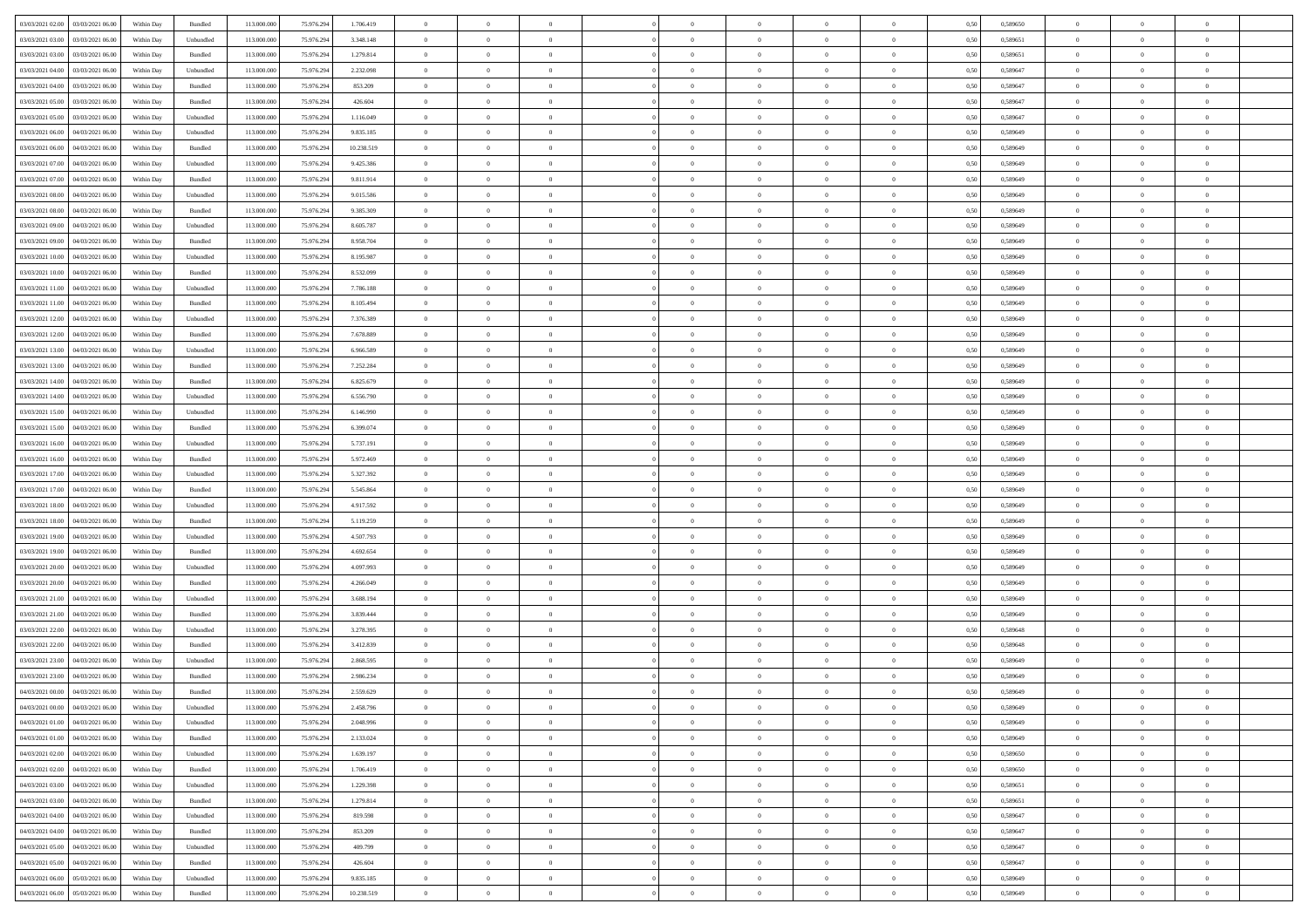| 04/03/2021 07:00 05/03/2021 06:00    | Within Day | Unbundled                   | 113.000.000 | 75.976.294 | 9.425.386  | $\overline{0}$ | $\overline{0}$ |                | $\overline{0}$ | $\theta$       |                | $\theta$       | 0,50 | 0,589649 | $\theta$       | $\theta$       | $\overline{0}$ |  |
|--------------------------------------|------------|-----------------------------|-------------|------------|------------|----------------|----------------|----------------|----------------|----------------|----------------|----------------|------|----------|----------------|----------------|----------------|--|
| 04/03/2021 07:00<br>05/03/2021 06:00 | Within Day | Bundled                     | 113.000.00  | 75.976.29  | 9.811.914  | $\bf{0}$       | $\bf{0}$       | $\bf{0}$       | $\overline{0}$ | $\overline{0}$ | $\overline{0}$ | $\bf{0}$       | 0,50 | 0,589649 | $\,$ 0 $\,$    | $\bf{0}$       | $\overline{0}$ |  |
| 04/03/2021 08:00<br>05/03/2021 06:00 | Within Day | Unbundled                   | 113,000,000 | 75.976.294 | 9.015.586  | $\overline{0}$ | $\bf{0}$       | $\overline{0}$ | $\bf{0}$       | $\bf{0}$       | $\overline{0}$ | $\bf{0}$       | 0.50 | 0.589649 | $\bf{0}$       | $\overline{0}$ | $\overline{0}$ |  |
| 04/03/2021 08:00<br>05/03/2021 06:00 |            |                             | 113.000.000 | 75.976.294 |            | $\overline{0}$ | $\overline{0}$ | $\overline{0}$ | $\theta$       | $\theta$       | $\overline{0}$ | $\overline{0}$ |      |          | $\theta$       | $\theta$       | $\overline{0}$ |  |
|                                      | Within Day | Bundled                     |             |            | 9.385.309  |                |                |                |                |                |                |                | 0,50 | 0,589649 |                |                |                |  |
| 04/03/2021 09:00<br>05/03/2021 06.00 | Within Day | Unbundled                   | 113.000.00  | 75.976.29  | 8.605.787  | $\bf{0}$       | $\overline{0}$ | $\bf{0}$       | $\overline{0}$ | $\theta$       | $\overline{0}$ | $\bf{0}$       | 0,50 | 0,589649 | $\,$ 0 $\,$    | $\bf{0}$       | $\overline{0}$ |  |
| 04/03/2021 09:00<br>05/03/2021 06:00 | Within Day | Bundled                     | 113,000,000 | 75.976.294 | 8.958.704  | $\overline{0}$ | $\overline{0}$ | $\overline{0}$ | $\bf{0}$       | $\overline{0}$ | $\Omega$       | $\bf{0}$       | 0.50 | 0.589649 | $\,$ 0 $\,$    | $\theta$       | $\overline{0}$ |  |
| 04/03/2021 10:00<br>05/03/2021 06:00 | Within Day | Bundled                     | 113.000.000 | 75.976.294 | 8.532.099  | $\overline{0}$ | $\overline{0}$ | $\overline{0}$ | $\overline{0}$ | $\theta$       | $\overline{0}$ | $\bf{0}$       | 0,50 | 0,589649 | $\theta$       | $\theta$       | $\overline{0}$ |  |
|                                      |            |                             |             |            |            |                |                |                |                |                |                |                |      |          |                |                |                |  |
| 04/03/2021 10:00<br>05/03/2021 06.00 | Within Day | Unbundled                   | 113.000.00  | 75.976.29  | 8.195.987  | $\bf{0}$       | $\overline{0}$ | $\bf{0}$       | $\overline{0}$ | $\theta$       | $\overline{0}$ | $\bf{0}$       | 0,50 | 0,589649 | $\,$ 0 $\,$    | $\bf{0}$       | $\overline{0}$ |  |
| 04/03/2021 11:00<br>05/03/2021 06:00 | Within Day | Unbundled                   | 113,000,000 | 75.976.294 | 7.786.188  | $\overline{0}$ | $\bf{0}$       | $\overline{0}$ | $\bf{0}$       | $\overline{0}$ | $\overline{0}$ | $\bf{0}$       | 0.50 | 0.589649 | $\bf{0}$       | $\overline{0}$ | $\overline{0}$ |  |
| 04/03/2021 11:00<br>05/03/2021 06:00 | Within Day | Bundled                     | 113.000.000 | 75.976.294 | 8.105.494  | $\overline{0}$ | $\bf{0}$       | $\overline{0}$ | $\overline{0}$ | $\overline{0}$ | $\overline{0}$ | $\bf{0}$       | 0,50 | 0,589649 | $\,$ 0 $\,$    | $\bf{0}$       | $\overline{0}$ |  |
| 04/03/2021 12:00<br>05/03/2021 06.00 | Within Day | Unbundled                   | 113.000.00  | 75.976.29  | 7.376.389  | $\bf{0}$       | $\overline{0}$ | $\bf{0}$       | $\bf{0}$       | $\bf{0}$       | $\overline{0}$ | $\bf{0}$       | 0,50 | 0,589649 | $\,$ 0 $\,$    | $\bf{0}$       | $\overline{0}$ |  |
|                                      |            |                             |             |            |            |                |                |                |                |                |                |                |      |          |                |                |                |  |
| 04/03/2021 12:00<br>05/03/2021 06:00 | Within Day | Bundled                     | 113,000,000 | 75.976.294 | 7.678.889  | $\overline{0}$ | $\bf{0}$       | $\overline{0}$ | $\overline{0}$ | $\bf{0}$       | $\overline{0}$ | $\bf{0}$       | 0.50 | 0.589649 | $\bf{0}$       | $\overline{0}$ | $\bf{0}$       |  |
| 04/03/2021 13:00<br>05/03/2021 06:00 | Within Day | Unbundled                   | 113.000.000 | 75.976.294 | 6.966.589  | $\overline{0}$ | $\overline{0}$ | $\overline{0}$ | $\theta$       | $\theta$       | $\overline{0}$ | $\overline{0}$ | 0,50 | 0,589649 | $\theta$       | $\theta$       | $\overline{0}$ |  |
| 04/03/2021 13:00<br>05/03/2021 06.00 | Within Day | Bundled                     | 113.000.00  | 75.976.294 | 7.252.284  | $\bf{0}$       | $\overline{0}$ | $\bf{0}$       | $\overline{0}$ | $\theta$       | $\overline{0}$ | $\bf{0}$       | 0,50 | 0,589649 | $\,$ 0 $\,$    | $\bf{0}$       | $\overline{0}$ |  |
|                                      |            |                             |             |            |            |                |                |                |                |                |                |                |      |          |                |                |                |  |
| 04/03/2021 14:00<br>05/03/2021 06:00 | Within Day | Unbundled                   | 113,000,000 | 75.976.294 | 6.556.790  | $\overline{0}$ | $\overline{0}$ | $\overline{0}$ | $\bf{0}$       | $\overline{0}$ | $\Omega$       | $\bf{0}$       | 0.50 | 0.589649 | $\,$ 0 $\,$    | $\theta$       | $\overline{0}$ |  |
| 04/03/2021 14:00<br>05/03/2021 06:00 | Within Day | Bundled                     | 113.000.000 | 75.976.294 | 6.825.679  | $\overline{0}$ | $\overline{0}$ | $\overline{0}$ | $\overline{0}$ | $\overline{0}$ | $\overline{0}$ | $\bf{0}$       | 0,50 | 0,589649 | $\theta$       | $\theta$       | $\overline{0}$ |  |
| 04/03/2021 15:00<br>05/03/2021 06.00 | Within Day | Unbundled                   | 113.000.00  | 75.976.29  | 6.146.990  | $\bf{0}$       | $\overline{0}$ | $\bf{0}$       | $\overline{0}$ | $\theta$       | $\overline{0}$ | $\bf{0}$       | 0,50 | 0,589649 | $\,$ 0 $\,$    | $\bf{0}$       | $\overline{0}$ |  |
| 04/03/2021 15:00<br>05/03/2021 06:00 | Within Day | Bundled                     | 113,000,00  | 75.976.294 | 6.399.074  | $\overline{0}$ | $\bf{0}$       | $\overline{0}$ | $\bf{0}$       | $\overline{0}$ | $\overline{0}$ | $\bf{0}$       | 0.50 | 0.589649 | $\bf{0}$       | $\overline{0}$ | $\overline{0}$ |  |
| 04/03/2021 16:00<br>05/03/2021 06:00 |            |                             | 113.000.000 |            |            | $\overline{0}$ | $\bf{0}$       | $\overline{0}$ | $\overline{0}$ | $\overline{0}$ | $\overline{0}$ |                |      |          | $\,$ 0 $\,$    | $\theta$       | $\overline{0}$ |  |
|                                      | Within Day | Unbundled                   |             | 75.976.294 | 5.737.191  |                |                |                |                |                |                | $\bf{0}$       | 0,50 | 0,589649 |                |                |                |  |
| 04/03/2021 16:00<br>05/03/2021 06.00 | Within Day | Bundled                     | 113.000.00  | 75.976.294 | 5.972.469  | $\bf{0}$       | $\bf{0}$       | $\bf{0}$       | $\bf{0}$       | $\overline{0}$ | $\overline{0}$ | $\bf{0}$       | 0,50 | 0,589649 | $\,$ 0 $\,$    | $\bf{0}$       | $\overline{0}$ |  |
| 04/03/2021 17:00<br>05/03/2021 06:00 | Within Day | Unbundled                   | 113,000,000 | 75.976.294 | 5.327.392  | $\overline{0}$ | $\bf{0}$       | $\overline{0}$ | $\bf{0}$       | $\bf{0}$       | $\overline{0}$ | $\bf{0}$       | 0.50 | 0.589649 | $\bf{0}$       | $\overline{0}$ | $\overline{0}$ |  |
| 04/03/2021 17:00<br>05/03/2021 06:00 | Within Day | Bundled                     | 113.000.000 | 75.976.294 | 5.545.864  | $\overline{0}$ | $\overline{0}$ | $\overline{0}$ | $\theta$       | $\theta$       | $\overline{0}$ | $\bf{0}$       | 0,50 | 0,589649 | $\theta$       | $\theta$       | $\overline{0}$ |  |
| 04/03/2021 18:00<br>05/03/2021 06.00 | Within Day | Unbundled                   | 113.000.00  | 75.976.294 | 4.917.592  | $\bf{0}$       | $\overline{0}$ | $\bf{0}$       | $\bf{0}$       | $\overline{0}$ | $\overline{0}$ | $\bf{0}$       | 0,50 | 0,589649 | $\,$ 0 $\,$    | $\bf{0}$       | $\overline{0}$ |  |
|                                      |            |                             |             |            |            |                |                |                |                |                |                |                |      |          |                |                |                |  |
| 04/03/2021 18:00<br>05/03/2021 06:00 | Within Day | Bundled                     | 113,000,000 | 75.976.294 | 5.119.259  | $\overline{0}$ | $\overline{0}$ | $\overline{0}$ | $\overline{0}$ | $\overline{0}$ | $\Omega$       | $\bf{0}$       | 0.50 | 0.589649 | $\,$ 0 $\,$    | $\theta$       | $\overline{0}$ |  |
| 04/03/2021 19:00<br>05/03/2021 06:00 | Within Day | Unbundled                   | 113.000.000 | 75.976.294 | 4.507.793  | $\overline{0}$ | $\overline{0}$ | $\overline{0}$ | $\overline{0}$ | $\theta$       | $\overline{0}$ | $\bf{0}$       | 0,50 | 0,589649 | $\theta$       | $\theta$       | $\overline{0}$ |  |
| 04/03/2021 19:00<br>05/03/2021 06.00 | Within Day | Bundled                     | 113.000.00  | 75.976.29  | 4.692.654  | $\bf{0}$       | $\overline{0}$ | $\bf{0}$       | $\overline{0}$ | $\theta$       | $\overline{0}$ | $\bf{0}$       | 0,50 | 0,589649 | $\,$ 0 $\,$    | $\bf{0}$       | $\overline{0}$ |  |
| 04/03/2021 20:00<br>05/03/2021 06:00 | Within Day | Bundled                     | 113,000,000 | 75.976.294 | 4.266.049  | $\overline{0}$ | $\bf{0}$       | $\overline{0}$ | $\bf{0}$       | $\overline{0}$ | $\overline{0}$ | $\bf{0}$       | 0.50 | 0.589649 | $\bf{0}$       | $\overline{0}$ | $\overline{0}$ |  |
|                                      |            |                             |             |            |            |                |                |                |                |                |                |                |      |          |                |                |                |  |
| 04/03/2021 20:00<br>05/03/2021 06:00 | Within Day | Unbundled                   | 113.000.000 | 75.976.294 | 4.097.993  | $\overline{0}$ | 43,440         | $\overline{0}$ | $\overline{0}$ | $\overline{0}$ | $\overline{0}$ | $\bf{0}$       | 0,50 | 0,589649 | $\theta$       | $\theta$       | $\overline{0}$ |  |
| 04/03/2021 21:00<br>05/03/2021 06.00 | Within Day | Unbundled                   | 113.000.00  | 76.019.73  | 3.649.098  | $\bf{0}$       | $\overline{0}$ | $\bf{0}$       | $\bf{0}$       | $\overline{0}$ | $\overline{0}$ | $\bf{0}$       | 0,50 | 0,589649 | $\,$ 0 $\,$    | $\bf{0}$       | $\overline{0}$ |  |
| 04/03/2021 21:00<br>05/03/2021 06:00 | Within Day | Bundled                     | 113,000,000 | 76,019,734 | 3.839.444  | $\overline{0}$ | $\bf{0}$       | $\overline{0}$ | $\bf{0}$       | $\bf{0}$       | $\overline{0}$ | $\bf{0}$       | 0.50 | 0.589649 | $\bf{0}$       | $\overline{0}$ | $\overline{0}$ |  |
| 04/03/2021 22:00<br>05/03/2021 06:00 | Within Day | Bundled                     | 113.000.000 | 76.019.73  | 3.412.839  | $\overline{0}$ | $\overline{0}$ | $\overline{0}$ | $\overline{0}$ | $\overline{0}$ | $\overline{0}$ | $\bf{0}$       | 0.50 | 0.589648 | $\theta$       | $\theta$       | $\overline{0}$ |  |
|                                      |            |                             |             |            |            |                |                |                |                |                |                |                |      |          |                |                |                |  |
| 04/03/2021 22:00<br>05/03/2021 06.00 | Within Day | Unbundled                   | 113.000.00  | 76.019.73  | 6.656.482  | $\bf{0}$       | $\overline{0}$ | $\bf{0}$       | $\bf{0}$       | $\overline{0}$ | $\overline{0}$ | $\bf{0}$       | 0,50 | 0,589648 | $\,$ 0 $\,$    | $\bf{0}$       | $\overline{0}$ |  |
| 04/03/2021 23:00<br>05/03/2021 06:00 | Within Day | Bundled                     | 113,000,000 | 76.019.73  | 2.986.234  | $\overline{0}$ | $\bf{0}$       | $\overline{0}$ | $\bf{0}$       | $\overline{0}$ | $\Omega$       | $\bf{0}$       | 0.50 | 0.589649 | $\,$ 0 $\,$    | $\theta$       | $\overline{0}$ |  |
| 04/03/2021 23:00<br>05/03/2021 06:00 | Within Dav | Unbundled                   | 113.000.000 | 76.019.734 | 2.838.187  | $\overline{0}$ | $\overline{0}$ | $\overline{0}$ | $\overline{0}$ | $\theta$       | $\overline{0}$ | $\bf{0}$       | 0.50 | 0.589649 | $\theta$       | $\theta$       | $\overline{0}$ |  |
| 05/03/2021 00:00<br>05/03/2021 06.00 | Within Day | Bundled                     | 113.000.00  | 76.019.73  | 2.559.629  | $\bf{0}$       | $\bf{0}$       | $\bf{0}$       | $\overline{0}$ | $\bf{0}$       | $\overline{0}$ | $\bf{0}$       | 0,50 | 0,589649 | $\,$ 0 $\,$    | $\bf{0}$       | $\overline{0}$ |  |
|                                      |            |                             |             |            |            |                |                |                |                |                |                |                |      |          |                |                |                |  |
| 05/03/2021 00:00<br>05/03/2021 06:00 | Within Day | Unbundled                   | 113,000,000 | 76.019.73  | 2.432.732  | $\overline{0}$ | $\bf{0}$       | $\overline{0}$ | $\bf{0}$       | $\overline{0}$ | $\overline{0}$ | $\bf{0}$       | 0.50 | 0.589649 | $\bf{0}$       | $\overline{0}$ | $\overline{0}$ |  |
| 05/03/2021 01:00<br>05/03/2021 06:00 | Within Day | Bundled                     | 113.000.000 | 76.019.734 | 2.133.024  | $\overline{0}$ | $\overline{0}$ | $\overline{0}$ | $\overline{0}$ | $\overline{0}$ | $\overline{0}$ | $\overline{0}$ | 0.50 | 0.589649 | $\theta$       | $\theta$       | $\overline{0}$ |  |
| 05/03/2021 01:00<br>05/03/2021 06.00 | Within Day | Unbundled                   | 113.000.00  | 76.019.73  | 2.027.276  | $\bf{0}$       | $\bf{0}$       | $\bf{0}$       | $\bf{0}$       | $\overline{0}$ | $\overline{0}$ | $\bf{0}$       | 0,50 | 0,589649 | $\,$ 0 $\,$    | $\bf{0}$       | $\overline{0}$ |  |
| 05/03/2021 02:00<br>05/03/2021 06:00 | Within Day | Unbundled                   | 113,000,000 | 76,019,734 | 1.621.821  | $\overline{0}$ | $\bf{0}$       | $\overline{0}$ | $\bf{0}$       | $\bf{0}$       | $\overline{0}$ | $\bf{0}$       | 0.50 | 0.589650 | $\bf{0}$       | $\overline{0}$ | $\overline{0}$ |  |
|                                      |            |                             |             |            |            |                |                |                |                |                |                |                |      |          |                |                |                |  |
| 05/03/2021 02:00<br>05/03/2021 06:00 | Within Day | Bundled                     | 113.000.000 | 76.019.734 | 1.706.419  | $\overline{0}$ | $\overline{0}$ | $\overline{0}$ | $\overline{0}$ | $\theta$       | $\overline{0}$ | $\bf{0}$       | 0.50 | 0,589650 | $\theta$       | $\theta$       | $\overline{0}$ |  |
| 05/03/2021 03:00<br>05/03/2021 06.00 | Within Day | Unbundled                   | 113.000.00  | 76.019.73  | 1.216.366  | $\bf{0}$       | $\bf{0}$       | $\bf{0}$       | $\bf{0}$       | $\overline{0}$ | $\overline{0}$ | $\bf{0}$       | 0,50 | 0,589651 | $\,$ 0 $\,$    | $\bf{0}$       | $\overline{0}$ |  |
| 05/03/2021 03:00<br>05/03/2021 06:00 | Within Day | Bundled                     | 113,000,000 | 76.019.73  | 1.279.814  | $\overline{0}$ | $\overline{0}$ | $\overline{0}$ | $\overline{0}$ | $\overline{0}$ | $\theta$       | $\bf{0}$       | 0.50 | 0.589651 | $\,$ 0 $\,$    | $\theta$       | $\overline{0}$ |  |
| 05/03/2021 04:00<br>05/03/2021 06:00 | Within Dav | Unbundled                   | 113.000.000 | 76.019.734 | 810.910    | $\overline{0}$ | $\overline{0}$ | $\Omega$       | $\overline{0}$ | $\theta$       | $\Omega$       | $\overline{0}$ | 0.5( | 0.589647 | $\theta$       | $\theta$       | $\overline{0}$ |  |
|                                      |            |                             |             |            |            | $\bf{0}$       | $\bf{0}$       | $\overline{0}$ | $\bf{0}$       | $\bf{0}$       | $\overline{0}$ |                |      |          | $\,$ 0 $\,$    | $\bf{0}$       | $\overline{0}$ |  |
| 05/03/2021 04:00<br>05/03/2021 06:00 | Within Day | Bundled                     | 113.000.00  | 76.019.73  | 853.209    |                |                |                |                |                |                | $\bf{0}$       | 0,50 | 0,589647 |                |                |                |  |
|                                      | Within Day | $\ensuremath{\mathsf{Unb}}$ | 113.000.000 | 76.019.734 | 405 455    | $\overline{0}$ | $\Omega$       |                | $\Omega$       |                |                |                | 0,50 | 0.589647 | $\theta$       | $\overline{0}$ |                |  |
| 05/03/2021 05:00 05/03/2021 06:00    | Within Day | Bundled                     | 113.000.000 | 76.019.734 | 426.604    | $\overline{0}$ | $\overline{0}$ | $\overline{0}$ | $\theta$       | $\overline{0}$ | $\overline{0}$ | $\bf{0}$       | 0,50 | 0,589647 | $\theta$       | $\overline{0}$ | $\overline{0}$ |  |
| 05/03/2021 06:00<br>06/03/2021 06:00 | Within Day | Bundled                     | 113.000.00  | 75.976.294 | 10.238.519 | $\overline{0}$ | $\bf{0}$       | $\overline{0}$ | $\overline{0}$ | $\bf{0}$       | $\overline{0}$ | $\bf{0}$       | 0,50 | 0,589649 | $\bf{0}$       | $\overline{0}$ | $\bf{0}$       |  |
| 05/03/2021 06:00   06/03/2021 06:00  | Within Day | Unbundled                   | 113,000,000 | 75.976.294 | 9.835.185  | $\overline{0}$ | $\bf{0}$       | $\overline{0}$ | $\overline{0}$ | $\mathbf{0}$   | $\overline{0}$ | $\,$ 0 $\,$    | 0.50 | 0.589649 | $\overline{0}$ | $\bf{0}$       | $\bf{0}$       |  |
|                                      |            |                             |             |            |            |                |                |                |                |                |                |                |      |          |                |                |                |  |
| 05/03/2021 07:00   06/03/2021 06:00  | Within Dav | Unbundled                   | 113.000.000 | 75.976.294 | 9.425.386  | $\overline{0}$ | $\overline{0}$ | $\overline{0}$ | $\overline{0}$ | $\overline{0}$ | $\overline{0}$ | $\bf{0}$       | 0,50 | 0.589649 | $\theta$       | $\theta$       | $\overline{0}$ |  |
| 05/03/2021 07:00<br>06/03/2021 06:00 | Within Day | Bundled                     | 113.000.000 | 75.976.294 | 9.811.914  | $\overline{0}$ | $\bf{0}$       | $\overline{0}$ | $\overline{0}$ | $\bf{0}$       | $\overline{0}$ | $\bf{0}$       | 0,50 | 0,589649 | $\bf{0}$       | $\overline{0}$ | $\overline{0}$ |  |
| 05/03/2021 08:00<br>06/03/2021 06:00 | Within Day | Unbundled                   | 113,000,000 | 75.976.294 | 9.015.586  | $\overline{0}$ | $\bf{0}$       | $\overline{0}$ | $\overline{0}$ | $\overline{0}$ | $\overline{0}$ | $\bf{0}$       | 0.50 | 0.589649 | $\,$ 0 $\,$    | $\overline{0}$ | $\,$ 0         |  |
| 05/03/2021 08:00<br>06/03/2021 06:00 | Within Dav | Bundled                     | 113.000.000 | 75.976.294 | 9.385.309  | $\overline{0}$ | $\overline{0}$ | $\overline{0}$ | $\overline{0}$ | $\overline{0}$ | $\overline{0}$ | $\bf{0}$       | 0,50 | 0.589649 | $\overline{0}$ | $\theta$       | $\overline{0}$ |  |
|                                      |            |                             |             |            |            |                |                |                |                |                |                |                |      |          |                |                |                |  |
| 05/03/2021 09:00<br>06/03/2021 06:00 | Within Day | Unbundled                   | 113.000.00  | 75.976.294 | 8.605.787  | $\overline{0}$ | $\overline{0}$ | $\overline{0}$ | $\overline{0}$ | $\overline{0}$ | $\overline{0}$ | $\bf{0}$       | 0,50 | 0,589649 | $\bf{0}$       | $\overline{0}$ | $\overline{0}$ |  |
| 05/03/2021 09:00<br>06/03/2021 06:00 | Within Day | Bundled                     | 113,000,000 | 75.976.294 | 8.958.704  | $\overline{0}$ | $\overline{0}$ | $\overline{0}$ | $\overline{0}$ | $\overline{0}$ | $\overline{0}$ | $\bf{0}$       | 0.50 | 0.589649 | $\mathbf{0}$   | $\bf{0}$       | $\,$ 0         |  |
| 05/03/2021 10:00   06/03/2021 06:00  | Within Dav | Unbundled                   | 113.000.000 | 75.976.294 | 8.195.987  | $\overline{0}$ | $\overline{0}$ | $\overline{0}$ | $\overline{0}$ | $\overline{0}$ | $\overline{0}$ | $\bf{0}$       | 0,50 | 0.589649 | $\overline{0}$ | $\theta$       | $\overline{0}$ |  |
|                                      |            |                             |             |            |            |                |                |                |                |                |                |                |      |          |                |                |                |  |
| 05/03/2021 10:00<br>06/03/2021 06:00 | Within Day | Bundled                     | 113.000.00  | 75.976.294 | 8.532.099  | $\overline{0}$ | $\bf{0}$       | $\overline{0}$ | $\overline{0}$ | $\overline{0}$ | $\overline{0}$ | $\bf{0}$       | 0,50 | 0,589649 | $\bf{0}$       | $\,$ 0 $\,$    | $\bf{0}$       |  |
| 05/03/2021 11:00   06/03/2021 06:00  | Within Day | Unbundled                   | 113.000.000 | 75.976.294 | 7.786.188  | $\overline{0}$ | $\bf{0}$       | $\overline{0}$ | $\overline{0}$ | $\,$ 0 $\,$    | $\overline{0}$ | $\bf{0}$       | 0,50 | 0,589649 | $\overline{0}$ | $\,$ 0 $\,$    | $\,$ 0 $\,$    |  |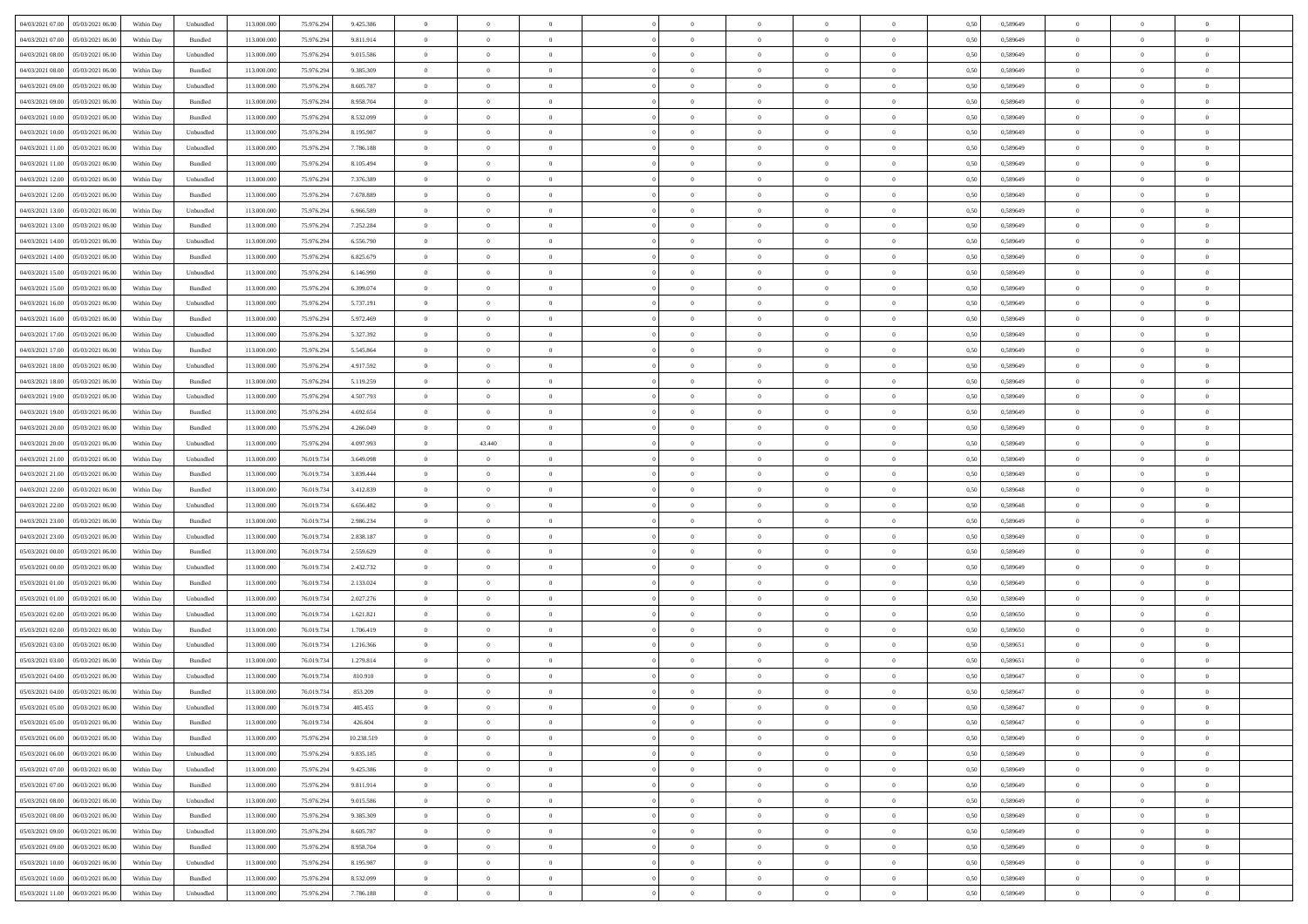|                                      |            |           |             |            |            | $\overline{0}$ | $\theta$       |                | $\overline{0}$ | $\theta$       |                | $\bf{0}$       |      |          | $\theta$       | $\theta$       | $\theta$       |  |
|--------------------------------------|------------|-----------|-------------|------------|------------|----------------|----------------|----------------|----------------|----------------|----------------|----------------|------|----------|----------------|----------------|----------------|--|
| 05/03/2021 11:00   06/03/2021 06:00  | Within Day | Bundled   | 113.000.000 | 75.976.294 | 8.105.494  |                |                |                |                |                |                |                | 0,50 | 0,589649 |                |                |                |  |
| 05/03/2021 12:00<br>06/03/2021 06:00 | Within Day | Unbundled | 113.000.00  | 75.976.29  | 7.376.389  | $\bf{0}$       | $\bf{0}$       | $\bf{0}$       | $\bf{0}$       | $\overline{0}$ | $\overline{0}$ | $\bf{0}$       | 0,50 | 0,589649 | $\,$ 0 $\,$    | $\bf{0}$       | $\overline{0}$ |  |
| 05/03/2021 12:00<br>06/03/2021 06:00 | Within Day | Bundled   | 113,000,000 | 75.976.294 | 7.678.889  | $\overline{0}$ | $\bf{0}$       | $\overline{0}$ | $\bf{0}$       | $\bf{0}$       | $\overline{0}$ | $\bf{0}$       | 0.50 | 0.589649 | $\bf{0}$       | $\overline{0}$ | $\overline{0}$ |  |
| 05/03/2021 13:00<br>06/03/2021 06:00 | Within Day | Unbundled | 113.000.000 | 75.976.294 | 6.966.589  | $\overline{0}$ | $\overline{0}$ | $\overline{0}$ | $\overline{0}$ | $\theta$       | $\overline{0}$ | $\bf{0}$       | 0,50 | 0,589649 | $\theta$       | $\theta$       | $\overline{0}$ |  |
|                                      |            |           |             |            |            |                |                |                |                |                |                |                |      |          |                |                |                |  |
| 05/03/2021 13:00<br>06/03/2021 06.00 | Within Day | Bundled   | 113.000.00  | 75.976.29  | 7.252.284  | $\bf{0}$       | $\overline{0}$ | $\bf{0}$       | $\overline{0}$ | $\theta$       | $\overline{0}$ | $\bf{0}$       | 0,50 | 0,589649 | $\,$ 0 $\,$    | $\bf{0}$       | $\overline{0}$ |  |
| 05/03/2021 14:00<br>06/03/2021 06:00 | Within Day | Unbundled | 113,000,000 | 75.976.294 | 6,556,790  | $\overline{0}$ | $\overline{0}$ | $\overline{0}$ | $\bf{0}$       | $\overline{0}$ | $\theta$       | $\bf{0}$       | 0.50 | 0.589649 | $\,$ 0 $\,$    | $\theta$       | $\overline{0}$ |  |
| 05/03/2021 14:00<br>06/03/2021 06:00 | Within Day | Bundled   | 113.000.000 | 75.976.294 | 6.825.679  | $\overline{0}$ | $\overline{0}$ | $\overline{0}$ | $\overline{0}$ | $\overline{0}$ | $\overline{0}$ | $\bf{0}$       | 0,50 | 0,589649 | $\theta$       | $\theta$       | $\overline{0}$ |  |
|                                      |            |           |             |            |            |                |                |                |                |                |                |                |      |          |                |                |                |  |
| 05/03/2021 15:00<br>06/03/2021 06:00 | Within Day | Unbundled | 113.000.00  | 75.976.29  | 6.146.990  | $\bf{0}$       | $\bf{0}$       | $\bf{0}$       | $\overline{0}$ | $\overline{0}$ | $\overline{0}$ | $\bf{0}$       | 0,50 | 0,589649 | $\,$ 0 $\,$    | $\bf{0}$       | $\overline{0}$ |  |
| 05/03/2021 15:00<br>06/03/2021 06:00 | Within Day | Bundled   | 113,000,000 | 75.976.294 | 6.399.074  | $\overline{0}$ | $\bf{0}$       | $\overline{0}$ | $\bf{0}$       | $\overline{0}$ | $\overline{0}$ | $\bf{0}$       | 0.50 | 0.589649 | $\bf{0}$       | $\overline{0}$ | $\overline{0}$ |  |
| 05/03/2021 16:00<br>06/03/2021 06:00 | Within Day | Bundled   | 113.000.000 | 75.976.294 | 5.972.469  | $\bf{0}$       | $\bf{0}$       | $\overline{0}$ | $\overline{0}$ | $\overline{0}$ | $\overline{0}$ | $\bf{0}$       | 0,50 | 0,589649 | $\,$ 0 $\,$    | $\bf{0}$       | $\overline{0}$ |  |
| 05/03/2021 16:00<br>06/03/2021 06.00 | Within Day | Unbundled | 113.000.00  | 75.976.294 | 5.737.191  | $\bf{0}$       | $\overline{0}$ | $\bf{0}$       | $\bf{0}$       | $\bf{0}$       | $\overline{0}$ | $\bf{0}$       | 0,50 | 0,589649 | $\,$ 0 $\,$    | $\bf{0}$       | $\overline{0}$ |  |
| 06/03/2021 06:00                     |            |           | 113,000,000 |            | 4.097.993  |                |                |                |                |                | $\overline{0}$ |                |      |          |                |                | $\,$ 0         |  |
| 05/03/2021 20:00                     | Within Day | Unbundled |             | 75.976.294 |            | $\overline{0}$ | $\bf{0}$       | $\overline{0}$ | $\overline{0}$ | $\bf{0}$       |                | $\bf{0}$       | 0.50 | 0.589649 | $\bf{0}$       | $\overline{0}$ |                |  |
| 05/03/2021 20:00<br>06/03/2021 06:00 | Within Day | Bundled   | 113.000.000 | 75.976.294 | 4.266.049  | $\overline{0}$ | $\overline{0}$ | $\overline{0}$ | $\theta$       | $\theta$       | $\overline{0}$ | $\bf{0}$       | 0,50 | 0,589649 | $\theta$       | $\theta$       | $\overline{0}$ |  |
| 05/03/2021 21:00<br>06/03/2021 06:00 | Within Day | Unbundled | 113.000.00  | 75.976.294 | 3.688.194  | $\bf{0}$       | $\overline{0}$ | $\bf{0}$       | $\overline{0}$ | $\theta$       | $\overline{0}$ | $\bf{0}$       | 0,50 | 0,589649 | $\bf{0}$       | $\bf{0}$       | $\overline{0}$ |  |
| 05/03/2021 21:00<br>06/03/2021 06:00 | Within Day | Bundled   | 113,000,000 | 75.976.294 | 3.839.444  | $\overline{0}$ | $\overline{0}$ | $\overline{0}$ | $\bf{0}$       | $\overline{0}$ | $\theta$       | $\bf{0}$       | 0.50 | 0.589649 | $\theta$       | $\theta$       | $\overline{0}$ |  |
| 05/03/2021 22:00<br>06/03/2021 06:00 | Within Day | Unbundled | 113.000.000 | 75.976.294 | 3.278.395  | $\overline{0}$ | $\overline{0}$ | $\overline{0}$ | $\overline{0}$ | $\overline{0}$ | $\overline{0}$ | $\bf{0}$       | 0,50 | 0,589648 | $\theta$       | $\theta$       | $\overline{0}$ |  |
|                                      |            |           |             |            |            |                |                |                |                |                |                |                |      |          |                |                |                |  |
| 05/03/2021 22:00<br>06/03/2021 06.00 | Within Day | Bundled   | 113.000.00  | 75.976.29  | 3.412.839  | $\bf{0}$       | $\bf{0}$       | $\bf{0}$       | $\overline{0}$ | $\bf{0}$       | $\overline{0}$ | $\bf{0}$       | 0,50 | 0,589648 | $\,$ 0 $\,$    | $\bf{0}$       | $\overline{0}$ |  |
| 05/03/2021 23:00<br>06/03/2021 06:00 | Within Day | Unbundled | 113,000,000 | 75.976.294 | 2.868.595  | $\overline{0}$ | $\bf{0}$       | $\overline{0}$ | $\bf{0}$       | $\overline{0}$ | $\overline{0}$ | $\bf{0}$       | 0.50 | 0.589649 | $\bf{0}$       | $\overline{0}$ | $\bf{0}$       |  |
| 05/03/2021 23:00<br>06/03/2021 06:00 | Within Day | Bundled   | 113.000.000 | 75.976.294 | 2.986.234  | $\overline{0}$ | $\bf{0}$       | $\overline{0}$ | $\overline{0}$ | $\overline{0}$ | $\overline{0}$ | $\bf{0}$       | 0,50 | 0,589649 | $\,$ 0 $\,$    | $\bf{0}$       | $\overline{0}$ |  |
| 06/03/2021 00:00<br>06/03/2021 06:00 | Within Day | Unbundled | 113.000.00  | 75.976.294 | 2.458.796  | $\bf{0}$       | $\bf{0}$       | $\bf{0}$       | $\bf{0}$       | $\overline{0}$ | $\overline{0}$ | $\bf{0}$       | 0,50 | 0,589649 | $\,$ 0 $\,$    | $\bf{0}$       | $\overline{0}$ |  |
|                                      |            |           |             |            |            |                |                |                |                |                |                |                |      |          |                |                |                |  |
| 06/03/2021 00:00<br>06/03/2021 06:00 | Within Day | Bundled   | 113,000,000 | 75.976.294 | 2.559.629  | $\overline{0}$ | $\bf{0}$       | $\overline{0}$ | $\overline{0}$ | $\bf{0}$       | $\overline{0}$ | $\bf{0}$       | 0.50 | 0.589649 | $\bf{0}$       | $\overline{0}$ | $\,$ 0         |  |
| 06/03/2021 01:00<br>06/03/2021 06:00 | Within Day | Unbundled | 113.000.000 | 75.976.294 | 2.048.996  | $\overline{0}$ | $\overline{0}$ | $\overline{0}$ | $\overline{0}$ | $\theta$       | $\overline{0}$ | $\bf{0}$       | 0,50 | 0,589649 | $\theta$       | $\theta$       | $\overline{0}$ |  |
| 06/03/2021 01:00<br>06/03/2021 06.00 | Within Day | Bundled   | 113.000.00  | 75.976.294 | 2.133.024  | $\bf{0}$       | $\overline{0}$ | $\bf{0}$       | $\bf{0}$       | $\,$ 0 $\,$    | $\overline{0}$ | $\bf{0}$       | 0,50 | 0,589649 | $\,$ 0 $\,$    | $\bf{0}$       | $\overline{0}$ |  |
| 06/03/2021 02:00<br>06/03/2021 06:00 | Within Day | Unbundled | 113,000,000 | 75.976.294 | 1.639.197  | $\overline{0}$ | $\overline{0}$ | $\overline{0}$ | $\bf{0}$       | $\overline{0}$ | $\theta$       | $\bf{0}$       | 0.50 | 0.589650 | $\,$ 0 $\,$    | $\theta$       | $\overline{0}$ |  |
| 06/03/2021 02:00<br>06/03/2021 06:00 | Within Day | Bundled   | 113.000.000 | 75.976.294 | 1.706.419  | $\overline{0}$ | $\overline{0}$ | $\overline{0}$ | $\overline{0}$ | $\overline{0}$ | $\overline{0}$ | $\bf{0}$       | 0,50 | 0,589650 | $\theta$       | $\theta$       | $\overline{0}$ |  |
|                                      |            |           |             |            |            |                |                |                |                |                |                |                |      |          |                |                |                |  |
| 06/03/2021 03:00<br>06/03/2021 06:00 | Within Day | Unbundled | 113.000.00  | 75.976.29  | 1.229.398  | $\bf{0}$       | $\overline{0}$ | $\bf{0}$       | $\overline{0}$ | $\bf{0}$       | $\overline{0}$ | $\bf{0}$       | 0,50 | 0,589651 | $\,$ 0 $\,$    | $\bf{0}$       | $\overline{0}$ |  |
| 06/03/2021 03:00<br>06/03/2021 06:00 | Within Day | Bundled   | 113,000,000 | 75.976.294 | 1.279.814  | $\overline{0}$ | $\bf{0}$       | $\overline{0}$ | $\bf{0}$       | $\overline{0}$ | $\overline{0}$ | $\bf{0}$       | 0.50 | 0.589651 | $\bf{0}$       | $\overline{0}$ | $\overline{0}$ |  |
| 06/03/2021 04:00<br>06/03/2021 06:00 | Within Day | Unbundled | 113.000.000 | 75.976.294 | 819.598    | $\overline{0}$ | $\bf{0}$       | $\overline{0}$ | $\overline{0}$ | $\overline{0}$ | $\overline{0}$ | $\bf{0}$       | 0,50 | 0,589647 | $\theta$       | $\theta$       | $\overline{0}$ |  |
| 06/03/2021 04:00<br>06/03/2021 06.00 | Within Day | Bundled   | 113.000.00  | 75.976.294 | 853.209    | $\bf{0}$       | $\bf{0}$       | $\bf{0}$       | $\bf{0}$       | $\overline{0}$ | $\overline{0}$ | $\bf{0}$       | 0,50 | 0,589647 | $\,$ 0 $\,$    | $\bf{0}$       | $\overline{0}$ |  |
|                                      |            |           |             |            |            |                |                |                |                |                |                |                |      |          |                |                |                |  |
| 06/03/2021 05:00<br>06/03/2021 06:00 | Within Day | Bundled   | 113,000,000 | 75.976.294 | 426.604    | $\overline{0}$ | $\bf{0}$       | $\overline{0}$ | $\bf{0}$       | $\bf{0}$       | $\overline{0}$ | $\bf{0}$       | 0.50 | 0.589647 | $\bf{0}$       | $\overline{0}$ | $\,$ 0         |  |
| 06/03/2021 05:00<br>06/03/2021 06:00 | Within Day | Unbundled | 113.000.000 | 75.976.294 | 409,799    | $\overline{0}$ | $\overline{0}$ | $\overline{0}$ | $\overline{0}$ | $\overline{0}$ | $\overline{0}$ | $\bf{0}$       | 0.50 | 0.589647 | $\theta$       | $\theta$       | $\overline{0}$ |  |
| 06/03/2021 06:00<br>07/03/2021 06.00 | Within Day | Unbundled | 113.000.00  | 75.976.29  | 9.835.185  | $\bf{0}$       | $\overline{0}$ | $\bf{0}$       | $\bf{0}$       | $\,$ 0 $\,$    | $\overline{0}$ | $\bf{0}$       | 0,50 | 0,589649 | $\,$ 0 $\,$    | $\bf{0}$       | $\overline{0}$ |  |
| 06/03/2021 06:00<br>07/03/2021 06:00 | Within Day | Bundled   | 113,000,000 | 75.976.294 | 10.238.519 | $\overline{0}$ | $\bf{0}$       | $\overline{0}$ | $\bf{0}$       | $\overline{0}$ | $\Omega$       | $\bf{0}$       | 0.50 | 0.589649 | $\,$ 0 $\,$    | $\theta$       | $\overline{0}$ |  |
| 06/03/2021 07:00<br>07/03/2021 06:00 | Within Dav | Unbundled | 113.000.000 | 75.976.294 | 9.425.386  | $\overline{0}$ | $\overline{0}$ | $\overline{0}$ | $\overline{0}$ | $\theta$       | $\overline{0}$ | $\bf{0}$       | 0.50 | 0.589649 | $\theta$       | $\theta$       | $\overline{0}$ |  |
|                                      |            |           |             |            |            |                |                |                |                |                |                |                |      |          |                |                |                |  |
| 06/03/2021 07:00<br>07/03/2021 06.00 | Within Day | Bundled   | 113.000.00  | 75.976.29  | 9.811.914  | $\bf{0}$       | $\bf{0}$       | $\bf{0}$       | $\bf{0}$       | $\overline{0}$ | $\overline{0}$ | $\bf{0}$       | 0,50 | 0,589649 | $\,$ 0 $\,$    | $\bf{0}$       | $\overline{0}$ |  |
| 06/03/2021 08:00<br>07/03/2021 06:00 | Within Day | Unbundled | 113,000,00  | 75.976.294 | 9.015.586  | $\overline{0}$ | $\bf{0}$       | $\overline{0}$ | $\bf{0}$       | $\overline{0}$ | $\overline{0}$ | $\bf{0}$       | 0.50 | 0.589649 | $\bf{0}$       | $\overline{0}$ | $\overline{0}$ |  |
| 06/03/2021 08:00<br>07/03/2021 06:00 | Within Dav | Bundled   | 113.000.000 | 75.976.294 | 9.385.309  | $\overline{0}$ | $\overline{0}$ | $\overline{0}$ | $\overline{0}$ | $\overline{0}$ | $\overline{0}$ | $\bf{0}$       | 0.50 | 0.589649 | $\theta$       | $\theta$       | $\overline{0}$ |  |
| 06/03/2021 09:00<br>07/03/2021 06.00 | Within Day | Unbundled | 113.000.00  | 75.976.29  | 8.605.787  | $\bf{0}$       | $\bf{0}$       | $\bf{0}$       | $\bf{0}$       | $\overline{0}$ | $\overline{0}$ | $\bf{0}$       | 0,50 | 0,589649 | $\,$ 0 $\,$    | $\bf{0}$       | $\overline{0}$ |  |
| 07/03/2021 06:00                     |            | Bundled   | 113,000,000 |            | 8.958.704  |                |                | $\overline{0}$ |                |                | $\overline{0}$ |                |      |          |                |                | $\,$ 0         |  |
| 06/03/2021 09:00                     | Within Day |           |             | 75.976.294 |            | $\overline{0}$ | $\bf{0}$       |                | $\overline{0}$ | $\bf{0}$       |                | $\bf{0}$       | 0.50 | 0.589649 | $\bf{0}$       | $\overline{0}$ |                |  |
| 06/03/2021 10:00<br>07/03/2021 06:00 | Within Dav | Unbundled | 113.000.000 | 75.976.294 | 8.195.987  | $\overline{0}$ | $\overline{0}$ | $\overline{0}$ | $\overline{0}$ | $\overline{0}$ | $\overline{0}$ | $\bf{0}$       | 0.50 | 0.589649 | $\theta$       | $\theta$       | $\overline{0}$ |  |
| 06/03/2021 10:00<br>07/03/2021 06.00 | Within Day | Bundled   | 113.000.00  | 75.976.294 | 8.532.099  | $\bf{0}$       | $\bf{0}$       | $\bf{0}$       | $\bf{0}$       | $\overline{0}$ | $\overline{0}$ | $\bf{0}$       | 0,50 | 0,589649 | $\,$ 0 $\,$    | $\bf{0}$       | $\overline{0}$ |  |
| 06/03/2021 11:00<br>07/03/2021 06:00 | Within Day | Unbundled | 113,000,000 | 75.976.294 | 7.786.188  | $\overline{0}$ | $\overline{0}$ | $\overline{0}$ | $\bf{0}$       | $\overline{0}$ | $\Omega$       | $\bf{0}$       | 0.50 | 0.589649 | $\bf{0}$       | $\theta$       | $\overline{0}$ |  |
| 06/03/2021 11:00<br>07/03/2021 06:00 | Within Day | Bundled   | 113.000.000 | 75.976.294 | 8.105.494  | $\overline{0}$ | $\overline{0}$ | $\Omega$       | $\overline{0}$ | $\theta$       | $\overline{0}$ | $\overline{0}$ | 0.5( | 0.589649 | $\theta$       | $\theta$       | $\overline{0}$ |  |
|                                      |            |           |             |            |            |                |                |                |                |                |                |                |      |          |                |                |                |  |
| 06/03/2021 12:00<br>07/03/2021 06:00 | Within Day | Unbundled | 113.000.000 | 75.976.294 | 7.376.389  | $\bf{0}$       | $\bf{0}$       | $\overline{0}$ | $\bf{0}$       | $\bf{0}$       | $\overline{0}$ | $\bf{0}$       | 0,50 | 0,589649 | $\overline{0}$ | $\bf{0}$       | $\overline{0}$ |  |
| 06/03/2021 12:00 07/03/2021 06:00    | Within Day | Bundled   | 113.000.000 | 75.976.294 | 7.678.889  | $\bf{0}$       | $\Omega$       |                | $\Omega$       |                |                |                | 0,50 | 0.589649 | $\bf{0}$       | $\overline{0}$ |                |  |
| 06/03/2021 13:00 07/03/2021 06:00    | Within Day | Unbundled | 113.000.000 | 75.976.294 | 6.966.589  | $\overline{0}$ | $\overline{0}$ | $\Omega$       | $\theta$       | $\overline{0}$ | $\overline{0}$ | $\bf{0}$       | 0,50 | 0,589649 | $\theta$       | $\overline{0}$ | $\overline{0}$ |  |
| 06/03/2021 13:00<br>07/03/2021 06:00 | Within Day | Bundled   | 113.000.00  | 75.976.294 | 7.252.284  | $\overline{0}$ | $\bf{0}$       | $\overline{0}$ | $\overline{0}$ | $\bf{0}$       | $\overline{0}$ | $\bf{0}$       | 0,50 | 0,589649 | $\bf{0}$       | $\overline{0}$ | $\bf{0}$       |  |
|                                      |            |           | 113,000,000 |            | 6.556.790  |                |                |                |                |                | $\overline{0}$ |                | 0.50 | 0.589649 | $\overline{0}$ |                |                |  |
| 06/03/2021 14:00 07/03/2021 06:00    | Within Day | Unbundled |             | 75.976.294 |            | $\overline{0}$ | $\bf{0}$       | $\overline{0}$ | $\overline{0}$ | $\mathbf{0}$   |                | $\,$ 0 $\,$    |      |          |                | $\bf{0}$       | $\,$ 0 $\,$    |  |
| 06/03/2021 14:00 07/03/2021 06:00    | Within Day | Bundled   | 113.000.000 | 75.976.294 | 6.825.679  | $\overline{0}$ | $\overline{0}$ | $\overline{0}$ | $\overline{0}$ | $\overline{0}$ | $\overline{0}$ | $\bf{0}$       | 0,50 | 0.589649 | $\theta$       | $\theta$       | $\overline{0}$ |  |
| 06/03/2021 15:00<br>07/03/2021 06:00 | Within Day | Bundled   | 113.000.000 | 75.976.294 | 6.399.074  | $\overline{0}$ | $\bf{0}$       | $\overline{0}$ | $\overline{0}$ | $\bf{0}$       | $\overline{0}$ | $\bf{0}$       | 0,50 | 0,589649 | $\bf{0}$       | $\overline{0}$ | $\overline{0}$ |  |
| 07/03/2021 06:00<br>06/03/2021 15:00 | Within Day | Unbundled | 113,000,000 | 75.976.294 | 6.146.990  | $\overline{0}$ | $\bf{0}$       | $\overline{0}$ | $\overline{0}$ | $\overline{0}$ | $\overline{0}$ | $\bf{0}$       | 0.50 | 0.589649 | $\,$ 0 $\,$    | $\overline{0}$ | $\,$ 0         |  |
| 06/03/2021 16:00<br>07/03/2021 06:00 | Within Dav | Unbundled | 113.000.000 | 75.976.294 | 5.737.191  | $\overline{0}$ | $\overline{0}$ | $\overline{0}$ | $\overline{0}$ | $\overline{0}$ | $\overline{0}$ | $\bf{0}$       | 0,50 | 0.589649 | $\overline{0}$ | $\theta$       | $\overline{0}$ |  |
|                                      |            |           |             |            |            |                |                |                |                |                |                |                |      |          |                |                |                |  |
| 07/03/2021 06:00<br>06/03/2021 16:00 | Within Day | Bundled   | 113.000.00  | 75.976.294 | 5.972.469  | $\overline{0}$ | $\overline{0}$ | $\overline{0}$ | $\overline{0}$ | $\overline{0}$ | $\overline{0}$ | $\bf{0}$       | 0,50 | 0,589649 | $\bf{0}$       | $\overline{0}$ | $\overline{0}$ |  |
| 06/03/2021 17:00 07/03/2021 06:00    | Within Day | Unbundled | 113,000,000 | 75.976.294 | 5.327.392  | $\overline{0}$ | $\overline{0}$ | $\overline{0}$ | $\overline{0}$ | $\overline{0}$ | $\overline{0}$ | $\bf{0}$       | 0.50 | 0.589649 | $\mathbf{0}$   | $\bf{0}$       | $\,$ 0         |  |
| 06/03/2021 17:00 07/03/2021 06:00    | Within Dav | Bundled   | 113.000.000 | 75.976.294 | 5.545.864  | $\overline{0}$ | $\overline{0}$ | $\overline{0}$ | $\overline{0}$ | $\overline{0}$ | $\overline{0}$ | $\bf{0}$       | 0,50 | 0.589649 | $\overline{0}$ | $\theta$       | $\overline{0}$ |  |
| 06/03/2021 18:00<br>07/03/2021 06:00 | Within Day | Unbundled | 113.000.00  | 75.976.294 | 4.917.592  | $\overline{0}$ | $\bf{0}$       | $\overline{0}$ | $\bf{0}$       | $\overline{0}$ | $\overline{0}$ | $\bf{0}$       | 0,50 | 0,589649 | $\bf{0}$       | $\,$ 0 $\,$    | $\bf{0}$       |  |
|                                      |            |           |             |            |            |                |                |                |                |                |                |                |      |          |                |                |                |  |
| 06/03/2021 18:00 07/03/2021 06:00    | Within Day | Bundled   | 113.000.000 | 75.976.294 | 5.119.259  | $\overline{0}$ | $\bf{0}$       | $\overline{0}$ | $\overline{0}$ | $\,$ 0 $\,$    | $\overline{0}$ | $\bf{0}$       | 0,50 | 0,589649 | $\overline{0}$ | $\,$ 0 $\,$    | $\,$ 0 $\,$    |  |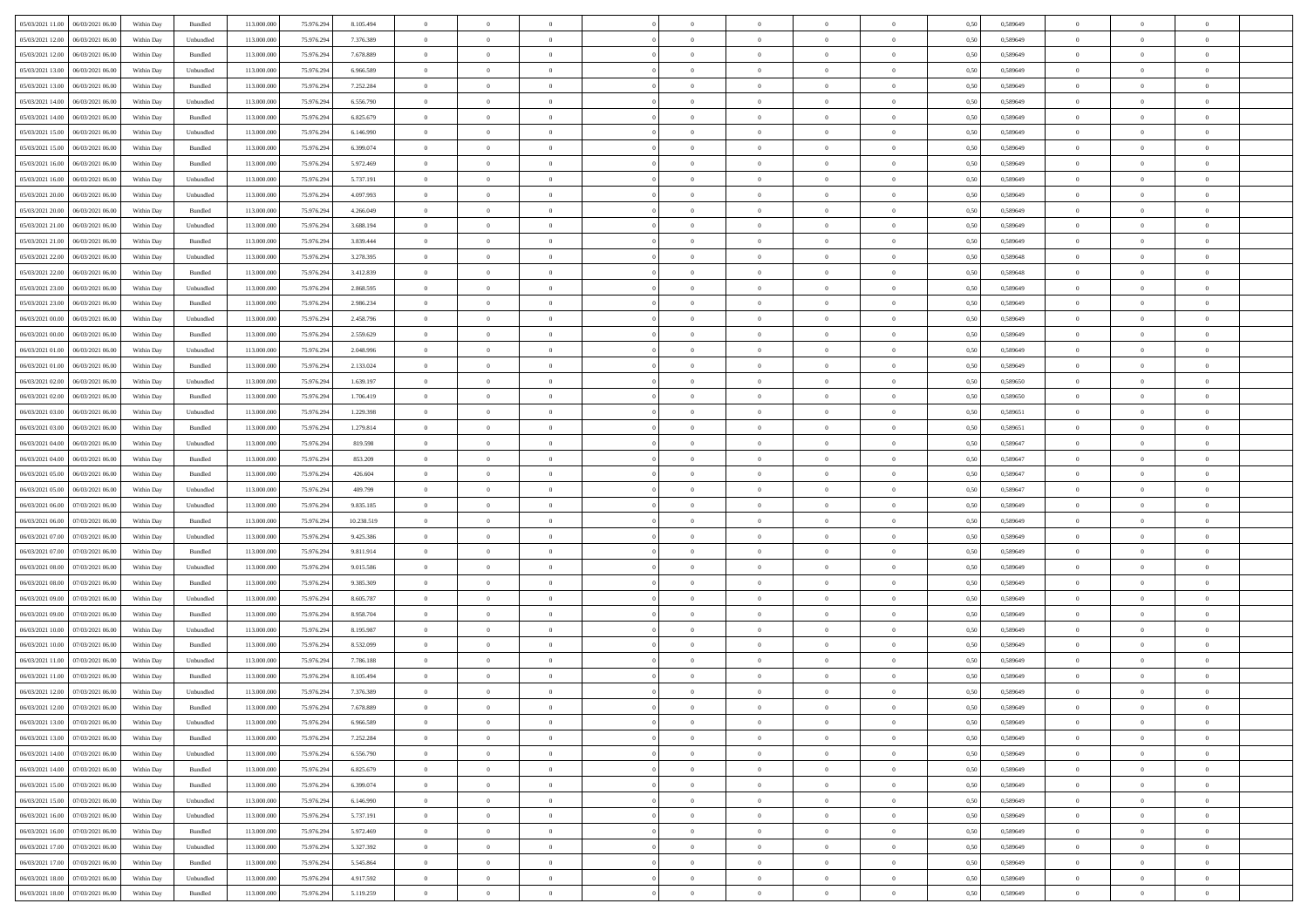| 06/03/2021 19:00 07/03/2021 06:00                                                      | Within Day | Unbundled                   | 113.000.000 | 75.976.294 | 4.507.793  | $\overline{0}$ | $\overline{0}$ |                | $\overline{0}$ | $\theta$       |                | $\theta$       | 0,50 | 0,589649 | $\theta$       | $\theta$       | $\overline{0}$ |  |
|----------------------------------------------------------------------------------------|------------|-----------------------------|-------------|------------|------------|----------------|----------------|----------------|----------------|----------------|----------------|----------------|------|----------|----------------|----------------|----------------|--|
| 06/03/2021 19:00<br>07/03/2021 06:00                                                   | Within Day | Bundled                     | 113.000.00  | 75.976.29  | 4.692.654  | $\bf{0}$       | $\bf{0}$       | $\bf{0}$       | $\bf{0}$       | $\overline{0}$ | $\overline{0}$ | $\bf{0}$       | 0,50 | 0,589649 | $\,$ 0 $\,$    | $\bf{0}$       | $\overline{0}$ |  |
| 06/03/2021 20:00<br>07/03/2021 06:00                                                   | Within Day | Unbundled                   | 113,000,000 | 75.976.294 | 4.097.993  | $\overline{0}$ | $\bf{0}$       | $\overline{0}$ | $\bf{0}$       | $\bf{0}$       | $\overline{0}$ | $\bf{0}$       | 0.50 | 0.589649 | $\bf{0}$       | $\overline{0}$ | $\overline{0}$ |  |
| 06/03/2021 20:00<br>07/03/2021 06:00                                                   |            |                             | 113.000.000 | 75.976.294 |            | $\overline{0}$ | $\overline{0}$ | $\overline{0}$ | $\overline{0}$ | $\theta$       | $\overline{0}$ |                |      |          | $\theta$       | $\theta$       | $\overline{0}$ |  |
|                                                                                        | Within Day | Bundled                     |             |            | 4.266.049  |                |                |                |                |                |                | $\bf{0}$       | 0,50 | 0,589649 |                |                |                |  |
| 06/03/2021 21:00<br>07/03/2021 06.00                                                   | Within Day | Unbundled                   | 113.000.00  | 75.976.29  | 3.688.194  | $\bf{0}$       | $\overline{0}$ | $\bf{0}$       | $\overline{0}$ | $\theta$       | $\overline{0}$ | $\bf{0}$       | 0,50 | 0,589649 | $\,$ 0 $\,$    | $\bf{0}$       | $\overline{0}$ |  |
| 06/03/2021 21:00<br>07/03/2021 06:00                                                   | Within Day | Bundled                     | 113,000,000 | 75.976.294 | 3.839.444  | $\overline{0}$ | $\overline{0}$ | $\overline{0}$ | $\bf{0}$       | $\overline{0}$ | $\theta$       | $\bf{0}$       | 0.50 | 0.589649 | $\,$ 0 $\,$    | $\theta$       | $\overline{0}$ |  |
| 06/03/2021 22:00<br>07/03/2021 06:00                                                   | Within Day | Unbundled                   | 113.000.000 | 75.976.294 | 3.278.395  | $\overline{0}$ | $\overline{0}$ | $\overline{0}$ | $\overline{0}$ | $\overline{0}$ | $\overline{0}$ | $\bf{0}$       | 0,50 | 0,589648 | $\theta$       | $\theta$       | $\overline{0}$ |  |
|                                                                                        |            |                             |             |            |            |                |                |                |                |                |                |                |      |          |                |                |                |  |
| 06/03/2021 22:00<br>07/03/2021 06.00                                                   | Within Day | Bundled                     | 113.000.00  | 75.976.29  | 3.412.839  | $\bf{0}$       | $\bf{0}$       | $\bf{0}$       | $\overline{0}$ | $\overline{0}$ | $\overline{0}$ | $\bf{0}$       | 0,50 | 0,589648 | $\,$ 0 $\,$    | $\bf{0}$       | $\overline{0}$ |  |
| 06/03/2021 23:00<br>07/03/2021 06:00                                                   | Within Day | Unbundled                   | 113,000,000 | 75.976.294 | 2.868.595  | $\overline{0}$ | $\bf{0}$       | $\overline{0}$ | $\bf{0}$       | $\overline{0}$ | $\overline{0}$ | $\bf{0}$       | 0.50 | 0.589649 | $\bf{0}$       | $\overline{0}$ | $\overline{0}$ |  |
| 06/03/2021 23:00<br>07/03/2021 06:00                                                   | Within Day | Bundled                     | 113.000.000 | 75.976.294 | 2.986.234  | $\bf{0}$       | $\bf{0}$       | $\overline{0}$ | $\overline{0}$ | $\overline{0}$ | $\overline{0}$ | $\bf{0}$       | 0,50 | 0,589649 | $\,$ 0 $\,$    | $\bf{0}$       | $\overline{0}$ |  |
| 07/03/2021 00:00<br>07/03/2021 06:00                                                   | Within Day | Bundled                     | 113.000.00  | 75.976.29  | 2.559.629  | $\bf{0}$       | $\bf{0}$       | $\bf{0}$       | $\bf{0}$       | $\overline{0}$ | $\overline{0}$ | $\bf{0}$       | 0,50 | 0,589649 | $\,$ 0 $\,$    | $\bf{0}$       | $\overline{0}$ |  |
|                                                                                        |            |                             |             |            |            |                |                |                |                |                |                |                |      |          |                |                |                |  |
| 07/03/2021 00:00<br>07/03/2021 06:00                                                   | Within Day | Unbundled                   | 113,000,000 | 75.976.294 | 2.458.796  | $\overline{0}$ | $\bf{0}$       | $\overline{0}$ | $\overline{0}$ | $\bf{0}$       | $\overline{0}$ | $\bf{0}$       | 0.50 | 0.589649 | $\bf{0}$       | $\overline{0}$ | $\,$ 0         |  |
| 07/03/2021 01:00<br>07/03/2021 06:00                                                   | Within Day | Unbundled                   | 113.000.000 | 75.976.294 | 2.048.996  | $\overline{0}$ | $\overline{0}$ | $\overline{0}$ | $\theta$       | $\theta$       | $\overline{0}$ | $\bf{0}$       | 0,50 | 0,589649 | $\,$ 0 $\,$    | $\theta$       | $\overline{0}$ |  |
| 07/03/2021 01:00<br>07/03/2021 06:00                                                   | Within Day | Bundled                     | 113.000.00  | 75.976.29  | 2.133.024  | $\bf{0}$       | $\overline{0}$ | $\bf{0}$       | $\bf{0}$       | $\bf{0}$       | $\overline{0}$ | $\bf{0}$       | 0,50 | 0,589649 | $\bf{0}$       | $\bf{0}$       | $\overline{0}$ |  |
| 07/03/2021 02:00<br>07/03/2021 06:00                                                   | Within Day | Unbundled                   | 113,000,000 | 75.976.294 | 1.639.197  | $\overline{0}$ | $\bf{0}$       | $\overline{0}$ | $\bf{0}$       | $\overline{0}$ | $\theta$       | $\bf{0}$       | 0.50 | 0.589650 | $\,$ 0 $\,$    | $\theta$       | $\overline{0}$ |  |
|                                                                                        |            |                             |             |            |            |                |                |                |                |                |                |                |      |          |                |                |                |  |
| 07/03/2021 02:00<br>07/03/2021 06:00                                                   | Within Day | Bundled                     | 113.000.000 | 75.976.294 | 1.706.419  | $\overline{0}$ | $\overline{0}$ | $\overline{0}$ | $\overline{0}$ | $\overline{0}$ | $\overline{0}$ | $\bf{0}$       | 0,50 | 0,589650 | $\theta$       | $\theta$       | $\overline{0}$ |  |
| 07/03/2021 03:00<br>07/03/2021 06.00                                                   | Within Day | Unbundled                   | 113.000.00  | 75.976.29  | 1.229.398  | $\bf{0}$       | $\bf{0}$       | $\bf{0}$       | $\overline{0}$ | $\overline{0}$ | $\overline{0}$ | $\bf{0}$       | 0,50 | 0,589651 | $\,$ 0 $\,$    | $\bf{0}$       | $\overline{0}$ |  |
| 07/03/2021 03:00<br>07/03/2021 06:00                                                   | Within Day | Bundled                     | 113,000,000 | 75.976.294 | 1.279.814  | $\overline{0}$ | $\bf{0}$       | $\overline{0}$ | $\bf{0}$       | $\overline{0}$ | $\overline{0}$ | $\bf{0}$       | 0.50 | 0.589651 | $\bf{0}$       | $\overline{0}$ | $\overline{0}$ |  |
| 07/03/2021 04:00<br>07/03/2021 06:00                                                   | Within Day | Unbundled                   | 113.000.000 | 75.976.294 | 819.598    | $\overline{0}$ | $\bf{0}$       | $\overline{0}$ | $\overline{0}$ | $\overline{0}$ | $\overline{0}$ | $\bf{0}$       | 0,50 | 0,589647 | $\,$ 0 $\,$    | $\bf{0}$       | $\overline{0}$ |  |
|                                                                                        |            |                             |             |            |            |                |                |                |                |                |                |                |      |          |                |                |                |  |
| 07/03/2021 04:00<br>07/03/2021 06.00                                                   | Within Day | Bundled                     | 113.000.00  | 75.976.29  | 853.209    | $\bf{0}$       | $\bf{0}$       | $\bf{0}$       | $\bf{0}$       | $\overline{0}$ | $\overline{0}$ | $\bf{0}$       | 0,50 | 0,589647 | $\,$ 0 $\,$    | $\bf{0}$       | $\overline{0}$ |  |
| 07/03/2021 05:00<br>07/03/2021 06:00                                                   | Within Day | Unbundled                   | 113,000,000 | 75.976.294 | 409,799    | $\overline{0}$ | $\bf{0}$       | $\overline{0}$ | $\overline{0}$ | $\bf{0}$       | $\overline{0}$ | $\bf{0}$       | 0.50 | 0.589647 | $\bf{0}$       | $\overline{0}$ | $\,$ 0         |  |
| 07/03/2021 05:00<br>07/03/2021 06:00                                                   | Within Day | Bundled                     | 113.000.000 | 75.976.294 | 426.604    | $\overline{0}$ | $\overline{0}$ | $\overline{0}$ | $\overline{0}$ | $\theta$       | $\overline{0}$ | $\bf{0}$       | 0,50 | 0,589647 | $\theta$       | $\theta$       | $\overline{0}$ |  |
| 07/03/2021 06:00<br>08/03/2021 06:00                                                   | Within Day | Unbundled                   | 113.000.00  | 75.976.29  | 9.835.185  | $\bf{0}$       | $\bf{0}$       | $\bf{0}$       | $\bf{0}$       | $\overline{0}$ | $\overline{0}$ | $\bf{0}$       | 0,50 | 0,589649 | $\,$ 0 $\,$    | $\bf{0}$       | $\overline{0}$ |  |
|                                                                                        |            |                             |             |            |            |                |                |                |                |                | $\theta$       |                |      |          |                |                |                |  |
| 07/03/2021 06:00<br>08/03/2021 06:00                                                   | Within Day | Bundled                     | 113,000,000 | 75.976.294 | 10.238.519 | $\overline{0}$ | $\bf{0}$       | $\overline{0}$ | $\bf{0}$       | $\overline{0}$ |                | $\bf{0}$       | 0.50 | 0.589649 | $\,$ 0 $\,$    | $\theta$       | $\overline{0}$ |  |
| 07/03/2021 07:00<br>08/03/2021 06:00                                                   | Within Day | Unbundled                   | 113.000.000 | 75.976.294 | 9.425.386  | $\overline{0}$ | $\overline{0}$ | $\overline{0}$ | $\overline{0}$ | $\overline{0}$ | $\overline{0}$ | $\bf{0}$       | 0,50 | 0,589649 | $\,$ 0 $\,$    | $\theta$       | $\overline{0}$ |  |
| 07/03/2021 07:00<br>08/03/2021 06:00                                                   | Within Day | Bundled                     | 113.000.00  | 75.976.29  | 9.811.914  | $\bf{0}$       | $\overline{0}$ | $\bf{0}$       | $\overline{0}$ | $\bf{0}$       | $\overline{0}$ | $\bf{0}$       | 0,50 | 0,589649 | $\,$ 0 $\,$    | $\bf{0}$       | $\overline{0}$ |  |
| 07/03/2021 08:00<br>08/03/2021 06:00                                                   | Within Day | Unbundled                   | 113,000,000 | 75.976.294 | 9.015.586  | $\overline{0}$ | $\bf{0}$       | $\overline{0}$ | $\bf{0}$       | $\overline{0}$ | $\overline{0}$ | $\bf{0}$       | 0.50 | 0.589649 | $\bf{0}$       | $\overline{0}$ | $\overline{0}$ |  |
| 07/03/2021 08:00<br>08/03/2021 06:00                                                   | Within Day | Bundled                     | 113.000.000 | 75.976.294 | 9.385.309  | $\overline{0}$ | $\bf{0}$       | $\overline{0}$ | $\overline{0}$ | $\overline{0}$ | $\overline{0}$ | $\bf{0}$       | 0,50 | 0,589649 | $\theta$       | $\bf{0}$       | $\overline{0}$ |  |
|                                                                                        |            |                             |             |            |            |                |                |                |                |                |                |                |      |          |                |                |                |  |
| 07/03/2021 09:00<br>08/03/2021 06:00                                                   | Within Day | Unbundled                   | 113.000.00  | 75.976.29  | 8.605.787  | $\bf{0}$       | $\bf{0}$       | $\bf{0}$       | $\bf{0}$       | $\overline{0}$ | $\overline{0}$ | $\bf{0}$       | 0,50 | 0,589649 | $\,$ 0 $\,$    | $\bf{0}$       | $\overline{0}$ |  |
| 07/03/2021 09:00<br>08/03/2021 06:00                                                   | Within Day | Bundled                     | 113,000,000 | 75.976.294 | 8.958.704  | $\overline{0}$ | $\bf{0}$       | $\overline{0}$ | $\bf{0}$       | $\bf{0}$       | $\overline{0}$ | $\bf{0}$       | 0.50 | 0.589649 | $\bf{0}$       | $\overline{0}$ | $\,$ 0         |  |
| 07/03/2021 11:00<br>08/03/2021 06:00                                                   | Within Day | Bundled                     | 113.000.000 | 75.976.294 | 8.105.494  | $\overline{0}$ | $\overline{0}$ | $\overline{0}$ | $\overline{0}$ | $\overline{0}$ | $\overline{0}$ | $\bf{0}$       | 0.50 | 0.589649 | $\theta$       | $\theta$       | $\overline{0}$ |  |
| 07/03/2021 11:00<br>08/03/2021 06:00                                                   | Within Day | Unbundled                   | 113.000.00  | 75.976.29  | 7.786.188  | $\bf{0}$       | $\bf{0}$       | $\bf{0}$       | $\bf{0}$       | $\overline{0}$ | $\overline{0}$ | $\bf{0}$       | 0,50 | 0,589649 | $\,$ 0 $\,$    | $\bf{0}$       | $\overline{0}$ |  |
|                                                                                        |            |                             |             |            |            |                |                |                |                |                |                |                |      |          |                |                |                |  |
| 07/03/2021 12:00<br>08/03/2021 06:00                                                   | Within Day | Unbundled                   | 113,000,000 | 75.976.294 | 7.376.389  | $\overline{0}$ | $\bf{0}$       | $\overline{0}$ | $\bf{0}$       | $\overline{0}$ | $\overline{0}$ | $\bf{0}$       | 0.50 | 0.589649 | $\,$ 0 $\,$    | $\bf{0}$       | $\overline{0}$ |  |
| 07/03/2021 12:00<br>08/03/2021 06:00                                                   | Within Day | Bundled                     | 113.000.000 | 75.976.294 | 7.678.889  | $\overline{0}$ | $\overline{0}$ | $\overline{0}$ | $\overline{0}$ | $\overline{0}$ | $\overline{0}$ | $\bf{0}$       | 0.50 | 0.589649 | $\theta$       | $\theta$       | $\overline{0}$ |  |
| 07/03/2021 13:00<br>08/03/2021 06:00                                                   | Within Day | Unbundled                   | 113.000.00  | 75.976.29  | 6.966.589  | $\bf{0}$       | $\bf{0}$       | $\bf{0}$       | $\bf{0}$       | $\overline{0}$ | $\overline{0}$ | $\bf{0}$       | 0,50 | 0,589649 | $\,$ 0 $\,$    | $\bf{0}$       | $\overline{0}$ |  |
| 07/03/2021 13:00<br>08/03/2021 06:00                                                   | Within Day | Bundled                     | 113,000,000 | 75.976.294 | 7.252.284  | $\overline{0}$ | $\bf{0}$       | $\overline{0}$ | $\bf{0}$       | $\overline{0}$ | $\overline{0}$ | $\bf{0}$       | 0.50 | 0.589649 | $\bf{0}$       | $\overline{0}$ | $\overline{0}$ |  |
|                                                                                        |            |                             |             |            |            |                |                |                |                |                |                |                |      |          |                |                |                |  |
| 07/03/2021 14:00<br>08/03/2021 06:00                                                   | Within Day | Unbundled                   | 113.000.000 | 75.976.294 | 6,556,790  | $\overline{0}$ | $\overline{0}$ | $\overline{0}$ | $\overline{0}$ | $\overline{0}$ | $\overline{0}$ | $\bf{0}$       | 0.50 | 0.589649 | $\theta$       | $\theta$       | $\overline{0}$ |  |
| 07/03/2021 14:00<br>08/03/2021 06:00                                                   | Within Day | Bundled                     | 113.000.00  | 75.976.29  | 6.825.679  | $\bf{0}$       | $\bf{0}$       | $\bf{0}$       | $\bf{0}$       | $\overline{0}$ | $\overline{0}$ | $\bf{0}$       | 0,50 | 0,589649 | $\,$ 0 $\,$    | $\bf{0}$       | $\overline{0}$ |  |
| 07/03/2021 15:00<br>08/03/2021 06:00                                                   | Within Day | Unbundled                   | 113,000,000 | 75.976.294 | 6.146.990  | $\overline{0}$ | $\bf{0}$       | $\overline{0}$ | $\overline{0}$ | $\bf{0}$       | $\overline{0}$ | $\bf{0}$       | 0.50 | 0.589649 | $\bf{0}$       | $\overline{0}$ | $\,$ 0         |  |
| 07/03/2021 15:00<br>08/03/2021 06:00                                                   | Within Day | Bundled                     | 113.000.000 | 75.976.294 | 6.399.074  | $\overline{0}$ | $\overline{0}$ | $\overline{0}$ | $\overline{0}$ | $\overline{0}$ | $\overline{0}$ | $\bf{0}$       | 0.50 | 0.589649 | $\theta$       | $\theta$       | $\overline{0}$ |  |
| 07/03/2021 16:00<br>08/03/2021 06:00                                                   | Within Day | Unbundled                   | 113.000.00  | 75.976.294 | 5.737.191  | $\bf{0}$       | $\bf{0}$       | $\bf{0}$       | $\bf{0}$       | $\overline{0}$ | $\overline{0}$ | $\bf{0}$       | 0,50 | 0,589649 | $\,$ 0 $\,$    | $\bf{0}$       | $\overline{0}$ |  |
|                                                                                        |            |                             |             |            |            |                |                |                |                |                |                |                |      |          |                |                |                |  |
| 07/03/2021 16:00<br>08/03/2021 06:00                                                   | Within Day | Bundled                     | 113,000,000 | 75.976.294 | 5.972.469  | $\overline{0}$ | $\overline{0}$ | $\overline{0}$ | $\bf{0}$       | $\overline{0}$ | $\Omega$       | $\bf{0}$       | 0.50 | 0.589649 | $\bf{0}$       | $\theta$       | $\overline{0}$ |  |
| 07/03/2021 17:00<br>08/03/2021 06:00                                                   | Within Dav | Unbundled                   | 113.000.000 | 75.976.294 | 5.327.392  | $\overline{0}$ | $\overline{0}$ | $\Omega$       | $\theta$       | $\theta$       | $\overline{0}$ | $\overline{0}$ | 0.5( | 0.589649 | $\theta$       | $\theta$       | $\overline{0}$ |  |
| 07/03/2021 17:00<br>08/03/2021 06:00                                                   | Within Day | Bundled                     | 113.000.000 | 75.976.294 | 5.545.864  | $\bf{0}$       | $\bf{0}$       | $\bf{0}$       | $\bf{0}$       | $\bf{0}$       | $\overline{0}$ | $\bf{0}$       | 0,50 | 0,589649 | $\overline{0}$ | $\bf{0}$       | $\overline{0}$ |  |
| ${\color{red} 07/03/2021}\,\, 18.00 {\color{red}08/03/2021}\,\, 06.00 {\color{red}00}$ | Within Day | $\ensuremath{\mathsf{Unb}}$ | 113.000.000 | 75.976.294 | 4.917.592  | $\bf{0}$       | $\theta$       |                | $\Omega$       |                |                |                | 0,50 | 0.589649 | $\bf{0}$       | $\overline{0}$ |                |  |
|                                                                                        |            |                             |             |            |            |                |                |                |                |                |                |                |      |          |                |                |                |  |
| 07/03/2021 18:00 08/03/2021 06:00                                                      | Within Day | Bundled                     | 113.000.000 | 75.976.294 | 5.119.259  | $\overline{0}$ | $\overline{0}$ | $\Omega$       | $\theta$       | $\overline{0}$ | $\overline{0}$ | $\bf{0}$       | 0,50 | 0,589649 | $\theta$       | $\theta$       | $\overline{0}$ |  |
| 07/03/2021 19:00<br>08/03/2021 06:00                                                   | Within Day | Unbundled                   | 113.000.00  | 75.976.294 | 4.507.793  | $\overline{0}$ | 54.245         | $\overline{0}$ | $\overline{0}$ | $\bf{0}$       | $\overline{0}$ | $\bf{0}$       | 0,50 | 0,589649 | $\bf{0}$       | $\overline{0}$ | $\bf{0}$       |  |
| 07/03/2021 19:00   08/03/2021 06:00                                                    | Within Day | Bundled                     | 113,000,000 | 75.976.294 | 4.692.654  | $\overline{0}$ | $\overline{0}$ | $\overline{0}$ | $\overline{0}$ | $\mathbf{0}$   | $\overline{0}$ | $\,$ 0 $\,$    | 0.50 | 0.589649 | $\overline{0}$ | $\bf{0}$       | $\bf{0}$       |  |
| 07/03/2021 20:00  08/03/2021 06:00                                                     | Within Dav | Unbundled                   | 113.000.000 | 76.030.538 | 4.048.680  | $\overline{0}$ | $\overline{0}$ | $\overline{0}$ | $\overline{0}$ | $\overline{0}$ | $\overline{0}$ | $\bf{0}$       | 0,50 | 0.589649 | $\theta$       | $\theta$       | $\overline{0}$ |  |
|                                                                                        |            |                             |             |            |            |                |                |                |                |                |                |                |      |          |                |                |                |  |
| 07/03/2021 20:00<br>08/03/2021 06:00                                                   | Within Day | Bundled                     | 113.000.000 | 76.030.538 | 4.266.049  | $\overline{0}$ | $\bf{0}$       | $\overline{0}$ | $\overline{0}$ | $\bf{0}$       | $\overline{0}$ | $\bf{0}$       | 0,50 | 0,589649 | $\bf{0}$       | $\overline{0}$ | $\overline{0}$ |  |
| 07/03/2021 21:00   08/03/2021 06:00                                                    | Within Day | Bundled                     | 113,000,000 | 76,030,538 | 3.839.444  | $\overline{0}$ | $\bf{0}$       | $\overline{0}$ | $\overline{0}$ | $\overline{0}$ | $\overline{0}$ | $\bf{0}$       | 0.50 | 0.589649 | $\,$ 0 $\,$    | $\overline{0}$ | $\,$ 0         |  |
| 07/03/2021 21:00<br>08/03/2021 06:00                                                   | Within Dav | Unbundled                   | 113.000.000 | 76.030.538 | 3.643.812  | $\overline{0}$ | $\overline{0}$ | $\overline{0}$ | $\overline{0}$ | $\overline{0}$ | $\overline{0}$ | $\bf{0}$       | 0,50 | 0.589649 | $\overline{0}$ | $\theta$       | $\overline{0}$ |  |
| 07/03/2021 22:00<br>08/03/2021 06:00                                                   | Within Day | Unbundled                   | 113.000.00  | 76.030.538 | 3.238.944  | $\overline{0}$ | 74.435         | $\overline{0}$ | $\overline{0}$ | $\overline{0}$ | $\overline{0}$ | $\bf{0}$       | 0,50 | 0,589648 | $\bf{0}$       | $\overline{0}$ | $\overline{0}$ |  |
|                                                                                        |            |                             |             |            |            |                |                |                |                |                |                |                |      |          |                |                |                |  |
| 07/03/2021 22:00<br>08/03/2021 06:00                                                   | Within Day | Bundled                     | 113,000,000 | 76,030,538 | 3.412.839  | $\overline{0}$ | $\overline{0}$ | $\overline{0}$ | $\overline{0}$ | $\overline{0}$ | $\overline{0}$ | $\bf{0}$       | 0.50 | 0.589648 | $\mathbf{0}$   | $\bf{0}$       | $\,$ 0         |  |
| 07/03/2021 23:00   08/03/2021 06:00                                                    | Within Dav | Unbundled                   | 113.000.000 | 76.104.973 | 2.768.945  | $\overline{0}$ | $\overline{0}$ | $\overline{0}$ | $\overline{0}$ | $\overline{0}$ | $\overline{0}$ | $\bf{0}$       | 0,50 | 0.589649 | $\overline{0}$ | $\theta$       | $\overline{0}$ |  |
| 07/03/2021 23:00<br>08/03/2021 06:00                                                   | Within Day | Bundled                     | 113.000.00  | 76.104.97  | 2.986.234  | $\overline{0}$ | $\bf{0}$       | $\overline{0}$ | $\bf{0}$       | $\overline{0}$ | $\bf{0}$       | $\bf{0}$       | 0,50 | 0,589649 | $\bf{0}$       | $\,0\,$        | $\bf{0}$       |  |
| 08/03/2021 00:00 08/03/2021 06:00                                                      | Within Day | Unbundled                   | 113.000.000 | 76.104.973 | 2.373.382  | $\overline{0}$ | $\bf{0}$       | $\overline{0}$ | $\overline{0}$ | $\,$ 0 $\,$    | $\overline{0}$ | $\bf{0}$       | 0,50 | 0,589649 | $\overline{0}$ | $\,$ 0 $\,$    | $\,$ 0 $\,$    |  |
|                                                                                        |            |                             |             |            |            |                |                |                |                |                |                |                |      |          |                |                |                |  |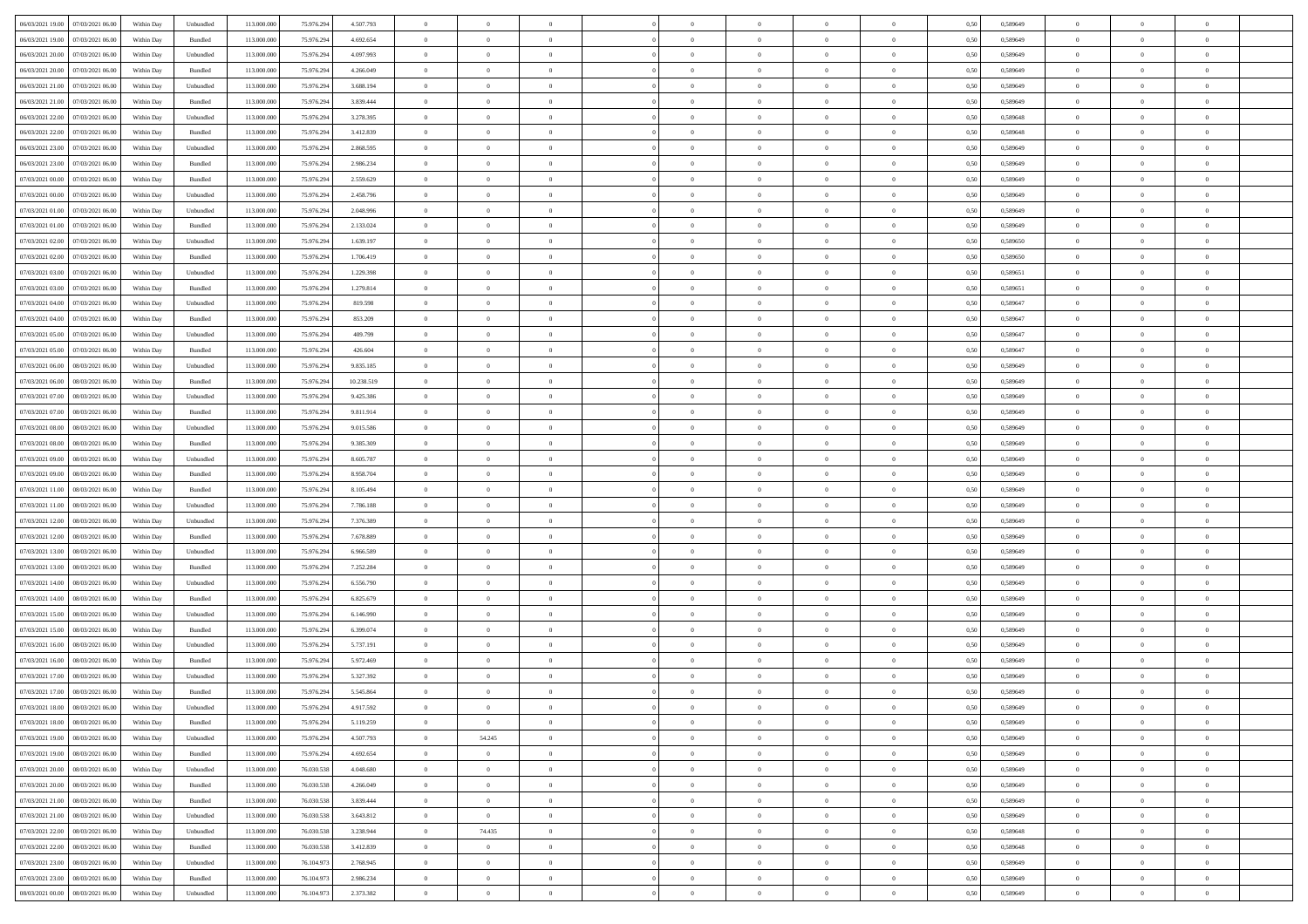| 08/03/2021 00:00 08/03/2021 06:00    | Within Day | Bundled   | 113.000.000 | 76.104.973 | 2.559.629  | $\overline{0}$ | $\theta$       |                | $\overline{0}$ | $\theta$       |                | $\theta$       | 0,50 | 0,589649 | $\theta$       | $\theta$       | $\theta$       |  |
|--------------------------------------|------------|-----------|-------------|------------|------------|----------------|----------------|----------------|----------------|----------------|----------------|----------------|------|----------|----------------|----------------|----------------|--|
| 08/03/2021 01:00<br>08/03/2021 06:00 | Within Day | Unbundled | 113.000.00  | 76.104.97  | 1.977.818  | $\bf{0}$       | $\bf{0}$       | $\bf{0}$       | $\bf{0}$       | $\overline{0}$ | $\overline{0}$ | $\bf{0}$       | 0,50 | 0,589649 | $\,$ 0 $\,$    | $\bf{0}$       | $\overline{0}$ |  |
| 08/03/2021 01:00<br>08/03/2021 06:00 | Within Day | Bundled   | 113,000,000 | 76.104.97  | 2.133.024  | $\overline{0}$ | $\bf{0}$       | $\overline{0}$ | $\bf{0}$       | $\bf{0}$       | $\overline{0}$ | $\bf{0}$       | 0.50 | 0.589649 | $\bf{0}$       | $\overline{0}$ | $\overline{0}$ |  |
| 08/03/2021 02:00<br>08/03/2021 06:00 |            |           | 113.000.000 |            |            | $\overline{0}$ | $\overline{0}$ | $\overline{0}$ | $\overline{0}$ | $\theta$       | $\overline{0}$ |                |      |          | $\theta$       | $\theta$       | $\overline{0}$ |  |
|                                      | Within Day | Unbundled |             | 76.104.973 | 1.582.254  |                |                |                |                |                |                | $\bf{0}$       | 0,50 | 0,589650 |                |                |                |  |
| 08/03/2021 02:00<br>08/03/2021 06:00 | Within Day | Bundled   | 113.000.00  | 76.104.97  | 1.706.419  | $\bf{0}$       | $\overline{0}$ | $\bf{0}$       | $\overline{0}$ | $\theta$       | $\overline{0}$ | $\bf{0}$       | 0,50 | 0,589650 | $\,$ 0 $\,$    | $\bf{0}$       | $\overline{0}$ |  |
| 08/03/2021 03:00<br>08/03/2021 06:00 | Within Day | Unbundled | 113,000,000 | 76.104.97  | 1.186.691  | $\overline{0}$ | $\overline{0}$ | $\overline{0}$ | $\bf{0}$       | $\overline{0}$ | $\theta$       | $\bf{0}$       | 0.50 | 0.589651 | $\,$ 0 $\,$    | $\theta$       | $\overline{0}$ |  |
| 08/03/2021 03:00<br>08/03/2021 06:00 | Within Day | Bundled   | 113.000.000 | 76.104.973 | 1.279.814  | $\overline{0}$ | $\overline{0}$ | $\overline{0}$ | $\overline{0}$ | $\overline{0}$ | $\overline{0}$ | $\bf{0}$       | 0,50 | 0,589651 | $\theta$       | $\theta$       | $\overline{0}$ |  |
|                                      |            |           |             |            |            |                |                |                |                |                |                |                |      |          |                |                |                |  |
| 08/03/2021 04:00<br>08/03/2021 06:00 | Within Day | Unbundled | 113.000.00  | 76.104.97  | 791.127    | $\bf{0}$       | $\bf{0}$       | $\bf{0}$       | $\overline{0}$ | $\overline{0}$ | $\overline{0}$ | $\bf{0}$       | 0,50 | 0,589647 | $\,$ 0 $\,$    | $\bf{0}$       | $\overline{0}$ |  |
| 08/03/2021 04:00<br>08/03/2021 06:00 | Within Day | Bundled   | 113,000,000 | 76.104.97  | 853.209    | $\overline{0}$ | $\bf{0}$       | $\overline{0}$ | $\bf{0}$       | $\overline{0}$ | $\overline{0}$ | $\bf{0}$       | 0.50 | 0.589647 | $\bf{0}$       | $\overline{0}$ | $\overline{0}$ |  |
| 08/03/2021 05:00<br>08/03/2021 06:00 | Within Day | Unbundled | 113.000.000 | 76.104.973 | 395.563    | $\bf{0}$       | $\bf{0}$       | $\overline{0}$ | $\overline{0}$ | $\overline{0}$ | $\overline{0}$ | $\bf{0}$       | 0,50 | 0,589647 | $\,$ 0 $\,$    | $\bf{0}$       | $\overline{0}$ |  |
| 08/03/2021 05:00<br>08/03/2021 06:00 | Within Day | Bundled   | 113.000.00  | 76.104.97  | 426.604    | $\bf{0}$       | $\overline{0}$ | $\bf{0}$       | $\bf{0}$       | $\bf{0}$       | $\overline{0}$ | $\bf{0}$       | 0,50 | 0,589647 | $\,$ 0 $\,$    | $\bf{0}$       | $\overline{0}$ |  |
|                                      |            |           |             |            |            |                |                |                |                |                |                |                |      |          |                |                |                |  |
| 08/03/2021 06:00<br>09/03/2021 06:00 | Within Day | Unbundled | 113,000,000 | 75.976.294 | 9.835.185  | $\overline{0}$ | $\bf{0}$       | $\overline{0}$ | $\overline{0}$ | $\bf{0}$       | $\overline{0}$ | $\bf{0}$       | 0.50 | 0.589649 | $\bf{0}$       | $\overline{0}$ | $\bf{0}$       |  |
| 08/03/2021 06:00<br>09/03/2021 06:00 | Within Day | Bundled   | 113.000.000 | 75.976.294 | 10.238.519 | $\overline{0}$ | $\overline{0}$ | $\overline{0}$ | $\theta$       | $\theta$       | $\overline{0}$ | $\bf{0}$       | 0,50 | 0,589649 | $\,$ 0 $\,$    | $\theta$       | $\overline{0}$ |  |
| 08/03/2021 07:00<br>09/03/2021 06.00 | Within Day | Bundled   | 113.000.00  | 75.976.29  | 9.811.914  | $\bf{0}$       | $\overline{0}$ | $\bf{0}$       | $\overline{0}$ | $\theta$       | $\overline{0}$ | $\bf{0}$       | 0,50 | 0,589649 | $\bf{0}$       | $\bf{0}$       | $\overline{0}$ |  |
|                                      |            |           |             |            |            |                |                |                |                |                |                |                |      |          |                |                |                |  |
| 08/03/2021 07:00<br>09/03/2021 06:00 | Within Day | Unbundled | 113,000,000 | 75.976.294 | 9.425.386  | $\overline{0}$ | $\overline{0}$ | $\overline{0}$ | $\bf{0}$       | $\overline{0}$ | $\Omega$       | $\bf{0}$       | 0.50 | 0.589649 | $\theta$       | $\theta$       | $\overline{0}$ |  |
| 08/03/2021 08:00<br>09/03/2021 06:00 | Within Day | Unbundled | 113.000.000 | 75.976.294 | 9.015.586  | $\overline{0}$ | $\overline{0}$ | $\overline{0}$ | $\overline{0}$ | $\overline{0}$ | $\overline{0}$ | $\bf{0}$       | 0,50 | 0,589649 | $\theta$       | $\theta$       | $\overline{0}$ |  |
| 08/03/2021 08:00<br>09/03/2021 06.00 | Within Day | Bundled   | 113.000.00  | 75.976.29  | 9.385.309  | $\bf{0}$       | $\overline{0}$ | $\bf{0}$       | $\overline{0}$ | $\theta$       | $\overline{0}$ | $\bf{0}$       | 0,50 | 0,589649 | $\,$ 0 $\,$    | $\bf{0}$       | $\overline{0}$ |  |
| 08/03/2021 09:00<br>09/03/2021 06:00 | Within Day | Bundled   | 113,000,000 | 75.976.294 | 8.958.704  | $\overline{0}$ | $\bf{0}$       | $\overline{0}$ | $\bf{0}$       | $\overline{0}$ | $\overline{0}$ | $\bf{0}$       | 0.50 | 0.589649 | $\bf{0}$       | $\overline{0}$ | $\overline{0}$ |  |
|                                      |            |           |             |            |            | $\overline{0}$ |                | $\overline{0}$ | $\overline{0}$ | $\overline{0}$ | $\overline{0}$ |                |      |          | $\,$ 0 $\,$    |                | $\overline{0}$ |  |
| 08/03/2021 09:00<br>09/03/2021 06:00 | Within Day | Unbundled | 113.000.000 | 75.976.294 | 8.605.787  |                | $\bf{0}$       |                |                |                |                | $\bf{0}$       | 0,50 | 0,589649 |                | $\bf{0}$       |                |  |
| 08/03/2021 10:00<br>09/03/2021 06.00 | Within Day | Bundled   | 113.000.00  | 75.976.294 | 8.532.099  | $\bf{0}$       | $\bf{0}$       | $\bf{0}$       | $\bf{0}$       | $\overline{0}$ | $\overline{0}$ | $\bf{0}$       | 0,50 | 0,589649 | $\,$ 0 $\,$    | $\bf{0}$       | $\overline{0}$ |  |
| 08/03/2021 10:00<br>09/03/2021 06:00 | Within Day | Unbundled | 113,000,000 | 75.976.294 | 8.195.987  | $\overline{0}$ | $\bf{0}$       | $\overline{0}$ | $\bf{0}$       | $\bf{0}$       | $\overline{0}$ | $\bf{0}$       | 0.50 | 0.589649 | $\bf{0}$       | $\overline{0}$ | $\bf{0}$       |  |
| 08/03/2021 11:00<br>09/03/2021 06:00 | Within Day | Bundled   | 113.000.000 | 75.976.294 | 8.105.494  | $\overline{0}$ | $\overline{0}$ | $\overline{0}$ | $\overline{0}$ | $\theta$       | $\overline{0}$ | $\bf{0}$       | 0,50 | 0,589649 | $\theta$       | $\theta$       | $\overline{0}$ |  |
|                                      |            |           |             |            |            |                | $\overline{0}$ |                |                | $\,$ 0 $\,$    | $\overline{0}$ |                |      |          | $\,$ 0 $\,$    | $\bf{0}$       | $\overline{0}$ |  |
| 08/03/2021 11:00<br>09/03/2021 06.00 | Within Day | Unbundled | 113.000.00  | 75.976.294 | 7.786.188  | $\bf{0}$       |                | $\bf{0}$       | $\bf{0}$       |                |                | $\bf{0}$       | 0,50 | 0,589649 |                |                |                |  |
| 08/03/2021 12:00<br>09/03/2021 06:00 | Within Day | Bundled   | 113,000,000 | 75.976.294 | 7.678.889  | $\overline{0}$ | $\overline{0}$ | $\overline{0}$ | $\bf{0}$       | $\overline{0}$ | $\Omega$       | $\bf{0}$       | 0.50 | 0.589649 | $\,$ 0 $\,$    | $\theta$       | $\overline{0}$ |  |
| 08/03/2021 12:00<br>09/03/2021 06:00 | Within Day | Unbundled | 113.000.000 | 75.976.294 | 7.376.389  | $\overline{0}$ | $\overline{0}$ | $\overline{0}$ | $\overline{0}$ | $\overline{0}$ | $\overline{0}$ | $\bf{0}$       | 0,50 | 0,589649 | $\,$ 0 $\,$    | $\theta$       | $\overline{0}$ |  |
| 08/03/2021 13:00<br>09/03/2021 06.00 | Within Day | Unbundled | 113.000.00  | 75.976.29  | 6.966.589  | $\bf{0}$       | $\overline{0}$ | $\bf{0}$       | $\overline{0}$ | $\theta$       | $\overline{0}$ | $\bf{0}$       | 0,50 | 0,589649 | $\,$ 0 $\,$    | $\bf{0}$       | $\overline{0}$ |  |
| 08/03/2021 13:00<br>09/03/2021 06:00 |            | Bundled   | 113,000,000 |            |            |                |                | $\overline{0}$ |                | $\overline{0}$ | $\overline{0}$ |                | 0.50 | 0.589649 | $\bf{0}$       | $\overline{0}$ | $\overline{0}$ |  |
|                                      | Within Day |           |             | 75.976.294 | 7.252.284  | $\overline{0}$ | $\overline{0}$ |                | $\bf{0}$       |                |                | $\bf{0}$       |      |          |                |                |                |  |
| 08/03/2021 14:00<br>09/03/2021 06:00 | Within Day | Unbundled | 113.000.000 | 75.976.294 | 6.556.790  | $\overline{0}$ | 71.458         | $\overline{0}$ | $\overline{0}$ | $\overline{0}$ | $\overline{0}$ | $\bf{0}$       | 0,50 | 0,589649 | $\theta$       | $\theta$       | $\overline{0}$ |  |
| 08/03/2021 14:00<br>09/03/2021 06.00 | Within Day | Bundled   | 113.000.00  | 75.976.29  | 6.825.679  | $\bf{0}$       | $\bf{0}$       | $\bf{0}$       | $\bf{0}$       | $\overline{0}$ | $\overline{0}$ | $\bf{0}$       | 0,50 | 0,589649 | $\,$ 0 $\,$    | $\bf{0}$       | $\overline{0}$ |  |
| 08/03/2021 15:00<br>09/03/2021 06:00 | Within Day | Unbundled | 113,000,000 | 76.047.75  | 6.079.999  | $\overline{0}$ | 576,406        | $\overline{0}$ | $\bf{0}$       | $\bf{0}$       | $\overline{0}$ | $\bf{0}$       | 0.50 | 0.589649 | $\bf{0}$       | $\overline{0}$ | $\bf{0}$       |  |
| 08/03/2021 15:00<br>09/03/2021 06:00 | Within Day | Bundled   | 113.000.000 | 76.047.75  | 6.399.074  | $\overline{0}$ | $\overline{0}$ | $\overline{0}$ | $\overline{0}$ | $\overline{0}$ | $\overline{0}$ | $\bf{0}$       | 0.50 | 0.589649 | $\theta$       | $\theta$       | $\overline{0}$ |  |
|                                      |            |           |             |            |            |                |                |                |                |                |                |                |      |          |                |                |                |  |
| 08/03/2021 16:00<br>09/03/2021 06.00 | Within Day | Unbundled | 113.000.00  | 76.624.15  | 5.136.686  | $\bf{0}$       | $\overline{0}$ | $\bf{0}$       | $\bf{0}$       | $\overline{0}$ | $\overline{0}$ | $\bf{0}$       | 0,50 | 0,589649 | $\,$ 0 $\,$    | $\bf{0}$       | $\overline{0}$ |  |
| 08/03/2021 16:00<br>09/03/2021 06:00 | Within Day | Bundled   | 113,000,000 | 76.624.157 | 5.972.469  | $\overline{0}$ | $\overline{0}$ | $\overline{0}$ | $\bf{0}$       | $\overline{0}$ | $\Omega$       | $\bf{0}$       | 0.50 | 0.589649 | $\,$ 0 $\,$    | $\theta$       | $\overline{0}$ |  |
| 08/03/2021 17:00<br>09/03/2021 06:00 | Within Dav | Bundled   | 113.000.000 | 76.624.157 | 5.545.864  | $\overline{0}$ | $\overline{0}$ | $\overline{0}$ | $\overline{0}$ | $\theta$       | $\overline{0}$ | $\bf{0}$       | 0.50 | 0.589649 | $\theta$       | $\theta$       | $\overline{0}$ |  |
| 09/03/2021 06.00                     | Within Day | Unbundled | 113.000.00  | 76.624.15  | 4.769.780  | $\bf{0}$       | 56.472         | $\bf{0}$       | $\bf{0}$       | $\bf{0}$       | $\overline{0}$ | $\bf{0}$       | 0,50 | 0,589649 | $\,$ 0 $\,$    | $\bf{0}$       | $\overline{0}$ |  |
| 08/03/2021 17:00                     |            |           |             |            |            |                |                |                |                |                |                |                |      |          |                |                |                |  |
| 08/03/2021 18:00<br>09/03/2021 06:00 | Within Day | Unbundled | 113,000,00  | 76,680,630 | 4.350.746  | $\overline{0}$ | 213.256        | $\overline{0}$ | $\bf{0}$       | $\overline{0}$ | $\overline{0}$ | $\bf{0}$       | 0.50 | 0.589649 | $\bf{0}$       | $\overline{0}$ | $\overline{0}$ |  |
| 08/03/2021 18:00<br>09/03/2021 06:00 | Within Day | Bundled   | 113.000.000 | 76.680.630 | 5.119.259  | $\overline{0}$ | $\overline{0}$ | $\overline{0}$ | $\overline{0}$ | $\overline{0}$ | $\overline{0}$ | $\overline{0}$ | 0.50 | 0.589649 | $\theta$       | $\theta$       | $\overline{0}$ |  |
| 08/03/2021 19:00<br>09/03/2021 06.00 | Within Day | Unbundled | 113.000.00  | 76.893.88  | 3.792.698  | $\bf{0}$       | $\bf{0}$       | $\bf{0}$       | $\bf{0}$       | $\overline{0}$ | $\overline{0}$ | $\bf{0}$       | 0,50 | 0,589649 | $\,$ 0 $\,$    | $\bf{0}$       | $\overline{0}$ |  |
| 08/03/2021 19:00<br>09/03/2021 06:00 | Within Day | Bundled   | 113,000,000 | 76,893,886 | 4.692.654  | $\overline{0}$ | $\bf{0}$       | $\overline{0}$ | $\overline{0}$ | $\bf{0}$       | $\overline{0}$ | $\bf{0}$       | 0.50 | 0.589649 | $\bf{0}$       | $\overline{0}$ | $\overline{0}$ |  |
|                                      |            |           |             |            |            |                |                |                |                |                |                |                |      |          |                |                |                |  |
| 08/03/2021 20:00<br>09/03/2021 06:00 | Within Day | Unbundled | 113.000.000 | 76.893.886 | 3.447.908  | $\overline{0}$ | $\overline{0}$ | $\overline{0}$ | $\overline{0}$ | $\overline{0}$ | $\overline{0}$ | $\bf{0}$       | 0.50 | 0.589649 | $\theta$       | $\theta$       | $\overline{0}$ |  |
| 08/03/2021 20:00<br>09/03/2021 06.00 | Within Day | Bundled   | 113.000.00  | 76.893.88  | 4.266.049  | $\bf{0}$       | $\bf{0}$       | $\bf{0}$       | $\bf{0}$       | $\overline{0}$ | $\overline{0}$ | $\bf{0}$       | 0,50 | 0,589649 | $\,$ 0 $\,$    | $\bf{0}$       | $\overline{0}$ |  |
| 08/03/2021 21:00<br>09/03/2021 06:00 | Within Day | Unbundled | 113,000,00  | 76.893.88  | 3.103.117  | $\overline{0}$ | $\overline{0}$ | $\overline{0}$ | $\bf{0}$       | $\overline{0}$ | $\Omega$       | $\bf{0}$       | 0.50 | 0.589649 | $\bf{0}$       | $\theta$       | $\overline{0}$ |  |
| 08/03/2021 21:00<br>09/03/2021 06:00 | Within Dav | Bundled   | 113.000.000 | 76,893,886 | 3.839.444  | $\overline{0}$ | $\overline{0}$ | $\Omega$       | $\overline{0}$ | $\theta$       | $\Omega$       | $\overline{0}$ | 0.5( | 0.589649 | $\theta$       | $\theta$       | $\overline{0}$ |  |
|                                      |            |           |             |            |            |                |                |                |                |                |                |                |      |          |                |                |                |  |
| 08/03/2021 22:00<br>09/03/2021 06:00 | Within Day | Unbundled | 113.000.000 | 76.893.886 | 2.758.326  | $\bf{0}$       | $\bf{0}$       | $\bf{0}$       | $\bf{0}$       | $\bf{0}$       | $\overline{0}$ | $\bf{0}$       | 0,50 | 0,589648 | $\overline{0}$ | $\overline{0}$ | $\overline{0}$ |  |
| 08/03/2021 22:00 09/03/2021 06:00    | Within Day | Bundled   | 113.000.000 | 76.893.886 | 3.412.839  | $\bf{0}$       | $\theta$       |                | $\overline{0}$ |                |                |                | 0,50 | 0.589648 | $\theta$       | $\overline{0}$ |                |  |
| 08/03/2021 23:00 09/03/2021 06:00    | Within Day | Unbundled | 113.000.000 | 76.893.886 | 2.413.535  | $\overline{0}$ | $\overline{0}$ | $\Omega$       | $\theta$       | $\overline{0}$ | $\overline{0}$ | $\bf{0}$       | 0,50 | 0,589649 | $\theta$       | $\overline{0}$ | $\overline{0}$ |  |
| 08/03/2021 23:00<br>09/03/2021 06:00 | Within Day | Bundled   | 113.000.00  | 76.893.88  | 2.986.234  | $\overline{0}$ | $\bf{0}$       | $\overline{0}$ | $\overline{0}$ | $\bf{0}$       | $\overline{0}$ | $\bf{0}$       | 0,50 | 0,589649 | $\bf{0}$       | $\overline{0}$ | $\bf{0}$       |  |
|                                      |            |           |             |            |            |                |                |                |                |                |                |                |      |          |                |                |                |  |
| 09/03/2021 00:00 09/03/2021 06:00    | Within Day | Unbundled | 113,000,000 | 76,893,886 | 2.068.744  | $\overline{0}$ | $\bf{0}$       | $\overline{0}$ | $\overline{0}$ | $\mathbf{0}$   | $\overline{0}$ | $\,$ 0 $\,$    | 0.50 | 0.589649 | $\overline{0}$ | $\bf{0}$       | $\,$ 0 $\,$    |  |
| 09/03/2021 00:00 09/03/2021 06:00    | Within Day | Bundled   | 113.000.000 | 76.893.886 | 2.559.629  | $\overline{0}$ | $\overline{0}$ | $\overline{0}$ | $\overline{0}$ | $\overline{0}$ | $\overline{0}$ | $\bf{0}$       | 0,50 | 0.589649 | $\theta$       | $\theta$       | $\overline{0}$ |  |
| 09/03/2021 01:00<br>09/03/2021 06:00 | Within Day | Unbundled | 113.000.000 | 76.893.886 | 1.723.954  | $\overline{0}$ | $\bf{0}$       | $\overline{0}$ | $\overline{0}$ | $\bf{0}$       | $\overline{0}$ | $\bf{0}$       | 0,50 | 0,589649 | $\bf{0}$       | $\overline{0}$ | $\overline{0}$ |  |
| 09/03/2021 06:00<br>09/03/2021 01:00 | Within Day | Bundled   | 113,000,000 | 76,893,886 | 2.133.024  | $\overline{0}$ | $\bf{0}$       | $\overline{0}$ | $\overline{0}$ | $\bf{0}$       | $\overline{0}$ | $\bf{0}$       | 0.50 | 0.589649 | $\,$ 0 $\,$    | $\overline{0}$ | $\overline{0}$ |  |
|                                      |            |           |             |            |            |                |                |                |                |                |                |                |      |          |                |                |                |  |
| 09/03/2021 02:00<br>09/03/2021 06:00 | Within Dav | Unbundled | 113.000.000 | 76.893.886 | 1.379.163  | $\overline{0}$ | $\overline{0}$ | $\overline{0}$ | $\overline{0}$ | $\overline{0}$ | $\overline{0}$ | $\bf{0}$       | 0,50 | 0,589650 | $\overline{0}$ | $\theta$       | $\overline{0}$ |  |
| 09/03/2021 02:00<br>09/03/2021 06:00 | Within Day | Bundled   | 113.000.00  | 76.893.886 | 1.706.419  | $\overline{0}$ | 467.638        | $\overline{0}$ | 1,657158       | $\bf{0}$       | $\overline{0}$ | $\bf{0}$       | 0,50 | 0,589650 | $\bf{0}$       | $\overline{0}$ | $\,$ 0         |  |
| 09/03/2021 03:00<br>09/03/2021 06:00 | Within Day | Bundled   | 113,000,000 | 77.361.524 | 929.086    | $\overline{0}$ | $\overline{0}$ | $\overline{0}$ | $\overline{0}$ | $\overline{0}$ | $\overline{0}$ | $\bf{0}$       | 0.50 | 0.589651 | $\mathbf{0}$   | $\bf{0}$       | $\,$ 0         |  |
| 09/03/2021 03:00<br>09/03/2021 06:00 | Within Dav | Unbundled | 113.000.000 | 77.361.524 | 1.034.372  | $\overline{0}$ | $\overline{0}$ | $\overline{0}$ | $\overline{0}$ | $\overline{0}$ | $\overline{0}$ | $\bf{0}$       | 0,50 | 0,589651 | $\overline{0}$ | $\theta$       | $\overline{0}$ |  |
|                                      |            |           |             |            |            |                |                |                |                |                |                |                |      |          |                |                |                |  |
| 09/03/2021 04:00<br>09/03/2021 06.00 | Within Day | Unbundled | 113.000.00  | 77.361.524 | 689.581    | $\overline{0}$ | $\bf{0}$       | $\overline{0}$ | $\overline{0}$ | $\overline{0}$ | $\overline{0}$ | $\bf{0}$       | 0,50 | 0,589647 | $\bf{0}$       | $\,$ 0 $\,$    | $\bf{0}$       |  |
| 09/03/2021 04:00 09/03/2021 06:00    | Within Day | Bundled   | 113.000.000 | 77.361.524 | 619.390    | $\overline{0}$ | 55.268         | $\overline{0}$ | 1,656886       | $\,$ 0 $\,$    | $\overline{0}$ | $\bf{0}$       | 0,50 | 0,589647 | $\overline{0}$ | $\,$ 0 $\,$    | $\,$ 0 $\,$    |  |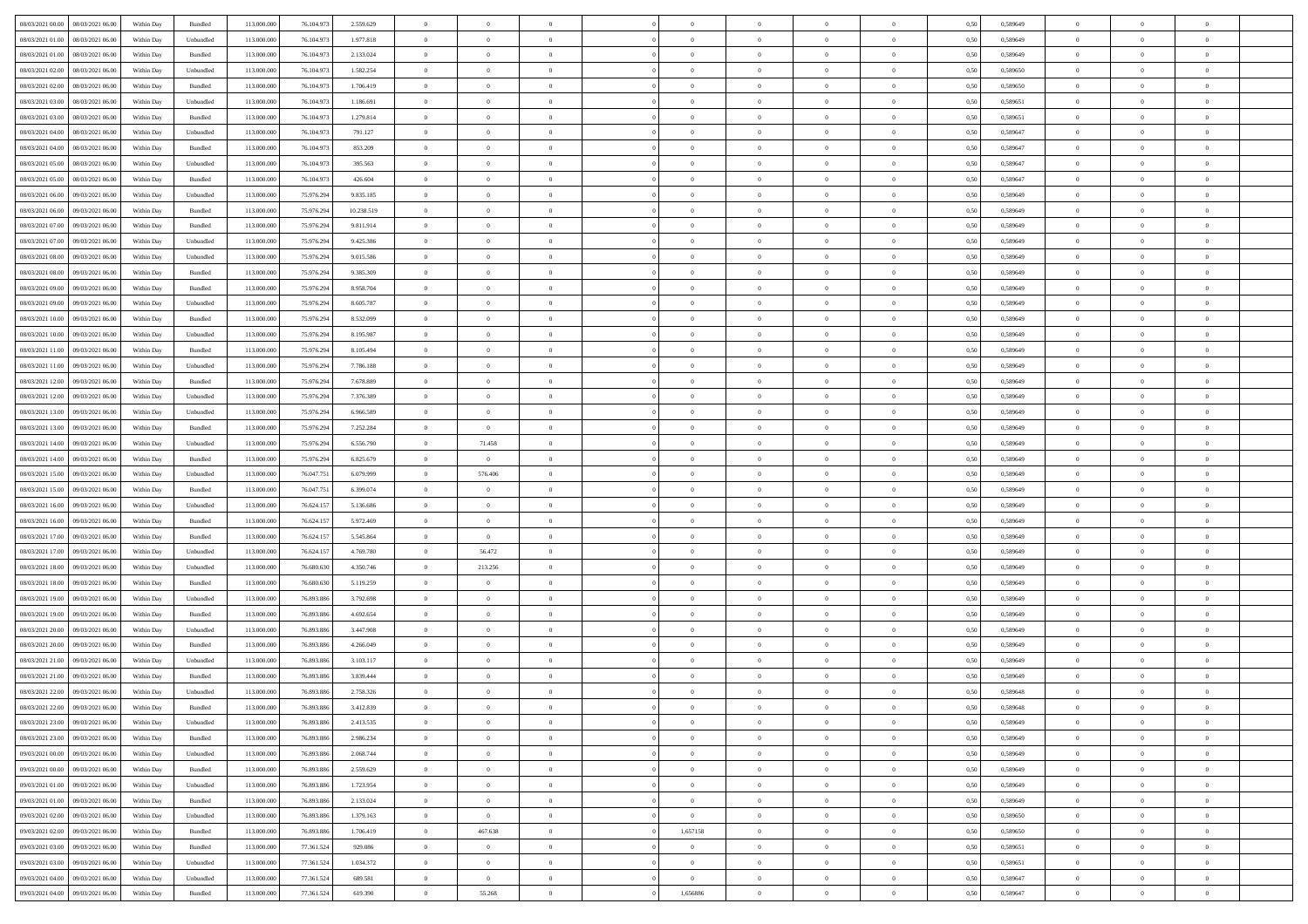| 09/03/2021 05:00 09/03/2021 06:00              | Within Day | Unbundled                   | 113.000.000 | 77.416.792 | 344.790    | $\overline{0}$ | $\overline{0}$ |                | $\overline{0}$ | $\theta$       |                | $\theta$       | 0,50 | 0,589647 | $\theta$       | $\theta$       | $\theta$       |  |
|------------------------------------------------|------------|-----------------------------|-------------|------------|------------|----------------|----------------|----------------|----------------|----------------|----------------|----------------|------|----------|----------------|----------------|----------------|--|
| 09/03/2021 05:00<br>09/03/2021 06.00           | Within Day | Bundled                     | 113.000.00  | 77.416.79  | 282.061    | $\bf{0}$       | $\bf{0}$       | $\bf{0}$       | $\overline{0}$ | $\overline{0}$ | $\overline{0}$ | $\bf{0}$       | 0,50 | 0,589647 | $\,$ 0 $\,$    | $\bf{0}$       | $\overline{0}$ |  |
| 09/03/2021 06:00<br>10/03/2021 06:00           | Within Day | Unbundled                   | 113,000,000 | 76.288.921 | 9.522.558  | $\overline{0}$ | $\bf{0}$       | $\overline{0}$ | $\bf{0}$       | $\bf{0}$       | $\overline{0}$ | $\bf{0}$       | 0.50 | 0.589649 | $\bf{0}$       | $\overline{0}$ | $\overline{0}$ |  |
|                                                |            |                             |             |            |            | $\overline{0}$ |                |                |                |                |                |                |      |          | $\theta$       | $\theta$       |                |  |
| 09/03/2021 06:00<br>10/03/2021 06:00           | Within Day | Bundled                     | 113.000.000 | 76.288.921 | 10.238.519 |                | $\overline{0}$ | $\overline{0}$ | $\theta$       | $\theta$       | $\overline{0}$ | $\bf{0}$       | 0,50 | 0,589649 |                |                | $\overline{0}$ |  |
| 09/03/2021 07:00<br>10/03/2021 06:00           | Within Day | Unbundled                   | 113.000.00  | 76.288.921 | 9.125.785  | $\overline{0}$ | $\overline{0}$ | $\bf{0}$       | $\overline{0}$ | $\theta$       | $\overline{0}$ | $\bf{0}$       | 0,50 | 0,589649 | $\,$ 0 $\,$    | $\bf{0}$       | $\overline{0}$ |  |
| 09/03/2021 07:00<br>10/03/2021 06:00           | Within Day | Bundled                     | 113,000,000 | 76.288.92  | 9.811.914  | $\overline{0}$ | $\overline{0}$ | $\overline{0}$ | $\bf{0}$       | $\overline{0}$ | $\theta$       | $\bf{0}$       | 0.50 | 0.589649 | $\,$ 0 $\,$    | $\theta$       | $\overline{0}$ |  |
| 09/03/2021 08:00<br>10/03/2021 06:00           | Within Day | Unbundled                   | 113.000.000 | 76.288.921 | 8.729.011  | $\overline{0}$ | $\overline{0}$ | $\overline{0}$ | $\overline{0}$ | $\overline{0}$ | $\overline{0}$ | $\bf{0}$       | 0,50 | 0,589649 | $\theta$       | $\theta$       | $\overline{0}$ |  |
|                                                |            |                             |             |            |            |                | $\overline{0}$ |                | $\overline{0}$ | $\overline{0}$ | $\overline{0}$ |                |      |          | $\,$ 0 $\,$    | $\bf{0}$       | $\overline{0}$ |  |
| 09/03/2021 08:00<br>10/03/2021 06:00           | Within Day | Bundled                     | 113.000.00  | 76.288.92  | 9.385.309  | $\bf{0}$       |                | $\bf{0}$       |                |                |                | $\bf{0}$       | 0,50 | 0,589649 |                |                |                |  |
| 09/03/2021 09:00<br>10/03/2021 06:00           | Within Day | Unbundled                   | 113,000,000 | 76.288.92  | 8.332.238  | $\overline{0}$ | $\bf{0}$       | $\overline{0}$ | $\bf{0}$       | $\overline{0}$ | $\overline{0}$ | $\bf{0}$       | 0.50 | 0.589649 | $\bf{0}$       | $\overline{0}$ | $\overline{0}$ |  |
| 09/03/2021 09:00<br>10/03/2021 06:00           | Within Day | Bundled                     | 113.000.000 | 76.288.921 | 8.958.704  | $\bf{0}$       | $\bf{0}$       | $\overline{0}$ | $\overline{0}$ | $\overline{0}$ | $\overline{0}$ | $\bf{0}$       | 0,50 | 0,589649 | $\,$ 0 $\,$    | $\bf{0}$       | $\overline{0}$ |  |
| 09/03/2021 10:00<br>10/03/2021 06:00           | Within Day | Unbundled                   | 113.000.00  | 76.288.921 | 7.935.465  | $\bf{0}$       | $\overline{0}$ | $\bf{0}$       | $\bf{0}$       | $\bf{0}$       | $\overline{0}$ | $\bf{0}$       | 0,50 | 0,589649 | $\,$ 0 $\,$    | $\bf{0}$       | $\overline{0}$ |  |
| 09/03/2021 10:00<br>10/03/2021 06:00           | Within Day | Bundled                     | 113,000,000 | 76.288.921 | 8.532.099  | $\overline{0}$ | $\bf{0}$       | $\overline{0}$ | $\overline{0}$ | $\bf{0}$       | $\overline{0}$ | $\bf{0}$       | 0.50 | 0.589649 | $\bf{0}$       | $\overline{0}$ | $\bf{0}$       |  |
|                                                |            |                             |             |            |            |                |                |                |                |                |                |                |      |          |                |                |                |  |
| 09/03/2021 11:00<br>10/03/2021 06:00           | Within Day | Unbundled                   | 113.000.000 | 76.288.921 | 7.538.692  | $\overline{0}$ | $\overline{0}$ | $\overline{0}$ | $\theta$       | $\theta$       | $\overline{0}$ | $\overline{0}$ | 0,50 | 0,589649 | $\theta$       | $\theta$       | $\overline{0}$ |  |
| 09/03/2021 11:00<br>10/03/2021 06:00           | Within Day | Bundled                     | 113.000.00  | 76.288.92  | 8.105.494  | $\bf{0}$       | $\overline{0}$ | $\bf{0}$       | $\overline{0}$ | $\theta$       | $\overline{0}$ | $\bf{0}$       | 0,50 | 0,589649 | $\,$ 0 $\,$    | $\bf{0}$       | $\overline{0}$ |  |
| 09/03/2021 12:00<br>10/03/2021 06:00           | Within Day | Unbundled                   | 113,000,000 | 76.288.92  | 7.141.918  | $\overline{0}$ | $\overline{0}$ | $\overline{0}$ | $\bf{0}$       | $\overline{0}$ | $\Omega$       | $\bf{0}$       | 0.50 | 0.589649 | $\,$ 0 $\,$    | $\theta$       | $\overline{0}$ |  |
| 09/03/2021 12:00<br>10/03/2021 06:00           | Within Day | Bundled                     | 113.000.000 | 76.288.921 | 7.678.889  | $\overline{0}$ | $\overline{0}$ | $\overline{0}$ | $\overline{0}$ | $\overline{0}$ | $\overline{0}$ | $\bf{0}$       | 0,50 | 0,589649 | $\theta$       | $\theta$       | $\overline{0}$ |  |
|                                                |            |                             |             |            |            |                | $\overline{0}$ | $\bf{0}$       | $\overline{0}$ | $\theta$       | $\overline{0}$ |                |      |          | $\,$ 0 $\,$    | $\bf{0}$       | $\overline{0}$ |  |
| 09/03/2021 13:00<br>10/03/2021 06:00           | Within Day | Bundled                     | 113.000.00  | 76.288.92  | 7.252.284  | $\bf{0}$       |                |                |                |                |                | $\bf{0}$       | 0,50 | 0,589649 |                |                |                |  |
| 09/03/2021 13:00<br>10/03/2021 06:00           | Within Day | Unbundled                   | 113,000,00  | 76.288.92  | 6.745.145  | $\overline{0}$ | $\bf{0}$       | $\overline{0}$ | $\bf{0}$       | $\overline{0}$ | $\overline{0}$ | $\bf{0}$       | 0.50 | 0.589649 | $\bf{0}$       | $\overline{0}$ | $\overline{0}$ |  |
| 09/03/2021 14:00<br>10/03/2021 06:00           | Within Day | Unbundled                   | 113.000.000 | 76.288.921 | 6.348.372  | $\overline{0}$ | $\bf{0}$       | $\overline{0}$ | $\overline{0}$ | $\overline{0}$ | $\overline{0}$ | $\bf{0}$       | 0,50 | 0,589649 | $\,$ 0 $\,$    | $\bf{0}$       | $\overline{0}$ |  |
| 09/03/2021 14:00<br>10/03/2021 06:00           | Within Day | Bundled                     | 113.000.00  | 76.288.921 | 6.825.679  | $\bf{0}$       | $\bf{0}$       | $\bf{0}$       | $\bf{0}$       | $\overline{0}$ | $\overline{0}$ | $\bf{0}$       | 0,50 | 0,589649 | $\,$ 0 $\,$    | $\bf{0}$       | $\overline{0}$ |  |
| 09/03/2021 15:00<br>10/03/2021 06:00           | Within Day | Unbundled                   | 113,000,000 | 76.288.921 | 5.951.598  | $\overline{0}$ | 640.607        | $\overline{0}$ | $\overline{0}$ | $\bf{0}$       | $\overline{0}$ | $\bf{0}$       | 0.50 | 0.589649 | $\bf{0}$       | $\overline{0}$ | $\bf{0}$       |  |
| 09/03/2021 15:00<br>10/03/2021 06:00           | Within Day | Bundled                     | 113.000.000 | 76.288.921 | 6.399.074  | $\overline{0}$ | $\overline{0}$ | $\overline{0}$ | $\theta$       | $\theta$       | $\overline{0}$ | $\bf{0}$       | 0,50 | 0,589649 | $\theta$       | $\theta$       | $\overline{0}$ |  |
|                                                |            |                             |             |            |            |                |                |                |                |                |                |                |      |          |                |                |                |  |
| 09/03/2021 16:00<br>10/03/2021 06:00           | Within Day | Unbundled                   | 113.000.00  | 76.929.527 | 4.956.926  | $\bf{0}$       | 129.855        | $\bf{0}$       | $\bf{0}$       | $\,$ 0 $\,$    | $\overline{0}$ | $\bf{0}$       | 0,50 | 0,589649 | $\,$ 0 $\,$    | $\bf{0}$       | $\overline{0}$ |  |
| 09/03/2021 16:00<br>10/03/2021 06:00           | Within Day | Bundled                     | 113,000,000 | 76.929.52  | 5.972.469  | $\overline{0}$ | $\overline{0}$ | $\overline{0}$ | $\overline{0}$ | $\overline{0}$ | $\theta$       | $\bf{0}$       | 0.50 | 0.589649 | $\,$ 0 $\,$    | $\theta$       | $\overline{0}$ |  |
| 09/03/2021 17:00<br>10/03/2021 06:00           | Within Day | Unbundled                   | 113.000.000 | 77.059.382 | 4.482.280  | $\overline{0}$ | $\overline{0}$ | $\overline{0}$ | $\overline{0}$ | $\theta$       | $\overline{0}$ | $\bf{0}$       | 0,50 | 0,589649 | $\theta$       | $\theta$       | $\overline{0}$ |  |
| 09/03/2021 17:00<br>10/03/2021 06:00           | Within Day | Bundled                     | 113.000.00  | 77.059.38  | 5.545.864  | $\bf{0}$       | $\overline{0}$ | $\bf{0}$       | $\overline{0}$ | $\theta$       | $\overline{0}$ | $\bf{0}$       | 0,50 | 0,589649 | $\,$ 0 $\,$    | $\bf{0}$       | $\overline{0}$ |  |
| 09/03/2021 18:00<br>10/03/2021 06:00           |            | Unbundled                   | 113,000,000 | 77.059.382 | 4.137.489  |                |                |                |                |                | $\overline{0}$ |                |      |          |                |                |                |  |
|                                                | Within Day |                             |             |            |            | $\overline{0}$ | $\bf{0}$       | $\overline{0}$ | $\bf{0}$       | $\overline{0}$ |                | $\bf{0}$       | 0.50 | 0.589649 | $\bf{0}$       | $\overline{0}$ | $\overline{0}$ |  |
| 09/03/2021 18:00<br>10/03/2021 06:00           | Within Day | Bundled                     | 113.000.000 | 77.059.382 | 5.119.259  | $\overline{0}$ | $\overline{0}$ | $\overline{0}$ | $\overline{0}$ | $\overline{0}$ | $\overline{0}$ | $\bf{0}$       | 0,50 | 0,589649 | $\theta$       | $\theta$       | $\overline{0}$ |  |
| 09/03/2021 19:00<br>10/03/2021 06:00           | Within Day | Unbundled                   | 113.000.00  | 77.059.38  | 3.792.698  | $\bf{0}$       | $\bf{0}$       | $\bf{0}$       | $\bf{0}$       | $\overline{0}$ | $\overline{0}$ | $\bf{0}$       | 0,50 | 0,589649 | $\,$ 0 $\,$    | $\bf{0}$       | $\overline{0}$ |  |
| 09/03/2021 19:00<br>10/03/2021 06:00           | Within Day | Bundled                     | 113,000,000 | 77.059.382 | 4.692.654  | $\overline{0}$ | $\bf{0}$       | $\overline{0}$ | $\bf{0}$       | $\bf{0}$       | $\overline{0}$ | $\bf{0}$       | 0.50 | 0.589649 | $\bf{0}$       | $\overline{0}$ | $\bf{0}$       |  |
| 09/03/2021 20:00<br>10/03/2021 06:00           | Within Day | Unbundled                   | 113.000.000 | 77.059.382 | 3.447.908  | $\overline{0}$ | $\overline{0}$ | $\overline{0}$ | $\overline{0}$ | $\overline{0}$ | $\overline{0}$ | $\bf{0}$       | 0.50 | 0.589649 | $\theta$       | $\theta$       | $\overline{0}$ |  |
|                                                |            |                             |             |            |            |                | $\overline{0}$ |                |                | $\overline{0}$ | $\overline{0}$ |                |      |          | $\,$ 0 $\,$    | $\bf{0}$       | $\overline{0}$ |  |
| 09/03/2021 20:00<br>10/03/2021 06:00           | Within Day | Bundled                     | 113.000.00  | 77.059.38  | 4.266.049  | $\bf{0}$       |                | $\bf{0}$       | $\bf{0}$       |                |                | $\bf{0}$       | 0,50 | 0,589649 |                |                |                |  |
| 09/03/2021 21:00<br>10/03/2021 06:00           | Within Day | Unbundled                   | 113,000,000 | 77,059,382 | 3.103.117  | $\overline{0}$ | $\bf{0}$       | $\overline{0}$ | $\bf{0}$       | $\overline{0}$ | $\Omega$       | $\bf{0}$       | 0.50 | 0.589649 | $\,$ 0 $\,$    | $\theta$       | $\overline{0}$ |  |
| 09/03/2021 21:00<br>10/03/2021 06:00           | Within Dav | Bundled                     | 113.000.000 | 77.059.382 | 3.839.444  | $\overline{0}$ | $\overline{0}$ | $\overline{0}$ | $\overline{0}$ | $\overline{0}$ | $\overline{0}$ | $\overline{0}$ | 0.5( | 0.589649 | $\theta$       | $\theta$       | $\overline{0}$ |  |
| 09/03/2021 22:00<br>10/03/2021 06:00           | Within Day | Unbundled                   | 113.000.00  | 77.059.38  | 2.758.326  | $\bf{0}$       | $\bf{0}$       | $\bf{0}$       | $\bf{0}$       | $\bf{0}$       | $\overline{0}$ | $\bf{0}$       | 0,50 | 0,589648 | $\,$ 0 $\,$    | $\bf{0}$       | $\overline{0}$ |  |
| 09/03/2021 22:00<br>10/03/2021 06:00           | Within Day | Bundled                     | 113,000,00  | 77,059,382 | 3.412.839  | $\overline{0}$ | $\bf{0}$       | $\overline{0}$ | $\bf{0}$       | $\overline{0}$ | $\overline{0}$ | $\bf{0}$       | 0.50 | 0.589648 | $\bf{0}$       | $\overline{0}$ | $\overline{0}$ |  |
| 09/03/2021 23:00<br>10/03/2021 06:00           | Within Dav | Bundled                     | 113.000.000 | 77.059.382 | 2.986.234  | $\overline{0}$ | $\overline{0}$ | $\overline{0}$ | $\overline{0}$ | $\overline{0}$ | $\overline{0}$ | $\overline{0}$ | 0.50 | 0.589649 | $\theta$       | $\theta$       | $\overline{0}$ |  |
|                                                |            |                             |             |            |            |                |                |                |                |                |                |                |      |          |                |                |                |  |
| 09/03/2021 23:00<br>10/03/2021 06:00           | Within Day | Unbundled                   | 113.000.00  | 77.059.38  | 2.413.535  | $\bf{0}$       | $\bf{0}$       | $\bf{0}$       | $\bf{0}$       | $\overline{0}$ | $\overline{0}$ | $\bf{0}$       | 0,50 | 0,589649 | $\,$ 0 $\,$    | $\bf{0}$       | $\overline{0}$ |  |
| 10/03/2021 00:00<br>10/03/2021 06:00           | Within Day | Unbundled                   | 113,000,000 | 77.059.382 | 2.068.744  | $\overline{0}$ | $\bf{0}$       | $\overline{0}$ | $\overline{0}$ | $\bf{0}$       | $\overline{0}$ | $\bf{0}$       | 0.50 | 0.589649 | $\bf{0}$       | $\overline{0}$ | $\overline{0}$ |  |
| 10/03/2021 00:00<br>10/03/2021 06:00           | Within Dav | Bundled                     | 113.000.000 | 77.059.382 | 2.559.629  | $\overline{0}$ | $\overline{0}$ | $\overline{0}$ | $\overline{0}$ | $\overline{0}$ | $\overline{0}$ | $\bf{0}$       | 0.50 | 0.589649 | $\theta$       | $\theta$       | $\overline{0}$ |  |
| 10/03/2021 01:00<br>10/03/2021 06:00           | Within Day | Unbundled                   | 113.000.00  | 77.059.382 | 1.723.954  | $\bf{0}$       | $\bf{0}$       | $\bf{0}$       | $\bf{0}$       | $\overline{0}$ | $\overline{0}$ | $\bf{0}$       | 0,50 | 0,589649 | $\,$ 0 $\,$    | $\bf{0}$       | $\overline{0}$ |  |
| 10/03/2021 01:00<br>10/03/2021 06:00           | Within Day | Bundled                     | 113,000,000 | 77.059.382 | 2.133.024  | $\overline{0}$ | $\overline{0}$ | $\overline{0}$ | $\bf{0}$       | $\overline{0}$ | $\Omega$       | $\bf{0}$       | 0.50 | 0.589649 | $\,$ 0 $\,$    | $\theta$       | $\overline{0}$ |  |
|                                                |            |                             |             |            |            |                |                |                |                |                |                |                |      |          |                |                |                |  |
| 10/03/2021 02:00<br>10/03/2021 06:00           | Within Dav | Unbundled                   | 113.000.000 | 77.059.382 | 1.379.163  | $\overline{0}$ | $\overline{0}$ | $\Omega$       | $\overline{0}$ | $\theta$       | $\Omega$       | $\overline{0}$ | 0.5( | 0.589650 | $\theta$       | $\theta$       | $\overline{0}$ |  |
| 10/03/2021 02:00<br>10/03/2021 06:00           | Within Day | Bundled                     | 113.000.000 | 77.059.382 | 1.706.419  | $\bf{0}$       | $\bf{0}$       | $\overline{0}$ | $\bf{0}$       | $\bf{0}$       | $\overline{0}$ | $\bf{0}$       | 0,50 | 0,589650 | $\,$ 0 $\,$    | $\bf{0}$       | $\overline{0}$ |  |
| $10/03/2021\; 03.00 \qquad 10/03/2021\; 06.00$ | Within Day | $\ensuremath{\mathsf{Unb}}$ | 113.000.000 | 77.059.382 | 1.034.372  | $\overline{0}$ | $\Omega$       |                | $\Omega$       |                |                |                | 0,50 | 0.589651 | $\theta$       | $\overline{0}$ |                |  |
| 10/03/2021 03:00 10/03/2021 06:00              | Within Day | Bundled                     | 113.000.000 | 77.059.382 | 1.279.814  | $\overline{0}$ | $\overline{0}$ | $\overline{0}$ | $\theta$       | $\overline{0}$ | $\overline{0}$ | $\bf{0}$       | 0,50 | 0,589651 | $\theta$       | $\overline{0}$ | $\overline{0}$ |  |
| 10/03/2021 04:00<br>10/03/2021 06:00           | Within Day | Unbundled                   | 113.000.00  | 77.059.382 | 689.581    | $\overline{0}$ | $\bf{0}$       | $\overline{0}$ | $\overline{0}$ | $\bf{0}$       | $\overline{0}$ | $\bf{0}$       | 0,50 | 0,589647 | $\bf{0}$       | $\overline{0}$ | $\bf{0}$       |  |
|                                                |            |                             |             |            |            |                |                |                |                |                |                |                |      |          |                |                |                |  |
| 10/03/2021 04:00 10/03/2021 06:00              | Within Day | Bundled                     | 113,000,000 | 77.059.382 | 853,209    | $\overline{0}$ | $\bf{0}$       | $\overline{0}$ | $\overline{0}$ | $\mathbf{0}$   | $\overline{0}$ | $\,$ 0 $\,$    | 0.50 | 0.589647 | $\overline{0}$ | $\bf{0}$       | $\bf{0}$       |  |
| 10/03/2021 05:00 10/03/2021 06:00              | Within Dav | Unbundled                   | 113.000.000 | 77.059.382 | 344.790    | $\overline{0}$ | $\overline{0}$ | $\overline{0}$ | $\overline{0}$ | $\overline{0}$ | $\overline{0}$ | $\bf{0}$       | 0,50 | 0.589647 | $\theta$       | $\theta$       | $\overline{0}$ |  |
| 10/03/2021 05:00<br>10/03/2021 06:00           | Within Day | Bundled                     | 113.000.000 | 77.059.382 | 426.604    | $\overline{0}$ | $\bf{0}$       | $\overline{0}$ | $\overline{0}$ | $\bf{0}$       | $\overline{0}$ | $\bf{0}$       | 0,50 | 0,589647 | $\bf{0}$       | $\overline{0}$ | $\overline{0}$ |  |
| 10/03/2021 06:00<br>11/03/2021 06:00           | Within Day | Unbundled                   | 113,000,000 | 75.976.294 | 9.835.185  | $\overline{0}$ | $\bf{0}$       | $\overline{0}$ | $\overline{0}$ | $\bf{0}$       | $\overline{0}$ | $\bf{0}$       | 0.50 | 0.589649 | $\,$ 0 $\,$    | $\overline{0}$ | $\,$ 0         |  |
| 10/03/2021 06:00<br>11/03/2021 06:00           | Within Dav | Bundled                     | 113.000.000 | 75.976.294 | 10.238.519 | $\overline{0}$ | $\overline{0}$ | $\overline{0}$ | $\overline{0}$ | $\overline{0}$ | $\overline{0}$ | $\bf{0}$       | 0,50 | 0.589649 | $\overline{0}$ | $\theta$       | $\overline{0}$ |  |
|                                                |            |                             |             |            |            |                |                |                |                |                |                |                |      |          |                |                |                |  |
| 10/03/2021 07:00<br>11/03/2021 06:00           | Within Day | Unbundled                   | 113.000.00  | 75.976.294 | 9.425.386  | $\overline{0}$ | $\overline{0}$ | $\overline{0}$ | $\overline{0}$ | $\overline{0}$ | $\overline{0}$ | $\bf{0}$       | 0,50 | 0,589649 | $\bf{0}$       | $\overline{0}$ | $\overline{0}$ |  |
| 10/03/2021 07:00<br>11/03/2021 06:00           | Within Day | Bundled                     | 113,000,000 | 75.976.294 | 9.811.914  | $\overline{0}$ | $\overline{0}$ | $\overline{0}$ | $\overline{0}$ | $\overline{0}$ | $\overline{0}$ | $\bf{0}$       | 0.50 | 0.589649 | $\mathbf{0}$   | $\bf{0}$       | $\,$ 0         |  |
| 10/03/2021 08:00<br>11/03/2021 06:00           | Within Dav | Bundled                     | 113.000.000 | 75.976.294 | 9.385.309  | $\overline{0}$ | $\overline{0}$ | $\overline{0}$ | $\overline{0}$ | $\overline{0}$ | $\overline{0}$ | $\bf{0}$       | 0,50 | 0.589649 | $\overline{0}$ | $\theta$       | $\overline{0}$ |  |
| 10/03/2021 08:00<br>11/03/2021 06:00           | Within Day | Unbundled                   | 113.000.00  | 75.976.294 | 9.015.586  | $\overline{0}$ | $\bf{0}$       | $\overline{0}$ | $\overline{0}$ | $\overline{0}$ | $\overline{0}$ | $\bf{0}$       | 0,50 | 0,589649 | $\bf{0}$       | $\overline{0}$ | $\bf{0}$       |  |
|                                                |            |                             |             |            |            |                |                |                |                |                |                |                |      |          |                |                |                |  |
| 10/03/2021 09:00 11/03/2021 06:00              | Within Day | Unbundled                   | 113.000.000 | 75.976.294 | 8.605.787  | $\overline{0}$ | $\bf{0}$       | $\overline{0}$ | $\overline{0}$ | $\,$ 0 $\,$    | $\overline{0}$ | $\bf{0}$       | 0,50 | 0,589649 | $\overline{0}$ | $\,$ 0 $\,$    | $\,$ 0 $\,$    |  |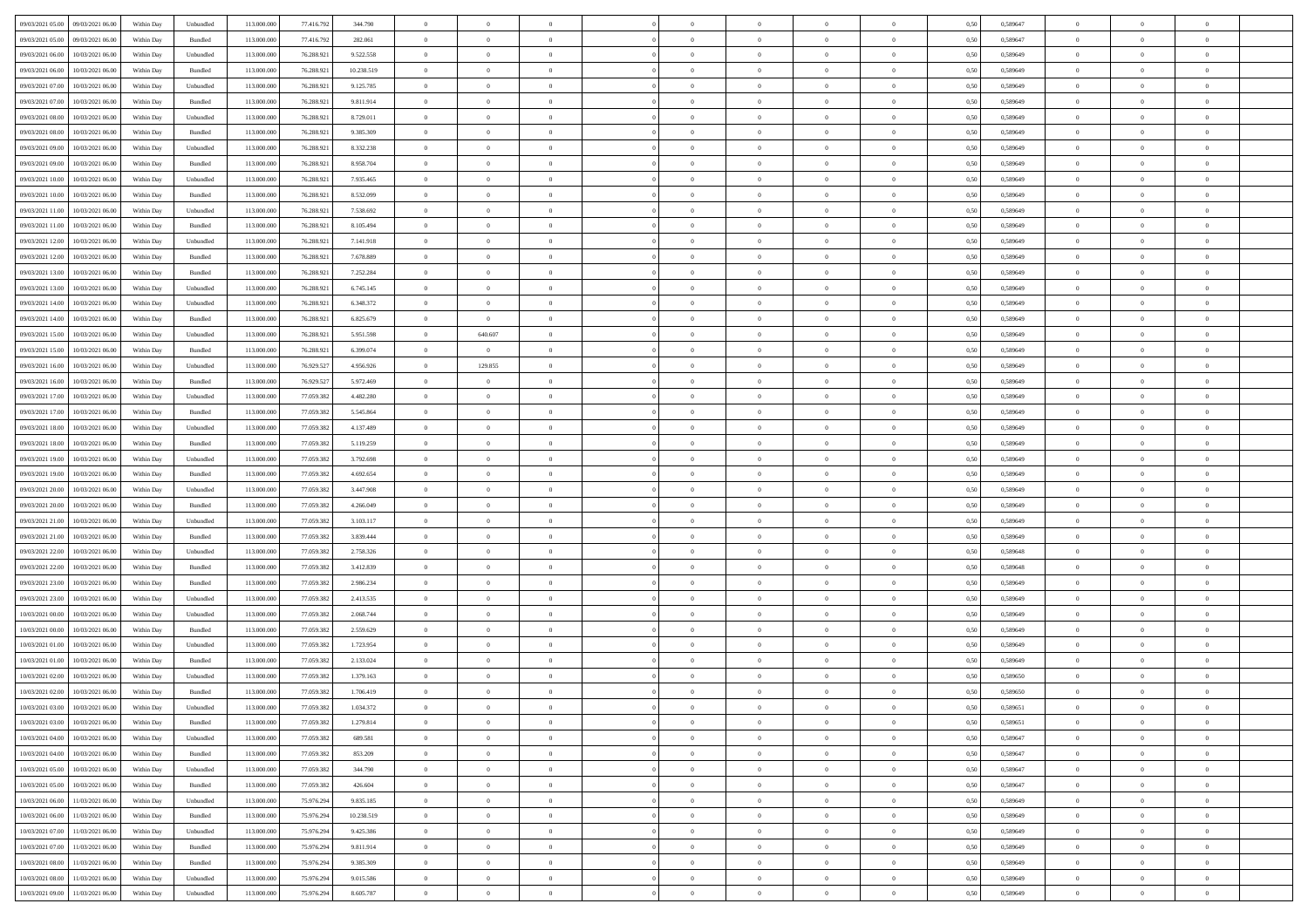|                                      |            |           |             |            |            | $\overline{0}$ | $\overline{0}$ |                | $\overline{0}$ | $\theta$       |                | $\theta$       |      |          | $\theta$       | $\theta$       | $\overline{0}$ |  |
|--------------------------------------|------------|-----------|-------------|------------|------------|----------------|----------------|----------------|----------------|----------------|----------------|----------------|------|----------|----------------|----------------|----------------|--|
| 10/03/2021 09:00 11/03/2021 06:00    | Within Day | Bundled   | 113.000.000 | 75.976.294 | 8.958.704  |                |                |                |                |                |                |                | 0,50 | 0,589649 |                |                |                |  |
| 10/03/2021 10:00<br>11/03/2021 06:00 | Within Day | Unbundled | 113.000.00  | 75.976.29  | 8.195.987  | $\bf{0}$       | $\bf{0}$       | $\bf{0}$       | $\bf{0}$       | $\overline{0}$ | $\overline{0}$ | $\bf{0}$       | 0,50 | 0,589649 | $\,$ 0 $\,$    | $\bf{0}$       | $\overline{0}$ |  |
| 10/03/2021 10:00<br>11/03/2021 06:00 | Within Day | Bundled   | 113,000,000 | 75.976.294 | 8.532.099  | $\overline{0}$ | $\bf{0}$       | $\overline{0}$ | $\bf{0}$       | $\overline{0}$ | $\overline{0}$ | $\bf{0}$       | 0.50 | 0.589649 | $\bf{0}$       | $\overline{0}$ | $\bf{0}$       |  |
| 10/03/2021 11:00<br>11/03/2021 06:00 | Within Day | Unbundled | 113.000.000 | 75.976.294 | 7.786.188  | $\overline{0}$ | $\overline{0}$ | $\overline{0}$ | $\overline{0}$ | $\theta$       | $\overline{0}$ | $\bf{0}$       | 0,50 | 0,589649 | $\,$ 0 $\,$    | $\,$ 0 $\,$    | $\overline{0}$ |  |
|                                      |            |           |             |            |            |                |                |                |                |                |                |                |      |          |                |                |                |  |
| 10/03/2021 11:00<br>11/03/2021 06:00 | Within Day | Bundled   | 113.000.00  | 75.976.29  | 8.105.494  | $\bf{0}$       | $\overline{0}$ | $\bf{0}$       | $\overline{0}$ | $\bf{0}$       | $\overline{0}$ | $\bf{0}$       | 0,50 | 0,589649 | $\,$ 0 $\,$    | $\bf{0}$       | $\overline{0}$ |  |
| 10/03/2021 12:00<br>11/03/2021 06:00 | Within Day | Unbundled | 113,000,000 | 75.976.294 | 7.376.389  | $\overline{0}$ | $\bf{0}$       | $\overline{0}$ | $\bf{0}$       | $\overline{0}$ | $\theta$       | $\bf{0}$       | 0.50 | 0.589649 | $\,$ 0 $\,$    | $\theta$       | $\overline{0}$ |  |
| 10/03/2021 12:00<br>11/03/2021 06:00 | Within Day | Bundled   | 113.000.000 | 75.976.294 | 7.678.889  | $\overline{0}$ | $\overline{0}$ | $\overline{0}$ | $\overline{0}$ | $\overline{0}$ | $\overline{0}$ | $\bf{0}$       | 0,50 | 0,589649 | $\,$ 0 $\,$    | $\theta$       | $\overline{0}$ |  |
|                                      |            |           |             |            |            |                |                |                |                |                |                |                |      |          |                |                |                |  |
| 10/03/2021 13:00<br>11/03/2021 06:00 | Within Day | Unbundled | 113.000.00  | 75.976.29  | 6.966.589  | $\bf{0}$       | $\bf{0}$       | $\bf{0}$       | $\overline{0}$ | $\overline{0}$ | $\overline{0}$ | $\bf{0}$       | 0,50 | 0,589649 | $\,$ 0 $\,$    | $\bf{0}$       | $\overline{0}$ |  |
| 10/03/2021 13:00<br>11/03/2021 06:00 | Within Day | Bundled   | 113,000,000 | 75.976.294 | 7.252.284  | $\overline{0}$ | $\bf{0}$       | $\overline{0}$ | $\bf{0}$       | $\overline{0}$ | $\overline{0}$ | $\bf{0}$       | 0.50 | 0.589649 | $\bf{0}$       | $\overline{0}$ | $\overline{0}$ |  |
| 10/03/2021 14:00<br>11/03/2021 06:00 | Within Day | Unbundled | 113.000.000 | 75.976.294 | 6.556.790  | $\bf{0}$       | $\bf{0}$       | $\overline{0}$ | $\overline{0}$ | $\overline{0}$ | $\overline{0}$ | $\bf{0}$       | 0,50 | 0,589649 | $\,$ 0 $\,$    | $\bf{0}$       | $\overline{0}$ |  |
| 10/03/2021 14:00<br>11/03/2021 06:00 | Within Day | Bundled   | 113.000.00  | 75.976.294 | 6.825.679  | $\bf{0}$       | $\bf{0}$       | $\bf{0}$       | $\bf{0}$       | $\overline{0}$ | $\overline{0}$ | $\bf{0}$       | 0,50 | 0,589649 | $\,$ 0 $\,$    | $\bf{0}$       | $\overline{0}$ |  |
|                                      |            |           | 113,000,000 |            | 6.146.990  |                |                | $\overline{0}$ |                |                | $\overline{0}$ |                |      |          |                | $\,$ 0 $\,$    | $\,$ 0         |  |
| 10/03/2021 15:00<br>11/03/2021 06:00 | Within Day | Unbundled |             | 75.976.294 |            | $\overline{0}$ | $\bf{0}$       |                | $\overline{0}$ | $\overline{0}$ |                | $\bf{0}$       | 0.50 | 0.589649 | $\bf{0}$       |                |                |  |
| 10/03/2021 15:00<br>11/03/2021 06:00 | Within Day | Bundled   | 113.000.000 | 75.976.294 | 6.399.074  | $\overline{0}$ | $\overline{0}$ | $\overline{0}$ | $\theta$       | $\theta$       | $\overline{0}$ | $\bf{0}$       | 0,50 | 0,589649 | $\,$ 0 $\,$    | $\,$ 0 $\,$    | $\overline{0}$ |  |
| 10/03/2021 16:00<br>11/03/2021 06:00 | Within Day | Unbundled | 113.000.00  | 75.976.294 | 5.737.191  | $\bf{0}$       | $\overline{0}$ | $\bf{0}$       | $\bf{0}$       | $\bf{0}$       | $\overline{0}$ | $\bf{0}$       | 0,50 | 0,589649 | $\,$ 0 $\,$    | $\bf{0}$       | $\overline{0}$ |  |
| 10/03/2021 16:00<br>11/03/2021 06:00 | Within Day | Bundled   | 113,000,000 | 75.976.294 | 5.972.469  | $\overline{0}$ | $\bf{0}$       | $\overline{0}$ | $\bf{0}$       | $\overline{0}$ | $\theta$       | $\bf{0}$       | 0.50 | 0.589649 | $\,$ 0 $\,$    | $\theta$       | $\overline{0}$ |  |
| 10/03/2021 17:00<br>11/03/2021 06:00 | Within Day | Unbundled | 113.000.000 | 75.976.294 | 5.327.392  | $\overline{0}$ | $\overline{0}$ | $\overline{0}$ | $\overline{0}$ | $\overline{0}$ | $\overline{0}$ | $\bf{0}$       | 0,50 | 0,589649 | $\theta$       | $\theta$       | $\overline{0}$ |  |
|                                      |            |           |             |            |            |                |                |                |                |                |                |                |      |          |                |                |                |  |
| 10/03/2021 17:00<br>11/03/2021 06:00 | Within Day | Bundled   | 113.000.00  | 75.976.29  | 5.545.864  | $\bf{0}$       | $\bf{0}$       | $\bf{0}$       | $\overline{0}$ | $\overline{0}$ | $\overline{0}$ | $\bf{0}$       | 0,50 | 0,589649 | $\,$ 0 $\,$    | $\bf{0}$       | $\overline{0}$ |  |
| 10/03/2021 18:00<br>11/03/2021 06:00 | Within Day | Bundled   | 113,000,000 | 75.976.294 | 5.119.259  | $\overline{0}$ | $\bf{0}$       | $\overline{0}$ | $\bf{0}$       | $\bf{0}$       | $\overline{0}$ | $\bf{0}$       | 0.50 | 0.589649 | $\bf{0}$       | $\overline{0}$ | $\bf{0}$       |  |
| 10/03/2021 18:00<br>11/03/2021 06:00 | Within Day | Unbundled | 113.000.000 | 75.976.294 | 4.917.592  | $\bf{0}$       | $\bf{0}$       | $\overline{0}$ | $\overline{0}$ | $\overline{0}$ | $\overline{0}$ | $\bf{0}$       | 0,50 | 0,589649 | $\,$ 0 $\,$    | $\bf{0}$       | $\overline{0}$ |  |
| 10/03/2021 19:00<br>11/03/2021 06:00 | Within Day | Unbundled | 113.000.00  | 75.976.29  | 4.507.793  | $\bf{0}$       | $\bf{0}$       | $\bf{0}$       | $\bf{0}$       | $\overline{0}$ | $\overline{0}$ | $\bf{0}$       | 0,50 | 0,589649 | $\,$ 0 $\,$    | $\bf{0}$       | $\overline{0}$ |  |
|                                      |            | Bundled   | 113,000,000 |            | 4.692.654  |                |                | $\overline{0}$ |                |                | $\overline{0}$ |                |      |          |                |                | $\,$ 0         |  |
| 10/03/2021 19:00<br>11/03/2021 06:00 | Within Day |           |             | 75.976.294 |            | $\overline{0}$ | $\bf{0}$       |                | $\overline{0}$ | $\bf{0}$       |                | $\bf{0}$       | 0.50 | 0.589649 | $\bf{0}$       | $\overline{0}$ |                |  |
| 10/03/2021 20:00<br>11/03/2021 06:00 | Within Day | Unbundled | 113.000.000 | 75.976.294 | 4.097.993  | $\overline{0}$ | $\overline{0}$ | $\overline{0}$ | $\overline{0}$ | $\theta$       | $\overline{0}$ | $\bf{0}$       | 0,50 | 0,589649 | $\theta$       | $\theta$       | $\overline{0}$ |  |
| 10/03/2021 20:00<br>11/03/2021 06:00 | Within Day | Bundled   | 113.000.00  | 75.976.29  | 4.266.049  | $\bf{0}$       | $\bf{0}$       | $\bf{0}$       | $\bf{0}$       | $\overline{0}$ | $\overline{0}$ | $\bf{0}$       | 0,50 | 0,589649 | $\,$ 0 $\,$    | $\bf{0}$       | $\overline{0}$ |  |
| 10/03/2021 21:00<br>11/03/2021 06:00 | Within Day | Unbundled | 113,000,000 | 75.976.294 | 3.688.194  | $\overline{0}$ | $\bf{0}$       | $\overline{0}$ | $\bf{0}$       | $\overline{0}$ | $\theta$       | $\bf{0}$       | 0.50 | 0.589649 | $\,$ 0 $\,$    | $\overline{0}$ | $\overline{0}$ |  |
| 10/03/2021 21:00<br>11/03/2021 06:00 | Within Day | Bundled   | 113.000.000 | 75.976.294 | 3.839.444  | $\overline{0}$ | $\overline{0}$ | $\overline{0}$ | $\overline{0}$ | $\overline{0}$ | $\overline{0}$ | $\bf{0}$       | 0,50 | 0,589649 | $\,$ 0 $\,$    | $\theta$       | $\overline{0}$ |  |
|                                      |            |           |             |            |            |                |                |                |                |                |                |                |      |          |                |                |                |  |
| 10/03/2021 22:00<br>11/03/2021 06:00 | Within Day | Unbundled | 113.000.00  | 75.976.29  | 3.278.395  | $\bf{0}$       | $\overline{0}$ | $\bf{0}$       | $\overline{0}$ | $\overline{0}$ | $\overline{0}$ | $\bf{0}$       | 0,50 | 0,589648 | $\,$ 0 $\,$    | $\bf{0}$       | $\overline{0}$ |  |
| 10/03/2021 22:00<br>11/03/2021 06:00 | Within Day | Bundled   | 113,000,000 | 75.976.294 | 3.412.839  | $\overline{0}$ | $\bf{0}$       | $\overline{0}$ | $\bf{0}$       | $\overline{0}$ | $\overline{0}$ | $\bf{0}$       | 0.50 | 0.589648 | $\bf{0}$       | $\overline{0}$ | $\overline{0}$ |  |
| 10/03/2021 23:00<br>11/03/2021 06:00 | Within Day | Unbundled | 113.000.000 | 75.976.294 | 2.868.595  | $\overline{0}$ | $\bf{0}$       | $\overline{0}$ | $\overline{0}$ | $\overline{0}$ | $\overline{0}$ | $\bf{0}$       | 0,50 | 0,589649 | $\theta$       | $\bf{0}$       | $\overline{0}$ |  |
| 10/03/2021 23:00<br>11/03/2021 06:00 | Within Day | Bundled   | 113.000.00  | 75.976.29  | 2.986.234  | $\bf{0}$       | $\bf{0}$       | $\bf{0}$       | $\bf{0}$       | $\overline{0}$ | $\overline{0}$ | $\bf{0}$       | 0,50 | 0,589649 | $\,$ 0 $\,$    | $\bf{0}$       | $\overline{0}$ |  |
| 11/03/2021 00:00<br>11/03/2021 06:00 | Within Day | Unbundled | 113,000,000 | 75.976.294 | 2.458.796  | $\overline{0}$ | $\bf{0}$       | $\overline{0}$ | $\overline{0}$ | $\bf{0}$       | $\overline{0}$ | $\bf{0}$       | 0.50 | 0.589649 | $\bf{0}$       | $\,$ 0 $\,$    | $\,$ 0         |  |
|                                      |            |           |             |            |            |                |                |                |                |                |                |                |      |          |                |                |                |  |
| 11/03/2021 00:00<br>11/03/2021 06:00 | Within Day | Bundled   | 113.000.000 | 75.976.294 | 2.559.629  | $\overline{0}$ | $\overline{0}$ | $\overline{0}$ | $\overline{0}$ | $\overline{0}$ | $\overline{0}$ | $\bf{0}$       | 0.50 | 0.589649 | $\theta$       | $\theta$       | $\overline{0}$ |  |
| 11/03/2021 01:00<br>11/03/2021 06:00 | Within Day | Unbundled | 113.000.00  | 75.976.29  | 2.048.996  | $\bf{0}$       | $\bf{0}$       | $\bf{0}$       | $\bf{0}$       | $\overline{0}$ | $\overline{0}$ | $\bf{0}$       | 0,50 | 0,589649 | $\,$ 0 $\,$    | $\bf{0}$       | $\overline{0}$ |  |
| 11/03/2021 01:00<br>11/03/2021 06:00 | Within Day | Bundled   | 113,000,000 | 75.976.294 | 2.133.024  | $\overline{0}$ | $\bf{0}$       | $\overline{0}$ | $\bf{0}$       | $\overline{0}$ | $\overline{0}$ | $\bf{0}$       | 0.50 | 0.589649 | $\,$ 0 $\,$    | $\bf{0}$       | $\overline{0}$ |  |
| 11/03/2021 02:00<br>11/03/2021 06:00 | Within Dav | Unbundled | 113.000.000 | 75.976.294 | 1.639.197  | $\overline{0}$ | $\overline{0}$ | $\overline{0}$ | $\overline{0}$ | $\overline{0}$ | $\overline{0}$ | $\bf{0}$       | 0.50 | 0.589650 | $\theta$       | $\theta$       | $\overline{0}$ |  |
| 11/03/2021 02:00<br>11/03/2021 06:00 | Within Day | Bundled   | 113.000.00  | 75.976.29  | 1.706.419  | $\bf{0}$       | $\bf{0}$       | $\bf{0}$       | $\bf{0}$       | $\overline{0}$ | $\overline{0}$ | $\bf{0}$       | 0,50 | 0,589650 | $\,$ 0 $\,$    | $\bf{0}$       | $\overline{0}$ |  |
|                                      |            |           |             |            |            |                |                |                |                |                |                |                |      |          |                |                |                |  |
| 11/03/2021 03:00<br>11/03/2021 06:00 | Within Day | Unbundled | 113,000,000 | 75.976.294 | 1.229.398  | $\overline{0}$ | $\bf{0}$       | $\overline{0}$ | $\bf{0}$       | $\overline{0}$ | $\overline{0}$ | $\bf{0}$       | 0.50 | 0.589651 | $\bf{0}$       | $\overline{0}$ | $\bf{0}$       |  |
| 11/03/2021 03:00<br>11/03/2021 06:00 | Within Day | Bundled   | 113.000.000 | 75.976.294 | 1.279.814  | $\overline{0}$ | $\overline{0}$ | $\overline{0}$ | $\overline{0}$ | $\overline{0}$ | $\overline{0}$ | $\bf{0}$       | 0.50 | 0.589651 | $\theta$       | $\theta$       | $\overline{0}$ |  |
| 11/03/2021 04:00<br>11/03/2021 06:00 | Within Day | Bundled   | 113.000.00  | 75.976.29  | 853.209    | $\bf{0}$       | $\bf{0}$       | $\bf{0}$       | $\bf{0}$       | $\overline{0}$ | $\overline{0}$ | $\bf{0}$       | 0,50 | 0,589647 | $\,$ 0 $\,$    | $\bf{0}$       | $\overline{0}$ |  |
| 11/03/2021 04:00<br>11/03/2021 06:00 | Within Day | Unbundled | 113,000,000 | 75.976.294 | 819.598    | $\overline{0}$ | $\bf{0}$       | $\overline{0}$ | $\overline{0}$ | $\bf{0}$       | $\overline{0}$ | $\bf{0}$       | 0.50 | 0.589647 | $\bf{0}$       | $\,$ 0 $\,$    | $\,$ 0         |  |
| 11/03/2021 05:00<br>11/03/2021 06:00 | Within Day | Unbundled | 113.000.000 | 75.976.294 | 409,799    | $\overline{0}$ | $\overline{0}$ | $\overline{0}$ | $\overline{0}$ | $\overline{0}$ | $\overline{0}$ | $\bf{0}$       | 0.50 | 0.589647 | $\theta$       | $\theta$       | $\overline{0}$ |  |
|                                      |            |           |             |            |            |                |                |                |                |                |                |                |      |          |                |                |                |  |
| 11/03/2021 05:00<br>11/03/2021 06:00 | Within Day | Bundled   | 113.000.00  | 75.976.294 | 426.604    | $\bf{0}$       | $\bf{0}$       | $\bf{0}$       | $\bf{0}$       | $\overline{0}$ | $\overline{0}$ | $\bf{0}$       | 0,50 | 0,589647 | $\,$ 0 $\,$    | $\bf{0}$       | $\overline{0}$ |  |
| 11/03/2021 06:00<br>12/03/2021 06:00 | Within Day | Unbundled | 113,000,000 | 75.976.294 | 9.835.185  | $\overline{0}$ | $\overline{0}$ | $\overline{0}$ | $\bf{0}$       | $\overline{0}$ | $\overline{0}$ | $\bf{0}$       | 0.50 | 0.589649 | $\bf{0}$       | $\theta$       | $\overline{0}$ |  |
| 11/03/2021 06:00<br>12/03/2021 06:00 | Within Day | Bundled   | 113.000.000 | 75.976.294 | 10.238.519 | $\overline{0}$ | $\overline{0}$ | $\overline{0}$ | $\overline{0}$ | $\theta$       | $\overline{0}$ | $\overline{0}$ | 0.5( | 0.589649 | $\theta$       | $\theta$       | $\overline{0}$ |  |
| 11/03/2021 07:00<br>12/03/2021 06:00 | Within Day | Unbundled | 113.000.000 | 75.976.294 | 9.425.386  | $\bf{0}$       | $\bf{0}$       | $\bf{0}$       | $\bf{0}$       | $\bf{0}$       | $\overline{0}$ | $\bf{0}$       | 0,50 | 0,589649 | $\,$ 0 $\,$    | $\overline{0}$ | $\overline{0}$ |  |
| 11/03/2021 07:00 12/03/2021 06:00    | Within Day | Bundled   | 113.000.000 | 75.976.294 | 9.811.914  | $\bf{0}$       | $\theta$       |                | $\Omega$       | $\Omega$       |                |                | 0,50 | 0.589649 | $\bf{0}$       | $\bf{0}$       |                |  |
|                                      |            |           |             |            |            |                |                |                |                |                |                |                |      |          |                |                |                |  |
| 11/03/2021 08:00 12/03/2021 06:00    | Within Day | Unbundled | 113.000.000 | 75.976.294 | 9.015.586  | $\overline{0}$ | $\overline{0}$ | $\Omega$       | $\theta$       | $\overline{0}$ | $\overline{0}$ | $\bf{0}$       | 0,50 | 0,589649 | $\theta$       | $\overline{0}$ | $\overline{0}$ |  |
| 11/03/2021 08:00<br>12/03/2021 06:00 | Within Day | Bundled   | 113.000.00  | 75.976.294 | 9.385.309  | $\overline{0}$ | $\bf{0}$       | $\overline{0}$ | $\overline{0}$ | $\bf{0}$       | $\overline{0}$ | $\bf{0}$       | 0,50 | 0,589649 | $\bf{0}$       | $\overline{0}$ | $\bf{0}$       |  |
| 11/03/2021 09:00 12/03/2021 06:00    | Within Day | Unbundled | 113,000,000 | 75.976.294 | 8.605.787  | $\overline{0}$ | $\bf{0}$       | $\overline{0}$ | $\overline{0}$ | $\mathbf{0}$   | $\overline{0}$ | $\,$ 0 $\,$    | 0.50 | 0.589649 | $\overline{0}$ | $\bf{0}$       | $\overline{0}$ |  |
| 11/03/2021 09:00 12/03/2021 06:00    | Within Dav | Bundled   | 113.000.000 | 75.976.294 | 8.958.704  | $\overline{0}$ | $\overline{0}$ | $\overline{0}$ | $\overline{0}$ | $\overline{0}$ | $\overline{0}$ | $\bf{0}$       | 0,50 | 0.589649 | $\overline{0}$ | $\theta$       | $\overline{0}$ |  |
|                                      |            |           |             |            |            |                |                |                |                |                |                |                |      |          |                |                |                |  |
| 11/03/2021 10:00<br>12/03/2021 06:00 | Within Day | Unbundled | 113.000.000 | 75.976.294 | 8.195.987  | $\overline{0}$ | $\bf{0}$       | $\overline{0}$ | $\overline{0}$ | $\bf{0}$       | $\overline{0}$ | $\bf{0}$       | 0,50 | 0,589649 | $\bf{0}$       | $\overline{0}$ | $\overline{0}$ |  |
| 11/03/2021 10:00<br>12/03/2021 06:00 | Within Day | Bundled   | 113,000,000 | 75.976.294 | 8.532.099  | $\overline{0}$ | $\bf{0}$       | $\overline{0}$ | $\overline{0}$ | $\bf{0}$       | $\overline{0}$ | $\bf{0}$       | 0.50 | 0.589649 | $\,$ 0 $\,$    | $\overline{0}$ | $\,$ 0         |  |
| 11/03/2021 11:00<br>12/03/2021 06:00 | Within Dav | Unbundled | 113.000.000 | 75.976.294 | 7.786.188  | $\overline{0}$ | $\overline{0}$ | $\overline{0}$ | $\overline{0}$ | $\overline{0}$ | $\overline{0}$ | $\bf{0}$       | 0,50 | 0.589649 | $\overline{0}$ | $\theta$       | $\overline{0}$ |  |
| 11/03/2021 11:00<br>12/03/2021 06:00 | Within Day | Bundled   | 113.000.00  | 75.976.294 | 8.105.494  | $\overline{0}$ | $\overline{0}$ | $\overline{0}$ | $\overline{0}$ | $\overline{0}$ | $\overline{0}$ | $\bf{0}$       | 0,50 | 0,589649 | $\bf{0}$       | $\overline{0}$ | $\overline{0}$ |  |
| 11/03/2021 12:00 12/03/2021 06:00    | Within Day | Unbundled | 113,000,000 | 75.976.294 | 7.376.389  | $\overline{0}$ | $\overline{0}$ | $\overline{0}$ | $\overline{0}$ | $\overline{0}$ | $\overline{0}$ | $\bf{0}$       | 0.50 | 0.589649 | $\mathbf{0}$   | $\bf{0}$       | $\,$ 0         |  |
|                                      |            |           |             |            |            |                |                |                |                |                |                |                |      |          |                |                |                |  |
| 11/03/2021 12:00 12/03/2021 06:00    | Within Dav | Bundled   | 113.000.000 | 75.976.294 | 7.678.889  | $\overline{0}$ | $\overline{0}$ | $\overline{0}$ | $\overline{0}$ | $\overline{0}$ | $\overline{0}$ | $\bf{0}$       | 0,50 | 0.589649 | $\overline{0}$ | $\theta$       | $\overline{0}$ |  |
| 11/03/2021 13:00<br>12/03/2021 06:00 | Within Day | Unbundled | 113.000.00  | 75.976.294 | 6.966.589  | $\overline{0}$ | $\bf{0}$       | $\overline{0}$ | $\bf{0}$       | $\overline{0}$ | $\overline{0}$ | $\bf{0}$       | 0,50 | 0,589649 | $\bf{0}$       | $\,$ 0 $\,$    | $\bf{0}$       |  |
| 11/03/2021 13:00 12/03/2021 06:00    | Within Day | Bundled   | 113.000.000 | 75.976.294 | 7.252.284  | $\,$ 0 $\,$    | $\bf{0}$       | $\overline{0}$ | $\overline{0}$ | $\,$ 0 $\,$    | $\overline{0}$ | $\bf{0}$       | 0,50 | 0,589649 | $\overline{0}$ | $\,$ 0 $\,$    | $\,$ 0 $\,$    |  |
|                                      |            |           |             |            |            |                |                |                |                |                |                |                |      |          |                |                |                |  |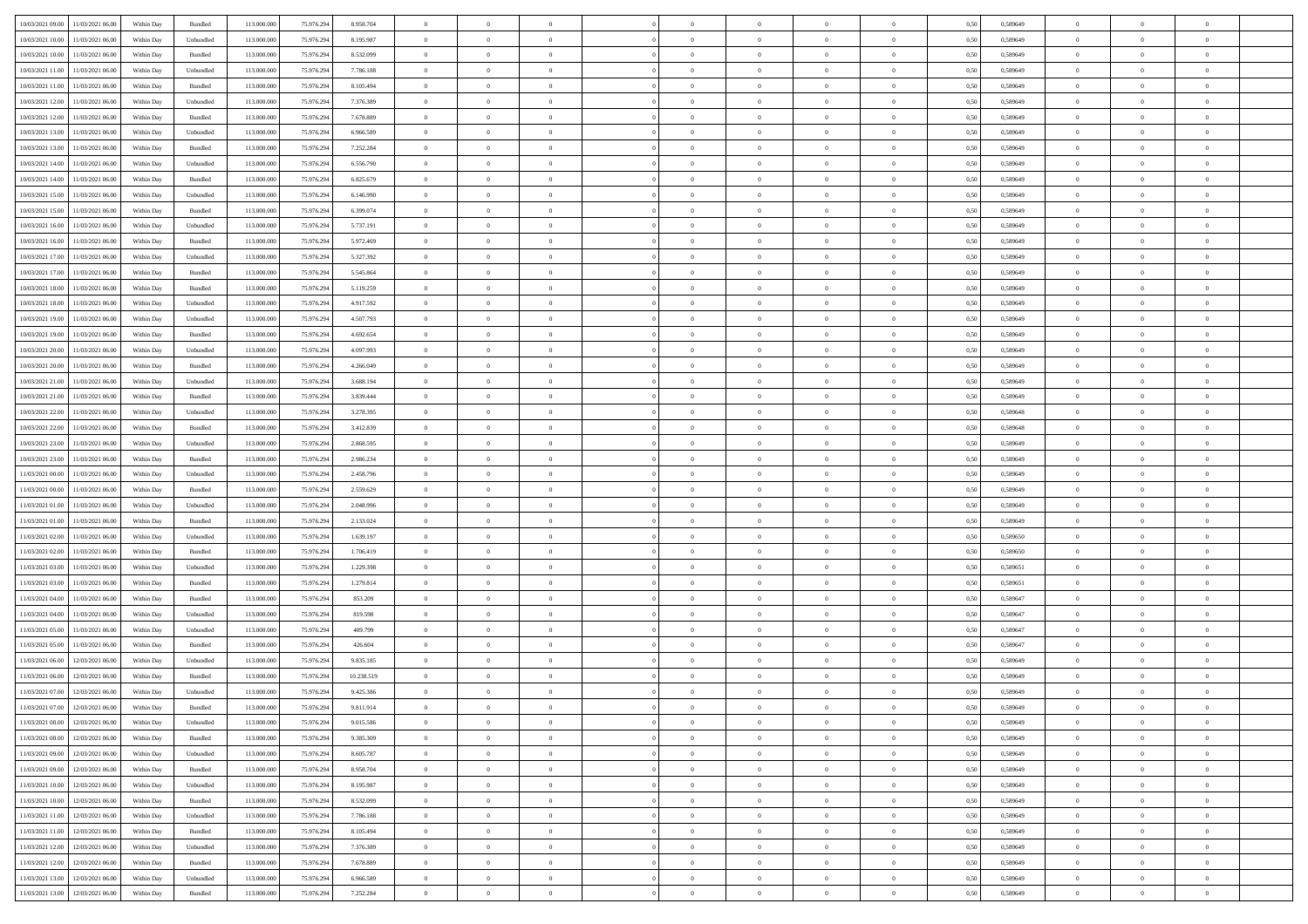| 11/03/2021 14:00 12/03/2021 06:00              | Within Day | Bundled   | 113.000.000 | 75.976.294 | 6.825.679  | $\overline{0}$ | $\overline{0}$ |                | $\overline{0}$ | $\theta$       |                | $\theta$       | 0,50 | 0,589649 | $\theta$       | $\theta$       | $\overline{0}$ |  |
|------------------------------------------------|------------|-----------|-------------|------------|------------|----------------|----------------|----------------|----------------|----------------|----------------|----------------|------|----------|----------------|----------------|----------------|--|
|                                                |            |           |             |            |            |                |                |                |                |                |                |                |      |          |                |                |                |  |
| 11/03/2021 14:00<br>12/03/2021 06:00           | Within Day | Unbundled | 113.000.00  | 75.976.29  | 6.556.790  | $\bf{0}$       | $\bf{0}$       | $\bf{0}$       | $\bf{0}$       | $\overline{0}$ | $\overline{0}$ | $\bf{0}$       | 0,50 | 0,589649 | $\,$ 0 $\,$    | $\bf{0}$       | $\overline{0}$ |  |
| 11/03/2021 15:00<br>12/03/2021 06:00           | Within Day | Unbundled | 113,000,000 | 75.976.294 | 6.146.990  | $\overline{0}$ | $\bf{0}$       | $\overline{0}$ | $\bf{0}$       | $\overline{0}$ | $\overline{0}$ | $\bf{0}$       | 0.50 | 0.589649 | $\bf{0}$       | $\overline{0}$ | $\bf{0}$       |  |
| 11/03/2021 15:00<br>12/03/2021 06:00           | Within Day | Bundled   | 113.000.000 | 75.976.294 | 6.399.074  | $\overline{0}$ | $\overline{0}$ | $\overline{0}$ | $\overline{0}$ | $\theta$       | $\overline{0}$ | $\bf{0}$       | 0,50 | 0,589649 | $\,$ 0 $\,$    | $\,$ 0 $\,$    | $\overline{0}$ |  |
| 11/03/2021 16:00<br>12/03/2021 06:00           | Within Day | Unbundled | 113.000.00  | 75.976.29  | 5.737.191  | $\bf{0}$       | 391.199        | $\bf{0}$       | $\overline{0}$ | $\bf{0}$       | $\overline{0}$ | $\bf{0}$       | 0,50 | 0,589649 | $\,$ 0 $\,$    | $\bf{0}$       | $\overline{0}$ |  |
| 11/03/2021 16:00<br>12/03/2021 06:00           | Within Day | Bundled   | 113,000,000 | 75.976.294 | 5.972.469  | $\overline{0}$ | $\overline{0}$ | $\overline{0}$ | $\bf{0}$       | $\overline{0}$ | $\theta$       | $\bf{0}$       | 0.50 | 0.589649 | $\,$ 0 $\,$    | $\theta$       | $\overline{0}$ |  |
| 11/03/2021 17:00<br>12/03/2021 06:00           |            |           | 113.000.000 |            |            |                | $\overline{0}$ | $\overline{0}$ | $\overline{0}$ | $\overline{0}$ | $\overline{0}$ |                |      |          | $\,$ 0 $\,$    | $\theta$       | $\overline{0}$ |  |
|                                                | Within Day | Unbundled |             | 76.367.493 | 4.964.135  | $\bf{0}$       |                |                |                |                |                | $\bf{0}$       | 0,50 | 0,589649 |                |                |                |  |
| 11/03/2021 17:00<br>12/03/2021 06:00           | Within Day | Bundled   | 113.000.00  | 76.367.49  | 5.545.864  | $\bf{0}$       | $\bf{0}$       | $\bf{0}$       | $\bf{0}$       | $\overline{0}$ | $\overline{0}$ | $\bf{0}$       | 0,50 | 0,589649 | $\,$ 0 $\,$    | $\bf{0}$       | $\overline{0}$ |  |
| 11/03/2021 18:00<br>12/03/2021 06:00           | Within Day | Unbundled | 113,000,000 | 76.367.493 | 4.582.278  | $\overline{0}$ | $\bf{0}$       | $\overline{0}$ | $\bf{0}$       | $\overline{0}$ | $\overline{0}$ | $\bf{0}$       | 0.50 | 0.589649 | $\bf{0}$       | $\overline{0}$ | $\overline{0}$ |  |
| 11/03/2021 18:00<br>12/03/2021 06:00           | Within Day | Bundled   | 113.000.000 | 76.367.493 | 5.119.259  | $\bf{0}$       | $\bf{0}$       | $\overline{0}$ | $\overline{0}$ | $\overline{0}$ | $\overline{0}$ | $\bf{0}$       | 0,50 | 0,589649 | $\,$ 0 $\,$    | $\bf{0}$       | $\overline{0}$ |  |
| 11/03/2021 19:00<br>12/03/2021 06:00           | Within Day | Unbundled | 113.000.00  | 76.367.49  | 4.200.422  | $\bf{0}$       | $\bf{0}$       | $\bf{0}$       | $\bf{0}$       | $\overline{0}$ | $\overline{0}$ | $\bf{0}$       | 0,50 | 0,589649 | $\,$ 0 $\,$    | $\bf{0}$       | $\overline{0}$ |  |
| 11/03/2021 19:00<br>12/03/2021 06:00           | Within Day | Bundled   | 113,000,000 | 76.367.493 | 4.692.654  | $\overline{0}$ | $\bf{0}$       | $\overline{0}$ | $\overline{0}$ | $\overline{0}$ | $\overline{0}$ | $\bf{0}$       | 0.50 | 0.589649 | $\bf{0}$       | $\,$ 0 $\,$    | $\,$ 0         |  |
| 11/03/2021 20:00<br>12/03/2021 06:00           | Within Day | Unbundled | 113.000.000 | 76.367.493 | 3.818.565  | $\overline{0}$ | $\bf{0}$       | $\overline{0}$ | $\theta$       | $\theta$       | $\overline{0}$ | $\bf{0}$       | 0,50 | 0,589649 | $\,$ 0 $\,$    | $\,$ 0 $\,$    | $\overline{0}$ |  |
|                                                |            |           |             |            |            |                | $\bf{0}$       |                |                |                | $\overline{0}$ |                |      |          | $\,$ 0 $\,$    | $\bf{0}$       | $\overline{0}$ |  |
| 11/03/2021 20:00<br>12/03/2021 06:00           | Within Day | Bundled   | 113.000.00  | 76.367.49  | 4.266.049  | $\bf{0}$       |                | $\bf{0}$       | $\bf{0}$       | $\bf{0}$       |                | $\bf{0}$       | 0,50 | 0,589649 |                |                |                |  |
| 11/03/2021 21:00<br>12/03/2021 06:00           | Within Day | Unbundled | 113,000,000 | 76.367.493 | 3.436.709  | $\overline{0}$ | $\bf{0}$       | $\overline{0}$ | $\bf{0}$       | $\overline{0}$ | $\theta$       | $\bf{0}$       | 0.50 | 0.589649 | $\,$ 0 $\,$    | $\theta$       | $\overline{0}$ |  |
| 11/03/2021 21:00<br>12/03/2021 06:00           | Within Day | Bundled   | 113.000.000 | 76.367.493 | 3.839.444  | $\overline{0}$ | $\overline{0}$ | $\overline{0}$ | $\overline{0}$ | $\overline{0}$ | $\overline{0}$ | $\bf{0}$       | 0,50 | 0,589649 | $\theta$       | $\theta$       | $\overline{0}$ |  |
| 11/03/2021 22:00<br>12/03/2021 06:00           | Within Day | Unbundled | 113.000.00  | 76.367.49  | 6.467.692  | $\bf{0}$       | $\bf{0}$       | $\bf{0}$       | $\overline{0}$ | $\overline{0}$ | $\overline{0}$ | $\bf{0}$       | 0,50 | 0,589648 | $\,$ 0 $\,$    | $\bf{0}$       | $\overline{0}$ |  |
| 11/03/2021 23:00<br>12/03/2021 06:00           | Within Day | Unbundled | 113,000,00  | 76.367.49  | 5.659.230  | $\overline{0}$ | $\bf{0}$       | $\overline{0}$ | $\bf{0}$       | $\bf{0}$       | $\overline{0}$ | $\bf{0}$       | 0.50 | 0.589649 | $\bf{0}$       | $\overline{0}$ | $\bf{0}$       |  |
| 12/03/2021 00:00<br>12/03/2021 06:00           | Within Day | Unbundled | 113.000.000 | 76.367.493 | 4.850.769  | $\bf{0}$       | $\bf{0}$       | $\overline{0}$ | $\overline{0}$ | $\overline{0}$ | $\overline{0}$ | $\bf{0}$       | 0,50 | 0,589649 | $\,$ 0 $\,$    | $\bf{0}$       | $\overline{0}$ |  |
| 12/03/2021 01:00<br>12/03/2021 06:00           | Within Day | Unbundled | 113.000.00  | 76.367.49  | 4.042.307  | $\bf{0}$       | $\bf{0}$       | $\bf{0}$       | $\bf{0}$       | $\overline{0}$ | $\overline{0}$ | $\bf{0}$       | 0,50 | 0,589649 | $\,$ 0 $\,$    | $\bf{0}$       | $\overline{0}$ |  |
| 12/03/2021 02:00<br>12/03/2021 06:00           | Within Day | Unbundled | 113,000,000 | 76.367.493 | 3.233.846  | $\overline{0}$ | $\bf{0}$       | $\overline{0}$ | $\overline{0}$ | $\bf{0}$       | $\overline{0}$ | $\bf{0}$       | 0.50 | 0.589650 | $\bf{0}$       | $\overline{0}$ | $\,$ 0         |  |
|                                                |            |           |             |            |            |                |                |                |                |                |                |                |      |          |                |                |                |  |
| 12/03/2021 03:00<br>12/03/2021 06:00           | Within Day | Unbundled | 113.000.000 | 76.367.493 | 2.425.384  | $\overline{0}$ | $\overline{0}$ | $\overline{0}$ | $\overline{0}$ | $\theta$       | $\overline{0}$ | $\bf{0}$       | 0,50 | 0,589651 | $\theta$       | $\theta$       | $\overline{0}$ |  |
| 12/03/2021 04:00<br>12/03/2021 06:00           | Within Day | Unbundled | 113.000.00  | 76.367.49  | 1.616.923  | $\bf{0}$       | $\bf{0}$       | $\bf{0}$       | $\bf{0}$       | $\overline{0}$ | $\overline{0}$ | $\bf{0}$       | 0,50 | 0,589647 | $\,$ 0 $\,$    | $\bf{0}$       | $\overline{0}$ |  |
| 12/03/2021 05:00<br>12/03/2021 06:00           | Within Day | Unbundled | 113,000,000 | 76.367.493 | 808.461    | $\overline{0}$ | $\bf{0}$       | $\overline{0}$ | $\bf{0}$       | $\overline{0}$ | $\theta$       | $\bf{0}$       | 0.50 | 0.589647 | $\,$ 0 $\,$    | $\overline{0}$ | $\overline{0}$ |  |
| 12/03/2021 06:00<br>13/03/2021 06:00           | Within Day | Bundled   | 113.000.000 | 85.811.479 | 10.238.519 | $\overline{0}$ | $\overline{0}$ | $\overline{0}$ | $\overline{0}$ | $\overline{0}$ | $\overline{0}$ | $\bf{0}$       | 0,50 | 0,589649 | $\,$ 0 $\,$    | $\theta$       | $\overline{0}$ |  |
| 12/03/2021 07:00<br>13/03/2021 06:00           | Within Day | Bundled   | 113.000.00  | 85.811.479 | 9.811.914  | $\bf{0}$       | $\overline{0}$ | $\bf{0}$       | $\overline{0}$ | $\overline{0}$ | $\overline{0}$ | $\bf{0}$       | 0,50 | 0,589649 | $\,$ 0 $\,$    | $\bf{0}$       | $\overline{0}$ |  |
| 12/03/2021 08:00<br>13/03/2021 06:00           | Within Day | Bundled   | 113,000,000 | 85.811.479 | 9.385.309  | $\overline{0}$ | $\bf{0}$       | $\overline{0}$ | $\bf{0}$       | $\overline{0}$ | $\overline{0}$ | $\bf{0}$       | 0.50 | 0.589649 | $\bf{0}$       | $\overline{0}$ | $\overline{0}$ |  |
| 12/03/2021 09:00<br>13/03/2021 06:00           | Within Day | Bundled   | 113.000.000 | 85.811.479 | 8.958.704  | $\overline{0}$ | $\bf{0}$       | $\overline{0}$ | $\overline{0}$ | $\overline{0}$ | $\overline{0}$ | $\bf{0}$       | 0,50 | 0,589649 | $\,$ 0 $\,$    | $\bf{0}$       | $\overline{0}$ |  |
|                                                |            |           |             |            |            |                |                |                |                |                |                |                |      |          |                |                |                |  |
| 12/03/2021 10:00<br>13/03/2021 06:00           | Within Day | Bundled   | 113.000.00  | 85.811.479 | 8.532.099  | $\bf{0}$       | $\bf{0}$       | $\bf{0}$       | $\bf{0}$       | $\overline{0}$ | $\bf{0}$       | $\bf{0}$       | 0,50 | 0,589649 | $\,$ 0 $\,$    | $\bf{0}$       | $\overline{0}$ |  |
| 12/03/2021 11:00<br>13/03/2021 06:00           | Within Day | Bundled   | 113,000,000 | 85.811.479 | 8.105.494  | $\overline{0}$ | $\bf{0}$       | $\overline{0}$ | $\overline{0}$ | $\bf{0}$       | $\overline{0}$ | $\bf{0}$       | 0.50 | 0.589649 | $\bf{0}$       | $\,$ 0 $\,$    | $\,$ 0         |  |
| 12/03/2021 12:00<br>13/03/2021 06:00           | Within Day | Bundled   | 113.000.000 | 85.811.479 | 7.678.889  | $\overline{0}$ | $\overline{0}$ | $\overline{0}$ | $\overline{0}$ | $\overline{0}$ | $\overline{0}$ | $\bf{0}$       | 0.50 | 0.589649 | $\theta$       | $\theta$       | $\overline{0}$ |  |
| 12/03/2021 13:00<br>13/03/2021 06:00           | Within Day | Bundled   | 113.000.00  | 85.811.479 | 7.252.284  | $\bf{0}$       | $\bf{0}$       | $\bf{0}$       | $\bf{0}$       | $\overline{0}$ | $\overline{0}$ | $\bf{0}$       | 0,50 | 0,589649 | $\,$ 0 $\,$    | $\bf{0}$       | $\overline{0}$ |  |
| 12/03/2021 14:00<br>13/03/2021 06:00           | Within Day | Bundled   | 113,000,000 | 85.811.479 | 6.825.679  | $\overline{0}$ | $\bf{0}$       | $\overline{0}$ | $\bf{0}$       | $\overline{0}$ | $\overline{0}$ | $\bf{0}$       | 0.50 | 0.589649 | $\,$ 0 $\,$    | $\bf{0}$       | $\overline{0}$ |  |
| 12/03/2021 15:00<br>13/03/2021 06:00           | Within Dav | Bundled   | 113.000.000 | 85.811.479 | 6.399.074  | $\overline{0}$ | $\overline{0}$ | $\overline{0}$ | $\overline{0}$ | $\overline{0}$ | $\overline{0}$ | $\bf{0}$       | 0.50 | 0.589649 | $\theta$       | $\theta$       | $\overline{0}$ |  |
| 12/03/2021 16:00<br>13/03/2021 06:00           | Within Day | Bundled   | 113.000.00  | 85.811.479 | 5.972.469  | $\bf{0}$       | $\bf{0}$       | $\bf{0}$       | $\bf{0}$       | $\overline{0}$ | $\overline{0}$ | $\bf{0}$       | 0,50 | 0,589649 | $\,$ 0 $\,$    | $\bf{0}$       | $\overline{0}$ |  |
| 12/03/2021 17:00<br>13/03/2021 06:00           | Within Day | Bundled   | 113,000,00  | 85.811.479 | 5.545.864  | $\overline{0}$ | $\bf{0}$       | $\overline{0}$ | $\bf{0}$       | $\overline{0}$ | $\overline{0}$ | $\bf{0}$       | 0.50 | 0.589649 | $\bf{0}$       | $\overline{0}$ | $\overline{0}$ |  |
| 12/03/2021 18:00<br>13/03/2021 06:00           | Within Dav | Bundled   | 113.000.000 | 85.811.479 | 5.119.259  | $\overline{0}$ | $\overline{0}$ | $\overline{0}$ | $\overline{0}$ | $\overline{0}$ | $\overline{0}$ | $\bf{0}$       | 0.50 | 0.589649 | $\theta$       | $\theta$       | $\overline{0}$ |  |
|                                                |            |           |             |            |            |                |                |                |                |                |                |                |      |          |                |                |                |  |
| 12/03/2021 19:00<br>13/03/2021 06:00           | Within Day | Bundled   | 113.000.00  | 85.811.479 | 4.692.654  | $\bf{0}$       | $\bf{0}$       | $\bf{0}$       | $\bf{0}$       | $\overline{0}$ | $\bf{0}$       | $\bf{0}$       | 0,50 | 0,589649 | $\,$ 0 $\,$    | $\bf{0}$       | $\overline{0}$ |  |
| 12/03/2021 20:00<br>13/03/2021 06:00           | Within Day | Bundled   | 113,000,000 | 85.811.479 | 4.266.049  | $\overline{0}$ | $\bf{0}$       | $\overline{0}$ | $\overline{0}$ | $\bf{0}$       | $\overline{0}$ | $\bf{0}$       | 0.50 | 0.589649 | $\bf{0}$       | $\overline{0}$ | $\,$ 0         |  |
| 12/03/2021 21:00<br>13/03/2021 06:00           | Within Dav | Bundled   | 113.000.000 | 85.811.479 | 3.839.444  | $\overline{0}$ | $\overline{0}$ | $\overline{0}$ | $\overline{0}$ | $\overline{0}$ | $\overline{0}$ | $\bf{0}$       | 0.50 | 0.589649 | $\theta$       | $\theta$       | $\overline{0}$ |  |
| 12/03/2021 22:00<br>13/03/2021 06:00           | Within Day | Bundled   | 113.000.00  | 85.811.479 | 3.412.839  | $\bf{0}$       | $\bf{0}$       | $\bf{0}$       | $\bf{0}$       | $\overline{0}$ | $\overline{0}$ | $\bf{0}$       | 0,50 | 0,589648 | $\,$ 0 $\,$    | $\bf{0}$       | $\overline{0}$ |  |
| 12/03/2021 23:00<br>13/03/2021 06:00           | Within Day | Bundled   | 113,000,000 | 85.811.479 | 2.986.234  | $\overline{0}$ | $\bf{0}$       | $\overline{0}$ | $\bf{0}$       | $\overline{0}$ | $\overline{0}$ | $\bf{0}$       | 0.50 | 0.589649 | $\bf{0}$       | $\theta$       | $\overline{0}$ |  |
| 13/03/2021 00:00<br>13/03/2021 06:00           | Within Dav | Bundled   | 113.000.000 | 85.811.479 | 2.559.629  | $\overline{0}$ | $\overline{0}$ | $\overline{0}$ | $\overline{0}$ | $\theta$       | $\overline{0}$ | $\overline{0}$ | 0.5( | 0.589649 | $\theta$       | $\theta$       | $\overline{0}$ |  |
| 13/03/2021 01:00<br>13/03/2021 06:00           | Within Day | Bundled   | 113.000.000 | 85.811.479 | 2.133.024  | $\bf{0}$       | $\bf{0}$       | $\bf{0}$       | $\bf{0}$       | $\bf{0}$       | $\overline{0}$ | $\bf{0}$       | 0,50 | 0,589649 | $\,$ 0 $\,$    | $\overline{0}$ | $\overline{0}$ |  |
| $13/03/2021\; 02.00 \qquad 13/03/2021\; 06.00$ | Within Day | Bundled   | 113.000.000 | 85.811.479 | 1.706.419  | $\bf{0}$       | $\theta$       |                | $\overline{0}$ | $\bf{0}$       |                |                | 0,50 | 0.589650 | $\bf{0}$       | $\bf{0}$       |                |  |
| 13/03/2021 03:00 13/03/2021 06:00              | Within Day | Bundled   | 113.000.000 | 85.811.479 | 1.279.814  | $\overline{0}$ | $\overline{0}$ | $\overline{0}$ | $\theta$       | $\overline{0}$ | $\overline{0}$ | $\bf{0}$       | 0,50 | 0,589651 | $\theta$       | $\overline{0}$ | $\overline{0}$ |  |
|                                                |            |           |             |            |            |                |                |                |                |                |                |                |      |          |                |                |                |  |
| 13/03/2021 04:00<br>13/03/2021 06:00           | Within Day | Bundled   | 113.000.00  | 85.811.479 | 853.209    | $\overline{0}$ | $\bf{0}$       | $\overline{0}$ | $\overline{0}$ | $\bf{0}$       | $\overline{0}$ | $\bf{0}$       | 0,50 | 0,589647 | $\bf{0}$       | $\overline{0}$ | $\bf{0}$       |  |
| 13/03/2021 05:00 13/03/2021 06:00              | Within Day | Bundled   | 113,000,000 | 85.811.479 | 426.604    | $\overline{0}$ | $\overline{0}$ | $\overline{0}$ | $\overline{0}$ | $\mathbf{0}$   | $\overline{0}$ | $\,$ 0 $\,$    | 0.50 | 0.589647 | $\overline{0}$ | $\bf{0}$       | $\bf{0}$       |  |
| 13/03/2021 06:00 14/03/2021 06:00              | Within Day | Unbundled | 113.000.000 | 85.775.574 | 35.905     | $\overline{0}$ | $\overline{0}$ | $\overline{0}$ | $\overline{0}$ | $\overline{0}$ | $\overline{0}$ | $\bf{0}$       | 0,50 | 0.589649 | $\overline{0}$ | $\theta$       | $\overline{0}$ |  |
| 13/03/2021 06:00<br>14/03/2021 06:00           | Within Day | Bundled   | 113.000.000 | 85.775.574 | 10.238.519 | $\overline{0}$ | $\bf{0}$       | $\overline{0}$ | $\overline{0}$ | $\bf{0}$       | $\overline{0}$ | $\bf{0}$       | 0,50 | 0,589649 | $\bf{0}$       | $\overline{0}$ | $\overline{0}$ |  |
| 13/03/2021 07:00<br>14/03/2021 06:00           | Within Day | Unbundled | 113,000,000 | 85.775.574 | 34,409     | $\overline{0}$ | $\bf{0}$       | $\overline{0}$ | $\overline{0}$ | $\bf{0}$       | $\overline{0}$ | $\bf{0}$       | 0.50 | 0.589649 | $\,$ 0 $\,$    | $\overline{0}$ | $\,$ 0         |  |
| 13/03/2021 07:00<br>14/03/2021 06:00           | Within Dav | Bundled   | 113.000.000 | 85.775.574 | 9.811.914  | $\overline{0}$ | $\overline{0}$ | $\overline{0}$ | $\overline{0}$ | $\overline{0}$ | $\overline{0}$ | $\bf{0}$       | 0,50 | 0.589649 | $\overline{0}$ | $\theta$       | $\overline{0}$ |  |
| 13/03/2021 08:00<br>14/03/2021 06:00           | Within Day | Unbundled | 113.000.00  | 85.775.574 | 32.913     | $\overline{0}$ | $\overline{0}$ | $\overline{0}$ | $\overline{0}$ | $\overline{0}$ | $\overline{0}$ | $\bf{0}$       | 0,50 | 0,589649 | $\bf{0}$       | $\overline{0}$ | $\,$ 0         |  |
|                                                |            |           |             |            |            |                |                |                |                |                |                |                |      |          |                |                |                |  |
| 13/03/2021 08:00<br>14/03/2021 06:00           | Within Day | Bundled   | 113,000,000 | 85.775.574 | 9.385.309  | $\overline{0}$ | $\overline{0}$ | $\overline{0}$ | $\overline{0}$ | $\overline{0}$ | $\overline{0}$ | $\bf{0}$       | 0.50 | 0.589649 | $\mathbf{0}$   | $\bf{0}$       | $\,$ 0         |  |
| 13/03/2021 09:00 14/03/2021 06:00              | Within Dav | Unbundled | 113.000.000 | 85.775.574 | 31.417     | $\overline{0}$ | $\overline{0}$ | $\overline{0}$ | $\overline{0}$ | $\overline{0}$ | $\overline{0}$ | $\bf{0}$       | 0,50 | 0.589649 | $\overline{0}$ | $\theta$       | $\overline{0}$ |  |
| 13/03/2021 09:00<br>14/03/2021 06:00           | Within Day | Bundled   | 113.000.00  | 85.775.574 | 8.958.704  | $\overline{0}$ | $\bf{0}$       | $\overline{0}$ | $\overline{0}$ | $\overline{0}$ | $\overline{0}$ | $\bf{0}$       | 0,50 | 0,589649 | $\bf{0}$       | $\overline{0}$ | $\bf{0}$       |  |
| 13/03/2021 10:00 14/03/2021 06:00              | Within Day | Unbundled | 113.000.000 | 85.775.574 | 29.921     | $\,$ 0 $\,$    | $\bf{0}$       | $\overline{0}$ | $\overline{0}$ | $\,$ 0 $\,$    | $\overline{0}$ | $\bf{0}$       | 0,50 | 0,589649 | $\overline{0}$ | $\,$ 0 $\,$    | $\,$ 0 $\,$    |  |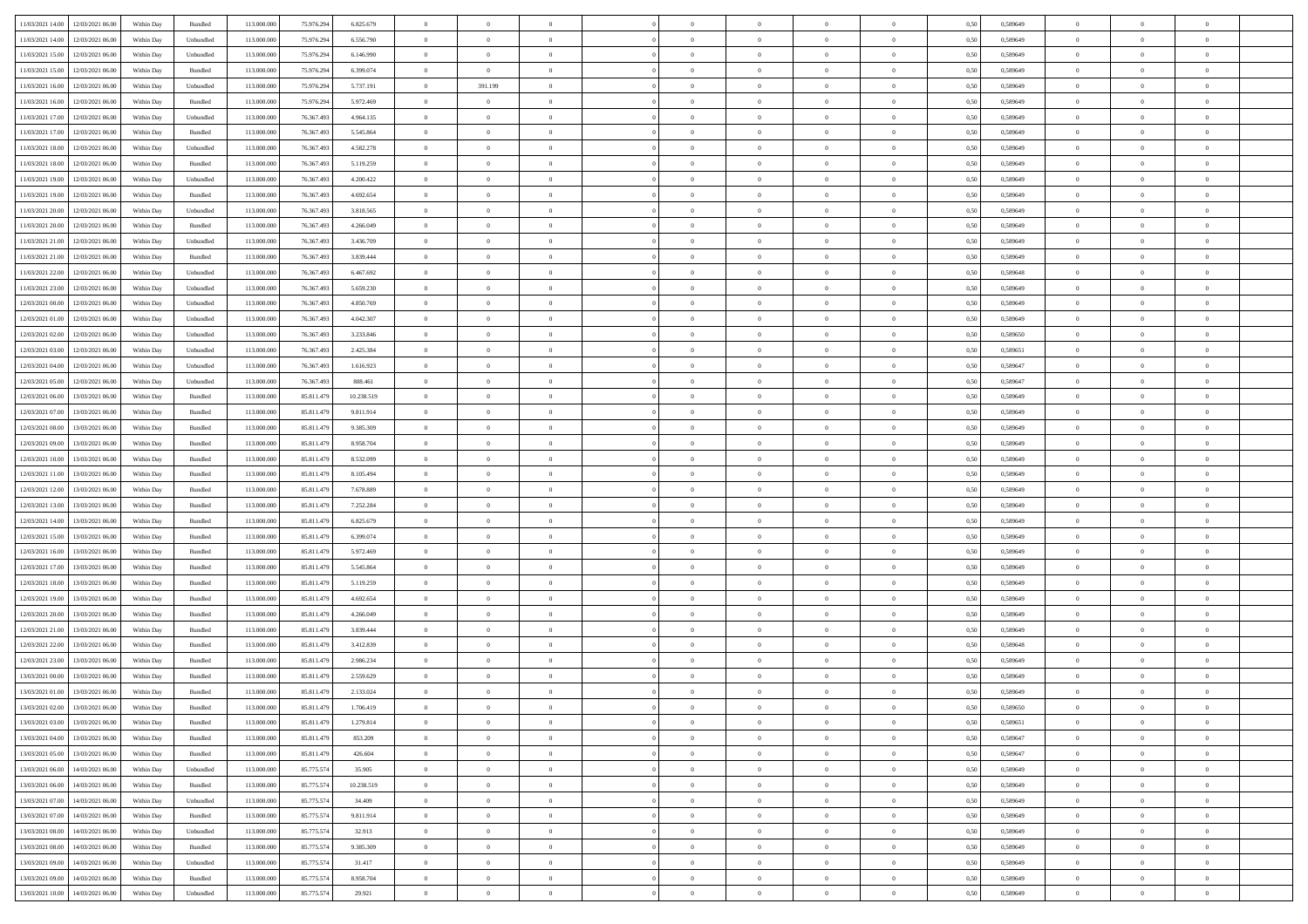| 13/03/2021 10:00 14/03/2021 06:00                                                                 | Within Day | Bundled            | 113.000.000 | 85.775.574 | 8.532.099  | $\overline{0}$ | $\overline{0}$   |                | $\overline{0}$ | $\theta$       |                | $\theta$       | 0,50 | 0,589649 | $\theta$       | $\theta$       | $\overline{0}$ |  |
|---------------------------------------------------------------------------------------------------|------------|--------------------|-------------|------------|------------|----------------|------------------|----------------|----------------|----------------|----------------|----------------|------|----------|----------------|----------------|----------------|--|
|                                                                                                   |            |                    |             |            |            |                |                  |                |                |                |                |                |      |          |                |                |                |  |
| 13/03/2021 11:00<br>14/03/2021 06:00                                                              | Within Day | Unbundled          | 113.000.00  | 85.775.574 | 28.424     | $\bf{0}$       | $\bf{0}$         | $\bf{0}$       | $\bf{0}$       | $\overline{0}$ | $\overline{0}$ | $\bf{0}$       | 0,50 | 0,589649 | $\,$ 0 $\,$    | $\bf{0}$       | $\overline{0}$ |  |
| 13/03/2021 11:00<br>14/03/2021 06:00                                                              | Within Day | $\mathbf B$ undled | 113,000,000 | 85.775.574 | 8.105.494  | $\overline{0}$ | $\bf{0}$         | $\overline{0}$ | $\overline{0}$ | $\overline{0}$ | $\overline{0}$ | $\bf{0}$       | 0.50 | 0.589649 | $\overline{0}$ | $\,$ 0 $\,$    | $\,$ 0         |  |
| 13/03/2021 12:00<br>14/03/2021 06:00                                                              | Within Day | Bundled            | 113.000.000 | 85.775.574 | 7.678.889  | $\overline{0}$ | $\overline{0}$   | $\overline{0}$ | $\overline{0}$ | $\overline{0}$ | $\overline{0}$ | $\bf{0}$       | 0,50 | 0,589649 | $\,$ 0 $\,$    | $\overline{0}$ | $\overline{0}$ |  |
| 13/03/2021 12:00<br>14/03/2021 06:00                                                              | Within Day | Unbundled          | 113.000.00  | 85.775.574 | 26.928     | $\bf{0}$       | $\bf{0}$         | $\bf{0}$       | $\overline{0}$ | $\bf{0}$       | $\overline{0}$ | $\bf{0}$       | 0,50 | 0,589649 | $\,$ 0 $\,$    | $\bf{0}$       | $\overline{0}$ |  |
| 13/03/2021 13:00<br>14/03/2021 06:00                                                              | Within Day | Unbundled          | 113,000,000 | 85.775.574 | 25.432     | $\overline{0}$ | $\bf{0}$         | $\overline{0}$ | $\bf{0}$       | $\overline{0}$ | $\overline{0}$ | $\bf{0}$       | 0.50 | 0.589649 | $\bf{0}$       | $\overline{0}$ | $\overline{0}$ |  |
| 13/03/2021 13:00                                                                                  |            |                    | 113.000.000 |            |            |                | $\bf{0}$         | $\overline{0}$ | $\overline{0}$ | $\overline{0}$ | $\overline{0}$ |                |      |          | $\,$ 0 $\,$    | $\theta$       | $\overline{0}$ |  |
| 14/03/2021 06:00                                                                                  | Within Day | Bundled            |             | 85.775.574 | 7.252.284  | $\bf{0}$       |                  |                |                |                |                | $\bf{0}$       | 0,50 | 0,589649 |                |                |                |  |
| 13/03/2021 14:00<br>14/03/2021 06:00                                                              | Within Day | Unbundled          | 113.000.00  | 85.775.574 | 23.936     | $\bf{0}$       | $\bf{0}$         | $\bf{0}$       | $\bf{0}$       | $\overline{0}$ | $\overline{0}$ | $\bf{0}$       | 0,50 | 0,589649 | $\,$ 0 $\,$    | $\bf{0}$       | $\overline{0}$ |  |
| 13/03/2021 14:00<br>14/03/2021 06:00                                                              | Within Day | Bundled            | 113,000,000 | 85.775.57  | 6.825.679  | $\overline{0}$ | $\bf{0}$         | $\overline{0}$ | $\bf{0}$       | $\overline{0}$ | $\overline{0}$ | $\bf{0}$       | 0.50 | 0.589649 | $\bf{0}$       | $\overline{0}$ | $\bf{0}$       |  |
| 13/03/2021 15:00<br>14/03/2021 06:00                                                              | Within Day | Unbundled          | 113.000.000 | 85.775.574 | 22.440     | $\bf{0}$       | $\bf{0}$         | $\overline{0}$ | $\overline{0}$ | $\overline{0}$ | $\overline{0}$ | $\bf{0}$       | 0,50 | 0,589649 | $\,$ 0 $\,$    | $\,$ 0 $\,$    | $\overline{0}$ |  |
| 13/03/2021 15:00<br>14/03/2021 06:00                                                              | Within Day | Bundled            | 113.000.00  | 85.775.574 | 6.399.074  | $\bf{0}$       | $\bf{0}$         | $\bf{0}$       | $\bf{0}$       | $\overline{0}$ | $\overline{0}$ | $\bf{0}$       | 0,50 | 0,589649 | $\,$ 0 $\,$    | $\bf{0}$       | $\overline{0}$ |  |
| 13/03/2021 16:00<br>14/03/2021 06:00                                                              | Within Day | Unbundled          | 113,000,000 | 85.775.574 | 20.944     | $\overline{0}$ | $\bf{0}$         | $\overline{0}$ | $\overline{0}$ | $\overline{0}$ | $\overline{0}$ | $\bf{0}$       | 0.50 | 0.589649 | $\bf{0}$       | $\,$ 0 $\,$    | $\,$ 0         |  |
| 13/03/2021 16:00<br>14/03/2021 06:00                                                              | Within Day | Bundled            | 113.000.000 | 85.775.574 | 5.972.469  | $\overline{0}$ | $\overline{0}$   | $\overline{0}$ | $\theta$       | $\theta$       | $\overline{0}$ | $\bf{0}$       | 0,50 | 0,589649 | $\,$ 0 $\,$    | $\,$ 0 $\,$    | $\overline{0}$ |  |
|                                                                                                   |            |                    |             |            |            |                | $\bf{0}$         |                |                | $\overline{0}$ | $\overline{0}$ |                |      |          | $\,$ 0 $\,$    | $\bf{0}$       | $\overline{0}$ |  |
| 13/03/2021 17:00<br>14/03/2021 06:00                                                              | Within Day | Unbundled          | 113.000.00  | 85.775.574 | 19.448     | $\bf{0}$       |                  | $\bf{0}$       | $\bf{0}$       |                |                | $\bf{0}$       | 0,50 | 0,589649 |                |                |                |  |
| 13/03/2021 17:00<br>14/03/2021 06:00                                                              | Within Day | Bundled            | 113,000,000 | 85.775.574 | 5.545.864  | $\overline{0}$ | $\bf{0}$         | $\overline{0}$ | $\bf{0}$       | $\overline{0}$ | $\overline{0}$ | $\bf{0}$       | 0.50 | 0.589649 | $\,$ 0 $\,$    | $\bf{0}$       | $\overline{0}$ |  |
| 13/03/2021 18:00<br>14/03/2021 06:00                                                              | Within Day | Unbundled          | 113.000.000 | 85.775.574 | 17.952     | $\overline{0}$ | $\bf{0}$         | $\overline{0}$ | $\overline{0}$ | $\overline{0}$ | $\overline{0}$ | $\bf{0}$       | 0,50 | 0,589649 | $\theta$       | $\theta$       | $\overline{0}$ |  |
| 13/03/2021 18:00<br>14/03/2021 06:00                                                              | Within Day | Bundled            | 113.000.00  | 85.775.574 | 5.119.259  | $\bf{0}$       | $\bf{0}$         | $\bf{0}$       | $\bf{0}$       | $\overline{0}$ | $\overline{0}$ | $\bf{0}$       | 0,50 | 0,589649 | $\,$ 0 $\,$    | $\bf{0}$       | $\overline{0}$ |  |
| 13/03/2021 19:00<br>14/03/2021 06:00                                                              | Within Day | Unbundled          | 113,000,000 | 85.775.574 | 16.456     | $\overline{0}$ | $\bf{0}$         | $\overline{0}$ | $\bf{0}$       | $\overline{0}$ | $\overline{0}$ | $\bf{0}$       | 0.50 | 0.589649 | $\bf{0}$       | $\overline{0}$ | $\bf{0}$       |  |
| 13/03/2021 19:00<br>14/03/2021 06:00                                                              | Within Day | Bundled            | 113.000.000 | 85.775.574 | 4.692.654  | $\bf{0}$       | $\bf{0}$         | $\overline{0}$ | $\overline{0}$ | $\overline{0}$ | $\overline{0}$ | $\bf{0}$       | 0,50 | 0,589649 | $\,$ 0 $\,$    | $\bf{0}$       | $\overline{0}$ |  |
| 13/03/2021 20:00<br>14/03/2021 06:00                                                              | Within Day | Unbundled          | 113.000.00  | 85.775.574 | 14.960     | $\bf{0}$       | $\bf{0}$         | $\bf{0}$       | $\bf{0}$       | $\overline{0}$ | $\overline{0}$ | $\bf{0}$       | 0,50 | 0,589649 | $\,$ 0 $\,$    | $\bf{0}$       | $\overline{0}$ |  |
| 14/03/2021 06:00                                                                                  |            | Bundled            | 113,000,000 |            | 4.266.049  |                | $\bf{0}$         |                |                | $\overline{0}$ | $\overline{0}$ |                | 0.50 | 0.589649 | $\bf{0}$       | $\,$ 0 $\,$    | $\,$ 0         |  |
| 13/03/2021 20:00                                                                                  | Within Day |                    |             | 85.775.574 |            | $\overline{0}$ |                  | $\overline{0}$ | $\overline{0}$ |                |                | $\bf{0}$       |      |          |                |                |                |  |
| 13/03/2021 21:00<br>14/03/2021 06:00                                                              | Within Day | Unbundled          | 113.000.000 | 85.775.574 | 13.464     | $\overline{0}$ | $\overline{0}$   | $\overline{0}$ | $\overline{0}$ | $\overline{0}$ | $\overline{0}$ | $\bf{0}$       | 0,50 | 0,589649 | $\theta$       | $\overline{0}$ | $\overline{0}$ |  |
| 13/03/2021 21:00<br>14/03/2021 06:00                                                              | Within Day | Bundled            | 113.000.00  | 85.775.574 | 3.839.444  | $\bf{0}$       | $\bf{0}$         | $\bf{0}$       | $\bf{0}$       | $\overline{0}$ | $\overline{0}$ | $\bf{0}$       | 0,50 | 0,589649 | $\,$ 0 $\,$    | $\bf{0}$       | $\overline{0}$ |  |
| 13/03/2021 22:00<br>14/03/2021 06:00                                                              | Within Day | Bundled            | 113,000,000 | 85.775.574 | 3.412.839  | $\overline{0}$ | $\bf{0}$         | $\overline{0}$ | $\bf{0}$       | $\overline{0}$ | $\overline{0}$ | $\bf{0}$       | 0.50 | 0.589648 | $\bf{0}$       | $\overline{0}$ | $\overline{0}$ |  |
| 13/03/2021 22:00<br>14/03/2021 06:00                                                              | Within Day | Unbundled          | 113.000.000 | 85.775.574 | 11.968     | $\overline{0}$ | $\bf{0}$         | $\overline{0}$ | $\overline{0}$ | $\overline{0}$ | $\overline{0}$ | $\bf{0}$       | 0,50 | 0,589648 | $\,$ 0 $\,$    | $\theta$       | $\overline{0}$ |  |
| 13/03/2021 23:00<br>14/03/2021 06.00                                                              | Within Day | Unbundled          | 113.000.00  | 85.775.574 | 10.472     | $\bf{0}$       | $\bf{0}$         | $\bf{0}$       | $\bf{0}$       | $\overline{0}$ | $\overline{0}$ | $\bf{0}$       | 0,50 | 0,589649 | $\,$ 0 $\,$    | $\bf{0}$       | $\overline{0}$ |  |
| 13/03/2021 23:00<br>14/03/2021 06:00                                                              | Within Day | Bundled            | 113,000,000 | 85.775.574 | 2.986.234  | $\overline{0}$ | $\bf{0}$         | $\overline{0}$ | $\bf{0}$       | $\overline{0}$ | $\overline{0}$ | $\bf{0}$       | 0.50 | 0.589649 | $\bf{0}$       | $\overline{0}$ | $\bf{0}$       |  |
| 14/03/2021 00:00<br>14/03/2021 06:00                                                              | Within Day | Unbundled          | 113.000.000 | 85.775.574 | 8.976      | $\overline{0}$ | $\bf{0}$         | $\overline{0}$ | $\overline{0}$ | $\overline{0}$ | $\overline{0}$ | $\bf{0}$       | 0,50 | 0,589649 | $\,$ 0 $\,$    | $\overline{0}$ | $\overline{0}$ |  |
|                                                                                                   |            |                    |             |            |            |                |                  |                |                |                |                |                |      |          |                |                |                |  |
| 14/03/2021 00:00<br>14/03/2021 06:00                                                              | Within Day | Bundled            | 113.000.00  | 85.775.57  | 2.559.629  | $\bf{0}$       | $\bf{0}$         | $\bf{0}$       | $\bf{0}$       | $\overline{0}$ | $\overline{0}$ | $\bf{0}$       | 0,50 | 0,589649 | $\,$ 0 $\,$    | $\bf{0}$       | $\overline{0}$ |  |
| 14/03/2021 01:00<br>14/03/2021 06:00                                                              | Within Day | Unbundled          | 113,000,000 | 85.775.574 | 7.480      | $\overline{0}$ | $\bf{0}$         | $\overline{0}$ | $\overline{0}$ | $\overline{0}$ | $\overline{0}$ | $\bf{0}$       | 0.50 | 0.589649 | $\bf{0}$       | $\,$ 0 $\,$    | $\,$ 0         |  |
| 14/03/2021 01:00<br>14/03/2021 06:00                                                              | Within Day | Bundled            | 113.000.000 | 85.775.574 | 2.133.024  | $\overline{0}$ | $\overline{0}$   | $\overline{0}$ | $\overline{0}$ | $\overline{0}$ | $\overline{0}$ | $\bf{0}$       | 0.50 | 0.589649 | $\theta$       | $\theta$       | $\overline{0}$ |  |
| 14/03/2021 02:00<br>14/03/2021 06:00                                                              | Within Day | Unbundled          | 113.000.00  | 85.775.574 | 5.984      | $\bf{0}$       | $\bf{0}$         | $\bf{0}$       | $\bf{0}$       | $\overline{0}$ | $\overline{0}$ | $\bf{0}$       | 0,50 | 0,589650 | $\,$ 0 $\,$    | $\bf{0}$       | $\overline{0}$ |  |
| 14/03/2021 02:00<br>14/03/2021 06:00                                                              | Within Day | Bundled            | 113,000,000 | 85.775.574 | 1.706.419  | $\overline{0}$ | $\bf{0}$         | $\overline{0}$ | $\bf{0}$       | $\overline{0}$ | $\overline{0}$ | $\bf{0}$       | 0.50 | 0.589650 | $\bf{0}$       | $\bf{0}$       | $\overline{0}$ |  |
| 14/03/2021 03:00<br>14/03/2021 06:00                                                              | Within Dav | Unbundled          | 113.000.000 | 85.775.574 | 4.488      | $\overline{0}$ | $\overline{0}$   | $\overline{0}$ | $\overline{0}$ | $\overline{0}$ | $\overline{0}$ | $\bf{0}$       | 0.50 | 0.589651 | $\theta$       | $\theta$       | $\overline{0}$ |  |
| 14/03/2021 03:00<br>14/03/2021 06:00                                                              | Within Day | Bundled            | 113.000.00  | 85.775.574 | 1.279.814  | $\bf{0}$       | $\bf{0}$         | $\bf{0}$       | $\bf{0}$       | $\overline{0}$ | $\overline{0}$ | $\bf{0}$       | 0,50 | 0,589651 | $\,$ 0 $\,$    | $\bf{0}$       | $\overline{0}$ |  |
| 14/03/2021 04:00<br>14/03/2021 06:00                                                              | Within Day | Unbundled          | 113,000,000 | 85.775.57  | 2.992      | $\overline{0}$ | $\bf{0}$         | $\overline{0}$ | $\bf{0}$       | $\overline{0}$ | $\overline{0}$ | $\bf{0}$       | 0.50 | 0.589647 | $\bf{0}$       | $\overline{0}$ | $\bf{0}$       |  |
| 14/03/2021 04:00<br>14/03/2021 06:00                                                              | Within Day | Bundled            | 113.000.000 | 85.775.574 | 853.209    | $\overline{0}$ | $\overline{0}$   | $\overline{0}$ | $\overline{0}$ | $\overline{0}$ | $\overline{0}$ | $\bf{0}$       | 0.50 | 0.589647 | $\theta$       | $\overline{0}$ | $\overline{0}$ |  |
|                                                                                                   |            |                    |             |            |            |                |                  |                |                |                |                |                |      |          |                |                |                |  |
| 14/03/2021 05:00<br>14/03/2021 06:00                                                              | Within Day | Unbundled          | 113.000.00  | 85.775.574 | 1.496      | $\bf{0}$       | $\bf{0}$         | $\bf{0}$       | $\bf{0}$       | $\overline{0}$ | $\overline{0}$ | $\bf{0}$       | 0,50 | 0,589647 | $\,$ 0 $\,$    | $\overline{0}$ | $\overline{0}$ |  |
| 14/03/2021 05:00<br>14/03/2021 06:00                                                              | Within Day | Bundled            | 113,000,000 | 85.775.574 | 426.604    | $\overline{0}$ | $\bf{0}$         | $\overline{0}$ | $\overline{0}$ | $\bf{0}$       | $\overline{0}$ | $\bf{0}$       | 0.50 | 0.589647 | $\bf{0}$       | $\,$ 0 $\,$    | $\,$ 0         |  |
| 14/03/2021 06:00<br>15/03/2021 06:00                                                              | Within Day | Unbundled          | 113.000.000 | 85.775.570 | 35.909     | $\overline{0}$ | $\overline{0}$   | $\overline{0}$ | $\overline{0}$ | $\overline{0}$ | $\overline{0}$ | $\bf{0}$       | 0.50 | 0.589649 | $\theta$       | $\theta$       | $\overline{0}$ |  |
| 14/03/2021 06:00<br>15/03/2021 06:00                                                              | Within Day | Bundled            | 113.000.00  | 85.775.570 | 10.238.519 | $\bf{0}$       | $\bf{0}$         | $\bf{0}$       | $\bf{0}$       | $\overline{0}$ | $\overline{0}$ | $\bf{0}$       | 0,50 | 0,589649 | $\,$ 0 $\,$    | $\bf{0}$       | $\overline{0}$ |  |
| 14/03/2021 07:00<br>15/03/2021 06:00                                                              | Within Day | Bundled            | 113,000,000 | 85.775.570 | 9.811.914  | $\overline{0}$ | $\bf{0}$         | $\overline{0}$ | $\bf{0}$       | $\overline{0}$ | $\overline{0}$ | $\bf{0}$       | 0.50 | 0.589649 | $\bf{0}$       | $\overline{0}$ | $\overline{0}$ |  |
| 14/03/2021 07:00<br>15/03/2021 06:00                                                              | Within Day | Unbundled          | 113.000.000 | 85.775.570 | 34.413     | $\overline{0}$ | $\overline{0}$   | $\overline{0}$ | $\overline{0}$ | $\theta$       | $\overline{0}$ | $\overline{0}$ | 0.50 | 0.589649 | $\theta$       | $\theta$       | $\overline{0}$ |  |
| 14/03/2021 08:00<br>15/03/2021 06:00                                                              | Within Day | Unbundled          | 113.000.000 | 85.775.570 | 32.917     | $\bf{0}$       | $\bf{0}$         | $\bf{0}$       | $\bf{0}$       | $\overline{0}$ | $\overline{0}$ | $\bf{0}$       | 0,50 | 0,589649 | $\overline{0}$ | $\overline{0}$ | $\overline{0}$ |  |
| $\begin{array}{ c c c c c } \hline 14/03/2021 & 08.00 & 15/03/2021 & 06.00 \\ \hline \end{array}$ | Within Day | $\mathbf B$ undled | 113.000.000 | 85.775.570 | 9.385.309  | $\bf{0}$       | $\boldsymbol{0}$ |                | $\overline{0}$ | $\bf{0}$       |                | $\bf{0}$       | 0,50 | 0.589649 | $\,$ 0         | $\bf{0}$       |                |  |
|                                                                                                   |            |                    |             |            |            | $\overline{0}$ | $\overline{0}$   | $\Omega$       |                | $\overline{0}$ |                |                |      |          | $\theta$       | $\overline{0}$ | $\overline{0}$ |  |
| 14/03/2021 09:00 15/03/2021 06:00                                                                 | Within Day | Unbundled          | 113.000.000 | 85.775.570 | 31.420     |                |                  |                | $\theta$       |                | $\overline{0}$ | $\bf{0}$       | 0,50 | 0,589649 |                |                |                |  |
| 14/03/2021 09:00<br>15/03/2021 06:00                                                              | Within Day | Bundled            | 113.000.00  | 85.775.570 | 8.958.704  | $\overline{0}$ | $\bf{0}$         | $\overline{0}$ | $\overline{0}$ | $\bf{0}$       | $\overline{0}$ | $\bf{0}$       | 0,50 | 0,589649 | $\bf{0}$       | $\overline{0}$ | $\bf{0}$       |  |
| 14/03/2021 11:00 15/03/2021 06:00                                                                 | Within Day | Unbundled          | 113,000,000 | 85.775.570 | 28.428     | $\overline{0}$ | $\overline{0}$   | $\overline{0}$ | $\overline{0}$ | $\mathbf{0}$   | $\overline{0}$ | $\,$ 0 $\,$    | 0.50 | 0.589649 | $\overline{0}$ | $\bf{0}$       | $\bf{0}$       |  |
| 14/03/2021 11:00 15/03/2021 06:00                                                                 | Within Day | Bundled            | 113.000.000 | 85.775.570 | 8.105.494  | $\overline{0}$ | $\overline{0}$   | $\overline{0}$ | $\overline{0}$ | $\overline{0}$ | $\overline{0}$ | $\bf{0}$       | 0,50 | 0.589649 | $\overline{0}$ | $\theta$       | $\overline{0}$ |  |
| 14/03/2021 12:00<br>15/03/2021 06:00                                                              | Within Day | Unbundled          | 113.000.000 | 85.775.570 | 26.932     | $\overline{0}$ | $\bf{0}$         | $\overline{0}$ | $\overline{0}$ | $\bf{0}$       | $\overline{0}$ | $\bf{0}$       | 0,50 | 0,589649 | $\bf{0}$       | $\overline{0}$ | $\overline{0}$ |  |
| 14/03/2021 12:00<br>15/03/2021 06:00                                                              | Within Day | Bundled            | 113,000,000 | 85.775.570 | 7.678.889  | $\overline{0}$ | $\bf{0}$         | $\overline{0}$ | $\overline{0}$ | $\bf{0}$       | $\overline{0}$ | $\bf{0}$       | 0.50 | 0.589649 | $\,$ 0 $\,$    | $\overline{0}$ | $\,$ 0         |  |
| 14/03/2021 13:00<br>15/03/2021 06:00                                                              | Within Dav | Unbundled          | 113.000.000 | 85.775.570 | 25.436     | $\overline{0}$ | $\overline{0}$   | $\overline{0}$ | $\overline{0}$ | $\overline{0}$ | $\overline{0}$ | $\bf{0}$       | 0,50 | 0.589649 | $\overline{0}$ | $\theta$       | $\overline{0}$ |  |
|                                                                                                   |            |                    |             |            |            |                |                  |                |                |                |                |                |      |          |                |                |                |  |
| 14/03/2021 13:00<br>15/03/2021 06:00                                                              | Within Day | Bundled            | 113.000.00  | 85.775.570 | 7.252.284  | $\overline{0}$ | $\overline{0}$   | $\overline{0}$ | $\overline{0}$ | $\overline{0}$ | $\overline{0}$ | $\bf{0}$       | 0,50 | 0,589649 | $\bf{0}$       | $\overline{0}$ | $\overline{0}$ |  |
| 14/03/2021 14:00<br>15/03/2021 06:00                                                              | Within Day | Unbundled          | 113,000,000 | 85.775.570 | 23.939     | $\overline{0}$ | $\overline{0}$   | $\overline{0}$ | $\overline{0}$ | $\overline{0}$ | $\overline{0}$ | $\bf{0}$       | 0.50 | 0.589649 | $\mathbf{0}$   | $\bf{0}$       | $\,$ 0         |  |
| 14/03/2021 14:00<br>15/03/2021 06:00                                                              | Within Dav | Bundled            | 113.000.000 | 85.775.570 | 6.825.679  | $\overline{0}$ | $\overline{0}$   | $\overline{0}$ | $\overline{0}$ | $\overline{0}$ | $\overline{0}$ | $\bf{0}$       | 0,50 | 0.589649 | $\overline{0}$ | $\theta$       | $\overline{0}$ |  |
| 14/03/2021 15:00<br>15/03/2021 06:00                                                              | Within Day | Unbundled          | 113.000.00  | 85.775.570 | 22.443     | $\overline{0}$ | $\bf{0}$         | $\overline{0}$ | $\overline{0}$ | $\overline{0}$ | $\overline{0}$ | $\bf{0}$       | 0,50 | 0,589649 | $\bf{0}$       | $\overline{0}$ | $\bf{0}$       |  |
| 14/03/2021 15:00 15/03/2021 06:00                                                                 | Within Day | Bundled            | 113.000.000 | 85.775.570 | 6.399.074  | $\,$ 0 $\,$    | $\bf{0}$         | $\overline{0}$ | $\overline{0}$ | $\,$ 0 $\,$    | $\overline{0}$ | $\bf{0}$       | 0,50 | 0,589649 | $\overline{0}$ | $\,$ 0 $\,$    | $\,$ 0 $\,$    |  |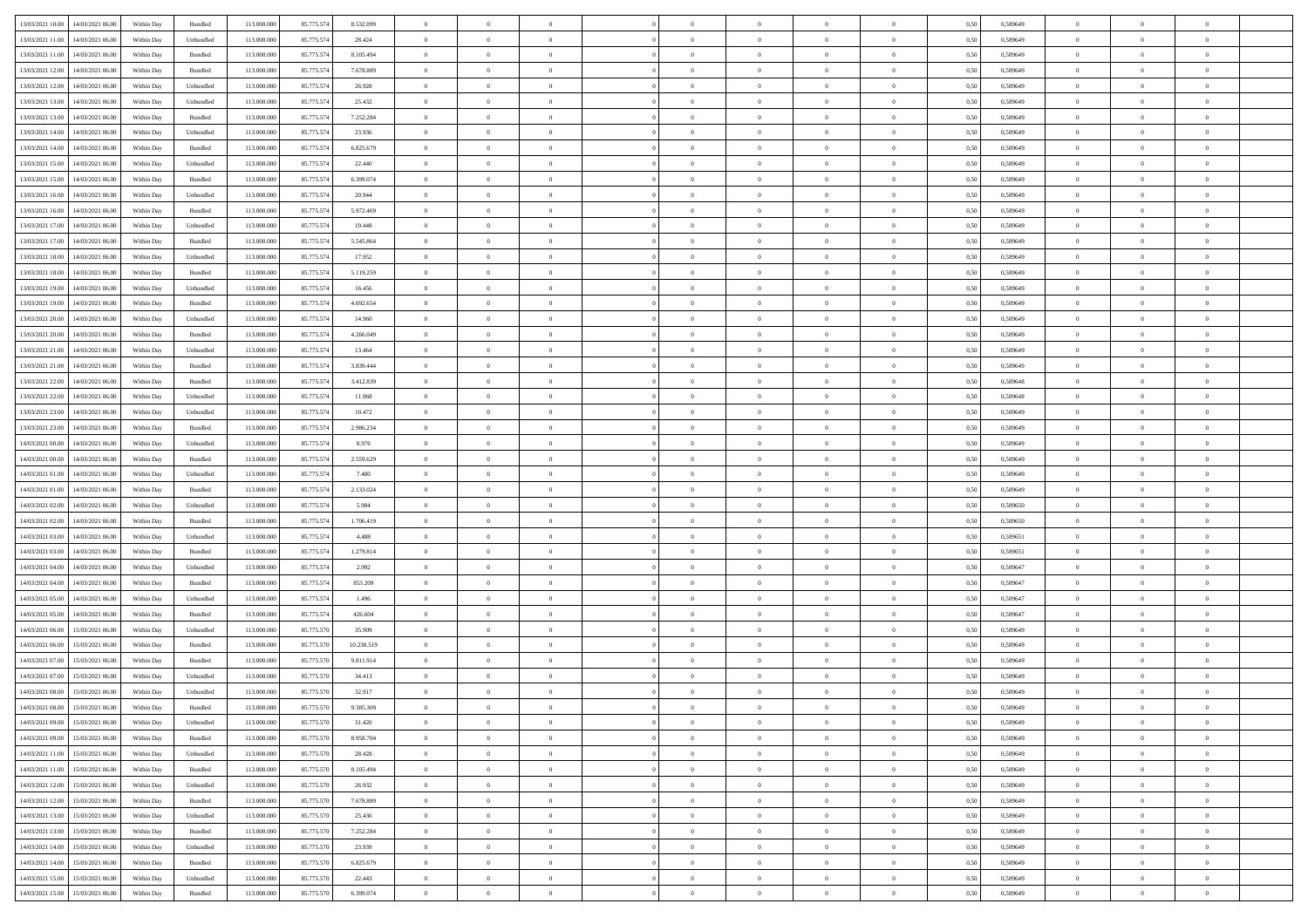| 14/03/2021 16:00 15/03/2021 06:00             | Within Day | Unbundled          | 113.000.000 | 85.775.570 | 20.947     | $\overline{0}$ | $\overline{0}$   |                | $\overline{0}$ | $\theta$       |                | $\theta$       | 0,50 | 0,589649 | $\theta$       | $\theta$       | $\overline{0}$ |  |
|-----------------------------------------------|------------|--------------------|-------------|------------|------------|----------------|------------------|----------------|----------------|----------------|----------------|----------------|------|----------|----------------|----------------|----------------|--|
|                                               |            |                    |             |            |            |                |                  |                |                |                |                |                |      |          |                |                |                |  |
| 14/03/2021 16:00<br>15/03/2021 06:00          | Within Day | Bundled            | 113.000.00  | 85.775.570 | 5.972.469  | $\bf{0}$       | $\bf{0}$         | $\bf{0}$       | $\bf{0}$       | $\overline{0}$ | $\bf{0}$       | $\bf{0}$       | 0,50 | 0,589649 | $\,$ 0 $\,$    | $\bf{0}$       | $\overline{0}$ |  |
| 14/03/2021 17:00<br>15/03/2021 06:00          | Within Day | Unbundled          | 113,000,000 | 85.775.570 | 19.451     | $\overline{0}$ | $\bf{0}$         | $\overline{0}$ | $\overline{0}$ | $\overline{0}$ | $\overline{0}$ | $\bf{0}$       | 0.50 | 0.589649 | $\bf{0}$       | $\,$ 0 $\,$    | $\bf{0}$       |  |
| 14/03/2021 17:00<br>15/03/2021 06:00          | Within Day | Bundled            | 113.000.000 | 85.775.570 | 5.545.864  | $\overline{0}$ | $\overline{0}$   | $\overline{0}$ | $\overline{0}$ | $\overline{0}$ | $\overline{0}$ | $\bf{0}$       | 0,50 | 0,589649 | $\,$ 0 $\,$    | $\overline{0}$ | $\overline{0}$ |  |
| 14/03/2021 18:00<br>15/03/2021 06:00          | Within Day | Bundled            | 113.000.00  | 85.775.570 | 5.119.259  | $\bf{0}$       | $\bf{0}$         | $\bf{0}$       | $\bf{0}$       | $\overline{0}$ | $\overline{0}$ | $\bf{0}$       | 0,50 | 0,589649 | $\,$ 0 $\,$    | $\bf{0}$       | $\overline{0}$ |  |
| 14/03/2021 18:00<br>15/03/2021 06:00          | Within Day | Unbundled          | 113,000,000 | 85.775.570 | 17.954     | $\overline{0}$ | $\bf{0}$         | $\overline{0}$ | $\bf{0}$       | $\overline{0}$ | $\overline{0}$ | $\bf{0}$       | 0.50 | 0.589649 | $\,$ 0 $\,$    | $\overline{0}$ | $\overline{0}$ |  |
| 14/03/2021 19:00<br>15/03/2021 06:00          |            |                    | 113.000.000 |            |            | $\overline{0}$ | $\bf{0}$         | $\overline{0}$ | $\overline{0}$ | $\overline{0}$ | $\overline{0}$ |                |      |          | $\,$ 0 $\,$    | $\bf{0}$       | $\overline{0}$ |  |
|                                               | Within Day | Unbundled          |             | 85.775.570 | 16.458     |                |                  |                |                |                |                | $\bf{0}$       | 0,50 | 0,589649 |                |                |                |  |
| 14/03/2021 19:00<br>15/03/2021 06:00          | Within Day | Bundled            | 113.000.00  | 85.775.570 | 4.692.654  | $\bf{0}$       | $\bf{0}$         | $\bf{0}$       | $\bf{0}$       | $\overline{0}$ | $\overline{0}$ | $\bf{0}$       | 0,50 | 0,589649 | $\,$ 0 $\,$    | $\bf{0}$       | $\overline{0}$ |  |
| 14/03/2021 20:00<br>15/03/2021 06:00          | Within Day | Unbundled          | 113,000,000 | 85.775.57  | 14.962     | $\overline{0}$ | $\bf{0}$         | $\overline{0}$ | $\bf{0}$       | $\bf{0}$       | $\overline{0}$ | $\bf{0}$       | 0.50 | 0.589649 | $\bf{0}$       | $\overline{0}$ | $\bf{0}$       |  |
| 14/03/2021 20:00<br>15/03/2021 06:00          | Within Day | Bundled            | 113.000.000 | 85.775.570 | 4.266.049  | $\bf{0}$       | $\bf{0}$         | $\overline{0}$ | $\overline{0}$ | $\overline{0}$ | $\overline{0}$ | $\bf{0}$       | 0,50 | 0,589649 | $\,$ 0 $\,$    | $\overline{0}$ | $\overline{0}$ |  |
| 14/03/2021 21:00<br>15/03/2021 06:00          | Within Day | Unbundled          | 113.000.00  | 85.775.570 | 13.466     | $\bf{0}$       | $\bf{0}$         | $\bf{0}$       | $\bf{0}$       | $\overline{0}$ | $\overline{0}$ | $\bf{0}$       | 0,50 | 0,589649 | $\,$ 0 $\,$    | $\bf{0}$       | $\overline{0}$ |  |
| 14/03/2021 21:00<br>15/03/2021 06:00          | Within Day | Bundled            | 113,000,000 | 85.775.570 | 3.839.444  | $\overline{0}$ | $\bf{0}$         | $\overline{0}$ | $\overline{0}$ | $\overline{0}$ | $\overline{0}$ | $\bf{0}$       | 0.50 | 0.589649 | $\bf{0}$       | $\,$ 0 $\,$    | $\,$ 0         |  |
| 14/03/2021 22:00<br>15/03/2021 06:00          | Within Day | Unbundled          | 113.000.000 | 85.775.570 | 11.969     | $\overline{0}$ | $\bf{0}$         | $\overline{0}$ | $\theta$       | $\theta$       | $\overline{0}$ | $\bf{0}$       | 0,50 | 0,589648 | $\,$ 0 $\,$    | $\,$ 0 $\,$    | $\overline{0}$ |  |
| 14/03/2021 22:00<br>15/03/2021 06:00          | Within Day | Bundled            | 113.000.00  | 85.775.570 | 3.412.839  | $\bf{0}$       | $\bf{0}$         | $\bf{0}$       | $\bf{0}$       | $\overline{0}$ | $\overline{0}$ | $\bf{0}$       | 0,50 | 0,589648 | $\,$ 0 $\,$    | $\bf{0}$       | $\overline{0}$ |  |
|                                               |            |                    |             |            |            |                |                  |                |                |                |                |                |      |          |                |                |                |  |
| 14/03/2021 23:00<br>15/03/2021 06:00          | Within Day | Unbundled          | 113,000,000 | 85.775.570 | 10.473     | $\overline{0}$ | $\bf{0}$         | $\overline{0}$ | $\bf{0}$       | $\overline{0}$ | $\overline{0}$ | $\bf{0}$       | 0.50 | 0.589649 | $\,$ 0 $\,$    | $\overline{0}$ | $\overline{0}$ |  |
| 14/03/2021 23:00<br>15/03/2021 06:00          | Within Day | Bundled            | 113.000.000 | 85.775.570 | 2.986.234  | $\bf{0}$       | $\bf{0}$         | $\overline{0}$ | $\overline{0}$ | $\overline{0}$ | $\overline{0}$ | $\bf{0}$       | 0,50 | 0,589649 | $\theta$       | $\theta$       | $\overline{0}$ |  |
| 15/03/2021 00:00<br>15/03/2021 06:00          | Within Day | Unbundled          | 113.000.00  | 85.775.570 | 8.977      | $\bf{0}$       | $\bf{0}$         | $\bf{0}$       | $\bf{0}$       | $\overline{0}$ | $\overline{0}$ | $\bf{0}$       | 0,50 | 0,589649 | $\,$ 0 $\,$    | $\bf{0}$       | $\overline{0}$ |  |
| 15/03/2021 00:00<br>15/03/2021 06:00          | Within Day | Bundled            | 113,000,000 | 85.775.57  | 2.559.629  | $\overline{0}$ | $\bf{0}$         | $\overline{0}$ | $\bf{0}$       | $\overline{0}$ | $\overline{0}$ | $\bf{0}$       | 0.50 | 0.589649 | $\bf{0}$       | $\overline{0}$ | $\bf{0}$       |  |
| 15/03/2021 01:00<br>15/03/2021 06:00          | Within Day | Unbundled          | 113.000.000 | 85.775.570 | 7.481      | $\bf{0}$       | $\bf{0}$         | $\overline{0}$ | $\overline{0}$ | $\overline{0}$ | $\overline{0}$ | $\bf{0}$       | 0,50 | 0,589649 | $\,$ 0 $\,$    | $\overline{0}$ | $\overline{0}$ |  |
| 15/03/2021 01:00<br>15/03/2021 06:00          | Within Day | Bundled            | 113.000.00  | 85.775.570 | 2.133.024  | $\bf{0}$       | $\bf{0}$         | $\bf{0}$       | $\bf{0}$       | $\overline{0}$ | $\overline{0}$ | $\bf{0}$       | 0,50 | 0,589649 | $\,$ 0 $\,$    | $\bf{0}$       | $\overline{0}$ |  |
| 15/03/2021 02:00<br>15/03/2021 06:00          | Within Day | Unbundled          | 113,000,000 | 85.775.570 | 5.984      | $\overline{0}$ | $\bf{0}$         | $\overline{0}$ | $\overline{0}$ | $\overline{0}$ | $\overline{0}$ | $\bf{0}$       | 0.50 | 0.589650 | $\bf{0}$       | $\,$ 0 $\,$    | $\,$ 0         |  |
|                                               |            |                    |             |            |            |                |                  |                |                |                |                |                |      |          |                |                |                |  |
| 15/03/2021 02:00<br>15/03/2021 06:00          | Within Day | Bundled            | 113.000.000 | 85.775.570 | 1.706.419  | $\overline{0}$ | $\overline{0}$   | $\overline{0}$ | $\overline{0}$ | $\overline{0}$ | $\overline{0}$ | $\bf{0}$       | 0,50 | 0,589650 | $\theta$       | $\overline{0}$ | $\overline{0}$ |  |
| 15/03/2021 03:00<br>15/03/2021 06:00          | Within Day | Unbundled          | 113.000.00  | 85.775.570 | 4.488      | $\bf{0}$       | $\bf{0}$         | $\bf{0}$       | $\bf{0}$       | $\overline{0}$ | $\overline{0}$ | $\bf{0}$       | 0,50 | 0,589651 | $\,$ 0 $\,$    | $\bf{0}$       | $\overline{0}$ |  |
| 15/03/2021 03:00<br>15/03/2021 06:00          | Within Day | Bundled            | 113,000,000 | 85.775.57  | 1.279.814  | $\overline{0}$ | $\bf{0}$         | $\overline{0}$ | $\bf{0}$       | $\overline{0}$ | $\overline{0}$ | $\bf{0}$       | 0.50 | 0.589651 | $\bf{0}$       | $\overline{0}$ | $\overline{0}$ |  |
| 15/03/2021 04:00<br>15/03/2021 06:00          | Within Day | Bundled            | 113.000.000 | 85.775.570 | 853.209    | $\overline{0}$ | $\bf{0}$         | $\overline{0}$ | $\overline{0}$ | $\overline{0}$ | $\overline{0}$ | $\bf{0}$       | 0,50 | 0,589647 | $\,$ 0 $\,$    | $\theta$       | $\overline{0}$ |  |
| 15/03/2021 04:00<br>15/03/2021 06:00          | Within Day | Unbundled          | 113.000.00  | 85.775.570 | 2.992      | $\bf{0}$       | $\bf{0}$         | $\bf{0}$       | $\bf{0}$       | $\overline{0}$ | $\overline{0}$ | $\bf{0}$       | 0,50 | 0,589647 | $\,$ 0 $\,$    | $\bf{0}$       | $\overline{0}$ |  |
| 15/03/2021 05:00<br>15/03/2021 06:00          | Within Day | Unbundled          | 113,000,000 | 85.775.57  | 1.496      | $\overline{0}$ | $\bf{0}$         | $\overline{0}$ | $\bf{0}$       | $\bf{0}$       | $\overline{0}$ | $\bf{0}$       | 0.50 | 0.589647 | $\bf{0}$       | $\overline{0}$ | $\bf{0}$       |  |
| 15/03/2021 05:00<br>15/03/2021 06:00          | Within Day | Bundled            | 113.000.000 | 85.775.570 | 426.604    | $\overline{0}$ | $\bf{0}$         | $\overline{0}$ | $\overline{0}$ | $\overline{0}$ | $\overline{0}$ | $\bf{0}$       | 0,50 | 0,589647 | $\,$ 0 $\,$    | $\overline{0}$ | $\overline{0}$ |  |
|                                               |            |                    |             |            |            |                |                  |                |                |                |                |                |      |          |                |                |                |  |
| 15/03/2021 06:00<br>16/03/2021 06:00          | Within Day | Unbundled          | 113.000.00  | 85.775.570 | 35.909     | $\bf{0}$       | $\bf{0}$         | $\bf{0}$       | $\bf{0}$       | $\overline{0}$ | $\bf{0}$       | $\bf{0}$       | 0,50 | 0,589649 | $\,$ 0 $\,$    | $\bf{0}$       | $\overline{0}$ |  |
| 15/03/2021 06:00<br>16/03/2021 06:00          | Within Day | Bundled            | 113,000,000 | 85.775.570 | 10.238.519 | $\overline{0}$ | $\bf{0}$         | $\overline{0}$ | $\overline{0}$ | $\overline{0}$ | $\overline{0}$ | $\bf{0}$       | 0.50 | 0.589649 | $\bf{0}$       | $\,$ 0 $\,$    | $\,$ 0         |  |
| 15/03/2021 07:00<br>16/03/2021 06:00          | Within Day | Unbundled          | 113.000.000 | 85.775.570 | 34.413     | $\overline{0}$ | $\overline{0}$   | $\overline{0}$ | $\overline{0}$ | $\overline{0}$ | $\overline{0}$ | $\bf{0}$       | 0.50 | 0.589649 | $\theta$       | $\overline{0}$ | $\overline{0}$ |  |
| 15/03/2021 07:00<br>16/03/2021 06:00          | Within Day | Bundled            | 113.000.00  | 85.775.570 | 9.811.914  | $\bf{0}$       | $\bf{0}$         | $\bf{0}$       | $\bf{0}$       | $\overline{0}$ | $\overline{0}$ | $\bf{0}$       | 0,50 | 0,589649 | $\,$ 0 $\,$    | $\bf{0}$       | $\overline{0}$ |  |
| 15/03/2021 08:00<br>16/03/2021 06:00          | Within Day | Unbundled          | 113,000,000 | 85.775.570 | 32.917     | $\overline{0}$ | $\bf{0}$         | $\overline{0}$ | $\bf{0}$       | $\overline{0}$ | $\overline{0}$ | $\bf{0}$       | 0.50 | 0.589649 | $\bf{0}$       | $\overline{0}$ | $\overline{0}$ |  |
| 15/03/2021 08:00<br>16/03/2021 06:00          | Within Day | Bundled            | 113.000.000 | 85.775.570 | 9.385.309  | $\overline{0}$ | $\overline{0}$   | $\overline{0}$ | $\overline{0}$ | $\overline{0}$ | $\overline{0}$ | $\bf{0}$       | 0.50 | 0.589649 | $\theta$       | $\theta$       | $\overline{0}$ |  |
| 15/03/2021 09:00<br>16/03/2021 06:00          | Within Day | Unbundled          | 113.000.00  | 85.775.570 | 31.420     | $\bf{0}$       | $\bf{0}$         | $\bf{0}$       | $\bf{0}$       | $\overline{0}$ | $\overline{0}$ | $\bf{0}$       | 0,50 | 0,589649 | $\,$ 0 $\,$    | $\bf{0}$       | $\overline{0}$ |  |
| 15/03/2021 09:00<br>16/03/2021 06:00          | Within Day | Bundled            | 113,000,000 | 85.775.57  | 8.958.704  | $\overline{0}$ | $\bf{0}$         | $\overline{0}$ | $\bf{0}$       | $\overline{0}$ | $\overline{0}$ | $\bf{0}$       | 0.50 | 0.589649 | $\bf{0}$       | $\overline{0}$ | $\bf{0}$       |  |
| 15/03/2021 10:00<br>16/03/2021 06:00          | Within Day | Unbundled          | 113.000.000 | 85.775.570 | 29.924     | $\overline{0}$ | $\overline{0}$   | $\overline{0}$ | $\overline{0}$ | $\overline{0}$ | $\overline{0}$ | $\bf{0}$       | 0.50 | 0.589649 | $\theta$       | $\overline{0}$ | $\overline{0}$ |  |
|                                               |            |                    |             |            |            |                |                  |                |                |                |                |                |      |          |                |                |                |  |
| 15/03/2021 10:00<br>16/03/2021 06:00          | Within Day | Bundled            | 113.000.00  | 85.775.570 | 8.532.099  | $\bf{0}$       | $\bf{0}$         | $\bf{0}$       | $\bf{0}$       | $\overline{0}$ | $\overline{0}$ | $\bf{0}$       | 0,50 | 0,589649 | $\,$ 0 $\,$    | $\overline{0}$ | $\overline{0}$ |  |
| 15/03/2021 11:00<br>16/03/2021 06:00          | Within Day | Unbundled          | 113,000,000 | 85.775.570 | 28.428     | $\overline{0}$ | $\bf{0}$         | $\overline{0}$ | $\overline{0}$ | $\bf{0}$       | $\overline{0}$ | $\bf{0}$       | 0.50 | 0.589649 | $\overline{0}$ | $\,$ 0 $\,$    | $\,$ 0         |  |
| 15/03/2021 11:00<br>16/03/2021 06:00          | Within Day | Bundled            | 113.000.000 | 85.775.570 | 8.105.494  | $\overline{0}$ | $\overline{0}$   | $\overline{0}$ | $\overline{0}$ | $\overline{0}$ | $\overline{0}$ | $\bf{0}$       | 0.50 | 0.589649 | $\theta$       | $\theta$       | $\overline{0}$ |  |
| 15/03/2021 12:00<br>16/03/2021 06:00          | Within Day | Unbundled          | 113.000.00  | 85.775.570 | 26.932     | $\bf{0}$       | $\bf{0}$         | $\bf{0}$       | $\bf{0}$       | $\overline{0}$ | $\overline{0}$ | $\bf{0}$       | 0,50 | 0,589649 | $\,$ 0 $\,$    | $\bf{0}$       | $\overline{0}$ |  |
| 15/03/2021 12:00<br>16/03/2021 06:00          | Within Day | Bundled            | 113,000,000 | 85.775.570 | 7.678.889  | $\overline{0}$ | $\bf{0}$         | $\overline{0}$ | $\bf{0}$       | $\overline{0}$ | $\overline{0}$ | $\bf{0}$       | 0.50 | 0.589649 | $\bf{0}$       | $\overline{0}$ | $\overline{0}$ |  |
| 15/03/2021 13:00<br>16/03/2021 06:00          | Within Dav | Unbundled          | 113.000.000 | 85.775.570 | 25.436     | $\overline{0}$ | $\overline{0}$   | $\overline{0}$ | $\overline{0}$ | $\theta$       | $\overline{0}$ | $\overline{0}$ | 0.50 | 0.589649 | $\theta$       | $\theta$       | $\overline{0}$ |  |
| 15/03/2021 13:00<br>16/03/2021 06:00          | Within Day | Bundled            | 113.000.000 | 85.775.570 | 7.252.284  | $\bf{0}$       | $\bf{0}$         | $\bf{0}$       | $\bf{0}$       | $\overline{0}$ | $\overline{0}$ | $\bf{0}$       | 0,50 | 0,589649 | $\overline{0}$ | $\overline{0}$ | $\overline{0}$ |  |
| $15/03/2021\ 14.00\quad \  16/03/2021\ 06.00$ | Within Day | $\mathbf B$ undled | 113.000.000 | 85.775.570 | 6.825.679  | $\bf{0}$       | $\boldsymbol{0}$ |                | $\overline{0}$ | $\bf{0}$       |                | $\bf{0}$       | 0,50 | 0.589649 | $\,$ 0         | $\bf{0}$       |                |  |
| 15/03/2021 14:00 16/03/2021 06:00             | Within Day | Unbundled          | 113.000.000 | 85.775.570 | 23.939     | $\overline{0}$ | $\overline{0}$   | $\Omega$       | $\theta$       | $\overline{0}$ | $\overline{0}$ | $\bf{0}$       | 0,50 | 0,589649 | $\theta$       | $\overline{0}$ | $\overline{0}$ |  |
|                                               |            |                    |             |            |            |                |                  |                |                |                |                |                |      |          |                |                |                |  |
| 15/03/2021 15:00<br>16/03/2021 06:00          | Within Day | Unbundled          | 113.000.000 | 85.775.570 | 22.443     | $\overline{0}$ | $\bf{0}$         | $\overline{0}$ | $\overline{0}$ | $\bf{0}$       | $\overline{0}$ | $\bf{0}$       | 0,50 | 0,589649 | $\bf{0}$       | $\overline{0}$ | $\bf{0}$       |  |
| 15/03/2021 15:00 16/03/2021 06:00             | Within Day | Bundled            | 113,000,000 | 85.775.570 | 6.399.074  | $\overline{0}$ | $\overline{0}$   | $\overline{0}$ | $\overline{0}$ | $\mathbf{0}$   | $\overline{0}$ | $\,$ 0 $\,$    | 0.50 | 0.589649 | $\overline{0}$ | $\bf{0}$       | $\bf{0}$       |  |
| 15/03/2021 16:00 16/03/2021 06:00             | Within Day | Bundled            | 113.000.000 | 85.775.570 | 5.972.469  | $\overline{0}$ | $\overline{0}$   | $\overline{0}$ | $\overline{0}$ | $\overline{0}$ | $\overline{0}$ | $\bf{0}$       | 0,50 | 0.589649 | $\overline{0}$ | $\theta$       | $\overline{0}$ |  |
| 15/03/2021 16:00<br>16/03/2021 06:00          | Within Day | Unbundled          | 113.000.000 | 85.775.570 | 20.947     | $\overline{0}$ | $\bf{0}$         | $\overline{0}$ | $\overline{0}$ | $\bf{0}$       | $\overline{0}$ | $\bf{0}$       | 0,50 | 0,589649 | $\bf{0}$       | $\overline{0}$ | $\overline{0}$ |  |
| 15/03/2021 17:00<br>16/03/2021 06:00          | Within Day | Bundled            | 113,000,000 | 85.775.570 | 5.545.864  | $\overline{0}$ | $\bf{0}$         | $\overline{0}$ | $\overline{0}$ | $\bf{0}$       | $\overline{0}$ | $\bf{0}$       | 0.50 | 0.589649 | $\,$ 0 $\,$    | $\overline{0}$ | $\,$ 0         |  |
| 15/03/2021 17:00<br>16/03/2021 06:00          | Within Dav | Unbundled          | 113.000.000 | 85.775.570 | 19.451     | $\overline{0}$ | $\overline{0}$   | $\overline{0}$ | $\overline{0}$ | $\overline{0}$ | $\overline{0}$ | $\bf{0}$       | 0,50 | 0.589649 | $\overline{0}$ | $\theta$       | $\overline{0}$ |  |
| 15/03/2021 18:00<br>16/03/2021 06:00          | Within Day | Bundled            | 113.000.00  | 85.775.570 | 5.119.259  | $\overline{0}$ | $\overline{0}$   | $\overline{0}$ | $\overline{0}$ | $\overline{0}$ | $\overline{0}$ | $\bf{0}$       | 0,50 | 0,589649 | $\bf{0}$       | $\overline{0}$ | $\,$ 0         |  |
|                                               |            |                    |             |            |            |                |                  |                |                |                |                |                |      |          |                |                |                |  |
| 15/03/2021 18:00<br>16/03/2021 06:00          | Within Day | Unbundled          | 113,000,000 | 85.775.570 | 17.954     | $\overline{0}$ | $\overline{0}$   | $\overline{0}$ | $\overline{0}$ | $\overline{0}$ | $\overline{0}$ | $\bf{0}$       | 0.50 | 0.589649 | $\mathbf{0}$   | $\bf{0}$       | $\,$ 0         |  |
| 15/03/2021 19:00<br>16/03/2021 06:00          | Within Dav | Bundled            | 113.000.000 | 85.775.570 | 4.692.654  | $\overline{0}$ | $\overline{0}$   | $\overline{0}$ | $\overline{0}$ | $\overline{0}$ | $\overline{0}$ | $\bf{0}$       | 0,50 | 0.589649 | $\overline{0}$ | $\theta$       | $\overline{0}$ |  |
| 15/03/2021 19:00<br>16/03/2021 06:00          | Within Day | Unbundled          | 113.000.00  | 85.775.570 | 16.458     | $\overline{0}$ | $\bf{0}$         | $\overline{0}$ | $\overline{0}$ | $\overline{0}$ | $\overline{0}$ | $\bf{0}$       | 0,50 | 0,589649 | $\bf{0}$       | $\overline{0}$ | $\bf{0}$       |  |
| 15/03/2021 20:00 16/03/2021 06:00             | Within Day | Unbundled          | 113.000.000 | 85.775.570 | 14.962     | $\,$ 0 $\,$    | $\bf{0}$         | $\overline{0}$ | $\overline{0}$ | $\,$ 0 $\,$    | $\overline{0}$ | $\bf{0}$       | 0,50 | 0,589649 | $\overline{0}$ | $\,$ 0 $\,$    | $\,$ 0 $\,$    |  |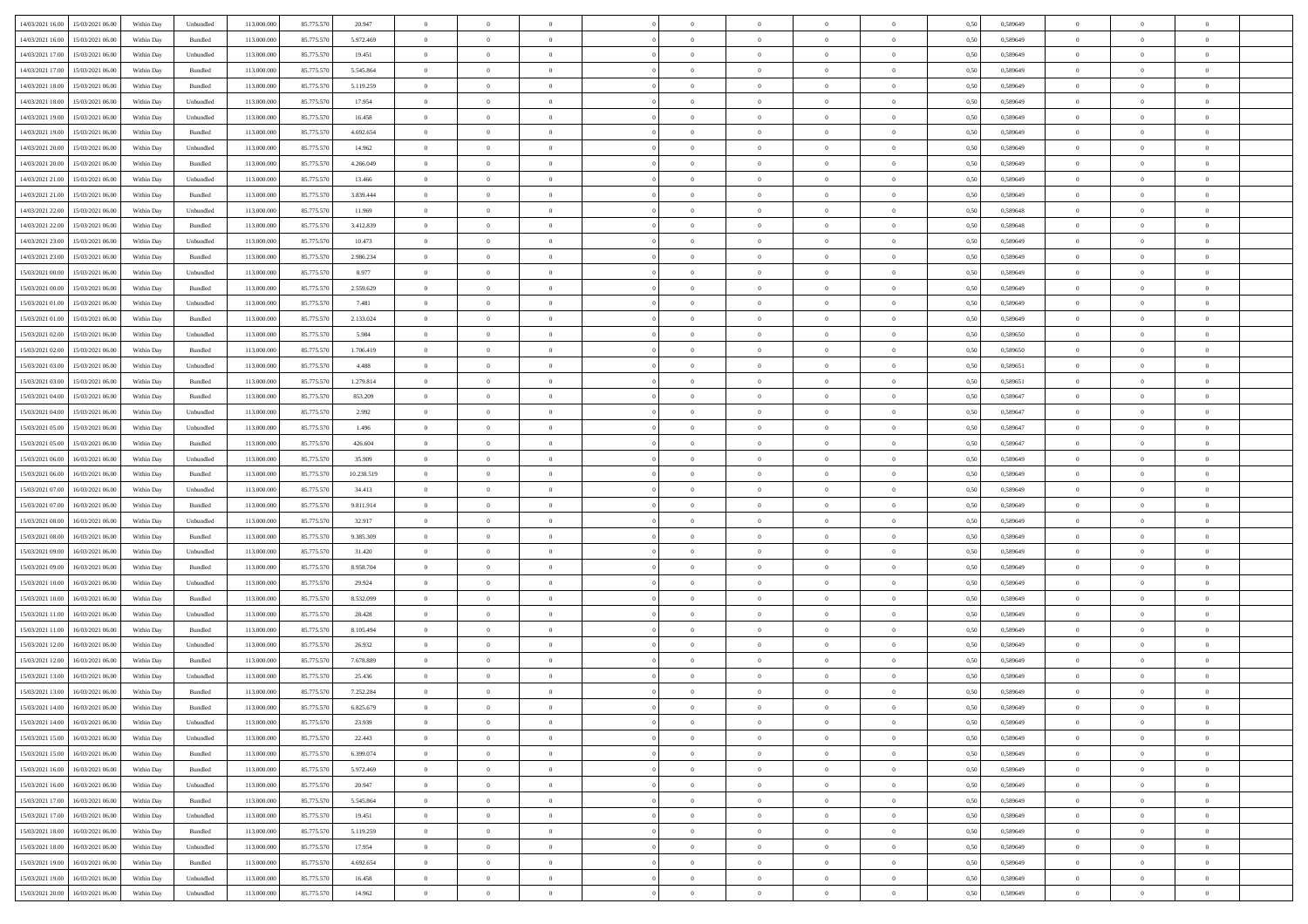| 15/03/2021 20:00 16/03/2021 06:00            | Within Day | Bundled            | 113.000.000 | 85.775.570 | 4.266.049  | $\overline{0}$ | $\overline{0}$ |                | $\overline{0}$ | $\theta$       |                | $\theta$       | 0,50 | 0,589649 | $\theta$       | $\theta$       | $\overline{0}$ |  |
|----------------------------------------------|------------|--------------------|-------------|------------|------------|----------------|----------------|----------------|----------------|----------------|----------------|----------------|------|----------|----------------|----------------|----------------|--|
|                                              |            |                    |             |            |            |                |                |                |                |                |                |                |      |          |                |                |                |  |
| 15/03/2021 21:00<br>16/03/2021 06:00         | Within Day | Unbundled          | 113.000.00  | 85.775.570 | 13.466     | $\bf{0}$       | $\bf{0}$       | $\bf{0}$       | $\bf{0}$       | $\overline{0}$ | $\overline{0}$ | $\bf{0}$       | 0,50 | 0,589649 | $\,$ 0 $\,$    | $\bf{0}$       | $\overline{0}$ |  |
| 15/03/2021 21:00<br>16/03/2021 06:00         | Within Day | Bundled            | 113,000,000 | 85.775.570 | 3.839.444  | $\overline{0}$ | $\bf{0}$       | $\overline{0}$ | $\bf{0}$       | $\bf{0}$       | $\overline{0}$ | $\bf{0}$       | 0.50 | 0.589649 | $\bf{0}$       | $\overline{0}$ | $\bf{0}$       |  |
| 15/03/2021 22:00<br>16/03/2021 06:00         | Within Day | Unbundled          | 113.000.000 | 85.775.570 | 11.969     | $\overline{0}$ | $\overline{0}$ | $\overline{0}$ | $\overline{0}$ | $\theta$       | $\overline{0}$ | $\bf{0}$       | 0,50 | 0,589648 | $\theta$       | $\theta$       | $\overline{0}$ |  |
| 15/03/2021 22:00<br>16/03/2021 06:00         | Within Day | Bundled            | 113.000.00  | 85.775.570 | 3.412.839  | $\bf{0}$       | $\overline{0}$ | $\bf{0}$       | $\overline{0}$ | $\bf{0}$       | $\overline{0}$ | $\bf{0}$       | 0,50 | 0,589648 | $\,$ 0 $\,$    | $\bf{0}$       | $\overline{0}$ |  |
| 15/03/2021 23:00<br>16/03/2021 06:00         | Within Day | Unbundled          | 113,000,000 | 85.775.57  | 10.473     | $\overline{0}$ | $\bf{0}$       | $\overline{0}$ | $\bf{0}$       | $\overline{0}$ | $\theta$       | $\bf{0}$       | 0.50 | 0.589649 | $\,$ 0 $\,$    | $\theta$       | $\overline{0}$ |  |
|                                              |            |                    |             |            |            | $\overline{0}$ | $\overline{0}$ | $\overline{0}$ | $\overline{0}$ | $\overline{0}$ | $\overline{0}$ |                |      |          |                | $\theta$       |                |  |
| 15/03/2021 23:00<br>16/03/2021 06:00         | Within Day | Bundled            | 113.000.000 | 85.775.570 | 2.986.234  |                |                |                |                |                |                | $\bf{0}$       | 0,50 | 0,589649 | $\,$ 0 $\,$    |                | $\overline{0}$ |  |
| 16/03/2021 00:00<br>16/03/2021 06:00         | Within Day | Bundled            | 113.000.00  | 85.775.570 | 2.559.629  | $\bf{0}$       | $\bf{0}$       | $\bf{0}$       | $\overline{0}$ | $\overline{0}$ | $\overline{0}$ | $\bf{0}$       | 0,50 | 0,589649 | $\,$ 0 $\,$    | $\bf{0}$       | $\overline{0}$ |  |
| 16/03/2021 00:00<br>16/03/2021 06:00         | Within Day | Unbundled          | 113,000,000 | 85.775.57  | 8.977      | $\overline{0}$ | $\bf{0}$       | $\overline{0}$ | $\bf{0}$       | $\overline{0}$ | $\overline{0}$ | $\bf{0}$       | 0.50 | 0.589649 | $\bf{0}$       | $\overline{0}$ | $\overline{0}$ |  |
| 16/03/2021 01:00<br>16/03/2021 06:00         | Within Day | Unbundled          | 113.000.000 | 85.775.570 | 7.481      | $\bf{0}$       | $\bf{0}$       | $\overline{0}$ | $\overline{0}$ | $\overline{0}$ | $\overline{0}$ | $\bf{0}$       | 0,50 | 0,589649 | $\,$ 0 $\,$    | $\,$ 0 $\,$    | $\overline{0}$ |  |
| 16/03/2021 01:00<br>16/03/2021 06:00         | Within Day | Bundled            | 113.000.00  | 85.775.57  | 2.133.024  | $\bf{0}$       | $\bf{0}$       | $\bf{0}$       | $\bf{0}$       | $\overline{0}$ | $\overline{0}$ | $\bf{0}$       | 0,50 | 0,589649 | $\,$ 0 $\,$    | $\bf{0}$       | $\overline{0}$ |  |
| 16/03/2021 02:00<br>16/03/2021 06:00         | Within Day | Unbundled          | 113,000,000 | 85.775.570 | 5.984      | $\overline{0}$ | $\bf{0}$       | $\overline{0}$ | $\overline{0}$ | $\bf{0}$       | $\overline{0}$ | $\bf{0}$       | 0.50 | 0.589650 | $\bf{0}$       | $\,$ 0 $\,$    | $\,$ 0         |  |
| 16/03/2021 02:00<br>16/03/2021 06:00         | Within Day | Bundled            | 113.000.000 | 85.775.570 | 1.706.419  | $\overline{0}$ | $\bf{0}$       | $\overline{0}$ | $\theta$       | $\theta$       | $\overline{0}$ | $\bf{0}$       | 0,50 | 0,589650 | $\,$ 0 $\,$    | $\,$ 0 $\,$    | $\overline{0}$ |  |
|                                              |            |                    |             |            |            |                | $\overline{0}$ |                |                |                | $\overline{0}$ |                |      |          | $\,$ 0 $\,$    | $\bf{0}$       | $\overline{0}$ |  |
| 16/03/2021 03:00<br>16/03/2021 06:00         | Within Day | Unbundled          | 113.000.00  | 85.775.570 | 4.488      | $\bf{0}$       |                | $\bf{0}$       | $\bf{0}$       | $\bf{0}$       |                | $\bf{0}$       | 0,50 | 0,589651 |                |                |                |  |
| 16/03/2021 03:00<br>16/03/2021 06:00         | Within Day | Bundled            | 113,000,000 | 85.775.570 | 1.279.814  | $\overline{0}$ | $\bf{0}$       | $\overline{0}$ | $\bf{0}$       | $\overline{0}$ | $\theta$       | $\bf{0}$       | 0.50 | 0.589651 | $\,$ 0 $\,$    | $\theta$       | $\overline{0}$ |  |
| 16/03/2021 04:00<br>16/03/2021 06:00         | Within Day | Unbundled          | 113.000.000 | 85.775.570 | 2.992      | $\overline{0}$ | $\bf{0}$       | $\overline{0}$ | $\overline{0}$ | $\overline{0}$ | $\overline{0}$ | $\bf{0}$       | 0,50 | 0,589647 | $\theta$       | $\theta$       | $\overline{0}$ |  |
| 16/03/2021 04:00<br>16/03/2021 06:00         | Within Day | Bundled            | 113.000.00  | 85.775.570 | 853.209    | $\bf{0}$       | $\bf{0}$       | $\bf{0}$       | $\overline{0}$ | $\overline{0}$ | $\overline{0}$ | $\bf{0}$       | 0,50 | 0,589647 | $\,$ 0 $\,$    | $\bf{0}$       | $\overline{0}$ |  |
| 16/03/2021 05:00<br>16/03/2021 06:00         | Within Day | Unbundled          | 113,000,000 | 85.775.57  | 1.496      | $\overline{0}$ | $\bf{0}$       | $\overline{0}$ | $\bf{0}$       | $\overline{0}$ | $\overline{0}$ | $\bf{0}$       | 0.50 | 0.589647 | $\bf{0}$       | $\overline{0}$ | $\bf{0}$       |  |
| 16/03/2021 05:00<br>16/03/2021 06:00         | Within Day | Bundled            | 113.000.000 | 85.775.570 | 426.604    | $\overline{0}$ | $\bf{0}$       | $\overline{0}$ | $\overline{0}$ | $\overline{0}$ | $\overline{0}$ | $\bf{0}$       | 0,50 | 0,589647 | $\,$ 0 $\,$    | $\bf{0}$       | $\overline{0}$ |  |
| 16/03/2021 06:00<br>17/03/2021 06:00         | Within Day | Unbundled          | 113.000.00  | 85.775.570 | 35.909     | $\bf{0}$       | $\bf{0}$       | $\bf{0}$       | $\bf{0}$       | $\overline{0}$ | $\overline{0}$ | $\bf{0}$       | 0,50 | 0,589649 | $\,$ 0 $\,$    | $\bf{0}$       | $\overline{0}$ |  |
|                                              |            |                    |             |            |            |                |                |                |                |                |                |                |      |          |                |                |                |  |
| 16/03/2021 06:00<br>17/03/2021 06:00         | Within Day | Bundled            | 113,000,000 | 85.775.570 | 10.238.519 | $\overline{0}$ | $\bf{0}$       | $\overline{0}$ | $\overline{0}$ | $\bf{0}$       | $\overline{0}$ | $\bf{0}$       | 0.50 | 0.589649 | $\bf{0}$       | $\overline{0}$ | $\,$ 0         |  |
| 16/03/2021 07:00<br>17/03/2021 06:00         | Within Day | Unbundled          | 113.000.000 | 85.775.570 | 34.413     | $\overline{0}$ | $\overline{0}$ | $\overline{0}$ | $\overline{0}$ | $\theta$       | $\overline{0}$ | $\bf{0}$       | 0,50 | 0,589649 | $\theta$       | $\theta$       | $\overline{0}$ |  |
| 16/03/2021 07:00<br>17/03/2021 06:00         | Within Day | Bundled            | 113.000.00  | 85.775.570 | 9.811.914  | $\bf{0}$       | $\bf{0}$       | $\bf{0}$       | $\bf{0}$       | $\overline{0}$ | $\overline{0}$ | $\bf{0}$       | 0,50 | 0,589649 | $\,$ 0 $\,$    | $\bf{0}$       | $\overline{0}$ |  |
| 16/03/2021 08:00<br>17/03/2021 06:00         | Within Day | Unbundled          | 113,000,000 | 85.775.57  | 32.917     | $\overline{0}$ | $\bf{0}$       | $\overline{0}$ | $\bf{0}$       | $\overline{0}$ | $\theta$       | $\bf{0}$       | 0.50 | 0.589649 | $\,$ 0 $\,$    | $\overline{0}$ | $\overline{0}$ |  |
| 16/03/2021 08:00<br>17/03/2021 06:00         | Within Day | Bundled            | 113.000.000 | 85.775.570 | 9.385.309  | $\overline{0}$ | $\overline{0}$ | $\overline{0}$ | $\overline{0}$ | $\overline{0}$ | $\overline{0}$ | $\bf{0}$       | 0,50 | 0,589649 | $\,$ 0 $\,$    | $\theta$       | $\overline{0}$ |  |
| 16/03/2021 09:00<br>17/03/2021 06.00         | Within Day | Unbundled          | 113.000.00  | 85.775.570 | 31.420     | $\bf{0}$       | $\overline{0}$ | $\bf{0}$       | $\overline{0}$ | $\bf{0}$       | $\overline{0}$ | $\bf{0}$       | 0,50 | 0,589649 | $\,$ 0 $\,$    | $\bf{0}$       | $\overline{0}$ |  |
| 16/03/2021 09:00<br>17/03/2021 06:00         | Within Day | Bundled            | 113,000,000 | 85.775.57  | 8.958.704  | $\overline{0}$ | $\bf{0}$       | $\overline{0}$ | $\bf{0}$       | $\overline{0}$ | $\overline{0}$ | $\bf{0}$       | 0.50 | 0.589649 | $\bf{0}$       | $\overline{0}$ | $\overline{0}$ |  |
| 16/03/2021 10:00<br>17/03/2021 06:00         | Within Day | Bundled            | 113.000.000 | 85.775.570 | 8.532.099  | $\overline{0}$ | $\bf{0}$       | $\overline{0}$ | $\overline{0}$ | $\overline{0}$ | $\overline{0}$ | $\bf{0}$       | 0,50 | 0,589649 | $\theta$       | $\bf{0}$       | $\overline{0}$ |  |
|                                              |            |                    |             |            |            |                |                |                |                |                |                |                |      |          |                |                |                |  |
| 16/03/2021 10:00<br>17/03/2021 06:00         | Within Day | Unbundled          | 113.000.00  | 85.775.570 | 29.924     | $\bf{0}$       | $\bf{0}$       | $\bf{0}$       | $\bf{0}$       | $\overline{0}$ | $\overline{0}$ | $\bf{0}$       | 0,50 | 0,589649 | $\,$ 0 $\,$    | $\bf{0}$       | $\overline{0}$ |  |
| 16/03/2021 11:00<br>17/03/2021 06:00         | Within Day | Unbundled          | 113,000,000 | 85.775.570 | 28.428     | $\overline{0}$ | $\bf{0}$       | $\overline{0}$ | $\overline{0}$ | $\bf{0}$       | $\overline{0}$ | $\bf{0}$       | 0.50 | 0.589649 | $\bf{0}$       | $\,$ 0 $\,$    | $\,$ 0         |  |
| 16/03/2021 11:00<br>17/03/2021 06:00         | Within Day | Bundled            | 113.000.000 | 85.775.570 | 8.105.494  | $\overline{0}$ | $\overline{0}$ | $\overline{0}$ | $\overline{0}$ | $\overline{0}$ | $\overline{0}$ | $\bf{0}$       | 0.50 | 0.589649 | $\theta$       | $\theta$       | $\overline{0}$ |  |
| 16/03/2021 12:00<br>17/03/2021 06:00         | Within Day | Unbundled          | 113.000.00  | 85.775.570 | 26.932     | $\bf{0}$       | $\bf{0}$       | $\bf{0}$       | $\bf{0}$       | $\overline{0}$ | $\overline{0}$ | $\bf{0}$       | 0,50 | 0,589649 | $\,$ 0 $\,$    | $\bf{0}$       | $\overline{0}$ |  |
| 16/03/2021 12:00<br>17/03/2021 06:00         | Within Day | Bundled            | 113,000,000 | 85,775,570 | 7.678.889  | $\overline{0}$ | $\bf{0}$       | $\overline{0}$ | $\bf{0}$       | $\overline{0}$ | $\overline{0}$ | $\bf{0}$       | 0.50 | 0.589649 | $\,$ 0 $\,$    | $\bf{0}$       | $\overline{0}$ |  |
| 16/03/2021 13:00<br>17/03/2021 06:00         | Within Dav | Unbundled          | 113.000.000 | 85.775.570 | 25.436     | $\overline{0}$ | $\overline{0}$ | $\overline{0}$ | $\overline{0}$ | $\theta$       | $\overline{0}$ | $\bf{0}$       | 0.50 | 0.589649 | $\theta$       | $\theta$       | $\overline{0}$ |  |
| 16/03/2021 13:00<br>17/03/2021 06:00         | Within Day | Bundled            | 113.000.00  | 85.775.57  | 7.252.284  | $\bf{0}$       | $\bf{0}$       | $\bf{0}$       | $\bf{0}$       | $\overline{0}$ | $\overline{0}$ | $\bf{0}$       | 0,50 | 0,589649 | $\,$ 0 $\,$    | $\bf{0}$       | $\overline{0}$ |  |
| 16/03/2021 14:00<br>17/03/2021 06:00         | Within Day | Unbundled          | 113,000,000 | 85.775.57  | 23.939     | $\overline{0}$ | $\bf{0}$       | $\overline{0}$ | $\bf{0}$       | $\overline{0}$ | $\overline{0}$ | $\bf{0}$       | 0.50 | 0.589649 | $\bf{0}$       | $\overline{0}$ | $\bf{0}$       |  |
| 16/03/2021 14:00<br>17/03/2021 06:00         | Within Day | Bundled            | 113.000.000 | 85.775.570 | 6.825.679  | $\overline{0}$ | $\overline{0}$ | $\overline{0}$ | $\overline{0}$ | $\overline{0}$ | $\overline{0}$ | $\bf{0}$       | 0.50 | 0.589649 | $\theta$       | $\theta$       | $\overline{0}$ |  |
|                                              |            |                    |             |            |            |                |                |                |                |                |                |                |      |          |                |                |                |  |
| 16/03/2021 15:00<br>17/03/2021 06:00         | Within Day | Unbundled          | 113.000.00  | 85.775.570 | 22.443     | $\bf{0}$       | $\bf{0}$       | $\bf{0}$       | $\bf{0}$       | $\overline{0}$ | $\overline{0}$ | $\bf{0}$       | 0,50 | 0,589649 | $\,$ 0 $\,$    | $\bf{0}$       | $\overline{0}$ |  |
| 16/03/2021 15:00<br>17/03/2021 06:00         | Within Day | Bundled            | 113,000,000 | 85.775.570 | 6.399.074  | $\overline{0}$ | $\bf{0}$       | $\overline{0}$ | $\overline{0}$ | $\bf{0}$       | $\overline{0}$ | $\bf{0}$       | 0.50 | 0.589649 | $\bf{0}$       | $\,$ 0 $\,$    | $\,$ 0         |  |
| 16/03/2021 16:00<br>17/03/2021 06:00         | Within Day | Unbundled          | 113.000.000 | 85.775.570 | 20.947     | $\overline{0}$ | $\overline{0}$ | $\overline{0}$ | $\overline{0}$ | $\overline{0}$ | $\overline{0}$ | $\bf{0}$       | 0.50 | 0.589649 | $\theta$       | $\theta$       | $\overline{0}$ |  |
| 16/03/2021 16:00<br>17/03/2021 06:00         | Within Day | Bundled            | 113.000.00  | 85.775.570 | 5.972.469  | $\bf{0}$       | $\bf{0}$       | $\bf{0}$       | $\bf{0}$       | $\overline{0}$ | $\overline{0}$ | $\bf{0}$       | 0,50 | 0,589649 | $\,$ 0 $\,$    | $\bf{0}$       | $\overline{0}$ |  |
| 16/03/2021 17:00<br>17/03/2021 06:00         | Within Day | Unbundled          | 113,000,000 | 85.775.570 | 19.451     | $\overline{0}$ | $\overline{0}$ | $\overline{0}$ | $\bf{0}$       | $\overline{0}$ | $\overline{0}$ | $\bf{0}$       | 0.50 | 0.589649 | $\bf{0}$       | $\theta$       | $\overline{0}$ |  |
| 16/03/2021 17:00<br>17/03/2021 06:00         | Within Day | Bundled            | 113.000.000 | 85.775.570 | 5.545.864  | $\overline{0}$ | $\overline{0}$ | $\overline{0}$ | $\overline{0}$ | $\theta$       | $\overline{0}$ | $\overline{0}$ | 0.50 | 0.589649 | $\theta$       | $\theta$       | $\overline{0}$ |  |
| 16/03/2021 18:00<br>17/03/2021 06:00         | Within Day | Unbundled          | 113.000.000 | 85.775.570 | 17.954     | $\bf{0}$       | $\bf{0}$       | $\bf{0}$       | $\bf{0}$       | $\bf{0}$       | $\overline{0}$ | $\bf{0}$       | 0,50 | 0,589649 | $\overline{0}$ | $\overline{0}$ | $\overline{0}$ |  |
| $16/03/2021\ 18.00 \qquad 17/03/2021\ 06.00$ | Within Day | $\mathbf B$ undled | 113.000.000 | 85.775.570 | 5.119.259  | $\bf{0}$       | $\theta$       |                | $\overline{0}$ |                |                |                | 0,50 | 0.589649 | $\bf{0}$       | $\overline{0}$ |                |  |
|                                              |            |                    |             |            |            |                |                |                |                |                |                |                |      |          |                |                |                |  |
| 16/03/2021 19:00 17/03/2021 06:00            | Within Day | Unbundled          | 113.000.000 | 85.775.570 | 16.458     | $\overline{0}$ | $\overline{0}$ | $\Omega$       | $\theta$       | $\overline{0}$ | $\overline{0}$ | $\bf{0}$       | 0,50 | 0,589649 | $\theta$       | $\overline{0}$ | $\overline{0}$ |  |
| 16/03/2021 19:00<br>17/03/2021 06:00         | Within Day | Bundled            | 113.000.00  | 85.775.570 | 4.692.654  | $\overline{0}$ | $\bf{0}$       | $\overline{0}$ | $\overline{0}$ | $\bf{0}$       | $\overline{0}$ | $\bf{0}$       | 0,50 | 0,589649 | $\bf{0}$       | $\overline{0}$ | $\bf{0}$       |  |
| 16/03/2021 20:00 17/03/2021 06:00            | Within Day | Bundled            | 113,000,000 | 85.775.570 | 4.266.049  | $\overline{0}$ | $\overline{0}$ | $\overline{0}$ | $\overline{0}$ | $\mathbf{0}$   | $\overline{0}$ | $\,$ 0 $\,$    | 0.50 | 0.589649 | $\overline{0}$ | $\bf{0}$       | $\bf{0}$       |  |
| 16/03/2021 20:00 17/03/2021 06:00            | Within Day | Unbundled          | 113.000.000 | 85.775.570 | 14.962     | $\overline{0}$ | $\overline{0}$ | $\overline{0}$ | $\overline{0}$ | $\overline{0}$ | $\overline{0}$ | $\bf{0}$       | 0,50 | 0.589649 | $\overline{0}$ | $\theta$       | $\overline{0}$ |  |
| 16/03/2021 21:00<br>17/03/2021 06:00         | Within Day | Unbundled          | 113.000.000 | 85.775.570 | 13.466     | $\overline{0}$ | $\bf{0}$       | $\overline{0}$ | $\overline{0}$ | $\bf{0}$       | $\overline{0}$ | $\bf{0}$       | 0,50 | 0,589649 | $\bf{0}$       | $\overline{0}$ | $\overline{0}$ |  |
| 16/03/2021 21:00<br>17/03/2021 06:00         | Within Day | Bundled            | 113,000,000 | 85.775.570 | 3.839.444  | $\overline{0}$ | $\bf{0}$       | $\overline{0}$ | $\overline{0}$ | $\bf{0}$       | $\overline{0}$ | $\bf{0}$       | 0.50 | 0.589649 | $\,$ 0 $\,$    | $\overline{0}$ | $\,$ 0         |  |
| 16/03/2021 22:00<br>17/03/2021 06:00         | Within Dav | Unbundled          | 113.000.000 | 85.775.570 | 11.969     | $\overline{0}$ | $\overline{0}$ | $\overline{0}$ | $\overline{0}$ | $\overline{0}$ | $\overline{0}$ | $\bf{0}$       | 0,50 | 0.589648 | $\overline{0}$ | $\theta$       | $\overline{0}$ |  |
| 17/03/2021 06:00                             | Within Day | Bundled            | 113.000.00  | 85.775.570 | 3.412.839  | $\overline{0}$ | $\overline{0}$ | $\overline{0}$ | $\overline{0}$ | $\overline{0}$ | $\overline{0}$ | $\bf{0}$       | 0,50 | 0,589648 | $\bf{0}$       | $\overline{0}$ | $\,$ 0         |  |
| 16/03/2021 22:00                             |            |                    |             |            |            |                |                |                |                |                |                |                |      |          |                |                |                |  |
| 16/03/2021 23:00<br>17/03/2021 06:00         | Within Day | Unbundled          | 113,000,000 | 85.775.570 | 10.473     | $\overline{0}$ | $\overline{0}$ | $\overline{0}$ | $\overline{0}$ | $\overline{0}$ | $\overline{0}$ | $\bf{0}$       | 0.50 | 0.589649 | $\mathbf{0}$   | $\bf{0}$       | $\,$ 0         |  |
| 16/03/2021 23:00<br>17/03/2021 06:00         | Within Dav | Bundled            | 113.000.000 | 85.775.570 | 2.986.234  | $\overline{0}$ | $\overline{0}$ | $\overline{0}$ | $\overline{0}$ | $\overline{0}$ | $\overline{0}$ | $\bf{0}$       | 0,50 | 0.589649 | $\overline{0}$ | $\theta$       | $\overline{0}$ |  |
| 17/03/2021 00:00<br>17/03/2021 06:00         | Within Day | Unbundled          | 113.000.00  | 85.775.570 | 8.977      | $\overline{0}$ | $\bf{0}$       | $\overline{0}$ | $\overline{0}$ | $\overline{0}$ | $\overline{0}$ | $\bf{0}$       | 0,50 | 0,589649 | $\bf{0}$       | $\overline{0}$ | $\bf{0}$       |  |
| 17/03/2021 00:00 17/03/2021 06:00            | Within Day | Bundled            | 113.000.000 | 85.775.570 | 2.559.629  | $\overline{0}$ | $\bf{0}$       | $\overline{0}$ | $\overline{0}$ | $\,$ 0 $\,$    | $\overline{0}$ | $\,$ 0 $\,$    | 0,50 | 0,589649 | $\overline{0}$ | $\,$ 0 $\,$    | $\,$ 0 $\,$    |  |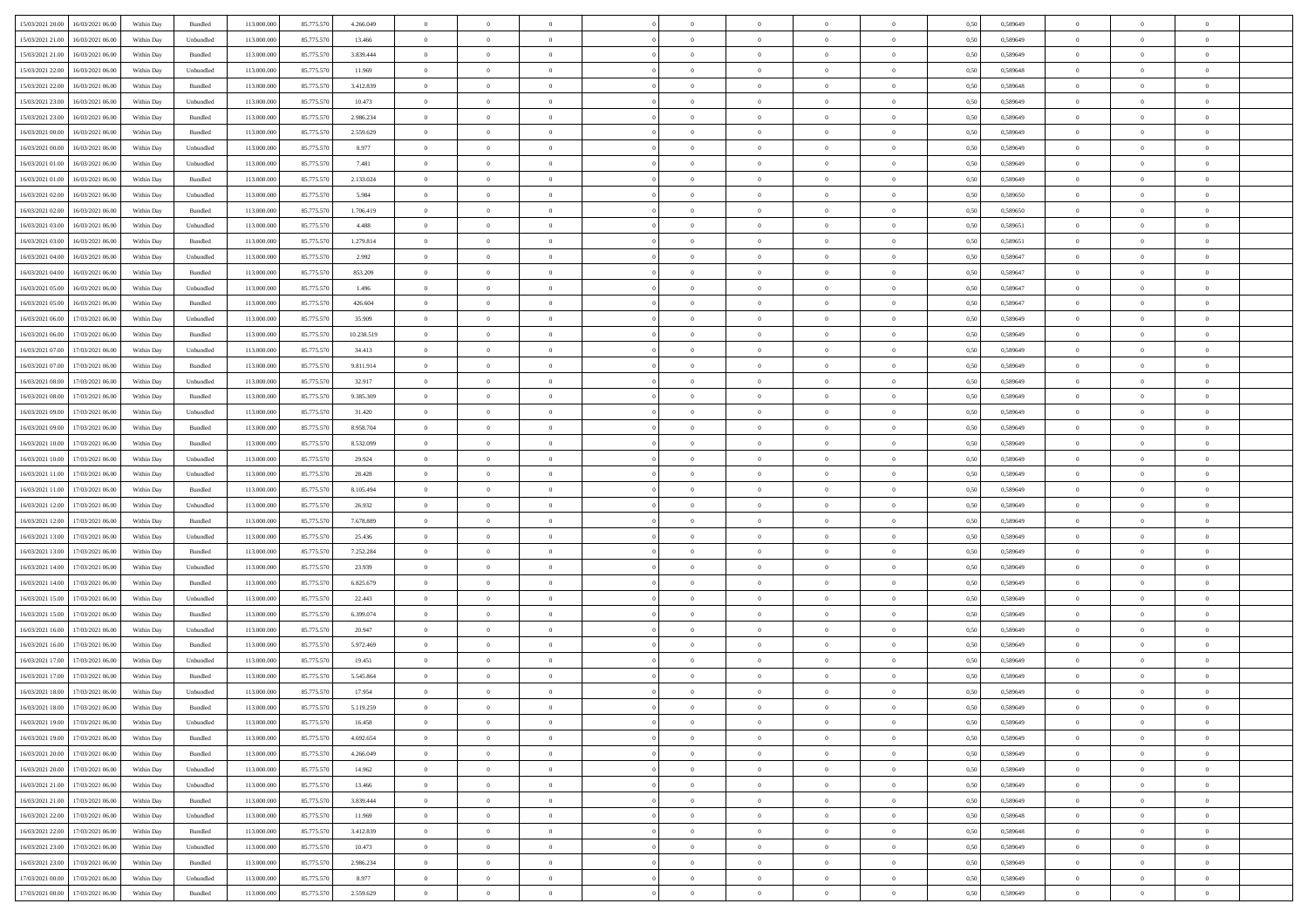| 17/03/2021 01:00 17/03/2021 06:00            | Within Day | Unbundled                   | 113.000.000 | 85.775.570 | 7.481      | $\overline{0}$ | $\overline{0}$   |                | $\overline{0}$ | $\theta$       |                | $\theta$       | 0,50 | 0,589649 | $\theta$       | $\theta$       | $\overline{0}$ |  |
|----------------------------------------------|------------|-----------------------------|-------------|------------|------------|----------------|------------------|----------------|----------------|----------------|----------------|----------------|------|----------|----------------|----------------|----------------|--|
|                                              |            |                             |             |            |            |                |                  |                |                |                |                |                |      |          |                |                |                |  |
| 17/03/2021 01:00<br>17/03/2021 06:00         | Within Day | Bundled                     | 113.000.00  | 85.775.570 | 2.133.024  | $\bf{0}$       | $\bf{0}$         | $\bf{0}$       | $\bf{0}$       | $\overline{0}$ | $\bf{0}$       | $\bf{0}$       | 0,50 | 0,589649 | $\,$ 0 $\,$    | $\bf{0}$       | $\overline{0}$ |  |
| 17/03/2021 02:00<br>17/03/2021 06:00         | Within Day | Unbundled                   | 113,000,000 | 85.775.570 | 5.984      | $\overline{0}$ | $\bf{0}$         | $\overline{0}$ | $\overline{0}$ | $\overline{0}$ | $\overline{0}$ | $\bf{0}$       | 0.50 | 0.589650 | $\bf{0}$       | $\overline{0}$ | $\bf{0}$       |  |
| 17/03/2021 02:00<br>17/03/2021 06:00         | Within Day | Bundled                     | 113.000.000 | 85.775.570 | 1.706.419  | $\overline{0}$ | $\overline{0}$   | $\overline{0}$ | $\overline{0}$ | $\overline{0}$ | $\overline{0}$ | $\bf{0}$       | 0,50 | 0,589650 | $\,$ 0 $\,$    | $\overline{0}$ | $\overline{0}$ |  |
| 17/03/2021 03:00<br>17/03/2021 06:00         | Within Day | Unbundled                   | 113.000.00  | 85.775.570 | 4.488      | $\bf{0}$       | $\bf{0}$         | $\bf{0}$       | $\bf{0}$       | $\overline{0}$ | $\overline{0}$ | $\bf{0}$       | 0,50 | 0,589651 | $\,$ 0 $\,$    | $\bf{0}$       | $\overline{0}$ |  |
| 17/03/2021 03:00<br>17/03/2021 06:00         | Within Day | Bundled                     | 113,000,000 | 85.775.570 | 1.279.814  | $\overline{0}$ | $\bf{0}$         | $\overline{0}$ | $\bf{0}$       | $\overline{0}$ | $\overline{0}$ | $\bf{0}$       | 0.50 | 0.589651 | $\bf{0}$       | $\overline{0}$ | $\overline{0}$ |  |
|                                              |            |                             |             |            |            | $\overline{0}$ |                  | $\overline{0}$ | $\overline{0}$ | $\overline{0}$ | $\overline{0}$ |                |      |          |                |                |                |  |
| 17/03/2021 04:00<br>17/03/2021 06:00         | Within Day | Unbundled                   | 113.000.000 | 85.775.570 | 2.992      |                | $\bf{0}$         |                |                |                |                | $\bf{0}$       | 0,50 | 0,589647 | $\,$ 0 $\,$    | $\bf{0}$       | $\overline{0}$ |  |
| 17/03/2021 04:00<br>17/03/2021 06:00         | Within Day | Bundled                     | 113.000.00  | 85.775.570 | 853.209    | $\bf{0}$       | $\bf{0}$         | $\bf{0}$       | $\bf{0}$       | $\overline{0}$ | $\overline{0}$ | $\bf{0}$       | 0,50 | 0,589647 | $\,$ 0 $\,$    | $\bf{0}$       | $\overline{0}$ |  |
| 17/03/2021 05:00<br>17/03/2021 06:00         | Within Day | Unbundled                   | 113,000,000 | 85.775.57  | 1.496      | $\overline{0}$ | $\bf{0}$         | $\overline{0}$ | $\bf{0}$       | $\overline{0}$ | $\overline{0}$ | $\bf{0}$       | 0.50 | 0.589647 | $\bf{0}$       | $\overline{0}$ | $\bf{0}$       |  |
| 17/03/2021 05:00<br>17/03/2021 06:00         | Within Day | Bundled                     | 113.000.000 | 85.775.570 | 426.604    | $\bf{0}$       | $\bf{0}$         | $\overline{0}$ | $\overline{0}$ | $\overline{0}$ | $\overline{0}$ | $\bf{0}$       | 0,50 | 0,589647 | $\,$ 0 $\,$    | $\,$ 0 $\,$    | $\overline{0}$ |  |
| 17/03/2021 06:00<br>18/03/2021 06:00         | Within Day | Bundled                     | 113.000.00  | 85.775.574 | 10.238.519 | $\bf{0}$       | $\bf{0}$         | $\bf{0}$       | $\bf{0}$       | $\overline{0}$ | $\overline{0}$ | $\bf{0}$       | 0,50 | 0,589649 | $\,$ 0 $\,$    | $\bf{0}$       | $\overline{0}$ |  |
| 17/03/2021 06:00<br>18/03/2021 06:00         | Within Day | Unbundled                   | 113,000,000 | 85.775.574 | 35.905     | $\overline{0}$ | $\bf{0}$         | $\overline{0}$ | $\overline{0}$ | $\overline{0}$ | $\overline{0}$ | $\bf{0}$       | 0.50 | 0.589649 | $\bf{0}$       | $\,$ 0 $\,$    | $\,$ 0         |  |
| 17/03/2021 07:00<br>18/03/2021 06:00         | Within Day | Unbundled                   | 113.000.000 | 85.775.574 | 34.409     | $\overline{0}$ | $\bf{0}$         | $\overline{0}$ | $\theta$       | $\theta$       | $\overline{0}$ | $\bf{0}$       | 0,50 | 0,589649 | $\,$ 0 $\,$    | $\,$ 0 $\,$    | $\overline{0}$ |  |
|                                              |            |                             |             |            |            |                | $\bf{0}$         |                |                | $\overline{0}$ | $\overline{0}$ |                |      |          | $\,$ 0 $\,$    | $\bf{0}$       | $\overline{0}$ |  |
| 17/03/2021 07:00<br>18/03/2021 06:00         | Within Day | Bundled                     | 113.000.00  | 85.775.574 | 9.811.914  | $\bf{0}$       |                  | $\bf{0}$       | $\bf{0}$       |                |                | $\bf{0}$       | 0,50 | 0,589649 |                |                |                |  |
| 17/03/2021 08:00<br>18/03/2021 06:00         | Within Day | Unbundled                   | 113,000,000 | 85.775.574 | 32.913     | $\overline{0}$ | $\bf{0}$         | $\overline{0}$ | $\bf{0}$       | $\overline{0}$ | $\overline{0}$ | $\bf{0}$       | 0.50 | 0.589649 | $\,$ 0 $\,$    | $\bf{0}$       | $\overline{0}$ |  |
| 17/03/2021 08:00<br>18/03/2021 06:00         | Within Day | Bundled                     | 113.000.000 | 85.775.574 | 9.385.309  | $\overline{0}$ | $\bf{0}$         | $\overline{0}$ | $\overline{0}$ | $\overline{0}$ | $\overline{0}$ | $\bf{0}$       | 0,50 | 0,589649 | $\theta$       | $\theta$       | $\overline{0}$ |  |
| 17/03/2021 09:00<br>18/03/2021 06:00         | Within Day | Unbundled                   | 113.000.00  | 85.775.574 | 31.417     | $\bf{0}$       | $\bf{0}$         | $\bf{0}$       | $\bf{0}$       | $\overline{0}$ | $\overline{0}$ | $\bf{0}$       | 0,50 | 0,589649 | $\,$ 0 $\,$    | $\bf{0}$       | $\overline{0}$ |  |
| 17/03/2021 09:00<br>18/03/2021 06:00         | Within Day | Bundled                     | 113,000,000 | 85.775.57  | 8.958.704  | $\overline{0}$ | $\bf{0}$         | $\overline{0}$ | $\bf{0}$       | $\overline{0}$ | $\overline{0}$ | $\bf{0}$       | 0.50 | 0.589649 | $\bf{0}$       | $\overline{0}$ | $\bf{0}$       |  |
| 17/03/2021 10:00<br>18/03/2021 06:00         | Within Day | Unbundled                   | 113.000.000 | 85.775.574 | 29.921     | $\bf{0}$       | $\bf{0}$         | $\overline{0}$ | $\overline{0}$ | $\overline{0}$ | $\overline{0}$ | $\bf{0}$       | 0,50 | 0,589649 | $\,$ 0 $\,$    | $\bf{0}$       | $\overline{0}$ |  |
| 17/03/2021 10:00<br>18/03/2021 06:00         | Within Day | Bundled                     | 113.000.00  | 85.775.574 | 8.532.099  | $\bf{0}$       | $\bf{0}$         | $\bf{0}$       | $\bf{0}$       | $\overline{0}$ | $\overline{0}$ | $\bf{0}$       | 0,50 | 0,589649 | $\,$ 0 $\,$    | $\bf{0}$       | $\overline{0}$ |  |
|                                              |            |                             |             |            |            |                |                  |                |                |                |                |                |      |          |                |                |                |  |
| 17/03/2021 11:00<br>18/03/2021 06:00         | Within Day | Unbundled                   | 113,000,000 | 85.775.574 | 28.424     | $\overline{0}$ | $\bf{0}$         | $\overline{0}$ | $\overline{0}$ | $\overline{0}$ | $\overline{0}$ | $\bf{0}$       | 0.50 | 0.589649 | $\bf{0}$       | $\,$ 0 $\,$    | $\,$ 0         |  |
| 17/03/2021 11:00<br>18/03/2021 06:00         | Within Day | Bundled                     | 113.000.000 | 85.775.574 | 8.105.494  | $\overline{0}$ | $\overline{0}$   | $\overline{0}$ | $\overline{0}$ | $\overline{0}$ | $\overline{0}$ | $\bf{0}$       | 0,50 | 0,589649 | $\theta$       | $\theta$       | $\overline{0}$ |  |
| 17/03/2021 12:00<br>18/03/2021 06:00         | Within Day | Unbundled                   | 113.000.00  | 85.775.574 | 26.928     | $\bf{0}$       | $\bf{0}$         | $\bf{0}$       | $\bf{0}$       | $\overline{0}$ | $\overline{0}$ | $\bf{0}$       | 0,50 | 0,589649 | $\,$ 0 $\,$    | $\bf{0}$       | $\overline{0}$ |  |
| 17/03/2021 12:00<br>18/03/2021 06:00         | Within Day | Bundled                     | 113,000,000 | 85.775.574 | 7.678.889  | $\overline{0}$ | $\bf{0}$         | $\overline{0}$ | $\bf{0}$       | $\overline{0}$ | $\overline{0}$ | $\bf{0}$       | 0.50 | 0.589649 | $\bf{0}$       | $\overline{0}$ | $\overline{0}$ |  |
| 17/03/2021 13:00<br>18/03/2021 06:00         | Within Day | Unbundled                   | 113.000.000 | 85.775.574 | 25.432     | $\overline{0}$ | $\overline{0}$   | $\overline{0}$ | $\overline{0}$ | $\overline{0}$ | $\overline{0}$ | $\bf{0}$       | 0,50 | 0,589649 | $\,$ 0 $\,$    | $\theta$       | $\overline{0}$ |  |
| 17/03/2021 13:00<br>18/03/2021 06:00         | Within Day | Bundled                     | 113.000.00  | 85.775.574 | 7.252.284  | $\bf{0}$       | $\bf{0}$         | $\bf{0}$       | $\bf{0}$       | $\overline{0}$ | $\overline{0}$ | $\bf{0}$       | 0,50 | 0,589649 | $\,$ 0 $\,$    | $\bf{0}$       | $\overline{0}$ |  |
| 17/03/2021 14:00<br>18/03/2021 06:00         | Within Day | Unbundled                   | 113,000,000 | 85.775.574 | 23.936     | $\overline{0}$ | $\bf{0}$         | $\overline{0}$ | $\bf{0}$       | $\bf{0}$       | $\overline{0}$ | $\bf{0}$       | 0.50 | 0.589649 | $\bf{0}$       | $\overline{0}$ | $\bf{0}$       |  |
| 17/03/2021 14:00<br>18/03/2021 06:00         | Within Day | Bundled                     | 113.000.000 | 85.775.574 | 6.825.679  | $\overline{0}$ | $\bf{0}$         | $\overline{0}$ | $\overline{0}$ | $\overline{0}$ | $\overline{0}$ | $\bf{0}$       | 0,50 | 0,589649 | $\,$ 0 $\,$    | $\bf{0}$       | $\overline{0}$ |  |
|                                              |            |                             |             |            |            |                |                  |                |                |                |                |                |      |          |                |                |                |  |
| 17/03/2021 15:00<br>18/03/2021 06:00         | Within Day | Bundled                     | 113.000.00  | 85.775.574 | 6.399.074  | $\bf{0}$       | $\bf{0}$         | $\bf{0}$       | $\bf{0}$       | $\overline{0}$ | $\overline{0}$ | $\bf{0}$       | 0,50 | 0,589649 | $\,$ 0 $\,$    | $\bf{0}$       | $\overline{0}$ |  |
| 17/03/2021 15:00<br>18/03/2021 06:00         | Within Day | Unbundled                   | 113,000,000 | 85.775.574 | 22.440     | $\overline{0}$ | $\bf{0}$         | $\overline{0}$ | $\overline{0}$ | $\overline{0}$ | $\overline{0}$ | $\bf{0}$       | 0.50 | 0.589649 | $\bf{0}$       | $\,$ 0 $\,$    | $\,$ 0         |  |
| 17/03/2021 16:00<br>18/03/2021 06:00         | Within Day | Unbundled                   | 113.000.000 | 85.775.574 | 20.944     | $\overline{0}$ | $\overline{0}$   | $\overline{0}$ | $\overline{0}$ | $\overline{0}$ | $\overline{0}$ | $\bf{0}$       | 0.50 | 0.589649 | $\theta$       | $\theta$       | $\overline{0}$ |  |
| 17/03/2021 16:00<br>18/03/2021 06:00         | Within Day | Bundled                     | 113.000.00  | 85.775.574 | 5.972.469  | $\bf{0}$       | $\bf{0}$         | $\bf{0}$       | $\bf{0}$       | $\overline{0}$ | $\overline{0}$ | $\bf{0}$       | 0,50 | 0,589649 | $\,$ 0 $\,$    | $\bf{0}$       | $\overline{0}$ |  |
| 17/03/2021 17:00<br>18/03/2021 06:00         | Within Day | Unbundled                   | 113,000,000 | 85.775.574 | 19,448     | $\overline{0}$ | $\bf{0}$         | $\overline{0}$ | $\bf{0}$       | $\overline{0}$ | $\overline{0}$ | $\bf{0}$       | 0.50 | 0.589649 | $\bf{0}$       | $\bf{0}$       | $\overline{0}$ |  |
| 17/03/2021 17:00<br>18/03/2021 06:00         | Within Day | Bundled                     | 113.000.000 | 85.775.574 | 5.545.864  | $\overline{0}$ | $\overline{0}$   | $\overline{0}$ | $\overline{0}$ | $\overline{0}$ | $\overline{0}$ | $\bf{0}$       | 0.50 | 0.589649 | $\theta$       | $\theta$       | $\overline{0}$ |  |
| 17/03/2021 18:00<br>18/03/2021 06:00         | Within Day | Unbundled                   | 113.000.00  | 85.775.574 | 17.952     | $\bf{0}$       | $\bf{0}$         | $\bf{0}$       | $\bf{0}$       | $\overline{0}$ | $\overline{0}$ | $\bf{0}$       | 0,50 | 0,589649 | $\,$ 0 $\,$    | $\bf{0}$       | $\overline{0}$ |  |
| 17/03/2021 18:00<br>18/03/2021 06:00         | Within Day | Bundled                     | 113,000,000 | 85.775.574 | 5.119.259  | $\overline{0}$ | $\bf{0}$         | $\overline{0}$ | $\bf{0}$       | $\overline{0}$ | $\overline{0}$ | $\bf{0}$       | 0.50 | 0.589649 | $\bf{0}$       | $\overline{0}$ | $\bf{0}$       |  |
|                                              |            |                             |             |            |            |                |                  |                |                |                |                |                |      |          |                |                |                |  |
| 17/03/2021 19:00<br>18/03/2021 06:00         | Within Day | Unbundled                   | 113.000.000 | 85.775.574 | 16.456     | $\overline{0}$ | $\overline{0}$   | $\overline{0}$ | $\overline{0}$ | $\overline{0}$ | $\overline{0}$ | $\bf{0}$       | 0.50 | 0.589649 | $\theta$       | $\overline{0}$ | $\overline{0}$ |  |
| 17/03/2021 19:00<br>18/03/2021 06:00         | Within Day | Bundled                     | 113.000.00  | 85.775.574 | 4.692.654  | $\bf{0}$       | $\bf{0}$         | $\bf{0}$       | $\bf{0}$       | $\overline{0}$ | $\overline{0}$ | $\bf{0}$       | 0,50 | 0,589649 | $\,$ 0 $\,$    | $\bf{0}$       | $\overline{0}$ |  |
| 17/03/2021 20:00<br>18/03/2021 06:00         | Within Day | Unbundled                   | 113,000,000 | 85.775.574 | 14.960     | $\overline{0}$ | $\bf{0}$         | $\overline{0}$ | $\overline{0}$ | $\bf{0}$       | $\overline{0}$ | $\bf{0}$       | 0.50 | 0.589649 | $\bf{0}$       | $\,$ 0 $\,$    | $\,$ 0         |  |
| 17/03/2021 20:00<br>18/03/2021 06:00         | Within Day | Bundled                     | 113.000.000 | 85.775.574 | 4.266.049  | $\overline{0}$ | $\overline{0}$   | $\overline{0}$ | $\overline{0}$ | $\overline{0}$ | $\overline{0}$ | $\bf{0}$       | 0.50 | 0.589649 | $\theta$       | $\theta$       | $\overline{0}$ |  |
| 17/03/2021 21:00<br>18/03/2021 06:00         | Within Day | Unbundled                   | 113.000.00  | 85.775.574 | 13.464     | $\bf{0}$       | $\bf{0}$         | $\bf{0}$       | $\overline{0}$ | $\overline{0}$ | $\overline{0}$ | $\bf{0}$       | 0,50 | 0,589649 | $\,$ 0 $\,$    | $\bf{0}$       | $\overline{0}$ |  |
| 17/03/2021 21:00<br>18/03/2021 06:00         | Within Day | Bundled                     | 113,000,000 | 85.775.574 | 3.839.444  | $\overline{0}$ | $\bf{0}$         | $\overline{0}$ | $\bf{0}$       | $\overline{0}$ | $\overline{0}$ | $\bf{0}$       | 0.50 | 0.589649 | $\bf{0}$       | $\overline{0}$ | $\overline{0}$ |  |
| 17/03/2021 22:00<br>18/03/2021 06:00         | Within Dav | Unbundled                   | 113.000.000 | 85.775.574 | 11.968     | $\overline{0}$ | $\overline{0}$   | $\overline{0}$ | $\overline{0}$ | $\theta$       | $\overline{0}$ | $\overline{0}$ | 0.50 | 0.589648 | $\theta$       | $\theta$       | $\overline{0}$ |  |
| 17/03/2021 22:00<br>18/03/2021 06:00         | Within Day | Bundled                     | 113.000.000 | 85.775.574 | 3.412.839  | $\bf{0}$       | $\bf{0}$         | $\bf{0}$       | $\bf{0}$       | $\overline{0}$ | $\overline{0}$ | $\bf{0}$       | 0,50 | 0,589648 | $\overline{0}$ | $\overline{0}$ | $\overline{0}$ |  |
|                                              |            |                             |             |            |            |                |                  |                |                |                |                |                |      |          |                |                |                |  |
| $17/03/2021\ 23.00 \qquad 18/03/2021\ 06.00$ | Within Day | $\ensuremath{\mathsf{Unb}}$ | 113.000.000 | 85.775.574 | 10.472     | $\bf{0}$       | $\boldsymbol{0}$ |                | $\overline{0}$ | $\theta$       |                | $\bf{0}$       | 0,50 | 0.589649 | $\,$ 0         | $\bf{0}$       |                |  |
| 17/03/2021 23:00 18/03/2021 06:00            | Within Day | Bundled                     | 113.000.000 | 85.775.574 | 2.986.234  | $\overline{0}$ | $\overline{0}$   | $\Omega$       | $\theta$       | $\overline{0}$ | $\overline{0}$ | $\bf{0}$       | 0,50 | 0,589649 | $\theta$       | $\overline{0}$ | $\overline{0}$ |  |
| 18/03/2021 00:00<br>18/03/2021 06:00         | Within Day | Unbundled                   | 113.000.00  | 85.775.574 | 8.976      | $\overline{0}$ | $\bf{0}$         | $\overline{0}$ | $\overline{0}$ | $\bf{0}$       | $\overline{0}$ | $\bf{0}$       | 0,50 | 0,589649 | $\bf{0}$       | $\overline{0}$ | $\bf{0}$       |  |
| 18/03/2021 00:00 18/03/2021 06:00            | Within Day | Bundled                     | 113.000.000 | 85.775.574 | 2.559.629  | $\overline{0}$ | $\overline{0}$   | $\overline{0}$ | $\overline{0}$ | $\mathbf{0}$   | $\overline{0}$ | $\,$ 0 $\,$    | 0.50 | 0.589649 | $\overline{0}$ | $\bf{0}$       | $\bf{0}$       |  |
| 18/03/2021 01:00 18/03/2021 06:00            | Within Day | Bundled                     | 113.000.000 | 85.775.574 | 2.133.024  | $\overline{0}$ | $\overline{0}$   | $\overline{0}$ | $\overline{0}$ | $\overline{0}$ | $\overline{0}$ | $\bf{0}$       | 0,50 | 0.589649 | $\overline{0}$ | $\theta$       | $\overline{0}$ |  |
| 18/03/2021 01:00<br>18/03/2021 06:00         | Within Day | Unbundled                   | 113.000.000 | 85.775.574 | 7.480      | $\overline{0}$ | $\bf{0}$         | $\overline{0}$ | $\overline{0}$ | $\bf{0}$       | $\overline{0}$ | $\bf{0}$       | 0,50 | 0,589649 | $\bf{0}$       | $\overline{0}$ | $\overline{0}$ |  |
| 18/03/2021 02:00<br>18/03/2021 06:00         | Within Day | Unbundled                   | 113,000,000 | 85.775.574 | 5.984      | $\overline{0}$ | $\bf{0}$         | $\overline{0}$ | $\overline{0}$ | $\bf{0}$       | $\overline{0}$ | $\bf{0}$       | 0.50 | 0.589650 | $\,$ 0 $\,$    | $\overline{0}$ | $\,$ 0         |  |
|                                              |            |                             |             |            |            |                |                  |                |                |                |                |                |      |          |                |                |                |  |
| 18/03/2021 02:00<br>18/03/2021 06:00         | Within Dav | Bundled                     | 113.000.000 | 85.775.574 | 1.706.419  | $\overline{0}$ | $\overline{0}$   | $\overline{0}$ | $\overline{0}$ | $\overline{0}$ | $\overline{0}$ | $\bf{0}$       | 0.50 | 0,589650 | $\overline{0}$ | $\theta$       | $\overline{0}$ |  |
| 18/03/2021 03:00<br>18/03/2021 06:00         | Within Day | Unbundled                   | 113.000.00  | 85.775.574 | 4.488      | $\overline{0}$ | $\overline{0}$   | $\overline{0}$ | $\overline{0}$ | $\overline{0}$ | $\overline{0}$ | $\bf{0}$       | 0,50 | 0,589651 | $\bf{0}$       | $\overline{0}$ | $\,$ 0         |  |
| 18/03/2021 03:00<br>18/03/2021 06:00         | Within Day | Bundled                     | 113,000,000 | 85.775.574 | 1.279.814  | $\overline{0}$ | $\bf{0}$         | $\overline{0}$ | $\overline{0}$ | $\overline{0}$ | $\overline{0}$ | $\bf{0}$       | 0.50 | 0.589651 | $\mathbf{0}$   | $\bf{0}$       | $\,$ 0         |  |
| 18/03/2021 04:00<br>18/03/2021 06:00         | Within Dav | Unbundled                   | 113.000.000 | 85.775.574 | 2.992      | $\overline{0}$ | $\overline{0}$   | $\overline{0}$ | $\overline{0}$ | $\overline{0}$ | $\overline{0}$ | $\bf{0}$       | 0,50 | 0,589647 | $\overline{0}$ | $\theta$       | $\overline{0}$ |  |
| 18/03/2021 04:00<br>18/03/2021 06:00         | Within Day | Bundled                     | 113.000.00  | 85.775.574 | 853.209    | $\overline{0}$ | $\bf{0}$         | $\overline{0}$ | $\overline{0}$ | $\overline{0}$ | $\overline{0}$ | $\bf{0}$       | 0,50 | 0,589647 | $\bf{0}$       | $\overline{0}$ | $\bf{0}$       |  |
| 18/03/2021 05:00 18/03/2021 06:00            | Within Day | Unbundled                   | 113.000.000 | 85.775.574 | 1.496      | $\overline{0}$ | $\bf{0}$         | $\overline{0}$ | $\overline{0}$ | $\,$ 0 $\,$    | $\overline{0}$ | $\bf{0}$       | 0,50 | 0,589647 | $\overline{0}$ | $\,$ 0 $\,$    | $\,$ 0 $\,$    |  |
|                                              |            |                             |             |            |            |                |                  |                |                |                |                |                |      |          |                |                |                |  |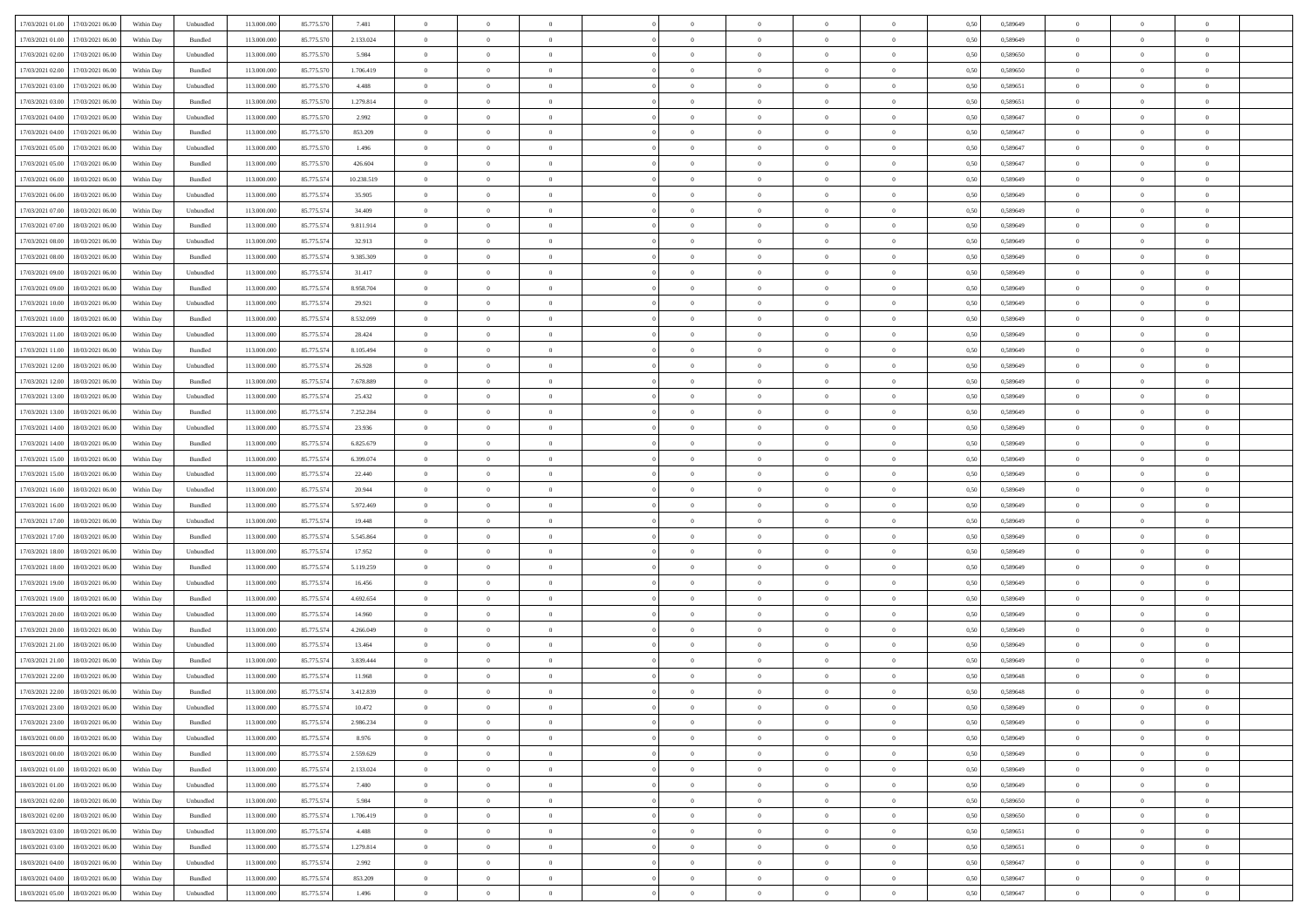|                                                |            |           |             |            |            | $\overline{0}$ | $\theta$       |                | $\overline{0}$ |                |                | $\bf{0}$       |      |          | $\theta$       | $\theta$       | $\theta$       |  |
|------------------------------------------------|------------|-----------|-------------|------------|------------|----------------|----------------|----------------|----------------|----------------|----------------|----------------|------|----------|----------------|----------------|----------------|--|
| 18/03/2021 05:00 18/03/2021 06:00              | Within Day | Bundled   | 113.000.000 | 85.775.574 | 426.604    |                |                |                |                | $\bf{0}$       |                |                | 0,50 | 0,589647 |                |                |                |  |
| 18/03/2021 06:00<br>19/03/2021 06:00           | Within Day | Unbundled | 113.000.00  | 85.775.574 | 35.905     | $\bf{0}$       | $\bf{0}$       | $\bf{0}$       | $\bf{0}$       | $\overline{0}$ | $\overline{0}$ | $\bf{0}$       | 0,50 | 0,589649 | $\,$ 0 $\,$    | $\bf{0}$       | $\overline{0}$ |  |
| 18/03/2021 06:00<br>19/03/2021 06:00           | Within Day | Bundled   | 113,000,000 | 85.775.574 | 10.238.519 | $\overline{0}$ | $\bf{0}$       | $\overline{0}$ | $\bf{0}$       | $\bf{0}$       | $\overline{0}$ | $\bf{0}$       | 0.50 | 0.589649 | $\bf{0}$       | $\overline{0}$ | $\overline{0}$ |  |
| 18/03/2021 07:00<br>19/03/2021 06:00           | Within Day | Unbundled | 113.000.000 | 85.775.574 | 34.409     | $\overline{0}$ | $\bf{0}$       | $\overline{0}$ | $\overline{0}$ | $\theta$       | $\overline{0}$ | $\bf{0}$       | 0,50 | 0,589649 | $\theta$       | $\theta$       | $\overline{0}$ |  |
| 18/03/2021 07:00<br>19/03/2021 06:00           | Within Day | Bundled   | 113.000.00  | 85.775.574 | 9.811.914  | $\overline{0}$ | $\overline{0}$ | $\bf{0}$       | $\overline{0}$ | $\theta$       | $\overline{0}$ | $\bf{0}$       | 0,50 | 0,589649 | $\,$ 0 $\,$    | $\bf{0}$       | $\overline{0}$ |  |
|                                                |            |           |             |            |            |                |                |                |                |                |                |                |      |          |                |                |                |  |
| 18/03/2021 08:00<br>19/03/2021 06:00           | Within Day | Unbundled | 113,000,000 | 85.775.574 | 32.913     | $\overline{0}$ | $\overline{0}$ | $\overline{0}$ | $\bf{0}$       | $\overline{0}$ | $\theta$       | $\bf{0}$       | 0.50 | 0.589649 | $\bf{0}$       | $\theta$       | $\overline{0}$ |  |
| 18/03/2021 08:00<br>19/03/2021 06:00           | Within Day | Bundled   | 113.000.000 | 85.775.574 | 9.385.309  | $\overline{0}$ | $\overline{0}$ | $\overline{0}$ | $\overline{0}$ | $\overline{0}$ | $\overline{0}$ | $\bf{0}$       | 0,50 | 0,589649 | $\theta$       | $\theta$       | $\overline{0}$ |  |
| 18/03/2021 09:00<br>19/03/2021 06:00           | Within Day | Unbundled | 113.000.00  | 85.775.574 | 31.417     | $\bf{0}$       | $\bf{0}$       | $\bf{0}$       | $\overline{0}$ | $\overline{0}$ | $\overline{0}$ | $\bf{0}$       | 0,50 | 0,589649 | $\,$ 0 $\,$    | $\bf{0}$       | $\overline{0}$ |  |
| 18/03/2021 09:00<br>19/03/2021 06:00           | Within Day | Bundled   | 113,000,000 | 85.775.57  | 8.958.704  | $\overline{0}$ | $\bf{0}$       | $\overline{0}$ | $\bf{0}$       | $\overline{0}$ | $\overline{0}$ | $\bf{0}$       | 0.50 | 0.589649 | $\bf{0}$       | $\overline{0}$ | $\overline{0}$ |  |
| 18/03/2021 10:00<br>19/03/2021 06:00           | Within Day | Unbundled | 113.000.000 | 85.775.574 | 29.921     | $\bf{0}$       | $\bf{0}$       | $\overline{0}$ | $\overline{0}$ | $\overline{0}$ | $\overline{0}$ | $\bf{0}$       | 0,50 | 0,589649 | $\,$ 0 $\,$    | $\bf{0}$       | $\overline{0}$ |  |
|                                                |            |           |             |            |            |                |                |                |                |                |                |                |      |          |                |                |                |  |
| 18/03/2021 10:00<br>19/03/2021 06:00           | Within Day | Bundled   | 113.000.00  | 85.775.57  | 8.532.099  | $\bf{0}$       | $\overline{0}$ | $\bf{0}$       | $\bf{0}$       | $\bf{0}$       | $\overline{0}$ | $\bf{0}$       | 0,50 | 0,589649 | $\,$ 0 $\,$    | $\bf{0}$       | $\overline{0}$ |  |
| 18/03/2021 11:00<br>19/03/2021 06:00           | Within Day | Bundled   | 113,000,000 | 85.775.574 | 8.105.494  | $\overline{0}$ | $\bf{0}$       | $\overline{0}$ | $\bf{0}$       | $\bf{0}$       | $\overline{0}$ | $\bf{0}$       | 0.50 | 0.589649 | $\bf{0}$       | $\overline{0}$ | $\bf{0}$       |  |
| 18/03/2021 11:00<br>19/03/2021 06:00           | Within Day | Unbundled | 113.000.000 | 85.775.574 | 28.424     | $\overline{0}$ | $\overline{0}$ | $\overline{0}$ | $\theta$       | $\theta$       | $\overline{0}$ | $\bf{0}$       | 0,50 | 0,589649 | $\,$ 0 $\,$    | $\theta$       | $\overline{0}$ |  |
| 18/03/2021 12:00<br>19/03/2021 06:00           | Within Day | Unbundled | 113.000.00  | 85.775.574 | 26.928     | $\bf{0}$       | $\overline{0}$ | $\bf{0}$       | $\overline{0}$ | $\bf{0}$       | $\overline{0}$ | $\bf{0}$       | 0,50 | 0,589649 | $\bf{0}$       | $\bf{0}$       | $\overline{0}$ |  |
| 18/03/2021 12:00<br>19/03/2021 06:00           | Within Day | Bundled   | 113,000,000 | 85.775.574 | 7.678.889  | $\overline{0}$ | $\overline{0}$ | $\overline{0}$ | $\bf{0}$       | $\overline{0}$ | $\Omega$       | $\bf{0}$       | 0.50 | 0.589649 | $\theta$       | $\theta$       | $\overline{0}$ |  |
| 18/03/2021 13:00<br>19/03/2021 06:00           | Within Day | Unbundled | 113.000.000 | 85.775.574 | 25.432     | $\overline{0}$ | $\overline{0}$ | $\overline{0}$ | $\overline{0}$ | $\theta$       | $\overline{0}$ | $\bf{0}$       | 0,50 | 0,589649 | $\theta$       | $\theta$       | $\overline{0}$ |  |
|                                                |            |           |             |            |            |                |                |                |                |                |                |                |      |          |                |                |                |  |
| 18/03/2021 13:00<br>19/03/2021 06:00           | Within Day | Bundled   | 113.000.00  | 85.775.57  | 7.252.284  | $\bf{0}$       | $\overline{0}$ | $\bf{0}$       | $\overline{0}$ | $\theta$       | $\overline{0}$ | $\bf{0}$       | 0,50 | 0,589649 | $\,$ 0 $\,$    | $\bf{0}$       | $\overline{0}$ |  |
| 18/03/2021 14:00<br>19/03/2021 06:00           | Within Day | Unbundled | 113,000,000 | 85.775.574 | 23.936     | $\overline{0}$ | $\bf{0}$       | $\overline{0}$ | $\bf{0}$       | $\overline{0}$ | $\overline{0}$ | $\bf{0}$       | 0.50 | 0.589649 | $\bf{0}$       | $\overline{0}$ | $\overline{0}$ |  |
| 18/03/2021 14:00<br>19/03/2021 06:00           | Within Day | Bundled   | 113.000.000 | 85.775.574 | 6.825.679  | $\overline{0}$ | $\bf{0}$       | $\overline{0}$ | $\overline{0}$ | $\overline{0}$ | $\overline{0}$ | $\bf{0}$       | 0,50 | 0,589649 | $\,$ 0 $\,$    | $\bf{0}$       | $\overline{0}$ |  |
| 18/03/2021 15:00<br>19/03/2021 06:00           | Within Day | Unbundled | 113.000.00  | 85.775.57  | 22.440     | $\bf{0}$       | $\bf{0}$       | $\bf{0}$       | $\bf{0}$       | $\overline{0}$ | $\overline{0}$ | $\bf{0}$       | 0,50 | 0,589649 | $\,$ 0 $\,$    | $\bf{0}$       | $\overline{0}$ |  |
| 18/03/2021 15:00<br>19/03/2021 06:00           | Within Day | Bundled   | 113,000,000 | 85.775.574 | 6.399.074  | $\overline{0}$ | $\bf{0}$       | $\overline{0}$ | $\bf{0}$       | $\bf{0}$       | $\overline{0}$ | $\bf{0}$       | 0.50 | 0.589649 | $\bf{0}$       | $\overline{0}$ | $\bf{0}$       |  |
| 18/03/2021 16:00<br>19/03/2021 06:00           | Within Day | Unbundled | 113.000.000 | 85.775.574 | 20.944     | $\overline{0}$ | $\overline{0}$ | $\overline{0}$ | $\overline{0}$ | $\theta$       | $\overline{0}$ | $\bf{0}$       | 0,50 | 0,589649 | $\theta$       | $\theta$       | $\overline{0}$ |  |
|                                                |            |           |             |            |            |                |                |                |                |                |                |                |      |          |                |                |                |  |
| 18/03/2021 16:00<br>19/03/2021 06:00           | Within Day | Bundled   | 113.000.00  | 85.775.57  | 5.972.469  | $\bf{0}$       | $\overline{0}$ | $\bf{0}$       | $\bf{0}$       | $\,$ 0 $\,$    | $\overline{0}$ | $\bf{0}$       | 0,50 | 0,589649 | $\,$ 0 $\,$    | $\bf{0}$       | $\overline{0}$ |  |
| 18/03/2021 17:00<br>19/03/2021 06:00           | Within Day | Unbundled | 113,000,000 | 85.775.574 | 19,448     | $\overline{0}$ | $\overline{0}$ | $\overline{0}$ | $\bf{0}$       | $\overline{0}$ | $\Omega$       | $\bf{0}$       | 0.50 | 0.589649 | $\bf{0}$       | $\theta$       | $\overline{0}$ |  |
| 18/03/2021 17:00<br>19/03/2021 06:00           | Within Day | Bundled   | 113.000.000 | 85.775.574 | 5.545.864  | $\overline{0}$ | $\overline{0}$ | $\overline{0}$ | $\overline{0}$ | $\overline{0}$ | $\overline{0}$ | $\bf{0}$       | 0,50 | 0,589649 | $\theta$       | $\theta$       | $\overline{0}$ |  |
| 18/03/2021 18:00<br>19/03/2021 06:00           | Within Day | Unbundled | 113.000.00  | 85.775.574 | 17.952     | $\bf{0}$       | $\overline{0}$ | $\bf{0}$       | $\overline{0}$ | $\bf{0}$       | $\overline{0}$ | $\bf{0}$       | 0,50 | 0,589649 | $\,$ 0 $\,$    | $\bf{0}$       | $\overline{0}$ |  |
| 18/03/2021 18:00<br>19/03/2021 06:00           | Within Day | Bundled   | 113,000,000 | 85.775.574 | 5.119.259  | $\overline{0}$ | $\bf{0}$       | $\overline{0}$ | $\bf{0}$       | $\overline{0}$ | $\overline{0}$ | $\bf{0}$       | 0.50 | 0.589649 | $\bf{0}$       | $\overline{0}$ | $\overline{0}$ |  |
| 18/03/2021 19:00<br>19/03/2021 06:00           | Within Day | Unbundled | 113.000.000 | 85.775.574 | 16.456     | $\overline{0}$ | $\bf{0}$       | $\overline{0}$ | $\overline{0}$ | $\overline{0}$ | $\overline{0}$ | $\bf{0}$       | 0,50 | 0,589649 | $\theta$       | $\theta$       | $\overline{0}$ |  |
| 19/03/2021 06:00                               | Within Day | Bundled   | 113.000.00  | 85.775.57  | 4.692.654  | $\bf{0}$       | $\bf{0}$       | $\bf{0}$       | $\bf{0}$       | $\overline{0}$ | $\overline{0}$ | $\bf{0}$       | 0,50 | 0,589649 | $\,$ 0 $\,$    | $\bf{0}$       | $\overline{0}$ |  |
| 18/03/2021 19:00                               |            |           |             |            |            |                |                |                |                |                |                |                |      |          |                |                |                |  |
| 18/03/2021 20:00<br>19/03/2021 06:00           | Within Day | Unbundled | 113,000,000 | 85.775.574 | 14.960     | $\overline{0}$ | $\bf{0}$       | $\overline{0}$ | $\bf{0}$       | $\bf{0}$       | $\overline{0}$ | $\bf{0}$       | 0.50 | 0.589649 | $\bf{0}$       | $\overline{0}$ | $\bf{0}$       |  |
| 18/03/2021 20:00<br>19/03/2021 06:00           | Within Day | Bundled   | 113.000.000 | 85.775.574 | 4.266.049  | $\overline{0}$ | $\overline{0}$ | $\overline{0}$ | $\overline{0}$ | $\overline{0}$ | $\overline{0}$ | $\bf{0}$       | 0.50 | 0.589649 | $\theta$       | $\theta$       | $\overline{0}$ |  |
| 18/03/2021 21:00<br>19/03/2021 06:00           | Within Day | Bundled   | 113.000.00  | 85.775.574 | 3.839.444  | $\bf{0}$       | $\overline{0}$ | $\bf{0}$       | $\bf{0}$       | $\overline{0}$ | $\overline{0}$ | $\bf{0}$       | 0,50 | 0,589649 | $\,$ 0 $\,$    | $\bf{0}$       | $\overline{0}$ |  |
| 18/03/2021 21:00<br>19/03/2021 06:00           | Within Day | Unbundled | 113,000,000 | 85.775.574 | 13.464     | $\overline{0}$ | $\bf{0}$       | $\overline{0}$ | $\bf{0}$       | $\overline{0}$ | $\Omega$       | $\bf{0}$       | 0.50 | 0.589649 | $\,$ 0 $\,$    | $\theta$       | $\overline{0}$ |  |
| 18/03/2021 22:00<br>19/03/2021 06:00           | Within Dav | Unbundled | 113.000.000 | 85.775.574 | 11.968     | $\overline{0}$ | $\overline{0}$ | $\overline{0}$ | $\overline{0}$ | $\theta$       | $\overline{0}$ | $\bf{0}$       | 0.50 | 0.589648 | $\theta$       | $\theta$       | $\overline{0}$ |  |
| 18/03/2021 22:00<br>19/03/2021 06:00           | Within Day | Bundled   | 113.000.00  | 85.775.57  | 3.412.839  | $\bf{0}$       | $\bf{0}$       | $\bf{0}$       | $\bf{0}$       | $\bf{0}$       | $\overline{0}$ | $\bf{0}$       | 0,50 | 0,589648 | $\,$ 0 $\,$    | $\bf{0}$       | $\overline{0}$ |  |
| 18/03/2021 23:00<br>19/03/2021 06:00           | Within Day | Unbundled | 113,000,000 | 85.775.574 | 10.472     | $\overline{0}$ | $\bf{0}$       | $\overline{0}$ | $\bf{0}$       | $\overline{0}$ | $\overline{0}$ | $\bf{0}$       | 0.50 | 0.589649 | $\bf{0}$       | $\overline{0}$ | $\overline{0}$ |  |
|                                                |            |           |             |            |            |                |                |                |                |                |                |                |      |          |                |                |                |  |
| 18/03/2021 23:00<br>19/03/2021 06:00           | Within Dav | Bundled   | 113.000.000 | 85.775.574 | 2.986.234  | $\overline{0}$ | $\overline{0}$ | $\overline{0}$ | $\overline{0}$ | $\overline{0}$ | $\overline{0}$ | $\bf{0}$       | 0.50 | 0.589649 | $\theta$       | $\theta$       | $\overline{0}$ |  |
| 19/03/2021 00:00<br>19/03/2021 06:00           | Within Day | Unbundled | 113.000.00  | 85.775.574 | 8.976      | $\bf{0}$       | $\bf{0}$       | $\bf{0}$       | $\bf{0}$       | $\overline{0}$ | $\overline{0}$ | $\bf{0}$       | 0,50 | 0,589649 | $\,$ 0 $\,$    | $\bf{0}$       | $\overline{0}$ |  |
| 19/03/2021 00:00<br>19/03/2021 06:00           | Within Day | Bundled   | 113,000,000 | 85.775.574 | 2.559.629  | $\overline{0}$ | $\bf{0}$       | $\overline{0}$ | $\bf{0}$       | $\bf{0}$       | $\overline{0}$ | $\bf{0}$       | 0.50 | 0.589649 | $\bf{0}$       | $\overline{0}$ | $\overline{0}$ |  |
| 19/03/2021 01:00<br>19/03/2021 06:00           | Within Dav | Unbundled | 113.000.000 | 85.775.574 | 7.480      | $\overline{0}$ | $\overline{0}$ | $\overline{0}$ | $\overline{0}$ | $\theta$       | $\overline{0}$ | $\bf{0}$       | 0.50 | 0.589649 | $\theta$       | $\theta$       | $\overline{0}$ |  |
| 19/03/2021 01:00<br>19/03/2021 06:00           | Within Day | Bundled   | 113.000.00  | 85.775.57  | 2.133.024  | $\bf{0}$       | $\bf{0}$       | $\bf{0}$       | $\bf{0}$       | $\overline{0}$ | $\overline{0}$ | $\bf{0}$       | 0,50 | 0,589649 | $\,$ 0 $\,$    | $\bf{0}$       | $\overline{0}$ |  |
| 19/03/2021 02:00<br>19/03/2021 06:00           | Within Day | Unbundled | 113,000,00  | 85.775.574 | 5.984      | $\overline{0}$ | $\overline{0}$ | $\overline{0}$ | $\bf{0}$       | $\theta$       | $\Omega$       | $\bf{0}$       | 0.50 | 0.589650 | $\,$ 0 $\,$    | $\theta$       | $\overline{0}$ |  |
| 19/03/2021 02:00<br>19/03/2021 06:00           | Within Dav | Bundled   | 113.000.000 | 85.775.574 | 1.706.419  | $\overline{0}$ | $\overline{0}$ | $\Omega$       | $\overline{0}$ | $\theta$       | $\overline{0}$ | $\overline{0}$ | 0.5( | 0.589650 | $\theta$       | $\theta$       | $\overline{0}$ |  |
|                                                |            |           |             |            |            |                |                |                |                |                |                |                |      |          |                |                |                |  |
| 19/03/2021 03:00<br>19/03/2021 06:00           | Within Day | Unbundled | 113.000.000 | 85.775.574 | 4.488      | $\bf{0}$       | $\bf{0}$       | $\overline{0}$ | $\bf{0}$       | $\bf{0}$       | $\overline{0}$ | $\bf{0}$       | 0,50 | 0,589651 | $\overline{0}$ | $\overline{0}$ | $\overline{0}$ |  |
| $19/03/2021\; 03.00 \qquad 19/03/2021\; 06.00$ | Within Day | Bundled   | 113.000.000 | 85.775.574 | 1.279.814  | $\overline{0}$ | $\Omega$       |                | $\Omega$       |                |                |                | 0,50 | 0.589651 | $\theta$       | $\overline{0}$ |                |  |
| 19/03/2021 04:00 19/03/2021 06:00              | Within Day | Unbundled | 113.000.000 | 85.775.574 | 2.992      | $\overline{0}$ | $\overline{0}$ | $\overline{0}$ | $\theta$       | $\overline{0}$ | $\overline{0}$ | $\bf{0}$       | 0,50 | 0,589647 | $\theta$       | $\overline{0}$ | $\overline{0}$ |  |
| 19/03/2021 04:00<br>19/03/2021 06:00           | Within Day | Bundled   | 113.000.00  | 85.775.574 | 853.209    | $\overline{0}$ | $\bf{0}$       | $\overline{0}$ | $\overline{0}$ | $\bf{0}$       | $\overline{0}$ | $\bf{0}$       | 0,50 | 0,589647 | $\bf{0}$       | $\overline{0}$ | $\bf{0}$       |  |
| 19/03/2021 05:00 19/03/2021 06:00              | Within Day | Unbundled | 113,000,000 | 85.775.574 | 1.496      | $\overline{0}$ | $\overline{0}$ | $\overline{0}$ | $\overline{0}$ | $\mathbf{0}$   | $\overline{0}$ | $\,$ 0 $\,$    | 0.50 | 0.589647 | $\overline{0}$ | $\bf{0}$       | $\bf{0}$       |  |
| 19/03/2021 05:00 19/03/2021 06:00              | Within Dav | Bundled   | 113.000.000 | 85.775.574 | 426.604    | $\overline{0}$ | $\overline{0}$ | $\overline{0}$ | $\overline{0}$ | $\overline{0}$ | $\overline{0}$ | $\bf{0}$       | 0,50 | 0.589647 | $\overline{0}$ | $\theta$       | $\overline{0}$ |  |
| 19/03/2021 06:00<br>20/03/2021 06:00           | Within Day | Bundled   | 113.000.000 | 85.811.479 | 10.238.519 | $\overline{0}$ | $\bf{0}$       | $\overline{0}$ | $\overline{0}$ | $\bf{0}$       | $\overline{0}$ | $\bf{0}$       | 0,50 | 0,589649 | $\bf{0}$       | $\overline{0}$ | $\overline{0}$ |  |
|                                                |            |           |             |            |            |                |                |                |                |                |                |                |      |          |                |                |                |  |
| 19/03/2021 07:00 20/03/2021 06:00              | Within Day | Bundled   | 113,000,000 | 85.811.479 | 9.811.914  | $\overline{0}$ | $\bf{0}$       | $\overline{0}$ | $\overline{0}$ | $\bf{0}$       | $\overline{0}$ | $\bf{0}$       | 0.50 | 0.589649 | $\,$ 0 $\,$    | $\overline{0}$ | $\,$ 0         |  |
| 19/03/2021 08:00 20/03/2021 06:00              | Within Dav | Bundled   | 113.000.000 | 85.811.479 | 9.385.309  | $\overline{0}$ | $\overline{0}$ | $\overline{0}$ | $\overline{0}$ | $\overline{0}$ | $\overline{0}$ | $\bf{0}$       | 0,50 | 0.589649 | $\overline{0}$ | $\theta$       | $\overline{0}$ |  |
| 19/03/2021 09:00<br>20/03/2021 06:00           | Within Day | Bundled   | 113.000.00  | 85.811.479 | 8.958.704  | $\overline{0}$ | $\overline{0}$ | $\overline{0}$ | $\overline{0}$ | $\overline{0}$ | $\overline{0}$ | $\bf{0}$       | 0,50 | 0,589649 | $\bf{0}$       | $\overline{0}$ | $\,$ 0         |  |
| 19/03/2021 10:00 20/03/2021 06:00              | Within Day | Bundled   | 113,000,000 | 85.811.479 | 8.532.099  | $\overline{0}$ | $\overline{0}$ | $\overline{0}$ | $\overline{0}$ | $\overline{0}$ | $\overline{0}$ | $\bf{0}$       | 0.50 | 0.589649 | $\mathbf{0}$   | $\bf{0}$       | $\,$ 0         |  |
| 19/03/2021 11:00 20/03/2021 06:00              | Within Dav | Bundled   | 113.000.000 | 85.811.479 | 8.105.494  | $\overline{0}$ | $\overline{0}$ | $\overline{0}$ | $\overline{0}$ | $\overline{0}$ | $\overline{0}$ | $\bf{0}$       | 0,50 | 0.589649 | $\overline{0}$ | $\theta$       | $\overline{0}$ |  |
|                                                |            |           |             |            |            |                |                |                |                |                |                |                |      |          |                |                |                |  |
| 19/03/2021 12:00<br>20/03/2021 06:00           | Within Day | Bundled   | 113.000.00  | 85.811.479 | 7.678.889  | $\overline{0}$ | $\bf{0}$       | $\overline{0}$ | $\overline{0}$ | $\overline{0}$ | $\overline{0}$ | $\bf{0}$       | 0,50 | 0,589649 | $\bf{0}$       | $\overline{0}$ | $\bf{0}$       |  |
| 19/03/2021 13:00 20/03/2021 06:00              | Within Day | Bundled   | 113.000.000 | 85.811.479 | 7.252.284  | $\,$ 0 $\,$    | $\bf{0}$       | $\overline{0}$ | $\overline{0}$ | $\,$ 0 $\,$    | $\overline{0}$ | $\,$ 0 $\,$    | 0,50 | 0,589649 | $\overline{0}$ | $\,$ 0 $\,$    | $\,$ 0 $\,$    |  |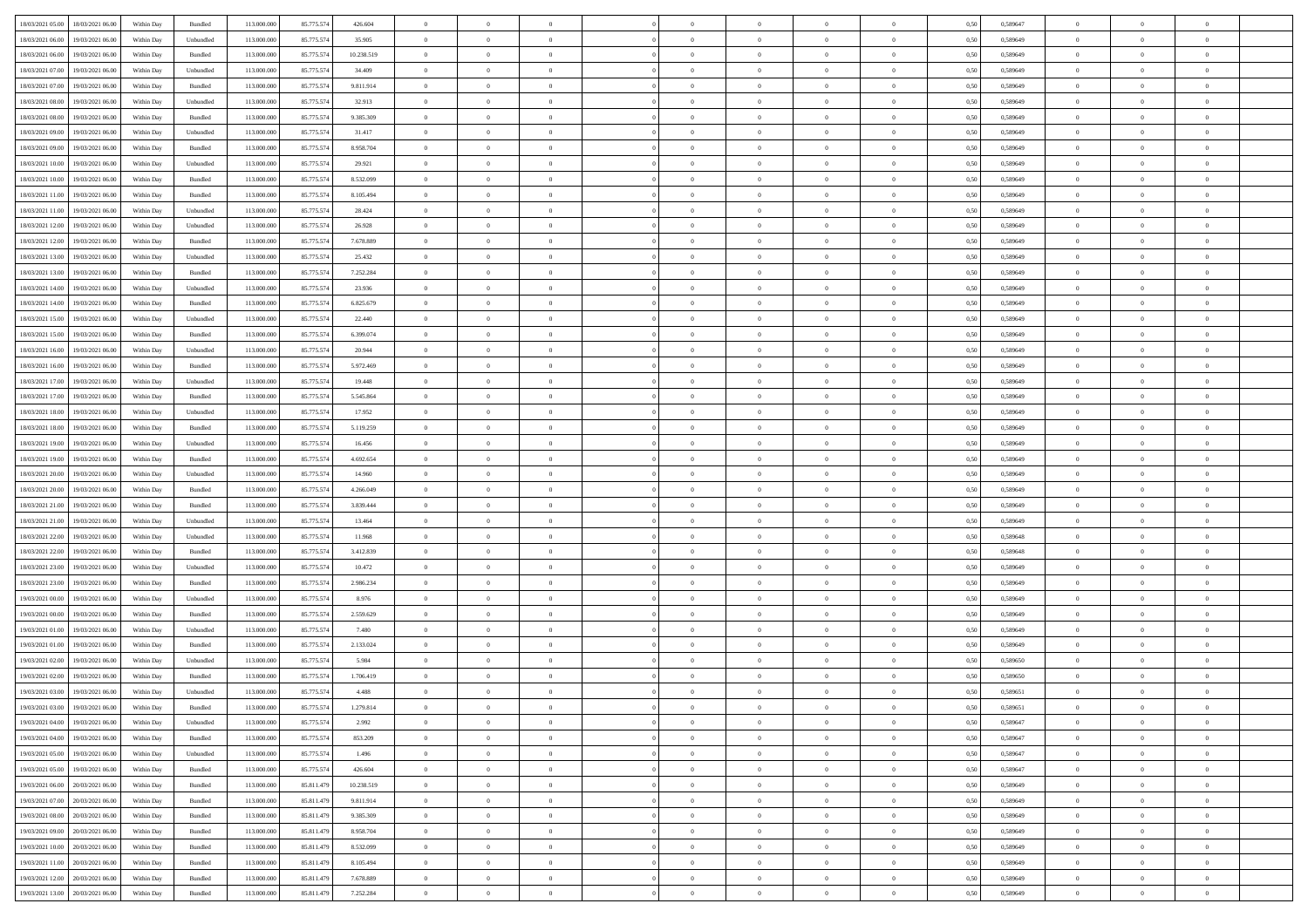| 19/03/2021 14:00                  | 20/03/2021 06:00 | Within Day | Bundled            | 113.000.000 | 85.811.479 | 6.825.679  | $\overline{0}$ | $\theta$       |                | $\overline{0}$ | $\bf{0}$       | $\overline{0}$ | $\theta$       | 0,50 | 0,589649 | $\theta$       | $\theta$       | $\theta$                 |  |
|-----------------------------------|------------------|------------|--------------------|-------------|------------|------------|----------------|----------------|----------------|----------------|----------------|----------------|----------------|------|----------|----------------|----------------|--------------------------|--|
| 19/03/2021 15:00                  | 20/03/2021 06:00 | Within Day | Bundled            | 113.000.000 | 85.811.479 | 6.399.074  | $\overline{0}$ | $\overline{0}$ | $\overline{0}$ | $\overline{0}$ | $\,$ 0         | $\bf{0}$       | $\bf{0}$       | 0,50 | 0,589649 | $\,$ 0 $\,$    | $\overline{0}$ | $\overline{0}$           |  |
|                                   |                  |            |                    |             |            |            |                |                |                |                |                |                |                |      |          |                |                |                          |  |
| 19/03/2021 16:00                  | 20/03/2021 06:00 | Within Day | Bundled            | 113.000.000 | 85.811.479 | 5.972.469  | $\overline{0}$ | $\overline{0}$ | $\overline{0}$ | $\overline{0}$ | $\bf{0}$       | $\overline{0}$ | $\mathbf{0}$   | 0.50 | 0.589649 | $\bf{0}$       | $\overline{0}$ | $\overline{0}$           |  |
| 19/03/2021 17:00                  | 20/03/2021 06:00 | Within Day | Bundled            | 113.000.000 | 85.811.479 | 5.545.864  | $\overline{0}$ | $\overline{0}$ | $\overline{0}$ | $\overline{0}$ | $\,$ 0         | $\overline{0}$ | $\overline{0}$ | 0,50 | 0,589649 | $\,$ 0 $\,$    | $\overline{0}$ | $\overline{0}$           |  |
| 19/03/2021 18:00                  | 20/03/2021 06:00 | Within Day | Bundled            | 113.000.000 | 85.811.479 | 5.119.259  | $\overline{0}$ | $\theta$       | $\overline{0}$ |                | $\overline{0}$ | $\overline{0}$ | $\bf{0}$       | 0,50 | 0,589649 | $\,$ 0 $\,$    | $\overline{0}$ | $\overline{0}$           |  |
| 19/03/2021 19:00                  | 20/03/2021 06:00 | Within Day | Bundled            | 113,000,000 | 85.811.479 | 4.692.654  | $\overline{0}$ | $\overline{0}$ | $\overline{0}$ | $\overline{0}$ | $\bf{0}$       | $\overline{0}$ | $\bf{0}$       | 0.50 | 0.589649 | $\,0\,$        | $\theta$       | $\overline{0}$           |  |
| 19/03/2021 20:00                  | 20/03/2021 06:00 | Within Day | Bundled            | 113.000.000 | 85.811.479 | 4.266.049  | $\overline{0}$ | $\overline{0}$ | $\overline{0}$ | $\overline{0}$ | $\,$ 0         | $\overline{0}$ | $\overline{0}$ | 0,50 | 0,589649 | $\,$ 0 $\,$    | $\theta$       | $\overline{0}$           |  |
| 19/03/2021 21:00                  | 20/03/2021 06:00 | Within Day | Bundled            | 113.000.000 | 85.811.479 | 3.839.444  | $\overline{0}$ | $\theta$       | $\overline{0}$ | $\overline{0}$ | $\,$ 0         | $\overline{0}$ | $\bf{0}$       | 0,50 | 0,589649 | $\,$ 0 $\,$    | $\overline{0}$ | $\overline{0}$           |  |
| 19/03/2021 22:00                  | 20/03/2021 06:00 | Within Day | Bundled            | 113,000,000 | 85.811.479 | 3.412.839  | $\overline{0}$ | $\overline{0}$ | $\overline{0}$ | $\overline{0}$ | $\bf{0}$       | $\overline{0}$ | $\bf{0}$       | 0.50 | 0.589648 | $\,0\,$        | $\overline{0}$ | $\overline{\phantom{a}}$ |  |
| 19/03/2021 23:00                  | 20/03/2021 06:00 | Within Day | Bundled            | 113.000.000 | 85.811.479 | 2.986.234  | $\overline{0}$ | $\overline{0}$ | $\overline{0}$ | $\overline{0}$ | $\bf{0}$       | $\overline{0}$ | $\bf{0}$       | 0,50 | 0,589649 | $\,$ 0 $\,$    | $\overline{0}$ | $\overline{0}$           |  |
| 20/03/2021 00:00                  | 20/03/2021 06:00 | Within Day | Bundled            | 113.000.000 | 85.811.479 | 2.559.629  | $\bf{0}$       | $\theta$       | $\overline{0}$ | $\overline{0}$ | $\,$ 0         | $\overline{0}$ | $\bf{0}$       | 0,50 | 0,589649 | $\,$ 0 $\,$    | $\overline{0}$ | $\overline{0}$           |  |
| 20/03/2021 01:00                  | 20/03/2021 06:00 |            | Bundled            | 113,000,000 | 85.811.479 |            | $\overline{0}$ | $\overline{0}$ | $\overline{0}$ | $\overline{0}$ |                | $\overline{0}$ |                | 0.50 | 0.589649 | $\bf{0}$       | $\overline{0}$ | $\bf{0}$                 |  |
|                                   |                  | Within Day |                    |             |            | 2.133.024  |                |                |                |                | $\bf{0}$       |                | $\mathbf{0}$   |      |          |                |                |                          |  |
| 20/03/2021 02:00                  | 20/03/2021 06:00 | Within Day | Bundled            | 113.000.000 | 85.811.479 | 1.706.419  | $\overline{0}$ | $\overline{0}$ | $\overline{0}$ | $\overline{0}$ | $\bf{0}$       | $\overline{0}$ | $\overline{0}$ | 0,50 | 0,589650 | $\,$ 0 $\,$    | $\overline{0}$ | $\overline{0}$           |  |
| 20/03/2021 03:00                  | 20/03/2021 06:00 | Within Day | Bundled            | 113.000.000 | 85.811.479 | 1.279.814  | $\overline{0}$ | $\theta$       | $\overline{0}$ | $\overline{0}$ | $\bf{0}$       | $\overline{0}$ | $\bf{0}$       | 0,50 | 0,589651 | $\,$ 0 $\,$    | $\overline{0}$ | $\overline{0}$           |  |
| 20/03/2021 04:00                  | 20/03/2021 06:00 | Within Day | Bundled            | 113,000,000 | 85.811.479 | 853,209    | $\overline{0}$ | $\overline{0}$ | $\overline{0}$ | $\overline{0}$ | $\bf{0}$       | $\overline{0}$ | $\bf{0}$       | 0.50 | 0.589647 | $\,0\,$        | $\theta$       | $\overline{0}$           |  |
| 20/03/2021 05:00                  | 20/03/2021 06:00 | Within Day | Bundled            | 113.000.000 | 85.811.479 | 426.604    | $\overline{0}$ | $\overline{0}$ | $\overline{0}$ | $\overline{0}$ | $\bf{0}$       | $\overline{0}$ | $\overline{0}$ | 0,50 | 0,589647 | $\theta$       | $\theta$       | $\overline{0}$           |  |
| 20/03/2021 06:00                  | 21/03/2021 06.00 | Within Day | Bundled            | 113.000.000 | 85.811.479 | 10.238.519 | $\overline{0}$ | $\theta$       | $\overline{0}$ |                | $\,$ 0         | $\overline{0}$ | $\bf{0}$       | 0,50 | 0,589649 | $\,$ 0 $\,$    | $\overline{0}$ | $\overline{0}$           |  |
| 20/03/2021 07:00                  | 21/03/2021 06:00 | Within Day | Bundled            | 113,000,000 | 85.811.479 | 9.811.914  | $\overline{0}$ | $\overline{0}$ | $\overline{0}$ | $\overline{0}$ | $\bf{0}$       | $\overline{0}$ | $\bf{0}$       | 0.50 | 0.589649 | $\,0\,$        | $\overline{0}$ | $\overline{\phantom{a}}$ |  |
| 20/03/2021 08:00                  | 21/03/2021 06:00 | Within Day | Bundled            | 113.000.000 | 85.811.479 | 9.385.309  | $\overline{0}$ | $\overline{0}$ | $\overline{0}$ | $\overline{0}$ | $\bf{0}$       | $\overline{0}$ | $\bf{0}$       | 0,50 | 0,589649 | $\,$ 0 $\,$    | $\overline{0}$ | $\overline{0}$           |  |
| 20/03/2021 09:00                  | 21/03/2021 06.00 | Within Day | Bundled            | 113.000.000 | 85.811.479 | 8.958.704  | $\bf{0}$       | $\overline{0}$ | $\overline{0}$ | $\overline{0}$ | $\,$ 0         | $\overline{0}$ | $\bf{0}$       | 0,50 | 0,589649 | $\,$ 0 $\,$    | $\overline{0}$ | $\overline{0}$           |  |
| 20/03/2021 10:00                  | 21/03/2021 06:00 | Within Day | Bundled            | 113,000,000 | 85.811.479 | 8.532.099  | $\overline{0}$ | $\overline{0}$ | $\overline{0}$ | $\overline{0}$ | $\bf{0}$       | $\overline{0}$ | $\mathbf{0}$   | 0.50 | 0.589649 | $\bf{0}$       | $\overline{0}$ | $\bf{0}$                 |  |
| 20/03/2021 11:00                  | 21/03/2021 06:00 | Within Day | Bundled            | 113.000.000 | 85.811.479 | 8.105.494  | $\overline{0}$ | $\overline{0}$ | $\overline{0}$ | $\overline{0}$ | $\bf{0}$       | $\overline{0}$ | $\overline{0}$ | 0,50 | 0,589649 | $\theta$       | $\overline{0}$ | $\overline{0}$           |  |
|                                   |                  |            |                    |             |            |            |                |                |                |                |                |                |                |      |          |                |                |                          |  |
| 20/03/2021 12:00                  | 21/03/2021 06.00 | Within Day | Bundled            | 113.000.000 | 85.811.479 | 7.678.889  | $\overline{0}$ | $\theta$       | $\overline{0}$ | $\overline{0}$ | $\,$ 0         | $\overline{0}$ | $\bf{0}$       | 0,50 | 0,589649 | $\,$ 0 $\,$    | $\overline{0}$ | $\overline{0}$           |  |
| 20/03/2021 13:00                  | 21/03/2021 06:00 | Within Day | Bundled            | 113,000,000 | 85.811.479 | 7.252.284  | $\overline{0}$ | $\overline{0}$ | $\overline{0}$ | $\overline{0}$ | $\bf{0}$       | $\overline{0}$ | $\bf{0}$       | 0.50 | 0.589649 | $\,0\,$        | $\theta$       | $\overline{0}$           |  |
| 20/03/2021 14:00                  | 21/03/2021 06:00 | Within Day | Bundled            | 113.000.000 | 85.811.479 | 6.825.679  | $\overline{0}$ | $\overline{0}$ | $\overline{0}$ | $\overline{0}$ | $\bf{0}$       | $\overline{0}$ | $\overline{0}$ | 0,50 | 0,589649 | $\,$ 0 $\,$    | $\theta$       | $\overline{0}$           |  |
| 20/03/2021 15:00                  | 21/03/2021 06.00 | Within Day | Bundled            | 113.000.000 | 85.811.479 | 6.399.074  | $\overline{0}$ | $\theta$       | $\overline{0}$ |                | $\,$ 0         | $\overline{0}$ | $\bf{0}$       | 0,50 | 0,589649 | $\,$ 0 $\,$    | $\overline{0}$ | $\overline{0}$           |  |
| 20/03/2021 16:00                  | 21/03/2021 06:00 | Within Day | Bundled            | 113,000,000 | 85.811.479 | 5.972.469  | $\overline{0}$ | $\overline{0}$ | $\overline{0}$ | $\overline{0}$ | $\bf{0}$       | $\overline{0}$ | $\bf{0}$       | 0.50 | 0.589649 | $\,0\,$        | $\overline{0}$ | $\overline{\phantom{a}}$ |  |
| 20/03/2021 17:00                  | 21/03/2021 06:00 | Within Day | Bundled            | 113.000.000 | 85.811.479 | 5.545.864  | $\overline{0}$ | $\overline{0}$ | $\overline{0}$ | $\overline{0}$ | $\bf{0}$       | $\overline{0}$ | $\bf{0}$       | 0,50 | 0,589649 | $\,$ 0 $\,$    | $\overline{0}$ | $\overline{0}$           |  |
| 20/03/2021 18:00                  | 21/03/2021 06.00 | Within Day | Bundled            | 113.000.000 | 85.811.479 | 5.119.259  | $\overline{0}$ | $\overline{0}$ | $\overline{0}$ | $\overline{0}$ | $\bf{0}$       | $\bf{0}$       | $\bf{0}$       | 0,50 | 0,589649 | $\,$ 0 $\,$    | $\overline{0}$ | $\overline{0}$           |  |
| 20/03/2021 19:00                  | 21/03/2021 06:00 | Within Day | Bundled            | 113,000,000 | 85.811.479 | 4.692.654  | $\overline{0}$ | $\bf{0}$       | $\overline{0}$ | $\overline{0}$ | $\bf{0}$       | $\overline{0}$ | $\mathbf{0}$   | 0.50 | 0.589649 | $\bf{0}$       | $\overline{0}$ | $\bf{0}$                 |  |
| 20/03/2021 20:00                  | 21/03/2021 06:00 | Within Dav | Bundled            | 113.000.000 | 85.811.479 | 4.266.049  | $\overline{0}$ | $\overline{0}$ | $\overline{0}$ | $\overline{0}$ | $\overline{0}$ | $\overline{0}$ | $\overline{0}$ | 0.50 | 0.589649 | $\theta$       | $\overline{0}$ | $\overline{0}$           |  |
| 20/03/2021 21:00                  | 21/03/2021 06.00 | Within Day | Bundled            | 113.000.000 | 85.811.479 | 3.839.444  | $\overline{0}$ | $\theta$       | $\overline{0}$ | $\overline{0}$ | $\,$ 0         | $\overline{0}$ | $\bf{0}$       | 0,50 | 0,589649 | $\,$ 0 $\,$    | $\overline{0}$ | $\overline{0}$           |  |
| 20/03/2021 22:00                  | 21/03/2021 06:00 |            |                    | 113,000,000 | 85.811.479 | 3.412.839  |                | $\overline{0}$ | $\overline{0}$ | $\overline{0}$ | $\bf{0}$       | $\overline{0}$ |                | 0.50 | 0.589648 | $\,0\,$        | $\overline{0}$ | $\overline{0}$           |  |
|                                   |                  | Within Day | Bundled            |             |            |            | $\overline{0}$ |                |                |                |                |                | $\bf{0}$       |      |          |                |                |                          |  |
| 20/03/2021 23:00                  | 21/03/2021 06:00 | Within Dav | Bundled            | 113.000.000 | 85.811.479 | 2.986.234  | $\overline{0}$ | $\overline{0}$ | $\Omega$       | $\Omega$       | $\mathbf{0}$   | $\overline{0}$ | $\overline{0}$ | 0.50 | 0.589649 | $\theta$       | $\overline{0}$ | $\overline{0}$           |  |
| 21/03/2021 00:00                  | 21/03/2021 06.00 | Within Day | Bundled            | 113.000.000 | 85.811.479 | 2.559.629  | $\overline{0}$ | $\overline{0}$ | $\overline{0}$ | $\overline{0}$ | $\,$ 0         | $\overline{0}$ | $\bf{0}$       | 0,50 | 0,589649 | $\,$ 0 $\,$    | $\overline{0}$ | $\overline{0}$           |  |
| 21/03/2021 01:00                  | 21/03/2021 06:00 | Within Day | Bundled            | 113,000,000 | 85.811.479 | 2.133.024  | $\overline{0}$ | 133,983        | $\overline{0}$ | 1.657104       | $\bf{0}$       | $\overline{0}$ | $\bf{0}$       | 0.50 | 0.589649 | $\,0\,$        | $\overline{0}$ | $\overline{\phantom{a}}$ |  |
| 21/03/2021 02:00                  | 21/03/2021 06:00 | Within Dav | Bundled            | 113.000.000 | 85.945.462 | 1.599.233  | $\overline{0}$ | 270.199        | $\overline{0}$ | 1,657158       | $\overline{0}$ | $\overline{0}$ | $\overline{0}$ | 0.50 | 0,589650 | $\theta$       | $\overline{0}$ | $\overline{0}$           |  |
| 21/03/2021 03:00                  | 21/03/2021 06.00 | Within Day | Bundled            | 113.000.000 | 86.215.661 | 996.775    | $\overline{0}$ | 223.305        | $\overline{0}$ | 1,657248       | $\bf{0}$       | $\bf{0}$       | $\bf{0}$       | 0,50 | 0,589651 | $\,$ 0 $\,$    | $\overline{0}$ | $\overline{0}$           |  |
| 21/03/2021 04:00                  | 21/03/2021 06:00 | Within Day | Bundled            | 113,000,000 | 86,438,966 | 515.647    | $\overline{0}$ | $\overline{0}$ | $\overline{0}$ | $\overline{0}$ | $\bf{0}$       | $\overline{0}$ | $\mathbf{0}$   | 0.50 | 0.589647 | $\,$ 0 $\,$    | $\overline{0}$ | $\overline{\phantom{a}}$ |  |
| 21/03/2021 05:00                  | 21/03/2021 06:00 | Within Dav | Bundled            | 113.000.000 | 86.438.966 | 257.823    | $\overline{0}$ | $\overline{0}$ | $\Omega$       | $\overline{0}$ | $\mathbf{0}$   | $\overline{0}$ | $\overline{0}$ | 0.50 | 0.589647 | $\theta$       | $\overline{0}$ | $\overline{0}$           |  |
| 21/03/2021 06:00                  | 22/03/2021 06.00 | Within Day | Bundled            | 113.000.000 | 85.811.479 | 10.238.519 | $\overline{0}$ | $\overline{0}$ | $\overline{0}$ | $\overline{0}$ | $\,$ 0         | $\overline{0}$ | $\bf{0}$       | 0,50 | 0,589649 | $\,$ 0 $\,$    | $\overline{0}$ | $\overline{0}$           |  |
| 21/03/2021 07:00                  | 22/03/2021 06:00 | Within Day | Bundled            | 113.000.000 | 85.811.479 | 9.811.914  | $\overline{0}$ | $\overline{0}$ | $\overline{0}$ | $\overline{0}$ | $\bf{0}$       | $\overline{0}$ | $\overline{0}$ | 0.50 | 0.589649 | $\,0\,$        | $\theta$       | $\overline{0}$           |  |
| 21/03/2021 08:00                  | 22/03/2021 06:00 | Within Dav | Bundled            | 113.000.000 | 85.811.479 | 9.385.309  | $\overline{0}$ | $\Omega$       | $\Omega$       | $\Omega$       | $\bf{0}$       | $\overline{0}$ | $\overline{0}$ | 0.50 | 0.589649 | $\theta$       | $\overline{0}$ | $\overline{0}$           |  |
| 21/03/2021 09:00                  | 22/03/2021 06:00 | Within Day | Bundled            | 113.000.000 | 85.811.479 | 8.958.704  | $\overline{0}$ | $\overline{0}$ | $\overline{0}$ | $\bf{0}$       | $\,$ 0         | $\bf{0}$       | $\bf{0}$       | 0,50 | 0,589649 | $\,$ 0 $\,$    | $\overline{0}$ | $\overline{0}$           |  |
|                                   |                  |            |                    |             |            | 8 105 494  |                |                |                |                |                |                |                |      | 0.589649 |                |                |                          |  |
| 21/03/2021 11:00                  | 22/03/2021 06:00 | Within Day | $\mathbf B$ undled | 113.000.000 | 85.811.479 |            | $\bf{0}$       | $\theta$       |                | $^{\circ}$     |                |                |                | 0,50 |          | $\,0\,$        | $\theta$       |                          |  |
| 21/03/2021 12:00                  | 22/03/2021 06:00 | Within Day | Bundled            | 113.000.000 | 85.811.479 | 7.678.889  | $\Omega$       | $\overline{0}$ | $\Omega$       | $\Omega$       | $\mathbf{0}$   | $\overline{0}$ | $\mathbf{0}$   | 0.50 | 0,589649 | $\theta$       | $\theta$       | $\overline{0}$           |  |
| 21/03/2021 13:00                  | 22/03/2021 06:00 | Within Day | Bundled            | 113.000.000 | 85.811.479 | 7.252.284  | $\overline{0}$ | $\bf{0}$       | $\overline{0}$ | $\bf{0}$       | $\overline{0}$ | $\overline{0}$ | $\mathbf{0}$   | 0,50 | 0,589649 | $\bf{0}$       | $\overline{0}$ | $\bf{0}$                 |  |
| 21/03/2021 14:00                  | 22/03/2021 06:00 | Within Day | Bundled            | 113,000,000 | 85.811.479 | 6.825.679  | $\overline{0}$ | $\overline{0}$ | $\overline{0}$ | $\overline{0}$ | $\overline{0}$ | $\overline{0}$ | $\mathbf{0}$   | 0.50 | 0.589649 | $\overline{0}$ | $\bf{0}$       | $\bf{0}$                 |  |
| 21/03/2021 15:00                  | 22/03/2021 06:00 | Within Day | Bundled            | 113.000.000 | 85.811.479 | 6.399.074  | $\overline{0}$ | $\overline{0}$ | $\overline{0}$ | $\overline{0}$ | $\overline{0}$ | $\overline{0}$ | $\mathbf{0}$   | 0.50 | 0,589649 | $\overline{0}$ | $\theta$       | $\overline{0}$           |  |
| 21/03/2021 16:00                  | 22/03/2021 06:00 | Within Day | Bundled            | 113.000.000 | 85.811.479 | 5.972.469  | $\overline{0}$ | $\overline{0}$ | $\overline{0}$ | $\overline{0}$ | $\bf{0}$       | $\bf{0}$       | $\bf{0}$       | 0,50 | 0,589649 | $\bf{0}$       | $\overline{0}$ | $\overline{0}$           |  |
| 21/03/2021 17:00                  | 22/03/2021 06:00 | Within Day | Bundled            | 113.000.000 | 85.811.479 | 5.545.864  | $\overline{0}$ | $\overline{0}$ | $\overline{0}$ | $\overline{0}$ | $\bf{0}$       | $\overline{0}$ | $\mathbf{0}$   | 0.50 | 0.589649 | $\,$ 0 $\,$    | $\overline{0}$ | $\overline{0}$           |  |
| 21/03/2021 18:00                  | 22/03/2021 06:00 | Within Day | Bundled            | 113.000.000 | 85.811.479 | 5.119.259  | $\overline{0}$ | $\overline{0}$ | $\overline{0}$ | $\overline{0}$ | $\overline{0}$ | $\overline{0}$ | $\overline{0}$ | 0,50 | 0.589649 | $\overline{0}$ | $\theta$       | $\overline{0}$           |  |
| 21/03/2021 19:00                  | 22/03/2021 06:00 | Within Day | Bundled            | 113.000.000 | 85.811.479 | 4.692.654  | $\overline{0}$ | $\,$ 0         | $\overline{0}$ | $\bf{0}$       | $\,$ 0 $\,$    | $\bf{0}$       | $\bf{0}$       | 0,50 | 0,589649 | $\,$ 0 $\,$    | $\overline{0}$ | $\overline{0}$           |  |
| 21/03/2021 20:00                  | 22/03/2021 06:00 | Within Day | Bundled            | 113,000,000 | 85.811.479 | 4.266.049  | $\overline{0}$ | $\overline{0}$ |                | $\overline{0}$ | $\bf{0}$       | $\overline{0}$ |                | 0.50 | 0.589649 | $\mathbf{0}$   | $\bf{0}$       | $\overline{0}$           |  |
|                                   |                  |            |                    |             |            |            |                |                | $\overline{0}$ |                |                |                | $\mathbf{0}$   |      |          |                |                |                          |  |
| 21/03/2021 21:00                  | 22/03/2021 06:00 | Within Dav | Bundled            | 113.000.000 | 85.811.479 | 3.839.444  | $\overline{0}$ | $\overline{0}$ | $\overline{0}$ | $\overline{0}$ | $\overline{0}$ | $\overline{0}$ | $\overline{0}$ | 0,50 | 0.589649 | $\overline{0}$ | $\theta$       | $\overline{0}$           |  |
| 21/03/2021 22:00                  | 22/03/2021 06:00 | Within Day | Bundled            | 113.000.000 | 85.811.479 | 3.412.839  | $\overline{0}$ | 148.870        | $\overline{0}$ | 1,657022       | $\bf{0}$       | $\bf{0}$       | $\bf{0}$       | 0,50 | 0,589648 | $\bf{0}$       | $\overline{0}$ | $\bf{0}$                 |  |
| 21/03/2021 23.00 22/03/2021 06:00 |                  | Within Day | Bundled            | 113.000.000 | 85.960.349 | 2.855.973  | $\overline{0}$ | $\overline{0}$ | $\overline{0}$ | $\overline{0}$ | $\bf{0}$       | $\overline{0}$ | $\,$ 0 $\,$    | 0,50 | 0,589649 | $\overline{0}$ | $\,$ 0 $\,$    | $\,$ 0 $\,$              |  |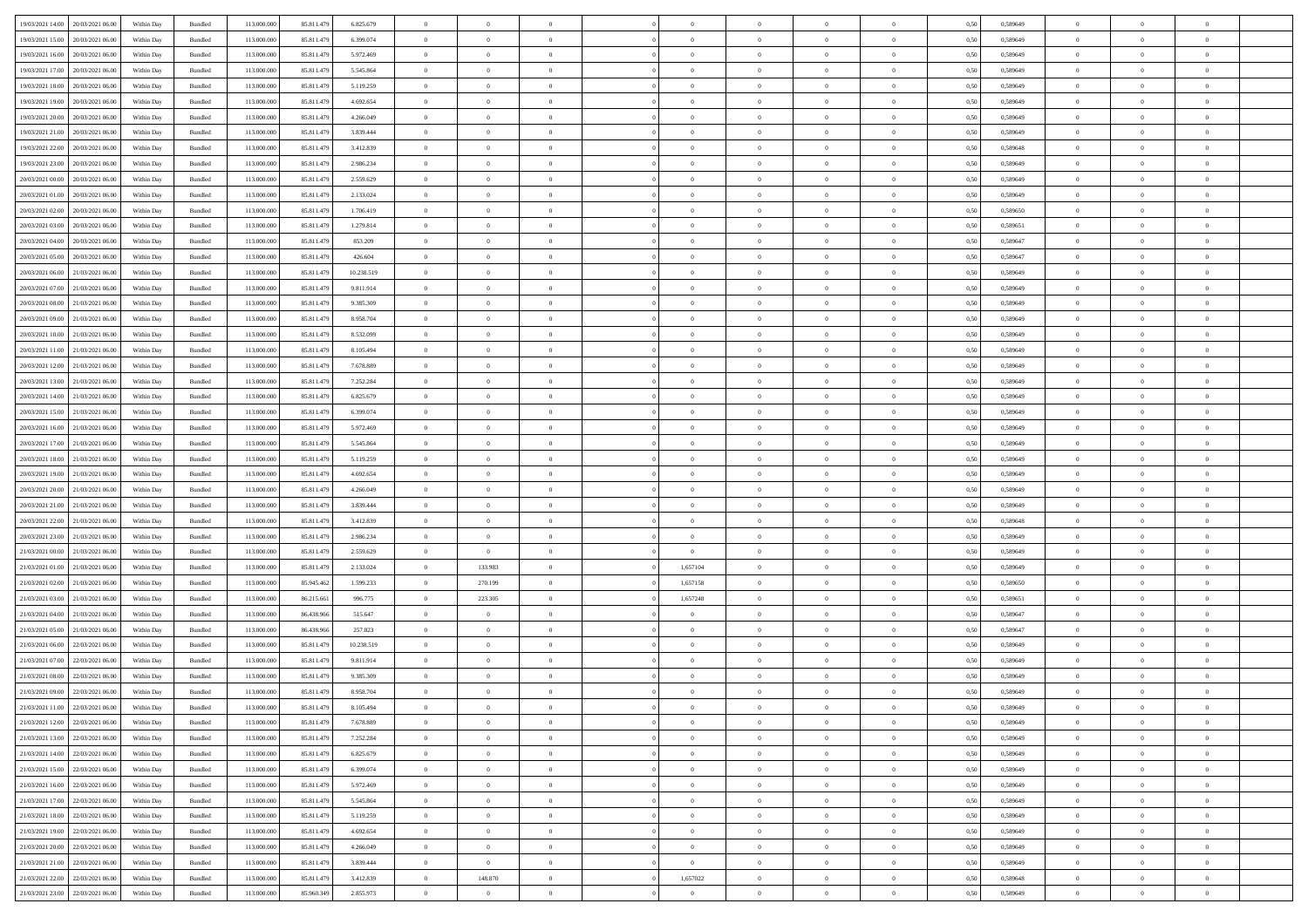| 22/03/2021 00:00 22/03/2021 06:00 |                                   | Within Day | Bundled | 113.000.000 | 85.960.349 | 2.447.977  | $\overline{0}$ | 98.813         |                | 1,657067       | $\bf{0}$       | $\overline{0}$ | $\theta$       | 0,50 | 0,589649 | $\theta$       | $\theta$       | $\overline{0}$           |  |
|-----------------------------------|-----------------------------------|------------|---------|-------------|------------|------------|----------------|----------------|----------------|----------------|----------------|----------------|----------------|------|----------|----------------|----------------|--------------------------|--|
| 22/03/2021 01:00                  | 22/03/2021 06.00                  | Within Day | Bundled | 113.000.000 | 86.059.161 | 1.957.637  | $\overline{0}$ | 26.052         | $\overline{0}$ | 1,657104       | $\,$ 0         | $\bf{0}$       | $\bf{0}$       | 0,50 | 0,589649 | $\,$ 0 $\,$    | $\overline{0}$ | $\overline{0}$           |  |
|                                   |                                   |            |         |             |            |            |                |                |                |                |                |                |                |      |          |                |                |                          |  |
| 22/03/2021 02:00                  | 22/03/2021 06:00                  | Within Day | Bundled | 113,000,000 | 86.085.213 | 1.545.268  | $\overline{0}$ | $\overline{0}$ | $\overline{0}$ | $\overline{0}$ | $\bf{0}$       | $\overline{0}$ | $\mathbf{0}$   | 0.50 | 0.589650 | $\bf{0}$       | $\overline{0}$ | $\overline{0}$           |  |
| 22/03/2021 03:00                  | 22/03/2021 06:00                  | Within Day | Bundled | 113.000.000 | 86.085.213 | 1.158.951  | $\overline{0}$ | $\overline{0}$ | $\overline{0}$ | $\overline{0}$ | $\bf{0}$       | $\overline{0}$ | $\overline{0}$ | 0,50 | 0,589651 | $\,$ 0 $\,$    | $\overline{0}$ | $\overline{0}$           |  |
| 22/03/2021 04:00                  | 22/03/2021 06.00                  | Within Day | Bundled | 113.000.000 | 86.085.213 | 772.634    | $\overline{0}$ | 744            | $\overline{0}$ | 1,656886       | $\overline{0}$ | $\overline{0}$ | $\bf{0}$       | 0,50 | 0,589647 | $\,$ 0 $\,$    | $\overline{0}$ | $\overline{0}$           |  |
| 22/03/2021 05:00                  | 22/03/2021 06:00                  | Within Day | Bundled | 113,000,000 | 86,085,958 | 385,944    | $\overline{0}$ | $\overline{0}$ | $\overline{0}$ | $\overline{0}$ | $\bf{0}$       | $\overline{0}$ | $\bf{0}$       | 0.50 | 0.589647 | $\,0\,$        | $\theta$       | $\overline{0}$           |  |
| 22/03/2021 06:00                  | 23/03/2021 06:00                  | Within Day | Bundled | 113.000.000 | 85.811.479 | 10.238.519 | $\overline{0}$ | $\overline{0}$ | $\overline{0}$ | $\overline{0}$ | $\bf{0}$       | $\overline{0}$ | $\overline{0}$ | 0,50 | 0,589649 | $\,0\,$        | $\theta$       | $\overline{0}$           |  |
| 22/03/2021 07:00                  | 23/03/2021 06:00                  | Within Day | Bundled | 113.000.000 | 85.811.479 | 9.811.914  | $\overline{0}$ | $\theta$       | $\overline{0}$ | $\overline{0}$ | $\bf{0}$       | $\bf{0}$       | $\bf{0}$       | 0,50 | 0,589649 | $\,$ 0 $\,$    | $\overline{0}$ | $\overline{0}$           |  |
| 22/03/2021 08:00                  | 23/03/2021 06:00                  | Within Day | Bundled | 113,000,000 | 85.811.479 | 9.385.309  | $\overline{0}$ | $\overline{0}$ | $\overline{0}$ | $\overline{0}$ | $\bf{0}$       | $\overline{0}$ | $\bf{0}$       | 0.50 | 0.589649 | $\,0\,$        | $\overline{0}$ | $\overline{0}$           |  |
| 22/03/2021 09:00                  | 23/03/2021 06:00                  | Within Day | Bundled | 113.000.000 | 85.811.479 | 8.958.704  | $\overline{0}$ | $\overline{0}$ | $\overline{0}$ | $\overline{0}$ | $\bf{0}$       | $\overline{0}$ | $\bf{0}$       | 0,50 | 0,589649 | $\,$ 0 $\,$    | $\overline{0}$ | $\overline{0}$           |  |
| 22/03/2021 10:00                  | 23/03/2021 06.00                  | Within Day | Bundled | 113.000.000 | 85.811.479 | 8.532.099  | $\bf{0}$       | $\theta$       | $\overline{0}$ | $\overline{0}$ | $\,$ 0         | $\bf{0}$       | $\bf{0}$       | 0,50 | 0,589649 | $\,$ 0 $\,$    | $\overline{0}$ | $\overline{0}$           |  |
|                                   |                                   |            |         |             |            |            |                |                |                |                |                |                |                |      |          |                |                |                          |  |
| 22/03/2021 11:00                  | 23/03/2021 06:00                  | Within Day | Bundled | 113,000,000 | 85.811.479 | 8.105.494  | $\overline{0}$ | $\overline{0}$ | $\overline{0}$ | $\overline{0}$ | $\bf{0}$       | $\overline{0}$ | $\mathbf{0}$   | 0.50 | 0.589649 | $\bf{0}$       | $\overline{0}$ | $\bf{0}$                 |  |
| 22/03/2021 12:00                  | 23/03/2021 06:00                  | Within Day | Bundled | 113.000.000 | 85.811.479 | 7.678.889  | $\overline{0}$ | $\overline{0}$ | $\overline{0}$ | $\overline{0}$ | $\,$ 0         | $\overline{0}$ | $\overline{0}$ | 0,50 | 0,589649 | $\,$ 0 $\,$    | $\overline{0}$ | $\overline{0}$           |  |
| 22/03/2021 13:00                  | 23/03/2021 06.00                  | Within Day | Bundled | 113.000.000 | 85.811.479 | 7.252.284  | $\overline{0}$ | $\theta$       | $\overline{0}$ | $\overline{0}$ | $\bf{0}$       | $\overline{0}$ | $\bf{0}$       | 0,50 | 0,589649 | $\,$ 0 $\,$    | $\overline{0}$ | $\overline{0}$           |  |
| 22/03/2021 14:00                  | 23/03/2021 06:00                  | Within Day | Bundled | 113,000,000 | 85.811.479 | 6.825.679  | $\overline{0}$ | $\overline{0}$ | $\overline{0}$ | $\overline{0}$ | $\bf{0}$       | $\overline{0}$ | $\bf{0}$       | 0.50 | 0.589649 | $\,0\,$        | $\theta$       | $\overline{0}$           |  |
| 22/03/2021 15:00                  | 23/03/2021 06:00                  | Within Day | Bundled | 113.000.000 | 85.811.479 | 6.399.074  | $\overline{0}$ | $\overline{0}$ | $\overline{0}$ | $\overline{0}$ | $\bf{0}$       | $\overline{0}$ | $\overline{0}$ | 0,50 | 0,589649 | $\theta$       | $\theta$       | $\overline{0}$           |  |
| 22/03/2021 16:00                  | 23/03/2021 06.00                  | Within Day | Bundled | 113.000.000 | 85.811.479 | 5.972.469  | $\overline{0}$ | $\theta$       | $\overline{0}$ |                | $\,$ 0         | $\overline{0}$ | $\bf{0}$       | 0,50 | 0,589649 | $\,$ 0 $\,$    | $\overline{0}$ | $\overline{0}$           |  |
| 22/03/2021 17:00                  | 23/03/2021 06:00                  | Within Day | Bundled | 113,000,000 | 85.811.479 | 5.545.864  | $\overline{0}$ | $\overline{0}$ | $\overline{0}$ | $\overline{0}$ | $\bf{0}$       | $\overline{0}$ | $\bf{0}$       | 0.50 | 0.589649 | $\,0\,$        | $\overline{0}$ | $\overline{\phantom{a}}$ |  |
| 22/03/2021 18:00                  | 23/03/2021 06:00                  | Within Day | Bundled | 113.000.000 | 85.811.479 | 5.119.259  | $\overline{0}$ | $\mathbf{1}$   | $\overline{0}$ | 1,657067       | $\bf{0}$       | $\overline{0}$ | $\bf{0}$       | 0,50 | 0,589649 | $\,$ 0 $\,$    | $\overline{0}$ | $\overline{0}$           |  |
|                                   | 23/03/2021 06.00                  | Within Day | Bundled | 113.000.000 | 85.811.480 | 4.692.653  | $\bf{0}$       | $\overline{0}$ | $\overline{0}$ |                | $\bf{0}$       | $\bf{0}$       | $\bf{0}$       | 0,50 | 0,589649 | $\,$ 0 $\,$    | $\overline{0}$ | $\overline{0}$           |  |
| 22/03/2021 19:00                  |                                   |            |         |             |            |            |                |                |                |                |                |                |                |      |          |                |                |                          |  |
| 22/03/2021 20:00                  | 23/03/2021 06:00                  | Within Day | Bundled | 113,000,000 | 85.811.480 | 4.266.048  | $\overline{0}$ | $\overline{0}$ | $\overline{0}$ | $\overline{0}$ | $\bf{0}$       | $\overline{0}$ | $\mathbf{0}$   | 0.50 | 0.589649 | $\,$ 0 $\,$    | $\overline{0}$ | $\overline{\phantom{a}}$ |  |
| 22/03/2021 21:00                  | 23/03/2021 06:00                  | Within Day | Bundled | 113.000.000 | 85.811.480 | 3.839.443  | $\overline{0}$ | $\overline{0}$ | $\overline{0}$ | $\overline{0}$ | $\bf{0}$       | $\overline{0}$ | $\overline{0}$ | 0,50 | 0,589649 | $\,$ 0 $\,$    | $\overline{0}$ | $\overline{0}$           |  |
| 22/03/2021 22:00                  | 23/03/2021 06.00                  | Within Day | Bundled | 113.000.000 | 85.811.480 | 3.412.838  | $\overline{0}$ | $\theta$       | $\overline{0}$ | $\overline{0}$ | $\,$ 0         | $\overline{0}$ | $\bf{0}$       | 0,50 | 0,589648 | $\,$ 0 $\,$    | $\overline{0}$ | $\overline{0}$           |  |
| 22/03/2021 23:00                  | 23/03/2021 06:00                  | Within Day | Bundled | 113,000,000 | 85.811.480 | 2.986.234  | $\overline{0}$ | $\overline{0}$ | $\overline{0}$ | $\overline{0}$ | $\bf{0}$       | $\overline{0}$ | $\bf{0}$       | 0.50 | 0.589649 | $\,0\,$        | $\theta$       | $\overline{0}$           |  |
| 23/03/2021 00:00                  | 23/03/2021 06:00                  | Within Day | Bundled | 113.000.000 | 85.811.480 | 2.559.629  | $\overline{0}$ | $\overline{0}$ | $\overline{0}$ | $\overline{0}$ | $\,$ 0         | $\overline{0}$ | $\overline{0}$ | 0,50 | 0,589649 | $\,0\,$        | $\theta$       | $\overline{0}$           |  |
| 23/03/2021 01:00                  | 23/03/2021 06:00                  | Within Day | Bundled | 113.000.000 | 85.811.480 | 2.133.024  | $\overline{0}$ | $\theta$       | $\overline{0}$ |                | $\,$ 0         | $\overline{0}$ | $\bf{0}$       | 0,50 | 0,589649 | $\,$ 0 $\,$    | $\overline{0}$ | $\overline{0}$           |  |
| 23/03/2021 02:00                  | 23/03/2021 06:00                  | Within Day | Bundled | 113,000,000 | 85.811.480 | 1.706.419  | $\overline{0}$ | $\overline{0}$ | $\overline{0}$ | $\overline{0}$ | $\bf{0}$       | $\overline{0}$ | $\bf{0}$       | 0.50 | 0.589650 | $\,0\,$        | $\overline{0}$ | $\overline{\phantom{a}}$ |  |
| 23/03/2021 03:00                  | 23/03/2021 06:00                  | Within Day | Bundled | 113.000.000 | 85.811.480 | 1.279.814  | $\overline{0}$ | $\overline{0}$ | $\overline{0}$ | $\overline{0}$ | $\bf{0}$       | $\overline{0}$ | $\bf{0}$       | 0,50 | 0,589651 | $\,$ 0 $\,$    | $\overline{0}$ | $\overline{0}$           |  |
|                                   |                                   |            |         |             |            |            |                |                |                |                |                |                |                |      |          |                |                |                          |  |
| 23/03/2021 04:00                  | 23/03/2021 06.00                  | Within Day | Bundled | 113.000.000 | 85.811.480 | 853.209    | $\overline{0}$ | $\overline{0}$ | $\overline{0}$ | $\overline{0}$ | $\bf{0}$       | $\bf{0}$       | $\bf{0}$       | 0,50 | 0,589647 | $\,$ 0 $\,$    | $\overline{0}$ | $\overline{0}$           |  |
| 23/03/2021 05:00                  | 23/03/2021 06:00                  | Within Day | Bundled | 113,000,000 | 85.811.480 | 426,604    | $\overline{0}$ | $\bf{0}$       | $\overline{0}$ | $\overline{0}$ | $\bf{0}$       | $\overline{0}$ | $\mathbf{0}$   | 0.50 | 0.589647 | $\bf{0}$       | $\overline{0}$ | $\bf{0}$                 |  |
| 23/03/2021 06:00                  | 24/03/2021 06:00                  | Within Dav | Bundled | 113.000.000 | 85.811.479 | 10.238.519 | $\overline{0}$ | $\overline{0}$ | $\overline{0}$ | $\overline{0}$ | $\overline{0}$ | $\overline{0}$ | $\overline{0}$ | 0.50 | 0.589649 | $\theta$       | $\overline{0}$ | $\overline{0}$           |  |
| 23/03/2021 07:00                  | 24/03/2021 06.00                  | Within Day | Bundled | 113.000.000 | 85.811.479 | 9.811.914  | $\overline{0}$ | $\theta$       | $\overline{0}$ | $\overline{0}$ | $\,$ 0         | $\overline{0}$ | $\bf{0}$       | 0,50 | 0,589649 | $\,$ 0 $\,$    | $\overline{0}$ | $\overline{0}$           |  |
| 23/03/2021 08:00                  | 24/03/2021 06:00                  | Within Day | Bundled | 113,000,000 | 85.811.479 | 9.385.309  | $\overline{0}$ | $\overline{0}$ | $\overline{0}$ | $\overline{0}$ | $\bf{0}$       | $\overline{0}$ | $\bf{0}$       | 0.50 | 0.589649 | $\,0\,$        | $\overline{0}$ | $\overline{0}$           |  |
| 23/03/2021 09:00                  | 24/03/2021 06:00                  | Within Dav | Bundled | 113.000.000 | 85.811.479 | 8.958.704  | $\overline{0}$ | $\overline{0}$ | $\Omega$       | $\Omega$       | $\mathbf{0}$   | $\overline{0}$ | $\overline{0}$ | 0.50 | 0.589649 | $\theta$       | $\overline{0}$ | $\overline{0}$           |  |
| 23/03/2021 10:00                  | 24/03/2021 06.00                  | Within Day | Bundled | 113.000.000 | 85.811.479 | 8.532.099  | $\overline{0}$ | $\theta$       | $\overline{0}$ | $\overline{0}$ | $\,$ 0         | $\overline{0}$ | $\bf{0}$       | 0,50 | 0,589649 | $\,$ 0 $\,$    | $\overline{0}$ | $\overline{0}$           |  |
| 23/03/2021 11:00                  | 24/03/2021 06:00                  | Within Day | Bundled | 113,000,000 | 85.811.479 | 8.105.494  | $\overline{0}$ | $\overline{0}$ | $\overline{0}$ | $\overline{0}$ | $\bf{0}$       | $\overline{0}$ | $\bf{0}$       | 0.50 | 0.589649 | $\,0\,$        | $\overline{0}$ | $\overline{\phantom{a}}$ |  |
| 23/03/2021 12:00                  | 24/03/2021 06:00                  | Within Dav | Bundled | 113.000.000 | 85.811.479 | 7.678.889  | $\overline{0}$ | $\overline{0}$ | $\overline{0}$ | $\overline{0}$ | $\overline{0}$ | $\overline{0}$ | $\overline{0}$ | 0.50 | 0.589649 | $\theta$       | $\overline{0}$ | $\overline{0}$           |  |
| 23/03/2021 13:00                  | 24/03/2021 06.00                  | Within Day | Bundled | 113.000.000 | 85.811.479 | 7.252.284  | $\bf{0}$       | $\overline{0}$ | $\overline{0}$ | $\bf{0}$       | $\bf{0}$       | $\bf{0}$       | $\bf{0}$       | 0,50 | 0,589649 | $\,$ 0 $\,$    | $\overline{0}$ | $\overline{0}$           |  |
|                                   |                                   |            |         |             |            |            |                |                |                |                |                |                |                |      |          |                |                |                          |  |
| 23/03/2021 14:00                  | 24/03/2021 06:00                  | Within Day | Bundled | 113,000,000 | 85.811.479 | 6.825.679  | $\overline{0}$ | -1             | $\overline{0}$ | 1,657090       | $\bf{0}$       | $\overline{0}$ | $\mathbf{0}$   | 0.50 | 0.589649 | $\,$ 0 $\,$    | $\overline{0}$ | $\overline{\phantom{a}}$ |  |
| 23/03/2021 15:00                  | 24/03/2021 06:00                  | Within Dav | Bundled | 113.000.000 | 85.811.480 | 6.399.073  | $\overline{0}$ | $\overline{0}$ | $\Omega$       | $\overline{0}$ | $\overline{0}$ | $\overline{0}$ | $\mathbf{0}$   | 0.50 | 0.589649 | $\theta$       | $\overline{0}$ | $\overline{0}$           |  |
| 23/03/2021 16:00                  | 24/03/2021 06.00                  | Within Day | Bundled | 113.000.000 | 85.811.480 | 5.972.468  | $\overline{0}$ | $\overline{0}$ | $\overline{0}$ | $\overline{0}$ | $\bf{0}$       | $\overline{0}$ | $\bf{0}$       | 0,50 | 0,589649 | $\,$ 0 $\,$    | $\overline{0}$ | $\overline{0}$           |  |
| 23/03/2021 17:00                  | 24/03/2021 06:00                  | Within Day | Bundled | 113.000.000 | 85.811.480 | 5.545.863  | $\overline{0}$ | $\overline{0}$ | $\overline{0}$ | $\overline{0}$ | $\bf{0}$       | $\overline{0}$ | $\overline{0}$ | 0.50 | 0.589649 | $\,0\,$        | $\theta$       | $\overline{0}$           |  |
| 23/03/2021 18:00                  | 24/03/2021 06:00                  | Within Dav | Bundled | 113.000.000 | 85.811.480 | 5.119.258  | $\overline{0}$ | $\Omega$       | $\Omega$       | $\Omega$       | $\bf{0}$       | $\overline{0}$ | $\overline{0}$ | 0.50 | 0.589649 | $\theta$       | $\overline{0}$ | $\overline{0}$           |  |
| 23/03/2021 19:00                  | 24/03/2021 06:00                  | Within Day | Bundled | 113.000.000 | 85.811.480 | 4.692.653  | $\bf{0}$       | $\overline{0}$ | $\overline{0}$ | $\bf{0}$       | $\,$ 0         | $\bf{0}$       | $\bf{0}$       | 0,50 | 0,589649 | $\,$ 0 $\,$    | $\overline{0}$ | $\overline{0}$           |  |
| 23/03/2021 20:00 24/03/2021 06:00 |                                   | Within Day | Bundled | 113.000.000 | 85.811.480 | 4 266 048  | $\bf{0}$       | $\bf{0}$       |                | $^{\circ}$     |                |                |                | 0,50 | 0.589649 | $\,0\,$        | $\theta$       |                          |  |
| 23/03/2021 21:00 24/03/2021 06:00 |                                   | Within Day | Bundled | 113.000.000 | 85.811.480 | 3.839.443  | $\Omega$       | $\overline{0}$ | $\Omega$       | $\Omega$       | $\mathbf{0}$   | $\overline{0}$ | $\mathbf{0}$   | 0.50 | 0,589649 | $\theta$       | $\theta$       | $\overline{0}$           |  |
| 23/03/2021 22:00                  | 24/03/2021 06:00                  | Within Day | Bundled | 113.000.000 | 85.811.480 | 3.412.838  | $\overline{0}$ | $\bf{0}$       | $\overline{0}$ | $\bf{0}$       | $\overline{0}$ | $\overline{0}$ | $\mathbf{0}$   | 0,50 | 0,589648 | $\bf{0}$       | $\overline{0}$ | $\bf{0}$                 |  |
|                                   |                                   |            |         |             |            |            |                |                |                |                |                |                |                |      |          |                |                |                          |  |
| 23/03/2021 23:00                  | 24/03/2021 06:00                  | Within Day | Bundled | 113,000,000 | 85.811.480 | 2.986.234  | $\overline{0}$ | $\overline{0}$ | $\overline{0}$ | $\overline{0}$ | $\overline{0}$ | $\overline{0}$ | $\mathbf{0}$   | 0.50 | 0.589649 | $\overline{0}$ | $\bf{0}$       | $\bf{0}$                 |  |
| 24/03/2021 00:00                  | 24/03/2021 06:00                  | Within Dav | Bundled | 113.000.000 | 85.811.480 | 2.559.629  | $\overline{0}$ | $\overline{0}$ | $\overline{0}$ | $\overline{0}$ | $\overline{0}$ | $\overline{0}$ | $\mathbf{0}$   | 0.50 | 0.589649 | $\overline{0}$ | $\theta$       | $\overline{0}$           |  |
| 24/03/2021 01:00                  | 24/03/2021 06:00                  | Within Day | Bundled | 113.000.000 | 85.811.480 | 2.133.024  | $\overline{0}$ | $\overline{0}$ | $\overline{0}$ | $\overline{0}$ | $\bf{0}$       | $\bf{0}$       | $\bf{0}$       | 0,50 | 0,589649 | $\bf{0}$       | $\overline{0}$ | $\overline{0}$           |  |
| 24/03/2021 02.00                  | 24/03/2021 06:00                  | Within Day | Bundled | 113,000,000 | 85.811.480 | 1.706.419  | $\overline{0}$ | $\overline{0}$ | $\overline{0}$ | $\overline{0}$ | $\bf{0}$       | $\overline{0}$ | $\mathbf{0}$   | 0.50 | 0.589650 | $\,$ 0 $\,$    | $\overline{0}$ | $\overline{0}$           |  |
| 24/03/2021 03:00                  | 24/03/2021 06:00                  | Within Day | Bundled | 113.000.000 | 85.811.480 | 1.279.814  | $\overline{0}$ | $\overline{0}$ | $\overline{0}$ | $\overline{0}$ | $\overline{0}$ | $\overline{0}$ | $\overline{0}$ | 0.50 | 0,589651 | $\overline{0}$ | $\theta$       | $\overline{0}$           |  |
| 24/03/2021 04:00                  | 24/03/2021 06:00                  | Within Day | Bundled | 113.000.000 | 85.811.480 | 853.209    | $\overline{0}$ | 57.793         | $\overline{0}$ | 1,656886       | $\bf{0}$       | $\bf{0}$       | $\bf{0}$       | 0,50 | 0,589647 | $\,$ 0 $\,$    | $\overline{0}$ | $\overline{0}$           |  |
| 24/03/2021 05:00                  | 24/03/2021 06:00                  | Within Day | Bundled | 113,000,000 | 85.869.273 | 397.708    | $\overline{0}$ | $\overline{0}$ | $\overline{0}$ | $\overline{0}$ | $\bf{0}$       | $\overline{0}$ | $\mathbf{0}$   | 0.50 | 0.589647 | $\mathbf{0}$   | $\bf{0}$       | $\overline{0}$           |  |
| 24/03/2021 06:00                  | 25/03/2021 06:00                  | Within Dav | Bundled | 113.000.000 | 85.811.479 | 10.238.519 | $\overline{0}$ | $\overline{0}$ | $\overline{0}$ | $\overline{0}$ | $\overline{0}$ | $\overline{0}$ | $\overline{0}$ | 0,50 | 0.589649 | $\overline{0}$ | $\theta$       | $\overline{0}$           |  |
|                                   |                                   |            |         |             |            |            |                |                |                |                |                |                |                |      |          |                |                |                          |  |
| 24/03/2021 07:00                  | 25/03/2021 06:00                  | Within Day | Bundled | 113.000.000 | 85.811.479 | 9.811.914  | $\overline{0}$ | $\overline{0}$ | $\overline{0}$ | $\bf{0}$       | $\bf{0}$       | $\bf{0}$       | $\bf{0}$       | 0,50 | 0,589649 | $\bf{0}$       | $\overline{0}$ | $\bf{0}$                 |  |
|                                   | 24/03/2021 08:00 25/03/2021 06:00 | Within Day | Bundled | 113.000.000 | 85.811.479 | 9.385.309  | $\overline{0}$ | $\overline{0}$ | $\overline{0}$ | $\overline{0}$ | $\bf{0}$       | $\overline{0}$ | $\,$ 0 $\,$    | 0,50 | 0,589649 | $\overline{0}$ | $\,$ 0 $\,$    | $\,$ 0 $\,$              |  |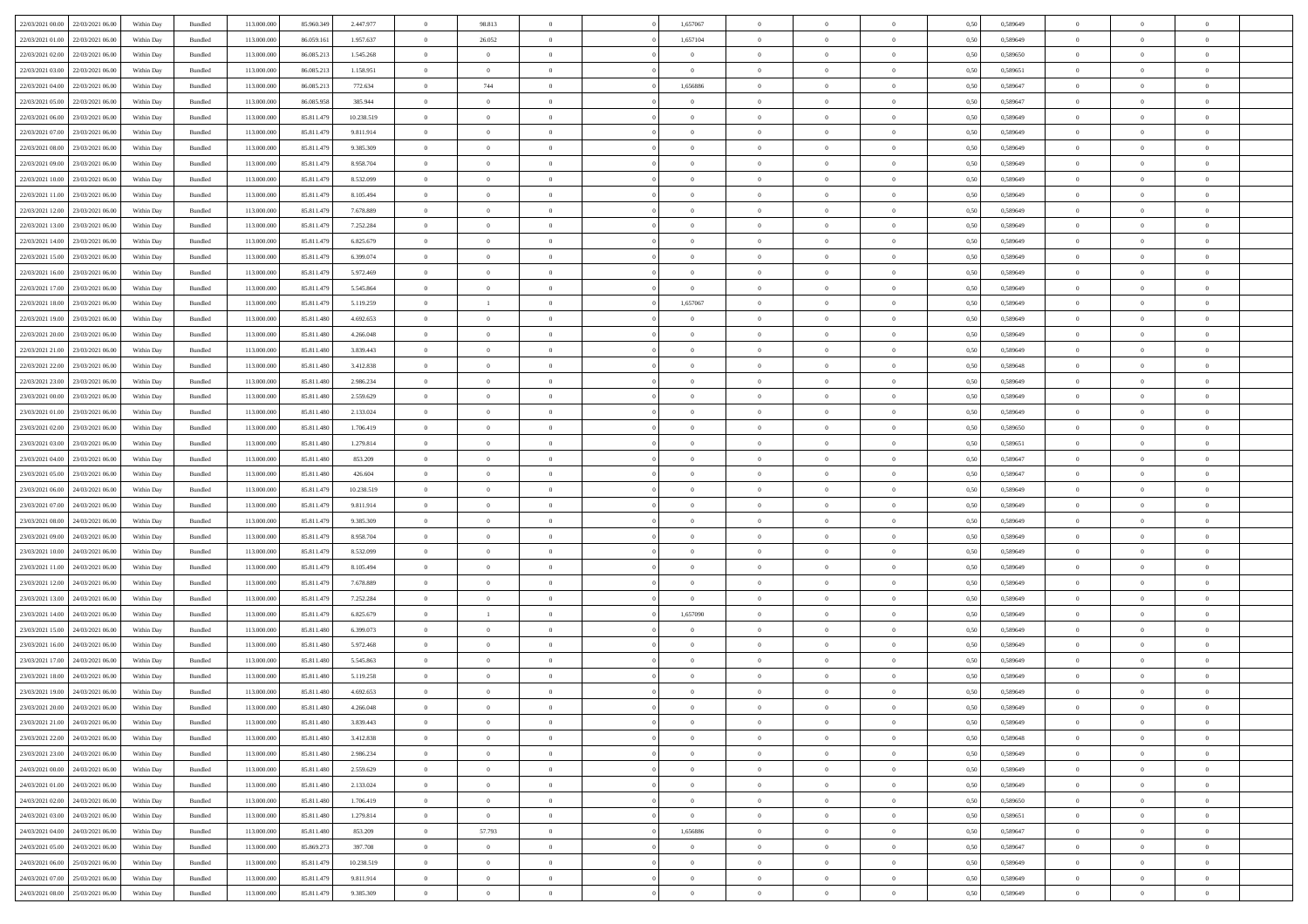| 24/03/2021 09:00 25/03/2021 06:00            | Within Day | Bundled            | 113.000.000 | 85.811.479 | 8.958.704  | $\overline{0}$ | $\overline{0}$ |                | $\overline{0}$ | $\theta$       |                | $\theta$       | 0,50 | 0,589649 | $\theta$       | $\theta$       | $\overline{0}$ |  |
|----------------------------------------------|------------|--------------------|-------------|------------|------------|----------------|----------------|----------------|----------------|----------------|----------------|----------------|------|----------|----------------|----------------|----------------|--|
|                                              |            |                    |             |            |            |                |                |                |                |                |                |                |      |          |                |                |                |  |
| 24/03/2021 10:00<br>25/03/2021 06.00         | Within Day | Bundled            | 113.000.00  | 85.811.479 | 8.532.099  | $\bf{0}$       | $\bf{0}$       | $\bf{0}$       | $\bf{0}$       | $\overline{0}$ | $\overline{0}$ | $\bf{0}$       | 0,50 | 0,589649 | $\,$ 0 $\,$    | $\bf{0}$       | $\overline{0}$ |  |
| 24/03/2021 11:00<br>25/03/2021 06:00         | Within Day | Bundled            | 113,000,000 | 85.811.479 | 8,105,494  | $\overline{0}$ | $\bf{0}$       | $\overline{0}$ | $\bf{0}$       | $\bf{0}$       | $\overline{0}$ | $\bf{0}$       | 0.50 | 0.589649 | $\bf{0}$       | $\overline{0}$ | $\overline{0}$ |  |
| 24/03/2021 12:00<br>25/03/2021 06:00         | Within Day | Bundled            | 113.000.000 | 85.811.479 | 7.678.889  | $\overline{0}$ | $\overline{0}$ | $\overline{0}$ | $\overline{0}$ | $\theta$       | $\overline{0}$ | $\bf{0}$       | 0,50 | 0,589649 | $\,$ 0 $\,$    | $\theta$       | $\overline{0}$ |  |
| 24/03/2021 13:00<br>25/03/2021 06.00         | Within Day | Bundled            | 113.000.00  | 85.811.479 | 7.252.284  | $\bf{0}$       | $\overline{0}$ | $\bf{0}$       | $\overline{0}$ | $\theta$       | $\overline{0}$ | $\bf{0}$       | 0,50 | 0,589649 | $\,$ 0 $\,$    | $\bf{0}$       | $\overline{0}$ |  |
| 24/03/2021 14:00<br>25/03/2021 06:00         | Within Day | Bundled            | 113,000,000 | 85.811.479 | 6.825.679  | $\overline{0}$ | $\bf{0}$       | $\overline{0}$ | $\bf{0}$       | $\overline{0}$ | $\theta$       | $\bf{0}$       | 0.50 | 0.589649 | $\,$ 0 $\,$    | $\theta$       | $\overline{0}$ |  |
|                                              |            |                    |             |            |            | $\overline{0}$ | $\overline{0}$ | $\overline{0}$ | $\overline{0}$ | $\overline{0}$ | $\overline{0}$ |                |      |          |                | $\theta$       | $\overline{0}$ |  |
| 24/03/2021 15:00<br>25/03/2021 06:00         | Within Day | Bundled            | 113.000.000 | 85.811.479 | 6.399.074  |                |                |                |                |                |                | $\bf{0}$       | 0,50 | 0,589649 | $\,$ 0 $\,$    |                |                |  |
| 24/03/2021 16:00<br>25/03/2021 06.00         | Within Day | Bundled            | 113.000.00  | 85.811.479 | 5.972.469  | $\bf{0}$       | $\bf{0}$       | $\bf{0}$       | $\overline{0}$ | $\overline{0}$ | $\overline{0}$ | $\bf{0}$       | 0,50 | 0,589649 | $\,$ 0 $\,$    | $\bf{0}$       | $\overline{0}$ |  |
| 24/03/2021 17:00<br>25/03/2021 06:00         | Within Day | Bundled            | 113,000,000 | 85.811.479 | 5.545.864  | $\overline{0}$ | $\bf{0}$       | $\overline{0}$ | $\bf{0}$       | $\overline{0}$ | $\overline{0}$ | $\bf{0}$       | 0.50 | 0.589649 | $\bf{0}$       | $\overline{0}$ | $\overline{0}$ |  |
| 24/03/2021 18:00<br>25/03/2021 06:00         | Within Day | Bundled            | 113.000.000 | 85.811.479 | 5.119.259  | $\bf{0}$       | $\bf{0}$       | $\overline{0}$ | $\overline{0}$ | $\overline{0}$ | $\overline{0}$ | $\bf{0}$       | 0,50 | 0,589649 | $\,$ 0 $\,$    | $\,$ 0 $\,$    | $\overline{0}$ |  |
| 24/03/2021 19:00<br>25/03/2021 06.00         | Within Day | Bundled            | 113.000.00  | 85.811.479 | 4.692.654  | $\bf{0}$       | $\bf{0}$       | $\bf{0}$       | $\bf{0}$       | $\overline{0}$ | $\overline{0}$ | $\bf{0}$       | 0,50 | 0,589649 | $\,$ 0 $\,$    | $\bf{0}$       | $\overline{0}$ |  |
| 24/03/2021 20:00<br>25/03/2021 06:00         | Within Day | Bundled            | 113,000,000 | 85.811.479 | 4.266.049  | $\overline{0}$ | $\bf{0}$       | $\overline{0}$ | $\overline{0}$ | $\bf{0}$       | $\overline{0}$ | $\bf{0}$       | 0.50 | 0.589649 | $\bf{0}$       | $\,$ 0 $\,$    | $\,$ 0         |  |
| 24/03/2021 21:00<br>25/03/2021 06:00         | Within Day | Bundled            | 113.000.000 | 85.811.479 | 3.839.444  | $\overline{0}$ | $\overline{0}$ | $\overline{0}$ | $\theta$       | $\theta$       | $\overline{0}$ | $\bf{0}$       | 0,50 | 0,589649 | $\,$ 0 $\,$    | $\theta$       | $\overline{0}$ |  |
|                                              |            |                    |             |            |            |                | $\overline{0}$ |                |                |                | $\overline{0}$ |                |      |          | $\,$ 0 $\,$    | $\bf{0}$       | $\overline{0}$ |  |
| 24/03/2021 22.00<br>25/03/2021 06.00         | Within Day | Bundled            | 113.000.00  | 85.811.479 | 3.412.839  | $\bf{0}$       |                | $\bf{0}$       | $\bf{0}$       | $\bf{0}$       |                | $\bf{0}$       | 0,50 | 0,589648 |                |                |                |  |
| 24/03/2021 23:00<br>25/03/2021 06:00         | Within Day | Bundled            | 113,000,000 | 85.811.479 | 2.986.234  | $\overline{0}$ | $\bf{0}$       | $\overline{0}$ | $\bf{0}$       | $\overline{0}$ | $\theta$       | $\bf{0}$       | 0.50 | 0.589649 | $\,$ 0 $\,$    | $\theta$       | $\overline{0}$ |  |
| 25/03/2021 00:00<br>25/03/2021 06:00         | Within Day | Bundled            | 113.000.000 | 85.811.479 | 2.559.629  | $\overline{0}$ | $\overline{0}$ | $\overline{0}$ | $\overline{0}$ | $\overline{0}$ | $\overline{0}$ | $\bf{0}$       | 0,50 | 0,589649 | $\theta$       | $\theta$       | $\overline{0}$ |  |
| 25/03/2021 01:00<br>25/03/2021 06.00         | Within Day | Bundled            | 113.000.00  | 85.811.479 | 2.133.024  | $\bf{0}$       | $\bf{0}$       | $\bf{0}$       | $\overline{0}$ | $\bf{0}$       | $\overline{0}$ | $\bf{0}$       | 0,50 | 0,589649 | $\,$ 0 $\,$    | $\bf{0}$       | $\overline{0}$ |  |
| 25/03/2021 02:00<br>25/03/2021 06:00         | Within Day | Bundled            | 113,000,00  | 85.811.479 | 1.706.419  | $\overline{0}$ | $\bf{0}$       | $\overline{0}$ | $\bf{0}$       | $\overline{0}$ | $\overline{0}$ | $\bf{0}$       | 0.50 | 0.589650 | $\bf{0}$       | $\overline{0}$ | $\overline{0}$ |  |
| 25/03/2021 03:00<br>25/03/2021 06:00         | Within Day | Bundled            | 113.000.000 | 85.811.479 | 1.279.814  | $\bf{0}$       | $\bf{0}$       | $\overline{0}$ | $\overline{0}$ | $\overline{0}$ | $\overline{0}$ | $\bf{0}$       | 0,50 | 0,589651 | $\,$ 0 $\,$    | $\bf{0}$       | $\overline{0}$ |  |
| 25/03/2021 04:00<br>25/03/2021 06.00         | Within Day | Bundled            | 113.000.00  | 85.811.479 | 853.209    | $\bf{0}$       | $\bf{0}$       | $\bf{0}$       | $\bf{0}$       | $\overline{0}$ | $\overline{0}$ | $\bf{0}$       | 0,50 | 0,589647 | $\,$ 0 $\,$    | $\bf{0}$       | $\overline{0}$ |  |
| 25/03/2021 05:00<br>25/03/2021 06:00         | Within Day | Bundled            | 113,000,000 | 85.811.479 | 426.604    | $\overline{0}$ | $\bf{0}$       | $\overline{0}$ | $\overline{0}$ | $\bf{0}$       | $\overline{0}$ | $\bf{0}$       | 0.50 | 0.589647 | $\bf{0}$       | $\overline{0}$ | $\overline{0}$ |  |
|                                              |            |                    |             |            |            |                |                |                |                |                |                |                |      |          |                |                |                |  |
| 25/03/2021 06:00<br>26/03/2021 06:00         | Within Day | Bundled            | 113.000.000 | 85.811.479 | 10.238.519 | $\overline{0}$ | $\overline{0}$ | $\overline{0}$ | $\overline{0}$ | $\theta$       | $\overline{0}$ | $\bf{0}$       | 0,50 | 0,589649 | $\theta$       | $\theta$       | $\overline{0}$ |  |
| 25/03/2021 07:00<br>26/03/2021 06.00         | Within Day | Bundled            | 113.000.00  | 85.811.479 | 9.811.914  | $\bf{0}$       | $\bf{0}$       | $\bf{0}$       | $\bf{0}$       | $\overline{0}$ | $\overline{0}$ | $\bf{0}$       | 0,50 | 0,589649 | $\,$ 0 $\,$    | $\bf{0}$       | $\overline{0}$ |  |
| 25/03/2021 08:00<br>26/03/2021 06:00         | Within Day | Bundled            | 113,000,000 | 85.811.479 | 9.385.309  | $\overline{0}$ | $\bf{0}$       | $\overline{0}$ | $\bf{0}$       | $\overline{0}$ | $\theta$       | $\bf{0}$       | 0.50 | 0.589649 | $\,$ 0 $\,$    | $\theta$       | $\overline{0}$ |  |
| 25/03/2021 09:00<br>26/03/2021 06:00         | Within Day | Bundled            | 113.000.000 | 85.811.479 | 8.958.704  | $\overline{0}$ | $\overline{0}$ | $\overline{0}$ | $\overline{0}$ | $\overline{0}$ | $\overline{0}$ | $\bf{0}$       | 0,50 | 0,589649 | $\,$ 0 $\,$    | $\theta$       | $\overline{0}$ |  |
| 25/03/2021 10:00<br>26/03/2021 06.00         | Within Day | Bundled            | 113.000.00  | 85.811.479 | 8.532.099  | $\bf{0}$       | $\overline{0}$ | $\bf{0}$       | $\overline{0}$ | $\bf{0}$       | $\overline{0}$ | $\bf{0}$       | 0,50 | 0,589649 | $\,$ 0 $\,$    | $\bf{0}$       | $\overline{0}$ |  |
| 25/03/2021 11:00<br>26/03/2021 06:00         | Within Day | Bundled            | 113,000,000 | 85.811.479 | 8.105.494  | $\overline{0}$ | $\bf{0}$       | $\overline{0}$ | $\bf{0}$       | $\overline{0}$ | $\overline{0}$ | $\bf{0}$       | 0.50 | 0.589649 | $\bf{0}$       | $\overline{0}$ | $\overline{0}$ |  |
| 25/03/2021 12:00<br>26/03/2021 06:00         | Within Day | Bundled            | 113.000.000 | 85.811.479 | 7.678.889  | $\overline{0}$ | $\bf{0}$       | $\overline{0}$ | $\overline{0}$ | $\overline{0}$ | $\overline{0}$ | $\bf{0}$       | 0,50 | 0,589649 | $\,$ 0 $\,$    | $\bf{0}$       | $\overline{0}$ |  |
| 26/03/2021 06.00                             | Within Day | Bundled            | 113.000.00  | 85.811.479 | 7.252.284  | $\bf{0}$       | $\bf{0}$       | $\bf{0}$       | $\bf{0}$       | $\overline{0}$ | $\overline{0}$ | $\bf{0}$       | 0,50 | 0,589649 | $\,$ 0 $\,$    | $\bf{0}$       | $\overline{0}$ |  |
| 25/03/2021 13:00                             |            |                    |             |            |            |                |                |                |                |                |                |                |      |          |                |                |                |  |
| 25/03/2021 14:00<br>26/03/2021 06:00         | Within Day | Bundled            | 113,000,000 | 85.811.479 | 6.825.679  | $\overline{0}$ | $\bf{0}$       | $\overline{0}$ | $\overline{0}$ | $\bf{0}$       | $\overline{0}$ | $\bf{0}$       | 0.50 | 0.589649 | $\bf{0}$       | $\,$ 0 $\,$    | $\,$ 0         |  |
| 25/03/2021 15:00<br>26/03/2021 06:00         | Within Day | Bundled            | 113.000.000 | 85.811.479 | 6.399.074  | $\overline{0}$ | $\overline{0}$ | $\overline{0}$ | $\overline{0}$ | $\overline{0}$ | $\overline{0}$ | $\bf{0}$       | 0.50 | 0.589649 | $\theta$       | $\theta$       | $\overline{0}$ |  |
| 25/03/2021 16:00<br>26/03/2021 06.00         | Within Day | Bundled            | 113.000.00  | 85.811.479 | 5.972.469  | $\bf{0}$       | $\bf{0}$       | $\bf{0}$       | $\bf{0}$       | $\overline{0}$ | $\overline{0}$ | $\bf{0}$       | 0,50 | 0,589649 | $\,$ 0 $\,$    | $\bf{0}$       | $\overline{0}$ |  |
| 25/03/2021 17:00<br>26/03/2021 06:00         | Within Day | Bundled            | 113,000,000 | 85.811.479 | 5.545.864  | $\overline{0}$ | $\bf{0}$       | $\overline{0}$ | $\bf{0}$       | $\overline{0}$ | $\overline{0}$ | $\bf{0}$       | 0.50 | 0.589649 | $\,$ 0 $\,$    | $\bf{0}$       | $\overline{0}$ |  |
| 25/03/2021 18:00<br>26/03/2021 06:00         | Within Day | Bundled            | 113.000.000 | 85.811.479 | 5.119.259  | $\overline{0}$ | $\overline{0}$ | $\overline{0}$ | $\overline{0}$ | $\overline{0}$ | $\overline{0}$ | $\bf{0}$       | 0.50 | 0.589649 | $\theta$       | $\theta$       | $\overline{0}$ |  |
| 25/03/2021 19:00<br>26/03/2021 06.00         | Within Day | Bundled            | 113.000.00  | 85.811.479 | 4.692.654  | $\bf{0}$       | $\bf{0}$       | $\bf{0}$       | $\bf{0}$       | $\overline{0}$ | $\overline{0}$ | $\bf{0}$       | 0,50 | 0,589649 | $\,$ 0 $\,$    | $\bf{0}$       | $\overline{0}$ |  |
| 25/03/2021 20:00<br>26/03/2021 06:00         | Within Day | Bundled            | 113,000,000 | 85.811.479 | 4.266.049  | $\overline{0}$ | $\bf{0}$       | $\overline{0}$ | $\bf{0}$       | $\overline{0}$ | $\overline{0}$ | $\bf{0}$       | 0.50 | 0.589649 | $\bf{0}$       | $\overline{0}$ | $\overline{0}$ |  |
| 25/03/2021 21:00<br>26/03/2021 06:00         | Within Day | Bundled            | 113.000.000 | 85.811.479 | 3.839.444  | $\overline{0}$ | $\overline{0}$ | $\overline{0}$ | $\overline{0}$ | $\overline{0}$ | $\overline{0}$ | $\bf{0}$       | 0.50 | 0.589649 | $\theta$       | $\theta$       | $\overline{0}$ |  |
|                                              |            |                    |             |            |            |                |                |                |                |                |                |                |      |          |                |                |                |  |
| 25/03/2021 22:00<br>26/03/2021 06.00         | Within Day | Bundled            | 113.000.00  | 85.811.479 | 3.412.839  | $\bf{0}$       | $\bf{0}$       | $\bf{0}$       | $\bf{0}$       | $\overline{0}$ | $\overline{0}$ | $\bf{0}$       | 0,50 | 0,589648 | $\,$ 0 $\,$    | $\bf{0}$       | $\overline{0}$ |  |
| 25/03/2021 23:00<br>26/03/2021 06:00         | Within Day | Bundled            | 113,000,000 | 85.811.479 | 2.986.234  | $\overline{0}$ | $\bf{0}$       | $\overline{0}$ | $\overline{0}$ | $\bf{0}$       | $\overline{0}$ | $\bf{0}$       | 0.50 | 0.589649 | $\bf{0}$       | $\overline{0}$ | $\overline{0}$ |  |
| 26/03/2021 00:00<br>26/03/2021 06:00         | Within Day | Bundled            | 113.000.000 | 85.811.479 | 2.559.629  | $\overline{0}$ | $\overline{0}$ | $\overline{0}$ | $\overline{0}$ | $\overline{0}$ | $\overline{0}$ | $\bf{0}$       | 0.50 | 0.589649 | $\theta$       | $\theta$       | $\overline{0}$ |  |
| 26/03/2021 01:00<br>26/03/2021 06.00         | Within Day | Bundled            | 113.000.00  | 85.811.479 | 2.133.024  | $\bf{0}$       | $\bf{0}$       | $\bf{0}$       | $\bf{0}$       | $\overline{0}$ | $\overline{0}$ | $\bf{0}$       | 0,50 | 0,589649 | $\,$ 0 $\,$    | $\bf{0}$       | $\overline{0}$ |  |
| 26/03/2021 02:00<br>26/03/2021 06.00         | Within Day | Bundled            | 113,000,00  | 85.811.479 | 1.706.419  | $\overline{0}$ | $\overline{0}$ | $\overline{0}$ | $\bf{0}$       | $\overline{0}$ | $\Omega$       | $\bf{0}$       | 0.50 | 0.589650 | $\bf{0}$       | $\theta$       | $\overline{0}$ |  |
| 26/03/2021 03:00<br>26/03/2021 06:00         | Within Dav | Bundled            | 113.000.000 | 85.811.479 | 1.279.814  | $\overline{0}$ | $\overline{0}$ | $\overline{0}$ | $\theta$       | $\theta$       | $\overline{0}$ | $\overline{0}$ | 0.5( | 0.589651 | $\theta$       | $\theta$       | $\overline{0}$ |  |
| 26/03/2021 04:00<br>26/03/2021 06:00         | Within Day | Bundled            | 113.000.00  | 85.811.479 | 853.209    | $\bf{0}$       | $\bf{0}$       | $\bf{0}$       | $\bf{0}$       | $\bf{0}$       | $\overline{0}$ | $\bf{0}$       | 0,50 | 0,589647 | $\,$ 0 $\,$    | $\overline{0}$ | $\overline{0}$ |  |
| $26/03/2021\ 05.00 \qquad 26/03/2021\ 06.00$ | Within Day | $\mathbf B$ undled | 113.000.000 | 85.811.479 | 426.604    | $\bf{0}$       | $\theta$       |                | $\overline{0}$ |                |                |                | 0,50 | 0.589647 | $\theta$       | $\bf{0}$       |                |  |
| 26/03/2021 06:00 27/03/2021 06:00            | Within Day | Bundled            | 113.000.000 | 85.811.479 | 10.238.519 | $\overline{0}$ | $\overline{0}$ | $\overline{0}$ | $\theta$       | $\overline{0}$ | $\overline{0}$ | $\bf{0}$       | 0,50 | 0,589649 | $\theta$       | $\overline{0}$ | $\overline{0}$ |  |
|                                              |            |                    |             |            |            |                |                |                |                |                |                |                |      |          |                |                |                |  |
| 26/03/2021 07:00<br>27/03/2021 06:00         | Within Day | Bundled            | 113.000.00  | 85.811.479 | 9.811.914  | $\overline{0}$ | $\bf{0}$       | $\overline{0}$ | $\overline{0}$ | $\bf{0}$       | $\overline{0}$ | $\bf{0}$       | 0,50 | 0,589649 | $\bf{0}$       | $\overline{0}$ | $\bf{0}$       |  |
| 26/03/2021 08:00 27/03/2021 06:00            | Within Day | Bundled            | 113,000,000 | 85.811.479 | 9,385,309  | $\overline{0}$ | $\bf{0}$       | $\overline{0}$ | $\overline{0}$ | $\mathbf{0}$   | $\overline{0}$ | $\,$ 0 $\,$    | 0.50 | 0.589649 | $\overline{0}$ | $\bf{0}$       | $\,$ 0 $\,$    |  |
| 26/03/2021 09:00 27/03/2021 06:00            | Within Dav | Bundled            | 113.000.000 | 85.811.479 | 8.958.704  | $\overline{0}$ | $\overline{0}$ | $\overline{0}$ | $\overline{0}$ | $\overline{0}$ | $\overline{0}$ | $\bf{0}$       | 0,50 | 0.589649 | $\overline{0}$ | $\theta$       | $\overline{0}$ |  |
| 26/03/2021 10:00<br>27/03/2021 06:00         | Within Day | Bundled            | 113.000.000 | 85.811.479 | 8.532.099  | $\overline{0}$ | $\bf{0}$       | $\overline{0}$ | $\overline{0}$ | $\bf{0}$       | $\overline{0}$ | $\bf{0}$       | 0,50 | 0,589649 | $\bf{0}$       | $\overline{0}$ | $\overline{0}$ |  |
| 26/03/2021 11:00 27/03/2021 06:00            | Within Day | Bundled            | 113,000,000 | 85.811.479 | 8.105.494  | $\overline{0}$ | $\bf{0}$       | $\overline{0}$ | $\overline{0}$ | $\bf{0}$       | $\overline{0}$ | $\bf{0}$       | 0.50 | 0.589649 | $\,$ 0 $\,$    | $\overline{0}$ | $\,$ 0         |  |
| 26/03/2021 12:00<br>27/03/2021 06:00         | Within Dav | Bundled            | 113.000.000 | 85.811.479 | 7.678.889  | $\overline{0}$ | $\overline{0}$ | $\overline{0}$ | $\overline{0}$ | $\overline{0}$ | $\overline{0}$ | $\bf{0}$       | 0,50 | 0.589649 | $\overline{0}$ | $\theta$       | $\overline{0}$ |  |
| 26/03/2021 13:00<br>27/03/2021 06:00         | Within Day | Bundled            | 113.000.00  | 85.811.479 | 7.252.284  | $\overline{0}$ | $\overline{0}$ | $\overline{0}$ | $\overline{0}$ | $\overline{0}$ | $\overline{0}$ | $\bf{0}$       | 0,50 | 0,589649 | $\bf{0}$       | $\overline{0}$ | $\overline{0}$ |  |
|                                              |            |                    |             |            |            |                |                |                |                |                |                |                |      |          |                |                |                |  |
| 26/03/2021 14:00 27/03/2021 06:00            | Within Day | Bundled            | 113,000,000 | 85.811.479 | 6.825.679  | $\overline{0}$ | $\overline{0}$ | $\overline{0}$ | $\overline{0}$ | $\overline{0}$ | $\overline{0}$ | $\bf{0}$       | 0.50 | 0.589649 | $\mathbf{0}$   | $\bf{0}$       | $\,$ 0         |  |
| 26/03/2021 15:00 27/03/2021 06:00            | Within Dav | Bundled            | 113.000.000 | 85.811.479 | 6.399.074  | $\overline{0}$ | $\overline{0}$ | $\overline{0}$ | $\overline{0}$ | $\overline{0}$ | $\overline{0}$ | $\bf{0}$       | 0,50 | 0.589649 | $\overline{0}$ | $\theta$       | $\overline{0}$ |  |
| 26/03/2021 16:00<br>27/03/2021 06:00         | Within Day | Bundled            | 113.000.00  | 85.811.479 | 5.972.469  | $\overline{0}$ | $\bf{0}$       | $\overline{0}$ | $\bf{0}$       | $\overline{0}$ | $\overline{0}$ | $\bf{0}$       | 0,50 | 0,589649 | $\bf{0}$       | $\,$ 0 $\,$    | $\bf{0}$       |  |
| 26/03/2021 17:00 27/03/2021 06:00            | Within Day | Bundled            | 113.000.000 | 85.811.479 | 5.545.864  | $\,$ 0 $\,$    | $\bf{0}$       | $\overline{0}$ | $\overline{0}$ | $\,$ 0 $\,$    | $\overline{0}$ | $\bf{0}$       | 0,50 | 0,589649 | $\overline{0}$ | $\,$ 0 $\,$    | $\,$ 0 $\,$    |  |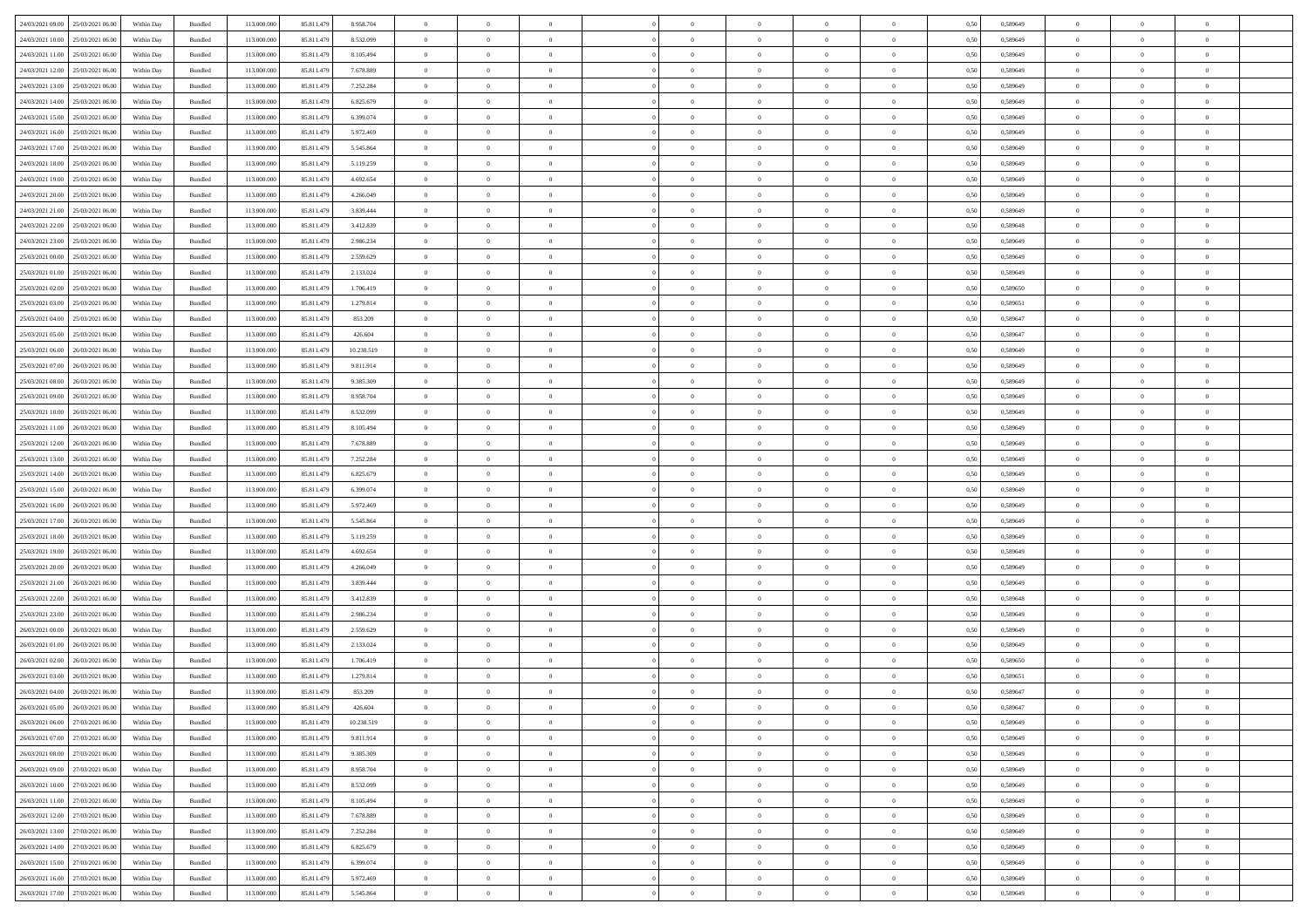| 26/03/2021 18:00 27/03/2021 06:00    | Within Day | Bundled            | 113.000.000 | 85.811.479 | 5.119.259 | $\overline{0}$ | $\overline{0}$ |                | $\overline{0}$ | $\theta$       |                | $\theta$       | 0,50 | 0,589649 | $\theta$       | $\theta$       | $\overline{0}$ |  |
|--------------------------------------|------------|--------------------|-------------|------------|-----------|----------------|----------------|----------------|----------------|----------------|----------------|----------------|------|----------|----------------|----------------|----------------|--|
|                                      |            |                    |             |            |           |                |                |                |                |                |                |                |      |          |                |                |                |  |
| 26/03/2021 19:00<br>27/03/2021 06.00 | Within Day | Bundled            | 113.000.00  | 85.811.479 | 4.692.654 | $\bf{0}$       | $\bf{0}$       | $\bf{0}$       | $\bf{0}$       | $\overline{0}$ | $\overline{0}$ | $\bf{0}$       | 0,50 | 0,589649 | $\,$ 0 $\,$    | $\bf{0}$       | $\overline{0}$ |  |
| 26/03/2021 20:00<br>27/03/2021 06:00 | Within Day | Bundled            | 113,000,000 | 85.811.479 | 4.266.049 | $\overline{0}$ | $\bf{0}$       | $\overline{0}$ | $\bf{0}$       | $\overline{0}$ | $\overline{0}$ | $\bf{0}$       | 0.50 | 0.589649 | $\overline{0}$ | $\overline{0}$ | $\bf{0}$       |  |
| 26/03/2021 21:00<br>27/03/2021 06:00 | Within Day | Bundled            | 113.000.000 | 85.811.479 | 3.839.444 | $\overline{0}$ | $\overline{0}$ | $\overline{0}$ | $\overline{0}$ | $\theta$       | $\overline{0}$ | $\bf{0}$       | 0,50 | 0,589649 | $\,$ 0 $\,$    | $\,$ 0 $\,$    | $\overline{0}$ |  |
|                                      |            |                    |             |            |           |                |                |                |                |                |                |                |      |          |                |                |                |  |
| 26/03/2021 22:00<br>27/03/2021 06.00 | Within Day | Bundled            | 113.000.00  | 85.811.479 | 3.412.839 | $\bf{0}$       | $\overline{0}$ | $\bf{0}$       | $\overline{0}$ | $\bf{0}$       | $\overline{0}$ | $\bf{0}$       | 0,50 | 0,589648 | $\,$ 0 $\,$    | $\bf{0}$       | $\overline{0}$ |  |
| 26/03/2021 23:00<br>27/03/2021 06:00 | Within Day | Bundled            | 113,000,000 | 85.811.479 | 2.986.234 | $\overline{0}$ | $\bf{0}$       | $\overline{0}$ | $\bf{0}$       | $\overline{0}$ | $\overline{0}$ | $\bf{0}$       | 0.50 | 0.589649 | $\,$ 0 $\,$    | $\theta$       | $\overline{0}$ |  |
| 27/03/2021 00:00<br>27/03/2021 06:00 | Within Day | Bundled            | 113.000.000 | 85.811.479 | 2.559.629 | $\bf{0}$       | $\bf{0}$       | $\overline{0}$ | $\overline{0}$ | $\overline{0}$ | $\overline{0}$ | $\bf{0}$       | 0,50 | 0,589649 | $\,$ 0 $\,$    | $\theta$       | $\overline{0}$ |  |
| 27/03/2021 01:00<br>27/03/2021 06.00 | Within Day | Bundled            | 113.000.00  | 85.811.479 | 2.133.024 | $\bf{0}$       | $\bf{0}$       | $\bf{0}$       | $\bf{0}$       | $\overline{0}$ | $\overline{0}$ | $\bf{0}$       | 0,50 | 0,589649 | $\,$ 0 $\,$    | $\bf{0}$       | $\overline{0}$ |  |
| 27/03/2021 06:00                     |            | Bundled            | 113,000,000 |            |           |                |                |                |                |                | $\overline{0}$ |                |      |          |                |                |                |  |
| 27/03/2021 02:00                     | Within Day |                    |             | 85.811.479 | 1.706.419 | $\overline{0}$ | $\bf{0}$       | $\overline{0}$ | $\bf{0}$       | $\overline{0}$ |                | $\bf{0}$       | 0.50 | 0.589650 | $\bf{0}$       | $\overline{0}$ | $\overline{0}$ |  |
| 27/03/2021 03:00<br>27/03/2021 06:00 | Within Day | Bundled            | 113.000.000 | 85.811.479 | 1.279.814 | $\bf{0}$       | $\bf{0}$       | $\overline{0}$ | $\overline{0}$ | $\overline{0}$ | $\overline{0}$ | $\bf{0}$       | 0,50 | 0,589651 | $\,$ 0 $\,$    | $\,$ 0 $\,$    | $\overline{0}$ |  |
| 27/03/2021 04:00<br>27/03/2021 06.00 | Within Day | Bundled            | 113.000.00  | 85.811.479 | 853.209   | $\bf{0}$       | $\bf{0}$       | $\bf{0}$       | $\bf{0}$       | $\overline{0}$ | $\overline{0}$ | $\bf{0}$       | 0,50 | 0,589647 | $\,$ 0 $\,$    | $\bf{0}$       | $\overline{0}$ |  |
| 27/03/2021 05:00<br>27/03/2021 06:00 | Within Day | Bundled            | 113,000,000 | 85.811.479 | 426.604   | $\overline{0}$ | $\bf{0}$       | $\overline{0}$ | $\overline{0}$ | $\overline{0}$ | $\overline{0}$ | $\bf{0}$       | 0.50 | 0.589647 | $\bf{0}$       | $\,$ 0 $\,$    | $\,$ 0         |  |
| 27/03/2021 06:00<br>28/03/2021 06:00 | Within Day | Unbundled          | 113.000.000 | 85.775.571 | 462.513   | $\overline{0}$ | $\bf{0}$       | $\overline{0}$ | $\theta$       | $\theta$       | $\overline{0}$ | $\bf{0}$       | 0,50 | 0,615286 | $\,$ 0 $\,$    | $\,$ 0 $\,$    | $\overline{0}$ |  |
|                                      |            |                    |             |            |           |                |                |                |                |                |                |                |      |          |                |                |                |  |
| 27/03/2021 06:00<br>28/03/2021 06:00 | Within Day | Bundled            | 113.000.00  | 85.775.57  | 9.811.914 | $\bf{0}$       | $\bf{0}$       | $\bf{0}$       | $\bf{0}$       | $\bf{0}$       | $\overline{0}$ | $\bf{0}$       | 0,50 | 0,615286 | $\,$ 0 $\,$    | $\bf{0}$       | $\overline{0}$ |  |
| 27/03/2021 07:00<br>28/03/2021 06:00 | Within Day | Unbundled          | 113,000,000 | 85.775.571 | 442.404   | $\overline{0}$ | $\bf{0}$       | $\overline{0}$ | $\bf{0}$       | $\overline{0}$ | $\overline{0}$ | $\bf{0}$       | 0.50 | 0.615286 | $\,$ 0 $\,$    | $\bf{0}$       | $\overline{0}$ |  |
| 27/03/2021 07:00<br>28/03/2021 06:00 | Within Day | Bundled            | 113.000.000 | 85.775.571 | 9.385.309 | $\overline{0}$ | $\bf{0}$       | $\overline{0}$ | $\overline{0}$ | $\overline{0}$ | $\overline{0}$ | $\bf{0}$       | 0,50 | 0,615286 | $\theta$       | $\theta$       | $\overline{0}$ |  |
| 27/03/2021 08:00<br>28/03/2021 06:00 | Within Day | Unbundled          | 113.000.00  | 85.775.57  | 422.294   | $\bf{0}$       | $\bf{0}$       | $\bf{0}$       | $\overline{0}$ | $\overline{0}$ | $\overline{0}$ | $\bf{0}$       | 0,50 | 0,615286 | $\,$ 0 $\,$    | $\bf{0}$       | $\overline{0}$ |  |
| 27/03/2021 08:00<br>28/03/2021 06:00 |            | Bundled            | 113,000,000 | 85,775.57  | 8.958.704 | $\overline{0}$ | $\bf{0}$       | $\overline{0}$ | $\bf{0}$       | $\bf{0}$       | $\overline{0}$ | $\bf{0}$       | 0.50 | 0.615286 | $\bf{0}$       | $\overline{0}$ | $\bf{0}$       |  |
|                                      | Within Day |                    |             |            |           |                |                |                |                |                |                |                |      |          |                |                |                |  |
| 27/03/2021 09:00<br>28/03/2021 06:00 | Within Day | Unbundled          | 113.000.000 | 85.775.571 | 402.185   | $\bf{0}$       | $\bf{0}$       | $\overline{0}$ | $\overline{0}$ | $\overline{0}$ | $\overline{0}$ | $\bf{0}$       | 0,50 | 0,615286 | $\,$ 0 $\,$    | $\bf{0}$       | $\overline{0}$ |  |
| 27/03/2021 09:00<br>28/03/2021 06:00 | Within Day | Bundled            | 113.000.00  | 85.775.57  | 8.532.099 | $\bf{0}$       | $\bf{0}$       | $\bf{0}$       | $\bf{0}$       | $\overline{0}$ | $\overline{0}$ | $\bf{0}$       | 0,50 | 0,615286 | $\,$ 0 $\,$    | $\bf{0}$       | $\overline{0}$ |  |
| 27/03/2021 10:00<br>28/03/2021 06:00 | Within Day | Bundled            | 113,000,000 | 85.775.571 | 8.105.494 | $\overline{0}$ | $\bf{0}$       | $\overline{0}$ | $\overline{0}$ | $\bf{0}$       | $\overline{0}$ | $\bf{0}$       | 0.50 | 0.615286 | $\bf{0}$       | $\,$ 0 $\,$    | $\,$ 0         |  |
| 27/03/2021 10:00<br>28/03/2021 06:00 | Within Day | Unbundled          | 113.000.000 | 85.775.571 | 382.076   | $\overline{0}$ | $\overline{0}$ | $\overline{0}$ | $\overline{0}$ | $\theta$       | $\overline{0}$ | $\bf{0}$       | 0,50 | 0,615286 | $\,$ 0 $\,$    | $\theta$       | $\overline{0}$ |  |
|                                      |            |                    |             |            |           |                |                |                |                |                | $\overline{0}$ |                |      |          |                |                |                |  |
| 27/03/2021 11:00<br>28/03/2021 06:00 | Within Day | Unbundled          | 113.000.00  | 85.775.57  | 361.966   | $\bf{0}$       | $\bf{0}$       | $\bf{0}$       | $\bf{0}$       | $\overline{0}$ |                | $\bf{0}$       | 0,50 | 0,615286 | $\,$ 0 $\,$    | $\bf{0}$       | $\overline{0}$ |  |
| 27/03/2021 11:00<br>28/03/2021 06:00 | Within Day | Bundled            | 113,000,000 | 85.775.571 | 7.678.889 | $\overline{0}$ | $\bf{0}$       | $\overline{0}$ | $\bf{0}$       | $\overline{0}$ | $\overline{0}$ | $\bf{0}$       | 0.50 | 0.615286 | $\bf{0}$       | $\overline{0}$ | $\overline{0}$ |  |
| 27/03/2021 12:00<br>28/03/2021 06:00 | Within Day | Unbundled          | 113.000.000 | 85.775.571 | 341.857   | $\overline{0}$ | $\overline{0}$ | $\overline{0}$ | $\overline{0}$ | $\overline{0}$ | $\overline{0}$ | $\bf{0}$       | 0,50 | 0,615286 | $\,$ 0 $\,$    | $\theta$       | $\overline{0}$ |  |
| 27/03/2021 12:00<br>28/03/2021 06:00 | Within Day | Bundled            | 113.000.00  | 85.775.57  | 7.252.284 | $\bf{0}$       | $\overline{0}$ | $\bf{0}$       | $\overline{0}$ | $\overline{0}$ | $\overline{0}$ | $\bf{0}$       | 0,50 | 0,615286 | $\,$ 0 $\,$    | $\bf{0}$       | $\overline{0}$ |  |
| 27/03/2021 13:00<br>28/03/2021 06:00 | Within Day | Unbundled          | 113,000,000 | 85.775.571 | 321.748   | $\overline{0}$ | $\bf{0}$       | $\overline{0}$ | $\bf{0}$       | $\overline{0}$ | $\overline{0}$ | $\bf{0}$       | 0.50 | 0.615286 | $\bf{0}$       | $\overline{0}$ | $\overline{0}$ |  |
|                                      |            |                    |             |            |           |                |                |                |                |                |                |                |      |          |                |                |                |  |
| 27/03/2021 13:00<br>28/03/2021 06:00 | Within Day | Bundled            | 113.000.000 | 85.775.571 | 6.825.679 | $\overline{0}$ | $\bf{0}$       | $\overline{0}$ | $\overline{0}$ | $\overline{0}$ | $\overline{0}$ | $\bf{0}$       | 0,50 | 0,615286 | $\,$ 0 $\,$    | $\bf{0}$       | $\overline{0}$ |  |
| 27/03/2021 14:00<br>28/03/2021 06:00 | Within Day | Unbundled          | 113.000.00  | 85.775.57  | 301.639   | $\bf{0}$       | $\bf{0}$       | $\bf{0}$       | $\bf{0}$       | $\overline{0}$ | $\bf{0}$       | $\bf{0}$       | 0,50 | 0,615286 | $\,$ 0 $\,$    | $\bf{0}$       | $\overline{0}$ |  |
| 27/03/2021 14:00<br>28/03/2021 06:00 | Within Day | Bundled            | 113,000,000 | 85.775.571 | 6.399.074 | $\overline{0}$ | $\bf{0}$       | $\overline{0}$ | $\overline{0}$ | $\bf{0}$       | $\overline{0}$ | $\bf{0}$       | 0.50 | 0.615286 | $\overline{0}$ | $\,$ 0 $\,$    | $\,$ 0         |  |
| 27/03/2021 15:00<br>28/03/2021 06:00 | Within Day | Unbundled          | 113.000.000 | 85.775.571 | 281.529   | $\overline{0}$ | $\overline{0}$ | $\overline{0}$ | $\overline{0}$ | $\overline{0}$ | $\overline{0}$ | $\bf{0}$       | 0.5( | 0.615286 | $\theta$       | $\theta$       | $\overline{0}$ |  |
| 27/03/2021 15:00<br>28/03/2021 06:00 | Within Day | Bundled            | 113.000.00  | 85.775.57  | 5.972.469 | $\bf{0}$       | $\bf{0}$       | $\bf{0}$       | $\bf{0}$       | $\overline{0}$ | $\overline{0}$ | $\bf{0}$       | 0,50 | 0,615286 | $\,$ 0 $\,$    | $\bf{0}$       | $\overline{0}$ |  |
|                                      |            |                    |             |            |           |                |                |                |                |                |                |                |      |          |                |                |                |  |
| 27/03/2021 16:00<br>28/03/2021 06:00 | Within Day | Unbundled          | 113,000,000 | 85.775.571 | 261.420   | $\overline{0}$ | $\bf{0}$       | $\overline{0}$ | $\bf{0}$       | $\overline{0}$ | $\overline{0}$ | $\bf{0}$       | 0.50 | 0.615286 | $\bf{0}$       | $\bf{0}$       | $\overline{0}$ |  |
| 27/03/2021 16:00<br>28/03/2021 06:00 | Within Day | Bundled            | 113.000.000 | 85.775.571 | 5.545.864 | $\overline{0}$ | $\overline{0}$ | $\overline{0}$ | $\overline{0}$ | $\overline{0}$ | $\overline{0}$ | $\bf{0}$       | 0.50 | 0,615286 | $\theta$       | $\theta$       | $\overline{0}$ |  |
| 27/03/2021 17:00<br>28/03/2021 06:00 | Within Day | Unbundled          | 113.000.00  | 85.775.57  | 241.311   | $\bf{0}$       | $\bf{0}$       | $\bf{0}$       | $\bf{0}$       | $\overline{0}$ | $\overline{0}$ | $\bf{0}$       | 0,50 | 0,615286 | $\,$ 0 $\,$    | $\bf{0}$       | $\overline{0}$ |  |
| 27/03/2021 17:00<br>28/03/2021 06:00 | Within Day | Bundled            | 113,000,000 | 85.775.571 | 5.119.259 | $\overline{0}$ | $\bf{0}$       | $\overline{0}$ | $\bf{0}$       | $\overline{0}$ | $\overline{0}$ | $\bf{0}$       | 0.50 | 0.615286 | $\bf{0}$       | $\overline{0}$ | $\overline{0}$ |  |
| 27/03/2021 18:00<br>28/03/2021 06:00 | Within Day | Unbundled          | 113.000.000 | 85.775.571 | 221.202   | $\overline{0}$ | $\overline{0}$ | $\overline{0}$ | $\overline{0}$ | $\overline{0}$ | $\overline{0}$ | $\bf{0}$       | 0.50 | 0,615286 | $\theta$       | $\theta$       | $\overline{0}$ |  |
|                                      |            |                    |             |            |           |                |                |                |                |                |                |                |      |          |                |                |                |  |
| 27/03/2021 18:00<br>28/03/2021 06:00 | Within Day | Bundled            | 113.000.00  | 85.775.57  | 4.692.654 | $\bf{0}$       | $\bf{0}$       | $\bf{0}$       | $\bf{0}$       | $\overline{0}$ | $\bf{0}$       | $\bf{0}$       | 0,50 | 0,615286 | $\,$ 0 $\,$    | $\bf{0}$       | $\overline{0}$ |  |
| 27/03/2021 19:00<br>28/03/2021 06:00 | Within Day | Unbundled          | 113,000,000 | 85.775.571 | 201.092   | $\overline{0}$ | $\bf{0}$       | $\overline{0}$ | $\overline{0}$ | $\bf{0}$       | $\overline{0}$ | $\bf{0}$       | 0.50 | 0.615286 | $\overline{0}$ | $\,$ 0 $\,$    | $\,$ 0         |  |
| 27/03/2021 19:00<br>28/03/2021 06:00 | Within Day | Bundled            | 113.000.000 | 85.775.571 | 4.266.049 | $\overline{0}$ | $\overline{0}$ | $\overline{0}$ | $\overline{0}$ | $\overline{0}$ | $\overline{0}$ | $\bf{0}$       | 0.5( | 0,615286 | $\theta$       | $\theta$       | $\overline{0}$ |  |
| 27/03/2021 20:00<br>28/03/2021 06:00 | Within Day | Bundled            | 113.000.00  | 85.775.57  | 3.839.444 | $\bf{0}$       | $\bf{0}$       | $\bf{0}$       | $\bf{0}$       | $\overline{0}$ | $\overline{0}$ | $\bf{0}$       | 0,50 | 0,615286 | $\,$ 0 $\,$    | $\bf{0}$       | $\overline{0}$ |  |
| 27/03/2021 20:00<br>28/03/2021 06:00 | Within Day | Unbundled          | 113,000,000 | 85.775.571 | 180.983   | $\overline{0}$ | $\bf{0}$       | $\overline{0}$ | $\bf{0}$       | $\overline{0}$ | $\overline{0}$ | $\bf{0}$       | 0.50 | 0.615286 | $\bf{0}$       | $\bf{0}$       | $\overline{0}$ |  |
|                                      |            |                    |             |            |           |                |                |                |                |                |                |                |      |          |                |                |                |  |
| 27/03/2021 21:00<br>28/03/2021 06:00 | Within Dav | Unbundled          | 113.000.000 | 85.775.571 | 160,874   | $\overline{0}$ | $\overline{0}$ | $\overline{0}$ | $\overline{0}$ | $\theta$       | $\overline{0}$ | $\overline{0}$ | 0.5( | 0,615286 | $\theta$       | $\theta$       | $\overline{0}$ |  |
| 27/03/2021 21:00<br>28/03/2021 06:00 | Within Day | Bundled            | 113.000.000 | 85.775.571 | 3.412.839 | $\bf{0}$       | $\bf{0}$       | $\bf{0}$       | $\bf{0}$       | $\bf{0}$       | $\overline{0}$ | $\bf{0}$       | 0,50 | 0,615286 | $\overline{0}$ | $\bf{0}$       | $\overline{0}$ |  |
| 27/03/2021 22:00 28/03/2021 06:00    | Within Day | $\mathbf B$ undled | 113.000.000 | 85.775.571 | 2.986.234 | $\bf{0}$       | $\theta$       |                | $\Omega$       | $\bf{0}$       |                |                | 0,50 | 0,615286 | $\bf{0}$       | $\bf{0}$       |                |  |
| 27/03/2021 22:00 28/03/2021 06:00    | Within Day | Unbundled          | 113.000.000 | 85.775.571 | 140.764   | $\overline{0}$ | $\overline{0}$ | $\Omega$       | $\theta$       | $\overline{0}$ | $\overline{0}$ | $\bf{0}$       | 0,50 | 0,615286 | $\theta$       | $\overline{0}$ | $\overline{0}$ |  |
| 27/03/2021 23:00<br>28/03/2021 06:00 | Within Day | Bundled            | 113.000.00  | 85.775.571 | 2.559.629 | $\overline{0}$ | $\bf{0}$       | $\overline{0}$ | $\overline{0}$ | $\bf{0}$       | $\overline{0}$ | $\bf{0}$       | 0,50 | 0,615286 | $\bf{0}$       | $\overline{0}$ | $\bf{0}$       |  |
|                                      |            |                    |             |            |           |                |                |                |                |                |                |                |      |          |                |                |                |  |
| 27/03/2021 23:00 28/03/2021 06:00    | Within Day | Unbundled          | 113,000,000 | 85.775.571 | 120.655   | $\overline{0}$ | $\bf{0}$       | $\overline{0}$ | $\overline{0}$ | $\mathbf{0}$   | $\overline{0}$ | $\,$ 0 $\,$    | 0.50 | 0.615286 | $\overline{0}$ | $\bf{0}$       | $\,$ 0 $\,$    |  |
| 28/03/2021 00:00 28/03/2021 06:00    | Within Dav | Bundled            | 113.000.000 | 85.775.571 | 2.133.024 | $\overline{0}$ | $\overline{0}$ | $\overline{0}$ | $\overline{0}$ | $\overline{0}$ | $\overline{0}$ | $\bf{0}$       | 0,50 | 0,615287 | $\overline{0}$ | $\theta$       | $\overline{0}$ |  |
| 28/03/2021 00:00<br>28/03/2021 06:00 | Within Day | Unbundled          | 113.000.000 | 85.775.571 | 100.546   | $\overline{0}$ | $\bf{0}$       | $\overline{0}$ | $\overline{0}$ | $\bf{0}$       | $\overline{0}$ | $\bf{0}$       | 0,50 | 0,615287 | $\bf{0}$       | $\overline{0}$ | $\overline{0}$ |  |
| 28/03/2021 01:00<br>28/03/2021 06:00 | Within Day | Bundled            | 113,000,000 | 85.775.571 | 1.706.419 | $\overline{0}$ | $\bf{0}$       | $\overline{0}$ | $\overline{0}$ | $\bf{0}$       | $\overline{0}$ | $\bf{0}$       | 0.50 | 0.615286 | $\,$ 0 $\,$    | $\overline{0}$ | $\,$ 0         |  |
|                                      |            |                    |             |            |           |                | $\overline{0}$ |                |                | $\overline{0}$ |                |                |      |          |                | $\theta$       | $\overline{0}$ |  |
| 28/03/2021 01:00 28/03/2021 06:00    | Within Dav | Unbundled          | 113.000.000 | 85.775.571 | 80.437    | $\overline{0}$ |                | $\overline{0}$ | $\overline{0}$ |                | $\overline{0}$ | $\bf{0}$       | 0,50 | 0,615286 | $\overline{0}$ |                |                |  |
| 28/03/2021 03:00<br>28/03/2021 06:00 | Within Day | Unbundled          | 113.000.00  | 85.775.571 | 60.327    | $\overline{0}$ | $\overline{0}$ | $\overline{0}$ | $\overline{0}$ | $\overline{0}$ | $\overline{0}$ | $\bf{0}$       | 0,50 | 0,615287 | $\bf{0}$       | $\overline{0}$ | $\overline{0}$ |  |
| 28/03/2021 03:00<br>28/03/2021 06:00 | Within Day | Bundled            | 113,000,000 | 85.775.571 | 1.279.814 | $\overline{0}$ | $\overline{0}$ | $\overline{0}$ | $\overline{0}$ | $\overline{0}$ | $\overline{0}$ | $\bf{0}$       | 0.50 | 0.615287 | $\mathbf{0}$   | $\bf{0}$       | $\,$ 0         |  |
| 28/03/2021 04:00 28/03/2021 06:00    | Within Dav | Unbundled          | 113.000.000 | 85.775.571 | 40.218    | $\overline{0}$ | $\overline{0}$ | $\overline{0}$ | $\overline{0}$ | $\overline{0}$ | $\overline{0}$ | $\bf{0}$       | 0,50 | 0,615286 | $\overline{0}$ | $\theta$       | $\overline{0}$ |  |
| 28/03/2021 04:00<br>28/03/2021 06:00 | Within Day | Bundled            | 113.000.00  | 85.775.571 | 853.209   | $\overline{0}$ | $\bf{0}$       | $\overline{0}$ | $\bf{0}$       | $\overline{0}$ | $\bf{0}$       | $\bf{0}$       | 0,50 | 0,615286 | $\bf{0}$       | $\,$ 0 $\,$    | $\bf{0}$       |  |
|                                      |            |                    |             |            |           |                |                |                |                |                |                |                |      |          |                |                |                |  |
| 28/03/2021 05:00 28/03/2021 06:00    | Within Day | Unbundled          | 113.000.000 | 85.775.571 | 20.109    | $\overline{0}$ | $\bf{0}$       | $\overline{0}$ | $\overline{0}$ | $\,$ 0 $\,$    | $\overline{0}$ | $\bf{0}$       | 0,50 | 0,615291 | $\overline{0}$ | $\,$ 0 $\,$    | $\,$ 0 $\,$    |  |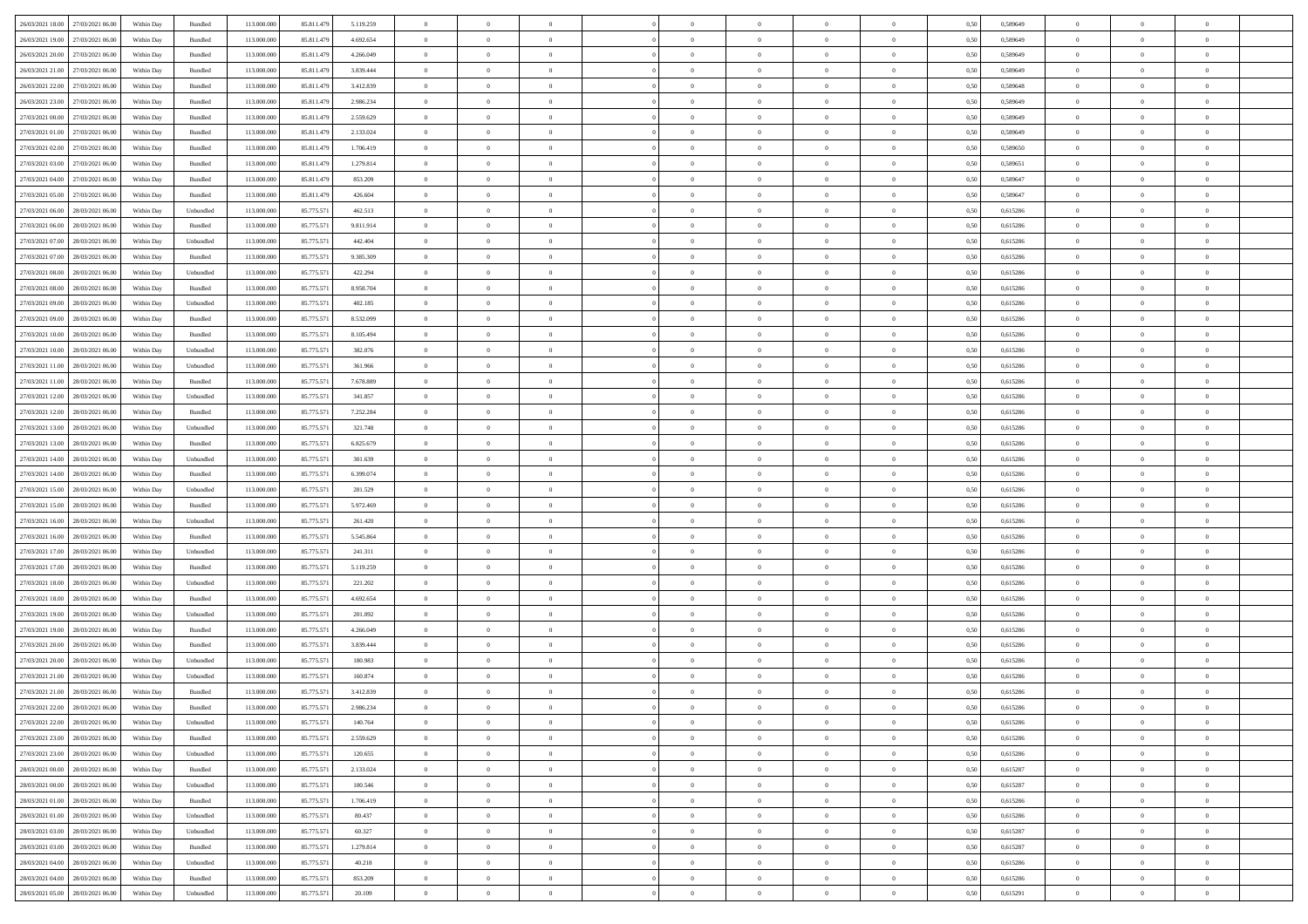| 28/03/2021 05:00 28/03/2021 06:00            | Within Day | Bundled                     | 113.000.000 | 85.775.571 | 426.604    | $\overline{0}$ | $\theta$       |                | $\overline{0}$ | $\theta$       |                | $\theta$       | 0,50 | 0,615291 | $\theta$       | $\theta$       | $\overline{0}$ |  |
|----------------------------------------------|------------|-----------------------------|-------------|------------|------------|----------------|----------------|----------------|----------------|----------------|----------------|----------------|------|----------|----------------|----------------|----------------|--|
| 28/03/2021 06:00<br>29/03/2021 06.00         | Within Day | Unbundled                   | 113.000.00  | 85.775.57  | 362.814    | $\bf{0}$       | $\bf{0}$       | $\bf{0}$       | $\bf{0}$       | $\overline{0}$ | $\overline{0}$ | $\bf{0}$       | 0,50 | 0,589649 | $\,$ 0 $\,$    | $\bf{0}$       | $\overline{0}$ |  |
| 28/03/2021 06:00<br>29/03/2021 06:00         | Within Day | Bundled                     | 113,000,000 | 85.775.574 | 9.911.609  | $\overline{0}$ | $\bf{0}$       | $\overline{0}$ | $\bf{0}$       | $\bf{0}$       | $\overline{0}$ | $\bf{0}$       | 0.50 | 0.589649 | $\bf{0}$       | $\overline{0}$ | $\overline{0}$ |  |
| 28/03/2021 07:00<br>29/03/2021 06:00         |            |                             | 113.000.000 |            |            | $\overline{0}$ | $\bf{0}$       | $\overline{0}$ | $\theta$       | $\theta$       | $\overline{0}$ |                |      |          | $\theta$       | $\theta$       | $\overline{0}$ |  |
|                                              | Within Day | Bundled                     |             | 85.775.574 | 9.498.625  |                |                |                |                |                |                | $\bf{0}$       | 0,50 | 0,589649 |                |                |                |  |
| 28/03/2021 07:00<br>29/03/2021 06.00         | Within Day | Unbundled                   | 113.000.00  | 85.775.574 | 347.697    | $\overline{0}$ | $\overline{0}$ | $\bf{0}$       | $\overline{0}$ | $\theta$       | $\overline{0}$ | $\bf{0}$       | 0,50 | 0,589649 | $\,$ 0 $\,$    | $\bf{0}$       | $\overline{0}$ |  |
| 28/03/2021 08:00<br>29/03/2021 06:00         | Within Day | Unbundled                   | 113,000,000 | 85.775.574 | 332.580    | $\overline{0}$ | $\overline{0}$ | $\overline{0}$ | $\bf{0}$       | $\overline{0}$ | $\theta$       | $\bf{0}$       | 0.50 | 0.589649 | $\bf{0}$       | $\theta$       | $\overline{0}$ |  |
| 28/03/2021 08:00<br>29/03/2021 06:00         | Within Day | Bundled                     | 113.000.000 | 85.775.574 | 9.085.641  | $\overline{0}$ | $\overline{0}$ | $\overline{0}$ | $\overline{0}$ | $\overline{0}$ | $\overline{0}$ | $\bf{0}$       | 0,50 | 0,589649 | $\theta$       | $\theta$       | $\overline{0}$ |  |
|                                              |            |                             |             |            |            |                |                |                |                |                |                |                |      |          |                |                |                |  |
| 28/03/2021 09:00<br>29/03/2021 06.00         | Within Day | Unbundled                   | 113.000.00  | 85.775.574 | 317.463    | $\bf{0}$       | $\overline{0}$ | $\bf{0}$       | $\overline{0}$ | $\overline{0}$ | $\overline{0}$ | $\bf{0}$       | 0,50 | 0,589649 | $\,$ 0 $\,$    | $\bf{0}$       | $\overline{0}$ |  |
| 28/03/2021 09:00<br>29/03/2021 06:00         | Within Day | Bundled                     | 113,000,000 | 85.775.57  | 8.672.658  | $\overline{0}$ | $\bf{0}$       | $\overline{0}$ | $\bf{0}$       | $\overline{0}$ | $\overline{0}$ | $\bf{0}$       | 0.50 | 0.589649 | $\bf{0}$       | $\overline{0}$ | $\overline{0}$ |  |
| 28/03/2021 11:00<br>29/03/2021 06:00         | Within Day | Unbundled                   | 113.000.000 | 85.775.574 | 287.228    | $\overline{0}$ | $\bf{0}$       | $\overline{0}$ | $\overline{0}$ | $\overline{0}$ | $\overline{0}$ | $\bf{0}$       | 0,50 | 0,589649 | $\,$ 0 $\,$    | $\bf{0}$       | $\overline{0}$ |  |
| 28/03/2021 11:00<br>29/03/2021 06.00         | Within Day | Bundled                     | 113.000.00  | 85.775.57  | 7.846.690  | $\bf{0}$       | $\overline{0}$ | $\bf{0}$       | $\bf{0}$       | $\bf{0}$       | $\overline{0}$ | $\bf{0}$       | 0,50 | 0,589649 | $\,$ 0 $\,$    | $\bf{0}$       | $\overline{0}$ |  |
|                                              |            |                             |             |            |            |                |                |                |                |                |                |                |      |          |                |                |                |  |
| 28/03/2021 12:00<br>29/03/2021 06:00         | Within Day | Unbundled                   | 113,000,000 | 85.775.574 | 272.111    | $\overline{0}$ | $\bf{0}$       | $\overline{0}$ | $\bf{0}$       | $\bf{0}$       | $\overline{0}$ | $\bf{0}$       | 0.50 | 0.589649 | $\bf{0}$       | $\overline{0}$ | $\bf{0}$       |  |
| 28/03/2021 12:00<br>29/03/2021 06:00         | Within Day | Bundled                     | 113.000.000 | 85.775.574 | 7.433.707  | $\overline{0}$ | $\overline{0}$ | $\overline{0}$ | $\theta$       | $\theta$       | $\overline{0}$ | $\bf{0}$       | 0,50 | 0,589649 | $\theta$       | $\theta$       | $\overline{0}$ |  |
| 28/03/2021 13:00<br>29/03/2021 06.00         | Within Day | Unbundled                   | 113.000.00  | 85.775.574 | 256.993    | $\bf{0}$       | $\overline{0}$ | $\bf{0}$       | $\overline{0}$ | $\theta$       | $\overline{0}$ | $\bf{0}$       | 0,50 | 0,589649 | $\bf{0}$       | $\bf{0}$       | $\overline{0}$ |  |
|                                              |            |                             |             |            |            |                |                |                |                |                |                |                |      |          |                |                |                |  |
| 28/03/2021 13:00<br>29/03/2021 06:00         | Within Day | Bundled                     | 113,000,000 | 85.775.574 | 7.020.723  | $\overline{0}$ | $\overline{0}$ | $\overline{0}$ | $\bf{0}$       | $\overline{0}$ | $\Omega$       | $\bf{0}$       | 0.50 | 0.589649 | $\theta$       | $\theta$       | $\overline{0}$ |  |
| 28/03/2021 14:00<br>29/03/2021 06:00         | Within Day | Unbundled                   | 113.000.000 | 85.775.574 | 241.876    | $\overline{0}$ | $\overline{0}$ | $\overline{0}$ | $\overline{0}$ | $\theta$       | $\overline{0}$ | $\bf{0}$       | 0,50 | 0,589649 | $\theta$       | $\theta$       | $\overline{0}$ |  |
| 28/03/2021 14:00<br>29/03/2021 06.00         | Within Day | Bundled                     | 113.000.00  | 85.775.574 | 6.607.739  | $\bf{0}$       | $\overline{0}$ | $\bf{0}$       | $\overline{0}$ | $\theta$       | $\overline{0}$ | $\bf{0}$       | 0,50 | 0,589649 | $\,$ 0 $\,$    | $\bf{0}$       | $\overline{0}$ |  |
| 28/03/2021 15:00<br>29/03/2021 06:00         | Within Day | Unbundled                   | 113,000,000 | 85.775.57  | 226,759    | $\overline{0}$ | $\bf{0}$       | $\overline{0}$ | $\bf{0}$       | $\overline{0}$ | $\overline{0}$ | $\bf{0}$       | 0.50 | 0.589649 | $\bf{0}$       | $\overline{0}$ | $\overline{0}$ |  |
|                                              |            |                             |             |            |            |                |                |                |                |                |                |                |      |          |                |                |                |  |
| 28/03/2021 15:00<br>29/03/2021 06:00         | Within Day | Bundled                     | 113.000.000 | 85.775.574 | 6.194.755  | $\overline{0}$ | $\bf{0}$       | $\overline{0}$ | $\overline{0}$ | $\overline{0}$ | $\overline{0}$ | $\bf{0}$       | 0,50 | 0,589649 | $\,$ 0 $\,$    | $\theta$       | $\overline{0}$ |  |
| 28/03/2021 16:00<br>29/03/2021 06.00         | Within Day | Unbundled                   | 113.000.00  | 85.775.574 | 211.642    | $\bf{0}$       | $\bf{0}$       | $\bf{0}$       | $\bf{0}$       | $\overline{0}$ | $\overline{0}$ | $\bf{0}$       | 0,50 | 0,589649 | $\,$ 0 $\,$    | $\bf{0}$       | $\overline{0}$ |  |
| 28/03/2021 16:00<br>29/03/2021 06:00         | Within Day | Bundled                     | 113,000,000 | 85.775.574 | 5.781.772  | $\overline{0}$ | $\bf{0}$       | $\overline{0}$ | $\bf{0}$       | $\bf{0}$       | $\overline{0}$ | $\bf{0}$       | 0.50 | 0.589649 | $\bf{0}$       | $\overline{0}$ | $\overline{0}$ |  |
| 28/03/2021 17:00<br>29/03/2021 06:00         | Within Day | Unbundled                   | 113.000.000 | 85.775.574 | 196.524    | $\overline{0}$ | $\overline{0}$ | $\overline{0}$ | $\theta$       | $\theta$       | $\overline{0}$ | $\bf{0}$       | 0,50 | 0,589649 | $\theta$       | $\theta$       | $\overline{0}$ |  |
|                                              |            |                             |             |            |            |                | $\overline{0}$ |                | $\overline{0}$ | $\overline{0}$ | $\overline{0}$ |                |      |          | $\,$ 0 $\,$    | $\bf{0}$       | $\overline{0}$ |  |
| 28/03/2021 17:00<br>29/03/2021 06.00         | Within Day | Bundled                     | 113.000.00  | 85.775.57  | 5.368.788  | $\bf{0}$       |                | $\bf{0}$       |                |                |                | $\bf{0}$       | 0,50 | 0,589649 |                |                |                |  |
| 28/03/2021 18:00<br>29/03/2021 06:00         | Within Day | Bundled                     | 113,000,000 | 85.775.57  | 4.955.804  | $\overline{0}$ | $\overline{0}$ | $\overline{0}$ | $\bf{0}$       | $\overline{0}$ | $\Omega$       | $\bf{0}$       | 0.50 | 0.589649 | $\bf{0}$       | $\theta$       | $\overline{0}$ |  |
| 28/03/2021 18:00<br>29/03/2021 06:00         | Within Day | Unbundled                   | 113.000.000 | 85.775.574 | 181.407    | $\overline{0}$ | $\overline{0}$ | $\overline{0}$ | $\overline{0}$ | $\overline{0}$ | $\overline{0}$ | $\bf{0}$       | 0,50 | 0,589649 | $\theta$       | $\theta$       | $\overline{0}$ |  |
| 28/03/2021 19:00<br>29/03/2021 06.00         | Within Day | Unbundled                   | 113.000.00  | 85.775.574 | 166.290    | $\bf{0}$       | $\overline{0}$ | $\bf{0}$       | $\overline{0}$ | $\theta$       | $\overline{0}$ | $\bf{0}$       | 0,50 | 0,589649 | $\,$ 0 $\,$    | $\bf{0}$       | $\overline{0}$ |  |
| 28/03/2021 19:00<br>29/03/2021 06:00         |            | Bundled                     | 113,000,000 | 85.775.57  | 4.542.820  |                | $\bf{0}$       | $\overline{0}$ |                | $\overline{0}$ | $\overline{0}$ |                | 0.50 | 0.589649 | $\bf{0}$       | $\overline{0}$ | $\overline{0}$ |  |
|                                              | Within Day |                             |             |            |            | $\overline{0}$ |                |                | $\bf{0}$       |                |                | $\bf{0}$       |      |          |                |                |                |  |
| 28/03/2021 20:00<br>29/03/2021 06:00         | Within Day | Unbundled                   | 113.000.000 | 85.775.574 | 151.172    | $\overline{0}$ | $\overline{0}$ | $\overline{0}$ | $\overline{0}$ | $\overline{0}$ | $\overline{0}$ | $\bf{0}$       | 0,50 | 0,589649 | $\theta$       | $\theta$       | $\overline{0}$ |  |
| 28/03/2021 20:00<br>29/03/2021 06.00         | Within Day | Bundled                     | 113.000.00  | 85.775.57  | 4.129.837  | $\bf{0}$       | $\bf{0}$       | $\bf{0}$       | $\bf{0}$       | $\overline{0}$ | $\overline{0}$ | $\bf{0}$       | 0,50 | 0,589649 | $\,$ 0 $\,$    | $\bf{0}$       | $\overline{0}$ |  |
| 28/03/2021 21:00<br>29/03/2021 06:00         | Within Day | Unbundled                   | 113,000,000 | 85.775.574 | 136,055    | $\overline{0}$ | $\bf{0}$       | $\overline{0}$ | $\bf{0}$       | $\bf{0}$       | $\overline{0}$ | $\bf{0}$       | 0.50 | 0.589649 | $\bf{0}$       | $\overline{0}$ | $\bf{0}$       |  |
| 28/03/2021 21:00<br>29/03/2021 06:00         | Within Day | Bundled                     | 113.000.000 | 85.775.574 | 3.716.853  | $\overline{0}$ | $\overline{0}$ | $\overline{0}$ | $\overline{0}$ | $\overline{0}$ | $\overline{0}$ | $\bf{0}$       | 0.50 | 0.589649 | $\theta$       | $\theta$       | $\overline{0}$ |  |
|                                              |            |                             |             |            |            |                |                |                |                |                |                |                |      |          |                |                |                |  |
| 28/03/2021 22:00<br>29/03/2021 06.00         | Within Day | Unbundled                   | 113.000.00  | 85.775.574 | 120.938    | $\bf{0}$       | $\overline{0}$ | $\bf{0}$       | $\bf{0}$       | $\overline{0}$ | $\overline{0}$ | $\bf{0}$       | 0,50 | 0,589648 | $\,$ 0 $\,$    | $\bf{0}$       | $\overline{0}$ |  |
| 28/03/2021 22:00<br>29/03/2021 06:00         | Within Day | Bundled                     | 113,000,000 | 85.775.574 | 3.303.869  | $\overline{0}$ | $\bf{0}$       | $\overline{0}$ | $\bf{0}$       | $\overline{0}$ | $\Omega$       | $\bf{0}$       | 0.50 | 0.589648 | $\,$ 0 $\,$    | $\theta$       | $\overline{0}$ |  |
| 28/03/2021 23:00<br>29/03/2021 06:00         | Within Dav | Unbundled                   | 113.000.000 | 85.775.574 | 105.821    | $\overline{0}$ | $\overline{0}$ | $\overline{0}$ | $\overline{0}$ | $\theta$       | $\overline{0}$ | $\bf{0}$       | 0.50 | 0.589649 | $\theta$       | $\theta$       | $\overline{0}$ |  |
| 28/03/2021 23:00<br>29/03/2021 06.00         | Within Day | Bundled                     | 113.000.00  | 85.775.57  | 2.890.886  | $\bf{0}$       | $\bf{0}$       | $\bf{0}$       | $\overline{0}$ | $\bf{0}$       | $\overline{0}$ | $\bf{0}$       | 0,50 | 0,589649 | $\,$ 0 $\,$    | $\bf{0}$       | $\overline{0}$ |  |
|                                              |            |                             |             |            |            |                |                |                |                |                |                |                |      |          |                |                |                |  |
| 29/03/2021 00:00<br>29/03/2021 06:00         | Within Day | Unbundled                   | 113,000,000 | 85.775.57  | 90.703     | $\overline{0}$ | $\bf{0}$       | $\overline{0}$ | $\bf{0}$       | $\overline{0}$ | $\overline{0}$ | $\bf{0}$       | 0.50 | 0.589649 | $\bf{0}$       | $\overline{0}$ | $\overline{0}$ |  |
| 29/03/2021 00:00<br>29/03/2021 06:00         | Within Dav | Bundled                     | 113.000.000 | 85.775.574 | 2.477.902  | $\overline{0}$ | $\overline{0}$ | $\overline{0}$ | $\overline{0}$ | $\overline{0}$ | $\overline{0}$ | $\overline{0}$ | 0.50 | 0.589649 | $\theta$       | $\theta$       | $\overline{0}$ |  |
| 29/03/2021 01:00<br>29/03/2021 06.00         | Within Day | Unbundled                   | 113.000.00  | 85.775.574 | 75.586     | $\bf{0}$       | $\bf{0}$       | $\bf{0}$       | $\bf{0}$       | $\overline{0}$ | $\overline{0}$ | $\bf{0}$       | 0,50 | 0,589649 | $\,$ 0 $\,$    | $\bf{0}$       | $\overline{0}$ |  |
| 29/03/2021 01:00<br>29/03/2021 06:00         | Within Day | Bundled                     | 113,000,000 | 85.775.574 | 2.064.918  | $\overline{0}$ | $\bf{0}$       | $\overline{0}$ | $\bf{0}$       | $\bf{0}$       | $\overline{0}$ | $\bf{0}$       | 0.50 | 0.589649 | $\bf{0}$       | $\overline{0}$ | $\overline{0}$ |  |
| 29/03/2021 02:00                             |            |                             |             |            |            |                | $\overline{0}$ |                |                | $\theta$       |                |                |      |          | $\theta$       | $\theta$       | $\overline{0}$ |  |
| 29/03/2021 06:00                             | Within Dav | Unbundled                   | 113.000.000 | 85.775.574 | 60.469     | $\overline{0}$ |                | $\overline{0}$ | $\overline{0}$ |                | $\overline{0}$ | $\bf{0}$       | 0.50 | 0.589650 |                |                |                |  |
| 29/03/2021 02:00<br>29/03/2021 06.00         | Within Day | Bundled                     | 113.000.00  | 85.775.57  | 1.651.934  | $\bf{0}$       | $\bf{0}$       | $\bf{0}$       | $\bf{0}$       | $\overline{0}$ | $\overline{0}$ | $\bf{0}$       | 0,50 | 0,589650 | $\,$ 0 $\,$    | $\bf{0}$       | $\overline{0}$ |  |
| 29/03/2021 03:00<br>29/03/2021 06.00         | Within Day | Unbundled                   | 113,000,00  | 85.775.574 | 45.351     | $\overline{0}$ | $\overline{0}$ | $\overline{0}$ | $\bf{0}$       | $\theta$       | $\Omega$       | $\bf{0}$       | 0.50 | 0.589651 | $\bf{0}$       | $\theta$       | $\overline{0}$ |  |
| 29/03/2021 03:00<br>29/03/2021 06:00         | Within Dav | Bundled                     | 113.000.000 | 85.775.574 | 1.238.951  | $\overline{0}$ | $\overline{0}$ | $\Omega$       | $\overline{0}$ | $\theta$       | $\Omega$       | $\overline{0}$ | 0.50 | 0.589651 | $\theta$       | $\theta$       | $\overline{0}$ |  |
| 29/03/2021 04:00<br>29/03/2021 06:00         | Within Day | Bundled                     | 113.000.000 | 85.775.574 | 825.967    | $\bf{0}$       | $\bf{0}$       | $\overline{0}$ | $\bf{0}$       | $\bf{0}$       | $\overline{0}$ | $\bf{0}$       | 0,50 | 0,589647 | $\overline{0}$ | $\overline{0}$ | $\overline{0}$ |  |
|                                              |            |                             |             |            |            |                |                |                |                |                |                |                |      |          |                |                |                |  |
| $29/03/2021\ 04.00 \qquad 29/03/2021\ 06.00$ | Within Day | $\ensuremath{\mathsf{Unb}}$ | 113.000.000 | 85.775.574 | 30.234     | $\overline{0}$ | $\Omega$       |                | $\Omega$       |                |                |                | 0,50 | 0.589647 | $\theta$       | $\overline{0}$ |                |  |
| 29/03/2021 05:00 29/03/2021 06:00            | Within Day | Unbundled                   | 113.000.000 | 85.775.574 | 15.117     | $\overline{0}$ | $\overline{0}$ | $\overline{0}$ | $\theta$       | $\overline{0}$ | $\overline{0}$ | $\bf{0}$       | 0,50 | 0,589647 | $\theta$       | $\overline{0}$ | $\overline{0}$ |  |
| 29/03/2021 05:00<br>29/03/2021 06.00         | Within Day | Bundled                     | 113.000.00  | 85.775.574 | 412.983    | $\overline{0}$ | $\bf{0}$       | $\overline{0}$ | $\overline{0}$ | $\bf{0}$       | $\overline{0}$ | $\bf{0}$       | 0,50 | 0,589647 | $\bf{0}$       | $\overline{0}$ | $\bf{0}$       |  |
| 29/03/2021 06:00<br>30/03/2021 06:00         | Within Day | Unbundled                   | 113,000,000 | 85.775.574 | 35.905     | $\overline{0}$ | $\bf{0}$       | $\overline{0}$ | $\overline{0}$ | $\mathbf{0}$   | $\overline{0}$ | $\,$ 0 $\,$    | 0.50 | 0.589649 | $\overline{0}$ | $\bf{0}$       | $\bf{0}$       |  |
|                                              |            |                             |             |            |            |                |                |                |                |                |                |                |      |          |                |                |                |  |
| 29/03/2021 06:00<br>30/03/2021 06:00         | Within Dav | Bundled                     | 113.000.000 | 85.775.574 | 10.238.519 | $\overline{0}$ | $\overline{0}$ | $\overline{0}$ | $\overline{0}$ | $\overline{0}$ | $\overline{0}$ | $\bf{0}$       | 0,50 | 0.589649 | $\theta$       | $\theta$       | $\overline{0}$ |  |
| 29/03/2021 07:00<br>30/03/2021 06:00         | Within Day | Unbundled                   | 113.000.000 | 85.775.574 | 34.409     | $\overline{0}$ | $\bf{0}$       | $\overline{0}$ | $\overline{0}$ | $\bf{0}$       | $\overline{0}$ | $\bf{0}$       | 0,50 | 0,589649 | $\bf{0}$       | $\overline{0}$ | $\overline{0}$ |  |
| 29/03/2021 07:00<br>30/03/2021 06:00         | Within Day | Bundled                     | 113,000,000 | 85.775.574 | 9.811.914  | $\overline{0}$ | $\bf{0}$       | $\overline{0}$ | $\overline{0}$ | $\bf{0}$       | $\overline{0}$ | $\bf{0}$       | 0.50 | 0.589649 | $\,$ 0 $\,$    | $\overline{0}$ | $\,$ 0         |  |
| 29/03/2021 08:00<br>30/03/2021 06:00         | Within Dav | Unbundled                   | 113.000.000 | 85.775.574 | 32.913     | $\overline{0}$ | $\overline{0}$ | $\overline{0}$ | $\overline{0}$ | $\overline{0}$ | $\overline{0}$ | $\bf{0}$       | 0,50 | 0.589649 | $\overline{0}$ | $\theta$       | $\overline{0}$ |  |
|                                              |            |                             |             |            |            |                |                |                |                |                |                |                |      |          |                |                |                |  |
| 29/03/2021 08:00<br>30/03/2021 06:00         | Within Day | Bundled                     | 113.000.00  | 85.775.574 | 9.385.309  | $\overline{0}$ | $\overline{0}$ | $\overline{0}$ | $\overline{0}$ | $\overline{0}$ | $\overline{0}$ | $\bf{0}$       | 0,50 | 0,589649 | $\bf{0}$       | $\overline{0}$ | $\,$ 0         |  |
| 29/03/2021 09:00<br>30/03/2021 06:00         | Within Day | Unbundled                   | 113,000,000 | 85.775.574 | 31.417     | $\overline{0}$ | $\overline{0}$ | $\overline{0}$ | $\overline{0}$ | $\overline{0}$ | $\overline{0}$ | $\bf{0}$       | 0.50 | 0.589649 | $\mathbf{0}$   | $\bf{0}$       | $\,$ 0         |  |
| 29/03/2021 09:00<br>30/03/2021 06:00         | Within Dav | Bundled                     | 113.000.000 | 85.775.574 | 8.958.704  | $\overline{0}$ | $\overline{0}$ | $\overline{0}$ | $\overline{0}$ | $\overline{0}$ | $\overline{0}$ | $\bf{0}$       | 0,50 | 0.589649 | $\overline{0}$ | $\theta$       | $\overline{0}$ |  |
| 29/03/2021 10:00<br>30/03/2021 06:00         | Within Day | Unbundled                   | 113.000.00  | 85.775.574 | 29.921     | $\overline{0}$ | $\bf{0}$       | $\overline{0}$ | $\overline{0}$ | $\overline{0}$ | $\overline{0}$ | $\bf{0}$       | 0,50 | 0,589649 | $\bf{0}$       | $\overline{0}$ | $\bf{0}$       |  |
|                                              |            |                             |             |            |            |                |                |                |                |                |                |                |      |          |                |                |                |  |
| 29/03/2021 10:00 30/03/2021 06:00            | Within Day | Bundled                     | 113.000.000 | 85.775.574 | 8.532.099  | $\overline{0}$ | $\bf{0}$       | $\overline{0}$ | $\overline{0}$ | $\,$ 0 $\,$    | $\overline{0}$ | $\,$ 0 $\,$    | 0,50 | 0,589649 | $\overline{0}$ | $\,$ 0 $\,$    | $\,$ 0 $\,$    |  |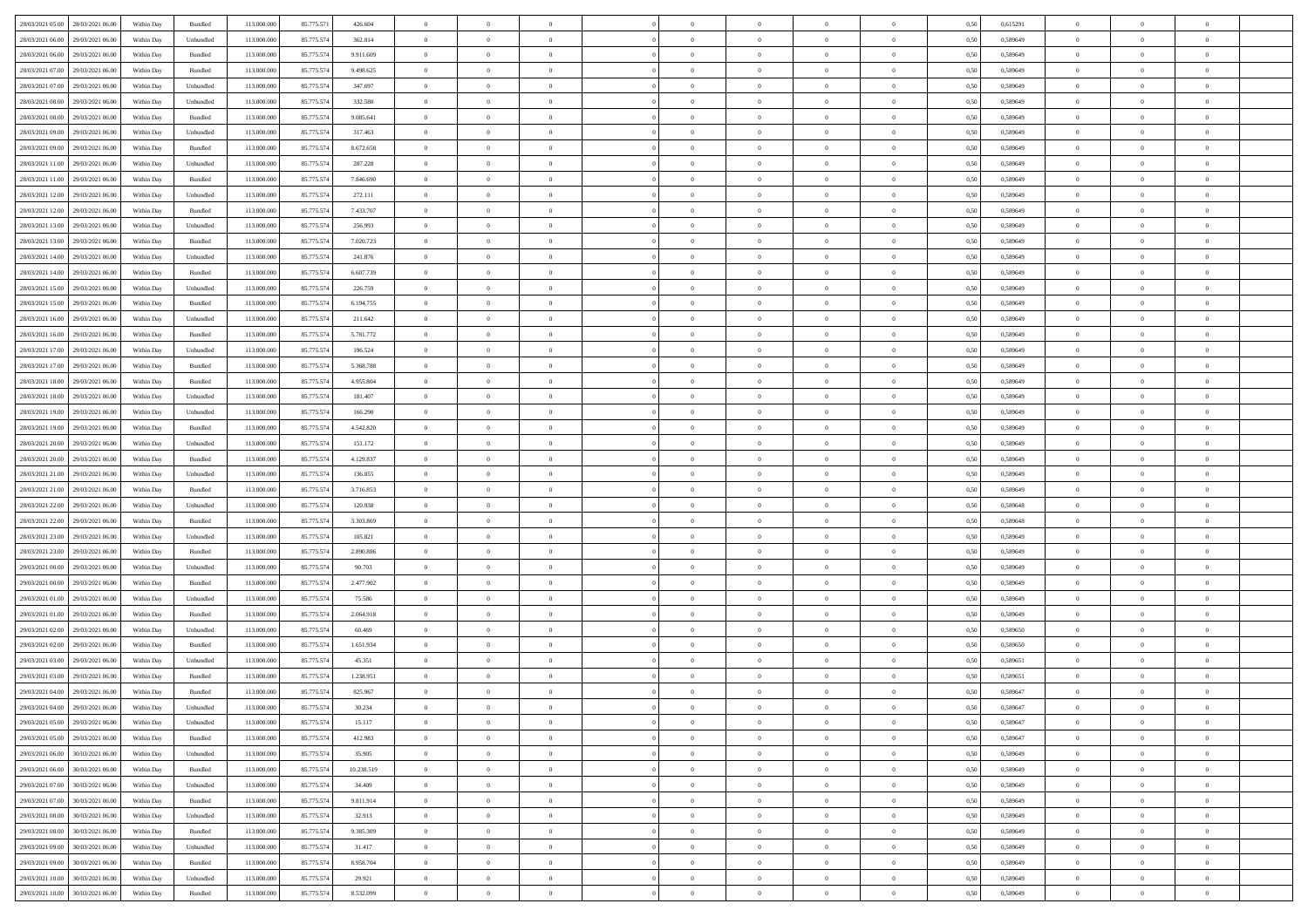| 29/03/2021 11:00<br>30/03/2021 06:00         |            |                             | 113.000.000 |            |            | $\overline{0}$ | $\overline{0}$ |                | $\overline{0}$ | $\theta$       |                | $\theta$       |      | 0,589649 | $\theta$       | $\theta$       | $\overline{0}$ |  |
|----------------------------------------------|------------|-----------------------------|-------------|------------|------------|----------------|----------------|----------------|----------------|----------------|----------------|----------------|------|----------|----------------|----------------|----------------|--|
|                                              | Within Day | Unbundled                   |             | 85.775.574 | 28.424     |                |                |                |                |                |                |                | 0,50 |          |                |                |                |  |
| 29/03/2021 11:00<br>30/03/2021 06:00         | Within Day | Bundled                     | 113.000.00  | 85.775.574 | 8.105.494  | $\bf{0}$       | $\bf{0}$       | $\bf{0}$       | $\bf{0}$       | $\overline{0}$ | $\bf{0}$       | $\bf{0}$       | 0,50 | 0,589649 | $\,$ 0 $\,$    | $\bf{0}$       | $\overline{0}$ |  |
| 29/03/2021 12:00<br>30/03/2021 06:00         | Within Day | Unbundled                   | 113,000,000 | 85.775.574 | 26.928     | $\overline{0}$ | $\bf{0}$       | $\overline{0}$ | $\overline{0}$ | $\overline{0}$ | $\overline{0}$ | $\bf{0}$       | 0.50 | 0.589649 | $\overline{0}$ | $\overline{0}$ | $\,$ 0         |  |
| 29/03/2021 12:00<br>30/03/2021 06:00         | Within Day | Bundled                     | 113.000.000 | 85.775.574 | 7.678.889  | $\overline{0}$ | $\overline{0}$ | $\overline{0}$ | $\overline{0}$ | $\theta$       | $\overline{0}$ | $\bf{0}$       | 0,50 | 0,589649 | $\theta$       | $\,$ 0 $\,$    | $\overline{0}$ |  |
|                                              |            |                             |             |            |            |                |                |                |                |                |                |                |      |          |                |                |                |  |
| 29/03/2021 13:00<br>30/03/2021 06:00         | Within Day | Unbundled                   | 113.000.00  | 85.775.574 | 25.432     | $\bf{0}$       | $\overline{0}$ | $\bf{0}$       | $\overline{0}$ | $\bf{0}$       | $\overline{0}$ | $\bf{0}$       | 0,50 | 0,589649 | $\,$ 0 $\,$    | $\bf{0}$       | $\overline{0}$ |  |
| 29/03/2021 13:00<br>30/03/2021 06:00         | Within Day | Bundled                     | 113,000,000 | 85.775.57  | 7.252.284  | $\overline{0}$ | $\bf{0}$       | $\overline{0}$ | $\bf{0}$       | $\overline{0}$ | $\overline{0}$ | $\bf{0}$       | 0.50 | 0.589649 | $\,$ 0 $\,$    | $\theta$       | $\overline{0}$ |  |
| 29/03/2021 14:00<br>30/03/2021 06:00         | Within Day | Bundled                     | 113.000.000 | 85.775.574 | 6.825.679  | $\overline{0}$ | $\overline{0}$ | $\overline{0}$ | $\overline{0}$ | $\overline{0}$ | $\overline{0}$ | $\bf{0}$       | 0,50 | 0,589649 | $\,$ 0 $\,$    | $\theta$       | $\overline{0}$ |  |
| 29/03/2021 14:00<br>30/03/2021 06:00         | Within Day | Unbundled                   | 113.000.00  | 85.775.574 | 23.936     | $\bf{0}$       | $\bf{0}$       | $\bf{0}$       | $\bf{0}$       | $\overline{0}$ | $\overline{0}$ | $\bf{0}$       | 0,50 | 0,589649 | $\,$ 0 $\,$    | $\bf{0}$       | $\overline{0}$ |  |
| 29/03/2021 15:00<br>30/03/2021 06:00         | Within Day | Unbundled                   | 113,000,000 | 85.775.57  | 22.440     | $\overline{0}$ | $\bf{0}$       | $\overline{0}$ | $\bf{0}$       | $\overline{0}$ | $\overline{0}$ | $\bf{0}$       | 0.50 | 0.589649 | $\bf{0}$       | $\overline{0}$ | $\bf{0}$       |  |
|                                              |            |                             |             |            |            |                |                |                |                |                |                |                |      |          |                |                |                |  |
| 29/03/2021 15:00<br>30/03/2021 06:00         | Within Day | Bundled                     | 113.000.000 | 85.775.574 | 6.399.074  | $\bf{0}$       | $\bf{0}$       | $\overline{0}$ | $\overline{0}$ | $\overline{0}$ | $\overline{0}$ | $\bf{0}$       | 0,50 | 0,589649 | $\,$ 0 $\,$    | $\,$ 0 $\,$    | $\overline{0}$ |  |
| 29/03/2021 16:00<br>30/03/2021 06:00         | Within Day | Unbundled                   | 113.000.00  | 85.775.57  | 20.944     | $\bf{0}$       | $\bf{0}$       | $\bf{0}$       | $\bf{0}$       | $\overline{0}$ | $\overline{0}$ | $\bf{0}$       | 0,50 | 0,589649 | $\,$ 0 $\,$    | $\bf{0}$       | $\overline{0}$ |  |
| 29/03/2021 16:00<br>30/03/2021 06:00         | Within Day | Bundled                     | 113,000,000 | 85.775.574 | 5.972.469  | $\overline{0}$ | $\bf{0}$       | $\overline{0}$ | $\overline{0}$ | $\overline{0}$ | $\overline{0}$ | $\bf{0}$       | 0.50 | 0.589649 | $\bf{0}$       | $\,$ 0 $\,$    | $\,$ 0         |  |
| 29/03/2021 17:00<br>30/03/2021 06:00         | Within Day | Unbundled                   | 113.000.000 | 85.775.574 | 19.448     | $\overline{0}$ | $\bf{0}$       | $\overline{0}$ | $\theta$       | $\theta$       | $\overline{0}$ | $\bf{0}$       | 0,50 | 0,589649 | $\,$ 0 $\,$    | $\,$ 0 $\,$    | $\overline{0}$ |  |
|                                              |            |                             |             |            |            |                | $\bf{0}$       |                |                | $\overline{0}$ | $\overline{0}$ |                |      |          | $\,$ 0 $\,$    | $\bf{0}$       | $\overline{0}$ |  |
| 29/03/2021 17:00<br>30/03/2021 06:00         | Within Day | Bundled                     | 113.000.00  | 85.775.574 | 5.545.864  | $\bf{0}$       |                | $\bf{0}$       | $\bf{0}$       |                |                | $\bf{0}$       | 0,50 | 0,589649 |                |                |                |  |
| 29/03/2021 18:00<br>30/03/2021 06:00         | Within Day | Unbundled                   | 113,000,000 | 85.775.574 | 17.952     | $\overline{0}$ | $\bf{0}$       | $\overline{0}$ | $\bf{0}$       | $\overline{0}$ | $\theta$       | $\bf{0}$       | 0.50 | 0.589649 | $\,$ 0 $\,$    | $\theta$       | $\overline{0}$ |  |
| 29/03/2021 18:00<br>30/03/2021 06:00         | Within Day | Bundled                     | 113.000.000 | 85.775.574 | 5.119.259  | $\overline{0}$ | $\bf{0}$       | $\overline{0}$ | $\overline{0}$ | $\overline{0}$ | $\overline{0}$ | $\bf{0}$       | 0,50 | 0,589649 | $\theta$       | $\theta$       | $\overline{0}$ |  |
| 29/03/2021 19:00<br>30/03/2021 06:00         | Within Day | Unbundled                   | 113.000.00  | 85.775.574 | 16.456     | $\bf{0}$       | $\bf{0}$       | $\bf{0}$       | $\overline{0}$ | $\overline{0}$ | $\overline{0}$ | $\bf{0}$       | 0,50 | 0,589649 | $\,$ 0 $\,$    | $\bf{0}$       | $\overline{0}$ |  |
| 29/03/2021 19:00<br>30/03/2021 06:00         | Within Day | Bundled                     | 113,000,000 | 85.775.57  | 4.692.654  | $\overline{0}$ | $\bf{0}$       | $\overline{0}$ | $\bf{0}$       | $\overline{0}$ | $\overline{0}$ | $\bf{0}$       | 0.50 | 0.589649 | $\bf{0}$       | $\overline{0}$ | $\bf{0}$       |  |
|                                              |            |                             |             |            |            | $\overline{0}$ |                | $\overline{0}$ | $\overline{0}$ | $\overline{0}$ | $\overline{0}$ |                |      |          | $\,$ 0 $\,$    |                |                |  |
| 29/03/2021 20:00<br>30/03/2021 06:00         | Within Day | Unbundled                   | 113.000.000 | 85.775.574 | 14.960     |                | $\bf{0}$       |                |                |                |                | $\bf{0}$       | 0,50 | 0,589649 |                | $\bf{0}$       | $\overline{0}$ |  |
| 29/03/2021 20:00<br>30/03/2021 06:00         | Within Day | Bundled                     | 113.000.00  | 85.775.574 | 4.266.049  | $\bf{0}$       | $\bf{0}$       | $\bf{0}$       | $\bf{0}$       | $\overline{0}$ | $\overline{0}$ | $\bf{0}$       | 0,50 | 0,589649 | $\,$ 0 $\,$    | $\bf{0}$       | $\overline{0}$ |  |
| 29/03/2021 21:00<br>30/03/2021 06:00         | Within Day | Unbundled                   | 113,000,000 | 85.775.574 | 13.464     | $\overline{0}$ | $\bf{0}$       | $\overline{0}$ | $\overline{0}$ | $\overline{0}$ | $\overline{0}$ | $\bf{0}$       | 0.50 | 0.589649 | $\bf{0}$       | $\,$ 0 $\,$    | $\,$ 0         |  |
| 29/03/2021 21:00<br>30/03/2021 06:00         | Within Day | Bundled                     | 113.000.000 | 85.775.574 | 3.839.444  | $\overline{0}$ | $\overline{0}$ | $\overline{0}$ | $\overline{0}$ | $\overline{0}$ | $\overline{0}$ | $\bf{0}$       | 0,50 | 0,589649 | $\theta$       | $\theta$       | $\overline{0}$ |  |
| 29/03/2021 22:00<br>30/03/2021 06:00         | Within Day | Unbundled                   | 113.000.00  | 85.775.574 | 11.968     | $\bf{0}$       | $\bf{0}$       | $\bf{0}$       | $\bf{0}$       | $\overline{0}$ | $\overline{0}$ | $\bf{0}$       | 0,50 | 0,589648 | $\,$ 0 $\,$    | $\bf{0}$       | $\overline{0}$ |  |
| 29/03/2021 22:00<br>30/03/2021 06:00         | Within Day | Bundled                     | 113,000,000 | 85.775.57  | 3.412.839  | $\overline{0}$ | $\bf{0}$       | $\overline{0}$ | $\bf{0}$       | $\overline{0}$ | $\theta$       | $\bf{0}$       | 0.50 | 0.589648 | $\,$ 0 $\,$    | $\overline{0}$ | $\overline{0}$ |  |
|                                              |            |                             |             |            |            | $\overline{0}$ | $\overline{0}$ | $\overline{0}$ | $\overline{0}$ | $\overline{0}$ | $\overline{0}$ |                |      |          |                | $\theta$       |                |  |
| 29/03/2021 23:00<br>30/03/2021 06:00         | Within Day | Unbundled                   | 113.000.000 | 85.775.574 | 10.472     |                |                |                |                |                |                | $\bf{0}$       | 0,50 | 0,589649 | $\,$ 0 $\,$    |                | $\overline{0}$ |  |
| 29/03/2021 23:00<br>30/03/2021 06.00         | Within Day | Bundled                     | 113.000.00  | 85.775.574 | 2.986.234  | $\bf{0}$       | $\bf{0}$       | $\bf{0}$       | $\bf{0}$       | $\overline{0}$ | $\overline{0}$ | $\bf{0}$       | 0,50 | 0,589649 | $\,$ 0 $\,$    | $\bf{0}$       | $\overline{0}$ |  |
| 30/03/2021 00:00<br>30/03/2021 06:00         | Within Day | Bundled                     | 113,000,000 | 85.775.57  | 2.559.629  | $\overline{0}$ | $\bf{0}$       | $\overline{0}$ | $\bf{0}$       | $\overline{0}$ | $\overline{0}$ | $\bf{0}$       | 0.50 | 0.589649 | $\bf{0}$       | $\overline{0}$ | $\bf{0}$       |  |
| 30/03/2021 00:00<br>30/03/2021 06:00         | Within Day | Unbundled                   | 113.000.000 | 85.775.574 | 8.976      | $\overline{0}$ | $\bf{0}$       | $\overline{0}$ | $\overline{0}$ | $\overline{0}$ | $\overline{0}$ | $\bf{0}$       | 0,50 | 0,589649 | $\theta$       | $\,$ 0 $\,$    | $\overline{0}$ |  |
| 30/03/2021 01:00<br>30/03/2021 06:00         | Within Day | Unbundled                   | 113.000.00  | 85.775.574 | 7.480      | $\bf{0}$       | $\bf{0}$       | $\bf{0}$       | $\bf{0}$       | $\overline{0}$ | $\bf{0}$       | $\bf{0}$       | 0,50 | 0,589649 | $\,$ 0 $\,$    | $\bf{0}$       | $\overline{0}$ |  |
| 30/03/2021 01:00<br>30/03/2021 06:00         | Within Day | Bundled                     | 113,000,000 | 85.775.574 | 2.133.024  | $\overline{0}$ | $\bf{0}$       | $\overline{0}$ | $\overline{0}$ | $\overline{0}$ | $\overline{0}$ | $\bf{0}$       | 0.50 | 0.589649 | $\bf{0}$       | $\,$ 0 $\,$    | $\,$ 0         |  |
| 30/03/2021 02:00<br>30/03/2021 06:00         | Within Day | Unbundled                   | 113.000.000 | 85.775.574 | 5.984      | $\overline{0}$ | $\overline{0}$ | $\overline{0}$ | $\overline{0}$ | $\overline{0}$ | $\overline{0}$ | $\bf{0}$       | 0.50 | 0.589650 | $\theta$       | $\theta$       | $\overline{0}$ |  |
|                                              |            |                             |             |            |            |                |                |                |                |                |                |                |      |          |                |                |                |  |
| 30/03/2021 02:00<br>30/03/2021 06:00         | Within Day | Bundled                     | 113.000.00  | 85.775.574 | 1.706.419  | $\bf{0}$       | $\bf{0}$       | $\bf{0}$       | $\bf{0}$       | $\overline{0}$ | $\overline{0}$ | $\bf{0}$       | 0,50 | 0,589650 | $\,$ 0 $\,$    | $\bf{0}$       | $\overline{0}$ |  |
| 30/03/2021 03:00<br>30/03/2021 06:00         | Within Day | Unbundled                   | 113,000,000 | 85.775.574 | 4.488      | $\overline{0}$ | $\bf{0}$       | $\overline{0}$ | $\bf{0}$       | $\overline{0}$ | $\overline{0}$ | $\bf{0}$       | 0.50 | 0.589651 | $\bf{0}$       | $\bf{0}$       | $\overline{0}$ |  |
| 30/03/2021 03:00<br>30/03/2021 06:00         | Within Dav | Bundled                     | 113.000.000 | 85.775.574 | 1.279.814  | $\overline{0}$ | $\overline{0}$ | $\overline{0}$ | $\overline{0}$ | $\overline{0}$ | $\overline{0}$ | $\bf{0}$       | 0.50 | 0,589651 | $\theta$       | $\theta$       | $\overline{0}$ |  |
| 30/03/2021 04:00<br>30/03/2021 06:00         | Within Day | Unbundled                   | 113.000.00  | 85.775.574 | 2.992      | $\bf{0}$       | $\bf{0}$       | $\bf{0}$       | $\bf{0}$       | $\overline{0}$ | $\overline{0}$ | $\bf{0}$       | 0,50 | 0,589647 | $\,$ 0 $\,$    | $\bf{0}$       | $\overline{0}$ |  |
| 30/03/2021 04:00<br>30/03/2021 06:00         | Within Day | Bundled                     | 113,000,000 | 85.775.57  | 853.209    | $\overline{0}$ | $\bf{0}$       | $\overline{0}$ | $\bf{0}$       | $\overline{0}$ | $\overline{0}$ | $\bf{0}$       | 0.50 | 0.589647 | $\bf{0}$       | $\overline{0}$ | $\bf{0}$       |  |
| 30/03/2021 05:00<br>30/03/2021 06:00         | Within Day | Unbundled                   | 113.000.000 | 85.775.574 | 1.496      | $\overline{0}$ | $\overline{0}$ | $\overline{0}$ | $\overline{0}$ | $\overline{0}$ | $\overline{0}$ | $\bf{0}$       | 0.50 | 0.589647 | $\theta$       | $\theta$       | $\overline{0}$ |  |
|                                              |            |                             |             |            |            |                |                |                |                |                |                |                |      |          |                |                |                |  |
| 30/03/2021 05:00<br>30/03/2021 06:00         | Within Day | Bundled                     | 113.000.00  | 85.775.574 | 426.604    | $\bf{0}$       | $\bf{0}$       | $\bf{0}$       | $\bf{0}$       | $\overline{0}$ | $\overline{0}$ | $\bf{0}$       | 0,50 | 0,589647 | $\,$ 0 $\,$    | $\bf{0}$       | $\overline{0}$ |  |
| 30/03/2021 06:00<br>31/03/2021 06.00         | Within Day | Unbundled                   | 113,000,000 | 85.775.574 | 35.905     | $\overline{0}$ | $\bf{0}$       | $\overline{0}$ | $\overline{0}$ | $\bf{0}$       | $\overline{0}$ | $\bf{0}$       | 0.50 | 0.589649 | $\bf{0}$       | $\,$ 0 $\,$    | $\,$ 0         |  |
| 30/03/2021 06:00<br>31/03/2021 06:00         | Within Day | Bundled                     | 113.000.000 | 85.775.574 | 10.238.519 | $\overline{0}$ | $\overline{0}$ | $\overline{0}$ | $\overline{0}$ | $\overline{0}$ | $\overline{0}$ | $\bf{0}$       | 0.50 | 0.589649 | $\theta$       | $\theta$       | $\overline{0}$ |  |
| 30/03/2021 07:00<br>31/03/2021 06.00         | Within Day | Unbundled                   | 113.000.00  | 85.775.574 | 34.409     | $\bf{0}$       | $\bf{0}$       | $\bf{0}$       | $\overline{0}$ | $\overline{0}$ | $\overline{0}$ | $\bf{0}$       | 0,50 | 0,589649 | $\,$ 0 $\,$    | $\bf{0}$       | $\overline{0}$ |  |
| 30/03/2021 07:00<br>31/03/2021 06.00         | Within Day | Bundled                     | 113,000,000 | 85.775.574 | 9.811.914  | $\overline{0}$ | $\overline{0}$ | $\overline{0}$ | $\bf{0}$       | $\overline{0}$ | $\overline{0}$ | $\bf{0}$       | 0.50 | 0.589649 | $\bf{0}$       | $\theta$       | $\overline{0}$ |  |
| 30/03/2021 08:00<br>31/03/2021 06:00         | Within Dav | Unbundled                   | 113.000.000 | 85.775.574 | 32.913     | $\overline{0}$ | $\overline{0}$ | $\overline{0}$ | $\overline{0}$ | $\theta$       | $\overline{0}$ | $\overline{0}$ | 0.5( | 0.589649 | $\theta$       | $\theta$       | $\overline{0}$ |  |
|                                              |            |                             |             |            |            |                |                |                |                |                |                |                |      |          |                |                |                |  |
| 30/03/2021 08:00<br>31/03/2021 06:00         | Within Day | Bundled                     | 113.000.000 | 85.775.574 | 9.385.309  | $\bf{0}$       | $\bf{0}$       | $\bf{0}$       | $\bf{0}$       | $\overline{0}$ | $\overline{0}$ | $\bf{0}$       | 0,50 | 0,589649 | $\overline{0}$ | $\overline{0}$ | $\overline{0}$ |  |
| $30/03/2021\ 09.00 \qquad 31/03/2021\ 06.00$ | Within Day | $\ensuremath{\mathsf{Unb}}$ | 113.000.000 | 85.775.574 | 31.417     | $\bf{0}$       | $\theta$       |                | $\overline{0}$ | $\bf{0}$       |                |                | 0,50 | 0.589649 | $\bf{0}$       | $\bf{0}$       |                |  |
| 30/03/2021 09:00 31/03/2021 06:00            | Within Day | Bundled                     | 113.000.000 | 85.775.574 | 8.958.704  | $\overline{0}$ | $\overline{0}$ | $\overline{0}$ | $\overline{0}$ | $\overline{0}$ | $\overline{0}$ | $\bf{0}$       | 0,50 | 0,589649 | $\theta$       | $\overline{0}$ | $\overline{0}$ |  |
| 30/03/2021 10:00<br>31/03/2021 06:00         | Within Day | Bundled                     | 113.000.00  | 85.775.574 | 8.532.099  | $\overline{0}$ | $\bf{0}$       | $\overline{0}$ | $\overline{0}$ | $\bf{0}$       | $\overline{0}$ | $\bf{0}$       | 0,50 | 0,589649 | $\bf{0}$       | $\overline{0}$ | $\bf{0}$       |  |
| 30/03/2021 10:00 31/03/2021 06:00            | Within Day | Unbundled                   | 113,000,000 | 85.775.574 | 29.921     | $\overline{0}$ | $\overline{0}$ | $\overline{0}$ | $\overline{0}$ | $\mathbf{0}$   | $\overline{0}$ | $\,$ 0 $\,$    | 0.50 | 0.589649 | $\overline{0}$ | $\bf{0}$       | $\bf{0}$       |  |
|                                              |            |                             |             |            |            |                |                |                |                |                |                |                |      |          |                |                |                |  |
| 30/03/2021 11:00 31/03/2021 06:00            | Within Dav | Unbundled                   | 113.000.000 | 85.775.574 | 28.424     | $\overline{0}$ | $\overline{0}$ | $\overline{0}$ | $\overline{0}$ | $\overline{0}$ | $\overline{0}$ | $\bf{0}$       | 0,50 | 0.589649 | $\overline{0}$ | $\theta$       | $\overline{0}$ |  |
| 30/03/2021 11:00<br>31/03/2021 06:00         | Within Day | Bundled                     | 113.000.000 | 85.775.574 | 8.105.494  | $\overline{0}$ | $\bf{0}$       | $\overline{0}$ | $\overline{0}$ | $\bf{0}$       | $\overline{0}$ | $\bf{0}$       | 0,50 | 0,589649 | $\bf{0}$       | $\overline{0}$ | $\overline{0}$ |  |
| 30/03/2021 12:00<br>31/03/2021 06:00         | Within Day | Unbundled                   | 113,000,000 | 85.775.574 | 26.928     | $\overline{0}$ | $\bf{0}$       | $\overline{0}$ | $\overline{0}$ | $\bf{0}$       | $\overline{0}$ | $\bf{0}$       | 0.50 | 0.589649 | $\,$ 0 $\,$    | $\overline{0}$ | $\,$ 0         |  |
| 30/03/2021 12:00<br>31/03/2021 06:00         | Within Dav | Bundled                     | 113.000.000 | 85.775.574 | 7.678.889  | $\overline{0}$ | $\overline{0}$ | $\overline{0}$ | $\overline{0}$ | $\overline{0}$ | $\overline{0}$ | $\bf{0}$       | 0,50 | 0.589649 | $\overline{0}$ | $\theta$       | $\overline{0}$ |  |
| 30/03/2021 13:00<br>31/03/2021 06:00         | Within Day | Unbundled                   | 113.000.00  | 85.775.574 | 25.432     | $\overline{0}$ | $\overline{0}$ | $\overline{0}$ | $\overline{0}$ | $\overline{0}$ | $\overline{0}$ | $\bf{0}$       | 0,50 | 0,589649 | $\bf{0}$       | $\overline{0}$ | $\,$ 0         |  |
|                                              |            |                             |             |            |            |                |                |                |                |                |                |                |      |          |                |                |                |  |
| 30/03/2021 13:00<br>31/03/2021 06:00         | Within Day | Bundled                     | 113,000,000 | 85.775.574 | 7.252.284  | $\overline{0}$ | $\overline{0}$ | $\overline{0}$ | $\overline{0}$ | $\overline{0}$ | $\overline{0}$ | $\bf{0}$       | 0.50 | 0.589649 | $\mathbf{0}$   | $\bf{0}$       | $\,$ 0         |  |
| 30/03/2021 14:00<br>31/03/2021 06:00         | Within Dav | Unbundled                   | 113.000.000 | 85.775.574 | 23.936     | $\overline{0}$ | $\overline{0}$ | $\overline{0}$ | $\overline{0}$ | $\overline{0}$ | $\overline{0}$ | $\bf{0}$       | 0,50 | 0.589649 | $\overline{0}$ | $\theta$       | $\overline{0}$ |  |
| 30/03/2021 14:00<br>31/03/2021 06:00         | Within Day | Bundled                     | 113.000.00  | 85.775.574 | 6.825.679  | $\overline{0}$ | $\bf{0}$       | $\overline{0}$ | $\overline{0}$ | $\overline{0}$ | $\overline{0}$ | $\bf{0}$       | 0,50 | 0,589649 | $\bf{0}$       | $\overline{0}$ | $\bf{0}$       |  |
| 30/03/2021 15:00 31/03/2021 06:00            | Within Day | Unbundled                   | 113.000.000 | 85.775.574 | 22.440     | $\,$ 0 $\,$    | $\bf{0}$       | $\overline{0}$ | $\overline{0}$ | $\,$ 0 $\,$    | $\overline{0}$ | $\bf{0}$       | 0,50 | 0,589649 | $\overline{0}$ | $\,$ 0 $\,$    | $\,$ 0 $\,$    |  |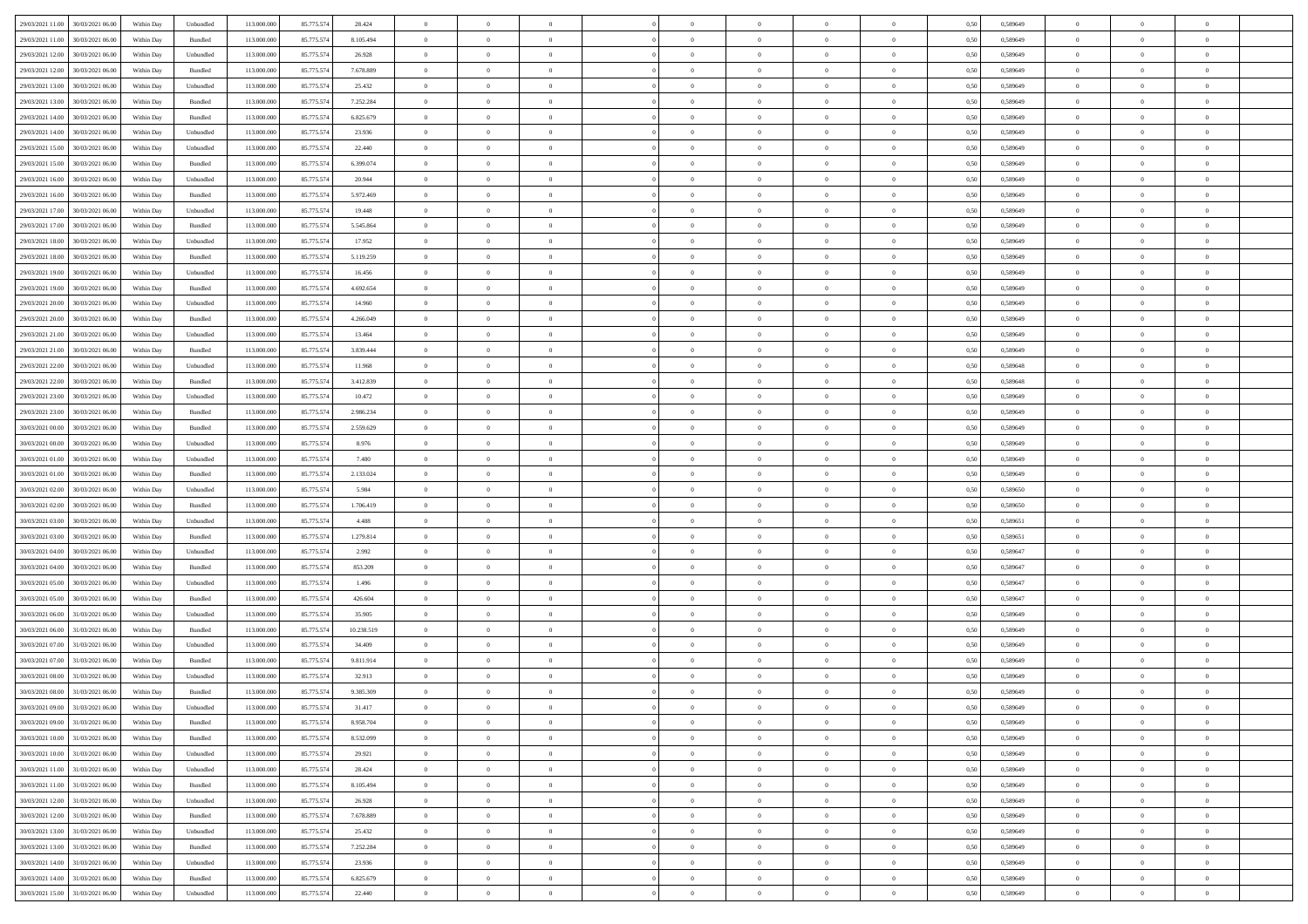| 30/03/2021 15:00 | 31/03/2021 06:00 | Within Day | Bundled   | 113.000.000 | 85.775.574 | 6.399.074  | $\overline{0}$ | $\Omega$ | $\Omega$       |          | $\Omega$       | $\Omega$       | $\theta$       | 0,50 | 0.589649 | $\Omega$ | $\theta$       | $\theta$       |  |
|------------------|------------------|------------|-----------|-------------|------------|------------|----------------|----------|----------------|----------|----------------|----------------|----------------|------|----------|----------|----------------|----------------|--|
| 30/03/2021 16:00 | 31/03/2021 06:00 | Within Day | Unbundled | 113.000.000 | 85.775.574 | 20.944     | $\theta$       | $\Omega$ | $\Omega$       |          | $\Omega$       | $\Omega$       | $\overline{0}$ | 0.50 | 0.589649 | $\Omega$ | $\theta$       | $\theta$       |  |
| 30/03/2021 16:00 | 31/03/2021 06:00 | Within Day | Bundled   | 113.000.000 | 85.775.574 | 5.972.469  | $\overline{0}$ | $\Omega$ |                |          | $\Omega$       | $\Omega$       | $\Omega$       | 0,50 | 0,589649 | $\Omega$ | $\theta$       | $\theta$       |  |
| 30/03/2021 17:00 | 31/03/2021 06:00 | Within Day | Unbundled | 113.000.000 | 85.775.574 | 19.448     | $\Omega$       | $\Omega$ |                |          | $\Omega$       | $\Omega$       | $\Omega$       | 0,50 | 0,589649 | $\Omega$ | $\Omega$       | $\theta$       |  |
| 30/03/2021 17:00 | 31/03/2021 06:00 | Within Day | Bundled   | 113.000.000 | 85.775.574 | 5.545.864  | $\overline{0}$ | $\Omega$ | $\Omega$       | $\Omega$ | $\bf{0}$       | $\overline{0}$ | $\overline{0}$ | 0,50 | 0,589649 | $\theta$ | $\overline{0}$ | $\overline{0}$ |  |
| 30/03/2021 18:00 | 31/03/2021 06:00 | Within Day | Unbundled | 113,000,000 | 85.775.574 | 17.952     | $\overline{0}$ | $\Omega$ | $\sqrt{2}$     |          | $\Omega$       | $\overline{0}$ | $\overline{0}$ | 0.50 | 0.589649 | $\Omega$ | $\Omega$       | $\theta$       |  |
| 30/03/2021 18:00 | 31/03/2021 06:00 | Within Day | Bundled   | 113.000.000 | 85.775.574 | 5.119.259  | $\overline{0}$ | $\Omega$ | $\Omega$       | $\Omega$ | $\overline{0}$ | $\overline{0}$ | $\overline{0}$ | 0,50 | 0,589649 | $\theta$ | $\theta$       | $\theta$       |  |
| 30/03/2021 19:00 | 31/03/2021 06:00 | Within Dav | Unbundled | 113,000,000 | 85.775.574 | 16.456     | $\overline{0}$ | $\Omega$ | $\Omega$       |          | $\Omega$       | $\Omega$       | $\theta$       | 0,50 | 0.589649 | $\Omega$ | $\theta$       | $\theta$       |  |
| 30/03/2021 19:00 | 31/03/2021 06:00 | Within Day | Bundled   | 113.000.000 | 85.775.574 | 4.692.654  | $\overline{0}$ | $\Omega$ | $\overline{0}$ | $\Omega$ | $\theta$       | $\overline{0}$ | $\overline{0}$ | 0,50 | 0.589649 | $\theta$ | $\overline{0}$ | $\theta$       |  |
| 30/03/2021 20:00 | 31/03/2021 06:00 | Within Day | Bundled   | 113,000,000 | 85.775.574 | 4.266.049  | $\overline{0}$ | $\Omega$ | $\Omega$       | $\Omega$ | $\Omega$       | $\Omega$       | $\overline{0}$ | 0,50 | 0.589649 | $\Omega$ | $\theta$       | $\theta$       |  |
| 30/03/2021 20:00 | 31/03/2021 06:00 | Within Day | Unbundled | 113.000.000 | 85.775.574 | 14.960     | $\overline{0}$ | $\theta$ | $\overline{0}$ |          | $\bf{0}$       | $\overline{0}$ | $\overline{0}$ | 0.50 | 0.589649 | $\theta$ | $\theta$       | $\overline{0}$ |  |
| 30/03/2021 21:00 | 31/03/2021 06.00 | Within Day | Unbundled | 113.000.000 | 85.775.574 | 13.464     | $\Omega$       | $\Omega$ |                |          | $\Omega$       | $\Omega$       | $\Omega$       | 0,50 | 0,589649 | $\Omega$ | $\Omega$       | $\theta$       |  |
| 30/03/2021 21:00 | 31/03/2021 06:00 | Within Day | Bundled   | 113.000.000 | 85.775.574 | 3.839.444  | $\overline{0}$ | $\Omega$ | $\Omega$       |          | $\Omega$       | $\overline{0}$ | $\overline{0}$ | 0.50 | 0.589649 | $\theta$ | $\theta$       | $\theta$       |  |
| 30/03/2021 22.00 | 31/03/2021 06:00 | Within Day | Unbundled | 113.000.000 | 85.775.574 | 11.968     | $\overline{0}$ | $\Omega$ |                |          | $\Omega$       | $\Omega$       | $\Omega$       | 0,50 | 0.589648 | $\Omega$ | $\Omega$       | $\theta$       |  |
| 30/03/2021 22.00 | 31/03/2021 06:00 | Within Day | Bundled   | 113.000.000 | 85.775.574 | 3.412.839  | $\overline{0}$ | $\Omega$ | $\Omega$       | $\Omega$ | $\bf{0}$       | $\overline{0}$ | $\overline{0}$ | 0,50 | 0,589648 | $\theta$ | $\theta$       | $\overline{0}$ |  |
| 30/03/2021 23:00 | 31/03/2021 06:00 | Within Day | Unbundled | 113.000.000 | 85.775.574 | 10.472     | $\overline{0}$ | $\theta$ | $\Omega$       | $\Omega$ | $\overline{0}$ | $\overline{0}$ | $\overline{0}$ | 0,50 | 0,589649 | $\theta$ | $\overline{0}$ | $\overline{0}$ |  |
| 30/03/2021 23:00 | 31/03/2021 06:00 | Within Dav | Bundled   | 113,000,000 | 85,775,574 | 2.986.234  | $\overline{0}$ | $\Omega$ | $\Omega$       | $\Omega$ | $\Omega$       | $\overline{0}$ | $\overline{0}$ | 0,50 | 0.589649 | $\Omega$ | $\theta$       | $\theta$       |  |
| 31/03/2021 00:00 | 31/03/2021 06:00 | Within Day | Unbundled | 113,000,000 | 85.775.574 | 8.976      | $\overline{0}$ | $\Omega$ | $\Omega$       | $\Omega$ | $\Omega$       | $\overline{0}$ | $\overline{0}$ | 0.50 | 0.589649 | $\Omega$ | $\theta$       | $\theta$       |  |
| 31/03/2021 00:00 | 31/03/2021 06:00 | Within Dav | Bundled   | 113,000,000 | 85.775.574 | 2.559.629  | $\overline{0}$ | $\Omega$ | $\Omega$       | $\Omega$ | $\Omega$       | $\overline{0}$ | $\overline{0}$ | 0.50 | 0.589649 | $\Omega$ | $\Omega$       | $\theta$       |  |
| 31/03/2021 01:00 | 31/03/2021 06:00 | Within Day | Unbundled | 113.000.000 | 85.775.574 | 7.480      | $\overline{0}$ | $\Omega$ | $\Omega$       | $\Omega$ | $\bf{0}$       | $\overline{0}$ | $\overline{0}$ | 0,50 | 0.589649 | $\theta$ | $\theta$       | $\theta$       |  |
| 31/03/2021 01:00 | 31/03/2021 06:00 | Within Day | Bundled   | 113.000.000 | 85.775.574 | 2.133.024  | $\Omega$       | $\Omega$ | $\Omega$       |          | $\Omega$       | $\Omega$       | $\Omega$       | 0,50 | 0.589649 | $\Omega$ | $\theta$       | $\theta$       |  |
| 31/03/2021 02.00 | 31/03/2021 06:00 | Within Day | Unbundled | 113.000.000 | 85.775.574 | 5.984      | $\overline{0}$ | $\Omega$ | $\Omega$       |          | $\Omega$       | $\Omega$       | $\overline{0}$ | 0.50 | 0,589650 | $\Omega$ | $\theta$       | $\theta$       |  |
| 31/03/2021 02:00 | 31/03/2021 06.00 | Within Day | Bundled   | 113,000,000 | 85.775.574 | 1.706.419  | $\Omega$       | $\Omega$ | $\Omega$       | $\Omega$ | $\Omega$       | $\Omega$       | $\Omega$       | 0,50 | 0.589650 | $\Omega$ | $\Omega$       | $\theta$       |  |
| 31/03/2021 03:00 | 31/03/2021 06:00 | Within Day | Unbundled | 113.000.000 | 85.775.574 | 4.488      | $\theta$       | $\Omega$ |                |          | $\Omega$       | $\theta$       | $\theta$       | 0,50 | 0,589651 | $\Omega$ | $\theta$       | $\theta$       |  |
| 31/03/2021 03:00 | 31/03/2021 06:00 | Within Day | Bundled   | 113.000.000 | 85.775.574 | 1.279.814  | $\overline{0}$ | $\Omega$ |                |          | $\Omega$       | $\Omega$       | $\Omega$       | 0,50 | 0,589651 | $\theta$ | $\Omega$       | $\theta$       |  |
| 31/03/2021 04:00 | 31/03/2021 06:00 | Within Day | Unbundled | 113.000.000 | 85.775.574 | 2.992      | $\overline{0}$ | $\Omega$ | $\Omega$       |          | $\bf{0}$       | $\overline{0}$ | $\overline{0}$ | 0,50 | 0,589647 | $\theta$ | $\theta$       | $\theta$       |  |
| 31/03/2021 04:00 | 31/03/2021 06:00 | Within Day | Bundled   | 113,000,000 | 85,775,574 | 853.209    | $\overline{0}$ | $\Omega$ | $\sqrt{2}$     | $\Omega$ | $\Omega$       | $\overline{0}$ | $\overline{0}$ | 0.50 | 0.589647 | $\theta$ | $\Omega$       | $\theta$       |  |
| 31/03/2021 06:00 | 01/04/2021 06:00 | Within Day | Unbundled | 113.000.000 | 85.782.273 | 35.905     | $\overline{0}$ | $\Omega$ | $\Omega$       | $\Omega$ | $\Omega$       | $\overline{0}$ | $\overline{0}$ | 0,50 | 0,589649 | $\Omega$ | $\theta$       | $\theta$       |  |
| 31/03/2021 06:00 | 01/04/2021 06:00 | Within Day | Bundled   | 113.000.000 | 85.782.273 | 10.231.820 | $\Omega$       | $\Omega$ |                |          | $\Omega$       | $\Omega$       | $\Omega$       | 0.50 | 0.589649 | $\Omega$ | $\theta$       | $\theta$       |  |
|                  |                  |            |           |             |            |            |                |          |                |          |                |                |                |      |          |          |                |                |  |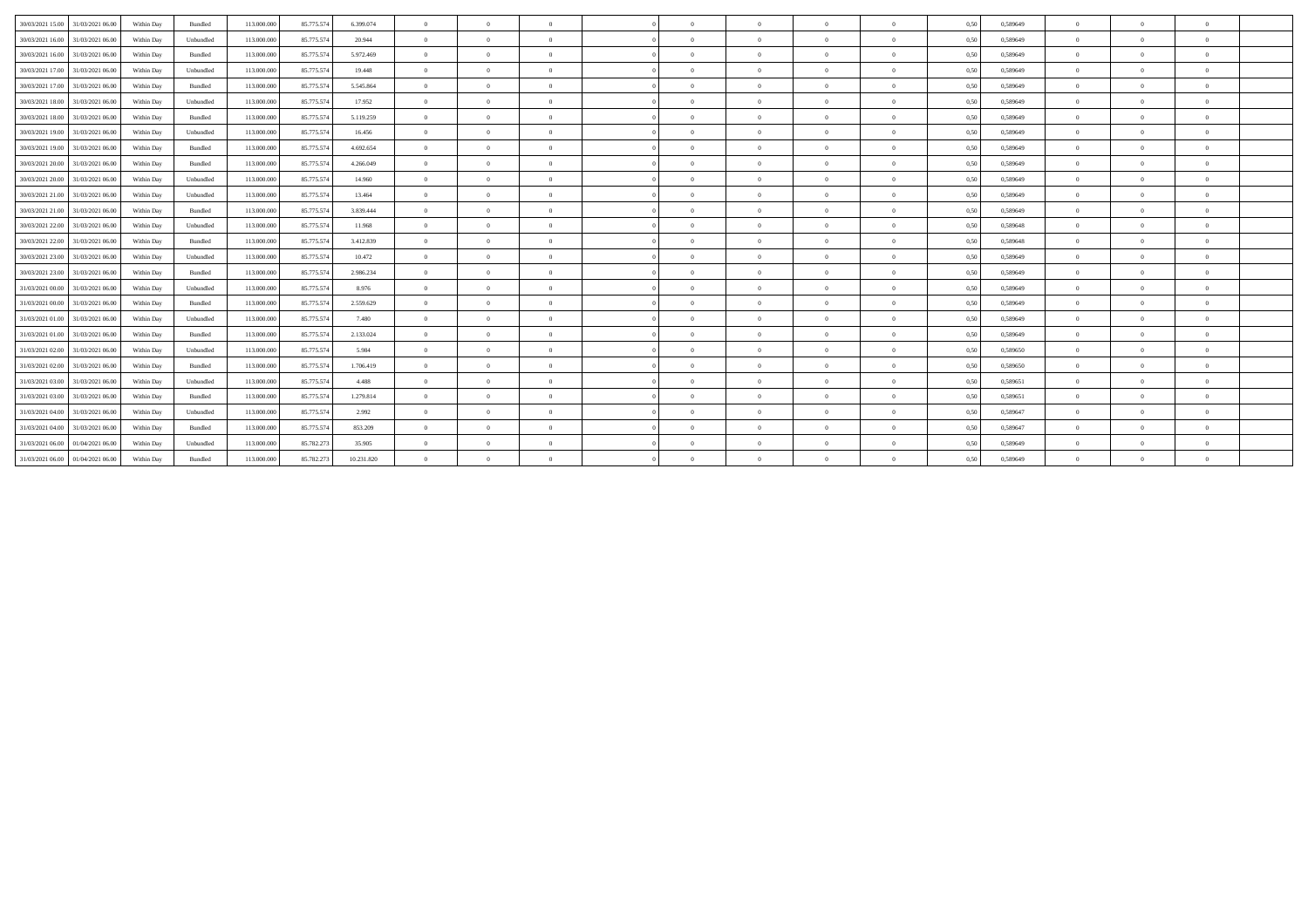## **SNAM RETE GAS**

**Transportation capacity at Entry Point interconnected with foreign pipelines**

**Update to 31/03/2021 of offered and assigned capacity in auction day-ahead and within-day**

**Thermal Year 2020/2021**

(Values in Ncm/day (0° C; 1,01325 bar) - 1 Scm=0,94794378 Ncm; Prices in c/Ncm)

**Entry Point**

**TARVISIO**

|                  | Timeframe        |                     |                |              |                      | <b>Offered capacity</b> |                |                | <b>Assigned capacity</b> | Day-Ahead               |                         | <b>Total Prices</b>              |                                  |                                      |                     |                         | <b>SRG Prices</b>                |                                |                          |             |
|------------------|------------------|---------------------|----------------|--------------|----------------------|-------------------------|----------------|----------------|--------------------------|-------------------------|-------------------------|----------------------------------|----------------------------------|--------------------------------------|---------------------|-------------------------|----------------------------------|--------------------------------|--------------------------|-------------|
|                  |                  | <b>Auction type</b> | Offered        | Transportati | Assigned<br>capacity |                         |                |                |                          | Interrupted<br>Capacity |                         |                                  |                                  |                                      | <b>Split factor</b> |                         |                                  |                                | <b>Auction</b>           | <b>Note</b> |
| From             | To               |                     | capacity type  | on capacity  | (before<br>auction)  | Firm                    | Interruptible  | Firm           | Interruptible            | Interruptible           | Reserve price -<br>Firm | <b>Auction premium</b><br>- Firm | Reserve price -<br>Interruptible | Auction premiun<br>$-$ Interruptible |                     | Reserve price -<br>Firm | <b>Auction</b><br>premium - Firm | Reserve price<br>Interruptible | premium<br>Interruptible |             |
| 01/03/2021 06:00 | 02/03/2021 06:00 | Day Ahead           | Unbundled      | 119.205.382  | 80.148.52            | 28.256.092              | $\overline{0}$ | 109.982        | $\overline{0}$           |                         | $\Omega$                | $\theta$                         | $\overline{0}$                   | $\theta$                             | 0,50                | 0,005590                | $\Omega$                         | 0,005590                       | $\Omega$                 |             |
| 01/03/2021 06:00 | 02/03/2021 06:00 | Day Ahead           | <b>Bundled</b> | 119.205.382  | 80.148.523           | 10.800.766              | $\overline{0}$ | $\Omega$       | $\Omega$                 |                         | $\Omega$                | $\theta$                         | $\Omega$                         | $\Omega$                             | 0,50                | 0,005590                | $\overline{0}$                   | 0.005590                       | $\Omega$                 |             |
| 02/03/2021 06:00 | 03/03/2021 06:00 | Day Ahead           | Bundled        | 119.205.382  | 80.148.52            | 10.800.766              | $\theta$       | $\Omega$       | $\Omega$                 |                         | $\Omega$                |                                  | $\Omega$                         | $\theta$                             | 0,50                | 0,005590                | $\Omega$                         | 0,005590                       | $\theta$                 |             |
| 02/03/2021 06:00 | 03/03/2021 06:00 | Day Ahead           | Unbundled      | 119.205.382  | 80.148.523           | 28.256.092              | $\overline{0}$ | $\Omega$       | $\Omega$                 |                         | $\Omega$                | $\theta$                         | $\theta$                         | $\theta$                             | 0.50                | 0.005590                | $\overline{0}$                   | 0.005590                       | $\theta$                 |             |
| 03/03/2021 06:00 | 04/03/2021 06.00 | Day Ahead           | Unbundled      | 119.205.382  | 80.148.523           | 10.375.283              | $\overline{0}$ | $\overline{0}$ | $\overline{0}$           |                         | $\overline{0}$          | $\theta$                         | $\overline{0}$                   | $\mathbf{0}$                         | 0,50                | 0,005590                | $\overline{0}$                   | 0,005590                       | $\Omega$                 |             |
| 03/03/2021 06:00 | 04/03/2021 06:00 | Day Ahead           | Bundled        | 119.205.382  | 80.148.52            | 10.800.766              | $\overline{0}$ | $\overline{0}$ | $\overline{0}$           |                         | $\theta$                |                                  | $\overline{0}$                   | $\mathbf{0}$                         | 0,50                | 0,005590                | $\overline{0}$                   | 0,005590                       | $\bf{0}$                 |             |
| 04/03/2021 06:00 | 05/03/2021 06:00 | Day Ahead           | Bundled        | 119.205.382  | 80.148.52            | 10.800.766              | $\overline{0}$ | $\Omega$       | $\Omega$                 |                         | $\Omega$                | $\theta$                         | $\theta$                         | $\theta$                             | 0.50                | 0.005590                | $\overline{0}$                   | 0.005590                       | $\Omega$                 |             |
| 04/03/2021 06:00 | 05/03/2021 06:00 | Day Ahead           | Unbundled      | 119.205.382  | 80.148.523           | 10.375.283              | $\overline{0}$ | $\theta$       | $\overline{0}$           |                         | $\Omega$                | $\theta$                         | $\overline{0}$                   | $\mathbf{0}$                         | 0,50                | 0,005590                | $\overline{0}$                   | 0,005590                       | $\Omega$                 |             |
| 05/03/2021 06:00 | 06/03/2021 06:00 | Day Ahead           | Bundled        | 119.205.382  | 80.148.523           | 10.800.766              | $\theta$       | $\Omega$       | $\Omega$                 |                         | $\Omega$                |                                  | $\Omega$                         | $\Omega$                             | 0.50                | 0.005590                | $\theta$                         | 0.005590                       | $\Omega$                 |             |
| 05/03/2021 06:00 | 06/03/2021 06.0  | Day Ahead           | Unbundled      | 119.205.382  | 80.148.52            | 10.375.283              | $\theta$       | $\Omega$       | $\Omega$                 |                         | $\Omega$                |                                  | $\Omega$                         | $\theta$                             | 0,50                | 0,005590                | $\Omega$                         | 0,005590                       | $\Omega$                 |             |
| 06/03/2021 06:00 | 07/03/2021 06:00 | Day Ahead           | Unbundled      | 119.205.382  | 80.148.52            | 10.375.283              | $\overline{0}$ | $\overline{0}$ | $\overline{0}$           |                         | $\overline{0}$          | $\theta$                         | $\overline{0}$                   | $\mathbf{0}$                         | 0,50                | 0,005590                | $\overline{0}$                   | 0,005590                       | $\bf{0}$                 |             |
| 06/03/2021 06:00 | 07/03/2021 06:00 | Day Ahead           | Bundled        | 119.205.382  | 80.148.523           | 10.800.766              | $\overline{0}$ | $\theta$       | $\theta$                 |                         | $\Omega$                | $\theta$                         | $\overline{0}$                   | $\theta$                             | 0.50                | 0.005590                | $\overline{0}$                   | 0.005590                       | $\Omega$                 |             |
| 07/03/2021 06:00 | 08/03/2021 06.0  | Day Ahead           | Unbundled      | 119.205.382  | 80.148.52            | 10.375.283              | $\overline{0}$ | $\overline{0}$ | $\overline{0}$           |                         | $\Omega$                | $\theta$                         | $\overline{0}$                   | $\mathbf{0}$                         | 0,50                | 0,005590                | $\overline{0}$                   | 0,005590                       | $\bf{0}$                 |             |
| 07/03/2021 06:00 | 08/03/2021 06:00 | Day Ahead           | Bundled        | 119.205.382  | 80.148.523           | 10.800.766              | $\overline{0}$ | $\theta$       | $\Omega$                 |                         | $\Omega$                | $\theta$                         | $\overline{0}$                   | $\Omega$                             | 0,50                | 0,005590                | $\overline{0}$                   | 0,005590                       | $\Omega$                 |             |
| 08/03/2021 06:00 | 09/03/2021 06:00 | Day Ahead           | <b>Bundled</b> | 119.205.382  | 80.148.52            | 10.800.766              | $\overline{0}$ | $\Omega$       | $\Omega$                 |                         | $\Omega$                | $\theta$                         | $\Omega$                         | $\Omega$                             | 0.50                | 0.005590                | $\overline{0}$                   | 0.005590                       | $\theta$                 |             |
| 08/03/2021 06:00 | 09/03/2021 06:00 | Day Ahead           | Unbundled      | 119.205.382  | 80.148.52            | 10.375.283              | $\theta$       | $\theta$       | $\Omega$                 |                         | $\Omega$                |                                  | $\Omega$                         | $\theta$                             | 0.50                | 0,005590                | $\Omega$                         | 0,005590                       | $\Omega$                 |             |
| 09/03/2021 06:00 | 10/03/2021 06:00 | Day Ahead           | Bundled        | 119.205.382  | 80.148.523           | 10.800.766              | $\overline{0}$ | $\overline{0}$ | $\overline{0}$           |                         | $\overline{0}$          | $\theta$                         | $\overline{0}$                   | $\mathbf{0}$                         | 0,50                | 0,005590                | $\overline{0}$                   | 0,005590                       | $\bf{0}$                 |             |
| 09/03/2021 06:00 | 10/03/2021 06:00 | Day Ahead           | Unbundled      | 119.205.382  | 80.148.523           | 10.375.283              | $\overline{0}$ | 329.795        | $\overline{0}$           |                         | $\overline{0}$          | $\theta$                         | $\overline{0}$                   | $\overline{0}$                       | 0,50                | 0,005590                | $\overline{0}$                   | 0,005590                       | $\overline{0}$           |             |
| 10/03/2021 06:00 | 11/03/2021 06:00 | Day Ahead           | Unbundled      | 119.205.382  | 80.148.52            | 10.375.283              | $\overline{0}$ | $\theta$       | $\Omega$                 |                         | $\Omega$                |                                  | $\overline{0}$                   | $\Omega$                             | 0,50                | 0,005590                | $\overline{0}$                   | 0,005590                       | $\theta$                 |             |
| 10/03/2021 06:00 | 11/03/2021 06:00 | Day Ahead           | Bundled        | 119.205.382  | 80.148.523           | 10.800.766              | $\overline{0}$ | $\Omega$       | $\Omega$                 |                         | $\Omega$                | $\theta$                         | $\theta$                         | $\theta$                             | 0.50                | 0.005590                | $\overline{0}$                   | 0.005590                       | $\theta$                 |             |
| 11/03/2021 06:00 | 12/03/2021 06:00 | Day Ahead           | Bundled        | 119.205.382  | 80.148.523           | 10.800.766              | $\overline{0}$ | $\theta$       | $\Omega$                 |                         | $\Omega$                | $\theta$                         | $\overline{0}$                   | $\Omega$                             | 0,50                | 0,005590                | $\overline{0}$                   | 0,005590                       | $\Omega$                 |             |
| 11/03/2021 06:00 | 12/03/2021 06:00 | Day Ahead           | Unbundled      | 119.205.382  | 80.148.52            | 10.375.283              | $\theta$       | $\Omega$       | $\Omega$                 |                         | $\Omega$                |                                  | $\Omega$                         | $\theta$                             | 0.50                | 0.005590                | $\theta$                         | 0.005590                       | $\theta$                 |             |
| 12/03/2021 06:00 | 13/03/2021 06:00 | Day Ahead           | Unbundled      | 119.205.382  | 80.148.523           | 10.375.283              | $\overline{0}$ | 10.375.283     | $\overline{0}$           |                         | $\overline{0}$          | $\theta$                         | $\overline{0}$                   | $\overline{0}$                       | 0,50                | 0,005590                | $\overline{0}$                   | 0,005590                       | $\bf{0}$                 |             |
| 12/03/2021 06:00 | 13/03/2021 06:00 | Day Ahead           | Bundled        | 119.205.382  | 80.148.523           | 10.800.766              | $\overline{0}$ | $\overline{0}$ | $\overline{0}$           |                         | $\overline{0}$          | $\theta$                         | $\overline{0}$                   | $\mathbf{0}$                         | 0,50                | 0,005590                | $\overline{0}$                   | 0,005590                       | $\bf{0}$                 |             |
| 13/03/2021 06:00 | 14/03/2021 06:00 | Day Ahead           | Unbundled      | 119.205.382  | 80 148 52            | 10.375.283              | $\overline{0}$ | 10.337.406     | $\Omega$                 |                         | $\Omega$                | $\theta$                         | $\Omega$                         | $\Omega$                             | 0.50                | 0.005590                | $\overline{0}$                   | 0.005590                       | $\Omega$                 |             |
| 13/03/2021 06:00 | 14/03/2021 06:00 | Day Ahead           | <b>Bundled</b> | 119.205.382  | 80.148.52            | 10.800.766              | $\overline{0}$ | $\theta$       | $\theta$                 |                         | $\Omega$                | $\sqrt{2}$                       | $\Omega$                         | $\Omega$                             | 0.50                | 0.005590                | $\overline{0}$                   | 0.005590                       | $\theta$                 |             |
| 14/03/2021 06:00 | 15/03/2021 06:00 | Day Ahead           | Bundled        | 119.205.382  | 80.148.52            | 10.800.766              | $\overline{0}$ | $\Omega$       | $\Omega$                 |                         | $\Omega$                |                                  | $\Omega$                         | $\theta$                             | 0,50                | 0,005590                | $\Omega$                         | 0,005590                       | $\Omega$                 |             |
| 14/03/2021 06:00 | 15/03/2021 06:00 | Day Ahead           | Unbundled      | 119.205.382  | 80.148.523           | 10.375.283              | $\overline{0}$ | 10.337.402     | $\Omega$                 |                         | $\Omega$                | $\sqrt{2}$                       | $\Omega$                         | $\theta$                             | 0.50                | 0.005590                | $\overline{0}$                   | 0.005590                       | $\theta$                 |             |
| 15/03/2021 06:00 | 16/03/2021 06:00 | Day Ahead           | Bundled        | 119.205.382  | 80.148.523           | 10.800.766              | $\overline{0}$ | $\overline{0}$ | $\overline{0}$           |                         | $\Omega$                | $\theta$                         | $\overline{0}$                   | $\mathbf{0}$                         | 0,50                | 0,005590                | $\overline{0}$                   | 0,005590                       | $\Omega$                 |             |
| 15/03/2021 06:00 | 16/03/2021 06:00 | Day Ahead           | Unbundled      | 119.205.382  | 80.148.523           | 10.375.283              | $\overline{0}$ | 10.337.402     | $\overline{0}$           |                         | $\overline{0}$          | $\theta$                         | $\overline{0}$                   | $\mathbf{0}$                         | 0,50                | 0,005590                | $\overline{0}$                   | 0,005590                       | $\bf{0}$                 |             |
| 16/03/2021 06:00 | 17/03/2021 06:00 | Day Ahead           | Unbundled      | 119.205.382  | 80.148.52            | 10.375.283              | $\overline{0}$ | 10.337.402     | $\overline{0}$           |                         | $\overline{0}$          | $\theta$                         | $\overline{0}$                   | $\overline{0}$                       | 0.50                | 0.005590                | $\,$ 0 $\,$                      | 0.005590                       | $\Omega$                 |             |
| 16/03/2021 06:00 | 17/03/2021 06:00 | Day Ahead           | Bundled        | 119.205.382  | 80.148.52            | 10.800.766              | $\overline{0}$ | $\overline{0}$ | $\overline{0}$           |                         | $\Omega$                | $\theta$                         | $\overline{0}$                   | $\mathbf{0}$                         | 0,50                | 0,005590                | $\overline{0}$                   | 0,005590                       | $\Omega$                 |             |
| 17/03/2021 06:00 | 18/03/2021 06:00 | Day Ahead           | Unbundled      | 119.205.382  | 80.148.52            | 10.375.283              | $\overline{0}$ | 10.337.406     | $\Omega$                 |                         | $\Omega$                |                                  | $\Omega$                         | $\theta$                             | 0.50                | 0.005590                | $\Omega$                         | 0.005590                       | $\theta$                 |             |
| 17/03/2021 06:00 | 18/03/2021 06:00 | Day Ahead           | Bundled        | 119.205.382  | 80.148.523           | 10.800.766              | $\overline{0}$ | $\theta$       | $\overline{0}$           |                         | $\Omega$                | $\theta$                         | $\overline{0}$                   | $\Omega$                             | 0,50                | 0,005590                | $\overline{0}$                   | 0,005590                       | $\Omega$                 |             |
| 18/03/2021 06:00 | 19/03/2021 06.0  | Day Ahead           | Bundled        | 119.205.382  | 80.148.52            | 10.800.766              | $\overline{0}$ | $\overline{0}$ | $\overline{0}$           |                         | $\overline{0}$          | $\theta$                         | $\overline{0}$                   | $\mathbf{0}$                         | 0,50                | 0,005590                | $\overline{0}$                   | 0,005590                       | $\bf{0}$                 |             |
| 18/03/2021 06:00 | 19/03/2021 06:00 | Day Ahead           | Unbundled      | 119.205.382  | 80.148.523           | 10.375.283              | $\overline{0}$ | 10.337.406     | $\theta$                 |                         | $\Omega$                | $\theta$                         | $\Omega$                         | $\Omega$                             | 0,50                | 0,005590                | $\overline{0}$                   | 0.005590                       | $\Omega$                 |             |
| 19/03/2021 06:00 | 20/03/2021 06:00 | Day Ahead           | Bundled        | 119.205.382  | 80.148.523           | 10.800.766              | $\Omega$       | $\Omega$       | $\Omega$                 |                         | $\Omega$                |                                  | $\Omega$                         | $\Omega$                             | 0,50                | 0,005590                | $\overline{0}$                   | 0,005590                       | $\Omega$                 |             |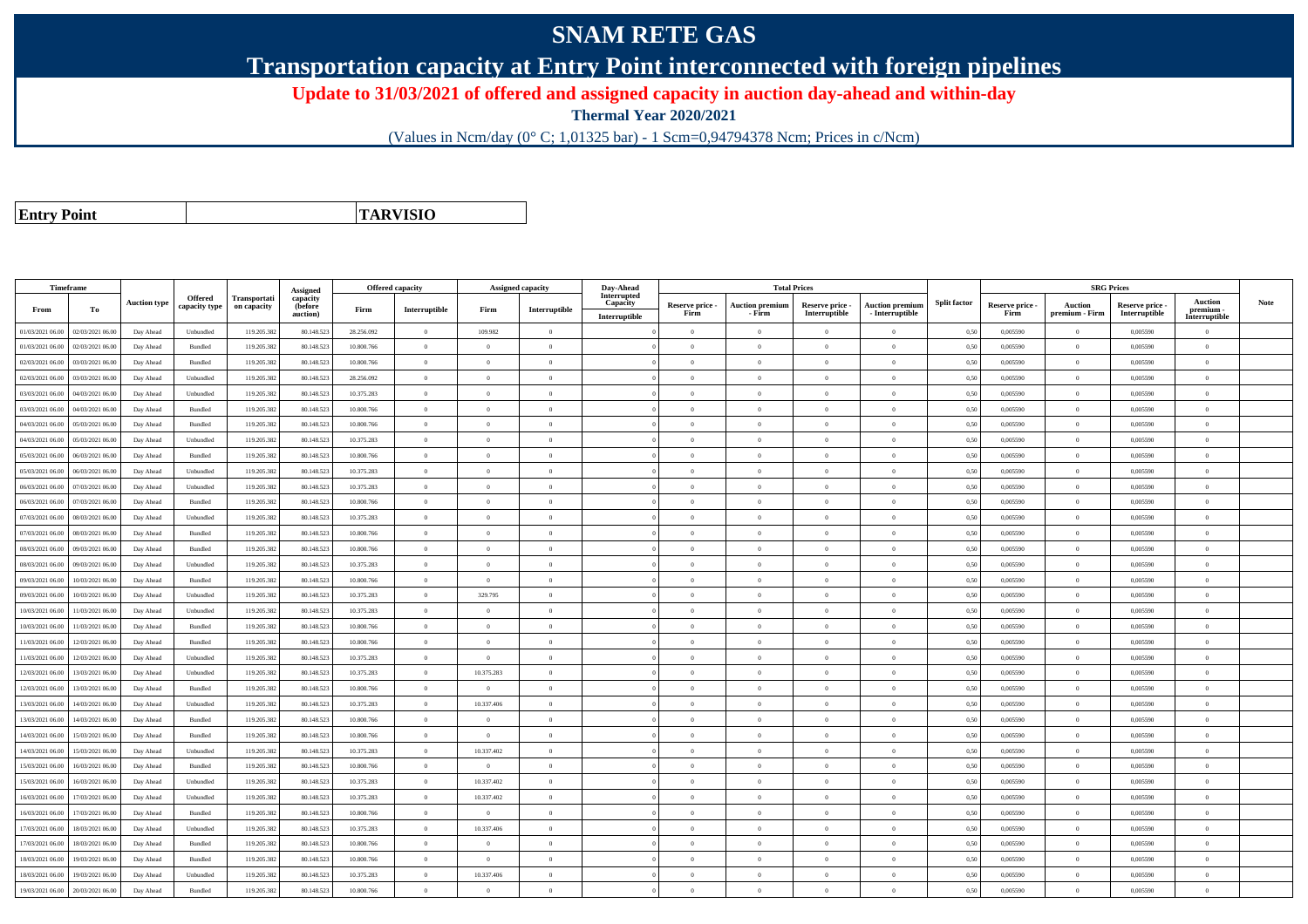| 19/03/2021 06:00 20/03/2021 06:00            | Day Ahead  | Unbundled          | 119.205.382 | 80.148.523 | 10.375.283 | $\overline{0}$ | 10.375.283     |                |                | $\theta$       |                |                | 0,50 | 0,005590 | 0,002122       | 0,005590       |                |  |
|----------------------------------------------|------------|--------------------|-------------|------------|------------|----------------|----------------|----------------|----------------|----------------|----------------|----------------|------|----------|----------------|----------------|----------------|--|
|                                              |            |                    |             |            |            |                |                |                |                |                |                |                |      |          |                |                |                |  |
| 20/03/2021 06:00<br>21/03/2021 06:00         | Day Ahead  | Unbundled          | 119.205.38  | 80.148.523 | 10.375.283 | $\overline{0}$ | 10.375.283     | $\overline{0}$ | $\Omega$       | $\bf{0}$       | $\overline{0}$ | $\bf{0}$       | 0,50 | 0,005590 | 0,002122       | 0,005590       | $\theta$       |  |
| 20/03/2021 06:00<br>21/03/2021 06:00         | Day Ahead  | Bundled            | 119.205.382 | 80.148.523 | 10.800.766 | $\overline{0}$ | $\overline{0}$ | $\overline{0}$ | $\overline{0}$ | $\,$ 0 $\,$    | $\overline{0}$ | $\overline{0}$ | 0.50 | 0.005590 | $\overline{0}$ | 0.005590       | $\bf{0}$       |  |
| 21/03/2021 06:00<br>22/03/2021 06:00         | Day Ahead  | Bundled            | 119.205.382 | 80.148.523 | 10.800.766 | $\overline{0}$ | $\overline{0}$ | $\overline{0}$ | $\overline{0}$ | $\bf{0}$       | $\overline{0}$ | $\overline{0}$ | 0,50 | 0,005590 | $\overline{0}$ | 0,005590       | $\overline{0}$ |  |
| 21/03/2021 06:00<br>22/03/2021 06.00         | Day Ahead  | Unbundled          | 119.205.38  | 80.148.523 | 10.375.283 | $\overline{0}$ | 10.375.283     | $\overline{0}$ | $\Omega$       | $\bf{0}$       | $\bf{0}$       | $\bf{0}$       | 0,50 | 0,005590 | 0,002122       | 0,005590       |                |  |
| 22/03/2021 06:00<br>23/03/2021 06:00         | Day Ahead  | Unbundled          | 119,205,383 | 80.148.523 | 10.375.283 | $\overline{0}$ | 10.375.283     | $\overline{0}$ | $\overline{0}$ | $\bf{0}$       | $\overline{0}$ | $\mathbf{0}$   | 0.50 | 0.005590 | 0.050941       | 0.005590       | $\bf{0}$       |  |
| 23/03/2021 06:00<br>22/03/2021 06:00         | Day Ahead  | Bundled            | 119.205.382 | 80.148.523 | 10.800.766 | $\overline{0}$ | $\overline{0}$ | $\overline{0}$ | $\overline{0}$ | $\bf{0}$       | $\overline{0}$ | $\overline{0}$ | 0,50 | 0,005590 | $\overline{0}$ | 0,005590       | $\overline{0}$ |  |
| 23/03/2021 06:00<br>24/03/2021 06.00         | Day Ahead  | Unbundled          | 119.205.38  | 80.148.523 | 10.375.283 | $\overline{0}$ | 10.375.283     | $\overline{0}$ | $\Omega$       | $\bf{0}$       | $\bf{0}$       | $\bf{0}$       | 0,50 | 0,005590 | 0,002122       | 0,005590       |                |  |
| 24/03/2021 06:00                             |            | Bundled            | 119.205.38  | 80.148.523 | 10.800.766 |                |                |                |                |                |                |                | 0.50 | 0.005590 |                | 0.005590       |                |  |
| 23/03/2021 06:00                             | Day Ahead  |                    |             |            |            | $\overline{0}$ | $\sim$ 0       | $\overline{0}$ | $\overline{0}$ | $\bf{0}$       | $\overline{0}$ | $\overline{0}$ |      |          | $\overline{0}$ |                | $\bf{0}$       |  |
| 24/03/2021 06:00<br>25/03/2021 06:00         | Day Ahead  | Bundled            | 119.205.382 | 80.148.523 | 10.800.766 | $\overline{0}$ | $\overline{0}$ | $\overline{0}$ | $\overline{0}$ | $\bf{0}$       | $\overline{0}$ | $\overline{0}$ | 0,50 | 0,005590 | $\overline{0}$ | 0,005590       | $\overline{0}$ |  |
| 24/03/2021 06:00<br>25/03/2021 06.00         | Day Ahead  | Unbundled          | 119.205.38  | 80.148.523 | 10.375.283 | $\overline{0}$ | 10.375.283     | $\overline{0}$ | $\Omega$       | $\overline{0}$ | $\overline{0}$ | $\bf{0}$       | 0,50 | 0,005590 | 0,004245       | 0,005590       |                |  |
| 25/03/2021 06:00<br>26/03/2021 06:00         | Day Ahead  | Unbundled          | 119,205,383 | 80.148.523 | 10.375.283 | $\overline{0}$ | 10.375.283     | $\overline{0}$ | $\overline{0}$ | $\bf{0}$       | $\overline{0}$ | $\overline{0}$ | 0.50 | 0.005590 | 0.053063       | 0.005590       | $\bf{0}$       |  |
| 25/03/2021 06:00<br>26/03/2021 06:00         | Day Ahead  | Bundled            | 119.205.382 | 80.148.523 | 10.800.766 | $\overline{0}$ | $\overline{0}$ | $\overline{0}$ | $\overline{0}$ | $\bf{0}$       | $\overline{0}$ | $\overline{0}$ | 0,50 | 0,005590 | $\overline{0}$ | 0,005590       | $\overline{0}$ |  |
| 26/03/2021 06:00<br>27/03/2021 06:00         | Day Ahead  | Bundled            | 119.205.38  | 80.148.523 | 10.800.766 | $\overline{0}$ | $\overline{0}$ | $\overline{0}$ | $\Omega$       | $\bf{0}$       | $\overline{0}$ | $\overline{0}$ | 0,50 | 0,005590 | $\overline{0}$ | 0,005590       |                |  |
| 26/03/2021 06:00<br>27/03/2021 06:00         | Day Ahead  | Unbundled          | 119,205,383 | 80.148.523 | 10.375.283 | $\overline{0}$ | 10.375.283     | $\overline{0}$ | $\overline{0}$ | $\bf{0}$       | $\overline{0}$ | $\overline{0}$ | 0.50 | 0.005590 | 0,002122       | 0.005590       | $\bf{0}$       |  |
| 27/03/2021 06:00<br>28/03/2021 06:00         | Day Ahead  | Bundled            | 119.205.382 | 80.148.523 | 10.800.766 | $\overline{0}$ | $\overline{0}$ | $\overline{0}$ | $\overline{0}$ | $\bf{0}$       | $\overline{0}$ | $\overline{0}$ | 0,50 | 0,005590 | $\overline{0}$ | 0,005590       | $\overline{0}$ |  |
|                                              |            |                    |             |            |            |                |                |                |                |                |                |                |      |          |                |                |                |  |
| 27/03/2021 06:00<br>28/03/2021 06:00         | Day Ahead  | Unbundled          | 119.205.38  | 80.148.523 | 11.295.982 | $\overline{0}$ | 10.337.403     | $\overline{0}$ | $\overline{0}$ | $\bf{0}$       | $\overline{0}$ | $\bf{0}$       | 0,50 | 0,005590 | $\overline{0}$ | 0,005590       | $\bf{0}$       |  |
| 28/03/2021 06:00<br>29/03/2021 06:00         | Day Ahead  | Bundled            | 119.205.38  | 80.148.523 | 10.455.904 | $\overline{0}$ | $\overline{0}$ | $\overline{0}$ | $\overline{0}$ | $\bf{0}$       | $\overline{0}$ | $\overline{0}$ | 0.50 | 0.005590 | $\overline{0}$ | 0.005590       | $\bf{0}$       |  |
| 28/03/2021 06:00<br>29/03/2021 06:00         | Day Ahead  | Unbundled          | 119.205.382 | 80.148.523 | 10.720.145 | $\overline{0}$ | 10.337.406     | $\overline{0}$ | $\overline{0}$ | $\bf{0}$       | $\overline{0}$ | $\overline{0}$ | 0,50 | 0,005590 | $\overline{0}$ | 0,005590       | $\overline{0}$ |  |
| 29/03/2021 06:00<br>30/03/2021 06:00         | Day Ahead  | Unbundled          | 119.205.38  | 80.148.523 | 10.375.283 | $\overline{0}$ | 10.337.406     | $\overline{0}$ | $\Omega$       | $\bf{0}$       | $\overline{0}$ | $\overline{0}$ | 0,50 | 0,005590 | $\overline{0}$ | 0,005590       | $\theta$       |  |
| 29/03/2021 06:00<br>30/03/2021 06:00         | Day Ahead  | Bundled            | 119.205.38  | 80.148.523 | 10.800.766 | $\overline{0}$ | $\overline{0}$ | $\overline{0}$ | $\overline{0}$ | $\bf{0}$       | $\overline{0}$ | $\overline{0}$ | 0.50 | 0.005590 | $\overline{0}$ | 0.005590       | $\bf{0}$       |  |
| 30/03/2021 06:00<br>31/03/2021 06:00         | Day Ahead  | Unbundled          | 119.205.382 | 80.148.523 | 10.375.283 | $\overline{0}$ | 10.337.406     | $\overline{0}$ | $\overline{0}$ | $\bf{0}$       | $\overline{0}$ | $\overline{0}$ | 0,50 | 0,005590 | $\overline{0}$ | 0,005590       | $\overline{0}$ |  |
| 30/03/2021 06:00<br>31/03/2021 06:00         | Day Ahead  | Bundled            | 119.205.38  | 80.148.523 | 10.800.766 | $\overline{0}$ | $\overline{0}$ | $\overline{0}$ | $\overline{0}$ | $\overline{0}$ | $\overline{0}$ | $\overline{0}$ | 0,50 | 0,005590 | $\overline{0}$ | 0,005590       |                |  |
| 31/03/2021 06:00<br>01/04/2021 06:00         | Day Ahead  | Bundled            | 119.205.38  | 80.148.523 | 10.800.766 | $\overline{0}$ | 7.067          | $\overline{0}$ | 1,317843       | $\bf{0}$       | $\overline{0}$ | $\overline{0}$ | 0.50 | 0.005590 | $\overline{0}$ | 0.005590       | $\overline{0}$ |  |
|                                              |            |                    |             |            |            | $\overline{0}$ |                | $\overline{0}$ | $\overline{0}$ |                | $\overline{0}$ | $\overline{0}$ |      |          |                |                | $\overline{0}$ |  |
| 31/03/2021 06:00<br>01/04/2021 06:00         | Day Ahead  | Unbundled          | 119.205.382 | 80.148.523 | 10.375.283 |                | 10.337.406     |                |                | $\bf{0}$       |                |                | 0,50 | 0,005590 | $\overline{0}$ | 0,005590       |                |  |
| 01/03/2021 06:00<br>02/03/2021 06:00         | Within Day | Unbundled          | 119.205.38  | 80.258.505 | 28.146.109 | $\overline{0}$ | $\bf{0}$       | $\overline{0}$ | $\Omega$       | $\overline{0}$ | $\overline{0}$ | $\bf{0}$       | 0,50 | 0,558954 | $\overline{0}$ | $\bf{0}$       | $\bf{0}$       |  |
| 01/03/2021 06:00<br>02/03/2021 06:00         | Within Day | Bundled            | 119.205.382 | 80.258.505 | 10.800.766 | $\overline{0}$ | $\overline{0}$ | $\overline{0}$ | $\overline{0}$ | $\bf{0}$       | $\overline{0}$ | $\overline{0}$ | 0.50 | 0.558954 | $\overline{0}$ | $\Omega$       | $\bf{0}$       |  |
| 01/03/2021 07:00<br>02/03/2021 06:00         | Within Day | Bundled            | 119.205.382 | 80.258.505 | 10.350.734 | $\overline{0}$ | $\overline{0}$ | $\overline{0}$ | $\overline{0}$ | $\bf{0}$       | $\overline{0}$ | $\overline{0}$ | 0,50 | 0,558954 | $\overline{0}$ | $\overline{0}$ | $\overline{0}$ |  |
| 01/03/2021 07:00<br>02/03/2021 06:00         | Within Day | Unbundled          | 119.205.38  | 80.258.505 | 26.973.355 | $\overline{0}$ | $\overline{0}$ | $\overline{0}$ | $\Omega$       | $\overline{0}$ | $\overline{0}$ | $\overline{0}$ | 0,50 | 0,558954 | $\bf{0}$       | $\bf{0}$       | $\theta$       |  |
| 01/03/2021 08:00<br>02/03/2021 06:00         | Within Day | Unbundled          | 119.205.38  | 80.258.505 | 25.800.601 | $\overline{0}$ | $\overline{0}$ | $\overline{0}$ | $\overline{0}$ | $\bf{0}$       | $\overline{0}$ | $\overline{0}$ | 0.50 | 0.558954 | $\overline{0}$ | $\overline{0}$ | $\overline{0}$ |  |
| 01/03/2021 08:00<br>02/03/2021 06:00         | Within Day | Bundled            | 119.205.382 | 80.258.505 | 9.900.702  | $\overline{0}$ | $\overline{0}$ | $\overline{0}$ | $\theta$       | $\overline{0}$ | $\overline{0}$ | $\overline{0}$ | 0,50 | 0,558954 | $\overline{0}$ | $\overline{0}$ | $\theta$       |  |
| 01/03/2021 09:00<br>02/03/2021 06.00         | Within Day | Unbundled          | 119.205.38  | 80.258.505 | 24.627.846 | $\overline{0}$ | $\overline{0}$ | $\overline{0}$ | $\overline{0}$ | $\bf{0}$       | $\overline{0}$ | $\bf{0}$       | 0,50 | 0,558954 | $\overline{0}$ | $\bf{0}$       | $\bf{0}$       |  |
| 01/03/2021 09:00<br>02/03/2021 06:00         | Within Day | Bundled            | 119.205.382 | 80.258.505 | 9.450.670  | $\overline{0}$ | $\overline{0}$ | $\overline{0}$ | $\overline{0}$ | $\,$ 0 $\,$    | $\overline{0}$ | $\overline{0}$ | 0.50 | 0.558954 | $\overline{0}$ | $\overline{0}$ | $\bf{0}$       |  |
|                                              |            |                    |             |            |            |                |                |                |                |                |                |                |      |          |                |                |                |  |
| 01/03/2021 10:00<br>02/03/2021 06:00         | Within Day | Unbundled          | 119.205.382 | 80.258.505 | 23.455.091 | $\overline{0}$ | $\overline{0}$ | $\Omega$       | $\Omega$       | $\overline{0}$ | $\overline{0}$ | $\overline{0}$ | 0,50 | 0,558954 | $\overline{0}$ | $\overline{0}$ | $\theta$       |  |
| 01/03/2021 10:00<br>02/03/2021 06:00         | Within Day | Bundled            | 119.205.38  | 80.258.505 | 9.000.638  | $\overline{0}$ | $\overline{0}$ | $\overline{0}$ | $\Omega$       | $\overline{0}$ | $\overline{0}$ | $\overline{0}$ | 0,50 | 0,558954 | $\overline{0}$ | $\bf{0}$       | $\bf{0}$       |  |
| 01/03/2021 11:00<br>02/03/2021 06:00         | Within Day | Unbundled          | 119.205.38  | 80.258.505 | 22.282.336 | $\overline{0}$ | $\overline{0}$ | $\overline{0}$ | $\overline{0}$ | $\bf{0}$       | $\overline{0}$ | $\mathbf{0}$   | 0.50 | 0.558954 | $\overline{0}$ | $\Omega$       | $\bf{0}$       |  |
| 01/03/2021 11:00<br>02/03/2021 06:00         | Within Day | Bundled            | 119.205.382 | 80.258.505 | 8.550.606  | $\overline{0}$ | $\overline{0}$ | $\overline{0}$ | $\theta$       | $\overline{0}$ | $\overline{0}$ | $\theta$       | 0,50 | 0,558954 | $\overline{0}$ | $\overline{0}$ | $\theta$       |  |
| 01/03/2021 12:00<br>02/03/2021 06:00         | Within Day | Unbundled          | 119.205.38  | 80.258.505 | 21.109.582 | $\overline{0}$ | $\overline{0}$ | $\overline{0}$ | $\overline{0}$ | $\bf{0}$       | $\overline{0}$ | $\bf{0}$       | 0,50 | 0,558954 | $\overline{0}$ | $\bf{0}$       | $\bf{0}$       |  |
| 01/03/2021 12:00<br>02/03/2021 06:00         | Within Day | Bundled            | 119.205.38  | 80.258.505 | 8,100,574  | $\overline{0}$ | $\overline{0}$ | $\overline{0}$ | $\overline{0}$ | $\bf{0}$       | $\overline{0}$ | $\overline{0}$ | 0.50 | 0.558954 | $\overline{0}$ | $\overline{0}$ | $\overline{0}$ |  |
| 01/03/2021 13:00<br>02/03/2021 06:00         | Within Day | Unbundled          | 119.205.382 | 80.258.505 | 19.936.828 | $\overline{0}$ | $\overline{0}$ | $\overline{0}$ | $\theta$       | $\overline{0}$ | $\overline{0}$ | $\overline{0}$ | 0,50 | 0,558954 | $\overline{0}$ | $\overline{0}$ | $\theta$       |  |
| 01/03/2021 13:00<br>02/03/2021 06:00         | Within Day | Bundled            | 119.205.38  | 80.258.505 | 7.650.542  | $\overline{0}$ | $\overline{0}$ | $\overline{0}$ | $\overline{0}$ | $\bf{0}$       | $\overline{0}$ | $\bf{0}$       | 0,50 | 0,558954 | $\overline{0}$ | $\bf{0}$       | $\bf{0}$       |  |
| 02/03/2021 06:00                             |            | Bundled            |             | 80.258.505 | 7.200.510  |                | $\overline{0}$ | $\overline{0}$ | $\overline{0}$ | $\bf{0}$       | $\overline{0}$ | $\overline{0}$ | 0.50 | 0.558954 |                | $\Omega$       | $\bf{0}$       |  |
| 01/03/2021 14:00                             | Within Day |                    | 119.205.382 |            |            | $\overline{0}$ |                |                |                |                |                |                |      |          | $\overline{0}$ |                |                |  |
| 01/03/2021 14:00<br>02/03/2021 06:00         | Within Dav | Unbundled          | 119.205.382 | 80.258.505 | 18.764.073 | $\overline{0}$ | $\overline{0}$ | $\overline{0}$ | $\theta$       | $\overline{0}$ | $\overline{0}$ | $\theta$       | 0.50 | 0,558954 | $\overline{0}$ | $\overline{0}$ | $\theta$       |  |
| 01/03/2021 15:00<br>02/03/2021 06:00         | Within Day | Unbundled          | 119.205.382 | 80.258.505 | 17.591.319 | $\overline{0}$ | $\overline{0}$ | $\overline{0}$ | $\overline{0}$ | $\bf{0}$       | $\overline{0}$ | $\overline{0}$ | 0,50 | 0,558954 | $\overline{0}$ | $\bf{0}$       | $\overline{0}$ |  |
| $01/03/2021\ 15.00 \qquad 02/03/2021\ 06.00$ | Within Day | $\mathbf B$ undled | 119.205.382 | 80.258.505 | 6.750.478  | $\overline{0}$ | $\bf{0}$       |                | $\bf{0}$       | $\theta$       |                |                | 0,50 | 0.558954 | $\bf{0}$       |                |                |  |
| 01/03/2021 16:00 02/03/2021 06:00            | Within Dav | Unbundled          | 119.205.382 | 80.258.505 | 16.418.563 | $\theta$       | $\overline{0}$ | $\overline{0}$ | $\Omega$       | $\overline{0}$ | $\overline{0}$ | $\theta$       | 0,50 | 0,558954 | $\overline{0}$ | $\overline{0}$ | $\theta$       |  |
| 01/03/2021 16:00<br>02/03/2021 06:00         | Within Day | Bundled            | 119.205.382 | 80.258.505 | 6.300.446  | $\overline{0}$ | $\overline{0}$ | $\overline{0}$ | $\overline{0}$ | $\bf{0}$       | $\overline{0}$ | $\overline{0}$ | 0,50 | 0,558954 | $\overline{0}$ | $\overline{0}$ | $\overline{0}$ |  |
| 01/03/2021 17:00 02/03/2021 06:00            | Within Day | Unbundled          | 119.205.382 | 80.258.505 | 15.245.809 | $\overline{0}$ | $\overline{0}$ | $\overline{0}$ | $\overline{0}$ | $\,$ 0 $\,$    | $\overline{0}$ | $\overline{0}$ | 0.50 | 0.558954 | $\overline{0}$ | $\overline{0}$ | $\overline{0}$ |  |
| 01/03/2021 17:00 02/03/2021 06:00            | Within Dav | Bundled            | 119.205.382 | 80.258.505 | 5.850.414  | $\overline{0}$ | $\overline{0}$ | $\overline{0}$ | $\Omega$       | $\overline{0}$ | $\overline{0}$ | $\mathbf{0}$   | 0,50 | 0,558954 | $\overline{0}$ | $\overline{0}$ | $\theta$       |  |
| 01/03/2021 18:00<br>02/03/2021 06:00         | Within Day | Unbundled          | 119.205.382 | 80.258.505 | 14.073.054 | $\overline{0}$ | 16.489         | $\overline{0}$ | $\overline{0}$ | $\bf{0}$       | $\overline{0}$ | $\overline{0}$ | 0,50 | 0,558954 | $\overline{0}$ | $\bf{0}$       | $\overline{0}$ |  |
|                                              |            |                    |             |            |            |                |                |                |                |                |                |                |      |          |                |                |                |  |
| 01/03/2021 18:00 02/03/2021 06:00            | Within Day | Bundled            | 119.205.382 | 80.258.505 | 5.400.382  | $\overline{0}$ | $\overline{0}$ | $\overline{0}$ | $\overline{0}$ | $\bf{0}$       | $\overline{0}$ | $\overline{0}$ | 0.50 | 0.558954 | $\overline{0}$ | $\Omega$       | $\overline{0}$ |  |
| 01/03/2021 19:00<br>02/03/2021 06:00         | Within Dav | Unbundled          | 119.205.382 | 80.274.995 | 12.885.184 | $\overline{0}$ | $\overline{0}$ | $\overline{0}$ | $\theta$       | $\overline{0}$ | $\overline{0}$ | $\mathbf{0}$   | 0,50 | 0,558954 | $\overline{0}$ | $\overline{0}$ | $\overline{0}$ |  |
| 02/03/2021 06:00<br>01/03/2021 19:00         | Within Day | Bundled            | 119.205.38  | 80.274.995 | 4.950.351  | $\overline{0}$ | $\overline{0}$ | $\overline{0}$ | $\overline{0}$ | $\bf{0}$       | $\overline{0}$ | $\overline{0}$ | 0,50 | 0,558954 | $\overline{0}$ | $\overline{0}$ | $\overline{0}$ |  |
| 01/03/2021 20:00 02/03/2021 06:00            | Within Day | Unbundled          | 119.205.382 | 80.274.995 | 11.713.804 | $\overline{0}$ | $\overline{0}$ | $\overline{0}$ | $\overline{0}$ | $\mathbf{0}$   | $\overline{0}$ | $\overline{0}$ | 0.50 | 0.558954 | $\overline{0}$ | $\overline{0}$ | $\overline{0}$ |  |
| 01/03/2021 20.00 02/03/2021 06:00            | Within Dav | Bundled            | 119.205.382 | 80.274.995 | 4.500.319  | $\overline{0}$ | $\overline{0}$ | $\overline{0}$ | $\theta$       | $\overline{0}$ | $\overline{0}$ | $\mathbf{0}$   | 0,50 | 0,558954 | $\overline{0}$ | $\overline{0}$ | $\theta$       |  |
| 01/03/2021 21:00<br>02/03/2021 06:00         | Within Day | Unbundled          | 119.205.382 | 80.274.995 | 10.542.424 | $\overline{0}$ | 156.358        | $\overline{0}$ | $\overline{0}$ | $\bf{0}$       | $\overline{0}$ | $\overline{0}$ | 0,50 | 0,558955 | $\overline{0}$ | $\bf{0}$       | $\overline{0}$ |  |
| 01/03/2021 21:00 02/03/2021 06:00            | Within Day | Bundled            | 119.205.382 | 80.274.995 | 4.050.287  | $\overline{0}$ | $\overline{0}$ | $\overline{0}$ | $\overline{0}$ | $\,$ 0 $\,$    | $\,$ 0 $\,$    | $\overline{0}$ | 0,50 | 0,558955 | $\overline{0}$ | $\overline{0}$ | $\overline{0}$ |  |
|                                              |            |                    |             |            |            |                |                |                |                |                |                |                |      |          |                |                |                |  |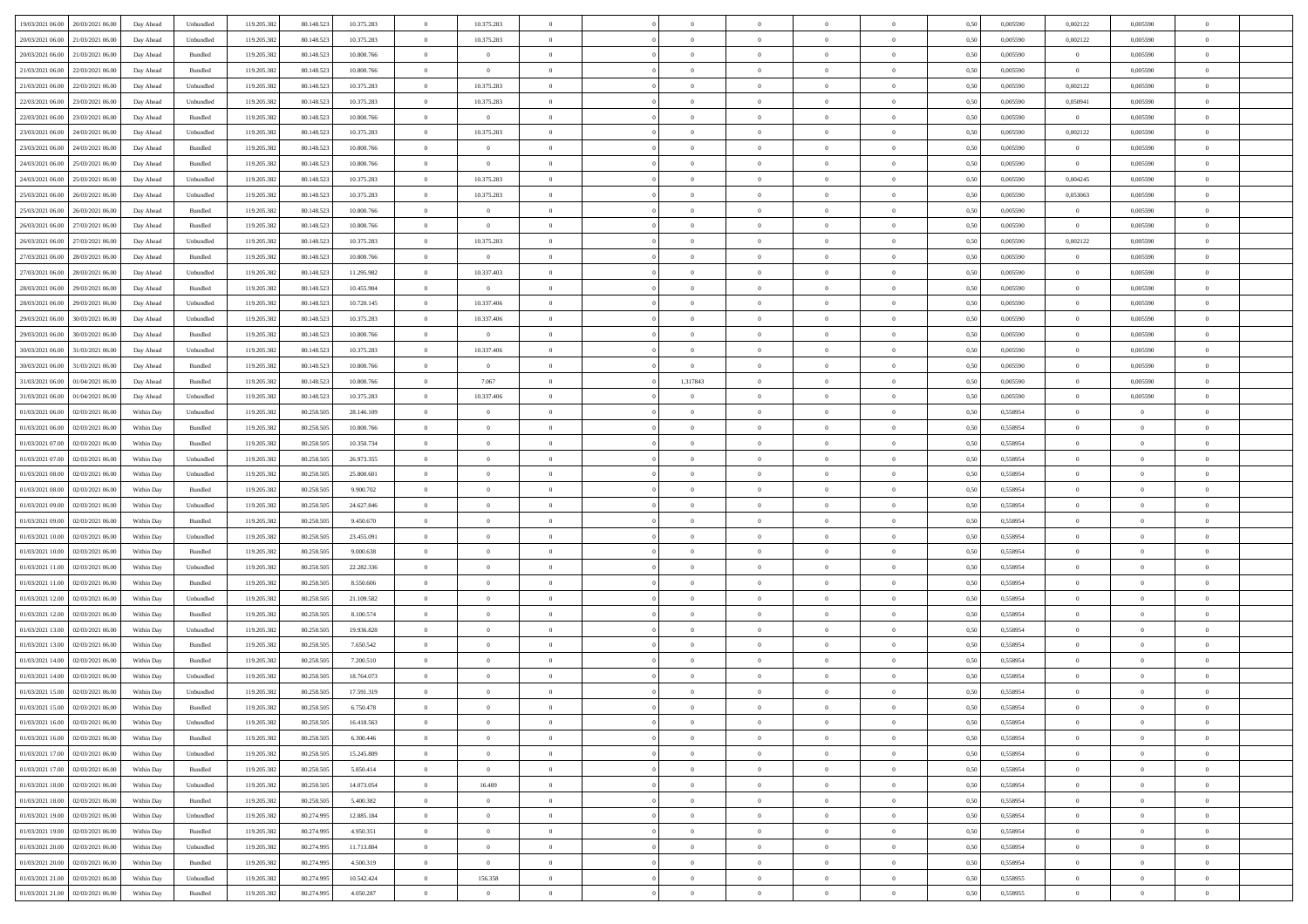| 01/03/2021 22:00 02/03/2021 06:00            | Within Day | Unbundled                   | 119.205.382 | 80.431.353 | 9.232.058  | $\overline{0}$ | $\overline{0}$ |                | $\overline{0}$ | $\theta$       |                | $\theta$       | 0,50 | 0,558954 | $\theta$       | $\theta$       | $\overline{0}$ |  |
|----------------------------------------------|------------|-----------------------------|-------------|------------|------------|----------------|----------------|----------------|----------------|----------------|----------------|----------------|------|----------|----------------|----------------|----------------|--|
|                                              |            |                             |             |            |            |                |                |                |                |                |                |                |      |          |                |                |                |  |
| 01/03/2021 22.00<br>02/03/2021 06:00         | Within Day | Bundled                     | 119.205.38  | 80.431.35  | 3.600.255  | $\bf{0}$       | $\bf{0}$       | $\bf{0}$       | $\overline{0}$ | $\overline{0}$ | $\overline{0}$ | $\bf{0}$       | 0,50 | 0,558954 | $\,$ 0 $\,$    | $\bf{0}$       | $\overline{0}$ |  |
| 01/03/2021 23:00<br>02/03/2021 06:00         | Within Day | Bundled                     | 119.205.382 | 80.431.353 | 3.150.223  | $\overline{0}$ | $\bf{0}$       | $\overline{0}$ | $\bf{0}$       | $\bf{0}$       | $\overline{0}$ | $\bf{0}$       | 0.50 | 0.558954 | $\bf{0}$       | $\overline{0}$ | $\overline{0}$ |  |
| 01/03/2021 23:00<br>02/03/2021 06:00         | Within Day | Unbundled                   | 119.205.382 | 80.431.353 | 8.078.051  | $\overline{0}$ | 36.415         | $\overline{0}$ | $\theta$       | $\theta$       | $\overline{0}$ | $\bf{0}$       | 0,50 | 0,558954 | $\theta$       | $\theta$       | $\overline{0}$ |  |
| 02/03/2021 00:00<br>02/03/2021 06.00         | Within Day | Unbundled                   | 119.205.38  | 80.467.76  | 6.892.831  | $\bf{0}$       | $\theta$       | $\bf{0}$       | $\overline{0}$ | $\theta$       | $\overline{0}$ | $\bf{0}$       | 0,50 | 0,558954 | $\,$ 0 $\,$    | $\bf{0}$       | $\overline{0}$ |  |
| 02/03/2021 00:00<br>02/03/2021 06:00         | Within Day | Bundled                     | 119,205.38  | 80.467.76  | 2.700.191  | $\overline{0}$ | $\overline{0}$ | $\overline{0}$ | $\bf{0}$       | $\overline{0}$ | $\theta$       | $\bf{0}$       | 0.50 | 0.558954 | $\,$ 0 $\,$    | $\theta$       | $\overline{0}$ |  |
|                                              |            |                             |             |            |            | $\overline{0}$ | $\overline{0}$ | $\overline{0}$ | $\overline{0}$ | $\overline{0}$ | $\overline{0}$ |                |      |          | $\theta$       | $\theta$       | $\overline{0}$ |  |
| 02/03/2021 01:00<br>02/03/2021 06:00         | Within Day | Unbundled                   | 119.205.38  | 80.467.768 | 5.744.025  |                |                |                |                |                |                | $\bf{0}$       | 0,50 | 0,558954 |                |                |                |  |
| 02/03/2021 01:00<br>02/03/2021 06.00         | Within Day | Bundled                     | 119.205.38  | 80.467.76  | 2.250.159  | $\bf{0}$       | $\bf{0}$       | $\bf{0}$       | $\overline{0}$ | $\overline{0}$ | $\overline{0}$ | $\bf{0}$       | 0,50 | 0,558954 | $\,$ 0 $\,$    | $\bf{0}$       | $\overline{0}$ |  |
| 02/03/2021 02:00<br>02/03/2021 06:00         | Within Day | Unbundled                   | 119,205.38  | 80.467.76  | 4.595.220  | $\overline{0}$ | $\bf{0}$       | $\overline{0}$ | $\bf{0}$       | $\overline{0}$ | $\overline{0}$ | $\bf{0}$       | 0.50 | 0.558955 | $\bf{0}$       | $\overline{0}$ | $\overline{0}$ |  |
| 02/03/2021 02:00<br>02/03/2021 06:00         | Within Day | Bundled                     | 119.205.382 | 80.467.768 | 1.800.127  | $\overline{0}$ | $\bf{0}$       | $\overline{0}$ | $\overline{0}$ | $\overline{0}$ | $\overline{0}$ | $\bf{0}$       | 0,50 | 0,558955 | $\,$ 0 $\,$    | $\bf{0}$       | $\overline{0}$ |  |
| 02/03/2021 03:00<br>02/03/2021 06.00         | Within Day | Unbundled                   | 119.205.38  | 80.467.76  | 3.446.415  | $\bf{0}$       | $\overline{0}$ | $\bf{0}$       | $\bf{0}$       | $\bf{0}$       | $\overline{0}$ | $\bf{0}$       | 0,50 | 0,558956 | $\,$ 0 $\,$    | $\bf{0}$       | $\overline{0}$ |  |
| 02/03/2021 03:00<br>02/03/2021 06:00         | Within Day | Bundled                     | 119.205.382 | 80.467.768 | 1.350.095  | $\overline{0}$ | $\bf{0}$       | $\overline{0}$ | $\overline{0}$ | $\bf{0}$       | $\overline{0}$ | $\bf{0}$       | 0.50 | 0.558956 | $\bf{0}$       | $\overline{0}$ | $\bf{0}$       |  |
| 02/03/2021 04:00<br>02/03/2021 06:00         | Within Day | Unbundled                   | 119.205.38  | 80.467.768 | 2.297.610  | $\overline{0}$ | $\overline{0}$ | $\overline{0}$ | $\theta$       | $\theta$       | $\overline{0}$ | $\bf{0}$       | 0,50 | 0,558952 | $\,$ 0 $\,$    | $\theta$       | $\overline{0}$ |  |
|                                              |            |                             |             |            |            |                | $\overline{0}$ |                | $\overline{0}$ | $\theta$       | $\overline{0}$ |                |      |          | $\,$ 0 $\,$    | $\bf{0}$       | $\overline{0}$ |  |
| 02/03/2021 04:00<br>02/03/2021 06.00         | Within Day | Bundled                     | 119.205.38  | 80.467.76  | 900.063    | $\bf{0}$       |                | $\bf{0}$       |                |                |                | $\bf{0}$       | 0,50 | 0,558952 |                |                |                |  |
| 02/03/2021 05:00<br>02/03/2021 06:00         | Within Day | Unbundled                   | 119.205.382 | 80.467.768 | 1.148.804  | $\overline{0}$ | $\overline{0}$ | $\overline{0}$ | $\bf{0}$       | $\overline{0}$ | $\Omega$       | $\bf{0}$       | 0.50 | 0.558952 | $\,$ 0 $\,$    | $\theta$       | $\overline{0}$ |  |
| 02/03/2021 05:00<br>02/03/2021 06:00         | Within Day | Bundled                     | 119.205.382 | 80.467.768 | 450.031    | $\overline{0}$ | $\overline{0}$ | $\overline{0}$ | $\overline{0}$ | $\overline{0}$ | $\overline{0}$ | $\bf{0}$       | 0,50 | 0,558952 | $\theta$       | $\theta$       | $\overline{0}$ |  |
| 02/03/2021 06:00<br>03/03/2021 06.00         | Within Day | Unbundled                   | 119.205.38  | 80.148.52  | 28.256.091 | $\bf{0}$       | $\overline{0}$ | $\bf{0}$       | $\overline{0}$ | $\theta$       | $\overline{0}$ | $\bf{0}$       | 0,50 | 0,558954 | $\,$ 0 $\,$    | $\bf{0}$       | $\overline{0}$ |  |
| 02/03/2021 06:00<br>03/03/2021 06:00         | Within Day | Bundled                     | 119,205.38  | 80.148.52  | 10,800,766 | $\overline{0}$ | $\bf{0}$       | $\overline{0}$ | $\bf{0}$       | $\overline{0}$ | $\overline{0}$ | $\bf{0}$       | 0.50 | 0.558954 | $\bf{0}$       | $\overline{0}$ | $\overline{0}$ |  |
| 02/03/2021 07:00<br>03/03/2021 06:00         | Within Day | Unbundled                   | 119.205.382 | 80.148.523 | 27.078.755 | $\overline{0}$ | $\bf{0}$       | $\overline{0}$ | $\overline{0}$ | $\overline{0}$ | $\overline{0}$ | $\bf{0}$       | 0,50 | 0,558954 | $\,$ 0 $\,$    | $\bf{0}$       | $\overline{0}$ |  |
| 02/03/2021 07:00<br>03/03/2021 06.00         | Within Day | Bundled                     | 119.205.38  | 80.148.52  | 10.350.734 | $\bf{0}$       | $\bf{0}$       | $\bf{0}$       | $\bf{0}$       | $\overline{0}$ | $\overline{0}$ | $\bf{0}$       | 0,50 | 0,558954 | $\,$ 0 $\,$    | $\bf{0}$       | $\overline{0}$ |  |
| 02/03/2021 08:00<br>03/03/2021 06:00         | Within Day | Unbundled                   | 119.205.382 | 80.148.52  | 25.901.417 | $\overline{0}$ | $\bf{0}$       | $\overline{0}$ | $\overline{0}$ | $\bf{0}$       | $\overline{0}$ | $\bf{0}$       | 0.50 | 0.558954 | $\bf{0}$       | $\overline{0}$ | $\overline{0}$ |  |
|                                              |            |                             |             |            |            | $\overline{0}$ | $\overline{0}$ | $\overline{0}$ | $\theta$       | $\theta$       | $\overline{0}$ |                |      |          | $\theta$       | $\theta$       | $\overline{0}$ |  |
| 02/03/2021 08:00<br>03/03/2021 06:00         | Within Day | Bundled                     | 119.205.38  | 80.148.523 | 9.900.702  |                |                |                |                |                |                | $\bf{0}$       | 0,50 | 0,558954 |                |                |                |  |
| 02/03/2021 09:00<br>03/03/2021 06.00         | Within Day | Bundled                     | 119.205.38  | 80.148.523 | 9.450.670  | $\bf{0}$       | $\overline{0}$ | $\bf{0}$       | $\bf{0}$       | $\,$ 0 $\,$    | $\overline{0}$ | $\bf{0}$       | 0,50 | 0,558954 | $\,$ 0 $\,$    | $\bf{0}$       | $\overline{0}$ |  |
| 02/03/2021 09:00<br>03/03/2021 06:00         | Within Day | Unbundled                   | 119,205.38  | 80.148.52  | 24.724.080 | $\overline{0}$ | $\overline{0}$ | $\overline{0}$ | $\overline{0}$ | $\overline{0}$ | $\theta$       | $\bf{0}$       | 0.50 | 0.558954 | $\,$ 0 $\,$    | $\theta$       | $\overline{0}$ |  |
| 02/03/2021 10:00<br>03/03/2021 06:00         | Within Day | Unbundled                   | 119.205.382 | 80.148.523 | 23.546.742 | $\overline{0}$ | $\overline{0}$ | $\overline{0}$ | $\overline{0}$ | $\overline{0}$ | $\overline{0}$ | $\bf{0}$       | 0,50 | 0,558954 | $\theta$       | $\theta$       | $\overline{0}$ |  |
| 02/03/2021 10:00<br>03/03/2021 06.00         | Within Day | Bundled                     | 119.205.38  | 80.148.52  | 9.000.638  | $\bf{0}$       | $\overline{0}$ | $\bf{0}$       | $\overline{0}$ | $\bf{0}$       | $\overline{0}$ | $\bf{0}$       | 0,50 | 0,558954 | $\,$ 0 $\,$    | $\bf{0}$       | $\overline{0}$ |  |
| 02/03/2021 11:00<br>03/03/2021 06:00         | Within Day | Unbundled                   | 119,205.38  | 80.148.52  | 22.369.406 | $\overline{0}$ | $\bf{0}$       | $\overline{0}$ | $\bf{0}$       | $\overline{0}$ | $\overline{0}$ | $\bf{0}$       | 0.50 | 0.558954 | $\bf{0}$       | $\overline{0}$ | $\overline{0}$ |  |
| 02/03/2021 11:00<br>03/03/2021 06:00         | Within Day | Bundled                     | 119.205.382 | 80.148.523 | 8.550.606  | $\overline{0}$ | $\overline{0}$ | $\overline{0}$ | $\overline{0}$ | $\overline{0}$ | $\overline{0}$ | $\bf{0}$       | 0,50 | 0,558954 | $\theta$       | $\theta$       | $\overline{0}$ |  |
| 02/03/2021 12:00<br>03/03/2021 06.00         | Within Day | Unbundled                   | 119.205.38  | 80.148.523 | 21.192.068 | $\bf{0}$       | $\bf{0}$       | $\bf{0}$       | $\bf{0}$       | $\overline{0}$ | $\overline{0}$ | $\bf{0}$       | 0,50 | 0,558954 | $\,$ 0 $\,$    | $\bf{0}$       | $\overline{0}$ |  |
|                                              |            |                             |             |            |            |                |                |                |                |                |                |                |      |          |                |                |                |  |
| 02/03/2021 12:00<br>03/03/2021 06:00         | Within Day | Bundled                     | 119.205.382 | 80.148.52  | 8,100,574  | $\overline{0}$ | $\bf{0}$       | $\overline{0}$ | $\bf{0}$       | $\bf{0}$       | $\overline{0}$ | $\bf{0}$       | 0.50 | 0.558954 | $\bf{0}$       | $\overline{0}$ | $\overline{0}$ |  |
| 02/03/2021 13:00<br>03/03/2021 06:00         | Within Day | Unbundled                   | 119.205.38  | 80.148.52  | 20.014.731 | $\overline{0}$ | $\overline{0}$ | $\overline{0}$ | $\overline{0}$ | $\overline{0}$ | $\overline{0}$ | $\bf{0}$       | 0.50 | 0.558954 | $\theta$       | $\theta$       | $\overline{0}$ |  |
| 02/03/2021 13:00<br>03/03/2021 06.00         | Within Day | Bundled                     | 119.205.38  | 80.148.523 | 7.650.542  | $\bf{0}$       | $\overline{0}$ | $\bf{0}$       | $\bf{0}$       | $\overline{0}$ | $\overline{0}$ | $\bf{0}$       | 0,50 | 0,558954 | $\,$ 0 $\,$    | $\bf{0}$       | $\overline{0}$ |  |
| 02/03/2021 14:00<br>03/03/2021 06:00         | Within Day | Unbundled                   | 119,205.38  | 80.148.523 | 18.837.395 | $\overline{0}$ | $\bf{0}$       | $\overline{0}$ | $\bf{0}$       | $\overline{0}$ | $\Omega$       | $\bf{0}$       | 0.50 | 0.558954 | $\,$ 0 $\,$    | $\theta$       | $\overline{0}$ |  |
| 02/03/2021 14:00<br>03/03/2021 06:00         | Within Dav | Bundled                     | 119.205.382 | 80.148.52  | 7.200.510  | $\overline{0}$ | $\overline{0}$ | $\overline{0}$ | $\overline{0}$ | $\theta$       | $\overline{0}$ | $\bf{0}$       | 0.5( | 0,558954 | $\theta$       | $\theta$       | $\overline{0}$ |  |
| 02/03/2021 15:00<br>03/03/2021 06.00         | Within Day | Unbundled                   | 119.205.38  | 80.148.52  | 17.660.057 | $\bf{0}$       | $\bf{0}$       | $\bf{0}$       | $\bf{0}$       | $\bf{0}$       | $\overline{0}$ | $\bf{0}$       | 0,50 | 0,558954 | $\,$ 0 $\,$    | $\bf{0}$       | $\overline{0}$ |  |
| 02/03/2021 15:00<br>03/03/2021 06:00         | Within Day | Bundled                     | 119,205.38  | 80.148.52  | 6.750.478  | $\overline{0}$ | $\bf{0}$       | $\overline{0}$ | $\bf{0}$       | $\overline{0}$ | $\overline{0}$ | $\bf{0}$       | 0.50 | 0.558954 | $\bf{0}$       | $\overline{0}$ | $\overline{0}$ |  |
| 02/03/2021 16:00<br>03/03/2021 06:00         | Within Day | Unbundled                   | 119.205.38  | 80.148.52  | 16.482.720 | $\overline{0}$ | $\overline{0}$ | $\overline{0}$ | $\overline{0}$ | $\overline{0}$ | $\overline{0}$ | $\bf{0}$       | 0.50 | 0,558954 | $\theta$       | $\theta$       | $\overline{0}$ |  |
| 03/03/2021 06.00                             | Within Day | Bundled                     |             | 80.148.52  | 6.300.446  | $\bf{0}$       | $\bf{0}$       | $\bf{0}$       | $\bf{0}$       | $\overline{0}$ | $\overline{0}$ | $\bf{0}$       | 0,50 | 0,558954 | $\,$ 0 $\,$    | $\bf{0}$       | $\overline{0}$ |  |
| 02/03/2021 16:00                             |            |                             | 119.205.38  |            |            |                |                |                |                |                |                |                |      |          |                |                |                |  |
| 02/03/2021 17:00<br>03/03/2021 06:00         | Within Day | Unbundled                   | 119.205.382 | 80.148.523 | 15.305.382 | $\overline{0}$ | $\bf{0}$       | $\overline{0}$ | $\overline{0}$ | $\bf{0}$       | $\overline{0}$ | $\bf{0}$       | 0.50 | 0.558954 | $\bf{0}$       | $\overline{0}$ | $\overline{0}$ |  |
| 02/03/2021 17:00<br>03/03/2021 06:00         | Within Day | Bundled                     | 119.205.382 | 80.148.52  | 5.850.414  | $\overline{0}$ | $\overline{0}$ | $\overline{0}$ | $\overline{0}$ | $\overline{0}$ | $\overline{0}$ | $\bf{0}$       | 0.50 | 0,558954 | $\theta$       | $\theta$       | $\overline{0}$ |  |
| 02/03/2021 18:00<br>03/03/2021 06.00         | Within Day | Unbundled                   | 119.205.38  | 80.148.523 | 14.128.046 | $\bf{0}$       | $\bf{0}$       | $\bf{0}$       | $\bf{0}$       | $\overline{0}$ | $\overline{0}$ | $\bf{0}$       | 0,50 | 0,558954 | $\,$ 0 $\,$    | $\bf{0}$       | $\overline{0}$ |  |
| 02/03/2021 18:00<br>03/03/2021 06:00         | Within Day | Bundled                     | 119.205.382 | 80.148.52  | 5.400.382  | $\overline{0}$ | $\overline{0}$ | $\overline{0}$ | $\bf{0}$       | $\overline{0}$ | $\Omega$       | $\bf{0}$       | 0.50 | 0.558954 | $\,$ 0 $\,$    | $\theta$       | $\overline{0}$ |  |
| 02/03/2021 19:00<br>03/03/2021 06:00         | Within Dav | Bundled                     | 119.205.38  | 80.148.52  | 4.950.351  | $\overline{0}$ | $\overline{0}$ | $\Omega$       | $\theta$       | $\theta$       | $\Omega$       | $\overline{0}$ | 0.5( | 0,558954 | $\theta$       | $\theta$       | $\overline{0}$ |  |
| 02/03/2021 19:00<br>03/03/2021 06:00         | Within Day | Unbundled                   | 119.205.38  | 80.148.52  | 12.950.708 | $\bf{0}$       | $\bf{0}$       | $\bf{0}$       | $\bf{0}$       | $\bf{0}$       | $\overline{0}$ | $\bf{0}$       | 0,50 | 0,558954 | $\,$ 0 $\,$    | $\bf{0}$       | $\overline{0}$ |  |
| $02/03/2021\ 20.00 \qquad 03/03/2021\ 06.00$ | Within Day | $\ensuremath{\mathsf{Unb}}$ | 119.205.382 | 80.148.523 | 11.773.371 | $\bf{0}$       | $\theta$       |                | $\Omega$       |                |                |                | 0,50 | 0.558954 | $\theta$       | $\overline{0}$ |                |  |
| 02/03/2021 20:00 03/03/2021 06:00            | Within Day | Bundled                     | 119.205.382 | 80.148.523 | 4.500.319  | $\overline{0}$ | $\overline{0}$ | $\overline{0}$ | $\theta$       | $\overline{0}$ | $\overline{0}$ | $\bf{0}$       | 0,50 | 0,558954 | $\theta$       | $\overline{0}$ | $\overline{0}$ |  |
|                                              |            |                             |             |            |            |                |                |                |                |                |                |                |      |          |                |                |                |  |
| 02/03/2021 21:00<br>03/03/2021 06:00         | Within Day | Unbundled                   | 119.205.38  | 80.148.523 | 10.596.033 | $\overline{0}$ | $\bf{0}$       | $\overline{0}$ | $\overline{0}$ | $\bf{0}$       | $\overline{0}$ | $\bf{0}$       | 0,50 | 0,558955 | $\bf{0}$       | $\overline{0}$ | $\bf{0}$       |  |
| 02/03/2021 21:00 03/03/2021 06:00            | Within Day | Bundled                     | 119.205.382 | 80.148.523 | 4.050.287  | $\overline{0}$ | $\bf{0}$       | $\overline{0}$ | $\overline{0}$ | $\mathbf{0}$   | $\overline{0}$ | $\,$ 0 $\,$    | 0.50 | 0.558955 | $\overline{0}$ | $\bf{0}$       | $\,$ 0 $\,$    |  |
| 02/03/2021 22:00 03/03/2021 06:00            | Within Day | Unbundled                   | 119.205.382 | 80.148.523 | 9.418.697  | $\overline{0}$ | $\overline{0}$ | $\overline{0}$ | $\overline{0}$ | $\overline{0}$ | $\overline{0}$ | $\bf{0}$       | 0,50 | 0,558954 | $\theta$       | $\theta$       | $\overline{0}$ |  |
| 02/03/2021 22:00<br>03/03/2021 06:00         | Within Day | Bundled                     | 119.205.382 | 80.148.523 | 3.600.255  | $\overline{0}$ | $\bf{0}$       | $\overline{0}$ | $\overline{0}$ | $\bf{0}$       | $\overline{0}$ | $\bf{0}$       | 0,50 | 0,558954 | $\bf{0}$       | $\overline{0}$ | $\overline{0}$ |  |
| 02/03/2021 23:00 03/03/2021 06:00            | Within Day | Unbundled                   | 119.205.382 | 80.148.523 | 8.241.360  | $\overline{0}$ | $\bf{0}$       | $\overline{0}$ | $\overline{0}$ | $\bf{0}$       | $\overline{0}$ | $\bf{0}$       | 0.50 | 0.558954 | $\,$ 0 $\,$    | $\overline{0}$ | $\,$ 0         |  |
| 02/03/2021 23:00<br>03/03/2021 06:00         | Within Dav | Bundled                     | 119.205.382 | 80.148.523 | 3.150.223  | $\overline{0}$ | $\overline{0}$ | $\overline{0}$ | $\overline{0}$ | $\overline{0}$ | $\overline{0}$ | $\bf{0}$       | 0.50 | 0,558954 | $\overline{0}$ | $\theta$       | $\overline{0}$ |  |
| 03/03/2021 06:00<br>03/03/2021 00:00         | Within Day | Unbundled                   | 119.205.38  | 80.148.523 | 7.064.022  | $\overline{0}$ | $\overline{0}$ | $\overline{0}$ | $\overline{0}$ | $\overline{0}$ | $\overline{0}$ | $\bf{0}$       | 0,50 | 0,558954 | $\bf{0}$       | $\overline{0}$ | $\overline{0}$ |  |
|                                              |            |                             |             |            |            |                |                |                |                |                |                |                |      |          |                |                |                |  |
| 03/03/2021 00:00 03/03/2021 06:00            | Within Day | Bundled                     | 119.205.382 | 80.148.523 | 2.700.191  | $\overline{0}$ | $\overline{0}$ | $\overline{0}$ | $\overline{0}$ | $\overline{0}$ | $\overline{0}$ | $\bf{0}$       | 0.50 | 0.558954 | $\mathbf{0}$   | $\bf{0}$       | $\,$ 0         |  |
| 03/03/2021 01:00 03/03/2021 06:00            | Within Dav | Unbundled                   | 119.205.382 | 80.148.523 | 5.886.686  | $\overline{0}$ | $\overline{0}$ | $\overline{0}$ | $\overline{0}$ | $\overline{0}$ | $\overline{0}$ | $\bf{0}$       | 0,50 | 0,558954 | $\overline{0}$ | $\theta$       | $\overline{0}$ |  |
| 03/03/2021 01:00<br>03/03/2021 06:00         | Within Day | Bundled                     | 119.205.38  | 80.148.523 | 2.250.159  | $\overline{0}$ | $\bf{0}$       | $\overline{0}$ | $\overline{0}$ | $\overline{0}$ | $\overline{0}$ | $\bf{0}$       | 0,50 | 0,558954 | $\bf{0}$       | $\,$ 0 $\,$    | $\bf{0}$       |  |
| 03/03/2021 02:00 03/03/2021 06:00            | Within Day | Unbundled                   | 119.205.382 | 80.148.523 | 4.709.348  | $\overline{0}$ | $\bf{0}$       | $\overline{0}$ | $\overline{0}$ | $\,$ 0 $\,$    | $\overline{0}$ | $\bf{0}$       | 0,50 | 0,558955 | $\overline{0}$ | $\,$ 0 $\,$    | $\,$ 0 $\,$    |  |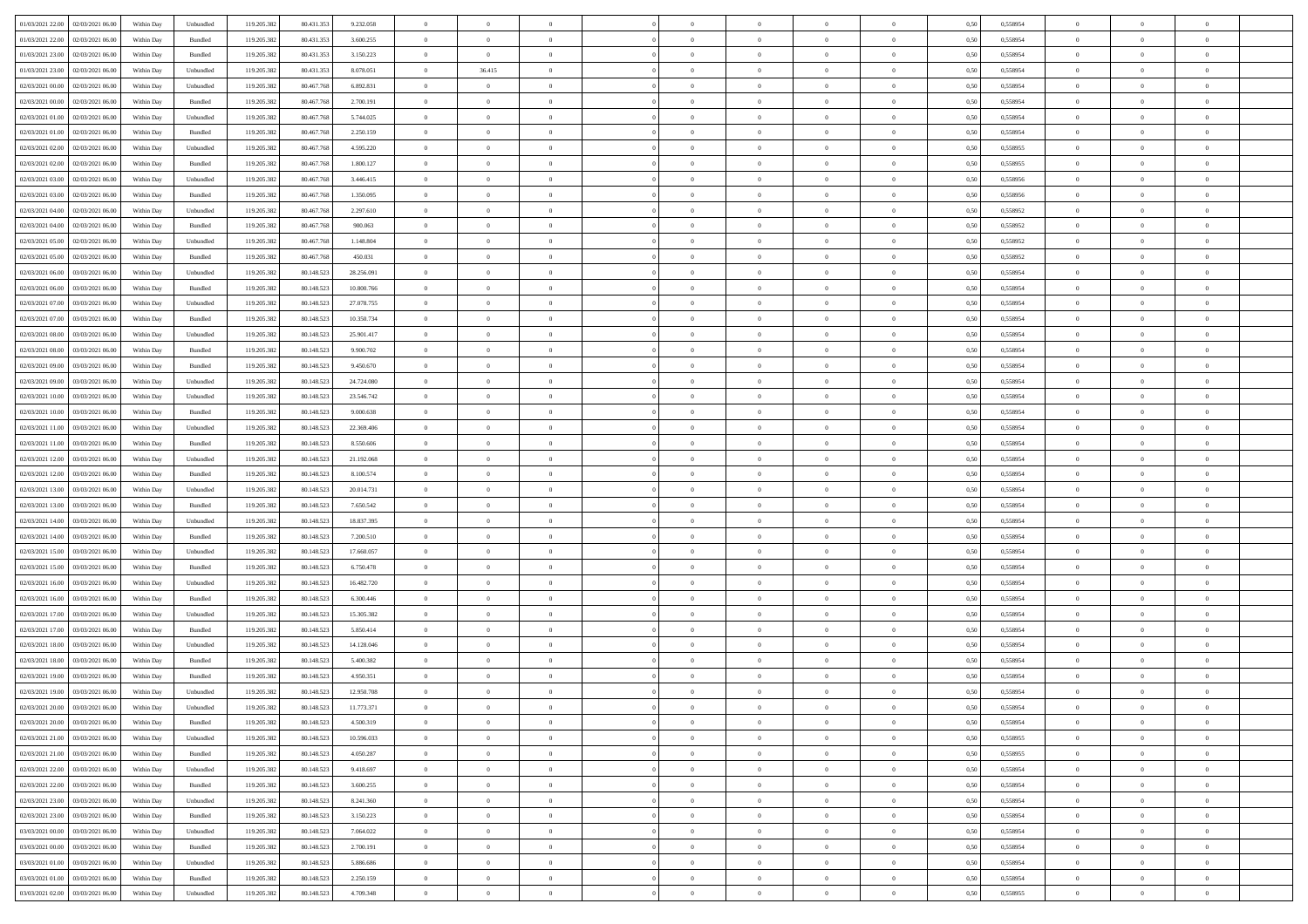| 03/03/2021 02:00 03/03/2021 06:00            | Within Day | Bundled   | 119.205.382 | 80.148.523 | 1.800.127  | $\overline{0}$ | $\theta$       |                | $\overline{0}$ | $\theta$       |                | $\theta$       | 0,50 | 0,558955 | $\theta$       | $\theta$       | $\theta$       |  |
|----------------------------------------------|------------|-----------|-------------|------------|------------|----------------|----------------|----------------|----------------|----------------|----------------|----------------|------|----------|----------------|----------------|----------------|--|
| 03/03/2021 03:00<br>03/03/2021 06:00         | Within Day | Unbundled | 119.205.38  | 80.148.52  | 3.532.011  | $\bf{0}$       | $\bf{0}$       | $\bf{0}$       | $\bf{0}$       | $\overline{0}$ | $\overline{0}$ | $\bf{0}$       | 0,50 | 0,558956 | $\,$ 0 $\,$    | $\bf{0}$       | $\overline{0}$ |  |
| 03/03/2021 03:00<br>03/03/2021 06:00         | Within Day | Bundled   | 119.205.382 | 80.148.52  | 1.350.095  | $\overline{0}$ | $\bf{0}$       | $\overline{0}$ | $\bf{0}$       | $\bf{0}$       | $\overline{0}$ | $\bf{0}$       | 0.50 | 0.558956 | $\bf{0}$       | $\overline{0}$ | $\bf{0}$       |  |
| 03/03/2021 04:00<br>03/03/2021 06:00         | Within Day | Unbundled | 119.205.382 | 80.148.523 | 2.354.673  | $\overline{0}$ | $\overline{0}$ | $\overline{0}$ | $\overline{0}$ | $\theta$       | $\overline{0}$ | $\bf{0}$       | 0,50 | 0,558952 | $\theta$       | $\theta$       | $\overline{0}$ |  |
| 03/03/2021 04:00<br>03/03/2021 06.00         | Within Day | Bundled   | 119.205.38  | 80.148.52  | 900.063    | $\bf{0}$       | $\overline{0}$ | $\bf{0}$       | $\overline{0}$ | $\theta$       | $\overline{0}$ | $\bf{0}$       | 0,50 | 0,558952 | $\,$ 0 $\,$    | $\bf{0}$       | $\overline{0}$ |  |
|                                              |            |           |             |            |            |                |                |                |                |                | $\theta$       |                |      |          |                |                |                |  |
| 03/03/2021 05:00<br>03/03/2021 06:00         | Within Day | Bundled   | 119,205.38  | 80.148.523 | 450.031    | $\overline{0}$ | $\overline{0}$ | $\overline{0}$ | $\bf{0}$       | $\overline{0}$ |                | $\bf{0}$       | 0.50 | 0.558952 | $\,$ 0 $\,$    | $\theta$       | $\overline{0}$ |  |
| 03/03/2021 05:00<br>03/03/2021 06:00         | Within Day | Unbundled | 119.205.38  | 80.148.523 | 1.177.337  | $\overline{0}$ | $\overline{0}$ | $\overline{0}$ | $\overline{0}$ | $\overline{0}$ | $\overline{0}$ | $\bf{0}$       | 0,50 | 0,558952 | $\theta$       | $\theta$       | $\overline{0}$ |  |
| 03/03/2021 06:00<br>04/03/2021 06.00         | Within Day | Unbundled | 119.205.38  | 80.148.52  | 10.375.283 | $\bf{0}$       | $\bf{0}$       | $\bf{0}$       | $\overline{0}$ | $\overline{0}$ | $\overline{0}$ | $\bf{0}$       | 0,50 | 0,558954 | $\,$ 0 $\,$    | $\bf{0}$       | $\overline{0}$ |  |
| 03/03/2021 06:00<br>04/03/2021 06:00         | Within Day | Bundled   | 119,205.38  | 80.148.52  | 10,800,766 | $\overline{0}$ | $\bf{0}$       | $\overline{0}$ | $\bf{0}$       | $\overline{0}$ | $\overline{0}$ | $\bf{0}$       | 0.50 | 0.558954 | $\bf{0}$       | $\overline{0}$ | $\overline{0}$ |  |
| 03/03/2021 07:00<br>04/03/2021 06:00         | Within Day | Unbundled | 119.205.382 | 80.148.523 | 9.942.980  | $\overline{0}$ | $\bf{0}$       | $\overline{0}$ | $\overline{0}$ | $\overline{0}$ | $\overline{0}$ | $\bf{0}$       | 0,50 | 0,558954 | $\,$ 0 $\,$    | $\bf{0}$       | $\overline{0}$ |  |
| 03/03/2021 07:00<br>04/03/2021 06.00         | Within Day | Bundled   | 119.205.38  | 80.148.523 | 10.350.734 | $\bf{0}$       | $\bf{0}$       | $\bf{0}$       | $\bf{0}$       | $\overline{0}$ | $\overline{0}$ | $\bf{0}$       | 0,50 | 0,558954 | $\,$ 0 $\,$    | $\bf{0}$       | $\overline{0}$ |  |
| 03/03/2021 08:00<br>04/03/2021 06:00         | Within Day | Unbundled | 119.205.382 | 80.148.52  | 9.510.676  | $\overline{0}$ | $\bf{0}$       | $\overline{0}$ | $\overline{0}$ | $\bf{0}$       | $\overline{0}$ | $\bf{0}$       | 0.50 | 0.558954 | $\bf{0}$       | $\overline{0}$ | $\,$ 0         |  |
| 03/03/2021 08:00<br>04/03/2021 06:00         | Within Day | Bundled   | 119.205.38  | 80.148.523 | 9.900.702  | $\overline{0}$ | $\overline{0}$ | $\overline{0}$ | $\theta$       | $\theta$       | $\overline{0}$ | $\bf{0}$       | 0,50 | 0,558954 | $\theta$       | $\theta$       | $\overline{0}$ |  |
|                                              |            |           |             |            |            |                |                |                |                |                |                |                |      |          |                |                |                |  |
| 03/03/2021 09:00<br>04/03/2021 06.00         | Within Day | Unbundled | 119.205.38  | 80.148.523 | 9.078.373  | $\bf{0}$       | $\overline{0}$ | $\bf{0}$       | $\bf{0}$       | $\bf{0}$       | $\overline{0}$ | $\bf{0}$       | 0,50 | 0,558954 | $\,$ 0 $\,$    | $\bf{0}$       | $\overline{0}$ |  |
| 03/03/2021 09:00<br>04/03/2021 06:00         | Within Day | Bundled   | 119.205.382 | 80.148.523 | 9.450.670  | $\overline{0}$ | $\bf{0}$       | $\overline{0}$ | $\bf{0}$       | $\overline{0}$ | $\theta$       | $\bf{0}$       | 0.50 | 0.558954 | $\,$ 0 $\,$    | $\theta$       | $\overline{0}$ |  |
| 03/03/2021 10:00<br>04/03/2021 06:00         | Within Day | Unbundled | 119.205.382 | 80.148.523 | 8.646.069  | $\overline{0}$ | $\overline{0}$ | $\overline{0}$ | $\overline{0}$ | $\overline{0}$ | $\overline{0}$ | $\bf{0}$       | 0,50 | 0,558954 | $\theta$       | $\theta$       | $\overline{0}$ |  |
| 03/03/2021 10:00<br>04/03/2021 06.00         | Within Day | Bundled   | 119.205.38  | 80.148.52  | 9.000.638  | $\bf{0}$       | $\bf{0}$       | $\bf{0}$       | $\overline{0}$ | $\overline{0}$ | $\overline{0}$ | $\bf{0}$       | 0,50 | 0,558954 | $\,$ 0 $\,$    | $\bf{0}$       | $\overline{0}$ |  |
| 03/03/2021 11:00<br>04/03/2021 06:00         | Within Day | Unbundled | 119,205.38  | 80.148.52  | 8.213.766  | $\overline{0}$ | $\bf{0}$       | $\overline{0}$ | $\bf{0}$       | $\overline{0}$ | $\overline{0}$ | $\bf{0}$       | 0.50 | 0.558954 | $\bf{0}$       | $\overline{0}$ | $\bf{0}$       |  |
| 03/03/2021 11:00<br>04/03/2021 06:00         | Within Day | Bundled   | 119.205.382 | 80.148.523 | 8.550.606  | $\overline{0}$ | $\bf{0}$       | $\overline{0}$ | $\overline{0}$ | $\overline{0}$ | $\overline{0}$ | $\bf{0}$       | 0,50 | 0,558954 | $\,$ 0 $\,$    | $\bf{0}$       | $\overline{0}$ |  |
| 03/03/2021 12:00<br>04/03/2021 06.00         | Within Day | Unbundled | 119.205.38  | 80.148.523 | 7.781.463  | $\bf{0}$       | $\bf{0}$       | $\bf{0}$       | $\bf{0}$       | $\overline{0}$ | $\overline{0}$ | $\bf{0}$       | 0,50 | 0,558954 | $\,$ 0 $\,$    | $\bf{0}$       | $\overline{0}$ |  |
|                                              |            |           |             |            |            |                |                |                |                |                |                |                |      |          |                |                |                |  |
| 03/03/2021 12:00<br>04/03/2021 06:00         | Within Day | Bundled   | 119.205.382 | 80.148.52  | 8,100,574  | $\overline{0}$ | $\bf{0}$       | $\overline{0}$ | $\overline{0}$ | $\bf{0}$       | $\overline{0}$ | $\bf{0}$       | 0.50 | 0.558954 | $\bf{0}$       | $\overline{0}$ | $\,$ 0         |  |
| 03/03/2021 13:00<br>04/03/2021 06:00         | Within Day | Unbundled | 119.205.382 | 80.148.523 | 7.349.158  | $\overline{0}$ | $\overline{0}$ | $\overline{0}$ | $\overline{0}$ | $\theta$       | $\overline{0}$ | $\bf{0}$       | 0,50 | 0,558954 | $\theta$       | $\theta$       | $\overline{0}$ |  |
| 03/03/2021 13:00<br>04/03/2021 06.00         | Within Day | Bundled   | 119.205.38  | 80.148.523 | 7.650.542  | $\bf{0}$       | $\bf{0}$       | $\bf{0}$       | $\bf{0}$       | $\overline{0}$ | $\overline{0}$ | $\bf{0}$       | 0,50 | 0,558954 | $\,$ 0 $\,$    | $\bf{0}$       | $\overline{0}$ |  |
| 03/03/2021 14:00<br>04/03/2021 06:00         | Within Day | Bundled   | 119,205.38  | 80.148.52  | 7.200.510  | $\overline{0}$ | $\overline{0}$ | $\overline{0}$ | $\bf{0}$       | $\overline{0}$ | $\theta$       | $\bf{0}$       | 0.50 | 0.558954 | $\,$ 0 $\,$    | $\theta$       | $\overline{0}$ |  |
| 03/03/2021 14:00<br>04/03/2021 06:00         | Within Day | Unbundled | 119.205.382 | 80.148.523 | 6.916.855  | $\overline{0}$ | $\overline{0}$ | $\overline{0}$ | $\overline{0}$ | $\overline{0}$ | $\overline{0}$ | $\bf{0}$       | 0,50 | 0,558954 | $\theta$       | $\theta$       | $\overline{0}$ |  |
| 03/03/2021 15:00<br>04/03/2021 06.00         | Within Day | Unbundled | 119.205.38  | 80.148.52  | 6.484.551  | $\bf{0}$       | $\overline{0}$ | $\bf{0}$       | $\overline{0}$ | $\bf{0}$       | $\overline{0}$ | $\bf{0}$       | 0,50 | 0,558954 | $\,$ 0 $\,$    | $\bf{0}$       | $\overline{0}$ |  |
| 03/03/2021 15:00<br>04/03/2021 06:00         | Within Day | Bundled   | 119,205.38  | 80.148.52  | 6.750.478  | $\overline{0}$ | $\bf{0}$       | $\overline{0}$ | $\bf{0}$       | $\overline{0}$ | $\overline{0}$ | $\bf{0}$       | 0.50 | 0.558954 | $\bf{0}$       | $\overline{0}$ | $\overline{0}$ |  |
| 03/03/2021 16:00<br>04/03/2021 06:00         | Within Day | Unbundled | 119.205.382 | 80.148.523 | 6.052.248  | $\overline{0}$ | $\bf{0}$       | $\overline{0}$ | $\overline{0}$ | $\overline{0}$ | $\overline{0}$ | $\bf{0}$       | 0,50 | 0,558954 | $\theta$       | $\theta$       | $\overline{0}$ |  |
|                                              |            |           |             |            |            |                |                |                |                |                |                |                |      |          |                |                |                |  |
| 03/03/2021 16:00<br>04/03/2021 06.00         | Within Day | Bundled   | 119.205.38  | 80.148.523 | 6.300.446  | $\bf{0}$       | $\bf{0}$       | $\bf{0}$       | $\bf{0}$       | $\overline{0}$ | $\overline{0}$ | $\bf{0}$       | 0,50 | 0,558954 | $\,$ 0 $\,$    | $\bf{0}$       | $\overline{0}$ |  |
| 03/03/2021 17:00<br>04/03/2021 06:00         | Within Day | Unbundled | 119.205.382 | 80.148.52  | 5.619.945  | $\overline{0}$ | $\bf{0}$       | $\overline{0}$ | $\overline{0}$ | $\bf{0}$       | $\overline{0}$ | $\bf{0}$       | 0.50 | 0.558954 | $\bf{0}$       | $\overline{0}$ | $\,$ 0         |  |
| 03/03/2021 17:00<br>04/03/2021 06:00         | Within Day | Bundled   | 119.205.382 | 80.148.52  | 5.850.414  | $\overline{0}$ | $\overline{0}$ | $\overline{0}$ | $\overline{0}$ | $\overline{0}$ | $\overline{0}$ | $\bf{0}$       | 0.50 | 0.558954 | $\theta$       | $\theta$       | $\overline{0}$ |  |
| 03/03/2021 18:00<br>04/03/2021 06.00         | Within Day | Unbundled | 119.205.38  | 80.148.523 | 5.187.641  | $\bf{0}$       | $\overline{0}$ | $\bf{0}$       | $\bf{0}$       | $\overline{0}$ | $\overline{0}$ | $\bf{0}$       | 0,50 | 0,558954 | $\,$ 0 $\,$    | $\bf{0}$       | $\overline{0}$ |  |
| 03/03/2021 18:00<br>04/03/2021 06:00         | Within Day | Bundled   | 119.205.382 | 80.148.52  | 5.400.382  | $\overline{0}$ | $\bf{0}$       | $\overline{0}$ | $\bf{0}$       | $\overline{0}$ | $\theta$       | $\bf{0}$       | 0.50 | 0.558954 | $\,$ 0 $\,$    | $\theta$       | $\overline{0}$ |  |
| 03/03/2021 19:00<br>04/03/2021 06:00         | Within Dav | Unbundled | 119.205.38  | 80.148.52  | 4.755.338  | $\overline{0}$ | $\overline{0}$ | $\overline{0}$ | $\overline{0}$ | $\overline{0}$ | $\overline{0}$ | $\bf{0}$       | 0.50 | 0,558954 | $\theta$       | $\theta$       | $\overline{0}$ |  |
| 03/03/2021 19:00<br>04/03/2021 06.00         | Within Day | Bundled   | 119.205.38  | 80.148.52  | 4.950.351  | $\bf{0}$       | $\bf{0}$       | $\bf{0}$       | $\bf{0}$       | $\overline{0}$ | $\overline{0}$ | $\bf{0}$       | 0,50 | 0,558954 | $\,$ 0 $\,$    | $\bf{0}$       | $\overline{0}$ |  |
| 03/03/2021 20:00<br>04/03/2021 06:00         | Within Day | Unbundled | 119,205.38  | 80.148.52  | 4.323.034  | $\overline{0}$ | $\bf{0}$       | $\overline{0}$ | $\bf{0}$       | $\overline{0}$ | $\overline{0}$ | $\bf{0}$       | 0.50 | 0.558954 | $\bf{0}$       | $\overline{0}$ | $\bf{0}$       |  |
| 03/03/2021 20:00<br>04/03/2021 06:00         | Within Day | Bundled   | 119.205.38  | 80.148.52  | 4.500.319  | $\overline{0}$ | $\overline{0}$ | $\overline{0}$ | $\overline{0}$ | $\overline{0}$ | $\overline{0}$ | $\bf{0}$       | 0.50 | 0,558954 | $\theta$       | $\theta$       | $\overline{0}$ |  |
|                                              |            |           |             |            |            |                |                |                |                |                |                |                |      |          |                |                |                |  |
| 03/03/2021 21:00<br>04/03/2021 06.00         | Within Day | Unbundled | 119.205.38  | 80.148.52  | 3.890.731  | $\bf{0}$       | $\bf{0}$       | $\bf{0}$       | $\bf{0}$       | $\overline{0}$ | $\overline{0}$ | $\bf{0}$       | 0,50 | 0,558955 | $\,$ 0 $\,$    | $\bf{0}$       | $\overline{0}$ |  |
| 03/03/2021 21:00<br>04/03/2021 06:00         | Within Day | Bundled   | 119.205.382 | 80.148.523 | 4.050.287  | $\overline{0}$ | $\bf{0}$       | $\overline{0}$ | $\overline{0}$ | $\bf{0}$       | $\overline{0}$ | $\bf{0}$       | 0.50 | 0.558955 | $\bf{0}$       | $\overline{0}$ | $\,$ 0         |  |
| 03/03/2021 22:00<br>04/03/2021 06:00         | Within Dav | Unbundled | 119.205.382 | 80.148.52  | 3.458.428  | $\overline{0}$ | $\overline{0}$ | $\overline{0}$ | $\overline{0}$ | $\overline{0}$ | $\overline{0}$ | $\bf{0}$       | 0.50 | 0,558954 | $\theta$       | $\theta$       | $\overline{0}$ |  |
| 03/03/2021 22:00<br>04/03/2021 06.00         | Within Day | Bundled   | 119.205.38  | 80.148.523 | 3.600.255  | $\bf{0}$       | $\bf{0}$       | $\bf{0}$       | $\bf{0}$       | $\overline{0}$ | $\overline{0}$ | $\bf{0}$       | 0,50 | 0,558954 | $\,$ 0 $\,$    | $\bf{0}$       | $\overline{0}$ |  |
| 03/03/2021 23:00<br>04/03/2021 06:00         | Within Day | Unbundled | 119.205.382 | 80.148.52  | 3.026.124  | $\overline{0}$ | $\overline{0}$ | $\overline{0}$ | $\bf{0}$       | $\overline{0}$ | $\Omega$       | $\bf{0}$       | 0.50 | 0.558954 | $\bf{0}$       | $\theta$       | $\overline{0}$ |  |
| 03/03/2021 23:00<br>04/03/2021 06:00         | Within Dav | Bundled   | 119.205.38  | 80.148.52  | 3.150.223  | $\overline{0}$ | $\overline{0}$ | $\Omega$       | $\overline{0}$ | $\theta$       | $\overline{0}$ | $\overline{0}$ | 0.5( | 0,558954 | $\theta$       | $\theta$       | $\overline{0}$ |  |
| 04/03/2021 00:00<br>04/03/2021 06:00         | Within Day | Bundled   | 119.205.382 | 80.148.52  | 2.700.191  | $\bf{0}$       | $\bf{0}$       | $\bf{0}$       | $\bf{0}$       | $\bf{0}$       | $\overline{0}$ | $\bf{0}$       | 0,50 | 0,558954 | $\overline{0}$ | $\overline{0}$ | $\overline{0}$ |  |
| $04/03/2021\ 00.00 \qquad 04/03/2021\ 06.00$ | Within Day | Unbundled | 119.205.382 | 80.148.523 | 2.593.820  | $\bf{0}$       | $\Omega$       |                | $\overline{0}$ |                |                |                | 0,50 | 0.558954 | $\bf{0}$       | $\overline{0}$ |                |  |
|                                              |            |           |             |            |            | $\overline{0}$ | $\overline{0}$ |                | $\theta$       | $\overline{0}$ |                |                |      |          | $\theta$       | $\overline{0}$ | $\overline{0}$ |  |
| 04/03/2021 01:00 04/03/2021 06:00            | Within Day | Unbundled | 119.205.382 | 80.148.523 | 2.161.516  |                |                | $\overline{0}$ |                |                | $\overline{0}$ | $\bf{0}$       | 0,50 | 0,558954 |                |                |                |  |
| 04/03/2021 01:00<br>04/03/2021 06:00         | Within Day | Bundled   | 119.205.38  | 80.148.523 | 2.250.159  | $\overline{0}$ | $\bf{0}$       | $\overline{0}$ | $\overline{0}$ | $\bf{0}$       | $\overline{0}$ | $\bf{0}$       | 0,50 | 0,558954 | $\bf{0}$       | $\overline{0}$ | $\bf{0}$       |  |
| 04/03/2021 02:00 04/03/2021 06:00            | Within Day | Unbundled | 119.205.382 | 80.148.523 | 1.729.213  | $\overline{0}$ | $\bf{0}$       | $\overline{0}$ | $\overline{0}$ | $\mathbf{0}$   | $\overline{0}$ | $\,$ 0 $\,$    | 0.50 | 0.558955 | $\overline{0}$ | $\bf{0}$       | $\,$ 0 $\,$    |  |
| 04/03/2021 02:00 04/03/2021 06:00            | Within Day | Bundled   | 119.205.382 | 80.148.523 | 1.800.127  | $\overline{0}$ | $\overline{0}$ | $\overline{0}$ | $\overline{0}$ | $\overline{0}$ | $\overline{0}$ | $\bf{0}$       | 0,50 | 0,558955 | $\overline{0}$ | $\theta$       | $\overline{0}$ |  |
| 04/03/2021 03:00<br>04/03/2021 06:00         | Within Day | Unbundled | 119.205.382 | 80.148.523 | 1.296.910  | $\overline{0}$ | $\bf{0}$       | $\overline{0}$ | $\overline{0}$ | $\bf{0}$       | $\overline{0}$ | $\bf{0}$       | 0,50 | 0,558956 | $\bf{0}$       | $\overline{0}$ | $\overline{0}$ |  |
| 04/03/2021 03:00<br>04/03/2021 06:00         | Within Day | Bundled   | 119.205.382 | 80.148.523 | 1.350.095  | $\overline{0}$ | $\bf{0}$       | $\overline{0}$ | $\overline{0}$ | $\bf{0}$       | $\overline{0}$ | $\bf{0}$       | 0.50 | 0.558956 | $\,$ 0 $\,$    | $\overline{0}$ | $\,$ 0         |  |
| 04/03/2021 04:00<br>04/03/2021 06:00         | Within Dav | Unbundled | 119.205.382 | 80.148.523 | 864,606    | $\overline{0}$ | $\overline{0}$ | $\overline{0}$ | $\overline{0}$ | $\overline{0}$ | $\overline{0}$ | $\bf{0}$       | 0.50 | 0,558952 | $\overline{0}$ | $\theta$       | $\overline{0}$ |  |
| 04/03/2021 06:00<br>04/03/2021 04:00         | Within Day | Bundled   | 119.205.38  | 80.148.523 | 900.063    | $\overline{0}$ | $\overline{0}$ | $\overline{0}$ | $\overline{0}$ | $\overline{0}$ | $\overline{0}$ | $\bf{0}$       | 0,50 | 0,558952 | $\bf{0}$       | $\overline{0}$ | $\overline{0}$ |  |
|                                              |            |           |             |            |            |                |                |                |                |                |                |                |      |          |                |                |                |  |
| 04/03/2021 05:00 04/03/2021 06:00            | Within Day | Unbundled | 119.205.382 | 80.148.523 | 432.303    | $\overline{0}$ | $\overline{0}$ | $\overline{0}$ | $\overline{0}$ | $\overline{0}$ | $\overline{0}$ | $\bf{0}$       | 0.50 | 0.558952 | $\mathbf{0}$   | $\bf{0}$       | $\,$ 0         |  |
| 04/03/2021 05:00 04/03/2021 06:00            | Within Dav | Bundled   | 119.205.382 | 80.148.523 | 450.031    | $\overline{0}$ | $\overline{0}$ | $\overline{0}$ | $\overline{0}$ | $\overline{0}$ | $\overline{0}$ | $\bf{0}$       | 0,50 | 0,558952 | $\overline{0}$ | $\theta$       | $\overline{0}$ |  |
| 04/03/2021 06:00<br>05/03/2021 06:00         | Within Day | Unbundled | 119.205.38  | 80.148.523 | 10.375.283 | $\overline{0}$ | $\bf{0}$       | $\overline{0}$ | $\overline{0}$ | $\overline{0}$ | $\overline{0}$ | $\bf{0}$       | 0,50 | 0,558954 | $\bf{0}$       | $\overline{0}$ | $\bf{0}$       |  |
| 04/03/2021 06:00 05/03/2021 06:00            | Within Day | Bundled   | 119.205.382 | 80.148.523 | 10.800.766 | $\overline{0}$ | $\bf{0}$       | $\overline{0}$ | $\overline{0}$ | $\,$ 0 $\,$    | $\overline{0}$ | $\bf{0}$       | 0,50 | 0,558954 | $\overline{0}$ | $\,$ 0 $\,$    | $\,$ 0 $\,$    |  |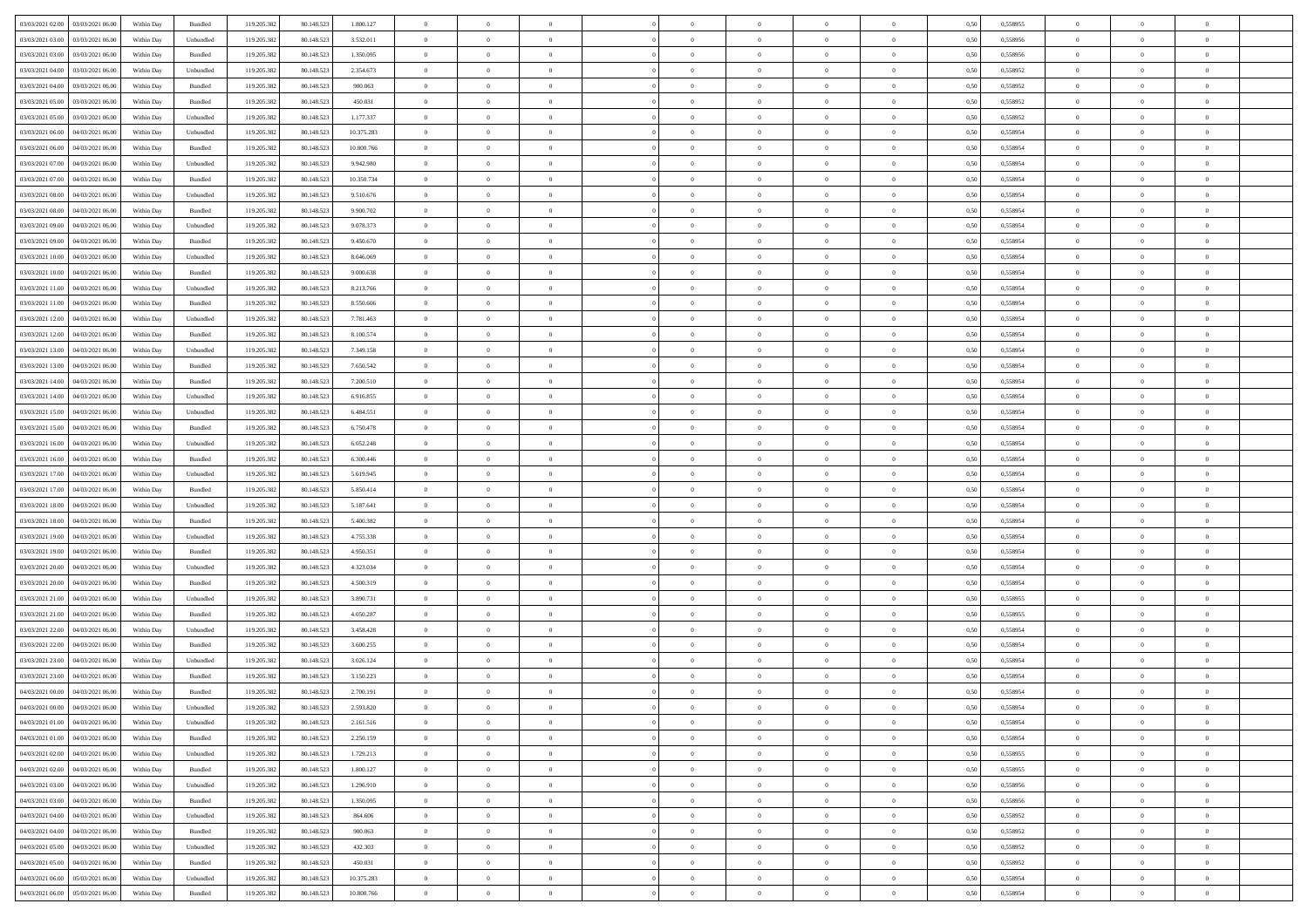|                                      |            |                             |             |            |            | $\overline{0}$                   | $\overline{0}$ |                | $\overline{0}$ | $\theta$       |                | $\theta$       |      |          | $\theta$       | $\theta$       | $\theta$       |  |
|--------------------------------------|------------|-----------------------------|-------------|------------|------------|----------------------------------|----------------|----------------|----------------|----------------|----------------|----------------|------|----------|----------------|----------------|----------------|--|
| 04/03/2021 07:00 05/03/2021 06:00    | Within Day | Unbundled                   | 119.205.382 | 80.148.523 | 9.942.980  |                                  |                |                |                |                |                |                | 0,50 | 0,558954 |                |                |                |  |
| 04/03/2021 07:00<br>05/03/2021 06:00 | Within Day | Bundled                     | 119.205.38  | 80.148.52  | 10.350.734 | $\bf{0}$                         | $\bf{0}$       | $\bf{0}$       | $\overline{0}$ | $\overline{0}$ | $\overline{0}$ | $\bf{0}$       | 0,50 | 0,558954 | $\,$ 0 $\,$    | $\bf{0}$       | $\overline{0}$ |  |
| 04/03/2021 08:00<br>05/03/2021 06:00 | Within Day | Unbundled                   | 119.205.382 | 80.148.52  | 9.510.676  | $\overline{0}$                   | $\bf{0}$       | $\overline{0}$ | $\bf{0}$       | $\bf{0}$       | $\overline{0}$ | $\bf{0}$       | 0.50 | 0.558954 | $\bf{0}$       | $\overline{0}$ | $\overline{0}$ |  |
| 04/03/2021 08:00<br>05/03/2021 06:00 | Within Day | Bundled                     | 119.205.382 | 80.148.523 | 9.900.702  | $\overline{0}$                   | $\bf{0}$       | $\overline{0}$ | $\theta$       | $\theta$       | $\overline{0}$ | $\bf{0}$       | 0,50 | 0,558954 | $\theta$       | $\theta$       | $\overline{0}$ |  |
| 04/03/2021 09:00<br>05/03/2021 06.00 | Within Day | Unbundled                   | 119.205.38  | 80.148.523 | 9.078.373  | $\overline{0}$                   | $\overline{0}$ | $\bf{0}$       | $\overline{0}$ | $\theta$       | $\overline{0}$ | $\bf{0}$       | 0,50 | 0,558954 | $\,$ 0 $\,$    | $\bf{0}$       | $\overline{0}$ |  |
| 04/03/2021 09:00<br>05/03/2021 06:00 |            | Bundled                     | 119.205.382 | 80.148.523 | 9.450.670  | $\overline{0}$                   | $\overline{0}$ | $\overline{0}$ | $\bf{0}$       | $\overline{0}$ | $\theta$       | $\bf{0}$       | 0.50 | 0.558954 | $\,$ 0 $\,$    | $\theta$       | $\overline{0}$ |  |
|                                      | Within Day |                             |             |            |            |                                  |                |                |                |                |                |                |      |          |                |                |                |  |
| 04/03/2021 10:00<br>05/03/2021 06:00 | Within Day | Bundled                     | 119.205.38  | 80.148.523 | 9.000.638  | $\overline{0}$                   | $\overline{0}$ | $\overline{0}$ | $\overline{0}$ | $\overline{0}$ | $\overline{0}$ | $\bf{0}$       | 0,50 | 0,558954 | $\theta$       | $\theta$       | $\overline{0}$ |  |
| 04/03/2021 10:00<br>05/03/2021 06.00 | Within Day | Unbundled                   | 119.205.38  | 80.148.52  | 8.646.069  | $\overline{0}$                   | $\overline{0}$ | $\bf{0}$       | $\overline{0}$ | $\overline{0}$ | $\overline{0}$ | $\bf{0}$       | 0,50 | 0,558954 | $\,$ 0 $\,$    | $\bf{0}$       | $\overline{0}$ |  |
| 04/03/2021 11:00<br>05/03/2021 06:00 | Within Day | Unbundled                   | 119,205.38  | 80.148.52  | 8.213.766  | $\overline{0}$                   | $\bf{0}$       | $\overline{0}$ | $\bf{0}$       | $\overline{0}$ | $\overline{0}$ | $\bf{0}$       | 0.50 | 0.558954 | $\bf{0}$       | $\overline{0}$ | $\overline{0}$ |  |
| 04/03/2021 11:00<br>05/03/2021 06:00 | Within Day | Bundled                     | 119.205.382 | 80.148.523 | 8.550.606  | $\overline{0}$                   | $\bf{0}$       | $\overline{0}$ | $\overline{0}$ | $\overline{0}$ | $\overline{0}$ | $\bf{0}$       | 0,50 | 0,558954 | $\,$ 0 $\,$    | $\bf{0}$       | $\overline{0}$ |  |
| 04/03/2021 12:00<br>05/03/2021 06.00 | Within Day | Unbundled                   | 119.205.38  | 80.148.523 | 7.781.463  | $\bf{0}$                         | $\overline{0}$ | $\bf{0}$       | $\bf{0}$       | $\bf{0}$       | $\overline{0}$ | $\bf{0}$       | 0,50 | 0,558954 | $\,$ 0 $\,$    | $\bf{0}$       | $\overline{0}$ |  |
| 04/03/2021 12:00<br>05/03/2021 06:00 | Within Day | Bundled                     | 119.205.382 | 80.148.52  | 8,100,574  | $\overline{0}$                   | $\bf{0}$       | $\overline{0}$ | $\overline{0}$ | $\bf{0}$       | $\overline{0}$ | $\bf{0}$       | 0.50 | 0.558954 | $\bf{0}$       | $\overline{0}$ | $\bf{0}$       |  |
| 04/03/2021 13:00<br>05/03/2021 06:00 | Within Day | Unbundled                   | 119.205.38  | 80.148.523 | 7.349.158  | $\overline{0}$                   | $\overline{0}$ | $\overline{0}$ | $\theta$       | $\theta$       | $\overline{0}$ | $\bf{0}$       | 0,50 | 0,558954 | $\,$ 0 $\,$    | $\theta$       | $\overline{0}$ |  |
|                                      |            |                             |             |            |            |                                  |                |                |                |                |                |                |      |          |                |                |                |  |
| 04/03/2021 13:00<br>05/03/2021 06.00 | Within Day | Bundled                     | 119.205.38  | 80.148.52  | 7.650.542  | $\bf{0}$                         | $\overline{0}$ | $\bf{0}$       | $\overline{0}$ | $\theta$       | $\overline{0}$ | $\bf{0}$       | 0,50 | 0,558954 | $\,$ 0 $\,$    | $\bf{0}$       | $\overline{0}$ |  |
| 04/03/2021 14:00<br>05/03/2021 06:00 | Within Day | Unbundled                   | 119,205.38  | 80.148.523 | 6.916.855  | $\overline{0}$                   | $\overline{0}$ | $\overline{0}$ | $\bf{0}$       | $\overline{0}$ | $\Omega$       | $\bf{0}$       | 0.50 | 0.558954 | $\,$ 0 $\,$    | $\theta$       | $\overline{0}$ |  |
| 04/03/2021 14:00<br>05/03/2021 06:00 | Within Day | Bundled                     | 119.205.382 | 80.148.523 | 7.200.510  | $\overline{0}$                   | $\overline{0}$ | $\overline{0}$ | $\overline{0}$ | $\overline{0}$ | $\overline{0}$ | $\bf{0}$       | 0,50 | 0,558954 | $\theta$       | $\theta$       | $\overline{0}$ |  |
| 04/03/2021 15:00<br>05/03/2021 06.00 | Within Day | Unbundled                   | 119.205.38  | 80.148.52  | 6.484.551  | $\bf{0}$                         | $\overline{0}$ | $\bf{0}$       | $\overline{0}$ | $\theta$       | $\overline{0}$ | $\bf{0}$       | 0,50 | 0,558954 | $\,$ 0 $\,$    | $\bf{0}$       | $\overline{0}$ |  |
| 04/03/2021 15:00<br>05/03/2021 06:00 | Within Day | Bundled                     | 119,205.38  | 80.148.52  | 6.750.478  | $\overline{0}$                   | $\bf{0}$       | $\overline{0}$ | $\bf{0}$       | $\overline{0}$ | $\overline{0}$ | $\bf{0}$       | 0.50 | 0.558954 | $\bf{0}$       | $\overline{0}$ | $\overline{0}$ |  |
| 04/03/2021 16:00<br>05/03/2021 06:00 | Within Day | Unbundled                   | 119.205.382 | 80.148.523 | 6.052.248  | $\overline{0}$                   | $\bf{0}$       | $\overline{0}$ | $\overline{0}$ | $\overline{0}$ | $\overline{0}$ | $\bf{0}$       | 0,50 | 0,558954 | $\,$ 0 $\,$    | $\bf{0}$       | $\overline{0}$ |  |
| 04/03/2021 16:00<br>05/03/2021 06.00 | Within Day | Bundled                     | 119.205.38  | 80.148.52  | 6.300.446  | $\bf{0}$                         | $\bf{0}$       | $\bf{0}$       | $\bf{0}$       | $\overline{0}$ | $\overline{0}$ | $\bf{0}$       | 0,50 | 0,558954 | $\,$ 0 $\,$    | $\bf{0}$       | $\overline{0}$ |  |
| 04/03/2021 17:00<br>05/03/2021 06:00 |            | Unbundled                   |             | 80.148.523 |            |                                  | $\bf{0}$       | $\overline{0}$ |                | $\bf{0}$       | $\overline{0}$ |                | 0.50 | 0.558954 | $\bf{0}$       | $\overline{0}$ | $\overline{0}$ |  |
|                                      | Within Day |                             | 119.205.382 |            | 5.619.945  | $\overline{0}$<br>$\overline{0}$ | $\overline{0}$ |                | $\bf{0}$       |                |                | $\bf{0}$       |      |          | $\theta$       | $\theta$       |                |  |
| 04/03/2021 17:00<br>05/03/2021 06:00 | Within Day | Bundled                     | 119.205.382 | 80.148.523 | 5.850.414  |                                  |                | $\overline{0}$ | $\theta$       | $\theta$       | $\overline{0}$ | $\bf{0}$       | 0,50 | 0,558954 |                |                | $\overline{0}$ |  |
| 04/03/2021 18:00<br>05/03/2021 06.00 | Within Day | Unbundled                   | 119.205.38  | 80.148.523 | 5.187.641  | $\bf{0}$                         | $\overline{0}$ | $\bf{0}$       | $\bf{0}$       | $\overline{0}$ | $\overline{0}$ | $\bf{0}$       | 0,50 | 0,558954 | $\,$ 0 $\,$    | $\bf{0}$       | $\overline{0}$ |  |
| 04/03/2021 18:00<br>05/03/2021 06:00 | Within Day | Bundled                     | 119,205.38  | 80.148.52  | 5.400.382  | $\overline{0}$                   | $\overline{0}$ | $\overline{0}$ | $\overline{0}$ | $\overline{0}$ | $\theta$       | $\bf{0}$       | 0.50 | 0.558954 | $\,$ 0 $\,$    | $\theta$       | $\overline{0}$ |  |
| 04/03/2021 19:00<br>05/03/2021 06:00 | Within Day | Unbundled                   | 119.205.38  | 80.148.523 | 4.755.338  | $\overline{0}$                   | $\overline{0}$ | $\overline{0}$ | $\overline{0}$ | $\theta$       | $\overline{0}$ | $\bf{0}$       | 0,50 | 0,558954 | $\theta$       | $\theta$       | $\overline{0}$ |  |
| 04/03/2021 19:00<br>05/03/2021 06.00 | Within Day | Bundled                     | 119.205.38  | 80.148.52  | 4.950.351  | $\bf{0}$                         | $\overline{0}$ | $\bf{0}$       | $\overline{0}$ | $\theta$       | $\overline{0}$ | $\bf{0}$       | 0,50 | 0,558954 | $\,$ 0 $\,$    | $\bf{0}$       | $\overline{0}$ |  |
| 04/03/2021 20:00<br>05/03/2021 06:00 | Within Day | Bundled                     | 119,205.38  | 80.148.52  | 4.500.319  | $\overline{0}$                   | $\bf{0}$       | $\overline{0}$ | $\bf{0}$       | $\overline{0}$ | $\overline{0}$ | $\bf{0}$       | 0.50 | 0.558954 | $\bf{0}$       | $\overline{0}$ | $\overline{0}$ |  |
| 04/03/2021 20:00<br>05/03/2021 06:00 | Within Day | Unbundled                   | 119.205.382 | 80.148.523 | 4.323.034  | $\overline{0}$                   | 45.826         | $\overline{0}$ | $\overline{0}$ | $\overline{0}$ | $\overline{0}$ | $\bf{0}$       | 0,50 | 0,558954 | $\theta$       | $\theta$       | $\overline{0}$ |  |
| 04/03/2021 21:00<br>05/03/2021 06.00 | Within Day | Unbundled                   | 119.205.38  | 80.194.349 | 3.849.488  | $\bf{0}$                         | $\overline{0}$ | $\bf{0}$       | $\bf{0}$       | $\overline{0}$ | $\overline{0}$ | $\bf{0}$       | 0,50 | 0,558955 | $\,$ 0 $\,$    | $\bf{0}$       | $\overline{0}$ |  |
|                                      |            |                             |             |            |            |                                  |                |                |                |                |                |                |      |          |                |                |                |  |
| 04/03/2021 21:00<br>05/03/2021 06:00 | Within Day | Bundled                     | 119.205.382 | 80.194.349 | 4.050.287  | $\overline{0}$                   | $\bf{0}$       | $\overline{0}$ | $\bf{0}$       | $\bf{0}$       | $\overline{0}$ | $\bf{0}$       | 0.50 | 0.558955 | $\bf{0}$       | $\overline{0}$ | $\overline{0}$ |  |
| 04/03/2021 22:00<br>05/03/2021 06:00 | Within Day | Bundled                     | 119.205.382 | 80.194.349 | 3.600.255  | $\overline{0}$                   | $\overline{0}$ | $\overline{0}$ | $\overline{0}$ | $\overline{0}$ | $\overline{0}$ | $\bf{0}$       | 0.50 | 0.558954 | $\theta$       | $\theta$       | $\overline{0}$ |  |
| 04/03/2021 22:00<br>05/03/2021 06.00 | Within Day | Unbundled                   | 119.205.38  | 80.194.349 | 7.022.022  | $\bf{0}$                         | $\overline{0}$ | $\bf{0}$       | $\bf{0}$       | $\overline{0}$ | $\overline{0}$ | $\bf{0}$       | 0,50 | 0,558954 | $\,$ 0 $\,$    | $\bf{0}$       | $\overline{0}$ |  |
| 04/03/2021 23:00<br>05/03/2021 06:00 | Within Day | Bundled                     | 119.205.382 | 80.194.349 | 3.150.223  | $\overline{0}$                   | $\bf{0}$       | $\overline{0}$ | $\bf{0}$       | $\overline{0}$ | $\Omega$       | $\bf{0}$       | 0.50 | 0.558954 | $\,$ 0 $\,$    | $\theta$       | $\overline{0}$ |  |
| 04/03/2021 23:00<br>05/03/2021 06:00 | Within Dav | Unbundled                   | 119.205.38  | 80.194.349 | 2.994.046  | $\overline{0}$                   | $\overline{0}$ | $\overline{0}$ | $\overline{0}$ | $\theta$       | $\overline{0}$ | $\bf{0}$       | 0.50 | 0,558954 | $\theta$       | $\theta$       | $\overline{0}$ |  |
| 05/03/2021 00:00<br>05/03/2021 06.00 | Within Day | Bundled                     | 119.205.38  | 80.194.349 | 2.700.191  | $\bf{0}$                         | $\bf{0}$       | $\bf{0}$       | $\overline{0}$ | $\bf{0}$       | $\overline{0}$ | $\bf{0}$       | 0,50 | 0,558954 | $\,$ 0 $\,$    | $\bf{0}$       | $\overline{0}$ |  |
| 05/03/2021 00:00<br>05/03/2021 06:00 | Within Day | Unbundled                   | 119,205.38  | 80.194.349 | 2.566.325  | $\overline{0}$                   | $\bf{0}$       | $\overline{0}$ | $\bf{0}$       | $\overline{0}$ | $\overline{0}$ | $\bf{0}$       | 0.50 | 0.558954 | $\bf{0}$       | $\overline{0}$ | $\overline{0}$ |  |
| 05/03/2021 01:00<br>05/03/2021 06:00 | Within Day | Bundled                     | 119.205.38  | 80.194.349 | 2.250.159  | $\overline{0}$                   | $\overline{0}$ | $\overline{0}$ | $\overline{0}$ | $\overline{0}$ | $\overline{0}$ | $\bf{0}$       | 0.50 | 0,558954 | $\theta$       | $\theta$       | $\overline{0}$ |  |
| 05/03/2021 06.00                     | Within Day | Unbundled                   |             | 80.194.349 | 2.138.604  | $\bf{0}$                         | $\bf{0}$       | $\bf{0}$       | $\bf{0}$       | $\overline{0}$ | $\overline{0}$ | $\bf{0}$       | 0,50 | 0,558954 | $\,$ 0 $\,$    | $\bf{0}$       | $\overline{0}$ |  |
| 05/03/2021 01:00                     |            |                             | 119.205.38  |            |            |                                  |                |                |                |                |                |                |      |          |                |                |                |  |
| 05/03/2021 02:00<br>05/03/2021 06:00 | Within Day | Unbundled                   | 119.205.382 | 80.194.349 | 1.710.883  | $\overline{0}$                   | $\bf{0}$       | $\overline{0}$ | $\bf{0}$       | $\bf{0}$       | $\overline{0}$ | $\bf{0}$       | 0.50 | 0.558955 | $\bf{0}$       | $\overline{0}$ | $\overline{0}$ |  |
| 05/03/2021 02:00<br>05/03/2021 06:00 | Within Day | Bundled                     | 119.205.382 | 80.194.349 | 1,800.127  | $\overline{0}$                   | $\overline{0}$ | $\overline{0}$ | $\overline{0}$ | $\overline{0}$ | $\overline{0}$ | $\bf{0}$       | 0.50 | 0,558955 | $\theta$       | $\theta$       | $\overline{0}$ |  |
| 05/03/2021 03:00<br>05/03/2021 06.00 | Within Day | Unbundled                   | 119.205.38  | 80.194.349 | 1.283.163  | $\bf{0}$                         | $\bf{0}$       | $\bf{0}$       | $\bf{0}$       | $\overline{0}$ | $\overline{0}$ | $\bf{0}$       | 0,50 | 0,558956 | $\,$ 0 $\,$    | $\bf{0}$       | $\overline{0}$ |  |
| 05/03/2021 03:00<br>05/03/2021 06:00 | Within Day | Bundled                     | 119.205.382 | 80.194.349 | 1.350.095  | $\overline{0}$                   | $\overline{0}$ | $\overline{0}$ | $\bf{0}$       | $\overline{0}$ | $\Omega$       | $\bf{0}$       | 0.50 | 0.558956 | $\,$ 0 $\,$    | $\theta$       | $\overline{0}$ |  |
| 05/03/2021 04:00<br>05/03/2021 06:00 | Within Dav | Unbundled                   | 119.205.38  | 80.194.349 | 855.441    | $\overline{0}$                   | $\overline{0}$ | $\Omega$       | $\overline{0}$ | $\theta$       | $\Omega$       | $\overline{0}$ | 0.5( | 0,558952 | $\theta$       | $\theta$       | $\overline{0}$ |  |
| 05/03/2021 04:00<br>05/03/2021 06:00 | Within Day | Bundled                     | 119.205.38  | 80.194.349 | 900.063    | $\bf{0}$                         | $\bf{0}$       | $\bf{0}$       | $\bf{0}$       | $\bf{0}$       | $\overline{0}$ | $\bf{0}$       | 0,50 | 0,558952 | $\overline{0}$ | $\bf{0}$       | $\overline{0}$ |  |
|                                      | Within Day | $\ensuremath{\mathsf{Unb}}$ | 119.205.382 | 80.194.349 | 427.721    | $\overline{0}$                   | $\Omega$       |                | $\Omega$       |                |                |                | 0,50 | 0,558952 | $\theta$       | $\overline{0}$ |                |  |
| 05/03/2021 05:00 05/03/2021 06:00    | Within Day | Bundled                     | 119.205.382 | 80.194.349 | 450.031    | $\overline{0}$                   | $\overline{0}$ | $\overline{0}$ | $\theta$       | $\overline{0}$ | $\overline{0}$ | $\bf{0}$       | 0,50 | 0,558952 | $\theta$       | $\overline{0}$ | $\overline{0}$ |  |
|                                      |            |                             |             |            |            |                                  |                |                |                |                |                |                |      |          |                |                |                |  |
| 05/03/2021 06:00<br>06/03/2021 06:00 | Within Day | Bundled                     | 119.205.38  | 80.148.523 | 10.800.766 | $\overline{0}$                   | $\bf{0}$       | $\overline{0}$ | $\overline{0}$ | $\bf{0}$       | $\overline{0}$ | $\bf{0}$       | 0,50 | 0,558954 | $\bf{0}$       | $\overline{0}$ | $\bf{0}$       |  |
| 05/03/2021 06:00   06/03/2021 06:00  | Within Day | Unbundled                   | 119.205.382 | 80.148.523 | 10.375.283 | $\overline{0}$                   | $\bf{0}$       | $\overline{0}$ | $\overline{0}$ | $\mathbf{0}$   | $\overline{0}$ | $\,$ 0 $\,$    | 0.50 | 0.558954 | $\overline{0}$ | $\bf{0}$       | $\bf{0}$       |  |
| 05/03/2021 07:00   06/03/2021 06:00  | Within Dav | Unbundled                   | 119.205.382 | 80.148.523 | 9.942.980  | $\overline{0}$                   | $\overline{0}$ | $\overline{0}$ | $\overline{0}$ | $\overline{0}$ | $\overline{0}$ | $\bf{0}$       | 0,50 | 0,558954 | $\theta$       | $\theta$       | $\overline{0}$ |  |
| 05/03/2021 07:00<br>06/03/2021 06:00 | Within Day | Bundled                     | 119.205.382 | 80.148.523 | 10.350.734 | $\overline{0}$                   | $\bf{0}$       | $\overline{0}$ | $\overline{0}$ | $\bf{0}$       | $\overline{0}$ | $\bf{0}$       | 0,50 | 0,558954 | $\bf{0}$       | $\overline{0}$ | $\overline{0}$ |  |
| 05/03/2021 08:00<br>06/03/2021 06:00 | Within Day | Unbundled                   | 119.205.382 | 80.148.523 | 9.510.676  | $\overline{0}$                   | $\bf{0}$       | $\overline{0}$ | $\overline{0}$ | $\bf{0}$       | $\overline{0}$ | $\bf{0}$       | 0.50 | 0.558954 | $\,$ 0 $\,$    | $\overline{0}$ | $\,$ 0         |  |
| 05/03/2021 08:00<br>06/03/2021 06:00 | Within Dav | Bundled                     | 119.205.382 | 80.148.523 | 9.900.702  | $\overline{0}$                   | $\overline{0}$ | $\overline{0}$ | $\overline{0}$ | $\overline{0}$ | $\overline{0}$ | $\bf{0}$       | 0.50 | 0,558954 | $\overline{0}$ | $\theta$       | $\overline{0}$ |  |
| 05/03/2021 09:00<br>06/03/2021 06:00 | Within Day | Unbundled                   | 119.205.38  | 80.148.523 | 9.078.373  | $\overline{0}$                   | $\overline{0}$ | $\overline{0}$ | $\overline{0}$ | $\overline{0}$ | $\overline{0}$ | $\bf{0}$       | 0,50 | 0,558954 | $\bf{0}$       | $\overline{0}$ | $\overline{0}$ |  |
| 05/03/2021 09:00<br>06/03/2021 06:00 |            | Bundled                     | 119.205.382 | 80.148.523 | 9.450.670  |                                  | $\overline{0}$ | $\overline{0}$ |                |                | $\overline{0}$ |                | 0.50 | 0.558954 |                |                | $\,$ 0         |  |
|                                      | Within Day |                             |             |            |            | $\overline{0}$                   |                |                | $\overline{0}$ | $\overline{0}$ |                | $\bf{0}$       |      |          | $\mathbf{0}$   | $\bf{0}$       |                |  |
| 05/03/2021 10:00   06/03/2021 06:00  | Within Dav | Unbundled                   | 119.205.382 | 80.148.523 | 8.646.069  | $\overline{0}$                   | $\overline{0}$ | $\overline{0}$ | $\overline{0}$ | $\overline{0}$ | $\overline{0}$ | $\bf{0}$       | 0,50 | 0,558954 | $\overline{0}$ | $\theta$       | $\overline{0}$ |  |
| 05/03/2021 10:00<br>06/03/2021 06:00 | Within Day | Bundled                     | 119.205.38  | 80.148.523 | 9.000.638  | $\overline{0}$                   | $\bf{0}$       | $\overline{0}$ | $\overline{0}$ | $\overline{0}$ | $\overline{0}$ | $\bf{0}$       | 0,50 | 0,558954 | $\bf{0}$       | $\overline{0}$ | $\bf{0}$       |  |
| 05/03/2021 11:00   06/03/2021 06:00  | Within Day | Unbundled                   | 119.205.382 | 80.148.523 | 8.213.766  | $\overline{0}$                   | $\bf{0}$       | $\overline{0}$ | $\overline{0}$ | $\,$ 0 $\,$    | $\overline{0}$ | $\bf{0}$       | 0,50 | 0,558954 | $\overline{0}$ | $\,$ 0 $\,$    | $\,$ 0 $\,$    |  |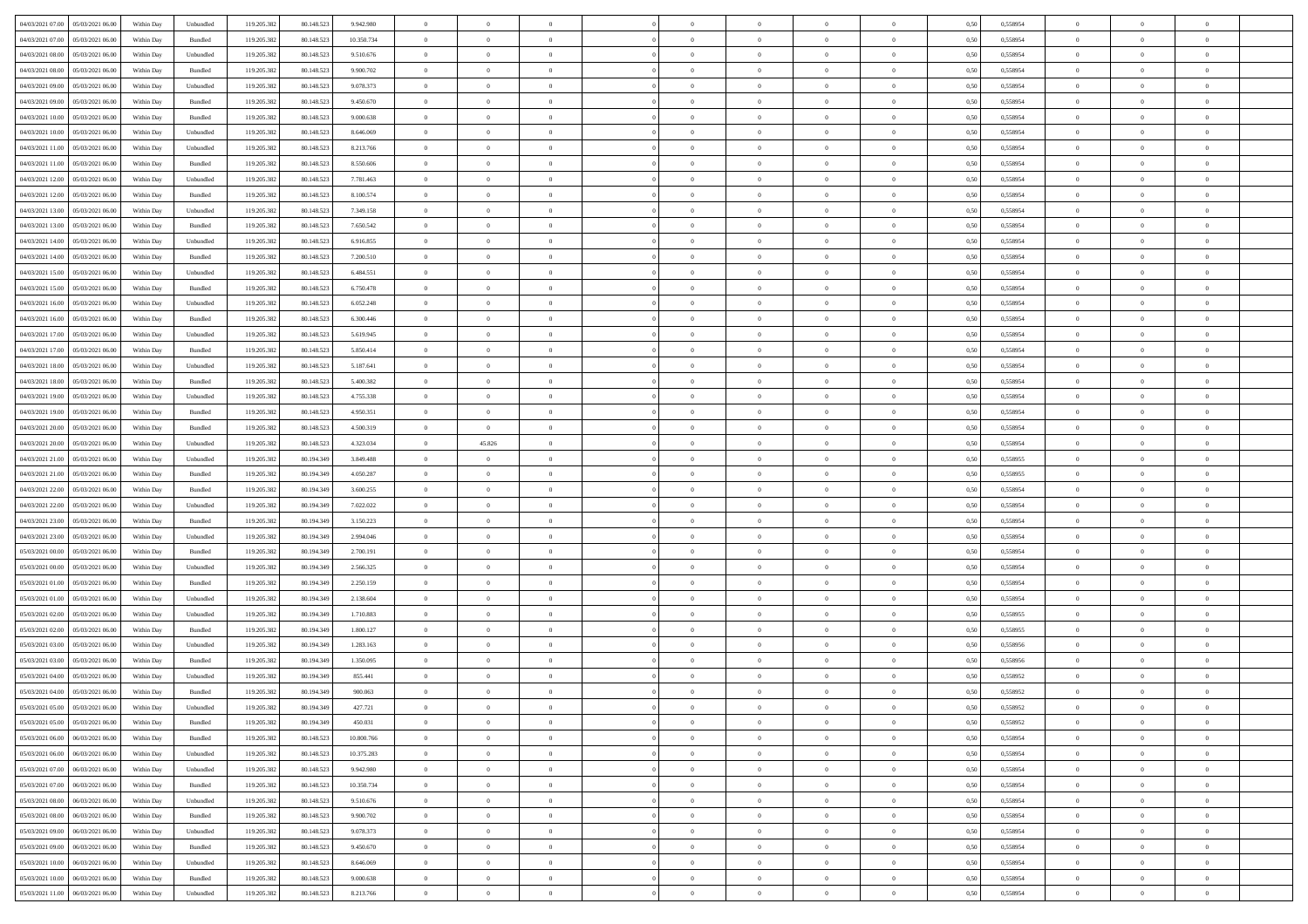| 05/03/2021 11:00   06/03/2021 06:00         | Within Day | Bundled            | 119.205.382 | 80.148.523 | 8.550.606  | $\overline{0}$ | $\theta$       |                | $\overline{0}$ | $\bf{0}$       |                | $\bf{0}$       | 0,50 | 0,558954 | $\theta$       | $\theta$       | $\theta$       |  |
|---------------------------------------------|------------|--------------------|-------------|------------|------------|----------------|----------------|----------------|----------------|----------------|----------------|----------------|------|----------|----------------|----------------|----------------|--|
|                                             |            |                    |             |            |            |                |                |                |                |                |                |                |      |          |                |                |                |  |
| 05/03/2021 12:00<br>06/03/2021 06:00        | Within Day | Unbundled          | 119.205.38  | 80.148.52  | 7.781.463  | $\bf{0}$       | $\bf{0}$       | $\bf{0}$       | $\bf{0}$       | $\overline{0}$ | $\overline{0}$ | $\bf{0}$       | 0,50 | 0,558954 | $\,$ 0 $\,$    | $\bf{0}$       | $\overline{0}$ |  |
| 05/03/2021 12:00<br>06/03/2021 06:00        | Within Day | Bundled            | 119.205.382 | 80.148.52  | 8,100,574  | $\overline{0}$ | $\bf{0}$       | $\overline{0}$ | $\bf{0}$       | $\bf{0}$       | $\overline{0}$ | $\bf{0}$       | 0.50 | 0.558954 | $\bf{0}$       | $\overline{0}$ | $\overline{0}$ |  |
| 05/03/2021 13:00<br>06/03/2021 06:00        | Within Day | Unbundled          | 119.205.382 | 80.148.523 | 7.349.158  | $\overline{0}$ | $\overline{0}$ | $\overline{0}$ | $\theta$       | $\theta$       | $\overline{0}$ | $\bf{0}$       | 0,50 | 0,558954 | $\theta$       | $\theta$       | $\overline{0}$ |  |
| 05/03/2021 13:00<br>06/03/2021 06.00        | Within Day | Bundled            | 119.205.38  | 80.148.523 | 7.650.542  | $\bf{0}$       | $\overline{0}$ | $\bf{0}$       | $\overline{0}$ | $\theta$       | $\overline{0}$ | $\bf{0}$       | 0,50 | 0,558954 | $\,$ 0 $\,$    | $\bf{0}$       | $\overline{0}$ |  |
| 05/03/2021 14:00<br>06/03/2021 06:00        | Within Day | Unbundled          | 119,205.38  | 80.148.523 | 6.916.855  | $\overline{0}$ | $\overline{0}$ | $\overline{0}$ | $\bf{0}$       | $\overline{0}$ | $\theta$       | $\bf{0}$       | 0.50 | 0.558954 | $\,$ 0 $\,$    | $\theta$       | $\overline{0}$ |  |
| 05/03/2021 14:00                            |            |                    | 119.205.38  |            |            | $\overline{0}$ | $\overline{0}$ | $\overline{0}$ | $\overline{0}$ | $\overline{0}$ | $\overline{0}$ |                |      |          | $\theta$       | $\theta$       | $\overline{0}$ |  |
| 06/03/2021 06:00                            | Within Day | Bundled            |             | 80.148.523 | 7.200.510  |                |                |                |                |                |                | $\bf{0}$       | 0,50 | 0,558954 |                |                |                |  |
| 05/03/2021 15:00<br>06/03/2021 06:00        | Within Day | Unbundled          | 119.205.38  | 80.148.52  | 6.484.551  | $\bf{0}$       | $\bf{0}$       | $\bf{0}$       | $\overline{0}$ | $\overline{0}$ | $\overline{0}$ | $\bf{0}$       | 0,50 | 0,558954 | $\,$ 0 $\,$    | $\bf{0}$       | $\overline{0}$ |  |
| 05/03/2021 15:00<br>06/03/2021 06:00        | Within Day | Bundled            | 119,205.38  | 80.148.52  | 6.750.478  | $\overline{0}$ | $\bf{0}$       | $\overline{0}$ | $\bf{0}$       | $\overline{0}$ | $\overline{0}$ | $\bf{0}$       | 0.50 | 0.558954 | $\bf{0}$       | $\overline{0}$ | $\overline{0}$ |  |
| 05/03/2021 16:00<br>06/03/2021 06:00        | Within Day | Bundled            | 119.205.382 | 80.148.523 | 6.300.446  | $\overline{0}$ | $\bf{0}$       | $\overline{0}$ | $\overline{0}$ | $\overline{0}$ | $\overline{0}$ | $\bf{0}$       | 0,50 | 0,558954 | $\,$ 0 $\,$    | $\bf{0}$       | $\overline{0}$ |  |
| 05/03/2021 16:00<br>06/03/2021 06.00        | Within Day | Unbundled          | 119.205.38  | 80.148.523 | 6.052.248  | $\bf{0}$       | $\overline{0}$ | $\bf{0}$       | $\bf{0}$       | $\bf{0}$       | $\overline{0}$ | $\bf{0}$       | 0,50 | 0,558954 | $\,$ 0 $\,$    | $\bf{0}$       | $\overline{0}$ |  |
| 05/03/2021 20:00<br>06/03/2021 06:00        | Within Day | Unbundled          | 119.205.382 | 80.148.523 | 4.323.034  | $\overline{0}$ | $\bf{0}$       | $\overline{0}$ | $\overline{0}$ | $\bf{0}$       | $\overline{0}$ | $\bf{0}$       | 0.50 | 0.558954 | $\bf{0}$       | $\overline{0}$ | $\,$ 0         |  |
| 05/03/2021 20:00<br>06/03/2021 06:00        | Within Day | Bundled            | 119.205.38  | 80.148.523 | 4.500.319  | $\overline{0}$ | $\overline{0}$ | $\overline{0}$ | $\theta$       | $\theta$       | $\overline{0}$ | $\bf{0}$       | 0,50 | 0,558954 | $\theta$       | $\theta$       | $\overline{0}$ |  |
|                                             |            |                    |             |            |            |                | $\overline{0}$ |                | $\overline{0}$ |                | $\overline{0}$ |                |      |          | $\,$ 0 $\,$    | $\bf{0}$       | $\overline{0}$ |  |
| 05/03/2021 21:00<br>06/03/2021 06:00        | Within Day | Unbundled          | 119.205.38  | 80.148.523 | 3.890.731  | $\bf{0}$       |                | $\bf{0}$       |                | $\bf{0}$       |                | $\bf{0}$       | 0,50 | 0,558955 |                |                |                |  |
| 05/03/2021 21:00<br>06/03/2021 06:00        | Within Day | Bundled            | 119.205.382 | 80.148.523 | 4.050.287  | $\overline{0}$ | $\overline{0}$ | $\overline{0}$ | $\bf{0}$       | $\overline{0}$ | $\theta$       | $\bf{0}$       | 0.50 | 0.558955 | $\,$ 0 $\,$    | $\theta$       | $\overline{0}$ |  |
| 05/03/2021 22:00<br>06/03/2021 06:00        | Within Day | Unbundled          | 119.205.382 | 80.148.523 | 3.458.428  | $\overline{0}$ | $\overline{0}$ | $\overline{0}$ | $\overline{0}$ | $\overline{0}$ | $\overline{0}$ | $\bf{0}$       | 0,50 | 0,558954 | $\theta$       | $\theta$       | $\overline{0}$ |  |
| 05/03/2021 22:00<br>06/03/2021 06.00        | Within Day | Bundled            | 119.205.38  | 80.148.52  | 3.600.255  | $\bf{0}$       | $\overline{0}$ | $\bf{0}$       | $\overline{0}$ | $\bf{0}$       | $\overline{0}$ | $\bf{0}$       | 0,50 | 0,558954 | $\,$ 0 $\,$    | $\bf{0}$       | $\overline{0}$ |  |
| 05/03/2021 23:00<br>06/03/2021 06:00        | Within Day | Unbundled          | 119,205.38  | 80.148.52  | 3.026.124  | $\overline{0}$ | $\bf{0}$       | $\overline{0}$ | $\bf{0}$       | $\overline{0}$ | $\overline{0}$ | $\bf{0}$       | 0.50 | 0.558954 | $\bf{0}$       | $\overline{0}$ | $\bf{0}$       |  |
| 05/03/2021 23:00<br>06/03/2021 06:00        | Within Day | Bundled            | 119.205.382 | 80.148.523 | 3.150.223  | $\overline{0}$ | $\bf{0}$       | $\overline{0}$ | $\overline{0}$ | $\overline{0}$ | $\overline{0}$ | $\bf{0}$       | 0,50 | 0,558954 | $\,$ 0 $\,$    | $\bf{0}$       | $\overline{0}$ |  |
| 06/03/2021 00:00<br>06/03/2021 06:00        | Within Day | Unbundled          | 119.205.38  | 80.148.52  | 2.593.820  | $\bf{0}$       | $\bf{0}$       | $\bf{0}$       | $\bf{0}$       | $\overline{0}$ | $\overline{0}$ | $\bf{0}$       | 0,50 | 0,558954 | $\,$ 0 $\,$    | $\bf{0}$       | $\overline{0}$ |  |
| 06/03/2021 00:00<br>06/03/2021 06:00        |            | Bundled            |             | 80.148.52  | 2.700.191  |                | $\bf{0}$       | $\overline{0}$ |                | $\bf{0}$       | $\overline{0}$ |                | 0.50 | 0.558954 | $\bf{0}$       | $\overline{0}$ | $\,$ 0         |  |
|                                             | Within Day |                    | 119.205.382 |            |            | $\overline{0}$ |                |                | $\overline{0}$ |                |                | $\bf{0}$       |      |          |                |                |                |  |
| 06/03/2021 01:00<br>06/03/2021 06:00        | Within Day | Unbundled          | 119.205.38  | 80.148.523 | 2.161.516  | $\overline{0}$ | $\overline{0}$ | $\overline{0}$ | $\overline{0}$ | $\theta$       | $\overline{0}$ | $\bf{0}$       | 0,50 | 0,558954 | $\theta$       | $\theta$       | $\overline{0}$ |  |
| 06/03/2021 01:00<br>06/03/2021 06.00        | Within Day | Bundled            | 119.205.38  | 80.148.523 | 2.250.159  | $\bf{0}$       | $\overline{0}$ | $\bf{0}$       | $\bf{0}$       | $\,$ 0 $\,$    | $\overline{0}$ | $\bf{0}$       | 0,50 | 0,558954 | $\,$ 0 $\,$    | $\bf{0}$       | $\overline{0}$ |  |
| 06/03/2021 02:00<br>06/03/2021 06:00        | Within Day | Unbundled          | 119,205.38  | 80.148.52  | 1.729.213  | $\overline{0}$ | $\overline{0}$ | $\overline{0}$ | $\bf{0}$       | $\overline{0}$ | $\theta$       | $\bf{0}$       | 0.50 | 0.558955 | $\,$ 0 $\,$    | $\theta$       | $\overline{0}$ |  |
| 06/03/2021 02:00<br>06/03/2021 06:00        | Within Day | Bundled            | 119.205.382 | 80.148.523 | 1.800.127  | $\overline{0}$ | $\overline{0}$ | $\overline{0}$ | $\overline{0}$ | $\overline{0}$ | $\overline{0}$ | $\bf{0}$       | 0,50 | 0,558955 | $\theta$       | $\theta$       | $\overline{0}$ |  |
| 06/03/2021 03:00<br>06/03/2021 06:00        | Within Day | Unbundled          | 119.205.38  | 80.148.52  | 1.296.910  | $\bf{0}$       | $\overline{0}$ | $\bf{0}$       | $\overline{0}$ | $\bf{0}$       | $\overline{0}$ | $\bf{0}$       | 0,50 | 0,558956 | $\,$ 0 $\,$    | $\bf{0}$       | $\overline{0}$ |  |
| 06/03/2021 03:00<br>06/03/2021 06:00        | Within Day | Bundled            | 119,205.38  | 80.148.52  | 1.350.095  | $\overline{0}$ | $\bf{0}$       | $\overline{0}$ | $\bf{0}$       | $\overline{0}$ | $\overline{0}$ | $\bf{0}$       | 0.50 | 0.558956 | $\bf{0}$       | $\overline{0}$ | $\overline{0}$ |  |
| 06/03/2021 04:00<br>06/03/2021 06:00        | Within Day | Unbundled          | 119.205.382 | 80.148.523 | 864.606    | $\overline{0}$ | $\bf{0}$       | $\overline{0}$ | $\overline{0}$ | $\overline{0}$ | $\overline{0}$ | $\bf{0}$       | 0,50 | 0,558952 | $\theta$       | $\theta$       | $\overline{0}$ |  |
|                                             |            |                    |             |            |            |                |                |                |                |                |                |                |      |          |                |                |                |  |
| 06/03/2021 04:00<br>06/03/2021 06.00        | Within Day | Bundled            | 119.205.38  | 80.148.52  | 900.063    | $\bf{0}$       | $\bf{0}$       | $\bf{0}$       | $\bf{0}$       | $\overline{0}$ | $\overline{0}$ | $\bf{0}$       | 0,50 | 0,558952 | $\,$ 0 $\,$    | $\bf{0}$       | $\overline{0}$ |  |
| 06/03/2021 05:00<br>06/03/2021 06:00        | Within Day | Bundled            | 119.205.382 | 80.148.523 | 450.031    | $\overline{0}$ | $\bf{0}$       | $\overline{0}$ | $\bf{0}$       | $\bf{0}$       | $\overline{0}$ | $\bf{0}$       | 0.50 | 0.558952 | $\bf{0}$       | $\overline{0}$ | $\,$ 0         |  |
| 06/03/2021 05:00<br>06/03/2021 06:00        | Within Day | Unbundled          | 119.205.38  | 80.148.52  | 432.303    | $\overline{0}$ | $\overline{0}$ | $\overline{0}$ | $\overline{0}$ | $\overline{0}$ | $\overline{0}$ | $\bf{0}$       | 0.50 | 0,558952 | $\theta$       | $\theta$       | $\overline{0}$ |  |
| 06/03/2021 06:00<br>07/03/2021 06.00        | Within Day | Unbundled          | 119.205.38  | 80.148.523 | 10.375.283 | $\bf{0}$       | $\overline{0}$ | $\bf{0}$       | $\bf{0}$       | $\,$ 0 $\,$    | $\overline{0}$ | $\bf{0}$       | 0,50 | 0,558954 | $\,$ 0 $\,$    | $\bf{0}$       | $\overline{0}$ |  |
| 06/03/2021 06:00<br>07/03/2021 06:00        | Within Day | Bundled            | 119.205.382 | 80.148.52  | 10,800,766 | $\overline{0}$ | $\bf{0}$       | $\overline{0}$ | $\bf{0}$       | $\overline{0}$ | $\Omega$       | $\bf{0}$       | 0.50 | 0.558954 | $\,$ 0 $\,$    | $\theta$       | $\overline{0}$ |  |
| 06/03/2021 07:00<br>07/03/2021 06:00        | Within Dav | Unbundled          | 119.205.38  | 80.148.52  | 9.942.980  | $\overline{0}$ | $\overline{0}$ | $\overline{0}$ | $\overline{0}$ | $\theta$       | $\overline{0}$ | $\bf{0}$       | 0.50 | 0,558954 | $\theta$       | $\theta$       | $\overline{0}$ |  |
| 06/03/2021 07:00<br>07/03/2021 06.00        | Within Day | Bundled            | 119.205.38  | 80.148.52  | 10.350.734 | $\bf{0}$       | $\bf{0}$       | $\bf{0}$       | $\bf{0}$       | $\overline{0}$ | $\overline{0}$ | $\bf{0}$       | 0,50 | 0,558954 | $\,$ 0 $\,$    | $\bf{0}$       | $\overline{0}$ |  |
| 06/03/2021 08:00<br>07/03/2021 06:00        | Within Day | Unbundled          | 119,205.38  | 80.148.52  | 9.510.676  | $\overline{0}$ | $\bf{0}$       | $\overline{0}$ | $\bf{0}$       | $\overline{0}$ | $\overline{0}$ | $\bf{0}$       | 0.50 | 0.558954 | $\bf{0}$       | $\overline{0}$ | $\overline{0}$ |  |
| 06/03/2021 08:00<br>07/03/2021 06:00        | Within Day | Bundled            | 119.205.38  | 80.148.52  | 9.900.702  | $\overline{0}$ | $\overline{0}$ | $\overline{0}$ | $\overline{0}$ | $\overline{0}$ | $\overline{0}$ | $\bf{0}$       | 0.50 | 0,558954 | $\theta$       | $\theta$       | $\overline{0}$ |  |
|                                             |            |                    |             |            |            |                |                |                |                |                |                |                |      |          |                |                |                |  |
| 06/03/2021 09:00<br>07/03/2021 06.00        | Within Day | Unbundled          | 119.205.38  | 80.148.523 | 9.078.373  | $\bf{0}$       | $\bf{0}$       | $\bf{0}$       | $\bf{0}$       | $\overline{0}$ | $\overline{0}$ | $\bf{0}$       | 0,50 | 0,558954 | $\,$ 0 $\,$    | $\bf{0}$       | $\overline{0}$ |  |
| 06/03/2021 09:00<br>07/03/2021 06:00        | Within Day | Bundled            | 119.205.382 | 80.148.523 | 9.450.670  | $\overline{0}$ | $\bf{0}$       | $\overline{0}$ | $\overline{0}$ | $\bf{0}$       | $\overline{0}$ | $\bf{0}$       | 0.50 | 0.558954 | $\bf{0}$       | $\overline{0}$ | $\,$ 0         |  |
| 06/03/2021 10:00<br>07/03/2021 06:00        | Within Dav | Unbundled          | 119.205.382 | 80.148.52  | 8.646.069  | $\overline{0}$ | $\overline{0}$ | $\overline{0}$ | $\overline{0}$ | $\overline{0}$ | $\overline{0}$ | $\bf{0}$       | 0.50 | 0.558954 | $\theta$       | $\theta$       | $\overline{0}$ |  |
| 06/03/2021 10:00<br>07/03/2021 06.00        | Within Day | Bundled            | 119.205.38  | 80.148.523 | 9.000.638  | $\bf{0}$       | $\bf{0}$       | $\bf{0}$       | $\bf{0}$       | $\overline{0}$ | $\overline{0}$ | $\bf{0}$       | 0,50 | 0,558954 | $\,$ 0 $\,$    | $\bf{0}$       | $\overline{0}$ |  |
| 06/03/2021 11:00<br>07/03/2021 06:00        | Within Day | Unbundled          | 119.205.382 | 80.148.52  | 8.213.766  | $\overline{0}$ | $\overline{0}$ | $\overline{0}$ | $\bf{0}$       | $\overline{0}$ | $\Omega$       | $\bf{0}$       | 0.50 | 0.558954 | $\bf{0}$       | $\theta$       | $\overline{0}$ |  |
| 06/03/2021 11:00<br>07/03/2021 06:00        | Within Day | Bundled            | 119.205.38  | 80.148.52  | 8.550.606  | $\overline{0}$ | $\overline{0}$ | $\Omega$       | $\overline{0}$ | $\theta$       | $\overline{0}$ | $\overline{0}$ | 0.5( | 0,558954 | $\theta$       | $\theta$       | $\overline{0}$ |  |
| 06/03/2021 12:00<br>07/03/2021 06:00        | Within Day | Unbundled          | 119.205.382 | 80.148.52  | 7.781.463  | $\bf{0}$       | $\bf{0}$       | $\bf{0}$       | $\bf{0}$       | $\bf{0}$       | $\overline{0}$ | $\bf{0}$       | 0,50 | 0,558954 | $\overline{0}$ | $\overline{0}$ | $\overline{0}$ |  |
| $06/03/2021\ 12.00\qquad 07/03/2021\ 06.00$ | Within Day | $\mathbf B$ undled | 119.205.382 | 80.148.523 | 8.100.574  | $\bf{0}$       | $\Omega$       |                | $\Omega$       |                |                |                | 0,50 | 0.558954 | $\theta$       | $\overline{0}$ |                |  |
| 06/03/2021 13:00 07/03/2021 06:00           |            |                    |             |            |            | $\overline{0}$ | $\overline{0}$ |                |                | $\overline{0}$ |                |                |      |          | $\theta$       | $\overline{0}$ | $\overline{0}$ |  |
|                                             | Within Day | Unbundled          | 119.205.382 | 80.148.523 | 7.349.158  |                |                | $\overline{0}$ | $\theta$       |                | $\overline{0}$ | $\bf{0}$       | 0,50 | 0,558954 |                |                |                |  |
| 06/03/2021 13:00<br>07/03/2021 06:00        | Within Day | Bundled            | 119.205.38  | 80.148.523 | 7.650.542  | $\overline{0}$ | $\bf{0}$       | $\overline{0}$ | $\overline{0}$ | $\bf{0}$       | $\overline{0}$ | $\bf{0}$       | 0,50 | 0,558954 | $\bf{0}$       | $\overline{0}$ | $\bf{0}$       |  |
| 06/03/2021 14:00 07/03/2021 06:00           | Within Day | Unbundled          | 119.205.382 | 80.148.523 | 6.916.855  | $\overline{0}$ | $\bf{0}$       | $\overline{0}$ | $\overline{0}$ | $\mathbf{0}$   | $\overline{0}$ | $\,$ 0 $\,$    | 0.50 | 0.558954 | $\overline{0}$ | $\bf{0}$       | $\,$ 0 $\,$    |  |
| 06/03/2021 14:00 07/03/2021 06:00           | Within Day | Bundled            | 119.205.382 | 80.148.523 | 7.200.510  | $\overline{0}$ | $\overline{0}$ | $\overline{0}$ | $\overline{0}$ | $\overline{0}$ | $\overline{0}$ | $\bf{0}$       | 0,50 | 0,558954 | $\theta$       | $\theta$       | $\overline{0}$ |  |
| 06/03/2021 15:00<br>07/03/2021 06:00        | Within Day | Bundled            | 119.205.382 | 80.148.523 | 6.750.478  | $\overline{0}$ | $\bf{0}$       | $\overline{0}$ | $\overline{0}$ | $\bf{0}$       | $\overline{0}$ | $\bf{0}$       | 0,50 | 0,558954 | $\bf{0}$       | $\overline{0}$ | $\overline{0}$ |  |
| 07/03/2021 06:00<br>06/03/2021 15:00        | Within Day | Unbundled          | 119.205.382 | 80.148.523 | 6.484.551  | $\overline{0}$ | $\bf{0}$       | $\overline{0}$ | $\overline{0}$ | $\bf{0}$       | $\overline{0}$ | $\bf{0}$       | 0.50 | 0.558954 | $\,$ 0 $\,$    | $\overline{0}$ | $\,$ 0         |  |
| 06/03/2021 16:00<br>07/03/2021 06:00        | Within Dav | Unbundled          | 119.205.382 | 80.148.523 | 6.052.248  | $\overline{0}$ | $\overline{0}$ | $\overline{0}$ | $\overline{0}$ | $\overline{0}$ | $\overline{0}$ | $\bf{0}$       | 0.50 | 0,558954 | $\overline{0}$ | $\theta$       | $\overline{0}$ |  |
| 07/03/2021 06:00<br>06/03/2021 16:00        | Within Day | Bundled            | 119.205.38  | 80.148.523 | 6.300.446  | $\overline{0}$ | $\overline{0}$ | $\overline{0}$ | $\overline{0}$ | $\overline{0}$ | $\overline{0}$ | $\bf{0}$       | 0,50 | 0,558954 | $\bf{0}$       | $\overline{0}$ | $\overline{0}$ |  |
|                                             |            |                    |             |            |            |                |                |                |                |                |                |                |      |          |                |                |                |  |
| 06/03/2021 17:00 07/03/2021 06:00           | Within Day | Unbundled          | 119.205.382 | 80.148.523 | 5.619.945  | $\overline{0}$ | $\overline{0}$ | $\overline{0}$ | $\overline{0}$ | $\overline{0}$ | $\overline{0}$ | $\bf{0}$       | 0.50 | 0.558954 | $\mathbf{0}$   | $\bf{0}$       | $\,$ 0         |  |
| 06/03/2021 17:00 07/03/2021 06:00           | Within Dav | Bundled            | 119.205.382 | 80.148.523 | 5.850.414  | $\overline{0}$ | $\overline{0}$ | $\overline{0}$ | $\overline{0}$ | $\overline{0}$ | $\overline{0}$ | $\bf{0}$       | 0,50 | 0,558954 | $\overline{0}$ | $\theta$       | $\overline{0}$ |  |
| 06/03/2021 18:00<br>07/03/2021 06:00        | Within Day | Unbundled          | 119.205.38  | 80.148.523 | 5.187.641  | $\overline{0}$ | $\bf{0}$       | $\overline{0}$ | $\overline{0}$ | $\overline{0}$ | $\overline{0}$ | $\bf{0}$       | 0,50 | 0,558954 | $\bf{0}$       | $\overline{0}$ | $\bf{0}$       |  |
| 06/03/2021 18:00 07/03/2021 06:00           | Within Day | Bundled            | 119.205.382 | 80.148.523 | 5.400.382  | $\overline{0}$ | $\bf{0}$       | $\overline{0}$ | $\overline{0}$ | $\,$ 0 $\,$    | $\overline{0}$ | $\bf{0}$       | 0,50 | 0,558954 | $\overline{0}$ | $\,$ 0 $\,$    | $\,$ 0 $\,$    |  |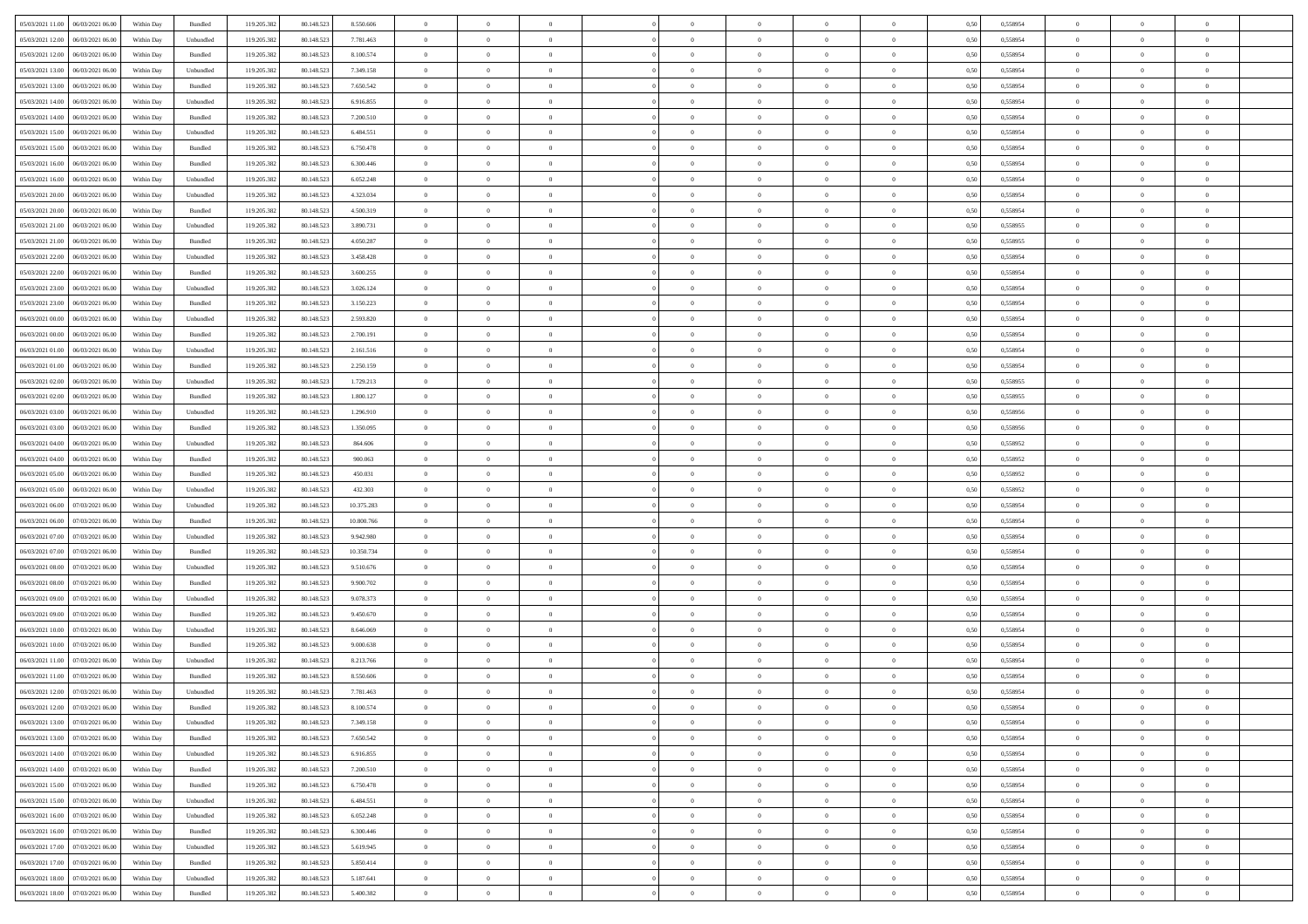|                                                                                        |            |                             |             |            |            | $\overline{0}$ | $\theta$       |                | $\overline{0}$ | $\theta$       |                | $\theta$       |      |          | $\theta$       | $\theta$       | $\theta$       |  |
|----------------------------------------------------------------------------------------|------------|-----------------------------|-------------|------------|------------|----------------|----------------|----------------|----------------|----------------|----------------|----------------|------|----------|----------------|----------------|----------------|--|
| 06/03/2021 19:00 07/03/2021 06:00                                                      | Within Day | Unbundled                   | 119.205.382 | 80.148.523 | 4.755.338  |                |                |                |                |                |                |                | 0,50 | 0,558954 |                |                |                |  |
| 06/03/2021 19:00<br>07/03/2021 06:00                                                   | Within Day | Bundled                     | 119.205.38  | 80.148.52  | 4.950.351  | $\bf{0}$       | $\bf{0}$       | $\bf{0}$       | $\bf{0}$       | $\overline{0}$ | $\overline{0}$ | $\bf{0}$       | 0,50 | 0,558954 | $\,$ 0 $\,$    | $\bf{0}$       | $\overline{0}$ |  |
| 06/03/2021 20:00<br>07/03/2021 06:00                                                   | Within Day | Unbundled                   | 119.205.382 | 80.148.52  | 4.323.034  | $\overline{0}$ | $\bf{0}$       | $\overline{0}$ | $\bf{0}$       | $\bf{0}$       | $\overline{0}$ | $\bf{0}$       | 0.50 | 0.558954 | $\bf{0}$       | $\overline{0}$ | $\overline{0}$ |  |
| 06/03/2021 20:00<br>07/03/2021 06:00                                                   | Within Day | Bundled                     | 119.205.382 | 80.148.523 | 4.500.319  | $\overline{0}$ | $\overline{0}$ | $\overline{0}$ | $\overline{0}$ | $\theta$       | $\overline{0}$ | $\bf{0}$       | 0,50 | 0,558954 | $\theta$       | $\theta$       | $\overline{0}$ |  |
| 06/03/2021 21:00<br>07/03/2021 06.00                                                   | Within Day | Unbundled                   | 119.205.38  | 80.148.523 | 3.890.731  | $\bf{0}$       | $\overline{0}$ | $\bf{0}$       | $\overline{0}$ | $\theta$       | $\overline{0}$ | $\bf{0}$       | 0,50 | 0,558955 | $\,$ 0 $\,$    | $\bf{0}$       | $\overline{0}$ |  |
|                                                                                        |            |                             |             |            |            |                |                |                |                |                |                |                |      |          |                |                |                |  |
| 06/03/2021 21:00<br>07/03/2021 06:00                                                   | Within Day | Bundled                     | 119,205.38  | 80.148.523 | 4.050.287  | $\overline{0}$ | $\bf{0}$       | $\overline{0}$ | $\bf{0}$       | $\overline{0}$ | $\theta$       | $\bf{0}$       | 0.50 | 0.558955 | $\,$ 0 $\,$    | $\theta$       | $\overline{0}$ |  |
| 06/03/2021 22:00<br>07/03/2021 06:00                                                   | Within Day | Unbundled                   | 119.205.38  | 80.148.523 | 3.458.428  | $\overline{0}$ | $\overline{0}$ | $\overline{0}$ | $\overline{0}$ | $\overline{0}$ | $\overline{0}$ | $\bf{0}$       | 0,50 | 0,558954 | $\theta$       | $\theta$       | $\overline{0}$ |  |
| 06/03/2021 22:00<br>07/03/2021 06.00                                                   | Within Day | Bundled                     | 119.205.38  | 80.148.52  | 3.600.255  | $\bf{0}$       | $\bf{0}$       | $\bf{0}$       | $\overline{0}$ | $\overline{0}$ | $\overline{0}$ | $\bf{0}$       | 0,50 | 0,558954 | $\,$ 0 $\,$    | $\bf{0}$       | $\overline{0}$ |  |
| 06/03/2021 23:00<br>07/03/2021 06:00                                                   | Within Day | Unbundled                   | 119,205.38  | 80.148.52  | 3.026.124  | $\overline{0}$ | $\bf{0}$       | $\overline{0}$ | $\bf{0}$       | $\overline{0}$ | $\overline{0}$ | $\bf{0}$       | 0.50 | 0.558954 | $\bf{0}$       | $\overline{0}$ | $\overline{0}$ |  |
| 06/03/2021 23:00<br>07/03/2021 06:00                                                   | Within Day | Bundled                     | 119.205.382 | 80.148.523 | 3.150.223  | $\bf{0}$       | $\bf{0}$       | $\overline{0}$ | $\overline{0}$ | $\overline{0}$ | $\overline{0}$ | $\bf{0}$       | 0,50 | 0,558954 | $\,$ 0 $\,$    | $\bf{0}$       | $\overline{0}$ |  |
| 07/03/2021 00:00<br>07/03/2021 06:00                                                   | Within Day | Bundled                     | 119.205.38  | 80.148.523 | 2.700.191  | $\bf{0}$       | $\bf{0}$       | $\bf{0}$       | $\bf{0}$       | $\overline{0}$ | $\overline{0}$ | $\bf{0}$       | 0,50 | 0,558954 | $\,$ 0 $\,$    | $\bf{0}$       | $\overline{0}$ |  |
|                                                                                        |            |                             |             |            |            |                |                |                |                |                |                |                |      |          |                |                |                |  |
| 07/03/2021 00:00<br>07/03/2021 06:00                                                   | Within Day | Unbundled                   | 119.205.382 | 80.148.52  | 2.593.820  | $\overline{0}$ | $\bf{0}$       | $\overline{0}$ | $\overline{0}$ | $\overline{0}$ | $\overline{0}$ | $\bf{0}$       | 0.50 | 0.558954 | $\bf{0}$       | $\overline{0}$ | $\,$ 0         |  |
| 07/03/2021 01:00<br>07/03/2021 06:00                                                   | Within Day | Unbundled                   | 119.205.38  | 80.148.523 | 2.161.516  | $\overline{0}$ | $\overline{0}$ | $\overline{0}$ | $\theta$       | $\theta$       | $\overline{0}$ | $\bf{0}$       | 0,50 | 0,558954 | $\,$ 0 $\,$    | $\theta$       | $\overline{0}$ |  |
| 07/03/2021 01:00<br>07/03/2021 06:00                                                   | Within Day | Bundled                     | 119.205.38  | 80.148.52  | 2.250.159  | $\bf{0}$       | $\overline{0}$ | $\bf{0}$       | $\bf{0}$       | $\bf{0}$       | $\overline{0}$ | $\bf{0}$       | 0,50 | 0,558954 | $\bf{0}$       | $\bf{0}$       | $\overline{0}$ |  |
| 07/03/2021 02:00<br>07/03/2021 06:00                                                   | Within Day | Unbundled                   | 119,205.38  | 80.148.523 | 1.729.213  | $\overline{0}$ | $\bf{0}$       | $\overline{0}$ | $\bf{0}$       | $\overline{0}$ | $\theta$       | $\bf{0}$       | 0.50 | 0.558955 | $\,$ 0 $\,$    | $\theta$       | $\overline{0}$ |  |
| 07/03/2021 02:00<br>07/03/2021 06:00                                                   | Within Day | Bundled                     | 119.205.382 | 80.148.523 | 1.800.127  | $\overline{0}$ | $\overline{0}$ | $\overline{0}$ | $\overline{0}$ | $\overline{0}$ | $\overline{0}$ | $\bf{0}$       | 0,50 | 0,558955 | $\theta$       | $\theta$       | $\overline{0}$ |  |
| 07/03/2021 03:00<br>07/03/2021 06.00                                                   | Within Day | Unbundled                   | 119.205.38  | 80.148.52  | 1.296.910  | $\bf{0}$       | $\bf{0}$       | $\bf{0}$       | $\overline{0}$ | $\overline{0}$ | $\overline{0}$ | $\bf{0}$       | 0,50 | 0,558956 | $\,$ 0 $\,$    | $\bf{0}$       | $\overline{0}$ |  |
| 07/03/2021 03:00<br>07/03/2021 06:00                                                   | Within Day | Bundled                     | 119,205.38  | 80.148.52  | 1.350.095  | $\overline{0}$ | $\bf{0}$       | $\overline{0}$ | $\bf{0}$       | $\overline{0}$ | $\overline{0}$ | $\bf{0}$       | 0.50 | 0.558956 | $\bf{0}$       | $\overline{0}$ | $\overline{0}$ |  |
| 07/03/2021 04:00<br>07/03/2021 06:00                                                   |            |                             | 119.205.382 |            |            | $\bf{0}$       | $\bf{0}$       | $\overline{0}$ | $\overline{0}$ | $\overline{0}$ | $\overline{0}$ |                |      |          | $\,$ 0 $\,$    | $\bf{0}$       | $\overline{0}$ |  |
|                                                                                        | Within Day | Unbundled                   |             | 80.148.523 | 864.606    |                |                |                |                |                |                | $\bf{0}$       | 0,50 | 0,558952 |                |                |                |  |
| 07/03/2021 04:00<br>07/03/2021 06.00                                                   | Within Day | Bundled                     | 119.205.38  | 80.148.52  | 900.063    | $\bf{0}$       | $\bf{0}$       | $\bf{0}$       | $\bf{0}$       | $\overline{0}$ | $\overline{0}$ | $\bf{0}$       | 0,50 | 0,558952 | $\,$ 0 $\,$    | $\bf{0}$       | $\overline{0}$ |  |
| 07/03/2021 05:00<br>07/03/2021 06:00                                                   | Within Day | Unbundled                   | 119.205.382 | 80.148.52  | 432.303    | $\overline{0}$ | $\bf{0}$       | $\overline{0}$ | $\overline{0}$ | $\bf{0}$       | $\overline{0}$ | $\bf{0}$       | 0.50 | 0.558952 | $\bf{0}$       | $\overline{0}$ | $\,$ 0         |  |
| 07/03/2021 05:00<br>07/03/2021 06:00                                                   | Within Day | Bundled                     | 119.205.382 | 80.148.523 | 450.031    | $\overline{0}$ | $\overline{0}$ | $\overline{0}$ | $\overline{0}$ | $\theta$       | $\overline{0}$ | $\bf{0}$       | 0,50 | 0,558952 | $\theta$       | $\theta$       | $\overline{0}$ |  |
| 07/03/2021 06:00<br>08/03/2021 06:00                                                   | Within Day | Unbundled                   | 119.205.38  | 80.148.523 | 10.375.283 | $\bf{0}$       | $\bf{0}$       | $\bf{0}$       | $\bf{0}$       | $\overline{0}$ | $\overline{0}$ | $\bf{0}$       | 0,50 | 0,558954 | $\,$ 0 $\,$    | $\bf{0}$       | $\overline{0}$ |  |
| 07/03/2021 06:00<br>08/03/2021 06:00                                                   | Within Day | Bundled                     | 119.205.382 | 80.148.52  | 10,800,766 | $\overline{0}$ | $\bf{0}$       | $\overline{0}$ | $\bf{0}$       | $\overline{0}$ | $\theta$       | $\bf{0}$       | 0.50 | 0.558954 | $\,$ 0 $\,$    | $\theta$       | $\overline{0}$ |  |
| 07/03/2021 07:00<br>08/03/2021 06:00                                                   | Within Day | Unbundled                   | 119.205.382 | 80.148.523 | 9.942.980  | $\overline{0}$ | $\overline{0}$ | $\overline{0}$ | $\overline{0}$ | $\overline{0}$ | $\overline{0}$ | $\bf{0}$       | 0,50 | 0,558954 | $\,$ 0 $\,$    | $\theta$       | $\overline{0}$ |  |
|                                                                                        |            |                             |             |            |            |                | $\overline{0}$ |                |                |                | $\overline{0}$ |                |      |          |                |                |                |  |
| 07/03/2021 07:00<br>08/03/2021 06:00                                                   | Within Day | Bundled                     | 119.205.38  | 80.148.52  | 10.350.734 | $\bf{0}$       |                | $\bf{0}$       | $\overline{0}$ | $\bf{0}$       |                | $\bf{0}$       | 0,50 | 0,558954 | $\,$ 0 $\,$    | $\bf{0}$       | $\overline{0}$ |  |
| 07/03/2021 08:00<br>08/03/2021 06:00                                                   | Within Day | Unbundled                   | 119,205.38  | 80.148.52  | 9.510.676  | $\overline{0}$ | $\bf{0}$       | $\overline{0}$ | $\bf{0}$       | $\overline{0}$ | $\overline{0}$ | $\bf{0}$       | 0.50 | 0.558954 | $\bf{0}$       | $\overline{0}$ | $\overline{0}$ |  |
| 07/03/2021 08:00<br>08/03/2021 06:00                                                   | Within Day | Bundled                     | 119.205.382 | 80.148.523 | 9.900.702  | $\overline{0}$ | $\bf{0}$       | $\overline{0}$ | $\overline{0}$ | $\overline{0}$ | $\overline{0}$ | $\bf{0}$       | 0,50 | 0,558954 | $\theta$       | $\bf{0}$       | $\overline{0}$ |  |
| 07/03/2021 09:00<br>08/03/2021 06:00                                                   | Within Day | Unbundled                   | 119.205.38  | 80.148.523 | 9.078.373  | $\bf{0}$       | $\bf{0}$       | $\bf{0}$       | $\bf{0}$       | $\overline{0}$ | $\overline{0}$ | $\bf{0}$       | 0,50 | 0,558954 | $\,$ 0 $\,$    | $\bf{0}$       | $\overline{0}$ |  |
| 07/03/2021 09:00<br>08/03/2021 06:00                                                   | Within Day | Bundled                     | 119.205.382 | 80.148.523 | 9.450.670  | $\overline{0}$ | $\bf{0}$       | $\overline{0}$ | $\bf{0}$       | $\bf{0}$       | $\overline{0}$ | $\bf{0}$       | 0.50 | 0.558954 | $\bf{0}$       | $\overline{0}$ | $\,$ 0         |  |
| 07/03/2021 11:00<br>08/03/2021 06:00                                                   | Within Day | Bundled                     | 119.205.38  | 80.148.52  | 8,550,606  | $\overline{0}$ | $\overline{0}$ | $\overline{0}$ | $\overline{0}$ | $\overline{0}$ | $\overline{0}$ | $\bf{0}$       | 0.50 | 0.558954 | $\theta$       | $\theta$       | $\overline{0}$ |  |
| 07/03/2021 11:00<br>08/03/2021 06:00                                                   | Within Day | Unbundled                   | 119.205.38  | 80.148.523 | 8.213.766  | $\bf{0}$       | $\overline{0}$ | $\bf{0}$       | $\bf{0}$       | $\overline{0}$ | $\overline{0}$ | $\bf{0}$       | 0,50 | 0,558954 | $\,$ 0 $\,$    | $\bf{0}$       | $\overline{0}$ |  |
| 07/03/2021 12:00<br>08/03/2021 06:00                                                   | Within Day | Unbundled                   | 119.205.382 | 80.148.523 | 7.781.463  | $\overline{0}$ | $\bf{0}$       | $\overline{0}$ | $\bf{0}$       | $\overline{0}$ | $\overline{0}$ | $\bf{0}$       | 0.50 | 0.558954 | $\,$ 0 $\,$    | $\bf{0}$       | $\overline{0}$ |  |
|                                                                                        |            |                             |             |            |            |                |                |                |                |                |                |                |      |          |                |                |                |  |
| 07/03/2021 12:00<br>08/03/2021 06:00                                                   | Within Day | Bundled                     | 119.205.382 | 80.148.52  | 8.100.574  | $\overline{0}$ | $\overline{0}$ | $\overline{0}$ | $\overline{0}$ | $\overline{0}$ | $\overline{0}$ | $\bf{0}$       | 0.50 | 0,558954 | $\theta$       | $\theta$       | $\overline{0}$ |  |
| 07/03/2021 13:00<br>08/03/2021 06:00                                                   | Within Day | Unbundled                   | 119.205.38  | 80.148.52  | 7.349.158  | $\bf{0}$       | $\bf{0}$       | $\bf{0}$       | $\bf{0}$       | $\overline{0}$ | $\overline{0}$ | $\bf{0}$       | 0,50 | 0,558954 | $\,$ 0 $\,$    | $\bf{0}$       | $\overline{0}$ |  |
| 07/03/2021 13:00<br>08/03/2021 06:00                                                   | Within Day | Bundled                     | 119,205.38  | 80.148.52  | 7.650.542  | $\overline{0}$ | $\bf{0}$       | $\overline{0}$ | $\bf{0}$       | $\overline{0}$ | $\overline{0}$ | $\bf{0}$       | 0.50 | 0.558954 | $\bf{0}$       | $\overline{0}$ | $\overline{0}$ |  |
| 07/03/2021 14:00<br>08/03/2021 06:00                                                   | Within Day | Unbundled                   | 119.205.38  | 80.148.52  | 6.916.855  | $\overline{0}$ | $\overline{0}$ | $\overline{0}$ | $\overline{0}$ | $\overline{0}$ | $\overline{0}$ | $\bf{0}$       | 0.50 | 0,558954 | $\theta$       | $\theta$       | $\overline{0}$ |  |
| 07/03/2021 14:00<br>08/03/2021 06:00                                                   | Within Day | Bundled                     | 119.205.38  | 80.148.52  | 7.200.510  | $\bf{0}$       | $\bf{0}$       | $\bf{0}$       | $\bf{0}$       | $\overline{0}$ | $\overline{0}$ | $\bf{0}$       | 0,50 | 0,558954 | $\,$ 0 $\,$    | $\bf{0}$       | $\overline{0}$ |  |
| 07/03/2021 15:00<br>08/03/2021 06:00                                                   | Within Day | Unbundled                   | 119.205.382 | 80.148.523 | 6.484.551  | $\overline{0}$ | $\bf{0}$       | $\overline{0}$ | $\overline{0}$ | $\bf{0}$       | $\overline{0}$ | $\bf{0}$       | 0.50 | 0.558954 | $\bf{0}$       | $\overline{0}$ | $\,$ 0         |  |
| 07/03/2021 15:00<br>08/03/2021 06:00                                                   | Within Day | Bundled                     | 119.205.382 | 80.148.52  | 6.750.478  | $\overline{0}$ | $\overline{0}$ | $\overline{0}$ | $\overline{0}$ | $\overline{0}$ | $\overline{0}$ | $\bf{0}$       | 0.50 | 0.558954 | $\theta$       | $\theta$       | $\overline{0}$ |  |
| 07/03/2021 16:00<br>08/03/2021 06:00                                                   | Within Day | Unbundled                   | 119.205.38  | 80.148.523 | 6.052.248  | $\bf{0}$       | $\bf{0}$       | $\bf{0}$       | $\bf{0}$       | $\overline{0}$ | $\overline{0}$ | $\bf{0}$       | 0,50 | 0,558954 | $\,$ 0 $\,$    | $\bf{0}$       | $\overline{0}$ |  |
|                                                                                        |            |                             |             |            |            |                |                |                |                |                |                |                |      |          |                |                |                |  |
| 07/03/2021 16:00<br>08/03/2021 06:00                                                   | Within Day | Bundled                     | 119.205.382 | 80.148.52  | 6.300.446  | $\overline{0}$ | $\overline{0}$ | $\overline{0}$ | $\bf{0}$       | $\overline{0}$ | $\overline{0}$ | $\bf{0}$       | 0.50 | 0.558954 | $\bf{0}$       | $\theta$       | $\overline{0}$ |  |
| 07/03/2021 17:00<br>08/03/2021 06:00                                                   | Within Dav | Unbundled                   | 119.205.38  | 80.148.52  | 5.619.945  | $\overline{0}$ | $\overline{0}$ | $\overline{0}$ | $\theta$       | $\theta$       | $\overline{0}$ | $\overline{0}$ | 0.5( | 0,558954 | $\theta$       | $\theta$       | $\overline{0}$ |  |
| 07/03/2021 17:00<br>08/03/2021 06:00                                                   | Within Day | Bundled                     | 119.205.38  | 80.148.52  | 5.850.414  | $\bf{0}$       | $\bf{0}$       | $\bf{0}$       | $\bf{0}$       | $\bf{0}$       | $\overline{0}$ | $\bf{0}$       | 0,50 | 0,558954 | $\overline{0}$ | $\overline{0}$ | $\overline{0}$ |  |
| ${\color{red} 07/03/2021}\,\, 18.00 {\color{red}08/03/2021}\,\, 06.00 {\color{red}00}$ | Within Day | $\ensuremath{\mathsf{Unb}}$ | 119.205.382 | 80.148.523 | 5.187.641  | $\bf{0}$       | $\theta$       |                | $\Omega$       |                |                |                | 0,50 | 0.558954 | $\theta$       | $\overline{0}$ |                |  |
| 07/03/2021 18:00 08/03/2021 06:00                                                      | Within Day | Bundled                     | 119.205.382 | 80.148.523 | 5.400.382  | $\overline{0}$ | $\overline{0}$ | $\overline{0}$ | $\theta$       | $\overline{0}$ | $\overline{0}$ | $\bf{0}$       | 0,50 | 0,558954 | $\theta$       | $\theta$       | $\overline{0}$ |  |
| 07/03/2021 19:00<br>08/03/2021 06:00                                                   | Within Day | Unbundled                   | 119.205.38  | 80.148.523 | 4.755.338  | $\overline{0}$ | 57.224         | $\overline{0}$ | $\overline{0}$ | $\bf{0}$       | $\overline{0}$ | $\bf{0}$       | 0,50 | 0,558954 | $\bf{0}$       | $\overline{0}$ | $\bf{0}$       |  |
| 07/03/2021 19:00   08/03/2021 06:00                                                    | Within Day | Bundled                     | 119.205.382 | 80.148.523 | 4.950.351  | $\overline{0}$ | $\overline{0}$ | $\overline{0}$ | $\overline{0}$ | $\mathbf{0}$   | $\overline{0}$ | $\,$ 0 $\,$    | 0.50 | 0.558954 | $\overline{0}$ | $\bf{0}$       | $\bf{0}$       |  |
|                                                                                        |            |                             |             |            |            |                | $\overline{0}$ |                |                | $\overline{0}$ |                |                |      |          | $\theta$       | $\theta$       | $\overline{0}$ |  |
| 07/03/2021 20:00  08/03/2021 06:00                                                     | Within Day | Unbundled                   | 119.205.382 | 80.205.746 | 4.271.013  | $\overline{0}$ |                | $\overline{0}$ | $\overline{0}$ |                | $\overline{0}$ | $\bf{0}$       | 0,50 | 0,558954 |                |                |                |  |
| 07/03/2021 20:00<br>08/03/2021 06:00                                                   | Within Day | Bundled                     | 119.205.382 | 80.205.746 | 4.500.319  | $\overline{0}$ | $\bf{0}$       | $\overline{0}$ | $\overline{0}$ | $\bf{0}$       | $\overline{0}$ | $\bf{0}$       | 0,50 | 0,558954 | $\bf{0}$       | $\overline{0}$ | $\overline{0}$ |  |
| 07/03/2021 21:00   08/03/2021 06:00                                                    | Within Day | Bundled                     | 119.205.382 | 80.205.746 | 4.050.287  | $\overline{0}$ | $\bf{0}$       | $\overline{0}$ | $\overline{0}$ | $\overline{0}$ | $\overline{0}$ | $\bf{0}$       | 0.50 | 0.558955 | $\,$ 0 $\,$    | $\overline{0}$ | $\,$ 0         |  |
| 07/03/2021 21:00   08/03/2021 06:00                                                    | Within Dav | Unbundled                   | 119.205.382 | 80.205.746 | 3.843.912  | $\overline{0}$ | $\overline{0}$ | $\overline{0}$ | $\overline{0}$ | $\overline{0}$ | $\overline{0}$ | $\bf{0}$       | 0.50 | 0,558955 | $\overline{0}$ | $\theta$       | $\overline{0}$ |  |
| 07/03/2021 22:00<br>08/03/2021 06:00                                                   | Within Day | Unbundled                   | 119.205.38  | 80.205.74  | 3.416.810  | $\overline{0}$ | 78.523         | $\overline{0}$ | $\overline{0}$ | $\overline{0}$ | $\overline{0}$ | $\bf{0}$       | 0,50 | 0,558954 | $\bf{0}$       | $\overline{0}$ | $\overline{0}$ |  |
| 07/03/2021 22:00<br>08/03/2021 06:00                                                   | Within Day | Bundled                     | 119.205.382 | 80.205.746 | 3.600.255  | $\overline{0}$ | $\overline{0}$ | $\overline{0}$ | $\overline{0}$ | $\overline{0}$ | $\overline{0}$ | $\bf{0}$       | 0.50 | 0.558954 | $\mathbf{0}$   | $\bf{0}$       | $\,$ 0         |  |
| 07/03/2021 23:00   08/03/2021 06:00                                                    | Within Dav | Unbundled                   | 119.205.382 | 80.284.269 | 2.921.001  | $\overline{0}$ | $\overline{0}$ | $\overline{0}$ | $\overline{0}$ | $\overline{0}$ | $\overline{0}$ | $\bf{0}$       | 0,50 | 0,558954 | $\overline{0}$ | $\theta$       | $\overline{0}$ |  |
|                                                                                        |            |                             |             |            |            |                |                |                |                |                |                |                |      |          |                |                |                |  |
| 07/03/2021 23:00<br>08/03/2021 06:00                                                   | Within Day | Bundled                     | 119.205.38  | 80.284.269 | 3.150.223  | $\overline{0}$ | $\bf{0}$       | $\overline{0}$ | $\bf{0}$       | $\overline{0}$ | $\overline{0}$ | $\bf{0}$       | 0,50 | 0,558954 | $\bf{0}$       | $\,$ 0 $\,$    | $\bf{0}$       |  |
| 08/03/2021 00:00 08/03/2021 06:00                                                      | Within Day | Unbundled                   | 119.205.382 | 80.284.269 | 2.503.716  | $\overline{0}$ | $\bf{0}$       | $\overline{0}$ | $\overline{0}$ | $\,$ 0 $\,$    | $\overline{0}$ | $\bf{0}$       | 0,50 | 0,558954 | $\overline{0}$ | $\,$ 0 $\,$    | $\,$ 0 $\,$    |  |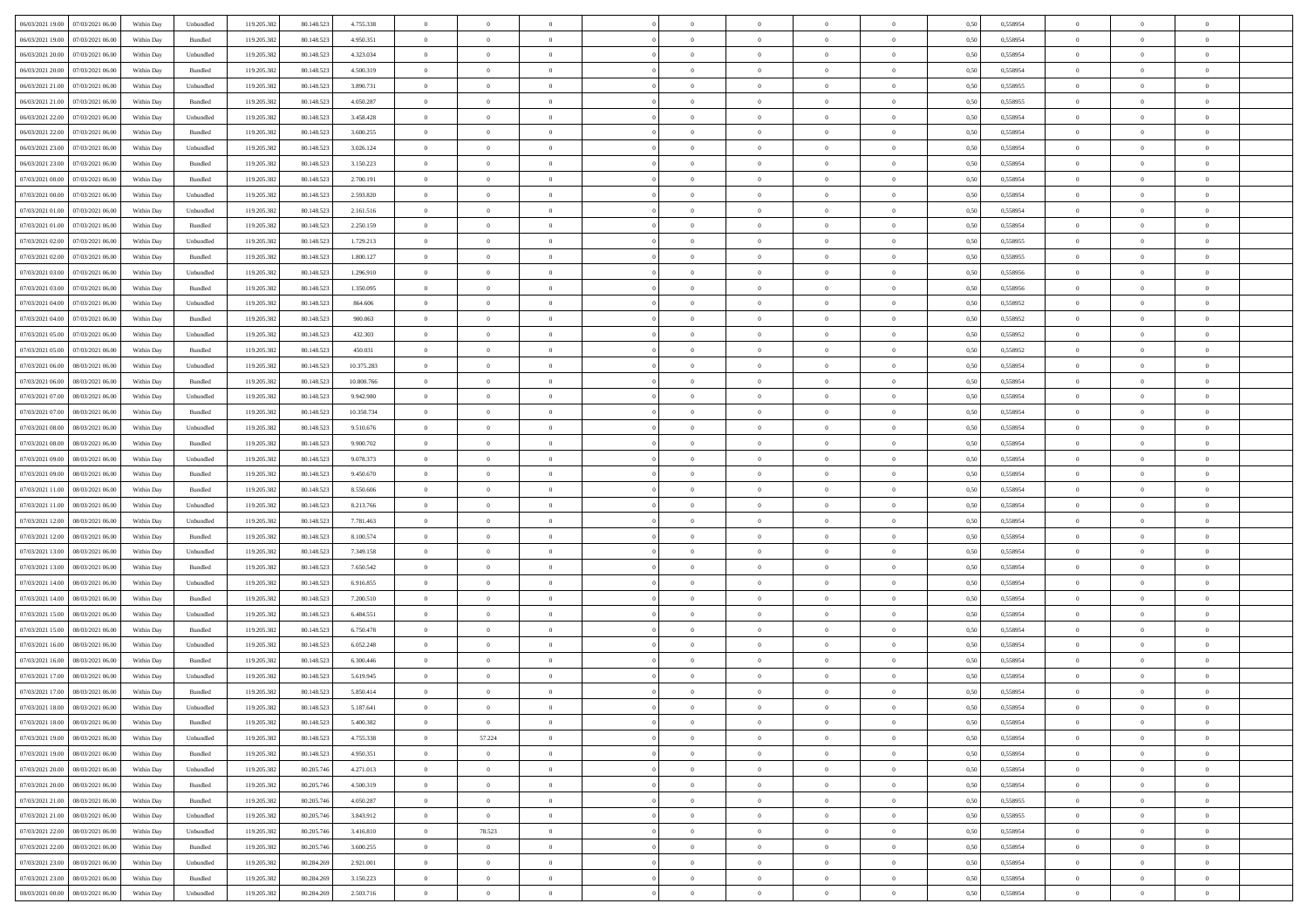|                                                                                                             |            |                    |             |            |            | $\overline{0}$ | $\theta$       |                | $\overline{0}$ | $\theta$       |                | $\theta$       |      |          | $\theta$       | $\theta$       | $\theta$       |  |
|-------------------------------------------------------------------------------------------------------------|------------|--------------------|-------------|------------|------------|----------------|----------------|----------------|----------------|----------------|----------------|----------------|------|----------|----------------|----------------|----------------|--|
| 08/03/2021 00:00 08/03/2021 06:00                                                                           | Within Day | Bundled            | 119.205.382 | 80.284.269 | 2.700.191  |                |                |                |                |                |                |                | 0,50 | 0,558954 |                |                |                |  |
| 08/03/2021 01:00<br>08/03/2021 06:00                                                                        | Within Day | Unbundled          | 119.205.38  | 80.284.26  | 2.086.430  | $\bf{0}$       | $\bf{0}$       | $\bf{0}$       | $\overline{0}$ | $\overline{0}$ | $\overline{0}$ | $\bf{0}$       | 0,50 | 0,558954 | $\,$ 0 $\,$    | $\bf{0}$       | $\overline{0}$ |  |
| 08/03/2021 01:00<br>08/03/2021 06:00                                                                        | Within Day | Bundled            | 119.205.382 | 80.284.269 | 2.250.159  | $\overline{0}$ | $\bf{0}$       | $\overline{0}$ | $\bf{0}$       | $\bf{0}$       | $\overline{0}$ | $\bf{0}$       | 0.50 | 0.558954 | $\bf{0}$       | $\overline{0}$ | $\overline{0}$ |  |
| 08/03/2021 02:00<br>08/03/2021 06:00                                                                        | Within Day | Unbundled          | 119.205.382 | 80.284.269 | 1.669.143  | $\overline{0}$ | $\overline{0}$ | $\overline{0}$ | $\theta$       | $\theta$       | $\overline{0}$ | $\bf{0}$       | 0,50 | 0,558955 | $\theta$       | $\theta$       | $\overline{0}$ |  |
| 08/03/2021 02:00<br>08/03/2021 06:00                                                                        | Within Day | Bundled            | 119.205.38  | 80.284.269 | 1.800.127  | $\bf{0}$       | $\overline{0}$ | $\bf{0}$       | $\overline{0}$ | $\theta$       | $\overline{0}$ | $\bf{0}$       | 0,50 | 0,558955 | $\,$ 0 $\,$    | $\bf{0}$       | $\overline{0}$ |  |
| 08/03/2021 03:00<br>08/03/2021 06:00                                                                        |            | Unbundled          | 119.205.382 | 80.284.269 | 1.251.858  | $\overline{0}$ | $\overline{0}$ | $\overline{0}$ | $\bf{0}$       | $\overline{0}$ | $\theta$       | $\bf{0}$       | 0.50 | 0.558956 | $\,$ 0 $\,$    | $\theta$       | $\overline{0}$ |  |
|                                                                                                             | Within Day |                    |             |            |            |                |                |                |                |                |                |                |      |          |                |                |                |  |
| 08/03/2021 03:00<br>08/03/2021 06:00                                                                        | Within Day | Bundled            | 119.205.382 | 80.284.269 | 1.350.095  | $\overline{0}$ | $\overline{0}$ | $\overline{0}$ | $\overline{0}$ | $\overline{0}$ | $\overline{0}$ | $\bf{0}$       | 0,50 | 0,558956 | $\theta$       | $\theta$       | $\overline{0}$ |  |
| 08/03/2021 04:00<br>08/03/2021 06:00                                                                        | Within Day | Unbundled          | 119.205.38  | 80.284.26  | 834.572    | $\bf{0}$       | $\overline{0}$ | $\bf{0}$       | $\overline{0}$ | $\overline{0}$ | $\overline{0}$ | $\bf{0}$       | 0,50 | 0,558952 | $\,$ 0 $\,$    | $\bf{0}$       | $\overline{0}$ |  |
| 08/03/2021 04:00<br>08/03/2021 06:00                                                                        | Within Day | Bundled            | 119,205.38  | 80.284.269 | 900.063    | $\overline{0}$ | $\bf{0}$       | $\overline{0}$ | $\bf{0}$       | $\overline{0}$ | $\overline{0}$ | $\bf{0}$       | 0.50 | 0.558952 | $\bf{0}$       | $\overline{0}$ | $\overline{0}$ |  |
| 08/03/2021 05:00<br>08/03/2021 06:00                                                                        | Within Day | Unbundled          | 119.205.382 | 80.284.269 | 417.285    | $\bf{0}$       | $\bf{0}$       | $\overline{0}$ | $\overline{0}$ | $\overline{0}$ | $\overline{0}$ | $\bf{0}$       | 0,50 | 0,558952 | $\,$ 0 $\,$    | $\bf{0}$       | $\overline{0}$ |  |
| 08/03/2021 05:00<br>08/03/2021 06:00                                                                        | Within Day | Bundled            | 119.205.38  | 80.284.269 | 450.031    | $\bf{0}$       | $\overline{0}$ | $\bf{0}$       | $\bf{0}$       | $\bf{0}$       | $\overline{0}$ | $\bf{0}$       | 0,50 | 0,558952 | $\,$ 0 $\,$    | $\bf{0}$       | $\overline{0}$ |  |
| 08/03/2021 06:00<br>09/03/2021 06:00                                                                        | Within Day | Unbundled          | 119.205.382 | 80.148.523 | 10.375.283 | $\overline{0}$ | $\bf{0}$       | $\overline{0}$ | $\overline{0}$ | $\bf{0}$       | $\overline{0}$ | $\bf{0}$       | 0.50 | 0.558954 | $\bf{0}$       | $\overline{0}$ | $\,$ 0         |  |
| 08/03/2021 06:00<br>09/03/2021 06:00                                                                        | Within Day | Bundled            | 119.205.38  | 80.148.523 | 10.800.766 | $\overline{0}$ | $\overline{0}$ | $\overline{0}$ | $\theta$       | $\theta$       | $\overline{0}$ | $\bf{0}$       | 0,50 | 0,558954 | $\,$ 0 $\,$    | $\theta$       | $\overline{0}$ |  |
|                                                                                                             |            |                    |             |            |            |                |                |                |                |                |                |                |      |          |                |                |                |  |
| 08/03/2021 07:00<br>09/03/2021 06.00                                                                        | Within Day | Bundled            | 119.205.38  | 80.148.52  | 10.350.734 | $\bf{0}$       | $\overline{0}$ | $\bf{0}$       | $\overline{0}$ | $\theta$       | $\overline{0}$ | $\bf{0}$       | 0,50 | 0,558954 | $\bf{0}$       | $\bf{0}$       | $\overline{0}$ |  |
| 08/03/2021 07:00<br>09/03/2021 06:00                                                                        | Within Day | Unbundled          | 119.205.382 | 80.148.52  | 9.942.980  | $\overline{0}$ | $\overline{0}$ | $\overline{0}$ | $\bf{0}$       | $\overline{0}$ | $\Omega$       | $\bf{0}$       | 0.50 | 0.558954 | $\,$ 0 $\,$    | $\theta$       | $\overline{0}$ |  |
| 08/03/2021 08:00<br>09/03/2021 06:00                                                                        | Within Day | Unbundled          | 119.205.382 | 80.148.523 | 9.510.676  | $\overline{0}$ | $\overline{0}$ | $\overline{0}$ | $\overline{0}$ | $\overline{0}$ | $\overline{0}$ | $\bf{0}$       | 0,50 | 0,558954 | $\theta$       | $\theta$       | $\overline{0}$ |  |
| 08/03/2021 08:00<br>09/03/2021 06.00                                                                        | Within Day | Bundled            | 119.205.38  | 80.148.52  | 9.900.702  | $\bf{0}$       | $\overline{0}$ | $\bf{0}$       | $\overline{0}$ | $\theta$       | $\overline{0}$ | $\bf{0}$       | 0,50 | 0,558954 | $\,$ 0 $\,$    | $\bf{0}$       | $\overline{0}$ |  |
| 08/03/2021 09:00<br>09/03/2021 06:00                                                                        | Within Day | Bundled            | 119,205.38  | 80.148.52  | 9.450.670  | $\overline{0}$ | $\bf{0}$       | $\overline{0}$ | $\bf{0}$       | $\overline{0}$ | $\overline{0}$ | $\bf{0}$       | 0.50 | 0.558954 | $\bf{0}$       | $\overline{0}$ | $\overline{0}$ |  |
| 08/03/2021 09:00<br>09/03/2021 06:00                                                                        | Within Day | Unbundled          | 119.205.382 | 80.148.523 | 9.078.373  | $\overline{0}$ | $\bf{0}$       | $\overline{0}$ | $\overline{0}$ | $\overline{0}$ | $\overline{0}$ | $\bf{0}$       | 0,50 | 0,558954 | $\,$ 0 $\,$    | $\bf{0}$       | $\overline{0}$ |  |
| 08/03/2021 10:00<br>09/03/2021 06.00                                                                        | Within Day | Bundled            | 119.205.38  | 80.148.52  | 9.000.638  | $\bf{0}$       | $\bf{0}$       | $\bf{0}$       | $\bf{0}$       | $\overline{0}$ | $\overline{0}$ | $\bf{0}$       | 0,50 | 0,558954 | $\,$ 0 $\,$    | $\bf{0}$       | $\overline{0}$ |  |
| 08/03/2021 10:00<br>09/03/2021 06:00                                                                        |            | Unbundled          |             | 80.148.523 | 8.646.069  |                | $\bf{0}$       | $\overline{0}$ |                | $\bf{0}$       | $\overline{0}$ |                | 0.50 | 0.558954 | $\bf{0}$       | $\overline{0}$ | $\overline{0}$ |  |
|                                                                                                             | Within Day |                    | 119.205.382 |            |            | $\overline{0}$ |                |                | $\bf{0}$       |                |                | $\bf{0}$       |      |          |                |                |                |  |
| 08/03/2021 11:00<br>09/03/2021 06:00                                                                        | Within Day | Bundled            | 119.205.382 | 80.148.523 | 8.550.606  | $\overline{0}$ | $\overline{0}$ | $\overline{0}$ | $\theta$       | $\theta$       | $\overline{0}$ | $\bf{0}$       | 0,50 | 0,558954 | $\theta$       | $\theta$       | $\overline{0}$ |  |
| 08/03/2021 11:00<br>09/03/2021 06.00                                                                        | Within Day | Unbundled          | 119.205.38  | 80.148.523 | 8.213.766  | $\bf{0}$       | $\overline{0}$ | $\bf{0}$       | $\bf{0}$       | $\,$ 0 $\,$    | $\overline{0}$ | $\bf{0}$       | 0,50 | 0,558954 | $\,$ 0 $\,$    | $\bf{0}$       | $\overline{0}$ |  |
| 08/03/2021 12:00<br>09/03/2021 06:00                                                                        | Within Day | Bundled            | 119,205.38  | 80.148.52  | 8,100,574  | $\overline{0}$ | $\overline{0}$ | $\overline{0}$ | $\bf{0}$       | $\overline{0}$ | $\theta$       | $\bf{0}$       | 0.50 | 0.558954 | $\,$ 0 $\,$    | $\theta$       | $\overline{0}$ |  |
| 08/03/2021 12:00<br>09/03/2021 06:00                                                                        | Within Day | Unbundled          | 119.205.38  | 80.148.523 | 7.781.463  | $\overline{0}$ | $\overline{0}$ | $\overline{0}$ | $\overline{0}$ | $\overline{0}$ | $\overline{0}$ | $\bf{0}$       | 0,50 | 0,558954 | $\theta$       | $\theta$       | $\overline{0}$ |  |
| 08/03/2021 13:00<br>09/03/2021 06.00                                                                        | Within Day | Unbundled          | 119.205.38  | 80.148.52  | 7.349.158  | $\bf{0}$       | $\overline{0}$ | $\bf{0}$       | $\overline{0}$ | $\bf{0}$       | $\overline{0}$ | $\bf{0}$       | 0,50 | 0,558954 | $\,$ 0 $\,$    | $\bf{0}$       | $\overline{0}$ |  |
| 08/03/2021 13:00<br>09/03/2021 06:00                                                                        | Within Day | Bundled            | 119,205.38  | 80.148.52  | 7.650.542  | $\overline{0}$ | $\bf{0}$       | $\overline{0}$ | $\bf{0}$       | $\overline{0}$ | $\overline{0}$ | $\bf{0}$       | 0.50 | 0.558954 | $\bf{0}$       | $\overline{0}$ | $\overline{0}$ |  |
| 08/03/2021 14:00<br>09/03/2021 06:00                                                                        | Within Day | Unbundled          | 119.205.382 | 80.148.523 | 6.916.855  | $\overline{0}$ | 75.382         | $\overline{0}$ | $\overline{0}$ | $\overline{0}$ | $\overline{0}$ | $\bf{0}$       | 0,50 | 0,558954 | $\theta$       | $\theta$       | $\overline{0}$ |  |
| 08/03/2021 14:00<br>09/03/2021 06.00                                                                        | Within Day | Bundled            | 119.205.38  | 80.148.523 | 7.200.510  | $\bf{0}$       | $\bf{0}$       | $\bf{0}$       | $\bf{0}$       | $\overline{0}$ | $\overline{0}$ | $\bf{0}$       | 0,50 | 0,558954 | $\,$ 0 $\,$    | $\bf{0}$       | $\overline{0}$ |  |
|                                                                                                             |            |                    |             |            |            |                |                |                |                |                |                |                |      |          |                |                |                |  |
| 08/03/2021 15:00<br>09/03/2021 06:00                                                                        | Within Day | Unbundled          | 119.205.382 | 80.223.904 | 6.413.881  | $\overline{0}$ | 608,059        | $\overline{0}$ | $\bf{0}$       | $\bf{0}$       | $\overline{0}$ | $\bf{0}$       | 0.50 | 0.558954 | $\bf{0}$       | $\overline{0}$ | $\,$ 0         |  |
| 08/03/2021 15:00<br>09/03/2021 06:00                                                                        | Within Day | Bundled            | 119.205.382 | 80.223.90  | 6.750.478  | $\overline{0}$ | $\overline{0}$ | $\overline{0}$ | $\overline{0}$ | $\overline{0}$ | $\overline{0}$ | $\bf{0}$       | 0.50 | 0.558954 | $\theta$       | $\theta$       | $\overline{0}$ |  |
| 08/03/2021 16:00<br>09/03/2021 06.00                                                                        | Within Day | Unbundled          | 119.205.38  | 80.831.96  | 5.418.767  | $\bf{0}$       | $\overline{0}$ | $\bf{0}$       | $\bf{0}$       | $\overline{0}$ | $\overline{0}$ | $\bf{0}$       | 0,50 | 0,558954 | $\,$ 0 $\,$    | $\bf{0}$       | $\overline{0}$ |  |
| 08/03/2021 16:00<br>09/03/2021 06:00                                                                        | Within Day | Bundled            | 119.205.382 | 80.831.963 | 6,300,446  | $\overline{0}$ | $\overline{0}$ | $\overline{0}$ | $\bf{0}$       | $\overline{0}$ | $\Omega$       | $\bf{0}$       | 0.50 | 0.558954 | $\,$ 0 $\,$    | $\theta$       | $\overline{0}$ |  |
| 08/03/2021 17:00<br>09/03/2021 06:00                                                                        | Within Dav | Bundled            | 119.205.382 | 80.831.963 | 5.850.414  | $\overline{0}$ | $\overline{0}$ | $\overline{0}$ | $\overline{0}$ | $\theta$       | $\overline{0}$ | $\bf{0}$       | 0.50 | 0,558954 | $\theta$       | $\theta$       | $\overline{0}$ |  |
| 08/03/2021 17:00<br>09/03/2021 06.00                                                                        | Within Day | Unbundled          | 119.205.38  | 80.831.96  | 5.031.712  | $\bf{0}$       | 59.573         | $\bf{0}$       | $\bf{0}$       | $\bf{0}$       | $\overline{0}$ | $\bf{0}$       | 0,50 | 0,558954 | $\,$ 0 $\,$    | $\bf{0}$       | $\overline{0}$ |  |
| 08/03/2021 18:00<br>09/03/2021 06:00                                                                        | Within Day | Unbundled          | 119,205.38  | 80.891.538 | 4.589.667  | $\overline{0}$ | 224.967        | $\overline{0}$ | $\bf{0}$       | $\overline{0}$ | $\overline{0}$ | $\bf{0}$       | 0.50 | 0.558954 | $\bf{0}$       | $\overline{0}$ | $\overline{0}$ |  |
| 08/03/2021 18:00<br>09/03/2021 06:00                                                                        | Within Day | Bundled            | 119.205.38  | 80.891.538 | 5.400.382  | $\overline{0}$ | $\overline{0}$ | $\overline{0}$ | $\overline{0}$ | $\overline{0}$ | $\overline{0}$ | $\bf{0}$       | 0.50 | 0,558954 | $\theta$       | $\theta$       | $\overline{0}$ |  |
| 08/03/2021 19:00<br>09/03/2021 06.00                                                                        | Within Day | Unbundled          |             | 81.116.505 | 4.000.974  | $\bf{0}$       | $\bf{0}$       | $\bf{0}$       | $\bf{0}$       | $\overline{0}$ | $\overline{0}$ | $\bf{0}$       | 0,50 | 0,558954 | $\,$ 0 $\,$    | $\bf{0}$       | $\overline{0}$ |  |
|                                                                                                             |            |                    | 119.205.38  |            |            |                |                |                |                |                |                |                |      |          |                |                |                |  |
| 08/03/2021 19:00<br>09/03/2021 06:00                                                                        | Within Day | Bundled            | 119.205.382 | 81.116.505 | 4.950.351  | $\overline{0}$ | $\bf{0}$       | $\overline{0}$ | $\overline{0}$ | $\bf{0}$       | $\overline{0}$ | $\bf{0}$       | 0.50 | 0.558954 | $\bf{0}$       | $\overline{0}$ | $\overline{0}$ |  |
| 08/03/2021 20:00<br>09/03/2021 06:00                                                                        | Within Day | Unbundled          | 119.205.382 | 81.116.505 | 3.637.249  | $\overline{0}$ | $\overline{0}$ | $\overline{0}$ | $\overline{0}$ | $\overline{0}$ | $\overline{0}$ | $\bf{0}$       | 0.50 | 0.558954 | $\theta$       | $\theta$       | $\overline{0}$ |  |
| 08/03/2021 20:00<br>09/03/2021 06.00                                                                        | Within Day | Bundled            | 119.205.38  | 81.116.505 | 4.500.319  | $\bf{0}$       | $\bf{0}$       | $\bf{0}$       | $\bf{0}$       | $\overline{0}$ | $\overline{0}$ | $\bf{0}$       | 0,50 | 0,558954 | $\,$ 0 $\,$    | $\bf{0}$       | $\overline{0}$ |  |
| 08/03/2021 21:00<br>09/03/2021 06:00                                                                        | Within Day | Unbundled          | 119.205.382 | 81.116.505 | 3.273.524  | $\overline{0}$ | $\overline{0}$ | $\overline{0}$ | $\bf{0}$       | $\overline{0}$ | $\Omega$       | $\bf{0}$       | 0.50 | 0.558955 | $\bf{0}$       | $\theta$       | $\overline{0}$ |  |
| 08/03/2021 21:00<br>09/03/2021 06:00                                                                        | Within Dav | Bundled            | 119.205.38  | 81.116.50  | 4.050.287  | $\overline{0}$ | $\overline{0}$ | $\Omega$       | $\overline{0}$ | $\theta$       | $\overline{0}$ | $\overline{0}$ | 0.5( | 0,558955 | $\theta$       | $\theta$       | $\overline{0}$ |  |
| 08/03/2021 22:00<br>09/03/2021 06:00                                                                        | Within Day | Unbundled          | 119.205.382 | 81.116.505 | 2.909.799  | $\bf{0}$       | $\bf{0}$       | $\bf{0}$       | $\bf{0}$       | $\bf{0}$       | $\overline{0}$ | $\bf{0}$       | 0,50 | 0,558954 | $\overline{0}$ | $\overline{0}$ | $\overline{0}$ |  |
| ${\color{red} 08}/03/2021 {\color{red} 22}.00 {\color{red} 09}/03/2021 {\color{red} 06}.00 {\color{red} 0}$ | Within Day | $\mathbf B$ undled | 119.205.382 | 81.116.505 | 3 600 255  | $\bf{0}$       | $\Omega$       |                | $\Omega$       |                |                |                | 0,50 | 0.558954 | $\theta$       | $\overline{0}$ |                |  |
| 08/03/2021 23:00 09/03/2021 06:00                                                                           | Within Day | Unbundled          | 119.205.382 | 81.116.505 | 2.546.074  | $\overline{0}$ | $\overline{0}$ | $\overline{0}$ | $\theta$       | $\overline{0}$ | $\overline{0}$ | $\bf{0}$       | 0,50 | 0,558954 | $\theta$       | $\overline{0}$ | $\overline{0}$ |  |
|                                                                                                             |            |                    |             |            |            |                |                |                |                |                |                |                |      |          |                |                |                |  |
| 08/03/2021 23:00<br>09/03/2021 06:00                                                                        | Within Day | Bundled            | 119.205.38  | 81.116.505 | 3.150.223  | $\overline{0}$ | $\bf{0}$       | $\overline{0}$ | $\overline{0}$ | $\bf{0}$       | $\overline{0}$ | $\bf{0}$       | 0,50 | 0,558954 | $\bf{0}$       | $\overline{0}$ | $\bf{0}$       |  |
| 09/03/2021 00:00 09/03/2021 06:00                                                                           | Within Day | Unbundled          | 119.205.382 | 81.116.505 | 2.182.349  | $\overline{0}$ | $\bf{0}$       | $\overline{0}$ | $\overline{0}$ | $\mathbf{0}$   | $\overline{0}$ | $\,$ 0 $\,$    | 0.50 | 0.558954 | $\overline{0}$ | $\bf{0}$       | $\,$ 0 $\,$    |  |
| 09/03/2021 00:00 09/03/2021 06:00                                                                           | Within Day | Bundled            | 119.205.382 | 81.116.505 | 2.700.191  | $\overline{0}$ | $\overline{0}$ | $\overline{0}$ | $\overline{0}$ | $\overline{0}$ | $\overline{0}$ | $\bf{0}$       | 0,50 | 0,558954 | $\theta$       | $\theta$       | $\overline{0}$ |  |
| 09/03/2021 01:00<br>09/03/2021 06:00                                                                        | Within Day | Unbundled          | 119.205.382 | 81.116.505 | 1.818.625  | $\overline{0}$ | $\bf{0}$       | $\overline{0}$ | $\overline{0}$ | $\bf{0}$       | $\overline{0}$ | $\bf{0}$       | 0,50 | 0,558954 | $\bf{0}$       | $\overline{0}$ | $\overline{0}$ |  |
| 09/03/2021 06:00<br>09/03/2021 01:00                                                                        | Within Day | Bundled            | 119.205.382 | 81.116.505 | 2.250.159  | $\overline{0}$ | $\bf{0}$       | $\overline{0}$ | $\overline{0}$ | $\bf{0}$       | $\overline{0}$ | $\bf{0}$       | 0.50 | 0.558954 | $\,$ 0 $\,$    | $\overline{0}$ | $\,$ 0         |  |
| 09/03/2021 02:00<br>09/03/2021 06:00                                                                        | Within Dav | Unbundled          | 119.205.382 | 81.116.505 | 1.454.900  | $\overline{0}$ | $\overline{0}$ | $\overline{0}$ | $\overline{0}$ | $\overline{0}$ | $\overline{0}$ | $\bf{0}$       | 0,50 | 0,558955 | $\overline{0}$ | $\theta$       | $\overline{0}$ |  |
| 09/03/2021 02:00<br>09/03/2021 06:00                                                                        | Within Day | Bundled            | 119.205.38  | 81.116.505 | 1.800.127  | $\overline{0}$ | 493.318        | $\overline{0}$ | 1,570892       | $\bf{0}$       | $\overline{0}$ | $\bf{0}$       | 0,50 | 0,558955 | $\bf{0}$       | $\overline{0}$ | $\overline{0}$ |  |
| 09/03/2021 03:00<br>09/03/2021 06:00                                                                        |            | Bundled            | 119.205.382 | 81,609,823 | 980.107    | $\overline{0}$ | $\overline{0}$ |                |                | $\overline{0}$ | $\overline{0}$ |                | 0.50 | 0.558956 | $\mathbf{0}$   | $\bf{0}$       | $\,$ 0         |  |
|                                                                                                             | Within Day |                    |             |            |            |                |                | $\overline{0}$ | $\overline{0}$ |                |                | $\bf{0}$       |      |          |                |                |                |  |
| 09/03/2021 03:00<br>09/03/2021 06:00                                                                        | Within Dav | Unbundled          | 119.205.382 | 81.609.823 | 1.091.174  | $\overline{0}$ | $\overline{0}$ | $\overline{0}$ | $\overline{0}$ | $\overline{0}$ | $\overline{0}$ | $\bf{0}$       | 0,50 | 0,558956 | $\overline{0}$ | $\theta$       | $\overline{0}$ |  |
| 09/03/2021 04:00<br>09/03/2021 06.00                                                                        | Within Day | Unbundled          | 119.205.38  | 81.609.823 | 727.449    | $\overline{0}$ | $\bf{0}$       | $\overline{0}$ | $\overline{0}$ | $\overline{0}$ | $\bf{0}$       | $\bf{0}$       | 0,50 | 0,558952 | $\bf{0}$       | $\overline{0}$ | $\bf{0}$       |  |
| 09/03/2021 04:00 09/03/2021 06:00                                                                           | Within Day | Bundled            | 119.205.382 | 81.609.823 | 653.404    | $\overline{0}$ | 58.303         | $\overline{0}$ | 1,570635       | $\,$ 0 $\,$    | $\overline{0}$ | $\bf{0}$       | 0,50 | 0,558952 | $\overline{0}$ | $\,$ 0 $\,$    | $\,$ 0 $\,$    |  |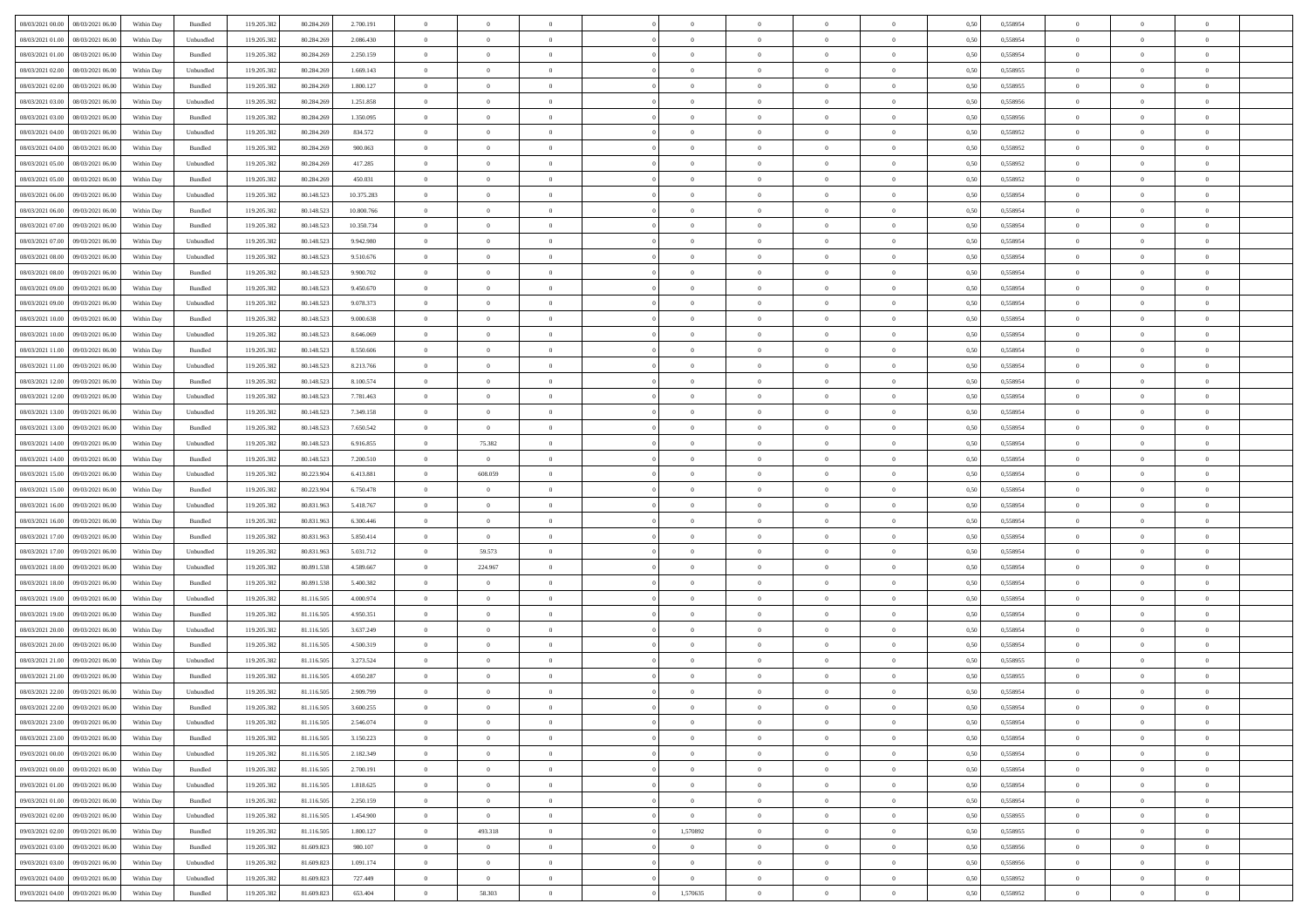| 09/03/2021 05:00 09/03/2021 06:00              | Within Day | Unbundled                   | 119.205.382 | 81.668.126 | 363.724    | $\overline{0}$ | $\theta$       |                | $\overline{0}$ | $\theta$       |                | $\theta$       | 0,50 | 0,558952 | $\theta$       | $\theta$       | $\overline{0}$ |  |
|------------------------------------------------|------------|-----------------------------|-------------|------------|------------|----------------|----------------|----------------|----------------|----------------|----------------|----------------|------|----------|----------------|----------------|----------------|--|
| 09/03/2021 05:00<br>09/03/2021 06.00           | Within Day | Bundled                     | 119.205.38  | 81.668.12  | 297.550    | $\bf{0}$       | $\bf{0}$       | $\bf{0}$       | $\bf{0}$       | $\overline{0}$ | $\overline{0}$ | $\bf{0}$       | 0,50 | 0,558952 | $\,$ 0 $\,$    | $\bf{0}$       | $\overline{0}$ |  |
| 09/03/2021 06:00<br>10/03/2021 06:00           | Within Day | Unbundled                   | 119.205.382 | 80.478.318 | 10,045.488 | $\overline{0}$ | $\bf{0}$       | $\overline{0}$ | $\bf{0}$       | $\bf{0}$       | $\overline{0}$ | $\bf{0}$       | 0.50 | 0.558954 | $\bf{0}$       | $\overline{0}$ | $\overline{0}$ |  |
| 09/03/2021 06:00<br>10/03/2021 06:00           | Within Day | Bundled                     | 119.205.382 | 80.478.318 | 10.800.766 | $\overline{0}$ | $\overline{0}$ | $\overline{0}$ | $\overline{0}$ | $\theta$       | $\overline{0}$ | $\bf{0}$       | 0,50 | 0,558954 | $\theta$       | $\theta$       | $\overline{0}$ |  |
| 09/03/2021 07:00<br>10/03/2021 06:00           | Within Day | Unbundled                   | 119.205.38  | 80.478.318 | 9.626.926  | $\bf{0}$       | $\overline{0}$ | $\bf{0}$       | $\overline{0}$ | $\theta$       | $\overline{0}$ | $\bf{0}$       | 0,50 | 0,558954 | $\,$ 0 $\,$    | $\bf{0}$       | $\overline{0}$ |  |
|                                                |            |                             |             |            |            |                |                |                |                |                |                |                |      |          |                |                |                |  |
| 09/03/2021 07:00<br>10/03/2021 06:00           | Within Day | Bundled                     | 119,205.38  | 80.478.318 | 10.350.734 | $\overline{0}$ | $\overline{0}$ | $\overline{0}$ | $\bf{0}$       | $\overline{0}$ | $\theta$       | $\bf{0}$       | 0.50 | 0.558954 | $\,$ 0 $\,$    | $\theta$       | $\overline{0}$ |  |
| 09/03/2021 08:00<br>10/03/2021 06:00           | Within Day | Unbundled                   | 119.205.38  | 80.478.318 | 9.208.364  | $\overline{0}$ | $\overline{0}$ | $\overline{0}$ | $\overline{0}$ | $\overline{0}$ | $\overline{0}$ | $\bf{0}$       | 0,50 | 0,558954 | $\theta$       | $\theta$       | $\overline{0}$ |  |
| 09/03/2021 08:00<br>10/03/2021 06:00           | Within Day | Bundled                     | 119.205.38  | 80.478.318 | 9.900.702  | $\bf{0}$       | $\bf{0}$       | $\bf{0}$       | $\overline{0}$ | $\overline{0}$ | $\overline{0}$ | $\bf{0}$       | 0,50 | 0,558954 | $\,$ 0 $\,$    | $\bf{0}$       | $\overline{0}$ |  |
| 09/03/2021 09:00<br>10/03/2021 06:00           | Within Day | Unbundled                   | 119,205.38  | 80.478.318 | 8,789,802  | $\overline{0}$ | $\bf{0}$       | $\overline{0}$ | $\bf{0}$       | $\overline{0}$ | $\overline{0}$ | $\bf{0}$       | 0.50 | 0.558954 | $\bf{0}$       | $\overline{0}$ | $\overline{0}$ |  |
| 09/03/2021 09:00<br>10/03/2021 06:00           | Within Day | Bundled                     | 119.205.382 | 80.478.318 | 9.450.670  | $\overline{0}$ | $\bf{0}$       | $\overline{0}$ | $\overline{0}$ | $\overline{0}$ | $\overline{0}$ | $\bf{0}$       | 0,50 | 0,558954 | $\,$ 0 $\,$    | $\bf{0}$       | $\overline{0}$ |  |
| 09/03/2021 10:00<br>10/03/2021 06:00           | Within Day | Unbundled                   | 119.205.38  | 80.478.318 | 8.371.240  | $\bf{0}$       | $\overline{0}$ | $\bf{0}$       | $\bf{0}$       | $\bf{0}$       | $\overline{0}$ | $\bf{0}$       | 0,50 | 0,558954 | $\,$ 0 $\,$    | $\bf{0}$       | $\overline{0}$ |  |
| 09/03/2021 10:00<br>10/03/2021 06:00           | Within Day | Bundled                     | 119.205.382 | 80.478.318 | 9.000.638  | $\overline{0}$ | $\bf{0}$       | $\overline{0}$ | $\overline{0}$ | $\bf{0}$       | $\overline{0}$ | $\bf{0}$       | 0.50 | 0.558954 | $\bf{0}$       | $\overline{0}$ | $\bf{0}$       |  |
|                                                |            |                             |             |            |            |                |                |                |                |                |                |                |      |          |                |                |                |  |
| 09/03/2021 11:00<br>10/03/2021 06:00           | Within Day | Unbundled                   | 119.205.38  | 80.478.318 | 7.952.678  | $\overline{0}$ | $\overline{0}$ | $\overline{0}$ | $\theta$       | $\theta$       | $\overline{0}$ | $\bf{0}$       | 0,50 | 0,558954 | $\,$ 0 $\,$    | $\theta$       | $\overline{0}$ |  |
| 09/03/2021 11:00<br>10/03/2021 06:00           | Within Day | Bundled                     | 119.205.38  | 80.478.318 | 8.550.606  | $\bf{0}$       | $\overline{0}$ | $\bf{0}$       | $\overline{0}$ | $\bf{0}$       | $\overline{0}$ | $\bf{0}$       | 0,50 | 0,558954 | $\,$ 0 $\,$    | $\bf{0}$       | $\overline{0}$ |  |
| 09/03/2021 12:00<br>10/03/2021 06:00           | Within Day | Unbundled                   | 119,205.38  | 80.478.318 | 7.534.116  | $\overline{0}$ | $\overline{0}$ | $\overline{0}$ | $\bf{0}$       | $\overline{0}$ | $\theta$       | $\bf{0}$       | 0.50 | 0.558954 | $\,$ 0 $\,$    | $\theta$       | $\overline{0}$ |  |
| 09/03/2021 12:00<br>10/03/2021 06:00           | Within Day | Bundled                     | 119.205.382 | 80.478.318 | 8.100.574  | $\overline{0}$ | $\overline{0}$ | $\overline{0}$ | $\overline{0}$ | $\overline{0}$ | $\overline{0}$ | $\bf{0}$       | 0,50 | 0,558954 | $\theta$       | $\theta$       | $\overline{0}$ |  |
| 09/03/2021 13:00<br>10/03/2021 06:00           | Within Day | Bundled                     | 119.205.38  | 80.478.318 | 7.650.542  | $\bf{0}$       | $\overline{0}$ | $\bf{0}$       | $\overline{0}$ | $\bf{0}$       | $\overline{0}$ | $\bf{0}$       | 0,50 | 0,558954 | $\,$ 0 $\,$    | $\bf{0}$       | $\overline{0}$ |  |
| 09/03/2021 13:00<br>10/03/2021 06:00           | Within Day | Unbundled                   | 119,205.38  | 80.478.318 | 7.115.554  | $\overline{0}$ | $\bf{0}$       | $\overline{0}$ | $\bf{0}$       | $\overline{0}$ | $\overline{0}$ | $\bf{0}$       | 0.50 | 0.558954 | $\bf{0}$       | $\overline{0}$ | $\overline{0}$ |  |
| 09/03/2021 14:00<br>10/03/2021 06:00           | Within Day | Unbundled                   | 119.205.382 | 80.478.318 | 6.696.992  | $\overline{0}$ | $\bf{0}$       | $\overline{0}$ | $\overline{0}$ | $\overline{0}$ | $\overline{0}$ | $\bf{0}$       | 0,50 | 0,558954 | $\,$ 0 $\,$    | $\bf{0}$       | $\overline{0}$ |  |
|                                                |            |                             |             |            |            |                |                |                |                |                |                |                |      |          |                |                |                |  |
| 09/03/2021 14:00<br>10/03/2021 06:00           | Within Day | Bundled                     | 119.205.38  | 80.478.318 | 7.200.510  | $\bf{0}$       | $\bf{0}$       | $\bf{0}$       | $\bf{0}$       | $\overline{0}$ | $\overline{0}$ | $\bf{0}$       | 0,50 | 0,558954 | $\,$ 0 $\,$    | $\bf{0}$       | $\overline{0}$ |  |
| 09/03/2021 15:00<br>10/03/2021 06:00           | Within Day | Unbundled                   | 119.205.382 | 80.478.318 | 6.278.429  | $\overline{0}$ | 675.786        | $\overline{0}$ | $\overline{0}$ | $\bf{0}$       | $\overline{0}$ | $\bf{0}$       | 0.50 | 0.558954 | $\bf{0}$       | $\overline{0}$ | $\,$ 0         |  |
| 09/03/2021 15:00<br>10/03/2021 06:00           | Within Day | Bundled                     | 119.205.382 | 80.478.318 | 6.750.478  | $\overline{0}$ | $\overline{0}$ | $\overline{0}$ | $\overline{0}$ | $\theta$       | $\overline{0}$ | $\bf{0}$       | 0,50 | 0,558954 | $\theta$       | $\theta$       | $\overline{0}$ |  |
| 09/03/2021 16:00<br>10/03/2021 06:00           | Within Day | Unbundled                   | 119.205.38  | 81.154.10  | 5.229.135  | $\bf{0}$       | 136.986        | $\bf{0}$       | $\bf{0}$       | $\,$ 0 $\,$    | $\overline{0}$ | $\bf{0}$       | 0,50 | 0,558954 | $\,$ 0 $\,$    | $\bf{0}$       | $\overline{0}$ |  |
| 09/03/2021 16:00<br>10/03/2021 06:00           | Within Day | Bundled                     | 119,205.38  | 81.154.103 | 6,300,446  | $\overline{0}$ | $\overline{0}$ | $\overline{0}$ | $\bf{0}$       | $\overline{0}$ | $\theta$       | $\bf{0}$       | 0.50 | 0.558954 | $\,$ 0 $\,$    | $\theta$       | $\overline{0}$ |  |
| 09/03/2021 17:00<br>10/03/2021 06:00           | Within Day | Unbundled                   | 119.205.382 | 81.291.089 | 4.728.424  | $\overline{0}$ | $\overline{0}$ | $\overline{0}$ | $\overline{0}$ | $\overline{0}$ | $\overline{0}$ | $\bf{0}$       | 0,50 | 0,558954 | $\,$ 0 $\,$    | $\theta$       | $\overline{0}$ |  |
| 09/03/2021 17:00<br>10/03/2021 06:00           | Within Day | Bundled                     | 119.205.38  | 81.291.089 | 5.850.414  | $\bf{0}$       | $\overline{0}$ | $\bf{0}$       | $\overline{0}$ | $\bf{0}$       | $\overline{0}$ | $\bf{0}$       | 0,50 | 0,558954 | $\,$ 0 $\,$    | $\bf{0}$       | $\overline{0}$ |  |
| 09/03/2021 18:00<br>10/03/2021 06:00           | Within Day | Unbundled                   | 119,205.38  | 81.291.089 | 4.364.699  | $\overline{0}$ | $\bf{0}$       | $\overline{0}$ | $\bf{0}$       | $\overline{0}$ | $\overline{0}$ | $\bf{0}$       | 0.50 | 0.558954 | $\bf{0}$       | $\overline{0}$ | $\overline{0}$ |  |
| 09/03/2021 18:00<br>10/03/2021 06:00           | Within Day | Bundled                     | 119.205.382 | 81.291.089 | 5.400.382  | $\overline{0}$ | $\bf{0}$       | $\overline{0}$ | $\overline{0}$ | $\overline{0}$ | $\overline{0}$ | $\bf{0}$       | 0,50 | 0,558954 | $\theta$       | $\theta$       | $\overline{0}$ |  |
|                                                |            |                             |             |            |            |                |                |                |                |                |                |                |      |          |                |                |                |  |
| 09/03/2021 19:00<br>10/03/2021 06:00           | Within Day | Unbundled                   | 119.205.38  | 81.291.089 | 4.000.974  | $\bf{0}$       | $\bf{0}$       | $\bf{0}$       | $\bf{0}$       | $\overline{0}$ | $\overline{0}$ | $\bf{0}$       | 0,50 | 0,558954 | $\,$ 0 $\,$    | $\bf{0}$       | $\overline{0}$ |  |
| 09/03/2021 19:00<br>10/03/2021 06:00           | Within Day | Bundled                     | 119.205.382 | 81.291.089 | 4.950.351  | $\overline{0}$ | $\bf{0}$       | $\overline{0}$ | $\overline{0}$ | $\bf{0}$       | $\overline{0}$ | $\bf{0}$       | 0.50 | 0.558954 | $\bf{0}$       | $\overline{0}$ | $\bf{0}$       |  |
| 09/03/2021 20:00<br>10/03/2021 06:00           | Within Day | Unbundled                   | 119.205.382 | 81.291.089 | 3.637.249  | $\overline{0}$ | $\overline{0}$ | $\overline{0}$ | $\overline{0}$ | $\overline{0}$ | $\overline{0}$ | $\bf{0}$       | 0.50 | 0.558954 | $\theta$       | $\theta$       | $\overline{0}$ |  |
| 09/03/2021 20:00<br>10/03/2021 06:00           | Within Day | Bundled                     | 119.205.38  | 81.291.089 | 4.500.319  | $\bf{0}$       | $\overline{0}$ | $\bf{0}$       | $\bf{0}$       | $\,$ 0 $\,$    | $\overline{0}$ | $\bf{0}$       | 0,50 | 0,558954 | $\,$ 0 $\,$    | $\bf{0}$       | $\overline{0}$ |  |
| 09/03/2021 21:00<br>10/03/2021 06:00           | Within Day | Unbundled                   | 119.205.382 | 81.291.089 | 3.273.524  | $\overline{0}$ | $\bf{0}$       | $\overline{0}$ | $\bf{0}$       | $\overline{0}$ | $\Omega$       | $\bf{0}$       | 0.50 | 0.558955 | $\,$ 0 $\,$    | $\bf{0}$       | $\overline{0}$ |  |
| 09/03/2021 21:00<br>10/03/2021 06:00           | Within Dav | Bundled                     | 119.205.38  | 81.291.089 | 4.050.287  | $\overline{0}$ | $\overline{0}$ | $\overline{0}$ | $\overline{0}$ | $\theta$       | $\overline{0}$ | $\bf{0}$       | 0.5( | 0,558955 | $\theta$       | $\theta$       | $\overline{0}$ |  |
| 09/03/2021 22:00<br>10/03/2021 06:00           | Within Day | Unbundled                   | 119.205.38  | 81.291.089 | 2.909.799  | $\bf{0}$       | $\bf{0}$       | $\bf{0}$       | $\bf{0}$       | $\bf{0}$       | $\overline{0}$ | $\bf{0}$       | 0,50 | 0,558954 | $\,$ 0 $\,$    | $\bf{0}$       | $\overline{0}$ |  |
| 09/03/2021 22:00<br>10/03/2021 06:00           | Within Day | Bundled                     | 119,205.38  | 81.291.089 | 3.600.255  | $\overline{0}$ | $\bf{0}$       | $\overline{0}$ | $\bf{0}$       | $\overline{0}$ | $\overline{0}$ | $\bf{0}$       | 0.50 | 0.558954 | $\bf{0}$       | $\overline{0}$ | $\overline{0}$ |  |
|                                                |            |                             |             |            |            |                |                |                |                |                |                |                |      |          |                |                |                |  |
| 09/03/2021 23:00<br>10/03/2021 06:00           | Within Dav | Bundled                     | 119.205.38  | 81.291.089 | 3.150.223  | $\overline{0}$ | $\overline{0}$ | $\overline{0}$ | $\overline{0}$ | $\overline{0}$ | $\overline{0}$ | $\bf{0}$       | 0.50 | 0,558954 | $\theta$       | $\theta$       | $\overline{0}$ |  |
| 09/03/2021 23:00<br>10/03/2021 06:00           | Within Day | Unbundled                   | 119.205.38  | 81.291.089 | 2.546.074  | $\bf{0}$       | $\bf{0}$       | $\bf{0}$       | $\bf{0}$       | $\overline{0}$ | $\overline{0}$ | $\bf{0}$       | 0,50 | 0,558954 | $\,$ 0 $\,$    | $\bf{0}$       | $\overline{0}$ |  |
| 10/03/2021 00:00<br>10/03/2021 06:00           | Within Day | Unbundled                   | 119.205.382 | 81.291.089 | 2.182.349  | $\overline{0}$ | $\bf{0}$       | $\overline{0}$ | $\overline{0}$ | $\bf{0}$       | $\overline{0}$ | $\bf{0}$       | 0.50 | 0.558954 | $\bf{0}$       | $\overline{0}$ | $\overline{0}$ |  |
| 10/03/2021 00:00<br>10/03/2021 06:00           | Within Dav | Bundled                     | 119.205.382 | 81.291.089 | 2.700.191  | $\overline{0}$ | $\overline{0}$ | $\overline{0}$ | $\overline{0}$ | $\overline{0}$ | $\overline{0}$ | $\bf{0}$       | 0.50 | 0,558954 | $\theta$       | $\theta$       | $\overline{0}$ |  |
| 10/03/2021 01:00<br>10/03/2021 06:00           | Within Day | Unbundled                   | 119.205.38  | 81.291.089 | 1.818.625  | $\bf{0}$       | $\bf{0}$       | $\bf{0}$       | $\bf{0}$       | $\overline{0}$ | $\overline{0}$ | $\bf{0}$       | 0,50 | 0,558954 | $\,$ 0 $\,$    | $\bf{0}$       | $\overline{0}$ |  |
| 10/03/2021 01:00<br>10/03/2021 06:00           | Within Day | Bundled                     | 119.205.382 | 81.291.089 | 2.250.159  | $\overline{0}$ | $\overline{0}$ | $\overline{0}$ | $\bf{0}$       | $\overline{0}$ | $\Omega$       | $\bf{0}$       | 0.50 | 0.558954 | $\,$ 0 $\,$    | $\theta$       | $\overline{0}$ |  |
| 10/03/2021 02:00<br>10/03/2021 06:00           | Within Dav | Unbundled                   | 119.205.38  | 81.291.089 | 1.454.900  | $\overline{0}$ | $\overline{0}$ | $\Omega$       | $\overline{0}$ | $\theta$       | $\overline{0}$ | $\overline{0}$ | 0.5( | 0,558955 | $\theta$       | $\theta$       | $\overline{0}$ |  |
| 10/03/2021 02:00<br>10/03/2021 06:00           | Within Day | Bundled                     | 119.205.38  | 81.291.089 | 1.800.127  | $\bf{0}$       | $\bf{0}$       | $\overline{0}$ | $\bf{0}$       | $\bf{0}$       | $\overline{0}$ | $\bf{0}$       | 0,50 | 0,558955 | $\overline{0}$ | $\bf{0}$       | $\overline{0}$ |  |
| $10/03/2021\; 03.00 \qquad 10/03/2021\; 06.00$ | Within Day | $\ensuremath{\mathsf{Unb}}$ | 119.205.382 | 81.291.089 | 1.091.174  | $\bf{0}$       | $\Omega$       |                | $\Omega$       |                |                |                | 0,50 | 0.558956 | $\theta$       | $\overline{0}$ |                |  |
|                                                |            |                             |             |            |            |                |                |                |                |                |                |                |      |          |                |                |                |  |
| 10/03/2021 03:00 10/03/2021 06:00              | Within Day | Bundled                     | 119.205.382 | 81.291.089 | 1.350.095  | $\overline{0}$ | $\overline{0}$ | $\Omega$       | $\theta$       | $\overline{0}$ | $\overline{0}$ | $\bf{0}$       | 0,50 | 0,558956 | $\theta$       | $\overline{0}$ | $\overline{0}$ |  |
| 10/03/2021 04:00<br>10/03/2021 06:00           | Within Day | Unbundled                   | 119.205.38  | 81.291.089 | 727.449    | $\overline{0}$ | $\bf{0}$       | $\overline{0}$ | $\overline{0}$ | $\bf{0}$       | $\overline{0}$ | $\bf{0}$       | 0,50 | 0,558952 | $\bf{0}$       | $\overline{0}$ | $\bf{0}$       |  |
| 10/03/2021 04:00 10/03/2021 06:00              | Within Day | Bundled                     | 119.205.382 | 81.291.089 | 900.063    | $\overline{0}$ | $\bf{0}$       | $\overline{0}$ | $\overline{0}$ | $\mathbf{0}$   | $\overline{0}$ | $\,$ 0 $\,$    | 0.50 | 0.558952 | $\overline{0}$ | $\bf{0}$       | $\bf{0}$       |  |
| 10/03/2021 05:00 10/03/2021 06:00              | Within Dav | Unbundled                   | 119.205.382 | 81.291.089 | 363.724    | $\overline{0}$ | $\overline{0}$ | $\overline{0}$ | $\overline{0}$ | $\overline{0}$ | $\overline{0}$ | $\bf{0}$       | 0.50 | 0,558952 | $\overline{0}$ | $\theta$       | $\overline{0}$ |  |
| 10/03/2021 05:00<br>10/03/2021 06:00           | Within Day | Bundled                     | 119.205.382 | 81.291.089 | 450.031    | $\overline{0}$ | $\bf{0}$       | $\overline{0}$ | $\overline{0}$ | $\bf{0}$       | $\overline{0}$ | $\bf{0}$       | 0,50 | 0,558952 | $\bf{0}$       | $\overline{0}$ | $\overline{0}$ |  |
| 10/03/2021 06:00<br>11/03/2021 06:00           | Within Day | Unbundled                   | 119.205.382 | 80.148.523 | 10.375.283 | $\overline{0}$ | $\bf{0}$       | $\overline{0}$ | $\overline{0}$ | $\bf{0}$       | $\overline{0}$ | $\bf{0}$       | 0.50 | 0.558954 | $\,$ 0 $\,$    | $\overline{0}$ | $\,$ 0         |  |
| 10/03/2021 06:00<br>11/03/2021 06:00           | Within Dav | Bundled                     | 119.205.382 | 80.148.523 | 10.800.766 | $\overline{0}$ | $\overline{0}$ | $\overline{0}$ | $\overline{0}$ | $\overline{0}$ | $\overline{0}$ | $\bf{0}$       | 0.50 | 0,558954 | $\overline{0}$ | $\theta$       | $\overline{0}$ |  |
|                                                |            |                             |             |            |            |                |                |                |                |                |                |                |      |          |                |                |                |  |
| 10/03/2021 07:00<br>11/03/2021 06:00           | Within Day | Unbundled                   | 119.205.38  | 80.148.523 | 9.942.980  | $\overline{0}$ | $\overline{0}$ | $\overline{0}$ | $\overline{0}$ | $\overline{0}$ | $\overline{0}$ | $\bf{0}$       | 0,50 | 0,558954 | $\bf{0}$       | $\overline{0}$ | $\,$ 0         |  |
| 10/03/2021 07:00<br>11/03/2021 06:00           | Within Day | Bundled                     | 119.205.382 | 80.148.523 | 10.350.734 | $\overline{0}$ | $\overline{0}$ | $\overline{0}$ | $\overline{0}$ | $\overline{0}$ | $\overline{0}$ | $\bf{0}$       | 0.50 | 0.558954 | $\mathbf{0}$   | $\bf{0}$       | $\,$ 0         |  |
| 10/03/2021 08:00<br>11/03/2021 06:00           | Within Dav | Bundled                     | 119.205.382 | 80.148.523 | 9.900.702  | $\overline{0}$ | $\overline{0}$ | $\overline{0}$ | $\overline{0}$ | $\overline{0}$ | $\overline{0}$ | $\bf{0}$       | 0,50 | 0,558954 | $\overline{0}$ | $\theta$       | $\overline{0}$ |  |
| 10/03/2021 08:00<br>11/03/2021 06:00           | Within Day | Unbundled                   | 119.205.38  | 80.148.523 | 9.510.676  | $\overline{0}$ | $\bf{0}$       | $\overline{0}$ | $\bf{0}$       | $\overline{0}$ | $\overline{0}$ | $\bf{0}$       | 0,50 | 0,558954 | $\bf{0}$       | $\overline{0}$ | $\bf{0}$       |  |
| 10/03/2021 09:00 11/03/2021 06:00              | Within Day | Unbundled                   | 119.205.382 | 80.148.523 | 9.078.373  | $\overline{0}$ | $\bf{0}$       | $\overline{0}$ | $\overline{0}$ | $\,$ 0 $\,$    | $\overline{0}$ | $\bf{0}$       | 0,50 | 0,558954 | $\overline{0}$ | $\,$ 0 $\,$    | $\,$ 0 $\,$    |  |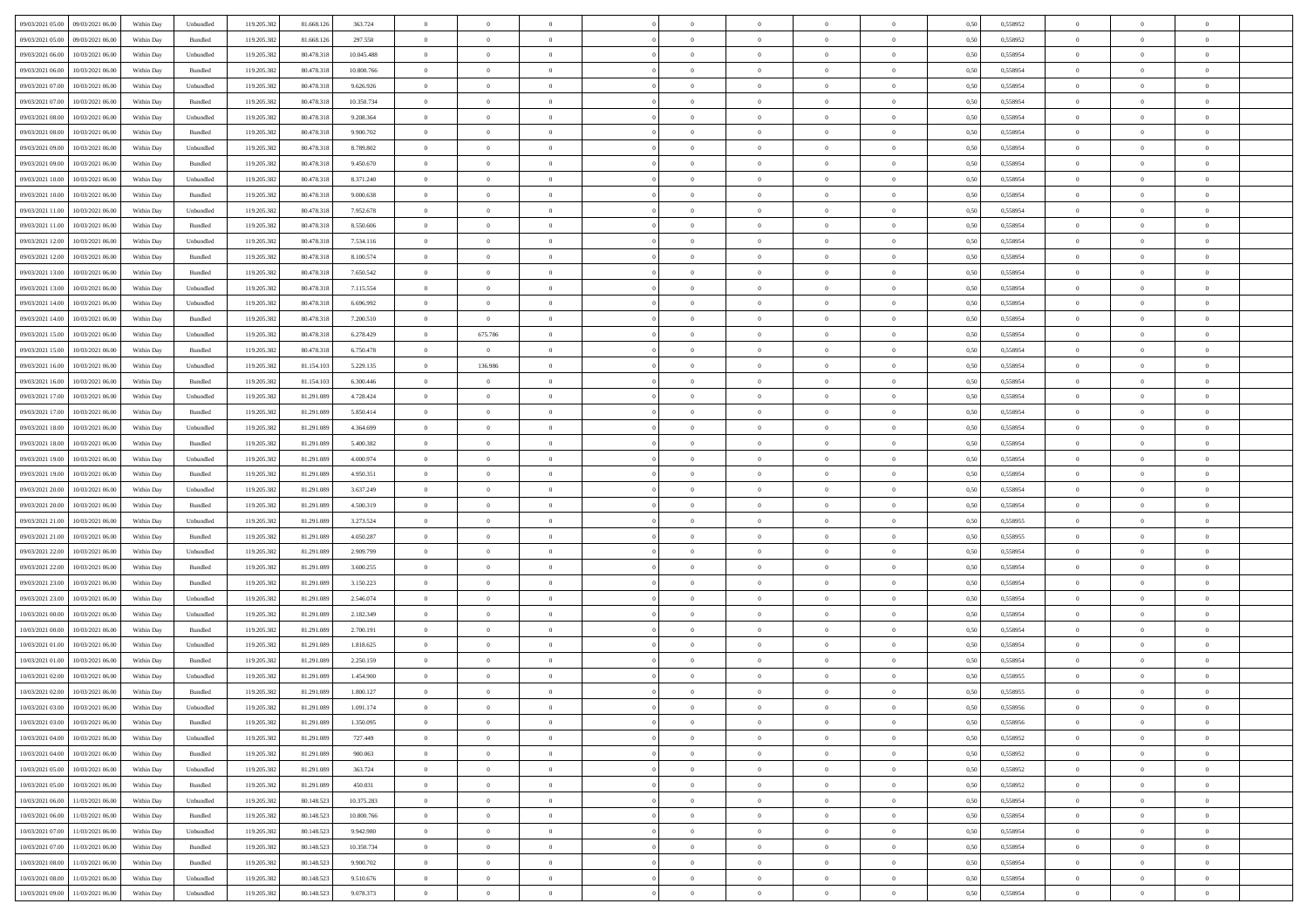| 10/03/2021 09:00 11/03/2021 06:00                                                                                              | Within Day | Bundled            | 119.205.382 | 80.148.523 | 9.450.670  | $\overline{0}$ | $\overline{0}$ |                | $\overline{0}$ | $\theta$       |                | $\theta$       | 0,50 | 0,558954 | $\theta$       | $\theta$       | $\overline{0}$ |  |
|--------------------------------------------------------------------------------------------------------------------------------|------------|--------------------|-------------|------------|------------|----------------|----------------|----------------|----------------|----------------|----------------|----------------|------|----------|----------------|----------------|----------------|--|
|                                                                                                                                |            |                    |             |            |            |                |                |                |                |                |                |                |      |          |                |                |                |  |
| 10/03/2021 10:00<br>11/03/2021 06:00                                                                                           | Within Day | Unbundled          | 119.205.38  | 80.148.52  | 8.646.069  | $\bf{0}$       | $\bf{0}$       | $\bf{0}$       | $\bf{0}$       | $\overline{0}$ | $\overline{0}$ | $\bf{0}$       | 0,50 | 0,558954 | $\,$ 0 $\,$    | $\bf{0}$       | $\overline{0}$ |  |
| 10/03/2021 10:00<br>11/03/2021 06:00                                                                                           | Within Day | Bundled            | 119.205.382 | 80.148.52  | 9.000.638  | $\overline{0}$ | $\bf{0}$       | $\overline{0}$ | $\overline{0}$ | $\overline{0}$ | $\overline{0}$ | $\bf{0}$       | 0.50 | 0.558954 | $\overline{0}$ | $\,$ 0 $\,$    | $\bf{0}$       |  |
| 10/03/2021 11:00<br>11/03/2021 06:00                                                                                           | Within Day | Unbundled          | 119.205.382 | 80.148.523 | 8.213.766  | $\overline{0}$ | $\overline{0}$ | $\overline{0}$ | $\overline{0}$ | $\overline{0}$ | $\overline{0}$ | $\bf{0}$       | 0,50 | 0,558954 | $\,$ 0 $\,$    | $\overline{0}$ | $\overline{0}$ |  |
| 10/03/2021 11:00<br>11/03/2021 06:00                                                                                           | Within Day | Bundled            | 119.205.38  | 80.148.523 | 8.550.606  | $\bf{0}$       | $\bf{0}$       | $\bf{0}$       | $\bf{0}$       | $\bf{0}$       | $\overline{0}$ | $\bf{0}$       | 0,50 | 0,558954 | $\,$ 0 $\,$    | $\bf{0}$       | $\overline{0}$ |  |
| 10/03/2021 12:00<br>11/03/2021 06:00                                                                                           | Within Day | Unbundled          | 119.205.382 | 80.148.523 | 7.781.463  | $\overline{0}$ | $\bf{0}$       | $\overline{0}$ | $\bf{0}$       | $\overline{0}$ | $\overline{0}$ | $\bf{0}$       | 0.50 | 0.558954 | $\,$ 0 $\,$    | $\overline{0}$ | $\overline{0}$ |  |
| 10/03/2021 12:00                                                                                                               |            |                    |             |            |            | $\overline{0}$ | $\bf{0}$       | $\overline{0}$ | $\overline{0}$ | $\overline{0}$ | $\overline{0}$ |                |      |          | $\,$ 0 $\,$    | $\theta$       | $\overline{0}$ |  |
| 11/03/2021 06:00                                                                                                               | Within Day | Bundled            | 119.205.38  | 80.148.523 | 8.100.574  |                |                |                |                |                |                | $\bf{0}$       | 0,50 | 0,558954 |                |                |                |  |
| 10/03/2021 13:00<br>11/03/2021 06:00                                                                                           | Within Day | Unbundled          | 119.205.38  | 80.148.52  | 7.349.158  | $\bf{0}$       | $\bf{0}$       | $\bf{0}$       | $\bf{0}$       | $\overline{0}$ | $\overline{0}$ | $\bf{0}$       | 0,50 | 0,558954 | $\,$ 0 $\,$    | $\bf{0}$       | $\overline{0}$ |  |
| 10/03/2021 13:00<br>11/03/2021 06:00                                                                                           | Within Day | Bundled            | 119,205.38  | 80.148.52  | 7.650.542  | $\overline{0}$ | $\bf{0}$       | $\overline{0}$ | $\bf{0}$       | $\bf{0}$       | $\overline{0}$ | $\bf{0}$       | 0.50 | 0.558954 | $\bf{0}$       | $\overline{0}$ | $\bf{0}$       |  |
| 10/03/2021 14:00<br>11/03/2021 06:00                                                                                           | Within Day | Unbundled          | 119.205.382 | 80.148.523 | 6.916.855  | $\bf{0}$       | $\bf{0}$       | $\overline{0}$ | $\overline{0}$ | $\overline{0}$ | $\overline{0}$ | $\bf{0}$       | 0,50 | 0,558954 | $\,$ 0 $\,$    | $\,$ 0 $\,$    | $\overline{0}$ |  |
| 10/03/2021 14:00<br>11/03/2021 06:00                                                                                           | Within Day | Bundled            | 119.205.38  | 80.148.523 | 7.200.510  | $\bf{0}$       | $\bf{0}$       | $\bf{0}$       | $\bf{0}$       | $\overline{0}$ | $\overline{0}$ | $\bf{0}$       | 0,50 | 0,558954 | $\,$ 0 $\,$    | $\bf{0}$       | $\overline{0}$ |  |
| 10/03/2021 15:00<br>11/03/2021 06:00                                                                                           | Within Day | Unbundled          | 119.205.382 | 80.148.523 | 6.484.551  | $\overline{0}$ | $\bf{0}$       | $\overline{0}$ | $\overline{0}$ | $\overline{0}$ | $\overline{0}$ | $\bf{0}$       | 0.50 | 0.558954 | $\bf{0}$       | $\,$ 0 $\,$    | $\,$ 0         |  |
| 10/03/2021 15:00<br>11/03/2021 06:00                                                                                           | Within Day | Bundled            | 119.205.38  | 80.148.523 | 6.750.478  | $\overline{0}$ | $\bf{0}$       | $\overline{0}$ | $\theta$       | $\theta$       | $\overline{0}$ | $\bf{0}$       | 0,50 | 0,558954 | $\,$ 0 $\,$    | $\,$ 0 $\,$    | $\overline{0}$ |  |
| 10/03/2021 16:00<br>11/03/2021 06:00                                                                                           | Within Day | Unbundled          | 119.205.38  | 80.148.523 | 6.052.248  | $\bf{0}$       | $\bf{0}$       | $\bf{0}$       | $\bf{0}$       | $\overline{0}$ | $\overline{0}$ | $\bf{0}$       | 0,50 | 0,558954 | $\,$ 0 $\,$    | $\bf{0}$       | $\overline{0}$ |  |
|                                                                                                                                |            |                    |             |            |            |                |                |                |                |                |                |                |      |          |                |                |                |  |
| 10/03/2021 16:00<br>11/03/2021 06:00                                                                                           | Within Day | Bundled            | 119.205.382 | 80.148.52  | 6,300,446  | $\overline{0}$ | $\bf{0}$       | $\overline{0}$ | $\bf{0}$       | $\overline{0}$ | $\overline{0}$ | $\bf{0}$       | 0.50 | 0.558954 | $\,$ 0 $\,$    | $\bf{0}$       | $\overline{0}$ |  |
| 10/03/2021 17:00<br>11/03/2021 06:00                                                                                           | Within Day | Unbundled          | 119.205.382 | 80.148.523 | 5.619.945  | $\overline{0}$ | $\bf{0}$       | $\overline{0}$ | $\overline{0}$ | $\overline{0}$ | $\overline{0}$ | $\bf{0}$       | 0,50 | 0,558954 | $\theta$       | $\theta$       | $\overline{0}$ |  |
| 10/03/2021 17:00<br>11/03/2021 06:00                                                                                           | Within Day | Bundled            | 119.205.38  | 80.148.52  | 5.850.414  | $\bf{0}$       | $\bf{0}$       | $\bf{0}$       | $\bf{0}$       | $\overline{0}$ | $\overline{0}$ | $\bf{0}$       | 0,50 | 0,558954 | $\,$ 0 $\,$    | $\bf{0}$       | $\overline{0}$ |  |
| 10/03/2021 18:00<br>11/03/2021 06:00                                                                                           | Within Day | Bundled            | 119,205.38  | 80.148.52  | 5.400.382  | $\overline{0}$ | $\bf{0}$       | $\overline{0}$ | $\bf{0}$       | $\overline{0}$ | $\overline{0}$ | $\bf{0}$       | 0.50 | 0.558954 | $\bf{0}$       | $\overline{0}$ | $\bf{0}$       |  |
| 10/03/2021 18:00<br>11/03/2021 06:00                                                                                           | Within Day | Unbundled          | 119.205.382 | 80.148.523 | 5.187.641  | $\bf{0}$       | $\bf{0}$       | $\overline{0}$ | $\overline{0}$ | $\overline{0}$ | $\overline{0}$ | $\bf{0}$       | 0,50 | 0,558954 | $\,$ 0 $\,$    | $\bf{0}$       | $\overline{0}$ |  |
| 10/03/2021 19:00<br>11/03/2021 06:00                                                                                           | Within Day | Unbundled          | 119.205.38  | 80.148.52  | 4.755.338  | $\bf{0}$       | $\bf{0}$       | $\bf{0}$       | $\bf{0}$       | $\overline{0}$ | $\overline{0}$ | $\bf{0}$       | 0,50 | 0,558954 | $\,$ 0 $\,$    | $\bf{0}$       | $\overline{0}$ |  |
| 10/03/2021 19:00<br>11/03/2021 06:00                                                                                           | Within Day | Bundled            | 119.205.382 | 80.148.523 | 4.950.351  | $\overline{0}$ | $\bf{0}$       | $\overline{0}$ | $\overline{0}$ | $\overline{0}$ | $\overline{0}$ | $\bf{0}$       | 0.50 | 0.558954 | $\bf{0}$       | $\,$ 0 $\,$    | $\,$ 0         |  |
|                                                                                                                                |            |                    |             |            |            | $\overline{0}$ | $\overline{0}$ | $\overline{0}$ | $\overline{0}$ | $\theta$       | $\overline{0}$ |                |      |          | $\theta$       | $\theta$       |                |  |
| 10/03/2021 20:00<br>11/03/2021 06:00                                                                                           | Within Day | Unbundled          | 119.205.382 | 80.148.523 | 4.323.034  |                |                |                |                |                |                | $\bf{0}$       | 0,50 | 0,558954 |                |                | $\overline{0}$ |  |
| 10/03/2021 20:00<br>11/03/2021 06:00                                                                                           | Within Day | Bundled            | 119.205.38  | 80.148.523 | 4.500.319  | $\bf{0}$       | $\bf{0}$       | $\bf{0}$       | $\bf{0}$       | $\overline{0}$ | $\overline{0}$ | $\bf{0}$       | 0,50 | 0,558954 | $\,$ 0 $\,$    | $\bf{0}$       | $\overline{0}$ |  |
| 10/03/2021 21:00<br>11/03/2021 06:00                                                                                           | Within Day | Unbundled          | 119.205.382 | 80.148.523 | 3.890.731  | $\overline{0}$ | $\bf{0}$       | $\overline{0}$ | $\bf{0}$       | $\overline{0}$ | $\overline{0}$ | $\bf{0}$       | 0.50 | 0.558955 | $\,$ 0 $\,$    | $\overline{0}$ | $\overline{0}$ |  |
| 10/03/2021 21:00<br>11/03/2021 06:00                                                                                           | Within Day | Bundled            | 119.205.382 | 80.148.523 | 4.050.287  | $\overline{0}$ | $\overline{0}$ | $\overline{0}$ | $\overline{0}$ | $\overline{0}$ | $\overline{0}$ | $\bf{0}$       | 0,50 | 0,558955 | $\,$ 0 $\,$    | $\theta$       | $\overline{0}$ |  |
| 10/03/2021 22:00<br>11/03/2021 06:00                                                                                           | Within Day | Unbundled          | 119.205.38  | 80.148.52  | 3.458.428  | $\bf{0}$       | $\overline{0}$ | $\bf{0}$       | $\bf{0}$       | $\overline{0}$ | $\overline{0}$ | $\bf{0}$       | 0,50 | 0,558954 | $\,$ 0 $\,$    | $\bf{0}$       | $\overline{0}$ |  |
| 10/03/2021 22:00<br>11/03/2021 06:00                                                                                           | Within Day | Bundled            | 119,205.38  | 80.148.52  | 3.600.255  | $\overline{0}$ | $\bf{0}$       | $\overline{0}$ | $\bf{0}$       | $\bf{0}$       | $\overline{0}$ | $\bf{0}$       | 0.50 | 0.558954 | $\bf{0}$       | $\overline{0}$ | $\bf{0}$       |  |
| 10/03/2021 23:00<br>11/03/2021 06:00                                                                                           | Within Day | Unbundled          | 119.205.382 | 80.148.523 | 3.026.124  | $\overline{0}$ | $\bf{0}$       | $\overline{0}$ | $\overline{0}$ | $\overline{0}$ | $\overline{0}$ | $\bf{0}$       | 0,50 | 0,558954 | $\theta$       | $\,$ 0 $\,$    | $\overline{0}$ |  |
| 10/03/2021 23:00<br>11/03/2021 06:00                                                                                           | Within Day | Bundled            | 119.205.38  | 80.148.523 | 3.150.223  | $\bf{0}$       | $\bf{0}$       | $\bf{0}$       | $\bf{0}$       | $\overline{0}$ | $\overline{0}$ | $\bf{0}$       | 0,50 | 0,558954 | $\,$ 0 $\,$    | $\bf{0}$       | $\overline{0}$ |  |
|                                                                                                                                |            |                    |             |            |            |                |                |                |                |                |                |                |      |          |                |                |                |  |
| 11/03/2021 00:00<br>11/03/2021 06:00                                                                                           | Within Day | Unbundled          | 119.205.382 | 80.148.52  | 2.593.820  | $\overline{0}$ | $\bf{0}$       | $\overline{0}$ | $\overline{0}$ | $\overline{0}$ | $\overline{0}$ | $\bf{0}$       | 0.50 | 0.558954 | $\bf{0}$       | $\,$ 0 $\,$    | $\,$ 0         |  |
| 11/03/2021 00:00<br>11/03/2021 06:00                                                                                           | Within Day | Bundled            | 119.205.382 | 80.148.52  | 2.700.191  | $\overline{0}$ | $\overline{0}$ | $\overline{0}$ | $\overline{0}$ | $\overline{0}$ | $\overline{0}$ | $\bf{0}$       | 0.50 | 0.558954 | $\theta$       | $\theta$       | $\overline{0}$ |  |
| 11/03/2021 01:00<br>11/03/2021 06:00                                                                                           | Within Day | Unbundled          | 119.205.38  | 80.148.52  | 2.161.516  | $\bf{0}$       | $\bf{0}$       | $\bf{0}$       | $\bf{0}$       | $\overline{0}$ | $\overline{0}$ | $\bf{0}$       | 0,50 | 0,558954 | $\,$ 0 $\,$    | $\bf{0}$       | $\overline{0}$ |  |
| 11/03/2021 01:00<br>11/03/2021 06:00                                                                                           | Within Day | Bundled            | 119.205.382 | 80.148.52  | 2.250.159  | $\overline{0}$ | $\bf{0}$       | $\overline{0}$ | $\bf{0}$       | $\overline{0}$ | $\overline{0}$ | $\bf{0}$       | 0.50 | 0.558954 | $\,$ 0 $\,$    | $\bf{0}$       | $\overline{0}$ |  |
| 11/03/2021 02:00<br>11/03/2021 06:00                                                                                           | Within Dav | Unbundled          | 119.205.38  | 80.148.52  | 1.729.213  | $\overline{0}$ | $\overline{0}$ | $\overline{0}$ | $\overline{0}$ | $\overline{0}$ | $\overline{0}$ | $\bf{0}$       | 0.50 | 0,558955 | $\theta$       | $\theta$       | $\overline{0}$ |  |
| 11/03/2021 02:00<br>11/03/2021 06:00                                                                                           | Within Day | Bundled            | 119.205.38  | 80.148.52  | 1.800.127  | $\bf{0}$       | $\bf{0}$       | $\bf{0}$       | $\bf{0}$       | $\overline{0}$ | $\overline{0}$ | $\bf{0}$       | 0,50 | 0,558955 | $\,$ 0 $\,$    | $\bf{0}$       | $\overline{0}$ |  |
| 11/03/2021 03:00<br>11/03/2021 06:00                                                                                           | Within Day | Unbundled          | 119,205.38  | 80.148.52  | 1.296.910  | $\overline{0}$ | $\bf{0}$       | $\overline{0}$ | $\bf{0}$       | $\bf{0}$       | $\overline{0}$ | $\bf{0}$       | 0.50 | 0.558956 | $\bf{0}$       | $\overline{0}$ | $\bf{0}$       |  |
| 11/03/2021 03:00<br>11/03/2021 06:00                                                                                           | Within Day | Bundled            | 119.205.38  | 80.148.52  | 1.350.095  | $\overline{0}$ | $\overline{0}$ | $\overline{0}$ | $\overline{0}$ | $\overline{0}$ | $\overline{0}$ | $\bf{0}$       | 0.50 | 0,558956 | $\theta$       | $\overline{0}$ | $\overline{0}$ |  |
| 11/03/2021 06:00                                                                                                               | Within Day | Bundled            |             | 80.148.52  | 900.063    | $\bf{0}$       | $\bf{0}$       | $\bf{0}$       | $\bf{0}$       | $\overline{0}$ | $\bf{0}$       | $\bf{0}$       | 0,50 | 0,558952 | $\,$ 0 $\,$    | $\bf{0}$       | $\overline{0}$ |  |
| 11/03/2021 04:00                                                                                                               |            |                    | 119.205.38  |            |            |                |                |                |                |                |                |                |      |          |                |                |                |  |
| 11/03/2021 04:00<br>11/03/2021 06:00                                                                                           | Within Day | Unbundled          | 119.205.382 | 80.148.52  | 864,606    | $\overline{0}$ | $\bf{0}$       | $\overline{0}$ | $\overline{0}$ | $\bf{0}$       | $\overline{0}$ | $\bf{0}$       | 0.50 | 0.558952 | $\bf{0}$       | $\,$ 0 $\,$    | $\,$ 0         |  |
| 11/03/2021 05:00<br>11/03/2021 06:00                                                                                           | Within Day | Unbundled          | 119.205.382 | 80.148.52  | 432.303    | $\overline{0}$ | $\overline{0}$ | $\overline{0}$ | $\overline{0}$ | $\overline{0}$ | $\overline{0}$ | $\bf{0}$       | 0.50 | 0,558952 | $\theta$       | $\theta$       | $\overline{0}$ |  |
| 11/03/2021 05:00<br>11/03/2021 06:00                                                                                           | Within Day | Bundled            | 119.205.38  | 80.148.523 | 450.031    | $\bf{0}$       | $\bf{0}$       | $\bf{0}$       | $\overline{0}$ | $\overline{0}$ | $\overline{0}$ | $\bf{0}$       | 0,50 | 0,558952 | $\,$ 0 $\,$    | $\bf{0}$       | $\overline{0}$ |  |
| 11/03/2021 06:00<br>12/03/2021 06:00                                                                                           | Within Day | Unbundled          | 119.205.382 | 80.148.523 | 10.375.283 | $\overline{0}$ | $\bf{0}$       | $\overline{0}$ | $\bf{0}$       | $\overline{0}$ | $\overline{0}$ | $\bf{0}$       | 0.50 | 0.558954 | $\bf{0}$       | $\bf{0}$       | $\overline{0}$ |  |
| 11/03/2021 06:00<br>12/03/2021 06:00                                                                                           | Within Day | Bundled            | 119.205.38  | 80.148.52  | 10.800.766 | $\overline{0}$ | $\overline{0}$ | $\overline{0}$ | $\overline{0}$ | $\theta$       | $\overline{0}$ | $\overline{0}$ | 0.5( | 0,558954 | $\theta$       | $\theta$       | $\overline{0}$ |  |
| 11/03/2021 07:00<br>12/03/2021 06:00                                                                                           | Within Day | Unbundled          | 119.205.38  | 80.148.52  | 9.942.980  | $\bf{0}$       | $\bf{0}$       | $\bf{0}$       | $\bf{0}$       | $\overline{0}$ | $\overline{0}$ | $\bf{0}$       | 0,50 | 0,558954 | $\overline{0}$ | $\overline{0}$ | $\overline{0}$ |  |
| $\begin{tabular}{ c c c c c } \hline & \multicolumn{1}{ c }{11/03/2021} & 07.00 & 12/03/2021} & 06.00 \\ \hline \end{tabular}$ | Within Day | $\mathbf B$ undled | 119.205.382 | 80.148.523 | 10.350.734 | $\bf{0}$       | $\bf{0}$       |                | $\overline{0}$ | $\bf{0}$       |                | $\bf{0}$       | 0,50 | 0.558954 | $\bf{0}$       | $\bf{0}$       |                |  |
| 11/03/2021 08:00 12/03/2021 06:00                                                                                              | Within Day | Unbundled          | 119.205.382 | 80.148.523 | 9.510.676  | $\overline{0}$ | $\overline{0}$ | $\Omega$       | $\overline{0}$ | $\overline{0}$ | $\overline{0}$ | $\bf{0}$       | 0,50 | 0,558954 | $\theta$       | $\overline{0}$ | $\overline{0}$ |  |
|                                                                                                                                |            |                    |             |            |            |                |                |                |                |                |                |                |      |          |                |                |                |  |
| 11/03/2021 08:00<br>12/03/2021 06:00                                                                                           | Within Day | Bundled            | 119.205.38  | 80.148.523 | 9.900.702  | $\overline{0}$ | $\bf{0}$       | $\overline{0}$ | $\overline{0}$ | $\bf{0}$       | $\overline{0}$ | $\bf{0}$       | 0,50 | 0,558954 | $\bf{0}$       | $\overline{0}$ | $\bf{0}$       |  |
| 11/03/2021 09:00 12/03/2021 06:00                                                                                              | Within Day | Unbundled          | 119.205.382 | 80.148.523 | 9.078.373  | $\overline{0}$ | $\bf{0}$       | $\overline{0}$ | $\overline{0}$ | $\mathbf{0}$   | $\overline{0}$ | $\,$ 0 $\,$    | 0.50 | 0.558954 | $\overline{0}$ | $\bf{0}$       | $\bf{0}$       |  |
| 11/03/2021 09:00 12/03/2021 06:00                                                                                              | Within Dav | Bundled            | 119.205.382 | 80.148.523 | 9.450.670  | $\overline{0}$ | $\overline{0}$ | $\overline{0}$ | $\overline{0}$ | $\overline{0}$ | $\overline{0}$ | $\bf{0}$       | 0,50 | 0,558954 | $\overline{0}$ | $\theta$       | $\overline{0}$ |  |
| 11/03/2021 10:00<br>12/03/2021 06:00                                                                                           | Within Day | Unbundled          | 119.205.382 | 80.148.523 | 8.646.069  | $\overline{0}$ | $\bf{0}$       | $\overline{0}$ | $\overline{0}$ | $\bf{0}$       | $\overline{0}$ | $\bf{0}$       | 0,50 | 0,558954 | $\bf{0}$       | $\overline{0}$ | $\overline{0}$ |  |
| 11/03/2021 10:00<br>12/03/2021 06:00                                                                                           | Within Day | Bundled            | 119.205.382 | 80.148.523 | 9.000.638  | $\overline{0}$ | $\bf{0}$       | $\overline{0}$ | $\overline{0}$ | $\bf{0}$       | $\overline{0}$ | $\bf{0}$       | 0.50 | 0.558954 | $\,$ 0 $\,$    | $\overline{0}$ | $\,$ 0         |  |
| 11/03/2021 11:00<br>12/03/2021 06:00                                                                                           | Within Dav | Unbundled          | 119.205.382 | 80.148.523 | 8.213.766  | $\overline{0}$ | $\overline{0}$ | $\overline{0}$ | $\overline{0}$ | $\overline{0}$ | $\overline{0}$ | $\bf{0}$       | 0.50 | 0,558954 | $\overline{0}$ | $\theta$       | $\overline{0}$ |  |
| 11/03/2021 11:00<br>12/03/2021 06:00                                                                                           | Within Day | Bundled            | 119.205.38  | 80.148.523 | 8.550.606  | $\overline{0}$ | $\overline{0}$ | $\overline{0}$ | $\overline{0}$ | $\overline{0}$ | $\overline{0}$ | $\bf{0}$       | 0,50 | 0,558954 | $\bf{0}$       | $\overline{0}$ | $\overline{0}$ |  |
| 11/03/2021 12:00 12/03/2021 06:00                                                                                              |            | Unbundled          | 119.205.382 | 80.148.523 | 7.781.463  |                | $\overline{0}$ | $\overline{0}$ |                |                | $\overline{0}$ |                | 0.50 | 0.558954 |                |                | $\,$ 0         |  |
|                                                                                                                                | Within Day |                    |             |            |            | $\overline{0}$ |                |                | $\overline{0}$ | $\overline{0}$ |                | $\bf{0}$       |      |          | $\mathbf{0}$   | $\bf{0}$       |                |  |
| 11/03/2021 12:00 12/03/2021 06:00                                                                                              | Within Dav | Bundled            | 119.205.382 | 80.148.523 | 8.100.574  | $\overline{0}$ | $\overline{0}$ | $\overline{0}$ | $\overline{0}$ | $\overline{0}$ | $\overline{0}$ | $\bf{0}$       | 0,50 | 0,558954 | $\overline{0}$ | $\theta$       | $\overline{0}$ |  |
| 11/03/2021 13:00<br>12/03/2021 06:00                                                                                           | Within Day | Unbundled          | 119.205.38  | 80.148.523 | 7.349.158  | $\overline{0}$ | $\bf{0}$       | $\overline{0}$ | $\bf{0}$       | $\overline{0}$ | $\overline{0}$ | $\bf{0}$       | 0,50 | 0,558954 | $\bf{0}$       | $\overline{0}$ | $\bf{0}$       |  |
| 11/03/2021 13:00 12/03/2021 06:00                                                                                              | Within Day | Bundled            | 119.205.382 | 80.148.523 | 7.650.542  | $\,$ 0 $\,$    | $\bf{0}$       | $\overline{0}$ | $\overline{0}$ | $\,$ 0 $\,$    | $\overline{0}$ | $\bf{0}$       | 0,50 | 0,558954 | $\overline{0}$ | $\,$ 0 $\,$    | $\,$ 0 $\,$    |  |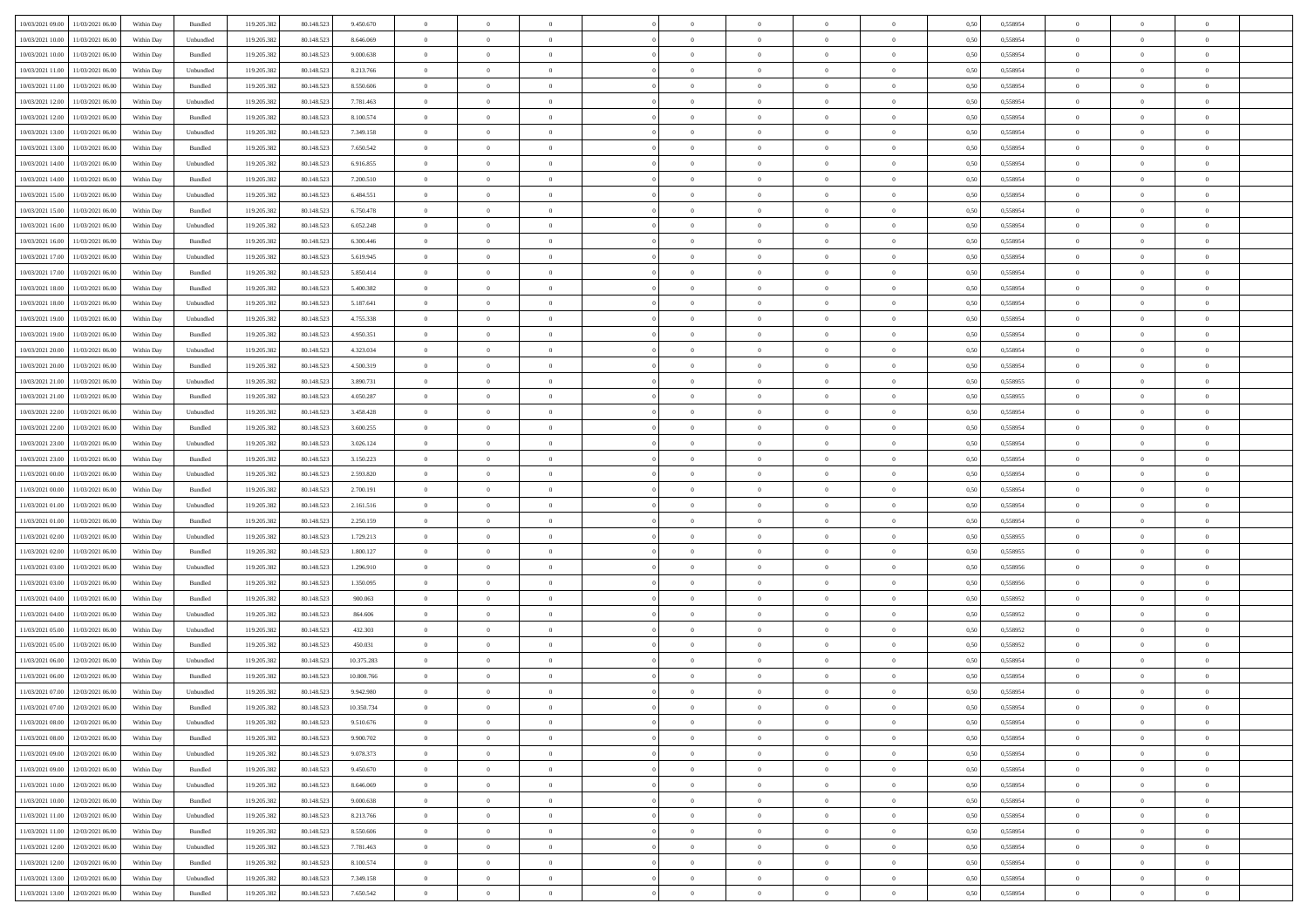| 11/03/2021 14:00                  | 12/03/2021 06:00 | Within Day | Bundled   | 119.205.382 | 80.148.523 | 7.200.510  | $\overline{0}$ | $\overline{0}$ |                |                | $\overline{0}$ | $\overline{0}$ | $\overline{0}$ | 0,50 | 0,558954 | $\,0\,$           | $\overline{0}$ | $\bf{0}$       |  |
|-----------------------------------|------------------|------------|-----------|-------------|------------|------------|----------------|----------------|----------------|----------------|----------------|----------------|----------------|------|----------|-------------------|----------------|----------------|--|
|                                   |                  |            |           |             |            |            | $\overline{0}$ | $\overline{0}$ | $\overline{0}$ | $\overline{0}$ | $\bf{0}$       |                | $\bf{0}$       |      |          | $\bf{0}$          | $\overline{0}$ | $\,$ 0         |  |
| 11/03/2021 14:00                  | 12/03/2021 06:00 | Within Day | Unbundled | 119.205.382 | 80.148.523 | 6.916.855  |                |                |                |                |                | $\overline{0}$ |                | 0,50 | 0,558954 |                   |                |                |  |
| 11/03/2021 15:00                  | 12/03/2021 06:00 | Within Day | Unbundled | 119.205.382 | 80.148.523 | 6.484.551  | $\overline{0}$ | $\overline{0}$ | $\overline{0}$ | $\overline{0}$ | $\bf{0}$       | $\overline{0}$ | $\mathbf{0}$   | 0.50 | 0.558954 | $\bf{0}$          | $\bf{0}$       | $\bf{0}$       |  |
| 11/03/2021 15:00                  | 12/03/2021 06:00 | Within Day | Bundled   | 119.205.382 | 80.148.523 | 6.750.478  | $\overline{0}$ | $\overline{0}$ | $\overline{0}$ | $\overline{0}$ | $\,$ 0 $\,$    | $\overline{0}$ | $\theta$       | 0,50 | 0,558954 | $\,0\,$           | $\overline{0}$ | $\overline{0}$ |  |
| 11/03/2021 16:00                  | 12/03/2021 06:00 | Within Day | Unbundled | 119.205.382 | 80.148.523 | 6.052.248  | $\overline{0}$ | 412.682        | $\overline{0}$ |                | $\bf{0}$       | $\overline{0}$ | $\bf{0}$       | 0,50 | 0,558954 | $\bf{0}$          | $\overline{0}$ | $\,$ 0         |  |
| 11/03/2021 16:00                  | 12/03/2021 06:00 | Within Day | Bundled   | 119.205.382 | 80.148.523 | 6.300.446  | $\overline{0}$ | $\overline{0}$ | $\overline{0}$ | $\Omega$       | $\bf{0}$       | $\overline{0}$ | $\bf{0}$       | 0.50 | 0.558954 | $\bf{0}$          | $\overline{0}$ | $\bf{0}$       |  |
| 11/03/2021 17:00                  | 12/03/2021 06:00 | Within Day | Unbundled | 119.205.382 | 80.561.205 | 5.236.740  | $\overline{0}$ | $\overline{0}$ | $\overline{0}$ | $\overline{0}$ | $\,$ 0 $\,$    | $\overline{0}$ | $\overline{0}$ | 0,50 | 0,558954 | $\,0\,$           | $\overline{0}$ | $\bf{0}$       |  |
| 11/03/2021 17:00                  | 12/03/2021 06:00 | Within Day | Bundled   | 119.205.382 | 80.561.205 | 5.850.414  | $\overline{0}$ | $\overline{0}$ | $\overline{0}$ |                | $\bf{0}$       | $\overline{0}$ | $\bf{0}$       | 0,50 | 0,558954 | $\bf{0}$          | $\overline{0}$ | $\bf{0}$       |  |
| 11/03/2021 18:00                  | 12/03/2021 06:00 | Within Day | Unbundled | 119.205.382 | 80.561.205 | 4.833.913  | $\overline{0}$ | $\bf{0}$       | $\overline{0}$ | $\overline{0}$ | $\bf{0}$       | $\overline{0}$ | $\bf{0}$       | 0.50 | 0.558954 | $\bf{0}$          | $\bf{0}$       | $\bf{0}$       |  |
|                                   |                  |            |           |             |            |            |                |                |                |                |                |                |                |      |          |                   |                |                |  |
| 11/03/2021 18:00                  | 12/03/2021 06:00 | Within Day | Bundled   | 119.205.382 | 80.561.205 | 5.400.382  | $\overline{0}$ | $\bf{0}$       | $\overline{0}$ | $\overline{0}$ | $\,$ 0 $\,$    | $\overline{0}$ | $\overline{0}$ | 0,50 | 0,558954 | $\,0\,$           | $\overline{0}$ | $\bf{0}$       |  |
| 11/03/2021 19:00                  | 12/03/2021 06:00 | Within Day | Unbundled | 119.205.382 | 80.561.205 | 4.431.088  | $\overline{0}$ | $\overline{0}$ | $\overline{0}$ |                | $\bf{0}$       | $\overline{0}$ | $\bf{0}$       | 0,50 | 0,558954 | $\bf{0}$          | $\overline{0}$ | $\bf{0}$       |  |
| 11/03/2021 19:00                  | 12/03/2021 06:00 | Within Day | Bundled   | 119.205.382 | 80.561.205 | 4.950.351  | $\overline{0}$ | $\overline{0}$ | $\overline{0}$ | $\overline{0}$ | $\,$ 0         | $\overline{0}$ | $\overline{0}$ | 0.50 | 0.558954 | $\,$ 0 $\,$       | $\bf{0}$       | $\bf{0}$       |  |
| 11/03/2021 20:00                  | 12/03/2021 06:00 | Within Day | Unbundled | 119.205.382 | 80.561.205 | 4.028.261  | $\overline{0}$ | $\overline{0}$ | $\overline{0}$ | $\overline{0}$ | $\bf{0}$       | $\overline{0}$ | $\theta$       | 0,50 | 0,558954 | $\,0\,$           | $\overline{0}$ | $\,$ 0 $\,$    |  |
| 11/03/2021 20:00                  | 12/03/2021 06:00 | Within Day | Bundled   | 119.205.382 | 80.561.205 | 4.500.319  | $\overline{0}$ | $\bf{0}$       | $\overline{0}$ |                | $\bf{0}$       | $\overline{0}$ | $\bf{0}$       | 0,50 | 0,558954 | $\bf{0}$          | $\overline{0}$ | $\,$ 0         |  |
| 11/03/2021 21:00                  | 12/03/2021 06:00 | Within Day | Unbundled | 119.205.382 | 80.561.205 | 3.625.435  | $\overline{0}$ | $\overline{0}$ | $\overline{0}$ | $\Omega$       | $\bf{0}$       | $\overline{0}$ | $\bf{0}$       | 0.50 | 0.558955 | $\bf{0}$          | $\overline{0}$ | $\bf{0}$       |  |
| 11/03/2021 21:00                  | 12/03/2021 06:00 | Within Day | Bundled   | 119.205.382 | 80.561.205 | 4.050.287  | $\overline{0}$ | $\overline{0}$ | $\overline{0}$ | $\overline{0}$ | $\bf{0}$       | $\overline{0}$ | $\overline{0}$ | 0,50 | 0,558955 | $\,0\,$           | $\overline{0}$ | $\bf{0}$       |  |
|                                   |                  |            |           |             |            |            |                |                |                |                |                |                |                |      |          |                   |                |                |  |
| 11/03/2021 22:00                  | 12/03/2021 06:00 | Within Day | Unbundled | 119.205.382 | 80.561.205 | 6.822.865  | $\overline{0}$ | $\overline{0}$ | $\overline{0}$ |                | $\bf{0}$       | $\overline{0}$ | $\bf{0}$       | 0,50 | 0,558954 | $\bf{0}$          | $\overline{0}$ | $\bf{0}$       |  |
| 11/03/2021 23:00                  | 12/03/2021 06:00 | Within Day | Unbundled | 119.205.382 | 80.561.205 | 5.970.006  | $\overline{0}$ | $\overline{0}$ | $\overline{0}$ | $\overline{0}$ | $\bf{0}$       | $\overline{0}$ | $\bf{0}$       | 0.50 | 0.558954 | $\bf{0}$          | $\bf{0}$       | $\bf{0}$       |  |
| 12/03/2021 00:00                  | 12/03/2021 06:00 | Within Day | Unbundled | 119.205.382 | 80.561.205 | 5.117.148  | $\overline{0}$ | $\overline{0}$ | $\overline{0}$ | $\overline{0}$ | $\bf{0}$       | $\overline{0}$ | $\overline{0}$ | 0,50 | 0,558954 | $\,0\,$           | $\overline{0}$ | $\bf{0}$       |  |
| 12/03/2021 01:00                  | 12/03/2021 06:00 | Within Day | Unbundled | 119.205.382 | 80.561.205 | 4.264.290  | $\overline{0}$ | $\overline{0}$ | $\overline{0}$ | $\overline{0}$ | $\bf{0}$       | $\overline{0}$ | $\bf{0}$       | 0,50 | 0,558954 | $\bf{0}$          | $\overline{0}$ | $\bf{0}$       |  |
| 12/03/2021 02:00                  | 12/03/2021 06:00 | Within Day | Unbundled | 119.205.382 | 80.561.205 | 3.411.432  | $\overline{0}$ | $\overline{0}$ | $\overline{0}$ | $\overline{0}$ | $\,$ 0         | $\overline{0}$ | $\mathbf{0}$   | 0.50 | 0.558955 | $\bf{0}$          | $\bf{0}$       | $\bf{0}$       |  |
| 12/03/2021 03:00                  | 12/03/2021 06:00 | Within Day | Unbundled | 119.205.382 | 80.561.205 | 2.558.574  | $\overline{0}$ | $\overline{0}$ | $\overline{0}$ | $\overline{0}$ | $\bf{0}$       | $\overline{0}$ | $\theta$       | 0,50 | 0,558956 | $\,0\,$           | $\overline{0}$ | $\,$ 0 $\,$    |  |
| 12/03/2021 04:00                  | 12/03/2021 06:00 | Within Day | Unbundled | 119.205.382 | 80.561.205 | 1.705.716  | $\overline{0}$ | $\overline{0}$ | $\overline{0}$ |                | $\bf{0}$       | $\overline{0}$ | $\bf{0}$       | 0,50 | 0,558952 | $\bf{0}$          | $\overline{0}$ | $\bf{0}$       |  |
|                                   |                  |            |           |             |            |            |                |                |                |                |                |                |                |      |          |                   |                |                |  |
| 12/03/2021 05:00                  | 12/03/2021 06:00 | Within Day | Unbundled | 119.205.382 | 80.561.205 | 852.858    | $\overline{0}$ | $\overline{0}$ | $\overline{0}$ | $\Omega$       | $\bf{0}$       | $\overline{0}$ | $\bf{0}$       | 0.50 | 0.558952 | $\bf{0}$          | $\overline{0}$ | $\bf{0}$       |  |
| 12/03/2021 06:00                  | 13/03/2021 06:00 | Within Day | Bundled   | 119.205.382 | 90.523.806 | 10.800.766 | $\overline{0}$ | $\overline{0}$ | $\overline{0}$ | $\overline{0}$ | $\bf{0}$       | $\overline{0}$ | $\bf{0}$       | 0,50 | 0,558954 | $\,0\,$           | $\overline{0}$ | $\bf{0}$       |  |
| 12/03/2021 07:00                  | 13/03/2021 06.00 | Within Day | Bundled   | 119.205.382 | 90.523.806 | 10.350.734 | $\overline{0}$ | $\bf{0}$       | $\overline{0}$ |                | $\bf{0}$       | $\overline{0}$ | $\bf{0}$       | 0,50 | 0,558954 | $\bf{0}$          | $\overline{0}$ | $\,$ 0         |  |
| 12/03/2021 08:00                  | 13/03/2021 06:00 | Within Day | Bundled   | 119.205.382 | 90.523.806 | 9.900.702  | $\overline{0}$ | $\bf{0}$       | $\overline{0}$ | $\overline{0}$ | $\bf{0}$       | $\overline{0}$ | $\bf{0}$       | 0.50 | 0.558954 | $\bf{0}$          | $\bf{0}$       | $\bf{0}$       |  |
| 12/03/2021 09:00                  | 13/03/2021 06:00 | Within Day | Bundled   | 119.205.382 | 90.523.806 | 9.450.670  | $\overline{0}$ | $\overline{0}$ | $\overline{0}$ | $\overline{0}$ | $\bf{0}$       | $\overline{0}$ | $\bf{0}$       | 0,50 | 0,558954 | $\,0\,$           | $\overline{0}$ | $\bf{0}$       |  |
| 12/03/2021 10:00                  | 13/03/2021 06:00 | Within Day | Bundled   | 119.205.382 | 90.523.806 | 9.000.638  | $\overline{0}$ | $\overline{0}$ | $\overline{0}$ | $\overline{0}$ | $\overline{0}$ | $\overline{0}$ | $\bf{0}$       | 0,50 | 0,558954 | $\bf{0}$          | $\bf{0}$       | $\bf{0}$       |  |
| 12/03/2021 11:00                  | 13/03/2021 06:00 | Within Day | Bundled   | 119.205.382 | 90.523.806 | 8.550.606  | $\overline{0}$ | $\overline{0}$ | $\overline{0}$ | $\overline{0}$ | $\,$ 0         | $\overline{0}$ | $\overline{0}$ | 0.50 | 0.558954 | $\,$ 0 $\,$       | $\bf{0}$       | $\bf{0}$       |  |
| 12/03/2021 12:00                  | 13/03/2021 06:00 | Within Dav | Bundled   | 119.205.382 | 90.523.806 | 8.100.574  | $\overline{0}$ | $\overline{0}$ | $\overline{0}$ | $\Omega$       | $\theta$       | $\overline{0}$ | $\bf{0}$       | 0,50 | 0,558954 | $\mathbf{0}$      | $\overline{0}$ | $\overline{0}$ |  |
|                                   |                  |            |           |             |            |            |                |                |                |                |                |                |                |      |          |                   |                |                |  |
| 12/03/2021 13:00                  | 13/03/2021 06:00 | Within Day | Bundled   | 119.205.382 | 90.523.806 | 7.650.542  | $\overline{0}$ | $\overline{0}$ | $\overline{0}$ |                | $\bf{0}$       | $\overline{0}$ | $\bf{0}$       | 0,50 | 0,558954 | $\bf{0}$          | $\overline{0}$ | $\bf{0}$       |  |
| 12/03/2021 14:00                  | 13/03/2021 06:00 | Within Day | Bundled   | 119.205.382 | 90.523.806 | 7.200.510  | $\overline{0}$ | $\overline{0}$ | $\overline{0}$ | $\Omega$       | $\bf{0}$       | $\overline{0}$ | $\bf{0}$       | 0.50 | 0.558954 | $\bf{0}$          | $\overline{0}$ | $\bf{0}$       |  |
| 12/03/2021 15:00                  | 13/03/2021 06:00 | Within Dav | Bundled   | 119.205.382 | 90.523.806 | 6.750.478  | $\overline{0}$ | $\overline{0}$ | $\theta$       | $\Omega$       | $\theta$       | $\overline{0}$ | $\bf{0}$       | 0,50 | 0,558954 | $\mathbf{0}$      | $\theta$       | $\overline{0}$ |  |
| 12/03/2021 16:00                  | 13/03/2021 06.00 | Within Day | Bundled   | 119.205.382 | 90.523.806 | 6.300.446  | $\overline{0}$ | $\overline{0}$ | $\overline{0}$ |                | $\bf{0}$       | $\overline{0}$ | $\bf{0}$       | 0,50 | 0,558954 | $\bf{0}$          | $\overline{0}$ | $\bf{0}$       |  |
| 12/03/2021 17:00                  | 13/03/2021 06:00 | Within Day | Bundled   | 119.205.382 | 90.523.806 | 5.850.414  | $\overline{0}$ | $\bf{0}$       | $\overline{0}$ | $\overline{0}$ | $\bf{0}$       | $\overline{0}$ | $\bf{0}$       | 0.50 | 0.558954 | $\bf{0}$          | $\bf{0}$       | $\bf{0}$       |  |
| 12/03/2021 18:00                  | 13/03/2021 06:00 | Within Dav | Bundled   | 119.205.382 | 90.523.806 | 5.400.382  | $\overline{0}$ | $\overline{0}$ | $\overline{0}$ | $\Omega$       | $\overline{0}$ | $\overline{0}$ | $\bf{0}$       | 0,50 | 0,558954 | $\mathbf{0}$      | $\overline{0}$ | $\overline{0}$ |  |
| 12/03/2021 19:00                  | 13/03/2021 06:00 | Within Day | Bundled   | 119.205.382 | 90.523.806 | 4.950.351  | $\overline{0}$ | $\overline{0}$ | $\overline{0}$ | $\overline{0}$ | $\overline{0}$ | $\overline{0}$ | $\bf{0}$       | 0,50 | 0,558954 | $\bf{0}$          | $\overline{0}$ | $\bf{0}$       |  |
| 12/03/2021 20:00                  | 13/03/2021 06:00 | Within Day | Bundled   | 119.205.382 | 90.523.806 | 4.500.319  | $\overline{0}$ | $\overline{0}$ | $\overline{0}$ | $\overline{0}$ | $\,$ 0         | $\overline{0}$ | $\mathbf{0}$   | 0.50 | 0.558954 | $\bf{0}$          | $\bf{0}$       | $\bf{0}$       |  |
|                                   |                  |            |           |             |            |            |                |                |                |                |                |                |                |      |          |                   |                |                |  |
| 12/03/2021 21:00                  | 13/03/2021 06:00 | Within Dav | Bundled   | 119.205.382 | 90.523.806 | 4.050.287  | $\overline{0}$ | $\overline{0}$ | $\overline{0}$ | $\Omega$       | $\theta$       | $\overline{0}$ | $\bf{0}$       | 0,50 | 0,558955 | $\mathbf{0}$      | $\theta$       | $\overline{0}$ |  |
| 12/03/2021 22:00                  | 13/03/2021 06:00 | Within Day | Bundled   | 119.205.382 | 90.523.806 | 3.600.255  | $\overline{0}$ | $\overline{0}$ | $\overline{0}$ | $\overline{0}$ | $\bf{0}$       | $\overline{0}$ | $\bf{0}$       | 0,50 | 0,558954 | $\bf{0}$          | $\overline{0}$ | $\bf{0}$       |  |
| 12/03/2021 23:00                  | 13/03/2021 06:00 | Within Day | Bundled   | 119.205.382 | 90.523.806 | 3.150.223  | $\overline{0}$ | $\overline{0}$ | $\overline{0}$ | $\Omega$       | $\bf{0}$       | $\overline{0}$ | $\bf{0}$       | 0.50 | 0.558954 | $\bf{0}$          | $\overline{0}$ | $\bf{0}$       |  |
| 13/03/2021 00:00                  | 13/03/2021 06:00 | Within Dav | Bundled   | 119.205.382 | 90.523.806 | 2.700.191  | $\overline{0}$ | $\overline{0}$ | $\theta$       | $\Omega$       | $\overline{0}$ | $\overline{0}$ | $\theta$       | 0.50 | 0,558954 | $\mathbf{0}$      | $\overline{0}$ | $\overline{0}$ |  |
| 13/03/2021 01:00                  | 13/03/2021 06:00 | Within Day | Bundled   | 119.205.382 | 90.523.806 | 2.250.159  | $\overline{0}$ | $\overline{0}$ | $\overline{0}$ | $\overline{0}$ | $\bf{0}$       | $\overline{0}$ | $\bf{0}$       | 0,50 | 0,558954 | $\bf{0}$          | $\overline{0}$ | $\bf{0}$       |  |
| 13/03/2021 02:00                  | 13/03/2021 06:00 | Within Day | Bundled   | 119.205.382 | 90.523.806 | 1.800.127  | $\bf{0}$       | $\bf{0}$       |                | $\bf{0}$       |                |                |                | 0,50 | 0.558955 | $\theta$          | $\Omega$       |                |  |
| 13/03/2021 03:00                  | 13/03/2021 06:00 | Within Day | Bundled   | 119.205.382 | 90.523.806 | 1.350.095  | $\overline{0}$ | $\overline{0}$ | $\overline{0}$ | $\Omega$       | $\overline{0}$ | $\overline{0}$ | $\overline{0}$ | 0,50 | 0,558956 | $\overline{0}$    | $\theta$       | $\bf{0}$       |  |
| 13/03/2021 04:00                  | 13/03/2021 06:00 | Within Day | Bundled   | 119.205.382 | 90.523.806 | 900.063    | $\overline{0}$ | $\overline{0}$ | $\overline{0}$ | $\overline{0}$ | $\overline{0}$ | $\overline{0}$ | $\bf{0}$       | 0,50 | 0,558952 | $\bf{0}$          | $\bf{0}$       | $\bf{0}$       |  |
|                                   |                  |            | Bundled   |             |            | 450.031    | $\overline{0}$ |                |                | $\overline{0}$ |                | $\overline{0}$ |                | 0.50 |          |                   |                |                |  |
| 13/03/2021 05:00                  | 13/03/2021 06:00 | Within Day |           | 119.205.382 | 90.523.806 |            |                | $\overline{0}$ | $\overline{0}$ |                | $\,$ 0 $\,$    |                | $\bf{0}$       |      | 0,558952 | $\hspace{0.1mm}0$ | $\overline{0}$ | $\,$ 0 $\,$    |  |
| 13/03/2021 06:00                  | 14/03/2021 06:00 | Within Day | Unbundled | 119.205.382 | 90.485.929 | 37.877     | $\overline{0}$ | $\overline{0}$ | $\overline{0}$ | $\Omega$       | $\overline{0}$ | $\overline{0}$ | $\mathbf{0}$   | 0,50 | 0,558954 | $\overline{0}$    | $\overline{0}$ | $\bf{0}$       |  |
| 13/03/2021 06:00                  | 14/03/2021 06:00 | Within Day | Bundled   | 119.205.382 | 90.485.929 | 10.800.766 | $\overline{0}$ | $\overline{0}$ | $\overline{0}$ | $\overline{0}$ | $\bf{0}$       | $\overline{0}$ | $\bf{0}$       | 0,50 | 0,558954 | $\,0\,$           | $\bf{0}$       | $\bf{0}$       |  |
| 13/03/2021 07:00                  | 14/03/2021 06:00 | Within Day | Unbundled | 119.205.382 | 90.485.929 | 36.299     | $\overline{0}$ | $\overline{0}$ | $\overline{0}$ | $\overline{0}$ | $\,$ 0 $\,$    | $\overline{0}$ | $\mathbf{0}$   | 0.50 | 0.558954 | $\bf{0}$          | $\overline{0}$ | $\bf{0}$       |  |
| 13/03/2021 07:00                  | 14/03/2021 06:00 | Within Day | Bundled   | 119.205.382 | 90.485.929 | 10.350.734 | $\overline{0}$ | $\overline{0}$ | $\overline{0}$ | $\overline{0}$ | $\overline{0}$ | $\overline{0}$ | $\overline{0}$ | 0,50 | 0,558954 | $\overline{0}$    | $\overline{0}$ | $\bf{0}$       |  |
| 13/03/2021 08:00                  | 14/03/2021 06:00 | Within Day | Unbundled | 119.205.382 | 90.485.929 | 34.720     | $\overline{0}$ | $\overline{0}$ | $\overline{0}$ | $\overline{0}$ | $\,$ 0         | $\overline{0}$ | $\bf{0}$       | 0,50 | 0,558954 | $\bf{0}$          | $\overline{0}$ | $\bf{0}$       |  |
| 13/03/2021 08:00                  | 14/03/2021 06:00 | Within Day | Bundled   | 119.205.382 | 90.485.929 | 9.900.702  | $\overline{0}$ | $\overline{0}$ | $\overline{0}$ | $\overline{0}$ | $\,$ 0 $\,$    | $\overline{0}$ | $\overline{0}$ | 0.50 | 0.558954 | $\overline{0}$    | $\,$ 0 $\,$    | $\bf{0}$       |  |
| 13/03/2021 09:00                  | 14/03/2021 06:00 | Within Day | Unbundled | 119.205.382 | 90.485.929 | 33.142     | $\overline{0}$ | $\overline{0}$ | $\overline{0}$ | $\Omega$       | $\overline{0}$ | $\overline{0}$ | $\bf{0}$       | 0,50 | 0,558954 | $\overline{0}$    | $\theta$       | $\bf{0}$       |  |
|                                   |                  |            |           |             |            |            |                |                |                |                |                |                |                |      |          |                   |                |                |  |
| 13/03/2021 09:00                  | 14/03/2021 06:00 | Within Day | Bundled   | 119.205.382 | 90.485.929 | 9.450.670  | $\overline{0}$ | $\bf{0}$       | $\overline{0}$ | $\overline{0}$ | $\bf{0}$       | $\overline{0}$ | $\bf{0}$       | 0,50 | 0,558954 | $\bf{0}$          | $\bf{0}$       | $\bf{0}$       |  |
| 13/03/2021 10:00 14/03/2021 06:00 |                  | Within Day | Unbundled | 119.205.382 | 90.485.929 | 31.564     | $\,$ 0 $\,$    | $\overline{0}$ | $\overline{0}$ | $\overline{0}$ | $\,$ 0 $\,$    | $\,$ 0 $\,$    | $\mathbf{0}$   | 0,50 | 0,558954 | $\,$ 0 $\,$       | $\overline{0}$ | $\bf{0}$       |  |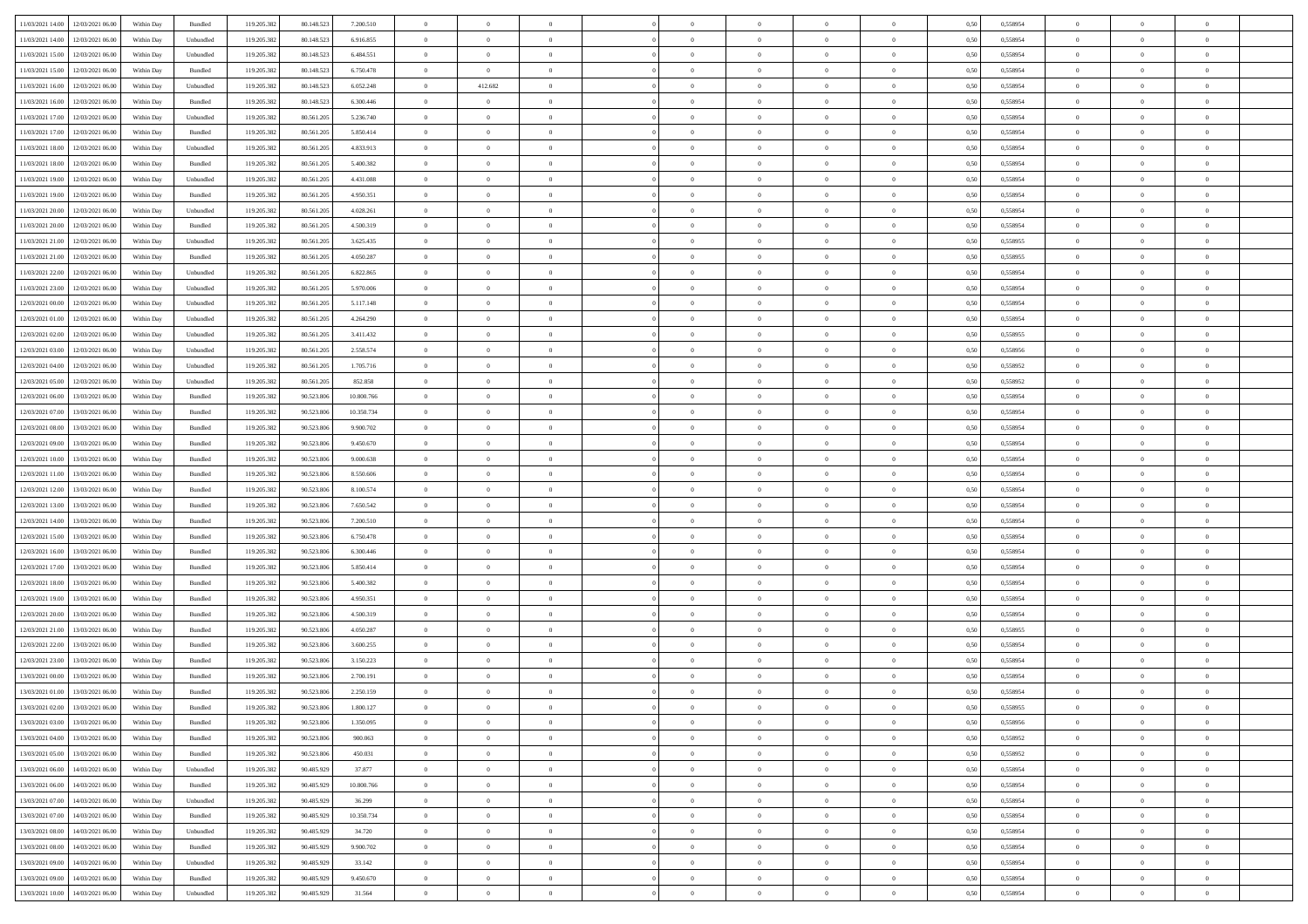| 13/03/2021 10:00 14/03/2021 06:00                                                                                              | Within Day | Bundled   | 119.205.382 | 90.485.929 | 9.000.638  | $\overline{0}$                   | $\overline{0}$ |                | $\overline{0}$ | $\theta$       |                | $\theta$       | 0,50 | 0,558954 | $\theta$       | $\theta$       | $\overline{0}$ |  |
|--------------------------------------------------------------------------------------------------------------------------------|------------|-----------|-------------|------------|------------|----------------------------------|----------------|----------------|----------------|----------------|----------------|----------------|------|----------|----------------|----------------|----------------|--|
|                                                                                                                                |            |           |             |            |            |                                  |                |                |                |                |                |                |      |          |                |                |                |  |
| 13/03/2021 11:00<br>14/03/2021 06:00                                                                                           | Within Day | Unbundled | 119.205.38  | 90.485.929 | 29.985     | $\bf{0}$                         | $\bf{0}$       | $\bf{0}$       | $\bf{0}$       | $\overline{0}$ | $\overline{0}$ | $\bf{0}$       | 0,50 | 0,558954 | $\,$ 0 $\,$    | $\bf{0}$       | $\overline{0}$ |  |
| 13/03/2021 11:00<br>14/03/2021 06:00                                                                                           | Within Day | Bundled   | 119.205.382 | 90.485.929 | 8,550,606  | $\overline{0}$                   | $\bf{0}$       | $\overline{0}$ | $\overline{0}$ | $\overline{0}$ | $\overline{0}$ | $\bf{0}$       | 0.50 | 0.558954 | $\overline{0}$ | $\,$ 0 $\,$    | $\,$ 0         |  |
| 13/03/2021 12:00<br>14/03/2021 06:00                                                                                           | Within Day | Bundled   | 119.205.382 | 90.485.929 | 8.100.574  | $\overline{0}$                   | $\overline{0}$ | $\overline{0}$ | $\overline{0}$ | $\overline{0}$ | $\overline{0}$ | $\bf{0}$       | 0,50 | 0,558954 | $\,$ 0 $\,$    | $\overline{0}$ | $\overline{0}$ |  |
| 13/03/2021 12:00<br>14/03/2021 06:00                                                                                           | Within Day | Unbundled | 119.205.38  | 90.485.929 | 28.407     | $\bf{0}$                         | $\bf{0}$       | $\bf{0}$       | $\overline{0}$ | $\overline{0}$ | $\overline{0}$ | $\bf{0}$       | 0,50 | 0,558954 | $\,$ 0 $\,$    | $\bf{0}$       | $\overline{0}$ |  |
| 13/03/2021 13:00<br>14/03/2021 06:00                                                                                           | Within Day | Unbundled | 119.205.382 | 90.485.929 | 26.829     | $\overline{0}$                   | $\bf{0}$       | $\overline{0}$ | $\bf{0}$       | $\overline{0}$ | $\overline{0}$ | $\bf{0}$       | 0.50 | 0.558954 | $\,$ 0 $\,$    | $\overline{0}$ | $\overline{0}$ |  |
| 13/03/2021 13:00<br>14/03/2021 06:00                                                                                           |            |           | 119.205.382 |            |            | $\overline{0}$                   | $\bf{0}$       | $\overline{0}$ | $\overline{0}$ | $\overline{0}$ | $\overline{0}$ |                |      |          | $\,$ 0 $\,$    | $\theta$       | $\overline{0}$ |  |
|                                                                                                                                | Within Day | Bundled   |             | 90.485.929 | 7.650.542  |                                  |                |                |                |                |                | $\bf{0}$       | 0,50 | 0,558954 |                |                |                |  |
| 13/03/2021 14:00<br>14/03/2021 06:00                                                                                           | Within Day | Unbundled | 119.205.38  | 90.485.929 | 25.250     | $\bf{0}$                         | $\bf{0}$       | $\bf{0}$       | $\bf{0}$       | $\overline{0}$ | $\overline{0}$ | $\bf{0}$       | 0,50 | 0,558954 | $\,$ 0 $\,$    | $\bf{0}$       | $\overline{0}$ |  |
| 13/03/2021 14:00<br>14/03/2021 06:00                                                                                           | Within Day | Bundled   | 119,205.38  | 90.485.929 | 7.200.510  | $\overline{0}$                   | $\bf{0}$       | $\overline{0}$ | $\bf{0}$       | $\bf{0}$       | $\overline{0}$ | $\bf{0}$       | 0.50 | 0.558954 | $\bf{0}$       | $\overline{0}$ | $\bf{0}$       |  |
| 13/03/2021 15:00<br>14/03/2021 06:00                                                                                           | Within Day | Unbundled | 119.205.382 | 90.485.929 | 23.672     | $\bf{0}$                         | $\bf{0}$       | $\overline{0}$ | $\overline{0}$ | $\overline{0}$ | $\overline{0}$ | $\bf{0}$       | 0,50 | 0,558954 | $\,$ 0 $\,$    | $\,$ 0 $\,$    | $\overline{0}$ |  |
| 13/03/2021 15:00<br>14/03/2021 06:00                                                                                           | Within Day | Bundled   | 119.205.38  | 90.485.929 | 6.750.478  | $\bf{0}$                         | $\bf{0}$       | $\bf{0}$       | $\bf{0}$       | $\overline{0}$ | $\overline{0}$ | $\bf{0}$       | 0,50 | 0,558954 | $\,$ 0 $\,$    | $\bf{0}$       | $\overline{0}$ |  |
| 13/03/2021 16:00<br>14/03/2021 06:00                                                                                           | Within Day | Unbundled | 119.205.382 | 90.485.929 | 22.094     | $\overline{0}$                   | $\bf{0}$       | $\overline{0}$ | $\overline{0}$ | $\overline{0}$ | $\overline{0}$ | $\bf{0}$       | 0.50 | 0.558954 | $\bf{0}$       | $\,$ 0 $\,$    | $\,$ 0         |  |
| 13/03/2021 16:00<br>14/03/2021 06:00                                                                                           | Within Day | Bundled   | 119.205.38  | 90.485.929 | 6.300.446  | $\overline{0}$                   | $\bf{0}$       | $\overline{0}$ | $\theta$       | $\theta$       | $\overline{0}$ | $\bf{0}$       | 0,50 | 0,558954 | $\,$ 0 $\,$    | $\,$ 0 $\,$    | $\overline{0}$ |  |
|                                                                                                                                |            |           |             |            |            |                                  | $\bf{0}$       |                |                | $\overline{0}$ | $\overline{0}$ |                |      |          | $\,$ 0 $\,$    | $\bf{0}$       | $\overline{0}$ |  |
| 13/03/2021 17:00<br>14/03/2021 06:00                                                                                           | Within Day | Unbundled | 119.205.38  | 90.485.929 | 20.516     | $\bf{0}$                         |                | $\bf{0}$       | $\bf{0}$       |                |                | $\bf{0}$       | 0,50 | 0,558954 |                |                |                |  |
| 13/03/2021 17:00<br>14/03/2021 06:00                                                                                           | Within Day | Bundled   | 119.205.382 | 90.485.929 | 5.850.414  | $\overline{0}$                   | $\bf{0}$       | $\overline{0}$ | $\bf{0}$       | $\overline{0}$ | $\overline{0}$ | $\bf{0}$       | 0.50 | 0.558954 | $\,$ 0 $\,$    | $\bf{0}$       | $\overline{0}$ |  |
| 13/03/2021 18:00<br>14/03/2021 06:00                                                                                           | Within Day | Unbundled | 119.205.382 | 90.485.929 | 18.938     | $\overline{0}$                   | $\bf{0}$       | $\overline{0}$ | $\overline{0}$ | $\overline{0}$ | $\overline{0}$ | $\bf{0}$       | 0,50 | 0,558954 | $\theta$       | $\theta$       | $\overline{0}$ |  |
| 13/03/2021 18:00<br>14/03/2021 06:00                                                                                           | Within Day | Bundled   | 119.205.38  | 90.485.929 | 5.400.382  | $\bf{0}$                         | $\bf{0}$       | $\bf{0}$       | $\bf{0}$       | $\overline{0}$ | $\overline{0}$ | $\bf{0}$       | 0,50 | 0,558954 | $\,$ 0 $\,$    | $\bf{0}$       | $\overline{0}$ |  |
| 13/03/2021 19:00<br>14/03/2021 06:00                                                                                           | Within Day | Unbundled | 119,205.38  | 90.485.929 | 17.360     | $\overline{0}$                   | $\bf{0}$       | $\overline{0}$ | $\bf{0}$       | $\overline{0}$ | $\overline{0}$ | $\bf{0}$       | 0.50 | 0.558954 | $\bf{0}$       | $\overline{0}$ | $\bf{0}$       |  |
| 13/03/2021 19:00<br>14/03/2021 06:00                                                                                           | Within Day | Bundled   | 119.205.382 | 90.485.929 | 4.950.351  | $\bf{0}$                         | $\bf{0}$       | $\overline{0}$ | $\overline{0}$ | $\overline{0}$ | $\overline{0}$ | $\bf{0}$       | 0,50 | 0,558954 | $\,$ 0 $\,$    | $\bf{0}$       | $\overline{0}$ |  |
| 13/03/2021 20:00<br>14/03/2021 06:00                                                                                           | Within Day | Unbundled | 119.205.38  | 90.485.929 | 15.782     | $\bf{0}$                         | $\bf{0}$       | $\bf{0}$       | $\bf{0}$       | $\overline{0}$ | $\overline{0}$ | $\bf{0}$       | 0,50 | 0,558954 | $\,$ 0 $\,$    | $\bf{0}$       | $\overline{0}$ |  |
| 14/03/2021 06:00                                                                                                               |            | Bundled   |             | 90.485.929 | 4.500.319  |                                  | $\bf{0}$       |                |                | $\overline{0}$ | $\overline{0}$ |                | 0.50 | 0.558954 | $\bf{0}$       | $\,$ 0 $\,$    | $\,$ 0         |  |
| 13/03/2021 20:00                                                                                                               | Within Day |           | 119.205.382 |            |            | $\overline{0}$<br>$\overline{0}$ |                | $\overline{0}$ | $\overline{0}$ |                |                | $\bf{0}$       |      |          | $\theta$       |                |                |  |
| 13/03/2021 21:00<br>14/03/2021 06:00                                                                                           | Within Day | Unbundled | 119.205.38  | 90.485.929 | 14.203     |                                  | $\overline{0}$ | $\overline{0}$ | $\overline{0}$ | $\overline{0}$ | $\overline{0}$ | $\bf{0}$       | 0,50 | 0,558955 |                | $\overline{0}$ | $\overline{0}$ |  |
| 13/03/2021 21:00<br>14/03/2021 06:00                                                                                           | Within Day | Bundled   | 119.205.38  | 90.485.929 | 4.050.287  | $\bf{0}$                         | $\bf{0}$       | $\bf{0}$       | $\bf{0}$       | $\overline{0}$ | $\overline{0}$ | $\bf{0}$       | 0,50 | 0,558955 | $\,$ 0 $\,$    | $\bf{0}$       | $\overline{0}$ |  |
| 13/03/2021 22:00<br>14/03/2021 06:00                                                                                           | Within Day | Bundled   | 119.205.382 | 90.485.929 | 3.600.255  | $\overline{0}$                   | $\bf{0}$       | $\overline{0}$ | $\bf{0}$       | $\overline{0}$ | $\overline{0}$ | $\bf{0}$       | 0.50 | 0.558954 | $\bf{0}$       | $\overline{0}$ | $\overline{0}$ |  |
| 13/03/2021 22:00<br>14/03/2021 06:00                                                                                           | Within Day | Unbundled | 119.205.382 | 90.485.929 | 12.625     | $\overline{0}$                   | $\bf{0}$       | $\overline{0}$ | $\overline{0}$ | $\overline{0}$ | $\overline{0}$ | $\bf{0}$       | 0,50 | 0,558954 | $\,$ 0 $\,$    | $\theta$       | $\overline{0}$ |  |
| 13/03/2021 23:00<br>14/03/2021 06.00                                                                                           | Within Day | Unbundled | 119.205.38  | 90.485.929 | 11.047     | $\bf{0}$                         | $\overline{0}$ | $\bf{0}$       | $\bf{0}$       | $\overline{0}$ | $\overline{0}$ | $\bf{0}$       | 0,50 | 0,558954 | $\,$ 0 $\,$    | $\bf{0}$       | $\overline{0}$ |  |
| 13/03/2021 23:00<br>14/03/2021 06:00                                                                                           | Within Day | Bundled   | 119,205.38  | 90.485.929 | 3.150.223  | $\overline{0}$                   | $\bf{0}$       | $\overline{0}$ | $\bf{0}$       | $\overline{0}$ | $\overline{0}$ | $\bf{0}$       | 0.50 | 0.558954 | $\bf{0}$       | $\overline{0}$ | $\bf{0}$       |  |
| 14/03/2021 00:00<br>14/03/2021 06:00                                                                                           | Within Day | Unbundled | 119.205.382 | 90.485.929 | 9.469      | $\overline{0}$                   | $\bf{0}$       | $\overline{0}$ | $\overline{0}$ | $\overline{0}$ | $\overline{0}$ | $\bf{0}$       | 0,50 | 0,558954 | $\theta$       | $\overline{0}$ | $\overline{0}$ |  |
| 14/03/2021 00:00<br>14/03/2021 06:00                                                                                           | Within Day | Bundled   | 119.205.38  | 90.485.929 | 2.700.191  | $\bf{0}$                         | $\bf{0}$       | $\bf{0}$       | $\bf{0}$       | $\overline{0}$ | $\overline{0}$ | $\bf{0}$       | 0,50 | 0,558954 | $\,$ 0 $\,$    | $\bf{0}$       | $\overline{0}$ |  |
|                                                                                                                                |            |           |             |            |            |                                  |                |                |                |                |                |                |      |          |                |                |                |  |
| 14/03/2021 01:00<br>14/03/2021 06:00                                                                                           | Within Day | Unbundled | 119.205.382 | 90.485.929 | 7.891      | $\overline{0}$                   | $\bf{0}$       | $\overline{0}$ | $\overline{0}$ | $\overline{0}$ | $\overline{0}$ | $\bf{0}$       | 0.50 | 0.558954 | $\bf{0}$       | $\,$ 0 $\,$    | $\,$ 0         |  |
| 14/03/2021 01:00<br>14/03/2021 06:00                                                                                           | Within Day | Bundled   | 119.205.38  | 90.485.929 | 2.250.159  | $\overline{0}$                   | $\overline{0}$ | $\overline{0}$ | $\overline{0}$ | $\overline{0}$ | $\overline{0}$ | $\bf{0}$       | 0.50 | 0,558954 | $\theta$       | $\theta$       | $\overline{0}$ |  |
| 14/03/2021 02:00<br>14/03/2021 06:00                                                                                           | Within Day | Unbundled | 119.205.38  | 90.485.929 | 6.313      | $\bf{0}$                         | $\bf{0}$       | $\bf{0}$       | $\bf{0}$       | $\overline{0}$ | $\overline{0}$ | $\bf{0}$       | 0,50 | 0,558955 | $\,$ 0 $\,$    | $\bf{0}$       | $\overline{0}$ |  |
| 14/03/2021 02:00<br>14/03/2021 06:00                                                                                           | Within Day | Bundled   | 119.205.382 | 90.485.929 | 1.800.127  | $\overline{0}$                   | $\bf{0}$       | $\overline{0}$ | $\bf{0}$       | $\overline{0}$ | $\overline{0}$ | $\bf{0}$       | 0.50 | 0.558955 | $\bf{0}$       | $\bf{0}$       | $\overline{0}$ |  |
| 14/03/2021 03:00<br>14/03/2021 06:00                                                                                           | Within Dav | Unbundled | 119.205.38  | 90.485.929 | 4.734      | $\overline{0}$                   | $\overline{0}$ | $\overline{0}$ | $\overline{0}$ | $\overline{0}$ | $\overline{0}$ | $\bf{0}$       | 0.50 | 0.558956 | $\theta$       | $\theta$       | $\overline{0}$ |  |
| 14/03/2021 03:00<br>14/03/2021 06:00                                                                                           | Within Day | Bundled   | 119.205.38  | 90.485.929 | 1.350.095  | $\bf{0}$                         | $\bf{0}$       | $\bf{0}$       | $\bf{0}$       | $\overline{0}$ | $\overline{0}$ | $\bf{0}$       | 0,50 | 0,558956 | $\,$ 0 $\,$    | $\bf{0}$       | $\overline{0}$ |  |
| 14/03/2021 04:00<br>14/03/2021 06:00                                                                                           | Within Day | Unbundled | 119,205.38  | 90.485.929 | 3.156      | $\overline{0}$                   | $\bf{0}$       | $\overline{0}$ | $\bf{0}$       | $\overline{0}$ | $\overline{0}$ | $\bf{0}$       | 0.50 | 0.558952 | $\bf{0}$       | $\overline{0}$ | $\bf{0}$       |  |
| 14/03/2021 04:00<br>14/03/2021 06:00                                                                                           | Within Day | Bundled   | 119.205.38  | 90.485.929 | 900,063    | $\overline{0}$                   | $\overline{0}$ | $\overline{0}$ | $\overline{0}$ | $\overline{0}$ | $\overline{0}$ | $\bf{0}$       | 0.50 | 0,558952 | $\theta$       | $\overline{0}$ | $\overline{0}$ |  |
| 14/03/2021 06:00                                                                                                               | Within Day | Unbundled |             | 90.485.929 | 1.578      | $\bf{0}$                         | $\bf{0}$       | $\bf{0}$       | $\bf{0}$       | $\overline{0}$ | $\bf{0}$       | $\bf{0}$       | 0,50 | 0,558952 | $\,$ 0 $\,$    | $\overline{0}$ | $\overline{0}$ |  |
| 14/03/2021 05:00                                                                                                               |            |           | 119.205.38  |            |            |                                  |                |                |                |                |                |                |      |          |                |                |                |  |
| 14/03/2021 05:00<br>14/03/2021 06:00                                                                                           | Within Day | Bundled   | 119.205.382 | 90.485.929 | 450.031    | $\overline{0}$                   | $\bf{0}$       | $\overline{0}$ | $\overline{0}$ | $\,$ 0 $\,$    | $\overline{0}$ | $\bf{0}$       | 0.50 | 0.558952 | $\bf{0}$       | $\,$ 0 $\,$    | $\,$ 0         |  |
| 14/03/2021 06:00<br>15/03/2021 06:00                                                                                           | Within Day | Unbundled | 119.205.38  | 90.485.925 | 37,881     | $\overline{0}$                   | $\overline{0}$ | $\overline{0}$ | $\overline{0}$ | $\overline{0}$ | $\overline{0}$ | $\bf{0}$       | 0.50 | 0,558954 | $\theta$       | $\theta$       | $\overline{0}$ |  |
| 14/03/2021 06:00<br>15/03/2021 06:00                                                                                           | Within Day | Bundled   | 119.205.38  | 90.485.925 | 10.800.766 | $\bf{0}$                         | $\bf{0}$       | $\bf{0}$       | $\bf{0}$       | $\overline{0}$ | $\overline{0}$ | $\bf{0}$       | 0,50 | 0,558954 | $\,$ 0 $\,$    | $\bf{0}$       | $\overline{0}$ |  |
| 14/03/2021 07:00<br>15/03/2021 06:00                                                                                           | Within Day | Bundled   | 119.205.382 | 90.485.925 | 10.350.734 | $\overline{0}$                   | $\bf{0}$       | $\overline{0}$ | $\bf{0}$       | $\overline{0}$ | $\overline{0}$ | $\bf{0}$       | 0.50 | 0.558954 | $\bf{0}$       | $\overline{0}$ | $\overline{0}$ |  |
| 14/03/2021 07:00<br>15/03/2021 06:00                                                                                           | Within Day | Unbundled | 119.205.38  | 90.485.92  | 36,303     | $\overline{0}$                   | $\overline{0}$ | $\overline{0}$ | $\overline{0}$ | $\theta$       | $\overline{0}$ | $\overline{0}$ | 0.5( | 0,558954 | $\theta$       | $\theta$       | $\overline{0}$ |  |
| 14/03/2021 08:00<br>15/03/2021 06:00                                                                                           | Within Day | Unbundled | 119.205.382 | 90.485.925 | 34.725     | $\bf{0}$                         | $\bf{0}$       | $\bf{0}$       | $\bf{0}$       | $\overline{0}$ | $\overline{0}$ | $\bf{0}$       | 0,50 | 0,558954 | $\overline{0}$ | $\overline{0}$ | $\overline{0}$ |  |
| $\begin{tabular}{ c c c c c } \hline & \multicolumn{1}{ c }{14/03/2021} & 08.00 & 15/03/2021} & 06.00 \\ \hline \end{tabular}$ | Within Day | Bundled   | 119.205.382 | 90.485.925 | 9.900.702  | $\bf{0}$                         | $\bf{0}$       |                | $\overline{0}$ | $\bf{0}$       |                | $\bf{0}$       | 0,50 | 0.558954 | $\bf{0}$       | $\bf{0}$       |                |  |
| 14/03/2021 09:00 15/03/2021 06:00                                                                                              | Within Day | Unbundled | 119.205.382 | 90.485.925 | 33.145     | $\overline{0}$                   | $\overline{0}$ | $\overline{0}$ | $\theta$       | $\overline{0}$ | $\overline{0}$ | $\bf{0}$       | 0,50 | 0,558954 | $\theta$       | $\overline{0}$ | $\overline{0}$ |  |
|                                                                                                                                |            |           |             |            |            |                                  |                |                |                |                |                |                |      |          |                |                |                |  |
| 14/03/2021 09:00<br>15/03/2021 06:00                                                                                           | Within Day | Bundled   | 119.205.38  | 90.485.925 | 9.450.670  | $\overline{0}$                   | $\bf{0}$       | $\overline{0}$ | $\overline{0}$ | $\bf{0}$       | $\overline{0}$ | $\bf{0}$       | 0,50 | 0,558954 | $\bf{0}$       | $\overline{0}$ | $\bf{0}$       |  |
| 14/03/2021 11:00 15/03/2021 06:00                                                                                              | Within Day | Unbundled | 119.205.382 | 90.485.925 | 29.989     | $\overline{0}$                   | $\overline{0}$ | $\overline{0}$ | $\overline{0}$ | $\mathbf{0}$   | $\overline{0}$ | $\,$ 0 $\,$    | 0.50 | 0.558954 | $\overline{0}$ | $\bf{0}$       | $\bf{0}$       |  |
| 14/03/2021 11:00 15/03/2021 06:00                                                                                              | Within Day | Bundled   | 119.205.382 | 90.485.925 | 8.550.606  | $\overline{0}$                   | $\overline{0}$ | $\overline{0}$ | $\overline{0}$ | $\overline{0}$ | $\overline{0}$ | $\bf{0}$       | 0,50 | 0,558954 | $\overline{0}$ | $\theta$       | $\overline{0}$ |  |
| 14/03/2021 12:00<br>15/03/2021 06:00                                                                                           | Within Day | Unbundled | 119.205.382 | 90.485.925 | 28.411     | $\overline{0}$                   | $\bf{0}$       | $\overline{0}$ | $\overline{0}$ | $\bf{0}$       | $\overline{0}$ | $\bf{0}$       | 0,50 | 0,558954 | $\bf{0}$       | $\overline{0}$ | $\overline{0}$ |  |
| 14/03/2021 12:00<br>15/03/2021 06:00                                                                                           | Within Day | Bundled   | 119.205.382 | 90.485.925 | 8,100,574  | $\overline{0}$                   | $\bf{0}$       | $\overline{0}$ | $\overline{0}$ | $\bf{0}$       | $\overline{0}$ | $\bf{0}$       | 0.50 | 0.558954 | $\,$ 0 $\,$    | $\overline{0}$ | $\,$ 0         |  |
| 14/03/2021 13:00<br>15/03/2021 06:00                                                                                           | Within Dav | Unbundled | 119.205.382 | 90.485.925 | 26.833     | $\overline{0}$                   | $\overline{0}$ | $\overline{0}$ | $\overline{0}$ | $\overline{0}$ | $\overline{0}$ | $\bf{0}$       | 0.50 | 0,558954 | $\overline{0}$ | $\theta$       | $\overline{0}$ |  |
| 14/03/2021 13:00<br>15/03/2021 06:00                                                                                           | Within Day | Bundled   | 119.205.38  | 90.485.925 | 7.650.542  | $\overline{0}$                   | $\overline{0}$ | $\overline{0}$ | $\overline{0}$ | $\overline{0}$ | $\overline{0}$ | $\bf{0}$       | 0,50 | 0,558954 | $\bf{0}$       | $\overline{0}$ | $\overline{0}$ |  |
|                                                                                                                                |            | Unbundled | 119.205.382 | 90.485.925 |            |                                  | $\overline{0}$ |                |                |                | $\overline{0}$ |                | 0.50 | 0.558954 |                |                | $\,$ 0         |  |
| 14/03/2021 14:00<br>15/03/2021 06:00                                                                                           | Within Day |           |             |            | 25.254     | $\overline{0}$                   |                | $\overline{0}$ | $\overline{0}$ | $\overline{0}$ |                | $\bf{0}$       |      |          | $\mathbf{0}$   | $\bf{0}$       |                |  |
| 14/03/2021 14:00<br>15/03/2021 06:00                                                                                           | Within Dav | Bundled   | 119.205.382 | 90.485.925 | 7.200.510  | $\overline{0}$                   | $\overline{0}$ | $\overline{0}$ | $\overline{0}$ | $\overline{0}$ | $\overline{0}$ | $\bf{0}$       | 0,50 | 0,558954 | $\overline{0}$ | $\theta$       | $\overline{0}$ |  |
| 14/03/2021 15:00<br>15/03/2021 06:00                                                                                           | Within Day | Unbundled | 119.205.38  | 90.485.925 | 23.675     | $\overline{0}$                   | $\bf{0}$       | $\overline{0}$ | $\overline{0}$ | $\overline{0}$ | $\overline{0}$ | $\bf{0}$       | 0,50 | 0,558954 | $\bf{0}$       | $\overline{0}$ | $\bf{0}$       |  |
| 14/03/2021 15:00 15/03/2021 06:00                                                                                              | Within Day | Bundled   | 119.205.382 | 90.485.925 | 6.750.478  | $\overline{0}$                   | $\bf{0}$       | $\overline{0}$ | $\overline{0}$ | $\,$ 0 $\,$    | $\overline{0}$ | $\bf{0}$       | 0,50 | 0,558954 | $\overline{0}$ | $\,$ 0 $\,$    | $\,$ 0 $\,$    |  |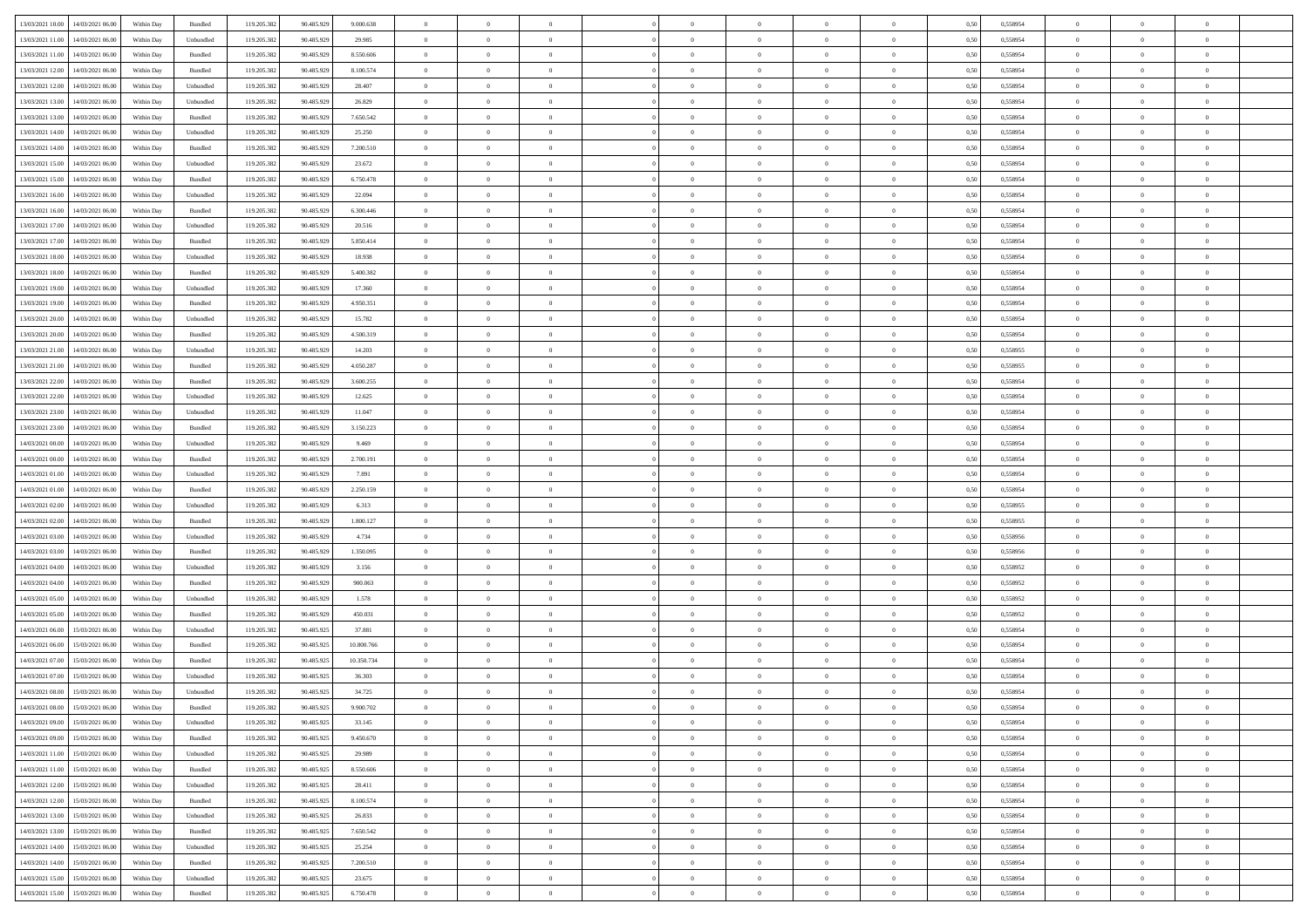| 14/03/2021 16:00 15/03/2021 06:00                                                                 | Within Day | Unbundled | 119.205.382 | 90.485.925 | 22.097     | $\overline{0}$ | $\overline{0}$ |                | $\overline{0}$ | $\theta$       |                | $\theta$       | 0,50 | 0,558954 | $\theta$       | $\theta$       | $\overline{0}$ |  |
|---------------------------------------------------------------------------------------------------|------------|-----------|-------------|------------|------------|----------------|----------------|----------------|----------------|----------------|----------------|----------------|------|----------|----------------|----------------|----------------|--|
|                                                                                                   |            |           |             |            |            |                |                |                |                |                |                |                |      |          |                |                |                |  |
| 14/03/2021 16:00<br>15/03/2021 06:00                                                              | Within Day | Bundled   | 119.205.38  | 90.485.925 | 6.300.446  | $\bf{0}$       | $\bf{0}$       | $\bf{0}$       | $\bf{0}$       | $\overline{0}$ | $\bf{0}$       | $\bf{0}$       | 0,50 | 0,558954 | $\,$ 0 $\,$    | $\bf{0}$       | $\overline{0}$ |  |
| 14/03/2021 17:00<br>15/03/2021 06:00                                                              | Within Day | Unbundled | 119.205.382 | 90.485.925 | 20.519     | $\overline{0}$ | $\bf{0}$       | $\overline{0}$ | $\overline{0}$ | $\overline{0}$ | $\overline{0}$ | $\bf{0}$       | 0.50 | 0.558954 | $\overline{0}$ | $\,$ 0 $\,$    | $\,$ 0         |  |
| 14/03/2021 17:00<br>15/03/2021 06:00                                                              | Within Day | Bundled   | 119.205.382 | 90.485.925 | 5.850.414  | $\overline{0}$ | $\overline{0}$ | $\overline{0}$ | $\overline{0}$ | $\overline{0}$ | $\overline{0}$ | $\bf{0}$       | 0,50 | 0,558954 | $\,$ 0 $\,$    | $\overline{0}$ | $\overline{0}$ |  |
| 14/03/2021 18:00<br>15/03/2021 06:00                                                              | Within Day | Bundled   | 119.205.38  | 90.485.925 | 5.400.382  | $\bf{0}$       | $\bf{0}$       | $\bf{0}$       | $\bf{0}$       | $\overline{0}$ | $\overline{0}$ | $\bf{0}$       | 0,50 | 0,558954 | $\,$ 0 $\,$    | $\bf{0}$       | $\overline{0}$ |  |
| 14/03/2021 18:00<br>15/03/2021 06:00                                                              | Within Day | Unbundled | 119.205.382 | 90.485.925 | 18,940     | $\overline{0}$ | $\bf{0}$       | $\overline{0}$ | $\bf{0}$       | $\overline{0}$ | $\overline{0}$ | $\bf{0}$       | 0.50 | 0.558954 | $\,$ 0 $\,$    | $\overline{0}$ | $\overline{0}$ |  |
| 14/03/2021 19:00<br>15/03/2021 06:00                                                              |            |           |             |            |            | $\overline{0}$ | $\bf{0}$       | $\overline{0}$ | $\overline{0}$ | $\overline{0}$ | $\overline{0}$ |                |      |          | $\,$ 0 $\,$    | $\bf{0}$       | $\overline{0}$ |  |
|                                                                                                   | Within Day | Unbundled | 119.205.38  | 90.485.925 | 17.362     |                |                |                |                |                |                | $\bf{0}$       | 0,50 | 0,558954 |                |                |                |  |
| 14/03/2021 19:00<br>15/03/2021 06:00                                                              | Within Day | Bundled   | 119.205.38  | 90.485.92  | 4.950.351  | $\bf{0}$       | $\bf{0}$       | $\bf{0}$       | $\bf{0}$       | $\overline{0}$ | $\overline{0}$ | $\bf{0}$       | 0,50 | 0,558954 | $\,$ 0 $\,$    | $\bf{0}$       | $\overline{0}$ |  |
| 14/03/2021 20:00<br>15/03/2021 06:00                                                              | Within Day | Unbundled | 119,205.38  | 90.485.925 | 15.784     | $\overline{0}$ | $\bf{0}$       | $\overline{0}$ | $\bf{0}$       | $\overline{0}$ | $\overline{0}$ | $\bf{0}$       | 0.50 | 0.558954 | $\bf{0}$       | $\overline{0}$ | $\bf{0}$       |  |
| 14/03/2021 20:00<br>15/03/2021 06:00                                                              | Within Day | Bundled   | 119.205.382 | 90.485.925 | 4.500.319  | $\bf{0}$       | $\bf{0}$       | $\overline{0}$ | $\overline{0}$ | $\overline{0}$ | $\overline{0}$ | $\bf{0}$       | 0,50 | 0,558954 | $\,$ 0 $\,$    | $\overline{0}$ | $\overline{0}$ |  |
| 14/03/2021 21:00<br>15/03/2021 06:00                                                              | Within Day | Unbundled | 119.205.38  | 90.485.925 | 14.205     | $\bf{0}$       | $\bf{0}$       | $\bf{0}$       | $\bf{0}$       | $\overline{0}$ | $\overline{0}$ | $\bf{0}$       | 0,50 | 0,558955 | $\,$ 0 $\,$    | $\bf{0}$       | $\overline{0}$ |  |
| 14/03/2021 21:00<br>15/03/2021 06:00                                                              | Within Day | Bundled   | 119.205.382 | 90.485.925 | 4.050.287  | $\overline{0}$ | $\bf{0}$       | $\overline{0}$ | $\overline{0}$ | $\overline{0}$ | $\overline{0}$ | $\bf{0}$       | 0.50 | 0.558955 | $\bf{0}$       | $\,$ 0 $\,$    | $\,$ 0         |  |
| 14/03/2021 22:00<br>15/03/2021 06:00                                                              | Within Day | Unbundled | 119.205.38  | 90.485.925 | 12.626     | $\overline{0}$ | $\bf{0}$       | $\overline{0}$ | $\theta$       | $\theta$       | $\overline{0}$ | $\bf{0}$       | 0,50 | 0,558954 | $\,$ 0 $\,$    | $\,$ 0 $\,$    | $\overline{0}$ |  |
| 14/03/2021 22:00<br>15/03/2021 06:00                                                              | Within Day | Bundled   | 119.205.38  | 90.485.925 | 3.600.255  | $\bf{0}$       | $\bf{0}$       | $\bf{0}$       | $\bf{0}$       | $\overline{0}$ | $\overline{0}$ | $\bf{0}$       | 0,50 | 0,558954 | $\,$ 0 $\,$    | $\bf{0}$       | $\overline{0}$ |  |
|                                                                                                   |            |           |             |            |            |                |                |                |                |                |                |                |      |          |                |                |                |  |
| 14/03/2021 23:00<br>15/03/2021 06:00                                                              | Within Day | Unbundled | 119.205.382 | 90.485.925 | 11.048     | $\overline{0}$ | $\bf{0}$       | $\overline{0}$ | $\bf{0}$       | $\overline{0}$ | $\overline{0}$ | $\bf{0}$       | 0.50 | 0.558954 | $\,$ 0 $\,$    | $\overline{0}$ | $\overline{0}$ |  |
| 14/03/2021 23:00<br>15/03/2021 06:00                                                              | Within Day | Bundled   | 119.205.382 | 90.485.925 | 3.150.223  | $\overline{0}$ | $\bf{0}$       | $\overline{0}$ | $\overline{0}$ | $\overline{0}$ | $\overline{0}$ | $\bf{0}$       | 0,50 | 0,558954 | $\theta$       | $\theta$       | $\overline{0}$ |  |
| 15/03/2021 00:00<br>15/03/2021 06:00                                                              | Within Day | Unbundled | 119.205.38  | 90.485.92  | 9.470      | $\bf{0}$       | $\bf{0}$       | $\bf{0}$       | $\bf{0}$       | $\overline{0}$ | $\overline{0}$ | $\bf{0}$       | 0,50 | 0,558954 | $\,$ 0 $\,$    | $\bf{0}$       | $\overline{0}$ |  |
| 15/03/2021 00:00<br>15/03/2021 06:00                                                              | Within Day | Bundled   | 119,205.38  | 90.485.925 | 2.700.191  | $\overline{0}$ | $\bf{0}$       | $\overline{0}$ | $\bf{0}$       | $\overline{0}$ | $\overline{0}$ | $\bf{0}$       | 0.50 | 0.558954 | $\bf{0}$       | $\overline{0}$ | $\,$ 0         |  |
| 15/03/2021 01:00<br>15/03/2021 06:00                                                              | Within Day | Unbundled | 119.205.382 | 90.485.925 | 7.892      | $\overline{0}$ | $\bf{0}$       | $\overline{0}$ | $\overline{0}$ | $\overline{0}$ | $\overline{0}$ | $\bf{0}$       | 0,50 | 0,558954 | $\,$ 0 $\,$    | $\overline{0}$ | $\overline{0}$ |  |
| 15/03/2021 01:00<br>15/03/2021 06:00                                                              | Within Day | Bundled   | 119.205.38  | 90.485.925 | 2.250.159  | $\bf{0}$       | $\bf{0}$       | $\bf{0}$       | $\bf{0}$       | $\overline{0}$ | $\overline{0}$ | $\bf{0}$       | 0,50 | 0,558954 | $\,$ 0 $\,$    | $\bf{0}$       | $\overline{0}$ |  |
| 15/03/2021 02:00<br>15/03/2021 06:00                                                              | Within Day | Unbundled | 119.205.382 | 90.485.925 | 6.313      | $\overline{0}$ | $\bf{0}$       | $\overline{0}$ | $\overline{0}$ | $\overline{0}$ | $\overline{0}$ | $\bf{0}$       | 0.50 | 0.558955 | $\bf{0}$       | $\,$ 0 $\,$    | $\,$ 0         |  |
| 15/03/2021 02:00<br>15/03/2021 06:00                                                              | Within Day | Bundled   | 119.205.38  | 90.485.925 | 1.800.127  | $\overline{0}$ | $\overline{0}$ | $\overline{0}$ | $\overline{0}$ | $\overline{0}$ | $\overline{0}$ | $\bf{0}$       | 0,50 | 0,558955 | $\theta$       | $\overline{0}$ | $\overline{0}$ |  |
|                                                                                                   |            |           |             |            |            |                |                |                |                |                |                |                |      |          |                |                |                |  |
| 15/03/2021 03:00<br>15/03/2021 06:00                                                              | Within Day | Unbundled | 119.205.38  | 90.485.925 | 4.734      | $\bf{0}$       | $\bf{0}$       | $\bf{0}$       | $\bf{0}$       | $\overline{0}$ | $\overline{0}$ | $\bf{0}$       | 0,50 | 0,558956 | $\,$ 0 $\,$    | $\bf{0}$       | $\overline{0}$ |  |
| 15/03/2021 03:00<br>15/03/2021 06:00                                                              | Within Day | Bundled   | 119.205.382 | 90.485.925 | 1.350.095  | $\overline{0}$ | $\bf{0}$       | $\overline{0}$ | $\bf{0}$       | $\overline{0}$ | $\overline{0}$ | $\bf{0}$       | 0.50 | 0.558956 | $\bf{0}$       | $\overline{0}$ | $\overline{0}$ |  |
| 15/03/2021 04:00<br>15/03/2021 06:00                                                              | Within Day | Bundled   | 119.205.382 | 90.485.925 | 900.063    | $\overline{0}$ | $\bf{0}$       | $\overline{0}$ | $\overline{0}$ | $\overline{0}$ | $\overline{0}$ | $\bf{0}$       | 0,50 | 0,558952 | $\,$ 0 $\,$    | $\theta$       | $\overline{0}$ |  |
| 15/03/2021 04:00<br>15/03/2021 06:00                                                              | Within Day | Unbundled | 119.205.38  | 90.485.925 | 3.156      | $\bf{0}$       | $\bf{0}$       | $\bf{0}$       | $\bf{0}$       | $\overline{0}$ | $\overline{0}$ | $\bf{0}$       | 0,50 | 0,558952 | $\,$ 0 $\,$    | $\bf{0}$       | $\overline{0}$ |  |
| 15/03/2021 05:00<br>15/03/2021 06:00                                                              | Within Day | Unbundled | 119,205.38  | 90.485.925 | 1.578      | $\overline{0}$ | $\bf{0}$       | $\overline{0}$ | $\bf{0}$       | $\overline{0}$ | $\overline{0}$ | $\bf{0}$       | 0.50 | 0.558952 | $\bf{0}$       | $\overline{0}$ | $\bf{0}$       |  |
| 15/03/2021 05:00<br>15/03/2021 06:00                                                              | Within Day | Bundled   | 119.205.382 | 90.485.925 | 450.031    | $\overline{0}$ | $\bf{0}$       | $\overline{0}$ | $\overline{0}$ | $\overline{0}$ | $\overline{0}$ | $\bf{0}$       | 0,50 | 0,558952 | $\,$ 0 $\,$    | $\overline{0}$ | $\overline{0}$ |  |
| 15/03/2021 06:00<br>16/03/2021 06:00                                                              | Within Day | Unbundled | 119.205.38  | 90.485.925 | 37.881     | $\bf{0}$       | $\bf{0}$       | $\bf{0}$       | $\bf{0}$       | $\overline{0}$ | $\overline{0}$ | $\bf{0}$       | 0,50 | 0,558954 | $\,$ 0 $\,$    | $\bf{0}$       | $\overline{0}$ |  |
| 15/03/2021 06:00<br>16/03/2021 06:00                                                              | Within Day | Bundled   | 119.205.382 | 90.485.925 | 10,800,766 | $\overline{0}$ | $\bf{0}$       | $\overline{0}$ | $\overline{0}$ | $\overline{0}$ | $\overline{0}$ | $\bf{0}$       | 0.50 | 0.558954 | $\bf{0}$       | $\,$ 0 $\,$    | $\,$ 0         |  |
|                                                                                                   |            |           |             |            |            |                | $\overline{0}$ |                |                | $\overline{0}$ |                |                |      |          | $\theta$       | $\overline{0}$ | $\overline{0}$ |  |
| 15/03/2021 07:00<br>16/03/2021 06:00                                                              | Within Day | Unbundled | 119.205.38  | 90.485.92  | 36.303     | $\overline{0}$ |                | $\overline{0}$ | $\overline{0}$ |                | $\overline{0}$ | $\bf{0}$       | 0.50 | 0.558954 |                |                |                |  |
| 15/03/2021 07:00<br>16/03/2021 06:00                                                              | Within Day | Bundled   | 119.205.38  | 90.485.925 | 10.350.734 | $\bf{0}$       | $\bf{0}$       | $\bf{0}$       | $\bf{0}$       | $\overline{0}$ | $\overline{0}$ | $\bf{0}$       | 0,50 | 0,558954 | $\,$ 0 $\,$    | $\bf{0}$       | $\overline{0}$ |  |
| 15/03/2021 08:00<br>16/03/2021 06:00                                                              | Within Day | Unbundled | 119.205.382 | 90.485.925 | 34.725     | $\overline{0}$ | $\bf{0}$       | $\overline{0}$ | $\bf{0}$       | $\overline{0}$ | $\overline{0}$ | $\bf{0}$       | 0.50 | 0.558954 | $\bf{0}$       | $\overline{0}$ | $\overline{0}$ |  |
| 15/03/2021 08:00<br>16/03/2021 06:00                                                              | Within Day | Bundled   | 119.205.382 | 90.485.925 | 9.900.702  | $\overline{0}$ | $\overline{0}$ | $\overline{0}$ | $\overline{0}$ | $\overline{0}$ | $\overline{0}$ | $\bf{0}$       | 0.50 | 0,558954 | $\theta$       | $\theta$       | $\overline{0}$ |  |
| 15/03/2021 09:00<br>16/03/2021 06:00                                                              | Within Day | Unbundled | 119.205.38  | 90.485.92  | 33.145     | $\bf{0}$       | $\bf{0}$       | $\bf{0}$       | $\bf{0}$       | $\overline{0}$ | $\overline{0}$ | $\bf{0}$       | 0,50 | 0,558954 | $\,$ 0 $\,$    | $\bf{0}$       | $\overline{0}$ |  |
| 15/03/2021 09:00<br>16/03/2021 06:00                                                              | Within Day | Bundled   | 119,205.38  | 90.485.925 | 9.450.670  | $\overline{0}$ | $\bf{0}$       | $\overline{0}$ | $\bf{0}$       | $\overline{0}$ | $\overline{0}$ | $\bf{0}$       | 0.50 | 0.558954 | $\bf{0}$       | $\overline{0}$ | $\,$ 0         |  |
| 15/03/2021 10:00<br>16/03/2021 06:00                                                              | Within Day | Unbundled | 119.205.38  | 90.485.92  | 31.567     | $\overline{0}$ | $\overline{0}$ | $\overline{0}$ | $\overline{0}$ | $\overline{0}$ | $\overline{0}$ | $\bf{0}$       | 0.50 | 0,558954 | $\theta$       | $\overline{0}$ | $\overline{0}$ |  |
| 15/03/2021 10:00<br>16/03/2021 06:00                                                              | Within Day | Bundled   | 119.205.38  | 90.485.925 | 9.000.638  | $\bf{0}$       | $\bf{0}$       | $\bf{0}$       | $\bf{0}$       | $\overline{0}$ | $\overline{0}$ | $\bf{0}$       | 0,50 | 0,558954 | $\,$ 0 $\,$    | $\overline{0}$ | $\overline{0}$ |  |
| 15/03/2021 11:00<br>16/03/2021 06:00                                                              | Within Day | Unbundled | 119.205.382 | 90.485.925 | 29.989     | $\overline{0}$ | $\bf{0}$       | $\overline{0}$ | $\overline{0}$ | $\,$ 0 $\,$    | $\overline{0}$ | $\bf{0}$       | 0.50 | 0.558954 | $\overline{0}$ | $\,$ 0 $\,$    | $\,$ 0         |  |
|                                                                                                   |            |           |             |            |            |                |                |                |                |                |                |                |      |          |                |                |                |  |
| 15/03/2021 11:00<br>16/03/2021 06:00                                                              | Within Day | Bundled   | 119.205.382 | 90.485.925 | 8,550,606  | $\overline{0}$ | $\overline{0}$ | $\overline{0}$ | $\overline{0}$ | $\overline{0}$ | $\overline{0}$ | $\bf{0}$       | 0.50 | 0.558954 | $\theta$       | $\theta$       | $\overline{0}$ |  |
| 15/03/2021 12:00<br>16/03/2021 06:00                                                              | Within Day | Unbundled | 119.205.38  | 90.485.925 | 28.411     | $\bf{0}$       | $\bf{0}$       | $\bf{0}$       | $\overline{0}$ | $\overline{0}$ | $\overline{0}$ | $\bf{0}$       | 0,50 | 0,558954 | $\,$ 0 $\,$    | $\bf{0}$       | $\overline{0}$ |  |
| 15/03/2021 12:00<br>16/03/2021 06:00                                                              | Within Day | Bundled   | 119.205.382 | 90.485.925 | 8,100,574  | $\overline{0}$ | $\bf{0}$       | $\overline{0}$ | $\bf{0}$       | $\overline{0}$ | $\overline{0}$ | $\bf{0}$       | 0.50 | 0.558954 | $\bf{0}$       | $\overline{0}$ | $\overline{0}$ |  |
| 15/03/2021 13:00<br>16/03/2021 06:00                                                              | Within Dav | Unbundled | 119.205.38  | 90.485.92  | 26,833     | $\overline{0}$ | $\overline{0}$ | $\overline{0}$ | $\overline{0}$ | $\theta$       | $\overline{0}$ | $\overline{0}$ | 0.5( | 0,558954 | $\theta$       | $\theta$       | $\overline{0}$ |  |
| 15/03/2021 13:00<br>16/03/2021 06:00                                                              | Within Day | Bundled   | 119.205.382 | 90.485.925 | 7.650.542  | $\bf{0}$       | $\bf{0}$       | $\bf{0}$       | $\bf{0}$       | $\overline{0}$ | $\overline{0}$ | $\bf{0}$       | 0,50 | 0,558954 | $\overline{0}$ | $\overline{0}$ | $\overline{0}$ |  |
| $\begin{array}{ c c c c c } \hline 15/03/2021 & 14.00 & 16/03/2021 & 06.00 \\ \hline \end{array}$ | Within Day | Bundled   | 119.205.382 | 90.485.925 | 7.200.510  | $\bf{0}$       | $\bf{0}$       |                | $\overline{0}$ | $\bf{0}$       |                | $\bf{0}$       | 0,50 | 0,558954 | $\,$ 0         | $\bf{0}$       |                |  |
| 15/03/2021 14:00 16/03/2021 06:00                                                                 | Within Day | Unbundled | 119.205.382 | 90.485.925 | 25.254     | $\overline{0}$ | $\overline{0}$ | $\Omega$       | $\theta$       | $\overline{0}$ | $\overline{0}$ | $\bf{0}$       | 0,50 | 0,558954 | $\theta$       | $\overline{0}$ | $\overline{0}$ |  |
| 15/03/2021 15:00<br>16/03/2021 06:00                                                              | Within Day | Unbundled | 119.205.38  | 90.485.925 | 23.675     | $\overline{0}$ | $\bf{0}$       | $\overline{0}$ | $\overline{0}$ | $\bf{0}$       | $\overline{0}$ | $\bf{0}$       | 0,50 | 0,558954 | $\bf{0}$       | $\overline{0}$ | $\bf{0}$       |  |
|                                                                                                   |            |           |             |            |            |                |                |                |                |                |                |                |      |          |                |                |                |  |
| 15/03/2021 15:00 16/03/2021 06:00                                                                 | Within Day | Bundled   | 119.205.382 | 90.485.925 | 6.750.478  | $\overline{0}$ | $\overline{0}$ | $\overline{0}$ | $\overline{0}$ | $\mathbf{0}$   | $\overline{0}$ | $\,$ 0 $\,$    | 0.50 | 0.558954 | $\overline{0}$ | $\bf{0}$       | $\bf{0}$       |  |
| 15/03/2021 16:00 16/03/2021 06:00                                                                 | Within Day | Bundled   | 119.205.382 | 90.485.925 | 6.300.446  | $\overline{0}$ | $\overline{0}$ | $\overline{0}$ | $\overline{0}$ | $\overline{0}$ | $\overline{0}$ | $\bf{0}$       | 0,50 | 0,558954 | $\overline{0}$ | $\theta$       | $\overline{0}$ |  |
| 15/03/2021 16:00<br>16/03/2021 06:00                                                              | Within Day | Unbundled | 119.205.382 | 90.485.925 | 22.097     | $\overline{0}$ | $\bf{0}$       | $\overline{0}$ | $\overline{0}$ | $\bf{0}$       | $\overline{0}$ | $\bf{0}$       | 0,50 | 0,558954 | $\bf{0}$       | $\overline{0}$ | $\overline{0}$ |  |
| 15/03/2021 17:00 16/03/2021 06:00                                                                 | Within Day | Bundled   | 119.205.382 | 90.485.925 | 5.850.414  | $\overline{0}$ | $\bf{0}$       | $\overline{0}$ | $\overline{0}$ | $\bf{0}$       | $\overline{0}$ | $\bf{0}$       | 0.50 | 0.558954 | $\,$ 0 $\,$    | $\overline{0}$ | $\overline{0}$ |  |
| 15/03/2021 17:00<br>16/03/2021 06:00                                                              | Within Dav | Unbundled | 119.205.382 | 90.485.925 | 20.519     | $\overline{0}$ | $\overline{0}$ | $\overline{0}$ | $\overline{0}$ | $\overline{0}$ | $\overline{0}$ | $\bf{0}$       | 0.50 | 0,558954 | $\overline{0}$ | $\theta$       | $\overline{0}$ |  |
| 15/03/2021 18:00<br>16/03/2021 06:00                                                              | Within Day | Bundled   | 119.205.38  | 90.485.925 | 5.400.382  | $\overline{0}$ | $\overline{0}$ | $\overline{0}$ | $\overline{0}$ | $\overline{0}$ | $\overline{0}$ | $\bf{0}$       | 0,50 | 0,558954 | $\bf{0}$       | $\overline{0}$ | $\,$ 0         |  |
| 15/03/2021 18:00<br>16/03/2021 06:00                                                              | Within Day | Unbundled | 119.205.382 | 90.485.925 | 18,940     | $\overline{0}$ | $\overline{0}$ | $\overline{0}$ | $\overline{0}$ | $\overline{0}$ | $\overline{0}$ | $\bf{0}$       | 0.50 | 0.558954 | $\mathbf{0}$   | $\bf{0}$       | $\,$ 0         |  |
| 15/03/2021 19:00<br>16/03/2021 06:00                                                              | Within Dav | Bundled   | 119.205.382 | 90.485.925 | 4.950.351  | $\overline{0}$ | $\overline{0}$ | $\overline{0}$ | $\overline{0}$ | $\overline{0}$ | $\overline{0}$ | $\bf{0}$       | 0,50 | 0,558954 | $\overline{0}$ | $\theta$       | $\overline{0}$ |  |
|                                                                                                   |            |           |             |            |            |                |                |                |                |                |                |                |      |          |                |                |                |  |
| 15/03/2021 19:00<br>16/03/2021 06:00                                                              | Within Day | Unbundled | 119.205.38  | 90.485.925 | 17.362     | $\overline{0}$ | $\bf{0}$       | $\overline{0}$ | $\bf{0}$       | $\overline{0}$ | $\overline{0}$ | $\bf{0}$       | 0,50 | 0,558954 | $\bf{0}$       | $\overline{0}$ | $\bf{0}$       |  |
| 15/03/2021 20:00 16/03/2021 06:00                                                                 | Within Day | Unbundled | 119.205.382 | 90.485.925 | 15.784     | $\overline{0}$ | $\bf{0}$       | $\overline{0}$ | $\overline{0}$ | $\,$ 0 $\,$    | $\overline{0}$ | $\,$ 0 $\,$    | 0,50 | 0,558954 | $\overline{0}$ | $\,$ 0 $\,$    | $\,$ 0 $\,$    |  |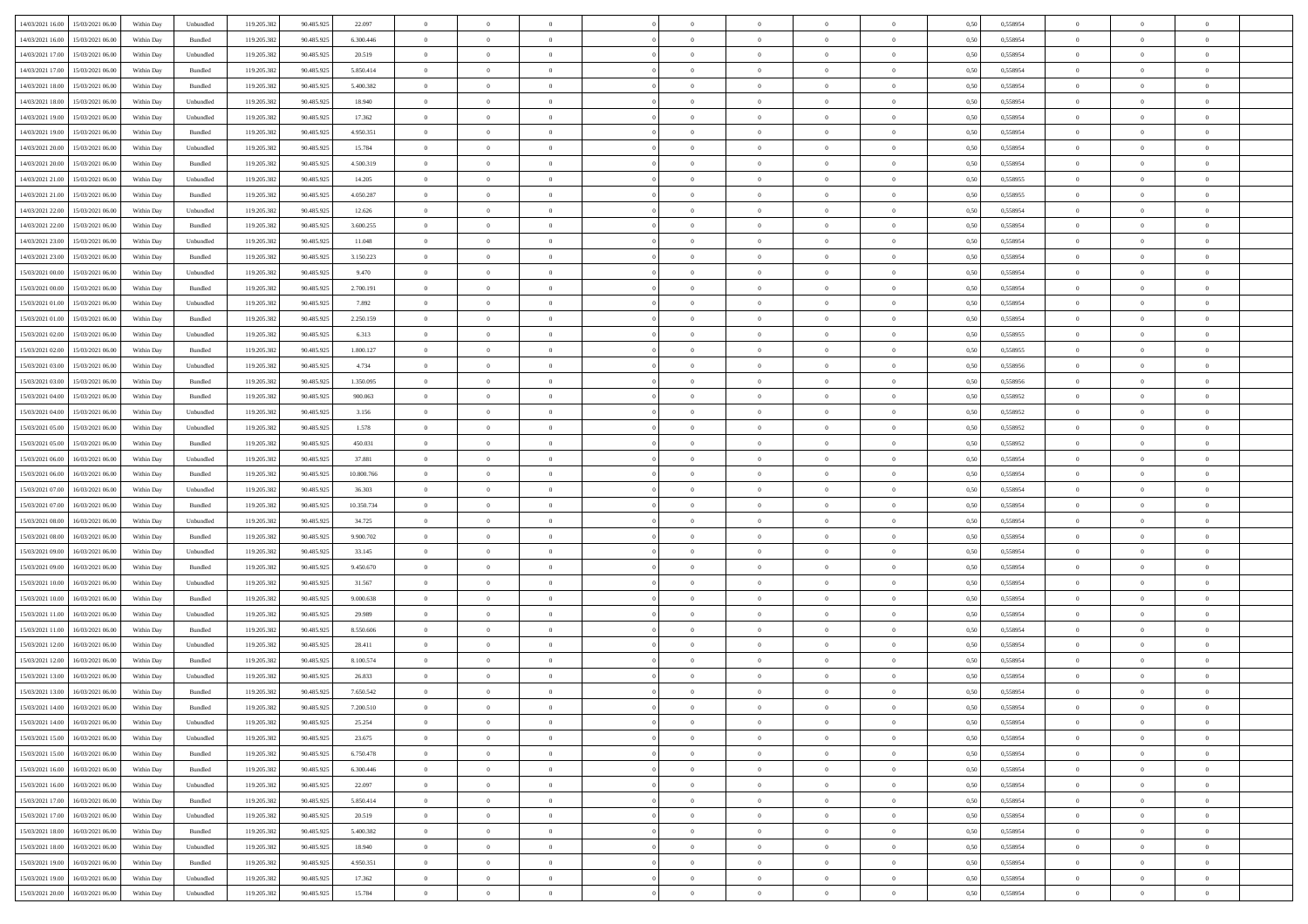| 15/03/2021 20:00 16/03/2021 06:00                                                                 | Within Day | Bundled            | 119.205.382 | 90.485.925 | 4.500.319  | $\overline{0}$ | $\theta$       |                | $\overline{0}$ | $\theta$       |                | $\theta$       | 0,50 | 0,558954 | $\theta$       | $\theta$       | $\overline{0}$ |  |
|---------------------------------------------------------------------------------------------------|------------|--------------------|-------------|------------|------------|----------------|----------------|----------------|----------------|----------------|----------------|----------------|------|----------|----------------|----------------|----------------|--|
|                                                                                                   |            |                    |             |            |            |                |                |                |                |                |                |                |      |          |                |                |                |  |
| 15/03/2021 21:00<br>16/03/2021 06:00                                                              | Within Day | Unbundled          | 119.205.38  | 90.485.925 | 14.205     | $\bf{0}$       | $\bf{0}$       | $\bf{0}$       | $\bf{0}$       | $\overline{0}$ | $\overline{0}$ | $\bf{0}$       | 0,50 | 0,558955 | $\,$ 0 $\,$    | $\bf{0}$       | $\overline{0}$ |  |
| 15/03/2021 21:00<br>16/03/2021 06:00                                                              | Within Day | Bundled            | 119.205.382 | 90.485.925 | 4.050.287  | $\overline{0}$ | $\bf{0}$       | $\overline{0}$ | $\bf{0}$       | $\bf{0}$       | $\overline{0}$ | $\bf{0}$       | 0.50 | 0,558955 | $\bf{0}$       | $\overline{0}$ | $\bf{0}$       |  |
| 15/03/2021 22:00<br>16/03/2021 06:00                                                              | Within Day | Unbundled          | 119.205.382 | 90.485.925 | 12.626     | $\overline{0}$ | $\overline{0}$ | $\overline{0}$ | $\overline{0}$ | $\theta$       | $\overline{0}$ | $\bf{0}$       | 0,50 | 0,558954 | $\theta$       | $\,$ 0 $\,$    | $\overline{0}$ |  |
| 15/03/2021 22.00<br>16/03/2021 06:00                                                              | Within Day | Bundled            | 119.205.38  | 90.485.925 | 3.600.255  | $\overline{0}$ | $\overline{0}$ | $\bf{0}$       | $\overline{0}$ | $\bf{0}$       | $\overline{0}$ | $\bf{0}$       | 0,50 | 0,558954 | $\,$ 0 $\,$    | $\bf{0}$       | $\overline{0}$ |  |
| 15/03/2021 23:00<br>16/03/2021 06:00                                                              | Within Day | Unbundled          | 119.205.382 | 90.485.925 | 11.048     | $\overline{0}$ | $\bf{0}$       | $\overline{0}$ | $\bf{0}$       | $\overline{0}$ | $\theta$       | $\bf{0}$       | 0.50 | 0.558954 | $\,$ 0 $\,$    | $\theta$       | $\overline{0}$ |  |
|                                                                                                   |            |                    |             |            |            | $\overline{0}$ | $\overline{0}$ | $\overline{0}$ | $\overline{0}$ | $\overline{0}$ | $\overline{0}$ |                |      |          | $\theta$       | $\theta$       |                |  |
| 15/03/2021 23:00<br>16/03/2021 06:00                                                              | Within Day | Bundled            | 119.205.38  | 90.485.925 | 3.150.223  |                |                |                |                |                |                | $\bf{0}$       | 0,50 | 0,558954 |                |                | $\overline{0}$ |  |
| 16/03/2021 00:00<br>16/03/2021 06:00                                                              | Within Day | Bundled            | 119.205.38  | 90.485.92  | 2.700.191  | $\bf{0}$       | $\bf{0}$       | $\bf{0}$       | $\overline{0}$ | $\overline{0}$ | $\overline{0}$ | $\bf{0}$       | 0,50 | 0,558954 | $\,$ 0 $\,$    | $\bf{0}$       | $\overline{0}$ |  |
| 16/03/2021 00:00<br>16/03/2021 06:00                                                              | Within Day | Unbundled          | 119,205.38  | 90.485.92  | 9.470      | $\overline{0}$ | $\bf{0}$       | $\overline{0}$ | $\bf{0}$       | $\overline{0}$ | $\overline{0}$ | $\bf{0}$       | 0.50 | 0.558954 | $\bf{0}$       | $\overline{0}$ | $\overline{0}$ |  |
| 16/03/2021 01:00<br>16/03/2021 06:00                                                              | Within Day | Unbundled          | 119.205.382 | 90.485.925 | 7.892      | $\overline{0}$ | $\bf{0}$       | $\overline{0}$ | $\overline{0}$ | $\overline{0}$ | $\overline{0}$ | $\bf{0}$       | 0,50 | 0,558954 | $\,$ 0 $\,$    | $\,$ 0 $\,$    | $\overline{0}$ |  |
| 16/03/2021 01:00<br>16/03/2021 06:00                                                              | Within Day | Bundled            | 119.205.38  | 90.485.925 | 2.250.159  | $\bf{0}$       | $\bf{0}$       | $\bf{0}$       | $\bf{0}$       | $\overline{0}$ | $\overline{0}$ | $\bf{0}$       | 0,50 | 0,558954 | $\,$ 0 $\,$    | $\bf{0}$       | $\overline{0}$ |  |
| 16/03/2021 02:00<br>16/03/2021 06:00                                                              | Within Day | Unbundled          | 119.205.382 | 90.485.925 | 6.313      | $\overline{0}$ | $\bf{0}$       | $\overline{0}$ | $\overline{0}$ | $\bf{0}$       | $\overline{0}$ | $\bf{0}$       | 0.50 | 0.558955 | $\bf{0}$       | $\,$ 0 $\,$    | $\,$ 0         |  |
| 16/03/2021 02:00<br>16/03/2021 06:00                                                              | Within Day | Bundled            | 119.205.38  | 90.485.925 | 1.800.127  | $\overline{0}$ | $\bf{0}$       | $\overline{0}$ | $\theta$       | $\theta$       | $\overline{0}$ | $\bf{0}$       | 0,50 | 0,558955 | $\,$ 0 $\,$    | $\,$ 0 $\,$    | $\overline{0}$ |  |
|                                                                                                   |            |                    |             |            |            |                | $\overline{0}$ |                |                |                | $\overline{0}$ |                |      |          | $\,$ 0 $\,$    | $\bf{0}$       | $\overline{0}$ |  |
| 16/03/2021 03:00<br>16/03/2021 06:00                                                              | Within Day | Unbundled          | 119.205.38  | 90.485.925 | 4.734      | $\bf{0}$       |                | $\bf{0}$       | $\bf{0}$       | $\bf{0}$       |                | $\bf{0}$       | 0,50 | 0,558956 |                |                |                |  |
| 16/03/2021 03:00<br>16/03/2021 06:00                                                              | Within Day | Bundled            | 119.205.382 | 90.485.925 | 1.350.095  | $\overline{0}$ | $\bf{0}$       | $\overline{0}$ | $\bf{0}$       | $\overline{0}$ | $\theta$       | $\bf{0}$       | 0.50 | 0.558956 | $\,$ 0 $\,$    | $\theta$       | $\overline{0}$ |  |
| 16/03/2021 04:00<br>16/03/2021 06:00                                                              | Within Day | Unbundled          | 119.205.382 | 90.485.925 | 3.156      | $\overline{0}$ | $\bf{0}$       | $\overline{0}$ | $\overline{0}$ | $\overline{0}$ | $\overline{0}$ | $\bf{0}$       | 0,50 | 0,558952 | $\theta$       | $\theta$       | $\overline{0}$ |  |
| 16/03/2021 04:00<br>16/03/2021 06:00                                                              | Within Day | Bundled            | 119.205.38  | 90.485.92  | 900.063    | $\bf{0}$       | $\bf{0}$       | $\bf{0}$       | $\overline{0}$ | $\overline{0}$ | $\overline{0}$ | $\bf{0}$       | 0,50 | 0,558952 | $\,$ 0 $\,$    | $\bf{0}$       | $\overline{0}$ |  |
| 16/03/2021 05:00<br>16/03/2021 06:00                                                              | Within Day | Unbundled          | 119,205.38  | 90.485.925 | 1.578      | $\overline{0}$ | $\bf{0}$       | $\overline{0}$ | $\bf{0}$       | $\overline{0}$ | $\overline{0}$ | $\bf{0}$       | 0.50 | 0.558952 | $\bf{0}$       | $\overline{0}$ | $\bf{0}$       |  |
| 16/03/2021 05:00<br>16/03/2021 06:00                                                              | Within Day | Bundled            | 119.205.382 | 90.485.925 | 450.031    | $\overline{0}$ | $\bf{0}$       | $\overline{0}$ | $\overline{0}$ | $\overline{0}$ | $\overline{0}$ | $\bf{0}$       | 0,50 | 0,558952 | $\,$ 0 $\,$    | $\bf{0}$       | $\overline{0}$ |  |
| 16/03/2021 06:00<br>17/03/2021 06:00                                                              | Within Day | Unbundled          | 119.205.38  | 90.485.925 | 37.881     | $\bf{0}$       | $\bf{0}$       | $\bf{0}$       | $\bf{0}$       | $\overline{0}$ | $\overline{0}$ | $\bf{0}$       | 0,50 | 0,558954 | $\,$ 0 $\,$    | $\bf{0}$       | $\overline{0}$ |  |
| 16/03/2021 06:00<br>17/03/2021 06:00                                                              | Within Day | Bundled            | 119.205.382 | 90.485.925 | 10,800,766 | $\overline{0}$ | $\bf{0}$       | $\overline{0}$ | $\overline{0}$ | $\bf{0}$       | $\overline{0}$ | $\bf{0}$       | 0.50 | 0.558954 | $\bf{0}$       | $\overline{0}$ | $\,$ 0         |  |
|                                                                                                   |            |                    |             |            |            | $\overline{0}$ | $\overline{0}$ | $\overline{0}$ | $\overline{0}$ | $\theta$       | $\overline{0}$ |                |      |          | $\theta$       | $\theta$       | $\overline{0}$ |  |
| 16/03/2021 07:00<br>17/03/2021 06:00                                                              | Within Day | Unbundled          | 119.205.38  | 90.485.925 | 36.303     |                |                |                |                |                |                | $\bf{0}$       | 0,50 | 0,558954 |                |                |                |  |
| 16/03/2021 07:00<br>17/03/2021 06:00                                                              | Within Day | Bundled            | 119.205.38  | 90.485.925 | 10.350.734 | $\bf{0}$       | $\bf{0}$       | $\bf{0}$       | $\bf{0}$       | $\overline{0}$ | $\overline{0}$ | $\bf{0}$       | 0,50 | 0,558954 | $\,$ 0 $\,$    | $\bf{0}$       | $\overline{0}$ |  |
| 16/03/2021 08:00<br>17/03/2021 06:00                                                              | Within Day | Unbundled          | 119.205.382 | 90.485.925 | 34.725     | $\overline{0}$ | $\bf{0}$       | $\overline{0}$ | $\bf{0}$       | $\overline{0}$ | $\theta$       | $\bf{0}$       | 0.50 | 0.558954 | $\,$ 0 $\,$    | $\bf{0}$       | $\overline{0}$ |  |
| 16/03/2021 08:00<br>17/03/2021 06:00                                                              | Within Day | Bundled            | 119.205.382 | 90.485.925 | 9.900.702  | $\overline{0}$ | $\overline{0}$ | $\overline{0}$ | $\overline{0}$ | $\overline{0}$ | $\overline{0}$ | $\bf{0}$       | 0,50 | 0,558954 | $\,$ 0 $\,$    | $\theta$       | $\overline{0}$ |  |
| 16/03/2021 09:00<br>17/03/2021 06.00                                                              | Within Day | Unbundled          | 119.205.38  | 90.485.92  | 33.145     | $\bf{0}$       | $\overline{0}$ | $\bf{0}$       | $\overline{0}$ | $\bf{0}$       | $\overline{0}$ | $\bf{0}$       | 0,50 | 0,558954 | $\,$ 0 $\,$    | $\bf{0}$       | $\overline{0}$ |  |
| 16/03/2021 09:00<br>17/03/2021 06:00                                                              | Within Day | Bundled            | 119,205.38  | 90.485.925 | 9.450.670  | $\overline{0}$ | $\bf{0}$       | $\overline{0}$ | $\bf{0}$       | $\overline{0}$ | $\overline{0}$ | $\bf{0}$       | 0.50 | 0.558954 | $\bf{0}$       | $\overline{0}$ | $\overline{0}$ |  |
| 16/03/2021 10:00<br>17/03/2021 06:00                                                              | Within Day | Bundled            | 119.205.382 | 90.485.925 | 9.000.638  | $\overline{0}$ | $\bf{0}$       | $\overline{0}$ | $\overline{0}$ | $\overline{0}$ | $\overline{0}$ | $\bf{0}$       | 0,50 | 0,558954 | $\theta$       | $\bf{0}$       | $\overline{0}$ |  |
| 16/03/2021 10:00<br>17/03/2021 06:00                                                              | Within Day | Unbundled          | 119.205.38  | 90.485.925 | 31.567     | $\bf{0}$       | $\bf{0}$       | $\bf{0}$       | $\bf{0}$       | $\overline{0}$ | $\overline{0}$ | $\bf{0}$       | 0,50 | 0,558954 | $\,$ 0 $\,$    | $\bf{0}$       | $\overline{0}$ |  |
|                                                                                                   |            |                    |             |            |            |                |                |                |                |                |                |                |      |          |                |                |                |  |
| 16/03/2021 11:00<br>17/03/2021 06:00                                                              | Within Day | Unbundled          | 119.205.382 | 90.485.925 | 29.989     | $\overline{0}$ | $\bf{0}$       | $\overline{0}$ | $\bf{0}$       | $\bf{0}$       | $\overline{0}$ | $\bf{0}$       | 0.50 | 0.558954 | $\bf{0}$       | $\,$ 0 $\,$    | $\,$ 0         |  |
| 16/03/2021 11:00<br>17/03/2021 06:00                                                              | Within Day | Bundled            | 119.205.382 | 90.485.925 | 8.550,606  | $\overline{0}$ | $\overline{0}$ | $\overline{0}$ | $\overline{0}$ | $\overline{0}$ | $\overline{0}$ | $\bf{0}$       | 0.50 | 0.558954 | $\theta$       | $\theta$       | $\overline{0}$ |  |
| 16/03/2021 12:00<br>17/03/2021 06:00                                                              | Within Day | Unbundled          | 119.205.38  | 90.485.925 | 28.411     | $\bf{0}$       | $\bf{0}$       | $\bf{0}$       | $\bf{0}$       | $\overline{0}$ | $\overline{0}$ | $\bf{0}$       | 0,50 | 0,558954 | $\,$ 0 $\,$    | $\bf{0}$       | $\overline{0}$ |  |
| 16/03/2021 12:00<br>17/03/2021 06:00                                                              | Within Day | Bundled            | 119.205.382 | 90.485.925 | 8.100.574  | $\overline{0}$ | $\bf{0}$       | $\overline{0}$ | $\bf{0}$       | $\overline{0}$ | $\overline{0}$ | $\bf{0}$       | 0.50 | 0.558954 | $\,$ 0 $\,$    | $\bf{0}$       | $\overline{0}$ |  |
| 16/03/2021 13:00<br>17/03/2021 06:00                                                              | Within Dav | Unbundled          | 119.205.382 | 90.485.925 | 26.833     | $\overline{0}$ | $\overline{0}$ | $\overline{0}$ | $\overline{0}$ | $\theta$       | $\overline{0}$ | $\bf{0}$       | 0.50 | 0,558954 | $\theta$       | $\theta$       | $\overline{0}$ |  |
| 16/03/2021 13:00<br>17/03/2021 06:00                                                              | Within Day | Bundled            | 119.205.38  | 90.485.925 | 7.650.542  | $\bf{0}$       | $\bf{0}$       | $\bf{0}$       | $\bf{0}$       | $\overline{0}$ | $\overline{0}$ | $\bf{0}$       | 0,50 | 0,558954 | $\,$ 0 $\,$    | $\bf{0}$       | $\overline{0}$ |  |
| 16/03/2021 14:00<br>17/03/2021 06:00                                                              | Within Day | Unbundled          | 119,205.38  | 90.485.92  | 25.254     | $\overline{0}$ | $\bf{0}$       | $\overline{0}$ | $\bf{0}$       | $\overline{0}$ | $\overline{0}$ | $\bf{0}$       | 0.50 | 0.558954 | $\bf{0}$       | $\overline{0}$ | $\bf{0}$       |  |
| 16/03/2021 14:00<br>17/03/2021 06:00                                                              | Within Day | Bundled            | 119.205.38  | 90.485.92  | 7.200.510  | $\overline{0}$ | $\overline{0}$ | $\overline{0}$ | $\overline{0}$ | $\overline{0}$ | $\overline{0}$ | $\bf{0}$       | 0.50 | 0,558954 | $\theta$       | $\theta$       | $\overline{0}$ |  |
| 17/03/2021 06:00                                                                                  | Within Day | Unbundled          |             | 90.485.925 | 23.675     | $\bf{0}$       | $\bf{0}$       | $\bf{0}$       | $\bf{0}$       | $\overline{0}$ | $\overline{0}$ | $\bf{0}$       | 0,50 | 0,558954 | $\,$ 0 $\,$    | $\bf{0}$       | $\overline{0}$ |  |
| 16/03/2021 15:00                                                                                  |            |                    | 119.205.38  |            |            |                |                |                |                |                |                |                |      |          |                |                |                |  |
| 16/03/2021 15:00<br>17/03/2021 06:00                                                              | Within Day | Bundled            | 119.205.382 | 90.485.925 | 6.750.478  | $\overline{0}$ | $\bf{0}$       | $\overline{0}$ | $\overline{0}$ | $\bf{0}$       | $\overline{0}$ | $\bf{0}$       | 0.50 | 0.558954 | $\bf{0}$       | $\,$ 0 $\,$    | $\,$ 0         |  |
| 16/03/2021 16:00<br>17/03/2021 06:00                                                              | Within Day | Unbundled          | 119.205.382 | 90.485.925 | 22,097     | $\overline{0}$ | $\overline{0}$ | $\overline{0}$ | $\overline{0}$ | $\overline{0}$ | $\overline{0}$ | $\bf{0}$       | 0.50 | 0.558954 | $\theta$       | $\theta$       | $\overline{0}$ |  |
| 16/03/2021 16:00<br>17/03/2021 06:00                                                              | Within Day | Bundled            | 119.205.38  | 90.485.925 | 6.300.446  | $\bf{0}$       | $\bf{0}$       | $\bf{0}$       | $\bf{0}$       | $\overline{0}$ | $\overline{0}$ | $\bf{0}$       | 0,50 | 0,558954 | $\,$ 0 $\,$    | $\bf{0}$       | $\overline{0}$ |  |
| 16/03/2021 17:00<br>17/03/2021 06:00                                                              | Within Day | Unbundled          | 119.205.382 | 90.485.925 | 20.519     | $\overline{0}$ | $\overline{0}$ | $\overline{0}$ | $\bf{0}$       | $\overline{0}$ | $\overline{0}$ | $\bf{0}$       | 0.50 | 0.558954 | $\bf{0}$       | $\theta$       | $\overline{0}$ |  |
| 16/03/2021 17:00<br>17/03/2021 06:00                                                              | Within Day | Bundled            | 119.205.38  | 90.485.92  | 5.850.414  | $\overline{0}$ | $\overline{0}$ | $\overline{0}$ | $\theta$       | $\theta$       | $\overline{0}$ | $\overline{0}$ | 0.50 | 0,558954 | $\theta$       | $\theta$       | $\overline{0}$ |  |
| 16/03/2021 18:00<br>17/03/2021 06:00                                                              | Within Day | Unbundled          | 119.205.382 | 90.485.925 | 18.940     | $\bf{0}$       | $\bf{0}$       | $\bf{0}$       | $\bf{0}$       | $\bf{0}$       | $\overline{0}$ | $\bf{0}$       | 0,50 | 0,558954 | $\overline{0}$ | $\overline{0}$ | $\overline{0}$ |  |
| $\begin{array}{ c c c c c } \hline 16/03/2021 & 18.00 & 17/03/2021 & 06.00 \\ \hline \end{array}$ | Within Day | $\mathbf B$ undled | 119.205.382 | 90.485.925 | 5.400.382  | $\bf{0}$       | $\theta$       |                | $\overline{0}$ |                |                |                | 0,50 | 0,558954 | $\bf{0}$       | $\overline{0}$ |                |  |
| 16/03/2021 19:00 17/03/2021 06:00                                                                 | Within Day | Unbundled          | 119.205.382 | 90.485.925 | 17.362     | $\overline{0}$ | $\overline{0}$ | $\overline{0}$ | $\theta$       | $\overline{0}$ | $\overline{0}$ | $\bf{0}$       | 0,50 | 0,558954 | $\theta$       | $\overline{0}$ | $\overline{0}$ |  |
|                                                                                                   |            |                    |             |            |            |                |                |                |                |                |                |                |      |          |                |                |                |  |
| 16/03/2021 19:00<br>17/03/2021 06:00                                                              | Within Day | Bundled            | 119.205.38  | 90.485.925 | 4.950.351  | $\overline{0}$ | $\bf{0}$       | $\overline{0}$ | $\overline{0}$ | $\bf{0}$       | $\overline{0}$ | $\bf{0}$       | 0,50 | 0,558954 | $\bf{0}$       | $\overline{0}$ | $\bf{0}$       |  |
| 16/03/2021 20:00 17/03/2021 06:00                                                                 | Within Day | Bundled            | 119.205.382 | 90.485.925 | 4.500.319  | $\overline{0}$ | $\overline{0}$ | $\overline{0}$ | $\overline{0}$ | $\mathbf{0}$   | $\overline{0}$ | $\,$ 0 $\,$    | 0.50 | 0.558954 | $\overline{0}$ | $\bf{0}$       | $\bf{0}$       |  |
| 16/03/2021 20:00 17/03/2021 06:00                                                                 | Within Day | Unbundled          | 119.205.382 | 90.485.925 | 15.784     | $\overline{0}$ | $\overline{0}$ | $\overline{0}$ | $\overline{0}$ | $\overline{0}$ | $\overline{0}$ | $\bf{0}$       | 0,50 | 0,558954 | $\overline{0}$ | $\theta$       | $\overline{0}$ |  |
| 16/03/2021 21:00<br>17/03/2021 06:00                                                              | Within Day | Unbundled          | 119.205.382 | 90.485.925 | 14.205     | $\overline{0}$ | $\bf{0}$       | $\overline{0}$ | $\overline{0}$ | $\bf{0}$       | $\overline{0}$ | $\bf{0}$       | 0,50 | 0,558955 | $\bf{0}$       | $\overline{0}$ | $\overline{0}$ |  |
| 16/03/2021 21:00<br>17/03/2021 06:00                                                              | Within Day | Bundled            | 119.205.382 | 90.485.925 | 4.050.287  | $\overline{0}$ | $\bf{0}$       | $\overline{0}$ | $\overline{0}$ | $\bf{0}$       | $\overline{0}$ | $\bf{0}$       | 0.50 | 0.558955 | $\,$ 0 $\,$    | $\overline{0}$ | $\,$ 0         |  |
| 16/03/2021 22:00<br>17/03/2021 06:00                                                              | Within Dav | Unbundled          | 119.205.382 | 90.485.925 | 12.626     | $\overline{0}$ | $\overline{0}$ | $\overline{0}$ | $\overline{0}$ | $\overline{0}$ | $\overline{0}$ | $\bf{0}$       | 0.50 | 0,558954 | $\overline{0}$ | $\theta$       | $\overline{0}$ |  |
| 16/03/2021 22.00<br>17/03/2021 06:00                                                              | Within Day | Bundled            | 119.205.38  | 90.485.925 | 3.600.255  | $\overline{0}$ | $\overline{0}$ | $\overline{0}$ | $\overline{0}$ | $\overline{0}$ | $\overline{0}$ | $\bf{0}$       | 0,50 | 0,558954 | $\bf{0}$       | $\overline{0}$ | $\,$ 0         |  |
|                                                                                                   |            | Unbundled          | 119.205.382 | 90.485.925 | 11.048     |                |                |                |                |                | $\overline{0}$ |                | 0.50 | 0.558954 |                |                | $\,$ 0         |  |
| 16/03/2021 23:00<br>17/03/2021 06:00                                                              | Within Day |                    |             |            |            | $\overline{0}$ | $\bf{0}$       | $\overline{0}$ | $\overline{0}$ | $\overline{0}$ |                | $\bf{0}$       |      |          | $\mathbf{0}$   | $\bf{0}$       |                |  |
| 16/03/2021 23:00<br>17/03/2021 06:00                                                              | Within Dav | Bundled            | 119.205.382 | 90.485.925 | 3.150.223  | $\overline{0}$ | $\overline{0}$ | $\overline{0}$ | $\overline{0}$ | $\overline{0}$ | $\overline{0}$ | $\bf{0}$       | 0,50 | 0,558954 | $\overline{0}$ | $\theta$       | $\overline{0}$ |  |
| 17/03/2021 00:00<br>17/03/2021 06:00                                                              | Within Day | Unbundled          | 119.205.38  | 90.485.925 | 9.470      | $\overline{0}$ | $\bf{0}$       | $\overline{0}$ | $\overline{0}$ | $\bf{0}$       | $\overline{0}$ | $\bf{0}$       | 0,50 | 0,558954 | $\bf{0}$       | $\overline{0}$ | $\bf{0}$       |  |
| 17/03/2021 00:00 17/03/2021 06:00                                                                 | Within Day | Bundled            | 119.205.382 | 90.485.925 | 2.700.191  | $\overline{0}$ | $\bf{0}$       | $\overline{0}$ | $\overline{0}$ | $\,$ 0 $\,$    | $\overline{0}$ | $\,$ 0 $\,$    | 0,50 | 0,558954 | $\overline{0}$ | $\,$ 0 $\,$    | $\,$ 0 $\,$    |  |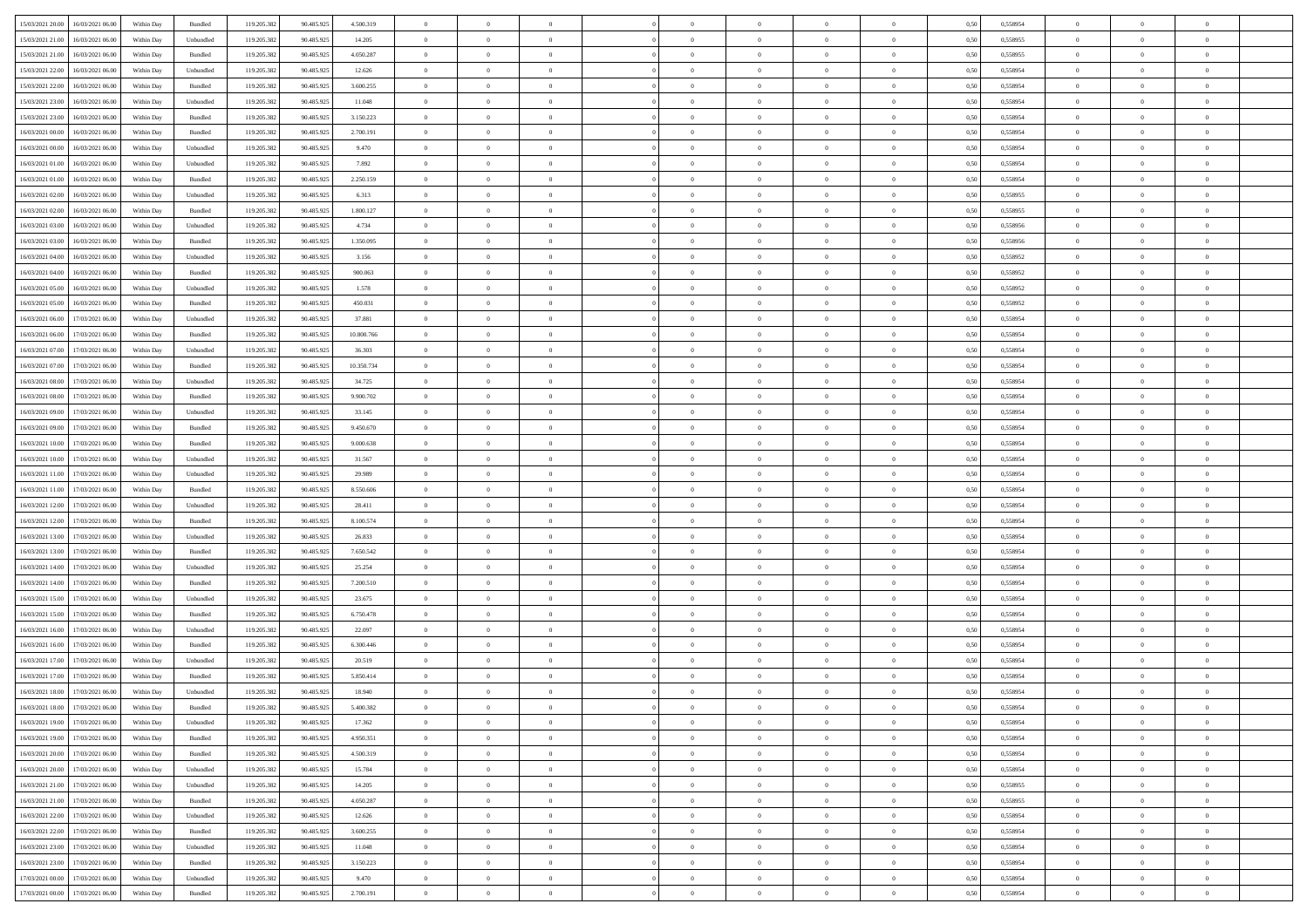| 17/03/2021 01:00 17/03/2021 06:00            | Within Day | Unbundled                   | 119.205.382 | 90.485.925 | 7.892      | $\overline{0}$ | $\overline{0}$ |                | $\overline{0}$ | $\theta$       |                | $\theta$       | 0,50 | 0,558954 | $\theta$       | $\theta$       | $\overline{0}$ |  |
|----------------------------------------------|------------|-----------------------------|-------------|------------|------------|----------------|----------------|----------------|----------------|----------------|----------------|----------------|------|----------|----------------|----------------|----------------|--|
|                                              |            |                             |             |            |            |                |                |                |                |                |                |                |      |          |                |                |                |  |
| 17/03/2021 01:00<br>17/03/2021 06:00         | Within Day | Bundled                     | 119.205.38  | 90.485.925 | 2.250.159  | $\bf{0}$       | $\bf{0}$       | $\bf{0}$       | $\bf{0}$       | $\overline{0}$ | $\bf{0}$       | $\bf{0}$       | 0,50 | 0,558954 | $\,$ 0 $\,$    | $\bf{0}$       | $\overline{0}$ |  |
| 17/03/2021 02:00<br>17/03/2021 06:00         | Within Day | Unbundled                   | 119.205.382 | 90.485.925 | 6.313      | $\overline{0}$ | $\bf{0}$       | $\overline{0}$ | $\overline{0}$ | $\overline{0}$ | $\overline{0}$ | $\bf{0}$       | 0.50 | 0.558955 | $\overline{0}$ | $\,$ 0 $\,$    | $\,$ 0         |  |
| 17/03/2021 02:00<br>17/03/2021 06:00         | Within Day | Bundled                     | 119.205.382 | 90.485.925 | 1.800.127  | $\overline{0}$ | $\overline{0}$ | $\overline{0}$ | $\overline{0}$ | $\overline{0}$ | $\overline{0}$ | $\bf{0}$       | 0,50 | 0,558955 | $\,$ 0 $\,$    | $\overline{0}$ | $\overline{0}$ |  |
| 17/03/2021 03:00<br>17/03/2021 06:00         | Within Day | Unbundled                   | 119.205.38  | 90.485.925 | 4.734      | $\bf{0}$       | $\bf{0}$       | $\bf{0}$       | $\bf{0}$       | $\overline{0}$ | $\overline{0}$ | $\bf{0}$       | 0,50 | 0,558956 | $\,$ 0 $\,$    | $\bf{0}$       | $\overline{0}$ |  |
| 17/03/2021 03:00<br>17/03/2021 06:00         | Within Day | Bundled                     | 119.205.382 | 90.485.925 | 1.350.095  | $\overline{0}$ | $\bf{0}$       | $\overline{0}$ | $\bf{0}$       | $\overline{0}$ | $\overline{0}$ | $\bf{0}$       | 0.50 | 0.558956 | $\,$ 0 $\,$    | $\overline{0}$ | $\overline{0}$ |  |
| 17/03/2021 04:00<br>17/03/2021 06:00         |            |                             | 119.205.38  |            |            | $\overline{0}$ | $\bf{0}$       | $\overline{0}$ | $\overline{0}$ | $\overline{0}$ | $\overline{0}$ |                |      |          | $\,$ 0 $\,$    | $\bf{0}$       | $\overline{0}$ |  |
|                                              | Within Day | Unbundled                   |             | 90.485.925 | 3.156      |                |                |                |                |                |                | $\bf{0}$       | 0,50 | 0,558952 |                |                |                |  |
| 17/03/2021 04:00<br>17/03/2021 06:00         | Within Day | Bundled                     | 119.205.38  | 90.485.92  | 900.063    | $\bf{0}$       | $\bf{0}$       | $\bf{0}$       | $\bf{0}$       | $\overline{0}$ | $\overline{0}$ | $\bf{0}$       | 0,50 | 0,558952 | $\,$ 0 $\,$    | $\bf{0}$       | $\overline{0}$ |  |
| 17/03/2021 05:00<br>17/03/2021 06:00         | Within Day | Unbundled                   | 119,205.38  | 90.485.925 | 1.578      | $\overline{0}$ | $\bf{0}$       | $\overline{0}$ | $\bf{0}$       | $\overline{0}$ | $\overline{0}$ | $\bf{0}$       | 0.50 | 0.558952 | $\bf{0}$       | $\overline{0}$ | $\bf{0}$       |  |
| 17/03/2021 05:00<br>17/03/2021 06:00         | Within Day | Bundled                     | 119.205.382 | 90.485.925 | 450.031    | $\bf{0}$       | $\bf{0}$       | $\overline{0}$ | $\overline{0}$ | $\overline{0}$ | $\overline{0}$ | $\bf{0}$       | 0,50 | 0,558952 | $\,$ 0 $\,$    | $\overline{0}$ | $\overline{0}$ |  |
| 17/03/2021 06:00<br>18/03/2021 06:00         | Within Day | Bundled                     | 119.205.38  | 90.485.929 | 10.800.766 | $\bf{0}$       | $\bf{0}$       | $\bf{0}$       | $\bf{0}$       | $\overline{0}$ | $\overline{0}$ | $\bf{0}$       | 0,50 | 0,558954 | $\,$ 0 $\,$    | $\bf{0}$       | $\overline{0}$ |  |
| 17/03/2021 06:00<br>18/03/2021 06:00         | Within Day | Unbundled                   | 119.205.382 | 90.485.929 | 37,877     | $\overline{0}$ | $\bf{0}$       | $\overline{0}$ | $\overline{0}$ | $\overline{0}$ | $\overline{0}$ | $\bf{0}$       | 0.50 | 0.558954 | $\bf{0}$       | $\,$ 0 $\,$    | $\,$ 0         |  |
| 17/03/2021 07:00<br>18/03/2021 06:00         | Within Day | Unbundled                   | 119.205.38  | 90.485.929 | 36.299     | $\overline{0}$ | $\bf{0}$       | $\overline{0}$ | $\theta$       | $\theta$       | $\overline{0}$ | $\bf{0}$       | 0,50 | 0,558954 | $\,$ 0 $\,$    | $\,$ 0 $\,$    | $\overline{0}$ |  |
| 17/03/2021 07:00<br>18/03/2021 06:00         | Within Day | Bundled                     | 119.205.38  | 90.485.929 | 10.350.734 | $\bf{0}$       | $\bf{0}$       | $\bf{0}$       | $\bf{0}$       | $\overline{0}$ | $\overline{0}$ | $\bf{0}$       | 0,50 | 0,558954 | $\,$ 0 $\,$    | $\bf{0}$       | $\overline{0}$ |  |
|                                              |            |                             |             |            |            |                |                |                |                |                |                |                |      |          |                |                |                |  |
| 17/03/2021 08:00<br>18/03/2021 06:00         | Within Day | Unbundled                   | 119.205.382 | 90.485.929 | 34.720     | $\overline{0}$ | $\bf{0}$       | $\overline{0}$ | $\bf{0}$       | $\overline{0}$ | $\overline{0}$ | $\bf{0}$       | 0.50 | 0.558954 | $\,$ 0 $\,$    | $\bf{0}$       | $\overline{0}$ |  |
| 17/03/2021 08:00<br>18/03/2021 06:00         | Within Day | Bundled                     | 119.205.382 | 90.485.929 | 9.900.702  | $\overline{0}$ | $\bf{0}$       | $\overline{0}$ | $\overline{0}$ | $\overline{0}$ | $\overline{0}$ | $\bf{0}$       | 0,50 | 0,558954 | $\theta$       | $\theta$       | $\overline{0}$ |  |
| 17/03/2021 09:00<br>18/03/2021 06:00         | Within Day | Unbundled                   | 119.205.38  | 90.485.929 | 33.142     | $\bf{0}$       | $\bf{0}$       | $\bf{0}$       | $\bf{0}$       | $\overline{0}$ | $\overline{0}$ | $\bf{0}$       | 0,50 | 0,558954 | $\,$ 0 $\,$    | $\bf{0}$       | $\overline{0}$ |  |
| 17/03/2021 09:00<br>18/03/2021 06:00         | Within Day | Bundled                     | 119,205.38  | 90.485.929 | 9.450.670  | $\overline{0}$ | $\bf{0}$       | $\overline{0}$ | $\bf{0}$       | $\overline{0}$ | $\overline{0}$ | $\bf{0}$       | 0.50 | 0.558954 | $\bf{0}$       | $\overline{0}$ | $\,$ 0         |  |
| 17/03/2021 10:00<br>18/03/2021 06:00         | Within Day | Unbundled                   | 119.205.382 | 90.485.929 | 31.564     | $\bf{0}$       | $\bf{0}$       | $\overline{0}$ | $\overline{0}$ | $\overline{0}$ | $\overline{0}$ | $\bf{0}$       | 0,50 | 0,558954 | $\,$ 0 $\,$    | $\bf{0}$       | $\overline{0}$ |  |
| 17/03/2021 10:00<br>18/03/2021 06:00         | Within Day | Bundled                     | 119.205.38  | 90.485.929 | 9.000.638  | $\bf{0}$       | $\bf{0}$       | $\bf{0}$       | $\bf{0}$       | $\overline{0}$ | $\overline{0}$ | $\bf{0}$       | 0,50 | 0,558954 | $\,$ 0 $\,$    | $\bf{0}$       | $\overline{0}$ |  |
| 17/03/2021 11:00<br>18/03/2021 06:00         | Within Day | Unbundled                   | 119.205.382 | 90.485.929 | 29.985     | $\overline{0}$ | $\bf{0}$       | $\overline{0}$ | $\overline{0}$ | $\overline{0}$ | $\overline{0}$ | $\bf{0}$       | 0.50 | 0.558954 | $\bf{0}$       | $\,$ 0 $\,$    | $\,$ 0         |  |
|                                              |            |                             |             |            |            |                |                |                |                |                |                |                |      |          |                |                |                |  |
| 17/03/2021 11:00<br>18/03/2021 06:00         | Within Day | Bundled                     | 119.205.38  | 90.485.929 | 8.550.606  | $\overline{0}$ | $\overline{0}$ | $\overline{0}$ | $\overline{0}$ | $\overline{0}$ | $\overline{0}$ | $\bf{0}$       | 0,50 | 0,558954 | $\theta$       | $\overline{0}$ | $\overline{0}$ |  |
| 17/03/2021 12:00<br>18/03/2021 06:00         | Within Day | Unbundled                   | 119.205.38  | 90.485.929 | 28.407     | $\bf{0}$       | $\bf{0}$       | $\bf{0}$       | $\bf{0}$       | $\overline{0}$ | $\overline{0}$ | $\bf{0}$       | 0,50 | 0,558954 | $\,$ 0 $\,$    | $\bf{0}$       | $\overline{0}$ |  |
| 17/03/2021 12:00<br>18/03/2021 06:00         | Within Day | Bundled                     | 119.205.382 | 90.485.929 | 8,100.574  | $\overline{0}$ | $\bf{0}$       | $\overline{0}$ | $\bf{0}$       | $\overline{0}$ | $\overline{0}$ | $\bf{0}$       | 0.50 | 0.558954 | $\bf{0}$       | $\overline{0}$ | $\overline{0}$ |  |
| 17/03/2021 13:00<br>18/03/2021 06:00         | Within Day | Unbundled                   | 119.205.38  | 90.485.929 | 26.829     | $\overline{0}$ | $\bf{0}$       | $\overline{0}$ | $\overline{0}$ | $\overline{0}$ | $\overline{0}$ | $\bf{0}$       | 0,50 | 0,558954 | $\,$ 0 $\,$    | $\theta$       | $\overline{0}$ |  |
| 17/03/2021 13:00<br>18/03/2021 06:00         | Within Day | Bundled                     | 119.205.38  | 90.485.929 | 7.650.542  | $\bf{0}$       | $\overline{0}$ | $\bf{0}$       | $\bf{0}$       | $\overline{0}$ | $\overline{0}$ | $\bf{0}$       | 0,50 | 0,558954 | $\,$ 0 $\,$    | $\bf{0}$       | $\overline{0}$ |  |
| 17/03/2021 14:00<br>18/03/2021 06:00         | Within Day | Unbundled                   | 119,205.38  | 90.485.929 | 25.250     | $\overline{0}$ | $\bf{0}$       | $\overline{0}$ | $\bf{0}$       | $\overline{0}$ | $\overline{0}$ | $\bf{0}$       | 0.50 | 0.558954 | $\bf{0}$       | $\overline{0}$ | $\bf{0}$       |  |
| 17/03/2021 14:00<br>18/03/2021 06:00         | Within Day | Bundled                     | 119.205.382 | 90.485.929 | 7.200.510  | $\overline{0}$ | $\bf{0}$       | $\overline{0}$ | $\overline{0}$ | $\overline{0}$ | $\overline{0}$ | $\bf{0}$       | 0,50 | 0,558954 | $\,$ 0 $\,$    | $\overline{0}$ | $\overline{0}$ |  |
|                                              |            |                             |             |            |            |                |                |                |                |                |                |                |      |          |                |                |                |  |
| 17/03/2021 15:00<br>18/03/2021 06:00         | Within Day | Bundled                     | 119.205.38  | 90.485.929 | 6.750.478  | $\bf{0}$       | $\bf{0}$       | $\bf{0}$       | $\bf{0}$       | $\overline{0}$ | $\overline{0}$ | $\bf{0}$       | 0,50 | 0,558954 | $\,$ 0 $\,$    | $\bf{0}$       | $\overline{0}$ |  |
| 17/03/2021 15:00<br>18/03/2021 06:00         | Within Day | Unbundled                   | 119.205.382 | 90.485.929 | 23.672     | $\overline{0}$ | $\bf{0}$       | $\overline{0}$ | $\overline{0}$ | $\overline{0}$ | $\overline{0}$ | $\bf{0}$       | 0.50 | 0.558954 | $\bf{0}$       | $\,$ 0 $\,$    | $\,$ 0         |  |
| 17/03/2021 16:00<br>18/03/2021 06:00         | Within Day | Unbundled                   | 119.205.382 | 90.485.929 | 22.094     | $\overline{0}$ | $\overline{0}$ | $\overline{0}$ | $\overline{0}$ | $\overline{0}$ | $\overline{0}$ | $\bf{0}$       | 0.50 | 0.558954 | $\theta$       | $\theta$       | $\overline{0}$ |  |
| 17/03/2021 16:00<br>18/03/2021 06:00         | Within Day | Bundled                     | 119.205.38  | 90.485.929 | 6.300.446  | $\bf{0}$       | $\bf{0}$       | $\bf{0}$       | $\bf{0}$       | $\overline{0}$ | $\overline{0}$ | $\bf{0}$       | 0,50 | 0,558954 | $\,$ 0 $\,$    | $\bf{0}$       | $\overline{0}$ |  |
| 17/03/2021 17:00<br>18/03/2021 06:00         | Within Day | Unbundled                   | 119.205.382 | 90.485.929 | 20.516     | $\overline{0}$ | $\bf{0}$       | $\overline{0}$ | $\bf{0}$       | $\overline{0}$ | $\overline{0}$ | $\bf{0}$       | 0.50 | 0.558954 | $\bf{0}$       | $\bf{0}$       | $\overline{0}$ |  |
| 17/03/2021 17:00<br>18/03/2021 06:00         | Within Dav | Bundled                     | 119.205.382 | 90.485.929 | 5.850.414  | $\overline{0}$ | $\overline{0}$ | $\overline{0}$ | $\overline{0}$ | $\overline{0}$ | $\overline{0}$ | $\bf{0}$       | 0.50 | 0,558954 | $\theta$       | $\theta$       | $\overline{0}$ |  |
| 17/03/2021 18:00<br>18/03/2021 06:00         | Within Day | Unbundled                   | 119.205.38  | 90.485.929 | 18.938     | $\bf{0}$       | $\bf{0}$       | $\bf{0}$       | $\bf{0}$       | $\overline{0}$ | $\overline{0}$ | $\bf{0}$       | 0,50 | 0,558954 | $\,$ 0 $\,$    | $\bf{0}$       | $\overline{0}$ |  |
| 17/03/2021 18:00<br>18/03/2021 06:00         | Within Day | Bundled                     | 119,205.38  | 90.485.929 | 5.400.382  | $\overline{0}$ | $\bf{0}$       | $\overline{0}$ | $\bf{0}$       | $\overline{0}$ | $\overline{0}$ | $\bf{0}$       | 0.50 | 0.558954 | $\bf{0}$       | $\overline{0}$ | $\,$ 0         |  |
| 17/03/2021 19:00<br>18/03/2021 06:00         | Within Day | Unbundled                   | 119.205.38  | 90.485.929 | 17,360     | $\overline{0}$ | $\overline{0}$ | $\overline{0}$ | $\overline{0}$ | $\overline{0}$ | $\overline{0}$ | $\bf{0}$       | 0.50 | 0,558954 | $\theta$       | $\overline{0}$ | $\overline{0}$ |  |
|                                              |            |                             |             |            |            |                |                |                |                |                |                |                |      |          |                |                |                |  |
| 17/03/2021 19:00<br>18/03/2021 06:00         | Within Day | Bundled                     | 119.205.38  | 90.485.929 | 4.950.351  | $\bf{0}$       | $\bf{0}$       | $\bf{0}$       | $\bf{0}$       | $\overline{0}$ | $\overline{0}$ | $\bf{0}$       | 0,50 | 0,558954 | $\,$ 0 $\,$    | $\overline{0}$ | $\overline{0}$ |  |
| 17/03/2021 20:00<br>18/03/2021 06:00         | Within Day | Unbundled                   | 119.205.382 | 90.485.929 | 15.782     | $\overline{0}$ | $\bf{0}$       | $\overline{0}$ | $\overline{0}$ | $\,$ 0 $\,$    | $\overline{0}$ | $\bf{0}$       | 0.50 | 0.558954 | $\bf{0}$       | $\,$ 0 $\,$    | $\,$ 0         |  |
| 17/03/2021 20:00<br>18/03/2021 06:00         | Within Day | Bundled                     | 119.205.382 | 90.485.929 | 4.500.319  | $\overline{0}$ | $\overline{0}$ | $\overline{0}$ | $\overline{0}$ | $\overline{0}$ | $\overline{0}$ | $\bf{0}$       | 0.50 | 0.558954 | $\theta$       | $\theta$       | $\overline{0}$ |  |
| 17/03/2021 21:00<br>18/03/2021 06:00         | Within Day | Unbundled                   | 119.205.38  | 90.485.929 | 14.203     | $\bf{0}$       | $\bf{0}$       | $\bf{0}$       | $\overline{0}$ | $\overline{0}$ | $\overline{0}$ | $\bf{0}$       | 0,50 | 0,558955 | $\,$ 0 $\,$    | $\bf{0}$       | $\overline{0}$ |  |
| 17/03/2021 21:00<br>18/03/2021 06:00         | Within Day | Bundled                     | 119.205.382 | 90.485.929 | 4.050.287  | $\overline{0}$ | $\bf{0}$       | $\overline{0}$ | $\bf{0}$       | $\overline{0}$ | $\overline{0}$ | $\bf{0}$       | 0.50 | 0.558955 | $\bf{0}$       | $\overline{0}$ | $\overline{0}$ |  |
| 17/03/2021 22:00<br>18/03/2021 06:00         | Within Dav | Unbundled                   | 119.205.38  | 90.485.929 | 12.625     | $\overline{0}$ | $\overline{0}$ | $\overline{0}$ | $\overline{0}$ | $\theta$       | $\overline{0}$ | $\overline{0}$ | 0.5( | 0,558954 | $\theta$       | $\theta$       | $\overline{0}$ |  |
| 17/03/2021 22:00<br>18/03/2021 06:00         | Within Day | Bundled                     | 119.205.382 | 90.485.929 | 3.600.255  | $\bf{0}$       | $\bf{0}$       | $\bf{0}$       | $\bf{0}$       | $\overline{0}$ | $\overline{0}$ | $\bf{0}$       | 0,50 | 0,558954 | $\overline{0}$ | $\overline{0}$ | $\overline{0}$ |  |
| $17/03/2021\ 23.00 \qquad 18/03/2021\ 06.00$ | Within Day | $\ensuremath{\mathsf{Unb}}$ | 119.205.382 | 90.485.929 | 11.047     | $\bf{0}$       | $\bf{0}$       |                | $\overline{0}$ | $\bf{0}$       |                | $\bf{0}$       | 0,50 | 0.558954 | $\,$ 0         | $\bf{0}$       |                |  |
|                                              |            |                             |             |            |            |                |                |                |                |                |                |                |      |          |                |                |                |  |
| 17/03/2021 23:00 18/03/2021 06:00            | Within Day | Bundled                     | 119.205.382 | 90.485.929 | 3.150.223  | $\overline{0}$ | $\overline{0}$ | $\overline{0}$ | $\overline{0}$ | $\overline{0}$ | $\overline{0}$ | $\bf{0}$       | 0,50 | 0,558954 | $\theta$       | $\theta$       | $\overline{0}$ |  |
| 18/03/2021 00:00<br>18/03/2021 06:00         | Within Day | Unbundled                   | 119.205.38  | 90.485.929 | 9.469      | $\overline{0}$ | $\bf{0}$       | $\overline{0}$ | $\overline{0}$ | $\bf{0}$       | $\overline{0}$ | $\bf{0}$       | 0,50 | 0,558954 | $\bf{0}$       | $\overline{0}$ | $\bf{0}$       |  |
| 18/03/2021 00:00 18/03/2021 06:00            | Within Day | Bundled                     | 119.205.382 | 90.485.929 | 2.700.191  | $\overline{0}$ | $\overline{0}$ | $\overline{0}$ | $\overline{0}$ | $\mathbf{0}$   | $\overline{0}$ | $\,$ 0 $\,$    | 0.50 | 0.558954 | $\overline{0}$ | $\bf{0}$       | $\bf{0}$       |  |
| 18/03/2021 01:00 18/03/2021 06:00            | Within Day | Bundled                     | 119.205.382 | 90.485.929 | 2.250.159  | $\overline{0}$ | $\overline{0}$ | $\overline{0}$ | $\overline{0}$ | $\overline{0}$ | $\overline{0}$ | $\bf{0}$       | 0,50 | 0,558954 | $\overline{0}$ | $\theta$       | $\overline{0}$ |  |
| 18/03/2021 01:00<br>18/03/2021 06:00         | Within Day | Unbundled                   | 119.205.382 | 90.485.929 | 7.891      | $\overline{0}$ | $\bf{0}$       | $\overline{0}$ | $\overline{0}$ | $\bf{0}$       | $\overline{0}$ | $\bf{0}$       | 0,50 | 0,558954 | $\bf{0}$       | $\overline{0}$ | $\overline{0}$ |  |
| 18/03/2021 02:00<br>18/03/2021 06:00         | Within Day | Unbundled                   | 119.205.382 | 90.485.929 | 6.313      | $\overline{0}$ | $\bf{0}$       | $\overline{0}$ | $\overline{0}$ | $\bf{0}$       | $\overline{0}$ | $\bf{0}$       | 0.50 | 0.558955 | $\,$ 0 $\,$    | $\overline{0}$ | $\,$ 0         |  |
| 18/03/2021 02:00<br>18/03/2021 06:00         | Within Dav | Bundled                     | 119.205.382 | 90.485.929 | 1.800.127  | $\overline{0}$ | $\overline{0}$ | $\overline{0}$ | $\overline{0}$ | $\overline{0}$ | $\overline{0}$ | $\bf{0}$       | 0.50 | 0,558955 | $\overline{0}$ | $\theta$       | $\overline{0}$ |  |
|                                              |            |                             |             |            |            |                |                |                |                |                |                |                |      |          |                |                |                |  |
| 18/03/2021 03:00<br>18/03/2021 06:00         | Within Day | Unbundled                   | 119.205.38  | 90.485.929 | 4.734      | $\overline{0}$ | $\overline{0}$ | $\overline{0}$ | $\overline{0}$ | $\overline{0}$ | $\overline{0}$ | $\bf{0}$       | 0,50 | 0,558956 | $\bf{0}$       | $\overline{0}$ | $\,$ 0         |  |
| 18/03/2021 03:00<br>18/03/2021 06:00         | Within Day | Bundled                     | 119.205.382 | 90.485.929 | 1.350.095  | $\overline{0}$ | $\bf{0}$       | $\overline{0}$ | $\overline{0}$ | $\overline{0}$ | $\overline{0}$ | $\bf{0}$       | 0.50 | 0.558956 | $\mathbf{0}$   | $\bf{0}$       | $\,$ 0         |  |
| 18/03/2021 04:00<br>18/03/2021 06:00         | Within Dav | Unbundled                   | 119.205.382 | 90.485.929 | 3.156      | $\overline{0}$ | $\overline{0}$ | $\overline{0}$ | $\overline{0}$ | $\overline{0}$ | $\overline{0}$ | $\bf{0}$       | 0,50 | 0,558952 | $\overline{0}$ | $\theta$       | $\overline{0}$ |  |
| 18/03/2021 04:00<br>18/03/2021 06:00         | Within Day | Bundled                     | 119.205.38  | 90.485.929 | 900.063    | $\overline{0}$ | $\bf{0}$       | $\overline{0}$ | $\overline{0}$ | $\bf{0}$       | $\overline{0}$ | $\bf{0}$       | 0,50 | 0,558952 | $\bf{0}$       | $\overline{0}$ | $\bf{0}$       |  |
| 18/03/2021 05:00 18/03/2021 06:00            | Within Day | Unbundled                   | 119.205.382 | 90.485.929 | 1.578      | $\,$ 0 $\,$    | $\bf{0}$       | $\overline{0}$ | $\overline{0}$ | $\,$ 0 $\,$    | $\overline{0}$ | $\bf{0}$       | 0,50 | 0,558952 | $\overline{0}$ | $\,$ 0 $\,$    | $\,$ 0 $\,$    |  |
|                                              |            |                             |             |            |            |                |                |                |                |                |                |                |      |          |                |                |                |  |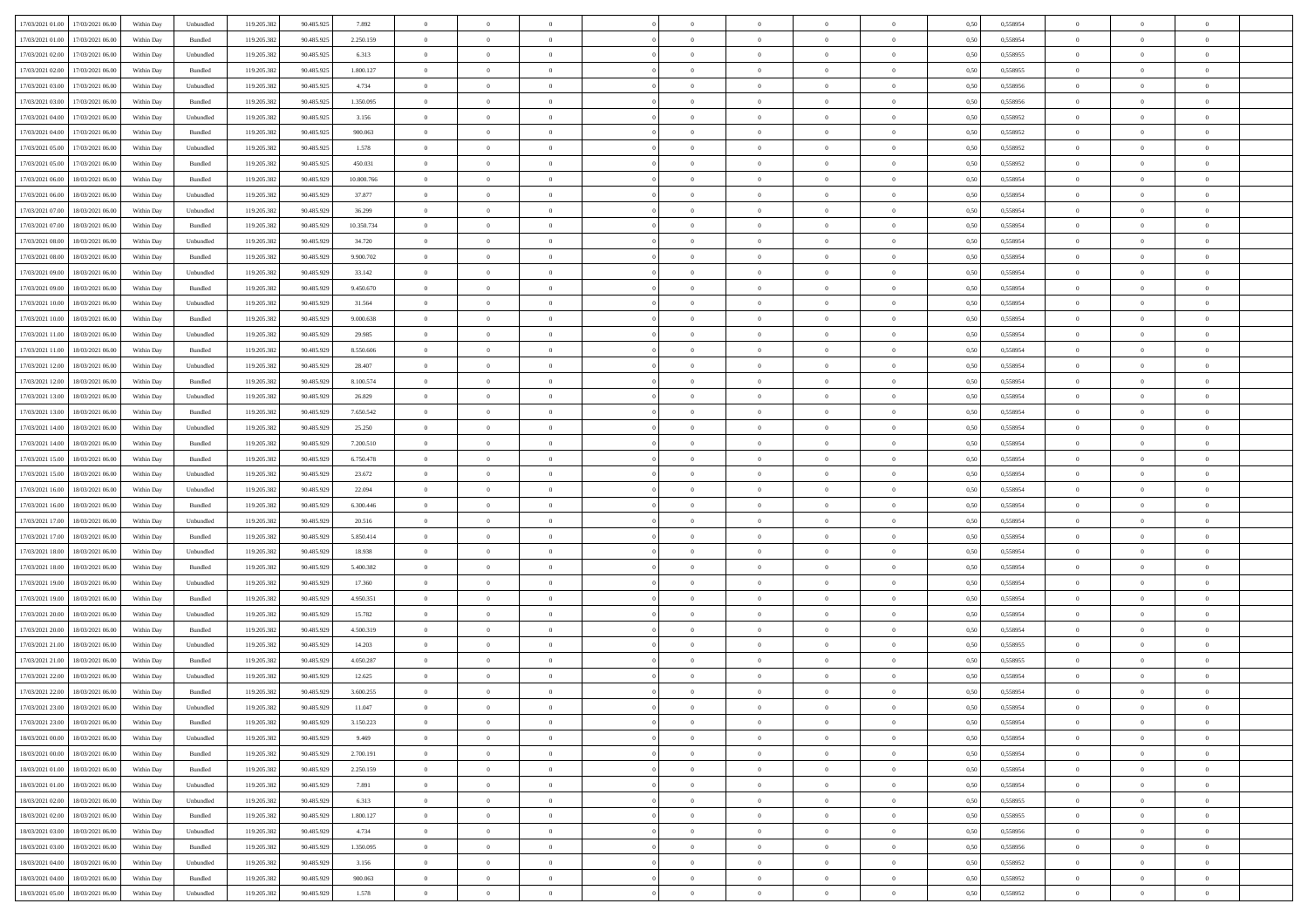| 18/03/2021 05:00 18/03/2021 06:00                                                                 | Within Day | Bundled   | 119.205.382 | 90.485.929 | 450.031    | $\overline{0}$ | $\theta$       |                | $\overline{0}$ | $\bf{0}$       |                | $\bf{0}$       | 0,50 | 0,558952 | $\theta$       | $\theta$       | $\theta$       |  |
|---------------------------------------------------------------------------------------------------|------------|-----------|-------------|------------|------------|----------------|----------------|----------------|----------------|----------------|----------------|----------------|------|----------|----------------|----------------|----------------|--|
|                                                                                                   |            |           |             |            |            |                |                |                |                |                |                |                |      |          |                |                |                |  |
| 18/03/2021 06:00<br>19/03/2021 06:00                                                              | Within Day | Unbundled | 119.205.38  | 90.485.929 | 37.877     | $\bf{0}$       | $\bf{0}$       | $\bf{0}$       | $\bf{0}$       | $\overline{0}$ | $\overline{0}$ | $\bf{0}$       | 0,50 | 0,558954 | $\,$ 0 $\,$    | $\bf{0}$       | $\overline{0}$ |  |
| 18/03/2021 06:00<br>19/03/2021 06:00                                                              | Within Day | Bundled   | 119.205.382 | 90.485.929 | 10,800,766 | $\overline{0}$ | $\bf{0}$       | $\overline{0}$ | $\bf{0}$       | $\bf{0}$       | $\overline{0}$ | $\bf{0}$       | 0.50 | 0.558954 | $\bf{0}$       | $\overline{0}$ | $\overline{0}$ |  |
| 18/03/2021 07:00<br>19/03/2021 06:00                                                              | Within Day | Unbundled | 119.205.382 | 90.485.929 | 36.299     | $\overline{0}$ | $\bf{0}$       | $\overline{0}$ | $\theta$       | $\theta$       | $\overline{0}$ | $\bf{0}$       | 0,50 | 0,558954 | $\theta$       | $\theta$       | $\overline{0}$ |  |
| 18/03/2021 07:00<br>19/03/2021 06:00                                                              | Within Day | Bundled   | 119.205.38  | 90.485.929 | 10.350.734 | $\overline{0}$ | $\overline{0}$ | $\bf{0}$       | $\overline{0}$ | $\theta$       | $\overline{0}$ | $\bf{0}$       | 0,50 | 0,558954 | $\,$ 0 $\,$    | $\bf{0}$       | $\overline{0}$ |  |
| 18/03/2021 08:00<br>19/03/2021 06:00                                                              | Within Day | Unbundled | 119.205.382 | 90.485.929 | 34.720     | $\overline{0}$ | $\overline{0}$ | $\overline{0}$ | $\bf{0}$       | $\overline{0}$ | $\theta$       | $\bf{0}$       | 0.50 | 0.558954 | $\bf{0}$       | $\theta$       | $\overline{0}$ |  |
|                                                                                                   |            |           |             |            |            | $\overline{0}$ | $\overline{0}$ | $\overline{0}$ | $\overline{0}$ | $\overline{0}$ | $\overline{0}$ |                |      |          | $\theta$       | $\theta$       | $\overline{0}$ |  |
| 18/03/2021 08:00<br>19/03/2021 06:00                                                              | Within Day | Bundled   | 119.205.38  | 90.485.929 | 9.900.702  |                |                |                |                |                |                | $\bf{0}$       | 0,50 | 0,558954 |                |                |                |  |
| 18/03/2021 09:00<br>19/03/2021 06:00                                                              | Within Day | Unbundled | 119.205.38  | 90.485.929 | 33.142     | $\bf{0}$       | $\bf{0}$       | $\bf{0}$       | $\overline{0}$ | $\overline{0}$ | $\overline{0}$ | $\bf{0}$       | 0,50 | 0,558954 | $\,$ 0 $\,$    | $\bf{0}$       | $\overline{0}$ |  |
| 18/03/2021 09:00<br>19/03/2021 06:00                                                              | Within Day | Bundled   | 119,205.38  | 90.485.929 | 9.450.670  | $\overline{0}$ | $\bf{0}$       | $\overline{0}$ | $\bf{0}$       | $\overline{0}$ | $\overline{0}$ | $\bf{0}$       | 0.50 | 0.558954 | $\bf{0}$       | $\overline{0}$ | $\overline{0}$ |  |
| 18/03/2021 10:00<br>19/03/2021 06:00                                                              | Within Day | Unbundled | 119.205.382 | 90.485.929 | 31.564     | $\overline{0}$ | $\bf{0}$       | $\overline{0}$ | $\overline{0}$ | $\overline{0}$ | $\overline{0}$ | $\bf{0}$       | 0,50 | 0,558954 | $\,$ 0 $\,$    | $\bf{0}$       | $\overline{0}$ |  |
| 18/03/2021 10:00<br>19/03/2021 06:00                                                              | Within Day | Bundled   | 119.205.38  | 90.485.929 | 9.000.638  | $\bf{0}$       | $\overline{0}$ | $\bf{0}$       | $\bf{0}$       | $\bf{0}$       | $\overline{0}$ | $\bf{0}$       | 0,50 | 0,558954 | $\,$ 0 $\,$    | $\bf{0}$       | $\overline{0}$ |  |
| 18/03/2021 11:00<br>19/03/2021 06:00                                                              | Within Day | Bundled   | 119.205.382 | 90.485.929 | 8,550,606  | $\overline{0}$ | $\bf{0}$       | $\overline{0}$ | $\bf{0}$       | $\bf{0}$       | $\overline{0}$ | $\bf{0}$       | 0.50 | 0.558954 | $\bf{0}$       | $\overline{0}$ | $\,$ 0         |  |
| 18/03/2021 11:00<br>19/03/2021 06:00                                                              | Within Day | Unbundled | 119.205.38  | 90.485.929 | 29.985     | $\overline{0}$ | $\overline{0}$ | $\overline{0}$ | $\theta$       | $\theta$       | $\overline{0}$ | $\bf{0}$       | 0,50 | 0,558954 | $\,$ 0 $\,$    | $\theta$       | $\overline{0}$ |  |
|                                                                                                   |            |           |             |            |            |                | $\overline{0}$ |                | $\overline{0}$ |                | $\overline{0}$ |                |      |          |                | $\bf{0}$       | $\overline{0}$ |  |
| 18/03/2021 12:00<br>19/03/2021 06:00                                                              | Within Day | Unbundled | 119.205.38  | 90.485.929 | 28.407     | $\bf{0}$       |                | $\bf{0}$       |                | $\bf{0}$       |                | $\bf{0}$       | 0,50 | 0,558954 | $\bf{0}$       |                |                |  |
| 18/03/2021 12:00<br>19/03/2021 06:00                                                              | Within Day | Bundled   | 119.205.382 | 90.485.929 | 8,100.574  | $\overline{0}$ | $\overline{0}$ | $\overline{0}$ | $\bf{0}$       | $\overline{0}$ | $\theta$       | $\bf{0}$       | 0.50 | 0.558954 | $\theta$       | $\theta$       | $\overline{0}$ |  |
| 18/03/2021 13:00<br>19/03/2021 06:00                                                              | Within Day | Unbundled | 119.205.382 | 90.485.929 | 26.829     | $\overline{0}$ | $\overline{0}$ | $\overline{0}$ | $\overline{0}$ | $\overline{0}$ | $\overline{0}$ | $\bf{0}$       | 0,50 | 0,558954 | $\theta$       | $\theta$       | $\overline{0}$ |  |
| 18/03/2021 13:00<br>19/03/2021 06:00                                                              | Within Day | Bundled   | 119.205.38  | 90.485.929 | 7.650.542  | $\bf{0}$       | $\overline{0}$ | $\bf{0}$       | $\overline{0}$ | $\bf{0}$       | $\overline{0}$ | $\bf{0}$       | 0,50 | 0,558954 | $\,$ 0 $\,$    | $\bf{0}$       | $\overline{0}$ |  |
| 18/03/2021 14:00<br>19/03/2021 06:00                                                              | Within Day | Unbundled | 119,205.38  | 90.485.929 | 25.250     | $\overline{0}$ | $\bf{0}$       | $\overline{0}$ | $\bf{0}$       | $\overline{0}$ | $\overline{0}$ | $\bf{0}$       | 0.50 | 0.558954 | $\bf{0}$       | $\overline{0}$ | $\overline{0}$ |  |
| 18/03/2021 14:00<br>19/03/2021 06:00                                                              | Within Day | Bundled   | 119.205.382 | 90.485.929 | 7.200.510  | $\overline{0}$ | $\bf{0}$       | $\overline{0}$ | $\overline{0}$ | $\overline{0}$ | $\overline{0}$ | $\bf{0}$       | 0,50 | 0,558954 | $\,$ 0 $\,$    | $\bf{0}$       | $\overline{0}$ |  |
| 18/03/2021 15:00<br>19/03/2021 06:00                                                              | Within Day | Unbundled | 119.205.38  | 90.485.929 | 23.672     | $\bf{0}$       | $\bf{0}$       | $\bf{0}$       | $\bf{0}$       | $\overline{0}$ | $\overline{0}$ | $\bf{0}$       | 0,50 | 0,558954 | $\,$ 0 $\,$    | $\bf{0}$       | $\overline{0}$ |  |
| 18/03/2021 15:00<br>19/03/2021 06:00                                                              | Within Day | Bundled   | 119.205.382 | 90.485.929 | 6.750.478  | $\overline{0}$ | $\bf{0}$       | $\overline{0}$ | $\bf{0}$       | $\bf{0}$       | $\overline{0}$ | $\bf{0}$       | 0.50 | 0.558954 | $\bf{0}$       | $\overline{0}$ | $\overline{0}$ |  |
|                                                                                                   |            |           |             |            |            | $\overline{0}$ | $\overline{0}$ | $\overline{0}$ | $\overline{0}$ | $\theta$       | $\overline{0}$ |                |      |          | $\theta$       | $\theta$       | $\overline{0}$ |  |
| 18/03/2021 16:00<br>19/03/2021 06:00                                                              | Within Day | Unbundled | 119.205.38  | 90.485.929 | 22.094     |                |                |                |                |                |                | $\bf{0}$       | 0,50 | 0,558954 |                |                |                |  |
| 18/03/2021 16:00<br>19/03/2021 06:00                                                              | Within Day | Bundled   | 119.205.38  | 90.485.929 | 6.300.446  | $\bf{0}$       | $\overline{0}$ | $\bf{0}$       | $\bf{0}$       | $\overline{0}$ | $\overline{0}$ | $\bf{0}$       | 0,50 | 0,558954 | $\,$ 0 $\,$    | $\bf{0}$       | $\overline{0}$ |  |
| 18/03/2021 17:00<br>19/03/2021 06:00                                                              | Within Day | Unbundled | 119.205.382 | 90.485.929 | 20.516     | $\overline{0}$ | $\overline{0}$ | $\overline{0}$ | $\bf{0}$       | $\overline{0}$ | $\theta$       | $\bf{0}$       | 0.50 | 0.558954 | $\bf{0}$       | $\theta$       | $\overline{0}$ |  |
| 18/03/2021 17:00<br>19/03/2021 06:00                                                              | Within Day | Bundled   | 119.205.382 | 90.485.929 | 5.850.414  | $\overline{0}$ | $\overline{0}$ | $\overline{0}$ | $\overline{0}$ | $\overline{0}$ | $\overline{0}$ | $\bf{0}$       | 0,50 | 0,558954 | $\theta$       | $\theta$       | $\overline{0}$ |  |
| 18/03/2021 18:00<br>19/03/2021 06:00                                                              | Within Day | Unbundled | 119.205.38  | 90.485.929 | 18.938     | $\bf{0}$       | $\overline{0}$ | $\bf{0}$       | $\overline{0}$ | $\overline{0}$ | $\overline{0}$ | $\bf{0}$       | 0,50 | 0,558954 | $\,$ 0 $\,$    | $\bf{0}$       | $\overline{0}$ |  |
| 18/03/2021 18:00<br>19/03/2021 06:00                                                              | Within Day | Bundled   | 119,205.38  | 90.485.929 | 5.400.382  | $\overline{0}$ | $\bf{0}$       | $\overline{0}$ | $\bf{0}$       | $\overline{0}$ | $\overline{0}$ | $\bf{0}$       | 0.50 | 0.558954 | $\bf{0}$       | $\overline{0}$ | $\overline{0}$ |  |
| 18/03/2021 19:00<br>19/03/2021 06:00                                                              | Within Day | Unbundled | 119.205.382 | 90.485.929 | 17.360     | $\overline{0}$ | $\bf{0}$       | $\overline{0}$ | $\overline{0}$ | $\overline{0}$ | $\overline{0}$ | $\bf{0}$       | 0,50 | 0,558954 | $\theta$       | $\theta$       | $\overline{0}$ |  |
| 19/03/2021 06:00                                                                                  | Within Day | Bundled   |             | 90.485.929 | 4.950.351  | $\bf{0}$       | $\bf{0}$       | $\bf{0}$       | $\bf{0}$       | $\overline{0}$ | $\overline{0}$ | $\bf{0}$       | 0,50 | 0,558954 | $\,$ 0 $\,$    | $\bf{0}$       | $\overline{0}$ |  |
| 18/03/2021 19:00                                                                                  |            |           | 119.205.38  |            |            |                |                |                |                |                |                |                |      |          |                |                |                |  |
| 18/03/2021 20:00<br>19/03/2021 06:00                                                              | Within Day | Unbundled | 119.205.382 | 90.485.929 | 15.782     | $\overline{0}$ | $\bf{0}$       | $\overline{0}$ | $\bf{0}$       | $\bf{0}$       | $\overline{0}$ | $\bf{0}$       | 0.50 | 0.558954 | $\bf{0}$       | $\overline{0}$ | $\bf{0}$       |  |
| 18/03/2021 20:00<br>19/03/2021 06:00                                                              | Within Day | Bundled   | 119.205.38  | 90.485.929 | 4.500.319  | $\overline{0}$ | $\overline{0}$ | $\overline{0}$ | $\overline{0}$ | $\overline{0}$ | $\overline{0}$ | $\bf{0}$       | 0.50 | 0.558954 | $\theta$       | $\theta$       | $\overline{0}$ |  |
| 18/03/2021 21:00<br>19/03/2021 06:00                                                              | Within Day | Bundled   | 119.205.38  | 90.485.929 | 4.050.287  | $\bf{0}$       | $\overline{0}$ | $\bf{0}$       | $\bf{0}$       | $\,$ 0 $\,$    | $\overline{0}$ | $\bf{0}$       | 0,50 | 0,558955 | $\,$ 0 $\,$    | $\bf{0}$       | $\overline{0}$ |  |
| 18/03/2021 21:00<br>19/03/2021 06:00                                                              | Within Day | Unbundled | 119.205.382 | 90.485.929 | 14.203     | $\overline{0}$ | $\bf{0}$       | $\overline{0}$ | $\bf{0}$       | $\overline{0}$ | $\Omega$       | $\bf{0}$       | 0.50 | 0.558955 | $\,$ 0 $\,$    | $\theta$       | $\overline{0}$ |  |
| 18/03/2021 22:00<br>19/03/2021 06:00                                                              | Within Dav | Unbundled | 119.205.382 | 90.485.929 | 12.625     | $\overline{0}$ | $\overline{0}$ | $\overline{0}$ | $\overline{0}$ | $\theta$       | $\overline{0}$ | $\bf{0}$       | 0.50 | 0,558954 | $\theta$       | $\theta$       | $\overline{0}$ |  |
| 18/03/2021 22:00<br>19/03/2021 06:00                                                              | Within Day | Bundled   | 119.205.38  | 90.485.929 | 3.600.255  | $\bf{0}$       | $\bf{0}$       | $\bf{0}$       | $\bf{0}$       | $\bf{0}$       | $\overline{0}$ | $\bf{0}$       | 0,50 | 0,558954 | $\,$ 0 $\,$    | $\bf{0}$       | $\overline{0}$ |  |
| 18/03/2021 23:00<br>19/03/2021 06:00                                                              | Within Day | Unbundled | 119,205.38  | 90.485.929 | 11.047     | $\overline{0}$ | $\bf{0}$       | $\overline{0}$ | $\bf{0}$       | $\overline{0}$ | $\overline{0}$ | $\bf{0}$       | 0.50 | 0.558954 | $\bf{0}$       | $\overline{0}$ | $\overline{0}$ |  |
| 18/03/2021 23:00<br>19/03/2021 06:00                                                              | Within Day | Bundled   | 119.205.38  | 90.485.929 | 3.150.223  | $\overline{0}$ | $\overline{0}$ | $\overline{0}$ | $\overline{0}$ | $\overline{0}$ | $\overline{0}$ | $\bf{0}$       | 0.50 | 0,558954 | $\theta$       | $\theta$       | $\overline{0}$ |  |
|                                                                                                   |            |           |             |            |            |                |                |                |                |                |                |                |      |          |                |                |                |  |
| 19/03/2021 00:00<br>19/03/2021 06:00                                                              | Within Day | Unbundled | 119.205.38  | 90.485.929 | 9.469      | $\bf{0}$       | $\bf{0}$       | $\bf{0}$       | $\bf{0}$       | $\overline{0}$ | $\overline{0}$ | $\bf{0}$       | 0,50 | 0,558954 | $\,$ 0 $\,$    | $\bf{0}$       | $\overline{0}$ |  |
| 19/03/2021 00:00<br>19/03/2021 06:00                                                              | Within Day | Bundled   | 119.205.382 | 90.485.929 | 2.700.191  | $\overline{0}$ | $\bf{0}$       | $\overline{0}$ | $\bf{0}$       | $\bf{0}$       | $\overline{0}$ | $\bf{0}$       | 0.50 | 0.558954 | $\bf{0}$       | $\overline{0}$ | $\overline{0}$ |  |
| 19/03/2021 01:00<br>19/03/2021 06:00                                                              | Within Dav | Unbundled | 119.205.382 | 90.485.929 | 7.891      | $\overline{0}$ | $\overline{0}$ | $\overline{0}$ | $\overline{0}$ | $\overline{0}$ | $\overline{0}$ | $\bf{0}$       | 0.50 | 0.558954 | $\theta$       | $\theta$       | $\overline{0}$ |  |
| 19/03/2021 01:00<br>19/03/2021 06:00                                                              | Within Day | Bundled   | 119.205.38  | 90.485.929 | 2.250.159  | $\bf{0}$       | $\bf{0}$       | $\bf{0}$       | $\bf{0}$       | $\overline{0}$ | $\overline{0}$ | $\bf{0}$       | 0,50 | 0,558954 | $\,$ 0 $\,$    | $\bf{0}$       | $\overline{0}$ |  |
| 19/03/2021 02:00<br>19/03/2021 06:00                                                              | Within Day | Unbundled | 119.205.382 | 90.485.929 | 6.313      | $\overline{0}$ | $\overline{0}$ | $\overline{0}$ | $\bf{0}$       | $\theta$       | $\Omega$       | $\bf{0}$       | 0.50 | 0.558955 | $\,$ 0 $\,$    | $\theta$       | $\overline{0}$ |  |
| 19/03/2021 02:00<br>19/03/2021 06:00                                                              | Within Dav | Bundled   | 119.205.38  | 90.485.929 | 1.800.127  | $\overline{0}$ | $\overline{0}$ | $\Omega$       | $\overline{0}$ | $\theta$       | $\overline{0}$ | $\overline{0}$ | 0.50 | 0,558955 | $\theta$       | $\theta$       | $\overline{0}$ |  |
| 19/03/2021 03:00<br>19/03/2021 06:00                                                              | Within Day | Unbundled | 119.205.382 | 90.485.929 | 4.734      | $\bf{0}$       | $\bf{0}$       | $\overline{0}$ | $\bf{0}$       | $\bf{0}$       | $\overline{0}$ | $\bf{0}$       | 0,50 | 0,558956 | $\overline{0}$ | $\overline{0}$ | $\overline{0}$ |  |
| $\begin{array}{ c c c c c } \hline 19/03/2021 & 03.00 & 19/03/2021 & 06.00 \\ \hline \end{array}$ | Within Day | Bundled   | 119.205.382 | 90.485.929 | 1.350.095  | $\overline{0}$ | $\Omega$       |                | $\Omega$       |                |                |                | 0,50 | 0.558956 | $\theta$       | $\overline{0}$ |                |  |
| 19/03/2021 04:00 19/03/2021 06:00                                                                 |            |           |             |            |            | $\overline{0}$ | $\overline{0}$ |                |                | $\overline{0}$ |                |                |      |          | $\theta$       | $\overline{0}$ | $\overline{0}$ |  |
|                                                                                                   | Within Day | Unbundled | 119.205.382 | 90.485.929 | 3.156      |                |                | $\overline{0}$ | $\theta$       |                | $\overline{0}$ | $\bf{0}$       | 0,50 | 0,558952 |                |                |                |  |
| 19/03/2021 04:00<br>19/03/2021 06:00                                                              | Within Day | Bundled   | 119.205.38  | 90.485.929 | 900.063    | $\overline{0}$ | $\bf{0}$       | $\overline{0}$ | $\overline{0}$ | $\bf{0}$       | $\overline{0}$ | $\bf{0}$       | 0,50 | 0,558952 | $\bf{0}$       | $\overline{0}$ | $\bf{0}$       |  |
| 19/03/2021 05:00 19/03/2021 06:00                                                                 | Within Day | Unbundled | 119.205.382 | 90.485.929 | 1.578      | $\overline{0}$ | $\overline{0}$ | $\overline{0}$ | $\overline{0}$ | $\mathbf{0}$   | $\overline{0}$ | $\,$ 0 $\,$    | 0.50 | 0.558952 | $\overline{0}$ | $\bf{0}$       | $\bf{0}$       |  |
| 19/03/2021 05:00 19/03/2021 06:00                                                                 | Within Dav | Bundled   | 119.205.382 | 90.485.929 | 450.031    | $\overline{0}$ | $\overline{0}$ | $\overline{0}$ | $\overline{0}$ | $\overline{0}$ | $\overline{0}$ | $\bf{0}$       | 0,50 | 0,558952 | $\overline{0}$ | $\theta$       | $\overline{0}$ |  |
| 19/03/2021 06:00<br>20/03/2021 06:00                                                              | Within Day | Bundled   | 119.205.382 | 90.523.806 | 10.800.766 | $\overline{0}$ | $\bf{0}$       | $\overline{0}$ | $\overline{0}$ | $\bf{0}$       | $\overline{0}$ | $\bf{0}$       | 0,50 | 0,558954 | $\bf{0}$       | $\overline{0}$ | $\overline{0}$ |  |
| 19/03/2021 07:00 20/03/2021 06:00                                                                 | Within Day | Bundled   | 119.205.382 | 90.523.806 | 10.350.734 | $\overline{0}$ | $\bf{0}$       | $\overline{0}$ | $\overline{0}$ | $\bf{0}$       | $\overline{0}$ | $\bf{0}$       | 0.50 | 0.558954 | $\,$ 0 $\,$    | $\overline{0}$ | $\,$ 0         |  |
| 19/03/2021 08:00 20/03/2021 06:00                                                                 | Within Dav | Bundled   | 119.205.382 | 90.523.806 | 9.900.702  | $\overline{0}$ | $\overline{0}$ | $\overline{0}$ | $\overline{0}$ | $\overline{0}$ | $\overline{0}$ | $\bf{0}$       | 0.50 | 0,558954 | $\overline{0}$ | $\theta$       | $\overline{0}$ |  |
| 19/03/2021 09:00<br>20/03/2021 06:00                                                              | Within Day | Bundled   | 119.205.38  | 90.523.806 | 9.450.670  | $\overline{0}$ | $\overline{0}$ | $\overline{0}$ | $\overline{0}$ | $\overline{0}$ | $\overline{0}$ | $\bf{0}$       | 0,50 | 0,558954 | $\bf{0}$       | $\overline{0}$ | $\,$ 0         |  |
|                                                                                                   |            |           |             |            |            |                |                |                |                |                |                |                |      |          |                |                |                |  |
| 19/03/2021 10:00 20/03/2021 06:00                                                                 | Within Day | Bundled   | 119.205.382 | 90.523.806 | 9.000.638  | $\overline{0}$ | $\overline{0}$ | $\overline{0}$ | $\overline{0}$ | $\overline{0}$ | $\overline{0}$ | $\bf{0}$       | 0.50 | 0.558954 | $\mathbf{0}$   | $\bf{0}$       | $\,$ 0         |  |
| 19/03/2021 11:00 20/03/2021 06:00                                                                 | Within Dav | Bundled   | 119.205.382 | 90.523.806 | 8.550.606  | $\overline{0}$ | $\overline{0}$ | $\overline{0}$ | $\overline{0}$ | $\overline{0}$ | $\overline{0}$ | $\bf{0}$       | 0,50 | 0,558954 | $\overline{0}$ | $\theta$       | $\overline{0}$ |  |
| 19/03/2021 12:00<br>20/03/2021 06:00                                                              | Within Day | Bundled   | 119.205.38  | 90.523.806 | 8.100.574  | $\overline{0}$ | $\bf{0}$       | $\overline{0}$ | $\overline{0}$ | $\overline{0}$ | $\overline{0}$ | $\bf{0}$       | 0,50 | 0,558954 | $\bf{0}$       | $\overline{0}$ | $\bf{0}$       |  |
| 19/03/2021 13:00 20/03/2021 06:00                                                                 | Within Day | Bundled   | 119.205.382 | 90.523.806 | 7.650.542  | $\,$ 0 $\,$    | $\bf{0}$       | $\overline{0}$ | $\overline{0}$ | $\,$ 0 $\,$    | $\overline{0}$ | $\,$ 0 $\,$    | 0,50 | 0,558954 | $\overline{0}$ | $\,$ 0 $\,$    | $\,$ 0 $\,$    |  |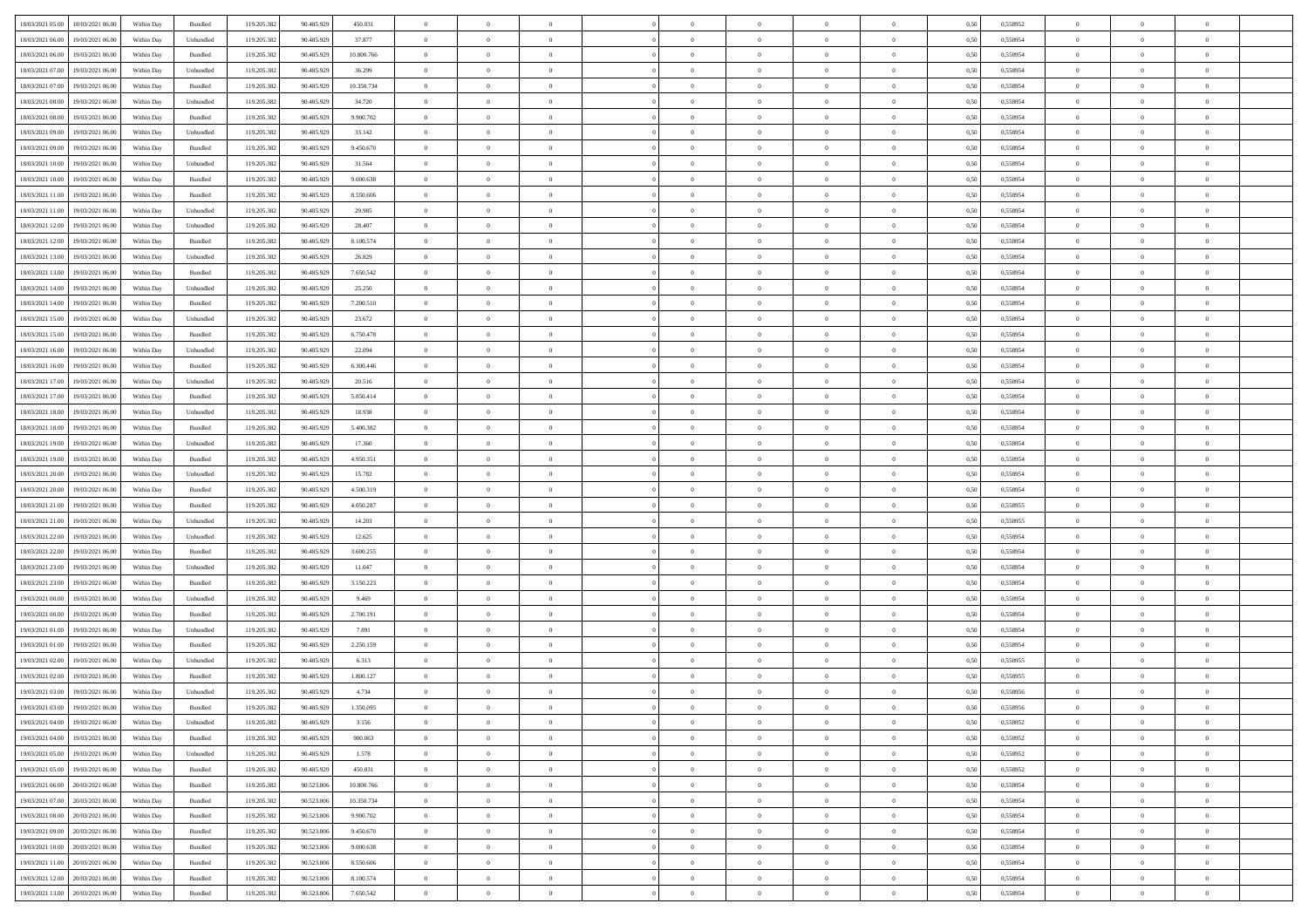| 19/03/2021 14:00                  | 20/03/2021 06:00 | Within Day | Bundled | 119.205.382 | 90.523.806 | 7.200.510  | $\overline{0}$ | $\theta$       |                | $\overline{0}$ | $\overline{0}$ | $\overline{0}$ | $\theta$       | 0,50 | 0,558954 | $\theta$       | $\theta$       | $\sqrt{a}$               |  |
|-----------------------------------|------------------|------------|---------|-------------|------------|------------|----------------|----------------|----------------|----------------|----------------|----------------|----------------|------|----------|----------------|----------------|--------------------------|--|
| 19/03/2021 15:00                  | 20/03/2021 06:00 | Within Day | Bundled | 119.205.382 | 90.523.806 | 6.750.478  | $\overline{0}$ | $\overline{0}$ | $\overline{0}$ | $\overline{0}$ | $\,$ 0         | $\overline{0}$ | $\bf{0}$       | 0,50 | 0,558954 | $\,$ 0 $\,$    | $\overline{0}$ | $\overline{0}$           |  |
|                                   |                  |            |         |             |            |            |                |                |                |                |                |                |                |      |          |                |                |                          |  |
| 19/03/2021 16:00                  | 20/03/2021 06:00 | Within Day | Bundled | 119.205.382 | 90.523.806 | 6.300.446  | $\overline{0}$ | $\overline{0}$ | $\overline{0}$ | $\overline{0}$ | $\bf{0}$       | $\overline{0}$ | $\mathbf{0}$   | 0.50 | 0.558954 | $\bf{0}$       | $\overline{0}$ | $\overline{0}$           |  |
| 19/03/2021 17:00                  | 20/03/2021 06:00 | Within Day | Bundled | 119.205.382 | 90.523.806 | 5.850.414  | $\overline{0}$ | $\overline{0}$ | $\overline{0}$ | $\overline{0}$ | $\bf{0}$       | $\overline{0}$ | $\overline{0}$ | 0,50 | 0,558954 | $\,$ 0 $\,$    | $\overline{0}$ | $\overline{0}$           |  |
| 19/03/2021 18:00                  | 20/03/2021 06:00 | Within Day | Bundled | 119.205.382 | 90.523.806 | 5.400.382  | $\overline{0}$ | $\theta$       | $\overline{0}$ |                | $\bf{0}$       | $\overline{0}$ | $\bf{0}$       | 0,50 | 0,558954 | $\,$ 0 $\,$    | $\overline{0}$ | $\overline{0}$           |  |
| 19/03/2021 19:00                  | 20/03/2021 06:00 | Within Day | Bundled | 119.205.382 | 90.523.806 | 4.950.351  | $\overline{0}$ | $\overline{0}$ | $\overline{0}$ | $\overline{0}$ | $\bf{0}$       | $\overline{0}$ | $\bf{0}$       | 0.50 | 0.558954 | $\,0\,$        | $\theta$       | $\overline{0}$           |  |
| 19/03/2021 20:00                  | 20/03/2021 06:00 | Within Day | Bundled | 119.205.382 | 90.523.806 | 4.500.319  | $\overline{0}$ | $\overline{0}$ | $\overline{0}$ | $\overline{0}$ | $\bf{0}$       | $\overline{0}$ | $\overline{0}$ | 0,50 | 0,558954 | $\,$ 0 $\,$    | $\theta$       | $\overline{0}$           |  |
| 19/03/2021 21:00                  | 20/03/2021 06:00 | Within Day | Bundled | 119.205.382 | 90.523.806 | 4.050.287  | $\overline{0}$ | $\theta$       | $\overline{0}$ | $\overline{0}$ | $\,$ 0         | $\overline{0}$ | $\bf{0}$       | 0,50 | 0,558955 | $\,$ 0 $\,$    | $\overline{0}$ | $\overline{0}$           |  |
| 19/03/2021 22:00                  | 20/03/2021 06:00 | Within Day | Bundled | 119.205.382 | 90.523.806 | 3.600.255  | $\overline{0}$ | $\overline{0}$ | $\overline{0}$ | $\overline{0}$ | $\bf{0}$       | $\overline{0}$ | $\bf{0}$       | 0.50 | 0.558954 | $\,0\,$        | $\overline{0}$ | $\overline{\phantom{a}}$ |  |
| 19/03/2021 23:00                  | 20/03/2021 06:00 | Within Day | Bundled | 119.205.382 | 90.523.806 | 3.150.223  | $\overline{0}$ | $\overline{0}$ | $\overline{0}$ | $\overline{0}$ | $\bf{0}$       | $\overline{0}$ | $\bf{0}$       | 0,50 | 0,558954 | $\,$ 0 $\,$    | $\overline{0}$ | $\overline{0}$           |  |
| 20/03/2021 00:00                  | 20/03/2021 06:00 | Within Day | Bundled | 119.205.382 | 90.523.806 | 2.700.191  | $\overline{0}$ | $\theta$       | $\overline{0}$ | $\overline{0}$ | $\,$ 0         | $\overline{0}$ | $\bf{0}$       | 0,50 | 0,558954 | $\,$ 0 $\,$    | $\overline{0}$ | $\overline{0}$           |  |
| 20/03/2021 01:00                  | 20/03/2021 06:00 |            | Bundled |             |            |            | $\overline{0}$ | $\overline{0}$ |                | $\overline{0}$ |                | $\overline{0}$ |                | 0.50 | 0.558954 | $\bf{0}$       | $\overline{0}$ | $\overline{0}$           |  |
|                                   |                  | Within Day |         | 119.205.382 | 90.523.806 | 2.250.159  |                |                | $\overline{0}$ |                | $\bf{0}$       |                | $\mathbf{0}$   |      |          |                |                |                          |  |
| 20/03/2021 02:00                  | 20/03/2021 06:00 | Within Day | Bundled | 119.205.382 | 90.523.806 | 1.800.127  | $\overline{0}$ | $\overline{0}$ | $\overline{0}$ | $\overline{0}$ | $\bf{0}$       | $\overline{0}$ | $\overline{0}$ | 0,50 | 0,558955 | $\,$ 0 $\,$    | $\overline{0}$ | $\overline{0}$           |  |
| 20/03/2021 03:00                  | 20/03/2021 06:00 | Within Day | Bundled | 119.205.382 | 90.523.806 | 1.350.095  | $\overline{0}$ | $\theta$       | $\overline{0}$ |                | $\,$ 0         | $\overline{0}$ | $\bf{0}$       | 0,50 | 0,558956 | $\,$ 0 $\,$    | $\overline{0}$ | $\overline{0}$           |  |
| 20/03/2021 04:00                  | 20/03/2021 06:00 | Within Day | Bundled | 119.205.382 | 90.523.806 | 900,063    | $\overline{0}$ | $\overline{0}$ | $\overline{0}$ | $\overline{0}$ | $\bf{0}$       | $\overline{0}$ | $\bf{0}$       | 0.50 | 0.558952 | $\,0\,$        | $\theta$       | $\overline{0}$           |  |
| 20/03/2021 05:00                  | 20/03/2021 06:00 | Within Day | Bundled | 119.205.382 | 90.523.806 | 450.031    | $\overline{0}$ | $\overline{0}$ | $\overline{0}$ | $\overline{0}$ | $\bf{0}$       | $\overline{0}$ | $\overline{0}$ | 0,50 | 0,558952 | $\,$ 0 $\,$    | $\theta$       | $\overline{0}$           |  |
| 20/03/2021 06:00                  | 21/03/2021 06.00 | Within Day | Bundled | 119.205.382 | 90.523.806 | 10.800.766 | $\overline{0}$ | $\theta$       | $\overline{0}$ |                | $\,$ 0         | $\overline{0}$ | $\bf{0}$       | 0,50 | 0,558954 | $\,$ 0 $\,$    | $\overline{0}$ | $\overline{0}$           |  |
| 20/03/2021 07:00                  | 21/03/2021 06:00 | Within Day | Bundled | 119.205.382 | 90.523.806 | 10.350.734 | $\overline{0}$ | $\overline{0}$ | $\overline{0}$ | $\overline{0}$ | $\bf{0}$       | $\overline{0}$ | $\bf{0}$       | 0.50 | 0.558954 | $\,0\,$        | $\overline{0}$ | $\bf{0}$                 |  |
| 20/03/2021 08:00                  | 21/03/2021 06:00 | Within Day | Bundled | 119.205.382 | 90.523.806 | 9.900.702  | $\overline{0}$ | $\overline{0}$ | $\overline{0}$ | $\overline{0}$ | $\bf{0}$       | $\overline{0}$ | $\bf{0}$       | 0,50 | 0,558954 | $\,$ 0 $\,$    | $\overline{0}$ | $\overline{0}$           |  |
| 20/03/2021 09:00                  | 21/03/2021 06.00 | Within Day | Bundled | 119.205.382 | 90.523.806 | 9.450.670  | $\bf{0}$       | $\overline{0}$ | $\overline{0}$ | $\overline{0}$ | $\,$ 0         | $\bf{0}$       | $\bf{0}$       | 0,50 | 0,558954 | $\,$ 0 $\,$    | $\overline{0}$ | $\overline{0}$           |  |
| 20/03/2021 10:00                  | 21/03/2021 06:00 | Within Day | Bundled | 119.205.382 | 90.523.806 | 9.000.638  | $\overline{0}$ | $\overline{0}$ | $\overline{0}$ | $\overline{0}$ | $\bf{0}$       | $\overline{0}$ | $\mathbf{0}$   | 0.50 | 0.558954 | $\,$ 0 $\,$    | $\overline{0}$ | $\overline{0}$           |  |
| 20/03/2021 11:00                  | 21/03/2021 06:00 | Within Day | Bundled | 119.205.382 | 90.523.806 | 8.550.606  | $\overline{0}$ | $\overline{0}$ | $\overline{0}$ | $\overline{0}$ | $\bf{0}$       | $\overline{0}$ | $\overline{0}$ | 0,50 | 0,558954 | $\theta$       | $\overline{0}$ | $\overline{0}$           |  |
|                                   |                  |            |         |             |            |            | $\overline{0}$ | $\theta$       |                |                |                |                |                |      |          |                |                |                          |  |
| 20/03/2021 12:00                  | 21/03/2021 06.00 | Within Day | Bundled | 119.205.382 | 90.523.806 | 8.100.574  |                |                | $\overline{0}$ | $\overline{0}$ | $\,$ 0         | $\overline{0}$ | $\bf{0}$       | 0,50 | 0,558954 | $\,$ 0 $\,$    | $\overline{0}$ | $\overline{0}$           |  |
| 20/03/2021 13:00                  | 21/03/2021 06:00 | Within Day | Bundled | 119.205.382 | 90.523.806 | 7.650.542  | $\overline{0}$ | $\overline{0}$ | $\overline{0}$ | $\overline{0}$ | $\bf{0}$       | $\overline{0}$ | $\bf{0}$       | 0.50 | 0.558954 | $\,0\,$        | $\theta$       | $\overline{0}$           |  |
| 20/03/2021 14:00                  | 21/03/2021 06:00 | Within Day | Bundled | 119.205.382 | 90.523.806 | 7.200.510  | $\overline{0}$ | $\overline{0}$ | $\overline{0}$ | $\overline{0}$ | $\bf{0}$       | $\overline{0}$ | $\overline{0}$ | 0,50 | 0,558954 | $\,$ 0 $\,$    | $\theta$       | $\overline{0}$           |  |
| 20/03/2021 15:00                  | 21/03/2021 06.00 | Within Day | Bundled | 119.205.382 | 90.523.806 | 6.750.478  | $\overline{0}$ | $\theta$       | $\overline{0}$ |                | $\,$ 0         | $\overline{0}$ | $\bf{0}$       | 0,50 | 0,558954 | $\,$ 0 $\,$    | $\overline{0}$ | $\overline{0}$           |  |
| 20/03/2021 16:00                  | 21/03/2021 06:00 | Within Day | Bundled | 119.205.382 | 90.523.806 | 6.300.446  | $\overline{0}$ | $\overline{0}$ | $\overline{0}$ | $\overline{0}$ | $\bf{0}$       | $\overline{0}$ | $\bf{0}$       | 0.50 | 0.558954 | $\,0\,$        | $\overline{0}$ | $\overline{\phantom{a}}$ |  |
| 20/03/2021 17:00                  | 21/03/2021 06:00 | Within Day | Bundled | 119.205.382 | 90.523.806 | 5.850.414  | $\overline{0}$ | $\overline{0}$ | $\overline{0}$ | $\overline{0}$ | $\bf{0}$       | $\overline{0}$ | $\bf{0}$       | 0,50 | 0,558954 | $\,$ 0 $\,$    | $\theta$       | $\overline{0}$           |  |
| 20/03/2021 18:00                  | 21/03/2021 06.00 | Within Day | Bundled | 119.205.382 | 90.523.806 | 5.400.382  | $\overline{0}$ | $\overline{0}$ | $\overline{0}$ | $\overline{0}$ | $\bf{0}$       | $\bf{0}$       | $\bf{0}$       | 0,50 | 0,558954 | $\,$ 0 $\,$    | $\overline{0}$ | $\overline{0}$           |  |
| 20/03/2021 19:00                  | 21/03/2021 06:00 | Within Day | Bundled | 119.205.382 | 90.523.806 | 4.950.351  | $\overline{0}$ | $\bf{0}$       | $\overline{0}$ | $\overline{0}$ | $\bf{0}$       | $\overline{0}$ | $\mathbf{0}$   | 0.50 | 0.558954 | $\bf{0}$       | $\overline{0}$ | $\bf{0}$                 |  |
| 20/03/2021 20:00                  | 21/03/2021 06:00 | Within Dav | Bundled | 119.205.382 | 90.523.806 | 4.500.319  | $\overline{0}$ | $\overline{0}$ | $\overline{0}$ | $\overline{0}$ | $\overline{0}$ | $\overline{0}$ | $\overline{0}$ | 0.50 | 0,558954 | $\theta$       | $\overline{0}$ | $\overline{0}$           |  |
| 20/03/2021 21:00                  | 21/03/2021 06.00 | Within Day | Bundled | 119.205.382 | 90.523.806 | 4.050.287  | $\overline{0}$ | $\theta$       | $\overline{0}$ | $\overline{0}$ | $\,$ 0         | $\overline{0}$ | $\bf{0}$       | 0,50 | 0,558955 | $\,$ 0 $\,$    | $\overline{0}$ | $\overline{0}$           |  |
| 20/03/2021 22:00                  | 21/03/2021 06:00 | Within Day | Bundled | 119.205.382 | 90.523.806 | 3.600.255  | $\overline{0}$ | $\overline{0}$ | $\overline{0}$ | $\overline{0}$ | $\bf{0}$       | $\overline{0}$ | $\bf{0}$       | 0.50 | 0.558954 | $\,0\,$        | $\overline{0}$ | $\overline{0}$           |  |
|                                   |                  |            |         |             |            |            |                | $\overline{0}$ | $\Omega$       | $\Omega$       | $\mathbf{0}$   |                |                |      |          | $\theta$       | $\overline{0}$ | $\overline{0}$           |  |
| 20/03/2021 23:00                  | 21/03/2021 06:00 | Within Dav | Bundled | 119.205.382 | 90.523.806 | 3.150.223  | $\overline{0}$ |                |                |                |                | $\overline{0}$ | $\overline{0}$ | 0.50 | 0,558954 |                |                |                          |  |
| 21/03/2021 00:00                  | 21/03/2021 06.00 | Within Day | Bundled | 119.205.382 | 90.523.806 | 2.700.191  | $\overline{0}$ | $\overline{0}$ | $\overline{0}$ | $\overline{0}$ | $\,$ 0         | $\overline{0}$ | $\bf{0}$       | 0,50 | 0,558954 | $\,$ 0 $\,$    | $\overline{0}$ | $\overline{0}$           |  |
| 21/03/2021 01:00                  | 21/03/2021 06:00 | Within Day | Bundled | 119.205.382 | 90.523.806 | 2.250.159  | $\overline{0}$ | 141.341        | $\overline{0}$ | 1,570841       | $\bf{0}$       | $\overline{0}$ | $\bf{0}$       | 0.50 | 0.558954 | $\,0\,$        | $\overline{0}$ | $\overline{\phantom{a}}$ |  |
| 21/03/2021 02:00                  | 21/03/2021 06:00 | Within Dav | Bundled | 119.205.382 | 90.665.147 | 1.687.055  | $\overline{0}$ | 285.037        | $\overline{0}$ | 1,570892       | $\overline{0}$ | $\overline{0}$ | $\overline{0}$ | 0.50 | 0,558955 | $\theta$       | $\overline{0}$ | $\overline{0}$           |  |
| 21/03/2021 03:00                  | 21/03/2021 06.00 | Within Day | Bundled | 119.205.382 | 90.950.184 | 1.051.513  | $\bf{0}$       | 235.568        | $\overline{0}$ | 1,570978       | $\bf{0}$       | $\overline{0}$ | $\bf{0}$       | 0,50 | 0,558956 | $\,$ 0 $\,$    | $\overline{0}$ | $\overline{0}$           |  |
| 21/03/2021 04:00                  | 21/03/2021 06:00 | Within Day | Bundled | 119.205.382 | 91.185.752 | 543.964    | $\overline{0}$ | $\overline{0}$ | $\overline{0}$ | $\overline{0}$ | $\bf{0}$       | $\overline{0}$ | $\mathbf{0}$   | 0.50 | 0.558952 | $\,$ 0 $\,$    | $\overline{0}$ | $\overline{\phantom{a}}$ |  |
| 21/03/2021 05:00                  | 21/03/2021 06:00 | Within Dav | Bundled | 119.205.382 | 91.185.752 | 271.981    | $\overline{0}$ | $\overline{0}$ | $\theta$       | $\overline{0}$ | $\mathbf{0}$   | $\overline{0}$ | $\overline{0}$ | 0.50 | 0,558952 | $\theta$       | $\overline{0}$ | $\overline{0}$           |  |
| 21/03/2021 06:00                  | 22/03/2021 06.00 | Within Day | Bundled | 119.205.382 | 90.523.806 | 10.800.766 | $\overline{0}$ | $\overline{0}$ | $\overline{0}$ | $\overline{0}$ | $\,$ 0         | $\overline{0}$ | $\bf{0}$       | 0,50 | 0,558954 | $\,$ 0 $\,$    | $\overline{0}$ | $\overline{0}$           |  |
| 21/03/2021 07:00                  | 22/03/2021 06:00 | Within Day | Bundled | 119.205.382 | 90.523.806 | 10.350.734 | $\overline{0}$ | $\overline{0}$ | $\overline{0}$ | $\overline{0}$ | $\bf{0}$       | $\overline{0}$ | $\overline{0}$ | 0.50 | 0.558954 | $\,0\,$        | $\theta$       | $\overline{0}$           |  |
| 21/03/2021 08:00                  | 22/03/2021 06:00 | Within Dav | Bundled | 119.205.382 | 90.523.806 | 9.900.702  | $\overline{0}$ | $\Omega$       | $\Omega$       | $\Omega$       | $\bf{0}$       | $\overline{0}$ | $\overline{0}$ | 0.50 | 0,558954 | $\theta$       | $\overline{0}$ | $\overline{0}$           |  |
| 21/03/2021 09:00                  | 22/03/2021 06:00 | Within Day | Bundled | 119.205.382 | 90.523.806 | 9.450.670  | $\overline{0}$ | $\overline{0}$ | $\overline{0}$ | $\bf{0}$       | $\,$ 0         | $\overline{0}$ | $\bf{0}$       | 0,50 | 0,558954 | $\overline{0}$ | $\overline{0}$ | $\overline{0}$           |  |
| 21/03/2021 11:00                  | 22/03/2021 06:00 | Within Day | Bundled | 119.205.382 | 90.523.806 | 8.550.606  |                |                |                | $^{\circ}$     |                |                |                | 0,50 | 0.558954 | $\,0\,$        | $\theta$       |                          |  |
|                                   |                  |            |         |             |            |            | $\bf{0}$       | $\bf{0}$       |                |                |                |                |                |      |          |                |                |                          |  |
| 21/03/2021 12:00                  | 22/03/2021 06:00 | Within Day | Bundled | 119.205.382 | 90.523.806 | 8.100.574  | $\Omega$       | $\overline{0}$ | $\Omega$       | $\Omega$       | $\mathbf{0}$   | $\overline{0}$ | $\overline{0}$ | 0,50 | 0,558954 | $\theta$       | $\theta$       | $\overline{0}$           |  |
| 21/03/2021 13:00                  | 22/03/2021 06:00 | Within Day | Bundled | 119.205.382 | 90.523.806 | 7.650.542  | $\overline{0}$ | $\bf{0}$       | $\overline{0}$ | $\bf{0}$       | $\overline{0}$ | $\overline{0}$ | $\mathbf{0}$   | 0,50 | 0,558954 | $\overline{0}$ | $\overline{0}$ | $\bf{0}$                 |  |
| 21/03/2021 14:00                  | 22/03/2021 06:00 | Within Day | Bundled | 119.205.382 | 90.523.806 | 7.200.510  | $\overline{0}$ | $\overline{0}$ | $\overline{0}$ | $\overline{0}$ | $\overline{0}$ | $\overline{0}$ | $\mathbf{0}$   | 0.50 | 0.558954 | $\overline{0}$ | $\bf{0}$       | $\bf{0}$                 |  |
| 21/03/2021 15:00                  | 22/03/2021 06:00 | Within Dav | Bundled | 119.205.382 | 90.523.806 | 6.750.478  | $\overline{0}$ | $\overline{0}$ | $\overline{0}$ | $\overline{0}$ | $\overline{0}$ | $\overline{0}$ | $\overline{0}$ | 0.50 | 0,558954 | $\overline{0}$ | $\theta$       | $\overline{0}$           |  |
| 21/03/2021 16:00                  | 22/03/2021 06:00 | Within Day | Bundled | 119.205.382 | 90.523.806 | 6.300.446  | $\overline{0}$ | $\overline{0}$ | $\overline{0}$ | $\overline{0}$ | $\bf{0}$       | $\overline{0}$ | $\bf{0}$       | 0,50 | 0,558954 | $\bf{0}$       | $\overline{0}$ | $\overline{0}$           |  |
| 21/03/2021 17:00                  | 22/03/2021 06:00 | Within Day | Bundled | 119.205.382 | 90.523.806 | 5.850.414  | $\overline{0}$ | $\overline{0}$ | $\overline{0}$ | $\overline{0}$ | $\bf{0}$       | $\overline{0}$ | $\mathbf{0}$   | 0.50 | 0.558954 | $\,$ 0 $\,$    | $\overline{0}$ | $\overline{0}$           |  |
| 21/03/2021 18:00                  | 22/03/2021 06:00 | Within Day | Bundled | 119.205.382 | 90.523.806 | 5.400.382  | $\overline{0}$ | $\overline{0}$ | $\overline{0}$ | $\overline{0}$ | $\overline{0}$ | $\overline{0}$ | $\overline{0}$ | 0.50 | 0,558954 | $\overline{0}$ | $\theta$       | $\overline{0}$           |  |
| 21/03/2021 19:00                  | 22/03/2021 06:00 | Within Day | Bundled | 119.205.382 | 90.523.806 | 4.950.351  | $\overline{0}$ | $\,$ 0         | $\overline{0}$ | $\bf{0}$       | $\,$ 0 $\,$    | $\bf{0}$       | $\bf{0}$       | 0,50 | 0,558954 | $\,$ 0 $\,$    | $\overline{0}$ | $\overline{0}$           |  |
| 21/03/2021 20:00                  | 22/03/2021 06:00 | Within Day | Bundled | 119.205.382 | 90.523.806 | 4.500.319  | $\overline{0}$ | $\overline{0}$ | $\overline{0}$ | $\overline{0}$ | $\bf{0}$       | $\overline{0}$ | $\mathbf{0}$   | 0.50 | 0.558954 | $\mathbf{0}$   | $\bf{0}$       | $\overline{0}$           |  |
| 21/03/2021 21:00                  | 22/03/2021 06:00 | Within Dav | Bundled | 119.205.382 | 90.523.806 | 4.050.287  | $\overline{0}$ | $\overline{0}$ | $\overline{0}$ | $\overline{0}$ | $\overline{0}$ | $\overline{0}$ | $\overline{0}$ | 0,50 | 0,558955 | $\overline{0}$ | $\theta$       | $\overline{0}$           |  |
|                                   |                  |            |         |             |            |            |                |                |                |                |                |                |                |      |          |                |                |                          |  |
| 21/03/2021 22:00                  | 22/03/2021 06:00 | Within Day | Bundled | 119.205.382 | 90.523.806 | 3.600.255  | $\overline{0}$ | 157.045        | $\overline{0}$ | 1,570764       | $\bf{0}$       | $\bf{0}$       | $\bf{0}$       | 0,50 | 0,558954 | $\bf{0}$       | $\overline{0}$ | $\bf{0}$                 |  |
| 21/03/2021 23.00 22/03/2021 06:00 |                  | Within Day | Bundled | 119.205.382 | 90.680.851 | 3.012.808  | $\overline{0}$ | $\overline{0}$ | $\overline{0}$ | $\overline{0}$ | $\bf{0}$       | $\overline{0}$ | $\,$ 0 $\,$    | 0,50 | 0,558954 | $\overline{0}$ | $\,$ 0 $\,$    | $\,$ 0 $\,$              |  |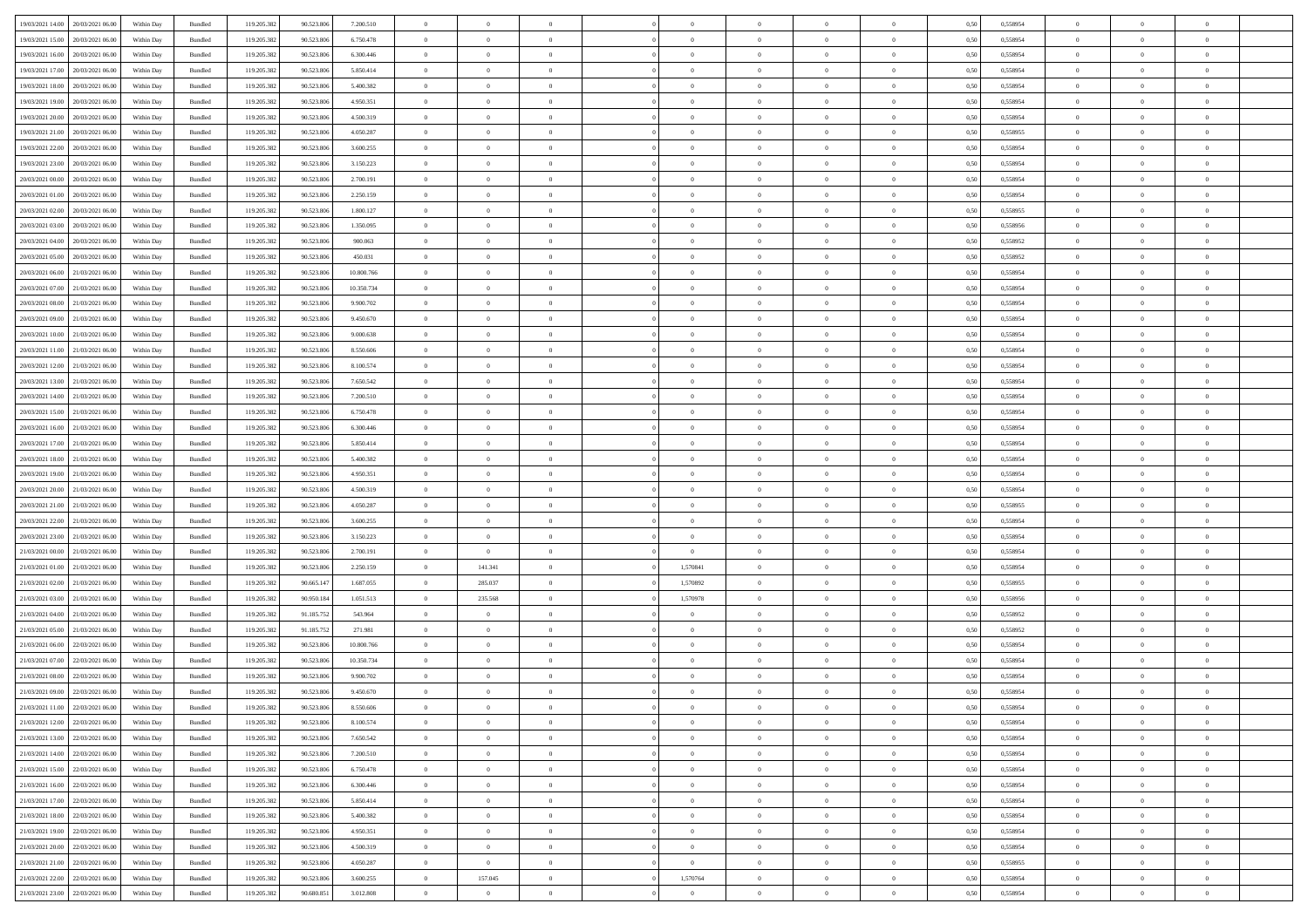| 22/03/2021 00:00                  | 22/03/2021 06:00 | Within Dav | Bundled            | 119.205.382 | 90.680.851 | 2.582.407  | $\overline{0}$ | 104.239        |                | 1,570807       | $\Omega$       | $\Omega$       | $\theta$       | 0,50 | 0,558954 | $\theta$       | $\theta$       | $\theta$       |  |
|-----------------------------------|------------------|------------|--------------------|-------------|------------|------------|----------------|----------------|----------------|----------------|----------------|----------------|----------------|------|----------|----------------|----------------|----------------|--|
|                                   |                  |            |                    |             |            |            |                |                |                |                |                |                |                |      |          |                |                |                |  |
| 22/03/2021 01:00                  | 22/03/2021 06:00 | Within Day | Bundled            | 119.205.382 | 90.785.090 | 2.065.140  | $\overline{0}$ | 27.483         | $\overline{0}$ | 1,570841       | $\bf{0}$       | $\overline{0}$ | $\overline{0}$ | 0,50 | 0,558954 | $\theta$       | $\theta$       | $\overline{0}$ |  |
| 22/03/2021 02:00                  | 22/03/2021 06:00 | Within Day | Bundled            | 119.205.382 | 90.812.572 | 1.630.126  | $\overline{0}$ | $\overline{0}$ | $\overline{0}$ | $\bf{0}$       | $\bf{0}$       | $\bf{0}$       | $\mathbf{0}$   | 0,50 | 0,558955 | $\bf{0}$       | $\overline{0}$ | $\overline{0}$ |  |
| 22/03/2021 03:00                  | 22/03/2021 06:00 | Within Dav | Bundled            | 119.205.382 | 90.812.57  | 1.222.595  | $\overline{0}$ | $\overline{0}$ | $\overline{0}$ | $\overline{0}$ | $\bf{0}$       | $\overline{0}$ | $\overline{0}$ | 0.50 | 0.558956 | $\theta$       | $\theta$       | $\overline{0}$ |  |
| 22/03/2021 04:00                  | 22/03/2021 06:00 | Within Day | Bundled            | 119.205.382 | 90.812.572 | 815.063    | $\overline{0}$ | 785            | $\overline{0}$ | 1,570635       | $\bf{0}$       | $\overline{0}$ | $\bf{0}$       | 0,50 | 0,558952 | $\theta$       | $\overline{0}$ | $\overline{0}$ |  |
| 22/03/2021 05:00                  | 22/03/2021 06:00 | Within Day | Bundled            | 119.205.382 | 90.813.358 | 407.138    | $\overline{0}$ | $\overline{0}$ | $\overline{0}$ | $\bf{0}$       | $\overline{0}$ | $\overline{0}$ | $\mathbf{0}$   | 0,50 | 0,558952 | $\bf{0}$       | $\overline{0}$ | $\bf{0}$       |  |
|                                   |                  |            |                    |             |            |            |                | $\overline{0}$ |                |                | $\overline{0}$ |                |                |      |          | $\theta$       | $\overline{0}$ | $\overline{0}$ |  |
| 22/03/2021 06:00                  | 23/03/2021 06:00 | Within Dav | Bundled            | 119.205.382 | 90.523.806 | 10.800.766 | $\overline{0}$ |                | $\overline{0}$ | $\overline{0}$ |                | $\overline{0}$ | $\overline{0}$ | 0.50 | 0,558954 |                |                |                |  |
| 22/03/2021 07:00                  | 23/03/2021 06:00 | Within Day | Bundled            | 119.205.382 | 90.523.806 | 10.350.734 | $\overline{0}$ | $\theta$       | $\overline{0}$ | $\overline{0}$ | $\bf{0}$       | $\overline{0}$ | $\bf{0}$       | 0,50 | 0,558954 | $\theta$       | $\theta$       | $\overline{0}$ |  |
| 22/03/2021 08:00                  | 23/03/2021 06:00 | Within Day | Bundled            | 119.205.382 | 90.523.806 | 9.900.702  | $\overline{0}$ | $\overline{0}$ | $\overline{0}$ | $\bf{0}$       | $\bf{0}$       | $\bf{0}$       | $\bf{0}$       | 0,50 | 0,558954 | $\,0\,$        | $\overline{0}$ | $\overline{0}$ |  |
| 22/03/2021 09:00                  | 23/03/2021 06:00 | Within Dav | Bundled            | 119.205.382 | 90.523.806 | 9.450.670  | $\overline{0}$ | $\overline{0}$ | $\overline{0}$ | $\overline{0}$ | $\overline{0}$ | $\overline{0}$ | $\overline{0}$ | 0.50 | 0,558954 | $\theta$       | $\overline{0}$ | $\overline{0}$ |  |
| 22/03/2021 10:00                  | 23/03/2021 06:00 | Within Day | Bundled            | 119.205.382 | 90.523.806 | 9.000.638  | $\overline{0}$ | $\theta$       | $\overline{0}$ | $\overline{0}$ | $\bf{0}$       | $\overline{0}$ | $\bf{0}$       | 0,50 | 0,558954 | $\theta$       | $\overline{0}$ | $\overline{0}$ |  |
| 22/03/2021 11:00                  | 23/03/2021 06:00 | Within Day | Bundled            | 119.205.382 | 90.523.806 | 8.550.606  | $\overline{0}$ | $\overline{0}$ | $\overline{0}$ | $\bf{0}$       | $\bf{0}$       | $\bf{0}$       | $\mathbf{0}$   | 0,50 | 0,558954 | $\bf{0}$       | $\overline{0}$ | $\overline{0}$ |  |
| 22/03/2021 12:00                  | 23/03/2021 06:00 | Within Dav | Bundled            | 119.205.382 | 90.523.806 | 8.100.574  | $\overline{0}$ | $\overline{0}$ | $\overline{0}$ | $\overline{0}$ | $\overline{0}$ | $\overline{0}$ | $\overline{0}$ | 0.50 | 0.558954 | $\theta$       | $\overline{0}$ | $\overline{0}$ |  |
|                                   |                  |            |                    |             |            |            |                |                |                |                |                |                |                |      |          |                |                |                |  |
| 22/03/2021 13:00                  | 23/03/2021 06:00 | Within Day | Bundled            | 119.205.382 | 90.523.806 | 7.650.542  | $\overline{0}$ | $\theta$       | $\overline{0}$ | $\overline{0}$ | $\bf{0}$       | $\overline{0}$ | $\bf{0}$       | 0,50 | 0,558954 | $\theta$       | $\overline{0}$ | $\overline{0}$ |  |
| 22/03/2021 14:00                  | 23/03/2021 06:00 | Within Day | Bundled            | 119.205.382 | 90.523.806 | 7.200.510  | $\overline{0}$ | $\overline{0}$ | $\overline{0}$ | $\overline{0}$ | $\overline{0}$ | $\overline{0}$ | $\mathbf{0}$   | 0,50 | 0,558954 | $\overline{0}$ | $\overline{0}$ | $\bf{0}$       |  |
| 22/03/2021 15:00                  | 23/03/2021 06:00 | Within Dav | Bundled            | 119.205.382 | 90.523.806 | 6.750.478  | $\overline{0}$ | $\overline{0}$ | $\overline{0}$ | $\overline{0}$ | $\overline{0}$ | $\overline{0}$ | $\overline{0}$ | 0.50 | 0,558954 | $\theta$       | $\overline{0}$ | $\overline{0}$ |  |
| 22/03/2021 16:00                  | 23/03/2021 06:00 | Within Day | Bundled            | 119.205.382 | 90.523.806 | 6.300.446  | $\overline{0}$ | $\theta$       | $\overline{0}$ | $\overline{0}$ | $\bf{0}$       | $\overline{0}$ | $\bf{0}$       | 0,50 | 0,558954 | $\theta$       | $\theta$       | $\overline{0}$ |  |
| 22/03/2021 17:00                  | 23/03/2021 06:00 | Within Day | Bundled            | 119.205.382 | 90.523.806 | 5.850.414  | $\overline{0}$ | $\overline{0}$ | $\overline{0}$ | $\overline{0}$ | $\bf{0}$       | $\overline{0}$ | $\mathbf{0}$   | 0,50 | 0,558954 | $\,0\,$        | $\overline{0}$ | $\overline{0}$ |  |
| 22/03/2021 18:00                  | 23/03/2021 06:00 | Within Dav | Bundled            | 119.205.382 | 90.523.806 | 5.400.382  | $\overline{0}$ | $\mathbf{1}$   | $\overline{0}$ | 1,570807       | $\overline{0}$ | $\overline{0}$ | $\overline{0}$ | 0.50 | 0,558954 | $\theta$       | $\overline{0}$ | $\overline{0}$ |  |
| 22/03/2021 19:00                  | 23/03/2021 06:00 | Within Day | Bundled            | 119.205.382 | 90.523.807 | 4.950.349  | $\overline{0}$ | $\theta$       | $\overline{0}$ | $\overline{0}$ | $\bf{0}$       | $\overline{0}$ | $\bf{0}$       | 0,50 | 0,558954 | $\,$ 0 $\,$    | $\theta$       | $\overline{0}$ |  |
|                                   |                  |            |                    |             |            |            |                |                |                |                |                |                |                |      |          |                |                |                |  |
| 22/03/2021 20:00                  | 23/03/2021 06:00 | Within Day | Bundled            | 119.205.382 | 90.523.807 | 4.500.318  | $\overline{0}$ | $\overline{0}$ | $\overline{0}$ | $\bf{0}$       | $\bf{0}$       | $\overline{0}$ | $\bf{0}$       | 0,50 | 0,558954 | $\bf{0}$       | $\overline{0}$ | $\overline{0}$ |  |
| 22/03/2021 21:00                  | 23/03/2021 06:00 | Within Day | Bundled            | 119.205.382 | 90.523.807 | 4.050.286  | $\overline{0}$ | $\overline{0}$ | $\overline{0}$ | $\overline{0}$ | $\overline{0}$ | $\overline{0}$ | $\overline{0}$ | 0.50 | 0.558955 | $\theta$       | $\overline{0}$ | $\overline{0}$ |  |
| 22/03/2021 22:00                  | 23/03/2021 06:00 | Within Day | Bundled            | 119.205.382 | 90.523.807 | 3.600.254  | $\overline{0}$ | $\theta$       | $\overline{0}$ | $\overline{0}$ | $\bf{0}$       | $\overline{0}$ | $\,$ 0 $\,$    | 0,50 | 0,558954 | $\theta$       | $\overline{0}$ | $\overline{0}$ |  |
| 22/03/2021 23:00                  | 23/03/2021 06:00 | Within Day | Bundled            | 119.205.382 | 90.523.807 | 3.150.223  | $\overline{0}$ | $\bf{0}$       | $\overline{0}$ | $\overline{0}$ | $\overline{0}$ | $\overline{0}$ | $\mathbf{0}$   | 0,50 | 0,558954 | $\overline{0}$ | $\overline{0}$ | $\bf{0}$       |  |
| 23/03/2021 00:00                  | 23/03/2021 06:00 | Within Dav | Bundled            | 119.205.382 | 90.523.807 | 2.700.191  | $\overline{0}$ | $\overline{0}$ | $\overline{0}$ | $\overline{0}$ | $\overline{0}$ | $\overline{0}$ | $\overline{0}$ | 0.50 | 0,558954 | $\theta$       | $\overline{0}$ | $\overline{0}$ |  |
| 23/03/2021 01:00                  | 23/03/2021 06:00 | Within Day | Bundled            | 119.205.382 | 90.523.807 | 2.250.159  | $\overline{0}$ | $\theta$       | $\overline{0}$ | $\overline{0}$ | $\bf{0}$       | $\overline{0}$ | $\bf{0}$       | 0,50 | 0,558954 | $\theta$       | $\theta$       | $\overline{0}$ |  |
|                                   |                  |            |                    |             |            |            |                |                |                |                |                |                |                |      |          |                |                |                |  |
| 23/03/2021 02:00                  | 23/03/2021 06:00 | Within Day | Bundled            | 119.205.382 | 90.523.807 | 1.800.127  | $\overline{0}$ | $\overline{0}$ | $\overline{0}$ | $\bf{0}$       | $\bf{0}$       | $\overline{0}$ | $\bf{0}$       | 0,50 | 0,558955 | $\,0\,$        | $\overline{0}$ | $\overline{0}$ |  |
| 23/03/2021 03:00                  | 23/03/2021 06:00 | Within Day | Bundled            | 119.205.382 | 90.523.807 | 1.350.095  | $\overline{0}$ | $\overline{0}$ | $\overline{0}$ | $\overline{0}$ | $\overline{0}$ | $\overline{0}$ | $\overline{0}$ | 0.50 | 0,558956 | $\theta$       | $\overline{0}$ | $\overline{0}$ |  |
| 23/03/2021 04:00                  | 23/03/2021 06:00 | Within Day | Bundled            | 119.205.382 | 90.523.807 | 900.063    | $\overline{0}$ | $\theta$       | $\overline{0}$ | $\overline{0}$ | $\bf{0}$       | $\overline{0}$ | $\bf{0}$       | 0,50 | 0,558952 | $\,$ 0 $\,$    | $\theta$       | $\overline{0}$ |  |
| 23/03/2021 05:00                  | 23/03/2021 06:00 | Within Day | Bundled            | 119.205.382 | 90.523.807 | 450.031    | $\overline{0}$ | $\overline{0}$ | $\overline{0}$ | $\overline{0}$ | $\bf{0}$       | $\bf{0}$       | $\bf{0}$       | 0,50 | 0,558952 | $\bf{0}$       | $\overline{0}$ | $\overline{0}$ |  |
| 23/03/2021 06:00                  | 24/03/2021 06.00 | Within Day | Bundled            | 119.205.382 | 90.523.806 | 10,800,766 | $\overline{0}$ | $\Omega$       | $\overline{0}$ | $\Omega$       | $\bf{0}$       | $\overline{0}$ | $\overline{0}$ | 0,50 | 0,558954 | $\,0\,$        | $\theta$       | $\overline{0}$ |  |
| 23/03/2021 07:00                  | 24/03/2021 06.00 | Within Day | Bundled            | 119.205.382 | 90.523.806 | 10.350.734 | $\overline{0}$ | $\theta$       | $\overline{0}$ | $\overline{0}$ | $\bf{0}$       | $\overline{0}$ | $\bf{0}$       | 0,50 | 0,558954 | $\theta$       | $\overline{0}$ | $\overline{0}$ |  |
| 23/03/2021 08:00                  | 24/03/2021 06:00 | Within Day | Bundled            | 119.205.382 | 90.523.806 | 9.900.702  | $\overline{0}$ | $\overline{0}$ | $\overline{0}$ | $\bf{0}$       | $\overline{0}$ | $\overline{0}$ | $\mathbf{0}$   | 0,50 | 0,558954 | $\bf{0}$       | $\overline{0}$ | $\bf{0}$       |  |
|                                   | 24/03/2021 06:00 |            |                    |             |            |            | $\overline{0}$ | $\overline{0}$ |                | $\Omega$       | $\overline{0}$ | $\overline{0}$ |                |      | 0.558954 |                | $\theta$       | $\overline{0}$ |  |
| 23/03/2021 09:00                  |                  | Within Day | Bundled            | 119.205.382 | 90.523.806 | 9.450.670  |                |                | $\overline{0}$ |                |                |                | $\overline{0}$ | 0.50 |          | $\,0\,$        |                |                |  |
| 23/03/2021 10:00                  | 24/03/2021 06.00 | Within Day | Bundled            | 119.205.382 | 90.523.806 | 9.000.638  | $\overline{0}$ | $\theta$       | $\overline{0}$ | $\overline{0}$ | $\bf{0}$       | $\overline{0}$ | $\bf{0}$       | 0,50 | 0,558954 | $\theta$       | $\theta$       | $\overline{0}$ |  |
| 23/03/2021 11:00                  | 24/03/2021 06:00 | Within Day | Bundled            | 119.205.382 | 90.523.806 | 8.550.606  | $\overline{0}$ | $\overline{0}$ | $\overline{0}$ | $\bf{0}$       | $\bf{0}$       | $\bf{0}$       | $\bf{0}$       | 0,50 | 0,558954 | $\,0\,$        | $\overline{0}$ | $\overline{0}$ |  |
| 23/03/2021 12:00                  | 24/03/2021 06:00 | Within Day | Bundled            | 119.205.382 | 90.523.806 | 8.100.574  | $\overline{0}$ | $\Omega$       | $\overline{0}$ | $\Omega$       | $\overline{0}$ | $\overline{0}$ | $\overline{0}$ | 0.50 | 0.558954 | $\,$ 0 $\,$    | $\theta$       | $\overline{0}$ |  |
| 23/03/2021 13:00                  | 24/03/2021 06.00 | Within Day | Bundled            | 119.205.382 | 90.523.806 | 7.650.542  | $\overline{0}$ | $\theta$       | $\overline{0}$ | $\overline{0}$ | $\bf{0}$       | $\overline{0}$ | $\bf{0}$       | 0,50 | 0,558954 | $\,$ 0 $\,$    | $\overline{0}$ | $\overline{0}$ |  |
| 23/03/2021 14:00                  | 24/03/2021 06:00 | Within Day | Bundled            | 119.205.382 | 90.523.806 | 7.200.510  | $\overline{0}$ | $\mathbf{1}$   | $\overline{0}$ | 1,570828       | $\bf{0}$       | $\bf{0}$       | $\mathbf{0}$   | 0,50 | 0,558954 | $\bf{0}$       | $\overline{0}$ | $\overline{0}$ |  |
| 23/03/2021 15:00                  | 24/03/2021 06.00 | Within Day | Bundled            | 119.205.382 | 90.523.807 | 6.750.477  | $\overline{0}$ | $\theta$       | $\overline{0}$ | $\Omega$       | $\bf{0}$       | $\overline{0}$ | $\overline{0}$ | 0.50 | 0,558954 | $\,0\,$        | $\theta$       | $\overline{0}$ |  |
| 23/03/2021 16:00                  | 24/03/2021 06.00 | Within Day | Bundled            | 119.205.382 | 90.523.807 | 6.300.445  | $\overline{0}$ | $\overline{0}$ | $\overline{0}$ | $\overline{0}$ | $\bf{0}$       | $\overline{0}$ | $\bf{0}$       | 0,50 | 0,558954 | $\,$ 0 $\,$    | $\overline{0}$ | $\overline{0}$ |  |
|                                   |                  |            |                    |             |            |            |                |                |                |                |                |                |                |      |          |                |                |                |  |
| 23/03/2021 17:00                  | 24/03/2021 06:00 | Within Day | Bundled            | 119.205.382 | 90.523.807 | 5.850.413  | $\overline{0}$ | $\bf{0}$       | $\overline{0}$ | $\bf{0}$       | $\bf{0}$       | $\overline{0}$ | $\mathbf{0}$   | 0,50 | 0,558954 | $\bf{0}$       | $\overline{0}$ | $\bf{0}$       |  |
| 23/03/2021 18:00                  | 24/03/2021 06:00 | Within Day | Bundled            | 119.205.382 | 90.523.807 | 5.400.381  | $\overline{0}$ | $\Omega$       | $\overline{0}$ | $\Omega$       | $\Omega$       | $\overline{0}$ | $\overline{0}$ | 0.50 | 0.558954 | $\theta$       | $\theta$       | $\theta$       |  |
| 23/03/2021 19:00                  | 24/03/2021 06:00 | Within Day | Bundled            | 119.205.382 | 90.523.807 | 4.950.349  | $\overline{0}$ | $\overline{0}$ | $\overline{0}$ | $\bf{0}$       | $\,$ 0         | $\bf{0}$       | $\bf{0}$       | 0,50 | 0,558954 | $\,0\,$        | $\,$ 0 $\,$    | $\overline{0}$ |  |
| 23/03/2021 20:00 24/03/2021 06:00 |                  | Within Day | $\mathbf B$ undled | 119.205.382 | 90.523.807 | 4.500.318  | $\bf{0}$       | $\bf{0}$       |                |                |                |                |                | 0,50 | 0,558954 | $\bf{0}$       | $\overline{0}$ |                |  |
| 23/03/2021 21:00                  | 24/03/2021 06:00 | Within Day | Bundled            | 119.205.382 | 90.523.807 | 4.050.286  | $\overline{0}$ | $\Omega$       | $\Omega$       | $\Omega$       | $\theta$       | $\overline{0}$ | $\overline{0}$ | 0.50 | 0.558955 | $\theta$       | $\theta$       | $\theta$       |  |
| 23/03/2021 22.00                  | 24/03/2021 06.00 | Within Day | Bundled            | 119.205.382 | 90.523.807 | 3.600.254  | $\overline{0}$ | $\,$ 0         | $\overline{0}$ | $\bf{0}$       | $\,$ 0 $\,$    | $\overline{0}$ | $\mathbf{0}$   | 0,50 | 0,558954 | $\,$ 0 $\,$    | $\,$ 0 $\,$    | $\bf{0}$       |  |
| 23/03/2021 23:00                  | 24/03/2021 06:00 | Within Day | Bundled            | 119.205.382 | 90.523.807 | 3.150.223  | $\overline{0}$ | $\overline{0}$ | $\overline{0}$ | $\overline{0}$ | $\overline{0}$ | $\overline{0}$ | $\mathbf{0}$   | 0,50 | 0,558954 | $\overline{0}$ | $\bf{0}$       | $\bf{0}$       |  |
|                                   |                  |            |                    |             |            |            |                |                |                |                |                |                |                |      |          |                |                |                |  |
| 24/03/2021 00:00                  | 24/03/2021 06:00 | Within Day | Bundled            | 119.205.382 | 90.523.807 | 2.700.191  | $\bf{0}$       | $\overline{0}$ | $\overline{0}$ | $\Omega$       | $\overline{0}$ | $\overline{0}$ | $\bf{0}$       | 0.50 | 0,558954 | $\bf{0}$       | $\theta$       | $\overline{0}$ |  |
| 24/03/2021 01:00                  | 24/03/2021 06.00 | Within Day | Bundled            | 119.205.382 | 90.523.807 | 2.250.159  | $\overline{0}$ | $\overline{0}$ | $\overline{0}$ | $\overline{0}$ | $\,$ 0 $\,$    | $\overline{0}$ | $\mathbf{0}$   | 0,50 | 0,558954 | $\,$ 0 $\,$    | $\overline{0}$ | $\overline{0}$ |  |
| 24/03/2021 02.00                  | 24/03/2021 06:00 | Within Day | Bundled            | 119.205.382 | 90.523.807 | 1.800.127  | $\overline{0}$ | $\overline{0}$ | $\overline{0}$ | $\overline{0}$ | $\overline{0}$ | $\overline{0}$ | $\mathbf{0}$   | 0,50 | 0,558955 | $\overline{0}$ | $\overline{0}$ | $\bf{0}$       |  |
| 24/03/2021 03:00                  | 24/03/2021 06:00 | Within Day | Bundled            | 119.205.382 | 90.523.807 | 1.350.095  | $\overline{0}$ | $\overline{0}$ | $\overline{0}$ | $\overline{0}$ | $\overline{0}$ | $\overline{0}$ | $\bf{0}$       | 0.50 | 0.558956 | $\overline{0}$ | $\theta$       | $\overline{0}$ |  |
| 24/03/2021 04:00                  | 24/03/2021 06.00 | Within Day | Bundled            | 119.205.382 | 90.523.807 | 900.063    | $\overline{0}$ | 60.967         | $\overline{0}$ | 1,570635       | $\bf{0}$       | $\bf{0}$       | $\bf{0}$       | 0,50 | 0,558952 | $\,$ 0 $\,$    | $\overline{0}$ | $\overline{0}$ |  |
| 24/03/2021 05:00                  | 24/03/2021 06:00 | Within Day | Bundled            | 119.205.382 | 90.584.774 | 419.548    | $\overline{0}$ | $\bf{0}$       | $\overline{0}$ | $\overline{0}$ | $\overline{0}$ | $\bf{0}$       | $\mathbf{0}$   | 0,50 | 0,558952 | $\overline{0}$ | $\overline{0}$ | $\bf{0}$       |  |
|                                   | 25/03/2021 06:00 |            |                    |             |            | 10,800,766 | $\overline{0}$ | $\overline{0}$ | $\overline{0}$ | $\Omega$       | $\overline{0}$ | $\overline{0}$ |                | 0.50 |          | $\overline{0}$ | $\theta$       | $\overline{0}$ |  |
| 24/03/2021 06:00                  |                  | Within Day | Bundled            | 119.205.382 | 90.523.806 |            |                |                |                |                |                |                | $\overline{0}$ |      | 0,558954 |                |                |                |  |
| 24/03/2021 07:00                  | 25/03/2021 06:00 | Within Day | Bundled            | 119.205.382 | 90.523.806 | 10.350.734 | $\overline{0}$ | $\bf{0}$       | $\overline{0}$ | $\overline{0}$ | $\bf{0}$       | $\overline{0}$ | $\mathbf{0}$   | 0,50 | 0,558954 | $\,$ 0 $\,$    | $\,$ 0 $\,$    | $\bf{0}$       |  |
| 24/03/2021 08:00 25/03/2021 06:00 |                  | Within Day | Bundled            | 119.205.382 | 90.523.806 | 9.900.702  | $\overline{0}$ | $\overline{0}$ | $\overline{0}$ | $\overline{0}$ | $\bf{0}$       | $\overline{0}$ | $\mathbf{0}$   | 0,50 | 0,558954 | $\overline{0}$ | $\bf{0}$       | $\bf{0}$       |  |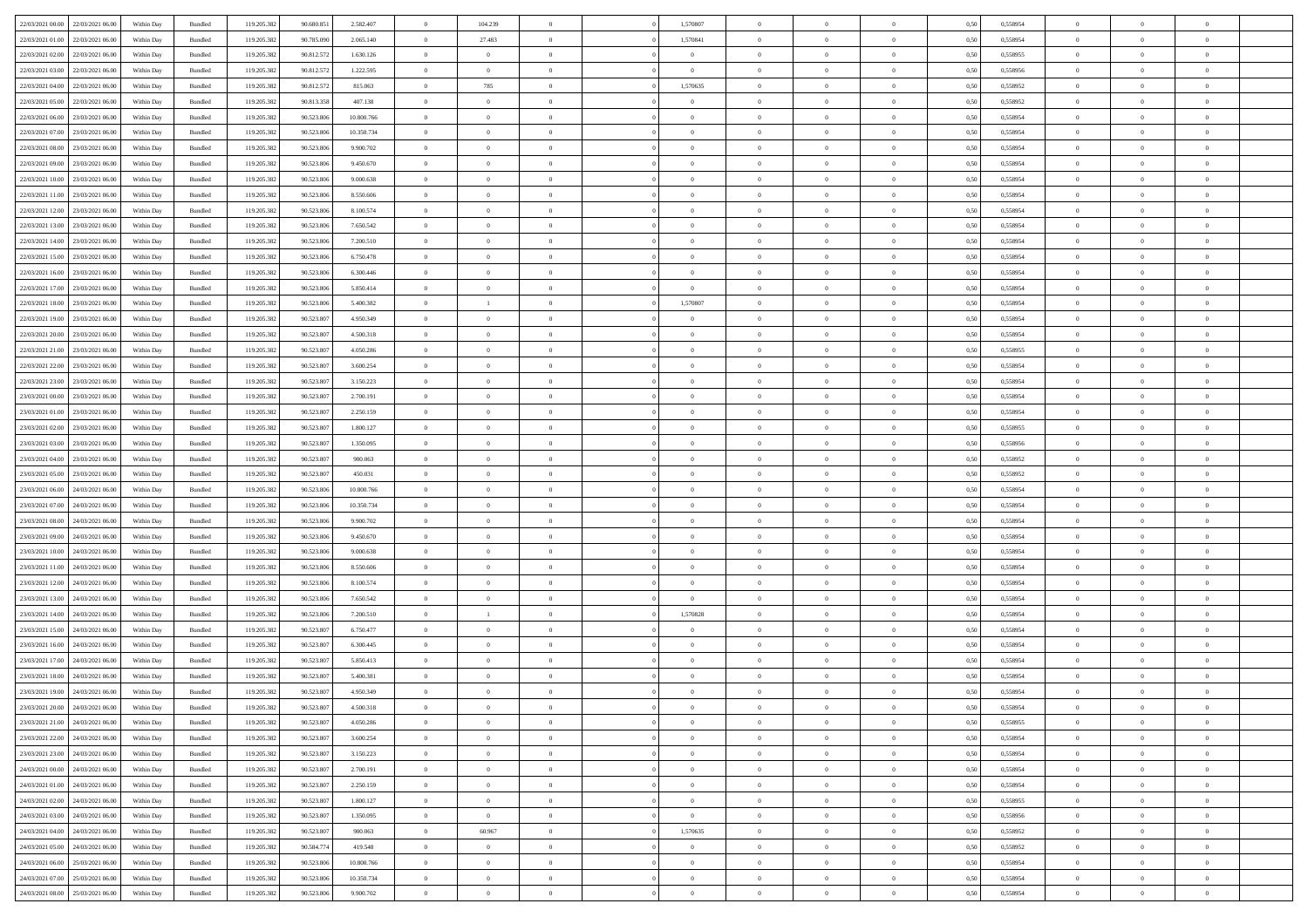| 24/03/2021 09:00                  | 25/03/2021 06:00 | Within Day | Bundled | 119.205.382 | 90.523.806 | 9.450.670  | $\overline{0}$ | $\theta$       |                | $\overline{0}$ | $\overline{0}$ | $\overline{0}$ | $\theta$       | 0,50 | 0,558954 | $\theta$       | $\theta$       | $\sqrt{a}$               |  |
|-----------------------------------|------------------|------------|---------|-------------|------------|------------|----------------|----------------|----------------|----------------|----------------|----------------|----------------|------|----------|----------------|----------------|--------------------------|--|
| 24/03/2021 10:00                  | 25/03/2021 06.00 | Within Day | Bundled | 119.205.382 | 90.523.806 | 9.000.638  | $\overline{0}$ | $\overline{0}$ | $\overline{0}$ | $\overline{0}$ | $\,$ 0         | $\overline{0}$ | $\bf{0}$       | 0,50 | 0,558954 | $\,$ 0 $\,$    | $\overline{0}$ | $\overline{0}$           |  |
|                                   |                  |            |         |             |            |            |                |                |                |                |                |                |                |      |          |                |                |                          |  |
| 24/03/2021 11:00                  | 25/03/2021 06:00 | Within Day | Bundled | 119.205.382 | 90.523.806 | 8,550,606  | $\overline{0}$ | $\overline{0}$ | $\overline{0}$ | $\overline{0}$ | $\bf{0}$       | $\overline{0}$ | $\mathbf{0}$   | 0.50 | 0.558954 | $\bf{0}$       | $\overline{0}$ | $\overline{0}$           |  |
| 24/03/2021 12:00                  | 25/03/2021 06:00 | Within Day | Bundled | 119.205.382 | 90.523.806 | 8.100.574  | $\overline{0}$ | $\overline{0}$ | $\overline{0}$ | $\overline{0}$ | $\bf{0}$       | $\overline{0}$ | $\overline{0}$ | 0,50 | 0,558954 | $\,$ 0 $\,$    | $\overline{0}$ | $\overline{0}$           |  |
| 24/03/2021 13:00                  | 25/03/2021 06.00 | Within Day | Bundled | 119.205.382 | 90.523.806 | 7.650.542  | $\overline{0}$ | $\theta$       | $\overline{0}$ |                | $\overline{0}$ | $\overline{0}$ | $\bf{0}$       | 0,50 | 0,558954 | $\,$ 0 $\,$    | $\overline{0}$ | $\overline{0}$           |  |
| 24/03/2021 14:00                  | 25/03/2021 06:00 | Within Day | Bundled | 119.205.382 | 90.523.806 | 7.200.510  | $\overline{0}$ | $\overline{0}$ | $\overline{0}$ | $\overline{0}$ | $\bf{0}$       | $\overline{0}$ | $\bf{0}$       | 0.50 | 0.558954 | $\,0\,$        | $\theta$       | $\overline{0}$           |  |
| 24/03/2021 15:00                  | 25/03/2021 06:00 | Within Day | Bundled | 119.205.382 | 90.523.806 | 6.750.478  | $\overline{0}$ | $\overline{0}$ | $\overline{0}$ | $\overline{0}$ | $\bf{0}$       | $\overline{0}$ | $\overline{0}$ | 0,50 | 0,558954 | $\,$ 0 $\,$    | $\theta$       | $\overline{0}$           |  |
| 24/03/2021 16:00                  | 25/03/2021 06:00 | Within Day | Bundled | 119.205.382 | 90.523.806 | 6.300.446  | $\overline{0}$ | $\theta$       | $\overline{0}$ |                | $\,$ 0         | $\overline{0}$ | $\bf{0}$       | 0,50 | 0,558954 | $\,$ 0 $\,$    | $\overline{0}$ | $\overline{0}$           |  |
| 24/03/2021 17:00                  | 25/03/2021 06:00 | Within Day | Bundled | 119.205.382 | 90.523.806 | 5.850.414  | $\overline{0}$ | $\overline{0}$ | $\overline{0}$ | $\overline{0}$ | $\bf{0}$       | $\overline{0}$ | $\bf{0}$       | 0.50 | 0.558954 | $\,0\,$        | $\overline{0}$ | $\overline{0}$           |  |
| 24/03/2021 18:00                  | 25/03/2021 06:00 | Within Day | Bundled | 119.205.382 | 90.523.806 | 5.400.382  | $\overline{0}$ | $\overline{0}$ | $\overline{0}$ | $\overline{0}$ | $\bf{0}$       | $\overline{0}$ | $\bf{0}$       | 0,50 | 0,558954 | $\,$ 0 $\,$    | $\overline{0}$ | $\overline{0}$           |  |
| 24/03/2021 19:00                  | 25/03/2021 06.00 | Within Day | Bundled | 119.205.382 | 90.523.806 | 4.950.351  | $\bf{0}$       | $\theta$       | $\overline{0}$ | $\overline{0}$ | $\,$ 0         | $\overline{0}$ | $\bf{0}$       | 0,50 | 0,558954 | $\,$ 0 $\,$    | $\overline{0}$ | $\overline{0}$           |  |
|                                   |                  |            |         |             |            |            |                |                |                |                |                |                |                |      |          |                |                |                          |  |
| 24/03/2021 20:00                  | 25/03/2021 06:00 | Within Day | Bundled | 119.205.382 | 90.523.806 | 4.500.319  | $\overline{0}$ | $\overline{0}$ | $\overline{0}$ | $\overline{0}$ | $\bf{0}$       | $\overline{0}$ | $\mathbf{0}$   | 0.50 | 0.558954 | $\bf{0}$       | $\overline{0}$ | $\bf{0}$                 |  |
| 24/03/2021 21:00                  | 25/03/2021 06:00 | Within Day | Bundled | 119.205.382 | 90.523.806 | 4.050.287  | $\overline{0}$ | $\overline{0}$ | $\overline{0}$ | $\overline{0}$ | $\,$ 0         | $\overline{0}$ | $\overline{0}$ | 0,50 | 0,558955 | $\,$ 0 $\,$    | $\overline{0}$ | $\overline{0}$           |  |
| 24/03/2021 22.00                  | 25/03/2021 06.00 | Within Day | Bundled | 119.205.382 | 90.523.806 | 3.600.255  | $\overline{0}$ | $\theta$       | $\overline{0}$ |                | $\bf{0}$       | $\overline{0}$ | $\bf{0}$       | 0,50 | 0,558954 | $\,$ 0 $\,$    | $\overline{0}$ | $\overline{0}$           |  |
| 24/03/2021 23:00                  | 25/03/2021 06:00 | Within Day | Bundled | 119.205.382 | 90.523.806 | 3.150.223  | $\overline{0}$ | $\overline{0}$ | $\overline{0}$ | $\overline{0}$ | $\bf{0}$       | $\overline{0}$ | $\bf{0}$       | 0.50 | 0.558954 | $\,0\,$        | $\theta$       | $\overline{0}$           |  |
| 25/03/2021 00:00                  | 25/03/2021 06:00 | Within Day | Bundled | 119.205.382 | 90.523.806 | 2.700.191  | $\overline{0}$ | $\overline{0}$ | $\overline{0}$ | $\overline{0}$ | $\bf{0}$       | $\overline{0}$ | $\overline{0}$ | 0,50 | 0,558954 | $\theta$       | $\theta$       | $\overline{0}$           |  |
| 25/03/2021 01:00                  | 25/03/2021 06.00 | Within Day | Bundled | 119.205.382 | 90.523.806 | 2.250.159  | $\overline{0}$ | $\theta$       | $\overline{0}$ |                | $\,$ 0         | $\overline{0}$ | $\bf{0}$       | 0,50 | 0,558954 | $\,$ 0 $\,$    | $\overline{0}$ | $\overline{0}$           |  |
| 25/03/2021 02:00                  | 25/03/2021 06:00 | Within Day | Bundled | 119.205.382 | 90.523.806 | 1.800.127  | $\overline{0}$ | $\overline{0}$ | $\overline{0}$ | $\overline{0}$ | $\bf{0}$       | $\overline{0}$ | $\bf{0}$       | 0.50 | 0.558955 | $\,0\,$        | $\overline{0}$ | $\overline{\phantom{a}}$ |  |
| 25/03/2021 03:00                  | 25/03/2021 06:00 | Within Day | Bundled | 119.205.382 | 90.523.806 | 1.350.095  | $\overline{0}$ | $\overline{0}$ | $\overline{0}$ | $\overline{0}$ | $\bf{0}$       | $\overline{0}$ | $\bf{0}$       | 0,50 | 0,558956 | $\,$ 0 $\,$    | $\overline{0}$ | $\overline{0}$           |  |
| 25/03/2021 04:00                  | 25/03/2021 06.00 | Within Day | Bundled | 119.205.382 | 90.523.806 | 900.063    | $\bf{0}$       | $\overline{0}$ | $\overline{0}$ | $\overline{0}$ | $\,$ 0         | $\bf{0}$       | $\bf{0}$       | 0,50 | 0,558952 | $\,$ 0 $\,$    | $\overline{0}$ | $\overline{0}$           |  |
|                                   |                  |            |         |             |            |            |                |                |                |                |                |                |                |      |          |                |                |                          |  |
| 25/03/2021 05:00                  | 25/03/2021 06:00 | Within Day | Bundled | 119.205.382 | 90.523.806 | 450.031    | $\overline{0}$ | $\overline{0}$ | $\overline{0}$ | $\overline{0}$ | $\bf{0}$       | $\overline{0}$ | $\mathbf{0}$   | 0.50 | 0.558952 | $\,$ 0 $\,$    | $\overline{0}$ | $\overline{\phantom{a}}$ |  |
| 25/03/2021 06:00                  | 26/03/2021 06:00 | Within Day | Bundled | 119.205.382 | 90.523.806 | 10.800.766 | $\overline{0}$ | $\overline{0}$ | $\overline{0}$ | $\overline{0}$ | $\bf{0}$       | $\overline{0}$ | $\overline{0}$ | 0,50 | 0,558954 | $\,$ 0 $\,$    | $\overline{0}$ | $\overline{0}$           |  |
| 25/03/2021 07:00                  | 26/03/2021 06.00 | Within Day | Bundled | 119.205.382 | 90.523.806 | 10.350.734 | $\overline{0}$ | $\theta$       | $\overline{0}$ | $\overline{0}$ | $\,$ 0         | $\overline{0}$ | $\bf{0}$       | 0,50 | 0,558954 | $\,$ 0 $\,$    | $\overline{0}$ | $\overline{0}$           |  |
| 25/03/2021 08:00                  | 26/03/2021 06:00 | Within Day | Bundled | 119.205.382 | 90.523.806 | 9.900.702  | $\overline{0}$ | $\overline{0}$ | $\overline{0}$ | $\overline{0}$ | $\bf{0}$       | $\overline{0}$ | $\bf{0}$       | 0.50 | 0.558954 | $\,0\,$        | $\theta$       | $\overline{0}$           |  |
| 25/03/2021 09:00                  | 26/03/2021 06:00 | Within Day | Bundled | 119.205.382 | 90.523.806 | 9.450.670  | $\overline{0}$ | $\overline{0}$ | $\overline{0}$ | $\overline{0}$ | $\,$ 0         | $\overline{0}$ | $\overline{0}$ | 0,50 | 0,558954 | $\,$ 0 $\,$    | $\theta$       | $\overline{0}$           |  |
| 25/03/2021 10:00                  | 26/03/2021 06.00 | Within Day | Bundled | 119.205.382 | 90.523.806 | 9.000.638  | $\overline{0}$ | $\theta$       | $\overline{0}$ |                | $\,$ 0         | $\overline{0}$ | $\bf{0}$       | 0,50 | 0,558954 | $\,$ 0 $\,$    | $\overline{0}$ | $\overline{0}$           |  |
| 25/03/2021 11:00                  | 26/03/2021 06:00 | Within Day | Bundled | 119.205.382 | 90.523.806 | 8.550.606  | $\overline{0}$ | $\overline{0}$ | $\overline{0}$ | $\overline{0}$ | $\bf{0}$       | $\overline{0}$ | $\bf{0}$       | 0.50 | 0.558954 | $\,0\,$        | $\overline{0}$ | $\overline{0}$           |  |
| 25/03/2021 12:00                  | 26/03/2021 06:00 | Within Day | Bundled | 119.205.382 | 90.523.806 | 8.100.574  | $\overline{0}$ | $\overline{0}$ | $\overline{0}$ | $\overline{0}$ | $\bf{0}$       | $\overline{0}$ | $\bf{0}$       | 0,50 | 0,558954 | $\,$ 0 $\,$    | $\theta$       | $\overline{0}$           |  |
| 25/03/2021 13:00                  | 26/03/2021 06.00 | Within Day | Bundled | 119.205.382 | 90.523.806 | 7.650.542  | $\overline{0}$ | $\overline{0}$ | $\overline{0}$ | $\overline{0}$ | $\bf{0}$       | $\bf{0}$       | $\bf{0}$       | 0,50 | 0,558954 | $\,$ 0 $\,$    | $\overline{0}$ | $\overline{0}$           |  |
|                                   |                  |            |         |             |            |            |                |                |                |                |                |                |                |      |          |                |                |                          |  |
| 25/03/2021 14:00                  | 26/03/2021 06:00 | Within Day | Bundled | 119.205.382 | 90.523.806 | 7.200.510  | $\overline{0}$ | $\bf{0}$       | $\overline{0}$ | $\overline{0}$ | $\bf{0}$       | $\overline{0}$ | $\mathbf{0}$   | 0.50 | 0.558954 | $\,$ 0 $\,$    | $\overline{0}$ | $\bf{0}$                 |  |
| 25/03/2021 15:00                  | 26/03/2021 06:00 | Within Dav | Bundled | 119.205.382 | 90.523.806 | 6.750.478  | $\overline{0}$ | $\overline{0}$ | $\overline{0}$ | $\overline{0}$ | $\overline{0}$ | $\overline{0}$ | $\overline{0}$ | 0.50 | 0,558954 | $\theta$       | $\overline{0}$ | $\overline{0}$           |  |
| 25/03/2021 16:00                  | 26/03/2021 06.00 | Within Day | Bundled | 119.205.382 | 90.523.806 | 6.300.446  | $\overline{0}$ | $\theta$       | $\overline{0}$ |                | $\,$ 0         | $\overline{0}$ | $\bf{0}$       | 0,50 | 0,558954 | $\,$ 0 $\,$    | $\overline{0}$ | $\overline{0}$           |  |
| 25/03/2021 17:00                  | 26/03/2021 06:00 | Within Day | Bundled | 119.205.382 | 90.523.806 | 5.850.414  | $\overline{0}$ | $\overline{0}$ | $\overline{0}$ | $\overline{0}$ | $\bf{0}$       | $\overline{0}$ | $\bf{0}$       | 0.50 | 0.558954 | $\,0\,$        | $\theta$       | $\overline{0}$           |  |
| 25/03/2021 18:00                  | 26/03/2021 06:00 | Within Dav | Bundled | 119.205.382 | 90.523.806 | 5.400.382  | $\overline{0}$ | $\overline{0}$ | $\Omega$       | $\Omega$       | $\mathbf{0}$   | $\overline{0}$ | $\overline{0}$ | 0.50 | 0,558954 | $\theta$       | $\overline{0}$ | $\overline{0}$           |  |
| 25/03/2021 19:00                  | 26/03/2021 06.00 | Within Day | Bundled | 119.205.382 | 90.523.806 | 4.950.351  | $\overline{0}$ | $\theta$       | $\overline{0}$ |                | $\,$ 0         | $\overline{0}$ | $\bf{0}$       | 0,50 | 0,558954 | $\,$ 0 $\,$    | $\overline{0}$ | $\overline{0}$           |  |
| 25/03/2021 20:00                  | 26/03/2021 06:00 | Within Day | Bundled | 119.205.382 | 90.523.806 | 4.500.319  | $\overline{0}$ | $\overline{0}$ | $\overline{0}$ | $\overline{0}$ | $\bf{0}$       | $\overline{0}$ | $\bf{0}$       | 0.50 | 0.558954 | $\,0\,$        | $\overline{0}$ | $\overline{\phantom{a}}$ |  |
| 25/03/2021 21:00                  | 26/03/2021 06:00 | Within Dav | Bundled | 119.205.382 | 90.523.806 | 4.050.287  | $\overline{0}$ | $\overline{0}$ | $\overline{0}$ | $\overline{0}$ | $\overline{0}$ | $\overline{0}$ | $\overline{0}$ | 0.50 | 0,558955 | $\theta$       | $\overline{0}$ | $\overline{0}$           |  |
| 25/03/2021 22.00                  | 26/03/2021 06.00 | Within Day | Bundled | 119.205.382 | 90.523.806 | 3.600.255  | $\overline{0}$ | $\overline{0}$ | $\overline{0}$ | $\overline{0}$ | $\bf{0}$       | $\bf{0}$       | $\bf{0}$       | 0,50 | 0,558954 | $\,$ 0 $\,$    | $\overline{0}$ | $\overline{0}$           |  |
|                                   |                  |            |         |             |            |            |                |                |                |                |                |                |                |      |          |                |                |                          |  |
| 25/03/2021 23:00                  | 26/03/2021 06:00 | Within Day | Bundled | 119.205.382 | 90.523.806 | 3.150.223  | $\overline{0}$ | $\overline{0}$ | $\overline{0}$ | $\overline{0}$ | $\bf{0}$       | $\overline{0}$ | $\mathbf{0}$   | 0.50 | 0.558954 | $\,$ 0 $\,$    | $\overline{0}$ | $\overline{\phantom{a}}$ |  |
| 26/03/2021 00:00                  | 26/03/2021 06:00 | Within Dav | Bundled | 119.205.382 | 90.523.806 | 2.700.191  | $\overline{0}$ | $\overline{0}$ | $\Omega$       | $\overline{0}$ | $\mathbf{0}$   | $\overline{0}$ | $\mathbf{0}$   | 0.50 | 0,558954 | $\theta$       | $\overline{0}$ | $\overline{0}$           |  |
| 26/03/2021 01:00                  | 26/03/2021 06.00 | Within Day | Bundled | 119.205.382 | 90.523.806 | 2.250.159  | $\overline{0}$ | $\overline{0}$ | $\overline{0}$ | $\overline{0}$ | $\,$ 0         | $\overline{0}$ | $\bf{0}$       | 0,50 | 0,558954 | $\,$ 0 $\,$    | $\overline{0}$ | $\overline{0}$           |  |
| 26/03/2021 02:00                  | 26/03/2021 06:00 | Within Day | Bundled | 119.205.382 | 90.523.806 | 1.800.127  | $\overline{0}$ | $\overline{0}$ | $\overline{0}$ | $\overline{0}$ | $\bf{0}$       | $\overline{0}$ | $\overline{0}$ | 0.50 | 0.558955 | $\,0\,$        | $\theta$       | $\overline{0}$           |  |
| 26/03/2021 03:00                  | 26/03/2021 06:00 | Within Dav | Bundled | 119.205.382 | 90.523.806 | 1.350.095  | $\overline{0}$ | $\Omega$       | $\Omega$       | $\Omega$       | $\bf{0}$       | $\overline{0}$ | $\mathbf{0}$   | 0.50 | 0,558956 | $\theta$       | $\overline{0}$ | $\overline{0}$           |  |
| 26/03/2021 04:00                  | 26/03/2021 06:00 | Within Day | Bundled | 119.205.382 | 90.523.806 | 900.063    | $\overline{0}$ | $\overline{0}$ | $\overline{0}$ | $\bf{0}$       | $\,$ 0         | $\overline{0}$ | $\bf{0}$       | 0,50 | 0,558952 | $\bf{0}$       | $\overline{0}$ | $\overline{0}$           |  |
| 26/03/2021 05:00                  | 26/03/2021 06:00 | Within Day | Bundled | 119.205.382 | 90.523.806 | 450.031    | $\bf{0}$       | $\bf{0}$       |                | $^{\circ}$     |                |                |                | 0,50 | 0,558952 | $\,0\,$        | $\theta$       |                          |  |
| 26/03/2021 06:00 27/03/2021 06:00 |                  | Within Day | Bundled | 119.205.382 | 90.523.806 | 10.800.766 | $\Omega$       | $\overline{0}$ | $\overline{0}$ | $\Omega$       | $\mathbf{0}$   | $\overline{0}$ | $\overline{0}$ | 0,50 | 0,558954 | $\theta$       | $\theta$       | $\overline{0}$           |  |
| 26/03/2021 07:00                  | 27/03/2021 06:00 | Within Day | Bundled | 119.205.382 | 90.523.806 | 10.350.734 | $\overline{0}$ | $\bf{0}$       | $\overline{0}$ | $\bf{0}$       | $\overline{0}$ | $\overline{0}$ | $\mathbf{0}$   | 0,50 | 0,558954 | $\overline{0}$ | $\overline{0}$ | $\bf{0}$                 |  |
| 26/03/2021 08:00                  | 27/03/2021 06:00 |            |         |             |            |            | $\overline{0}$ | $\overline{0}$ | $\overline{0}$ | $\overline{0}$ | $\overline{0}$ | $\overline{0}$ |                | 0.50 | 0.558954 | $\overline{0}$ | $\bf{0}$       | $\bf{0}$                 |  |
|                                   |                  | Within Day | Bundled | 119.205.382 | 90.523.806 | 9.900.702  |                |                |                |                |                |                | $\mathbf{0}$   |      |          |                |                |                          |  |
| 26/03/2021 09:00                  | 27/03/2021 06:00 | Within Dav | Bundled | 119.205.382 | 90.523.806 | 9.450.670  | $\overline{0}$ | $\overline{0}$ | $\overline{0}$ | $\overline{0}$ | $\overline{0}$ | $\overline{0}$ | $\overline{0}$ | 0.50 | 0,558954 | $\overline{0}$ | $\theta$       | $\overline{0}$           |  |
| 26/03/2021 10:00                  | 27/03/2021 06:00 | Within Day | Bundled | 119.205.382 | 90.523.806 | 9.000.638  | $\overline{0}$ | $\overline{0}$ | $\overline{0}$ | $\overline{0}$ | $\bf{0}$       | $\overline{0}$ | $\bf{0}$       | 0,50 | 0,558954 | $\bf{0}$       | $\overline{0}$ | $\overline{0}$           |  |
| 26/03/2021 11:00                  | 27/03/2021 06:00 | Within Day | Bundled | 119.205.382 | 90.523.806 | 8,550,606  | $\overline{0}$ | $\overline{0}$ | $\overline{0}$ | $\overline{0}$ | $\bf{0}$       | $\overline{0}$ | $\mathbf{0}$   | 0.50 | 0.558954 | $\,$ 0 $\,$    | $\overline{0}$ | $\overline{0}$           |  |
| 26/03/2021 12:00                  | 27/03/2021 06:00 | Within Day | Bundled | 119.205.382 | 90.523.806 | 8.100.574  | $\overline{0}$ | $\overline{0}$ | $\overline{0}$ | $\overline{0}$ | $\overline{0}$ | $\overline{0}$ | $\overline{0}$ | 0.50 | 0,558954 | $\overline{0}$ | $\theta$       | $\overline{0}$           |  |
| 26/03/2021 13:00                  | 27/03/2021 06:00 | Within Day | Bundled | 119.205.382 | 90.523.806 | 7.650.542  | $\overline{0}$ | $\,$ 0         | $\overline{0}$ | $\bf{0}$       | $\,$ 0 $\,$    | $\overline{0}$ | $\bf{0}$       | 0,50 | 0,558954 | $\,$ 0 $\,$    | $\overline{0}$ | $\overline{0}$           |  |
| 26/03/2021 14:00                  | 27/03/2021 06:00 | Within Day | Bundled | 119.205.382 | 90.523.806 | 7.200.510  | $\overline{0}$ | $\overline{0}$ | $\overline{0}$ | $\overline{0}$ | $\bf{0}$       | $\overline{0}$ | $\mathbf{0}$   | 0.50 | 0.558954 | $\mathbf{0}$   | $\bf{0}$       | $\overline{0}$           |  |
| 26/03/2021 15:00                  | 27/03/2021 06:00 | Within Dav | Bundled | 119.205.382 | 90.523.806 | 6.750.478  | $\overline{0}$ | $\overline{0}$ | $\overline{0}$ | $\overline{0}$ | $\overline{0}$ | $\overline{0}$ | $\overline{0}$ | 0,50 | 0,558954 | $\overline{0}$ | $\theta$       | $\overline{0}$           |  |
| 26/03/2021 16:00                  | 27/03/2021 06:00 | Within Day | Bundled | 119.205.382 | 90.523.806 | 6.300.446  | $\overline{0}$ | $\overline{0}$ | $\overline{0}$ | $\bf{0}$       | $\bf{0}$       | $\overline{0}$ | $\bf{0}$       | 0,50 | 0,558954 | $\bf{0}$       | $\overline{0}$ | $\bf{0}$                 |  |
|                                   |                  |            |         |             |            |            |                |                |                |                |                |                |                |      |          |                |                |                          |  |
| 26/03/2021 17:00 27/03/2021 06:00 |                  | Within Day | Bundled | 119.205.382 | 90.523.806 | 5.850.414  | $\overline{0}$ | $\,$ 0 $\,$    | $\overline{0}$ | $\overline{0}$ | $\bf{0}$       | $\overline{0}$ | $\,$ 0 $\,$    | 0,50 | 0,558954 | $\overline{0}$ | $\,$ 0 $\,$    | $\,$ 0 $\,$              |  |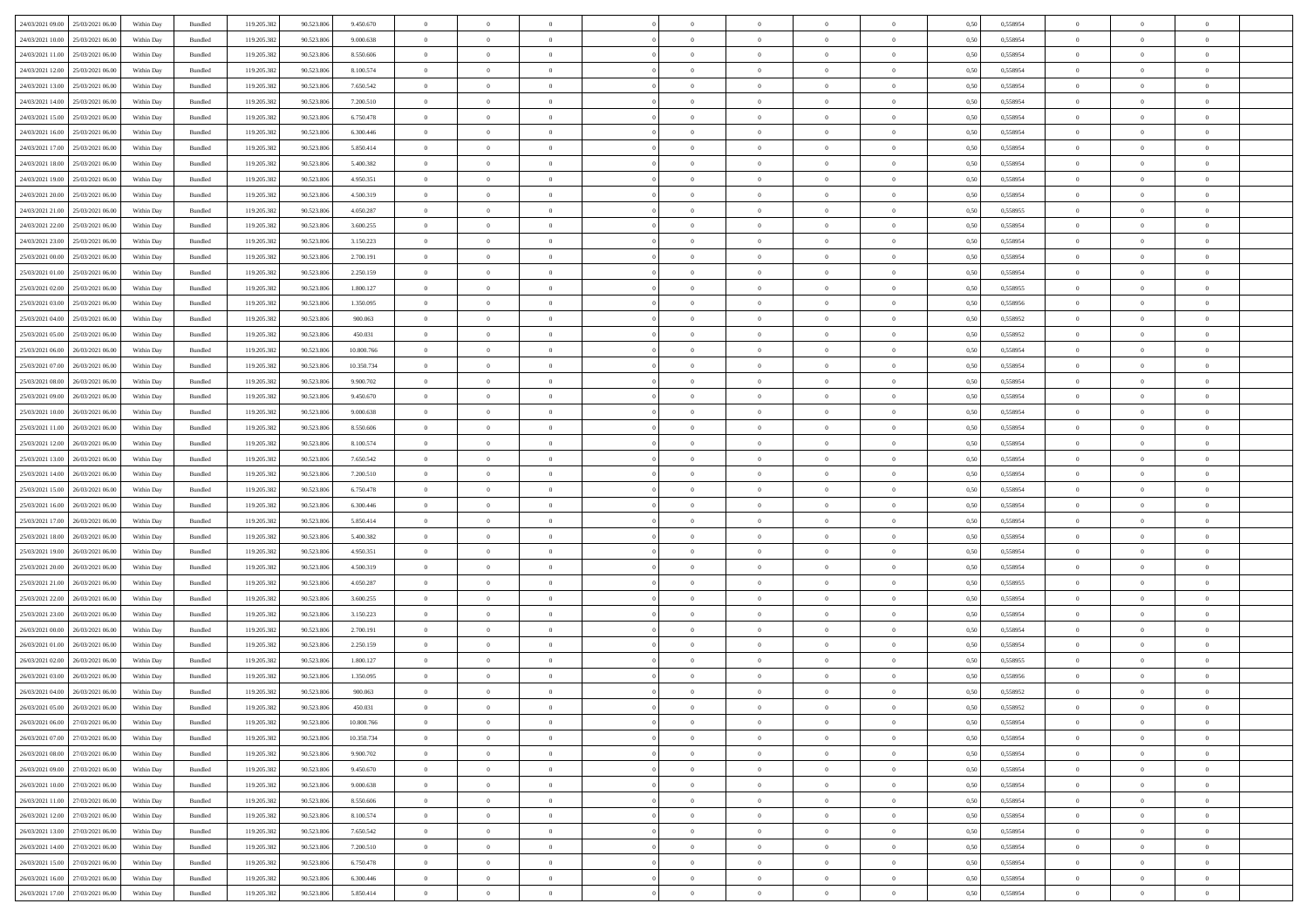|                                      |            |           |             |            |            | $\overline{0}$ | $\overline{0}$ |                | $\overline{0}$ | $\theta$       |                | $\theta$       |      |          | $\theta$       | $\theta$       | $\overline{0}$ |  |
|--------------------------------------|------------|-----------|-------------|------------|------------|----------------|----------------|----------------|----------------|----------------|----------------|----------------|------|----------|----------------|----------------|----------------|--|
| 26/03/2021 18:00 27/03/2021 06:00    | Within Day | Bundled   | 119.205.382 | 90.523.806 | 5.400.382  |                |                |                |                |                |                |                | 0,50 | 0,558954 |                |                |                |  |
| 26/03/2021 19:00<br>27/03/2021 06.00 | Within Day | Bundled   | 119.205.38  | 90.523.80  | 4.950.351  | $\bf{0}$       | $\bf{0}$       | $\bf{0}$       | $\bf{0}$       | $\overline{0}$ | $\overline{0}$ | $\bf{0}$       | 0,50 | 0,558954 | $\,$ 0 $\,$    | $\bf{0}$       | $\overline{0}$ |  |
| 26/03/2021 20:00<br>27/03/2021 06:00 | Within Day | Bundled   | 119.205.382 | 90.523.806 | 4.500.319  | $\overline{0}$ | $\bf{0}$       | $\overline{0}$ | $\bf{0}$       | $\bf{0}$       | $\overline{0}$ | $\bf{0}$       | 0.50 | 0.558954 | $\overline{0}$ | $\overline{0}$ | $\overline{0}$ |  |
| 26/03/2021 21:00<br>27/03/2021 06:00 | Within Day | Bundled   | 119.205.382 | 90.523.806 | 4.050.287  | $\overline{0}$ | $\overline{0}$ | $\overline{0}$ | $\overline{0}$ | $\theta$       | $\overline{0}$ | $\bf{0}$       | 0,50 | 0,558955 | $\,$ 0 $\,$    | $\,$ 0 $\,$    | $\overline{0}$ |  |
| 26/03/2021 22:00<br>27/03/2021 06.00 | Within Day | Bundled   | 119.205.38  | 90.523.80  | 3.600.255  | $\bf{0}$       | $\overline{0}$ | $\bf{0}$       | $\overline{0}$ | $\bf{0}$       | $\overline{0}$ | $\bf{0}$       | 0,50 | 0,558954 | $\,$ 0 $\,$    | $\bf{0}$       | $\overline{0}$ |  |
|                                      |            |           |             |            |            |                |                |                |                |                |                |                |      |          |                |                |                |  |
| 26/03/2021 23:00<br>27/03/2021 06:00 | Within Day | Bundled   | 119.205.382 | 90.523.806 | 3.150.223  | $\overline{0}$ | $\bf{0}$       | $\overline{0}$ | $\bf{0}$       | $\overline{0}$ | $\overline{0}$ | $\bf{0}$       | 0.50 | 0.558954 | $\,$ 0 $\,$    | $\theta$       | $\overline{0}$ |  |
| 27/03/2021 00:00<br>27/03/2021 06:00 | Within Day | Bundled   | 119.205.382 | 90.523.806 | 2.700.191  | $\overline{0}$ | $\overline{0}$ | $\overline{0}$ | $\overline{0}$ | $\overline{0}$ | $\overline{0}$ | $\bf{0}$       | 0,50 | 0,558954 | $\,$ 0 $\,$    | $\theta$       | $\overline{0}$ |  |
| 27/03/2021 01:00<br>27/03/2021 06.00 | Within Day | Bundled   | 119.205.38  | 90.523.80  | 2.250.159  | $\bf{0}$       | $\bf{0}$       | $\bf{0}$       | $\bf{0}$       | $\overline{0}$ | $\overline{0}$ | $\bf{0}$       | 0,50 | 0,558954 | $\,$ 0 $\,$    | $\bf{0}$       | $\overline{0}$ |  |
| 27/03/2021 02:00<br>27/03/2021 06:00 | Within Day | Bundled   | 119,205.38  | 90.523.80  | 1.800.127  | $\overline{0}$ | $\bf{0}$       | $\overline{0}$ | $\bf{0}$       | $\overline{0}$ | $\overline{0}$ | $\bf{0}$       | 0.50 | 0.558955 | $\bf{0}$       | $\overline{0}$ | $\overline{0}$ |  |
| 27/03/2021 03:00<br>27/03/2021 06:00 | Within Day | Bundled   | 119.205.382 | 90.523.806 | 1.350.095  | $\bf{0}$       | $\bf{0}$       | $\overline{0}$ | $\overline{0}$ | $\overline{0}$ | $\overline{0}$ | $\bf{0}$       | 0,50 | 0,558956 | $\,$ 0 $\,$    | $\bf{0}$       | $\overline{0}$ |  |
| 27/03/2021 04:00<br>27/03/2021 06.00 | Within Day | Bundled   | 119.205.38  | 90.523.80  | 900.063    | $\bf{0}$       | $\bf{0}$       | $\bf{0}$       | $\bf{0}$       | $\overline{0}$ | $\overline{0}$ | $\bf{0}$       | 0,50 | 0,558952 | $\,$ 0 $\,$    | $\bf{0}$       | $\overline{0}$ |  |
| 27/03/2021 05:00<br>27/03/2021 06:00 | Within Day | Bundled   | 119.205.382 | 90.523.806 | 450.031    | $\overline{0}$ | $\bf{0}$       | $\overline{0}$ | $\overline{0}$ | $\overline{0}$ | $\overline{0}$ | $\bf{0}$       | 0.50 | 0.558952 | $\bf{0}$       | $\,$ 0 $\,$    | $\,$ 0         |  |
|                                      |            |           |             |            |            | $\overline{0}$ |                |                |                |                |                |                |      |          |                |                |                |  |
| 27/03/2021 06:00<br>28/03/2021 06:00 | Within Day | Unbundled | 119.205.38  | 90.485.926 | 487.912    |                | $\bf{0}$       | $\overline{0}$ | $\theta$       | $\theta$       | $\overline{0}$ | $\bf{0}$       | 0,50 | 0,583256 | $\,$ 0 $\,$    | $\,$ 0 $\,$    | $\overline{0}$ |  |
| 27/03/2021 06:00<br>28/03/2021 06:00 | Within Day | Bundled   | 119.205.38  | 90.485.92  | 10.350.734 | $\bf{0}$       | $\overline{0}$ | $\bf{0}$       | $\bf{0}$       | $\bf{0}$       | $\overline{0}$ | $\bf{0}$       | 0,50 | 0,583256 | $\,$ 0 $\,$    | $\bf{0}$       | $\overline{0}$ |  |
| 27/03/2021 07:00<br>28/03/2021 06:00 | Within Day | Unbundled | 119,205.38  | 90.485.926 | 466.699    | $\overline{0}$ | $\bf{0}$       | $\overline{0}$ | $\bf{0}$       | $\overline{0}$ | $\overline{0}$ | $\bf{0}$       | 0.50 | 0.583256 | $\,$ 0 $\,$    | $\bf{0}$       | $\overline{0}$ |  |
| 27/03/2021 07:00<br>28/03/2021 06:00 | Within Day | Bundled   | 119.205.382 | 90.485.926 | 9.900.702  | $\overline{0}$ | $\overline{0}$ | $\overline{0}$ | $\overline{0}$ | $\overline{0}$ | $\overline{0}$ | $\bf{0}$       | 0,50 | 0,583256 | $\theta$       | $\theta$       | $\overline{0}$ |  |
| 27/03/2021 08:00<br>28/03/2021 06:00 | Within Day | Unbundled | 119.205.38  | 90.485.92  | 445.484    | $\bf{0}$       | $\bf{0}$       | $\bf{0}$       | $\overline{0}$ | $\overline{0}$ | $\overline{0}$ | $\bf{0}$       | 0,50 | 0,583256 | $\,$ 0 $\,$    | $\bf{0}$       | $\overline{0}$ |  |
| 27/03/2021 08:00<br>28/03/2021 06:00 | Within Day | Bundled   | 119,205.38  | 90.485.926 | 9.450.670  | $\overline{0}$ | $\bf{0}$       | $\overline{0}$ | $\bf{0}$       | $\bf{0}$       | $\overline{0}$ | $\bf{0}$       | 0.50 | 0.583256 | $\bf{0}$       | $\overline{0}$ | $\bf{0}$       |  |
| 27/03/2021 09:00<br>28/03/2021 06:00 | Within Day | Unbundled | 119.205.382 | 90.485.926 | 424.271    | $\overline{0}$ | $\bf{0}$       | $\overline{0}$ | $\overline{0}$ | $\overline{0}$ | $\overline{0}$ | $\bf{0}$       | 0,50 | 0,583256 | $\,$ 0 $\,$    | $\bf{0}$       | $\overline{0}$ |  |
|                                      |            |           |             |            |            |                |                |                |                |                |                |                |      |          |                |                |                |  |
| 27/03/2021 09:00<br>28/03/2021 06:00 | Within Day | Bundled   | 119.205.38  | 90.485.92  | 9.000.638  | $\bf{0}$       | $\bf{0}$       | $\bf{0}$       | $\bf{0}$       | $\overline{0}$ | $\overline{0}$ | $\bf{0}$       | 0,50 | 0,583256 | $\,$ 0 $\,$    | $\bf{0}$       | $\overline{0}$ |  |
| 27/03/2021 10:00<br>28/03/2021 06:00 | Within Day | Bundled   | 119.205.382 | 90.485.926 | 8,550,606  | $\overline{0}$ | $\bf{0}$       | $\overline{0}$ | $\overline{0}$ | $\bf{0}$       | $\overline{0}$ | $\bf{0}$       | 0.50 | 0.583256 | $\bf{0}$       | $\overline{0}$ | $\,$ 0         |  |
| 27/03/2021 10:00<br>28/03/2021 06:00 | Within Day | Unbundled | 119.205.38  | 90.485.926 | 403.058    | $\overline{0}$ | $\overline{0}$ | $\overline{0}$ | $\overline{0}$ | $\theta$       | $\overline{0}$ | $\bf{0}$       | 0,50 | 0,583256 | $\theta$       | $\theta$       | $\overline{0}$ |  |
| 27/03/2021 11:00<br>28/03/2021 06:00 | Within Day | Unbundled | 119.205.38  | 90.485.92  | 381.843    | $\bf{0}$       | $\bf{0}$       | $\bf{0}$       | $\bf{0}$       | $\overline{0}$ | $\overline{0}$ | $\bf{0}$       | 0,50 | 0,583256 | $\,$ 0 $\,$    | $\bf{0}$       | $\overline{0}$ |  |
| 27/03/2021 11:00<br>28/03/2021 06:00 | Within Day | Bundled   | 119.205.382 | 90.485.926 | 8,100.574  | $\overline{0}$ | $\bf{0}$       | $\overline{0}$ | $\bf{0}$       | $\overline{0}$ | $\overline{0}$ | $\bf{0}$       | 0.50 | 0.583256 | $\bf{0}$       | $\theta$       | $\overline{0}$ |  |
| 27/03/2021 12:00<br>28/03/2021 06:00 | Within Day | Unbundled | 119.205.382 | 90.485.926 | 360.630    | $\overline{0}$ | $\overline{0}$ | $\overline{0}$ | $\overline{0}$ | $\overline{0}$ | $\overline{0}$ | $\bf{0}$       | 0,50 | 0,583256 | $\,$ 0 $\,$    | $\theta$       | $\overline{0}$ |  |
| 27/03/2021 12:00<br>28/03/2021 06:00 | Within Day | Bundled   | 119.205.38  | 90.485.92  | 7.650.542  | $\bf{0}$       | $\overline{0}$ | $\bf{0}$       | $\overline{0}$ | $\overline{0}$ | $\overline{0}$ | $\bf{0}$       | 0,50 | 0,583256 | $\,$ 0 $\,$    | $\bf{0}$       | $\overline{0}$ |  |
|                                      |            |           |             |            |            |                |                |                |                |                |                |                |      |          |                |                |                |  |
| 27/03/2021 13:00<br>28/03/2021 06:00 | Within Day | Unbundled | 119,205.38  | 90.485.92  | 339.417    | $\overline{0}$ | $\bf{0}$       | $\overline{0}$ | $\bf{0}$       | $\overline{0}$ | $\overline{0}$ | $\bf{0}$       | 0.50 | 0.583256 | $\bf{0}$       | $\overline{0}$ | $\overline{0}$ |  |
| 27/03/2021 13:00<br>28/03/2021 06:00 | Within Day | Bundled   | 119.205.382 | 90.485.926 | 7.200.510  | $\overline{0}$ | $\bf{0}$       | $\overline{0}$ | $\overline{0}$ | $\overline{0}$ | $\overline{0}$ | $\bf{0}$       | 0,50 | 0,583256 | $\,$ 0 $\,$    | $\bf{0}$       | $\overline{0}$ |  |
| 27/03/2021 14:00<br>28/03/2021 06:00 | Within Day | Unbundled | 119.205.38  | 90.485.92  | 318.203    | $\bf{0}$       | $\bf{0}$       | $\bf{0}$       | $\bf{0}$       | $\overline{0}$ | $\overline{0}$ | $\bf{0}$       | 0,50 | 0,583256 | $\,$ 0 $\,$    | $\bf{0}$       | $\overline{0}$ |  |
| 27/03/2021 14:00<br>28/03/2021 06:00 | Within Day | Bundled   | 119.205.382 | 90.485.926 | 6.750.478  | $\overline{0}$ | $\bf{0}$       | $\overline{0}$ | $\overline{0}$ | $\bf{0}$       | $\overline{0}$ | $\bf{0}$       | 0.50 | 0.583256 | $\bf{0}$       | $\,$ 0 $\,$    | $\,$ 0         |  |
| 27/03/2021 15:00<br>28/03/2021 06:00 | Within Day | Unbundled | 119.205.382 | 90.485.926 | 296,989    | $\overline{0}$ | $\overline{0}$ | $\overline{0}$ | $\overline{0}$ | $\overline{0}$ | $\overline{0}$ | $\bf{0}$       | 0.5( | 0,583256 | $\theta$       | $\theta$       | $\overline{0}$ |  |
| 27/03/2021 15:00<br>28/03/2021 06:00 | Within Day | Bundled   | 119.205.38  | 90.485.926 | 6.300.446  | $\bf{0}$       | $\bf{0}$       | $\bf{0}$       | $\bf{0}$       | $\overline{0}$ | $\overline{0}$ | $\bf{0}$       | 0,50 | 0,583256 | $\,$ 0 $\,$    | $\bf{0}$       | $\overline{0}$ |  |
| 27/03/2021 16:00<br>28/03/2021 06:00 | Within Day | Unbundled | 119.205.382 | 90.485.926 | 275.776    | $\overline{0}$ | $\bf{0}$       | $\overline{0}$ | $\bf{0}$       | $\overline{0}$ | $\overline{0}$ | $\bf{0}$       | 0.50 | 0.583256 | $\bf{0}$       | $\bf{0}$       | $\overline{0}$ |  |
| 27/03/2021 16:00<br>28/03/2021 06:00 | Within Day | Bundled   | 119.205.382 | 90.485.926 | 5.850.414  | $\overline{0}$ | $\overline{0}$ | $\overline{0}$ | $\overline{0}$ | $\overline{0}$ | $\overline{0}$ | $\bf{0}$       | 0.50 | 0,583256 | $\theta$       | $\theta$       | $\overline{0}$ |  |
|                                      |            |           |             |            |            |                |                |                |                |                |                |                |      |          |                |                |                |  |
| 27/03/2021 17:00<br>28/03/2021 06:00 | Within Day | Unbundled | 119.205.38  | 90.485.92  | 254.563    | $\bf{0}$       | $\bf{0}$       | $\bf{0}$       | $\bf{0}$       | $\overline{0}$ | $\overline{0}$ | $\bf{0}$       | 0,50 | 0,583256 | $\,$ 0 $\,$    | $\bf{0}$       | $\overline{0}$ |  |
| 27/03/2021 17:00<br>28/03/2021 06:00 | Within Day | Bundled   | 119,205.38  | 90.485.92  | 5.400.382  | $\overline{0}$ | $\bf{0}$       | $\overline{0}$ | $\bf{0}$       | $\overline{0}$ | $\overline{0}$ | $\bf{0}$       | 0.50 | 0.583256 | $\bf{0}$       | $\overline{0}$ | $\overline{0}$ |  |
| 27/03/2021 18:00<br>28/03/2021 06:00 | Within Day | Unbundled | 119.205.38  | 90.485.926 | 233,349    | $\overline{0}$ | $\overline{0}$ | $\overline{0}$ | $\overline{0}$ | $\overline{0}$ | $\overline{0}$ | $\bf{0}$       | 0.50 | 0,583257 | $\theta$       | $\theta$       | $\overline{0}$ |  |
| 27/03/2021 18:00<br>28/03/2021 06:00 | Within Day | Bundled   | 119.205.38  | 90.485.926 | 4.950.351  | $\bf{0}$       | $\bf{0}$       | $\bf{0}$       | $\bf{0}$       | $\overline{0}$ | $\bf{0}$       | $\bf{0}$       | 0,50 | 0,583257 | $\,$ 0 $\,$    | $\bf{0}$       | $\overline{0}$ |  |
| 27/03/2021 19:00<br>28/03/2021 06:00 | Within Day | Unbundled | 119.205.382 | 90.485.926 | 212.135    | $\overline{0}$ | $\bf{0}$       | $\overline{0}$ | $\overline{0}$ | $\bf{0}$       | $\overline{0}$ | $\bf{0}$       | 0.50 | 0.583256 | $\,$ 0 $\,$    | $\,$ 0 $\,$    | $\,$ 0         |  |
| 27/03/2021 19:00<br>28/03/2021 06:00 | Within Day | Bundled   | 119.205.382 | 90.485.926 | 4.500.319  | $\overline{0}$ | $\overline{0}$ | $\overline{0}$ | $\overline{0}$ | $\overline{0}$ | $\overline{0}$ | $\bf{0}$       | 0.50 | 0,583256 | $\theta$       | $\theta$       | $\overline{0}$ |  |
| 27/03/2021 20:00<br>28/03/2021 06:00 | Within Day | Bundled   | 119.205.38  | 90.485.92  | 4.050.287  | $\bf{0}$       | $\bf{0}$       | $\bf{0}$       | $\bf{0}$       | $\overline{0}$ | $\overline{0}$ | $\bf{0}$       | 0,50 | 0,583257 | $\,$ 0 $\,$    | $\bf{0}$       | $\overline{0}$ |  |
| 27/03/2021 20:00<br>28/03/2021 06:00 | Within Day | Unbundled | 119.205.382 | 90.485.92  | 190.922    | $\overline{0}$ | $\bf{0}$       | $\overline{0}$ | $\bf{0}$       | $\overline{0}$ | $\overline{0}$ | $\bf{0}$       | 0.50 | 0.583257 | $\bf{0}$       | $\theta$       | $\overline{0}$ |  |
| 28/03/2021 06:00                     | Within Day | Unbundled | 119.205.382 | 90.485.92  | 169.708    | $\overline{0}$ | $\overline{0}$ | $\overline{0}$ | $\overline{0}$ | $\theta$       | $\overline{0}$ | $\overline{0}$ | 0.5( | 0,583256 | $\theta$       | $\theta$       | $\overline{0}$ |  |
| 27/03/2021 21:00                     |            |           |             |            |            |                |                |                |                |                |                |                |      |          |                |                |                |  |
| 27/03/2021 21:00<br>28/03/2021 06:00 | Within Day | Bundled   | 119.205.382 | 90.485.926 | 3.600.255  | $\bf{0}$       | $\bf{0}$       | $\bf{0}$       | $\bf{0}$       | $\bf{0}$       | $\overline{0}$ | $\bf{0}$       | 0,50 | 0,583256 | $\overline{0}$ | $\bf{0}$       | $\overline{0}$ |  |
| 27/03/2021 22:00 28/03/2021 06:00    | Within Day | Bundled   | 119.205.382 | 90.485.926 | 3.150.223  | $\bf{0}$       | $\theta$       |                | $\Omega$       | $\Omega$       |                |                | 0,50 | 0,583257 | $\bf{0}$       | $\bf{0}$       |                |  |
| 27/03/2021 22:00 28/03/2021 06:00    | Within Day | Unbundled | 119.205.382 | 90.485.926 | 148.494    | $\overline{0}$ | $\overline{0}$ | $\Omega$       | $\theta$       | $\overline{0}$ | $\overline{0}$ | $\bf{0}$       | 0,50 | 0,583257 | $\theta$       | $\overline{0}$ | $\overline{0}$ |  |
| 27/03/2021 23:00<br>28/03/2021 06:00 | Within Day | Bundled   | 119.205.38  | 90.485.926 | 2.700.191  | $\overline{0}$ | $\bf{0}$       | $\overline{0}$ | $\overline{0}$ | $\bf{0}$       | $\overline{0}$ | $\bf{0}$       | 0,50 | 0,583256 | $\bf{0}$       | $\overline{0}$ | $\bf{0}$       |  |
| 27/03/2021 23:00 28/03/2021 06:00    | Within Day | Unbundled | 119.205.382 | 90.485.926 | 127.281    | $\overline{0}$ | $\bf{0}$       | $\overline{0}$ | $\overline{0}$ | $\mathbf{0}$   | $\overline{0}$ | $\,$ 0 $\,$    | 0.50 | 0,583256 | $\overline{0}$ | $\bf{0}$       | $\,$ 0 $\,$    |  |
| 28/03/2021 00:00 28/03/2021 06:00    | Within Day | Bundled   | 119.205.382 | 90.485.926 | 2.250.159  | $\overline{0}$ | $\overline{0}$ | $\overline{0}$ | $\overline{0}$ | $\overline{0}$ | $\overline{0}$ | $\bf{0}$       | 0,50 | 0,583257 | $\overline{0}$ | $\theta$       | $\overline{0}$ |  |
| 28/03/2021 00:00<br>28/03/2021 06:00 | Within Day | Unbundled | 119.205.382 | 90.485.926 | 106.067    | $\overline{0}$ | $\bf{0}$       | $\overline{0}$ | $\overline{0}$ | $\bf{0}$       | $\overline{0}$ | $\bf{0}$       | 0,50 | 0,583257 | $\bf{0}$       | $\overline{0}$ | $\overline{0}$ |  |
|                                      |            |           |             |            |            |                |                |                |                |                |                |                |      |          |                |                |                |  |
| 28/03/2021 01:00<br>28/03/2021 06:00 | Within Day | Bundled   | 119.205.382 | 90.485.926 | 1.800.127  | $\overline{0}$ | $\bf{0}$       | $\overline{0}$ | $\overline{0}$ | $\bf{0}$       | $\overline{0}$ | $\bf{0}$       | 0.50 | 0.583256 | $\,$ 0 $\,$    | $\overline{0}$ | $\,$ 0         |  |
| 28/03/2021 01:00 28/03/2021 06:00    | Within Dav | Unbundled | 119.205.382 | 90.485.926 | 84.854     | $\overline{0}$ | $\overline{0}$ | $\overline{0}$ | $\overline{0}$ | $\overline{0}$ | $\overline{0}$ | $\bf{0}$       | 0.50 | 0,583256 | $\overline{0}$ | $\theta$       | $\overline{0}$ |  |
| 28/03/2021 03:00<br>28/03/2021 06:00 | Within Day | Unbundled | 119.205.38  | 90.485.926 | 63.640     | $\overline{0}$ | $\overline{0}$ | $\overline{0}$ | $\overline{0}$ | $\overline{0}$ | $\overline{0}$ | $\bf{0}$       | 0,50 | 0,583258 | $\bf{0}$       | $\overline{0}$ | $\overline{0}$ |  |
| 28/03/2021 03:00<br>28/03/2021 06:00 | Within Day | Bundled   | 119.205.382 | 90.485.926 | 1.350.095  | $\overline{0}$ | $\overline{0}$ | $\overline{0}$ | $\overline{0}$ | $\overline{0}$ | $\overline{0}$ | $\bf{0}$       | 0.50 | 0.583258 | $\mathbf{0}$   | $\bf{0}$       | $\,$ 0         |  |
| 28/03/2021 04:00 28/03/2021 06:00    | Within Dav | Unbundled | 119.205.382 | 90.485.926 | 42.427     | $\overline{0}$ | $\overline{0}$ | $\overline{0}$ | $\overline{0}$ | $\overline{0}$ | $\overline{0}$ | $\bf{0}$       | 0,50 | 0,583256 | $\overline{0}$ | $\theta$       | $\overline{0}$ |  |
| 28/03/2021 04:00<br>28/03/2021 06:00 | Within Day | Bundled   | 119.205.38  | 90.485.926 | 900.063    | $\overline{0}$ | $\bf{0}$       | $\overline{0}$ | $\bf{0}$       | $\overline{0}$ | $\bf{0}$       | $\bf{0}$       | 0,50 | 0,583256 | $\bf{0}$       | $\,0\,$        | $\bf{0}$       |  |
|                                      |            |           |             |            |            |                |                |                |                |                |                |                |      |          |                |                |                |  |
| 28/03/2021 05:00 28/03/2021 06:00    | Within Day | Unbundled | 119.205.382 | 90.485.926 | 21.213     | $\,$ 0 $\,$    | $\bf{0}$       | $\overline{0}$ | $\overline{0}$ | $\,$ 0 $\,$    | $\overline{0}$ | $\bf{0}$       | 0,50 | 0,583261 | $\overline{0}$ | $\,$ 0 $\,$    | $\,$ 0 $\,$    |  |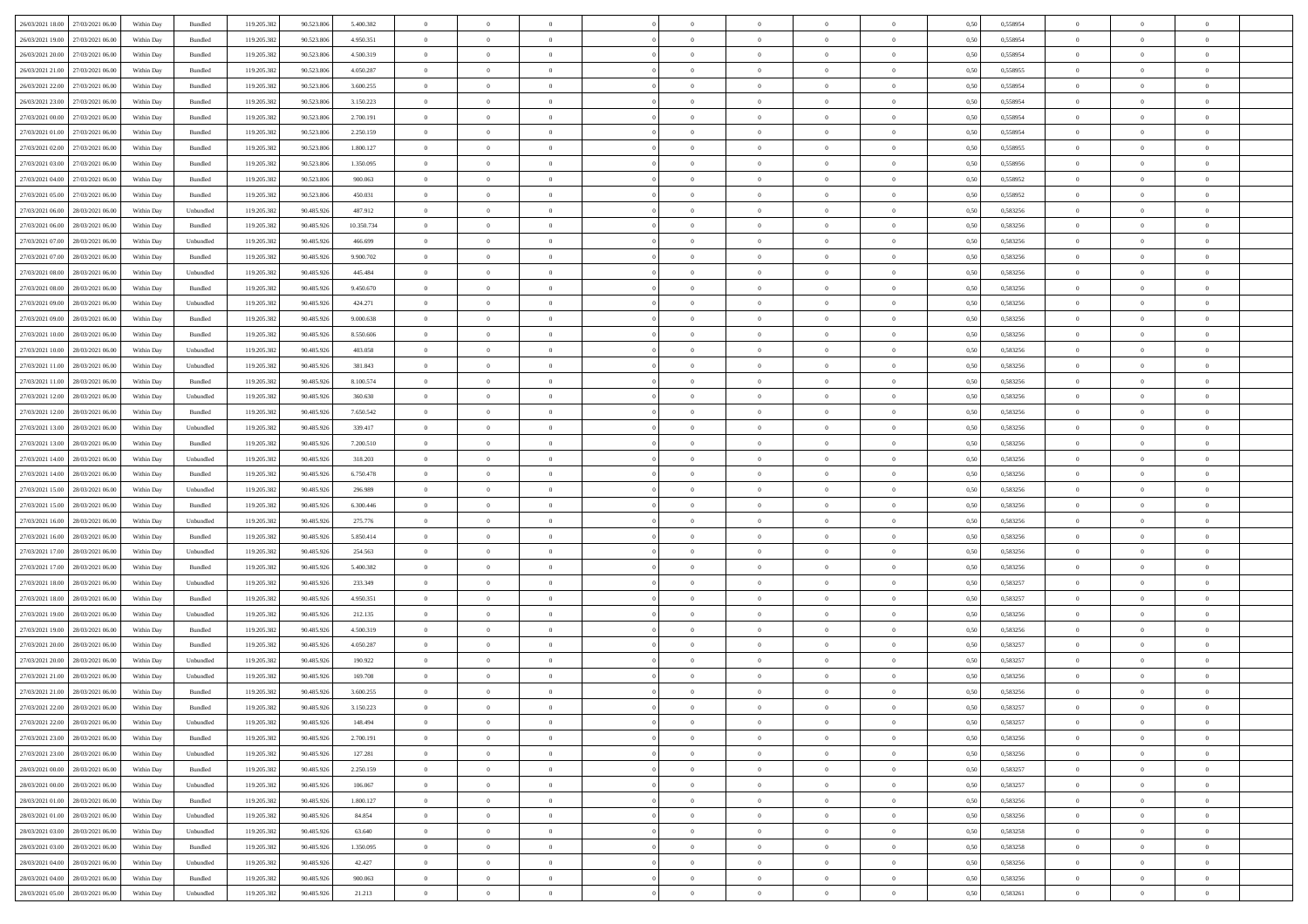|                                              |            |                             |             |            |            | $\overline{0}$                   | $\theta$       |                | $\overline{0}$ | $\bf{0}$       |                | $\bf{0}$       |      |          | $\theta$       | $\theta$       | $\theta$       |  |
|----------------------------------------------|------------|-----------------------------|-------------|------------|------------|----------------------------------|----------------|----------------|----------------|----------------|----------------|----------------|------|----------|----------------|----------------|----------------|--|
| 28/03/2021 05:00 28/03/2021 06:00            | Within Day | Bundled                     | 119.205.382 | 90.485.926 | 450.031    |                                  |                |                |                |                |                |                | 0,50 | 0,583261 |                |                |                |  |
| 28/03/2021 06:00<br>29/03/2021 06.00         | Within Day | Unbundled                   | 119.205.38  | 90.485.929 | 382.738    | $\bf{0}$                         | $\overline{0}$ | $\bf{0}$       | $\bf{0}$       | $\overline{0}$ | $\overline{0}$ | $\bf{0}$       | 0,50 | 0,558954 | $\,$ 0 $\,$    | $\bf{0}$       | $\overline{0}$ |  |
| 28/03/2021 06:00<br>29/03/2021 06:00         | Within Day | Bundled                     | 119.205.382 | 90.485.929 | 10.455.904 | $\overline{0}$                   | $\bf{0}$       | $\overline{0}$ | $\bf{0}$       | $\bf{0}$       | $\overline{0}$ | $\bf{0}$       | 0.50 | 0.558954 | $\bf{0}$       | $\overline{0}$ | $\overline{0}$ |  |
| 28/03/2021 07:00<br>29/03/2021 06:00         | Within Day | Bundled                     | 119.205.382 | 90.485.929 | 10.020.241 | $\overline{0}$                   | $\overline{0}$ | $\overline{0}$ | $\theta$       | $\theta$       | $\overline{0}$ | $\bf{0}$       | 0,50 | 0,558954 | $\theta$       | $\theta$       | $\overline{0}$ |  |
| 28/03/2021 07:00<br>29/03/2021 06.00         | Within Day | Unbundled                   | 119.205.38  | 90.485.929 | 366.791    | $\bf{0}$                         | $\overline{0}$ | $\bf{0}$       | $\overline{0}$ | $\theta$       | $\overline{0}$ | $\bf{0}$       | 0,50 | 0,558954 | $\,$ 0 $\,$    | $\bf{0}$       | $\overline{0}$ |  |
| 28/03/2021 08:00<br>29/03/2021 06:00         |            | Unbundled                   | 119.205.382 | 90.485.929 | 350.844    | $\overline{0}$                   | $\overline{0}$ | $\overline{0}$ | $\bf{0}$       | $\overline{0}$ | $\theta$       | $\bf{0}$       | 0.50 | 0.558954 | $\,$ 0 $\,$    | $\theta$       | $\overline{0}$ |  |
|                                              | Within Day |                             |             |            |            |                                  |                |                |                |                |                |                |      |          |                |                |                |  |
| 28/03/2021 08:00<br>29/03/2021 06:00         | Within Day | Bundled                     | 119.205.382 | 90.485.929 | 9.584.578  | $\overline{0}$                   | $\overline{0}$ | $\overline{0}$ | $\overline{0}$ | $\overline{0}$ | $\overline{0}$ | $\bf{0}$       | 0,50 | 0,558954 | $\theta$       | $\theta$       | $\overline{0}$ |  |
| 28/03/2021 09:00<br>29/03/2021 06.00         | Within Day | Unbundled                   | 119.205.38  | 90.485.929 | 334.896    | $\bf{0}$                         | $\overline{0}$ | $\bf{0}$       | $\overline{0}$ | $\overline{0}$ | $\overline{0}$ | $\bf{0}$       | 0,50 | 0,558954 | $\,$ 0 $\,$    | $\bf{0}$       | $\overline{0}$ |  |
| 28/03/2021 09:00<br>29/03/2021 06:00         | Within Day | Bundled                     | 119,205.38  | 90.485.929 | 9.148.916  | $\overline{0}$                   | $\bf{0}$       | $\overline{0}$ | $\bf{0}$       | $\overline{0}$ | $\overline{0}$ | $\bf{0}$       | 0.50 | 0.558954 | $\bf{0}$       | $\overline{0}$ | $\overline{0}$ |  |
| 28/03/2021 11:00<br>29/03/2021 06:00         | Within Day | Unbundled                   | 119.205.382 | 90.485.929 | 303.001    | $\overline{0}$                   | $\bf{0}$       | $\overline{0}$ | $\overline{0}$ | $\overline{0}$ | $\overline{0}$ | $\bf{0}$       | 0,50 | 0,558954 | $\,$ 0 $\,$    | $\bf{0}$       | $\overline{0}$ |  |
| 28/03/2021 11:00<br>29/03/2021 06.00         | Within Day | Bundled                     | 119.205.38  | 90.485.929 | 8.277.590  | $\bf{0}$                         | $\overline{0}$ | $\bf{0}$       | $\bf{0}$       | $\bf{0}$       | $\overline{0}$ | $\bf{0}$       | 0,50 | 0,558954 | $\,$ 0 $\,$    | $\bf{0}$       | $\overline{0}$ |  |
| 28/03/2021 12:00<br>29/03/2021 06:00         | Within Day | Unbundled                   | 119.205.382 | 90.485.929 | 287.054    | $\overline{0}$                   | $\bf{0}$       | $\overline{0}$ | $\bf{0}$       | $\bf{0}$       | $\overline{0}$ | $\bf{0}$       | 0.50 | 0.558954 | $\bf{0}$       | $\overline{0}$ | $\bf{0}$       |  |
| 28/03/2021 12:00<br>29/03/2021 06:00         | Within Day | Bundled                     | 119.205.38  | 90.485.929 | 7.841.928  | $\overline{0}$                   | $\overline{0}$ | $\overline{0}$ | $\theta$       | $\theta$       | $\overline{0}$ | $\bf{0}$       | 0,50 | 0,558954 | $\,$ 0 $\,$    | $\theta$       | $\overline{0}$ |  |
|                                              |            |                             |             |            |            |                                  |                |                |                |                |                |                |      |          |                |                |                |  |
| 28/03/2021 13:00<br>29/03/2021 06.00         | Within Day | Unbundled                   | 119.205.38  | 90.485.929 | 271.106    | $\bf{0}$                         | $\overline{0}$ | $\bf{0}$       | $\overline{0}$ | $\theta$       | $\overline{0}$ | $\bf{0}$       | 0,50 | 0,558954 | $\,$ 0 $\,$    | $\bf{0}$       | $\overline{0}$ |  |
| 28/03/2021 13:00<br>29/03/2021 06:00         | Within Day | Bundled                     | 119.205.382 | 90.485.929 | 7.406.265  | $\overline{0}$                   | $\overline{0}$ | $\overline{0}$ | $\bf{0}$       | $\overline{0}$ | $\Omega$       | $\bf{0}$       | 0.50 | 0.558954 | $\,$ 0 $\,$    | $\theta$       | $\overline{0}$ |  |
| 28/03/2021 14:00<br>29/03/2021 06:00         | Within Day | Unbundled                   | 119.205.382 | 90.485.929 | 255.159    | $\overline{0}$                   | $\overline{0}$ | $\overline{0}$ | $\overline{0}$ | $\theta$       | $\overline{0}$ | $\bf{0}$       | 0,50 | 0,558954 | $\theta$       | $\theta$       | $\overline{0}$ |  |
| 28/03/2021 14:00<br>29/03/2021 06.00         | Within Day | Bundled                     | 119.205.38  | 90.485.929 | 6.970.602  | $\bf{0}$                         | $\overline{0}$ | $\bf{0}$       | $\overline{0}$ | $\theta$       | $\overline{0}$ | $\bf{0}$       | 0,50 | 0,558954 | $\,$ 0 $\,$    | $\bf{0}$       | $\overline{0}$ |  |
| 28/03/2021 15:00<br>29/03/2021 06:00         | Within Day | Unbundled                   | 119,205.38  | 90.485.929 | 239.211    | $\overline{0}$                   | $\bf{0}$       | $\overline{0}$ | $\bf{0}$       | $\overline{0}$ | $\overline{0}$ | $\bf{0}$       | 0.50 | 0.558954 | $\bf{0}$       | $\overline{0}$ | $\overline{0}$ |  |
| 28/03/2021 15:00<br>29/03/2021 06:00         | Within Day | Bundled                     | 119.205.382 | 90.485.929 | 6.534.939  | $\overline{0}$                   | $\bf{0}$       | $\overline{0}$ | $\overline{0}$ | $\overline{0}$ | $\overline{0}$ | $\bf{0}$       | 0,50 | 0,558954 | $\,$ 0 $\,$    | $\bf{0}$       | $\overline{0}$ |  |
| 28/03/2021 16:00<br>29/03/2021 06.00         | Within Day | Unbundled                   | 119.205.38  | 90.485.929 | 223.264    | $\bf{0}$                         | $\bf{0}$       | $\bf{0}$       | $\bf{0}$       | $\overline{0}$ | $\overline{0}$ | $\bf{0}$       | 0,50 | 0,558954 | $\,$ 0 $\,$    | $\bf{0}$       | $\overline{0}$ |  |
| 28/03/2021 16:00<br>29/03/2021 06:00         |            | Bundled                     |             | 90.485.929 | 6.099.277  |                                  | $\bf{0}$       | $\overline{0}$ |                | $\bf{0}$       | $\overline{0}$ |                | 0.50 | 0.558954 | $\bf{0}$       | $\overline{0}$ | $\overline{0}$ |  |
|                                              | Within Day |                             | 119.205.382 |            |            | $\overline{0}$<br>$\overline{0}$ | $\overline{0}$ |                | $\bf{0}$       |                |                | $\bf{0}$       |      |          | $\theta$       | $\theta$       |                |  |
| 28/03/2021 17:00<br>29/03/2021 06:00         | Within Day | Unbundled                   | 119.205.382 | 90.485.929 | 207.316    |                                  |                | $\overline{0}$ | $\theta$       | $\theta$       | $\overline{0}$ | $\bf{0}$       | 0,50 | 0,558954 |                |                | $\overline{0}$ |  |
| 28/03/2021 17:00<br>29/03/2021 06.00         | Within Day | Bundled                     | 119.205.38  | 90.485.929 | 5.663.614  | $\bf{0}$                         | $\overline{0}$ | $\bf{0}$       | $\bf{0}$       | $\,$ 0 $\,$    | $\overline{0}$ | $\bf{0}$       | 0,50 | 0,558954 | $\,$ 0 $\,$    | $\bf{0}$       | $\overline{0}$ |  |
| 28/03/2021 18:00<br>29/03/2021 06:00         | Within Day | Bundled                     | 119,205.38  | 90.485.929 | 5.227.951  | $\overline{0}$                   | $\overline{0}$ | $\overline{0}$ | $\bf{0}$       | $\overline{0}$ | $\Omega$       | $\bf{0}$       | 0.50 | 0.558954 | $\,$ 0 $\,$    | $\theta$       | $\overline{0}$ |  |
| 28/03/2021 18:00<br>29/03/2021 06:00         | Within Day | Unbundled                   | 119.205.382 | 90.485.929 | 191.369    | $\overline{0}$                   | $\overline{0}$ | $\overline{0}$ | $\overline{0}$ | $\theta$       | $\overline{0}$ | $\bf{0}$       | 0,50 | 0,558954 | $\theta$       | $\theta$       | $\overline{0}$ |  |
| 28/03/2021 19:00<br>29/03/2021 06.00         | Within Day | Unbundled                   | 119.205.38  | 90.485.929 | 175.422    | $\bf{0}$                         | $\overline{0}$ | $\bf{0}$       | $\overline{0}$ | $\theta$       | $\overline{0}$ | $\bf{0}$       | 0,50 | 0,558954 | $\,$ 0 $\,$    | $\bf{0}$       | $\overline{0}$ |  |
| 28/03/2021 19:00<br>29/03/2021 06:00         | Within Day | Bundled                     | 119,205.38  | 90.485.929 | 4.792.288  | $\overline{0}$                   | $\bf{0}$       | $\overline{0}$ | $\bf{0}$       | $\overline{0}$ | $\overline{0}$ | $\bf{0}$       | 0.50 | 0.558954 | $\bf{0}$       | $\overline{0}$ | $\overline{0}$ |  |
| 28/03/2021 20:00<br>29/03/2021 06:00         | Within Day | Unbundled                   | 119.205.382 | 90.485.929 | 159.474    | $\overline{0}$                   | $\overline{0}$ | $\overline{0}$ | $\overline{0}$ | $\overline{0}$ | $\overline{0}$ | $\bf{0}$       | 0,50 | 0,558954 | $\theta$       | $\theta$       | $\overline{0}$ |  |
| 28/03/2021 20:00<br>29/03/2021 06.00         | Within Day | Bundled                     | 119.205.38  | 90.485.929 | 4.356.627  | $\bf{0}$                         | $\bf{0}$       | $\bf{0}$       | $\bf{0}$       | $\overline{0}$ | $\overline{0}$ | $\bf{0}$       | 0,50 | 0,558954 | $\,$ 0 $\,$    | $\bf{0}$       | $\overline{0}$ |  |
|                                              |            |                             |             |            |            |                                  |                |                |                |                |                |                |      |          |                |                |                |  |
| 28/03/2021 21:00<br>29/03/2021 06:00         | Within Day | Unbundled                   | 119.205.382 | 90.485.929 | 143.526    | $\overline{0}$                   | $\bf{0}$       | $\overline{0}$ | $\bf{0}$       | $\bf{0}$       | $\overline{0}$ | $\bf{0}$       | 0.50 | 0.558955 | $\bf{0}$       | $\overline{0}$ | $\overline{0}$ |  |
| 28/03/2021 21:00<br>29/03/2021 06:00         | Within Day | Bundled                     | 119.205.382 | 90.485.929 | 3.920.964  | $\overline{0}$                   | $\overline{0}$ | $\overline{0}$ | $\overline{0}$ | $\overline{0}$ | $\overline{0}$ | $\bf{0}$       | 0.50 | 0.558955 | $\theta$       | $\theta$       | $\overline{0}$ |  |
| 28/03/2021 22:00<br>29/03/2021 06.00         | Within Day | Unbundled                   | 119.205.38  | 90.485.929 | 127.579    | $\bf{0}$                         | $\overline{0}$ | $\bf{0}$       | $\bf{0}$       | $\overline{0}$ | $\overline{0}$ | $\bf{0}$       | 0,50 | 0,558954 | $\,$ 0 $\,$    | $\bf{0}$       | $\overline{0}$ |  |
| 28/03/2021 22:00<br>29/03/2021 06:00         | Within Day | Bundled                     | 119.205.382 | 90.485.929 | 3.485.301  | $\overline{0}$                   | $\bf{0}$       | $\overline{0}$ | $\bf{0}$       | $\overline{0}$ | $\Omega$       | $\bf{0}$       | 0.50 | 0.558954 | $\,$ 0 $\,$    | $\theta$       | $\overline{0}$ |  |
| 28/03/2021 23:00<br>29/03/2021 06:00         | Within Dav | Unbundled                   | 119.205.382 | 90.485.929 | 111.632    | $\overline{0}$                   | $\overline{0}$ | $\overline{0}$ | $\overline{0}$ | $\theta$       | $\overline{0}$ | $\bf{0}$       | 0.50 | 0,558954 | $\theta$       | $\theta$       | $\overline{0}$ |  |
| 28/03/2021 23:00<br>29/03/2021 06.00         | Within Day | Bundled                     | 119.205.38  | 90.485.929 | 3.049.639  | $\bf{0}$                         | $\bf{0}$       | $\bf{0}$       | $\bf{0}$       | $\bf{0}$       | $\overline{0}$ | $\bf{0}$       | 0,50 | 0,558954 | $\,$ 0 $\,$    | $\bf{0}$       | $\overline{0}$ |  |
| 29/03/2021 00:00<br>29/03/2021 06:00         | Within Day | Unbundled                   | 119,205.38  | 90.485.929 | 95.684     | $\overline{0}$                   | $\bf{0}$       | $\overline{0}$ | $\bf{0}$       | $\overline{0}$ | $\overline{0}$ | $\bf{0}$       | 0.50 | 0.558954 | $\bf{0}$       | $\overline{0}$ | $\overline{0}$ |  |
| 29/03/2021 00:00<br>29/03/2021 06:00         | Within Dav | Bundled                     | 119.205.38  | 90.485.929 | 2.613.976  | $\overline{0}$                   | $\overline{0}$ | $\overline{0}$ | $\overline{0}$ | $\overline{0}$ | $\overline{0}$ | $\bf{0}$       | 0.50 | 0,558954 | $\theta$       | $\theta$       | $\overline{0}$ |  |
| 29/03/2021 06.00                             | Within Day | Unbundled                   |             | 90.485.929 | 79.737     | $\bf{0}$                         | $\bf{0}$       | $\bf{0}$       | $\bf{0}$       | $\overline{0}$ | $\overline{0}$ | $\bf{0}$       | 0,50 | 0,558954 | $\,$ 0 $\,$    | $\bf{0}$       | $\overline{0}$ |  |
| 29/03/2021 01:00                             |            |                             | 119.205.38  |            |            |                                  |                |                |                |                |                |                |      |          |                |                |                |  |
| 29/03/2021 01:00<br>29/03/2021 06:00         | Within Day | Bundled                     | 119.205.382 | 90.485.929 | 2.178.313  | $\overline{0}$                   | $\bf{0}$       | $\overline{0}$ | $\bf{0}$       | $\bf{0}$       | $\overline{0}$ | $\bf{0}$       | 0.50 | 0.558954 | $\bf{0}$       | $\overline{0}$ | $\overline{0}$ |  |
| 29/03/2021 02:00<br>29/03/2021 06:00         | Within Dav | Unbundled                   | 119.205.382 | 90.485.929 | 63.790     | $\overline{0}$                   | $\overline{0}$ | $\overline{0}$ | $\overline{0}$ | $\theta$       | $\overline{0}$ | $\bf{0}$       | 0.50 | 0.558955 | $\theta$       | $\theta$       | $\overline{0}$ |  |
| 29/03/2021 02:00<br>29/03/2021 06.00         | Within Day | Bundled                     | 119.205.38  | 90.485.929 | 1.742.650  | $\bf{0}$                         | $\bf{0}$       | $\bf{0}$       | $\bf{0}$       | $\overline{0}$ | $\overline{0}$ | $\bf{0}$       | 0,50 | 0,558955 | $\,$ 0 $\,$    | $\bf{0}$       | $\overline{0}$ |  |
| 29/03/2021 03:00<br>29/03/2021 06:00         | Within Day | Unbundled                   | 119.205.382 | 90.485.929 | 47.841     | $\overline{0}$                   | $\overline{0}$ | $\overline{0}$ | $\bf{0}$       | $\theta$       | $\Omega$       | $\bf{0}$       | 0.50 | 0.558956 | $\bf{0}$       | $\theta$       | $\overline{0}$ |  |
| 29/03/2021 03:00<br>29/03/2021 06:00         | Within Dav | Bundled                     | 119.205.38  | 90.485.929 | 1.306.988  | $\overline{0}$                   | $\overline{0}$ | $\Omega$       | $\overline{0}$ | $\theta$       | $\overline{0}$ | $\overline{0}$ | 0.5( | 0,558956 | $\theta$       | $\theta$       | $\overline{0}$ |  |
| 29/03/2021 04:00<br>29/03/2021 06:00         | Within Day | Bundled                     | 119.205.382 | 90.485.929 | 871.325    | $\bf{0}$                         | $\bf{0}$       | $\overline{0}$ | $\bf{0}$       | $\bf{0}$       | $\overline{0}$ | $\bf{0}$       | 0,50 | 0,558952 | $\overline{0}$ | $\overline{0}$ | $\overline{0}$ |  |
| $29/03/2021\ 04.00 \qquad 29/03/2021\ 06.00$ | Within Day | $\ensuremath{\mathsf{Unb}}$ | 119.205.382 | 90.485.929 | 31.894     | $\overline{0}$                   | $\Omega$       |                | $\Omega$       |                |                |                | 0,50 | 0,558952 | $\theta$       | $\overline{0}$ |                |  |
| 29/03/2021 05:00 29/03/2021 06:00            | Within Day | Unbundled                   | 119.205.382 | 90.485.929 | 15.947     | $\overline{0}$                   | $\overline{0}$ | $\overline{0}$ | $\overline{0}$ | $\overline{0}$ | $\overline{0}$ | $\bf{0}$       | 0,50 | 0,558952 | $\theta$       | $\overline{0}$ | $\overline{0}$ |  |
|                                              |            |                             |             |            |            |                                  |                |                |                |                |                |                |      |          |                |                |                |  |
| 29/03/2021 05:00<br>29/03/2021 06:00         | Within Day | Bundled                     | 119.205.38  | 90.485.929 | 435.662    | $\overline{0}$                   | $\bf{0}$       | $\overline{0}$ | $\overline{0}$ | $\bf{0}$       | $\overline{0}$ | $\bf{0}$       | 0,50 | 0,558952 | $\bf{0}$       | $\overline{0}$ | $\bf{0}$       |  |
| 29/03/2021 06:00<br>30/03/2021 06:00         | Within Day | Unbundled                   | 119.205.382 | 90.485.929 | 37,877     | $\overline{0}$                   | $\bf{0}$       | $\overline{0}$ | $\overline{0}$ | $\mathbf{0}$   | $\overline{0}$ | $\,$ 0 $\,$    | 0.50 | 0.558954 | $\overline{0}$ | $\bf{0}$       | $\bf{0}$       |  |
| 29/03/2021 06:00<br>30/03/2021 06:00         | Within Dav | Bundled                     | 119.205.382 | 90.485.929 | 10.800.766 | $\overline{0}$                   | $\overline{0}$ | $\overline{0}$ | $\overline{0}$ | $\overline{0}$ | $\overline{0}$ | $\bf{0}$       | 0,50 | 0,558954 | $\overline{0}$ | $\theta$       | $\overline{0}$ |  |
| 29/03/2021 07:00<br>30/03/2021 06:00         | Within Day | Unbundled                   | 119.205.382 | 90.485.929 | 36.299     | $\overline{0}$                   | $\bf{0}$       | $\overline{0}$ | $\overline{0}$ | $\bf{0}$       | $\overline{0}$ | $\bf{0}$       | 0,50 | 0,558954 | $\bf{0}$       | $\overline{0}$ | $\overline{0}$ |  |
| 29/03/2021 07:00<br>30/03/2021 06:00         | Within Day | Bundled                     | 119.205.382 | 90.485.929 | 10.350.734 | $\overline{0}$                   | $\bf{0}$       | $\overline{0}$ | $\overline{0}$ | $\bf{0}$       | $\overline{0}$ | $\bf{0}$       | 0.50 | 0.558954 | $\,$ 0 $\,$    | $\overline{0}$ | $\,$ 0         |  |
| 29/03/2021 08:00<br>30/03/2021 06:00         | Within Dav | Unbundled                   | 119.205.382 | 90.485.929 | 34.720     | $\overline{0}$                   | $\overline{0}$ | $\overline{0}$ | $\overline{0}$ | $\overline{0}$ | $\overline{0}$ | $\bf{0}$       | 0.50 | 0,558954 | $\overline{0}$ | $\theta$       | $\overline{0}$ |  |
| 29/03/2021 08:00<br>30/03/2021 06:00         | Within Day | Bundled                     | 119.205.38  | 90.485.929 | 9.900.702  | $\overline{0}$                   | $\overline{0}$ | $\overline{0}$ | $\overline{0}$ | $\overline{0}$ | $\overline{0}$ | $\bf{0}$       | 0,50 | 0,558954 | $\bf{0}$       | $\overline{0}$ | $\,$ 0         |  |
|                                              |            |                             |             |            |            |                                  |                |                |                |                |                |                |      |          |                |                |                |  |
| 29/03/2021 09:00<br>30/03/2021 06:00         | Within Day | Unbundled                   | 119.205.382 | 90.485.929 | 33.142     | $\overline{0}$                   | $\overline{0}$ | $\overline{0}$ | $\overline{0}$ | $\overline{0}$ | $\overline{0}$ | $\bf{0}$       | 0.50 | 0.558954 | $\mathbf{0}$   | $\bf{0}$       | $\,$ 0         |  |
| 29/03/2021 09:00<br>30/03/2021 06:00         | Within Dav | Bundled                     | 119.205.382 | 90.485.929 | 9.450.670  | $\overline{0}$                   | $\overline{0}$ | $\overline{0}$ | $\overline{0}$ | $\overline{0}$ | $\overline{0}$ | $\bf{0}$       | 0,50 | 0,558954 | $\overline{0}$ | $\theta$       | $\overline{0}$ |  |
| 29/03/2021 10:00<br>30/03/2021 06:00         | Within Day | Unbundled                   | 119.205.38  | 90.485.929 | 31.564     | $\overline{0}$                   | $\bf{0}$       | $\overline{0}$ | $\overline{0}$ | $\overline{0}$ | $\overline{0}$ | $\bf{0}$       | 0,50 | 0,558954 | $\bf{0}$       | $\overline{0}$ | $\bf{0}$       |  |
| 29/03/2021 10:00 30/03/2021 06:00            | Within Day | Bundled                     | 119.205.382 | 90.485.929 | 9.000.638  | $\overline{0}$                   | $\bf{0}$       | $\overline{0}$ | $\overline{0}$ | $\,$ 0 $\,$    | $\overline{0}$ | $\,$ 0 $\,$    | 0,50 | 0,558954 | $\overline{0}$ | $\,$ 0 $\,$    | $\,$ 0 $\,$    |  |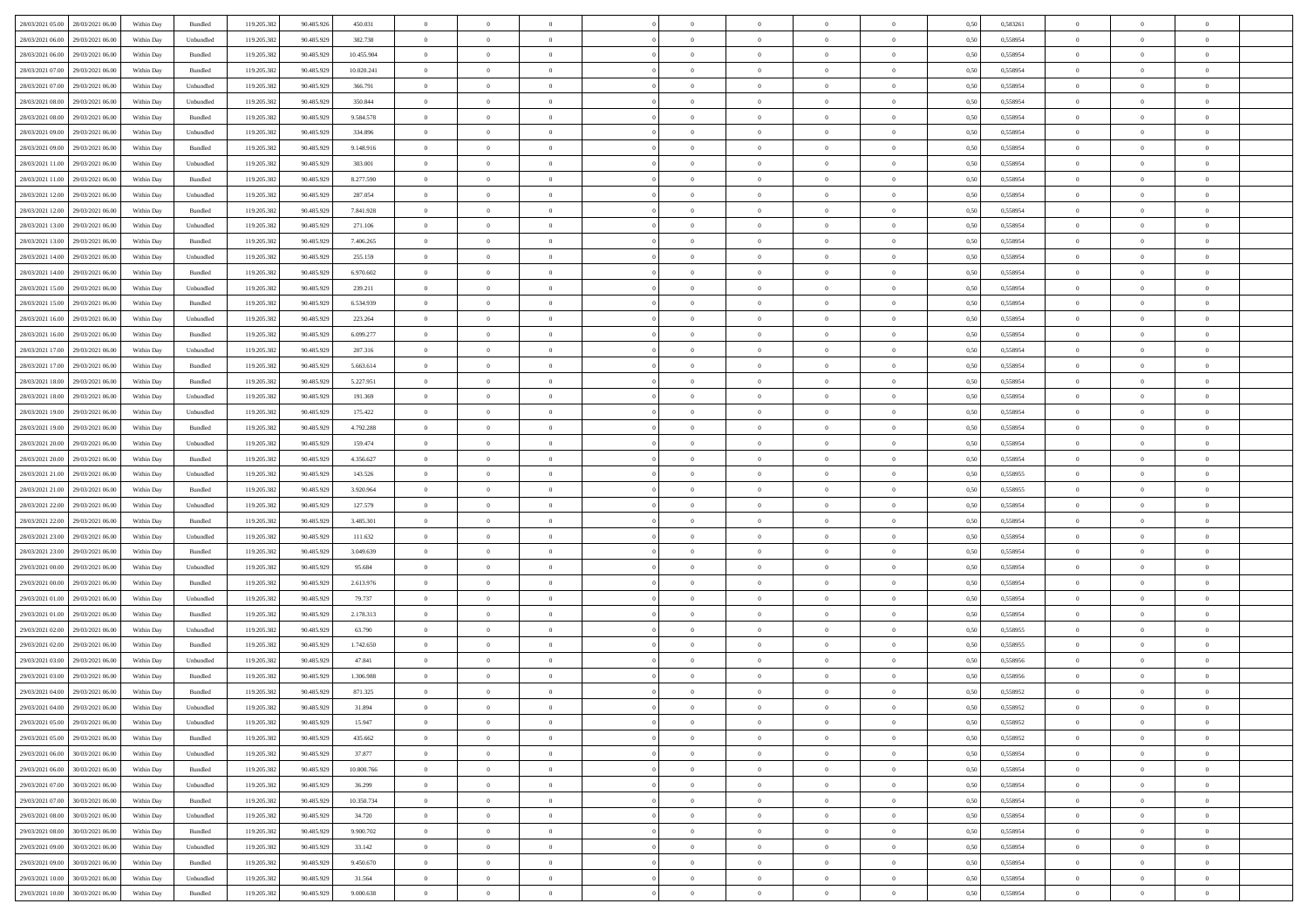| 29/03/2021 11:00<br>30/03/2021 06:00         | Within Day | Unbundled | 119.205.382 | 90.485.929 | 29.985     | $\overline{0}$ | $\overline{0}$ |                | $\overline{0}$ | $\theta$       |                | $\theta$       | 0,50 | 0,558954 | $\theta$       | $\theta$       | $\overline{0}$ |  |
|----------------------------------------------|------------|-----------|-------------|------------|------------|----------------|----------------|----------------|----------------|----------------|----------------|----------------|------|----------|----------------|----------------|----------------|--|
|                                              |            |           |             |            |            |                |                |                |                |                |                |                |      |          |                |                |                |  |
| 29/03/2021 11:00<br>30/03/2021 06:00         | Within Day | Bundled   | 119.205.38  | 90.485.929 | 8.550.606  | $\bf{0}$       | $\bf{0}$       | $\bf{0}$       | $\bf{0}$       | $\overline{0}$ | $\bf{0}$       | $\bf{0}$       | 0,50 | 0,558954 | $\,$ 0 $\,$    | $\bf{0}$       | $\overline{0}$ |  |
| 29/03/2021 12:00<br>30/03/2021 06:00         | Within Day | Unbundled | 119.205.382 | 90.485.929 | 28.407     | $\overline{0}$ | $\bf{0}$       | $\overline{0}$ | $\overline{0}$ | $\overline{0}$ | $\overline{0}$ | $\bf{0}$       | 0.50 | 0.558954 | $\overline{0}$ | $\,$ 0 $\,$    | $\,$ 0         |  |
| 29/03/2021 12:00<br>30/03/2021 06:00         | Within Day | Bundled   | 119.205.382 | 90.485.929 | 8.100.574  | $\overline{0}$ | $\overline{0}$ | $\overline{0}$ | $\overline{0}$ | $\theta$       | $\overline{0}$ | $\bf{0}$       | 0,50 | 0,558954 | $\theta$       | $\overline{0}$ | $\overline{0}$ |  |
| 29/03/2021 13:00<br>30/03/2021 06:00         | Within Day | Unbundled | 119.205.38  | 90.485.929 | 26.829     | $\bf{0}$       | $\bf{0}$       | $\bf{0}$       | $\overline{0}$ | $\overline{0}$ | $\overline{0}$ | $\bf{0}$       | 0,50 | 0,558954 | $\,$ 0 $\,$    | $\bf{0}$       | $\overline{0}$ |  |
| 29/03/2021 13:00<br>30/03/2021 06:00         | Within Day | Bundled   | 119.205.382 | 90.485.929 | 7.650.542  | $\overline{0}$ | $\bf{0}$       | $\overline{0}$ | $\bf{0}$       | $\overline{0}$ | $\overline{0}$ | $\bf{0}$       | 0.50 | 0.558954 | $\,$ 0 $\,$    | $\overline{0}$ | $\overline{0}$ |  |
| 29/03/2021 14:00                             |            |           | 119.205.38  |            |            | $\overline{0}$ | $\bf{0}$       | $\overline{0}$ | $\overline{0}$ | $\overline{0}$ | $\overline{0}$ |                |      |          | $\,$ 0 $\,$    | $\theta$       | $\overline{0}$ |  |
| 30/03/2021 06:00                             | Within Day | Bundled   |             | 90.485.929 | 7.200.510  |                |                |                |                |                |                | $\bf{0}$       | 0,50 | 0,558954 |                |                |                |  |
| 29/03/2021 14:00<br>30/03/2021 06:00         | Within Day | Unbundled | 119.205.38  | 90.485.929 | 25.250     | $\bf{0}$       | $\bf{0}$       | $\bf{0}$       | $\bf{0}$       | $\overline{0}$ | $\overline{0}$ | $\bf{0}$       | 0,50 | 0,558954 | $\,$ 0 $\,$    | $\bf{0}$       | $\overline{0}$ |  |
| 29/03/2021 15:00<br>30/03/2021 06:00         | Within Day | Unbundled | 119,205.38  | 90.485.929 | 23.672     | $\overline{0}$ | $\bf{0}$       | $\overline{0}$ | $\bf{0}$       | $\bf{0}$       | $\overline{0}$ | $\bf{0}$       | 0.50 | 0.558954 | $\bf{0}$       | $\overline{0}$ | $\bf{0}$       |  |
| 29/03/2021 15:00<br>30/03/2021 06:00         | Within Day | Bundled   | 119.205.382 | 90.485.929 | 6.750.478  | $\bf{0}$       | $\bf{0}$       | $\overline{0}$ | $\overline{0}$ | $\overline{0}$ | $\overline{0}$ | $\bf{0}$       | 0,50 | 0,558954 | $\,$ 0 $\,$    | $\,$ 0 $\,$    | $\overline{0}$ |  |
| 29/03/2021 16:00<br>30/03/2021 06:00         | Within Day | Unbundled | 119.205.38  | 90.485.929 | 22.094     | $\bf{0}$       | $\bf{0}$       | $\bf{0}$       | $\bf{0}$       | $\overline{0}$ | $\overline{0}$ | $\bf{0}$       | 0,50 | 0,558954 | $\,$ 0 $\,$    | $\bf{0}$       | $\overline{0}$ |  |
| 29/03/2021 16:00<br>30/03/2021 06:00         | Within Day | Bundled   | 119.205.382 | 90.485.929 | 6,300,446  | $\overline{0}$ | $\bf{0}$       | $\overline{0}$ | $\overline{0}$ | $\overline{0}$ | $\overline{0}$ | $\bf{0}$       | 0.50 | 0.558954 | $\bf{0}$       | $\,$ 0 $\,$    | $\,$ 0         |  |
| 29/03/2021 17:00<br>30/03/2021 06:00         | Within Day | Unbundled | 119.205.38  | 90.485.929 | 20.516     | $\overline{0}$ | $\bf{0}$       | $\overline{0}$ | $\theta$       | $\theta$       | $\overline{0}$ | $\bf{0}$       | 0,50 | 0,558954 | $\,$ 0 $\,$    | $\,$ 0 $\,$    | $\overline{0}$ |  |
|                                              |            |           |             |            |            |                | $\bf{0}$       |                |                | $\overline{0}$ | $\overline{0}$ |                |      |          | $\,$ 0 $\,$    | $\bf{0}$       | $\overline{0}$ |  |
| 29/03/2021 17:00<br>30/03/2021 06:00         | Within Day | Bundled   | 119.205.38  | 90.485.929 | 5.850.414  | $\bf{0}$       |                | $\bf{0}$       | $\bf{0}$       |                |                | $\bf{0}$       | 0,50 | 0,558954 |                |                |                |  |
| 29/03/2021 18:00<br>30/03/2021 06:00         | Within Day | Unbundled | 119,205.38  | 90.485.929 | 18.938     | $\overline{0}$ | $\bf{0}$       | $\overline{0}$ | $\bf{0}$       | $\overline{0}$ | $\overline{0}$ | $\bf{0}$       | 0.50 | 0.558954 | $\,$ 0 $\,$    | $\bf{0}$       | $\overline{0}$ |  |
| 29/03/2021 18:00<br>30/03/2021 06:00         | Within Day | Bundled   | 119.205.382 | 90.485.929 | 5.400.382  | $\overline{0}$ | $\bf{0}$       | $\overline{0}$ | $\overline{0}$ | $\overline{0}$ | $\overline{0}$ | $\bf{0}$       | 0,50 | 0,558954 | $\theta$       | $\theta$       | $\overline{0}$ |  |
| 29/03/2021 19:00<br>30/03/2021 06:00         | Within Day | Unbundled | 119.205.38  | 90.485.929 | 17.360     | $\bf{0}$       | $\bf{0}$       | $\bf{0}$       | $\overline{0}$ | $\overline{0}$ | $\overline{0}$ | $\bf{0}$       | 0,50 | 0,558954 | $\,$ 0 $\,$    | $\bf{0}$       | $\overline{0}$ |  |
| 29/03/2021 19:00<br>30/03/2021 06:00         | Within Day | Bundled   | 119,205.38  | 90.485.929 | 4.950.351  | $\overline{0}$ | $\bf{0}$       | $\overline{0}$ | $\bf{0}$       | $\overline{0}$ | $\overline{0}$ | $\bf{0}$       | 0.50 | 0.558954 | $\bf{0}$       | $\overline{0}$ | $\,$ 0         |  |
| 29/03/2021 20:00<br>30/03/2021 06:00         | Within Day | Unbundled | 119.205.382 | 90.485.929 | 15.782     | $\bf{0}$       | $\bf{0}$       | $\overline{0}$ | $\overline{0}$ | $\overline{0}$ | $\overline{0}$ | $\bf{0}$       | 0,50 | 0,558954 | $\,$ 0 $\,$    | $\bf{0}$       | $\overline{0}$ |  |
| 29/03/2021 20:00<br>30/03/2021 06:00         | Within Day | Bundled   | 119.205.38  | 90.485.929 | 4.500.319  | $\bf{0}$       | $\bf{0}$       | $\bf{0}$       | $\bf{0}$       | $\overline{0}$ | $\overline{0}$ | $\bf{0}$       | 0,50 | 0,558954 | $\,$ 0 $\,$    | $\bf{0}$       | $\overline{0}$ |  |
| 29/03/2021 21:00<br>30/03/2021 06:00         |            | Unbundled |             | 90.485.929 |            |                | $\bf{0}$       |                |                | $\overline{0}$ | $\overline{0}$ |                | 0.50 | 0.558955 | $\,$ 0 $\,$    | $\,$ 0 $\,$    | $\,$ 0         |  |
|                                              | Within Day |           | 119.205.382 |            | 14.203     | $\overline{0}$ |                | $\overline{0}$ | $\overline{0}$ |                |                | $\bf{0}$       |      |          | $\theta$       | $\overline{0}$ |                |  |
| 29/03/2021 21:00<br>30/03/2021 06:00         | Within Day | Bundled   | 119.205.38  | 90.485.929 | 4.050.287  | $\overline{0}$ | $\overline{0}$ | $\overline{0}$ | $\overline{0}$ | $\overline{0}$ | $\overline{0}$ | $\bf{0}$       | 0,50 | 0,558955 |                |                | $\overline{0}$ |  |
| 29/03/2021 22:00<br>30/03/2021 06:00         | Within Day | Unbundled | 119.205.38  | 90.485.929 | 12.625     | $\bf{0}$       | $\bf{0}$       | $\bf{0}$       | $\bf{0}$       | $\overline{0}$ | $\overline{0}$ | $\bf{0}$       | 0,50 | 0,558954 | $\,$ 0 $\,$    | $\bf{0}$       | $\overline{0}$ |  |
| 29/03/2021 22:00<br>30/03/2021 06:00         | Within Day | Bundled   | 119,205.38  | 90.485.929 | 3.600.255  | $\overline{0}$ | $\bf{0}$       | $\overline{0}$ | $\bf{0}$       | $\overline{0}$ | $\overline{0}$ | $\bf{0}$       | 0.50 | 0.558954 | $\bf{0}$       | $\overline{0}$ | $\overline{0}$ |  |
| 29/03/2021 23:00<br>30/03/2021 06:00         | Within Day | Unbundled | 119.205.382 | 90.485.929 | 11.047     | $\overline{0}$ | $\overline{0}$ | $\overline{0}$ | $\overline{0}$ | $\overline{0}$ | $\overline{0}$ | $\bf{0}$       | 0,50 | 0,558954 | $\,$ 0 $\,$    | $\theta$       | $\overline{0}$ |  |
| 29/03/2021 23:00<br>30/03/2021 06:00         | Within Day | Bundled   | 119.205.38  | 90.485.929 | 3.150.223  | $\bf{0}$       | $\bf{0}$       | $\bf{0}$       | $\bf{0}$       | $\overline{0}$ | $\overline{0}$ | $\bf{0}$       | 0,50 | 0,558954 | $\,$ 0 $\,$    | $\bf{0}$       | $\overline{0}$ |  |
| 30/03/2021 00:00<br>30/03/2021 06:00         | Within Day | Bundled   | 119,205.38  | 90.485.929 | 2.700.191  | $\overline{0}$ | $\bf{0}$       | $\overline{0}$ | $\bf{0}$       | $\overline{0}$ | $\overline{0}$ | $\bf{0}$       | 0.50 | 0.558954 | $\bf{0}$       | $\overline{0}$ | $\bf{0}$       |  |
| 30/03/2021 00:00<br>30/03/2021 06:00         | Within Day | Unbundled | 119.205.382 | 90.485.929 | 9.469      | $\overline{0}$ | $\bf{0}$       | $\overline{0}$ | $\overline{0}$ | $\overline{0}$ | $\overline{0}$ | $\bf{0}$       | 0,50 | 0,558954 | $\,$ 0 $\,$    | $\,$ 0 $\,$    | $\overline{0}$ |  |
| 30/03/2021 06:00                             | Within Day | Unbundled |             | 90.485.929 | 7.891      | $\bf{0}$       | $\bf{0}$       | $\bf{0}$       | $\bf{0}$       | $\overline{0}$ | $\bf{0}$       | $\bf{0}$       | 0,50 | 0,558954 | $\,$ 0 $\,$    | $\bf{0}$       | $\overline{0}$ |  |
| 30/03/2021 01:00                             |            |           | 119.205.38  |            |            |                |                |                |                |                |                |                |      |          |                |                |                |  |
| 30/03/2021 01:00<br>30/03/2021 06:00         | Within Day | Bundled   | 119.205.382 | 90.485.929 | 2.250.159  | $\overline{0}$ | $\bf{0}$       | $\overline{0}$ | $\overline{0}$ | $\overline{0}$ | $\overline{0}$ | $\bf{0}$       | 0.50 | 0.558954 | $\bf{0}$       | $\,$ 0 $\,$    | $\,$ 0         |  |
| 30/03/2021 02:00<br>30/03/2021 06:00         | Within Day | Unbundled | 119.205.382 | 90.485.929 | 6.313      | $\overline{0}$ | $\overline{0}$ | $\overline{0}$ | $\overline{0}$ | $\overline{0}$ | $\overline{0}$ | $\bf{0}$       | 0.50 | 0,558955 | $\theta$       | $\theta$       | $\overline{0}$ |  |
| 30/03/2021 02:00<br>30/03/2021 06:00         | Within Day | Bundled   | 119.205.38  | 90.485.929 | 1.800.127  | $\bf{0}$       | $\bf{0}$       | $\bf{0}$       | $\bf{0}$       | $\overline{0}$ | $\overline{0}$ | $\bf{0}$       | 0,50 | 0,558955 | $\,$ 0 $\,$    | $\bf{0}$       | $\overline{0}$ |  |
| 30/03/2021 03:00<br>30/03/2021 06:00         | Within Day | Unbundled | 119.205.382 | 90.485.929 | 4.734      | $\overline{0}$ | $\bf{0}$       | $\overline{0}$ | $\bf{0}$       | $\overline{0}$ | $\overline{0}$ | $\bf{0}$       | 0.50 | 0.558956 | $\bf{0}$       | $\bf{0}$       | $\overline{0}$ |  |
| 30/03/2021 03:00<br>30/03/2021 06:00         | Within Dav | Bundled   | 119.205.382 | 90.485.929 | 1.350.095  | $\overline{0}$ | $\overline{0}$ | $\overline{0}$ | $\overline{0}$ | $\overline{0}$ | $\overline{0}$ | $\bf{0}$       | 0.50 | 0,558956 | $\theta$       | $\theta$       | $\overline{0}$ |  |
| 30/03/2021 04:00<br>30/03/2021 06:00         | Within Day | Unbundled | 119.205.38  | 90.485.929 | 3.156      | $\bf{0}$       | $\bf{0}$       | $\bf{0}$       | $\bf{0}$       | $\overline{0}$ | $\overline{0}$ | $\bf{0}$       | 0,50 | 0,558952 | $\,$ 0 $\,$    | $\bf{0}$       | $\overline{0}$ |  |
| 30/03/2021 04:00<br>30/03/2021 06:00         | Within Day | Bundled   | 119,205.38  | 90.485.929 | 900.063    | $\overline{0}$ | $\bf{0}$       | $\overline{0}$ | $\bf{0}$       | $\overline{0}$ | $\overline{0}$ | $\bf{0}$       | 0.50 | 0.558952 | $\bf{0}$       | $\overline{0}$ | $\bf{0}$       |  |
| 30/03/2021 05:00<br>30/03/2021 06:00         | Within Day | Unbundled | 119.205.38  | 90.485.929 | 1.578      | $\overline{0}$ | $\overline{0}$ | $\overline{0}$ | $\overline{0}$ | $\overline{0}$ | $\overline{0}$ | $\bf{0}$       | 0.50 | 0,558952 | $\theta$       | $\overline{0}$ | $\overline{0}$ |  |
|                                              |            |           |             |            |            |                |                |                |                |                |                |                |      |          |                |                |                |  |
| 30/03/2021 05:00<br>30/03/2021 06:00         | Within Day | Bundled   | 119.205.38  | 90.485.929 | 450.031    | $\bf{0}$       | $\bf{0}$       | $\bf{0}$       | $\bf{0}$       | $\overline{0}$ | $\bf{0}$       | $\bf{0}$       | 0,50 | 0,558952 | $\,$ 0 $\,$    | $\overline{0}$ | $\overline{0}$ |  |
| 30/03/2021 06:00<br>31/03/2021 06.00         | Within Day | Unbundled | 119.205.382 | 90.485.929 | 37,877     | $\overline{0}$ | $\bf{0}$       | $\overline{0}$ | $\overline{0}$ | $\bf{0}$       | $\overline{0}$ | $\bf{0}$       | 0.50 | 0.558954 | $\,$ 0 $\,$    | $\,$ 0 $\,$    | $\,$ 0         |  |
| 30/03/2021 06:00<br>31/03/2021 06:00         | Within Day | Bundled   | 119.205.382 | 90.485.929 | 10,800,766 | $\overline{0}$ | $\overline{0}$ | $\overline{0}$ | $\overline{0}$ | $\overline{0}$ | $\overline{0}$ | $\bf{0}$       | 0.5( | 0,558954 | $\theta$       | $\theta$       | $\overline{0}$ |  |
| 30/03/2021 07:00<br>31/03/2021 06.00         | Within Day | Unbundled | 119.205.38  | 90.485.929 | 36.299     | $\bf{0}$       | $\bf{0}$       | $\bf{0}$       | $\bf{0}$       | $\overline{0}$ | $\overline{0}$ | $\bf{0}$       | 0,50 | 0,558954 | $\,$ 0 $\,$    | $\bf{0}$       | $\overline{0}$ |  |
| 30/03/2021 07:00<br>31/03/2021 06.00         | Within Day | Bundled   | 119.205.382 | 90.485.929 | 10.350.734 | $\overline{0}$ | $\overline{0}$ | $\overline{0}$ | $\bf{0}$       | $\overline{0}$ | $\overline{0}$ | $\bf{0}$       | 0.50 | 0.558954 | $\bf{0}$       | $\overline{0}$ | $\overline{0}$ |  |
| 30/03/2021 08:00<br>31/03/2021 06:00         | Within Dav | Unbundled | 119.205.382 | 90.485.929 | 34.720     | $\overline{0}$ | $\overline{0}$ | $\overline{0}$ | $\overline{0}$ | $\theta$       | $\overline{0}$ | $\overline{0}$ | 0.5( | 0,558954 | $\theta$       | $\theta$       | $\overline{0}$ |  |
| 30/03/2021 08:00<br>31/03/2021 06:00         | Within Day | Bundled   | 119.205.382 | 90.485.929 | 9.900.702  | $\bf{0}$       | $\bf{0}$       | $\bf{0}$       | $\bf{0}$       | $\overline{0}$ | $\overline{0}$ | $\bf{0}$       | 0,50 | 0,558954 | $\overline{0}$ | $\overline{0}$ | $\overline{0}$ |  |
| $30/03/2021\ 09.00 \qquad 31/03/2021\ 06.00$ | Within Day | Unbundled | 119.205.382 | 90.485.929 | 33.142     | $\bf{0}$       | $\bf{0}$       |                | $\overline{0}$ | $\bf{0}$       |                |                | 0,50 | 0.558954 | $\bf{0}$       | $\bf{0}$       |                |  |
|                                              |            |           |             |            |            | $\overline{0}$ | $\overline{0}$ |                | $\theta$       | $\overline{0}$ |                |                |      |          | $\theta$       | $\theta$       | $\overline{0}$ |  |
| 30/03/2021 09:00 31/03/2021 06:00            | Within Day | Bundled   | 119.205.382 | 90.485.929 | 9.450.670  |                |                | $\overline{0}$ |                |                | $\overline{0}$ | $\bf{0}$       | 0,50 | 0,558954 |                |                |                |  |
| 30/03/2021 10:00<br>31/03/2021 06:00         | Within Day | Bundled   | 119.205.38  | 90.485.929 | 9.000.638  | $\overline{0}$ | $\bf{0}$       | $\overline{0}$ | $\overline{0}$ | $\bf{0}$       | $\overline{0}$ | $\bf{0}$       | 0,50 | 0,558954 | $\bf{0}$       | $\overline{0}$ | $\bf{0}$       |  |
| 30/03/2021 10:00 31/03/2021 06:00            | Within Day | Unbundled | 119.205.382 | 90.485.929 | 31.564     | $\overline{0}$ | $\overline{0}$ | $\overline{0}$ | $\overline{0}$ | $\mathbf{0}$   | $\overline{0}$ | $\,$ 0 $\,$    | 0.50 | 0.558954 | $\overline{0}$ | $\bf{0}$       | $\bf{0}$       |  |
| 30/03/2021 11:00 31/03/2021 06:00            | Within Day | Unbundled | 119.205.382 | 90.485.929 | 29.985     | $\overline{0}$ | $\overline{0}$ | $\overline{0}$ | $\overline{0}$ | $\overline{0}$ | $\overline{0}$ | $\bf{0}$       | 0,50 | 0,558954 | $\overline{0}$ | $\theta$       | $\overline{0}$ |  |
| 30/03/2021 11:00<br>31/03/2021 06:00         | Within Day | Bundled   | 119.205.382 | 90.485.929 | 8.550.606  | $\overline{0}$ | $\bf{0}$       | $\overline{0}$ | $\overline{0}$ | $\bf{0}$       | $\overline{0}$ | $\bf{0}$       | 0,50 | 0,558954 | $\bf{0}$       | $\overline{0}$ | $\overline{0}$ |  |
| 30/03/2021 12:00<br>31/03/2021 06:00         | Within Day | Unbundled | 119.205.382 | 90.485.929 | 28.407     | $\overline{0}$ | $\bf{0}$       | $\overline{0}$ | $\overline{0}$ | $\bf{0}$       | $\overline{0}$ | $\bf{0}$       | 0.50 | 0.558954 | $\,$ 0 $\,$    | $\overline{0}$ | $\,$ 0         |  |
| 30/03/2021 12:00<br>31/03/2021 06:00         | Within Dav | Bundled   | 119.205.382 | 90.485.929 | 8.100.574  | $\overline{0}$ | $\overline{0}$ | $\overline{0}$ | $\overline{0}$ | $\overline{0}$ | $\overline{0}$ | $\bf{0}$       | 0.50 | 0,558954 | $\overline{0}$ | $\theta$       | $\overline{0}$ |  |
| 30/03/2021 13:00<br>31/03/2021 06:00         | Within Day | Unbundled | 119.205.38  | 90.485.929 | 26.829     | $\overline{0}$ | $\overline{0}$ | $\overline{0}$ | $\overline{0}$ | $\overline{0}$ | $\overline{0}$ | $\bf{0}$       | 0,50 | 0,558954 | $\bf{0}$       | $\overline{0}$ | $\,$ 0         |  |
|                                              |            |           |             |            |            |                |                |                |                |                |                |                |      |          |                |                |                |  |
| 30/03/2021 13:00<br>31/03/2021 06:00         | Within Day | Bundled   | 119.205.382 | 90.485.929 | 7.650.542  | $\overline{0}$ | $\overline{0}$ | $\overline{0}$ | $\overline{0}$ | $\overline{0}$ | $\overline{0}$ | $\bf{0}$       | 0.50 | 0.558954 | $\mathbf{0}$   | $\bf{0}$       | $\,$ 0         |  |
| 30/03/2021 14:00<br>31/03/2021 06:00         | Within Dav | Unbundled | 119.205.382 | 90.485.929 | 25.250     | $\overline{0}$ | $\overline{0}$ | $\overline{0}$ | $\overline{0}$ | $\overline{0}$ | $\overline{0}$ | $\bf{0}$       | 0,50 | 0,558954 | $\overline{0}$ | $\theta$       | $\overline{0}$ |  |
| 30/03/2021 14:00<br>31/03/2021 06:00         | Within Day | Bundled   | 119.205.38  | 90.485.929 | 7.200.510  | $\overline{0}$ | $\bf{0}$       | $\overline{0}$ | $\overline{0}$ | $\overline{0}$ | $\overline{0}$ | $\bf{0}$       | 0,50 | 0,558954 | $\bf{0}$       | $\overline{0}$ | $\bf{0}$       |  |
| 30/03/2021 15:00 31/03/2021 06:00            | Within Day | Unbundled | 119.205.382 | 90.485.929 | 23.672     | $\,$ 0 $\,$    | $\bf{0}$       | $\overline{0}$ | $\overline{0}$ | $\,$ 0 $\,$    | $\overline{0}$ | $\,$ 0 $\,$    | 0,50 | 0,558954 | $\overline{0}$ | $\,$ 0 $\,$    | $\,$ 0 $\,$    |  |